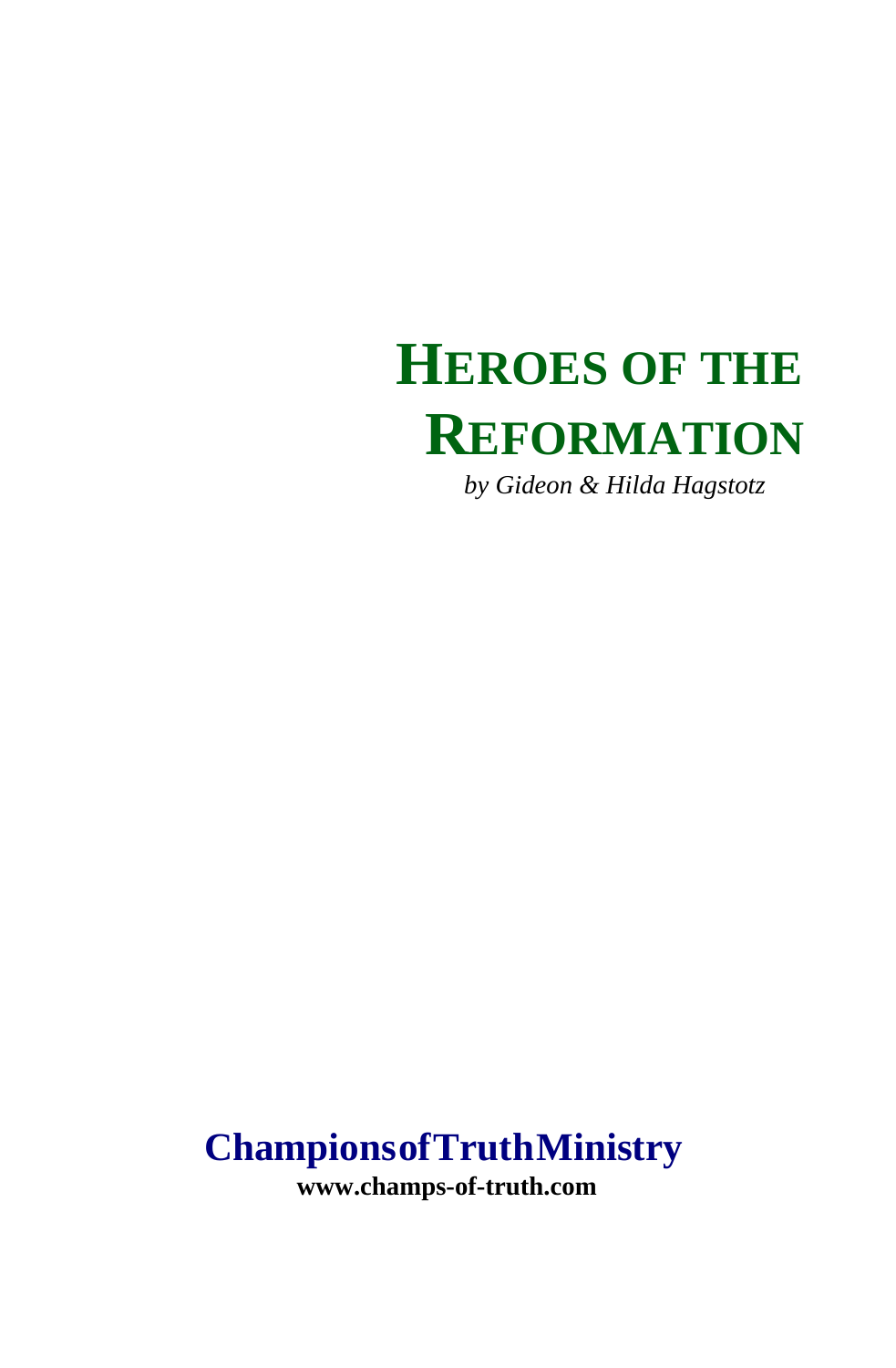# **HEROES**

## OF THE

# REFORMATION

**GIDEON DAVID HAGSTOTZ, PH.D. & HILDA BOETTCHER HAGSTOTZ, PH.D.**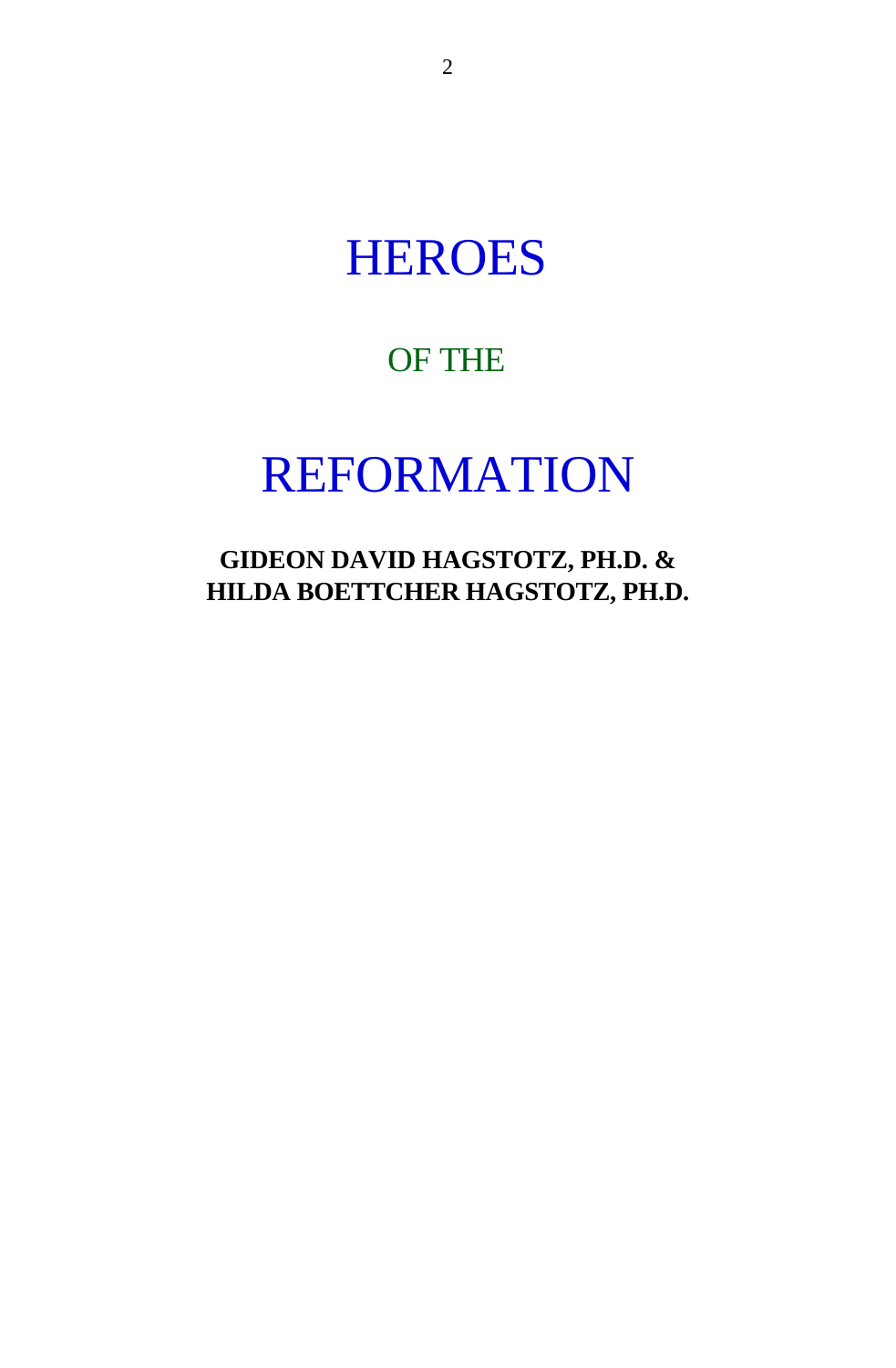# PREFACE

BEFORE reading a book some persons turn to the last page to determine the length; others leaf through it to see the illustrations, if any; still others without preliminaries begin at the beginning and start reading; but a few, a very few, wanting to know why or how the book ever came to be written, as well as a few things about the author, turn to the preface, if perchance there they may find the answer to their query. To such inquiring readers we wish to say that this book grew up somewhat after the nature of Topsy: it began without any inclinations or aspirations to become a book.

The first impetus to writing about any of these heroes began more than four years ago in the request for a series of articles for the *Signs of the Times.* Inspired by the words of John Ruskin, who said that if he wanted to learn about a subject he wrote a book on it, we proceeded to write the articles, G.D. as researcher and author, and H.B. as amanuensis and typist. Each wrote some essays in their entirety, but more often the two of us did research and collaboration, writing, and rewriting each other's work, until now it is often difficult to tell where the labor of one ends and that of the other begins.

In the process of gathering material on many of the lesser known, yet equally important, heroes for this volume, it became H.B.'s privilege to study at the Huntington Library, San Marino, California, as well as at other leading libraries in the West.

Thus Topsy has grown into a full-fledged book. Not only that, but there are plans on foot for more on the heroes of the Reformation in the nations of Southem Europe, a somewhat neglected field, and on the still more ignored subject of heroines of the Reformation — those women, of whom there were scores, who stood shoulder to shoulder with the men in the promulgation of the gospel.

Should the reader desire to know anything about us personally, we refer you to the hundreds of students who have passed through our college classroom doors and who have given us the inspiration to carry on. If their opinion of us is a tithe as great as ours is of them, the heroes and heroines of our modern day, then our reputation rests in safe hands.

### *G.D.H. and H.B.H.*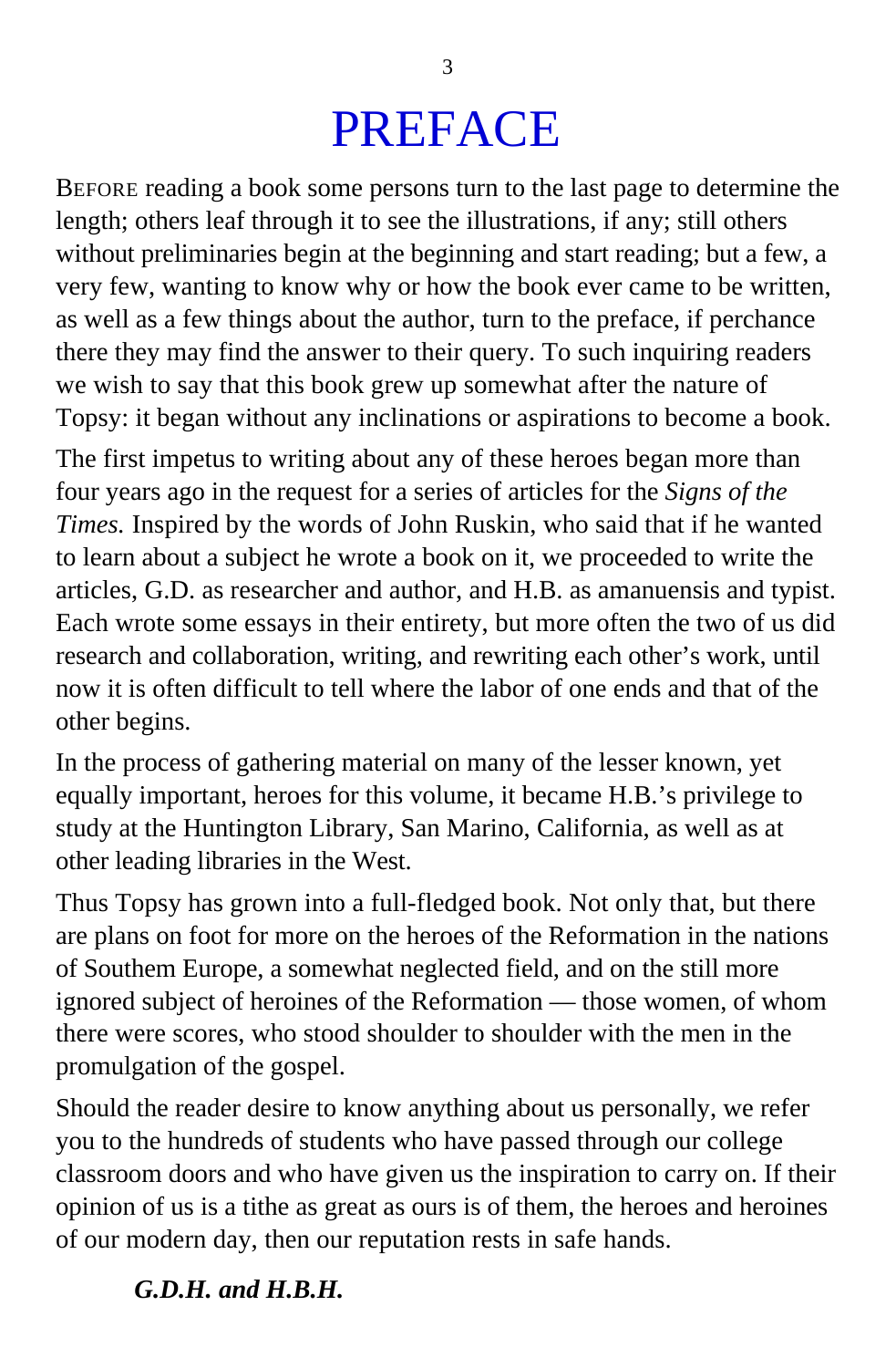# **CONTENTS**

PROTESTANT REFORMATION, WHAT WAS IT?

#### **BOHEMIA**

**JOHN HUSS***, — Preacher, and Patriot* **JEROME OF PRAGUE, —***a Noble Layman*

#### **ENGLAND, SCOTLAND**

**THOMAS BILNEY***, — Winner of Men for God* **ROBERT BROWN***, — He Lighted the Candle of Freedom* **THOMAS CARTWRIGHT***, — Leader of the Puritans* **JOHN COLET***, — Bible Scholar and Christian Educator* **MILES COVERDALE***, — Lover of the Scriptures* **THOMAS CRANMER***, — Archbishop and Martyr* **JOHN FOXE***, — He Wrote of the Martyrs* **JOHN FRITH***, — He Preached Bible Doctrine* **PATRICK HAMILTON***, — Young Reformer of Scotland* **JOHN HOOPER***, — Fighter Against Papal Errors* **JOHN KNOX***, — Fearless Scottish Reformer* **HUGH LATIMER***, — Preacher of the Gospel* **ANDREW MELVILLE, —***A Living Epistle for God* **NICHOLAS RIDLEY***, — Martyr for His Faith* **JOHN ROGERS***, — Scholar and Translator of the Bible* **WILLIAM TYNDALE***, — Kingpin of the English Reformation* **GEORGE WISHART***, — He Kindled the Flame of Truth* **JOHN WYCLIFFE, —***Morning Star of the Reformation*

#### **FRANCE**

**LOUIS DE BERQUIN***, — The Luther of France* **CASPARD DE COLIGNY***, — Hero of the Huguenots* **JACQUES LEFEVRE, —***He Loved His Savior*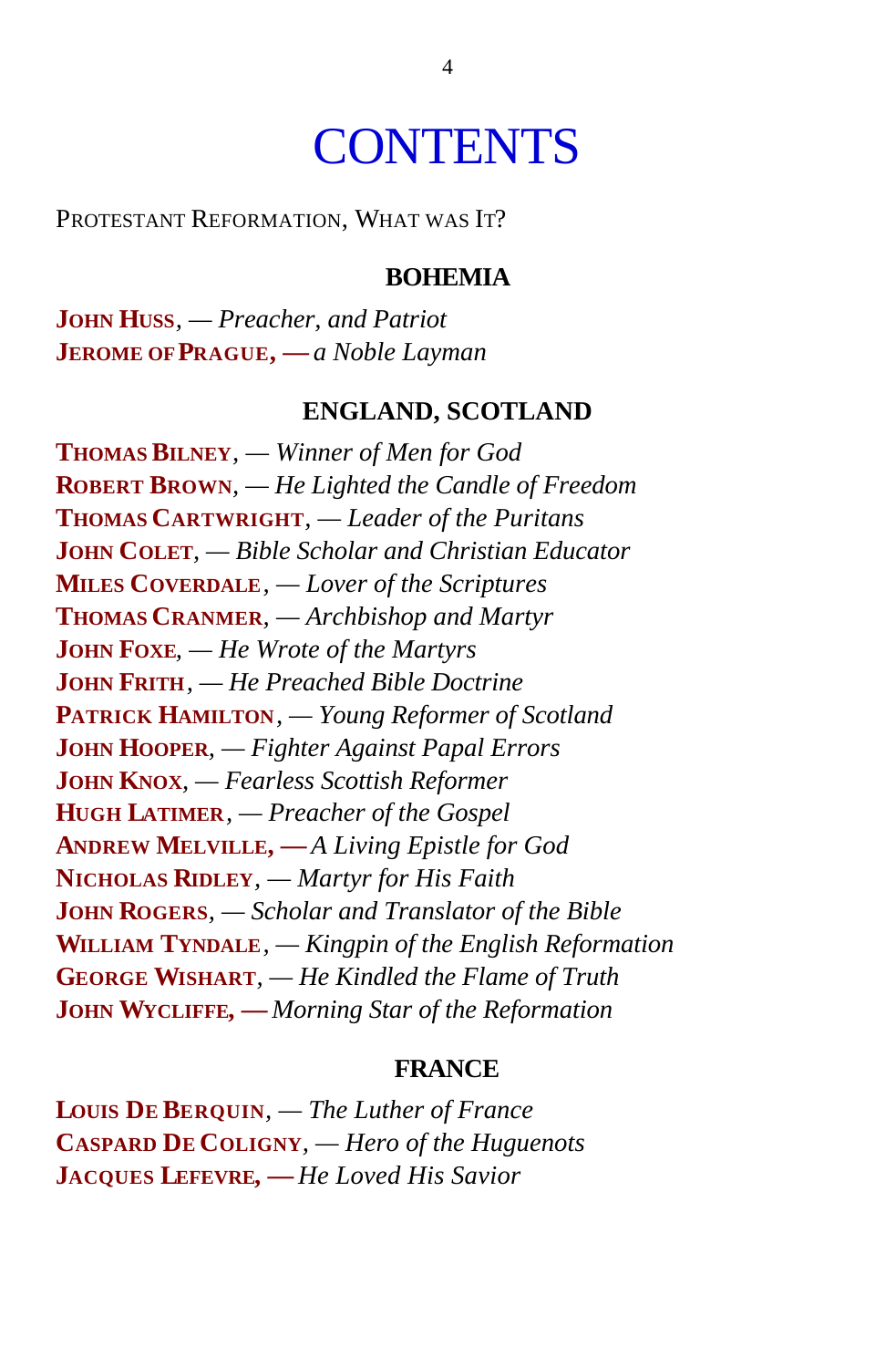#### **GERMANY**

**MARTIN BUCER***, — He sought Unity of the Faith* **MARTIN LUTHER***, — Champion of Truth* **PHILIPP MELANCHTHON***, — Author of the Augsburg Confession*

#### **HOLLAND**

**MENNO SIMONS, —***Believer in Godly Living*

### **ITALY**

**PETER MARTYR***, — A voice of reform in Italy* **BERNARDINO OCHINO***, — a Free and Tolerant Spirit* **AONIO PALEARIO***, — Orator, — Teacher, — and Author* **S AVONAROLA***, — Pioneer of Reform* **JUAN DE VALDES***, — "a Great Soul in a Little Body"*

#### **POLAND**

**JOHN LASKI***, — Polish-Reformer and Leader*

### **SCANDINAVIA**

**HANS TAUSEN***, — "The Luther of Denmark"* **GUSTAVUS VASA***, — Sweden's Reformer-King* **OLAVUS PETRI***, — He Brought a New SPirit to Sweden*

#### **SPAIN**

**FRANCISCO DE ENZINAS***, — Spain's Greatest Reformer*

#### **SWITZERLAND**

**THEODORE BEZA***, — Man of Talent* **HEINRICH BULLINGER***, — a Spiritual Force in Switzerland* **JOHN CALVIN***, — Reformer From Geneva* **ERASMUS***, — Translation of the new Testament* **WILLIAM FAREL***, — A Reformer of Courage* **ULRICH ZWINGLI***, — Founder of Swiss Protestantism* REFORMATION RESULTS THUMBNAIL BIOGRAPHIES **BIBLIOGRAPHY**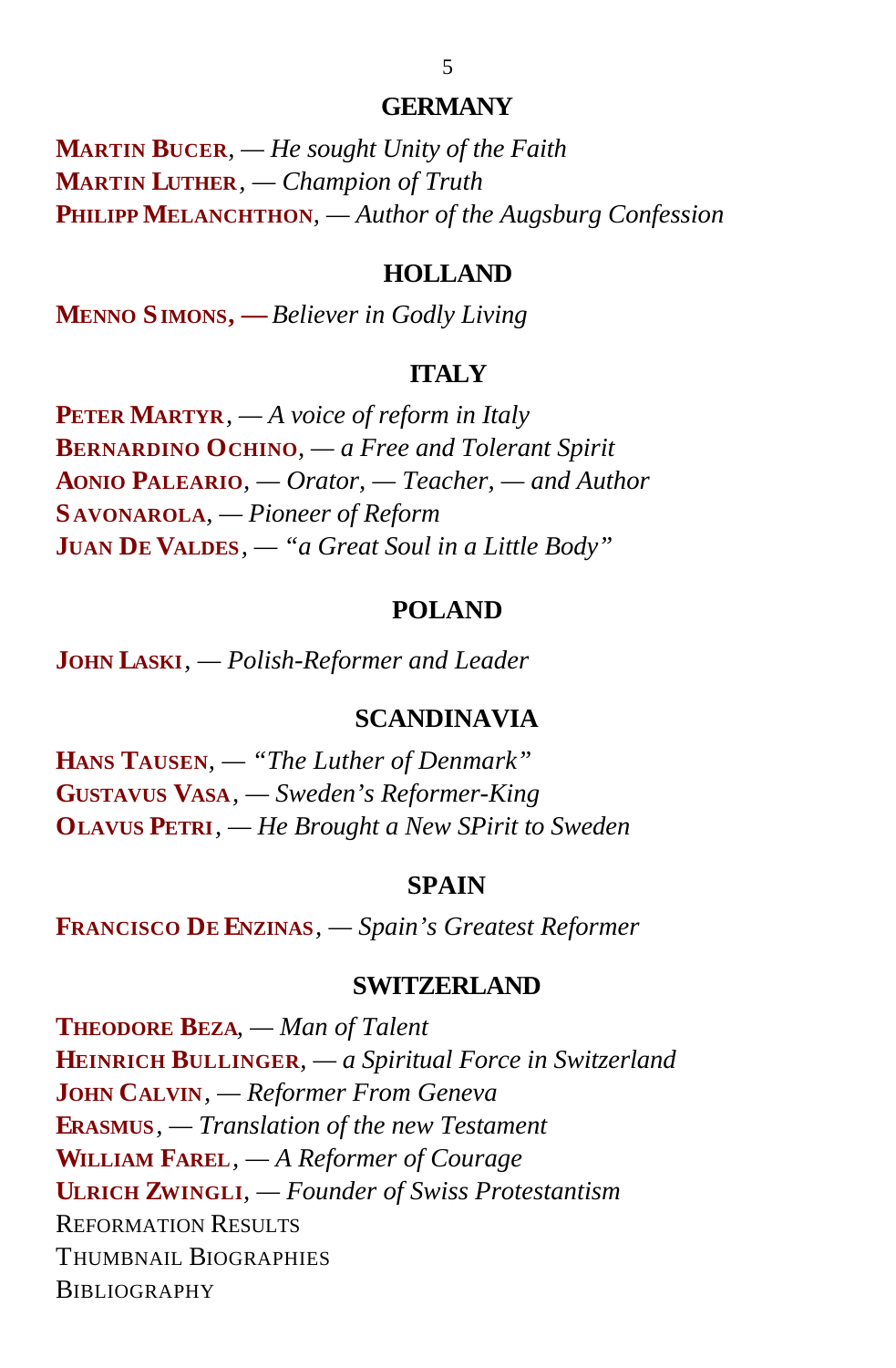# INTRODUCTION

THE twentieth century should be impressed by the legacy of human freedom bequeathed by the Protestant Reformation. Without question Western man was directly and indirectly emancipated by the spirit of the mighty leaders of reform. The Bible, so long closed from the laymen by the clergy, was opened for all men to read. The feudal remnants, which clung like chains to civilization, were shattered by the blows of freedomloving men. The freedom of the believer to be his own "priest," the freedom from burdensome and hollow sacramentalism, and the freedom of conscience and worship — all of these stern from the Reformation's influence on the human mind.

The authors of this volume have brought together a comprehensive picture of the leaders of the Reformation who arose in every part of Europe. Here were heroes of the cross, who were willing to suffer persecution and death in order that the faith they held dear might be kindled in a thousand other lives. Their basic faith has come down to modern Protestantism from the church of the apostles. It is well for us to remember, too, that "when Protestantism is true to Him who was crucified and risen, it is strong; when it diverts from His word and spirit, it becomes decadent and disintegrates."

The faith and freedom bequeathed to us must be preserved in our day. We must know of the sacrifices and aims, the beliefs and hopes of the Reformation leaders who blazed the way out of the darkness of the Middle Ages. The authors of this volume are to be congratulated on their sincere endeavor to make the men of Protestantism live anew in the hearts of this generation.

*MERLIN L. NEFF.*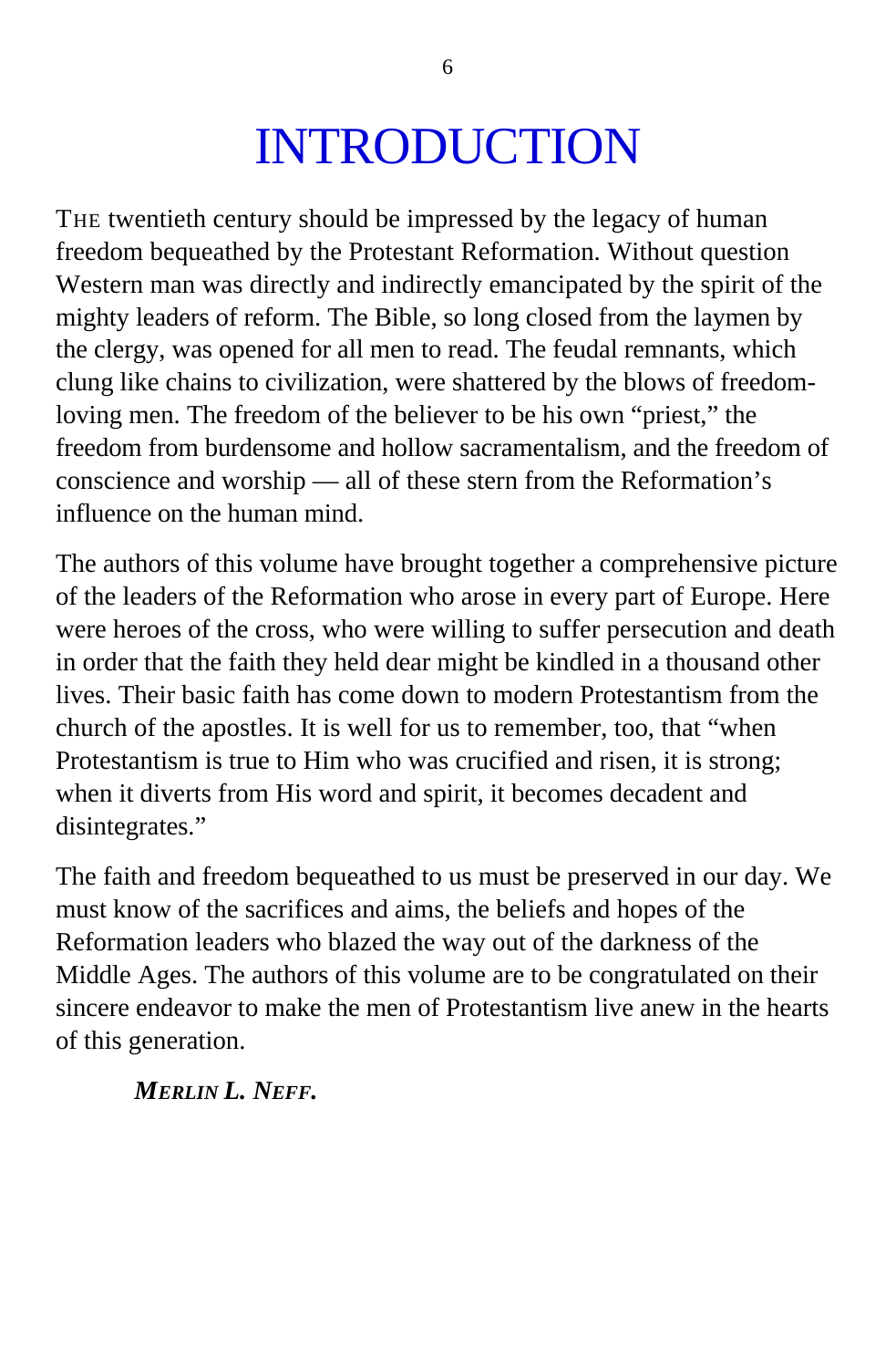## PROTESTANT REFORMATION

### **WHAT WAS IT?**

WHAT is meant by the term, Protestant Reformation? To some people it denotes a religious fascination bordering on the miraculous. To others it is synonymous with the name of Martin Luther. Some think of it as a series of changes in religious ideas which developed out of the controversies engendered by the Ninety-Five Theses. And to still others the name conjures up a sudden and phenomenal emergence of most of Western Europe from the despotic control of the church, a burst of freedom created by the intellectual and religious impact of a new set of values never known or thought of before.

Actually the Reformation came not as the result of any one idea or any single overt act; many factors aided the rise of this mighty movement, but it took many years to arrive. It came not as a miracle or as the work of one or more brave souls, but as the result of different factors, working many times apparently at cross-purposes. Neither did reform activities spring exclusively from religious leaders: The princes of Germany, the nobles of France, the citizens of Switzerland, and the kings of England and Sweden — all interested in prevailing conditions — played stellar parts in this moving sixteenth-century drama.

The various developments in the dual status of the church as an ecclesiastic and temporal power, as well as the varied views supported by the reigning monarchs and princes of the period, at times hindered as well as advanced the arrival of the Reformation. The work of the Humanists, too, contributed to the unrest of the time and added impetus to the movement as it increased its objections to the religious status quo.

But through all, the hand of God guided the development of conditions which ushered in the turbulent period of the Reformation.

> *God moves in a mysterious way His wonders to perform.*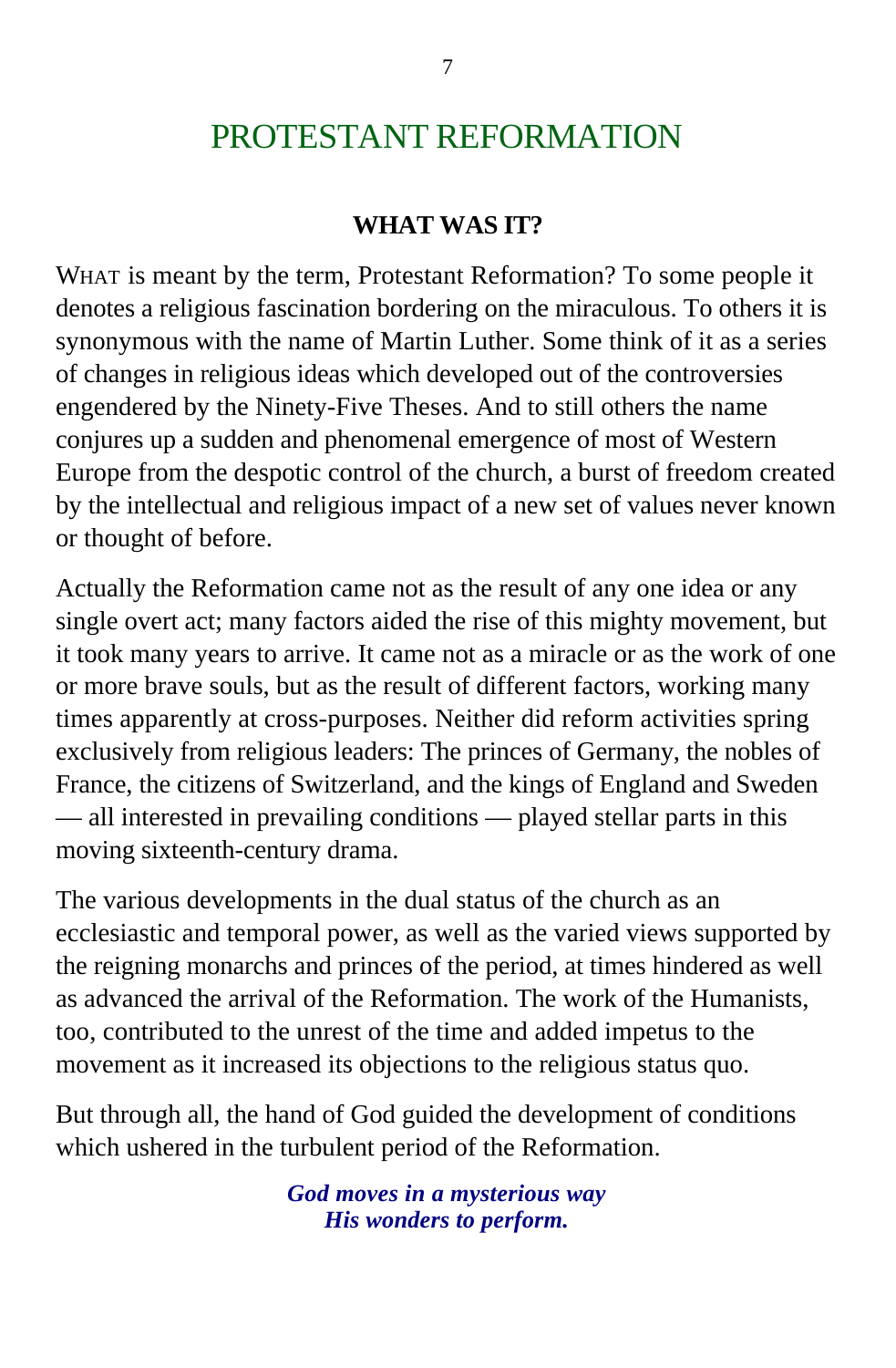To understand how freedom came to the individual from the universal dominance of papal authority, as well as surcease to temporal powers from the taxing prowess of the church and its interference in the legal processes of government, one needs to trace the development of various lines of human aspirations preceding the decades of the Reformation. By the term "freedom," as here used, is meant the right to formulate one's own religious conclusions, unhampered by dogma. Such a procedure constituted a first approach during the eras of both the Renaissance and the Reformation. It implied the acceptance of sound reasoning as applied to Scriptural interpretations as a whole, the relegating of tradition to nothing more than subtle presentations of circumstantial evidence.

### **CAUSES OF THE REFORMATION**

Historians, both ecclesiastical and secular, agree substantially on the causes which combined to give the setting for this period. As has already been stated, there was no one reason, nor should it be supposed that the causes can be rigidly listed in sequence of importance. Yet from the time shortly following the Crusades to the time of the Reformation there developed an increased popular feeling that changes in religious matters were greatly needed. Commonly listed causes for the appearance of the Reformation include the following:

- **1.** The growth of national states.
- **2.** Printing and its impetus to learning.
- **3.** The activity of the Humanists.
- **4.** Changes in the economic outlook.
- **5.** Troubles in the Holy Roman Empire.
- **6.** Decentralized government in Germany.
- **7.** A growing spirit of religious enthusiasm.
- **8.** The abuses in the church.

Only a brief view may be taken of each of these topics; yet sufficient material will be presented to enable the reader to catch a glimpse of the meshing conditions and factors which show that the Reformation resulted from many situations rather than from any one specific cause.

**1.** Prior to the marked development of centralized monarchies in Western Europe the church held undisputed sway. Taxation and appeals to the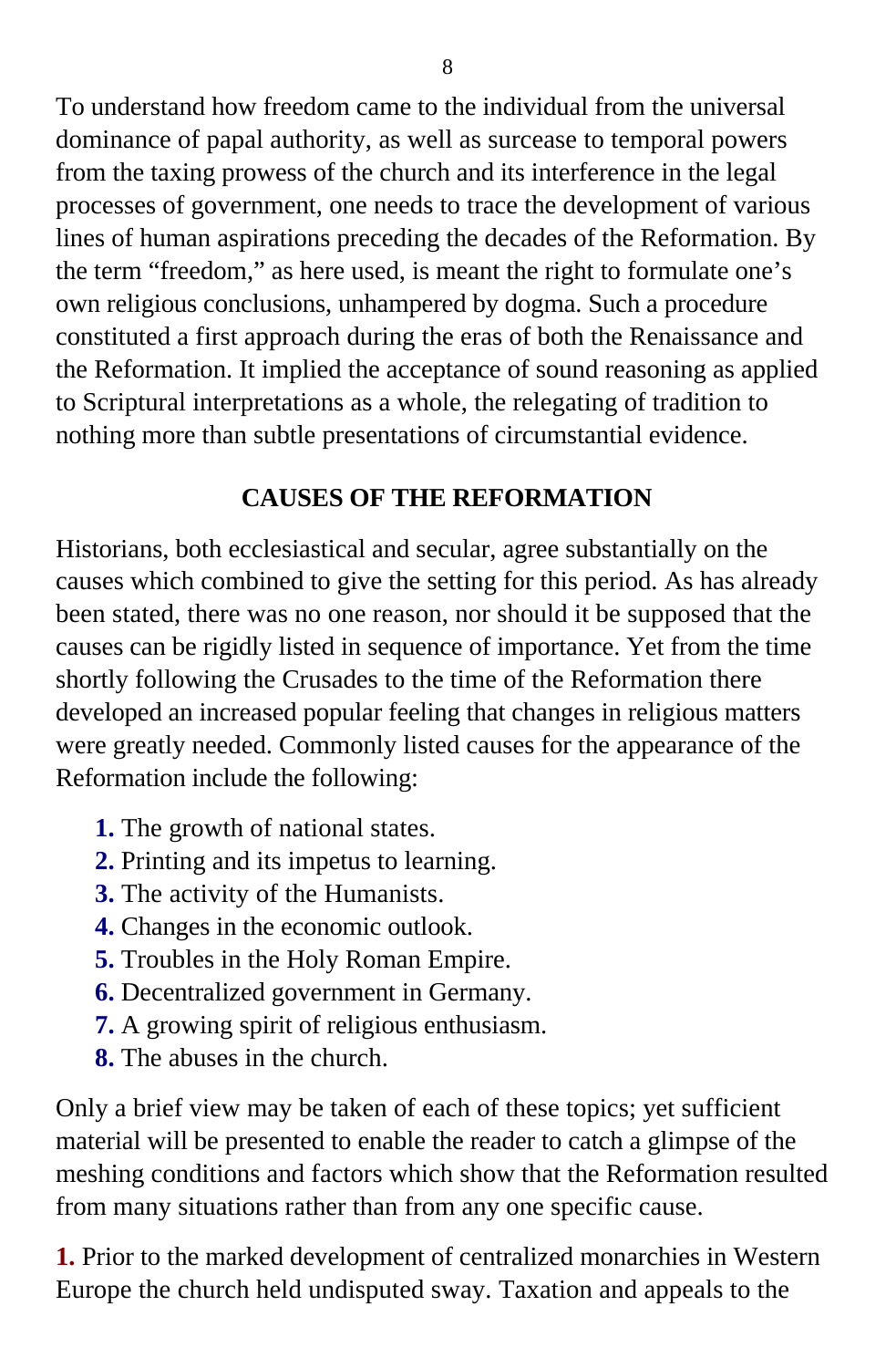higher courts were the prerogatives of the church. The feudal system left in the control of the papacy large areas of land from which the state received no revenue. In Sweden the church held two thirds of the land and in England between a third and two fifths, and the proportion in favor of the papacy in Hungary and Germany showed a still more deplorable ratio. Such vast holdings enriched the church, but resulted in a depletion of national revenues.

As monarchies developed, clashes of other interests were bound to arise, for both the government and the church needed money. Who was to be supreme? When a matter of taxation failed to be satisfactorily settled in a governmental court, appeal was possible to a papal court. Yet the church was under the control of a foreign power which had its seat in Rome.

As the states grew stronger, more and more power disappeared from the church to find lodgment in the state. Repeated frictions of this type often led to open warfare, with the power of the state growing ever stronger at the expense of the church. The result was a growing antagonism by the people toward a church which sought for temporal power without giving much in return.

**2.** The development of printing brought with it possibilities of enlightening the rank and file of the middle and upper classes. It razed the walls of medieval ignorance, and the people suddenly learned more than the church had taught; many fields of knowledge became common property. Printing as an art and a profession expanded apace. Before 1500 more than 30,000 separate publications had been issued, and fifteen editions of the Bible appeared in Germany before the open revolt against the papal power occurred.

As general information became available, many persons refused to stay in blind submission to the papacy, with its claims of divine origin. Printing fostered an upsurge of intellectual pursuits; men chose to follow reason in preference to the supposed authority of the clergy.

**3.** Playing very effectively into this awakened intellectual growth came a group of individuals knows as Humanists. They called attention to the Bible as the source of faith for a Christian. These men also maintained that the veneration of saints was useless, pilgrimages they derided, and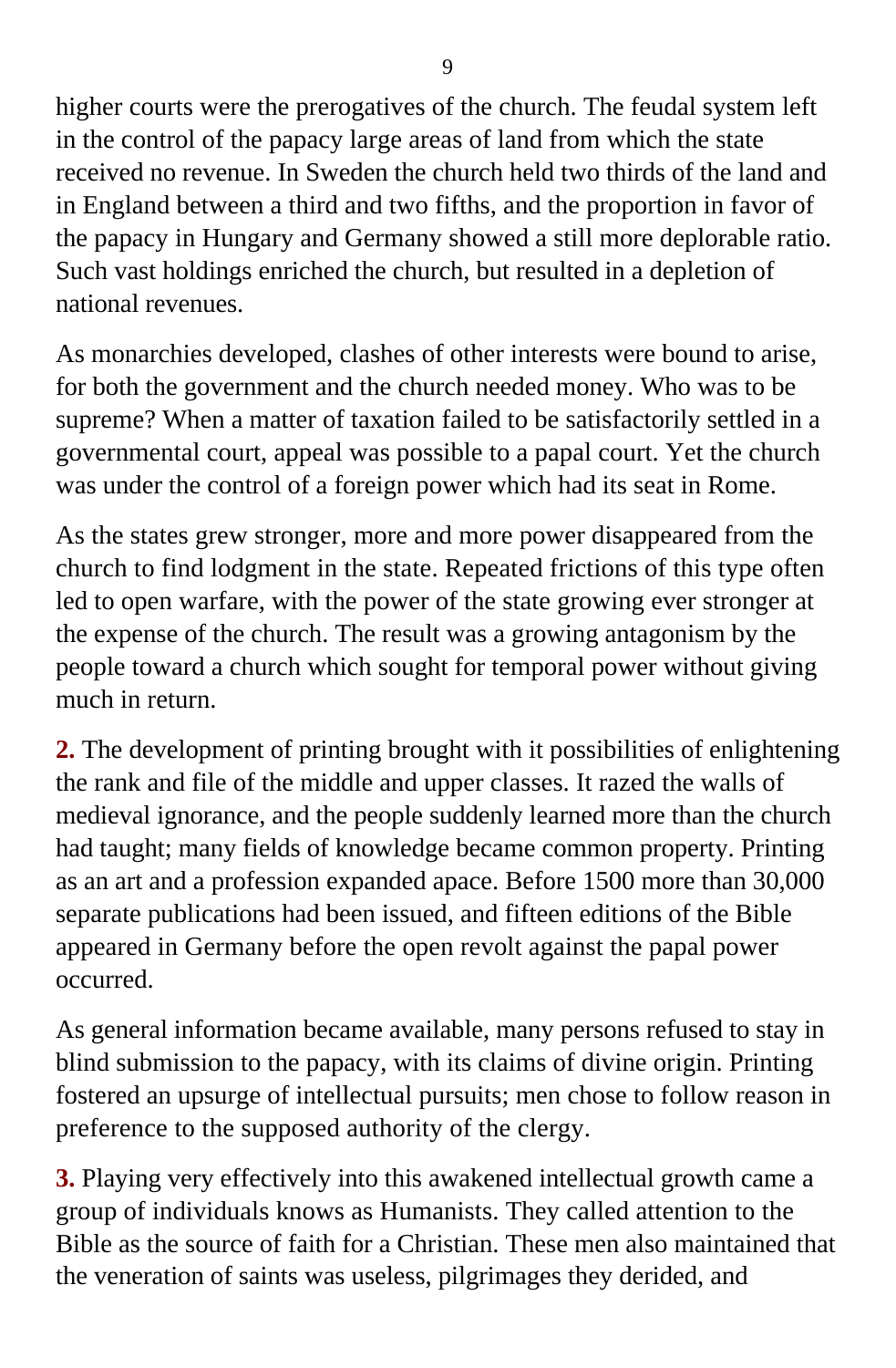religious consideration of relics they called stupid. The idea of temporal power for the church they pointed out as being foreign to apostolic Christianity.

Only a few of the early Humanists felt the deep desire for the spiritual satisfaction they awoke in the hearts of the people, but they did show that the church withheld truth from the masses. Basically they wanted reform within the church; but once their idea that the hierarchy was not infallible struck root, an irresistible force was unleashed against the church.

**4.** As the feudal period began to recede and omens of modern history began to appear, new ideas of economics arose. Formerly, to be poor was accepted as a religious virtue; but as wealth began to accumulate, poverty began to be looked upon as a social evil. These changing conditions soon resulted in cash payments for peasants' services. Guilds, with exclusive control over business and prices, lost their pre-eminence to the growing system of bargaining. The period of exploration, with its consequent change from barter to sale, made people realize that land did not compose the basic source of wealth.

The expansion of Europe during the age of discoveries transferred people's minds from things religious to things secular. A class of people since known as capitalists came into existence, and they, too, provided a rift in the armor of the formerly all-powerful church. As the middle class rose in importance in the social strata, the church lost still more of its support.

**5.** For years the Holy Roman Empire posed as the protector of the church, and more than once the emperor's forces supported the papacy against those Italian rulers who aimed at a consolidation of the various areas.

Many high governmental officials also held offices in the church. But the time came when the empire became so absorbed in attempting to keep its sprawling territories from disintegrating and in working to maintain sufficient men under arms to assure a measure of safety from the threatening Turks, that it had no time nor power to safeguard the church from the dangers of ambitious and incensed lay rulers. This was the condition before the monk of Wittenberg had his open break with the church, and it continued until some time after the Reformation had become so well established that its progress could not be retarded.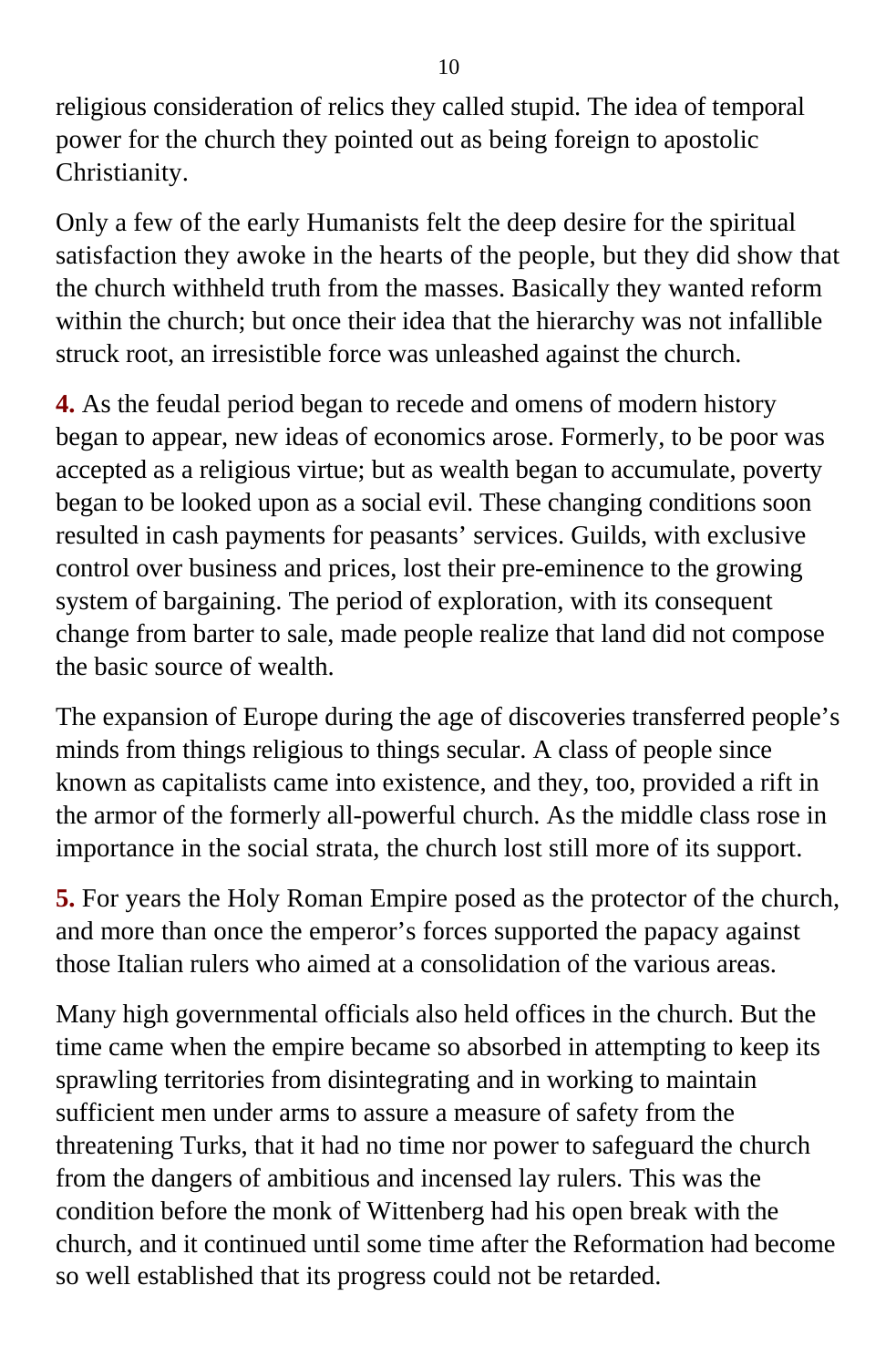**6.** In Western Europe strong centralized governments worked to curtail the power of the church and help make a religious revolt possible. The decentralized governmental status in Germany added fuel to the fire which destroyed the former universal structure of the church. At first the church gained ground because no strong central government existed, but in so doing she aroused the ire of the secular feudal lords who stood to lose whenever the church took funds out of their domain. Soon these rulers began to apply the rule of "Might makes right," and thus they hindered the papal representatives from making further financial and jurisdictional gains. The lack of any effective central government also made it impossible to prevent any groups from uniting to thwart the financial exactions of Rome. The princes developed a system whereby they enriched themselves by confiscating lands held by the church.

**7.** As a result of wars, famines, plagues, fears of Turkish invasion, general social unrest, the activity of the Humanists and their call to literal Bible study, a growing objection to the secular activity of the papacy, wrongs suffered at the hands of the clergy, and a desire to find a spiritual experience and satisfaction which the church never seemed to supply, there arose a religious fervor and a longing for a return to apostolic simplicity.

The teachings of the Brethren of the Common Life, and of the forerunners to the Reformers, stressed a need for Bible study and personal religion without recourse to the clergy. Soon people began to look for spiritual uplift outside the church, a situation which belittled the older accepted ideas of strict conformity to the authority of the church.

**8.** Perhaps the foremost reason for the coming of the Reformation is that there were abuses in the church itself, abuses that had existed for nearly two centuries, with only occasional efforts at their elimination.

As the church became more and more enmeshed in secular affairs, more money was needed to carry on all phases of governmental and other activities. Furthermore, the ecclesiastics, not satisfied with the exalted dignity afforded them by their doctrine of transubstantiation, or their vantage point which gave them access to the secret thoughts and acts of others by means of auricular confession, they coveted political eminence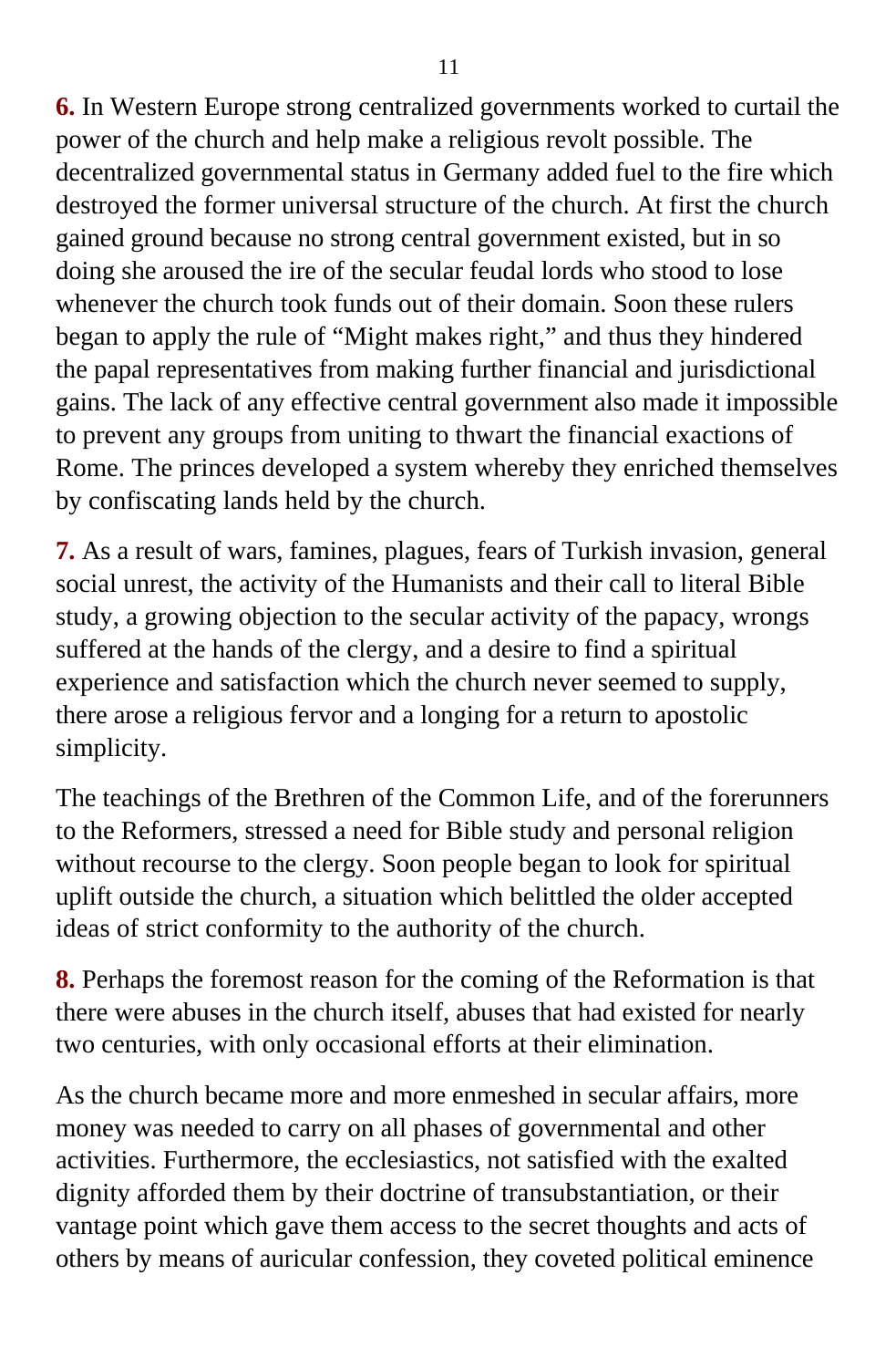and preferred governmental status, and they possessed an insatiable greed for material gains.

This need for more finances led to increased taxation, already odious, and to the collection of various fees, including the sale of indulgences. This was carried to such unbelievable lengths that it finally crushed blind fealty. When the church, despite her claim as the sole way of salvation, deteriorated to the status of a temporal power, controlled by worldlings for secular gains, the moral sense of the people suffered a fatal blow.

Even more noxious than the taxing system was the inveterate immorality of the clergy. Their sharp appetite for luxury caused their moral standards to decline. Even the popes contributed to their own hurt when they claimed exemption from obedience to the laws of man and heaven. In general their conduct did not engender personal respect, and several of their number during the Renaissance led dissolute lives.

Furthermore, the creeds of the church had evolved into such subtleties that few tried to grasp their meaning. The supreme power of the papacy, verging on totalitarianism, gradually became so unbearable that many people, though remaining nominally in the church, refused to be awed by it or to be kept in subjection to it.

## **CHARACTERISTICS OF THE REFORMATION**

The Protestant Reformation possessed definite characteristics, many of which set it apart from any other revolution in history.

One of the distinguishing features was its territorial scope. It began simultaneously and independently in various European countries. About the time that Martin Luther posted his ninety-five theses on the church door in Wittenberg in 1517, John Colet, dean of St. Paul's in England, was denouncing the abuses of the Catholic Church and upholding the supremacy of the Bible as the rule of faith. Lefevre in France and Zwingli in Switzerland were at the same time preaching against the evils of the church and pointing to Christ as the door of salvation. Although Luther is called the originator of the Reformation, the other Reformers discovered and preached the same message that he did, without having received knowledge of it from him.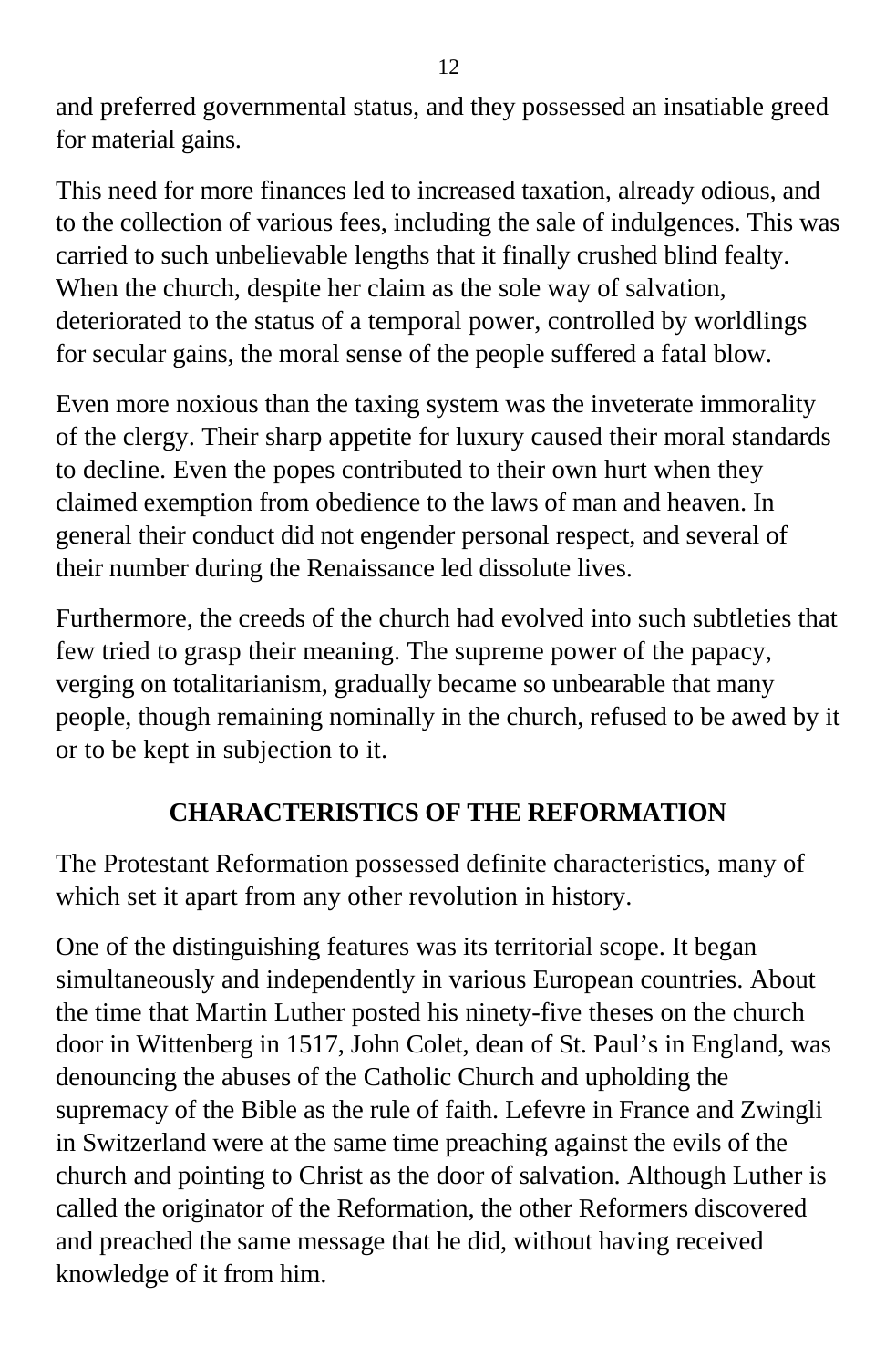There was a power, however, that brought the Reformation into existence and made its progress possible — and that was the Holy Scriptures. The Greek New Testament prepared by Erasmus was a help to scholars all over Europe in learning the way of truth and life.

After the Reformation once got under way, there existed a great friendship and fraternization among the Reformers. There was frequent interchange of ideas, and hospitality was freely extended. One of the surprising features of the Reformation was this extent of contact and cooperation among the Reformers as they encouraged each other in their efforts.

The Reformation spread with great rapidity. Of course, consolidations, refinements, and extensions needed to be made; but that so tremendous a revolution, on such a vast scale, could be executed in so short a time, bringing with it a complete change in thought and habit, still remains one of the amazing events of history.

The Protestant Reformation actually began in Europe's citadels of learning, her universities. There were scholars, such as Luther and Melanchthon at Wittenberg; Erasmus, Colet, and More at Oxford; Bilney, Latimer, and Cartwright at Cambridge; and Lefevre and Farel at Paris. Almost without exception the leaders of the Reformation were highly trained men of that generation. In some instances, as Beza and Tyndale, they ranked high as men of letters. Others, like Cranmer and Valdes carried responsibilities at court.

Wycliffe, Huss, and Savonarola each ranked high in his country; all three were eminent in literary circles.

Why was this so necessary at that time, when in other ages men of lesser abilities and education have been used effectively to preach the gospel with power? At least two answers can be given: Only the educated knew the Hebrew, Latin, and Greek necessary to read the Bible as it then existed. Then, too, it was essential that the Bible be translated into the vernacular of each country so that the common people could have the privilege of reading the Scriptures in their own tongue. This task demanded scholarship.

All the preaching of many Luthers, Latimers, Zwinglis, Knoxes, and Wisharts would have failed to accomplish the Reformation if, at the same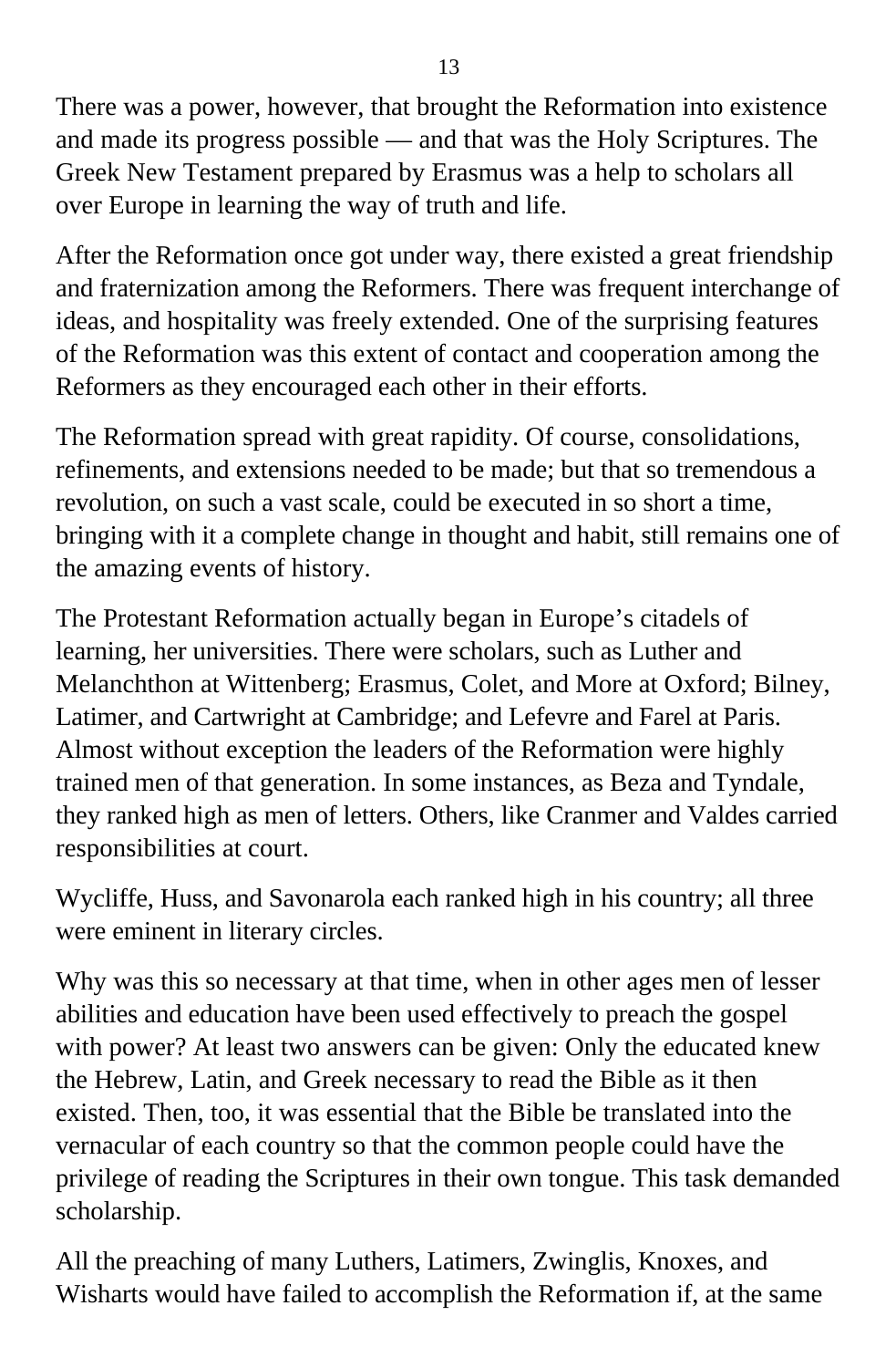time, the Bible in the vernacular had not been provided for the common people. If at the moment Latimer was preaching at Cambridge it had not happened that Tyndale, who had fled to the Continent, was smuggling back thousands of copies of the English New Testament so that every Englishman could read the way of salvation for himself, there would have been no Reformation in England. A similar situation obtained in Germany, France, and other countries.

With these two phases must be combined the indispensable third — the invention of printing, which had made possible the publication of the translations of the Bible and had brought the price within range of the common man's purse.

Within a ten-year period many of the nations of Europe had received translations of the Bible in their own tongue. Luther had translated it for Germany in 1522, Lefevre for France in 1523, Tyndale for England in 1525, Bruccioli for Italy in 1532. Within the next ten years Francisco Enzinas had translated the Bible into Spanish, and Petri had translated it into Swedish. Shortly after, Karoli, one of the most energetic of Magyar preachers, had done the same in the Magyar tongue.

Another noteworthy characteristic of the Reformers was the basic agreement on important doctrines. The tenet upon which all Reformers agreed was justification by faith. They believed that salvation is not obtained by works, fasting, money, or penance, but that it is God's free gift. This doctrine formed the cornerstone of the Reformation. Agreement also existed on the supreme and sufficient authority of the Scriptures, Communion in both kinds, and the disavowal of saint worship, images, relics, purgatory, mass, celibacy, and the pope as head of the church.

The major Reformers gave little attention to the form of baptism, religious liberty, the state of the dead, the Decalogue, the Trinity, and other doctrines, except as they agreed or disagreed with what they termed the heretical sects, like the Anabaptists and the Libertines. Once or twice arguments on baptism flared briefly. Disagreement also existed on predestination and the definition of original sin.

But the topic that brought the cleavage between the Lutherans and the Calvinists, or the Reformed Church, was the eucharist. Was or was not the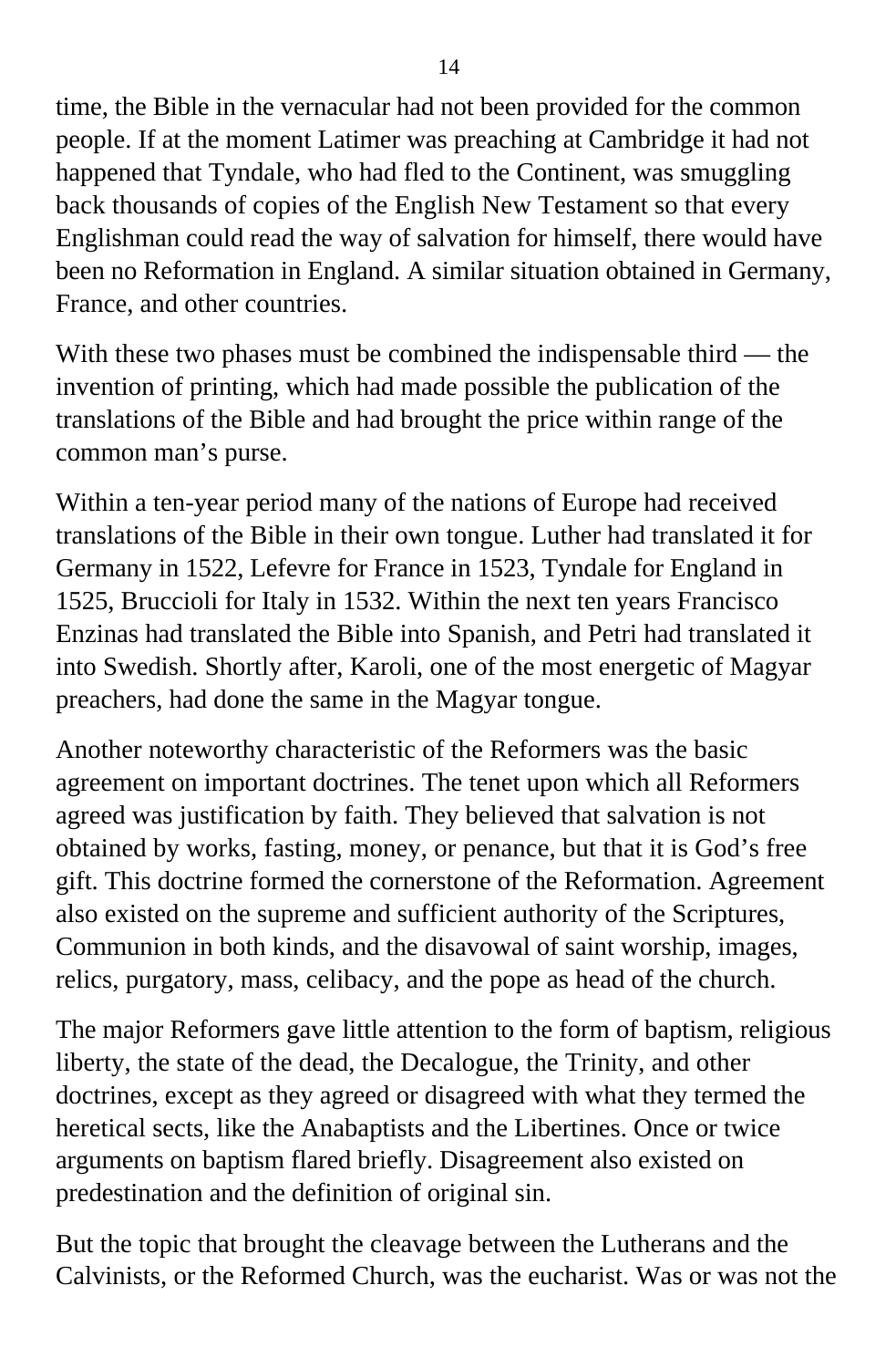bread the body of Christ? Numerous conferences and colloquies restored neither unity nor good will between the two factions. In England the vestment and ritual controversy brought a rift between the developing Church of England and the Puritans.

Bigotry and intolerance, shortcomings for which the Reformers bitterly upbraided the Catholic Church, raised their hydra heads repeatedly in Protestant circles. Many Reformers sought to curb opposition and to stop the infiltration of contrary beliefs by the use of force. Freedom of conscience was not one of their principles.

The executions by strangling, burning, and drowning, and the wars to eradicate those of different faiths, are a sorry chapter in the annals of the Reformation. It may be observed that such destruction failed to bring expressions of disapprobation. On the contrary, these executions were frequently applauded as indicative of the advancement of God's cause upon earth.

Critics who point to these defects as a reason for disbelief in the authenticity of the Reformation are shooting beside the mark. In not all things did the Reformation immediately release men from the prejudices and false thinking of their times, and this was one instance. The Reformation proper, the break with Roman Catholic authority, was accomplished in a relatively short time; but not all the papal teachings were abruptly terminated.

Furthermore, the Reformers were human. They had faults. Perhaps it was part of God's plan to allow their weaknesses to be revealed to the public, lest the people's affection be transferred from the truth to the leaders. God intended that the people focus their attention upon the truth in the Bible.

Of Protestant Reformers there were many, some clearing the highway so that others could march further along toward the goal; some began where others ended. Some laid the foundation, others built the walls, and still others put on the coping stone. Who shall say which were the greatest among them? Historians extol some as eminent — those Reformers, perhaps, who by the times and the influences at work were brought into greater prominence.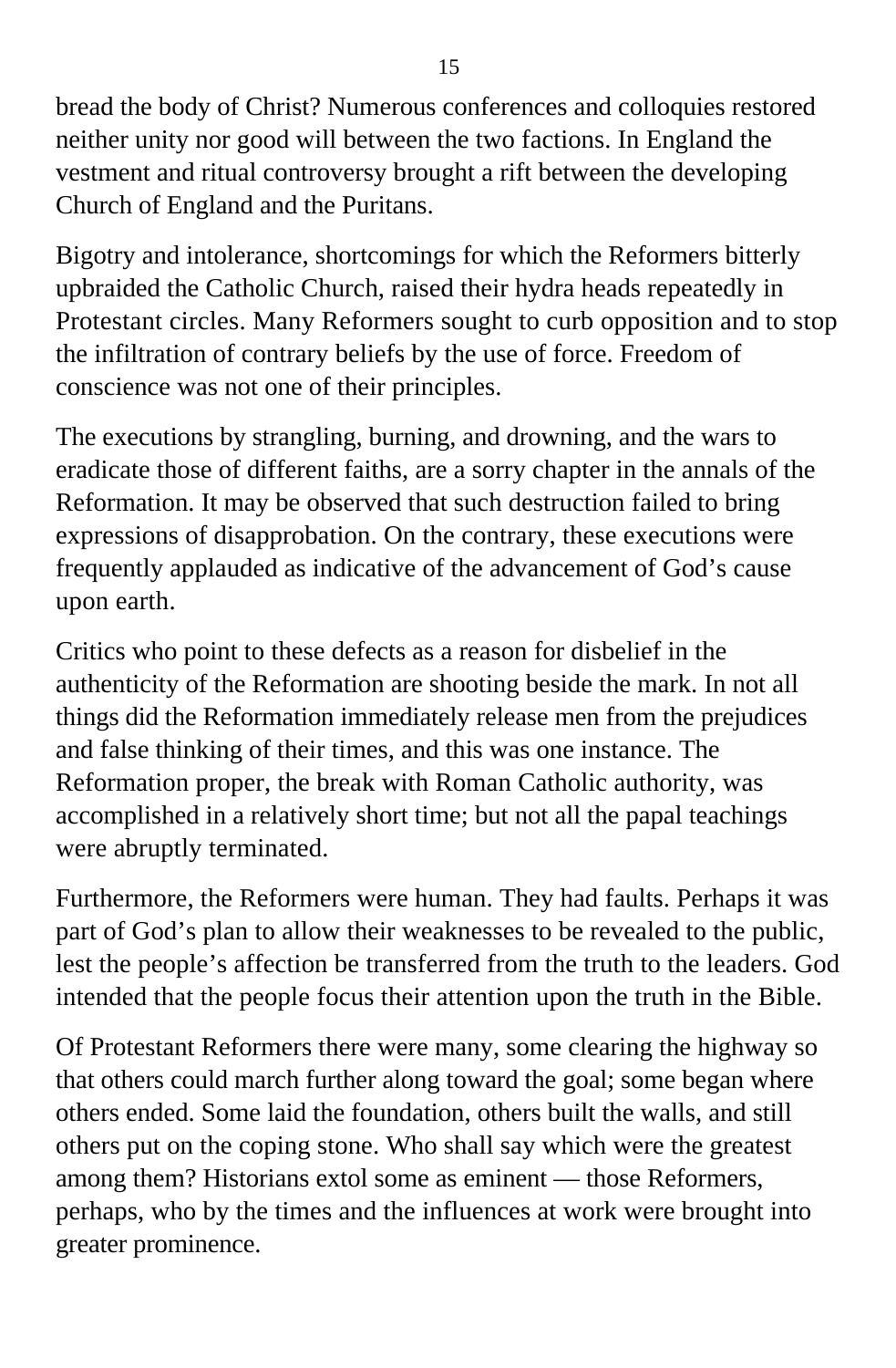The Reformation was a continuous, all-enveloping movement of action and reaction, accruing more glory by the addition of more light. It was a glorious spiritual awakening, a state of mind that gave the world the mighty heritage of Protestantism.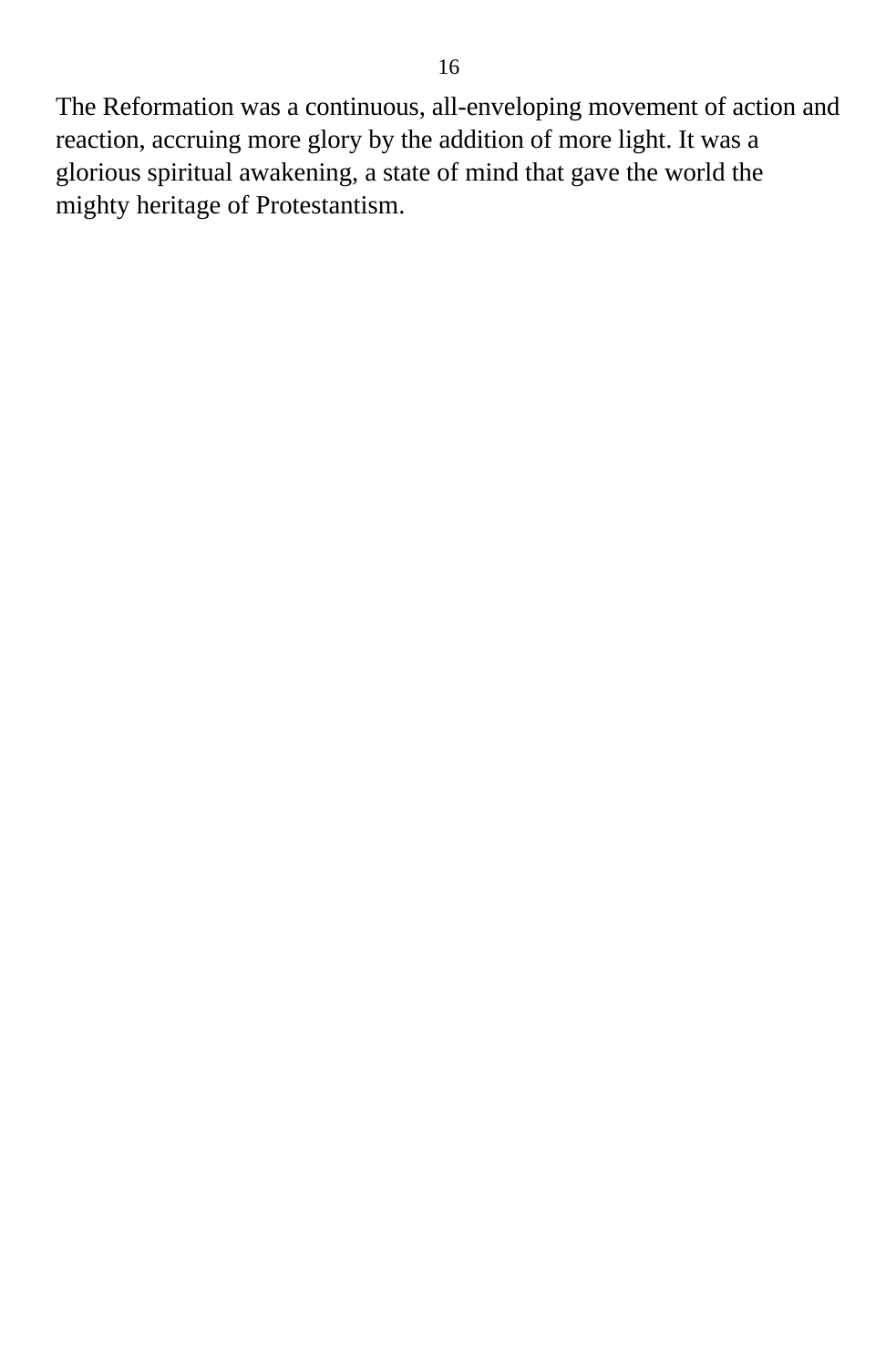# BOHEMIA

## JOHN HUSS

## **PREACHER AND PATRIOT**

"THREE mighty currents were running through the life of Prague. The first, a moral movement, involved the moral improvement and efficiency of the clergy; the second, a movement of doctrinal reform, centering in the views of Wycliffe; the third, a patriotic movement, in which the Czech population were seeking supremacy over the German element and the management of all Bohemian affairs.

"In all three, as a preacher of righteousness, as a religious reformer and as a patriot, Huss was the acknowledged leader. He had the elements of popularity and leadership. His sincerity of purpose was evident, his devotion constant, his energy unflagging, his courage fearless, his daily life lifted above reproach." — David S. Schaff, D.D., *John Huss, His Life, Teachings and Death,* page 58.

This brief sketch outlines the trend of the times and gives a glimpse of the man who by the age of thirty stood as the most famous preacher of his era and the most important churchman in Bohemia. John Huss was born about 1373 of peasant parents at Husinec, near the Bavarian frontier. His father died while John was still in his boyhood.

Early in her son's life, John's mother recognized an exceptional devotion to study. She had no funds to support him in school, but nonetheless she encouraged him to obtain an education. Although a charity student, he determinedly entered the University of Prague, earning part of his way by singing. His main interest centered in the study of theology. Early in his college career he became an able debater. It was said of him that during all his growth as a scholar he remained humble and moderate in his relationships with others.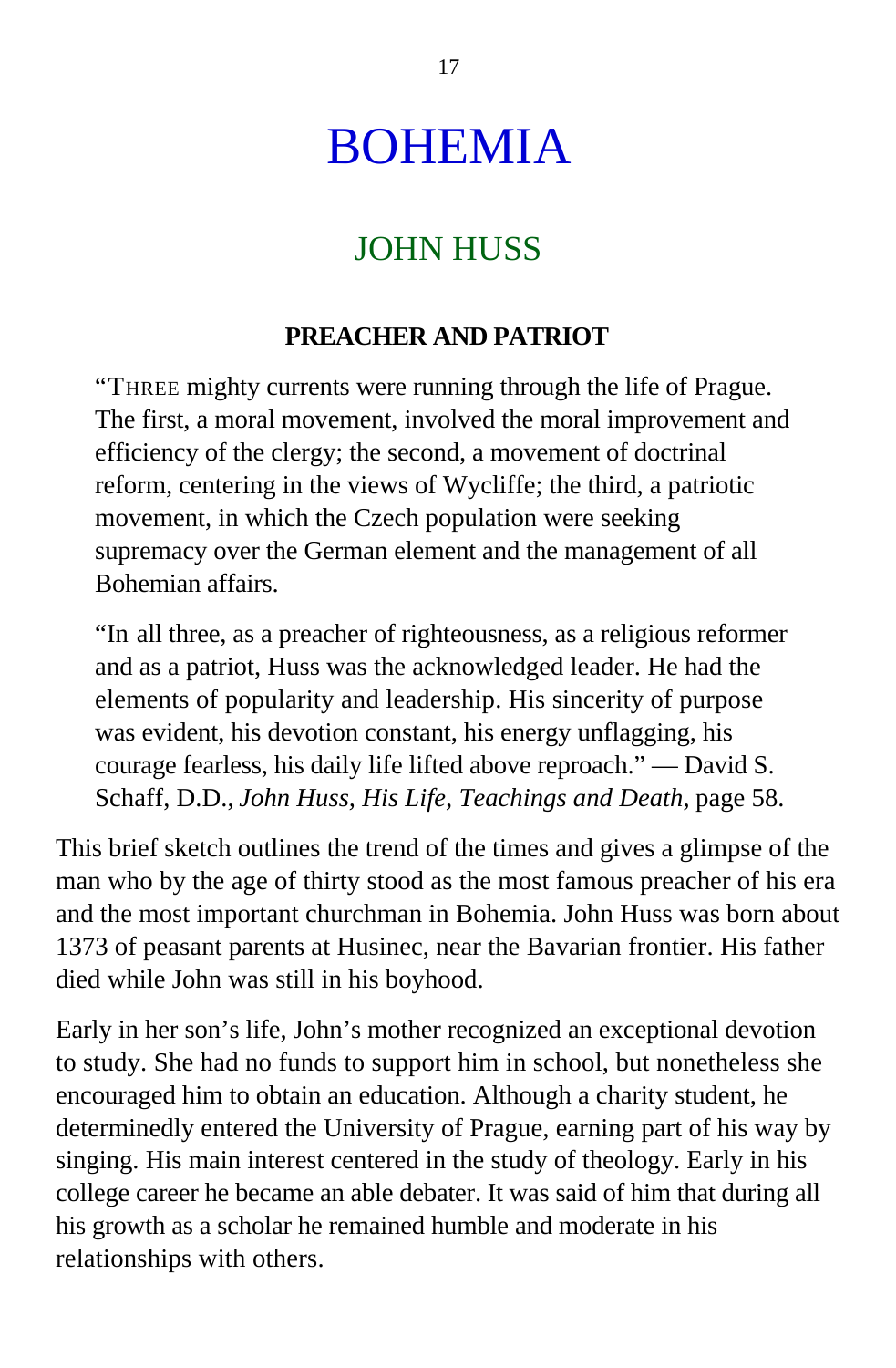In 1393 he received the bachelor of arts degree, the next year he became a bachelor of theology, and two years later the University of Prague conferred the master of arts degree upon him. He did not take any studies toward the doctor of theology degree, but turned to active participation in national and university affairs. His ordination to the priesthood came in 1400, after which he became attached to the court in the capacity of chaplain to Queen Sophia.

By 1401 he accepted the deanship of the philosophical faculty, and the following year he rose to be rector of the university. With this recognition of ability also came the appointment as preacher of Bethlehem Chapel. This house of worship had been built and dedicated to the specific purpose of preaching to the citizens of Prague in their native tongue.

During all his life, Huss distinguished himself by constant application to duty and tireless devotion to preaching according to the Scriptures. His conduct has been termed exemplary, his life blameless, and his personality winning. Apparently this estimation of the man agrees with his life, for even his enemies did not attack his character during his life nor after his death.

What was it that led Huss into religious paths which diverged at first but slightly, then gradually further and still further from the then universally accepted authority of the church? The answer cannot be found in one word, nor even in one statement. W.T. Selley and A.C. Krey present the following reason.

"He criticized the church in Bohemia as Wycliffe had criticized it in England. His views found all the more favor among his fellow Bohemians because the higher ecclesiastical offices in Bohemia were held by Germans. The books of Huss show clear evidence of the influence of Wycliffe, whom Huss respected highly, though it is quite possible that he arrived at his opinions independently." — *Medieval Foundations of Western Civilization,* page 316.

While still a student at the University of Prague, Huss knew of Wycliffe's writings and opinions. He did not agree with all the religious ideas promoted by Wycliffe, but the two men's unity of thought regarding the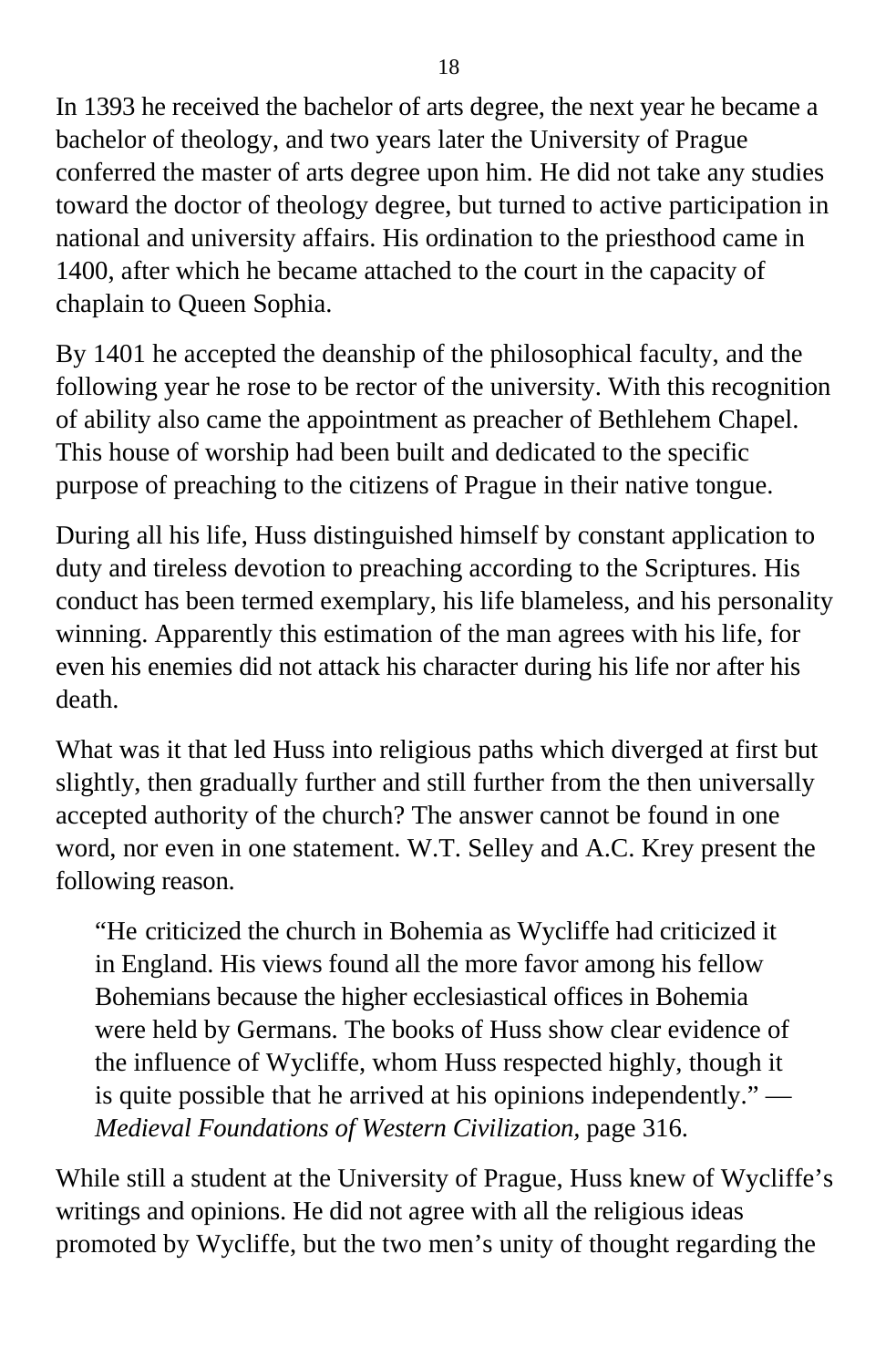authority of the church as it related itself to the teachings of the Scriptures made them enemies of papal authority.

Up to 1405 Huss seemed unconscious of any violent opposition by the church, but by 1408 this "pale, thin man in mean attire" was being accused by the clergy to the archbishop for using stinging remarks in describing prevalent moral and other abuses among the priests.

What were the objections that Huss had to the church and its teachings? Possibly one of the greatest reasons for his dissatisfaction was the moral corruption of the clergy. This situation kept the spiritual indignation of Huss at a fever pitch. His eloquent preaching and his whiplash remarks concerning the failure of the clergy to live godly lives, combined with his ability to show fallacies in the church, led to more than one excommunication and finally to death at the stake.

Among the opinions he espoused and preached were the following: Christ, not Peter, is the Rock upon which the church was built; the Scriptures comprise the all-sufficient rule in matters of religion; priestly intervention for salvation is unnecessary; and masses for the dead and the use of most religious relics are useless. He also attacked the worldly attitude of papal monarchy, particularly as it affected secular matters. The rights of the individual's conscience were to him higher than all church and papal authority.

It seems, however, that he placed much more stress on the need for organizational reform than he did on particular theological points. Had he lived longer, it is possible that his views might have been summarized into a creed. But, above all, he preached with the purpose of calling the people to stop sinning and to seek after God. He constantly challenged his fellow clergymen to bring their lives into harmony with the life of Christ.

Twice during 1411 the papacy issued bulls proclaiming indulgences to all who would supply funds for a campaign against the king of Naples. Hardly had these bulls of indulgences reached Bohemia before Huss attacked the whole corrupt system.

His opposition raised such a tumult in Prague that upon the advice of friends he withdrew from the city and went to his native village, where he remained two years to study and write. But it could not be gainsaid that he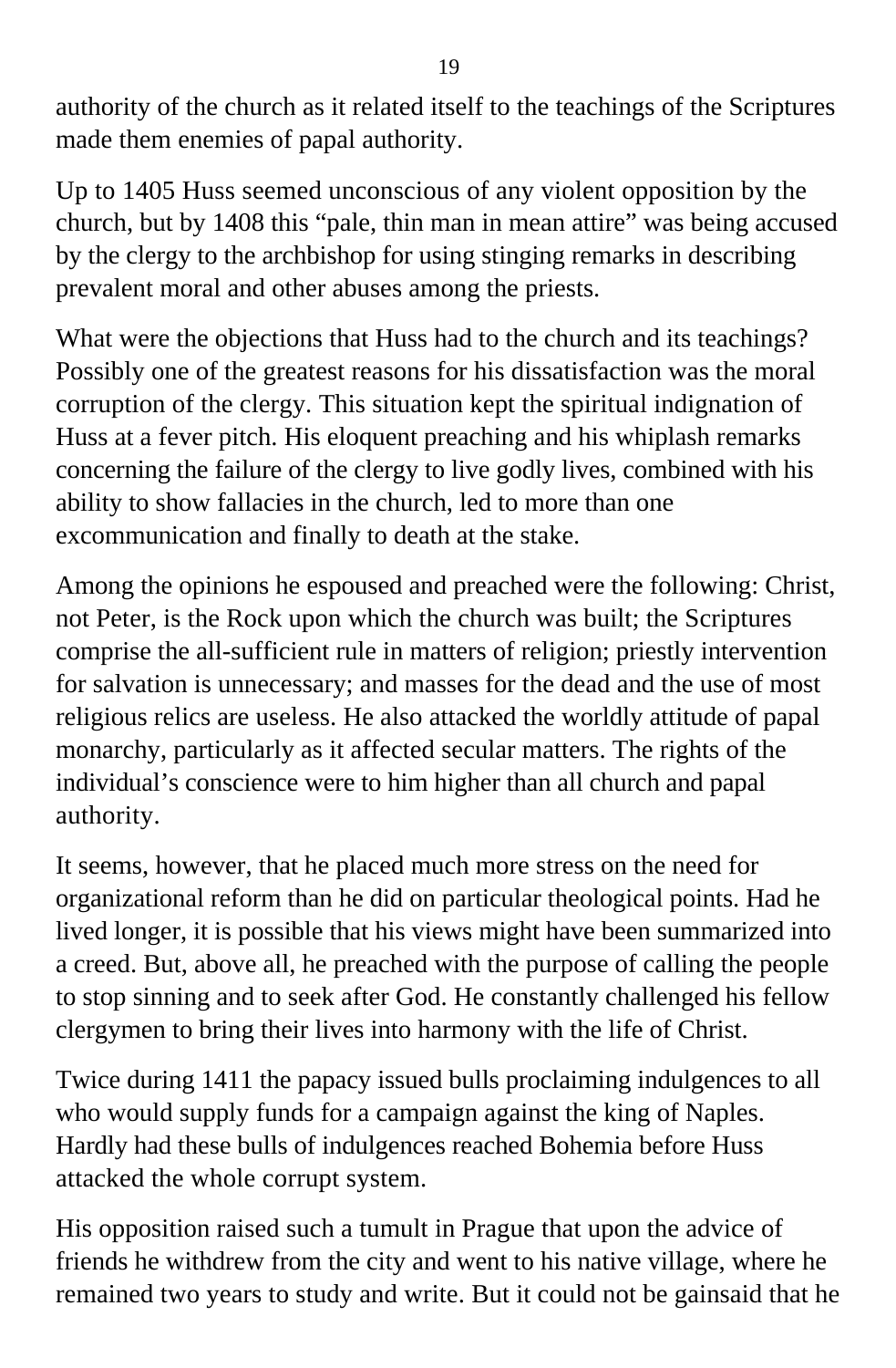had stepped out openly and defiantly against the papal hierarchy, for as A.H. Wratislaw states,

"Hus's uprising against the papal indulgences was such an assault upon the simoniacal system of the day that it could not but raise a storm against him in the highest ecclesiastical quarter, the court of Rome." — *John Hus,* page 181.

From this time on all events pointed to an ultimate trial of Huss in which the control of the entire proceedings centered in the hands of the church. News of the Hussite opposition to the indulgences, with a consequent loss of money to the papal treasury, and other anticlerical disturbances, reached Rome and resulted in a summons for Huss to appear there. The pope's first efforts to subdue and silence Huss fell fruitless because Huss had too many influential friends, among whom he counted the queen and many nobles. Consequently, upon the refusal of Huss to respect the papal summons and go to Rome, the city of Prague soon felt the weight of an interdict. This act caused a great deal of disturbance, for to have a city placed under an interdict meant that all religious services were suspended, sacraments were not administered, and burials were halted. In short, an interdict deprived all people of the comforts of religion. It was because of this disturbance, and not because of cowardice, that Huss left the city temporarily upon the advice of his friends.

Huss did not entirely ignore the summons to Rome, but because of ill health he sent three personal representatives. When their efforts proved unsuccessful, Huss was again excommunicated. But upon the receipt of a safe conduct granted by Sigismund, emperor of the Holy Roman Empire, and by the king of Bohemia, Huss, in the company of three nobles and others, started for the Council of Constance in October, 1414, and arrived there November 3.

The Council of Constance convened to the call of Pope John XXIII, one of the three rival popes, upon the urging of Sigismund, the emperor. Based on the number of church and other dignitaries present and the areas represented, this council has the distinction of being one of the most colorful gatherings known in European history. The purposes of this council have always been listed as three; namely,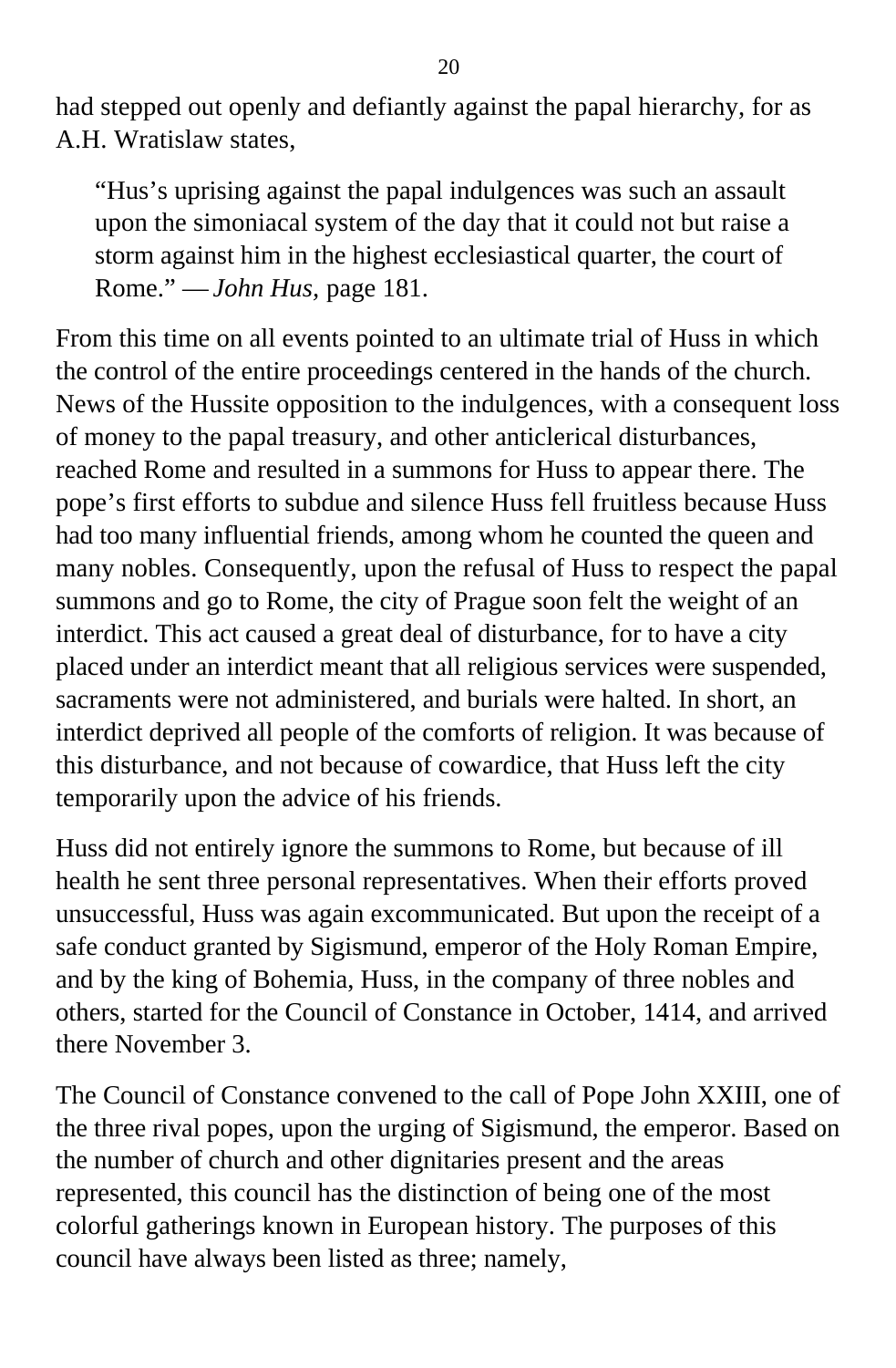- **(1)** to suppress heresy,
- **(2)** to heal the papal schism, and
- **(3)** to reform the church.

It has been said that the emperor attempted to keep the safe-conduct assurance to Huss in effect, but that powerful enemies of Huss maliciously determined to appeal to the emperor's prejudices. As a consequence the emperor finally let them have their way against Huss. It is, however, true that upon Huss's arrival at Constance the Reformer received full liberty, and Pope John added his personal word that Huss was not to be harmed. But in spite of all these promises of security, by December 6 Huss was placed under arrest by the joint order of Pope John and the cardinals.

Huss soon found himself in a filthy dungeon in a Dominican convent, where he remained chained day and night with insufficient food. Upon his complaints concerning the condition in the dungeon, he was first transferred for safekeeping to the castle of Gottlieben, and by June, 1415, he was under guard in a local Franciscan convent.

As was to be expected, his arrest and imprisonment created a great deal of fruitless indignation among the Bohemians. Furthermore, his confinement under poor sanitary conditions and improper care brought on an illness which nearly resulted in death. When he finally appeared in the council before the emperor he stood in chains as a common criminal.

It is a widely accepted opinion among scholars that what has been called the trial of Huss was nothing but a mockery and a violation of all principles of justice and honor. At the public hearings of June 5,7,8, 1415, he was repeatedly shouted down when he tried to speak. He maintained that he was not conscious of any errors, but that if shown to be in error according to the Scriptures he would gladly lay his offenses aside.

During the long, tiring days of the hearing, misnamed a trial, Huss consistently upheld the Scriptures as the sole guide for the salvation of sinners, and protested against the corruption of the hierarchy. When the news of his conviction reached Bohemia, not less than two hundred fifty lords affixed their seals to a letter addressed to the council requesting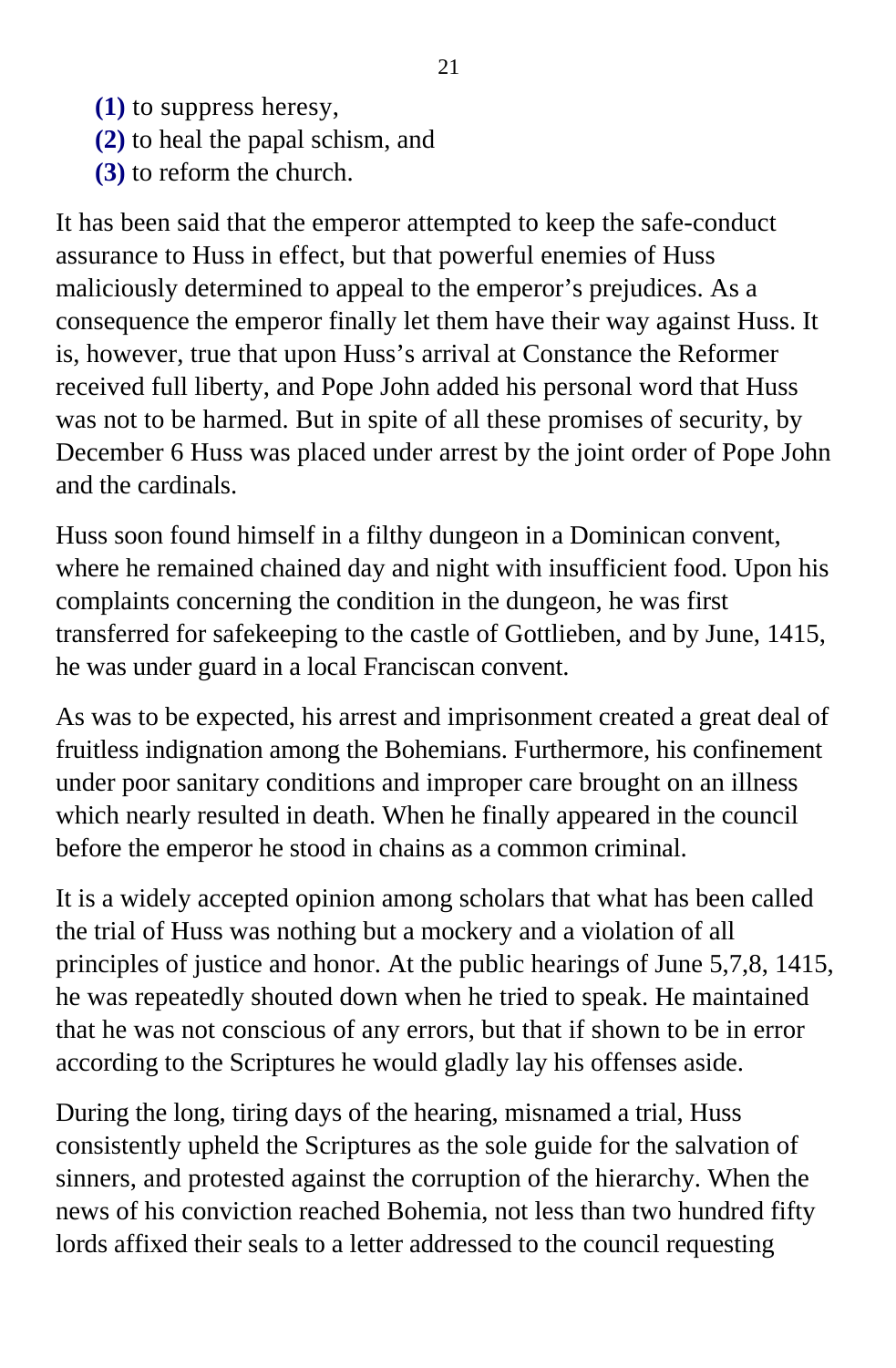leniency for Huss. The letter caused some delay in his execution, but it could not save him.

Briefly the charges preferred against Huss may be summarized by stating that he had disregarded the discipline of the church and that he had rejected some of its doctrines. It seems that the council did not propose to give instruction and correction to Huss, which he repeatedly requested, as much as it endeavored to make a final condemnation of him and his teachings.

If Huss would have been willing to make a full retraction without any question of all charges laid to his account, he might have been set free. But he unwaveringly maintained the position that he could not abjure errors he had never held. He repeatedly expressed his willingness to be instructed and to submit to the decision of the Council, but he stated that he could not make a denial of principles he had never taught. Throughout the hearings many witnesses appeared against him, but not one person was permitted to speak in favor of Huss.

On July 6, 1415, the farce came to an end, and Huss was condemned as a heretic. Then in a prepared ritual Huss was deposed, degraded, commended by the priests to Satan, and delivered to the secular government, which was to carry out the death sentence imposed by the church upon one who believed that a person had a right to have a conscience.

A week before his death he wrote a letter to the university authorities at Prague assuring them in the following words of his steadfastness,

"Be confident I have not revoked nor abjured a single article. I refuse to renounce unless what the council charged against me shall be proved false from the Scriptures."

— Schaff, *John Huss,* page 264.

It was reported that he walked to his death with a steady, firm tread, singing or praying as he went. He showed neither fear nor regret for his actions.

When his executioners led him to the stake in a meadow outside the city, huge crowds followed. At the stake he was divested of all clothing except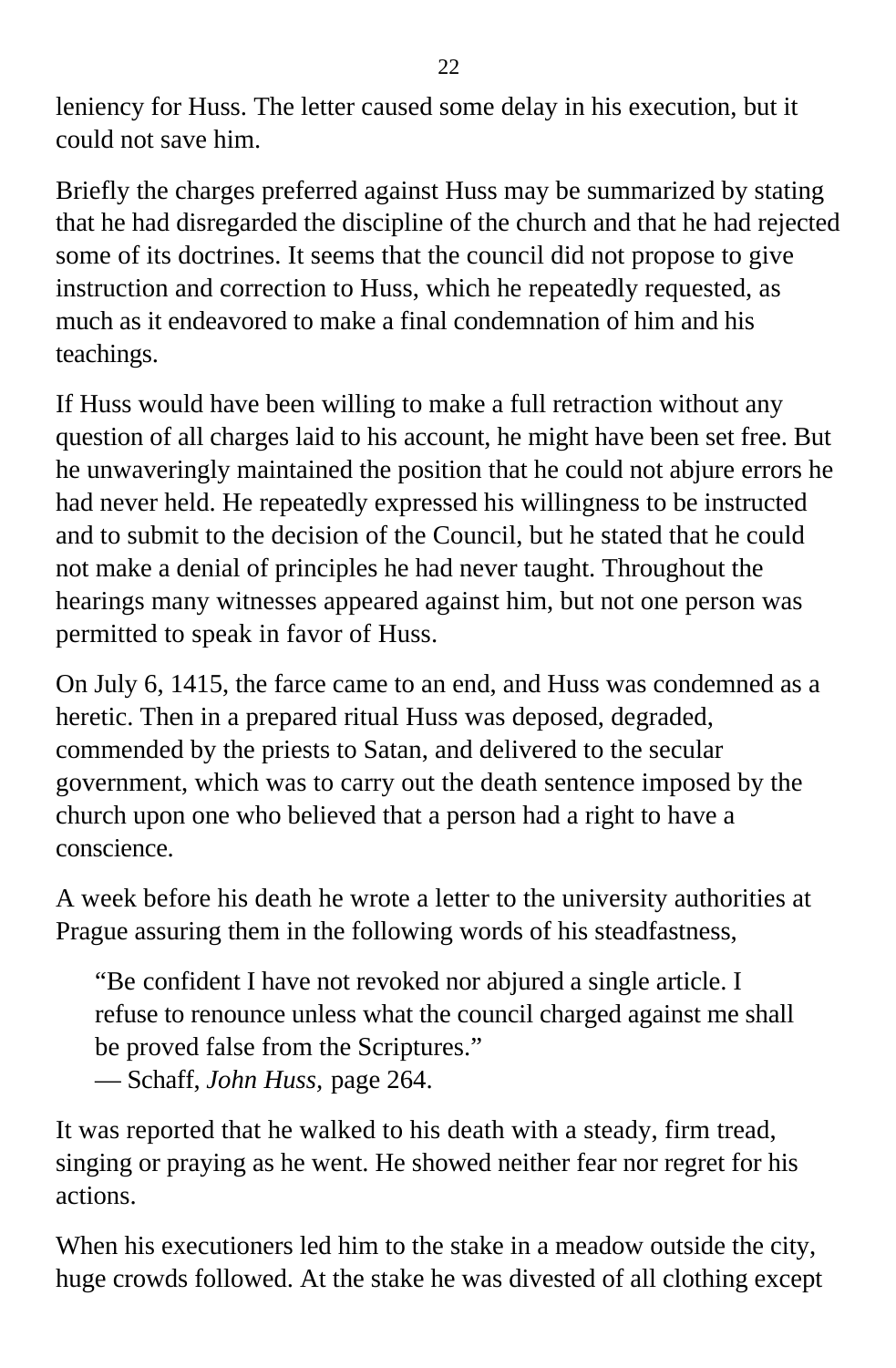his boots. Chains held him securely to the stake. A mixture of wood and straw was piled around him until it reached his face. While the fire licked around his body he sang and prayed until the flames stilled his voice. After his body had been consumed, his ashes and the soil upon which they lay were gathered and thrown into the Rhine River.

His death came as a result of the system of the Roman Catholic Church and the sentiment of the time. Fire was only a medium. John Huss was dead, but the ideals for which he stood and the principles he advocated will never die. By his death he gave the church more trouble than he could have given had he lived.

An almost immediate result of his martyrdom was the growth of international conditions which culminated in a series of wars in Bohemia. These wars, called the Hussite Wars, lasted about fourteen years and were aimed at the papacy, the Council of Constance, the emperor, and all efforts to invade Bohemia and suppress the teachings of Huss. Finally the rebelling Bohemians were brought under control; the Hussite teachings and their influence, however, spread all over Europe.

In evaluating the life of Huss, one needs to remember that he was a patriot as well as a preacher. He loved his people and did all he could to set their language and culture on a high level. His writings, in the Bohemian language, are considered the richest and most stimulating in all Bohemian literature. As an outstanding preacher and intellectual leader he holds an eminence never reached by anyone else in the life of the University of Prague.

He was also honored at the court and was deeply loved by the common people. He has been characterized as a true scholar, the bravest of martyrs, and an eloquent preacher of a democratic religion. Yet his chief glory consists not in his patriotism, nor in his deep learning, but in the beauty and simplicity of his spiritual teaching. So long as the work of the Council of Constance will be studied, the name of Huss and his work will be discussed. The Council of Constance, under the control of the church, intended to silence Huss and eradicate his teachings; but it made of Huss an international hero and spread his spirit and teaching over all the civilized world.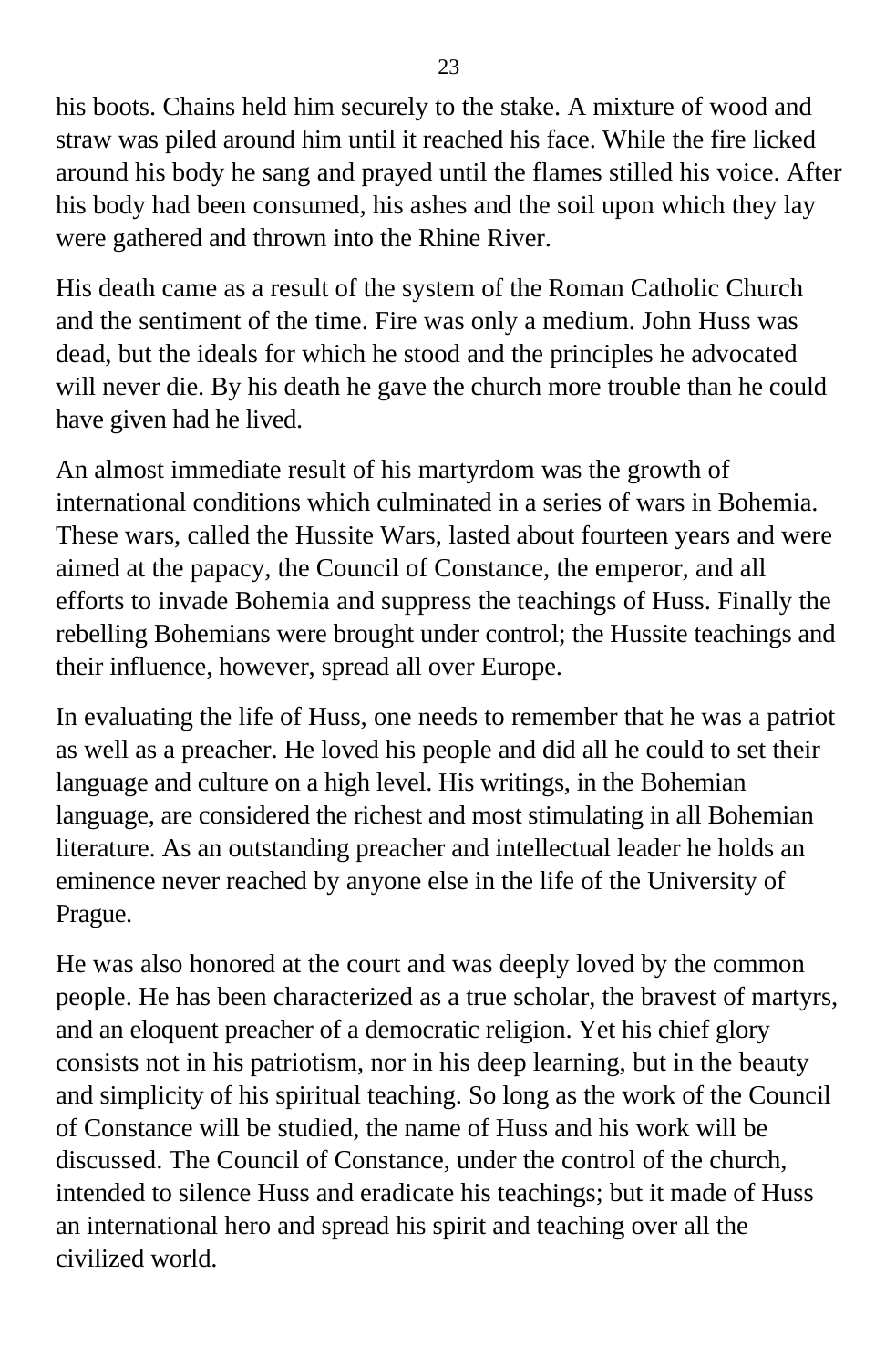"It is doubtful," says Schaff, "if we except the sufferings and death of Jesus Christ, whether the forward movement of religious enlightenment and human freedom have been advanced as much by the sufferings and death of any single man as by the death of Huss."-*John Huss,* page 2.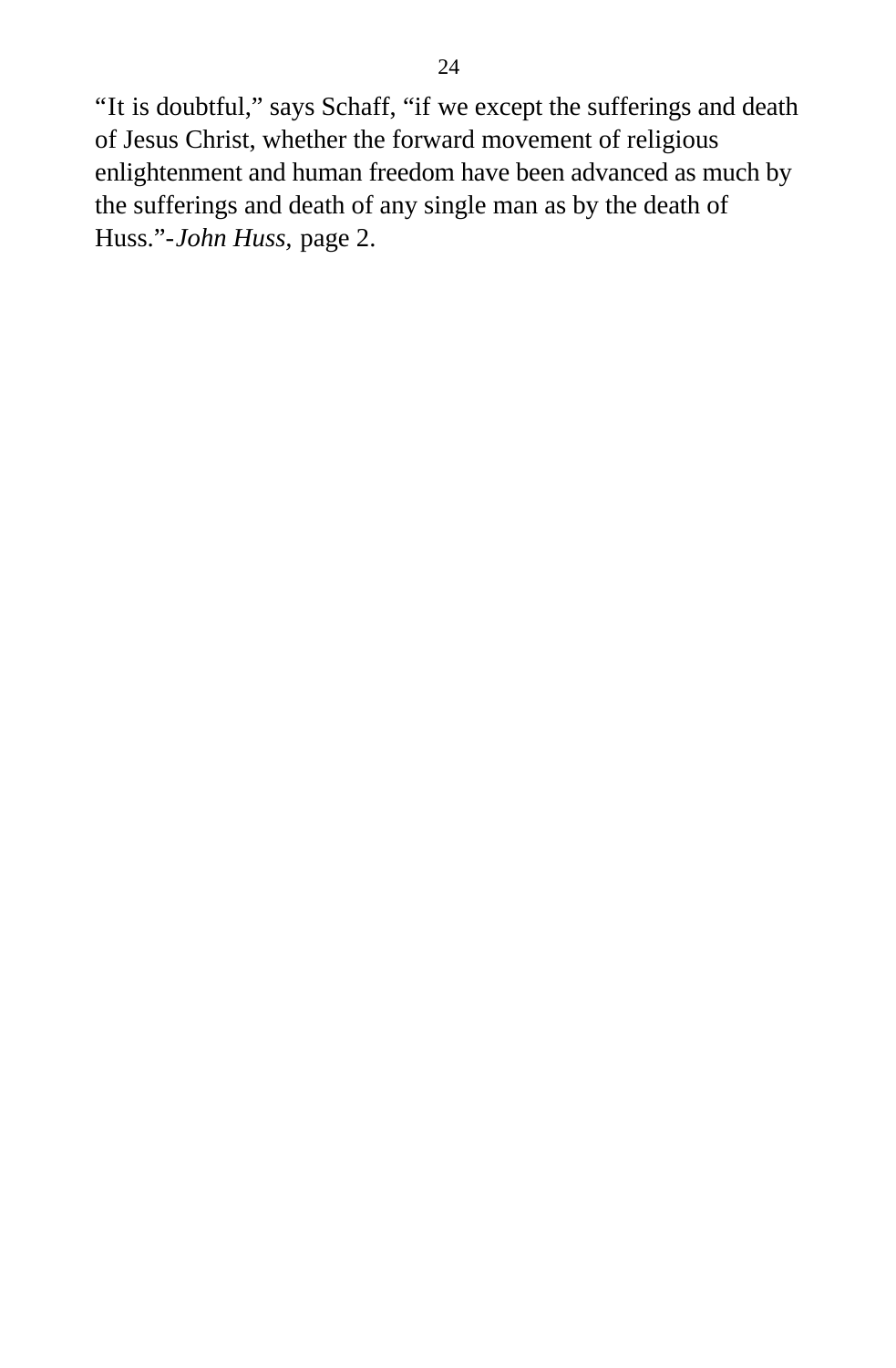## JEROME OF PRAGUE

### **A NOBLE LAYMAN**

ACCORDING to historical data, the gospel found its way into Bohemia about the ninth century. Shortly after this the people were having the Bible propounded to them in their own language; but as the power of the papacy increased, preaching to the people in the Bohemian tongue decreased, and the use of Latin became more and more prevalent. In spite of this situation, however, the use of the native tongue in private and in some public worship never ceased entirely.

From its earliest history Bohemia had been a pawn among ruling houses and political-minded factions. The papacy, as a political-religious power, was ever mindful of the importance of holding its gains as strongly as that of any other power, and in a religious way the papacy gradually increased its strength until it was the dominant influence in the lives of both the people and the government.

Nevertheless, some men here and there dared to raise their voices against the evils in the Roman Catholic Church. Their messages called for a return to the religion of the Bible and drew attention to the gross sins of the clergy. The church was aroused to drastic action against those who pointed out the flaws in the lives of the clergy and errors in points of doctrine.

Although John Huss was the outstanding clergyman of the day to oppose the Catholic hierarchy, the most important layman to fight against the weakness of the church and the moral degeneracy of the priesthood was Jerome of Prague, born sometime between 1365 and 1379. He was a close friend of Huss and with only slight lapses of time aided him in his work and followed him in death. He came of a well-to-do noble family. In personal appearance he is said to have been a large man. In character he has been described as leading a blameless life. Since he was a man of means, he traveled widely and appears to have delighted in attending various universities, among them the one at Prague, where he received his bachelor's degree in 1398; the one at Oxford, where he fell under the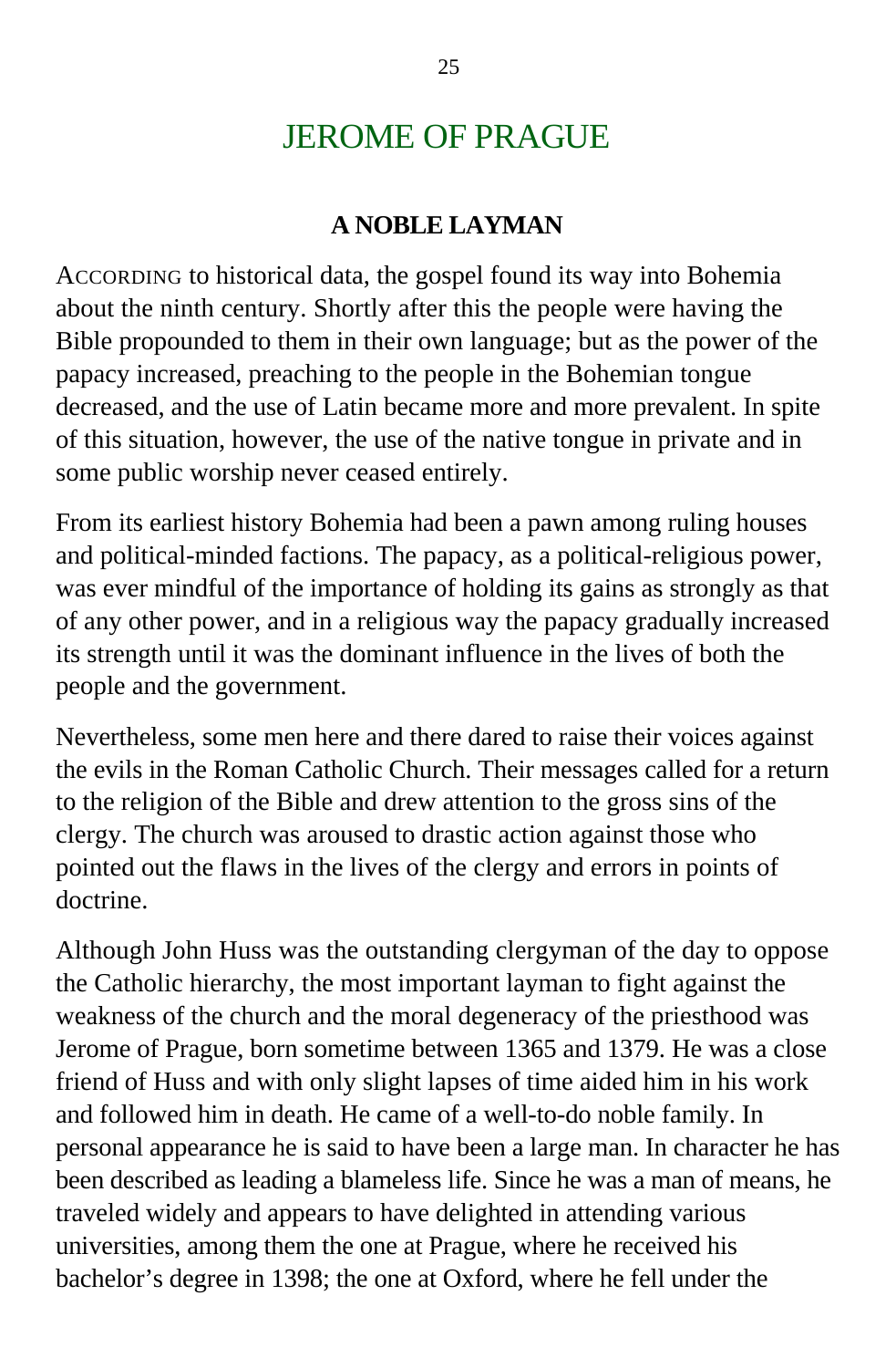influence of the writings of Wycliffe; the one in Paris, where he gained the enmity of Getson, the chancellor; the one at Cologne; and the one at Heidelberg. He obtained the master's degree from the universities of Paris, Cologne, and Heidelberg. Upon his second visit to Oxford he was expelled because of his open opposition to the papacy and his adherence to the Wycliffian ideas.

In scholarly ability he outranks his contemporary, John Huss. He was a Humanist with anticlerical trends derived in part from his studies at Oxford and in part from his keen analytical sense, which soon determined for him the distinction between priestly claims and priestly lives.

Jerome's noble birth made it comparatively easy for him to enter the courts of Europe. This background naturally assured a gentlemanly bearing, his means made it possible for him to dress well, and his ability as a scholar and a forceful debater gained him popularity and fame. As he grew bolder in his denunciation of the existing evils in the church he soon assumed a place in the minds of students as a hero, whether he was lecturing or leading a mob.

Usually anyone in the guise of a reformer has difficulty in coordinating his activities and interests with various social and political groups, but Jerome was able to effect a close affinity between those who were working for reform on the one hand and the more or less fashionable world on the other. His masterful eloquence, together with his magnetic Latin style, and his ability to speak Bohemian, made him a strong foe of priestly corruption as well as of those who sought to destroy Bohemia as a nation.

He was deeply attached to the Roman Church. As others before him, he strove for a devoted clergy, and in pointing out the wickedness of the priesthood he felt that he was upholding the purity of the church. He supported the views of the church on the Lord's Supper as against the position of Wycliffe. But he openly and boldly opposed the church in the sale of indulgences, and consequently received the disapproval of the entire hierarchy.

Jerome's entire experience seems to have been one of repeated and consecutive mental dashes with church officials and doctrines. He took pleasure in slyly opening discussions on debatable points of theology in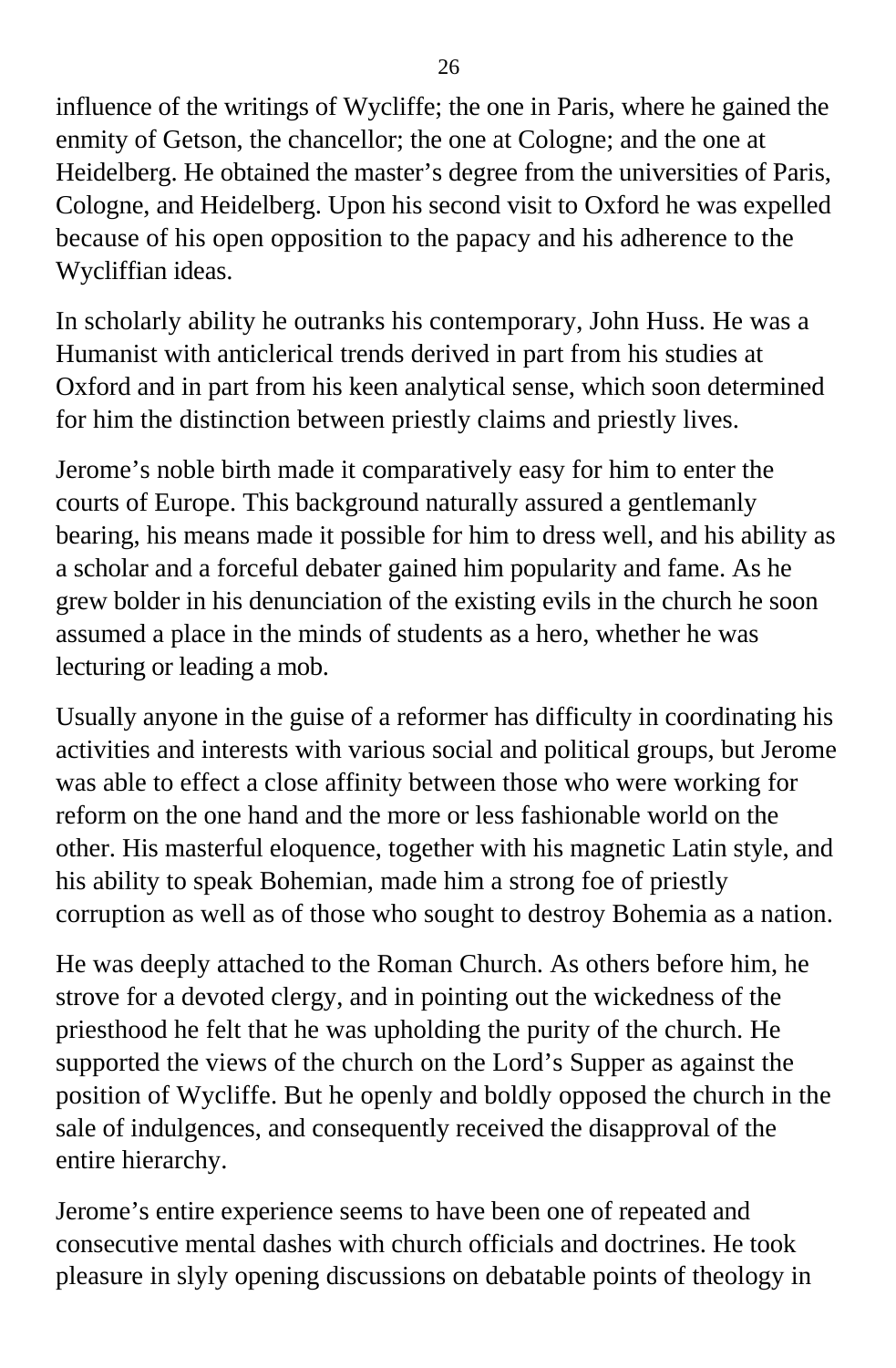the universities he visited or attended. He was found in Prague sponsoring nationalism for the Czechs. He appeared in Vienna, where he was arrested for supporting the writings of Wycliffe. From there he escaped into Moravia, and this won him an excommunication from the bishop of Cracow. Then he was found at the court of King Sigismund of Hungary, to whom he preached and stigmatized the covetousness and unchastity of the priests. Because of this sermon, the archbishop of Prague accused Jerome to Sigismund, and this led to the Reformer's arrest. He was freed on parole, which he broke, and he soon made his way into Bohemia. His impetuous spirit led him to ridicule the Austrian bishop in a letter, and this act was preferred against him at his trial. Later he arrived at the courts of Poland and Lithuania, where his learning, his wit, and his eloquence made him an honored guest.

Gradually the hatred of church officials against Jerome grew to the point where means were sought to apprehend him and bring him to trial. Again his hastiness played into the hands of the church officers, for contrary to Huss's desire that he not appear at the Council of Constance, Jerome arrived there April 4, 1415. Upon his arrival he attempted to obtain a safe conduct from Emperor Sigismund. When he failed to obtain such assurance, he fled toward the border of Moravia. Before he could make good his escape, he was arrested and returned to Constance on May 23, 1415, where he immediately faced the charge of attempting to flee a citation.

His trial, if it may be dignified as such, began almost immediately. The hearing granted him was as biased as that granted Huss. Jerome had written no tracts or treatises, yet the council was able to gather 107 charges against him based on reports of witnesses.

Worn and starved into serious illness while in prison and recoiling from the death of a heretic, he requested permission to recant. This he did on September 10 or 11, and again on September 23, 1415. But if Jerome felt that recantation would win him his freedom, he was sorely disappointed, for he was placed in prison, where he remained through the autumn and winter of 1415-16.

It seems that the Italian members of the Council of Constance wished to set Jerome free after his recantation, whereas the German delegation,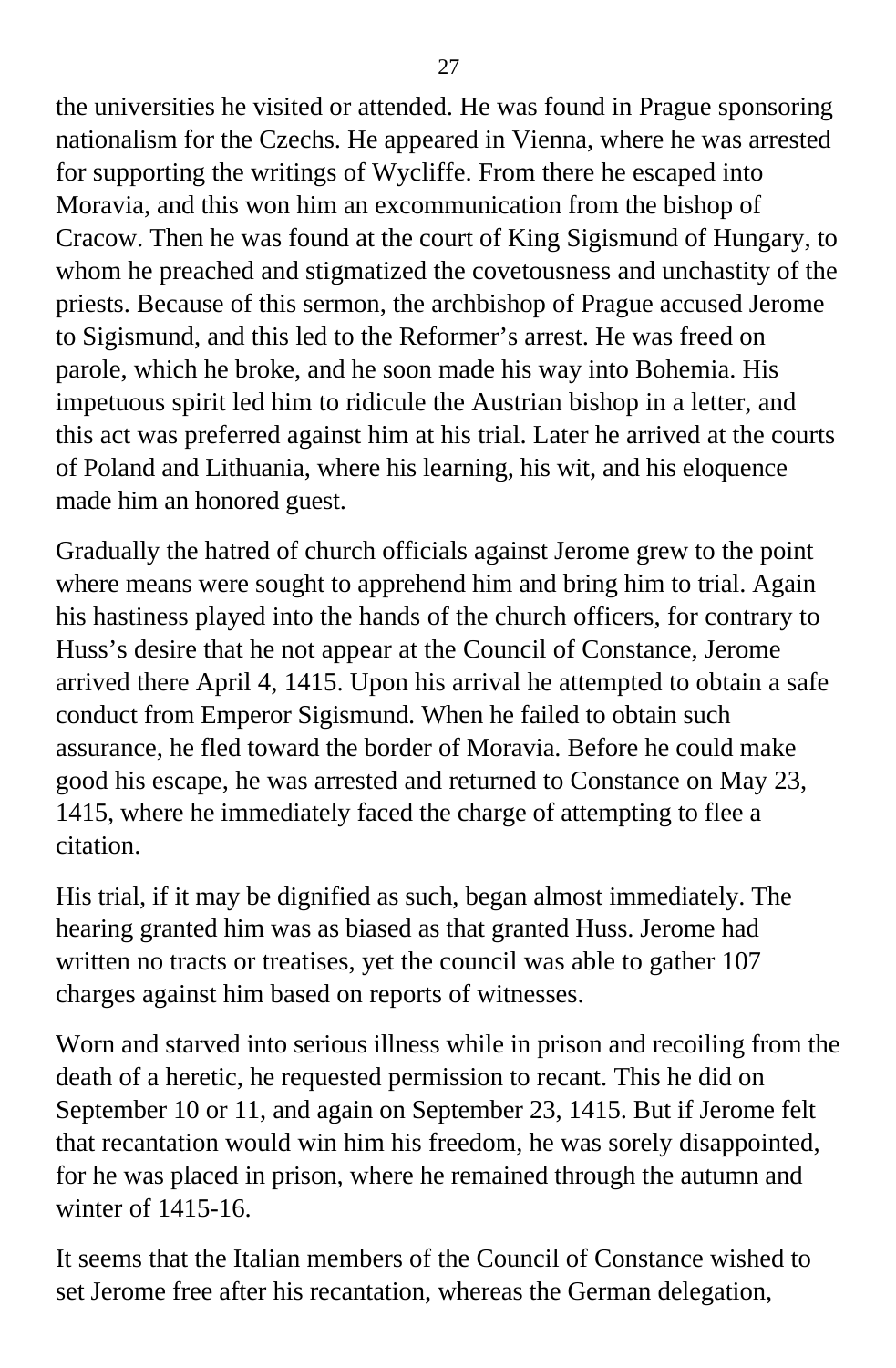nursed on centuries of antipathy toward all that was Bohemian, insisted that Jerome's recantation was untrustworthy and that the case called for further investigation. In their zeal they overreached themselves and made of Jerome a hero.

On May 23, 1416, he again appeared before the council. At this time he renounced his recantation and could not be cajoled or threatened into weakening. The work of Wycliffe, Huss, and his own position were brilliantly defended. His criticism of the degeneracy of the church of his day was mingled with deep learning, wit, and sarcasm. Repeatedly he came out the winner in all the evidence arrayed against him.

Finally the farce ended, and Jerome was committed to the secular government to be executed. He marched to the stake with a soldierly step and with the face of one who had conquered fear. He died not because he differed basically from the beliefs of the church, but because he respected and upheld the ideals of Wycliffe and Huss and was violent in his criticisms of a corrupt clergy.

No finer evaluation of Jerome's ability and character during his trial and death can be presented than that written by the pen of Poggio Bracciolini, the papal representative at the Council of Constance. He was no friend of Jerome nor of Jerome's view, yet he said:

"I must confess that I never saw one who in eloquence of his defense came as near to the eloquence of the ancients, whom we admire so much. His voice was sweet, clear, and resounding. The dignity of the orator's jests now expressed indignation, now moved to compassion, which, however, he neither claimed nor wished to obtain. He stood before his judges undaunted and intrepid. Not only not fearing, but even seeking death, he appeared as another Cato. He was indeed a man worthy of eternal memory in men's minds."

"With joyful brow, cheerful countenance, and elated face he went to his doom. He feared not the flames, not the torments, not death. None of the Stoics ever suffered death with so constant and brave a mind, and he indeed seemed to desire it. When he had reached the spot where he was to die, he divested himself of his garments, and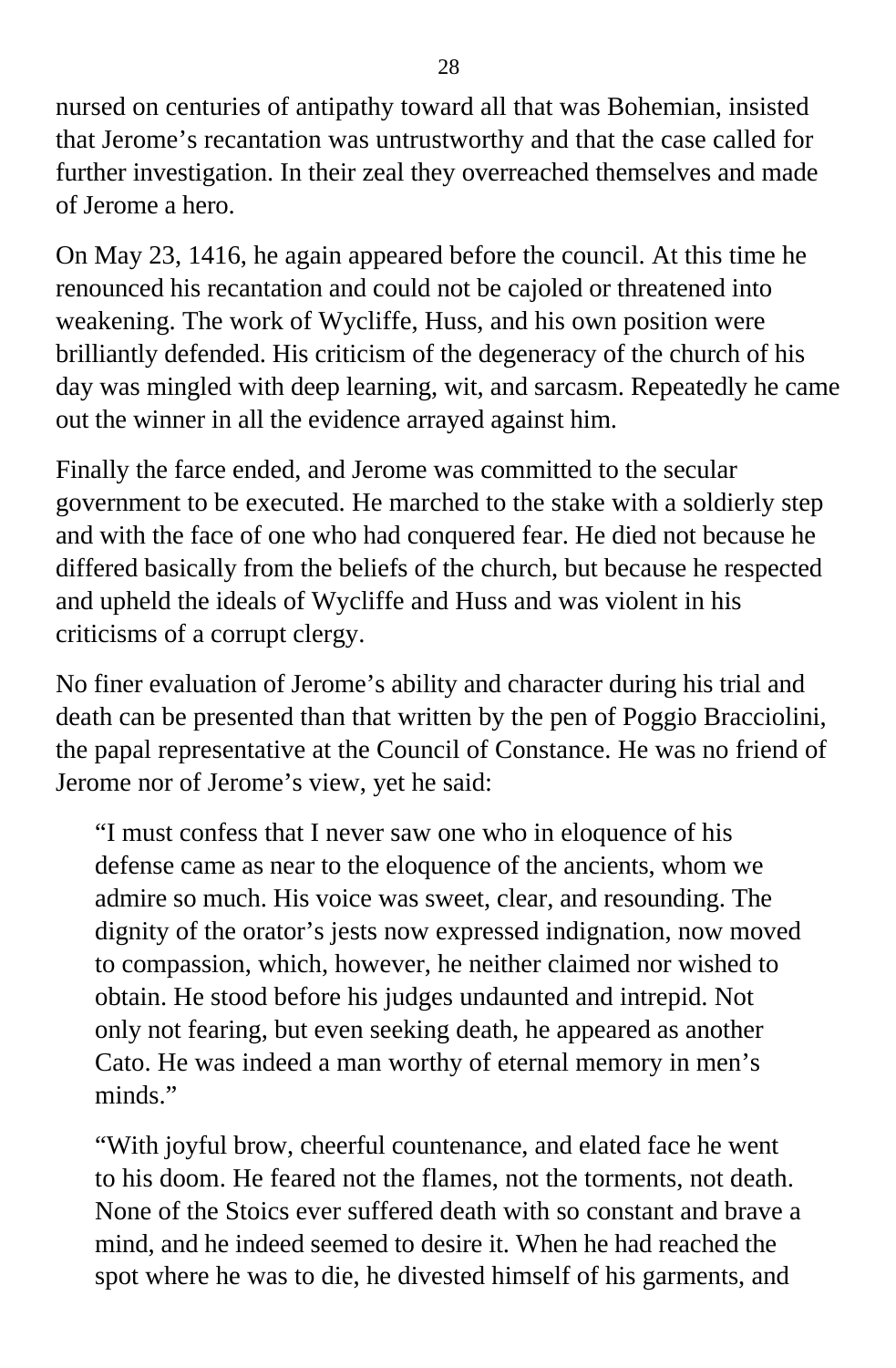knelt down in prayer. Logs of wood were then piled about his body, which they covered up to the breast. When they were lighted, he began to sing a hymn, which was interrupted by the smoke and the flames. This, however, is the greatest proof of the constancy of his mind, that when the official wished to light the stake behind his back, that he might not see it, he said, 'Come here and light the stake before my eyes, for if I had feared it I should never have come to this spot, as it was in my power to fly.'"

"Thus perished a man eminent beyond belief. I saw his end, I contemplated every one of his acts. Be it that he acted thus from faithlessness or from obstinacy, you could perceive that it was a man of the philosophic school who had perished. Socrates did not drink the poison as willingly as this man submitted himself to the flames." — Quoted by Will S. Monroe in *Bohemia and the Czechs,* pages 227-229.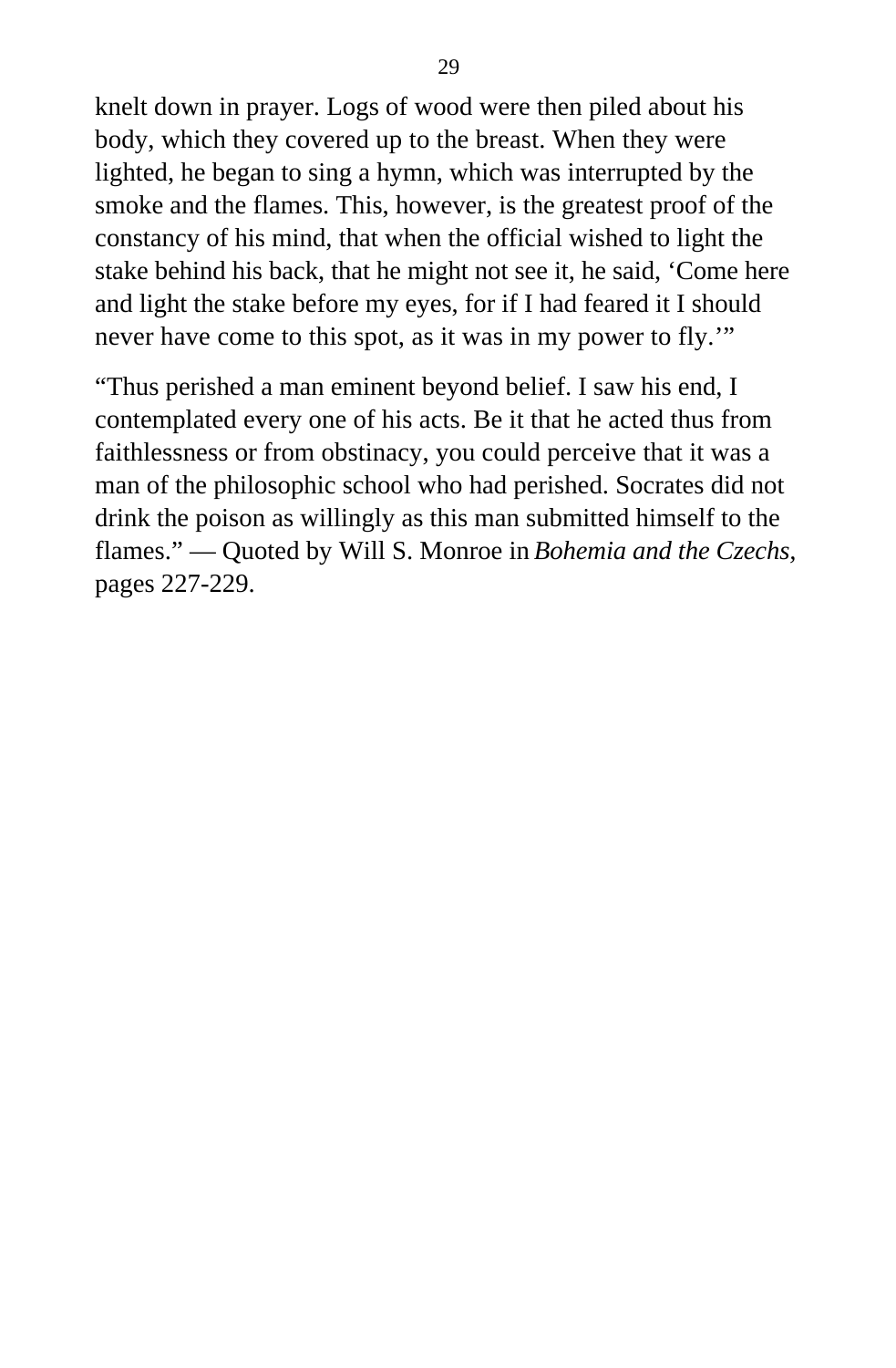# ENGLAND, SCOTLAND

## THOMAS BILNEY

### **WINNER OF MEN FOR GOD**

ALTHOUGH not listed among the great in Reformation circles, Thomas Bilney was, nonetheless, an important link in the progress of that movement in England. "Little Bilney," as he was affectionately named because of his diminutive stature, is sometimes called "The father of the English Reformation," for two reasons: He was the first to be converted by the reading of Erasmus's New Testament, and he converted more great men among the English Reformers than did anyone else.

He was born at or near Norwich in 1495 and lived in Cambridge from childhood. He attended Trinity College and attained the degree of doctor of laws. He was ordained a priest in 1519.

Of a serious turn of mind and abstemious, he attempted early in life to fulfill the commandments of God; and he strove by fasting, long vigils, masses, and the purchase of indulgences to win peace of mind. Like Luther, Bilney discovered that good works alone were not enough to secure him the relief he sought.

Many of Bilney's acquaintances were talking about a new book, the Greek New Testament. But the priests had forbidden Bilney to read it, and, being a good Catholic who desired to fulfill all obligations, and especially ecclesiastical commands, he desisted. Finally, unable to resist his curiosity any longer, he decided to read it in secret, for he was greatly attracted to its reported beauty of style.

With considerable fear he purchased a copy from a house that was secretly selling it, against the law. Locking himself in his room, he allowed the book to fall open, and he read,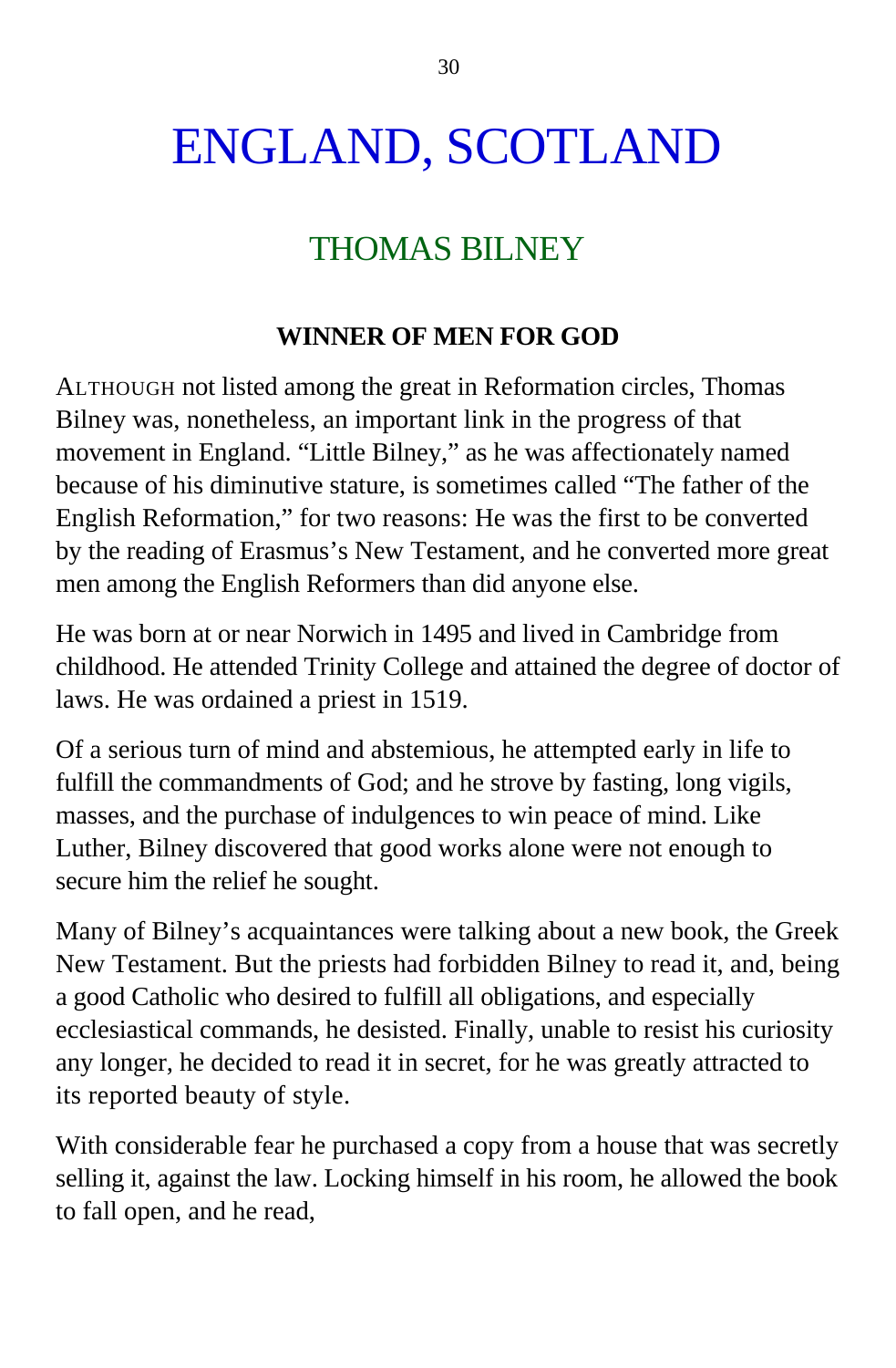"This is a faithful saying, and worthy of all acceptation, that Christ Jesus came into the world to save sinners; of whom I am chief." 1 Timothy 1:15.

Bilney grasped the idea readily that if Paul thought himself the chief of sinners and yet was saved, then he, Bilney, even a greater sinner in his own estimation, could be saved, too. What a revelation! What a relief! Instead of despair, a great inward peace now came into his soul.

Merle d'Aubigne, who writes the account, quotes Bilney's words:

"I see it all; my vigils, my fasts, my pilgrimages, my purchase of masses and indulgences, were destroying instead of saving me. All these efforts were, as St. Augustine says, a hasty running out of the right way."

From then on Bilney became a devotee of the Bible; he never grew weary of reading it. More than that, he had a great urge to share his new-found faith with others. He desired nothing more than to be able to show his associates God's great love.

Since he was of a shy and bashful nature, he did not at first with boldness preach to the world. It is written that his vocation was prayer. He made it his business to call upon God day and night, pleading for souls; and God answered him. Any evangelist would be proud to count among his converts those that Bilney made, names that stand high in the Reformation's hall of fame, persons without whom the English Reformation would perhaps not have been accomplished. Of Cambridge's eminent professors, Arthur, Thistle, and Stafford were the first to respond to him. Latimer, Barnes, Lambert, Warner, Fooke, and Soude were also among those he converted. All were men who played foremost roles in the English Reformation.

After Bilney converted Latimer, the students flocked to hear Bilney preach. "Bilney, whom we continually meet with when any secret work, a work of irresistible charity, is in hand," knew how to approach these men. "The pious man often succeeds better, even with the great ones of this world, than the ambitious and the intriguing."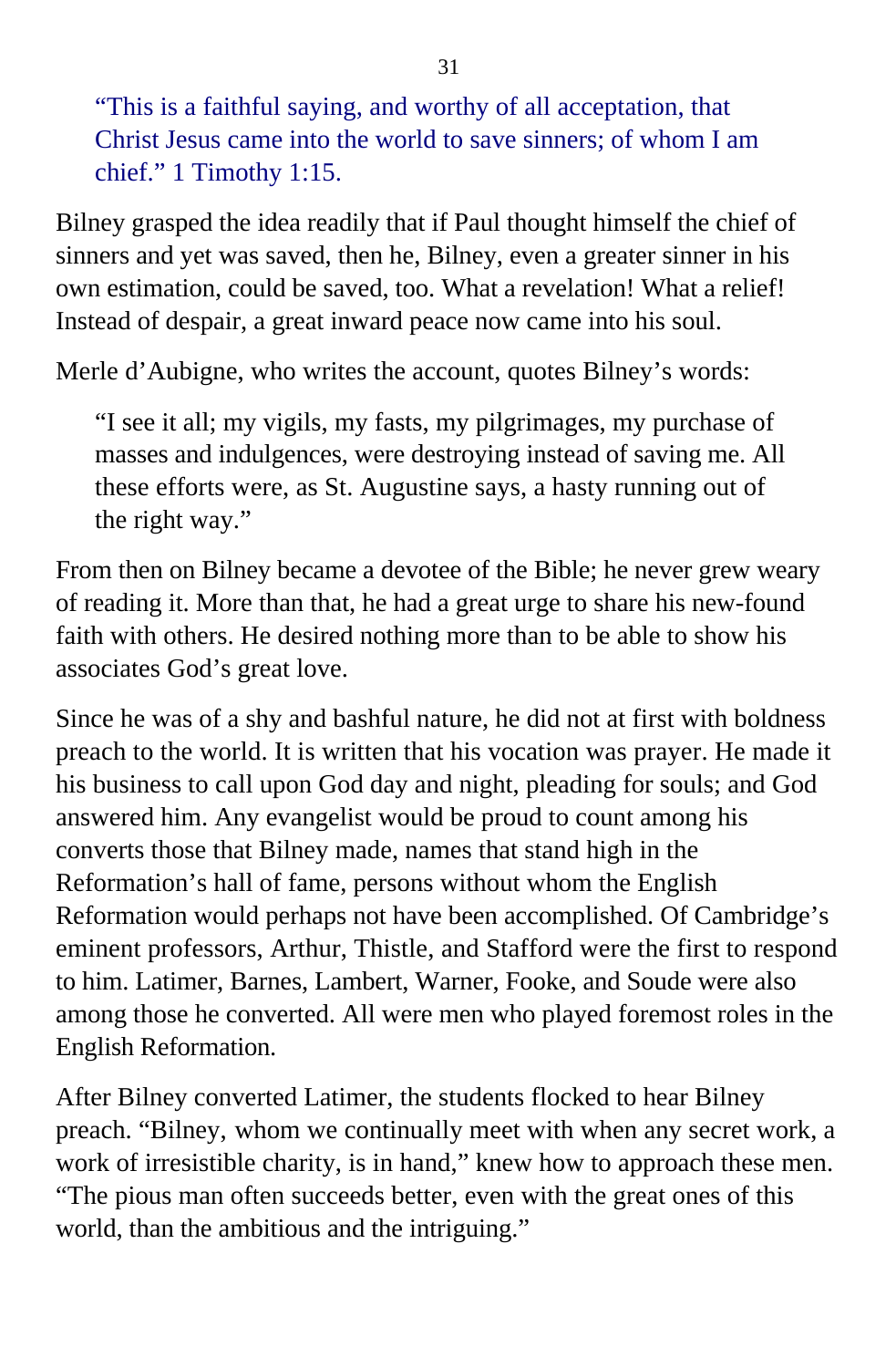He had the secret power gained by long hours on his knees in his closet. He prayed,

"O Thou who art the truth, give me strength that I may teach it; and convert the ungodly by means of one who has been ungodly himself."

Bilney always attempted to fit his method to the individual he wished to convert. In the case of Latimer, a Catholic who disdained the evangelicals at the university, he won by confessing to him the story of his own conversion. In the case of Barnes, "the Goliath of the university," he first prayed long and earnestly. Then he held many conversations and prayers with Barnes, and urged him to declare his faith openly without fear of reproach. At other times he assembled his friends together and pointed his finger at the text that had converted him. By this means he converted large numbers.

For a time the little Reformer joined his efforts with those of John Frith and William Tyndale. Together they preached repentance and conversion, denying that anyone could get his sins forgiven by any priest or by doing any good work.

Bilney had little regard for the popes. He declared, "These five hundred years there hath been no good pope; and in all the times past we can find but fifty: for they have neither preached nor lived well, nor conformably to their dignity; wherefore, unto this day, they have borne the keys of simony." (As an example of the men of whom he spoke, who held low moral standards, we may consider Rodrigo Borgia, who succeeded Innocent VIII to the papal chair in 1492 as Alexander VI. He lived illicitly with a Roman woman and one of her daughters, having some four children by the latter, all of whom he acknowledged openly and provided with high positions. He bribed all of the cardinals, and gave at least one of them large amounts of silver, to obtain the papal chair. His manner of life and his procedure in obtaining the papal crown were characteristic of other popes of that period.) At another time Bilney said, "The cowl of St. Francis wrapped round a dead body hath no power to take away sins."

Bilney was the leader of the Protestant group at Cambridge, and he preached simply and directly that Jesus Christ delivered from sin. As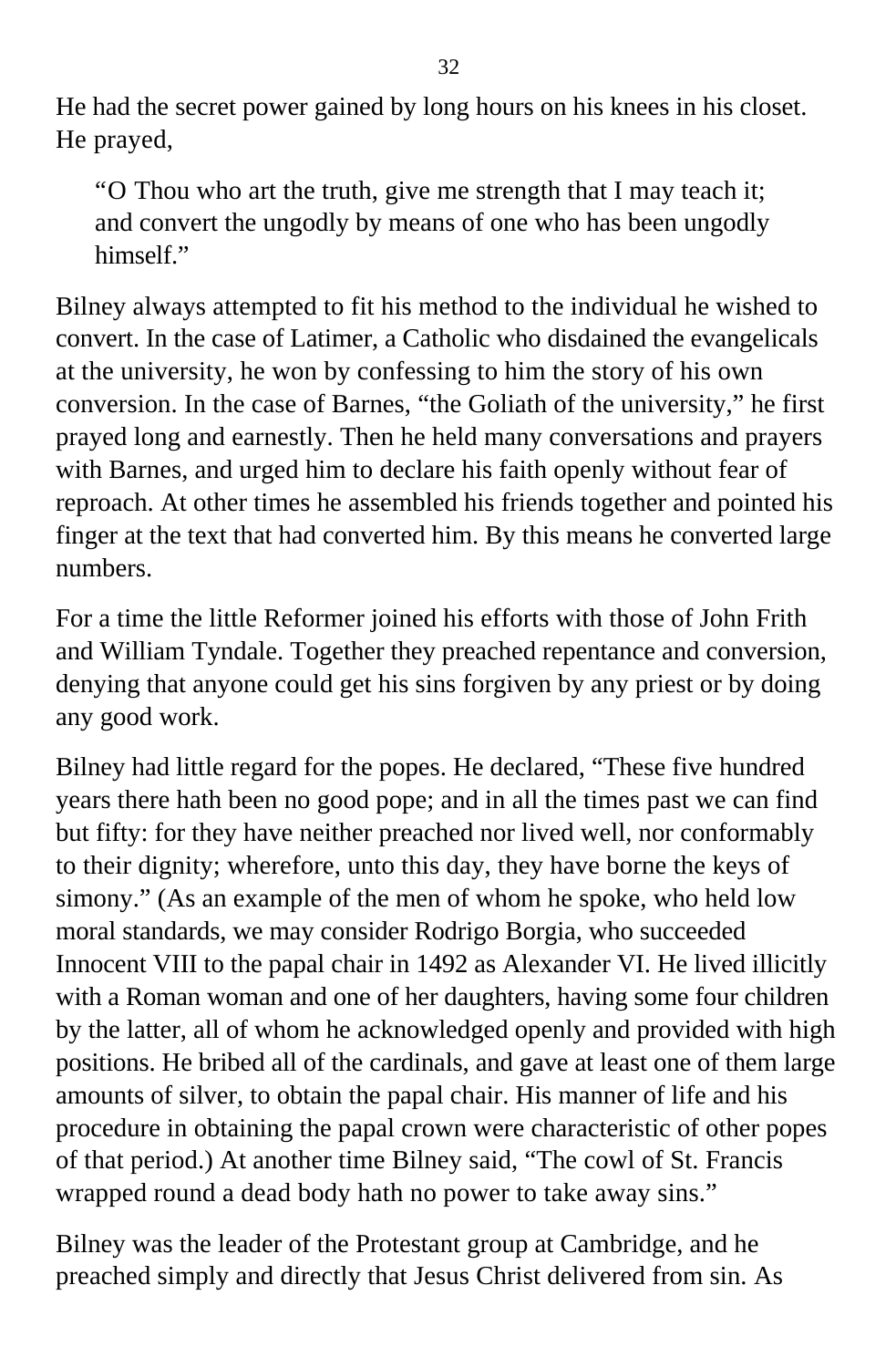matter-of-fact as this statement may sound to present-day Christendom, it was nearly as startling as an atomic bomb to the people living in sixteenthcentury Europe. They knew but one route to heaven; namely, good works, fasting, indulgences, purgatory, and the mass.

Mainly as the result of Bilney's work at Cambridge "seven colleges at least were in full ferment: Pembroke, St John's, Queens', King's, Caius, Benet's and Peterhouse. The gospel was preached at the Augustine's, at St. Mary's, (the university church,) and in other places."

Thus the Reformation received impetus in England. Eventually overcoming his shyness, Bilney began preaching with the vigor of an evangel. In 1525 he secured a license to preach in the diocese of Ely. He left the university and in the company of Arthur went many places. In Suffolk, at the town of Hadleigh, many were converted. Here he performed such faithful work in teaching the people that they became great Bible students, so much so

"that the whole town seemed rather a university of the learned than a town of clothmaking or laboring people." — John Foxe, *Book of Martyrs,* page 176.

They read their Bibles through many times, memorizing whole portions.

It was not long, however, before opposition to his preaching developed. Twice monks forcibly drew him out of the pulpit. His denunciation of saint and relic worship, of monkish conduct, and of pilgrimages drew the attention of Cardinal Wolsey. When cited to appear before him in 1527, Bilney denied holding any Lutheran views. Since Wolsey was too engrossed with the tasks of the kingdom, he left the trial in the hands of Cuthbert Tunstall, bishop of London.

Bilney was convicted of heresy, but Tunstall, who sympathized with his victim, could not bring himself to pronounce the sentence. Bilney wanted to go to the stake, but the arguments of his friends not to cast his life away, and Tunstall's continuous putting off the evil day, finally wore down the little man so that he recanted. Knowing that the bishop was a friend of Erasmus, Bilney, during the days of waiting, wrote letters to Tunstall about the Greek New Testament. Tunstall apparently was impressed, but not enough to relent. Wolsey had commanded that Bilney either abjure or die.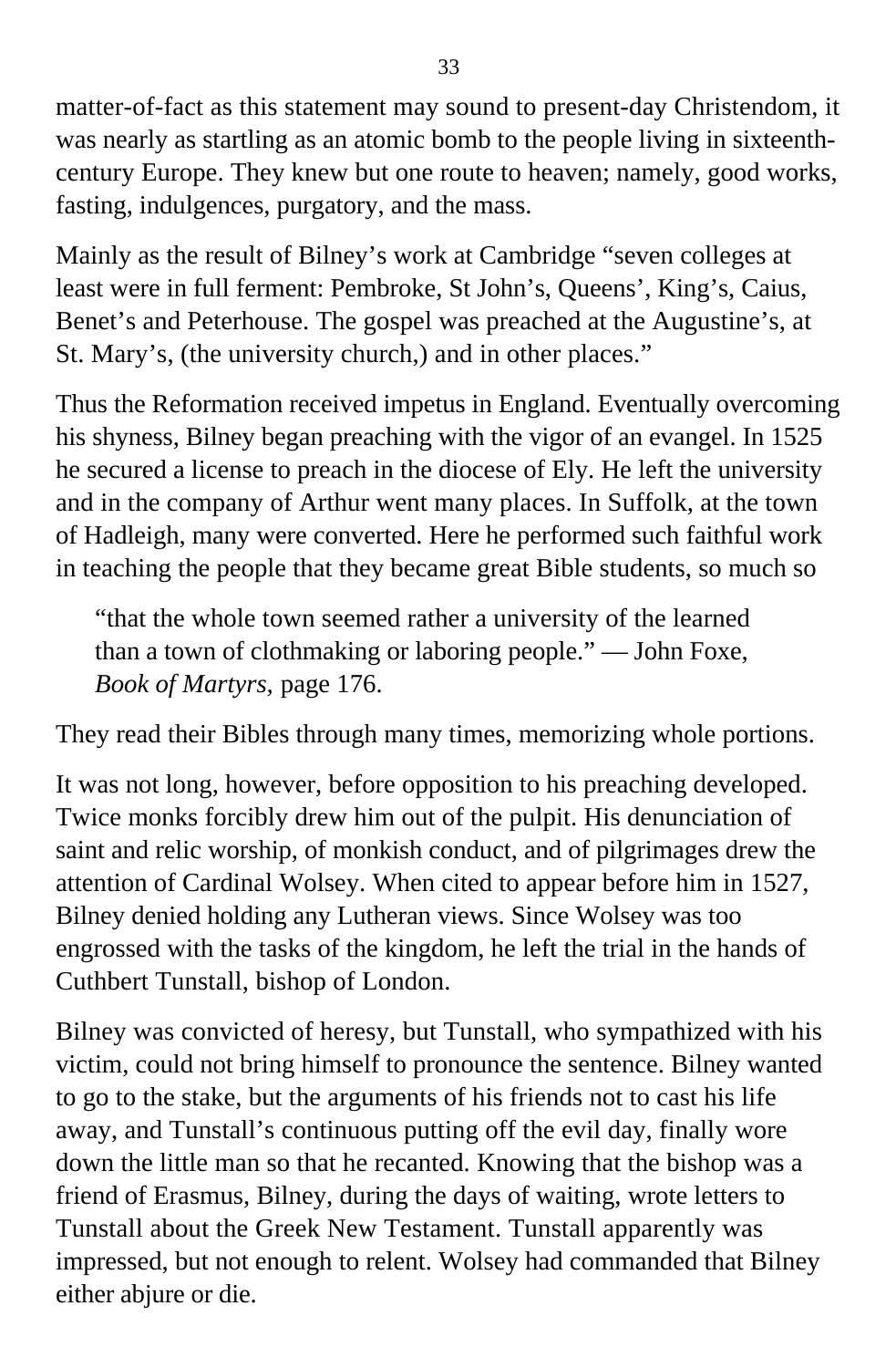The day following his recantation he bore his fagot to Paul's Cross, the accepted procedure to indicate to the world that he had abjured his heresy. After this he was placed back in prison.

Now Bilney's real torment began compared to which his soul struggle before conversion was nothing. After he spent a year in the Tower he returned to Cambridge, but he was so tortured by remorse that he had denied his Christ, that he could not bear to have anyone, not even his old friend Latimer, read or mention the Scriptures to him. "His mind wandered, the blood froze in his veins, he sank under his terrors; he lost all sense, and almost his life, and lay motionless in the arms of his astonished friends." He could obtain no consolation.

Yet the Holy Spirit did not entirely forsake him. Finally when peace was once more restored in his heart, he resolved to rectify the great wrong he had done. He determined never again to renounce the truth of God's word.

One night at ten o'clock, in 1531, he bade his friends at Cambridge goodby, saying that he was going to Jerusalem. (He referred to Christ's words, when He went to Jerusalem to suffer the crucifixion.) His destination was Norfolk, where he had first preached. Since his license had been revoked, he went from house to house, and he also spoke in the fields. There he openly confessed that he had denied the truth. From Norfolk he went to Norwich, where he was apprehended and placed in prison. Here the sheriff, a special friend of his, who wanted to do something for him, treated him well.

The night before the execution, friends who came to comfort reminded him, "Though the fire would be hot, God's spirit would cool it." To show them his lack of fear he put his finger in the candle flame, leaving it there until it was burned off to the first joint. He told them, "I feel by experience, and have known it long by philosophy, that fire by God's ordinance is naturally hot; but yet I am persuaded by God's Holy Word, and by the experience of some mentioned in that word, that in the flame they felt no heat, and in the fire they felt no consumption; and I can constantly believe, however the stubble of this my body shall be wasted by it, yet my soul and spirit shall be purged thereby, a pain for the time, whereon, notwithstanding, followeth joy unspeakable." He referred them to Isaiah 43:2: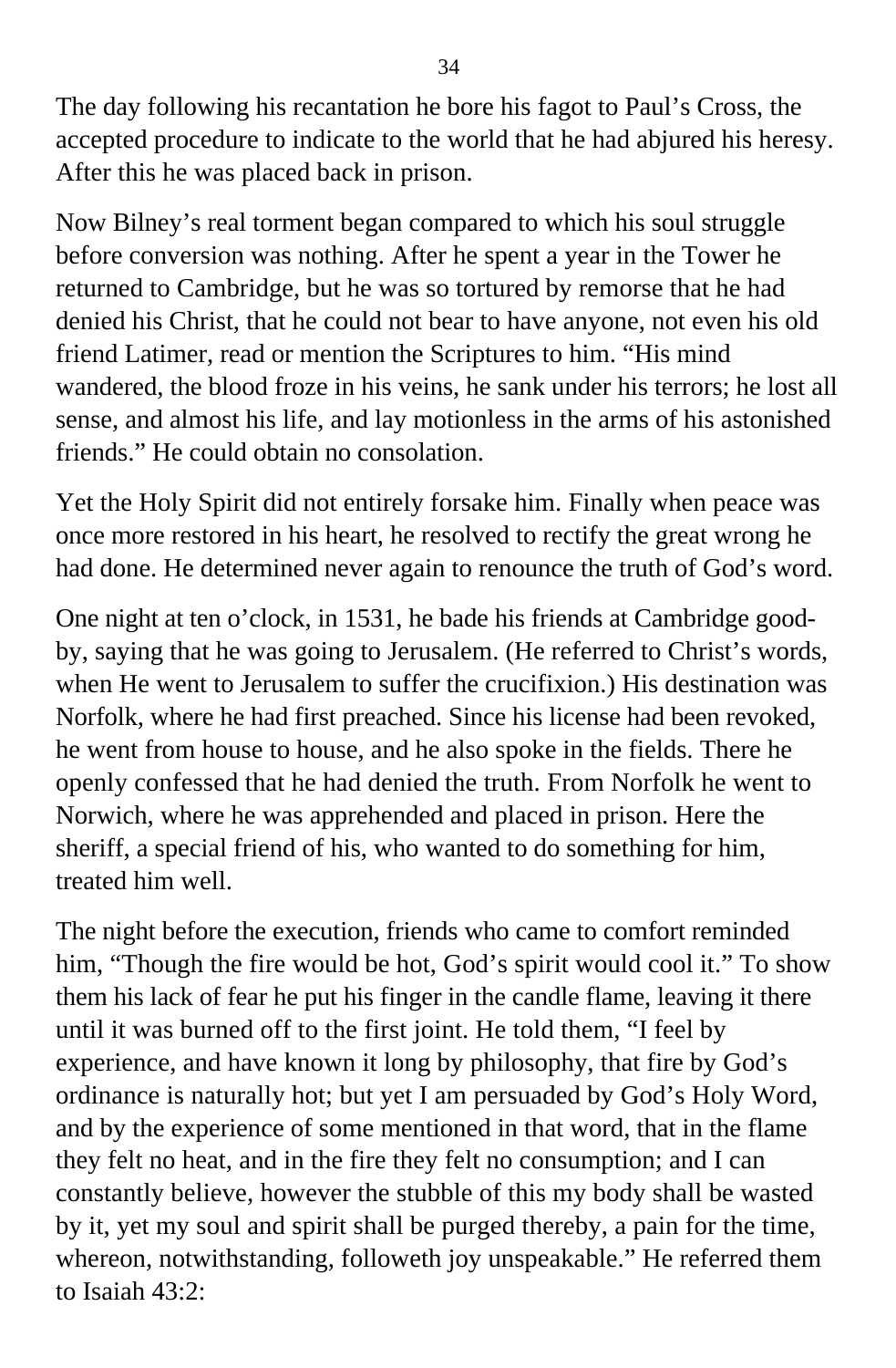### "When thou walkest through the fire, thou shalt not be burned; neither shall the flame kindle upon thee."

Bilney was executed at Lollard's Pit, in a low valley surrounded by hills. This spot was chosen, says Foxe, so that people might have the comfort of sitting quietly to see the executions. A "vast concourse of spectators" came to see "little Bilney" burn. People living in sixteenth-century England were apparently as enthusiastic for these burnings as were those of pagan Rome to see the early Christians thrown into the arena to be devoured by wild beasts.

Of Bilney's last moments Foxe writes, "Then the officers put reeds and fagots about his body, and set fire to them, which made a very great flame, and deformed his face, he holding up his hands, and knocking upon his breast, crying sometimes, 'Jesus,' sometimes, 'I believe.' The flame was blown away from him by the violence of the wind, which was that day, and two or three days before, very great; and so for a little pause he stood without flame; but soon the wood again took the flame, and then he gave up the ghost, and his body, being withered, bowed downward against the chain. Then one of the officers with his halbert smote out the staple in the stake behind him, and suffered his body to fall into the bottom of the fire, laying wood on it; and so he was consumed."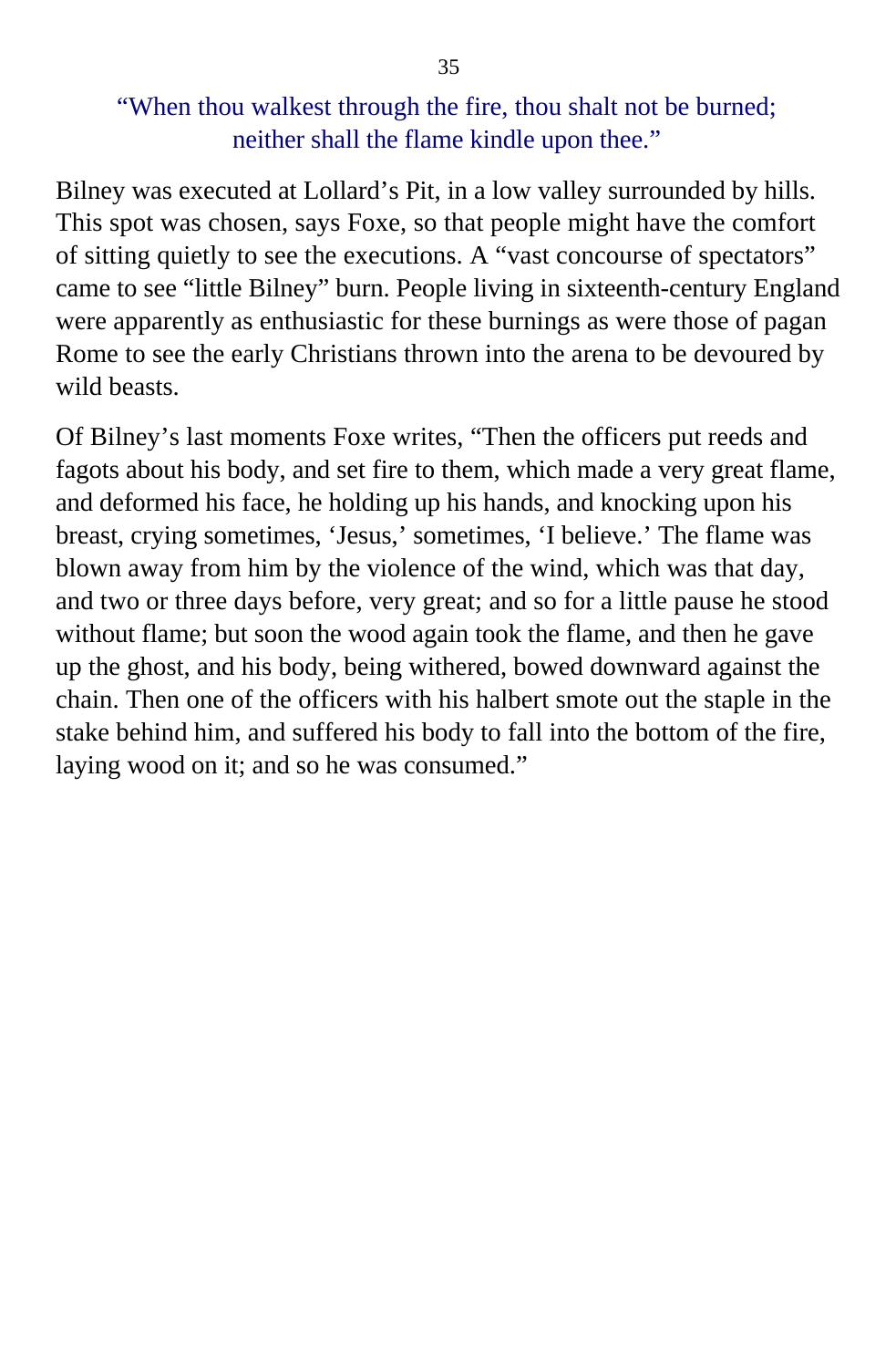## ROBERT BROWNE

### **HE LIGHTED THE CANDLE OF FREEDOM**

THE most important event of the English Reformation in its relation to America, according to some church historians, was the rise of the Browhist sect in the latter half of the sixteenth century.

The Brownists, who were also called Separatists and Independents, were the forerunners of modern-day Congregationalism. They were the peculiar people of the English Reformation, as the Anabaptists were of the Continental Reformation. Robert Browne was the founder and "the first Englishman to express the Anabaptist doctrine of complete separation of church and state."

Although at first of the Cartwright school of Puritanism, he soon took his place to the left of the Puritan party, the difference between the two being that in Cartwright's case the keys, the power of the church, belonged in the hands of the ministry; whereas according to Browne's view, they lay in the hands of the brotherhood, the entire church.

He maintained that the Established Church still contained many "filthy traditions and inventions of men;" therefore separate congregations of true Christians should be organized, omitting those who were Christians in name only. His views on doctrine differed but little from those of the Church of England; he contended primarily for measures of polity. He believed that there was as little Biblical evidence for presbyterianism as for episcopacy.

According to the Scriptures, he said, groups of worthy believers should be formed into local congregations, or churches, each separate and independent of the other. A pure democracy should prevail, with all members having the same rights and privileges. With them there was to be no distinct order of priesthood; all were brethren, with Christ alone accorded the headship. The ministry should be chosen from the brethren by the brethren, who likewise were to have the power to relieve the ministry from their office, in case of necessity. The right of fellowshiping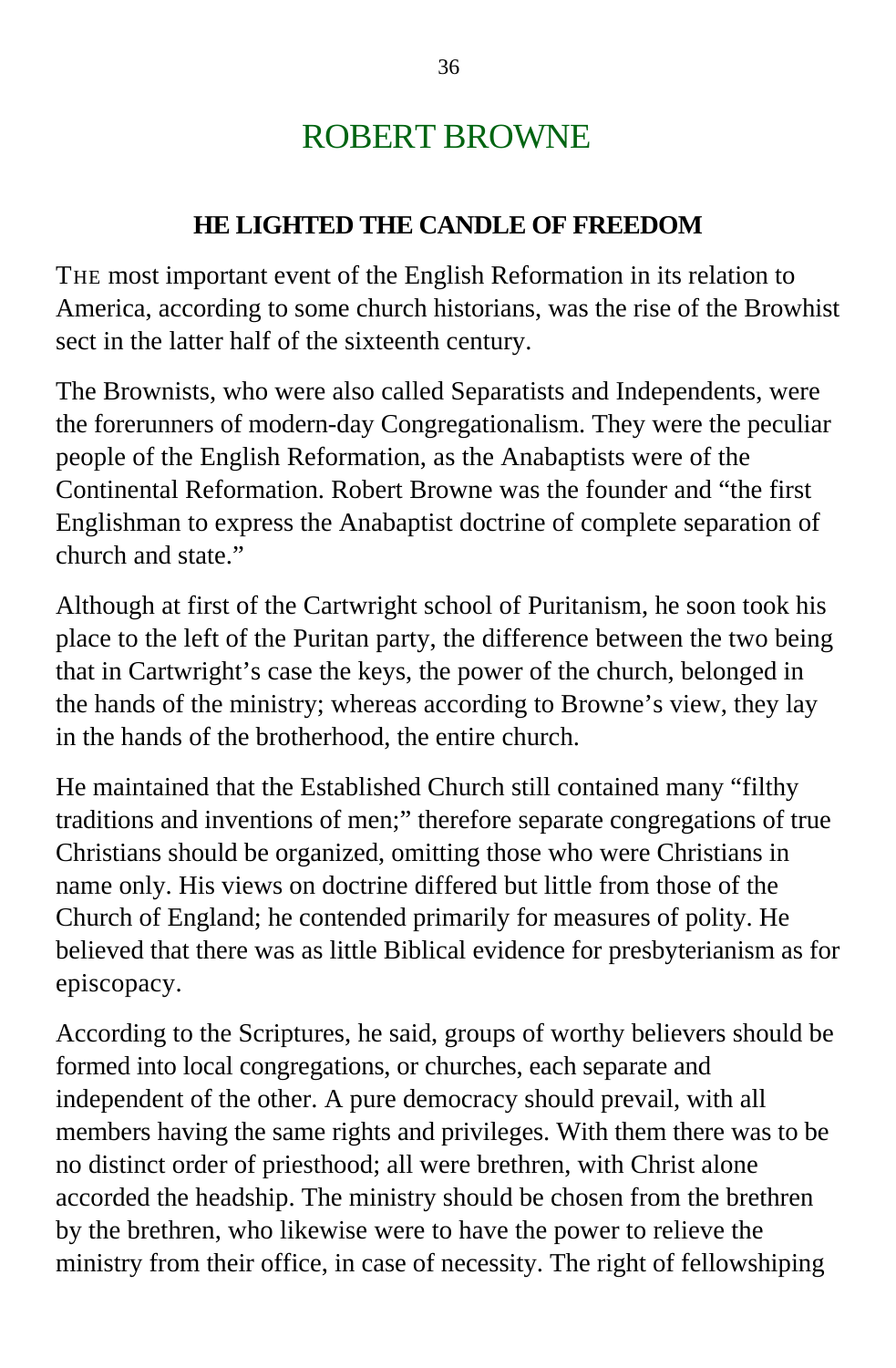also rested with the members, as well as decisions on all affairs of the church.

Born into "a family of consequence" at Tolethorpe Hall, three miles from Stamford, in Rutlandshire, near 1550, Browne attended Corpus Christi College, Cambridge, where he attained the A.B. degree in 1572. Here he subscribed to the views of those who "were there known and counted forward in religion." At that time Thomas Cartwright, the founder of Puritanism, served as Lady Margaret professor of divinity at Cambridge.

For three years following his graduation Browne engaged in teaching, in Northamptonshire. Here he taught religion, along with other subjects. Perturbed that the church offered so little help in maintaining Christian standards among its members, he delved into the study of ecclesiastical government with the view of discovering its shortcomings and abuses.

With true missionary zeal he imparted his findings, not only to his pupils but to the townsmen as well. Consequently he was not slow in making enemies, and shortly thereafter he received his dismissal as a teacher.

He remained in the town, however, teaching what pupils were sent him, until the plague forced him to return to his home. His biographer maintains that Browne could have lived the life of a country gentlemen, but that his restlessness, his ever seeking for an ideal, led him to return to Cambridge, where Richard Greenham, a thoroughgoing Puritan preacher at Dry Drayton, invited him to preach in his parish.

This he proceeded to do. He disdained the use of a bishop's license, even when his brother later procured one for him. His preaching brought him fame in Cambridge circles, so much so that he was invited to preach there, with the consent of the mayor and the vice-chancellor of the university.

His views had crystallized by this time, in 1579, at least on two points. He believed that the headship of the church belongs to Christ alone, and that next under Him in authority was, not the bishops, nor any other individual, but the church collectively.

Feeling himself rejected at Cambridge, he went to Norwich, accompanied by Robert Harrison. He had met Harrison at Cambridge and had persuaded him not to accept ordination at the hands of a bishop, but to join him in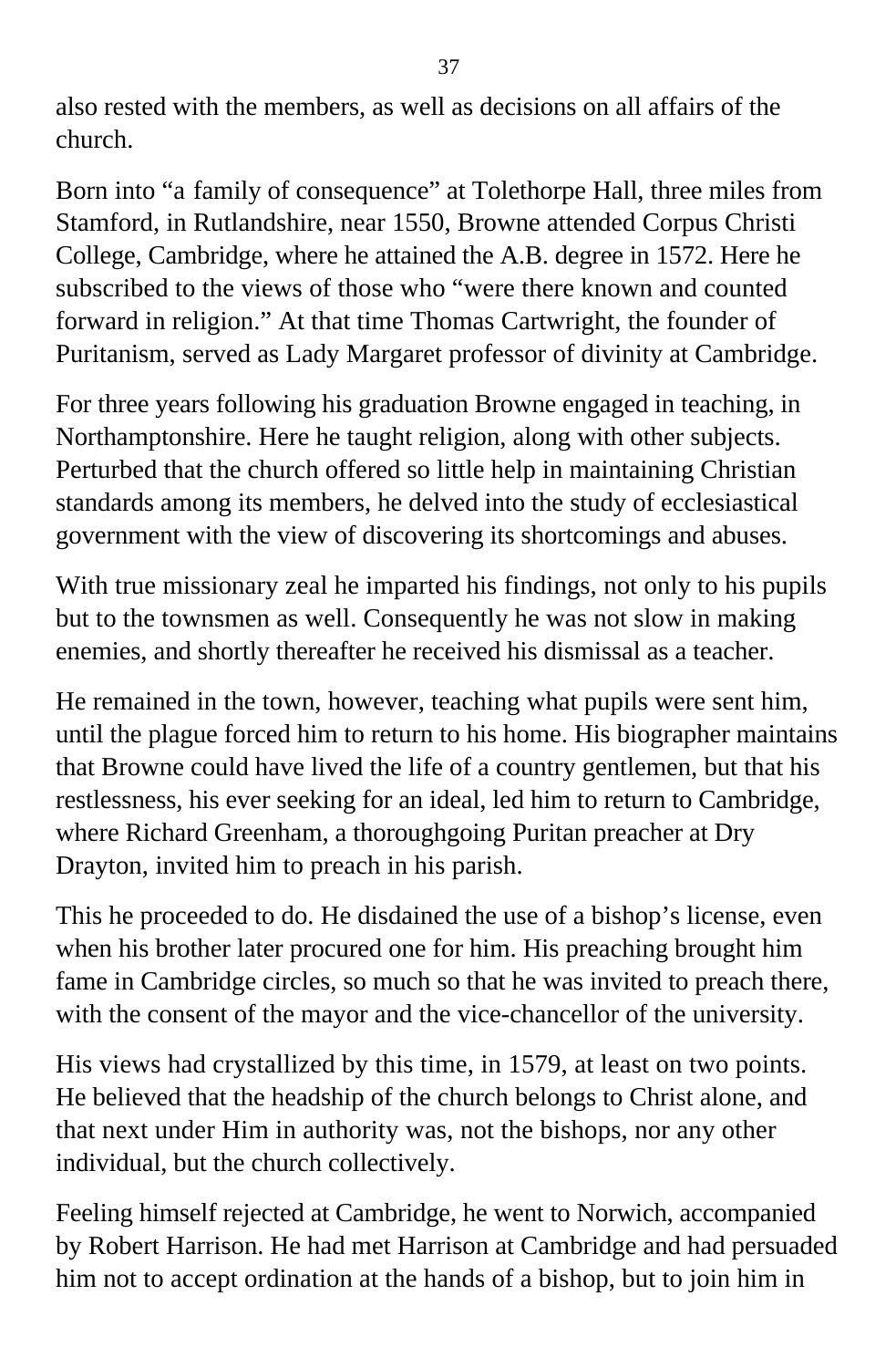his mission of reform. They lived in the same house, as Browne took the lead in their crusade against the legalized churches. Here their preaching found fertile soil among the Lollards, who had resided there since Wycliffe's day, and among the Mennonites from the Low Countries, who had been invited to settle there by the duke of Norfolk.

They condemned the "popish power" of the Established Church, the ministers who took their orders from that church, and the parishes guided by those ministers. Browne called the Church of England

"a Jericho partially pulled clown at the Reformation, but since rebuilt on the old foundations (probably referring to the Acts of Supremacy and Uniformity under Elizabeth), and so inheriting Joshua's curse." — Frederick H. Powicke, *Robert Browne, Pioneer of Modem Congregationalism,* pages 69,70.

Browne's preaching gained listeners — a hundred at a time crowded into private houses to hear him. He extended his labors to other parts of the country, constantly remonstrating

"against bishops, ecclesiastical courts, ceremonies, and ordinations of ministers." — Thomas Fuller, *The Church History of Britain,* vol. 3, p. 65.

The bishops complained that Browne's "corrupt and contentious doctrine" was likely to mislead "the vulgar sort of people," with the result that Browne was thrown into prison.

When he was released, his parishioners, now tried as by fire, organized themselves into a church. But when Browne was imprisoned the second time and taken to London, there to be released at the intercession of his relative, the Lord Treasurer Burghley, and when many of his members were likewise persecuted and imprisoned, they decided to leave England and go to Middelburg in Zeeland, which, like Holland, was under the direction of William of Orange, a friend of Protestantism.

For two miserable years they remained there trying out their experiment of a pure democracy in a local church, a corporate self-government. Doubtless Browne, with his tyrannous temperament, impulsiveness, lack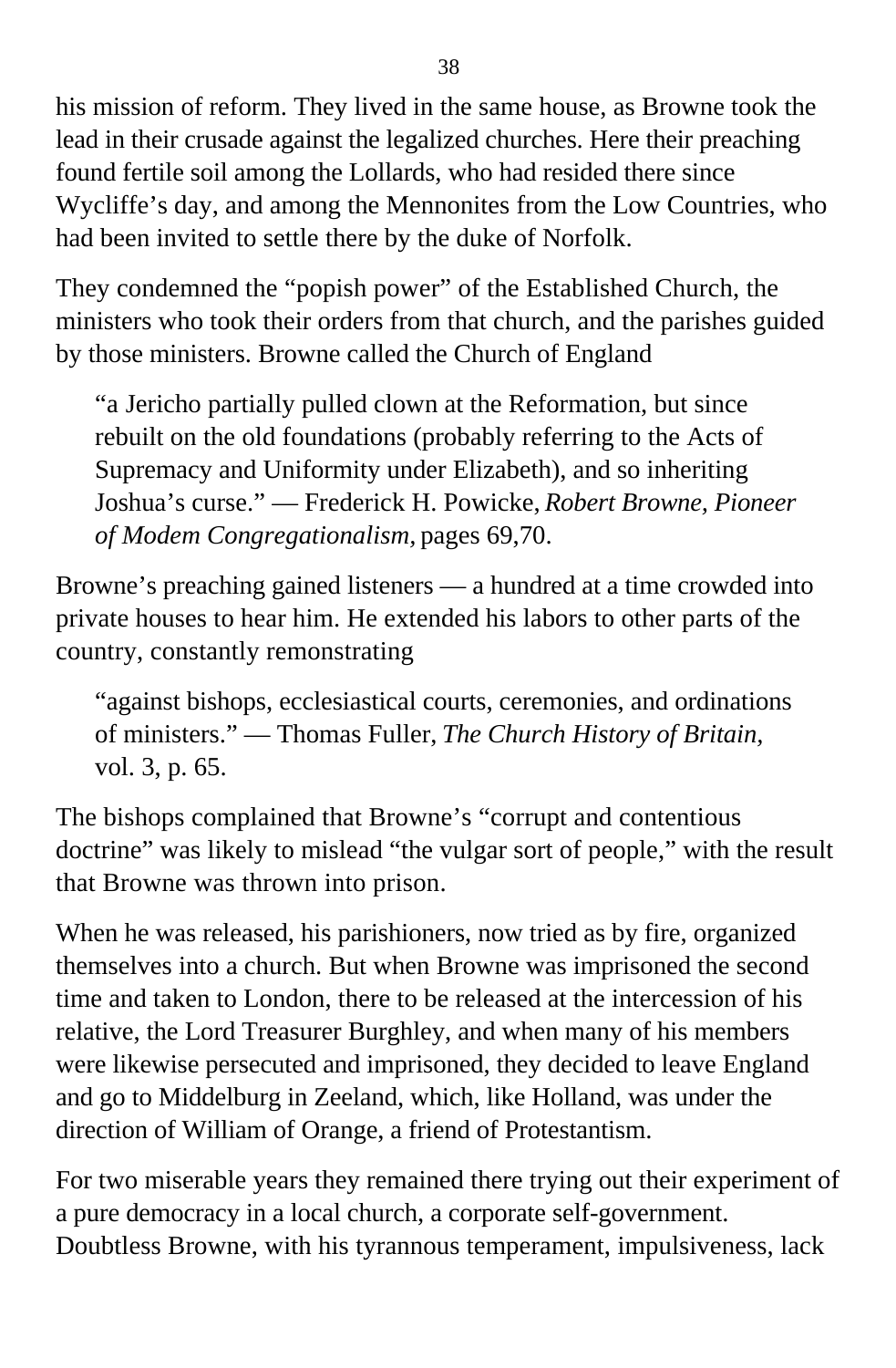of patience, and arrogant spirit, was at fault for the lack of unity and the breach that resulted; but Powicke concludes,

"The main root of bitterness lay in the jealousy and instability of his colleague Robert Harrison." — *Ibid.,* pp. 32,33.

During this period Browne published several books upholding his views. One of the most important is *A Treatise of the Reformation Without Tarrying for Any, and the Wickedness of Those Preachers, Which Will Not Reform Till the Magistrate Command or Compel Them.* He wrote at least twenty-five different works before he was forty years old.

Browne had waited in vain for action on the part of the civil magistrates, whose duty he believed it to be to reform the existing ecclesiastical system. According to him, Elizabeth had failed to do her duty. Now necessity demanded that the true and faithful Christians separate themselves from the existing corruption of the Established Church "without tarrying for any," not even the queen. "The kingdom of God..." is not to be begun by whole parishes, but rather of the worthiest, were they never so few."

Originally of the opinion that magistrates should make proper provision for right religious practices, to see that the clergy and the church members performed their duty, Browne grew weary of waiting for these reforms to take place. Consequently he affirmed, "The magistrates have no ecclesiastical authority at all, but only as any other Christian if so they be Christians."

It is thought by some historians that after having produced a clean, pure church, he would have turned it back to civil authority to have it run properly. Of course this view weakens his position on true religious liberty; nonetheless, this idea is perhaps the most logical one to accept if one wishes to trace a thread of consistency through what otherwise, in the light of his later actions, appears to be a deplorably vacillating life.

After quarreling with Harrison, Browne took four or five families with him and crossed over to Edinburgh, Scotland, where he obtained a letter of introduction from Andrew Melville. Immediately Browne started preaching his peculiar doctrines, setting the teeth of the Scottish kirk on edge. He forthrightly pronounced, his biographer, Powicke, says, that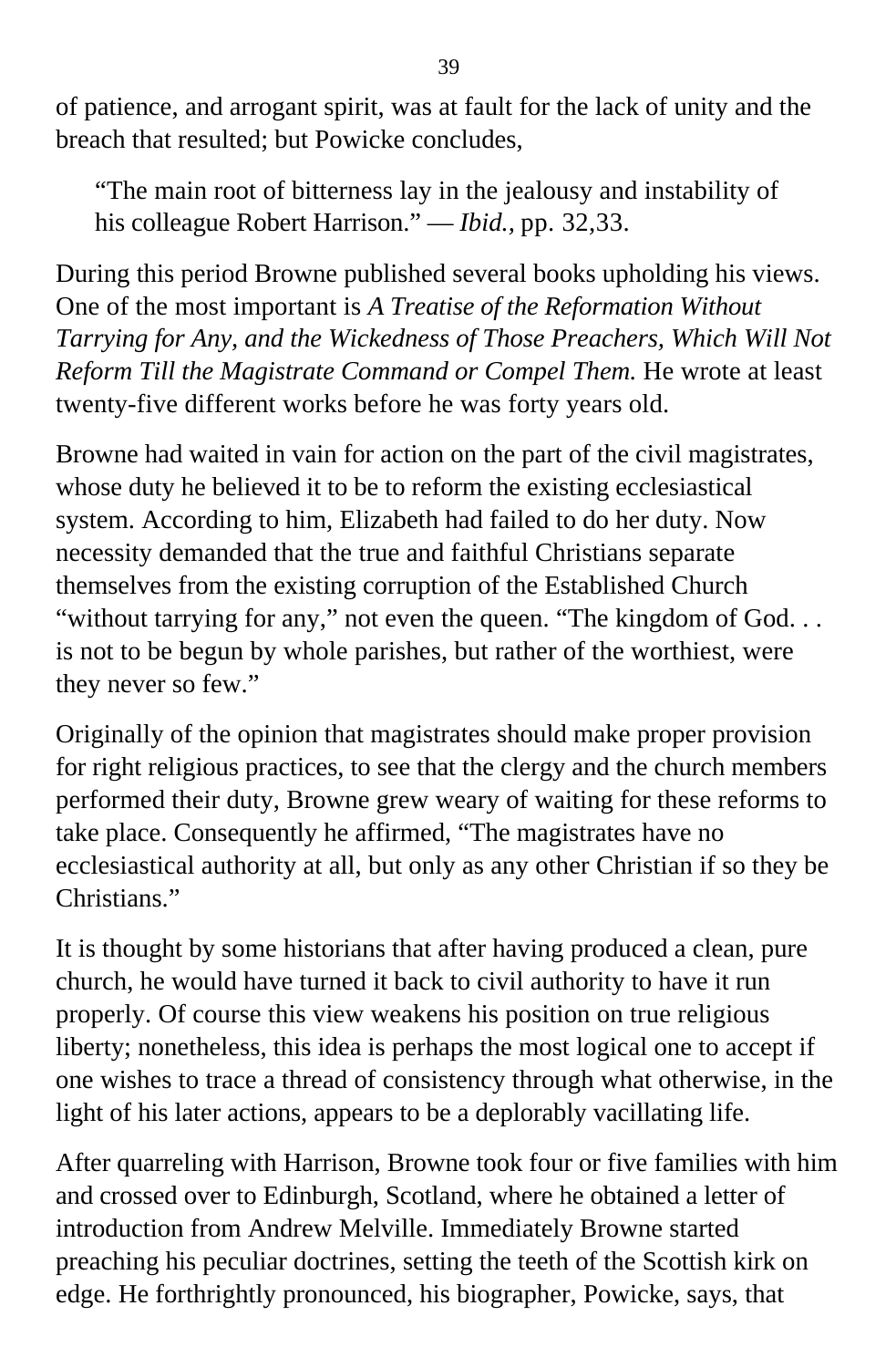"the whole discipline of Scotland was amiss and that he and his company were not subject to it." — Powicke, *op. cit.,* pp. 36,37.

Again Browne found himself in custody, from which the king (James VI of Scotland, later James I of England) released him, not because he liked Browne, but because he wished to embarrass the kirk, with which he was at odds at the moment.

In his earnestness and zeal to present his message, Browne never stopped traveling and preaching while free to do so. He endured much hardship and many imprisonments, as often as thirty-two times, he stated, until he returned to his wife and family at Tolethorpe sometime in 1584, as a marked man. Because of his doctrines, which implied subversiveness to existing government, and the books he had published, he remained in constant danger of imprisonment.

In 1583 Elizabeth had sent out a proclamation against these "sundry seditious, scismaticall, and erronious printed Bookes and libelles, tending to the depraving of the Ecclesiastical government established within this Realme." Two men had already been executed on the charge of helping spread his books.

About this time a printed form of a letter Browne had written concerning "joining with the English church," an answer to Cartwright's charges against Harrison, fell into the hands of Whitgift, prime minister of England and archenemy of all that differed from the episcopal order of things.

Again Lord Burghley came to his kinsman's assistance, and it seems that Browne, after promising to conform, was turned over to his father for safekeeping. This was a task his father little relished, because of his son's continual aberrations. Browne was excommunicated on October 7, 1585, and he placed his name to a long list of articles signifying his conformity to the Established Church.

But neither Browne nor his wife went to church as they had promised. Browne, contrary to his word, met with his followers in London in conventicles, and bade his listeners not to attend the churches of England.

Browne took an inconsistent course of action, promising the church authorities he would obey their demands, when he had no intention of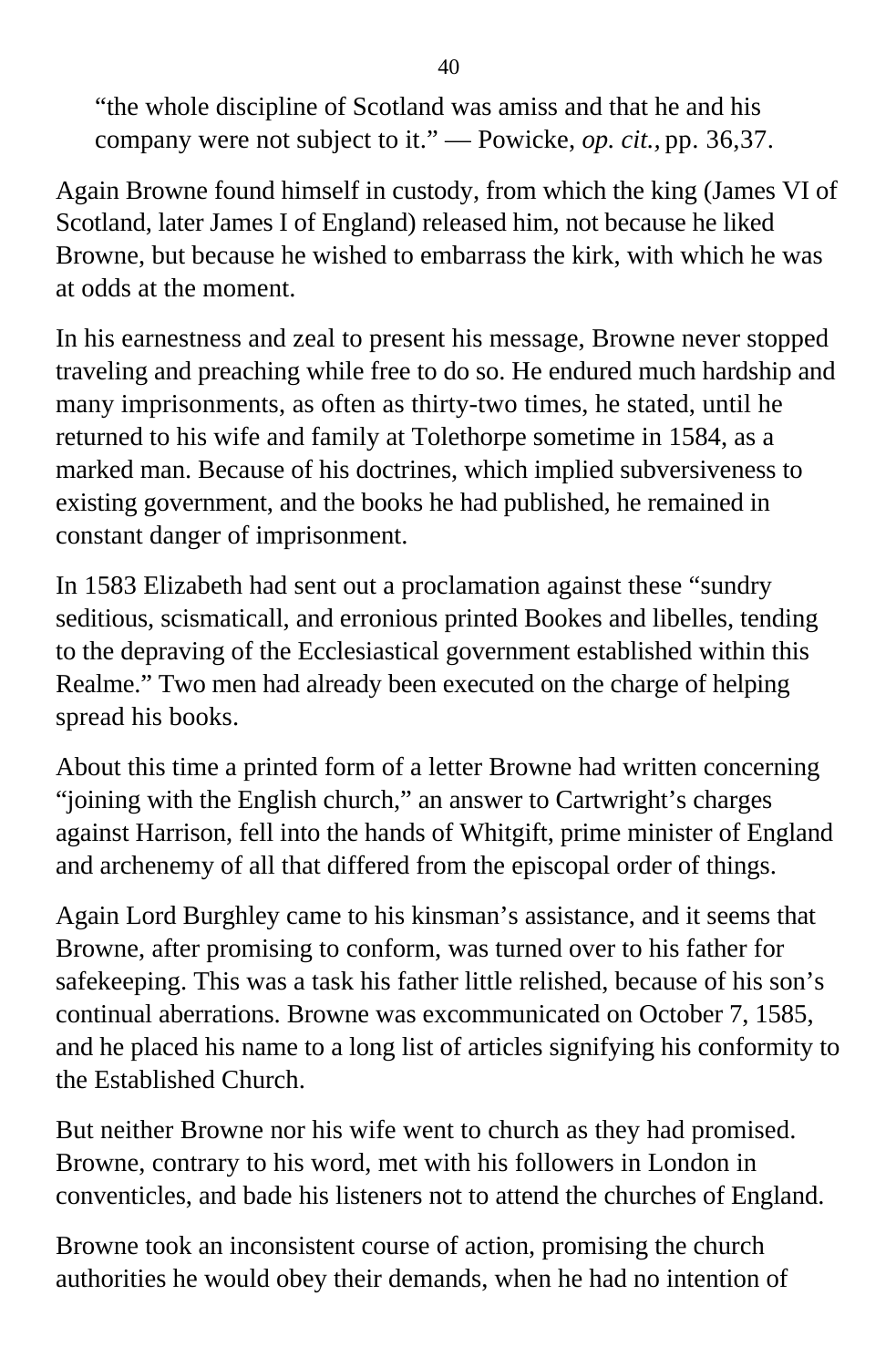doing so. He yielded, outwardly at least, to the commands of the Church of England, all the while preserving his faith under a cloak of submission. Perhaps he silenced his conscience by reasoning that since it was a wicked church and a child of Satan, a promise to comply with its requests was a mere external, that God looked upon the heart; and if his heart was right, if he believed the true doctrine, it made little difference what he told the bishops.

This attitude of counterfeiting conformity brought down many anathemas upon his head from many biographers, particularly those of the Anglican and Presbyterian extraction, and even caused some of his followers to deny him the primacy of starting the Separatist movement. Few other Protestant Reformers have been so much maligned or received so much ill will from their fellow Protestants as did Browne, as the result of his not remaining stanch to the cause he espoused. Henry M. Dexter calls him

"an elaborately slandered man." — The Congregationalism of the Last Three Hundred Years, page 22.

A number of biographers have attempted to account for his actions, and have assigned reasons for his dissembling and subsequent return to the Established Church; among them are insanity (a theory which has gained wide acceptance); fear of the stake, or at least of further imprisonments and consequent removal from his wife and family; ill-health and broken spirits, to which his Middelburg experiment may have contributed; and his reasoning that it was useless to kick against the pricks, to beat one's head against a stone wall; therefore, why should he not spend the rest of his clays in peace and return to the church ruled by the magistrates? for, after all, he had originally been of that opinion.

In 1586 Browne became master of a grammar school in South-wark, after signing another series of articles to conform to the Established Church. Again he promised to abstain from preaching his Separatist doctrines and to attend the duly authorized church.

In 1591 he gave up his school and asked that he be given a "living," to which Lord Burghley helped him. The rectory of Achurch-cum-Thorpe in Northamptonshire was supplied him, and shortly afterward he was ordained a priest.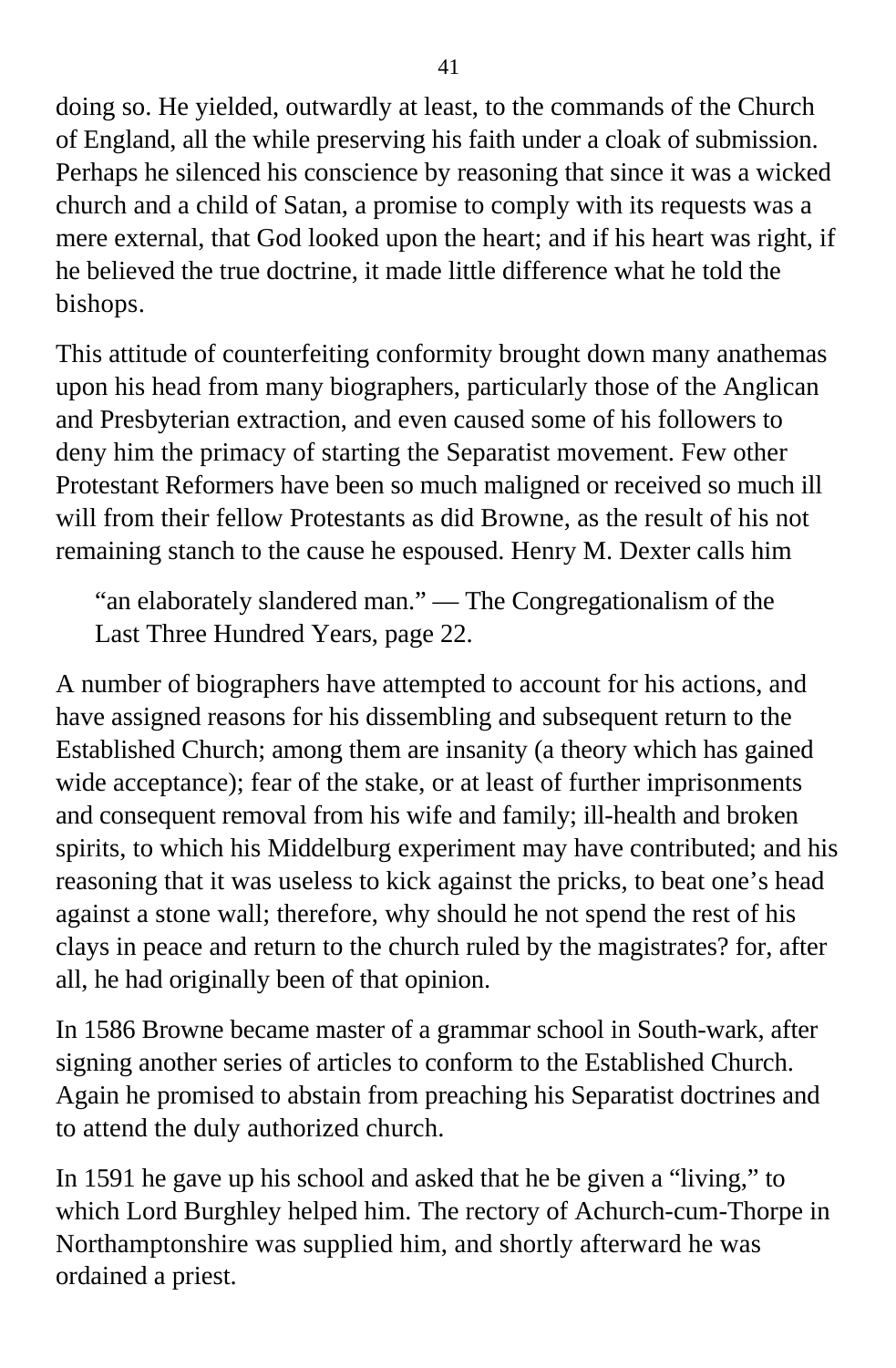During the forty years he served at Achurch he continued at heart to be a rebel from the Established order, although conforming frequently enough to save himself. It cannot be denied that he deserved the appellation of a spiritual and moral coward. But it is to be doubted that he changed his opinions on the separation of church and state, regardless of what his outward conformity might have been; for in 1587 he still wrote on the old themes as he had before 1583. The church continued to irk him. A letter to an uncle, written about 1588, contended that elders should be selected by the church, by a group of true believers.

At Achurch he repeatedly wandered from the path of Established rectitude and openly flaunted its discipline. He refused to wear the surplice, to use the cross in baptism, and to follow portions of the *Book of Common Prayer.*

For such acts of nonconformity he was suspended from his office. He had succeeded in winning some to his way of thinking, and for them he built a chapel house to which they resorted at times for counsel and worship. There is some question whether he was ever reinstated in Achurch as its pastor.

Toward the end of his life he was imprisoned once more, this time for striking a constable who attempted to collect taxes. A feeble, aged man, without means of transportation, he was carried to the jail on a cart cushioned by a feather bed. He was released after a short time and lived for a few years longer. He died in 1633, more than eighty years of age, and was buried in the St. Giles churchyard.

Browne was married twice, the first time to Alice Allen at Middelburg. She died in 1610, and two years later he married Elizabeth Warrener, of Stamford. It is recorded that a scandal which she incurred drove them apart.

To appraise Browne's worth by the results of his work would mean to accord him a foremost place among Reformers, for in this case "the harvest was better than the sower." He lighted a candle which caused the gleams of religious liberty to shine throughout the earth. After he made the beginning, other men, all acclaimed for their scholarship and deep consecration as Nonconformists — Henry Barrow, John Greenwood, and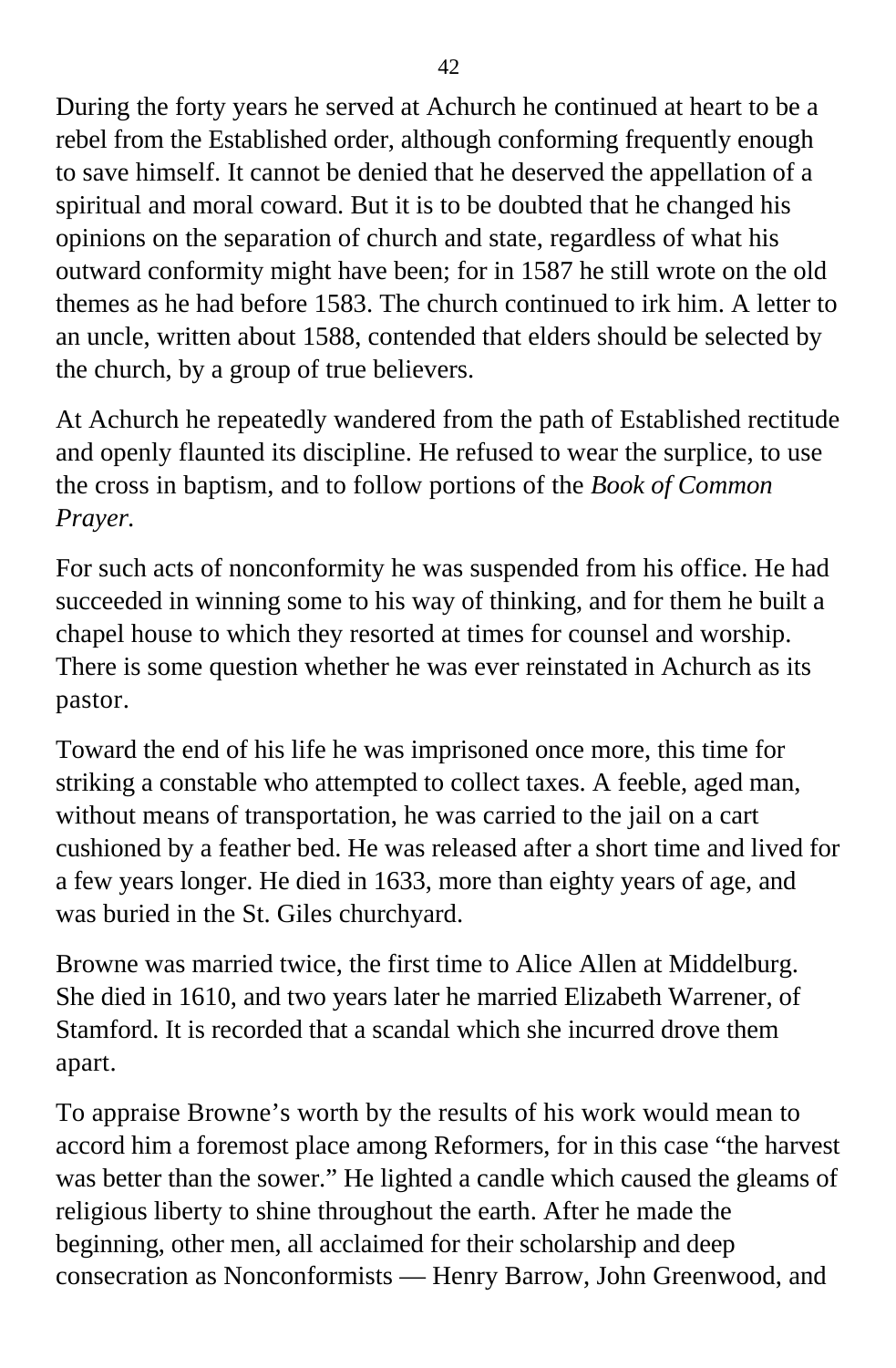John Penry — bore the same message of religious freedom and laid down their lives for the truth as they saw it.

Firm in their opposition to both Anglicanism and Presbyterianism, the Separatists were persecuted largely by the ecclesiastical courts until they literally had "no place to hide."

They took refuge in the Low Countries; but there, too, oppression became so severe that they sought means to liberate themselves, lest they be completely destroyed. Departure for New England proved to be the solution.

Their arrival at Plymouth, Massachusetts, in 1620, represented the first step in the development of religious and civil liberty in the United States. This was to be the outgrowth of the principle which had had its inception in the mind of Robert Browne in England.

Oliver Wendell Holmes expressed their plight and their contribution to humanity in his "Robinson of Leyden":

> *No home for these! — too well they knew The mitered king behind the throne; — The sails were set, the pennons flew, And westward ho! for worlds unknown.*

*And these were they who gave us birth, The Pilgrims of the sunset wave, Who won for us this virgin earth, And freedom with the soil they gave.*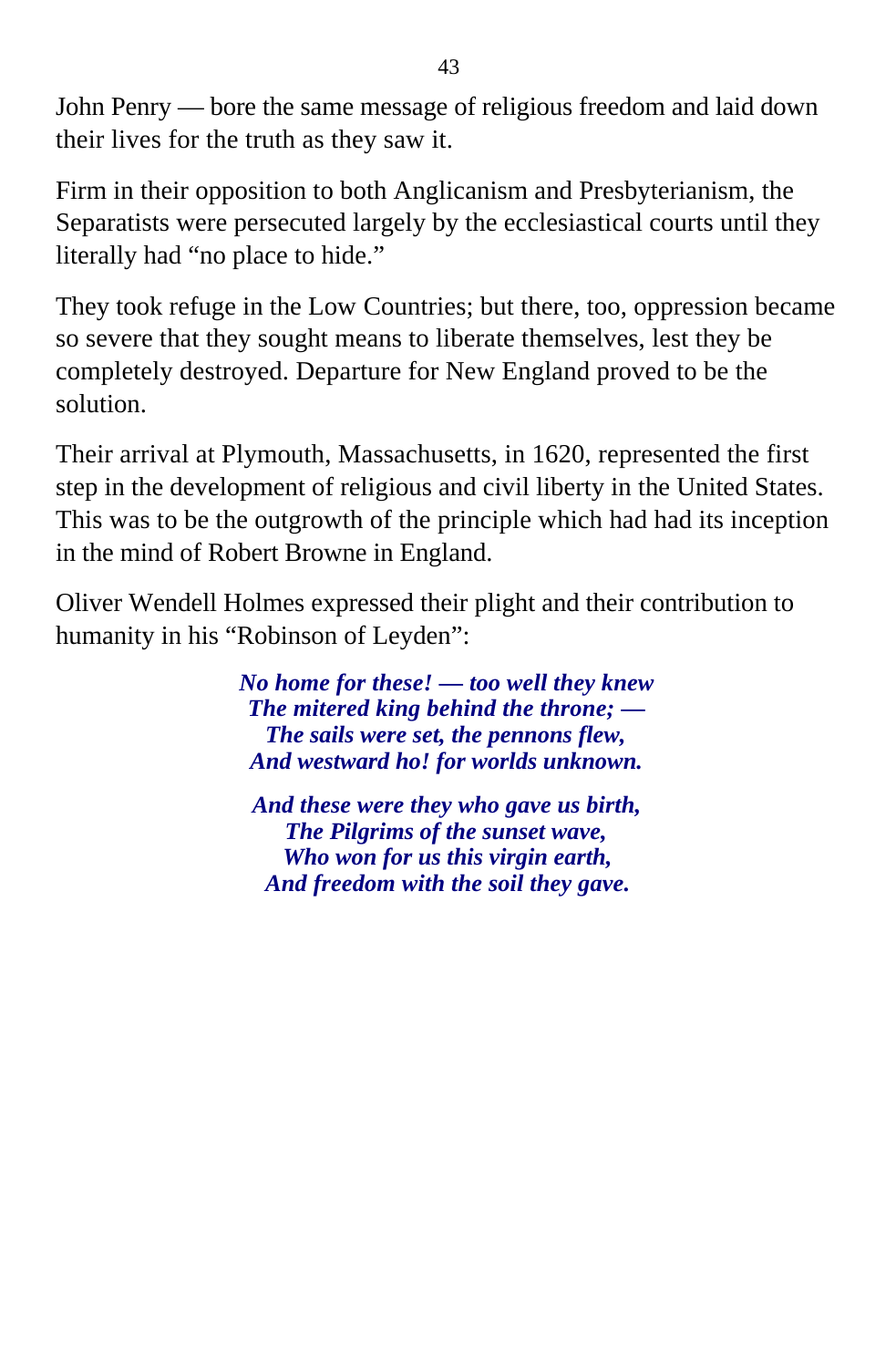# THOMAS CARTWRIGHT

### **LEADER OF THE PURITANS**

THE Reformation, as embodied in the Anglican Church in England, had scarcely taken root when the Puritan party arose. Or perhaps it would be more accurate to say that they had existed side by side from the inception of the Reformation. The Puritan party was not content with the existing state of affairs in the Church of England; they were anxious to carry the Protestant Reformation to further lengths, to make the break with the Catholic Church more nearly complete.

In the 1520's Cambridge University was a seething caldron of religious fervor and unrest, seeking after the "new" doctrine of salvation by grace by faith in Christ. Fifty years later, in the 1570's, it was again the center of disturbing ideas as Thomas Cartwright, the founder of Puritanism, preached against the existing church government, the liturgy of the service, and the gorgeous vestments of the bishops, all of which he esteemed a part of popery.

The Act of Supremacy, which had made Elizabeth the head of the church, and the Act of Uniformity, standardizing the form of worship, which made it unlawful to conduct religious services except according to the prescribed Anglican form, left little room after 1559 for dissenters to deviate. In conjunction with the Act of Uniformity came the decision to use the Prayer Book of 1552, changing, however, the rule that denied "the real and essential presence" and adding the one on the wearing of priestly ceremonial garments, which had been removed in 1553.

The penalties for disobedience were heavy. The third offense for failure to wear the vestments entailed life imprisonment, and absenteeism from church service on the part of the laity meant the payment of a fine.

The Puritans, believing as they did that nothing should be introduced into religious worship that was not prescribed in Scripture, rejected the wearing of the vestments. The controversy which had raged during the time of Hooper was now resumed. Puritans regarded these garments as symbols of the church order which they had set aside.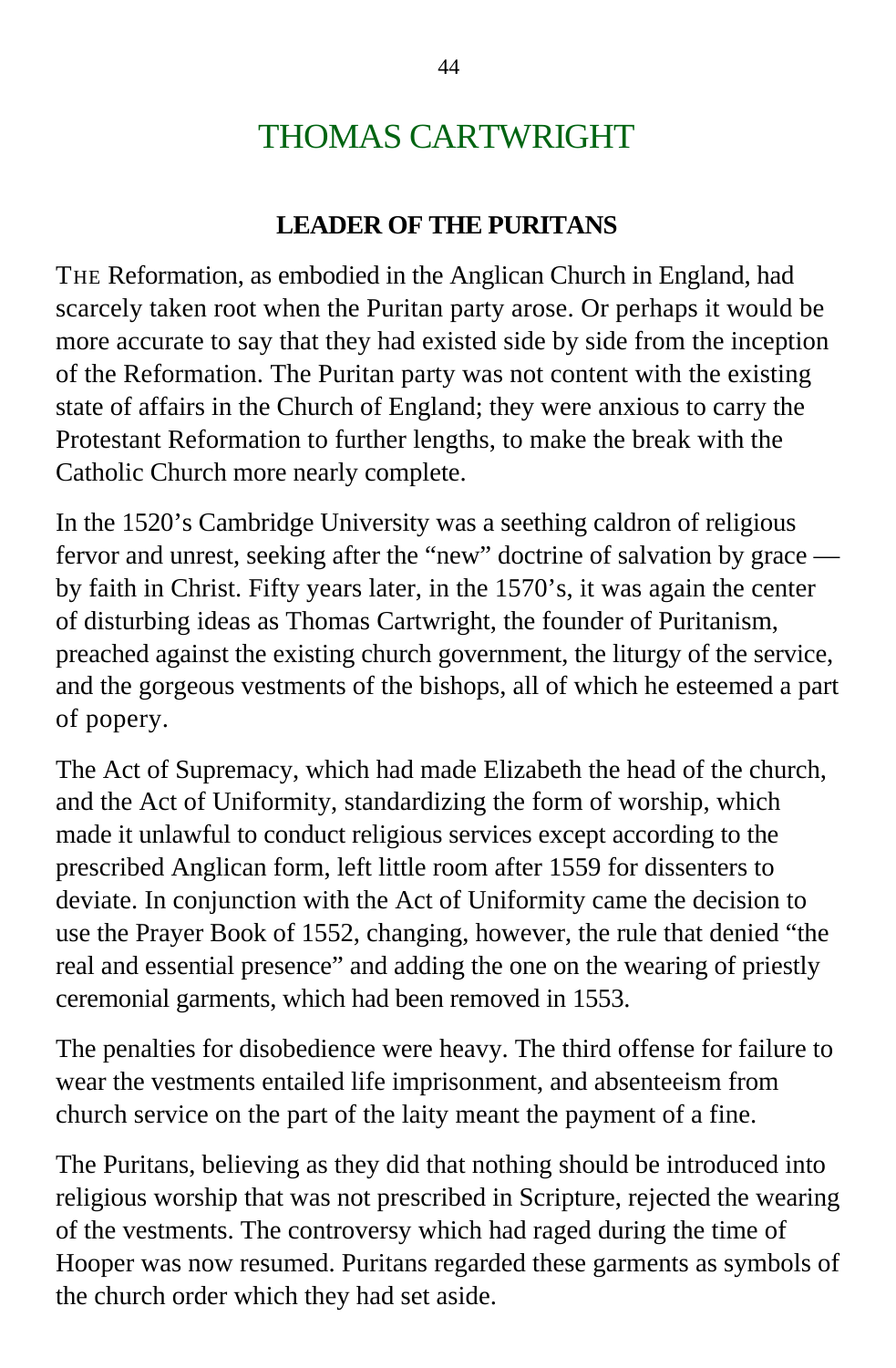Elizabeth remained adamant; it was her wish that these rules be enforced. The battle of the vestments became heated; the universities, the bishops, and the court all engaged in the controversy. Preachers were prohibited from preaching because they refused to wear the square cap, the gown, the tippet, or the linen surplice.

In March, 1566, the clergy of London were compelled to decide whether they would wear the enforced garb. Of 110 ministers, 37 refused, thereby leaving many of the parishes vacant; and the laity who disliked worshiping in the presence of what they termed "idolatrous gear" assembled themselves in private houses, in woods, and in secret chambers, where they could praise God without offending their consciences.

To the vestment question was now added the one concerning the entire hierarchical system of the church, whose form of government was patterned after that of Roman Catholicism.

Into this turbulence stepped the leader of the Puritan movement, Thomas Cartwright of Cambridge, "a man of genius and one who would have been prominent in any age," "an eloquent preacher and a rising theological scholar," "the first one to introduce extemporary prayer into the service."

In 1569 he was assigned the Lady Margaret chair of divinity at Cambridge. In the course of fulfilling his duties, while he attained his doctor of divinity degree, he preached against the popish form of church government existing in England, including the title and office of archbishop, archdeacon, and lord bishop.

He averted that bishops should preach, deacons should look after the poor, and only ministers who knew how to preach should be selected to govern their own churches; that it was the right of the churches, rather than of the state or of the bishops, to elect their own pastors; and that only what the Scriptures taught should be sanctioned in a church.

Furthermore, all parts of the Scripture, he maintained, were equally entitled to reverence; hence there was no point to kneeling at some words and standing at others, a practice followed by the Church of England. The Lord's Supper, he stated, might be celebrated either kneeling or standing. And other evidences that the church had not yet expelled all papal customs from her veins were: the making of the sign of the cross at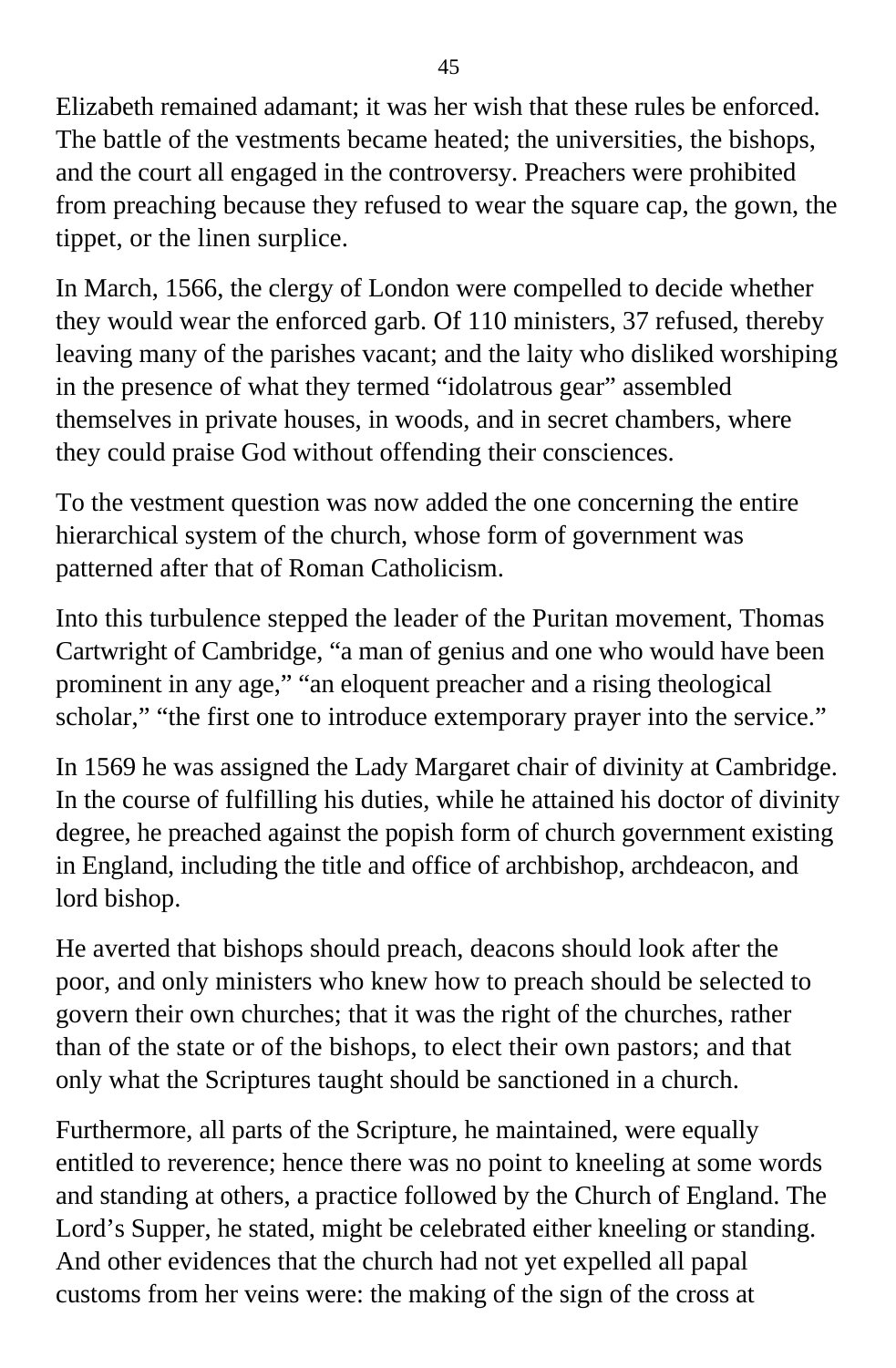baptism, keeping saints' days, forbidding marriage at certain times of the year, the use of "with my body I thee worship" in the marriage service, observance of Lent, and fasting on Friday. The presbyterian system, which he advocated, was ordained of God, he said; whereas prelacy was contrary to Scriptures.

Such opinions, spoken from the university pulpit, created a tremendous stir. Dr. John Whitgift, then master of Trinity and later the archbishop of Canterbury, of whom it has been said, "No ecclesiastic since Wolsey had departed so far from Puritan simplicity of life," assumed the role of representative for the opposition. Although William Cecil (Baron Burghley), Elizabeth's chancellor, defended Cartwright by saying that the professor was merely comparing the ministers of apostolic times with that of England, Whitgift lost no time in reporting Cartwright's lecture to the chancellor of the university. He succeeded in getting Cartwright dismissed from his professorship in December, 1570; from his fellowship in September, 1571; and then from the university.

Cartwright was born in Hertfordshire in 1535. As a lad, probably fifteen years old, he came to Cambridge. He was granted a scholarship at St. John's College, where the doctrines of the Reformation received great emphasis.

When Mary came to the throne, Cartwright, along with others, left the university to avoid joining the Catholic Church, only to return when Elizabeth became the reigning monarch. He attained the master of arts degree at Trinity, and in 1562 he was appointed the junior dean and major fellow at St. John's College.

It was about this time that Cartwright's fame as an eloquent speaker and a thorough scholar gained momentum. One biographer called him a "pure Latinist, accurate Grecian, exact Hebraist." Another biographer called him "the head and most learned of that sect of dissenters then called Puritans."

As one of those selected to debate on theology in Elizabeth's presence when she visited Cambridge in 1564, he is said to have drawn such a crowd that the windows of St. Mary's Cathedral were removed to permit those outside to hear him.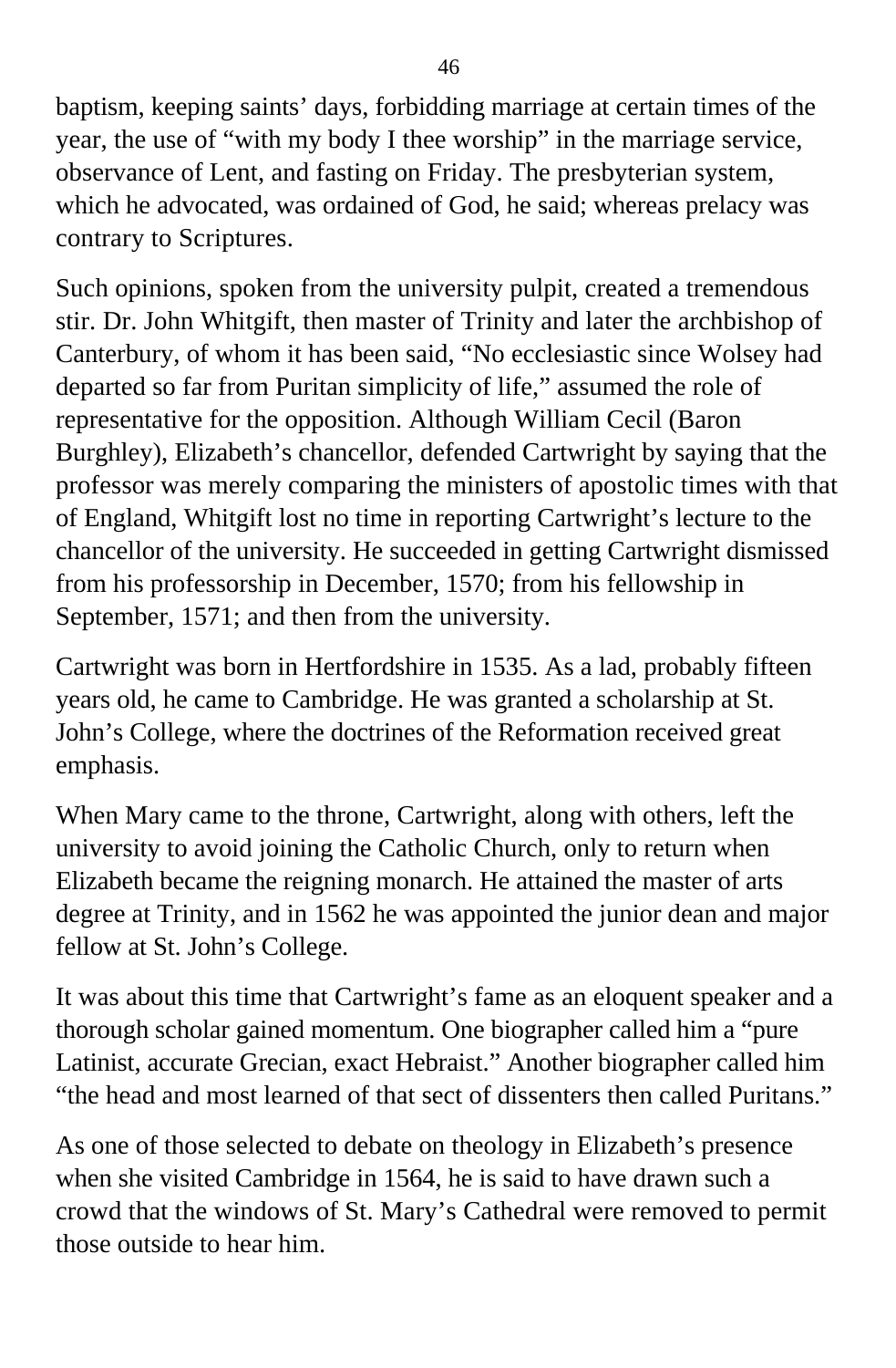Perhaps weary of incessant controversy over church polity, he went to Ireland in 1565 to become chaplain of the archbishop of Armagh. Upon his return to England he received the appointment as Lady Margaret professor at Cambridge, and from then on he began to take a definite position against the organization of the Church of England.

When he found himself expelled from the university because of his views, he journeyed to the Continent, where he visited Beza, who at that time had already succeeded to Calvin's command over Geneva.

But for his approval of the ideas expressed in the First Admonition to Parliament he might have been made professor of Hebrew at Cambridge when he came back in 1572 at his friend's request. This admonition had been written by John Field and Thomas Wilcox as an appeal from the Puritans to Parliament, rather than to the queen. They had given up all hopes of winning her to their cause.

Of Parliament, the Puritans had asked:

"Your wisdoms have to remove advowsons, patronages, impropriations and bishops' authority and bring to the old and true election which was accustomed to be made by the congregation. Remove homilies, articles, injunctions, and that prescript order of service made out of the mass book; take away the lordship, the loitering, the pomp, the idleness and livings of bishops, but yet employ them to such ends as they were in the old church appointed for." — John Brown, *The English Puritans,* page 59.

This pamphlet was circulated throughout the realm and went through four editions. It created a great sensation. The authors were imprisoned, and Dr. Whitgift was selected to make the reply to the Puritan request. His argument, learned and scholarly, expressed the view that it was unnecessary to maintain the same form of church government as did the apostles, and, furthermore, it was illogical to suppose it sin to retain a ritual or church policy simply because it prevailed in the Catholic Church.

To this the Puritans replied with a Second Admonition, this time with Cartwright as the author. In it he set forth methods by which the changes called for in the First Admonition should be effected. These included a properly paid clergy, so that every parish might be supplied with a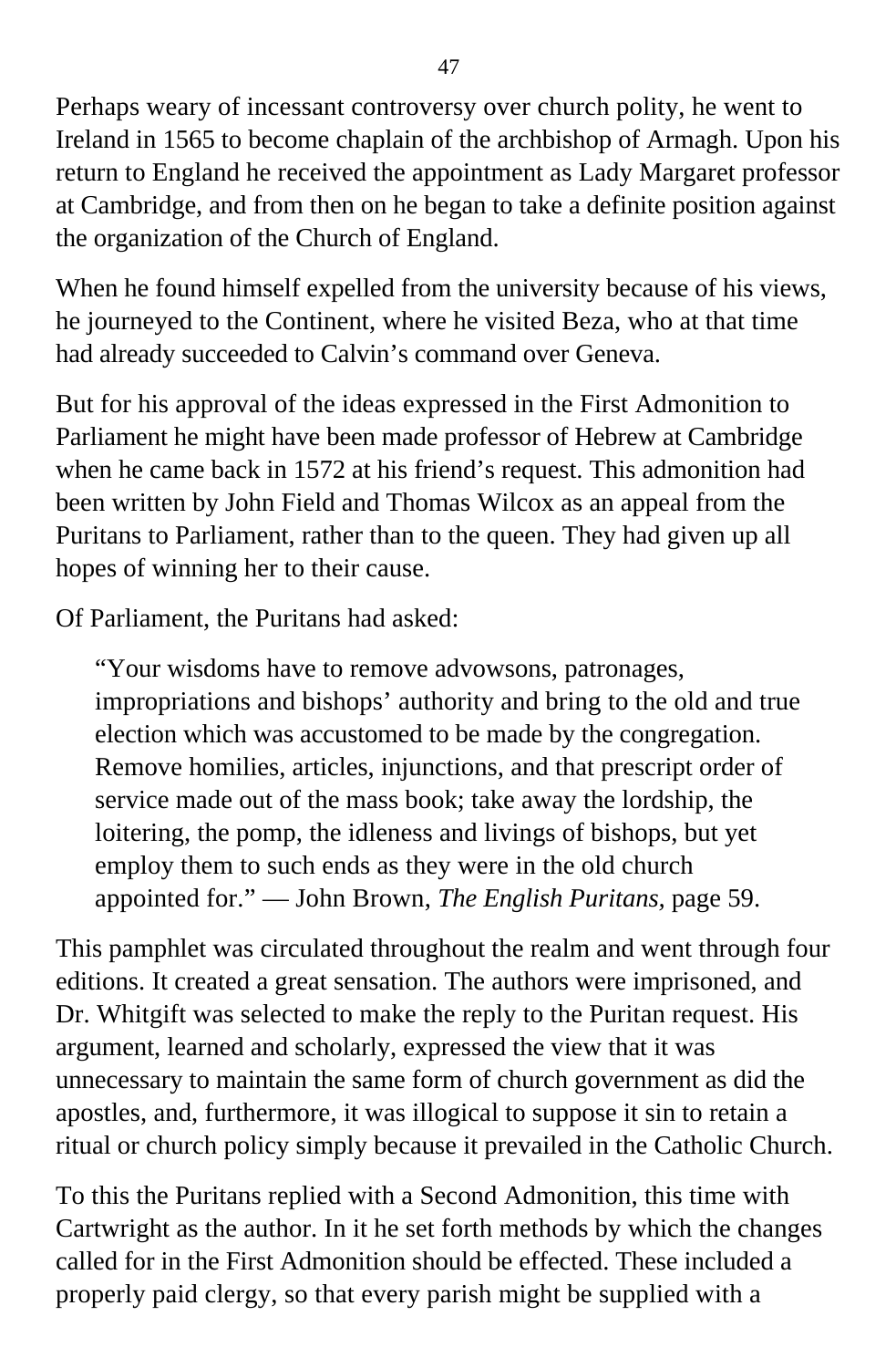pastor; the equalization in rights and fumctions of all ministers; and the institution of conventions for the edification — both spiritually and doctrinally — and the discipline of the ministry.

He also suggested the establishment of synods to which problems too difficult for local solution could be referred. Above the provincial synod should be a national one, and a general synod should be over all. In addition he recommended the formation of a local consistory, a church board as it were, to enable every congregation to have jurisdiction over church discipline, even excommunication if need be, and over the relief of the poor, and in general to assume the obligation of looking after the welfare of the local church.

These admonitions were directly opposed to Elizabeth's position as head of the church, as the one who frocked and unfrocked the clergy; and, naturally, her temper was aroused. She rebuked the bishops for their negligence in not imprisoning these men. Whitgift and Cartwright exchanged one more round of written argument, and then Cartwright, to avoid arrest, went back to the Continent.

Other Puritans now lent their pens to the strife. Walter Travers, an associate of Cartwright's, wrote *Ecclesiastica Disciplina,* the most important treatise printed on the Puritan side. As a reply to it from the Anglican point of view, Richard Hooker brought forth his work, *The Laws of Ecclesiasticat Polity,* "a finely tempered work," and a classic in English literature.

Upon Cartwright's arrival on the Continent, he visited Heidelberg, and subsequently he became pastor of the church at Antwerp, and later of Middelburg in Zeeland. In 1575 he assisted the Huguenots, who had fled to the Channel Islands after the Paris massacre in 1572, in bringing uniformity into their church organization. He also exerted a guiding hand at the Synod of Guernsey the following year, and at Jersey in 1577. Puritan representatives from England were present at both places. In 1577 Cartwright married a sister of John Stubbe. About this time he was offered the chair of theology at St. Andrews, which he refused.

Because the lowlands did not agree with his health, he made a plea to the queen to permit him to return to England. This she denied; but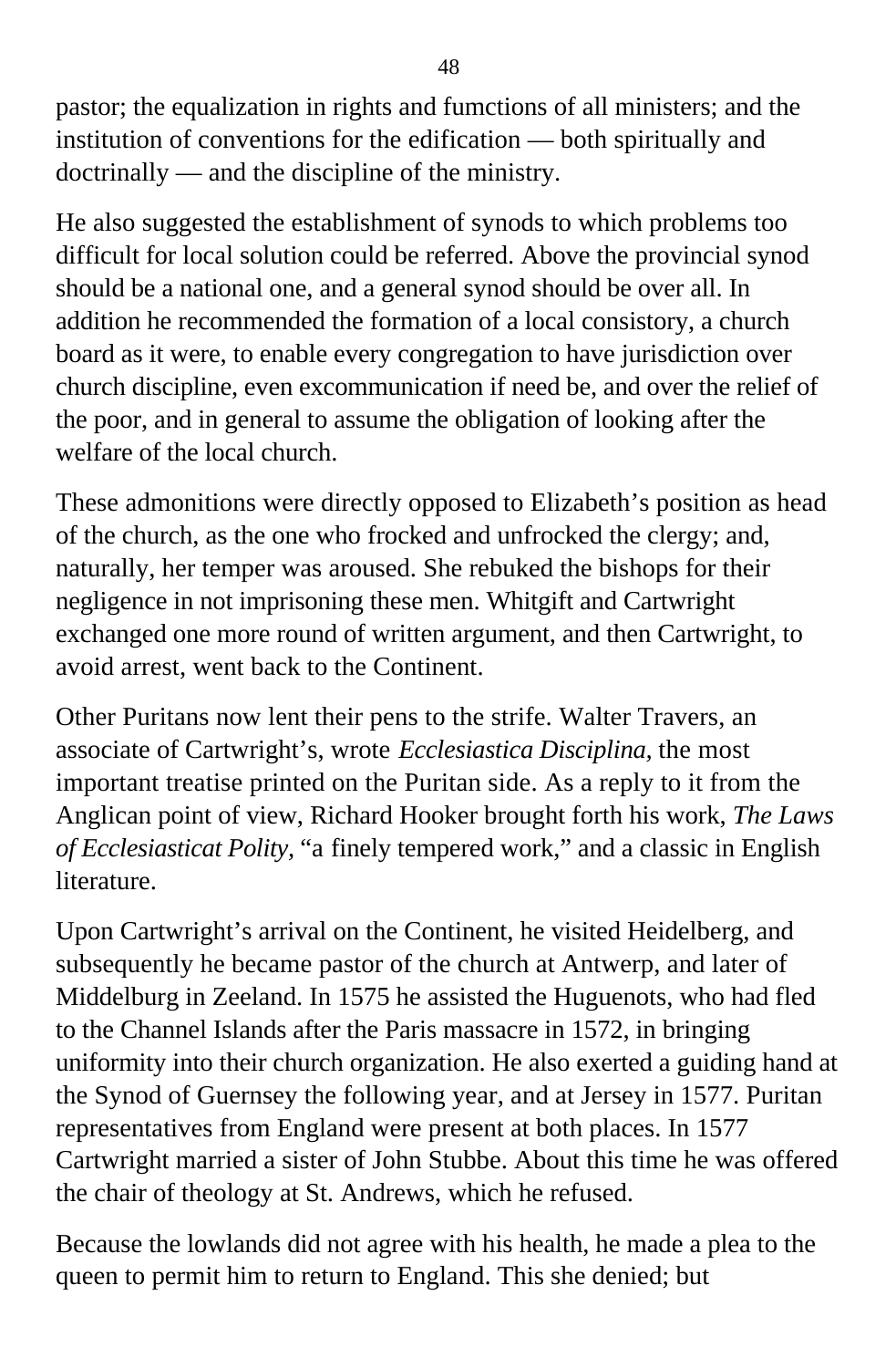nonetheless, he returned in 1585 to London. Here he was imprisoned, but Elizabeth released him because the bishop of London had acted before getting her consent. In 1590 the earl of Leicester procured the appointment of the master of the hospital in Warwich for him, and gave him a life annuity of 50 pounds.

In 1583 Elizabeth charged Whitgift, who had become the archbishop of Canterbury, to enforce the Act of Uniformity and thereby to restore in the church the discipline which she said the Puritans had destroyed.

Then ensued in England a tightening of church regulations by the crown, to the exclusion of all parliamentary proceedings that might be contrary, so as to cause Hume the historian to declare, "So absolute indeed was the authority of the Crown that the precious spark of liberty had been *kindled* and was *preserved* by the Puritans *alone;* and it was to this sect that the English owe the whole freedom of their constitution."

A system of "metropolitan visitation" was carried out to see that the rules made by Whitgift and aimed against the Puritans were enforced. In December, 1583, Whitgift established the court of high commission, whereby a man was made to tell what he knew of himself or anyone else. This oath, called *ex officio,* could be administered to anyone without a charge accompanying it.

The commons, somewhat at variance with the queen, persisted in considering bills bringing about changes in ecclesiastical laws. These efforts she stamped out vigorously.

The Puritans, having lost hopes of getting any help from the queen, began to set up their own organization, a "presbytery in episcopacy." At no time did Cartwright wish to break with the church. Along with their private assemblies and their attempts at establishing church synods, they resorted to another means of propaganda, namely, pamphleteering.

The many hundreds of Nonconformist ministers who had been driven underground and denied the right of preaching began to send forth tracts and brochures, some with satire and bitter invective laying bare the evils of the Church of England.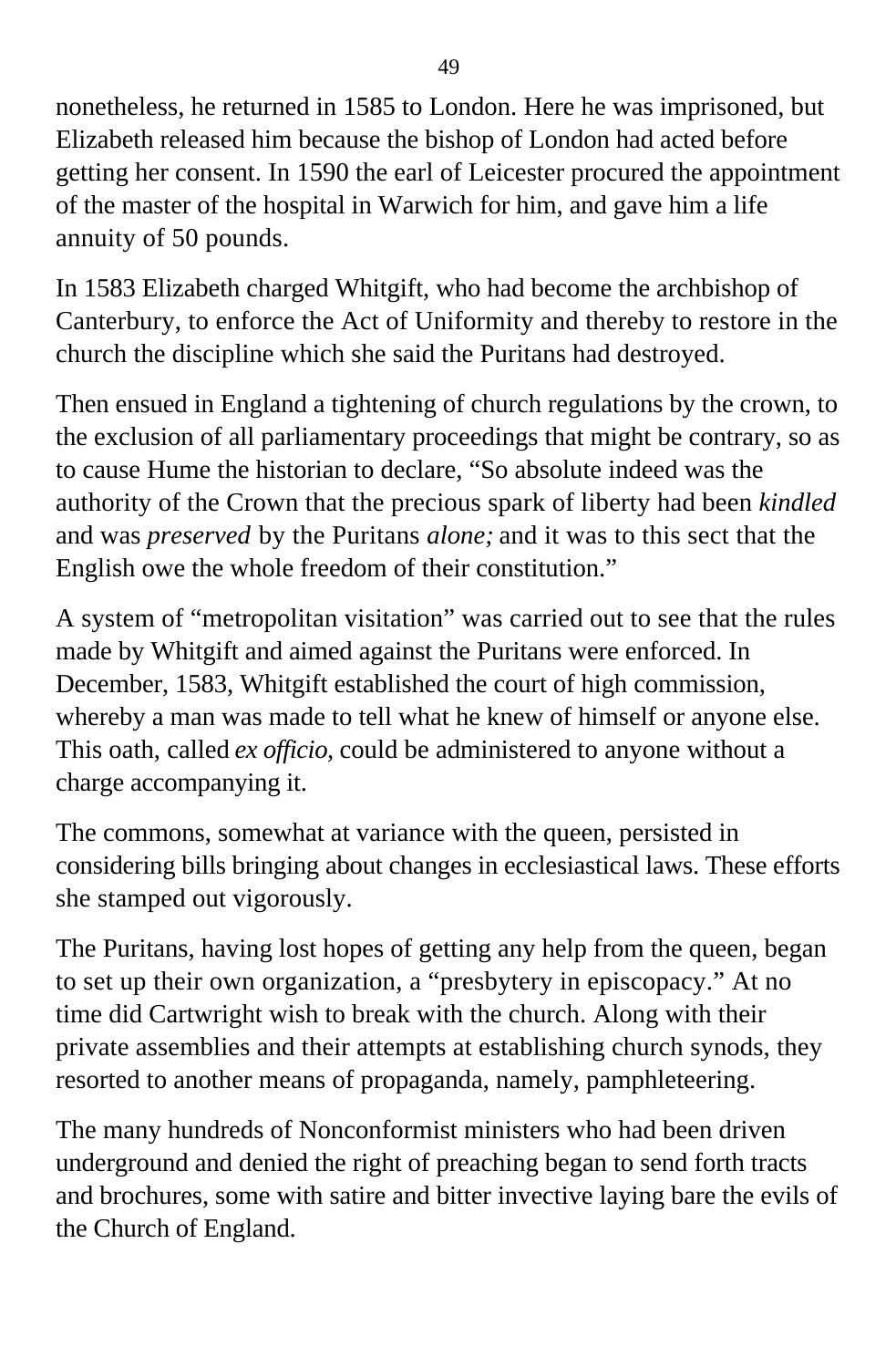Whitgift retaliated by gagging the press; no printing establishment could operate except under strict censorship. Undaunted, the press, too, went underground, and a greater flow of pamphlets ensued.

Foremost among the Puritan scribes was John Lidall, who died in prison for his defiance of the church. His *Diotrephes,* the forerunner of the famous Martin Marprelate series, made conversation everywhere.

Attack after attack upon the church followed in quick succession. When one press was seized, another in a distant place rolled off copies of another diatribe. Ridicule, banter, and satire, mingled with some sound theology, were the means Martin (a pen name) used to expose the abuses of the church. So well were these harangues written that, as one writer puts it, "Martin now sits among the classics."

But the crown was determined to extirpate this heresy. Since Cartwright was under suspicion as having a part in the pamphleteering, the long arm of the law took him from his hospital at Warwick and in 1570 put him in Fleet prison in London. Here he, with his companions, including Lidall, remained for two years because of their refusal to take the oath *ex officio.* But since he was a man of great influence he was finally released under bond to appear before the high commission when summoned, and under promise that he would conduct himself quietly and peaceably. Some of his companions ultimately yielded and revealed the names of others, a few remained in prison for many years before release came, and some were executed.

Thus ended the Puritan attempt at establishing a church organization within the Church of England. But as every child who has ever heard of Plymouth Rock and the Pilgrims knows, it did not end their labors to obtain the right to worship according to the pristine pattern, freed from all frippery of Catholicism.

Cartwright returned to the Island of Guernsey and remained there from 1595 to 1598. He died at his home in Warwick in 1603, where he spent his last years regarded "as a patriarch by many."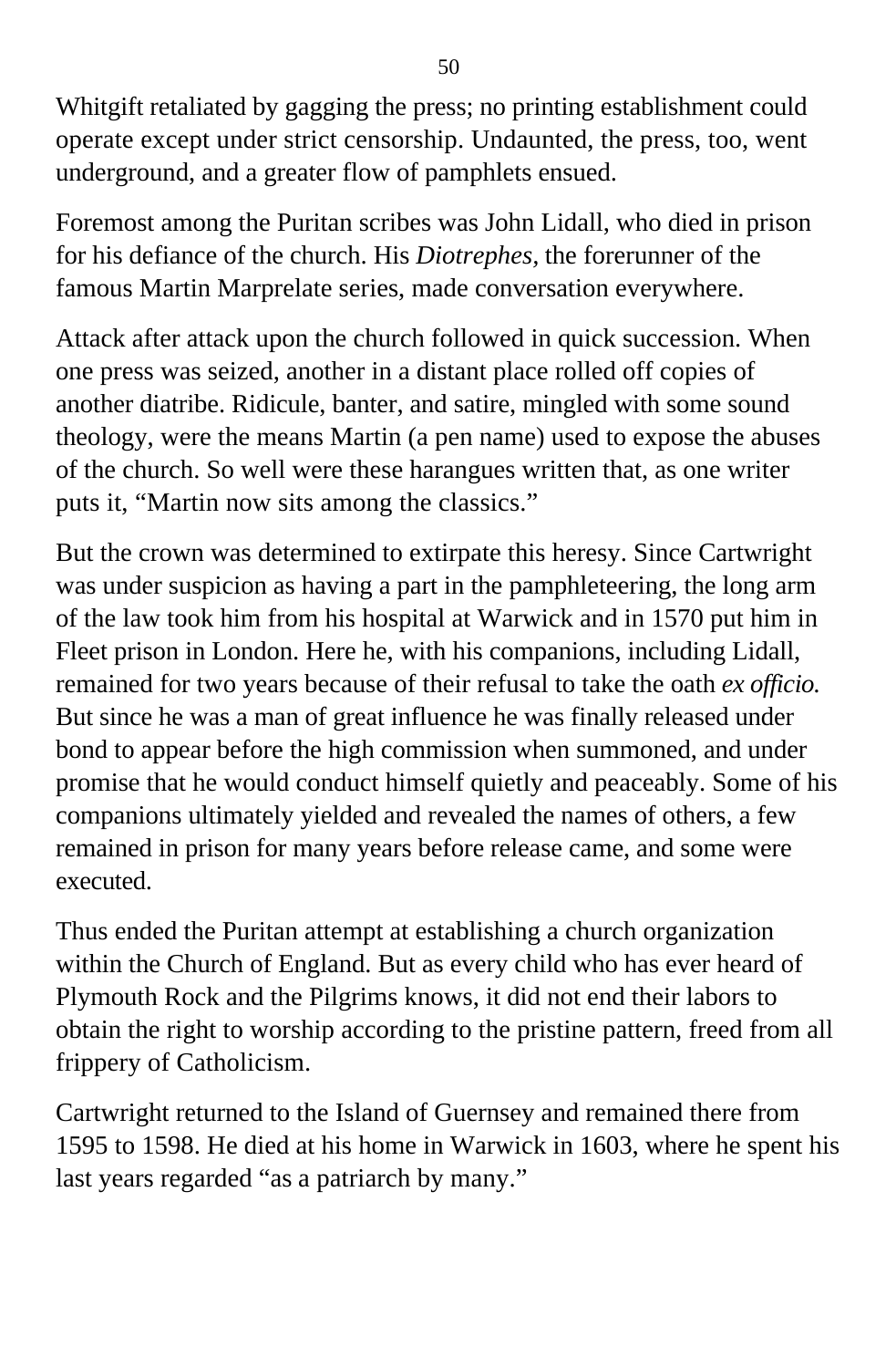## JOHN COLET

### **BIBLE SCHOLAR AND CHRISTIAN EDUCATOR**

NEARLY a century had passed since Wycliffe's death and Huss's martyrdom at the stake. The spiritual revolution instigated by these men and their followers had been crushed, and in England, particularly at its universities, lectures upon Biblical subjects, if conducted at all, were greatly restricted.

Frederic Seebohm, in his book *The Oxford Reformers,* says,

"The Bible, both in theory and practice, had almost ceased to be a record of real events and the lives and teachings of living men. It had become an arsenal of texts; and these texts were regarded as detached invincible weapons to be legitimately seized and wielded in theological warfare, for any purpose to which their words might be made to apply, without reference to their original meaning or context." — Page 17.

So it must have been with some degree of uneasiness, if not actual dismay, that the Oxford dons and those duly authorized to discourse upon the Scriptures heard that John Colet, a late student, recently returned from Italy, was about to deliver, without benefit of ordination, a series of lectures upon Paul's epistles.

This set of gratuitous sermons was the initial blow of the Oxford Reformers to break the chains of ignorance concerning spiritual subjects. These Reformers were More, Erasmus, and Colet, a trio of non-Protestants who wished to cleanse the church from within by peaceful, moderate methods rather than by violent revolution; to change the life and practice of the clergy rather than to change the doctrines. All Christendom was heaving like an ocean in a storm from the impact of the New Learning, a revival of classical literature, and its effect upon the Christianity of the age; and England could not remain unaffected.

John Colet was the first-born child in a family of twenty-one children, and all of these, except John, died in childhood. His father, Sir Henry Colet,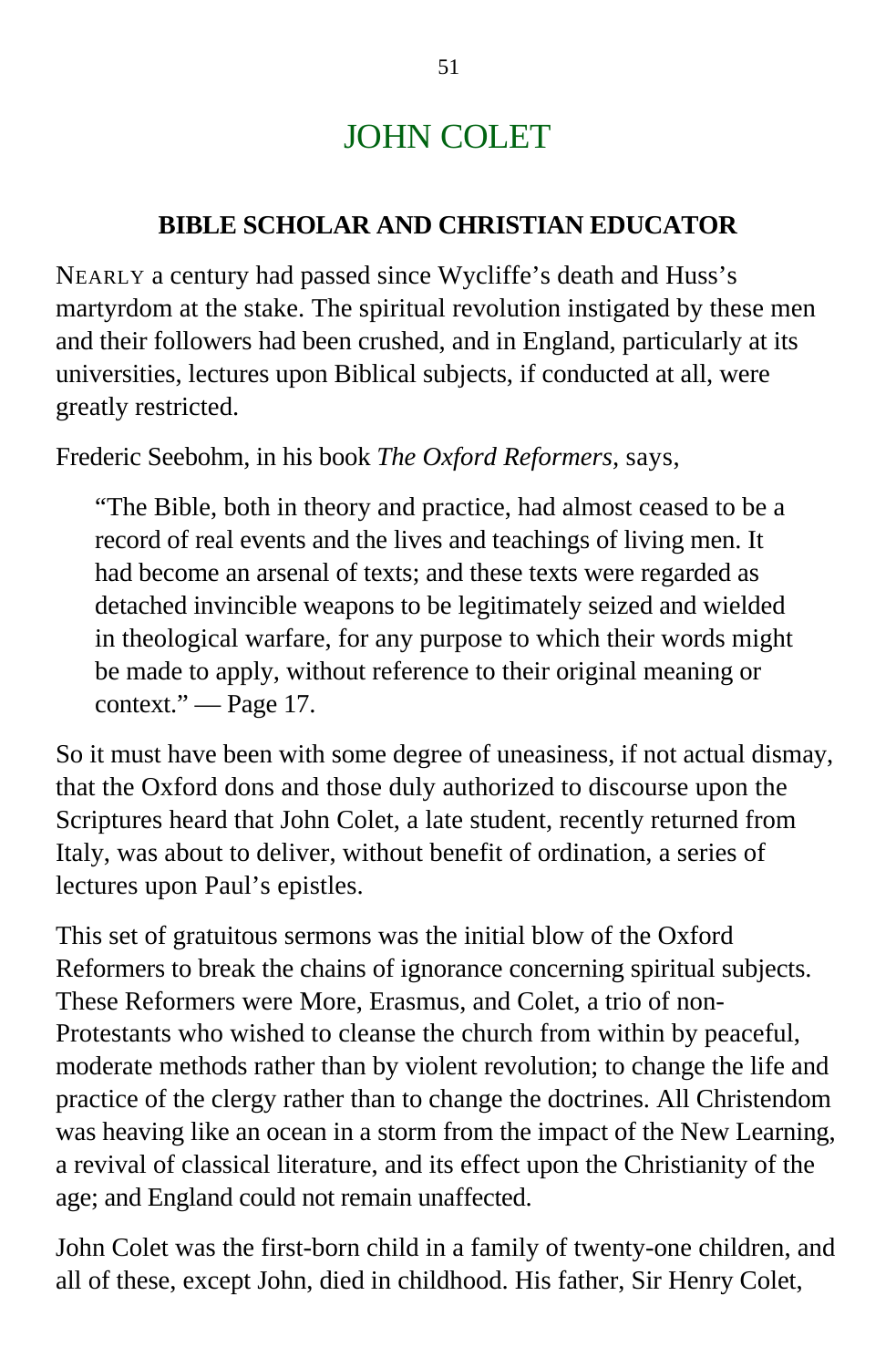was the lord mayor of London and a rich dealer in fabrics. Thus John, born in 1466, had all the opportunities which wealth and position could assure him.

He began his education at St. Anthony's, which rated as one of London's famous schools of that period. When he was seventeen he entered Oxford, where he remained until he attained the M.A. degree in 1494. Following this he spent two years in Italy for further study.

Although it is not definitely known whether he became acquainted personally with Savonarola or ever heard this fiery, flaming preacher, it seems probable that he did, for by some biographers he has been termed Savonarola's spiritual disciple. A comparison of the principles of the two men reveals that they were identical. Both wished to reform the church without a revolution, without breaking with the church, yet all the while both preached the Scriptures with clarity and devotion as they waged unrelenting warfare against the worldliness of monks and priests.

His two years in Italy made him an excellent Greek scholar and gave him a deep insight into the writings of the New Testament. In 1496 he was back in Oxford, where he began the series of lectures based on Paul's letter to the Romans. His singular approach to this subject brought him hearers, not only from the ranks of the students, but also from among the Oxford abbots and lecturers in the various faculties. Instead of using the method of exposition followed by the schoolmen when explaining Biblical texts, namely that of drawing out a "thread nine days long from an antitheme of half an inch," Colet considered each epistle as a real letter from a living man addressed to his fellow men.

In his presentation he showed deep earnestness and an anxious endeavor to make the epistles alive to his hearers. This type of lecturing was something distinctly new, and needless to say did not bring him into favor with the schoolmen, for his views were too far advanced for them. But his procedure elevated him in the minds of the students and made him dearly beloved by the common people, while leaving him without preferment by the officials of Oxford university.

When Erasmus came to England in 1498, Colet took him to his bosom as a friend and companion. He perhaps loved Erasmus as he never loved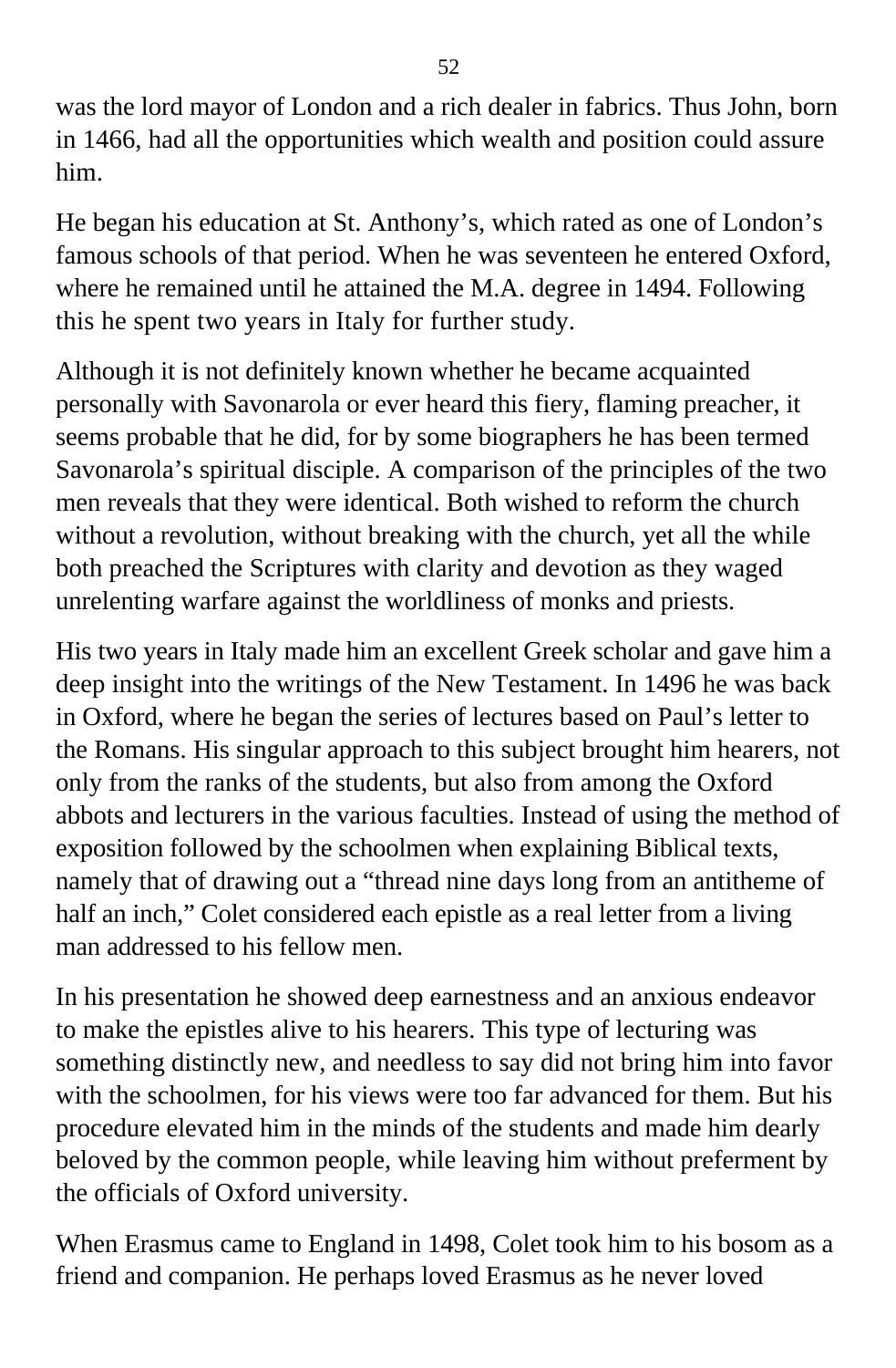anyone else, or anyone else ever loved Erasmus. For parts of two years the two men talked and argued, Colet, all the while hoping to win Erasmus to complete conversion in order to make of him a colaborer in the cause of England's reformation. But this Colet, did not succeed in doing; nonetheless Erasmus received his greatest impetus toward Christianity from Colet. In much of this comradeship, Sir Thomas More, a young lawyer and author of *Utopia,* was a trusted and sympathetic partner.

After having the doctor's degree conferred upon him in 1505, Colet was installed as clean of St. Paul's Cathedral by order of Henry VII. Here he expounded and preached in much the same manner as he had at Oxford, never taking an isolated text and preaching upon it, but carrying forward a series of sermons upon some book of the Bible, preferably the epistles. Here Sir Thomas More came to hear him and received much comfort and spiritual enlightenment.

Shortly after his appointment to this highly influential position, Colet, began to propound his ideas of reform, in which purpose he was repeatedly opposed by the clergymen who functioned as counselors to the bishop of London, Colet's immediate superior. Colet found little to commend in church tradition, he rejected the teachings of scholastic divines, he cast aside the writings of such men as Thomas Aquinas, and went back to the words and life of Christ.

Fearlessness, frankness, and freedom characterized all his preaching. He ably promoted the ideals of Christian education, personal religion, and piety marked by simplicity. Wherever worldliness and corruption raised its head, even among the order of which he was a member, he exposed it without fear or favor. W. Hudson Shaw stated in *The Oxford Reformers,* "No such preaching as Colet's, it may be safely asserted, had been heard in England for a hundred years."

But in spite of his influential position as dean of St. Paul's he exhibited no sign of vanity. It is said of him that during a period of nearly universal debauchery he lived a life of blameless purity. In his expenditures on himself he was very frugal. For years he abstained from supper, yet he set an acceptable table which was neither expensive nor excessive. He had many guests of whom it was said that they always left better than they came. This doubtless referred to Colet's ability to enliven the meal by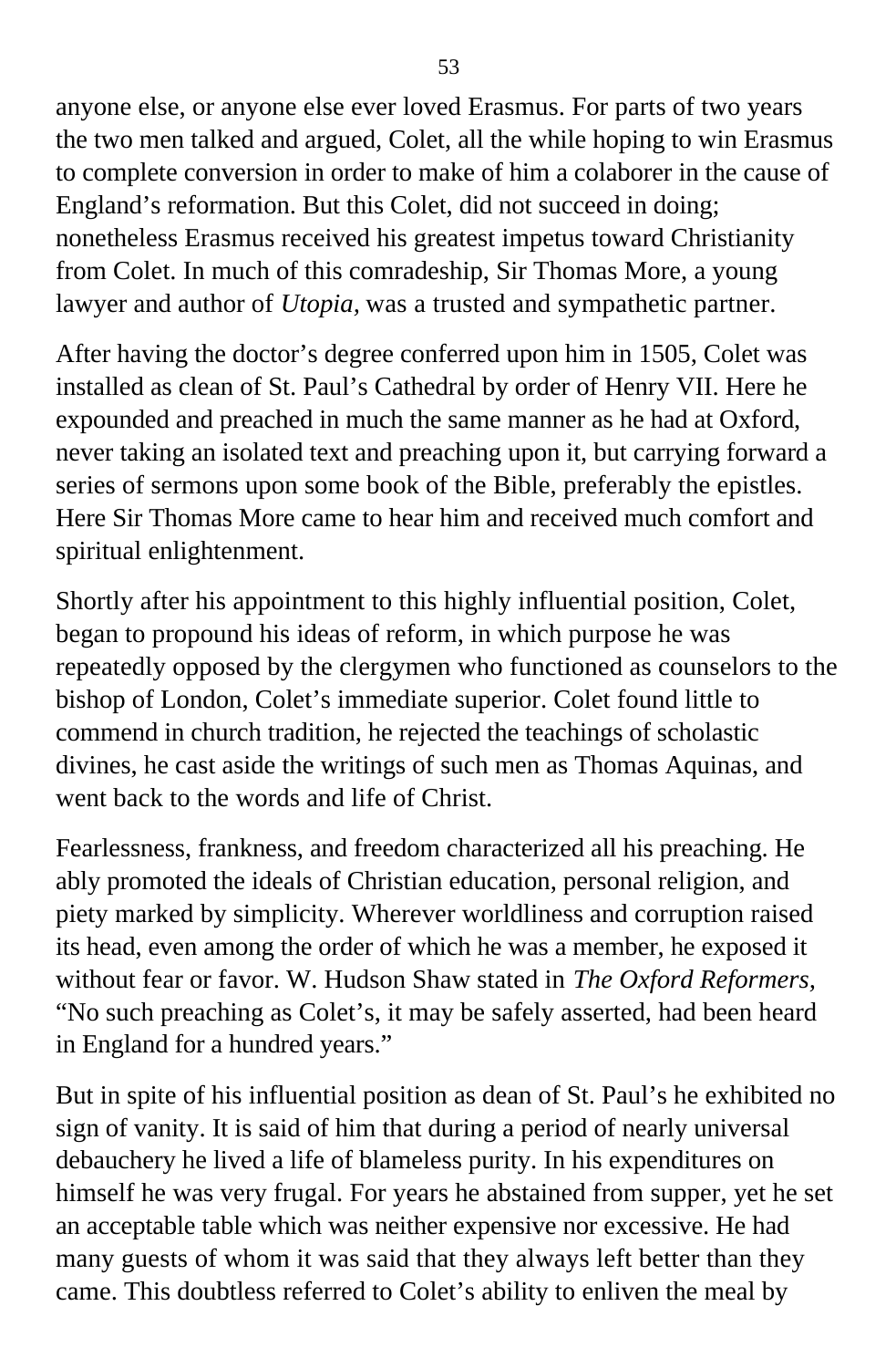challenging conversation in which he deftly drew out many of the more reticent.

In 1510 Colet founded his famous St. Paul's School and thereby instituted educational as well as ecclesiastical reforms. He started a revolution in secondary middle-class education which has beneficially influenced education in England down to the present time. More than one hundred fifty boys in his school each year studied Christian authors who wrote chastely in Latin and Greek. Colet remarked,

"My intent is by this school specially to increase knowledge, and worshiping of God and our Jesus Christ, and good Christian life and manners in the children." — Samuel Knight, *Life of Colet*, page 364.

To secure the best, most capable teachers for his school, Colet went to great lengths, even providing proper remuneration for their services, a well-nigh unheard of procedure in those days. As evidence of his estimation of Christian teachers, he asserted that he considered "the education of youth the most honorable of all callings, and that there could be no labor more pleasing to God than the Christian training of boys." New textbooks also needed to be written, for the old ones contained too much contaminating material, and in this project his friend Erasmus lent a helping hand.

Before his death, Colet made explicit provision that the control and management of the school not fall into the hands of the church. It is said that he expended approximately \$200,000 of his private fortune on this institution.

At this time Lollardism, which had perhaps never been completely stamped out since Wycliffe's day, was again in the ascendency, possibly because of Colet's preaching; at least the Lollards came in droves to hear him preach. As their numbers grew, martyr fires became common occurrences, until in 1512 the archbishop of Canterbury summoned a convocation of clergymen to meet in St. Paul's Cathedral, primarily for the purpose of eradicating heresy. Colet was invited by the archbishop to present the opening address.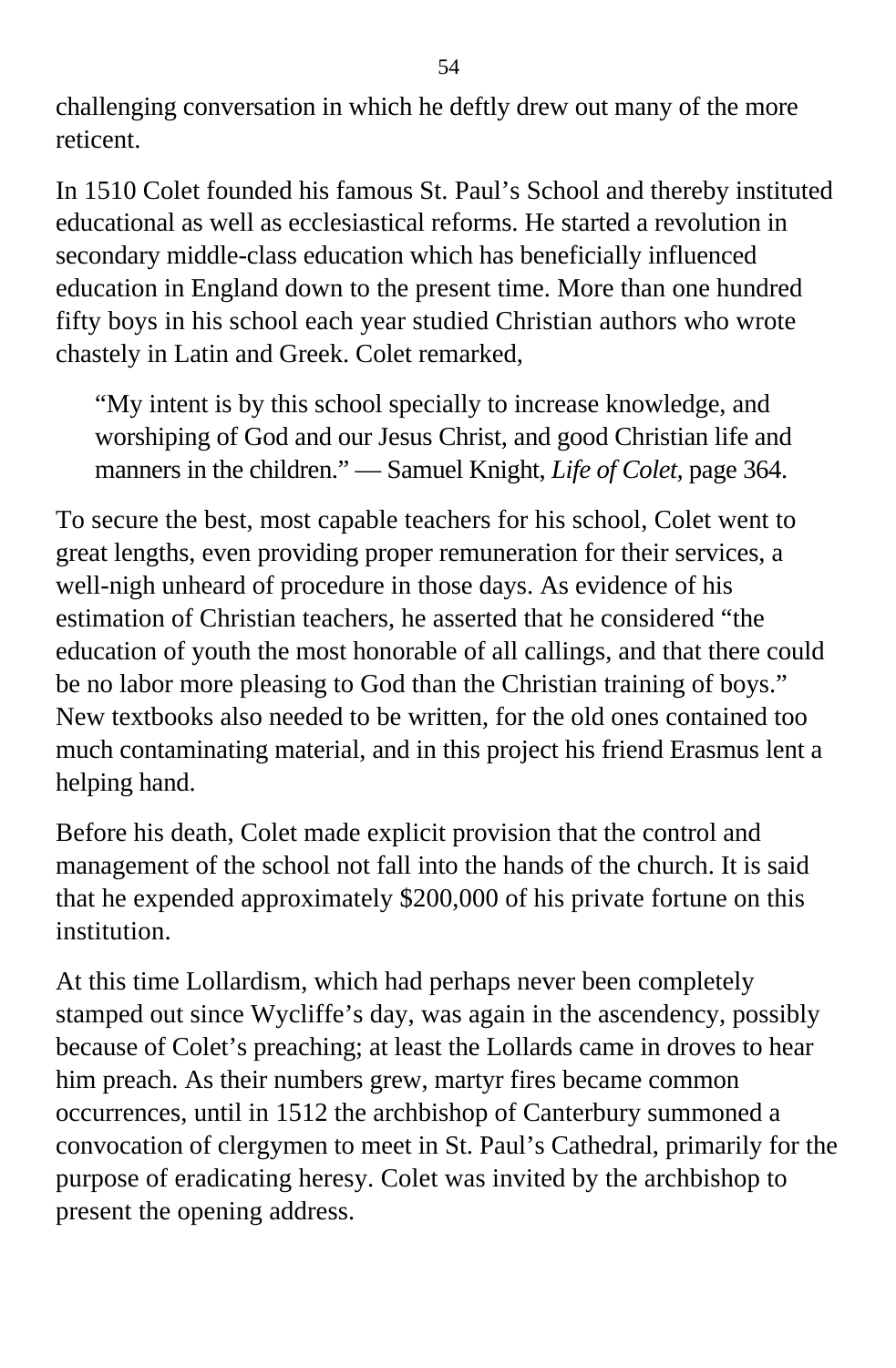Colet's initial remarks are worthy of quoting since they show the fearlessness of the man and his intense desire for a basic reform, especially in the lives of the clergy. He said,

"You are come together today, fathers and right wise men, to hold a council. I wish that, mindful of your name and profession, ye would consider the reformation of ecclesiastical affairs; for never was it more necessary, and never did the state of the church more need your endeavors. For the church, the spouse of Christ, which He wished to he without spot or wrinkle, is become foul and deformed." — Shaw, The Oxford Beformers, pages 21,22.

Throughout the sermon he inveighed against the pride of life, the covetousness, the lust of the flesh, and the numerous worldly occupations which beset the clergy.

This address had not the slighest effect in bringing about the reform he desired; on the contrary, it earned him the enmity of some of the most influential churchmen and made him a marked man. The bishop of London preferred charges of heresy against him, but these were promptly and angrily rejected by the archbishop of Canterbury. For a short time only was Colet denied the privilege of preaching in St. Paul's, and this because he had translated the Pater Noster into English.

But his life was spared from the burning pyre or the axman, and he once more preached with all boldness and straightforwardness from his pulpit in St. Paul's.

At this time Henry VIII was relentlessly waging war on the Continent. Colet took up verbal cudgels against the king's foreign policy, for it blasted his vision of an approaching age of spiritual rejuvenation. Colet's enemies thought that surely now they would have their chance to get their quarry. But when summoned to the royal court, Colet by discretion and moderation satisfied the mind of the king that there could be a just war lawful to Christians. He gained the king's favor to the extent that no one could touch Colet from thenceforward, although the bishop of London did not cease to harass him until the day of his death, which came in 1519.

Colet is listed among the great of earth because of his far-reaching influence upon the lives of others. His power over a large number of people was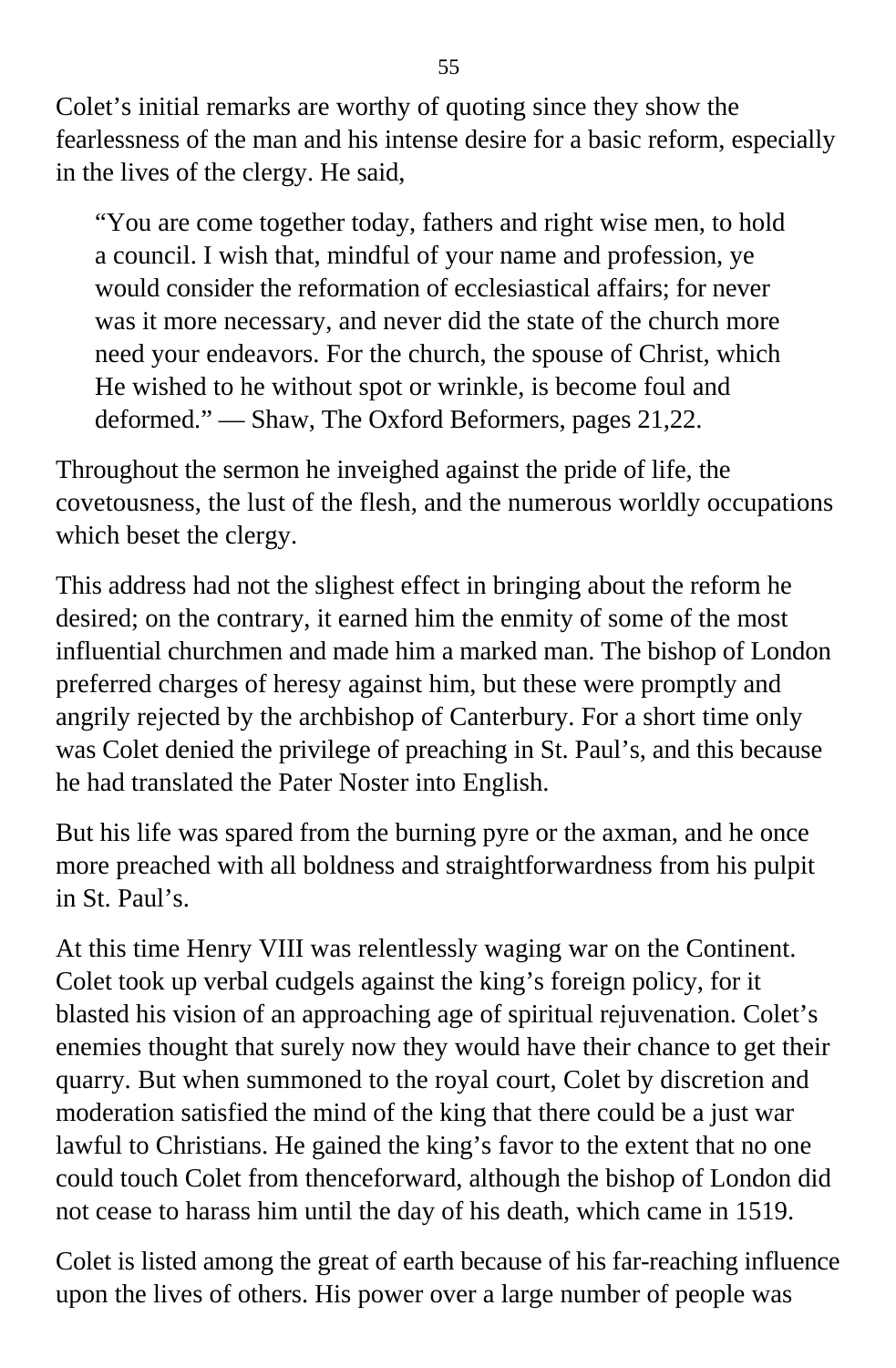nowhere more apparent than during his deanship of St. Paul's, when the pulpit of the cathedral literally became the focal point for men of every class of life — the merchant, the courtier, the beggar, the highest of earth, and the humblest classes. It was Colet who influenced More and Erasmus, the other two of the Oxford Reformers. More owed his convictions to Colet; and Erasmus, who received from Colet whatever spiritual tone his studies acquired, called Colet, "My best-beloved teacher."

Colet was the originator of the Oxford Reformers, the leader of the English Renaissance, the founder of St. Paul's School, and the father of rational Christianity. His high moral character and his never-flagging interest in promoting a higher level of Christian practice and thought in the church gives him the exalted status accorded him.

Colet died before the Reformation under the direction of Luther burst upon Europe in all its political, economic, and religious fury. Luther had not yet broken with the pope. It seems that Colet sympathized with Luther's views and his attack on indulgences. He had read Luther's pamphlet, which had reached England. Conjecture as to what position he would have taken on Luther's Reformation had he lived must remain in the realm of pure speculation, although some assert he would have remained with the church.

Upon hearing of Colet's death, his colleague, Sir Thomas More, said:

"For generations we have not had amongst us any one man more learned or holy?" And Erasmus, Colet's close friend, remarked tearfully: "What a man has England and what a friend have I lost!" — Frederic Seebohm, *The Oxford Reformers,* page 16.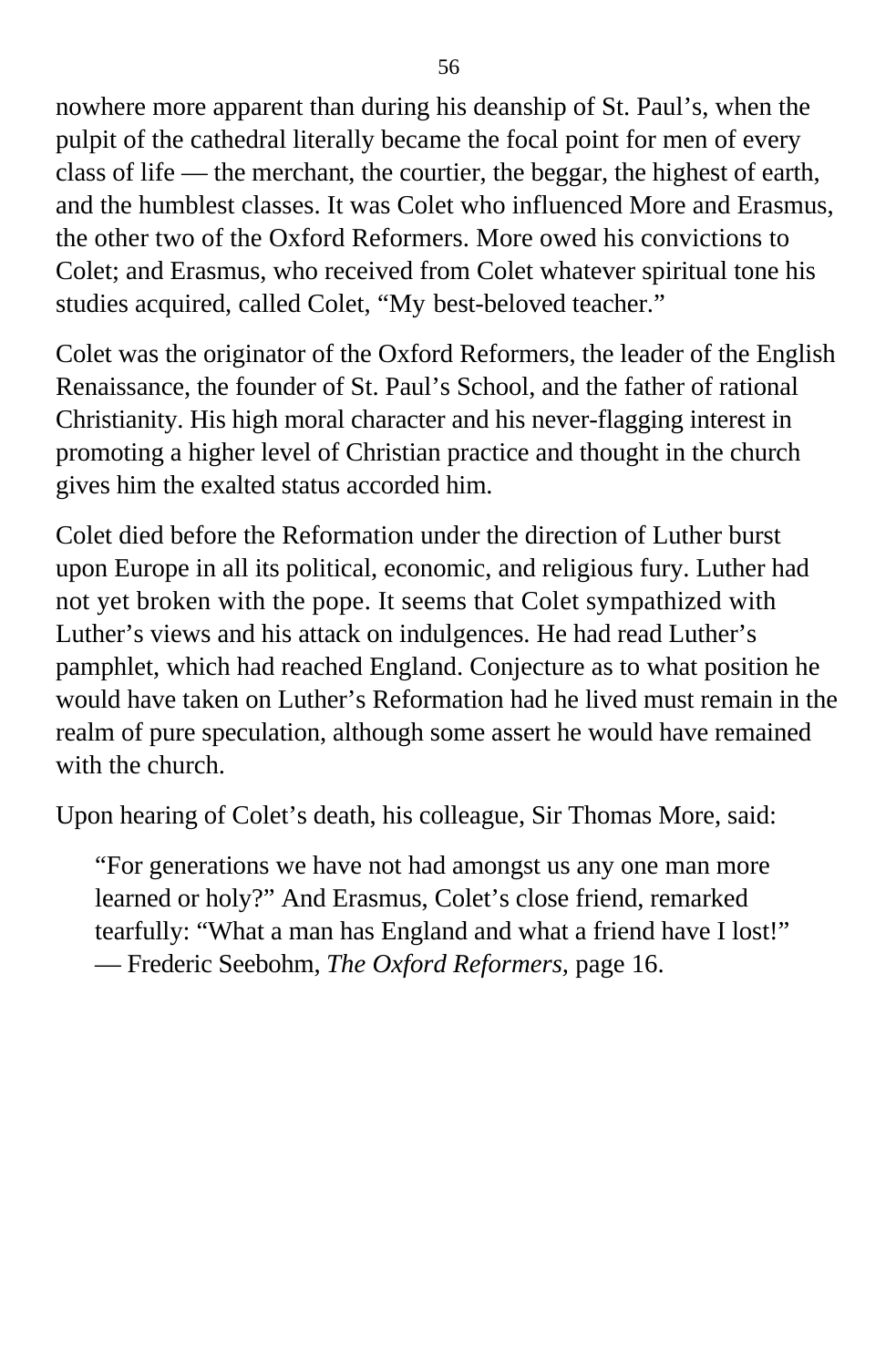# MILES COVERDALE

#### **LOVER OF THE SCRIPTURES**

TO MILES COVERDALE goes the credit for translating and editing the first complete Bible to be printed in the English language. He enjoyed the patronage of Thomas Cromwell, who, as vicar-general (1536-40), had power of jurisdiction over the affairs of the church in England.

In a letter to Cromwell he appealed for assistance in his work,

"Now I begin to taste Holy Scriptures; now, honor be to God! I am set to the most sweet smell of holy letters, with the godly savor of ancient and holy doctors, unto whose knowledge I cannot attain without a diversity of books, as is not unknown to your most excellent wisdom. Nothing in the world I desire but books as concerning my learning: they once had, I do not doubt; but Almighty God shall perform that in me which He of His plentiful favor and grace hath begun."

Coverdale dedicated his Bible to Henry VIII. Toward the end of his inscription he remarked,

"I have neither wrested nor altered so moch as one worde for the mayntenance of any maner of secte: but haue with a cleare conscience purely and faythfully translated this out of fyue sundry interpreters, hauing onely the manylest trueth of the scripture before myne eyes."

And near the beginning of his prologue he wrote,

"And to helpe me herein, I haue had sundrye translacions, not onely in Latyn, but also of the Douche [German] interpreters: whom (because of theyre syngular gyftes  $\&$  speciall diligence in the Bible) I haue ben the more glad to folowe for the most parte."

In other words, it was a translation of other translations, and not one out of the original Greek or Hebrew. The "fyue sundry interpreters" seem to have been the German-Swiss version of Zwingli and Leo Juda, the Latin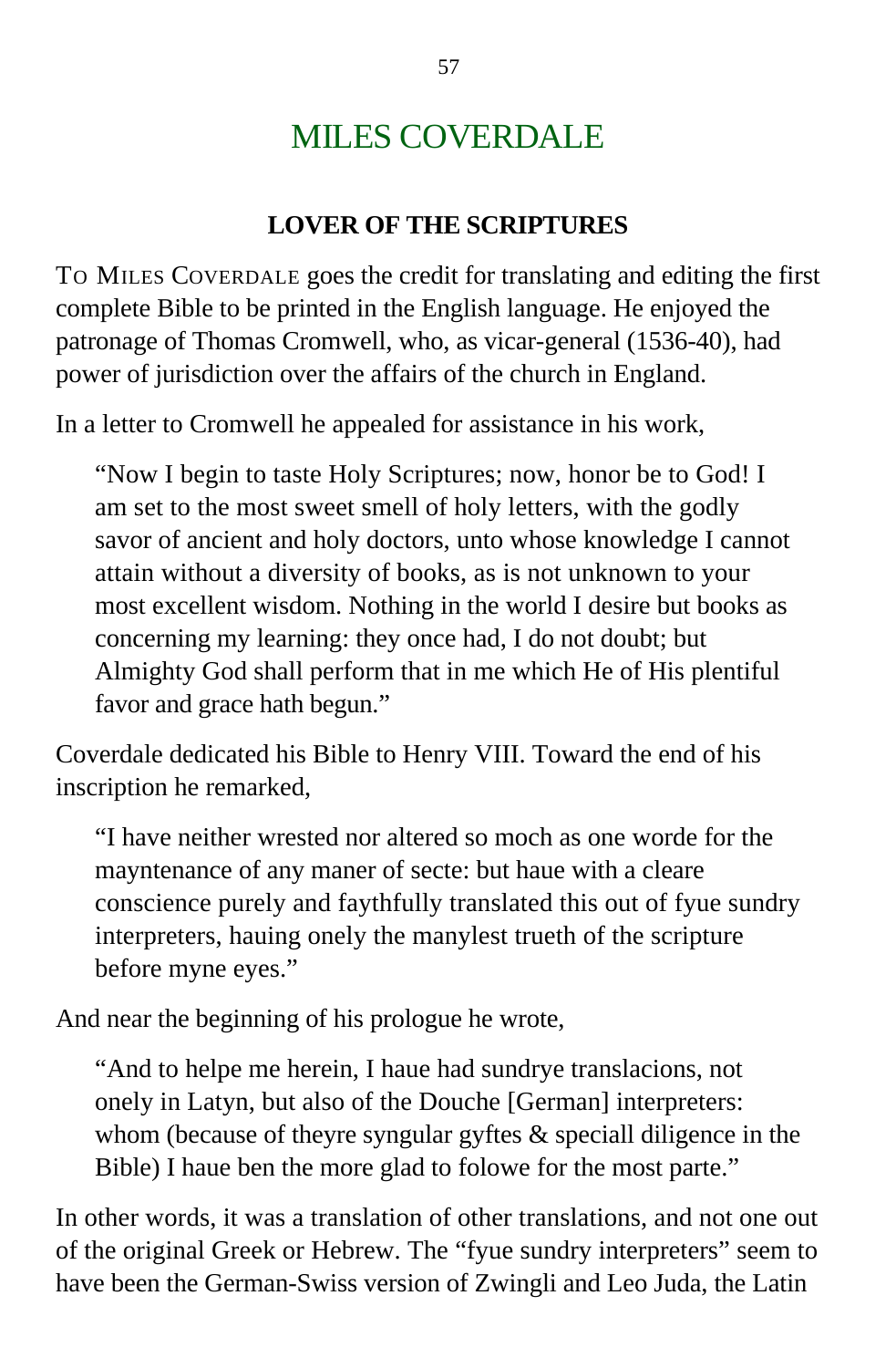version of Pagninus, Luther's German version, the Latin Vulgate, and Tyndale's Pentateuch and New Testament.

Although Coverdale's work does not rank as the true primary version of the English Bible (that honor is reserved for William Tyndale, as the translator of the Thomas Matthew Bible, published in 1537), yet "its importance in the history of the English Bible is great." Three fourths of the Old Testament was for the first time printed in English.

Neither Coverdale's Bible nor Tyndale's Matthew Bible, which came off the press the same year, was satisfactory to the officials. Thus Coverdale, still under Cromwell's patronage, set to work on yet another version intended to be free from the faults of the two already translated. As a result, he produced a revised edition of the Matthew Bible.

It is true that the Matthew Bible received royal acclaim, and during the next few years 24,000 copies were sold in London alone. But the Catholic clergy bitterly opposed it, for they saw in it the instrument which would deal the death blow to popedom in England. In 1542 this book of "Thomas Matthew's doings" received particular prominence on the prohibited list.

Since a better quality of type and paper could be obtained in France than in England, Henry VIII of England and Francis I of France permitted an English subject to do the work in Paris. But scarcely had 2,500 copies been printed when they were seized by the Inquisition and sent to be burned. One of the officers, wishing to make some money, sold much of the consignment for wrapping paper to a haberdasher. From this haberdasher a portion was later repurchased, and these copies, along with the presses, type, and some of the workmen, were transported at Cranmer's request to London. This enabled Grafton and Whitchurch, the famous printers of the time, to publish the *Great Bible* in 1539.

Because the first edition had been hurriedly printed, on account of the forced exodus from France, a revised edition appeared the following year, this time called *Cranmer's Bible,* because a preface written by the vicargeneral appeared in it. In 1540 and 1541 six editions were distributed to the people.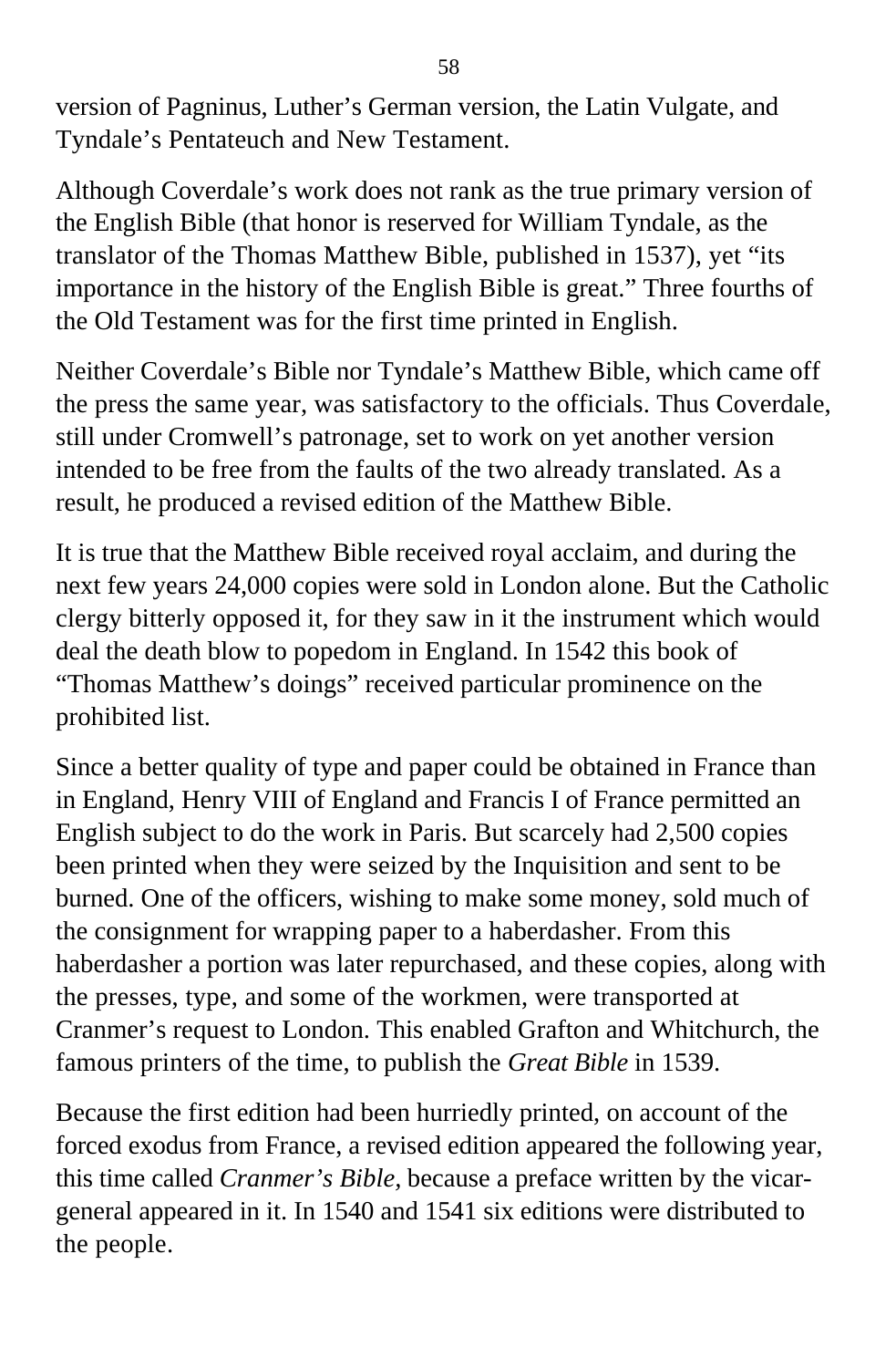Coverdale wrote a great deal, his works numbering approximately twentyeight in all, most of them translations. Nearly all of them have been edited by the Parker Society.

Besides being famous for his writings, Coverdale deserves considerable praise as a preacher and a Reformer. He was born in 1488, probably in the district called Coverdale, in North Riding, of Yorkshire. As a zealous papist he entered the Augustinian monastery early in life, became a priest in Norwich in 1514, and later joined the Augustinian friars in their convent at Cambridge, where Dr. Robert Barnes, its prior, influenced him to reject popery.

As the doctrines of the Reformation began to circulate around that university about 1526, a group of like-minded persons gathered in a house called White Horse. The papists nicknamed it "Germany" because its visitors discussed the beliefs advocated by the German Reformers.

When Barnes was arrested for heresy in 1526 and sent to London for examination, Coverdale, who had escaped a like charge, went up to help Barnes with his defense. After that event Coverdale left the monastery, dressed in the garb of a secular priest, and began to preach the reformed doctrines. In 1528 he went to Steeple-Bum-stead in Essex and spoke against the worship of images and the celebration of the mass. He likewise asserted that confession to God, rather than to a priest, was the proper procedure to follow in order to have one's sins forgiven. In 1531 Cambridge granted to Coverdale the degree of bachelor of canon law.

When Cromwell and Barnes were executed in 1540 by Henry VIII, Coverdale fled to the Continent and remained in exile for eight years under the name of Michael Anglus. At Tubingen he attained the doctor of divinity degree. At Bergzabern, in Bavaria, he served as Lutheran pastor and schoolmaster. Here he spent his leisure hours translating various religious works, "of great service in promoting the Scriptural benefit of those persons in the lower ranks of life."

Shortly before he left England he married an excellent, godly woman, Elizabeth Macheson, sister-in-law of Dr. John Alpine, who helped translate the first Danish Bible. This matrimonial move served as an open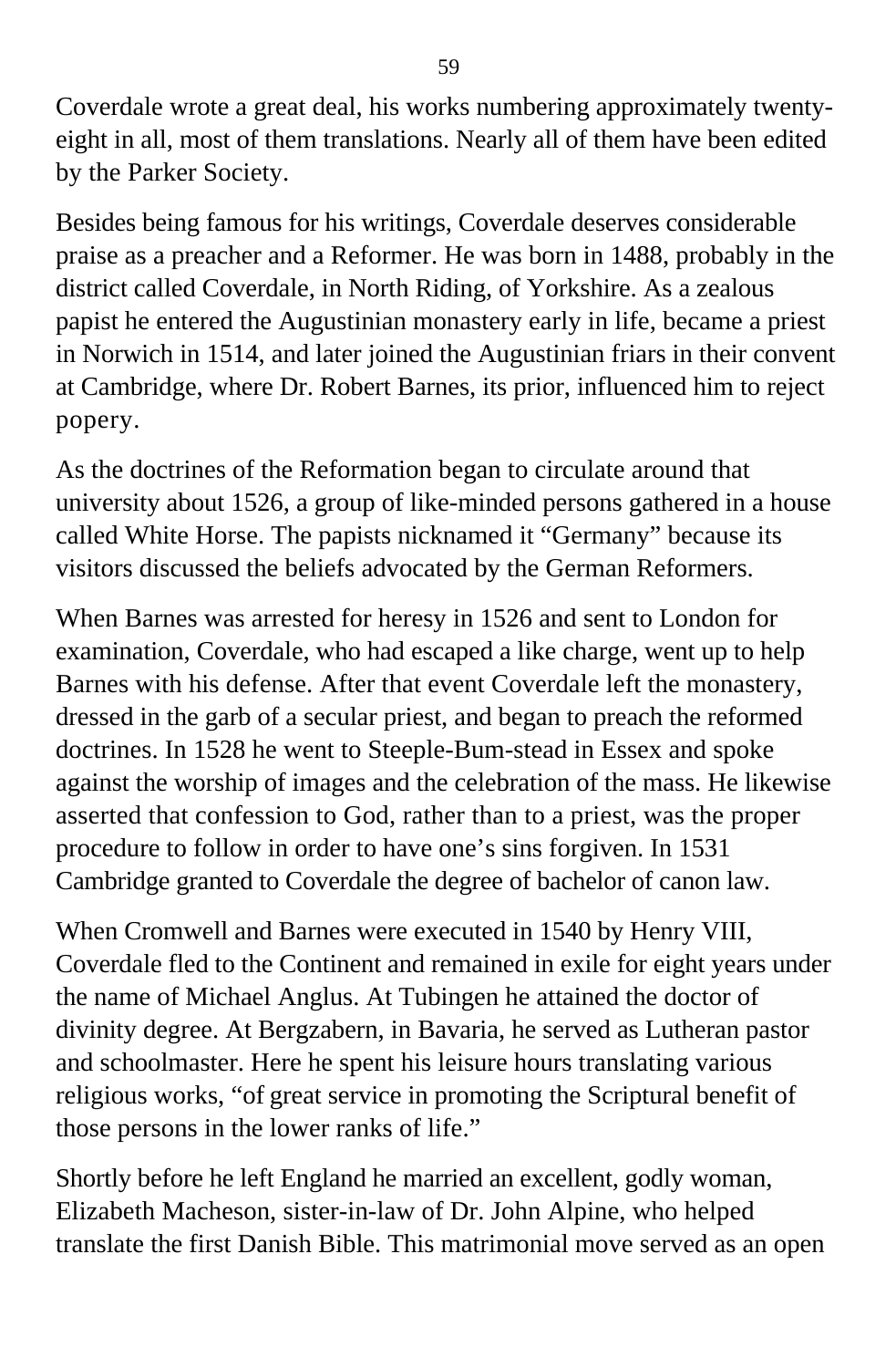protest against the doctrine of priestly celibacy and allied Coverdale more firmly with the Protestant group.

When he returned to England in 1548 at the accession of Edward VI he was well received at court, largely because of Cranmer's influence. He became the king's chaplain, and repeatedly served as funeral orator at burials of high dignitaries, such as Lord Wentworth, Sir James Welford, and Dowager Queen Catherine Parr, whom he had served as almoner. He also gave assistance to the civil arm by helping Lord Russell at Devon and Cornwall to put down the western rebels. Coverdale preached a thanksgiving sermon after the victory.

Upon Mary's accession he was deprived of his bishopric and thrown into prison, along with other leading Reformers. Seemingly his offense was that of his marriage, although when Coverdale's brother-in-law, who was then chaplain to Christian III of Denmark, influenced the king of Denmark to intercede in Coverdale's behalf, Queen Mary said that all she had against the prisoner was his failure to pay a debt due her treasury.

Coverdale was permitted to leave the country at the moment when Rogers, Hooper, and others were going to the stake. It is probable that Coverdale escaped martyrdom because his translation of the Bible was not considered dangerous,

"for he appears to have carefully avoided attacking many of their chief doctrines, and to have so construed certain passages as to retain the spirit, and often an exact literal translation, of the language of the Vulgate. Where the word 'repentance' now appears in the Authorized Version, he almost uniformly inserted 'penance,' and in such a way as to convey no other meaning than the corporeal suffering enjoined by the Romish Church, instead of the sorrow of heart and penitence of soul required by the gospel. He yielded to demands of papists and withdrew most obnoxious features of the Matthew Bible when revised for the second edition." — John L. Chester, *John Rogers,* page 45.

Coverdale was "a pious, conscientious, laborious, generous, and a thoroughly honest and good man," but also "somewhat weak and timorous," leaning on those of stronger nature. He did not shout his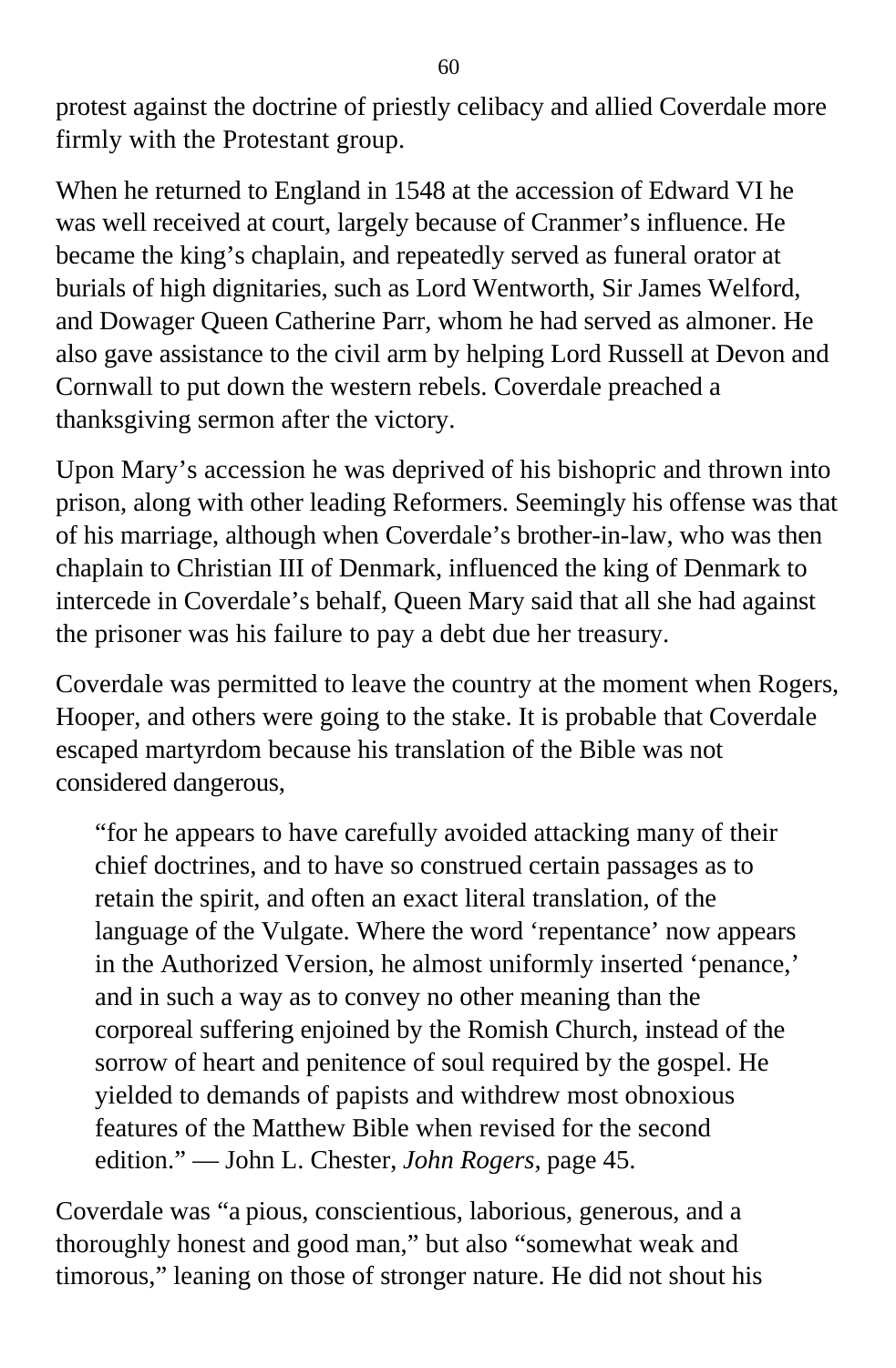defiance of the papacy from the housetop, as did Rogers at Paul's Cross the Sunday following Mary's accession; he preferred rather to withdraw meekly into obscurity when the storm signals of persecution were hoisted.

Upon his arrival in Denmark, Coverdale was offered a benefice, which he did not accept because of his inability to preach in Danish. He settled in Wesel in Westphalia, where he preached to the many English refugees. Then the duke of Zweibrucken asked him to come to Bergzabern once more to become the pastor of the congregation at that place.

In 1558 he was in Geneva, and it is supposed by some that he had a part in the preparation of the *Geneva Bible,* which was published in 1560. Coverdale returned to England in 1559, after Elizabeth ascended to the throne.

During the years his power to preach had not diminished, and he was called upon repeatedly to address large congregations at Paul's Cross. Here, nine years before, he had spoken with such vigor and earnestness that, immediately following his sermon, the people pulled down "the sacrament of the high altar." But his stay in Geneva had inclined him more toward Puritan ideas, and he became more of a militant Protestant.

Archbishop Grindal, who was greatly concerned over the neglect shown the aged Coverdale, who, he said, "was in Christ before them all," obtained for him the rectory of St. Magnus, London Bridge, in 1564. Coverdale's poverty was so great that the queen was called upon to forgive him the first fruits (that is, the customary payment to the crown of a sum equal to the first year's wages) before he could enter upon his position.

Because of the stricter enforcement of the observance of the liturgy, Coverdale resigned in 1566; but he kept on preaching in secret, and many came to his house to find out where he would preach next.

In spite of his being deprived of a bishopric, he officiated at the famous consecration of Archbishop Parker in 1559, his objection to the wearing of vestments glaringly apparent by his appearing in a plain black gown. In 1563 the University of Cambridge granted him the degree of doctor of divinity, and in the same year he was given power by the vice-chancellor to admit Grindal as a doctor of divinity. In 1564 he published his last book, *Letters of Saints and Martyrs.*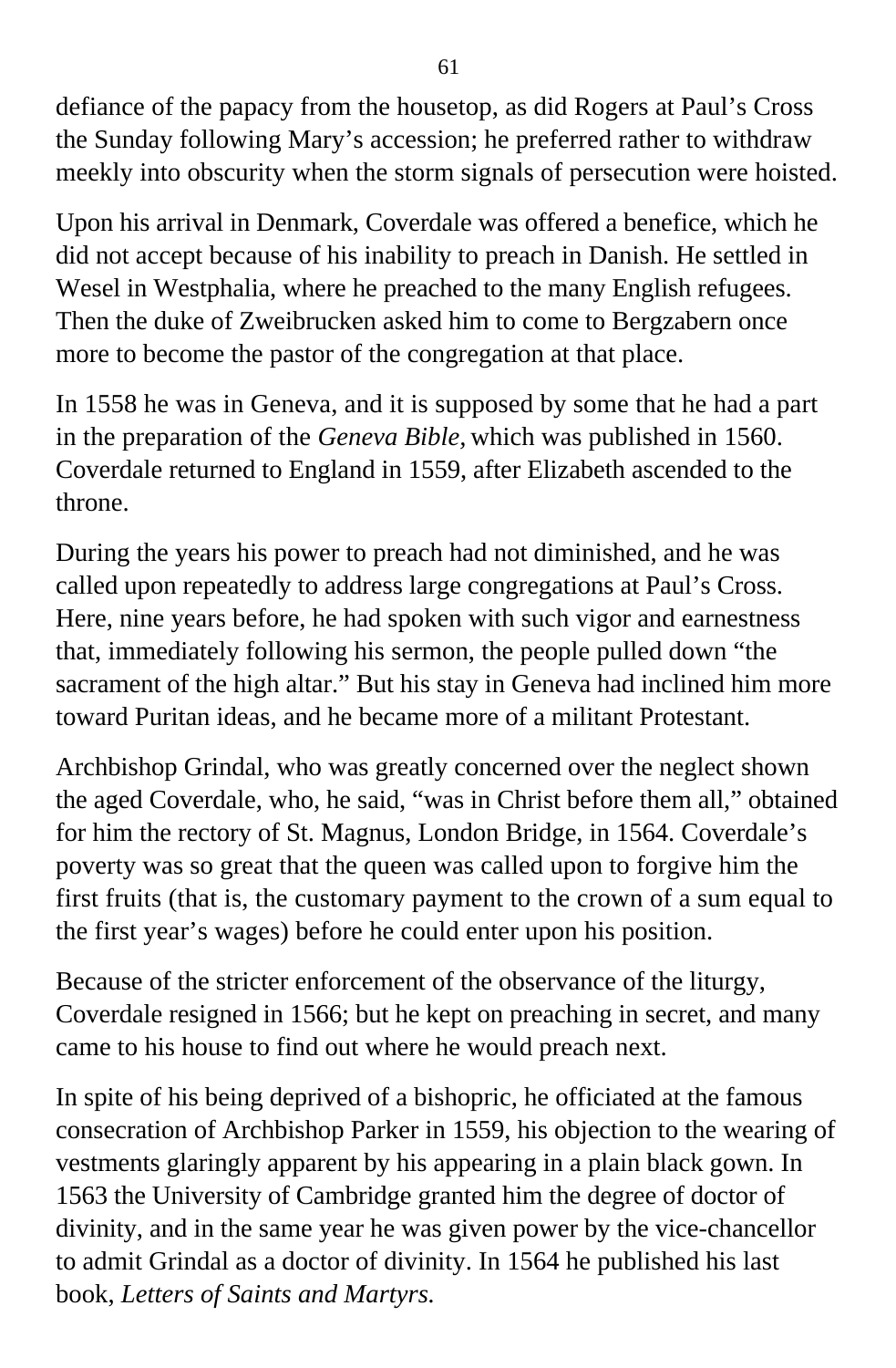According to the parish register of St. Bartholomew, Coverdale died February 19, 1568, at the age of eighty-one. He was buried inside the church.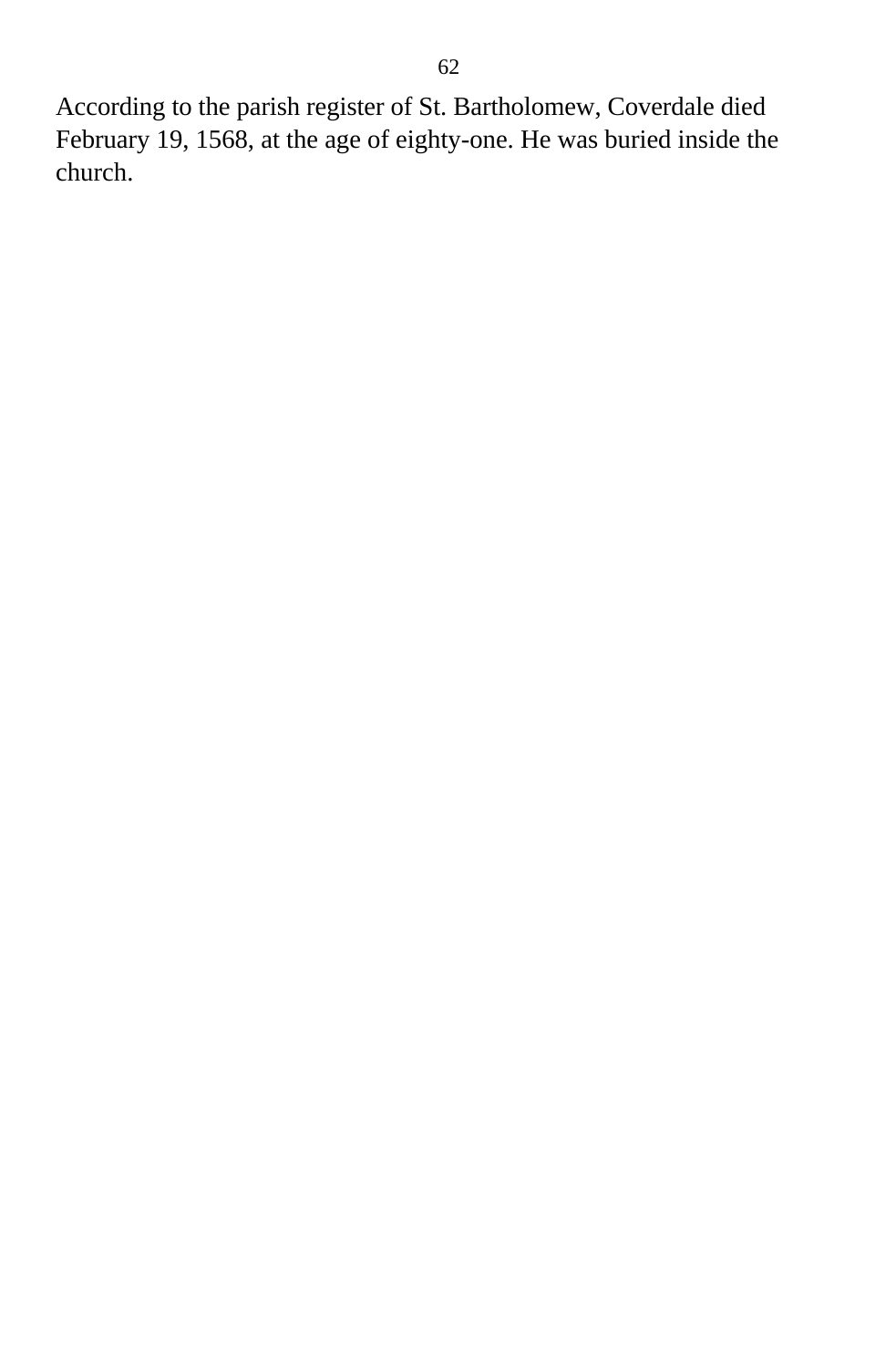## THOMAS CRANMER

#### **ARCHBISHOP AND MARTYR**

"WHERE is Dr. Cranmer? Send and fetch him immediately. This man has the right sow by the ear. If this had only been suggested to me two years ago, what expense and trouble I should have been spared."

Thus spoke Henry VIII in 1519, but only reluctantly did Cran-mer allow himself to be brought before the king. Following a short conversation between the two, Cranmer was begged, then com-manded as the king's subject, to lay aside all his present employment and devote his time wholly to giving a written opinion concerning the king's proposed divorce from Catherine, so that his majesty's conscience might find rest. Thus Cranmer made his entrance into the ecclesiastical and political affairs of this period of England.

Because of the wishes of his father, Henry VII, and because of diplomatic considerations with Spain, Henry VIII had married his brother's widow. Canon law did not sanction such a union, but a dispensation from the pope permitted it. Varied opinions still exist as to the reason why Henry VIII felt guilty over the matter, but whatever it may have been, Henry wanted a divorce. Negotiations appeared fruitless, for neither the pope nor Emperor Charles V displayed a willingness to yield. Then seemingly by chance a way for Henry's escape appeared.

An epidemic raged at Cambridge. A certain Thomas Cranmer, private tutor, left the city with his pupils to escape the ravages. At Waltham he met Cardiner, the king's secretary, and Foxe, the king's almoner. Since the king's proposed divorce had become the central theme of the realm, even overshadowing the prevalent question of the Reformation, these men soon began to discuss the issue.

Cranmer, a renowned scholar and clergyman, versed in the Scriptures, expressed the opinion that the answer to the question of the canonical legality of the marriage should not be sought at Rome, but from the Bible.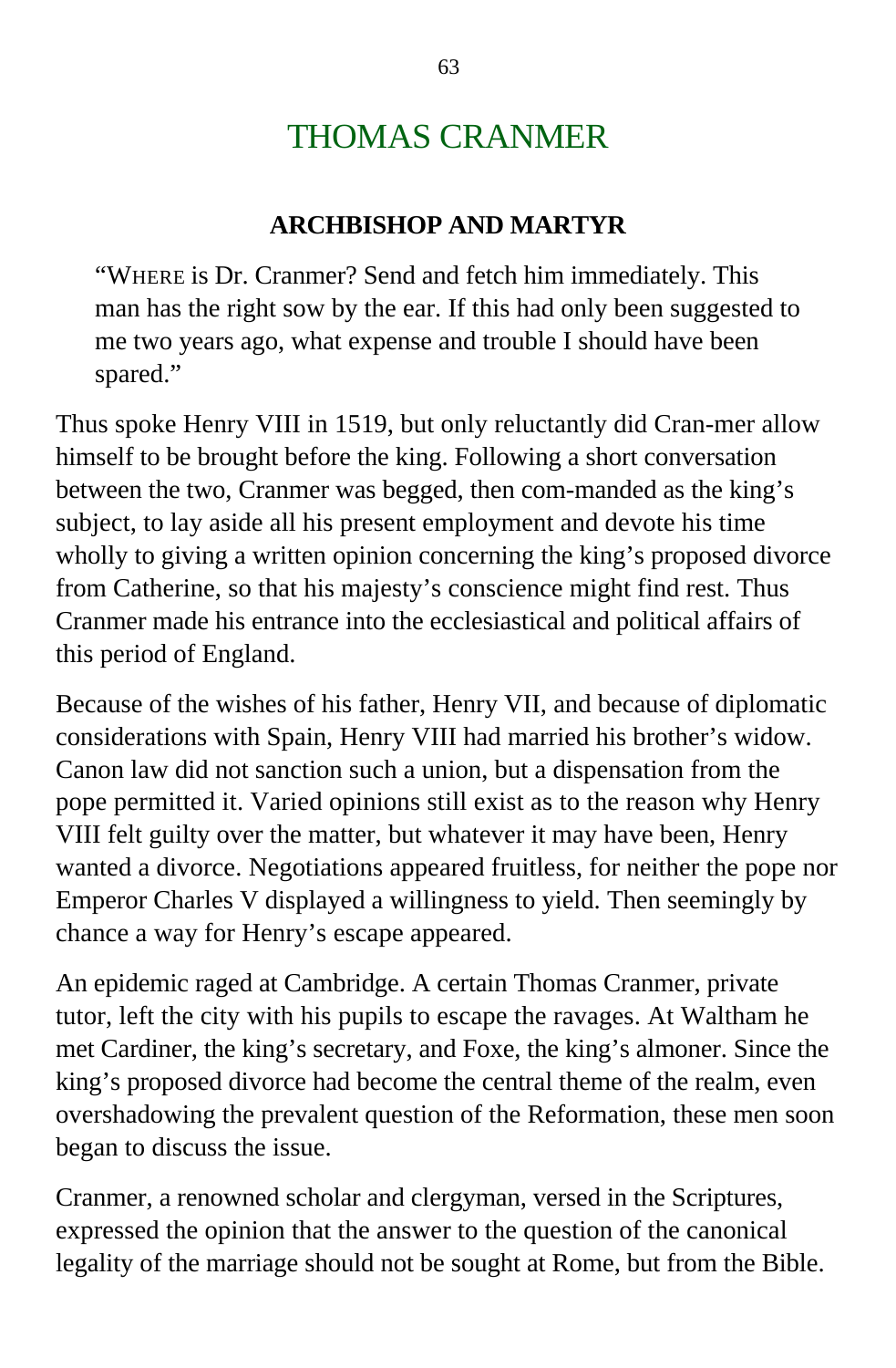It could be ascertained through the investigation of university theologians in England and on the Continent.

To Gardiner and Foxe, Cranmer said, "The true question is this, *What says the word of God?* If God has declared a marriage bad the pope cannot make it *good.* Discontinue these interminable Roman negotiations. When God has spoken, man must obey.."Consult the universities, they will discern it more surely than Rome." Cranmer's opinion reached the king the next day directly through Foxe and Gardiner. When he heard it he expressed himself in the opening words of this chapter.

Cranmer was born in Aslacton, in Nottinghamshire, July 2, 1489. He came from a family that traced its beginnings to the period of the Conquest. He was the second son of Thomas Cranmer and Ann Hatfield. Since the father's chief interest consisted in military sports, the chase, and racing, his sons came to excel in sports and horsemanship, too. Thomas particularly was a skilled horseman, and he was known to ride with grace the most unruly steeds during the time he served as archbishop.

His pleasing manner, modesty, and nobility of bearing made it easy for him to win friends. Such a man perhaps would have been more at home as a preacher or a schoolman, but it was Cranmer's fate to step suddenly into outstanding national and international prominence when he was forty-four years of age.

Early in life he went to school to "a marvelously severe and cruel schoolmaster." At the age of fourteen he entered Cambridge, to remain eight years studying logic, philosophy, the classics, and the opinions of Erasmus. In 1510 he was elected a fellow of Jesus College, but his marriage forced his resignation.

The following year he taught at Buckingham and afterward at Magdalen College. Upon the death of his wife, about a year later, popularity again won him a place as a fellow of Jesus College. By 1515 he had earned both bachelor and master of arts degrees, and his thoroughness in intellectual pursuits brought him both friends and foes.

At the appearance of Luther's writings he decided to know the truth of the disputed questions, and therefore he directed himself to three years of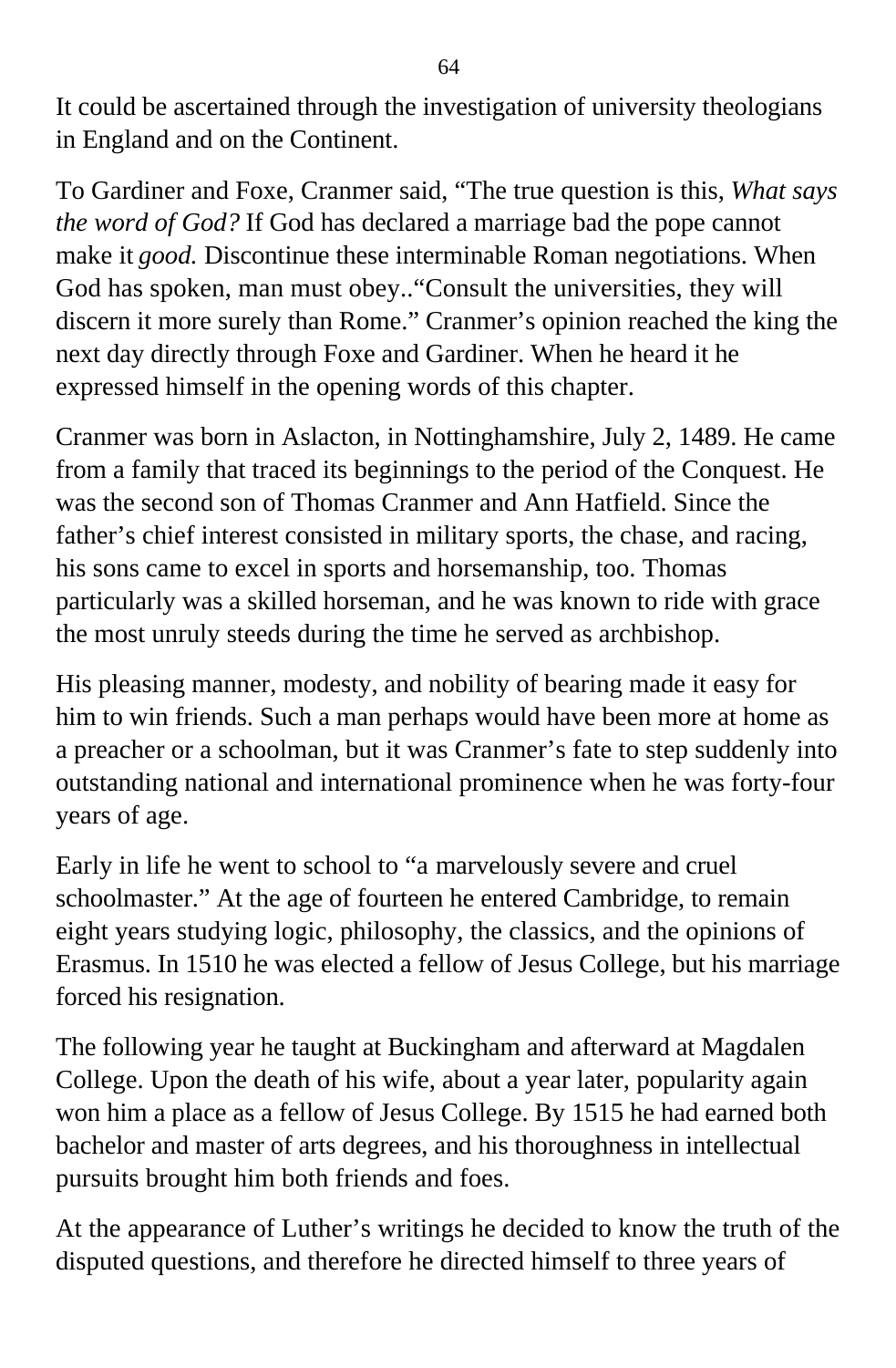Bible study unhampered by commentaries. It is this period of learning that dates his gradual separation from the Roman Church.

After his ordination in 1523 Cranmer took the degree of doctor of divinity. Subsequently, he received in turn the appointments of university preacher, professor, and examiner. In the last position he had the opportunity, which he did not neglect, of insisting that candidates for graduation from the theological course know the Scriptures as well as the classics and the church fathers. Irksome and arduous as this procedure was to some, it did produce men who had studied the word of God.

Not long after his meeting with the king at Waltham he received appointment as archdeacon of Taunton and also became one of the king's chaplains. In January, 1530, he went to Italy as a member of the royal commission to confer with the pope and Charles V regarding the status of the king's case for divorce.

He remained on the Continent until September of the same year. When he returned to England other honors came to him at the hand of Henry VIII. In the summer of 1531 he called on Charles V as sole ambassador from England, with the hope of improving trade relations and of obtaining a closer political affiliation with the German princes.

He was in Europe again in January, 1532, to confer with the emperor. During this trip he married a niece of Osiander, a Lutheran theologian, some time before the death of Warham, the archbishop of Canterbury, in August of that year. Almost immediately Henry VIII appointed Cranmer as Warham's successor.

Hoping for a change in the king's intention, Cranmer delayed his return to England for weeks. It may be said, however, that even before Warham's death, Cranmer had virtually become the pope of England, so much had Henry honored him with power and influence.

There still remained the formality of obtaining the pope's permission for Cranmer's elevation to the archbishopric of Canterbury. On March 30, 1533, when Cranmer was consecrated in Westminster, he took the oath of obedience to the pope, a procedure which he later claimed to be a mere formality. He had no intention of permitting that oath to keep him from making corrections in anything he considered wrong in church doctrine or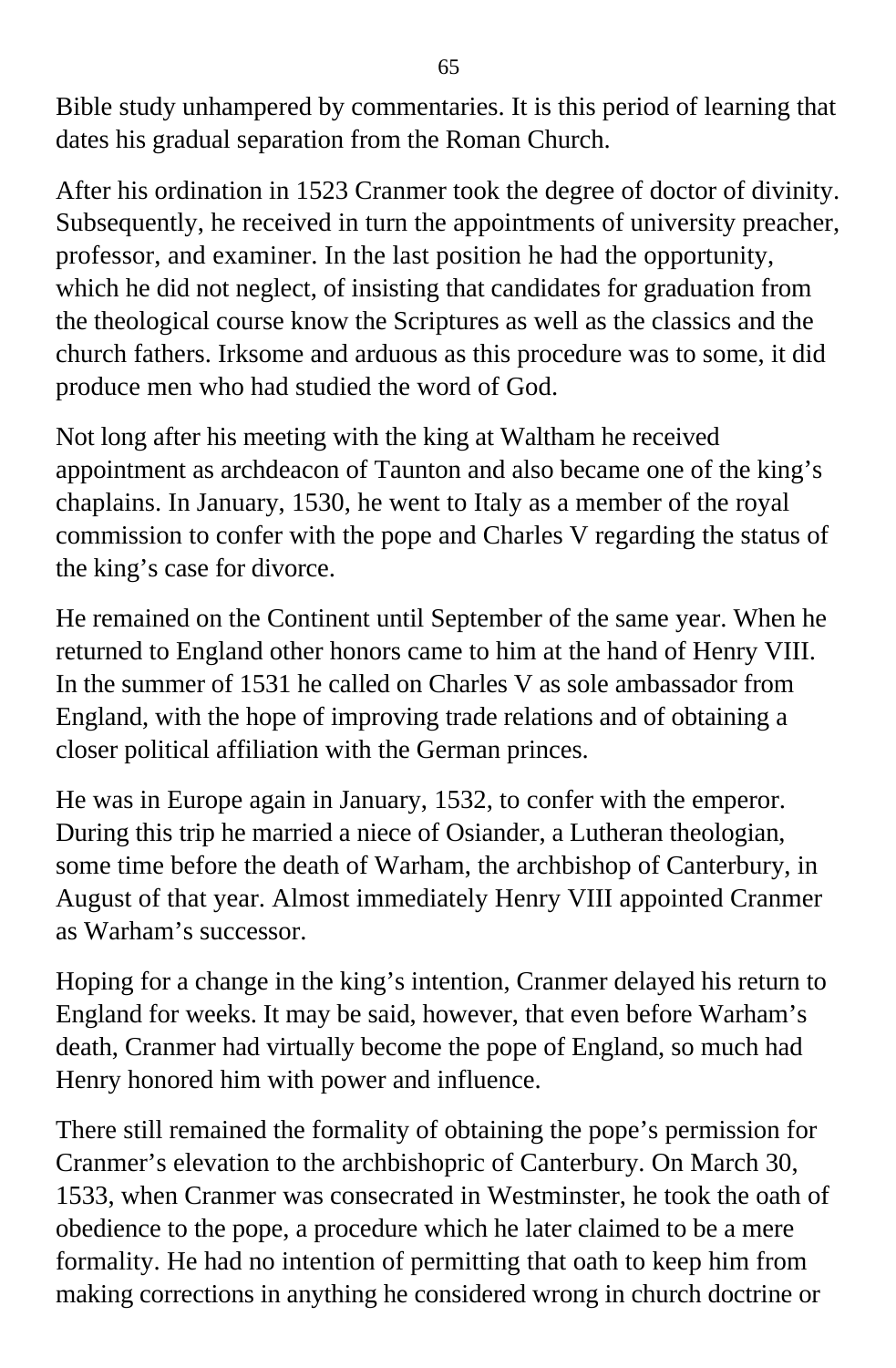organization. From that time forward he ruled that the bishops and archbishops in England would be appointed without papal sanction.

Because he believed that royal power superseded papal power in the realm in all matters, Cranmer held court on the divorce case and summoned Catherine to appear. When she disregarded the order, he declared her action a contempt of court and forthwith, on May 23, 1533, declared her marriage with Henry illegal from the beginning.

Henry had won his case! Five days later the archbishop pronounced valid the marriage of Ann Boleyn and Henry VIII, which had been secretely celebrated on January 25. On June 1, Henry's second spouse received her diadem. Paradoxically, almost three years later, on May 17, 1536, Cranmer ruled that this marriage with Ann Boleyn had never been legal. "The grounds for both decisions were never made public."

As the gulf between royalty and papacy widened, and continual changes developed in the order of service, Cranmer was the first to make a denial of allegiance to the papal power, after which the bishops made their abjurations singly.

When the Reformation was permitted to grow in England after the papal rule had been cast off, it was Cranmer, as archbishop of Canterbury, who determined which of the many religious views clamoring for recognition should be accepted or rejected. He was "perhaps the only fit man in the whole kingdom, for superintending the ecclestiastical affairs at a crisis so peculiar."

A Lutheran at heart, he naturally leaned toward fitting that doctrine into the circumstances and environment of English law. He followed the middle of the road, rejecting the tenets of Catholicism as well as those of Puritanism. He took the position that whatever the Bible did not specifically forbid should remain; and remain it has, even to this day, in the Church of England.

One of Cranmer's most far-reaching acts for the cause of the Reformation was the encouragement he gave to the translation and sale of the Bible. To this project he gave unstintingly of his time. In 1538 he obtained a parliamentary order that every church should have a copy of the English Bible, placed so as to be easily accessible for those who desired to read it.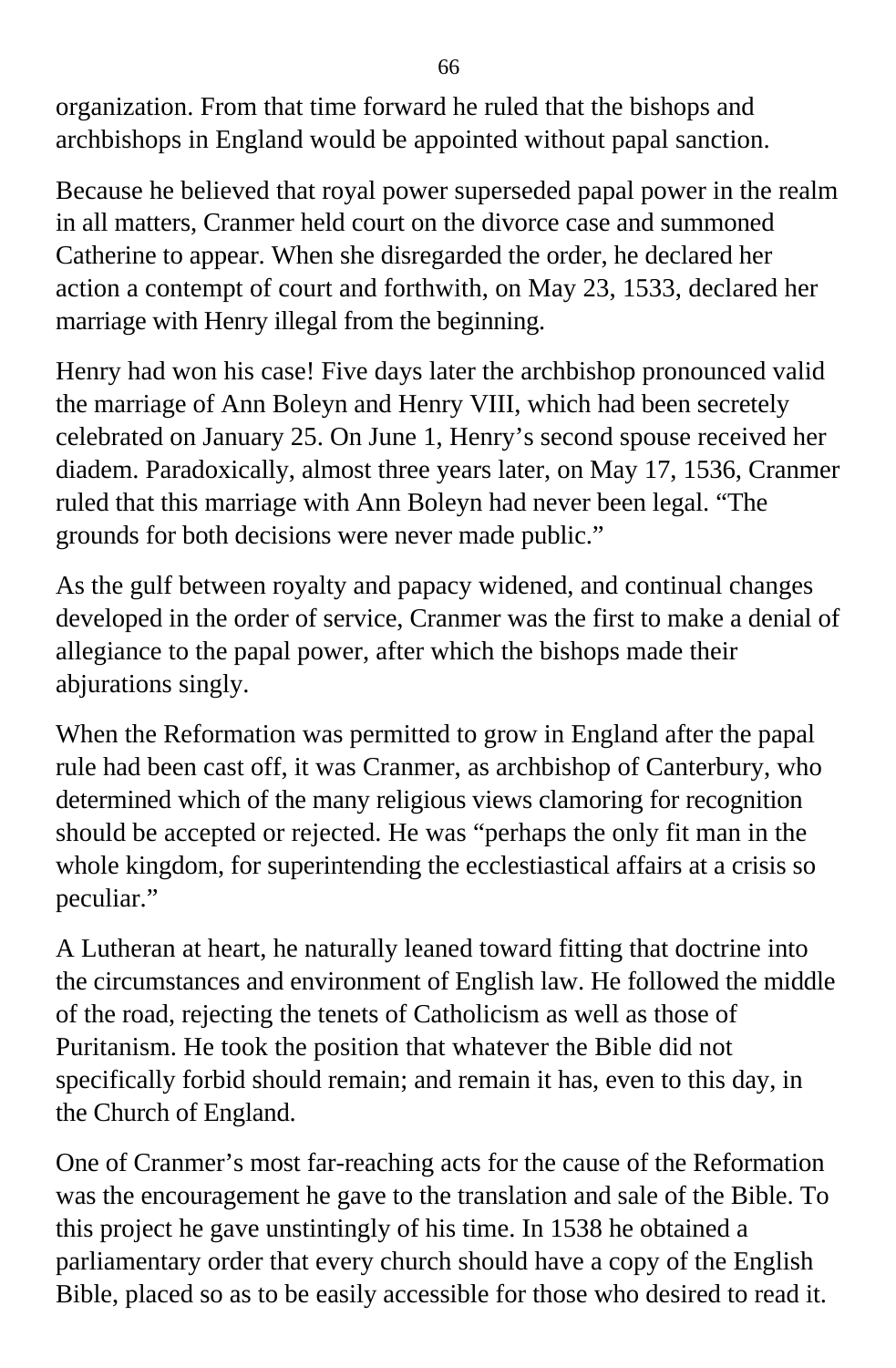In spite of this action the papal party still had great powers, and it must be remembered that Henry VIII was not a Protestant. The papal partisans promoted a bill, partially against Cranmer, which passed and became known as the Act of the Six Articles. Cranmer, like another Luther before the Diet of Worms, had opposed the bill almost singlehanded for three days. All the articles of the bill counteracted the ideals of the Reformation. They re-established the Catholic view concerning the eucharist, the manner of giving the Communion, celibacy, the doctrine of purgatory, and auricular confession.

Cranmer particularly felt the blow, for he had married a second time, and now he would have to put away his wife. The penalties for ignoring these acts were severe in the extreme. Denying transubstantiation branded one as a heretic and paved the way to fagot and stake; ignoring any of the rest meant confiscation of all lands and goods, and death on the gallows, as well as being stigmatized as a traitor.

The archbishop escaped only because the king protected him constantly, regardless of the articles or the intent of his enemies. In fact, Cranmer was one of the few individuals to whom Henry was known to remain consistently loyal.

On January 6, 1540, Cranmer officiated at the marriage of Henry VIII and Anne of Cleves, and less than a year later the primate's official position called him to declare another divorce. Between 1540 and 1543 he directed a royal commission to revise and produce various works relating to church affairs. His litany, written in a beautiful, rhythmical style, and published in 1545, is practically the same as the one in use at the present time.

The death of Henry VIII on January 28, 1547, cleared the way for further expansion of Protestant ideas. Cranmer had been instrumental in winning the young Edward to Protestantism, and became, by the will of the king, a member of the council which governed during the nonage of Edward VI.

Now came Cranmer's high day. During Edward's kingship, he invited outstanding scholars and clergymen from all over the Continent to help clear the church of the practices and beliefs of Rome. Among these were Pietro Virmigli (Peter Martyr) to teach theology at Cambridge; Bernardino Ochino, who wrote and preached in London; John Laski, a Polish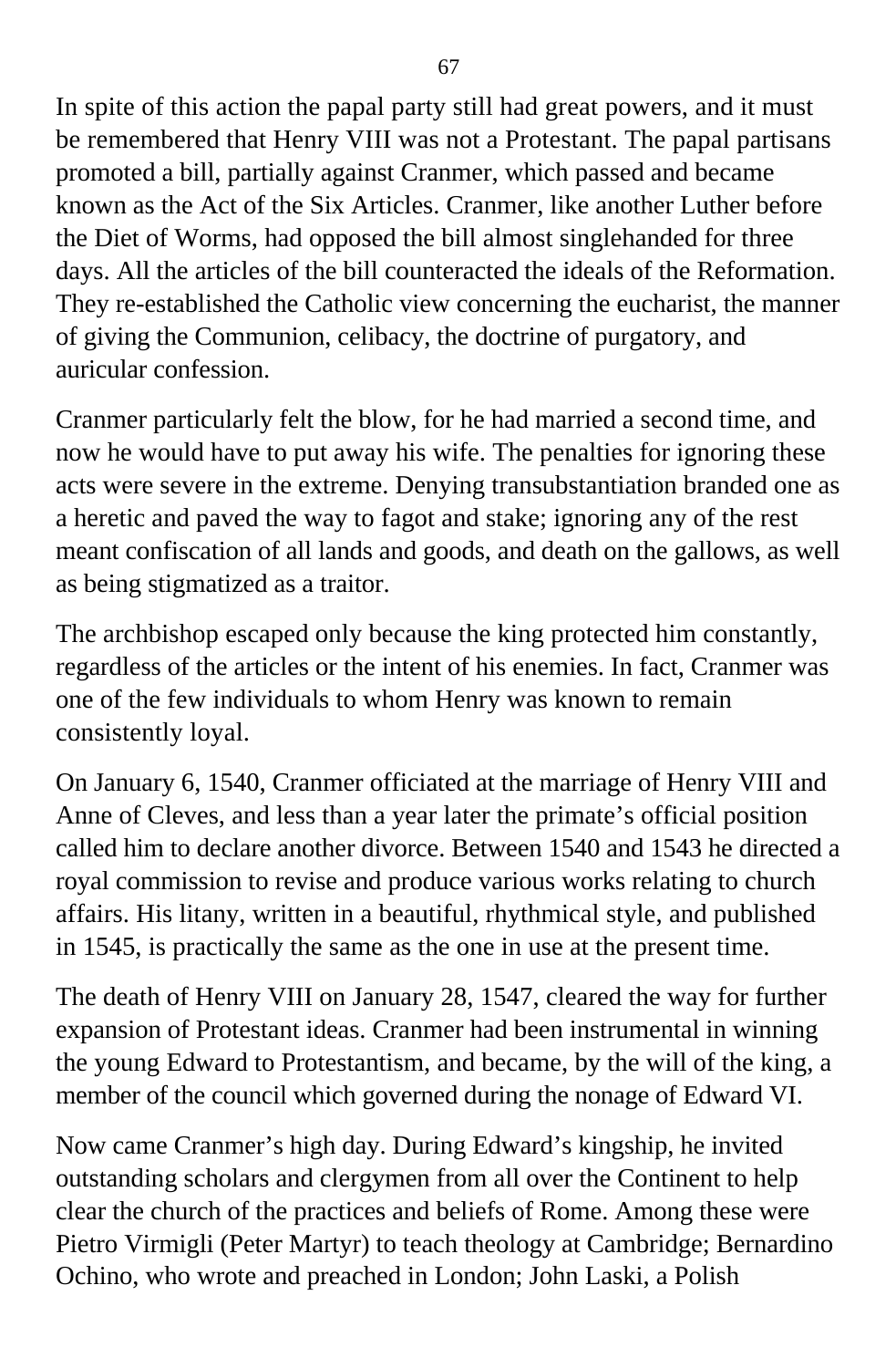nobleman, who preached to Italian, French, and Geman congregations in London; Emmanuel Tremellius, a Jew of Ferrara, who taught Hebrew; and Martin Bucer, Paul Fagius, and John Knox to preach and teach.

In the course of time Cranmer's influence gained strength among political and church leaders, and they looked to him to work out the details of ecclesiastical development. Before the end of the year 1547 he published the *Book of Homilies* and Erasmus's *Paraphrase* of the New Testament, translated into English. From the convocation, a group of religious leaders dealing with ecclesiastical problems, he obtained a vote favoring marriage by the clergy, and thus made it possible for his wife to return from Germany. The first Parliament of Edward VI repealed the laws against heresy, set aside the Act of the Six Articles, reinstated Communion in both kinds, promoted Bible reading and preaching, and instituted other measures to free the church from political and papal bondage.

By November the *First Book of Common Prayer* appeared, possibly without the approval of the convocation. Cranmer's *Catechism,* a translation out of the German of Justas Jonas, reached the public in 1548; and in 1550 he published his views on the sacraments under the title of *Defense of the True and Catholic Doctrine of the Sacrament.* The Forty-Two Articles, a constitution and ritual for the Anglican Church, drawn up by Cranmer in 1552, were based on an earlier work of English and Continental churchmen. These articles were distinctly conciliatory in tone, but basically Lutheran in sentiment.

The accession of Mary to the throne, however, meant a reversion to Catholicism, and perilous times to the friends of the Beformation.

In September, 1553, Cranmer was committed to the Tower. He could have escaped, but he did not feel that flight would be fair to the cause he represented. In November came his trial for treason, at Guildhall, where he was condemned, but the queen saved him to stand trial for heresy on the charge that he had written against the mass. In March, 1554, his place of imprisonment was changed from the Tower to the common jail at Oxford.

Because he was an archbishop, a special procedure obtained in his case. He received a technical summons to come to Rome; but when he did not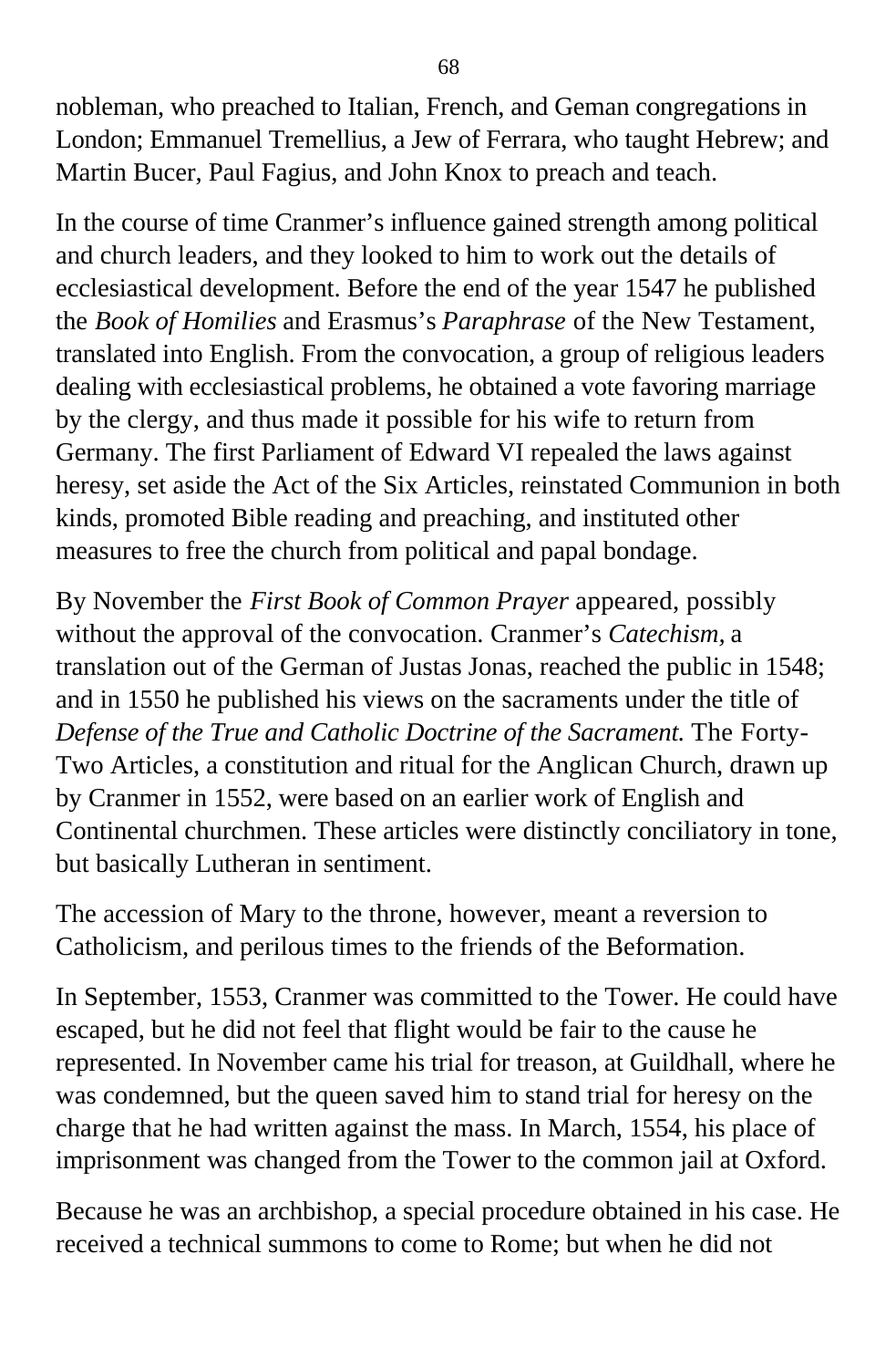appear there, the pope pronounced him guilty of contempt of court, excommunicated him, and appointed a commission to degrade him.

He went on trial for heresy, and received his sentence September 12, 1555. His degradation, a ritual by which the accused successively loses all the offices held in the church, occurred February 14 of the following year, after which he was remanded to the secular power.

For some time he parried all efforts aimed at obtaining his renunciation of Protestant views; but, once he had made his first recantation, he did not stop until he had abjured his heresy six or seven times. None of these recantations, however, saved him from the stake. Then, as the time of his execution neared, he made the bold assertion that he decried all his weaknesses, and took his position courageously for the Reformation and against the papal power.

He approached the stake calmly, clad only in a long shirt. When the flames rose, he held his right hand to the fire, saying that since that hand had signed the recantation it should be the first to suffer. He held it there until the flames consumed it. He died March 21, 1556, at Oxford, at the same spot where Ridley and Latimer had preceded him in martyrdom by five months."If the martyrdom of Ridley and Latimer lighted the torch, Cranmer's spread the conflagration which in the end burned up the Romanist reaction and made England a Protestant nation," historians have said.

Historians and biographers naturally vary in their estimate of a man of as many facets as Cranmer. Some maintain that his literary ability as demonstrated in his liturgical works overshadows him as a Reformer and a theologian. Blunt says that he had "an almost unspotted character." To arrive at an objective evaluation, one needs to weigh many of his acts in the light of the high favor he had obtained from Henry VIII. This preeminence does not excuse his vacillations, but it does indicate that, since he continually accepted royal favors, there was little left for him to do but to kiss the hem of Henry's garment. He made mistakes; but, withal, he lived in the main a praiseworthy life.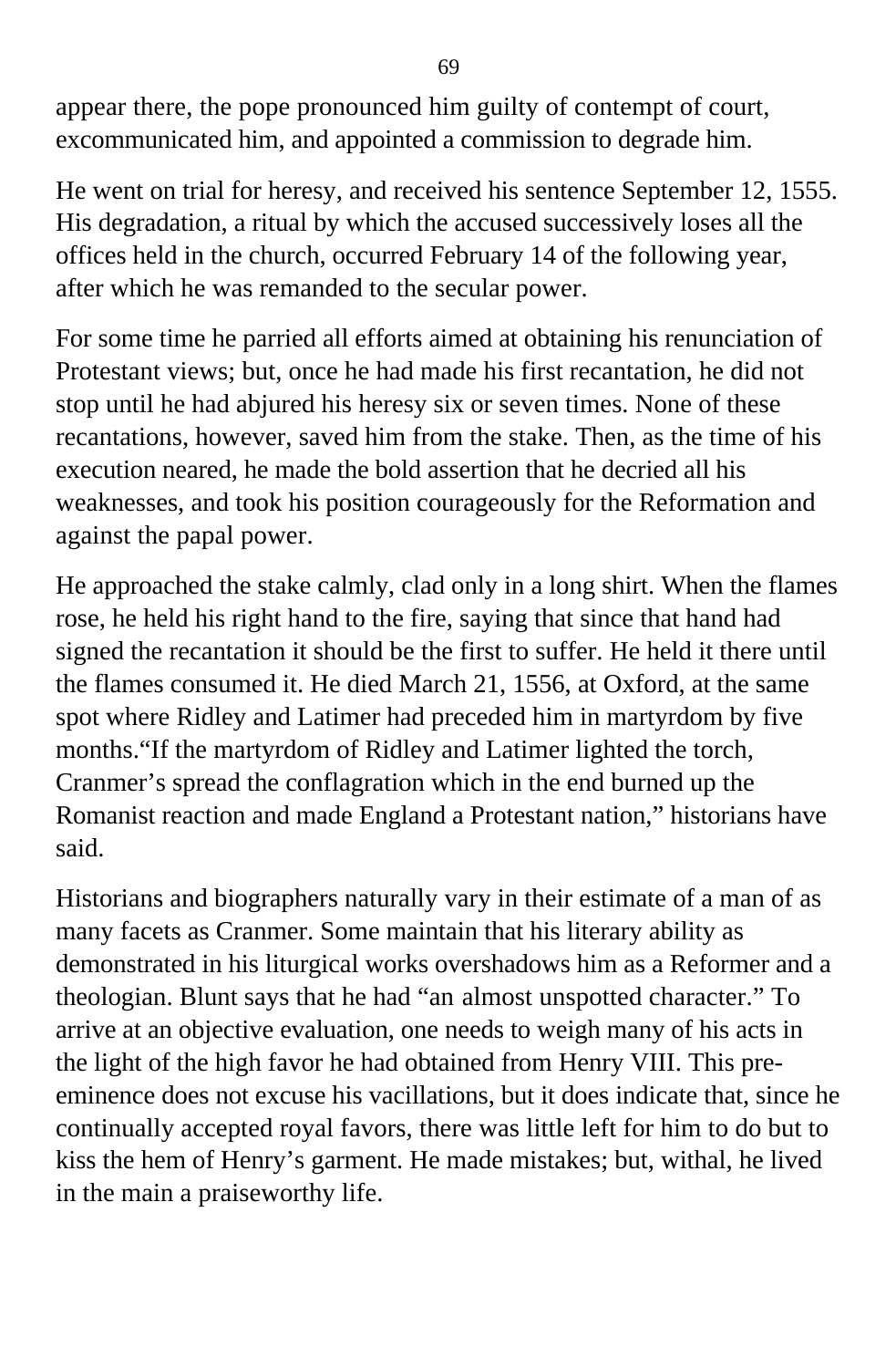## JOHN FOXE

### **HE WROTE OF THE MARTYRS**

JOHN FOXE was not a great preacher. He took no part in the councils of kings and queens, nor in the conferences of the great, as they argued the merits of Protestantism versus Catholicism. Neither did he collaborate with other Reformers in producing confessions and beliefs. He did not translate the Bible, and he did not die a martyr's death.

His fame as a Reformer rests chiefly upon his having chronicled the events of the Reformation, particularly its martyrdoms. He occupies a unique place in the annals of reform because of his church history, *Acts and Monuments of the Church,* popularly named *Book of Martyrs,* the only work of its kind during this period in English history to give readers an insight into Protestant social habits and thinking.

During the past centuries in England and America the reading material supplied around many a hearthstone consisted mainly of the Bible, supplemented by the *Book of Martyrs.* And many a boy and girl, as well as older youth, from the sixteenth century down to the twentieth, have had their early thinking shaped by what they read in Foxe. Because of this considerable influence he is given a place as worthy of mention among the heroes of the Reformation.

Foxe was born in Boston, in Lincolnshire, one hundred miles north of London, in 1517, the same year that Luther nailed his ninety-five theses to the church door in Wittenberg. Foxe came of good stock. While he was still young his father died. His mother then married a Richard Melton, whom John evidently liked. Later on John was to dedicate one of his books to his stepfather.

His childhood was characterized by a great love for reading. Because his stepfather was poor, two friends sent John, at the age of sixteen, to Brasenose College, Oxford. Here he attained the A.B. and A.M. degrees; and at Magdalen College, in 1543, he was elected to a full fellowship.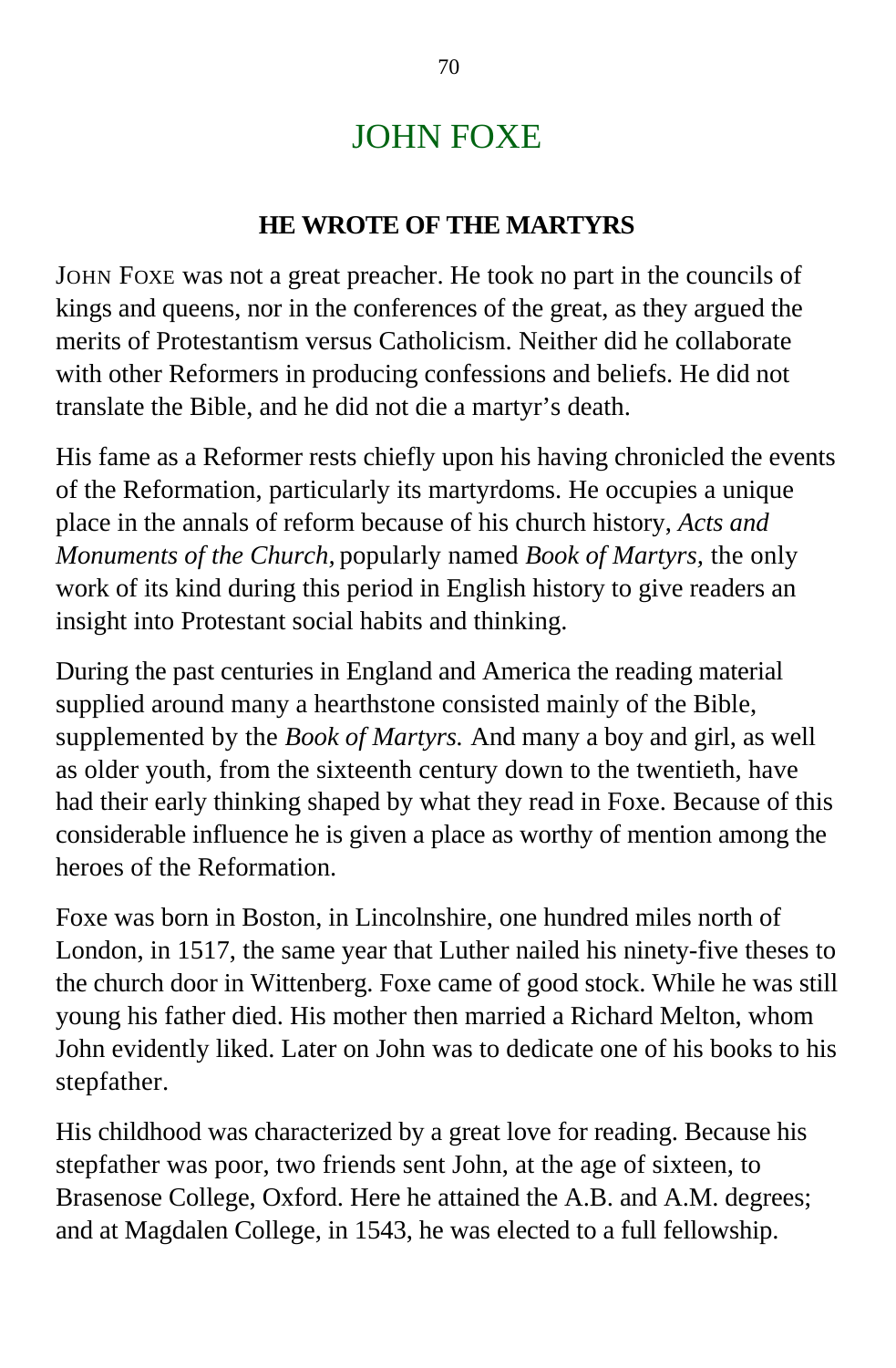He witnessed the discrepancies between the profession and the conduct of the Romish clergy, and began to study the Latin and Greek scholars, as well as the various disputations, acts, and decrees of the church. He also gained a thorough knowledge of the Bible in the original tongue, which "led him to discern the errors of popery and to seek the only way of salvation."

Frequently he spent whole nights in study. At times in the dead of night he walked in a pleasant grove near the college to confirm his mind upon the great Biblical truths, and to determine his course of action in the light of his new-found faith. To renounce popery in that period was no light matter; it frequently involved danger, loss of friends and preferment, and even death itself.

"From these nightly vigils," says a biographer, "sprang the first suspicion of his heresy. Some were employed to observe his words and actions. They questioned why he stayed away from church, shunned the company of his associates, and refused to recreate (take part in sports) as he had in the past."

By request of the college officials he resigned his fellowship in 1545 and returned to the home of his father-in-law, an ardent papist, who forthwith disowned him for his heresy.

Foxe then obtained temporary employment as tutor in the home of Sir Thomas Lucy, in Warwickshire. Here, in 1546, Foxe married Agnes Randall, a servant in the Lucy home.

Persecution drove him away, however, and, penniless and sick, he went to London, to Paul's Church. He became the tutor of the grandchildren of the duke of Norfolk.

Upon the accession of Mary Tudor, in 1553, Foxe wished to join his friends in exile, but the young duke of Norfolk, although a Catholic, felt honor bound to protect his tutor. However, Foxe, who had been ordained a deacon of St. Paul's Cathedral by Ridley in 1550, and who had been the first to preach Protestantism at Ryegate, had made some pointed remarks against the worship of images and other popish idolatry; and Gardiner, "the sleuthhound of the reaction," suspected heresy.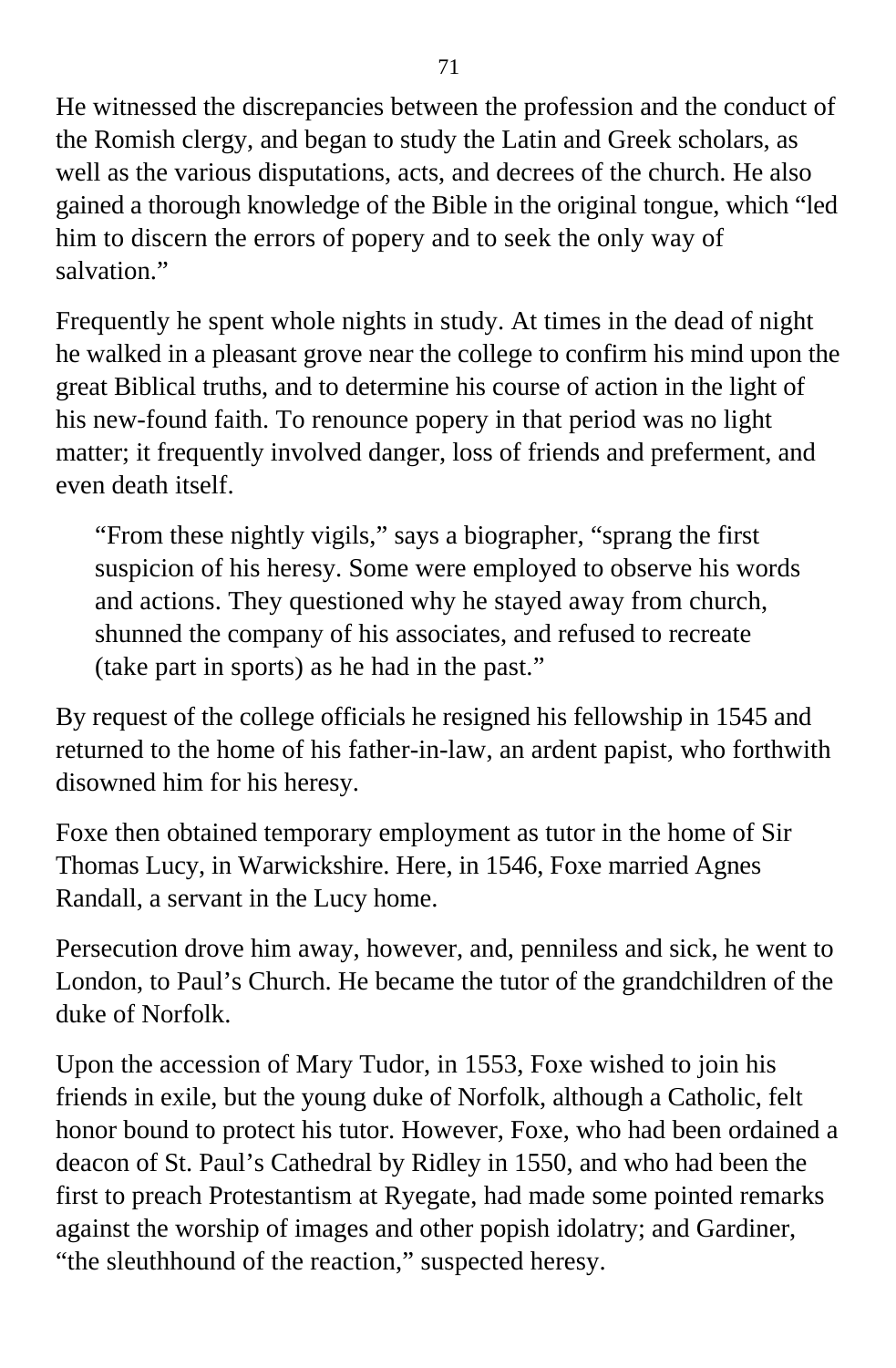One day, as Gardiner was visiting in the duke's house, Foxe, whom the duke attempted to keep hidden, inadvertently walked into the room. When he saw Gardiner he immediately withdrew, and the duke explained that this was his young physician who, just coming from the university, had not yet learned the amenities of court life. Gardiner remarked that he liked the young man's looks and would doubtless sometime want to make use of him.

Realizing that his mentor's life was in danger, the young duke provided a boat at Ipswich and sent Foxe and his wife to a farmhouse near the seashore, to be out of harm's way until sailing time. A heavy storm caused the boat with the Foxes on board to return to port. Upon landing, Foxe learned that a messenger of Gardiner's had searched the farmer's house for him and had followed him to the port. The messenger had left when he discovered that the vessel had sailed.

Foxe decided to set sail again that night regardless of the rough sea, and in two days he and his wife landed in Flanders. For a time they lived in Frankfort, in the house of Anthony Gilby, a well-known Protestant. Because controversy in that city raged among the Protestants as to which ritual to use, Foxe left for Basel.

At Basel, then celebrated for its superior printing, Foxe became a "corrector of the press," as he worked for John Herbst (or Oporinus), an enthusiastic Protestant printer. He also continued his work on a church history which he had already begun in England. His labors were severe. In addition he "suffered want, sat up late, and kept a hard diet," but, accustomed to hardship from his youth, he did not seem to mind.

With his history he was assisted by Grindal, afterward archbishop of Canterbury, who was living in Strasbourg. Grindal kept up a constant correspondence with England and obtained many accounts of those who were burned at the stake, from the Reformers undergoing persecution and from their friends. These he gave to Foxe, who later also had access to the archives and the registers of the bishops.

In 1559 his *Acts and Monuments of the Church,* written in Latin and dedicated to the duke of Norfolk, his former pupil, appeared at Basel. In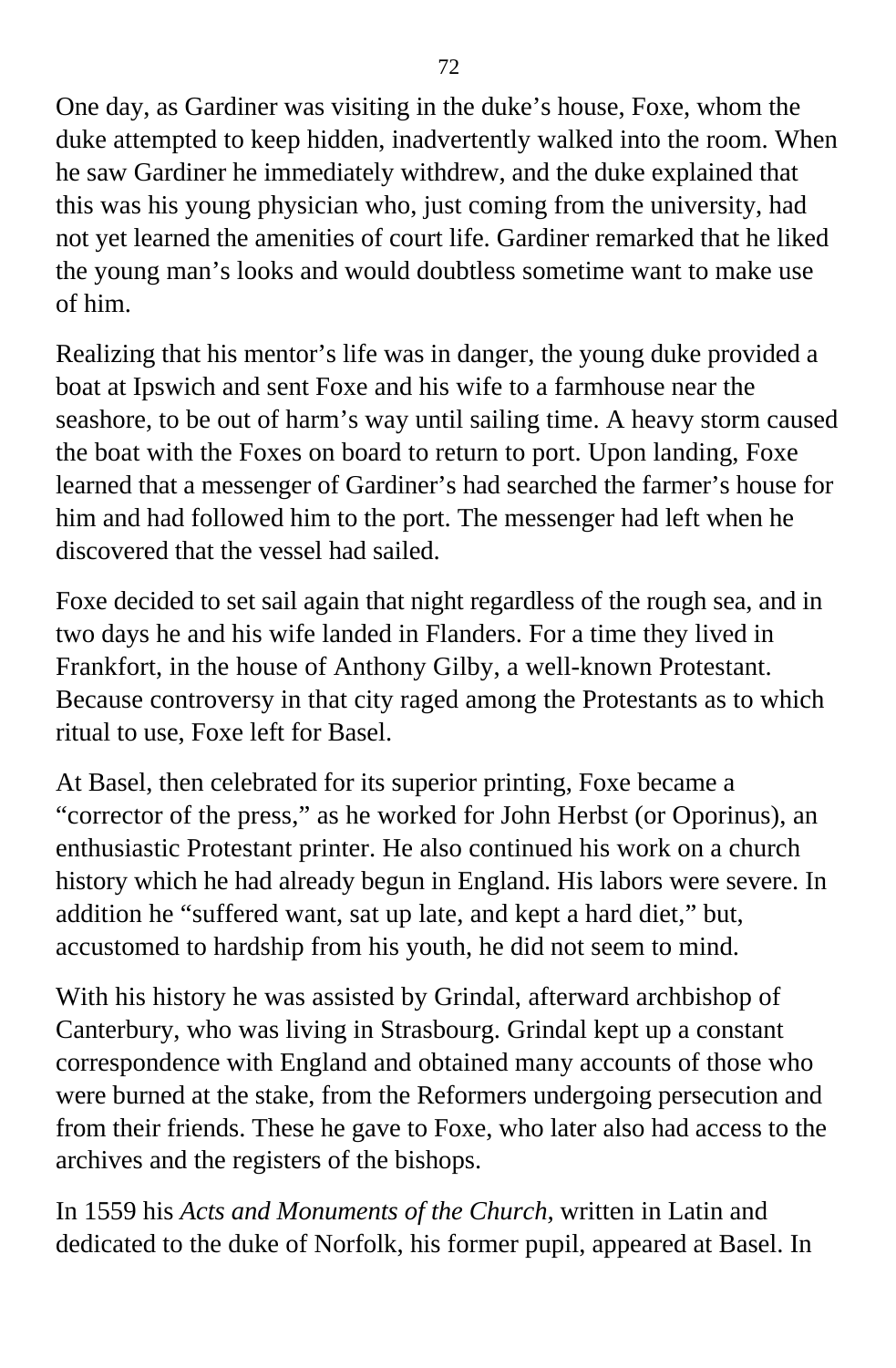excellent Latin, Foxe congratulated Queen Elizabeth, in the name of the German people, upon her accession to the English throne.

Foxe returned to England the same year. Still in financial straits, he appealed to the duke of Norfolk, who provided him with a home. Foxe in turn encouraged his patron to read the Scriptures and stand manfully for Christ.

Foxe remained with the duke, then one of the most powerful noblemen in England, until the duke was executed in 1572 as a result of becoming involved in the intrigues of Mary, queen of Scots. Foxe accompanied the duke to the scaffold as his comforter, and heard him renounce the Romish doctrines and express his belief in Jesus Christ. The duke left Foxe an annuity of 20 pounds.

During the autumn of 1561 Foxe began to translate his *Acts and Monuments of the Church* into English. Every Monday he worked at the printing office of John Day, famous printer in Aldergate Street; and from this office the first complete English edition, dedicated to Queen Elizabeth, appeared in 1563.

The popularity of the volume was instantaneous. In the course of years it went through many editions — at least four editions within the first twenty years. By order of the canons of the convention of 1571, all high dignitaries were to receive a copy, as well as every college hall and university. A copy was ordered to be placed in every parish church, along with the *Great Bible*, that all people might read it. "Even now," said George Stokes, a historian, in 1841, "the well-worn remains are sometimes found in village churches." It is recorded that Nicholas Ferrar, pastor at Little Giddings, had a chapter of it read every Sunday along with the Bible. So great was its influence that "with Puritan clergy, and in almost all English households where Puritanism prevailed, the *Martyrs* was long the sole authority for church history, and an armory of arguments in defense of Protestantism against Catholicism."

Judged by twentieth-century standards Foxe's book can hardly be termed a critical work, but his supporters feel that it is unfair to accuse him of deliberate falsehood. In the years following its first printing he kept on revising wherever misrepresentations and new facts came to light. What he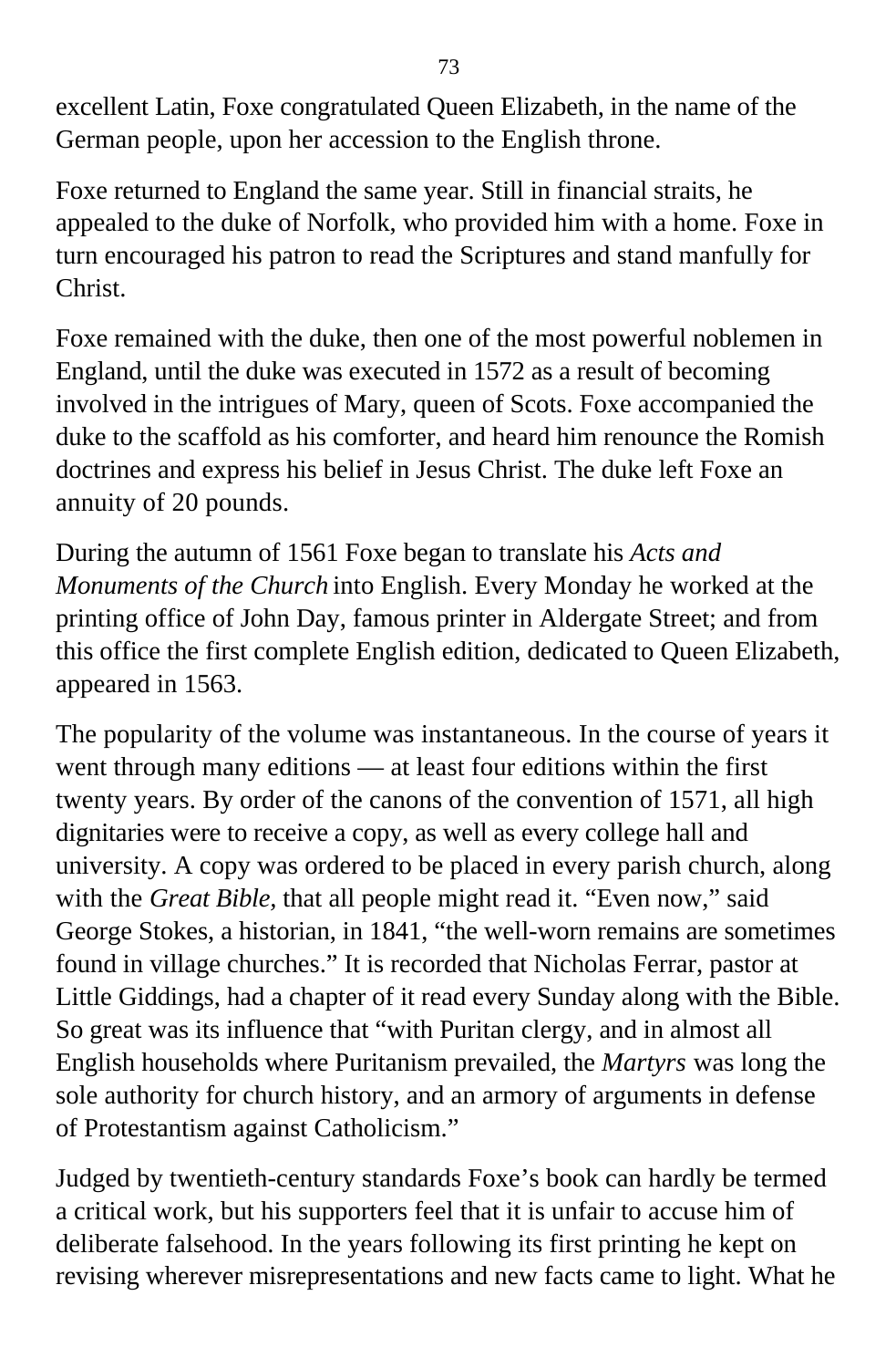wrote, it is said, he wrote in good faith; and this is established by the internal evidence in the book. It possesses "a simplicity in the narrative, particularly in many of its minute details, which is beyond fiction; and homely pathos in the stories which art could not reach."

Because of his Nonconformist views, the extreme kind at that, Foxe never succeeded to special favor with Queen Elizabeth or her bishops, who had settled upon the Anglican form of church service. Consequently he did not advance in church office. For a time under Elizabeth's reign the Nonconformists were as greatly persecuted as were the Catholics.

He did, however, receive some consideration in the lower ranks. As a reward for his *Martyrs* he was made a prebendary in Salisbury Cathedral and vicar of Shipton. While holding these offices he had occasional conflicts with the ecclesiastical authorities, for he believed that too many of the fripperies of popery had been retained in church affairs. When Archbishop Parker asked him to conform, Foxe held up a copy of the New Testament and said, "To this I will subscribe."

He continued to preach, even at the famous Paul's Cross, the greatest outdoor religious meeting place of the time. Invited by Grindal in 1570, he preached his renowned sermon on the crucified Christ, and later amplified it for the press.

Foxe was a kind man, noted for his charity. Always poor himself, he shared what little he had with those less fortunate. Foxe also possessed tolerance. He hated the persecutions meted out to those of divergent faith. In 1575 he interceded valiantly with Elizabeth and other authorities to obtain a remission of the sentence to burn two Anabaptists. Although the queen called him "her father Foxe," she did not accede to his pleadings.

Shortly after 1570 to the time of his death, he probably lived on Grub Street. In 1586 his health began to fail rapidly, and after much suffering he died the following year. He was buried in the chancel of St. Giles Church, Cripplegate, London, where a monument inscribed by his son Samuel marks the spot.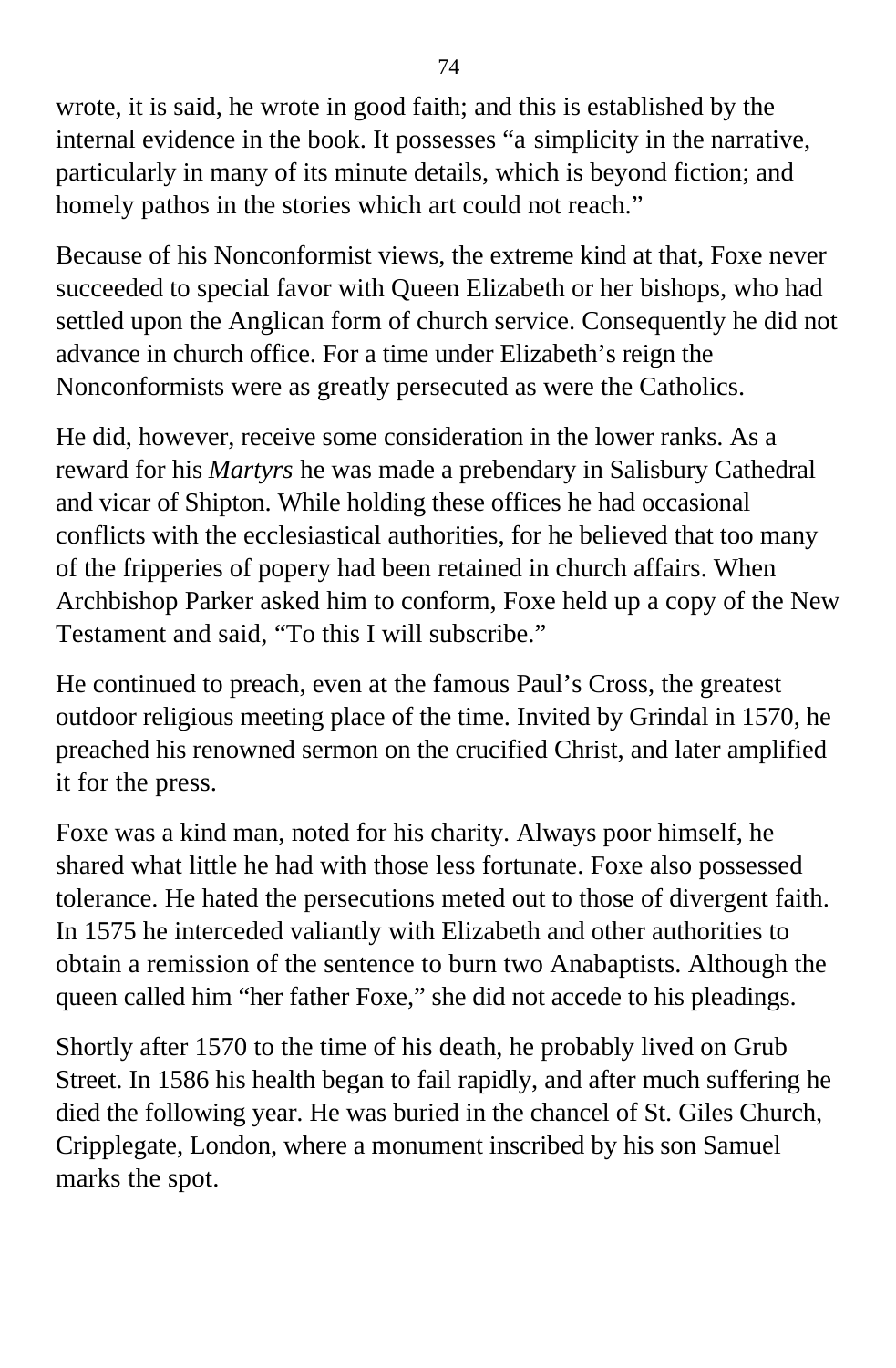## JOHN FRITH

#### **HE PREACHED BIBLE DOCTRINE**

JOHN FRITH, William Tyndale's "son in the gospel," was the first among English Reformers to expound the doctrine of the symbolic presence of Christ in the eucharist. He also believed that the church is the depository for all truth for all the earth, and not merely for an area or a nation. This conception gave birth to the missionary idea and caused the gospel to encircle the globe in later generations.

He was born in 1503 at Westerham, Kent. During his early childhood he and his parents removed to Sevenoaks, where his father became an innkeeper. At King's College, Cambridge, he attained the A.B. degree in 1525, and so great was his learning and ability that it was reputed that scarcely his equal existed anywhere. Even Cardinal Wolsey was greatly attracted to the young man, and invited him to be among the first to teach in his newly founded Christ's College at Oxford. Here Frith became junior canon. Henry VIII was so impressed with him that he wanted to place him among the leading theologians of the realm.

But neither academic achievements nor the king's preferments could turn him aside from a new pursuit, namely, to help Tyndale translate the New Testament. Although proficient in mathematics, he had discovered a new kind of learning, a type that comes from the study of the Holy Scriptures. "These things are not demonstrated like a proposition in Euclid," he said; "mere study is sufficient to impress the theories of mathematics on our minds; but this science of God meets with a resistance in man that necessitates the intervention of a divine power. Christianity is a regeneration."

His ardor in preaching the doctrines of the Reformation led him, along with some of his associates, to be imprisoned for some months in a deep cellar at Oxford. The damp dungeon, filled with the stench of salt fish, caused several to die. Wolsey released Frith upon the promise that he remain within a ten-mile radius of Oxford. Instead, the young Reformer escaped to the Continent, to the newly established Protestant university of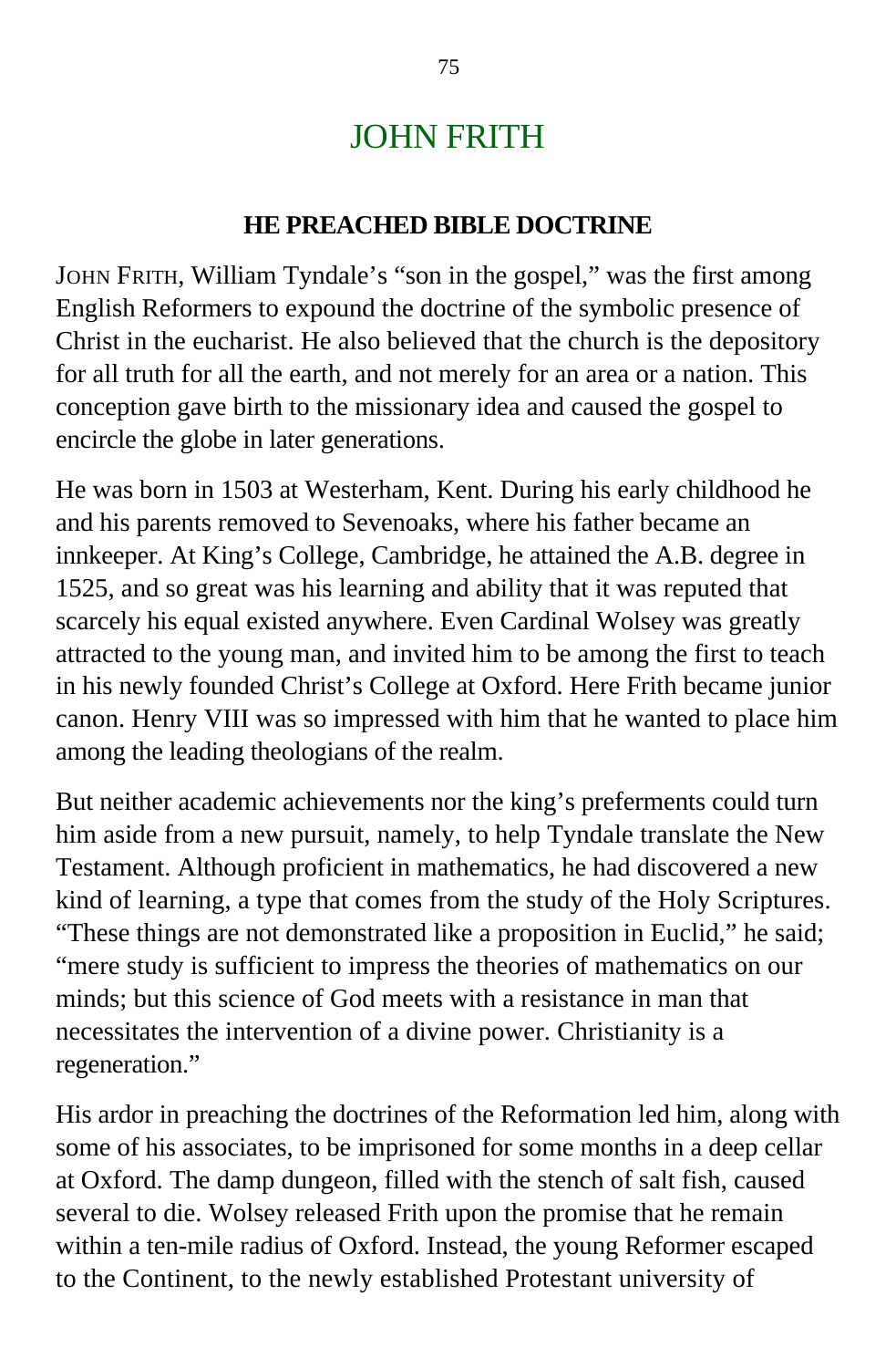Marburg. There he associated with many of the eminent Reformers, including Tyndale, who had preceded him, and Patrick Hamilton of Scotland. Frith's first publication was a translation of Hamilton's *Patrick's Places* from Latin into English. While abroad, Frith married and had several children.

In 1529 Tyndale and Frith left Marburg and went to Antwerp. The New Testament had been completed, and the learned Frith was now a great aid to Tyndale in translating the Old Testament. The king was ready to welcome Frith back to England any time he would renounce his heresies, but this he was not ready to do.

He returned to England without Henry's permission in 1532, perhaps to seek his friend, the prior at Beading. When he arrived in the city his disreputable appearance, for "exile had not used him well," caused him to be set in stocks for vagabondage. He remained there for some time because he refused to give his name, lest the king hear about it.

Finally, in desperation and in a semistarved condition, he sent for Leonard Coxe, the master of the grammar school, who was greatly astonished to hear a tramp clad in rags speak such eloquent Latin. With the schoolmaster, Frith conversed in both Latin and Greek concerning the universities, and he even quoted from the *Iliad* some lines which applied to his case. With great respect Coxe hastened to the mayor to obtain Frith's release, on the basis that a great wrong was being done a worthy man. Thus Homer was credited with saving a Beformer's life.

After he was set free from the stocks, Frith went to Bow Lane, London, and there he taught the Scriptures to those who wished to hear. For one of his listeners who desired an explanation of the eucharist he wrote a *Lytle Treatise on the Sacraments,* but without any intention of having it circulated. In it he expressed the following views:

"**1.** The doctrine of the sacrament is not an article of faith to be held under pain of damnation.

"**2.** The natural body of Christ had the same qualities as those of all men, except that it was free from sin, and it is therefore not ubiquitous. "**3.** It is neither right nor necessary to take the word of Christ literally, for it should be construed according to the analogy of the Bible.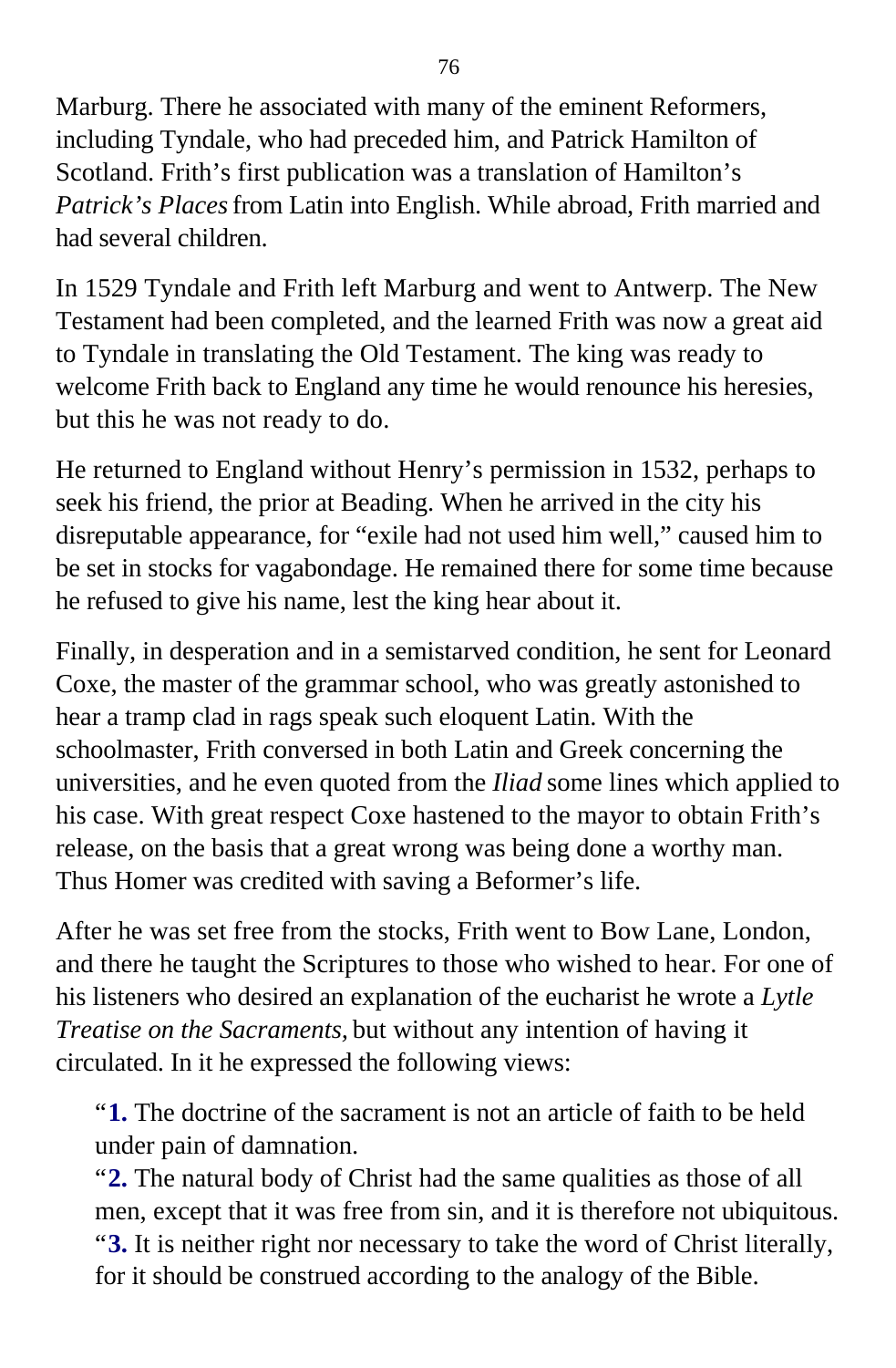"**4.** The sacrament should be received according to the institution of Christ, and not according to the order in use." — Quoted in *The New Schaff-Herzog Encyclopedia of Religious Knowledge.*

A tailor named William Holt, under pretense of friendship, asked for a copy, and forthwith presented it to Sir Thomas More, then lord chancellor and successor to the ill-fated Cardinal Wolsey.

About this time Tyndale, back on the Continent, was becoming greatly alarmed lest his friend Frith should fall into enemy hands. He regarded Frith as "the great hope of the church in England," and he did not wish any evil to happen to him. He wrote:

"Beloved in my heart, there liveth not one in whom I have so great hope and trust, and in whom my heart rejoiceth, not so much for your learning and what other gifts else you may have, as because you walk in those things that the conscience may feel, and not in the imagination of the brain. Cleave fast to the rock of the help of God; and if aught be required of you contrary to the glory of God and His Christ, then stand fast and commit yourself to God. He is our God, and our redemption is nigh."

When More received Frith's statement on the Lord's Supper he was angered and wrote a tract in reply, characterizing Frith's doctrine "under the image of a cancer." Then he sought to have him imprisoned, and by all means available hunted him everywhere. He even offered a great reward for his capture. "There was no county or town or village where More did not look for him, no sheriff or justice of the peace to whom he did not apply, no harbor where he did not post some officer to catch him." Frith fled from place to place, changing his garb frequently to elude his pursuers.

Irked at the successes of the evangels, More gave vent to his feelings against them: "These diabolical people," he said, "print their books at great expense, notwithstanding the great danger; not looking for any gain, they give them away to everybody, and even scatter them abroad by night. They fear no labor, no journey, no expense, no pain, no danger, no blows, no injury."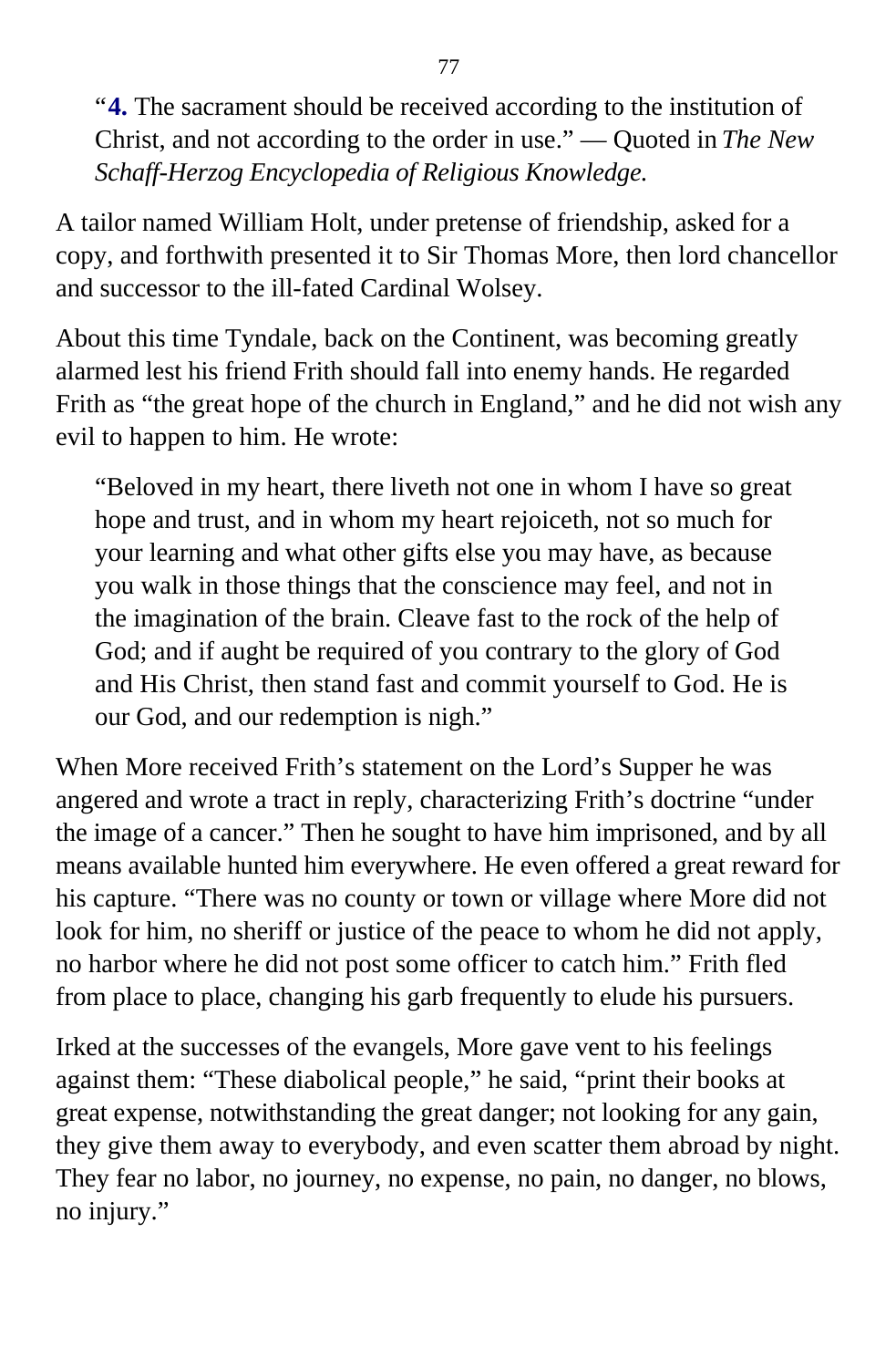As Frith made preparation to flee to Holland and rejoin Tyndale, More's agents were stationed at the wharf of a small seaport in Essex. They caught him as he attempted to board a ship, in spite of all his precautions.

From there he was transported to the Tower, where, for a time, he enjoyed considerable freedom, even going out on parole and conversing all night long with friends of the gospel. One such friend was Petit, a prosperous merchant and a member of Parliament, who later suffered imprisonment because of his Protestant views. With them Frith planned ways and means to promote the Reformation. He also wrote much, part of which constituted his debate with More and his associates about the Lord's Supper, and also about purgatory, which Frith termed an invention of the papists. His little tract "Bulwark" converted Rastell, More's brother-inlaw, thereby creating such a sensation that many people came to visit the prisoner. This encouraged him to write still more, insomuch that with his pen he "enlightened many souls" and "contributed powerfully to the renovation of England."

During Lent of 1533, Dr. Curwin, a friend of the papists, preached a sermon against those who denied the physical presence of Christ in the eucharist; and he mentioned that it was not surprising that this pernicious doctrine was gaining such headway when "a man now in the Tower of London has the audacity to defend it, and no one thinks of punishing him."

Aroused by these remarks, Henry VIII commanded Cromwell and Cranmer to bring Frith to trial, and added, "If he does not retract, let him suffer the penalty he deserves."

Cranmer, who, twenty-three years later, was to go to the stake for the same belief, sympathized with Frith and wanted to save him; but he wrote to Archdeacon Hawkins, "Alas, he professes the doctrine of Oecolampadius." Cranmer believed with Luther and Osiander in consubstantiation or impanation, the doctrine of ubiquity, which teaches that Christ is present everywhere. But he still considered Frith a disciple of Jesus.

Four times, as one of a six-man board appointed by Henry VIII to try Frith, Cranmer privately attempted to influence him to change his mind. He even made provision whereby the prisoner could escape, by calling him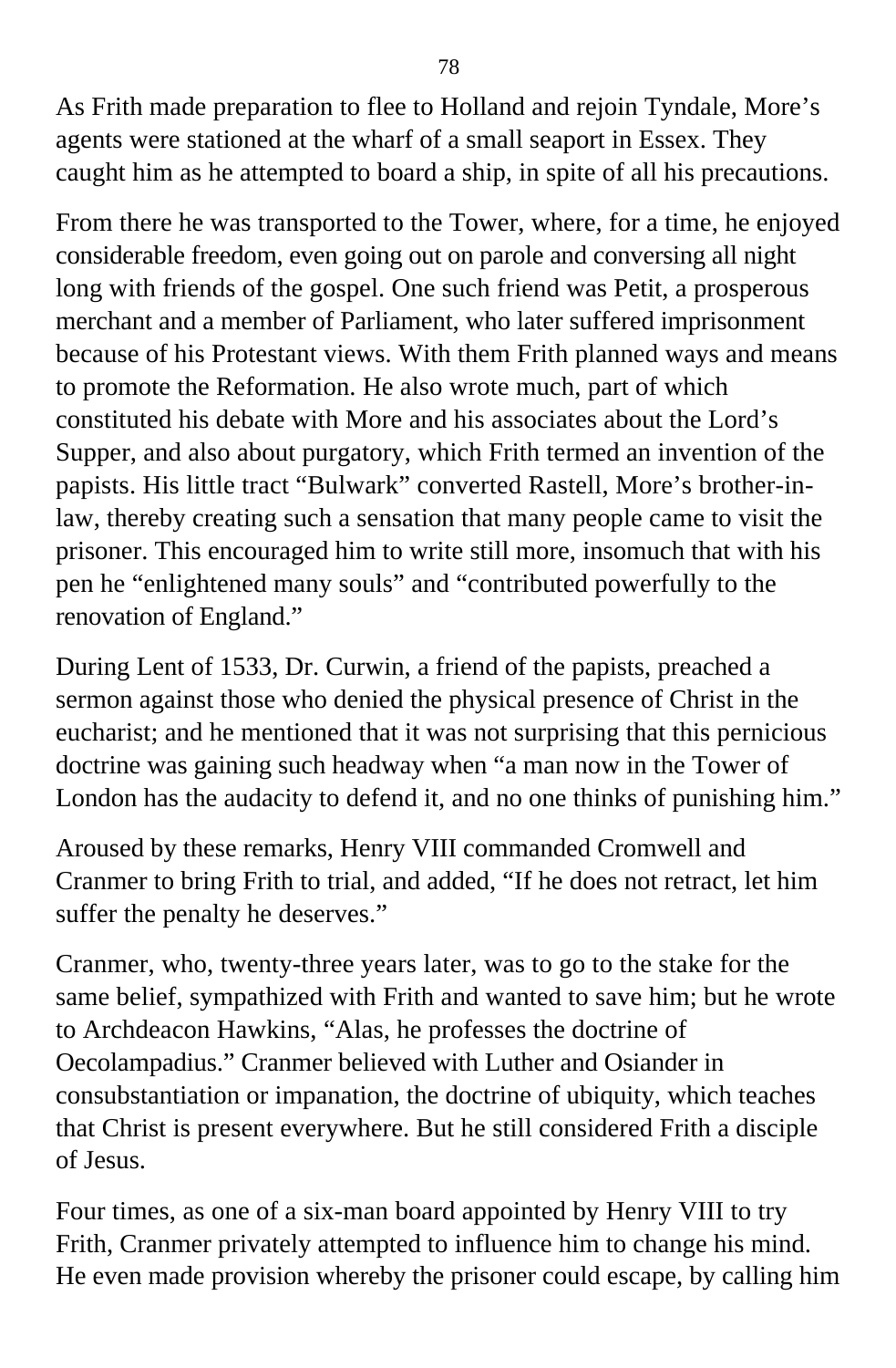to Croydon for a conference. As his escorts took him on the twelve-mile journey at night and on foot between Lambeth and Croydon they presented him with Cranmer's plans, so that he could flee. But he refused, going resolutely forward to his final trial and death.

On June 20, 1533, the geformer appeared before a committee in his last formal trial, and again he refused to state that the doctrine of purgatory and transubstantiation were necessary articles of faith. The bishop of London condemned him to be burned at the stake.

Again Tyndale wrote from Antwerp:

"Dearly beloved, fear not men that threat, nor trust men that speak fair. Your cause is Christ's gospel, a light that must be fed with the blood of faith. The lamp must be trimmed daily, that the light go not out..See, you are not alone: follow the example of all your other dear brethren, who choose to suffer in hope of a better resurrection. Bear the image of Christ in your mortal body, and keep your conscience pure and undefiled..The only safety of the conquered is to look for none. If you could but write and tell us how you are..Your wife is well content with the will of God, and would not for her sake have the glory of God hindered."

Frith was now confined to a dark cell in Newgate prison, where he was chained in such a manner that he could neither lie down nor stand up. Yet by the light of a small candle he continued writing. The priests and the bishops visited him with the intent of getting him to recant. As they accused him of "having collected all the poison that could be found in the writings of Wycliffe, Luther, Oecolampadius, Tyndale, and Zwingli," he exclaimed, "No! Luther and his doctrine are not the mark I aim at, but the Scriptures of God." He prayed his judges to shed his blood the next day, if by his death the king's eyes might be opened.

Imprisoned with Frith was a young man, named Andrew Hewet, who also believed in the symbolic presence of Christ in the Lord's Supper. Back to back, they were tied to the stake at Smithfield, July 4, 1533. And thus at the age of thirty died Frith, who had "seemed destined to become one of the most influential Reformers of England." His interpretation of the Lord's Supper was some twenty-six years later adopted in the *Book of Common Prayer* and became "the publicly professed faith of the English nation."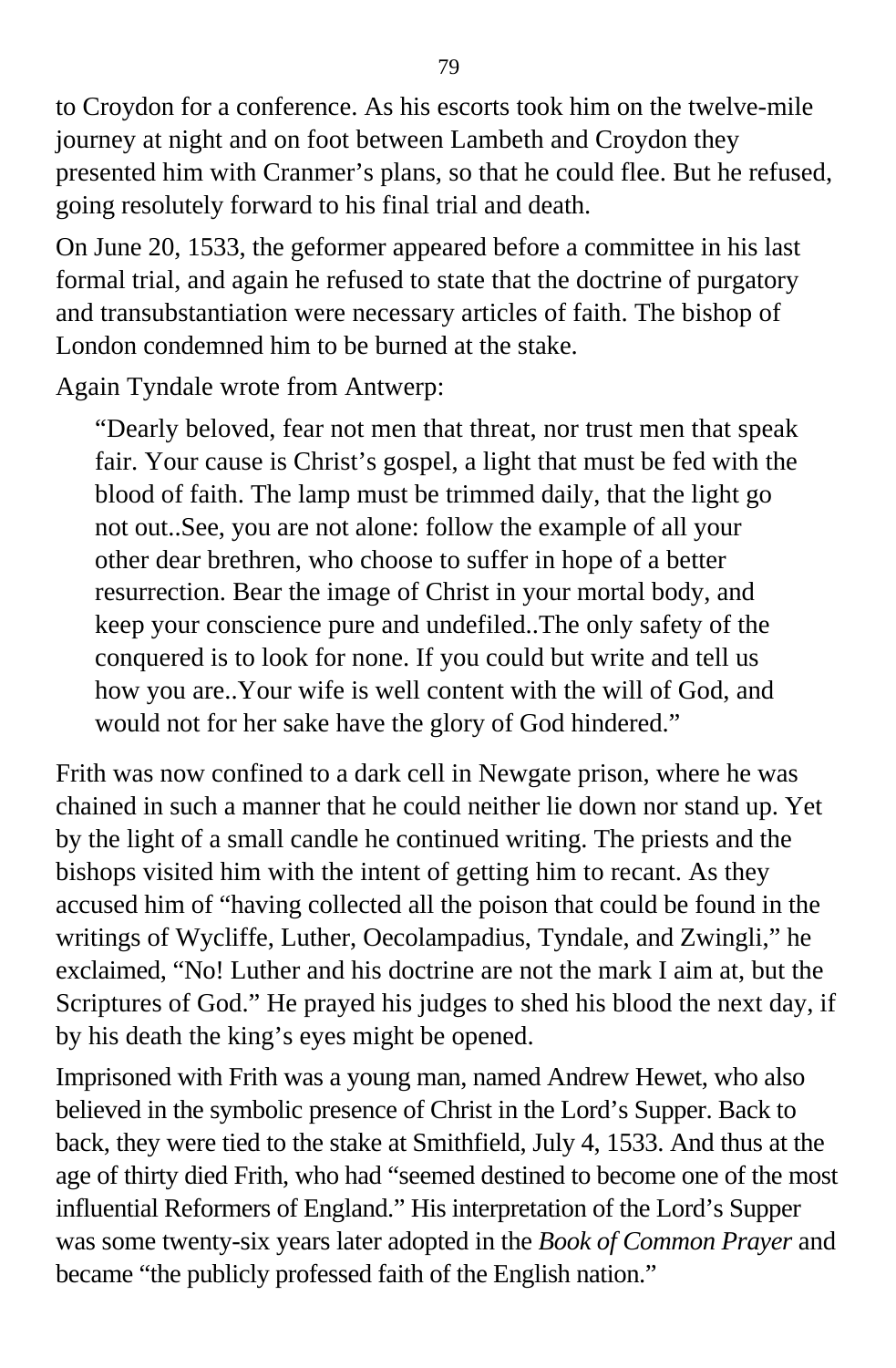# PATRICK HAMILTON

### **YOUNG REFORMER OF SCOTLAND**

AMONG the prominent men and women who devoted their lives to the cause of the Protestant Reformation, perhaps none was so youthful when his lifework was ended as Patrick Hamilton, the first preacher and martyr of the Scottish Reformation, and second only to John Knox in his influence on reform in Scotland. When he died for his faith at the stake he was probably not more than twenty-four years of age.

Of royal lineage, the great-grandson of a king, Hamilton is thought to have been born in 1504 of Sir Patrick Hamilton of Kincavel and Stonehouse, and Catherine Stewart, daughter of Alexander, duke of Albany, the second son of King James II. Two of his cousins attained eminent ecclesiastical rank, and other relatives gained high distinction.

He was surrounded from birth by an environment of courtesy and high breeding, rank and refinement; and early in life his parents dedicated him to the church. When he was twelve they procured for him the appointment of abbot to the abbey of Ferne in Ross-shire, the revenue of which furnished him with sufficient funds to pursue the advanced education he later sought on the Continent.

At this time Scotland was torn by strife for ecclesiastical power. Hamilton was nine years of age when on September 9, 1513, occurred the Battle of Flodden Field, a disaster which plunged the church and civil government into an unequal conquest for power, with the church gaining the ascendancy.

During the battle a large number of high church and government officials lost their lives, leaving their posts to be filled by youthful aspirants. Experienced statesmen were replaced by young noblemen who deferred to the prelates in matters of governmental policy, thereby permitting the clergy to grasp the dominant places in politics.

The highest families in the realm resorted to force of arms as they rushed into the struggle to place their favorites on ecclesiastical thrones, and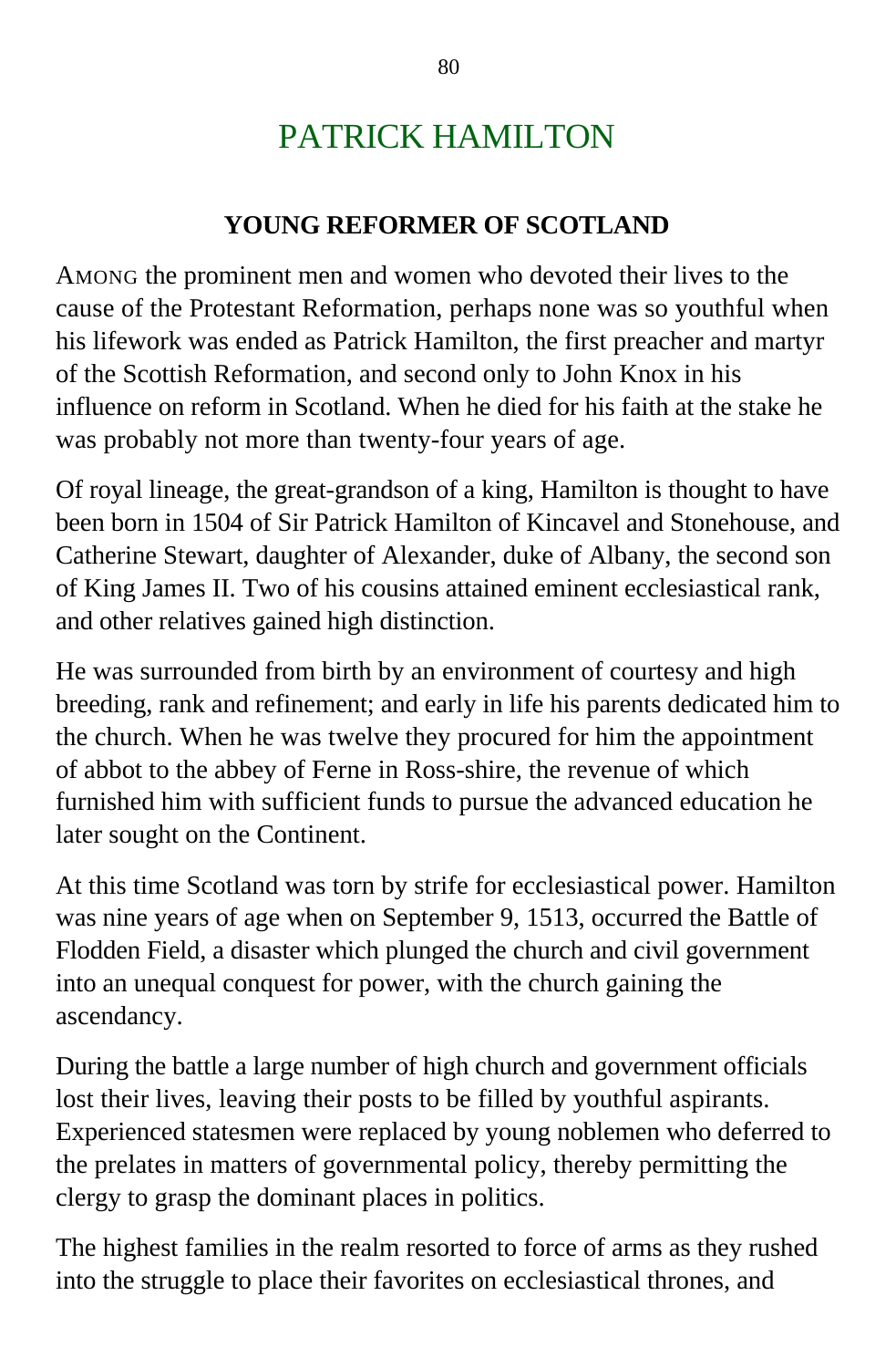particularly that of the primacy of St. Andrews. Family influence and political intrigue determined the outcome. Hamilton's biographer, Lorimer, declared,

"The church's patrimony suffers all the ignominy of a simoniacal partition in order to satisfy their covetousness and ambition; and a reconciliation of all parties is effected only when all parties are gorged with ecclesiastical booty." — Peter Lorimer, *Patrick Hamilton,* page 17.

The Hamiltons were in the midst of the strife, their affiliation divided by the contending parties. Young Patrick could hardly have escaped being impressed by the flagrant corruption of the church — for which his parents had destined him.

Hamilton left Scotland in 1517, if not earlier, to attend the University of Paris. He studied Greek and Hebrew, and read the Scriptures in their original languages, and he took his master's degree at the age of sixteen. It is true that obtaining a higher degree from a sixteenth-century university did not present the formidable academic hurdles that a similar achievement at the first-class university does today.

His stay in Paris proved to be the turning point of his life. He had passed from the middle ages of Scotland to the modern age of France, with its seething unrest and awakening to a new birth of religion. Here he came under the influence of Erasmus, who was an advocate of freedom of thought; it is even probable that he made the personal acquaintance of the man.

Of still greater importance to Hamilton was his reading of Luther's writings. Thus he learned about justification by faith, instead of by works, as he had been taught. A great many copies of Luther's account of the Leipzig disputation between himself and Eck were distributed in Paris and at the university in 1519. University officials purchased copies in order to evaluate and criticize Luther's orthodoxy. For more than a year the doctors of the Sorbonne deliberated, and on April 15, 1521, in the presence of the faculty and students they declared Luther a heretic, and they burned his writings.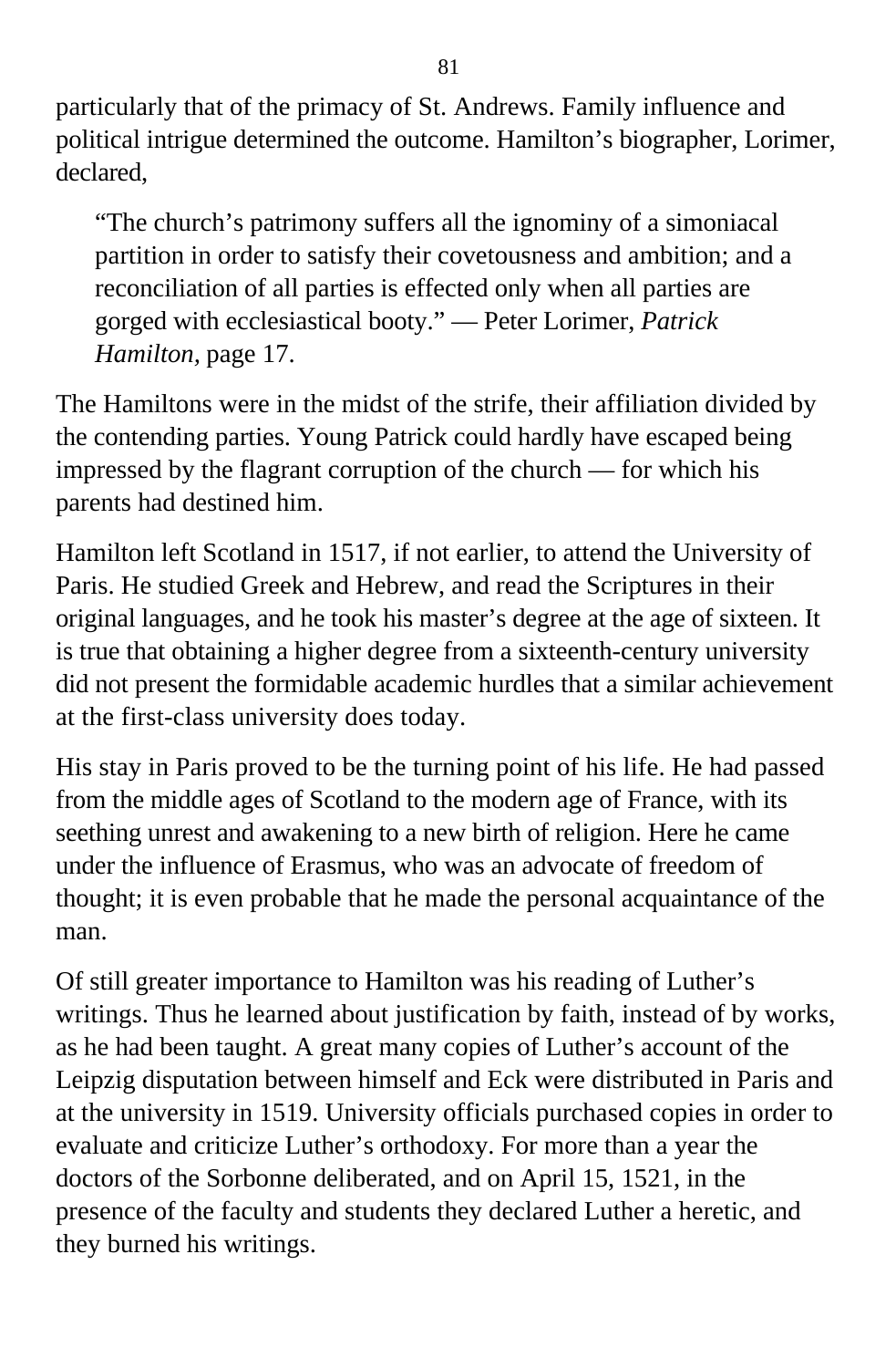After Luther's condemnation, Melanchthon took up his pen in defense of the great Reformer and the evangelical doctrines, and against the Sorbonne. His writings, too, were consigned to the flames. All this Hamilton saw. He could not have been more propitiously stationed to watch the ebb and flow of this theological war, to determine what was good and what was bad about Catholicism and Protestantism alike.

He spent six years in Paris; the three years following his graduation he studied probably at Louvain, where Erasmus resided in 1521, and it is possible that he also spent some time in Basel after Erasmus had moved to that city.

In 1523 Hamilton was back in Scotland as a student in St. Andrews University. The following year he was admitted to the faculty of arts in St. Leonard's College, where his proficiency in music led him to compose a mass arranged in parts for nine voices. This was presented in the Cathedral of St. Andrews, with himself as conductor.

At this time Hamilton's mind was probably still in a state of transition, a thoroughgoing Erasmian, but uncertain about Luther's theology.

In 1525 the Scottish clergy placed a ban on Luther's writings, which had been extensively circulated. Those who brought these works into Scotland were faced with imprisonment. Tyndale's Bible had also reached Scottish shores.

It was probably the following year that Hamilton first openly declared his new convictions, perhaps prematurely urged on because of his irritation at papists' actions against Luther's writings. But as soon as he began preaching he was faced with the proposition that either he cease doing so or die, for when Archbishop Beaton heard the rumor of Hamilton's defection from the Catholic faith he made investigation and found him

"inflamed with heresy, disputing, holding and maintaining divers heresies of Martin Luther and his followers, repugnant to the faith." — *Ibid.,* p. 82.

Hamilton fled to Wittenberg, Germany, early in the spring of 1527, and associated himself with Luther and Melanchthon. He also met Tyndale and Frith, and for some time he studied under Francis Lambert, head of the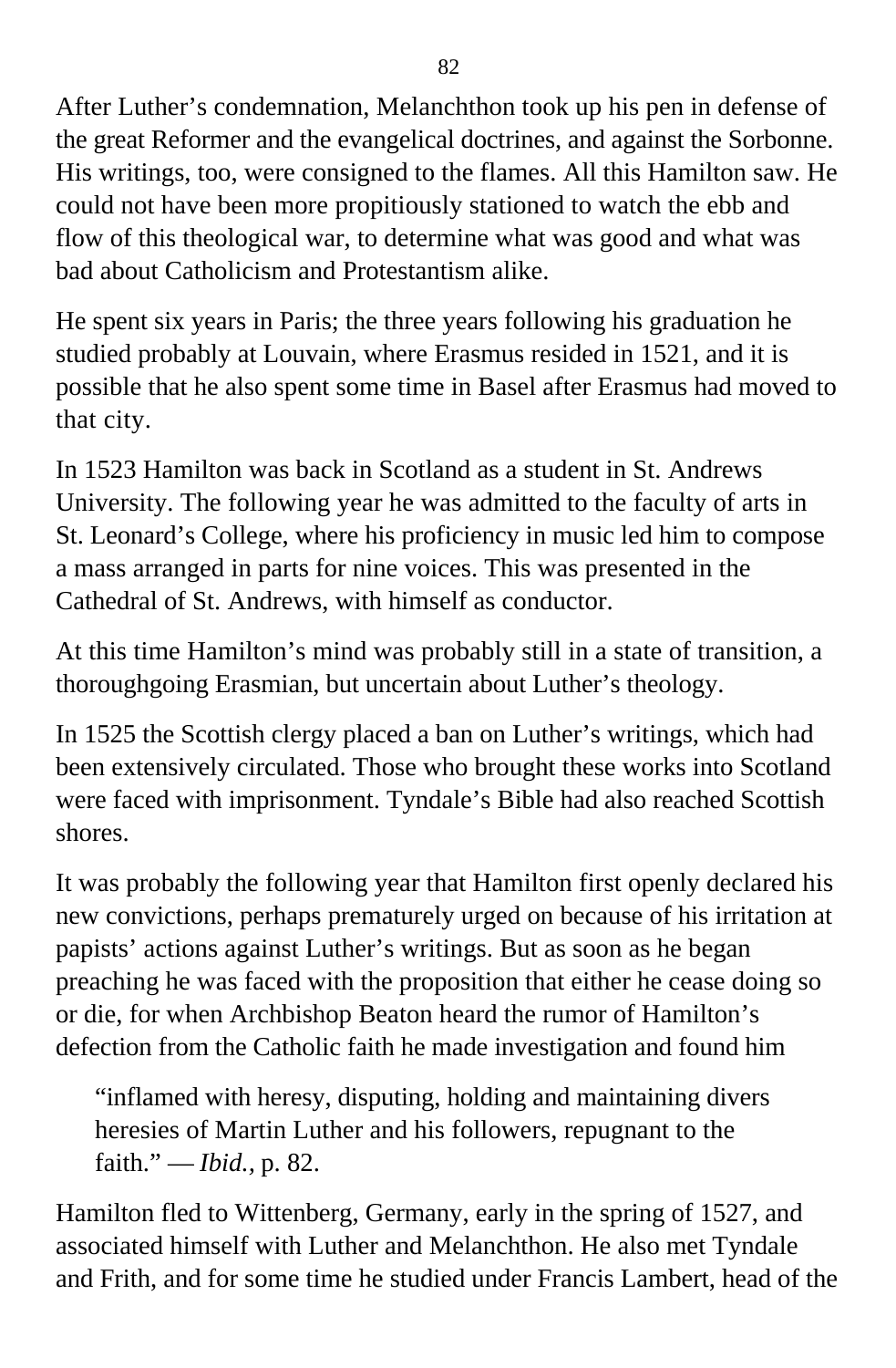theological faculty at the newly founded University of Marburg. Lambert praised his learning and spiritual insight, and said,

"His learning was of no common kind for his years, and his judgment in divine truth was eminently clear and solid. His object in visiting the university was to confirm himself more abundantly in the truth; and I can truly say that I have seldom met with anyone who conversed on the word of God with greater spirituality and earnestness of feeling. He was often in conversation with me upon these subjects." — *Ibid.,* p. 93.

It was one thing to be converted to Protestantism through reading Luther's writings and to hear about the Reformation from afar; it was an altogether different matter to associate personally with some of "the most illustrious teachers and heroes of the reformed faith" and to witness at firsthand the progress of the Reformation with its sweeping social, religious, and political changes. For six months he steeped himself in the spirit and virtue of these men. This he needed to fortify himself for the trials ahead.

While at Marburg, Hamilton wrote in a balanced, antithetical style a treatise called *Patrick's Places,* which deals with the distinction between topics such as the law and the gospel, justification and holiness, faith and works. Hamilton wrote,

"The law showeth us our sin, the gospel showeth us the remedy for it. The law showeth us our condemnation, the gospel showeth us our redemption. The law saith to the sinner, Pay thy debt; the gospel saith, Christ hath paid it. The law saith, Thou art a sinner; despair — thou shalt be damned; the gospel saith, Thy sins are forgiven thee; be of good comfort — thou shalt be saved." — Quoted by Robert F. Sample in *Beacon Lights of the Reformation,* pages 369, 370.

This brochure, written at Lambert's suggestion, has the distinction of being "the earliest doctrinal production of the Scottish Reformation," and it "became the cornerstone of Protestant theology in Scotland and England." Frith later translated it into English, and both John Knox and John Foxe include it in its entirety in their writings.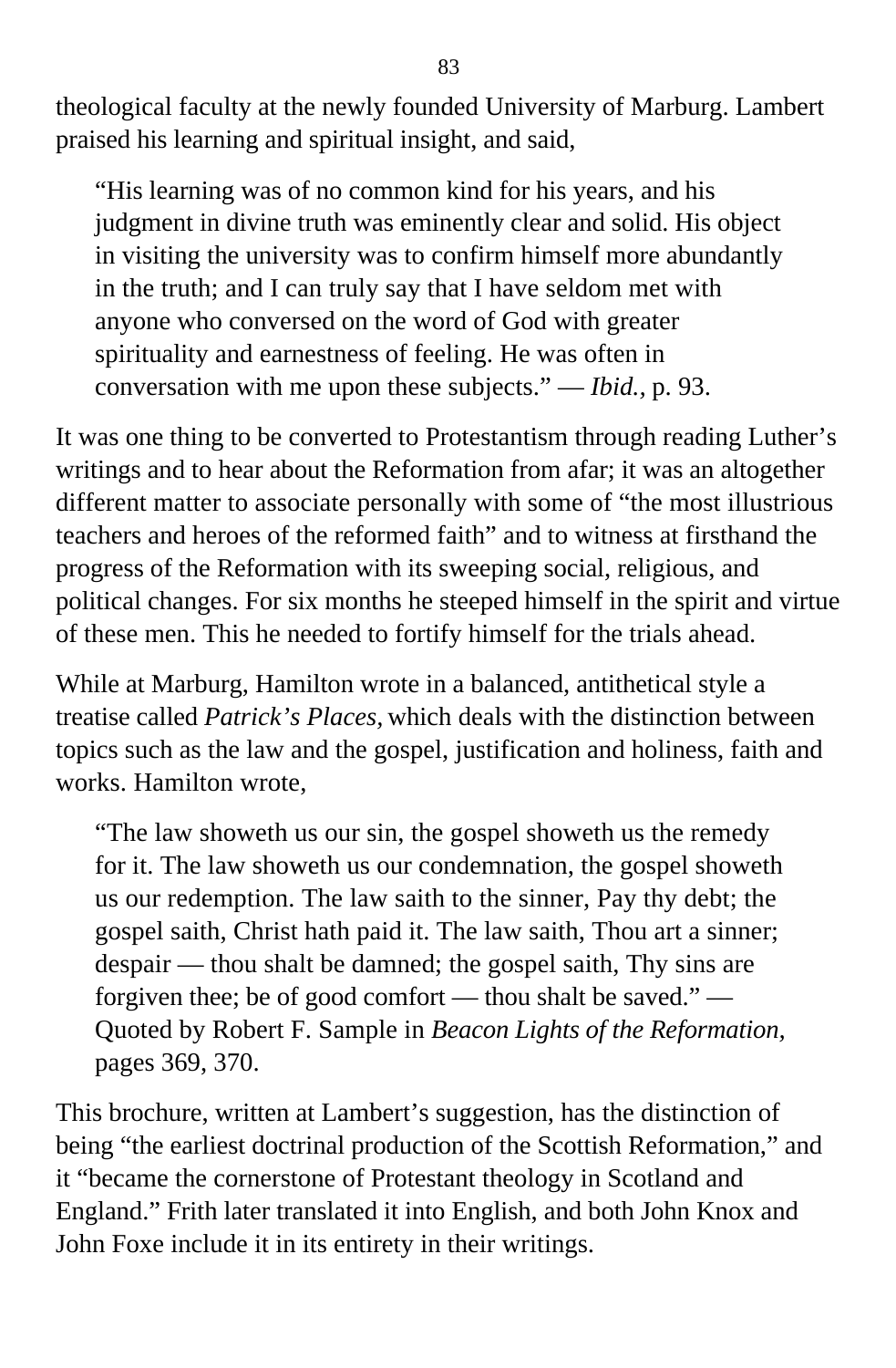But Hamilton could not long remain away from Scotland, where he felt that God called him to deliver His message. Now he felt that he was prepared to face death, if necessary. He returned in the autumn of 1527 and began preaching to the nobility; to his own relatives in Kincavel, some of whom, including his brother and sister, joined him in the faith; as well as to a young lady of noble birth to whom he united himself in marriage. A daughter was born after his death.

Beginning with his family mansion, probably his brother's house, where he gathered his first congregation, he soon preached in all the surrounding country, as

"he spared not to lay open the corruptions of the Roman Church, and to show the errors crept into the Christian religion; whereunto many gave ear, and a great following he had both for his learning and courteous behavior to all sorts of people." — Quoted by Lorimer, *op. cit.,* p. 105.

In January, 1528, he was invited by Archbishop Beaton to attend a conference of the heads of the church to consider "such points as might seem to stand in need of reform." Some of his relatives attempted to dissuade him from going, because they feared for their kinsman's life; but even though he knew he had not long to live, he resolutely turned his face to St. Andrews, "the Vatican of Scotland," to accept the archbishop's invitation. Here he lived in the lodgings provided for him by the archbishop.

The conference was held, and Hamilton defended his views. His opponents demonstrated such a conciliatory spirit that the young Reformer was permitted to teach in the university. This was all a part of the plan to get more evidence against him, for it was no easy matter to execute a member of such a noble family.

With utmost freedom he was permitted to go about the university for one whole month, instructing and disputing openly on all points he thought essential to bring about a reform in church doctrine and polity. Here at the ecclesiastical center and capital of Scotland he preached to students and faculty members, to various orders of monkhood — the Dominicans, Augustinians, the Franciscans — to noblemen, laymen, and priests, to all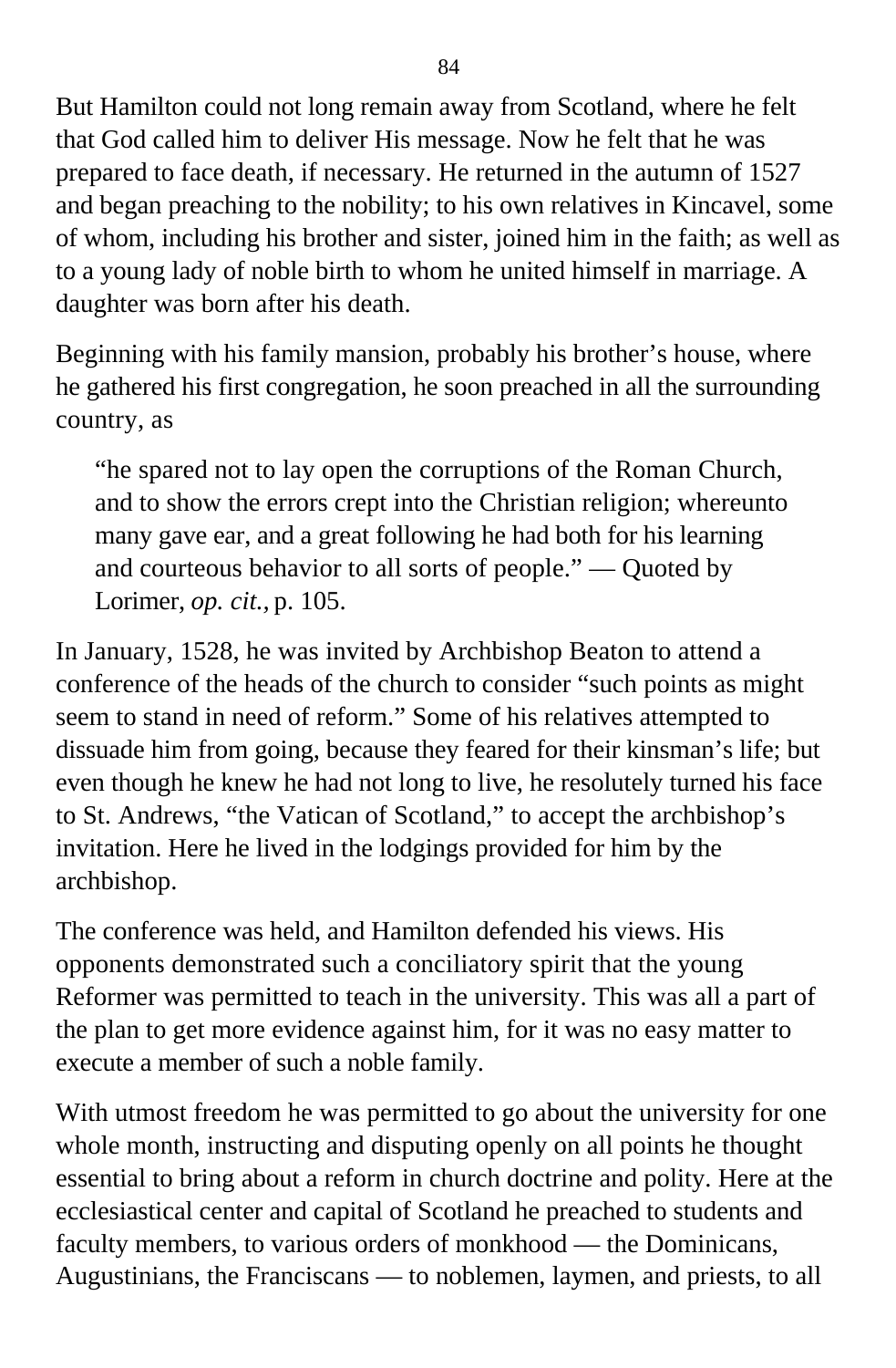in the classrooms and the cathedral, and to all who sought him out in his apartment. In this one month he was able to strike at the very heart of the nation with his message of reform.

At the end of February he was seized and brought to trial in the cathedral. The charges made against him included his teaching that man is justified by faith and not by works, that faith, hope, and charity are so linked together that if an individual possesses one he has all, and if he lacks one he lacks all. Furthermore, he had stated that every true Christian must know whether he is in a state of grace, that no man is able by mere force of free will to do any good thing, that no one continues without sins in this life, and that corruption of sin remains in a child after baptism. He had exhorted the people to read the word of God, and he stated that the people were able to understand it. Worshiping of images and saints he had declared unlawful, as well as auricular confession, purgatory, and penance; all were contrary to the Scriptures, and he had called the pope antichrist.

After the mock trial he was deprived of all dignities and benefices of the church, and the secular government carried out the execution. Lest an attempt to rescue him prove successful, a guard of 3,000 men conducted him from the cathedral to the castle. It is said that when his brother James heard what was about to happen, he gathered a strong force to interfere with the plans of execution; but a storm on the Firth prevented him from reaching St. Andrews in time.

On the same day he was tried Hamilton was hastened to the execution in front of the gate of St. Salvador's College. At noon he was bound at the stake. As the iron chain fastened him to the pole, he prayed that the acute pain he might suffer would not cause him to say or do anything that would grieve his heavenly Father.

Hamilton died one of the most excruciatingly painful and prolonged deaths of any of the martyrs. He was tortured, not by intent but through carelessness, with a slow fire in which the pile had to be kindled three times because of green wood. When some powder which had been placed among the pieces exploded and a chunk grazed his flesh, Hamilton calmly said, "Have you no dry wood? Have you no more gunpowder?"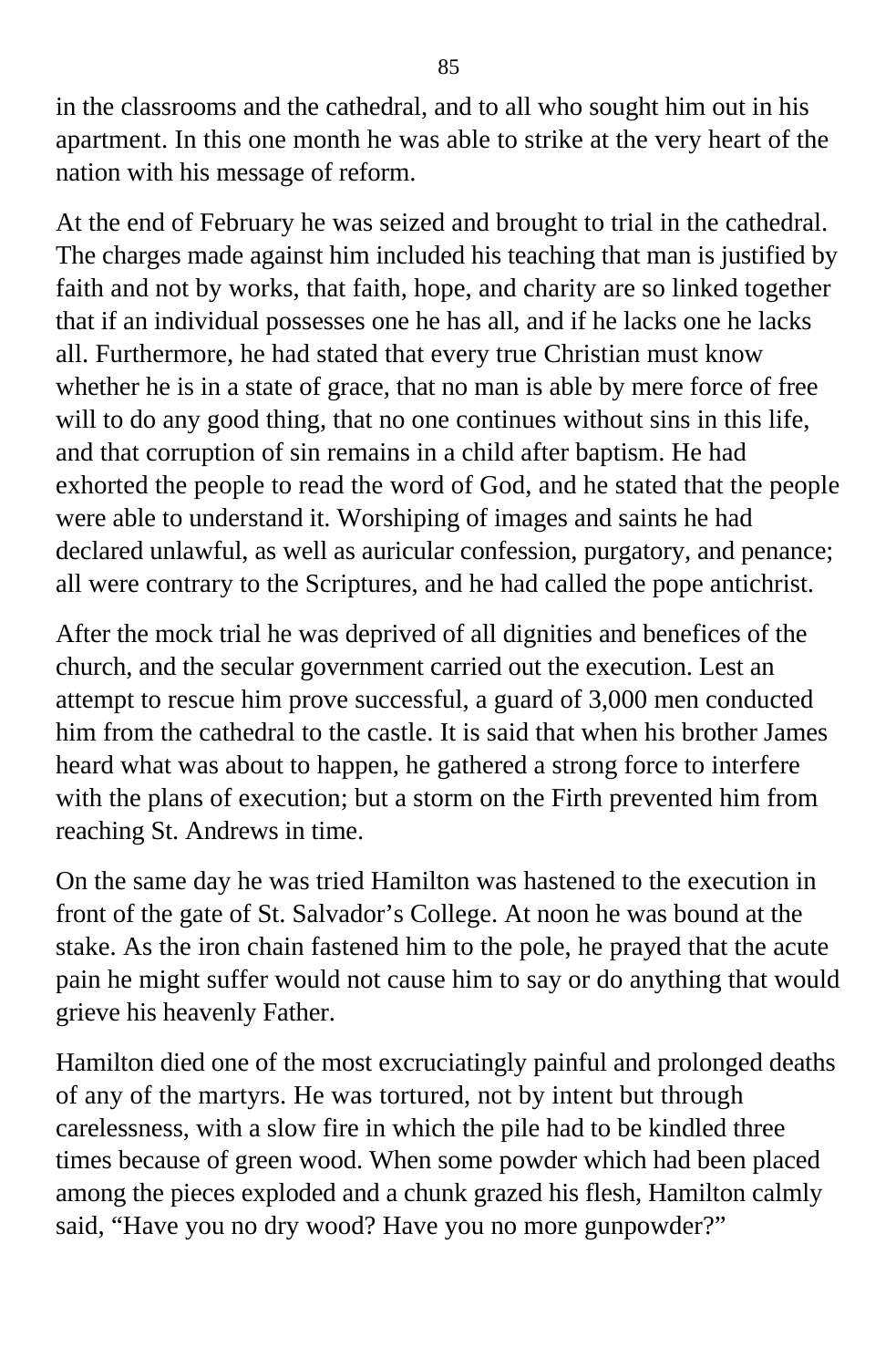When the iron chain had nearly burned through the center of his body, one of the observers asked him to show whether he still believed, by giving them some sign of his faith. With that Hamilton held up three fingers of a partly burned hand, and held them high until he died at six o'clock in the evening, just six hours from the time he had been tied to the stake.

"On the day that he died the papacy unwittingly kindled a fire which shone over all Scotland, in the flames of which it was itself consumed," as "the reek of Patrick Hamilton infected all on whom it did blow." — Sample, *op. cit.,* p. 370.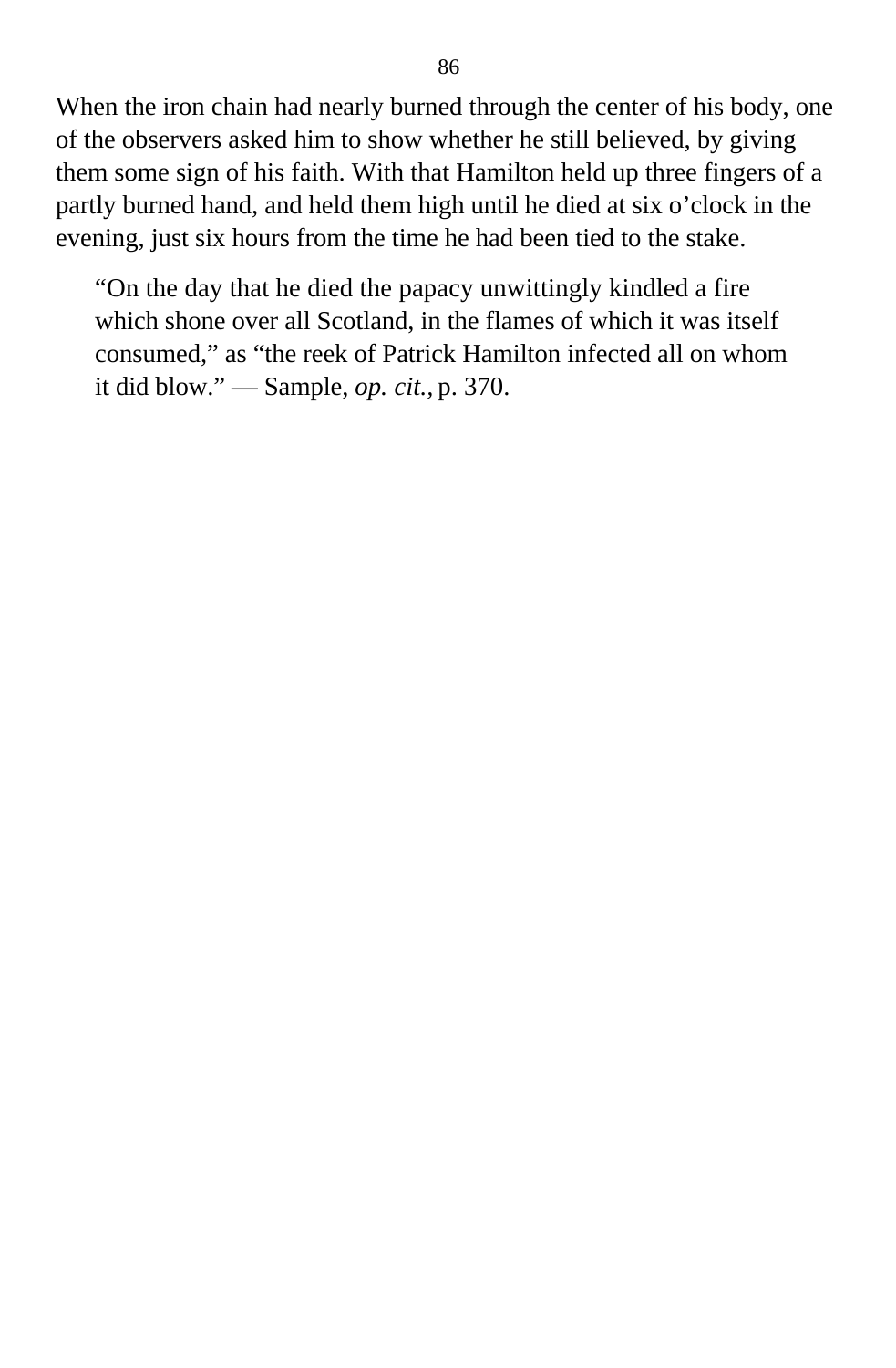# JOHN HOOPER

### **FIGHTER AGAINST PAPAL ERRORS**

HE WAS a tall man with a singularly repulsive appearance which kept his personal popularity at a minimum; and he was of an undeviating temperament, which allowed for little abandonment of opinions once espoused. Yet in spite of his rigorous doctrines and unprepossessing personality he easily filled churches to capacity.

Because he favored the English extremists in the Reformation and believed the views of Zwingli, he had less opportunity for escaping the stake than the Latimer-Ridley-Cranmer trio; and thus he became the first of the important bishops in England to die for his faith. His pronounced objection to the wearing of vestments, and his general nonconformist tendencies, developed a large circle of opponents.

Yet none of the English Reformers made a more profound impression on his hearers, nor aided the Protestant cause more by death, than did the former bishop of Gloucester and Worcester, John Hooper, sometimes referred to as "the father of the Puritans."

His ancestral home was Somerset, where he was born of wealthy parents near the close of the fifteenth century. As a student he has been described as diligent and prayerful, with a bent for reading the Scriptures.

In 1519 he was graduated with the bachelor of arts degree by the university of Oxford. That he was connected with the Cistercians, an order known for their austerity, seems to be quite certain; he probably received ordination to the priesthood under its sponsorship.

About the time the wealth of the monasteries lured Henry VIII to plan for their dissolution in 1536, Hooper went to live in London, where his leisure offered the opportunity for much reading. The writings of Zwingli, with his views on salvation, and Bullinger's efforts to promote the reforming spirit by a correspondence assuming international proportions, impressed him with their sincerity.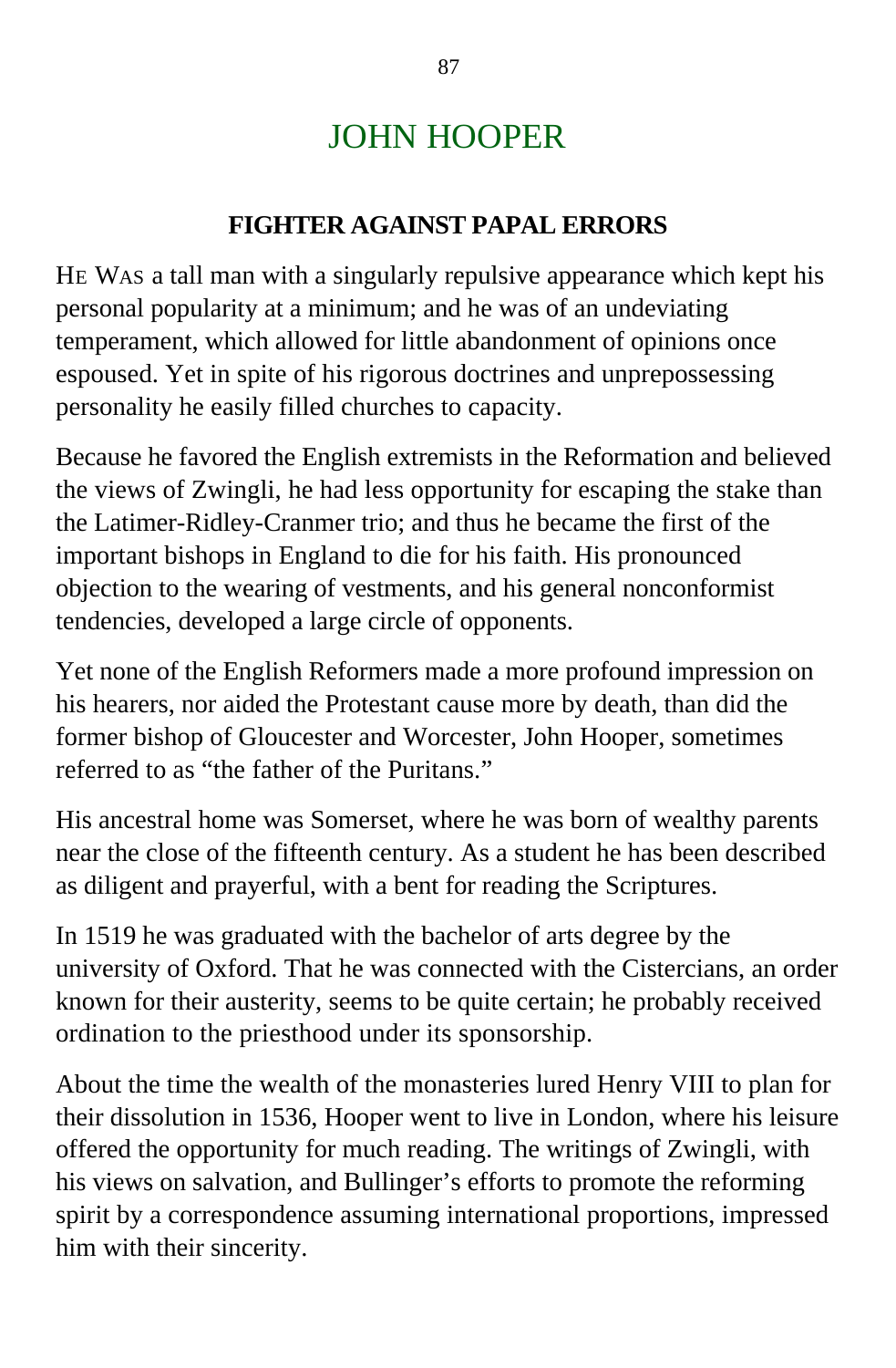He returned to Oxford ostensibly with the intention of promulgating his newly acquired religious views. It was his opinion that a separation of church and state was desirable, but general acceptance of that idea did not come for more than a century. In one of his earliest writings he remarked,

"As touching the superior powers of the earth, it is well known to all that have read and marked the Scripture that it appertaineth nothing unto their office to make any law to govern the conscience of their subjects in religion." — Quoted by Philip Schaff in *A History of the Christian Church,* vol. 6, p. 76.

Hooper came into national prominence about the time of the adoption of the Six Articles. His opposition to that set of regulations, accompanied by his growing Zwinglian bias, soon made him an object of suspicion among the leaders at Oxford, and led to his departure. It is also possible that about this time Sir Thomas Arundel, in whose house Hooper resided, suspected the Refonner's views and sent him to Dr. Gatdiner, bishop of Winchester, to verify his suspicions. This forced Hooper to leave England.

At this juncture Hooper seems to have gone to Paris. He returned to England, however, before the danger was past, only to go back to the Continent again.

In Zurich, Heinrich Bullinger received him warmly. Other Reformers also welcomed him gladly, for the refugee brotherhood grew rapidly and carried with it an aura of mutual helpfulness. At Strasbourg he met Anne de Tserelas of Antwerp, whom he married in 1546 in Basel. There he made his home and devoted himself to an intensive study of Hebrew and to further indoctrination of Zwinglian beliefs.

The accession of Edward VI in January of 1547 paved the way for Hooper's return to England, but he did not remain long. He returned to Switzerland to stay two years, all the while associating with the Reformers Bullinger, Bucer, and Laski.

Once again in London, in 1549, his sermons renounced sin, castigated the evils and abuses of the church, and described the reprehensible iniquities prevalent in the world. Frequently he lectured twice a day and filled churches with eager listeners. By this time the Reformation stood on firm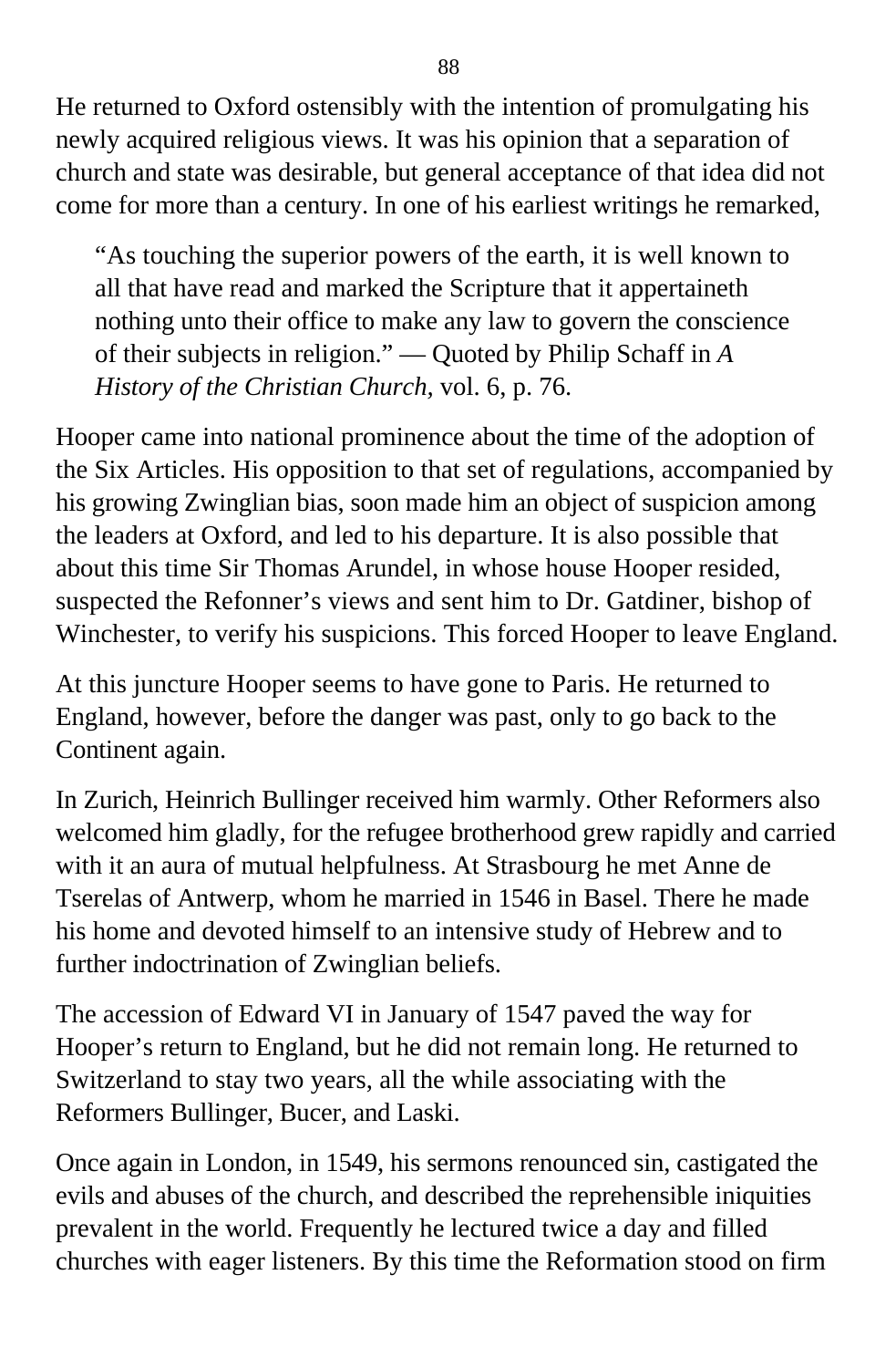footing, though the country had not fully shaken off papal doctrines and abuses.

It was at this time that he occupied the place of a leader to the Reformers, constantly urging acceptance of the middle ground of Zwingli and Calvin, as opposed to Lutheranism and Catholicism. Apparently he felt that his preaching was effective, for he wrote to Bullinger:

"The Archbishop of Canterbury, the bishops of Rochester, Ely, St. David's, Lincoln, and Bath, were sincerely bent on advancing the purity of doctrine, agreeing *in all things* with the Helvetic church." — Quoted by Thomas McCrie in *Life of John Knox,* page  $336 < I$  JNK  $>$ 

He now became Protector Somerset's chaplain and held the same position under Warwick. His views on the eucharist gained him the opportunity of presenting a series of sermons before the king during Lent, and as a result he was offered the bishopric of Gloucester. This he refused because it entailed the wearing of vestments, which he believed synonymous with popery and idolatry, and because the wording of the oath of supremacy did not meet with his approval.

After he spent a few weeks in Fleet prison, followed by some bitter wrangling, a compromise dispensed with Hooper's wearing the vestments after his consecration. The king had issued a statement permitting Archbishop Cranmer to ignore the use of vestments altogether in this particular service, but one side was as stubborn as the other: Cranmer refused to consecrate Hooper without the garb, and Hooper was ready to forgo the bishopric rather than accede to wearing the vestments.

Even the opinion of Bucer and Peter Martyr that vestments might be worn without sinning, did not convince Hooper that such apparel had any virtue except to enhance dependence upon popery. Hooper had for his support the opinions of many of the leading ecclesiastics of the time, who favored the dropping out of the church service all ceremonies savoring of the Church of Rome. And with these views the Puritans concurred.

Promptly after his consecration as bishop of Gloucester in 1551, Hooper left for his new post. His reforming zeal covered the entire diocese with its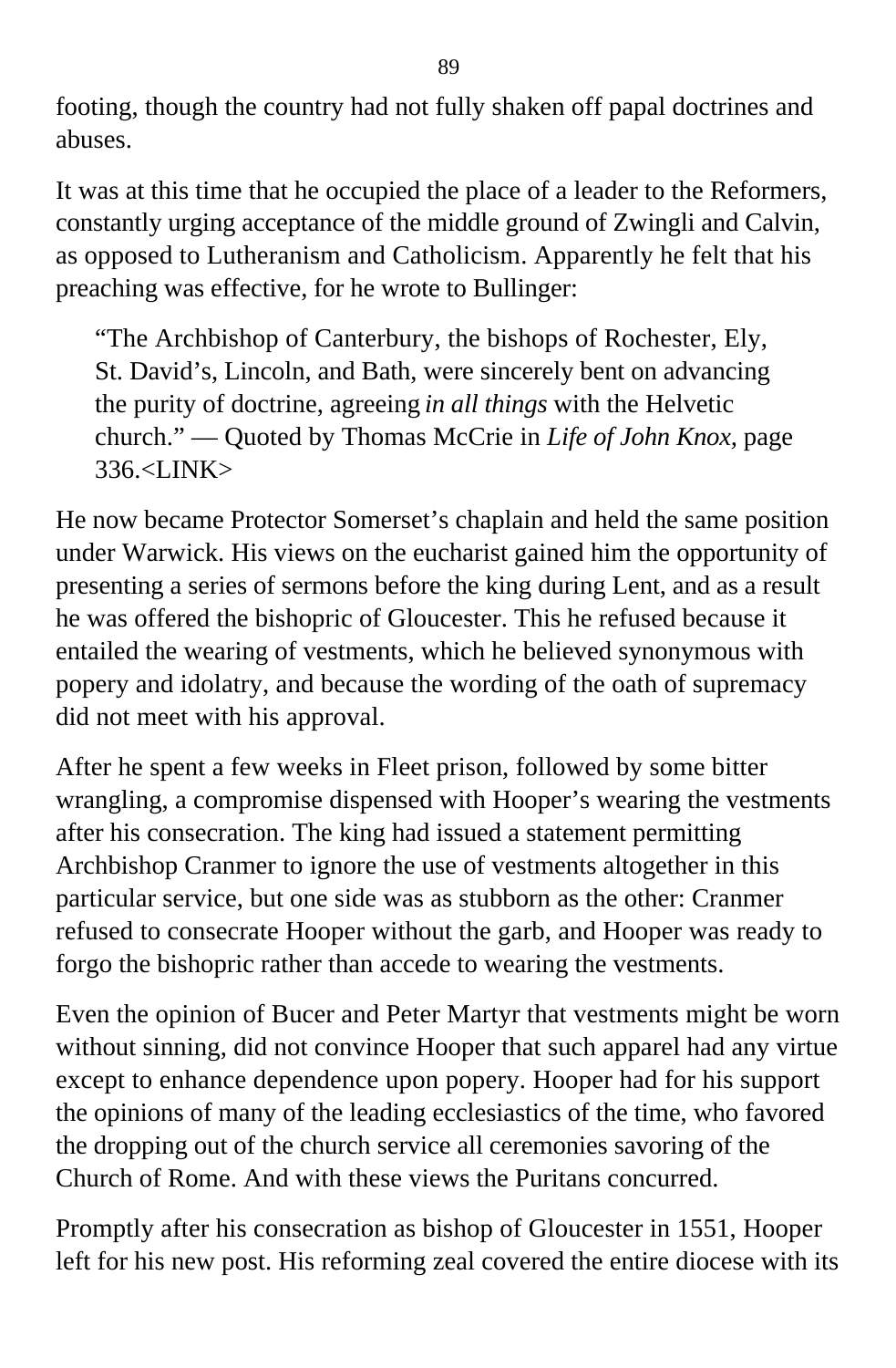311 clergymen. Often he preached four sermons a day, and he also outlined a series of lessons for the improvement of his clergy.

When the results proved unsatisfactory, he began a personal inquiry into the educational and theological preparation of these men. He asked questions relating to the Decalogue, to the Lord's Prayer, and the apostle's creed. The following list contains examples of this inquiry:

"How many commandments? Where written? Can you say them by heart? What are the Articles of the Christian faith? Can you repeat them? Can you recite the Lord's Prayer? How do you know it to be the Lord's prayer?" — J.J. Blunt, *A Sketch of the Reformation in England,* page 161.

The low educational state of the clergy is also indicated by Preserved Smith:

"A reform of the clergy was also undertaken, and was much needed. In 1551 Bishop Hooper found in his diocese of 311 clergymen, 171 could not repeat the Ten Commandments, ten could not say the Lord's Prayer in English, seven could not tell who was its author, and sixty-two were absentees, chiefly because of pluralities." — *The Age of the Reformation,* page 314.

From this year to the time of his death Hooper was a member of the commission whose duty it was to report on canon law.

His elevation to the bishopric of Worcester in 1522 apparently did not raise such a furor as his consecration at Gloucester had done. He continued his strict discipline at Gloucester, and instituted a program of reform at Worcester as well. Constantly he fought against lapses from his ideals and strove to break down opposition, which occasionally led to mild violence.

With Mary's rise to power in July, 1553, Hooper's plans were undone. Less than two months after her reign began he was an inmate of Fleet prison on a vague charge of nonpayment of a debt to the queen. Possibly this charge was intended to bridge the gap until necessary laws against heresy could be passed by Mary's first Parliament, which was to meet from October 5 to December 6, 1553.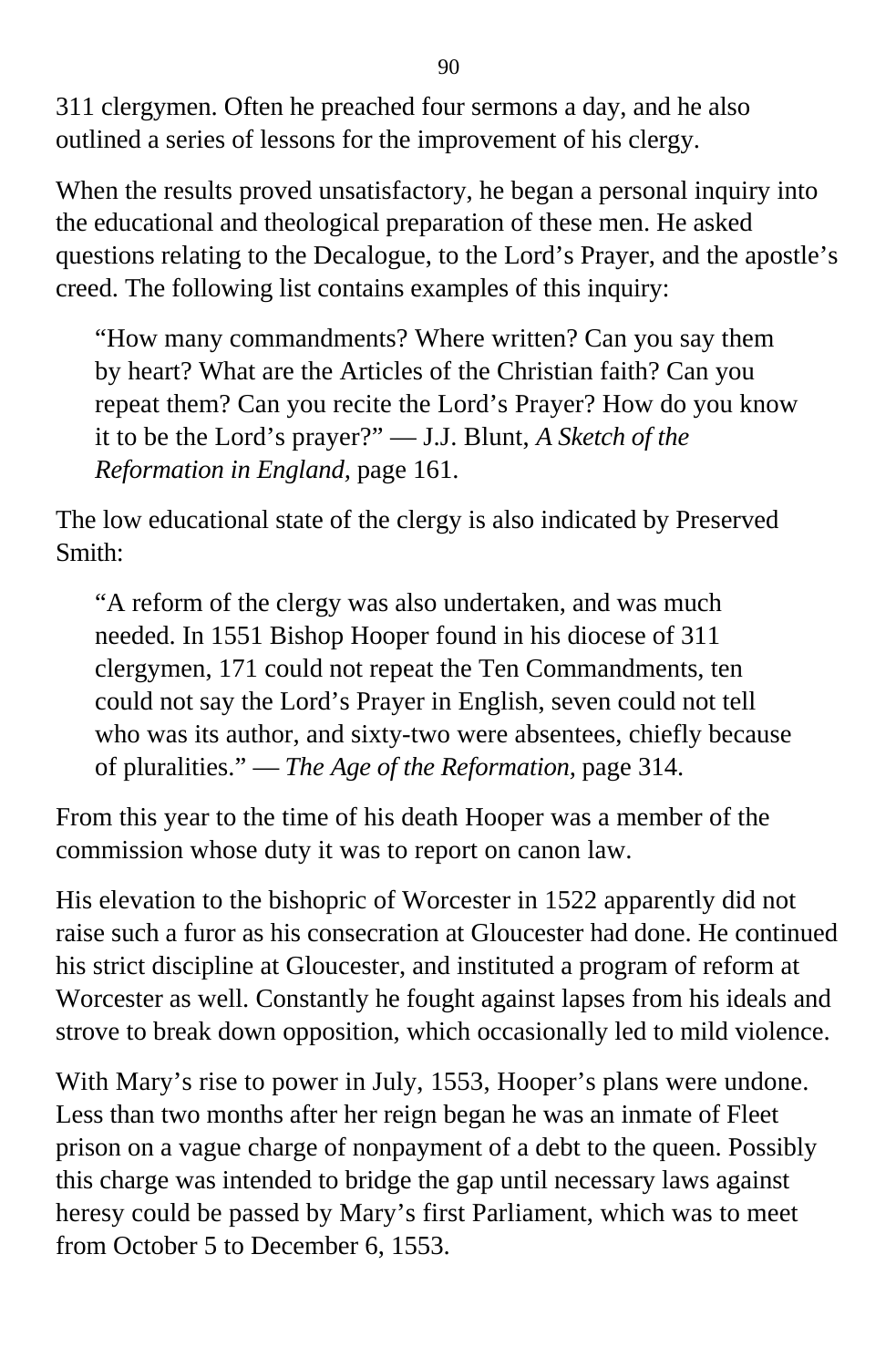His imprisonment appears harsh and unjust, even for sixteenth-century standards. Hooper described it as follows:

"..having nothing appointed to me for my bed but a little pad of straw and a rotten covering, with a tick and a few feathers therein, the chamber being vile and stinking; until by God's means, good people sent me bedding to lie in. On the one side of which prison is the sink and filth of the house, and on the other side the town ditch, so that the stench of the house has infected me with sundry diseases." — John Foxe, *Book of Martyrs,* page 168.

He was degraded by the bishop of London early in 1554. On March 19 of that year he received a visit from the bishops of Winchester, London, Durham, Chichester, Llandaff, and other men listed collectively as the queen's commissioners, apparently to tell him that he had been deprived of his bishoprics.

On January 22, 1555, a group of bishops pleaded with him to return to the church and admit the pope's jurisdiction. He replied that he could not accept papal doctrine so contrary to Scriptures.

A few days later he was subjected to another examination by which his persecutors purposed to gain his recantation. With him at this hearing was John Rogers, who preceded him to the stake.

As the ineffectiveness of this interview became apparent, they were both taken to the Clink, a prison in Southwark, preparatory to their transfer to Newgate, a prison more detestable than the Fleet.

The following day, after still another examination, he was delivered to the secular power to be taken to Gloucester to die among his parishioners, where his assistance to the poor had won him a place of high esteem, in spite of his harsh demeanor.

The night before the execution he said to the officials,

"My request, therefore, to you shall be only that there may be a quick fire, shortly to make an end; and in the meantime, I will be as obedient unto you, as yourselves would wish." — Quoted by Ruth G. Short in *Stories of the Reformation in England and Scotland,* page 144.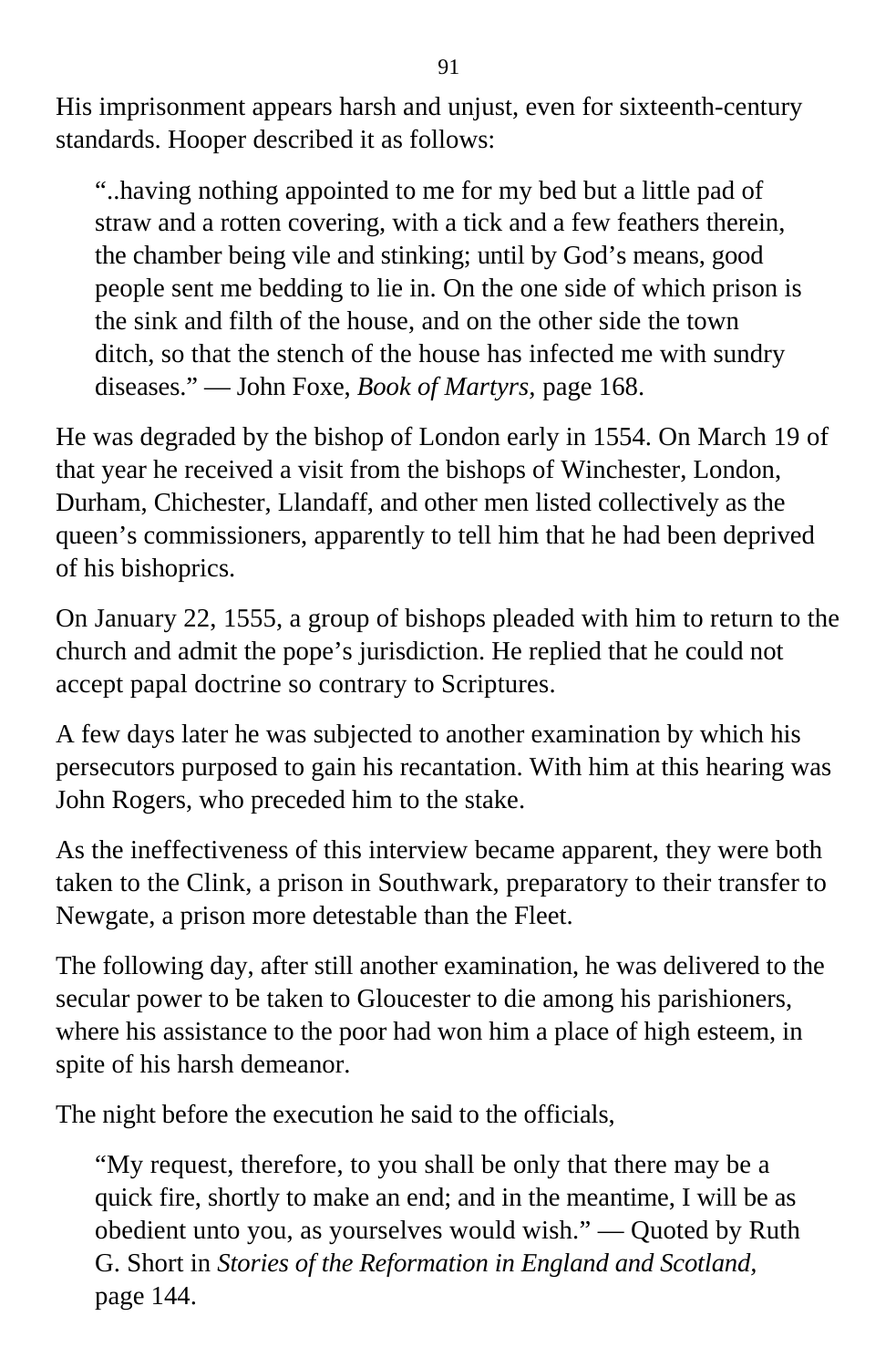On February 9, 1555, he was fastened to the stake with an iron hoop. Though the fire was kindled three times, and though he had three bags of powder on his body to hasten the end, it took three quarters of an hour of agony, in the presence of thousands of people, before he perished.

And what had been his crimes? He had married and refused to relinquish his wife; he did not believe in the bodily presence of Christ in the bread of the Lord's Supper; he denied the pope's authority as the head of the church; and he opposed the wearing of the priestly costume.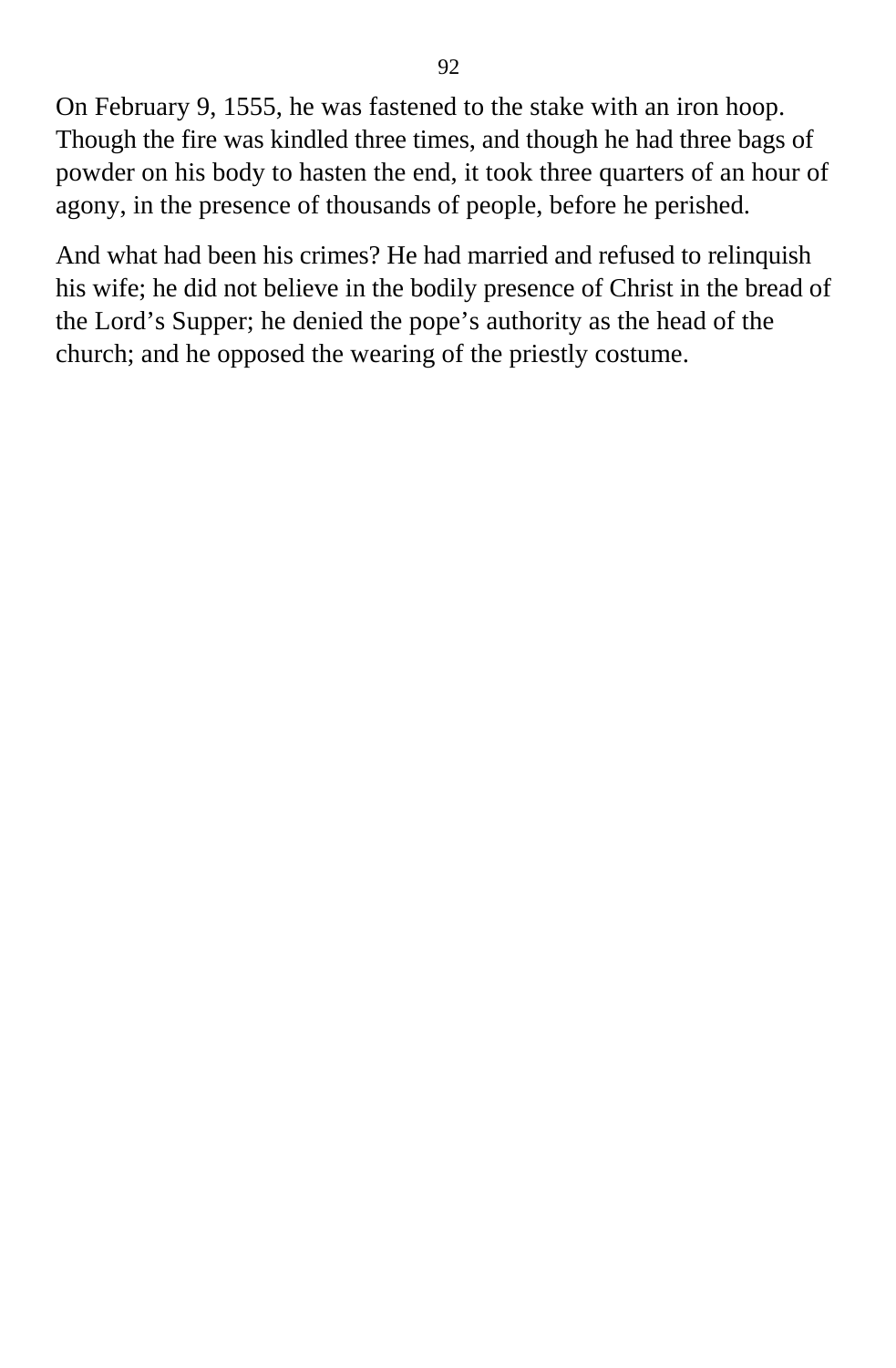## JOHN KNOX

#### **FEARLESS SCOTTISH REFORMER**

JOHN KNOX, the man who out-Calvined Calvin, brought all Scotland to her knees, and even made kings and queens bow to his will, began his work as a reformer after his forty-fourth birthday. None other among his colleagues is so sharply and dramatically outlined in the Reformation, unless it be Martin Luther.

It is supposed that he was born at Haddington, a few miles east of Edinburgh, in 1505. He came from below middle-class parentage and entered the University of Glasgow in 1522, the year Luther published his first translation of the New Testament. Here, it is said, he manifested no particular evidence of scholarship, but undoubtedly what he learned sufficed for his purpose. He knew Latin, for this was the language used in the universities. He also knew French and English, and acquired Hebrew after he was forty.

Little is known of him between 1522 and 1544. Sometime during those years he was probably ordained to the priesthood, and it is also thought he studied and practiced law between 1540 and 1543. During his tutoring days he came in touch with George Wishart, the Reformer, who was cloaking "the kirk" in Calvinistic garb.

After George Beaton, cardinal archbishop of St. Andrews, had been murdered for burning Wishart at the stake, Knox joined the murderers' sympathizers in St. Andrews. These men selected Knox as their preacher, and in his first sermon he denounced the pope as antichrist and the mass as a form of idolatry. Of this sermon one of his listeners remarked,

"Others lop off the branches of the papacy, but he strikes at the root, to destroy the whole." — Quoted by James Stalker in *John Knox,* page 23.

In July, 1547, St. Andrews fell before the French fleet, and Knox was taken to France to be confined as a galley slave for almost two years. But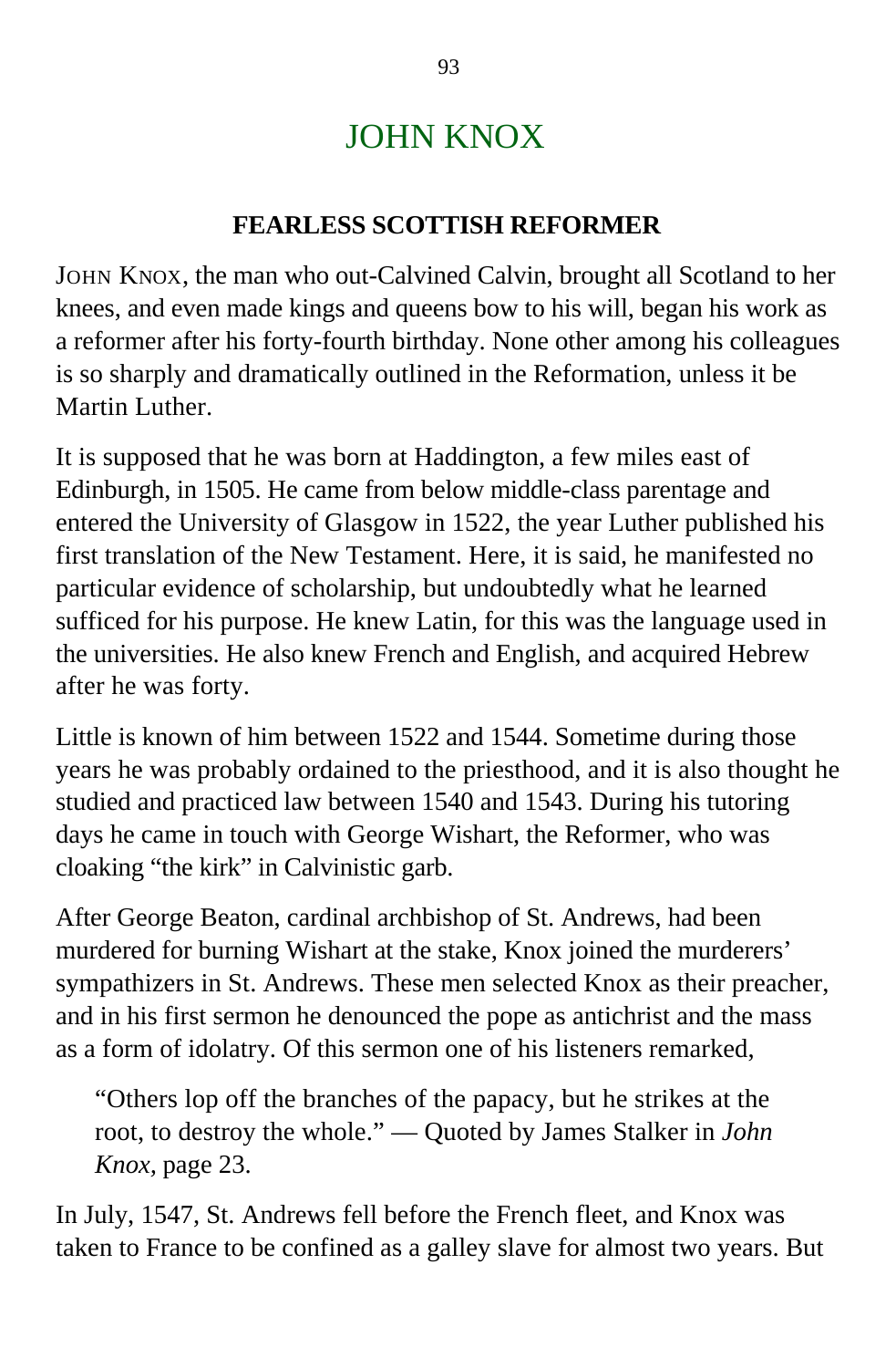throughout this trying ordeal he never lost courage, but believed confidently that he would yet preach in Scotland.

When he was released from the galley in 1549, he went to England rather than Scotland, and remained there five years. He preached under English protection at Betwick for two years, and as royal chaplain he addressed the most distinguished and influential audiences in England. In 1552 he had a hand in the compilation of the *Book of Common Prayer,* thereby putting in his bit to make it more Protestant. Finally, as a crowning glory, he was offered the bishopric of Rochester. This, however, he declined, and for his refusal was called to make an explanation before the Privy Council. When the council expressed its regret that he was of a contrary mind to the common order, Knox replied that he was more sorry that a common order should be contrary to Christ's institution.

With the death of Edward VI, under whose reign Protestantism had "sprung up like the gourd of Jonah in the sunshine of the court," and the ascension of Mary Tudor, "Bloody Mary," to the throne, with the resultant reversal of religious affiliations, Knox had to flee to Geneva, which had become a city of refuge for Protestant divines from all over Europe.

For a time he shepherded a congregation at Frankfort on the Main and also one at Geneva. These churches were composed of refugees from England. But not for long did he remain here, for Scotland was calling him. When he returned to his homeland he was welcomed with open arms wherever he went. Scotland seemed to be crying to be released from the Catholic yoke, and the nobles who had laid the groundwork gathered around John Knox to lend their support. It was a heartening experience for the Reformer.

Everywhere he went he celebrated the Lord's Supper in its simple form and forbade the people to attend mass. From this time on the mass became the distinguishing feature between Protestant and Catholic adherents.

Geneva was calling him to return; but, before answering this summons, he established the Protestant cause as far as he was able. He also gave instructions that the Scriptures should be read to the edification of all in devotional meetings. When he returned to the Continent he took with him a bride.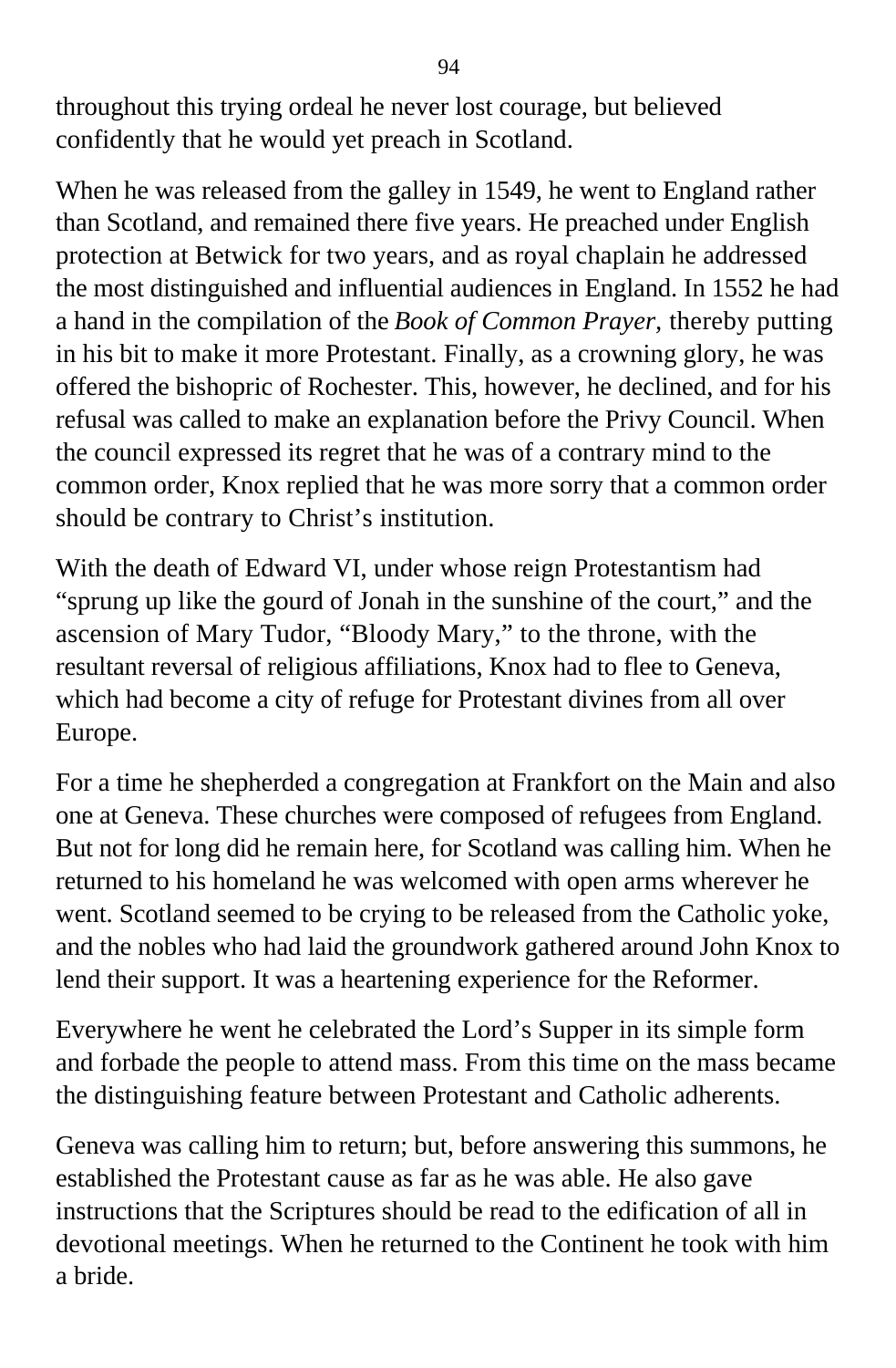Apparently little record remains concerning the actual relationship between Knox and the great Reformer John Calvin, but their association must have been intimate. Of Knox's opinion of Calvin and of Geneva we are not left in doubt, for he spoke of Calvin as "that singular instrument of Christ Jesus in the glory of His gospel," and of the city as "the most perfect school of Christ that ever was since the days of the apostles." This was the model, with some political adaptations of his own, that he used in his own country.

Here at Geneva he had time to read, think, and study, and to associate with some of the most learned men of the age. As a result, most of his works were written during these three years. He helped in the translation of the *Geneva Bible.* The preachers of Geneva assigned him the task of writing a treatise on predestination, and when it was completed, it received the sanction of Genevan authorities.

One pamphlet, however, which he published in Geneva gave him untold trouble. It was the *First Blast of the Trumpet Against the Monstrous Regiment of Women.* Aiming it at Mary of Lorraine, regent of Scotland, Mary Tudor of England, and Catherine de' Medici of France, he argued that women had no right to rule. But the tract acted as a boomerang to the Protestant cause when Elizabeth, the Protestant queen, under whom England experienced her most glorious period, came to the throne. Knox was called upon to explain his tract both to Elizabeth and also to Mary, Queen of Scots.

It is said Elizabeth never forgave him and hated the place it was published. Calvin, when he sensed the harm that the tract was doing to the Protestant cause, took exception to Knox's writing it; but Knox, it is said, never retracted his opinion on women rulers.

From Geneva, Knox guided the Protestant party in Scotland, and when Mary Tudor of England died in 1558 and Knox was left without a congregation as the exiles returned to England, he made his way to Edinburgh, arriving there in May, 1559.

Here he found himself in the midst of the contest, one that he himself had helped produce. Mary of Lorraine, regent of Scotland, adopting a policy of expediency, had encouraged the Protestant nobles, who had formed the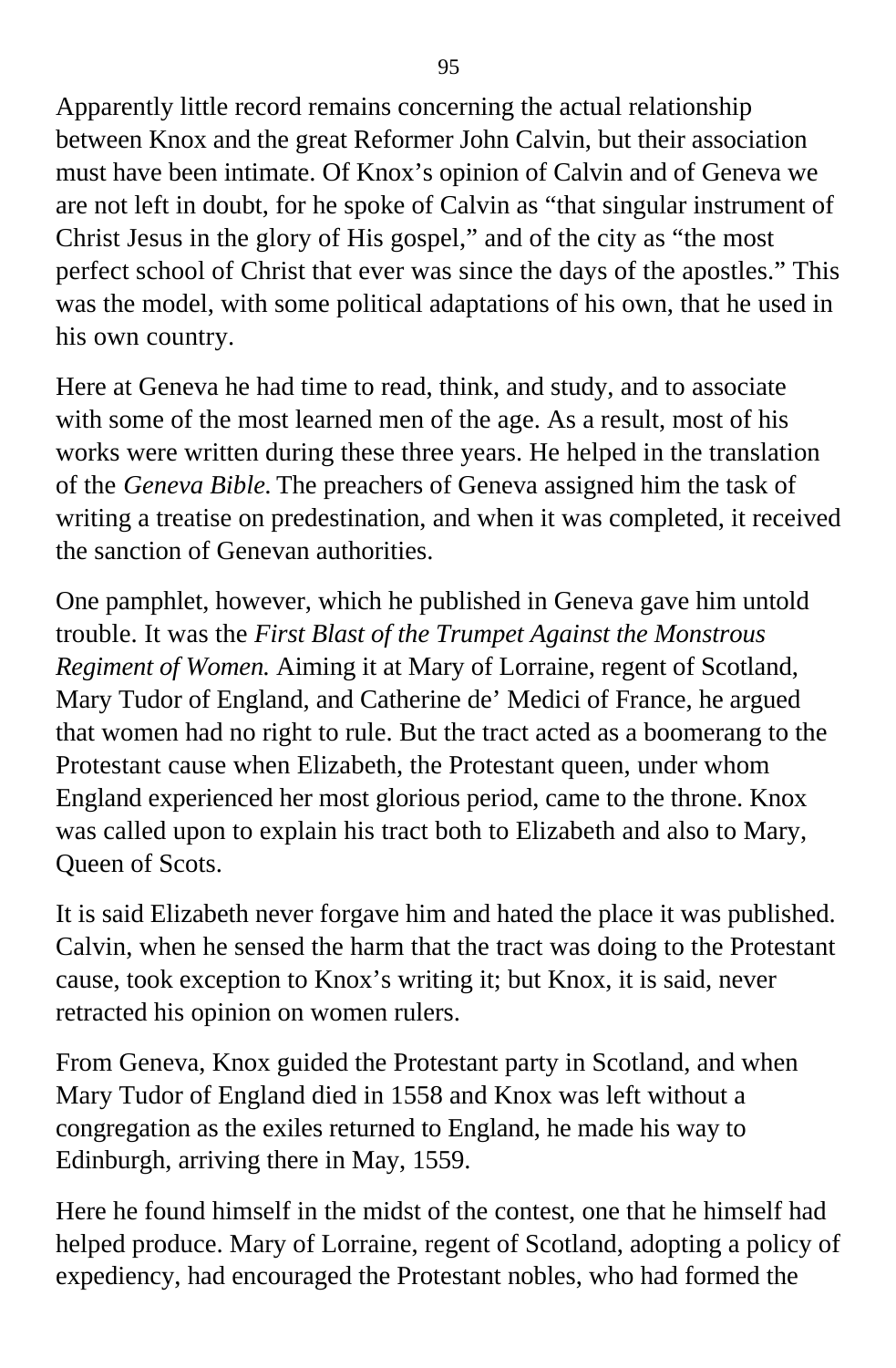"Lords of the Congregation." Under their jurisdiction many churches were established openly. But Mary of Lorraine, a Frenchwoman of the house of Guise, and a papist at heart, determined to see that Scotland should bow to France politically and to Rome religiously.

With that intent she filled Scotland with French soldiers, who ravaged the country. She thought that now was the time to strike. She summoned the Protestant preachers to appear before her May 10, 1559. These, however, with John Knox among them, were accompanied by a contingent of troops. So was introduced a state of civil war which did not end until Mary's death, June 10, 1560.

Knox kept on preaching, continually thundering against the mass and everything connected with the papacy. He openly denounced the archbishop, and things got out of hand when mobs tore down images, sacked the monasteries and the churches, and brought about a general state of disorder and confusion. Knox condemned the rioters; but when Mary of Lorraine wanted to punish them, he told her she was fighting against God and not man.

The Reformation in Scotland seems to have been accompanied by greater violence than elsewhere in Europe. It has also been stated that the corruption of the Catholic Church had reached a greater height in Scotland than in any other country, unless it was in Italy.

Catholics and Protestants were now under arms, and Knox played a strange part in the movement. He appealed to Elizabeth of England for a fleet to help the Protestants in Scotland, and she sent both a fleet and an army. He was at once the army chaplain speaking courage to his forces. He was the secretary of the Congregation, giving instructions and writing commands. He was also the liaison officer, negotiating with the English government. Thus he worked unceasingly in order that the sacred cause of Protestantism might triumph.

With the death of Mary of Lorraine all this ended. The Treaty of Edinburgh, which followed immediately, stipulated that all foreign arms and troops should be removed and that no Frenchman should hold any office of importance. It was a distinct Protestant victory.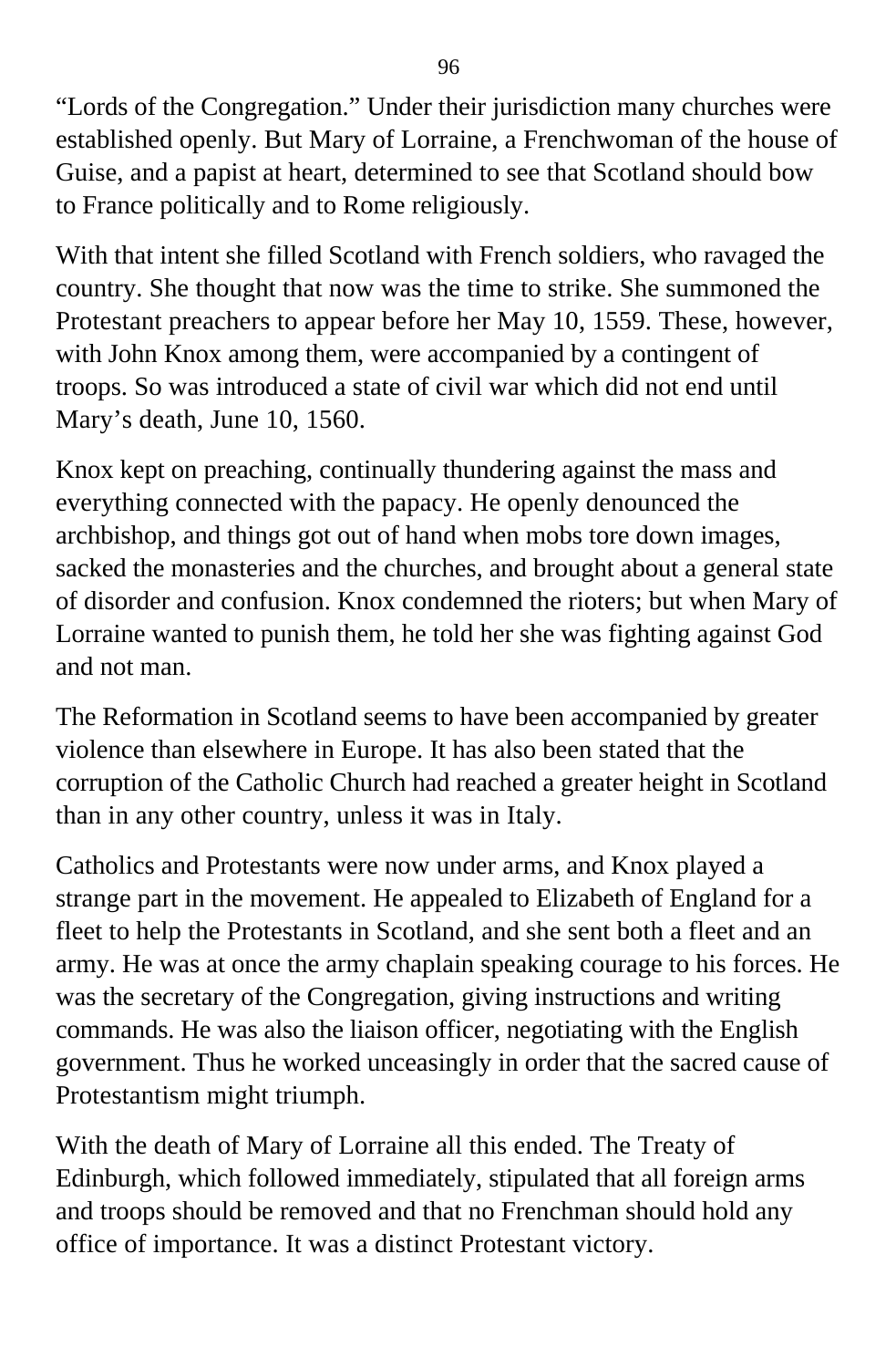On July 1, 1560, began what has been pronounced the most important parliament that ever met in Scotland. This parliament, attended by a large number of lords, barons, and nobles, Knox among them, abolished the jurisdiction of the pope and the celebration of the mass. So stringent did they make the law against the mass that offenders were threatened with death upon the third conviction.

Knox and his five assistants drew up a *Confession,* the doctrinal standard for Scotland, in four days, and this was adopted by Parliament. This *Confession* was written on extreme Calvinistic lines, as was Knox's *First Book of Discipline,* declared a masterpiece in organization, completed immediately upon the adjournment of parliament.

In order to establish church schools, to provide for the poor, and to pay the clergy, Knox hoped to divert the property of the Catholic Church, but here he was blocked. The avarice of the nobility thwarted his purpose. They had grabbed the lands of the church and refused to relinquish them, except such a portion as they themselves thought necessary to support the ministers.

As a consequence, Knox's remaining years were embittered as he saw a starved ministry attempting to carry on, and Protestantism in Scotland remained stunted for years. Yet to Knox's ideal as propounded in his *Discipline* may be ascribed the present-day reputa-tion Scotland has attained in the field of education.

Knox had still another battle to fight. Mary, queen of Scots, the unfortunate Mary who by her own unwise acts lost her crown and later her life, returned from France as a widow of eighteen to Scotland in August, 1561. She was determined to restore Scotland to the Catholic Church.

The most dramatic period of Knox's life doubtless falls during her reign as he tilted and sparred verbally with Mary when she repeatedly summoned him into her presence. The first such skirmish resulted when Knox condemned the mass which she had celebrated her first Sunday after arriving in Scotland. He had said that one mass was more terrible to him than 10,000 armed invaders. Five times, some say six, she called him before her.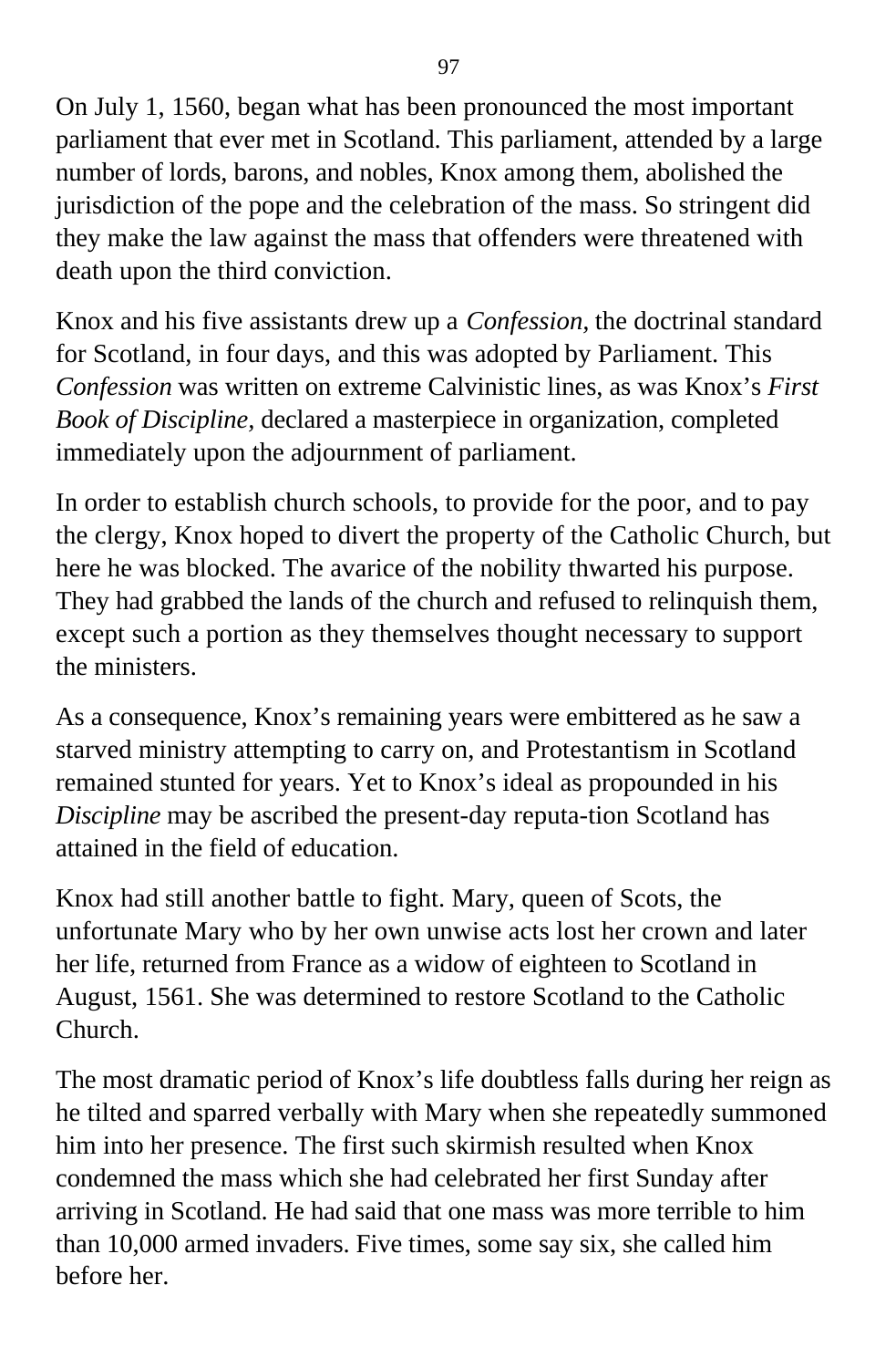The second occasion was Knox's sermon against the persecution of the Huguenots in France, an event Mary celebrated with a ball at Holyrood. The next also concerned the mass. The fourth, which left an aftermath of peril, resulted when Knox had vehemently spoken against her proposed marriage to a Catholic, the son of the king of Spain. This time she dissolved in tears and sobs as she railed against him; but Knox maintained he was preaching not his own words, but the words that were given him out of the Scriptures.

Knox and his friends knew full well that his life now was in great danger. When the privy council called him in December, 1563, to answer for the crime of gathering a number of friends to support those who had been arrested for spying upon a mass at Holyrood, his friends urged him to make his peace with the queen beforehand, but Knox in typical fashion, refused, saying,

"I praise my God, through Jesus Christ, I have learned not to cry conjuration and treason at everything that the godless multitude does condemn, neither yet to fear the things that they fear." — Quoted by James Stalker in *John Knox,* page 75.

After the queen, arrayed in all her worldly pomp, had assumed her seat, she saw Knox and burst out laughing.

```
"Know ye whereat I laugh?"
```
she asked the council.

"Yon man made me weep, and wept never a tear himself; I will see if I can make him cry." — *Ibid.,* pp.. 75,76.

The crime they attempted to fasten upon him was that he had called the queen's lieges without her permission. Knox defended himself by saying that he had a perfect right to do so, that he did so every week when he invited people to church, and that there were some before him who had answered the summons. In spite of the efforts to pronounce the death sentence upon him, Knox remained cool and collected. In the end the council acquitted him, but this was doubtless the closest Knox ever came to wearing the martyr's crown.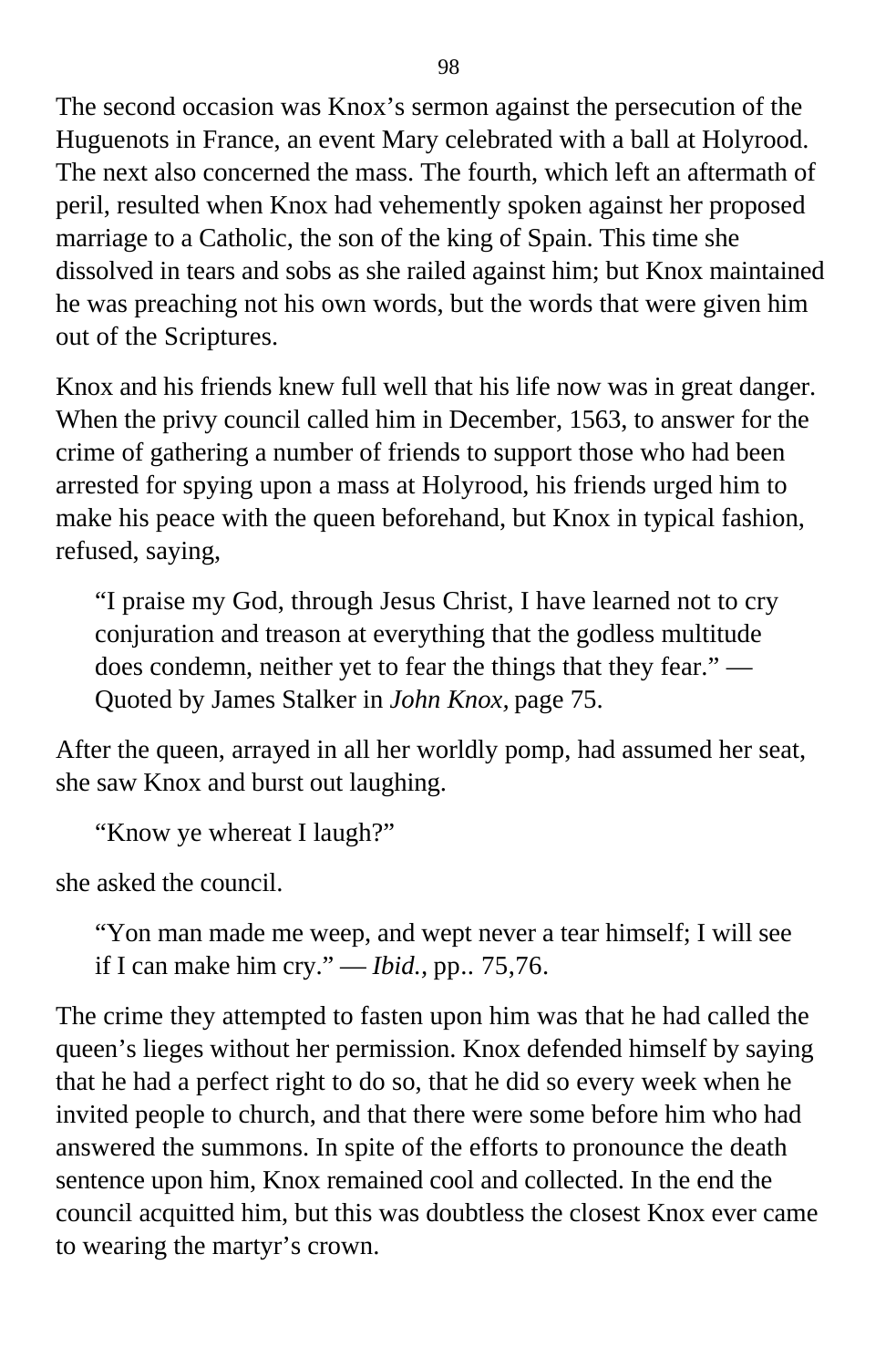Mary had, however, won for herself many friends, among them a group of nobles who were still Catholic, and by her practice of Catholicism many Catholics who had been driven under cover, now came out openly again to practice their religion. Many argued that the mass was not such a terrible thing after all, and even the Earl of Murray, Mary's half brother, future regent, and Knox's close associate, asserted that the queen had a right to follow her own religion unmolested.

It seemed for a time that the Protestant movement was destined to fail, had it not been Mary's own conduct, as it had been Mary of Lorraine's death, that proved to be Knox's greatest ally. Her marriage to her cousin Henry Darnley, her favoritism toward the Italian, Rizzio, and her later marriage to the Earl of Bothwell who helped instigate the murder of Darnley, lost her the sympathy of her best counselors and later the friendship of Elizabeth of England. The country revolted in disgust and loathing at her indiscretions, for which she was imprisoned and dismissed from the crown. And to Knox was given the privilege and high honor of preaching at the coronation of her infant son, the future James I of England.

The Earl of Murray, Scotland's most eminent Protestant lay leader, was made regent, and the Protestant church of Scotland attained full legal status by order of the Scottish parliament in 1567.

An evaluation of Knox, in order to be just, must accord to him the position of a great national hero, both politically and religiously. He led Scotland as none other in her entire history has done. It was his dynamic, fearless personality that brought Scotland out of its political chaos and established a degree of unity, compactness, and order in its national life.

The weapon Knox used to accomplish his purpose was the word of God. His sermons, of which few have come down to us, were full of vigorous, plain speech, wit, and sarcasm. He did not hesitate to flay rulers, nobles, and princes from the pulpit if what they did failed to measure up to his standard. His sermons have been described like "a match set to kindling wood," and his words have been compared to hail and bullets because of the forcefulness with which they were spoken. Even during the last year of his life when he was so helpless that he needed to be lifted into the pulpit, James Melville, his successor, wrote,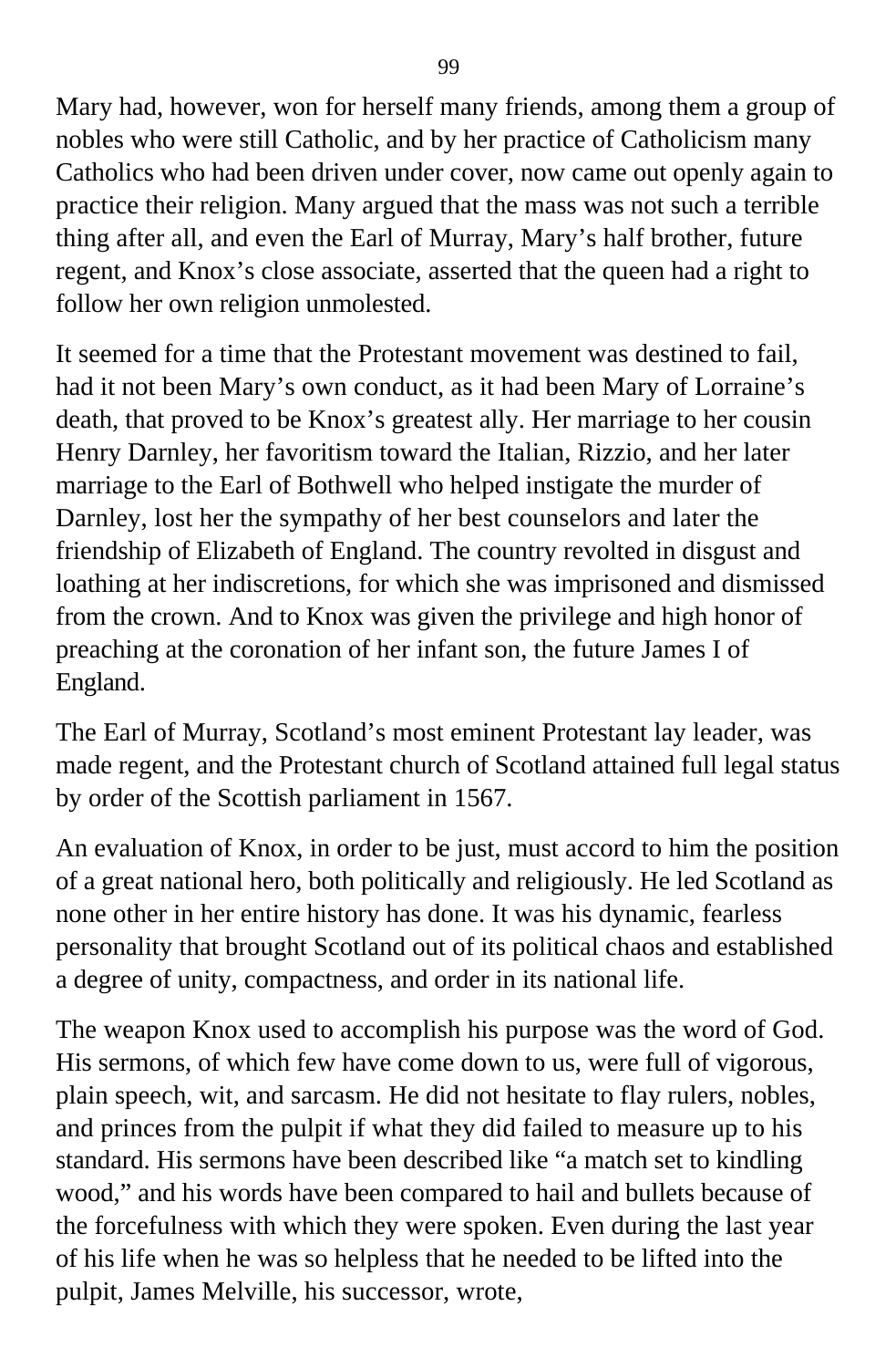"He was so active and vigorous that he was like to cling the pulpit in blads (break in pieces) and fly out of it." — *Ibid.,* p. 87.

The assassination of Regent Murray in 1570 was a most heart-rending experience for Knox, and as he moved more than three thousand persons to tears by his funeral oration, he felt that his own days were numbered. He suffered an apoplectic stroke shortly after.

His last sermon, preached in Edinburgh, in August, 1572, a few months before he died, execrated the perpetrators of the Massacre of St. Bartholomew. His last days and hours were spent in meditation, reading the Scriptures, and visiting with friends who came to see him. The end came peacefully and without pain. Regent Morton, who spoke at his grave, asserted,

"Here lies one who never feared the face of man." — Quoted by Williston Walker in *The Reformation,* page 334.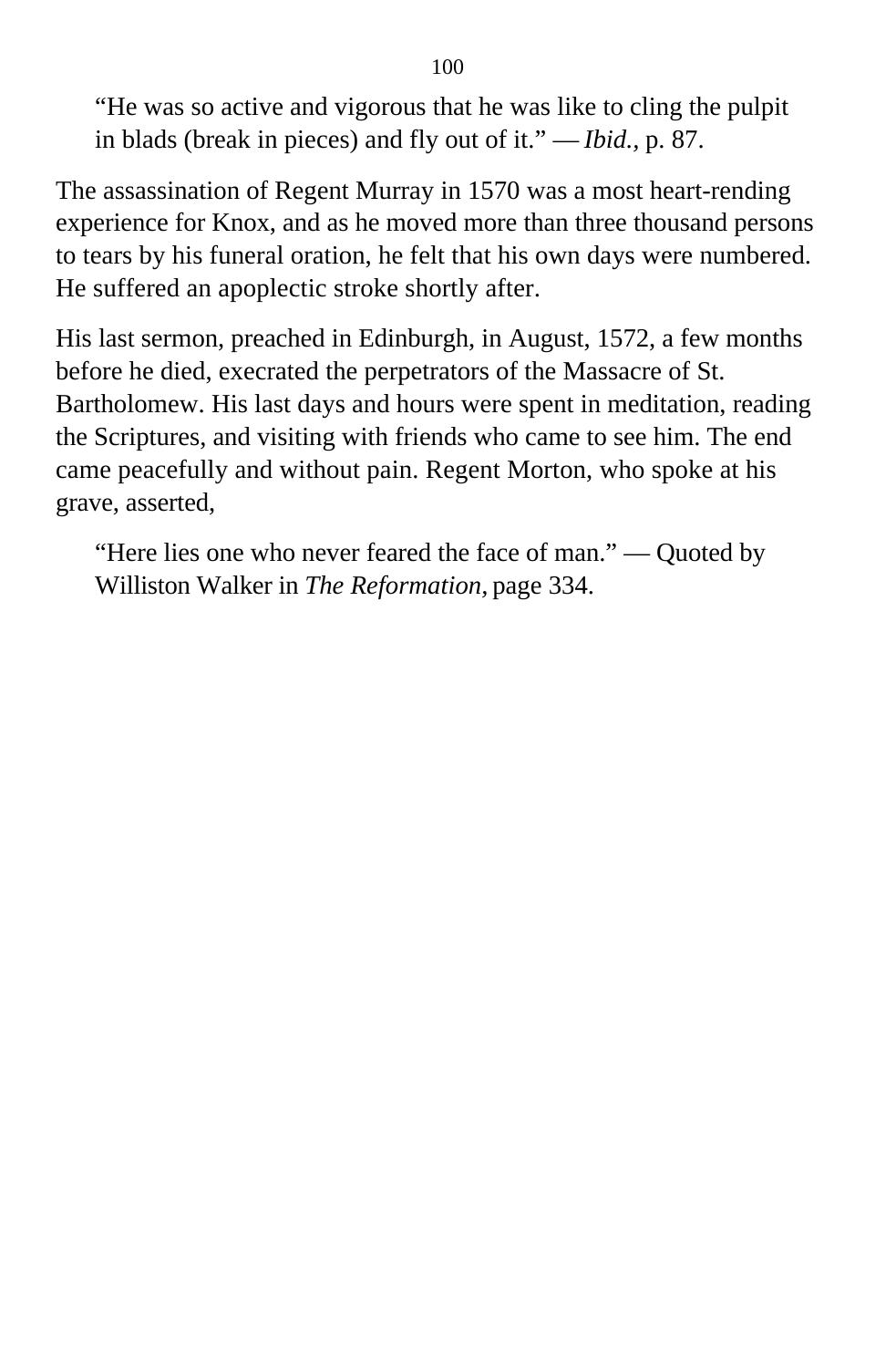# HUGH LATIMER

### **PREACHER OF THE GOSPEL**

A CANDIDATE for the degree of bachelor of divinity was delivering a Latin discourse at the University of Cambridge in 1524 as part of his requirements. In the audience was seated a young man so small in stature as to be almost hidden from view, who listened interestedly as the young graduate-to-be eloquently assailed the doctrinal views of Philipp Melanchthon.

The lecturer was Hugh Latimer, a zealous Catholic. The little man was Thomas Bilney, leader of the Society of Christians, the hotbed of heresy at the university.

Counseling with himself, the prudent and discerning Bilney determined by subtlety and tact to win this ardent Catholic to his beliefs. Knowing that the haughty, opinionated Latimer disdained evangelical preaching, Bilney decided, after much prayer and reflection, to call on Latimer in his room.

"For the love of God, be pleased to hear my confession," pleaded Bilney, as he entered through the door.

Latimer, startled but pleased to think that this heretic had been converted by his sermon, consented, and Bilney knelt before him.

Bilney related the torture of spirit he had once felt, and the unsuccessful search he had made for relief through the methods prescribed by the church. However, when once he believed that Jesus Christ, the Lamb of God, forgave his sins, great peace had come into his soul.

Latimer, not doubting the genuineness of the confession, listened with an open mind. As Bilney continued talking about divine love, the grace of God, and the healing power of Christ, the Holy Spirit gave Latimer a new heart.

When Bilney ceased, Latimer broke down and wept bitterly. Bilney assured him that scarlet sins become white as snow when washed in the blood of the Lamb.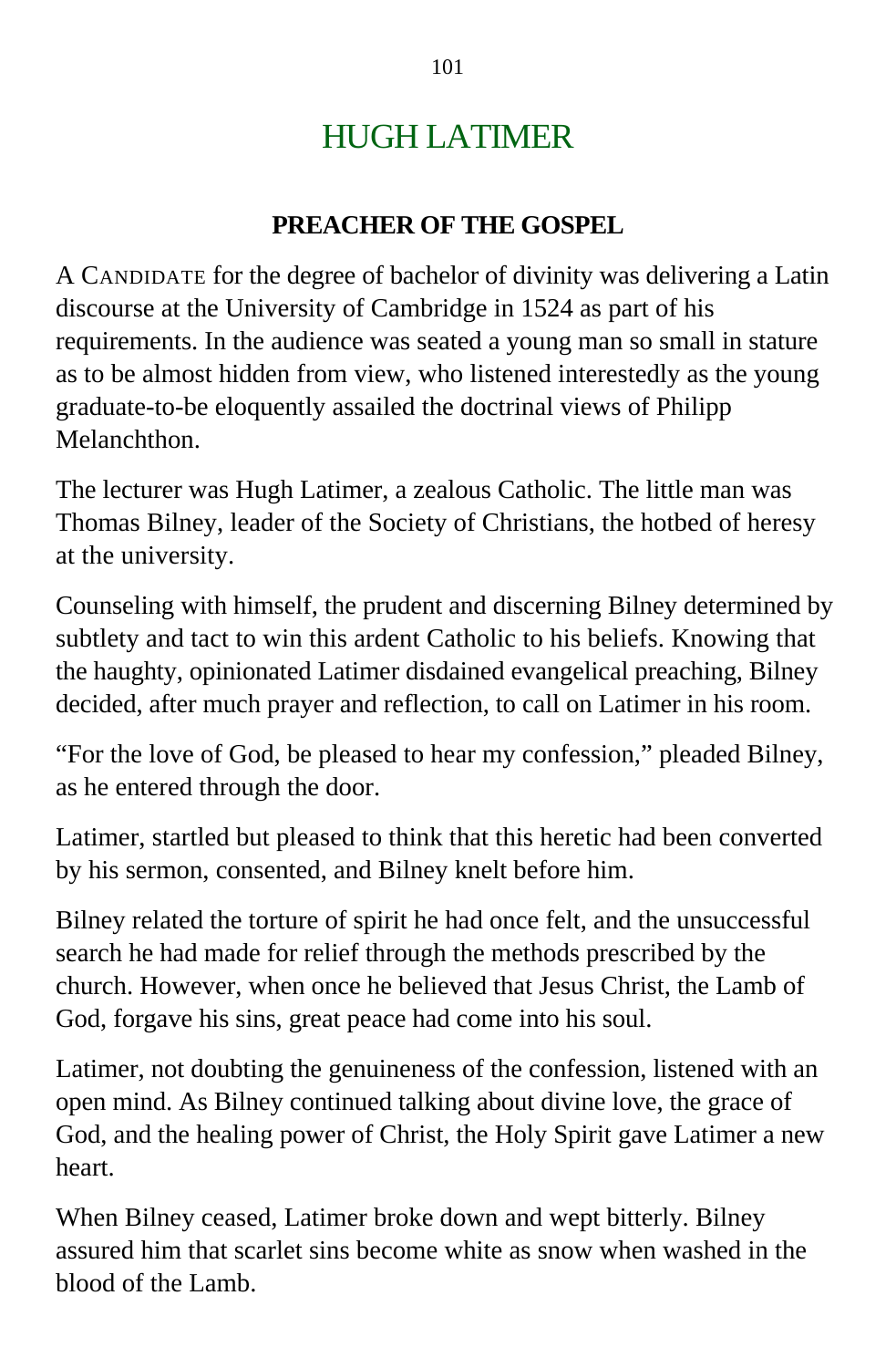This was one of the strangest conversions in history.

Later, in one of his sermons, Latimer said,

"I learnt more by this confession than by much reading and in many years before..I now tasted the word of God, and forsook the doctors of the school and all their fooleries."

Both of these young men were destined ultimately to die at the stake for their faith. Latimer was to become one of the greatest preachers in England, and was to sit among the mighty in ecclesiastical circles of his country. By some he is called "the second John Knox."

Hugh Latimer was born about 1485 at Thurcaston in Leicestershire. He was sent to the country schools and then to Cambridge, where he became a fellow at Clare Hall and attained the master of arts degree. Following the completion of his classical studies he completed the bachelor of divinity degree, but because he failed to pay his fees, the degree was never conferred.

Of himself at this period he later said,

"I was as obstinate a papist as any was in England, insomuch that when I should be made bachelor of divinity, my whole oration went against Philipp Melanchthon and against his opinions." — Hugh Latimer, Works, vol. 1, p. 334.

He attacked the Bible readers among both professors and students. He railed against Dr. George Stafford, an illustrious teacher who explained the Greek New Testament to his classes. Latimer asked the students to remain away from Stafford's lectures.

All this was changed after "little Bilney" visited him. He became Bilney's disciple, and daily they were seen together, conversing and taking long walks. Practical in their Christianity, they visited the lazar house, the insane asylum, the jail, the poorer students in their narrow rooms, and the underprivileged working classes. They preached the gospel among these unfortunate people, and made many converts.

Latimer's character underwent a marvelous transformation. One of the first things he did was to apologize to Dr. Stafford. Meekly and humbly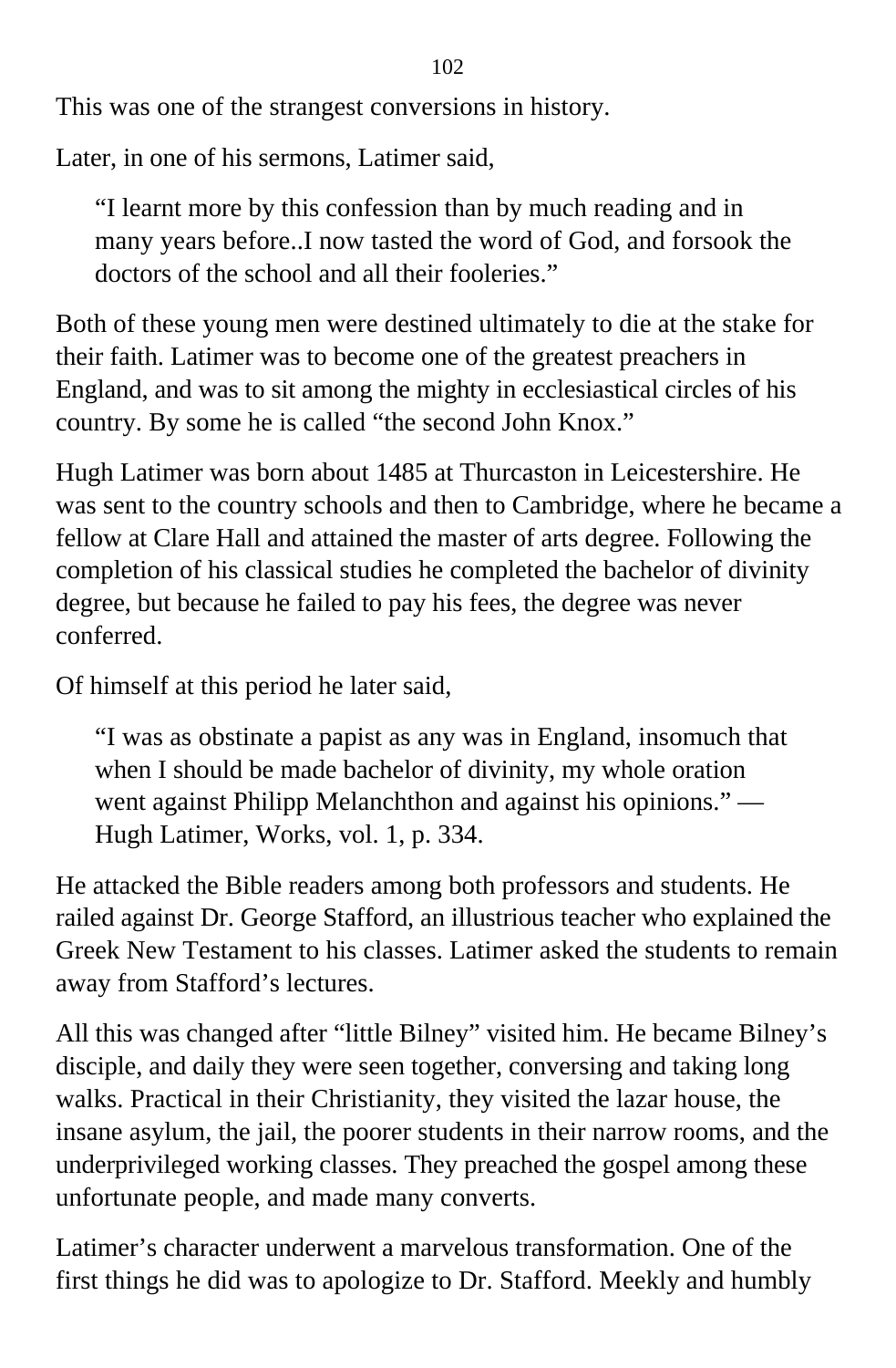he spent much time in solitude studying the Bible, often arising at two o'clock in the morning for this purpose. He was energetic, humorous, plain of speech, and at times ironical, but honest, devoted, and courageous, frequently disregarding consequences as he spoke what he deemed to be right.

In 1522 he was one of the twelve licensed by the university to preach in all parts of England. After his conversion in 1524 the people regarded his preaching as something new and different. He preached boldly that Jesus Christ provided salvation for sinners, and that human traditions were unreliable guides. Large crowds gathered as he told them that the word of God was to be obeyed by prince and peasant alike. Even those who came to scoff and criticize went away saying that they had never heard any man speak as he did.

"Thus Latimer joined his contemporaries in championing the movement for a rebirth of feeling and in crying to the world the promise of justification by faith." — C.M. Gray, *Hugh Latimer and the Sixteenth Century,* page 20.

Priests became alarmed as they saw their parishioners begin to study the Bible, and university professors threatened to withhold advancement from students who turned evangelical. Nonetheless, the Reformers kept on; to Stafford's teaching, Latimer's preaching, and Bilney's praying were added Robert Barnes's scholarly exhortations and John Frith's stirring discourses on Jesus' saving love.

As the priests and professors at Cambridge saw Latimer's increasing popularity, they said that he must be stopped. For this purpose they appealed to Dr. West, bishop of Ely. After listening to one of Latimer's sermons on the evil ways of the clergy, West asked him to preach a sermon against Martin Luther, as an effective means of checking heresy. He could hardly have been pleased with Latimer's reply, "If Luther preaches the word of God, I cannot oppose him. But if he teaches the contrary, I am ready to attack him."

Since he had been forbidden to preach in either the university or the diocese, Latimer now went from house to house. Unhappy without a pulpit, he welcomed the invitation to preach in a monastery chapel.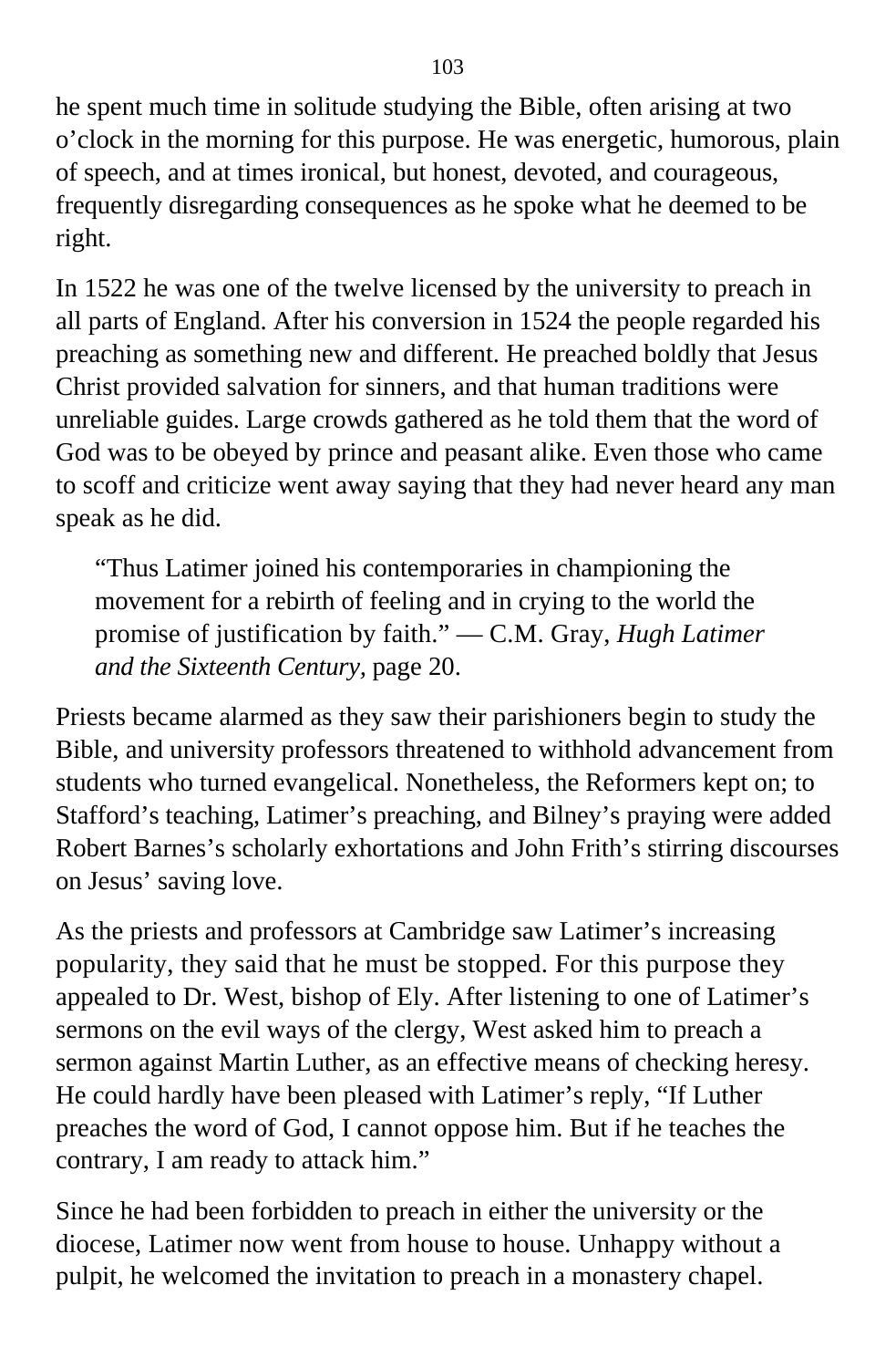Barnes was another convert of "little Bilney" and was the newly appointed prior of St. Augustine's Monastery, which was outside the church control.

Called before Cardinal Wolsey, Latimer told what he had been preaching, but disavowed having Lutheran tendencies. Since Wolsey was no friend of West because of a private feud between them, and since he saw in Latimer the learning he so greatly admired, he granted the Reformer a special license to preach, much to the chagrin of Latimer's papist enemies.

When he was called to be the chaplain of Henry VIII, it can be said to Latimer's credit that he did not mute his message to tickle the ear of either king or prelate. At one time he stated,

"Do you know who is the most diligentest bishop and prelate in all England?..It is the devil..Ye shall never find him idle, I warrant you. Where the devil is resident — there away with books and up with candles; away with Bibles and up with heads; away with the light of the gospel and up with the light of candles; yea at noondays; down with Christ's cross, up with purgatory pickpurse; away with clothing the naked, the poor, and impotent, up with decking of images and gay garnishing of stocks and stones; down with God's traditions and His most holy word..Oh! that our prelates would be as diligent to sow the corn of good doctrine as Satan is to sow cockle and darnel!"

Latimer also deplored the evils which accompanied the Reformation. As he deplored the low state to which the clergy had fallen because of a lack of funds to give them a decent living, he wanted to introduce a method whereby the ablest and most consecrated men would find election to the pulpit.

Latimer's way was beset by pitfalls into which at times he stumbled. Cited for heresy in 1532, he made what was considered a complete submission; but, later, when he stated that he had merely confessed errors in discretion and not in doctrine, he was again cited, and this time he recanted fully.

With Cranmer's ascension to the archbishopric of Canterbury, Latimer's way became easier. When Henry formally repudiated the authority of the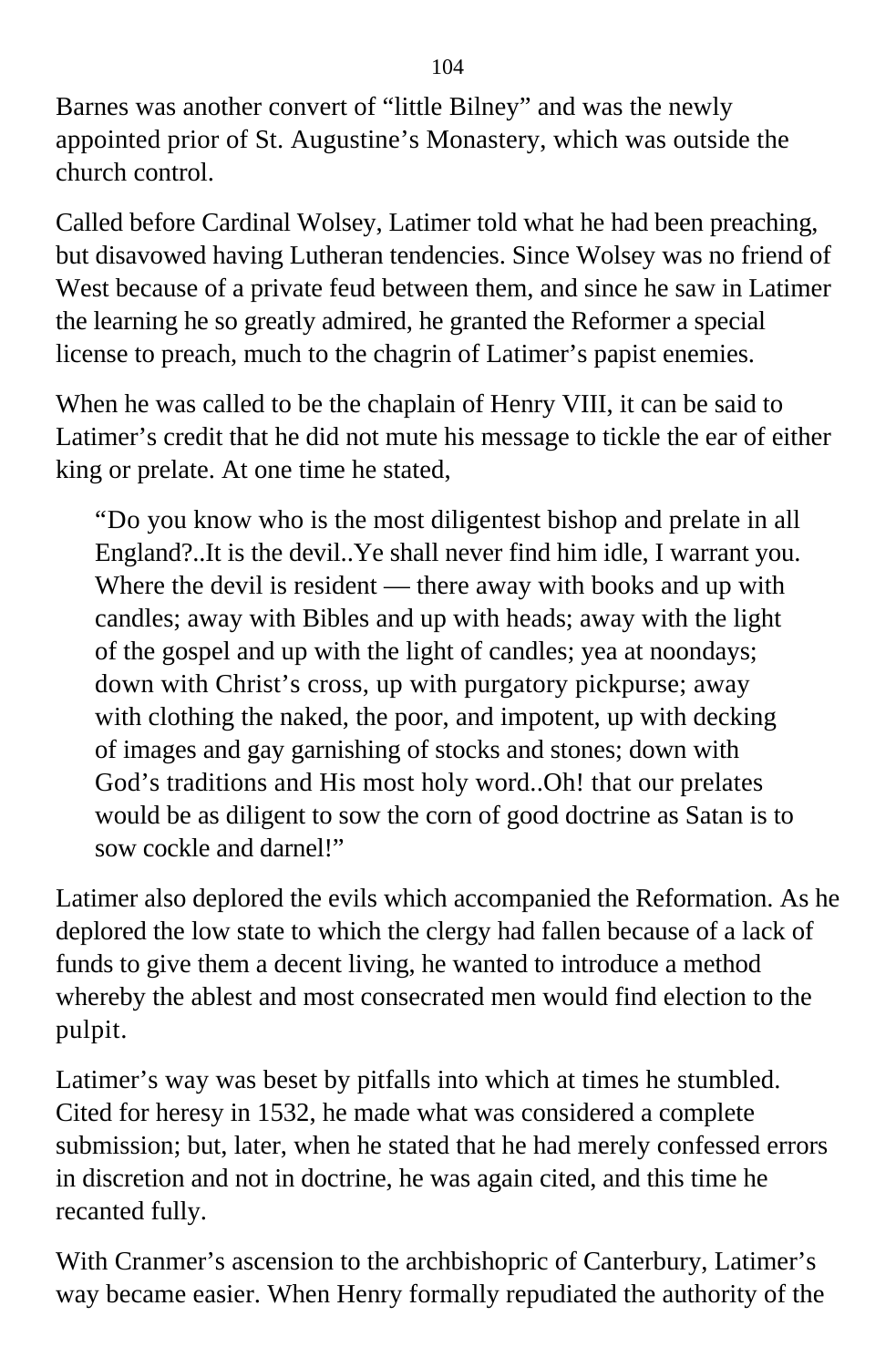pope in 1534, Latimer became a principal consultant with Cranmer and Thomas Cromwell as they advised the king concerning governmental and ecclesiastical procedures arising out of the abrogation.

At first favorable to Protestant views, the king subscribed to the Ten Articles, which the Protestants considered a long step forward. The opposition of the Catholic party led, however, in 1539, to the adoption of the Six Articles, which established transubstantiation, excluded Communion in both kinds, forbade marriage of priests, made obligatory vows of celibacy, upheld private mass for souls in purgatory, and necessitated auricular confession.

Feeling that his conscience would not allow him to uphold these rules, Latimer resigned his bishopric, and it may be that Cromwell saved him from the stake. It is said that Cromwell told the king, "Consider what a singular man he is, and cast not that away in one hour which nature and art hath been so many years in breeding and perfecting."

For a while he lived as a private citizen with Cranmer, and for a time he was imprisoned in the Tower of London. Upon his liberation in 1540 he was charged to leave London and desist from all preaching and from visiting the universities or his old diocese.

Six years later he was heard from again, this time also in the Tower because of his association with another Reformer, Edward Crome. When Edward VI came to the throne, Latimer was released, and immediately he began to preach again with even more vigor and power than before, although he refused to return to the bishopric of Worcester. Larger crowds gathered at Paul's Cross and other places to listen to him, and he made many converts.

When Mary Tudor followed the boy Edward to the throne in 1553, all this was over. A reactionary movement set in, and the restoration of the Catholic regime began.

Sent once more to the Tower, which was at this time overcrowded with many opponents of Catholicism, Latimer was confined in the same room with his friends Ridley and Cranmer, and with another man. Here they comforted each other by reading and discussing the New Testament. Latimer, old and sick, found prison life extremely difficult.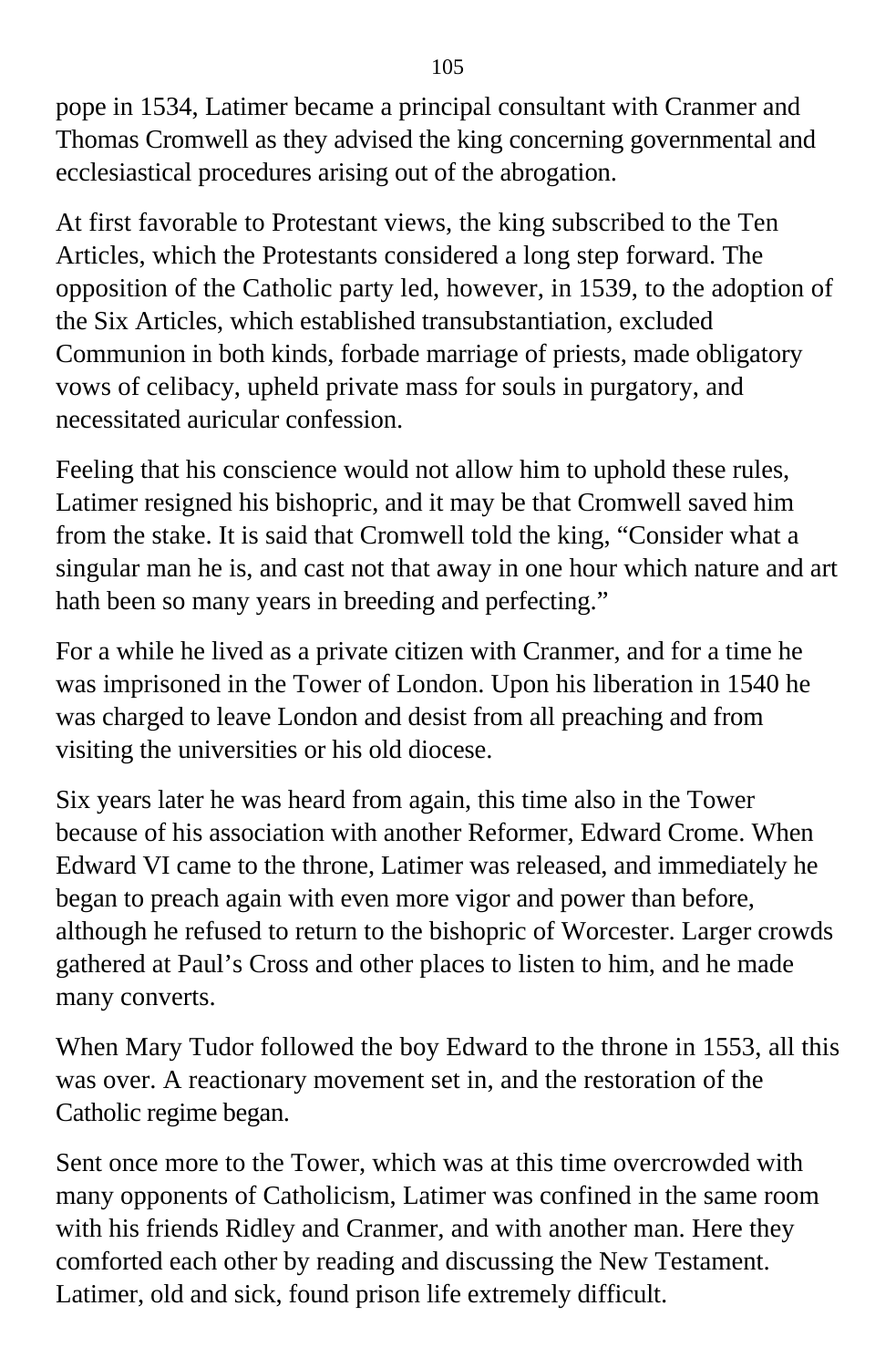After six months, on March 8, 1554, Latimer was removed to Bocardo Prison at Oxford. With Ridley and Cranmer, he was examined at St. Mary's Church, April 14, on the charge that he had denied the doctrine of transubstantiation. Eighteen months later, on October 16, 1555, Latimer and Ridley were led to the stake. Cranmer's fate was postponed five months.

After both had been tied to the same stake in a ditch near Baliol College and a fagot lighted under Ridley, Latimer spoke the words which have since strengthened the faith of countless Christians the world over: "Be of good comfort, Master Ridley, and play the man. *We shall this day light such a candle, by God's grace, in England, as I trust shall never be put out."*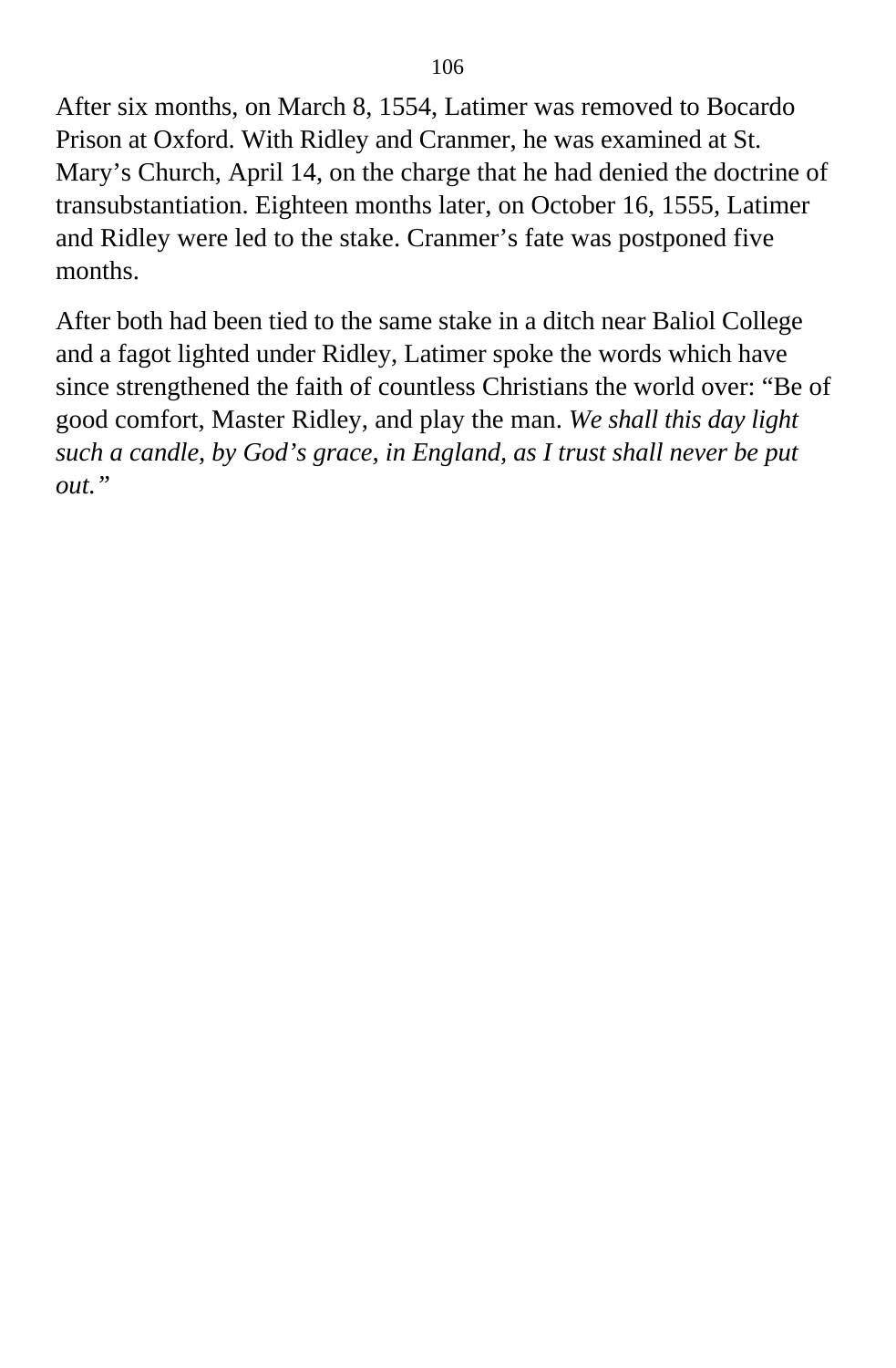# ANDREW MELVILLE

### **A LIVING EPISTLE FOR GOD**

"AS A PREACHER of God's word, he was talented in a very high degree — zealous, untiring, instant in season and out of season, and eminently successful — and as a saint of God, he was a living epistle of the power of religion on the heart. Sound of faith, pure in morals, he recommended the gospel in his life and conversation he fought the good fight. If John Knox rid Scotland of the errors and superstitions of popery, Andrew Melville contributed materially, by his fortitude, example, and counsel, to resist, even to the death, the propagation of a from of worship uncongenial to the Scottish character." — Quoted by McClintock and Strong in *Cyclopedia of Biblical, Theological, and Ecclesisastical Literature,* article, "Melville."

This testimony was spoken about Scotland's greatest educator and "the father of Scottish presbytery." The youngest of Richard Melville's nine sons, he was born in 1545 at Baldovie, a small estate near Montrose, Forfarshire, Scotland, of a family deeply attached to the reformed religion. When about two years of age he lost his parents, and his oldest brother, a minister, accepted the responsibility of the lad's rearing and education.

He attended grammar school at Montrose, where he was introduced to the study of Latin, Greek, and French. With this background, at fourteen he entered St. Mary's College at St. Andrews University with a knowledge of Greek that astounded his teachers. At the termination of his four-year course at St. Andrews, at nineteen, he had earned the distinction of being "the best philosopher, poet, and Grecian of any young master in the land." His intellectual insight and scholarly precision caused Douglas, the rector of St. Andrews, to remark with pleasure and unconscious prophetic foresight, "My silly fatherless and motherless boy, it's ill to wit what God may make of thee yet."

Melville enrolled in the University of Paris in 1564, where he studied philosophy, mathematics, Latin, Greek, Hebrew, and the Oriental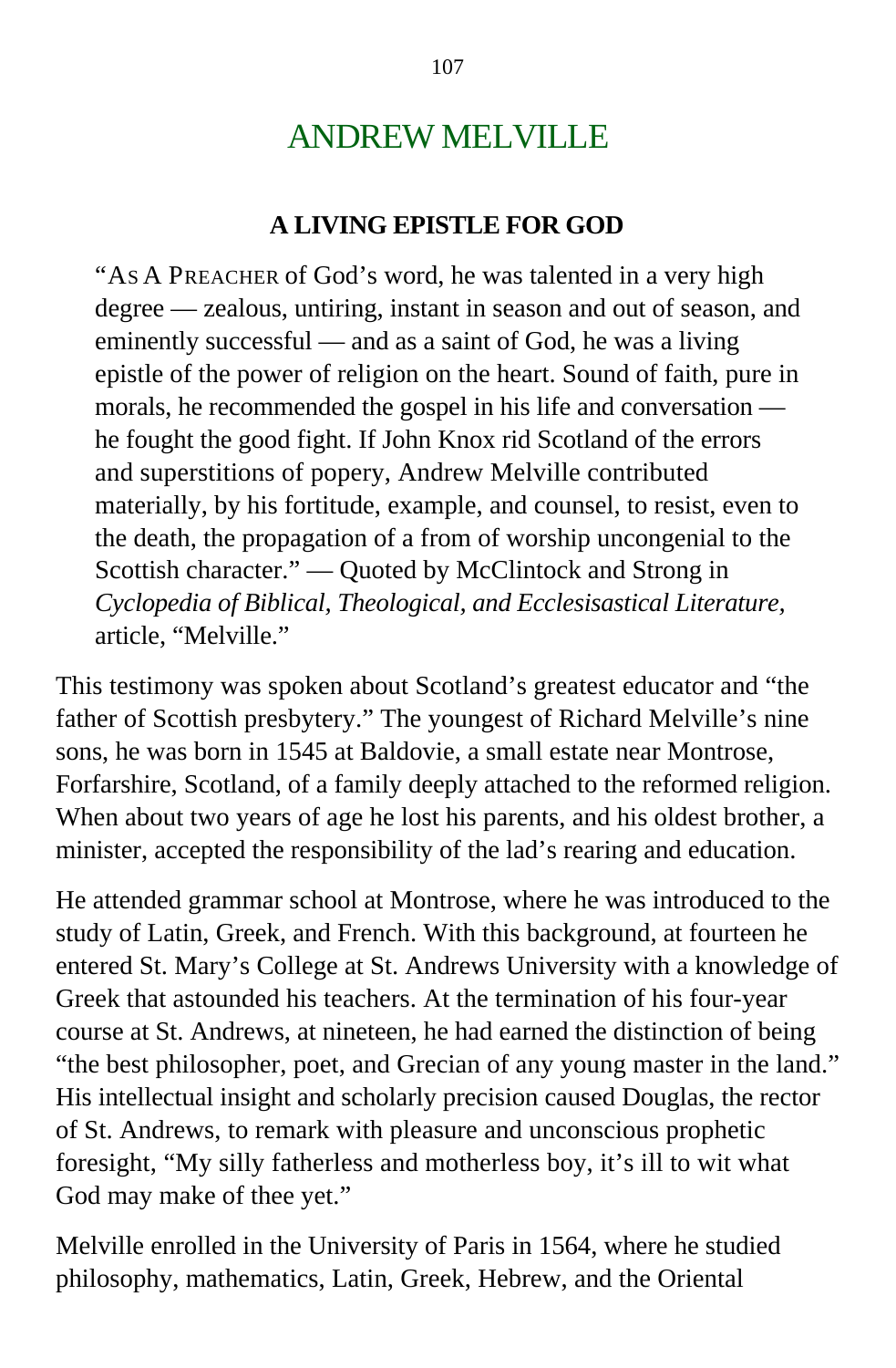languages until 1566, when he journeyed to Poitiers to gain an understanding of civil law. He was possessed with extraordinary learning, and at the age of twenty-one he was offered the regency of the College of St. Marceon. There his understanding of the classics, his ability as a Latin poet, and his oratorical prowess soon made his college superior to the College of St. Pivareau as the two vied for literary honors.

He remained at Marceon until his attitude during the Huguenot wars led the officials to suspect him of Huguenot sympathies. Lest he be apprehended, he went to Geneva. On the way he encountered grave difficulties, but these were soon forgotten under the spell of the warm welcome accorded him by Beza, who influenced the Genevan officials to grant him the vacant chair of humanities in the academy. Besides teaching, he attended many of his colleagues' lectures and began to be known for his scholarship in Oriental learning, as well as for his zeal for religious and civil liberty. Of the last he learned still more when the refugees of the St. Bartholomew Massacre began pouring into the city.

From the time of his arrival in Paris in 1564, until 1572, he had virtually cut himself off from his homeland and friends, but at this time, apparently because of his renown as an instructor in both France and Switzerland, he began to be besieged with appeals to return to Scotland and there to give his energies and organizing ability to the development of the educational standards, then at a rather low ebb.

When Melville decided to return home, Beza wrote to the general assembly in Scotland that the young man was "equally distinguished for his piety and his erudition, and that the Church of Geneva could not give a stronger proof of affection to her sister Church of Scotland than by suffering herself to be bereaved of him that his native country might be enriched with his gifts."

Upon his arrival in Edinburgh in 1574, Regent Morton asked him to be tutor in his family, but Melville preferred college to court life, and shortly thereafter the general assembly appointed him principal of Glasgow College. It was about this time that he met the young king, James VI, with whose opinions on church government he was later to come into conflict.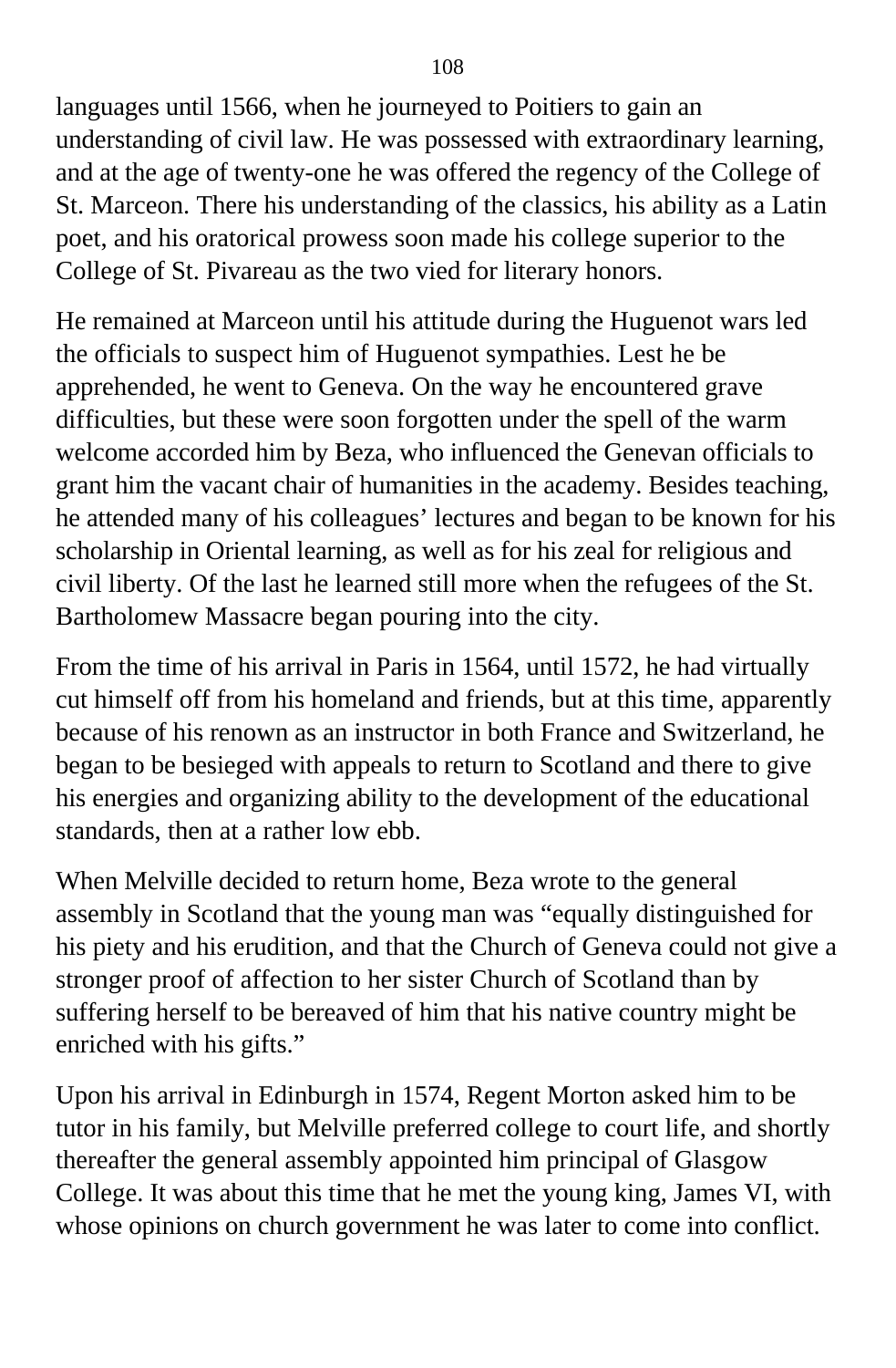Melville soon distinguished himself as an educator as he introduced his sixyear plan of an enlarged curriculum, including departments of philosophy, language, science, and divinity. The last he reserved for himself. His program also called for the training of regents, or deans, to supervise these departments. By his work he assured this university of an eminent literary history and a high reputation for scholarship throughout all Europe.

His enthusiasm paralleled his ability and energy. Soon the empty classrooms were filled to capacity; students enrolled from all areas in Scodand, as well as from abroad, as with singular success he developed an unusual ardor among them by his teaching and discipline. Within one year after his return to Scotland his renown as a reformer for Scottish education had reached Aberdeen, to which place he was called as consultant to Principal Alexander Arbuthnot of King's College, to assist with the formation of a new university constitution.

In 1577 the charge of Govan, near Glasgow, was placed under his supervision, and in the same year his stature as an educator again increased when a royal charter ratified his revised course of study for the University of Glasgow.

Scotland's low educational standards became more and more apparent as this university under Melville's guidance attained an excellent status of discipline and scholarship. Recognizing the need of immediate action, the general assembly, with the approval of the Scottish parliament, appointed Melville the director of improvements for all colleges and universities in Scotland. He was also made commissioner for the examination of St. Andrews University, the school of greatest wealth and enrollment; and in 1579 the parliament sanctioned his recommendations for its scholastic improvement. For the first time, St. Andrews as a seat of liberal learning became attractive to foreign students.

One distinction called for another, and in 1580 the assembly, by royal letter, was requested to permit Melville's transfer from his position in the Glasgow university to a similar post in St. Mary's College, at the University of St. Andrews. This college had by an act of parliament been created a school of divinity the same year.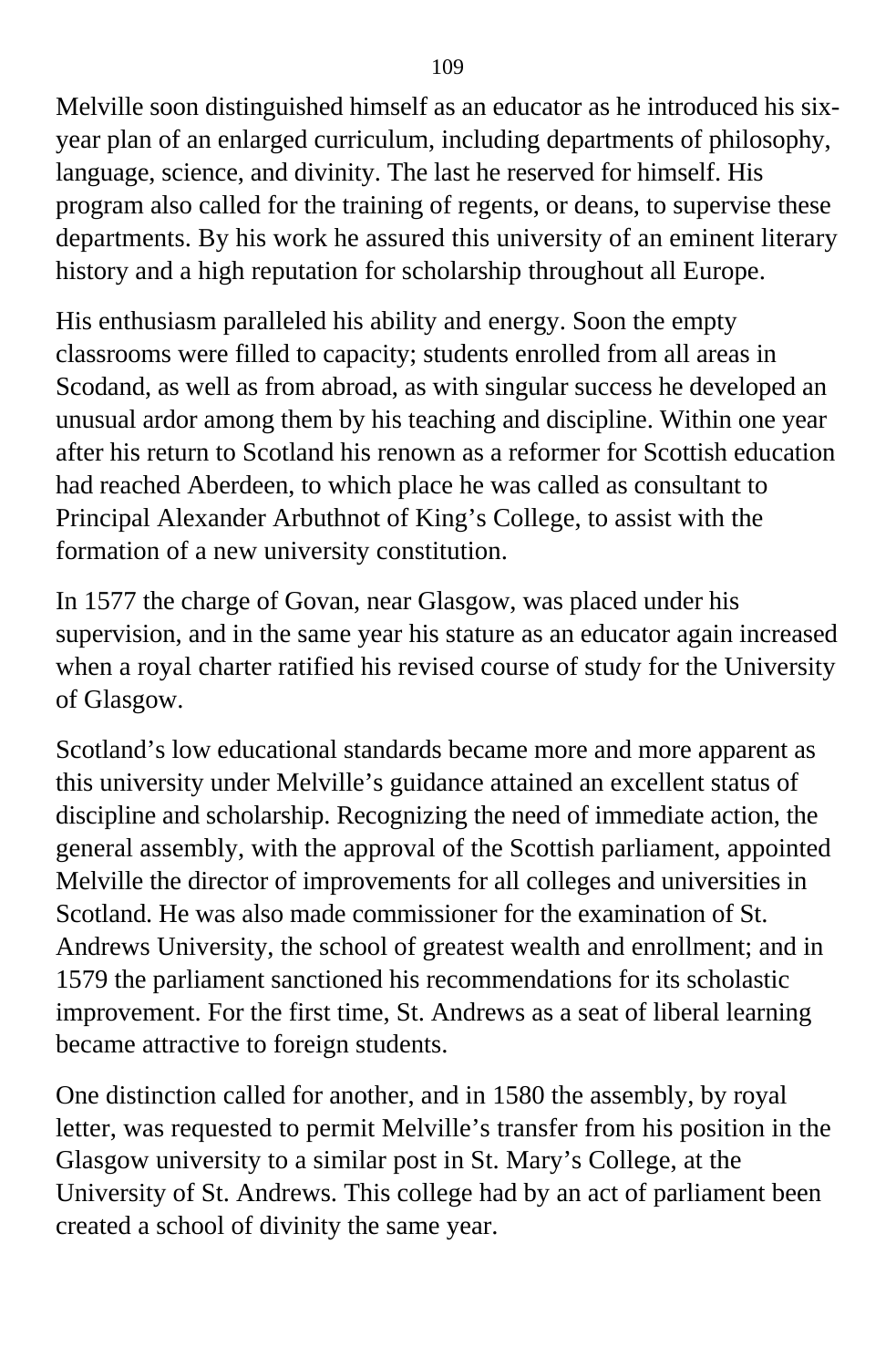In less than two years after beginning his duties, his acknowledged ability and zealous enthusiasm brought noted improvements, in spite of internal opposition. The enrollment increased, and the cause of religion made exceptional progress, as his instruction in Syrian, Chaldee, and Hebrew, and his theological lectures drew students and teachers from other colleges. As a Scottish educator he stood without a peer.

Paralleling and often inextricably intertwined with his work as an educator were the religious and political issues of the period, in which he became completely involved. This man, described as "low in stature and slender in his person, but possessed of great physical energy," automatically donned the toga of John Knox. His vibrant voice, his fluency and power of words, his expressive gestures, his possession of a mind and determination of superior rank, and his reputation as a divine and a scholar, all aided in his introducing an austere presbyterianism into the tentative framework of church organization begun by Knox. His organizing genius in church affairs reflected his earlier educational successes.

Barely had Melville arrived in Scotland before he began to prove the unscriptural status of prelacy, with its three gradations of ministers; and he advocated its abolition. In its stead he recommended that all ministers have equality in authority and rank. His chief purpose was to make the populace conscious of Christianity as a criterion of behavior for nations and people, rather than as the victory of any form of church government over another. He was not sentimentally religious, self-seeking, nor fearful of consequences to himself; consequently a struggle with James VI and his ideas of divine rights was inevitable.

By 1575 he had become a member of the general assembly, where he served on the committee formed to study the polity of the church and to formulate an outline of ecclesiastical administration for the information of the general assembly. The result was what came to be known as the *Second Book of Discipline,* in the preparation and defense of which Melville took an active part; and in 1578, as moderator of the assembly, he received a unanimous vote which made the *Second Book* the guide for the government of the Presbyterian Church.

In brief, this book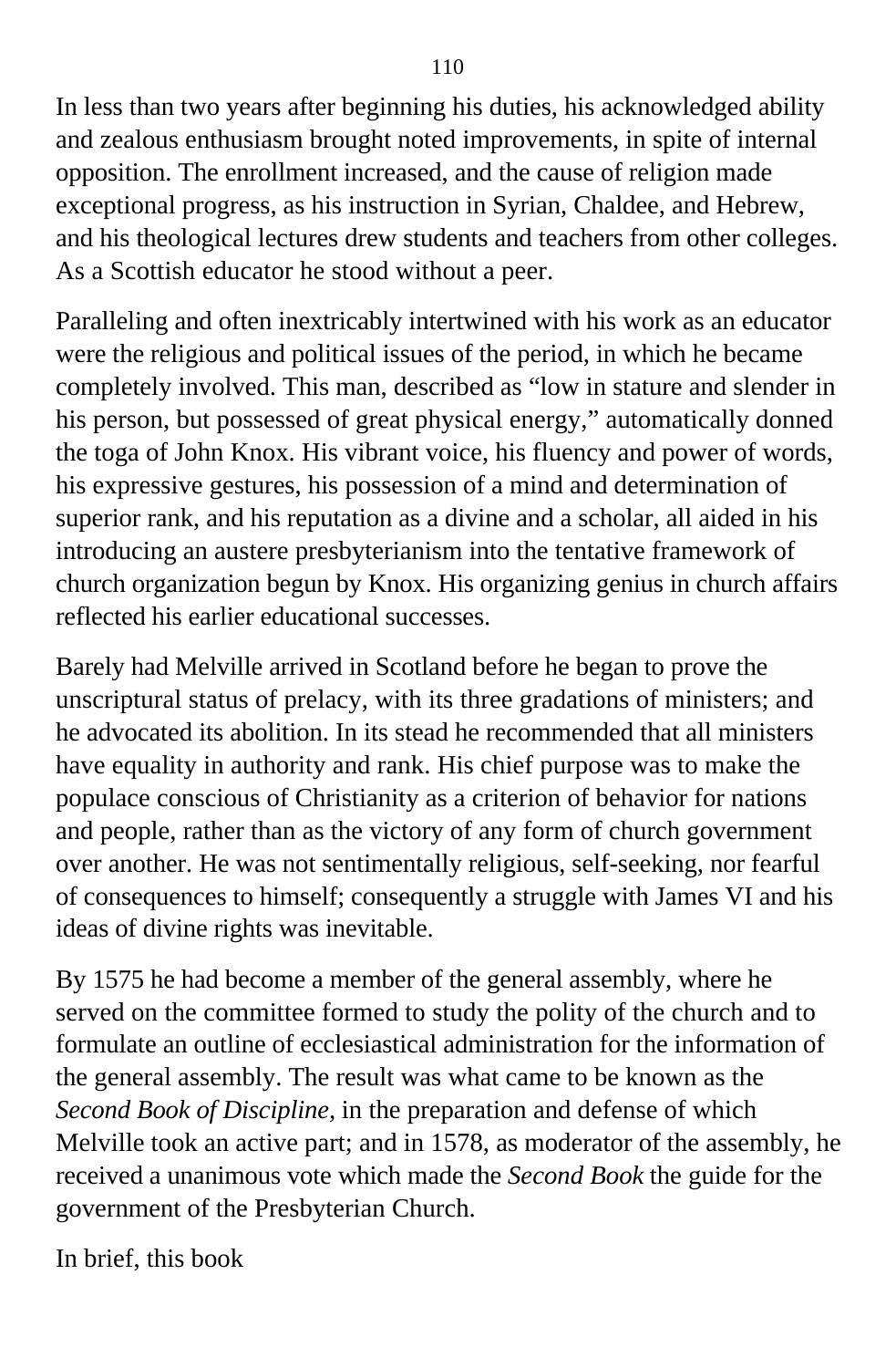"discarded every vestige of prelacy, ended patronage, placed ordination in the hands of the eldership, and established a gradation of church courts. The church courts had a jurisdiction independent of the civil magistrates It did not, however, complete the development of the Scottish 'presbytery,' for it recognized no intermediate court between the eldership of the particular congregation and the assembly of the province; though it pointed the way to 'presbyteries' by allowing three or four contiguous congregations to have an eldership in common." — *The Dictionary of National Biography.*

His advocacy of the presbyterian system, as opposed to prelacy, was doubtless predicated on his Genevan experience; and what he had learned there he purposed to transplant to his homeland.

Cleverly and fearlessly he circumvented the plan of the astute Regent Morton to make the church subservient to the crown; and for this work he had ample opportunity, for as professor of divinity he took a leading part in the disputes on theology and polity, which often gave him access to the members of both the parliament and the privy council; but not without encountering the regent's temper. Melville's courage, however, was remarkable. One day when Mor-ton had threatened him, Melville remarked,

"Tush, man! threaten your courtiers so. It is the same to me whether I rot in the air or in the ground; and I have lived out of your country as well as in it. Let God be praised; you can neither hang nor exile His truth!"

As moderator of the general assembly he lost no opportunity to promote his specific plans for church government and to oppose the royal supremacy in ecclesiastical affairs. Because of his vehemence and reference to "a new popedom in the person of the prince," he was cited for high treason before the privy council, which, in spite of lack of evidence to support the charge, gave him a prison sentence for contumacy. He argued that a minister's utterances from the pulpit were not subject to a civil court until a church court had ruled on the case. Then, before he could be imprisoned, he fled to London.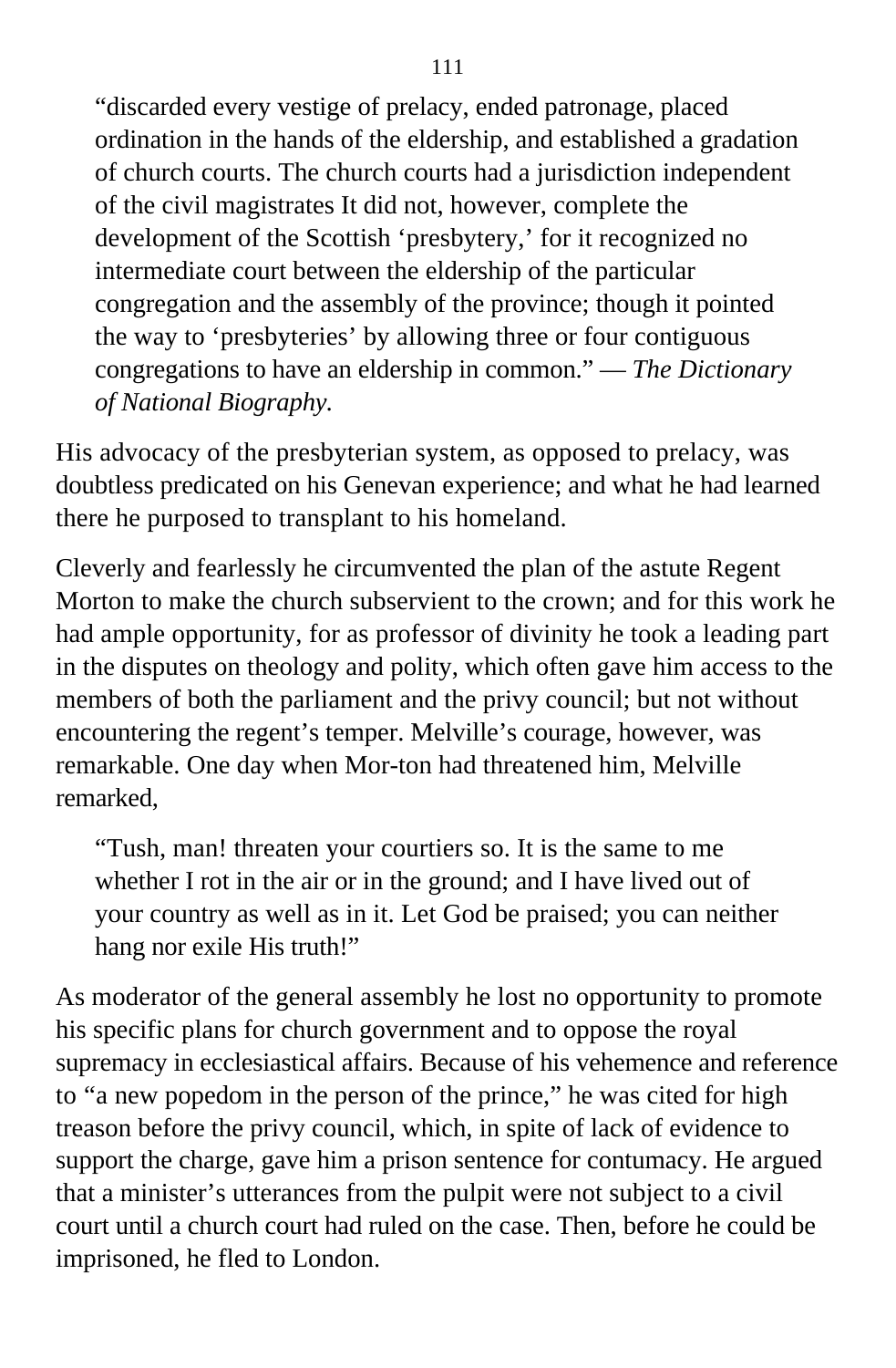While at the court of Queen Elizabeth he enlisted the sympathies of its adherents in behalf of the Scottish Presbyterian cause. Subsequently the group which supported his views in Scotland on church polity came into power, and after about two years Melville returned to his country and was reinstated in his office.

From 1585 to 1590 his status with the government fluctuated. At the beginning of this period he was ordained to the Presbyterian ministry, and James VI made him vicar of Abercrombie. In 1587, and again in 1589, he was chosen moderator of the general assembly. He attended conference after conference and assembly after assembly, boldly speaking in behalf of what he termed the New Testament form of church government, and denouncing the bishops and their system. Time after time the king sought to circumvent him, even keeping him from speaking at the assembly at Dundee in 1588 and forcing his withdrawal from the convention.

Yet some progress toward ending episcopacy was made. By May, 1590, at the coronation of the queen, Melville had risen to such power that only Presbyterian ministers were permitted to officiate; and Melville, himself, recited a Latin poem of his own composition, which was later printed by the king's orders.

All his difficulties, including vile calumnies, trials for treason, and sentence to imprisonment were forgotten in his satisfaction at seeing the parliament of 1592 pass an ecclesiastical act which placed church government under the control of general assemblies, kirk sessions, presbyteries, and provincial synods. This action constituted the legal basis of Presbyterian church government.

But even this decision of parliament did not stop the machinations of James VI in behalf of episcopacy. He insisted, among other stipulations, that state affairs be excluded from sermons, that assemblies must obtain his sanction for convening, and that church courts should disregard cases punishable under the criminal code. Furthermore, he declared the power of Melville and other officials of the assembly illegal and ordered them to leave Edinburgh.

At a later meeting a group of ministers was selected to confer with the king on affairs of the church, and this body was called "the needle which drew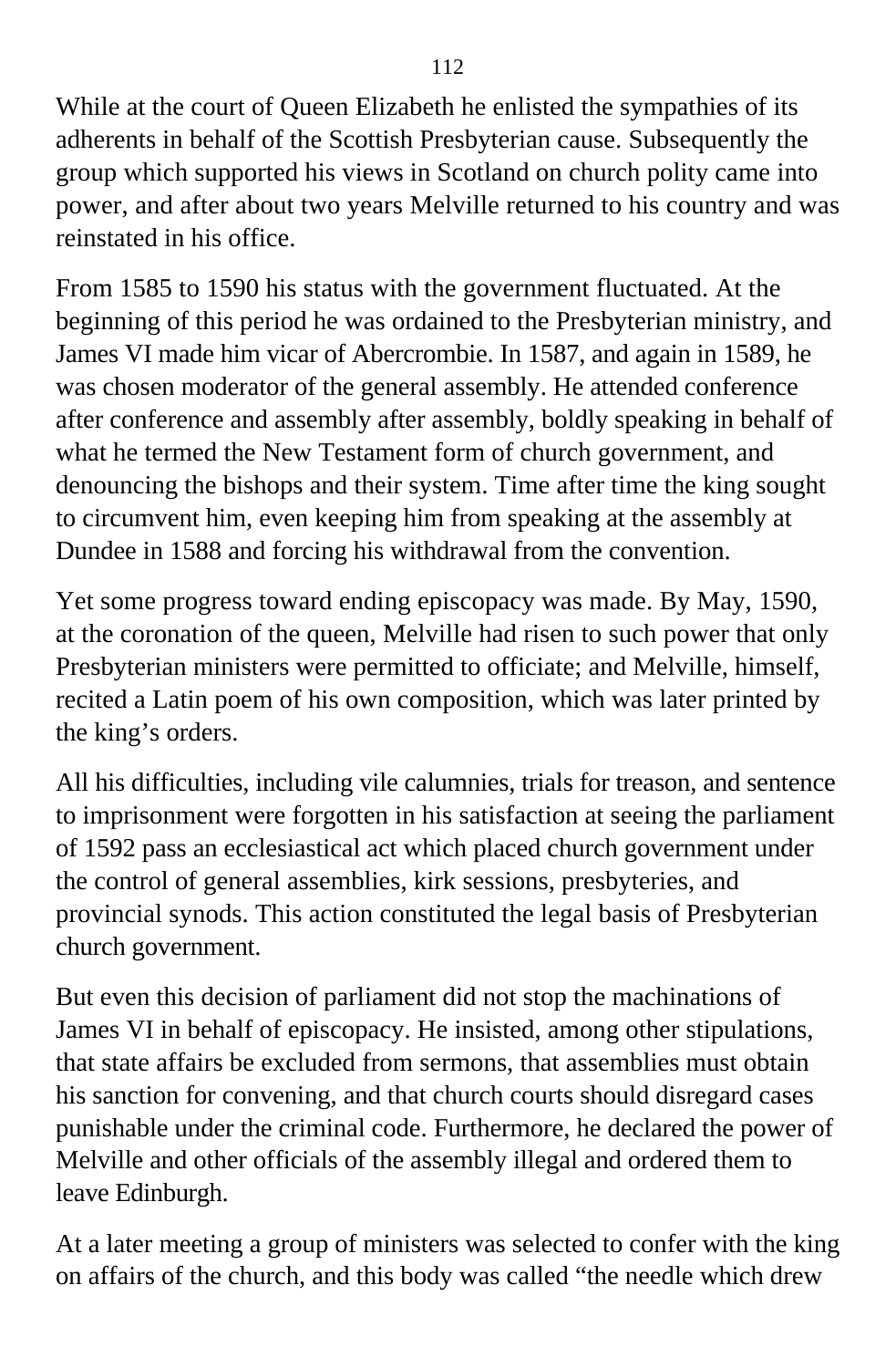in the episcopal thread." But the king's enmity for Melville did not affect the clergy's estimate of him, for in 1594 he was again the moderator of the Edinburgh general assembly.

The king, ever anxious to find a cause against Melville, took advantage of a disturbance in Edinburgh, in 1596, to effect a change in the constitution of church government, an alteration violently opposed by leading clergymen and the Synod of Fife. Melville, who had not lost his fearlessness, headed a deputation to wait upon the king. The same spirit he had shown to the infuriated Morton he now showed to the king.

When James reminded him that he was his vassal, Melville replied,

"Sirrah, ye are God's silly vassal; there are two kings and two kingdoms in Scotland: there is King James, the head of the commonwealth; and there is Christ Jesus, the King of the church, whose subject James the Sixth is, and of whose kingdom he is not a king, nor a lord, nor a head, but a member."

Such words were not the soft answer that turneth away wrath, and the king finally succeeded in getting Melville discharged as rector of St. Andrews University, in 1597, although Melville did return as dean of the faculty of theology in 1599. Determined to dismiss Melville entirely, to eliminate his constant opposition, the king succeeded in having it declared illegal for teachers of philosophy and theology, who were not at the same time pastors, to sit in any church courts "under pain of deprivation and rebellion."

By 1601 the king had become thoroughly exasperated at Melville's fearless insistence upon his rights by his appearance at assemblies in Falkland, Montrose, and other places, and went to St. Andrews University, where, without the privy council's sanction, he ordered Melville not to leave the college premises; "if he fail and do in the contrary, that he shall be incontinent thereafter, denounced rebel, and put to the law, and all his movable goods escheat to his highness's use for his contemption."

With the accession of James VI to the English throne, there to become James I, the quarrel between the two antagonists seemed to subside. Melville wrote a number of odes showing his agreement to the union of the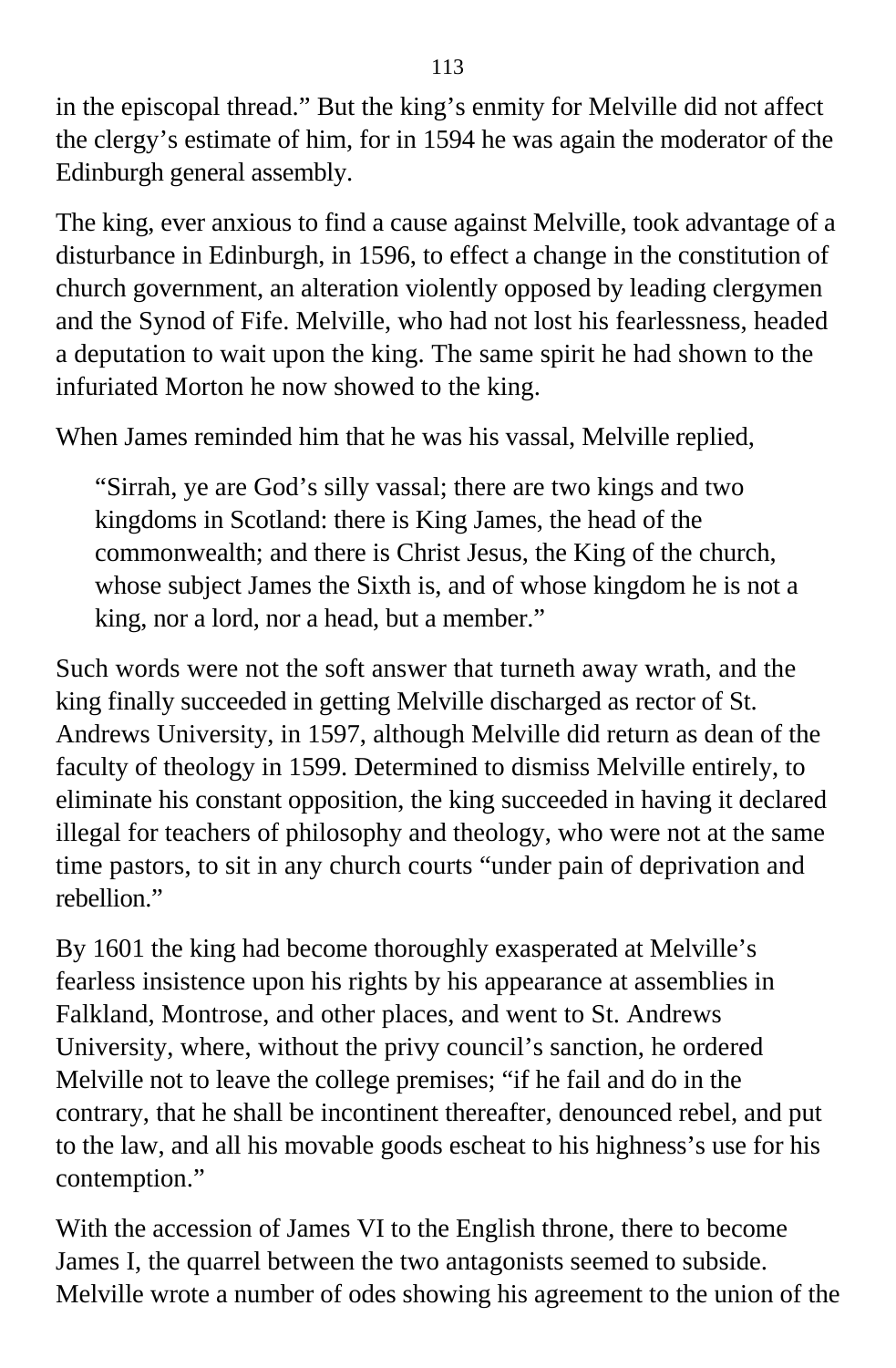two nations, but during the next two years Melville again opposed the restoration of episcopacy into Scotland. And when in 1606, during his attendance at the Hampton Court conference, he wrote a Latin epigram contemptuously ridiculing some rites of the high church, the privy council found him guilty of *scarutalum magnatum.*

For the larger part of the next year he was a prisoner in the homes of the dean of St. Paul's and of the bishop of Winchester. Following that, "in violation of every principle of justice," he was kept in the Tower for more than four years, during the first of which he was in virtual solitary confinement. Pen, ink, and paper were denied him, and he saw no one but the person who brought him his food. "But his spirit was free and unbroken, and he covered the walls of his cells with verses beautifully engraved with the tongue of his shoe buckle." For the remainder of his prison term his treatment was less rigorous.

Upon his release he left for France, in 1611, to join the staff of the University of Sedan as professor of theology. Melville, now in his sixtysixth year, wanted to return to Scotland, but the king refused, and he remained in Sedan until his death in 1622. The bitterness of his enforced exile was somewhat eased, however, by the kindness of some of his fellow countrymen who were living in France; but the hardness of the king was "one of the greatest blots on that reign."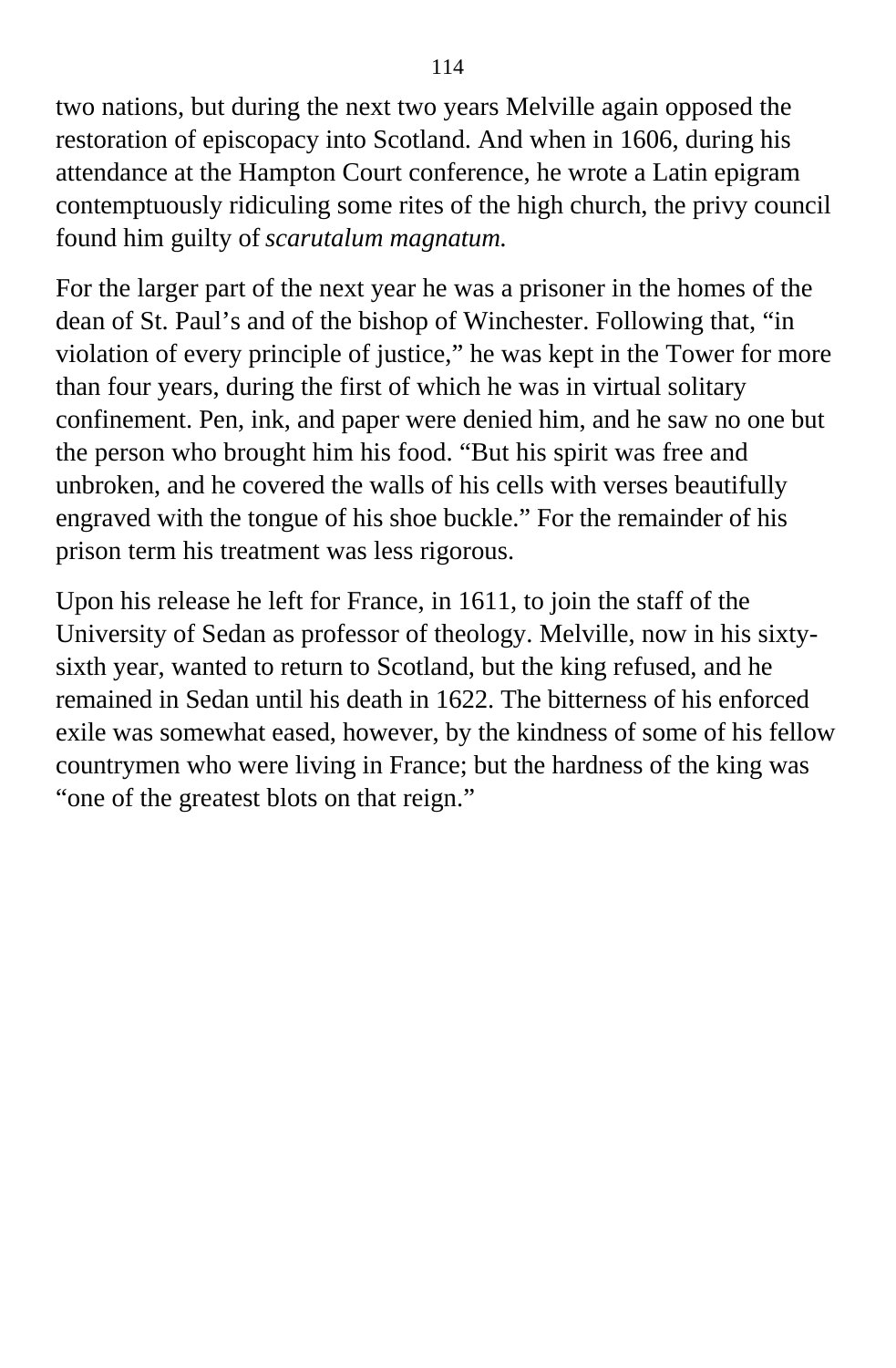# NICHOLAS RIDLEY

### **MARTYR FOR HIS FAITH**

"I MARVEL that you will trouble me with any such vain and foolish talk. You know my mind concerning the usurped authority of that Roman antichrist. As I confessed openly in the schools, so do I now, that both by my behaviour and talk I do no obedience at all to the bishop of Rome, nor to his usurped authority, and that for divers good and godly considerations."

Those were the words of Nicholas Ridley on October 1, 1555, a few days preceding his execution, in answer to the suggestion that he confess the pope to be the chief head of the church, and that he recant his view that salvation was possible outside the Catholic Church.

Nicholas, the second son of Christopher BidIcy, was born about 1500. His comfortably situated parents lived in Northumberland near Willimoteswick, England. He attended grammar school at Newcastle upon Tyne and began his university studies in Pembroke Hall, Cambridge, about 1518. Here his ability as a student, and particularly his grasp of Greek, won him scholarly distinction. Following his honors graduation from Cambridge, he continued his studies and received the master of arts degree in 1526. He also attended Continental schools, such as the Sorbonne at the University of Paris, and the University of Louvain. Eventually he became proctor and chaplain of Cambridge University.

Up to 1534 he had not severed his affiliation with the Catholic Church, but his success in obtaining a university opinion opposing the spiritual power of the papacy and his part in signing a decree removing England from the sphere of papal jurisdiction, were indications of his trend of thought.

His reading of Bertram's *Book of the Sacraments,* and subsequent interviews with Thomas Cranmer and Peter Martyr regarding the gospel of Christ, "not a little confirmed him." Before the close of the year he openly supported the claim of Henry VIII to having supreme ecclesiastical jurisdiction of the English kingdom. Ridley had an uncle, an enemy of the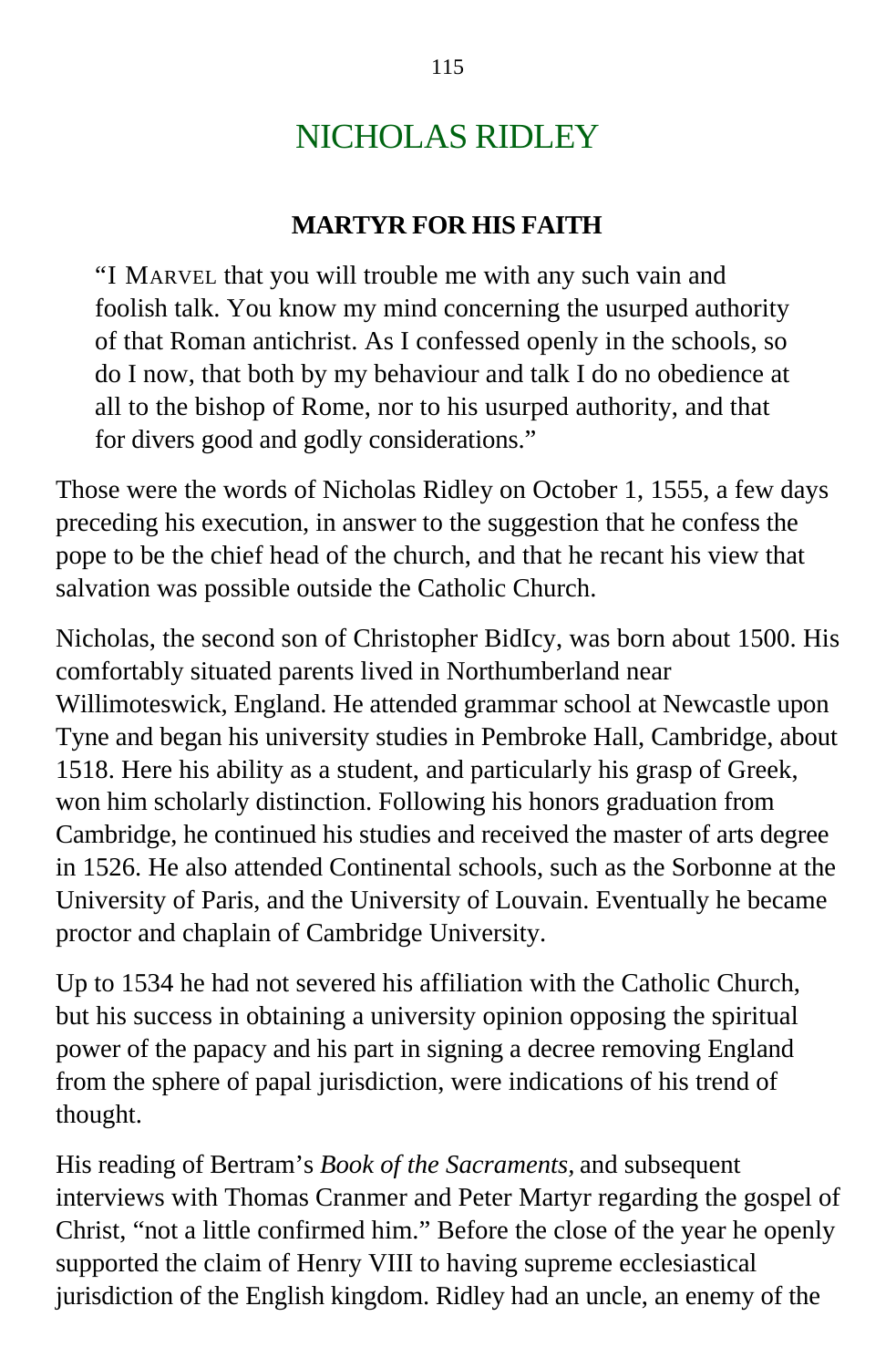Reformation, who paid all of the young man's university expenses. After this uncle died in 1536, the way opened for Ridley to demonstrate Protestant tendencies.

As he came into prominence, honor after honor followed in quick succession. When Ridley received his bachelor of divinity degree in 1537, Cranmer made him his chaplain. Cranmer had a high opinion of Ridley's erudition and discretion, and the following year he installed him as vicar of Herne, Kent.

Gradually Ridley began to reject the faith of the Catholic Church. He opposed the Act of the Six Articles in 1539, which enumerated important doctrines and policies of the church. The following year came the conferring of the degree of doctor of divinity and his election as master of Pembroke Hall, where he had begun his educational career. The canonry of Canterbury was given to him in 1541.

In 1543 the first open acts of ecclesiastical hostility against him began. Dr. Stephen Gardiner, bishop of Winchester, preferred charges against him for nonconformist practices, and for teaching heresy. Ridley was acquitted, however, perhaps by the king's favor. Before the death of Henry VIII, Ridley renounced the doctrine of transubstantiation, which teaches that the bread and wine are changed into the very body and blood of Christ.

His status with higher authorities continued to improve, and in 1545 circumstances enabled him to add the canonry of Westminster to the one of Canterbury, which he had received four years before.

His gradual deviation from the Catholic fold did not, however, lead to carelessness in the performance of his duties, nor to neglect of proper recognition of the established order. Ridley "stickled more for the ceremonies of the church than any of his brethren in the reign of Edward VI." This was particularly true as he followed the liturgy of the developing Anglican Church. During Henry VIII's last year he received a preferment with some liberality and became the bishop of Rochester.

The reign of Edward VI (1547-1553) gave Ridley an opportunity to step into even greater public prominence than he had before. His scholarly attainments fitted him eminently as a collaborator in compiling the *First Prayer Book.* Protestantism moved aggressively during Edward's time.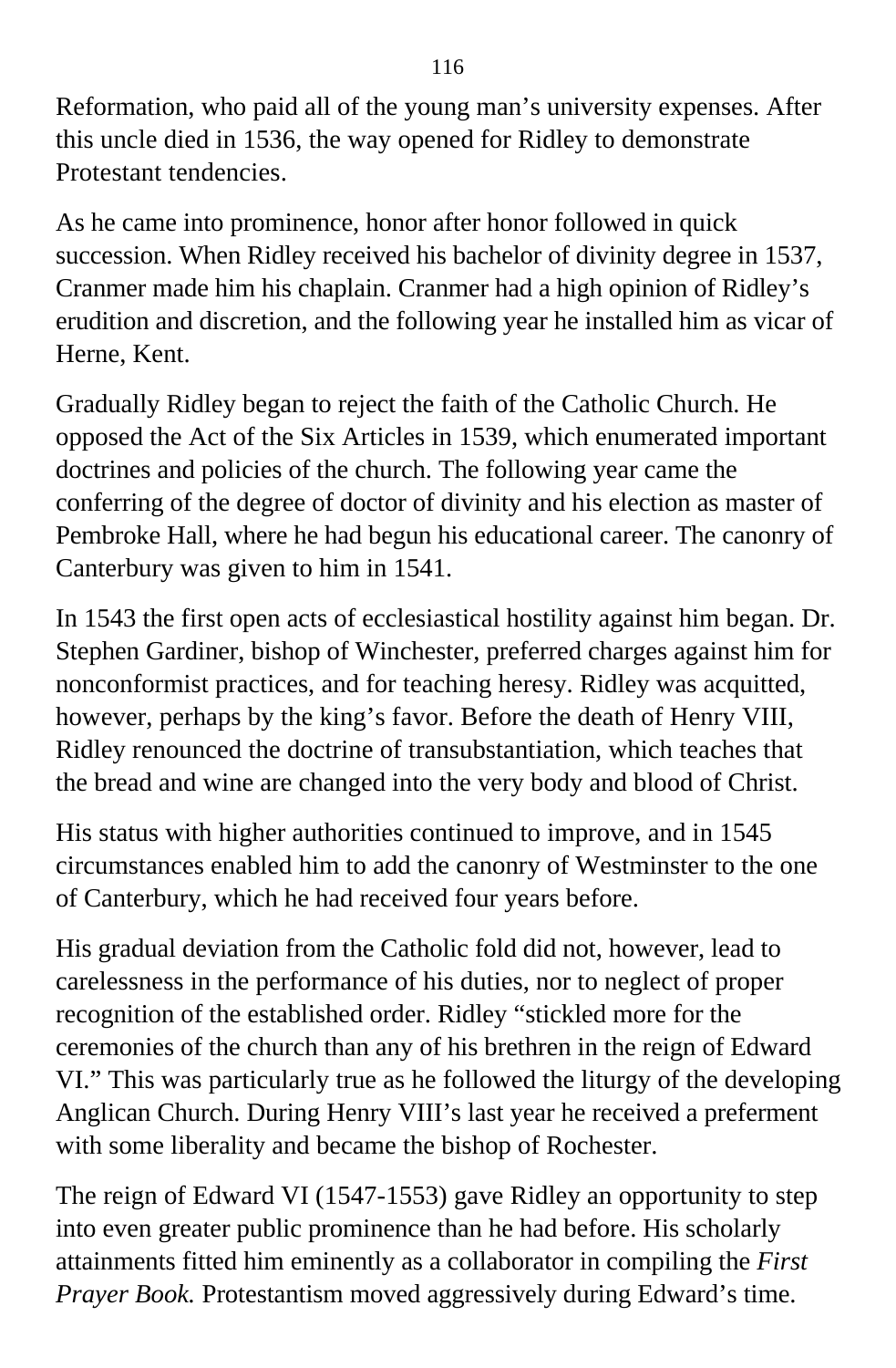Near the close of 1548, Ridley received the appointment of visitor to Cambridge, a position which privileged him to reorganize the university so as to ensure the firm entrenchment of Protestantism. This task began in May, 1549.

About this time occurred an episode of a type which was altogether too frequent in the history of the Beformation, and which the twentiethcentury mind has difficulty in understanding, Ridley, in accord with Cranmer and others, pronounced death sentence on Joan of Bocher for an act considered detrimental to the religious beliefs of the period. Ridley knew definitely that she would be delivered to the secular power to meet death at the stake. It is true that "it was the dogma of the church in which Cranmer had been born and bred; from which even yet [he] had not wholly emancipated himself," but such an argument is neither a justification of, nor an acquiescence in, such acts.

Ridley was hostile to Princess Mary because of her lack of zeal in religious reform. He preached against Mary's succession at Paul's Cross on Sunday, July 9, after Edward's death. Here he railed on her as a usurper, not on the grounds of the supposed illegality of her birth, but on her lack of dependability in matters of "truth, faith, and obedience."

To this insult he added his support of Lady Jane Grey, who actually became the queen for nine days, to succeed Edward VI. Possibly in his support of Lady Jane Grey he was motivated by the duke of Northumberland, who headed the movement to put her on the throne.

As soon as circumstances showed that Northumberland sponsored a lost cause, Ridley went to Queen Mary at Framlingham, fell at her feet, and asked for mercy. This he did not receive.

On July 20, 1553, he became a prisoner in the Tower, along with Latimer and Cranmer. This incarceration did not keep him or the others from working constantly in the defense of, and for the promulgation of, the reformed doctrines. They wrote many letters of counsel on doctrines and Christian living to the brethren outside, and these letters were effective in forwarding the Reformation.

From this date to his death, more than two years later, he remained under guard at the Tower, at Bocardo in Oxford, or in the home of a Mr. Irish.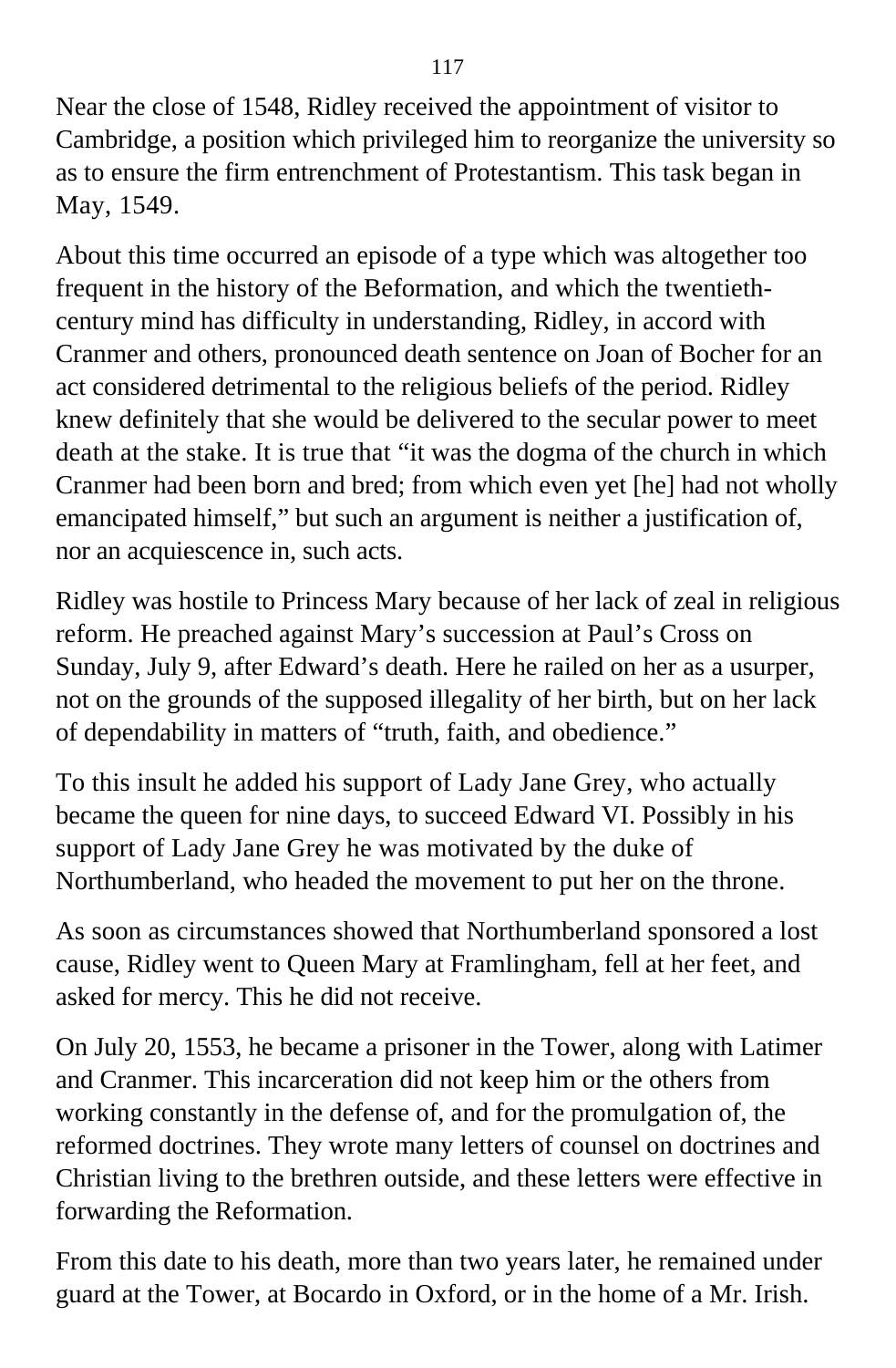The three prisoners were brought to trial in St. Mary's at Oxford, April 14, 1554. Here, it is said, Ridley carried off the honors in presenting the Protestant view.

"He adheres to one line of argument — that of explaining all the authorities advanced against him of the *spiritual* presence only; and this he does with a knowledge of his subject, as well as a readiness in applying it, such as argue an extent of reading, a tenacity of memory, and a presence of mind, quite wonderful. Be they passages from Scriptures, from fathers, or from the canons of councils, with which he is plied, they appear to be the last things which he had examined, so that a false reading, or a false gloss, or a packed quotation, never escapes him: and either a minute knowledge of an author's text, or (what is often quite as certain a proof of scholarship) an accurate perception of the general spirit which influences him, enables him to wrest the weapon from the hands of his adversaries, and to turn it against themselves." — J. J. Blunt, *A Sketch of the Beformation in England,* pages 284,285.

Under the heresy laws passed by Parliament in 1555, Ridley, on September 30 of that year, received confirmation of his sentence on the capital charge of heresy. His formal degradation was scheduled for October 15.

His calm behavior at his execution also furthered, rather than hindered, the cause of the Reformation. His serene bearing and his encouragement to the aged Latimer, "Be of good cheer, brother, for God will either assuage the fury of the flame, or else strengthen us to abide it," created a lasting impression that here were men who stood willing to die for a great ideal. And Latimer's reply, as they were being fastened to the stake, "We shall this day light such a candle, by God's grace, in England, as I trust shall never be put out," was a prophecy which lingered long in the minds of those who witnessed the ordeal October 15, 1555, in the ditch opposite Baliol College. Cranmer, whose sentence had been deferred for five more months, saw their martyrdom from his prison window.

A memorial near the scene of execution was built in 1841.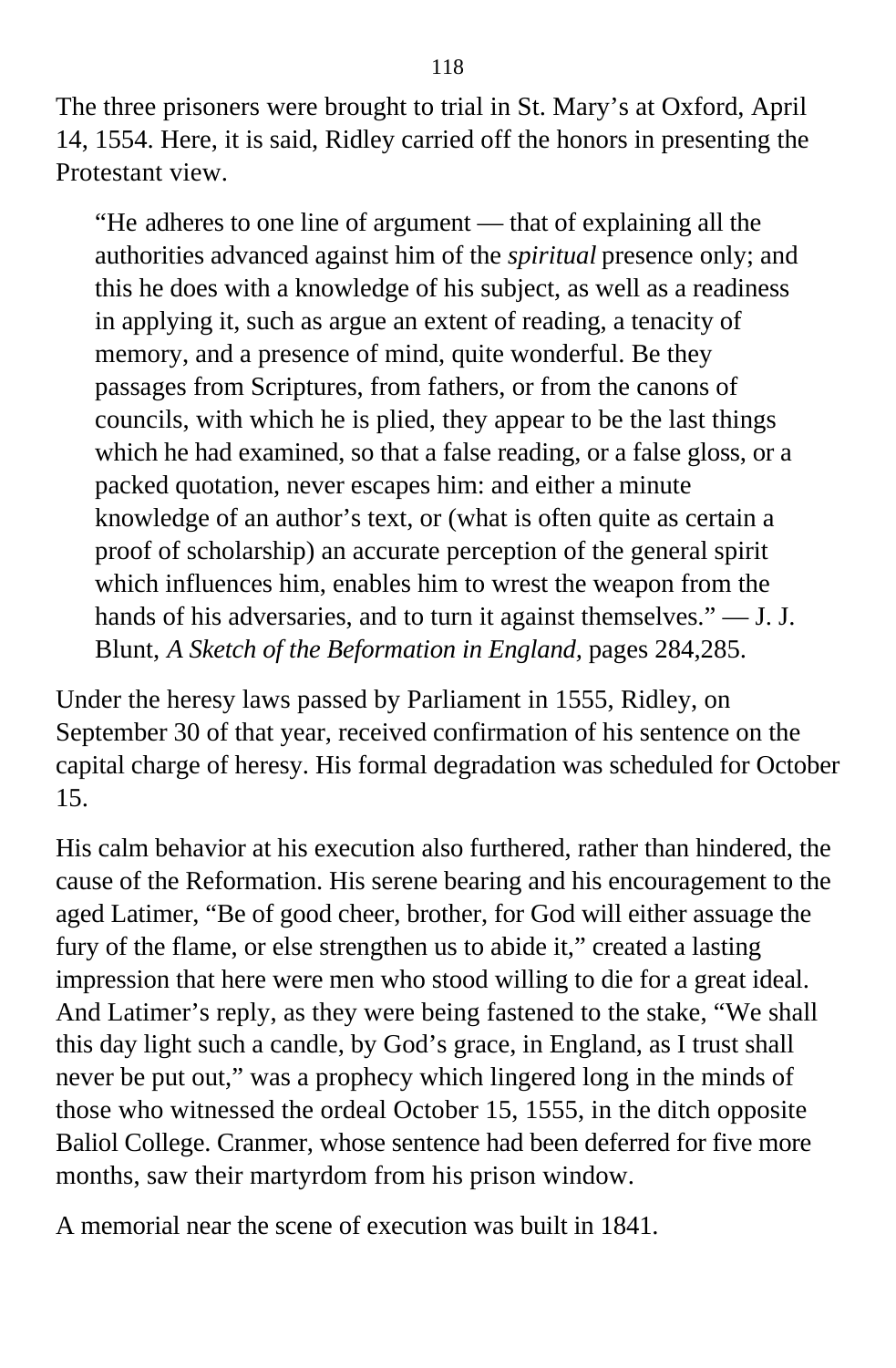## JOHN ROGERS

### **SCHOLAR AND TRANSLATOR OF THE BIBLE**

SELDOM have church historians bestowed so many "firsts" upon anyone, regardless of era or nationality, as they have upon John Rogers, the first to write a Bible commentary, the first to write an English concordance, the first to compile and edit an authorized English Bible, and the first Protestant during Mary's reign to perish as a martyr.

He was born sometime between 1500 and 1505, probably at Deritend, in the parish of Aston, near Birmingham. He attained the A.B. degree at Cambridge in 1525. It is conjectured that in order to accomplish the monumental task to which he later set himself, which won him a place among the first scholars of his age, he must have been a rather "severe student" during his undergraduate days.

Upon completion of his college work he became a junior canon at Christ's College at Oxford and assumed holy orders shortly after. For nearly two years he officiated as rector at Holy Trinity in London, from 1532 to 1534, and for a part of his life he served as a priest in the Catholic Church close to the spot where he was later martyred.

Late in 1534 he resigned his rectorship in London and went to Antwerp, where he had been invited to become the chaplain to the Merchant Adventurers. Here he met William Tyndale, who was then translating the Old Testament. Some biographers affirm that Rogers met Coverdale at this time also, but Joseph L. Chester maintains that Coverdale was in England the whole period Tyndale was in Antwerp, and that therefore no connection existed between Coverdale and Rogers, or between Coverdale and Tyndale, at this time.

Having been deprived of the aid of Frith, who had but a short time preceding been martyred at Smithfield, Tyndale asked Rogers to join him in translating the Bible. Happy to employ his Greek and Hebrew, Rogers willingly assented, although he continued his ministrations as a Catholic chaplain.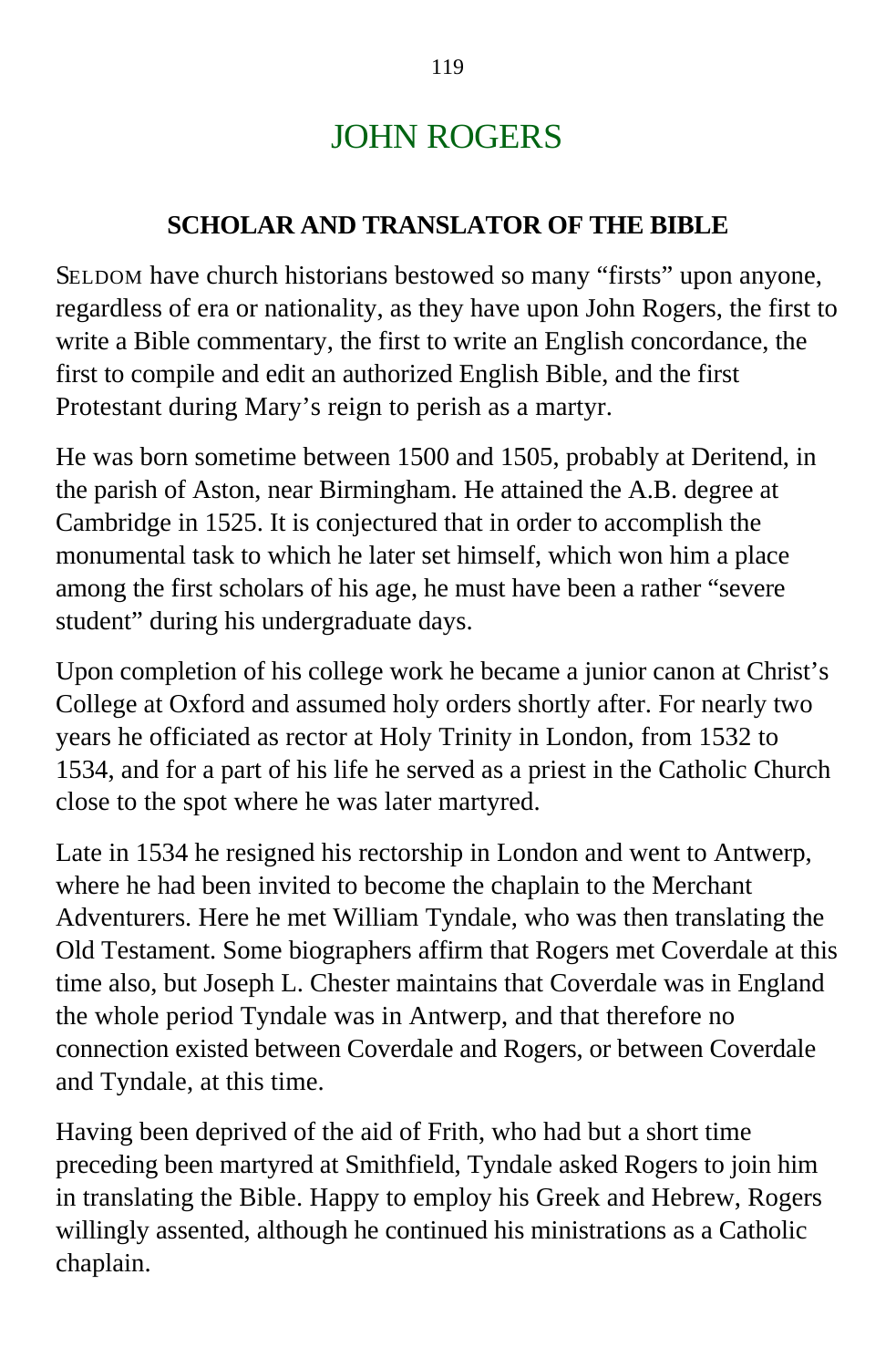While translating the Holy Scriptures, Rogers experienced his conversion to Protestantism. "I have found the true light in the gospel," he remarked one day to Tyndale; "I now see the filthiness of Rome, and I cast from my shoulders the heavy yoke it has imposed upon me." From that moment Tyndale received from Rogers the help which formerly had been given him by Frith.

But this association did not last long; Tyndale was soon arrested, and then was executed near Vilvorde Castle, in 1536*.*

Upon Tyndale's arrest Rogers saved the manuscript of the Old Testament, and immediately set to work to print the translation, possibly on a press owned by the Merchants of Antwerp. Because of his apparent submissiveness to Romish practices, suspicion did not attach itself to him at this time. Consequently he was able to bring Tyndale's work to fruition. And this, his biographer, Chester, remarked,

"was no schoolboy's task. Apart from the actual labor of placing the text in a complete state, and probably comparing every verse with the original there was a vast amount of mental effort to be bestowed upon the marginal illustrations which he added, as well as upon the various prefaces and other articles, prefixed to the whole work, and to individual portions of it. The marginal notes alone would fill a volume of considerable magnitude."

Furthermore, Rogers

"sat in judgment on every page,"

and

"the mere labor of thus examining and revising. . . must have been nearly, if not quite, equivalent to a first translation." — Joseph L. Chester, *John Rogers,* pages 47,33.

Perhaps even more so, for it is usually easier to make a new garment than to remodel an old one.

Coverdale's part in this Bible is much less than some have supposed it to be. Rogers doubtless referred to his translation among others, but the Coverdale portions are said to be "not very numerous."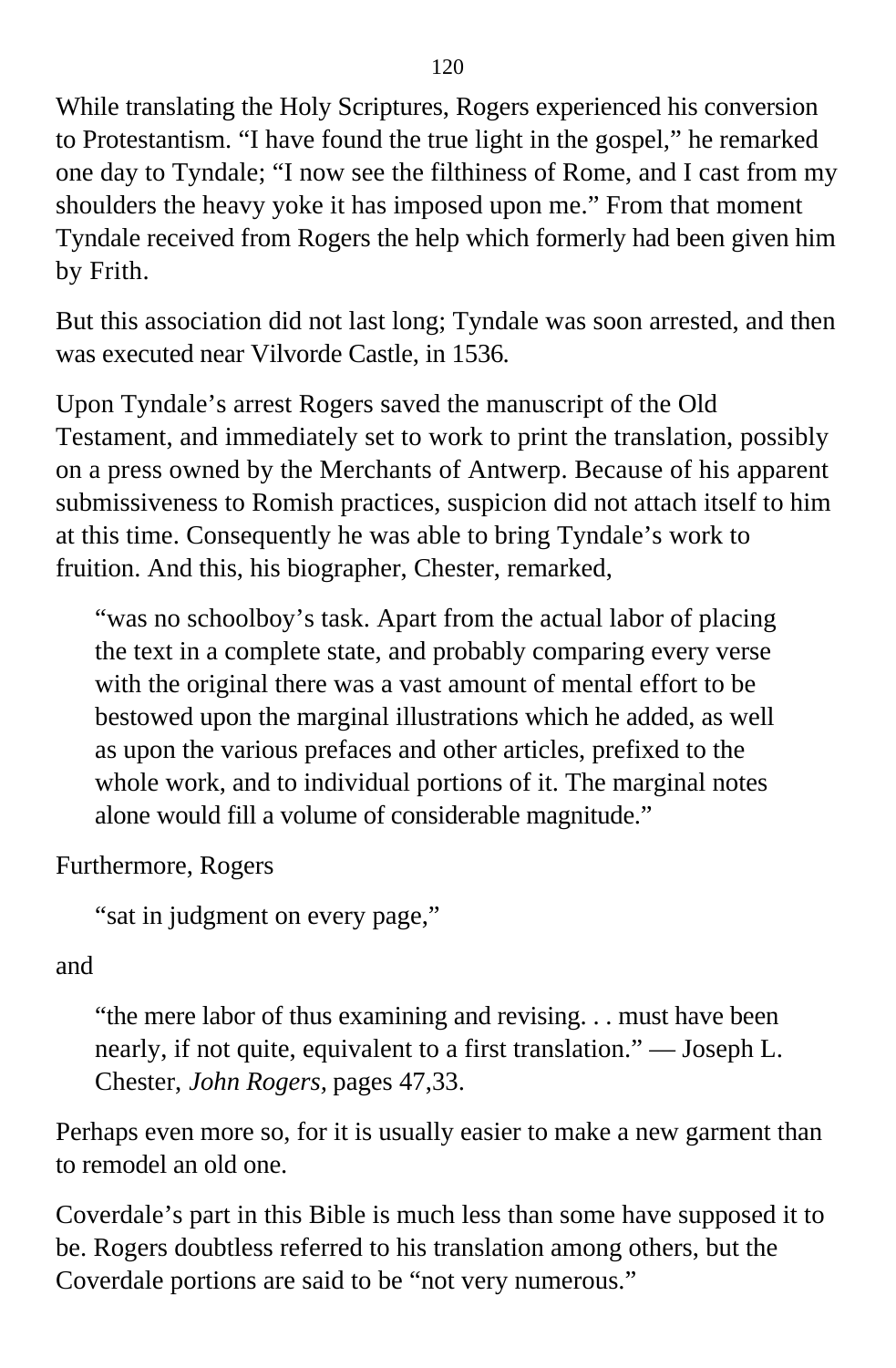Since Coverdale's translation of the Bible in 1535 failed to gain official approval, Grafton and Whitchurch, English printers, came to Antwerp to see what terms they could make with Rogers. They were prompted primarily by business motives. Grafton especially was so pleased with what he found that he staked nearly his whole fortune in the printing of the new Bible. When they assumed the job it seems certain that the translation and printing of all the books preceding that of Isaiah had already been completed.

These sheets Grafton and Whitchurch purchased from whatever printer had done the work, and hired Rogers to translate and edit the remainder as fast as he could. Tyndale had supposedly translated all of the New Testament and all of the Old from Genesis through 1 Chronicles, and perhaps also the book of Jonah. It is even possible that he had translated all. But it may be taken for granted that some partially completed manuscripts and numerous notes, probably in a state of confusion because of Tyndale's sudden arrest, were left for Rogers's editing.

By July, 1537, the entire volume, under the pen name of Thomas Matthew, was printed and delivered in England, a little more than two years after Rogers began helping Tyndale work on it.

Cranmer liked the new translation, and the king granted a royal license for its publication and distribution. Soon the king proclaimed that every parish church in England should possess a copy of this Bible, that the people should have unrestricted access to reading it, provided they did not argue about its merits or doctrines but took their questions to their ministers and instructors. Within four years and four months 24,000 copies of the whole Bible were sold in London.

The question may be asked, Why did not Rogers sign his own name to the Bible, rather than that of Thomas Matthew? Chester explains that to have done so would not have been honest, for the work was not all his. Tyndale was dead and his name in disrepute among the papists; Frith, likewise, was dead and his name odious. Coverdale's name was out of the question, for his Bible had failed to win approval. This new Bible needed an author's name to throw the papists off their guard, and it may be that Rogers selected the names of his two favorite Scripture characters, Thomas and Matthew, to serve as the nora de plume for this whole Bible,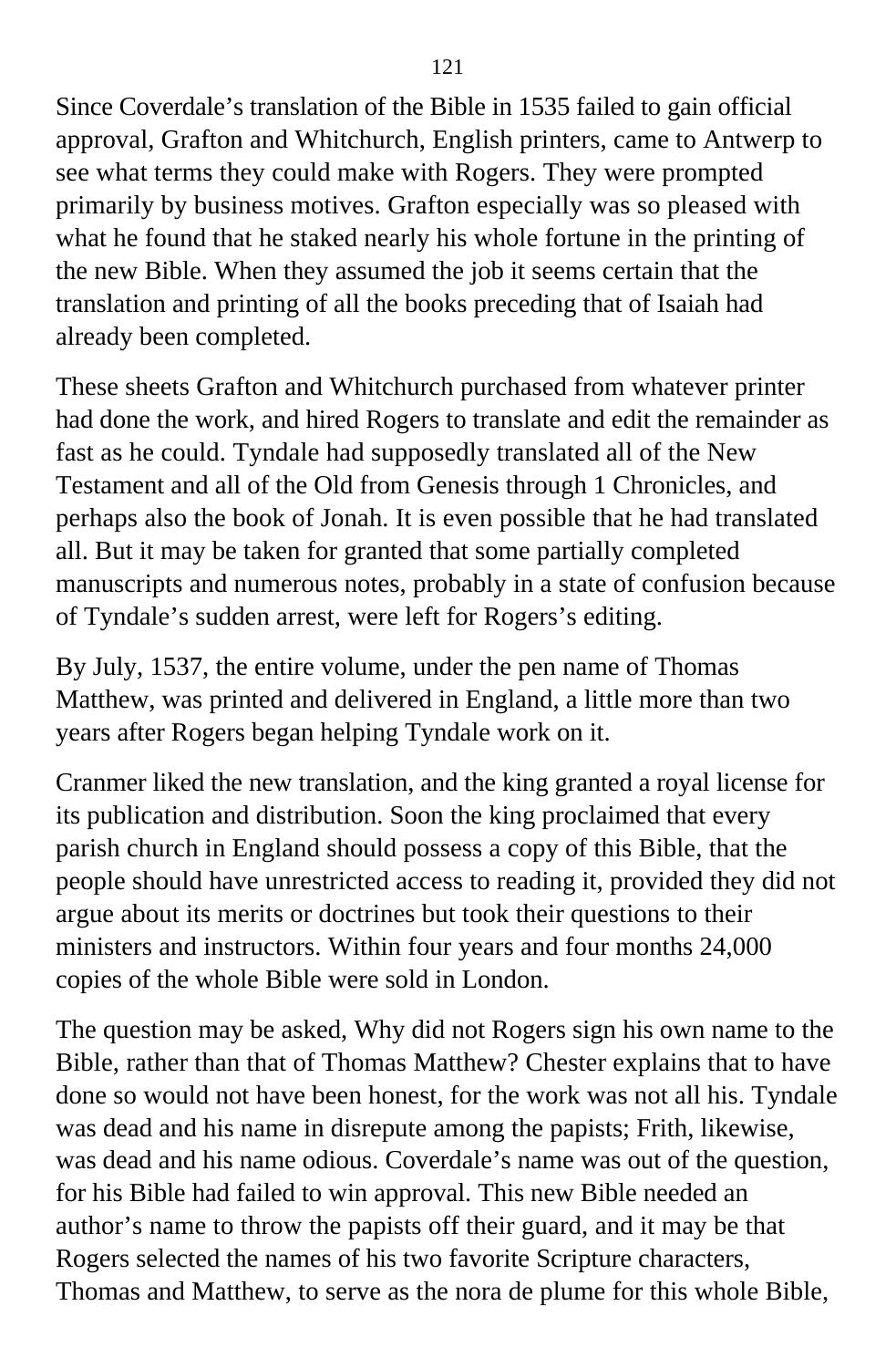"the greatest enemy. . the papacy had yet encountered in England," and by which it ultimately received its deathblow.

About 1537 Rogers married Adriana de Weyden, a Protestant, in Antwerp. Soon afterward he departed for Wittenberg, where he learned the German language well enough to take charge of a German congregation. For ten years he preached in that city, and there most of his children were born. But at heart Rogers always remained an Englishman. When he was permitted to return to the land of his birth during the reign of Edward VI, his wife, and those of his children who were born in Germany were naturalized as British citizens by an act of Parliament.

Rogers probably returned to England in 1548, living at first in the house of his friend Whitchurch, where he translated Melanchthon's *A Weighing and Considering of the Interim* and thereby helped quell the rumor that the German Reformer had renounced Protestantism and returned to the Catholic Church. In 1550 Rogers became simultaneously the rector of St. Margaret Moyses and the vicar of St. Sepulchre, both in London.

In 1551 Nicholas Ridley, then bishop of London, made him a prebendary at St. Paul's. It is said that his duties were "severe and important." Two years later Ridley had him appointed as divinity lecturer or reader in the same cathedral, a position of prominence which was to catch the eye of the papist Mary as she ascended the throne soon after.

From the beginning of his Protestant ministry in England Rogers was a nonconformist, wearing only a little round cap rather than a priest's coat and square cap; and he would not wear the gown and the tippet, as was the custom of the regular clergy. He also lashed out against the Protestants in high places who enriched themselves from the spoils of the Catholic Church, criticism which did not tend to make him popular with the chief courtiers during the time of Edward VI.

Mary came to the throne August 3, 1553. On the Sunday after, on August 6, Rogers was asked to preach at Paul's Cross. It was not his turn to do so, and it is thought that his selection at that time was a contrivance of the papists to hasten his downfall.

It would have been expedient from an opportunist's point of view had Rogers preached a noncommittal, temporizing sermon, one filled with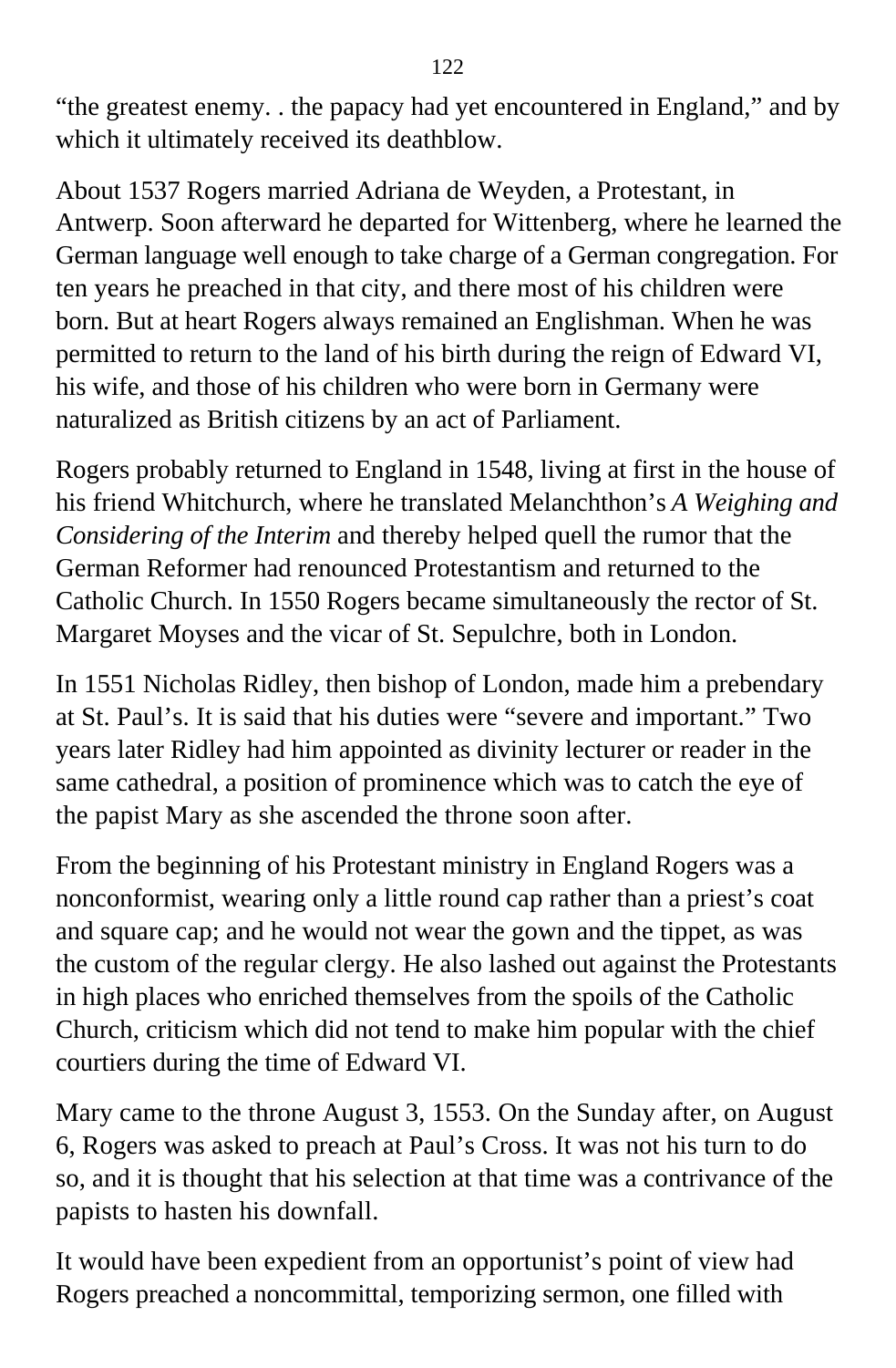platitudes and overtures, but he never was one to conform his faith to the demands of his enemies. And he chose rather to give his message a "certain sound" at that crucial hour. He denounced the papacy and cautioned the people "to beware of all pestilent popery, idolatry, and superstition," and urged them to remain steadfast to the Protestant faith as taught during the reign of Edward VI.

Luther had the assurance of a safe conduct at Worms, but Rogers knew he was facing death when he preached as he did that Sunday at Paul's Cross. And what a pity it would have been had he preached other than he did, for at that particular moment the whole Protestant movement in England depended upon his words.

"What a crushing blow would he have inflicted upon the cause of the Reformation, and how his example would have deterred others from maintaining their steadfastness when it should come their turns to be in peril, had he temporized with the ruling powers, or compromised himself. There never was any position in the whole history of the Reformation, all things considered, where the responsibilities thrown upon a single man were greater and the results more important, or where they were more nobly sustained. Surely, his conduct was more than noble — it was magnificent." — *Ibid.,* pp. 104,105.

He was brought before Mary's council to answer for his doctrines of marriage of the clergy, the supremacy of Jesus Christ instead of that of the pope, and the abolition of the mass. He was imprisoned six months in his own home, from which he made no attempt to escape; and then Bonner, bishop of London, transferred him to Newgate prison, January 27, 1554, where he was confined among thieves and criminals and all kinds of lowclass prisoners.

In January, 1555, he was examined before Gardiner, bishop of Winchester. Rogers stated his desire to be heard in writing, but this request was denied him. Nonetheless, there is preserved a minute account of his trial as he wrote it daily in prison.

On the doctrine of the eucharist he stated, "For I cannot understand 'really and substantially' to signify other than corporally, but corporally Christ is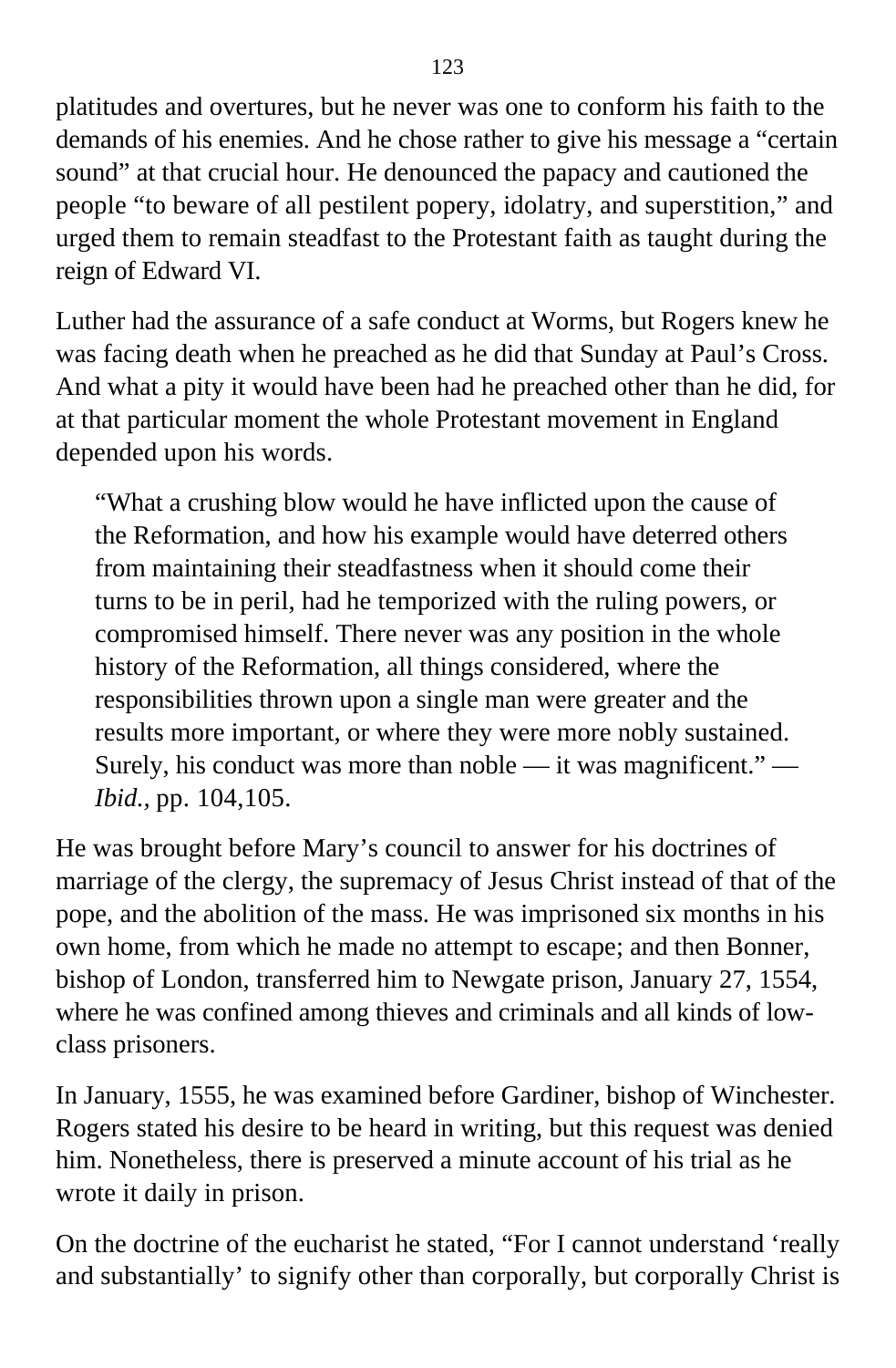in heaven, and so cannot Christ be corporally also in your sacrament." He denied having preached against the Queen, even though he had stated that neither she nor Henry VIII was the head of the Church. He also denied ever having dissented from the Catholic Church; to him "catholic" signified, not the Roman Catholic Church, but

"the consent of all true teaching churches of all times and all ages." — John Foxe, *Acts and Monuments,* vol. 6, p. 595. <LINK>

On January 29, 1555, he was condemned to be burned at Smithfield. While awaiting execution he remained cheerful to the end, even drinking a toast to Hooper's health the day before he died. Hooper had been imprisoned in another apartment, and since his trial had been held the day before Rogers's, Rogers supposed they would be sentenced together.

Rogers also asked permission to talk to his wife that he might advise her what to do with the children, but this Bonner refused him on the basis that he had no wife, that his marriage to her was contrary to the teachings of the Romish Church. Rogers replied to the bishop,

"Ye make yourself highly displeased with the matrimony of priests, but ye maintain their open whoredoms; as in Wales, where every priest hath his whore openly dwelling with him, and lying with him: even as your holy father suffereth all the priests in Dutchland and in France to do the like." — *Ibid.,* p. 603. <LINK>

As the sheriffs led him to Smithfield, he encouraged the large crowd lining the path to remain steadfast in the faith of Jesus Christ. His wife and eleven children, including one infant, met him on the way. The temptation to renounce heresy, to remain among the living to provide for and enjoy his family, must have been even greater than all previous temptations; but Rogers withstood this test also. And he likewise resisted all attempts of the papists to get him to recant just before the execution. One cannot help standing in awe at such steadfastness.

As the flames kindled about him, "he, as one feeling no smart, washed his hands in the flame, as though it had been cold water," and then held them up to heaven until the fire consumed them.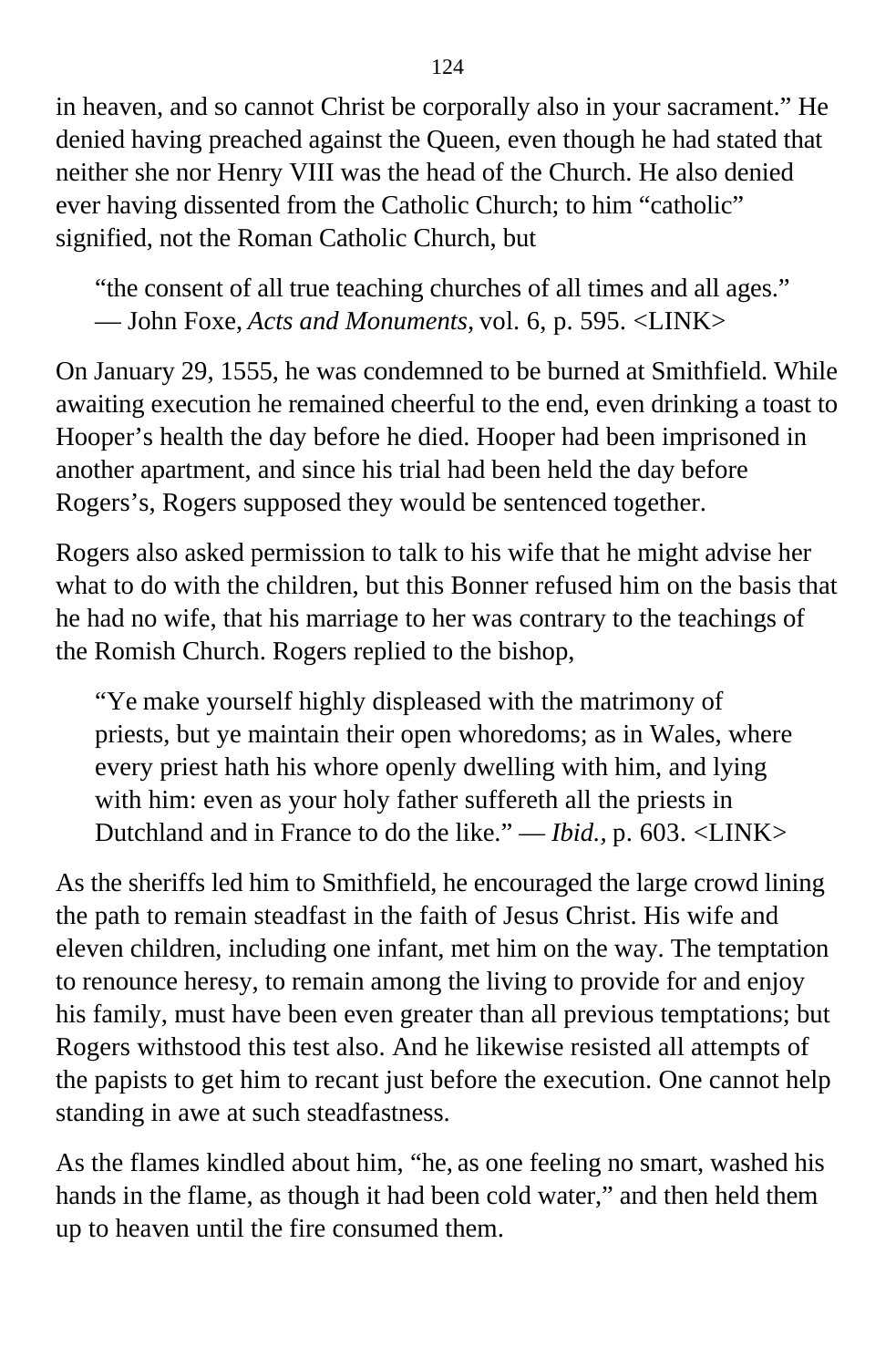The French ambassador at London, a loyal Roman Catholic and an eyewitness of the execution, wrote to Montmorency, chief minister to Francis I, immediately following the execution:

"This day was performed the confirmation of the alliance between the pope and this kingdom, by a public and solemn sacrifice of a preaching doctor named Roger, who has been burned alive for being a Lutheran; but he died persisting in his opinion. At this conduct, the greatest part of the people took such pleasure, that they were not afraid to make him many exclamations to strengthen his courage. Even his children assisted in such a manner that it seemed as if he had been led to a wedding." — Chester, op. *cit.,* p. 202.

But those who rejoiced most that Rogers had remained true to his faith were the other doomed prisoners, among them Bradford, Cranmer, Ridley, and Latimer. To them Rogers was the bellwether who had trodden the path ahead and marked it well. He had not failed them, and they were glad. "I thank our Lord God and heavenly father by Christ," Ridley wrote to Bradford, "that, since I heard of our clear brother Rogers' departing and stout confession of Christ and His truth even unto the death, my heart, blessed be God! so rejoiced of it, that, since that time, I say I never felt any lumpish heaviness in my heart, as I grant I have felt sometimes before." And four clays after Rogers's execution Bradford wrote to Cranmer, Ridley, and Latimer, expressing his happiness that their

"dear brother" had "broken the ice valiantly." |— *Ibid.* pp. 213,214.

Something more needs to be said about Rogers's writings. While in prison he wrote not only the account of his trial, but also a treatise entitled *Admonitions, Sayings, and Prophesyings,* which contained much instruction for the Protestant church. Among other things, he had a burden that well-qualified ministers be placed in the churches to shepherd the flocks. The manuscript of his writings Rogers had left behind him in prison as "a black thing" lying under the stairs in a dark corner. There his wife and son Daniel found it when they returned from witnessing his death. Others had searched the room but had found nothing.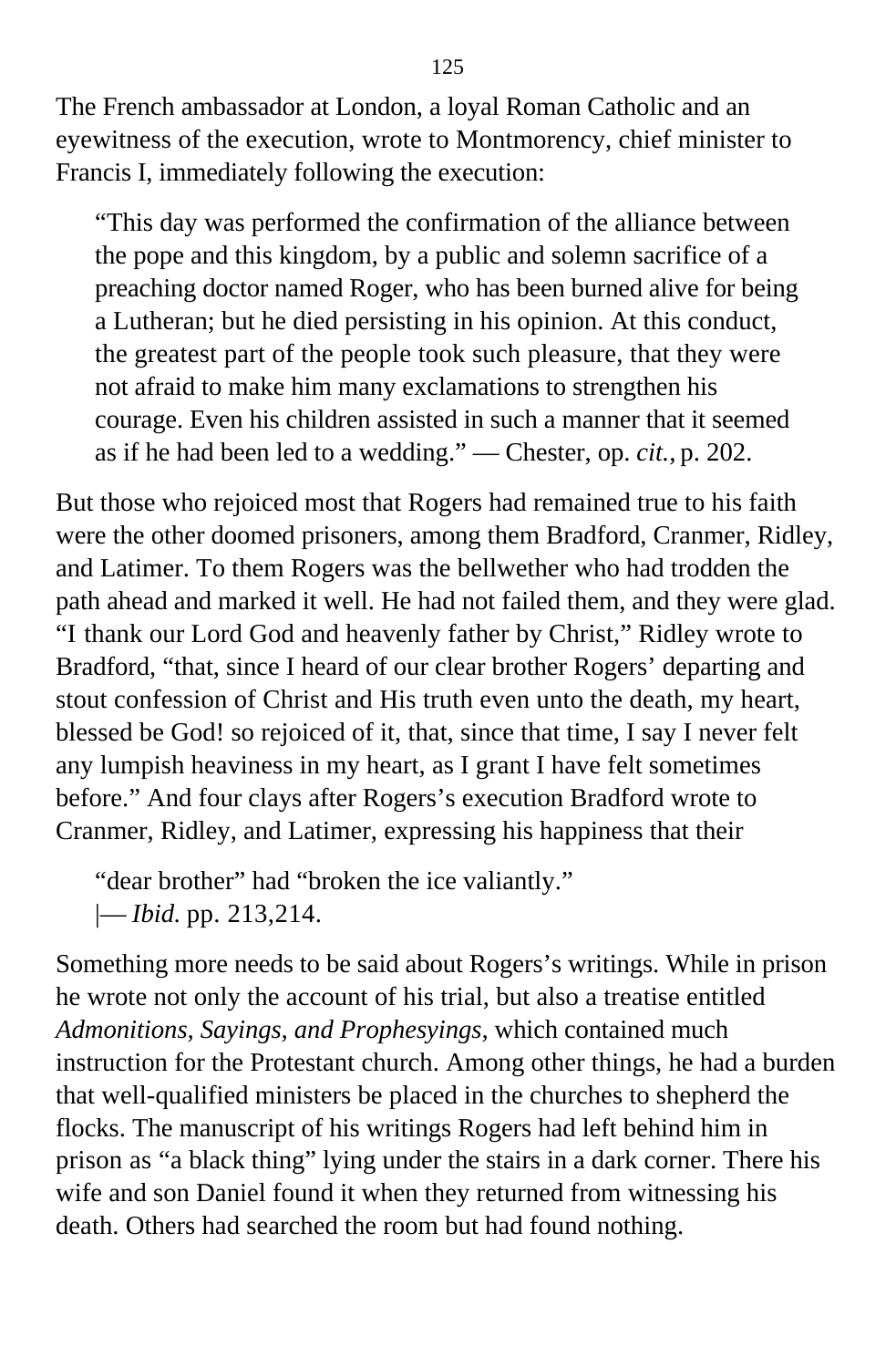Rogers wrote two more treatises, either one of which considered alone would place him in the front ranks of the heroes of the Reformation. One is a general English commentary upon the Bible, the first of its kind, which in turn led the way for many others to imitate. His other claim to fame is his preparation of the first concordance, *A Table of the Principal Matters Contained in the Bible, in Which the Reader May Find and Practice Many Common Places.* This was written for the purpose of directing attention to those parts of the Scriptures which opposed the Romish doctrines, with stress upon marriage, mass, and the eucharist, which were doubtless the most disputed subjects of the time between the Reformers and the Catholic Church.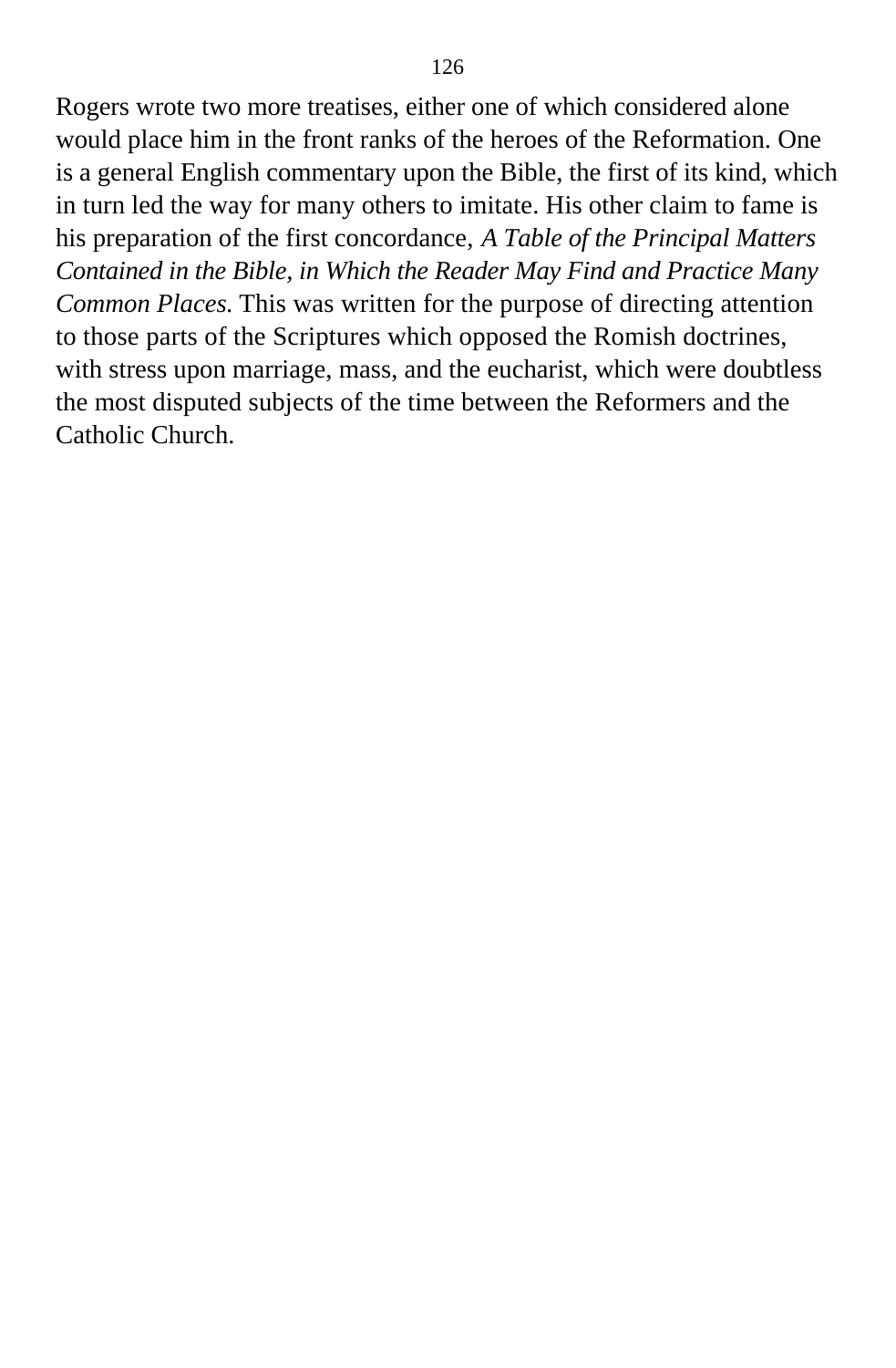# WILLIAM TYNDALE

### **KINGPIN OF THE ENGLISH REFORMATION**

WILLIAM TYNDALE occupies the paradoxical position of a man who made two great strategic contributions to English thought, one in the field of religion and the other in the field of literature — yet for some four hundred years he held one of the lesser acclaimed places both as a reformer and as a man of letters.

It may be said at the risk of using superlatives that he gave more to the English Reformation than any other Reformer, for without his translation of the New Testament into the clear English of his day, so that the common man could read and understand, such great preachers as John Colet, Hugh Latimer, Nicholas Ridley, and others could have preached until doomsday, yet there would have remained little understanding of the Scriptures.

Tyndale's translation of the Bible was the fulcrum on which balanced the entire English Reformation. He was the kingpin, as it were, that held together the framework of spiritual advancement in England during the sixteenth century. And with his translation, furnishing the chief source material for the Authorized Version of 1611, Tyndale's influence upon English literature likewise became greater than that of any other man.

Little is known of Tyndale's family. Born sometime between 1483 and 1495 in the western part of Gloucestershire, near the border of Wales, he early applied his mind to acquiring an education. As a boy he entered Oxford, where it is thought he gained a love for Bible study from Colet; at least he demonstrated a peculiar bent toward spiritual things. He likewise studied other liberal arts, and he acquired the mastery of seven languages — Greek, Hebrew, Latin, Italian, Spanish, English, and French — so that he spoke in each with a degree of native fluency.

He took his M.A. degree in 1515, and then he went to Cambridge, where he fell under the influence of Erasmus. One of his first appointments was that of tutor-chaplain at Little Sodsbury in the family of Sir Thomas Walsh. He was apparently already ordained at this time. Here he entered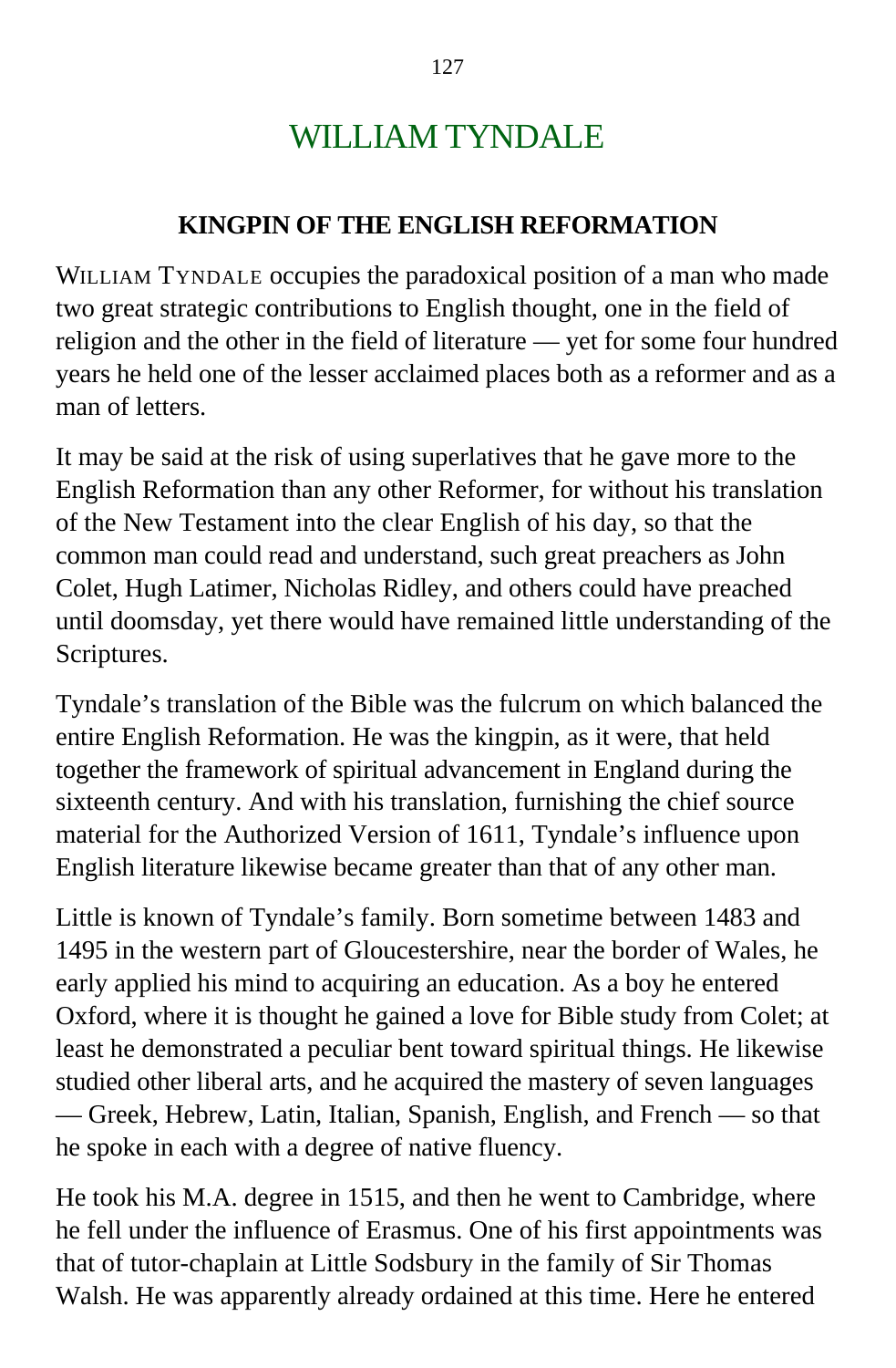into ecclesiastical disputation with the church dignitaries. Later, when he preached at Bristol, he set the tongues of the clergy wagging because of what they considered his heresy. For his divergent views he was summoned to appear before the chancellor.

Disturbed in heart and mind by the gross ignorance and sordid living of the priests and monks, Tyndale sought advice from an old chancellor, and in return this man told him that the pope was the antichrist of the Scriptures. This startled the young priest so much that he prayed and studied anew, taking Erasmus's Greek New Testament still closer to heart.

He soon began to be convinced as to what his lifework was to be. Realizing that the church would rather have thousands of books written against its teachings than to have the common people have access to the Bible, he determined to translate the New Testament. As his mission in life became clearer to him, he remarked,

"I perceived by experience how that it is impossible to establish the lay people in any truth, except that the Scriptures were plainly laid before their eyes, that they might see the process, order, and meaning of the text." — Quoted by Luke S. Walmsley in *Fighters and Martyrs for the Freedom of the Faith,* page 73.

To one of his opponents who had expressed the thought that the pope's laws were better than God's, Tyndale replied,

"I defy the pope and all his laws; and if God spare my life, ere many years, I will cause a boy that driveth the plow shall know more of the Scripture than thou dost." — Quoted by J. F. Mozley in *William Tyndale,* page 35.

So Tyndale began looking around as to who might help him with his task. He felt that surely the bishop of London would do so; but when he appealed to him in 1523, the bishop would have nothing to do with it. Another on whom he thought he could count opposed it, namely, Sir Thomas More, who advocated that only a group of responsible scholars, and not an individual, should undertake such a task, furthermore, that the ignorant man of the street should not have access to the Bible, lest some fanciful interpretations result.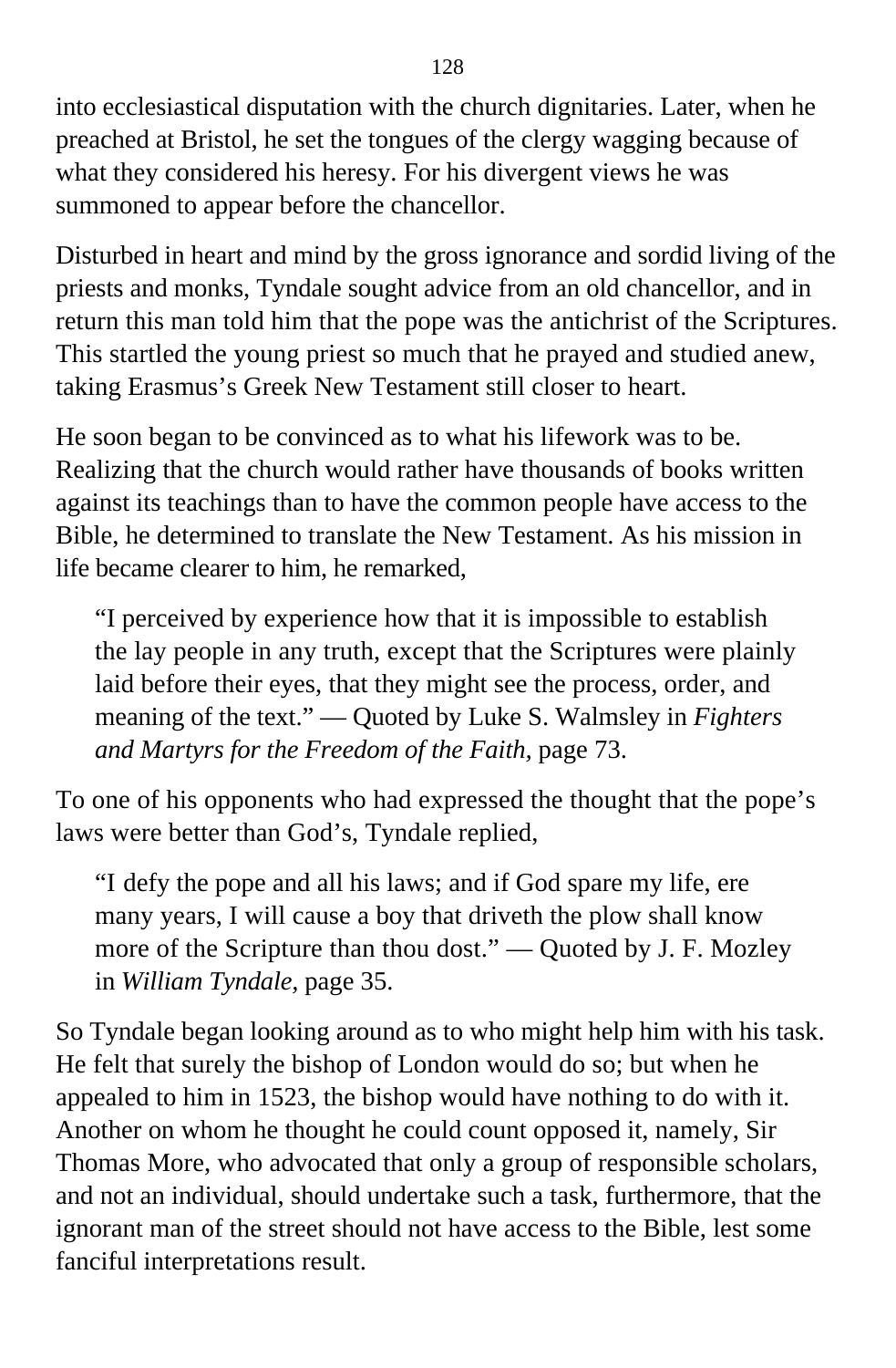However, one day as Tyndale was preaching at St. Dunstan's, a wealthy cloth merchant and London alderman, Sir Humphrey Monmouth, heard him, became his friend, and offered him his London home to write in. Here for a year Tyndale found shelter where he could work to his heart's content.

Then the priests were after him. As a consequence he came to the conclusion that there was not a place in all England where he could translate the Scriptures; and he sailed in May, 1524, for the Continent, and he never saw his beloved country again.

For the next twelve and a half years Tyndale lived the life of a persecuted, hunted, and disappointed man, as he fled from one city to another to evade his oppressors. He moved frequently among the cities of Wittenberg, Cologne, Hamburg, Worms, Strasbourg, Marburg, and Antwerp.

He is supposed to have visited Luther in Wittenberg in 1524, where he stayed nearly a year, working at his translating. In Cologne in 1525 the printing started, but a careless word to the effect that England would soon rub her eyes caused the news to travel to the bishops of England. Tyndale fled to Worms, taking what precious sheets he could with him.

Here his New Testament was printed in 1526, and six thousand copies were said to have been sent to England in the winter of 1526-27, in spite of the fact that the bishops were zealously watching the ports. It was the small size of the edition which made it possible to pack the copies in cases, sacks of flour, bales of merchandise, and barrels. It is recorded that in the four years following, some fifteen thousand copies passed into England.

The Roman Catholic Church immediately seized one thousand copies and had them burned in 1527, and later the bishop of London bought up all he could find. He also called on Sir Thomas More publicly to expose the errors in the translation.

To have the old edition disposed of by purchase was all to Tyndale's favor, for it enabled him to publish a revised edition, much better than the first. And the second soon came out "thick and threefold," as well as did seven more editions during the next ten years.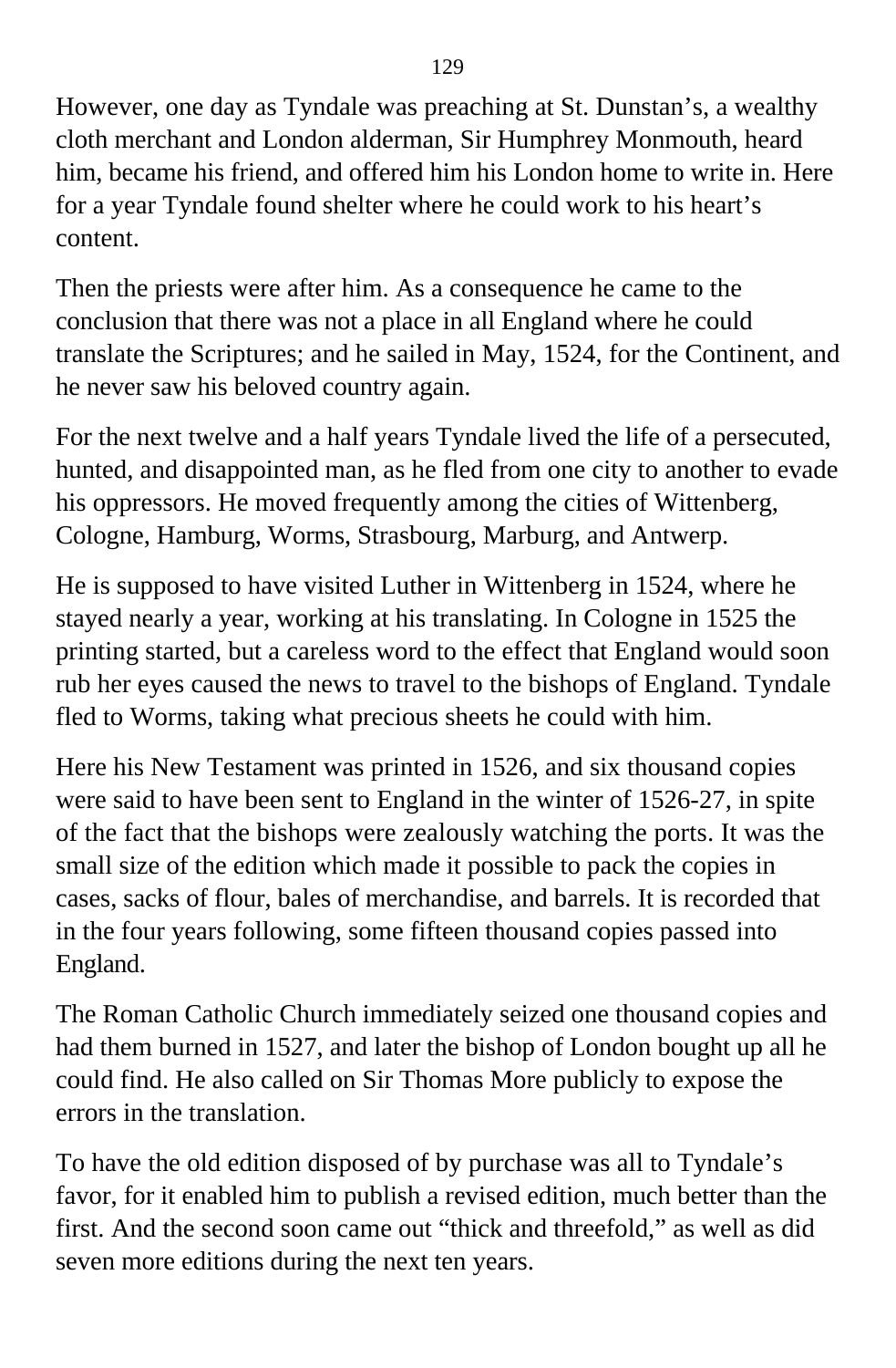The bishops were incensed. One reason was that Tyndale's translation had lost for them some of their choice Christian words. He had used *repentance* for *penance, acknowledge* for *confess, favor* for *grace, image* for *idol, elder* for *priest, love* for *charity, congregation* for *church,* to give a few examples. For his text he had taken Erasmus's Greek New Testament, and he had doubtless followed Luther's German translation, which had been completed at the Wartburg a short while before.

At the time Tyndale made his translation, there was no English Bible for the common people. Wycliffe's Bible, which that Reformer had translated into the early Middle English, was largely obsolete, and it had been taken from the Latin Vulgate, itself a translation. Then, too, there was much opposition to Wycliffe's doctrines.

Tyndale said of his own translation, "I had no man to counterfeit (imitate), neither was helped with English of any that had interpreted the same, or such like thing in the Scripture beforehand." His objective was to produce an absolutely honest, simple, straightforward translation of the Scriptures into English so all England could read it. To the translator's credit it can be said that he shunned the use of the overornate, euphuistic, or Arcadian stylistic devices so prevalent in the sixteenth century. Had he succumbed to the temptation, his translation would doubtless not have served as the basis for the Authorized Version of 1611.

Concerning Tyndale's part in this Authorized Version, authorities state that when the English Bible of 1611 left the hands of the revisers, the work of Tyndale remained largely undisturbed, and where the King James committee had departed from Tyndale's translation the revisers of 1881 restored the original words.

"These revisers of the Authorized Version had indeed many virtues, but above all they had that great and rare virtue of not meddling with what was too good to be improved. They were the last of a long series of revisers who had based their work on Tyndale with comparatively little modification: for indeed, where one reviser had altered Tyndale's wording, his successor had often returned to the original. And Tyndale had fixed the pattern upon which they had all alike worked." — R.W. Chambers, *Man's Unconquerable Mind,* page 191.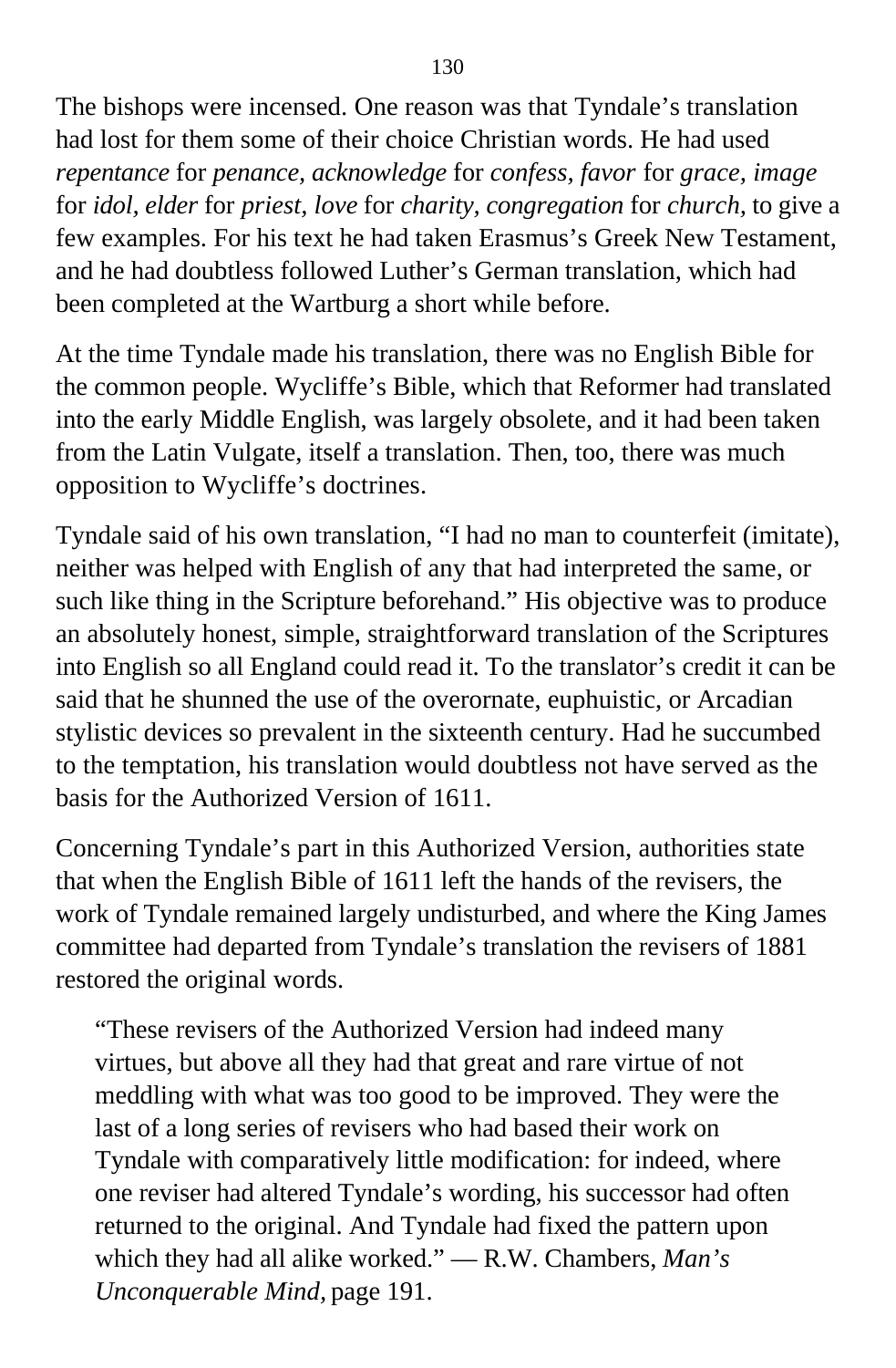It has been said that at least 90 per cent of the King James Version may be attributed to Tyndale, thus establishing Tyndale's position among the literary immortals of England. He is "the man whose choice of words has for four hundred years exercised supreme influence upon English prose." Froude is given credit for the following tribute to the translator's literary faculty:

"The peculiar genius which breathes through the English Bible, the mingled tenderness and majesty, the Saxon simplicity, the grandeur, unequaled, unapproached in the attempted improvements of modern scholars, all are here, and bear the impress of the mind of one man and that man William Tyndale." — Luke S. Walmsley, *Fighters and Martyrs for the Freedom of the Faith,* pages 77,78.

The question that will doubtless arise in the minds of many is, Why have not scholars discovered before now the great debt English Protestantism owed to Tyndale? The answer is that Tyndale published his translation when such translations were still forbidden by the English government. Tyndale's enemies said that Tyndale had deliberately put heresies into his work in order to get his false doctrines before the people. Consequently, shortly after Tyndale's martyrdom, when translations were authorized, Tyndale's name was deliberately withheld by his publishers in order that his cause might triumph.

Before his death Tyndale translated not only the New Testament, but the five books of Moses, the book of Jonah, and probably everything from Joshua to Second Chronicles. It is even possible that he translated all of the Old Testament, although some contend that the books from Ezra to Malachi were taken from the Coverdale Bible of 1535*.* Still others maintain that whatever untranslated portions remained when Tyndale died were supplied by John Rogers, who doubtless used the Coverdale version as a guide. A year after Tyndale's martyrdom Rogers took the manuscript, edited and published it as the Matthew Bible. This Bible was used as a basis for all later revisions, but Tyndale's name was separated from his work.

For the four-hundredth anniversary of Tyndale's death, in 1936, Great Britain honored her Reformation hero by publishing his New Testament for the occasion and asking the British people in thousands of churches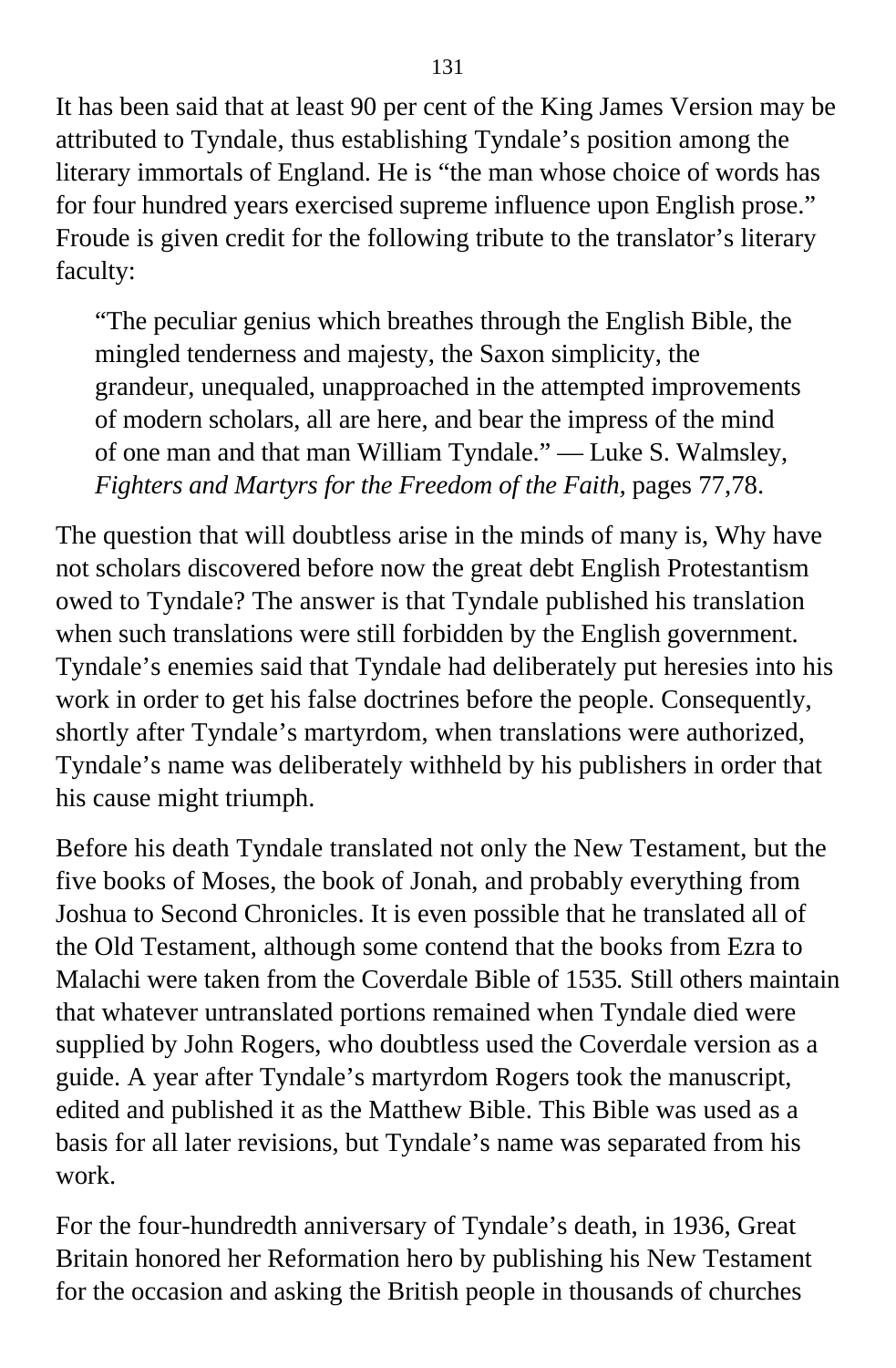and schools to read from his translation. Many of them, it is said, for the first time recognized the close resemblance between Tyndale's version and that of the Authorized. Isaac Foot, in his introduction to this New Testament of Tyndale's, wrote, July, 1938, "The persistence of Tyndale's work is in fact the outstanding miracle of English letters."

That Tyndale is among the most heroic of English figures cannot be gainsaid. As a good humanist and a stanch defender of the principles of the Reformation during the days when kings championed the papacy, he brought his great learning to the service of a great cause. Besides the translation of the Bible he also wrote a number of treatises in which he scathingly and contemptuously held the clergy up to ridicule for their departure from the early simplicity of the church. In them he indicted the whole church, and in one of his pamphlets he expounded on the doctrine of justification by faith.

Tyndale's life conformed to his preaching. From his first declaration of intention to make the plowboy know more than the priest, until his last words, "Lord, open the king of England's eyes," his life shone like a pure white light leading to his set goal. He was at the same time humble and heroic. He remained a celibate priest all his life.

It has already been mentioned that the bishops in England attempted to keep Tyndale's translation out of the country; but when he succeeded to the extent he did, they smarted greatly under his victory. In spite of their efforts at repression, many thousands of copies eluded their vigilance and reached the common masses. The bishops had burned some of his books; now they resolved that he must be burned at the stake.

Tyndale was not unaware of the fate awaiting him. Eight years before the end he wrote,

"If they shall burn me, they shall do none other than I look for."

Around the 1530's Henry VIII lent his aid that Tyndale might be brought to trial, but when he attempted to gain possession of Tyndale's person by asking Charles V to deliver him, the emperor refused. Sir Thomas Elyot, author of the *Governor,* was sent to trap him, but he was unsuccessful.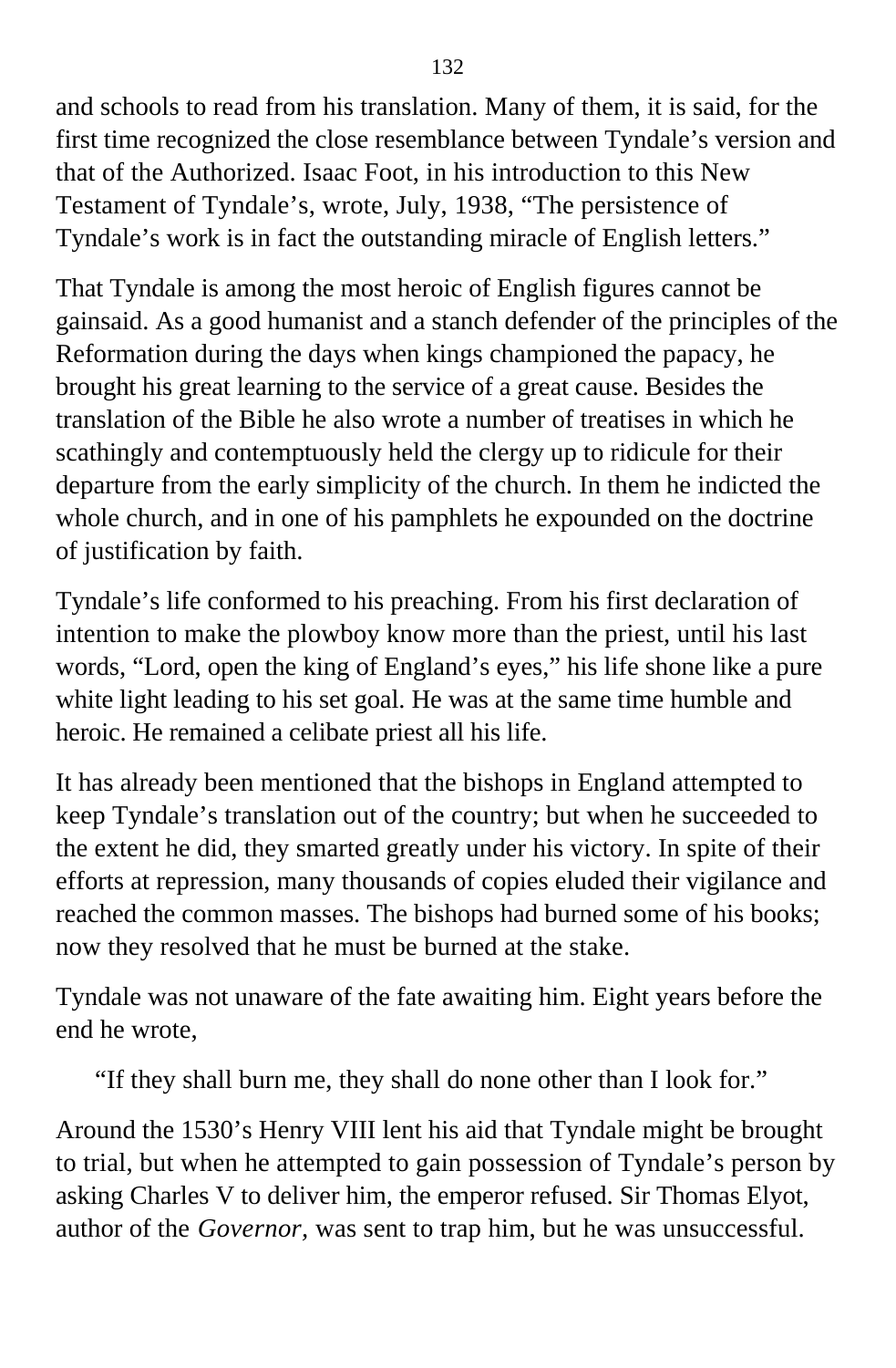The papal party did not give up. They were in league with the papal party in the Low Countries. They were likewise astute enough to realize that Charles V, whom Luther defied at Worms, would not stand in their way to take the life of an English Reformer, particularly with Henry VIII having treated Charles V's aunt, Catherine of Aragon, the way he had.

So it was a man by the name of Phillips who undertook the job of luring Tyndale from the house, where he was staying, on the pretext of taking him out to dine. On the way Tyndale was captured and taken to the castle of Vilvorde, a state prison of the Low Countries, in which dungeon he remained sixteen months.

Among the charges preferred against him were that he maintained that faith alone sufficed for justification, that conscience should not be established on human traditions, that there was no purgatory, and that neither the Virgin nor the saints interceded for human beings.

He was taken out of prison Friday, October 6, 1536. First he was strangled, and then he was burned at the stake.

Some five years later a Bible purportedly translated by "divers excellent learned men" reached the desk of Henry VIII. He ordered that every church within his kingdom receive a copy. Thus Tyndale triumphed over the noose and the flames!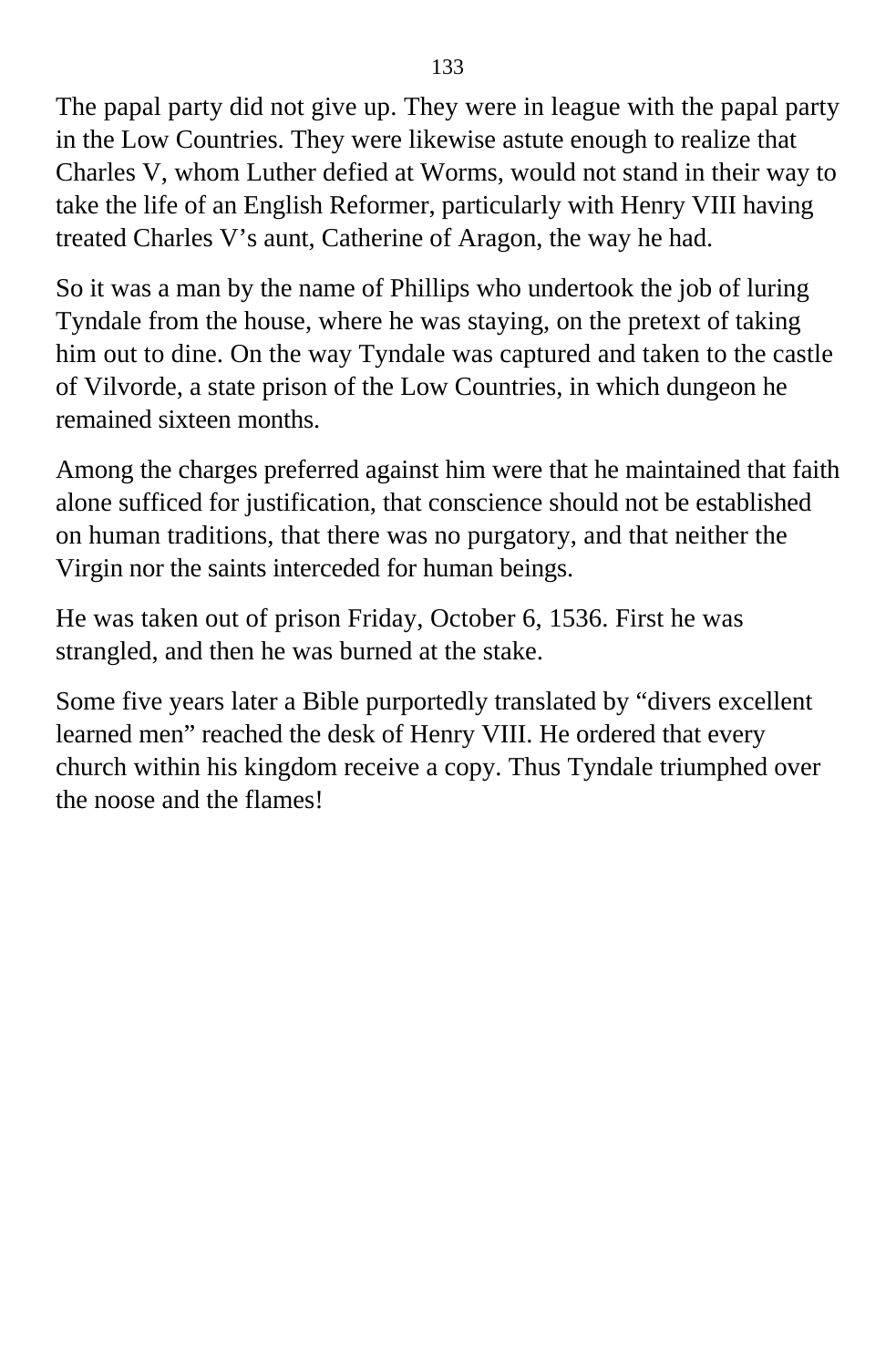### GEORGE WISHART

#### **HE KINDLED THE FLAME OF TRUTH**

GEORGE WISHART, the forerunner and teacher of John Knox, popularized the Calvinistic form of Protestantism in Scotland. He laid the kindling to which Knox later applied the match and made all Scotland glow in the warmth of the knowledge that salvation comes by grace and not by works, that veneration of saints is useless, and that purgatory is nonexistent.

Born about 1513 of an aristocratic family at Pittarrow, near Montrose, he was among the first to teach Greek in the country. This he did at the seminary at Montrose, where he was either the assistant or the successor to his master. His teaching the New Testament Greek brought against him the charge of heresy in 1538 and caused him to flee to England.

It is probable that while in England he was convicted of heresy, of which he supposedly recanted, sometime in 1539 in St. Nicholas church in Bristol. During the same year he visited both Germany and Switzerland, and then returned to England.

He taught at Cambridge and associated with such eminent Reformers as Bilney and Latimer. One of the finest tributes ever paid a teacher was given Wishart by one of his students, Emery Tylney. Tylney delivered it to John Foxe, who preserved it in his *Book of Martyrs.*

"About the year 1543, there was in the University of Cambridge one Master George Wishart, commonly called Master George of Benet's College, a man of tall stature, judged by his physiognomy to be a melancholy disposition, black-haired, long-bearded, comely of person, well spoken after his country of Scotland, courteous, lowly, lovely, glad to teach, desirous to learn, and well traveled; never having on him for his habit and clothing but a mande or frieze gown to the shoes, a black millian fustian doublet, and plain black hose, coarse new canvas for his shirts, and white falling bands, and cuffs at his hands. All which apparel he gave to the poor, some weekly, some monthly, some quarterly, as he liked, saving his French cap, which he kept the whole year of my being with him."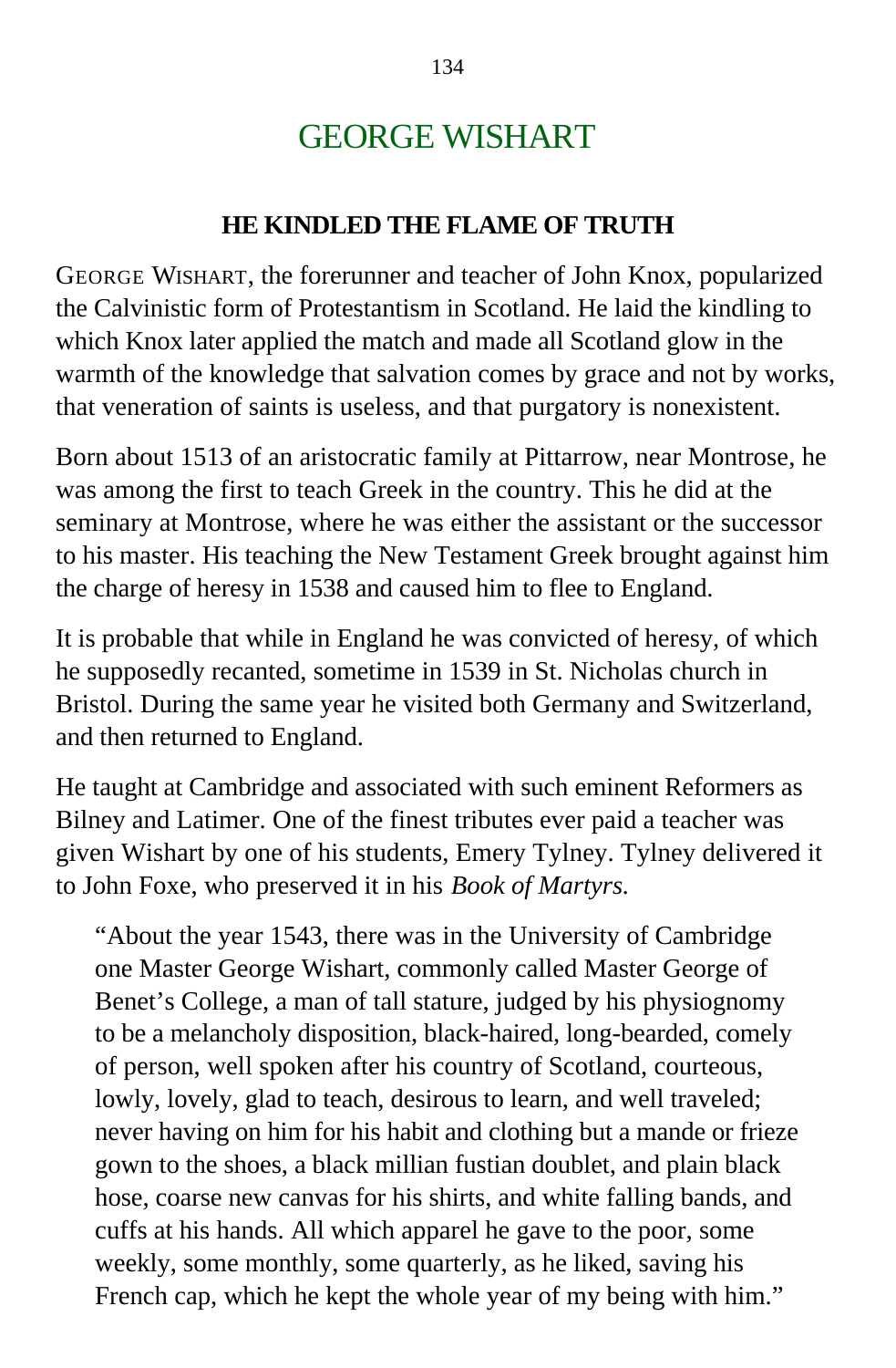"He was a man modest, temperate, fearing God, hating covetousness-for his charity had never end, night, noon, nor day; he forbore one meal in three, one day in four for the most part, except something to comfort nature. He lay hard upon a puff of straw, and coarse new canvas sheets, which, when he changed, he gave away..He taught with great modesty and gravity, so that some of his people thought him severe, and would have slain him, but the Lord was his defense. And he, after clue correction for their malice, by good exhortation, amended them and went his way. O that the Lord had left him to me, his poor boy, that he might have finished what he had begun." — Page 138.

About 1544 Wishart returned to Scotland and began preaching with fervor at Montrose, Dundee, Ayrshire, and East Lothian. At Montrose he expounded chapter by chapter the book of Romans. Frequently when he found himself deprived of a pulpit he betook himself to the market place, the wayside, and the moor. He said, "Christ is as potent in the field as in the kirk."

It was about this time that John Knox began to identify himself with the Fieformer and accompany him on many of his trips. From him Knox doubtless learned Greek, and Wishart influenced him in his religious convictions.

Wishart's religious views included that only sacraments which had been introduced by Christ as shown in the Gospels should be celebrated, that auricular confession, infant baptism, and prayer to the saints were invalid, purgatory did not exist, and prominent church councils meant nothing unless their pronouncements were in harmony with the Bible. He also maintained that salvation sprang from the word of God, the bread of the eucharist did not contain Christ's body, prayer to images was idol worship, self-affliction was not of God, every man was a priest, the pope had no more power than any other man, eating flesh on Fridays was lawful, and marriage of priests was Biblical.

As Wishart continued his ministry, he enjoyed great popularity among both the common people and the upper classes. Thomas McCrie wrote of him,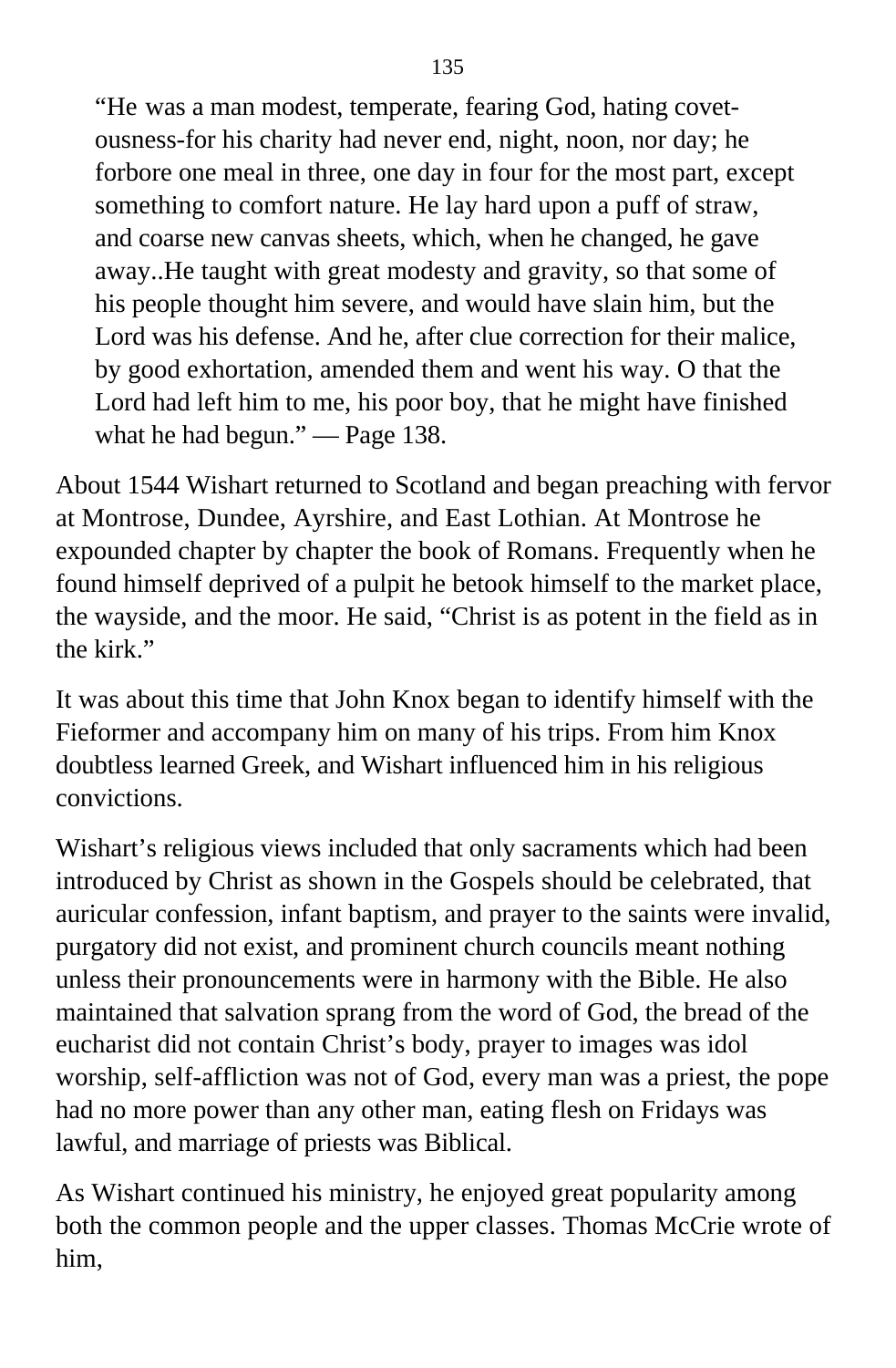"Seldom do we meet in ecclesiastical history, with a character so amiable and interesting as that of George Wishart. Excelling all his countrymen at that period in learning, of the most persuasive eloquence, irreproachable in life, courteous and affable in manners, his fervent piety, zeal, and courage in the cause of truth were tempered with uncommon meekness, modesty, patience, prudence, and charity. In his tour of preaching through Scotland, he was usually accompanied by some of the principal gentry; and the people, who flocked to hear him, were ravished with his *discourses."* — *Life of John Knox,* page 21.<LINK>

So fervent and influential were his sermons that at Dundee the people destroyed the convents and churches of the Black and Gray Friars. Naturally this aroused opposition among the papal adherents, and particularly of Cardinal David Beaton, whom Knox called the devil's own son. One day while Wishart was in the pulpit, one of the most prominent citizens, at the cardinal's behest, interrupted him and bade him in the name of Mary of Guise to leave town. This Wishart did, but not before he predicted that, if he was Christ's true representative, trouble would come upon them for rejecting him and God's message for them.

He then went to Ayrshire, where there still remained some of the followers of the Lollards. Here the bishop of Glasgow raised his voice against him from the pulpit, and the Reformer then went to the market cross and preached so powerfully that even his enemies were confounded.

A few days later the plague broke out in Dundee. Wishart, against the advice of his friends, returned to the town to help the sick. He felt that perhaps now that they were ill and afflicted they would give more heed to the word of God.

One of the first things he did was to preach to them. Selecting the head of the East Port at the Cowgate as his pulpit, with the healthy on the inside and the plague-stricken outside, he spoke on Psalm 107:20: "He sent His word, and healed them." Declaring that punishment comes from disobedience to God's commandments, he gave them the promise of God's mercy to the repentant.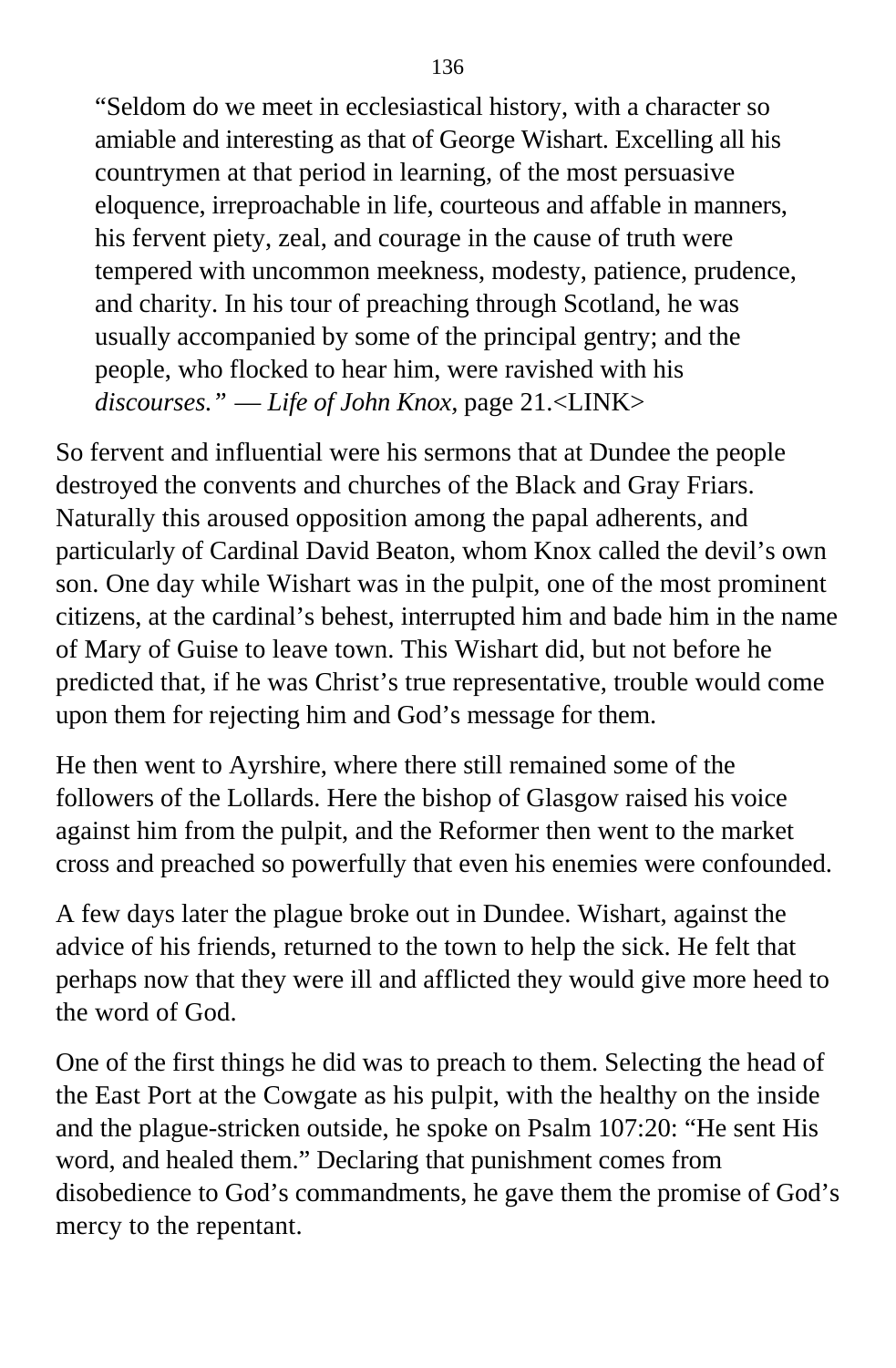Then he went among the sick and organized relief measures within the town so that it was said, "The poor were no more neglected than the rich." He remained until the plague ceased.

But hostility against him became more pronounced; at least two attempts were made to kill him. One day as he was leaving the church after preaching to the afflicted, a priest stood waiting at the lower step to kill him. Either forewarned by the Spirit or suspecting the priest's intent, Wishart approached him, took the dagger from underneath his loose gown, and remarked,

"My friend, what would ye do?" — Ruth G. Short, *Stories of the Reformation in England and Scotland,* page 180.

The priest, frightened and cowering, knelt and acknowledged his purpose; but when the crowd wanted to mob him, Wishart put his arms around the would-be murderer and forbade the multitude to touch him, saying that a service had been performed in letting both the people and the Reformer know what there was to fear, and that henceforth he, Wishart, would be more alert.

The next attempt the cardinal made to have Wishart slain was in the form of a forged letter, purportedly from a sick friend, John Kinnear in Fife, which said that Wishart should come with full speed.

After Wishart, who was now back at Montrose, had gone only a short distance, he refused to go farther, stating that the Lord had forbidden him to do so. He sent some of his friends who accompanied him to determine what lay ahead, and they returned with the information that some sixty armed men had been lying in ambush ready to take his life. Wishart observed,

"I know I shall end my life by that bloodthirsty man's hands [meaning Cardinal Beaton], but it will not be in this manner." — Ibid., p. 181.

Nonetheless, Wishart knew that his hour was fast approaching; but he continued preaching in various churches. From Montrose he went to Edinburgh, where he stayed at the home of one of his disciples, James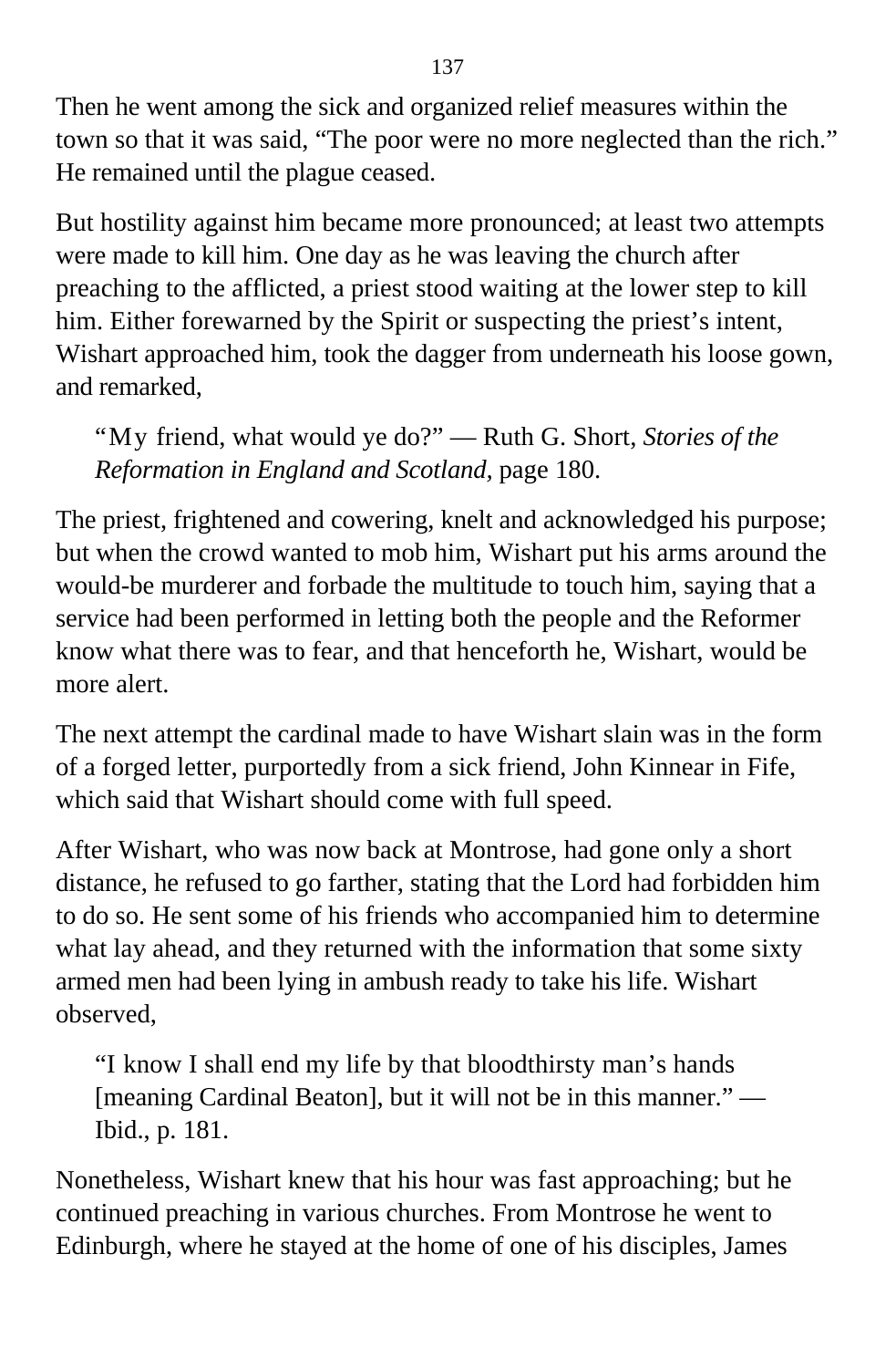Watson. Here, after having spent the greater part of a night praying in the garden, friends who had watched asked where he had been. He replied,

"I am assured that my warfare is near at an end, and therefore pray to God with me, that I shrink not when the batde waxeth most hot."

After Christmas he went to Haddington, where his audience, usually large, had greatly dwindled in size because of Catholic opposition. He roundly denounced the absentees and predicted retribution that would come upon the town and this prediction was later fulfilled.

From Haddington he went to a friend's house near Ormiston in East Lothian. Here one night about midnight he was arrested by the Earl of Bothwell, again at the instigation of Cardinal Beaton. At this time Wishart asked that the sword which Knox had been carrying ever since the attempt upon Wishart's life at Dundee be taken from him. And he also told Knox, who pleaded to go with him to Ormiston, to go back to his pupils, and declared that one was sufficient for the sacrifice.

When arresting Wishart, Bothwell promised to protect the Reformer from violence and from deliverance into the cardinal's hands, a promise he did not bother to keep. Near the close of January, 1546, he released him to the cardinal, who incarcerated him in the dungeon of his castle at St. Andrews.

Here Wishart was tried February 28 in the cathedral before the bishops and other clergy. They accused him of being a heretic, renegade, traitor, thief, deceiver of the people, and despiser of the holy church. Wishart, with meekness and sweetness, it is said, reiterated his position on the doctrines of the Bible.

Condemned to be burned, Wishart said to his friends,

"Consider and behold my visage. Ye shall not see me change my color. This grim fire I fear not." — *Ibid.,* p. i83.

With hands tied behind his back, a rope around his neck, an iron band around his waist, with bags of gunpowder tied to various parts of his clothing, and with gunners pointing at him to make certain the people, with whom he was still greatly popular, would not help him escape, he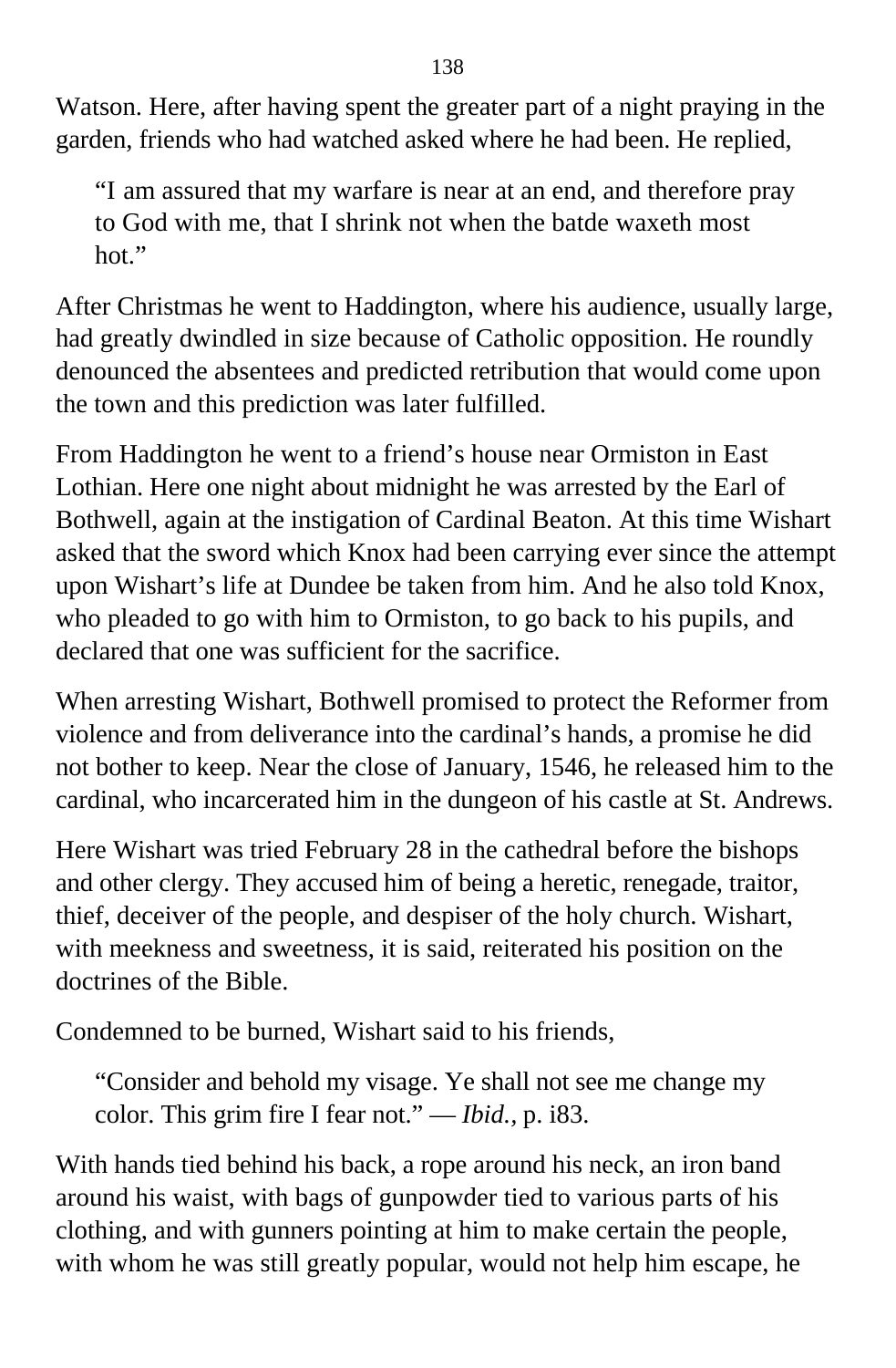stood at the stake prepared at the foot of the castle gate. Beaton, with the other bishops, watched the execution from the castle tower.

It was at this moment, according to a number of historians, that Wishart predicted the death of Cardinal Beaton.

"God forgive yon man that lies so glorious on yon wall; but within a few days he shall lie as shameful as he lies glorious now." — *The Dictionary of National Biography.*

Beaton met his death three months later when a group of fanatics avenged the death of Wishart and other martyrs.

Wishart has at times been identified with the Wishart who was connected with a plot to assassinate Cardinal Beaton. This may or may not be true, but in fairness it must be said that there was violence on both sides.

Before the Reformer was tied to the stake, he exhorted his hearers to love God's word, to obey it, to stand nobly in face of persecution, and to urge their prelates to learn the Bible so that they might be ashamed to do evil, but willing to do good. He forgave his enemies, including those who brought about his death. His last words were directed to the hangman, who had asked forgiveness. This Wishart gave with a kiss. Wishart was first hanged and then burned.

Among the witnesses stood one on whom the spectacle made a profound impression; and from then on the fate of the Protestant Reformation in Scotland was determined to a large degree by that observer, John Knox.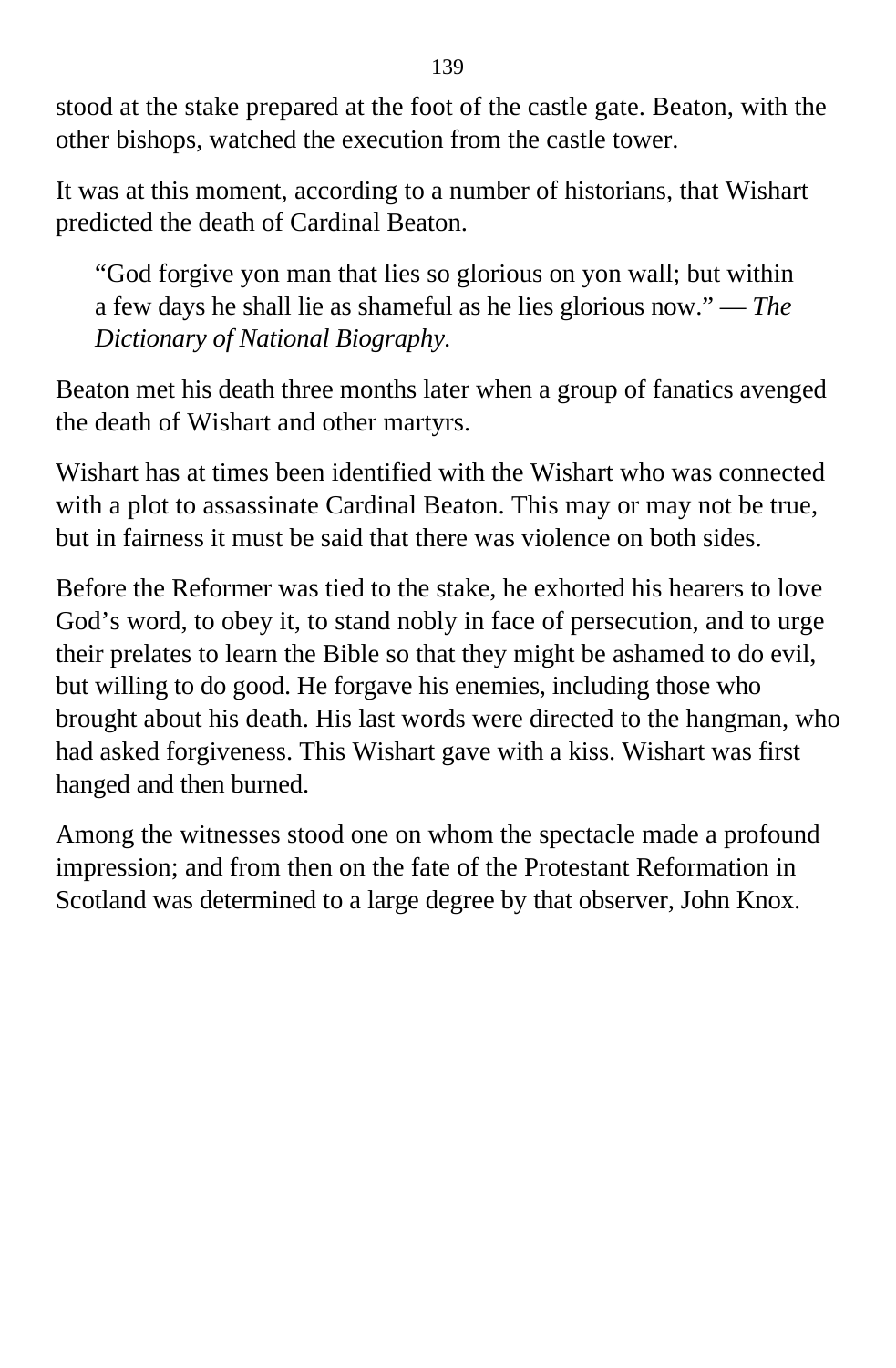## JOHN WYCLIFFE

#### **MORNING STAR OF THE REFORMATION**

JOHN WYCLIFFE, first of the noted Reformers, lived from about 1320 to 1384, during a period covering the reign of three kings: Edward II, Edward III, and Richard II. This age bristled with numerous political ferments and national difficulties, such as the Hundred Years' War, three attacks of the dreaded Black Death, the Peasants' Revolt, and the political and ecclesiastical repercussions attending the "captivity" of the church at Avignon, France.

Because of the prominent place achieved by Wycliffe in England's political and religious growth it may be supposed that his background and activities can be traced with ease and clarity, but such is not the case. To write a biography of any man of this period presents a difficult task, and to gather materials concerning John Wycliffe is no exception. The fact that in all his writings not a single personal letter remains gives evidence of the difficulty of finding intimate glimpses of his character. To add confusion, it has been asserted that at least twenty different spellings of his name appear in scattered records. The extreme paucity of authentic material covering details of his life has effectively thwarted the efforts of capable scholars; but in spite of such obstacles, some facts are known.

John Wycliffe was born to a devout Catholic family of northern England who remained loyal to the church despite the teachings of its illustrious son. It has been presumed by some writers that John's parents may have been Roger Wyclif, lord of Wy, and his wife Cathrine.

Wycliffe attended Oxford University, where he received the degree of doctor of theology and became professor of theology. His eminence in civil and canon law was unchallenged, and he was known as "the gospel doctor" because of his zeal for the truth of the Bible.

As a result of his learning and fearless advocacy of Biblical truths and national rights, he became chaplain to the king, and a valued adviser to, and possibly a member of, the Parliament of 1366, which refused to pay arrears of feudal dues levied on King John. At one time he headed Balliol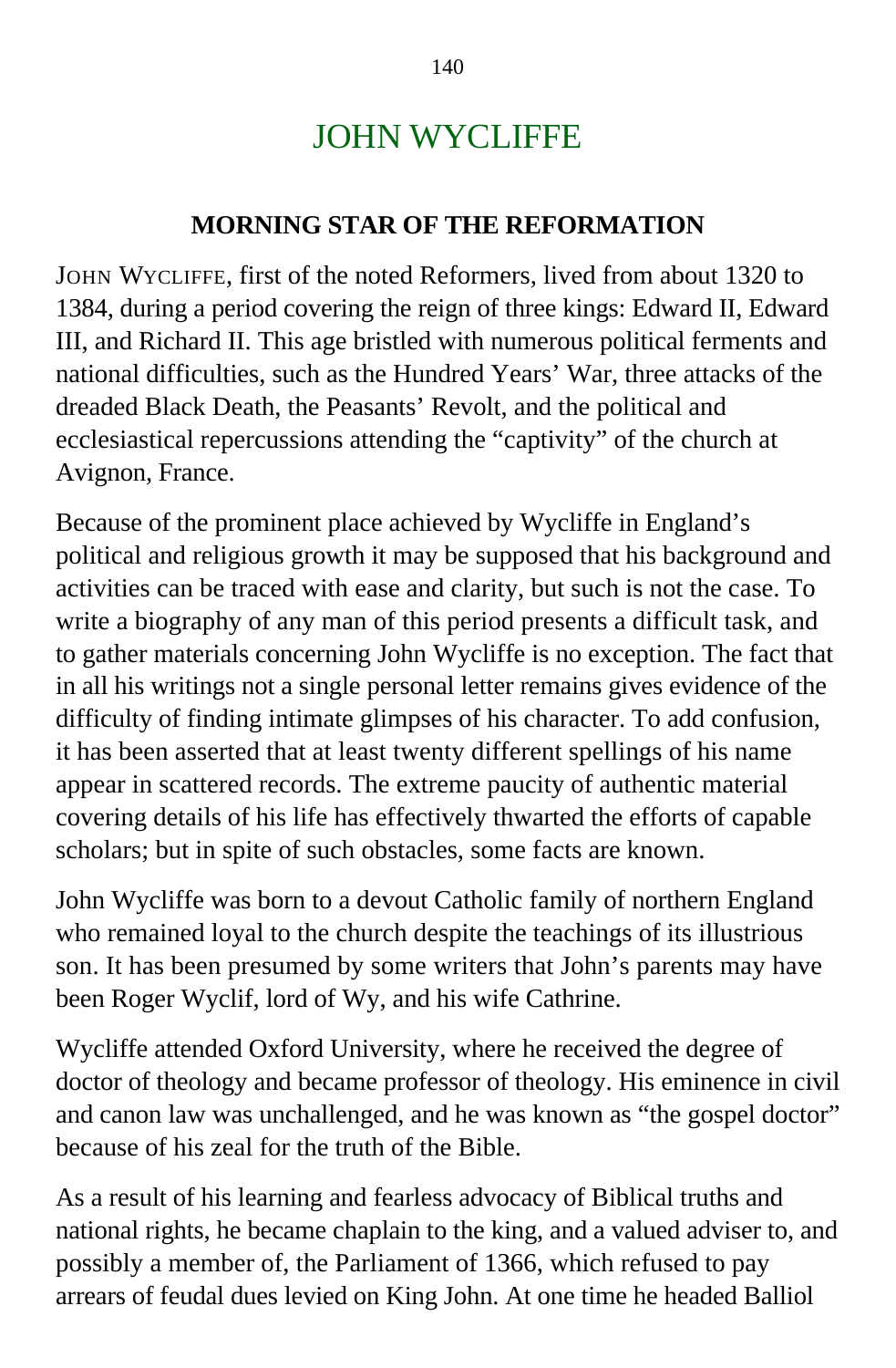College, and as a lecturer and preacher he was termed brilliant. Any way one wishes to classify him, he stands as one of the leading men of his day.

Because of his untiring work as a writer, and also because he translated the Bible into the English tongue, he is considered by some authorities to be the first great master of English prose. He stands with Chaucer, if not in creating English literature, at least in giving form and beauty to it. It has been said that his efforts in bringing about two translations of the Bible did more to liberate England than was accomplished in any war. His serious mind and involved reasoning left his scholarly writing extremely intricate and completely without a trace of humor. An undeviating spirit, a caustic style, and a conduct void of blunders in behavior characterize both his writings and his life.

In features and form little remains to draw an acceptable likeness of this great Reformer, for the available portraits consist, so it is said, of figments of someone's imagination. From fragmentary references he has been described as gaunt, lean to the point of emaciation, and with little bodily strength. His opponents were wont to say that his asceticism was used as a cloak to impress others with his piety. Lewis Sergeant, in his *John Wycliffe, quotes others as stating that to this charge Wycliffe countered:* 

"I eat frequently, greedily, and delicately, leading a social life; and if I were to try like a hypocrite to make false pretense in this regard, they who sit with me at tables would bear witness against me." — Page 12.

He never seemed to be in good health; but, in spite of appearances, he was hospitable, pleasant, and energetic, possessing an iron will with no apparent sign of timidity.

His friends saw in him a man deeply devoted to the word of God. To him the Bible was the way of life. In his estimation society was in a chaotic state, for which the greatest need was the love of justice.

"He was the champion,"

says Lewis Sergeant,

"of the university against pope and hierarchy..of the nation against the papacy, of the new truth as he had seen it against friars,

141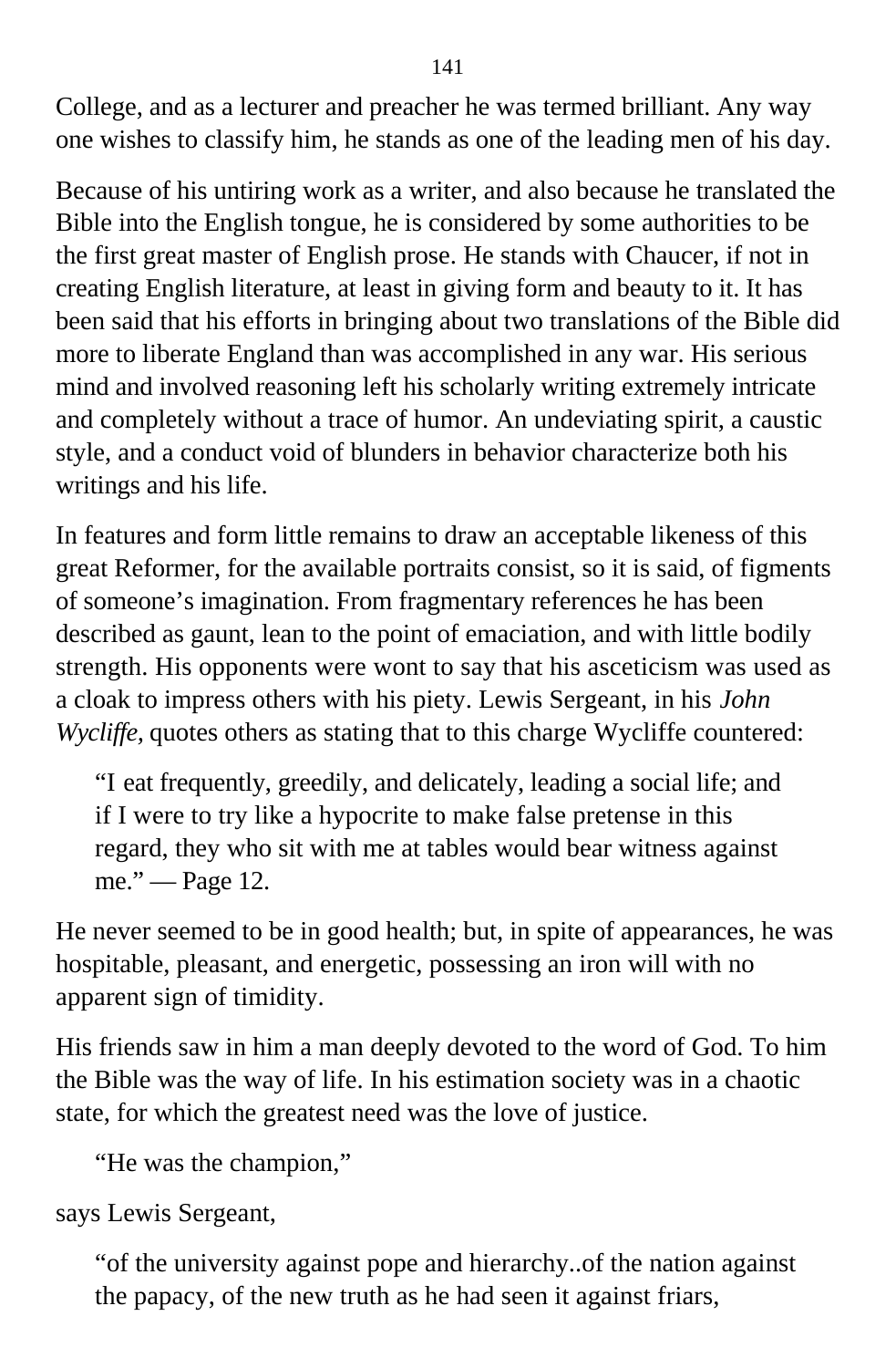bishops, and bulls. Men of all classes, from peasant to Parliament and kings, looked to him at one time or another for strength, inspiration, or protection, and they did not look in vain." — *Ibid.,* p. 100.

Wycliffe did not make his debut into national prominence over a controversy about creed, as might be supposed. His first open clash with the papacy found its basis in a national issue growing out of his views on the relative status of church and state. The papacy had requested the English Parliament to pay the money in arrears from the time King John had recognized the pope as overlord of England. Wycliffe's opinion denied the rights of all papal claims concerning taxation. His logic and thoroughness aligned Parliament against the papacy, and his position won him many friends and apparently as many enemies among the proponents of the papal hierarchy.

This incident seems to have marked a turning point in his life, for, not long after, he advocated a ban on the export of all precious metals to Rome and also proposed that the church hold a subordinate status to the English government. His logic led him to the conclusion that revelation and reason denied the papal claim of having authority over all secular rulers. From the results of his analysis of the situation he found no reason why the pope, under his allegation as the vicar of Christ, could be, in feudal terminology, an overlord of a country. Such a pretension, Wycliffe asserted, had no authority in Scripture.

Naturally, once having opposed the papacy on one matter, his thoroughness of scholarship and devotion to the study of the Bible, a book which he called "a charter written by God" and "the marrow of all laws," led him into conflict with the various religious views of the church. He maintained that the evils in the church developed from her wealth and temporal power, that such a condition was tantamount to idolatry, and that the church, in order to satisfy its pristine objective, needed to return to the simplicity of apostolic teaching.

True religion, he further averted, depended on a personal relationship between God and the individual, in which relationship the individual ought to be free from the control of priests, whom he at one time designated as "fiends of hell." He denied that the pope had any Scriptural or historic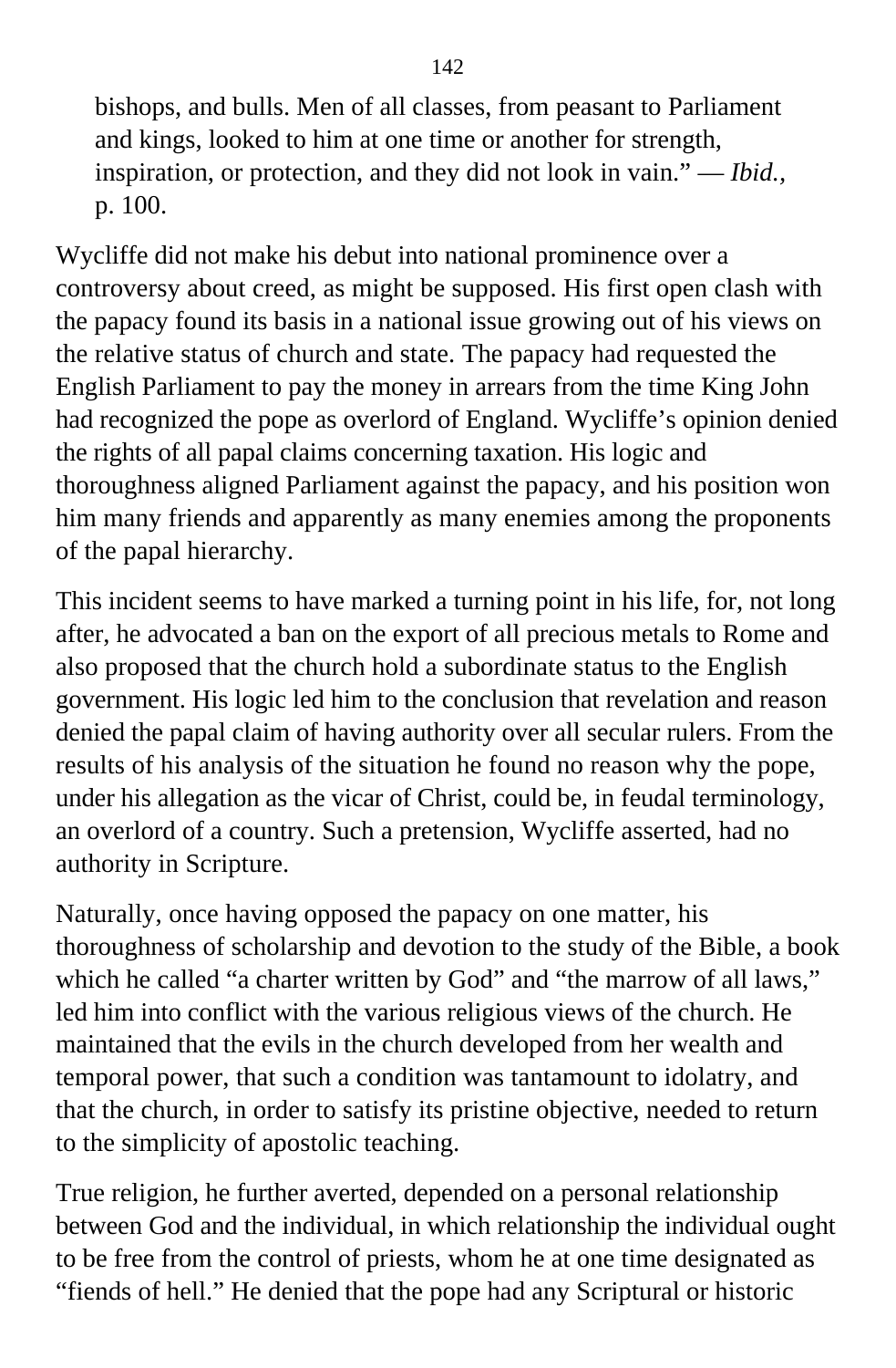right to set himself up as head of all Christendom. Had Wycliffe had his way, the entire monastic system would have been abolished, for he felt it to be evil in intent and results. The whole idea of monasticism, according to his views, constituted a deterrent to England's greatness.

As time went on, he began to attack the entire papal organization. Any doctrine which emphasized externals to the loss of personal devotion to God, he condemned. Every sacrament, except marriage, received his rebuke.

The natural outcome of such an attitude was an open break with the church, a consummation which apparently was not his original intent. But it remained for his attack on the validity of the sacrament of transubstantiation, the supposed transforming of the bread and the wine of the eucharist into the body and blood of Christ, to catapult him into his most serious altercation with the hierarchical system. He maintained that the doctrine of transubstantiation constituted a heresy brought into the church with the purpose of keeping the laity in blind subjection to the priesthood. Even his refusal to accept the veneration of saints, relics, and pilgrimages as valid presentation to heaven for justification was secondary to his attack on the doctrine of transubstantiation. Soon he repudiated the supreme authority of popes and ecclesiastical councils and refused to come to terms with the papacy.

As Wycliffe's unalterable opposition to the church developed and people in most walks of life began to champion him and his views, the papal hierarchy had no recourse but to attempt to silence this "voice in the wilderness." Doubtless his high standing in the government and his status as an intellectual and spiritual leader kept him from earlier effective papal attacks. A man who held the position of king's chaplain, who was an intimate adviser to Parliament, and who stood in high esteem with the princess of Wales could not be cowed easily or attacked even by a church which claimed supremacy in religious and secular affairs.

But gradually the situation changed. His inflexible attitude and the shift in governmental personnel gave the papacy its opportunity to take effective steps to quiet this

"greatest of Reformers before the Reformation."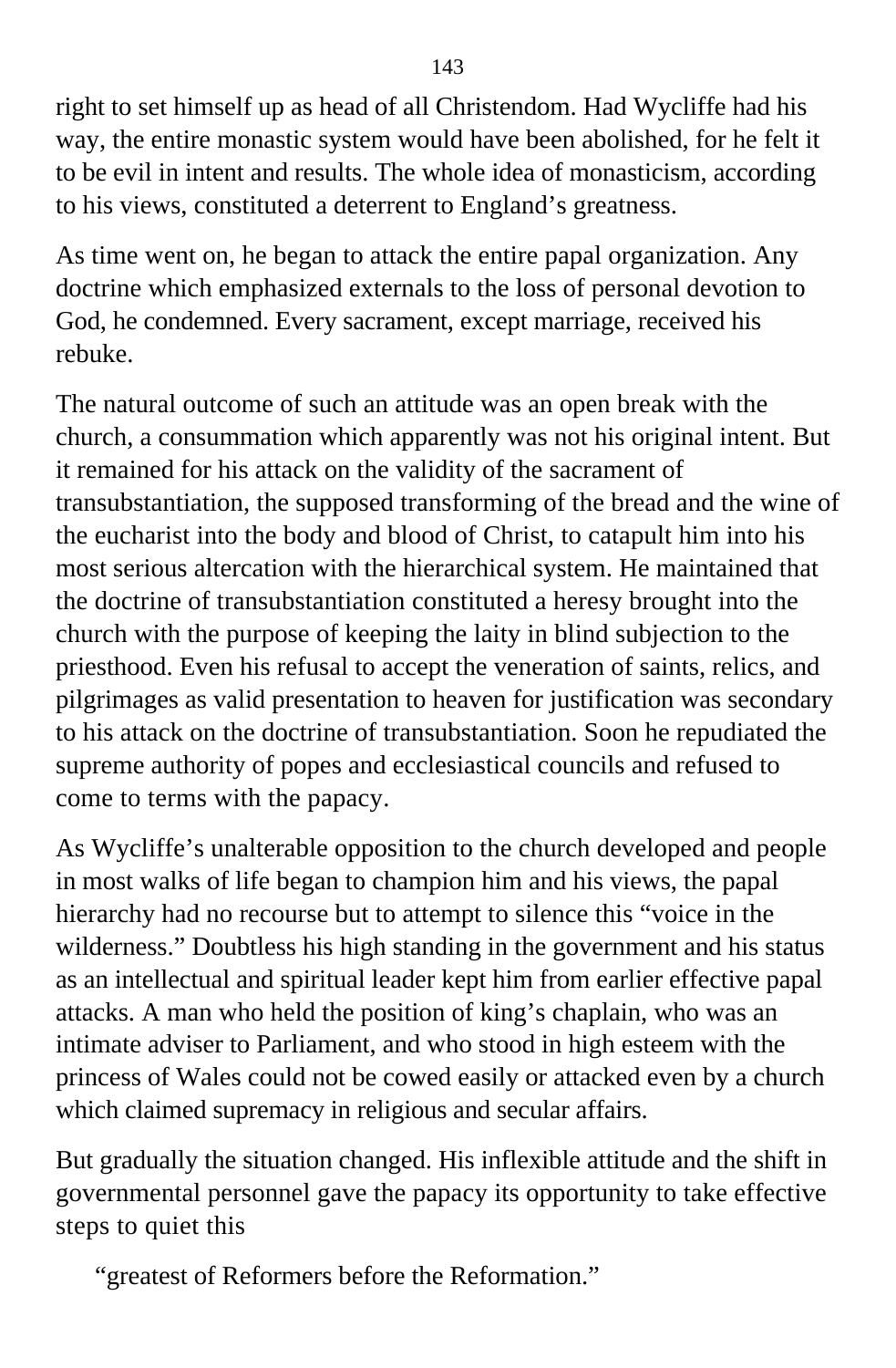The papacy instituted two trials against Wycliffe, one in 1377 and one the following year. At this time he still stood in too high esteem to be either greatly awed or severely hindered in his onslaughts against the church, but his friends advised moderation. The fact that the papacy sent five bulls containing nineteen charges against Wycliffe shows the determination of the church to curtail his work. One of these bulls reached the king, one arrived at the University of Oxford, and the other three were addressed jointly to the archbishop of Canterbury and the bishop of London. Records are at variance as to the actual number of heresies charged against Wycliffe, but they range all the way from the nineteen listed in the five bulls to the three hundred three enumerated by his opponents.

His body, always weak, had in the meantime been attacked by illness. At one time, when rumor spread that he lay dying, a few zealous friars hurried to his bedside to hear what they thought would be his recantation. Instead they heard themselves denounced and threatened with the exposure of their misdeeds.

By 1382, papal pressure grew sufficiently strong to cause his expulsion from Oxford, a departure which marked for that institution the beginning of a considerable decrease in freedom of thought and for more than a century a progressive degeneration of religion, morals, and learning.

Wycliffe spent his few remaining years in charge of the Lutter-worth church in Leicestershire. On December 28, 1384, a final paralytic attack came while he was attending to his duties. He died on New Year's Eve of the same year.

While Wycliffe was alive, the papal hierarchy had never been able to force his excommunication as a heretic; therefore apparently to vent its spleen or to demonstrate its frustration, or possibly both, the Council of Constance ordered, on May 4, 1415, that Wycliffe's body be disinterred and burned. This order reached fulfillment in 1428 with the consuming of his bones and the scattering of his ashes in the river Swift.

The evaluation placed on the influence and prestige of this man, who has been called the Morning Star of the Reformation, is outstanding and phenomenal. Apparently, apart from time, there is little that differentiates him from the Reformers of the sixteenth century. His influence remained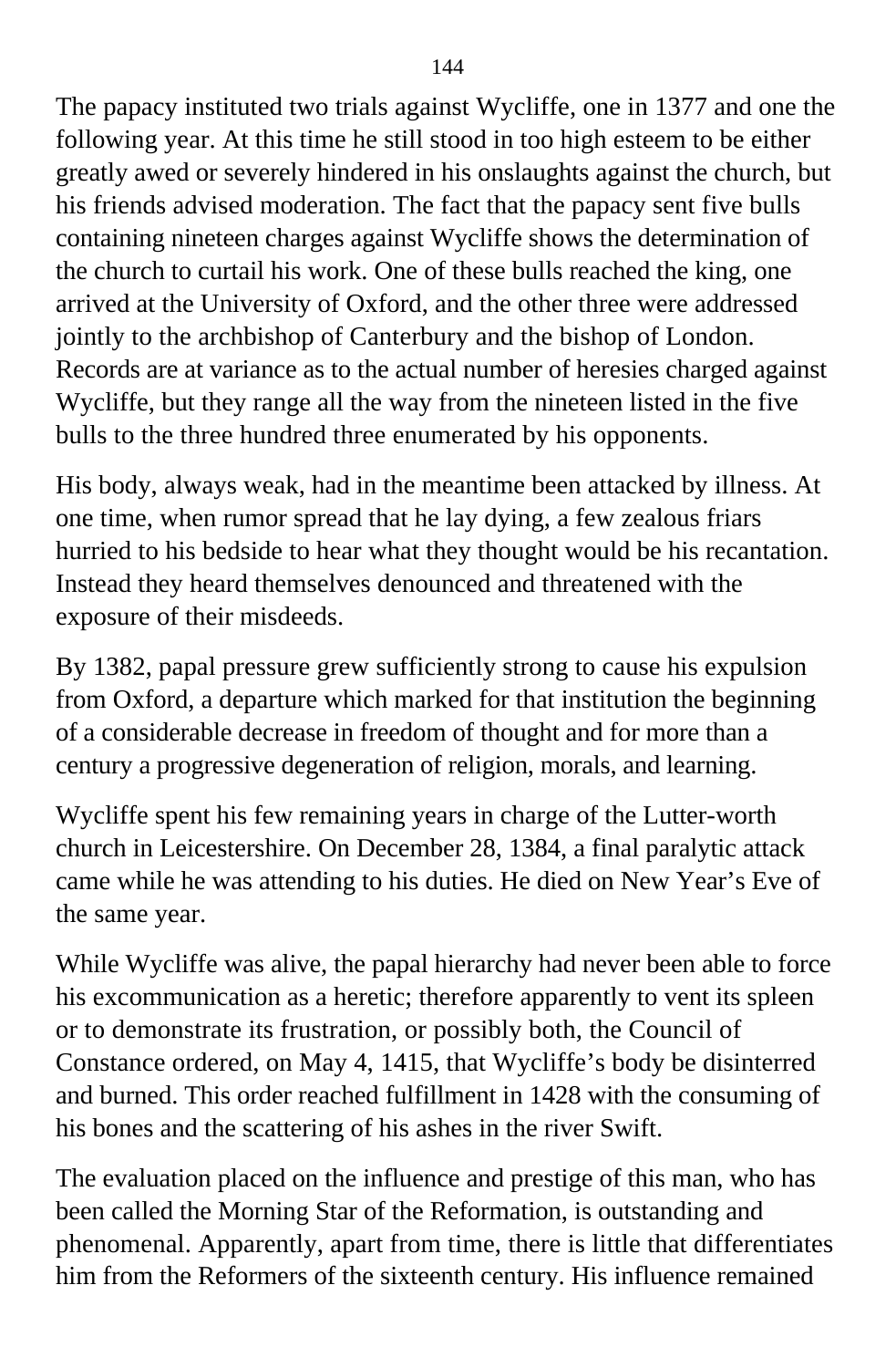high as late as the time of Luther. In many ways he outlined the basic doctrinal views propounded by the later Reformers. As the first great scholarly opponent of the medieval papacy, he exerted an immortal influence. In fullness of outlook he stood above many of the Reformers of a century later, and from the time of his first abortive trial in 1377 to his death he stands as the most important religious personage in England. The heart of his teaching, by which he won practically half of England, consists of the infallibility of the Scriptures and salvation through faith in Christ. His two great services to his country have been defined as providing the inspiration for a religious revival and the writing of the first English translation of the Bible.

Charles Bigg, in his *Wayside Sketches in Ecclesiastical History,* says of Wycliffe,

"The courage which he displayed, if we consider the forces arrayed against him, was extraordinary, and his intellectual moderation and good sense are hardly less so." — Page 131.

Ellen G. White gives the following summation of the man and his work:

"In breadth of intellect, in clearness of thought, in firmness to maintain the truth, and boldness to defend it, he was equaled by few who came after him. Purity of life, unwearying diligence in study and in labor, incorruptible integrity, and Christlike love and faithfulness in his ministry, characterized the first of the Reformers. And this notwithstanding the intellectual darkness and moral corruption of the age from which he emerged." — *The Great Controversy,* page 93.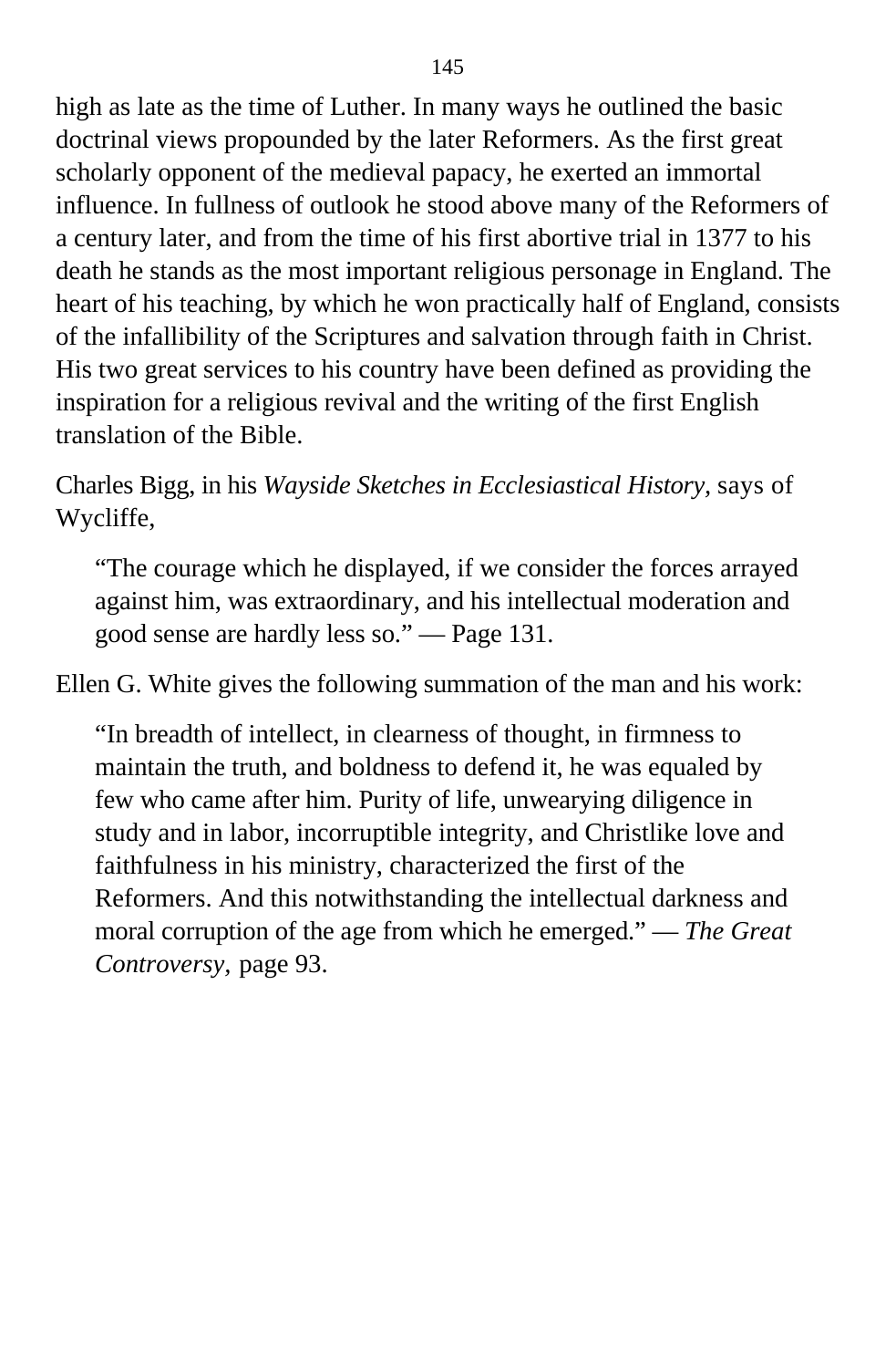146

## FRANCE

## LOUIS DE BERQUIN

### **THE LUTHER OF FRANCE**

LOUIS DE BERQUIN, a member of the noble family of Artois, and a Huguenot at the court of Francis I, was three times charged with heresy and imprisoned. Finally he was burned at the stake, to become France's first Protestant martyr.

Before Luther came to the forefront as a Reformer, Berquin had already caught the vision of the gospel from Erasmus, and from Lefevre at the University of Paris. He had also met Margaret of Angouleme, sister of Francis I. Through this woman, who was sympathetic to Protestantism, he gained the king's favor and became his counselor.

Pure in life, open in disposition, tender in his care for the unfortunate, and devoted to his friends, Berquin appeared in France's wicked court like a lily rising out of a fetid swamp.

As a devout disciple of Erasmus he translated into French many of Erasmus's works, as well as some from Luther and Melanchthon. He has been termed "the most formidable champion of the new opinions," performing his work largely by translating other men's writings, a task he did admirably well. Besides this, he wrote original works on the subject of religious reform. These he had printed at his own expense and circulated among his friends at court and elsewhere. He despised the ignorance of the monks, and it is said that he "let no opportunity pass of assailing the theologians and monks, and unmasking their fanaticism."

Part of the time he lived in Paris, and part of the time at his estate near Abbeville. At both places he propounded the new doctrines "with all the zeal of a new convert." He wished that the gospel that had changed his heart might also change the hearts of others. As a layman with the Bible in his hands, he visited the homes surrounding his estate, as well as those in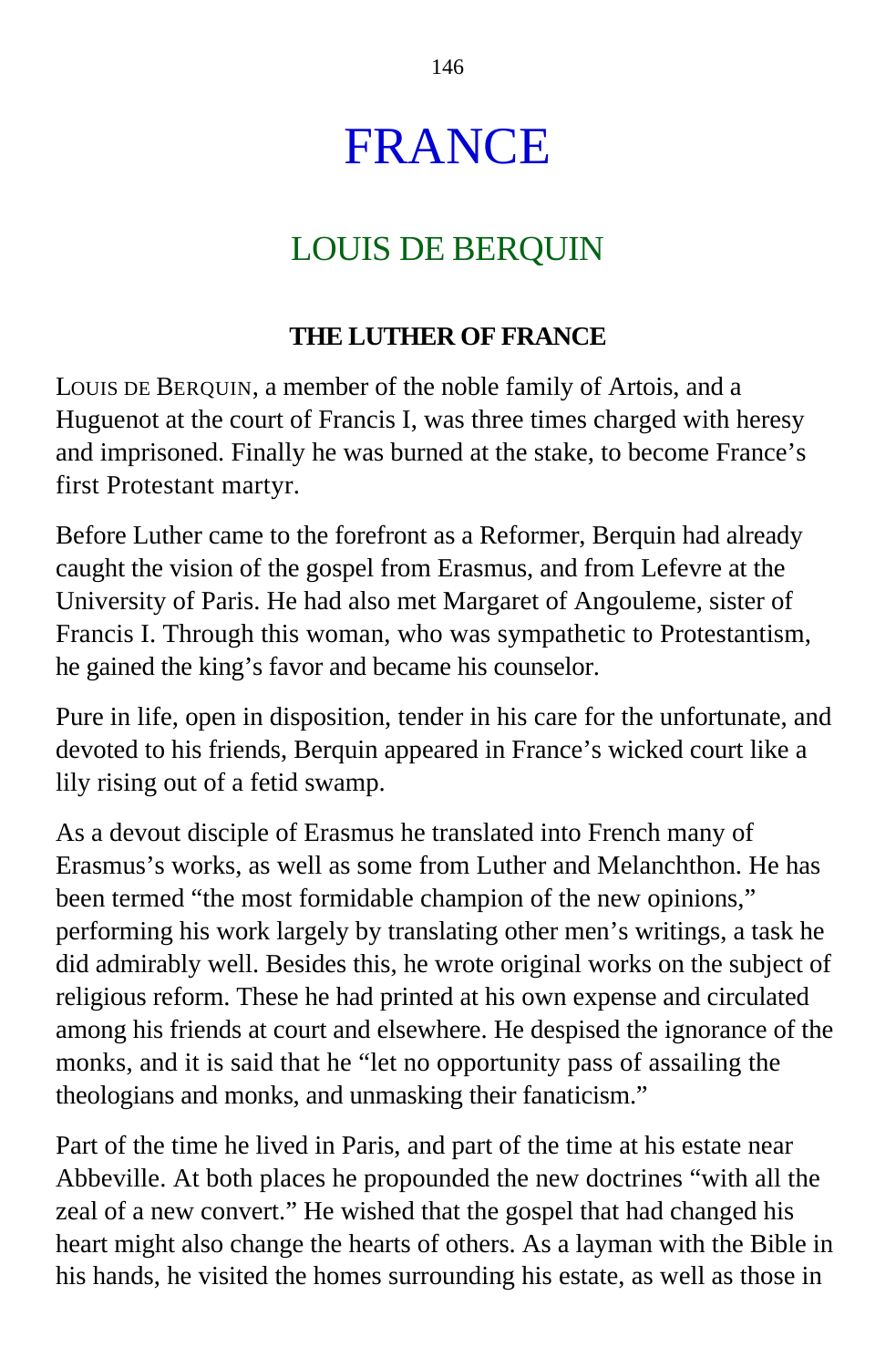the towns of Picardy and Artois, the place near which he had been born, in 1490. Everywhere he went he taught the people the new faith.

Some of Berquin's hearers reported what they saw and heard to the bishop of Amiens, who reported him to Beda, the sleuthhound of the Sorbonne. Beda immediately became active in persecuting Berquin, for in some of his books Beda had read, "The Virgin Mary is improperly invoked instead of the Holy Ghost." "Faith alone justifies." "Neither the gates of hell, nor Satan, nor sin can do anything against him who has faith in God."

Berquin was arrested, imprisoned, and denounced as a heretic at his trial, May 13, 1523, before parliament. His library was seized, and seven of his own writings and one each of his translations of Luther and Melanchthon were burned August 8 in front of Notre Dame.

The Reformer was asked to retract his errors, but since he absolutely refused to do this, he was taken back to prison to await execution. Margaret, an angel of mercy to hundreds of persecuted Protestants in France, interceded for him with her brother, the king, and he was immediately set at liberty. Of Margaret it was said that she "took wondrous pains to save those who were in danger, and that she alone prevented the Reformation from being stifled in the cradle."

After obtaining his liberty, Berquin returned to Artois and continued to preach from the Scriptures the doctrine of salvation by Christ alone. He condemned the celibacy of the priesthood as contrary to Biblical teachings. At one time he remarked, "You will often meet with these words in Holy Scripture: *honorable marriage, undefiled bed, but of celibacy* you will not find a syllable." At another time he said, "We must teach the Lord's flock to pray with understanding, that they may no longer be content to gabble with their lips like ducks with their bills, without comprehending what they say."

From 1523 to 1526 France was filled with troubles, the greatest of which was the loss of the Battle of Pavia, with the resulting imprisonment of Francis I at Madrid. These episodes gave respite to the Protestants, as a period of tolerance set in, but not for long.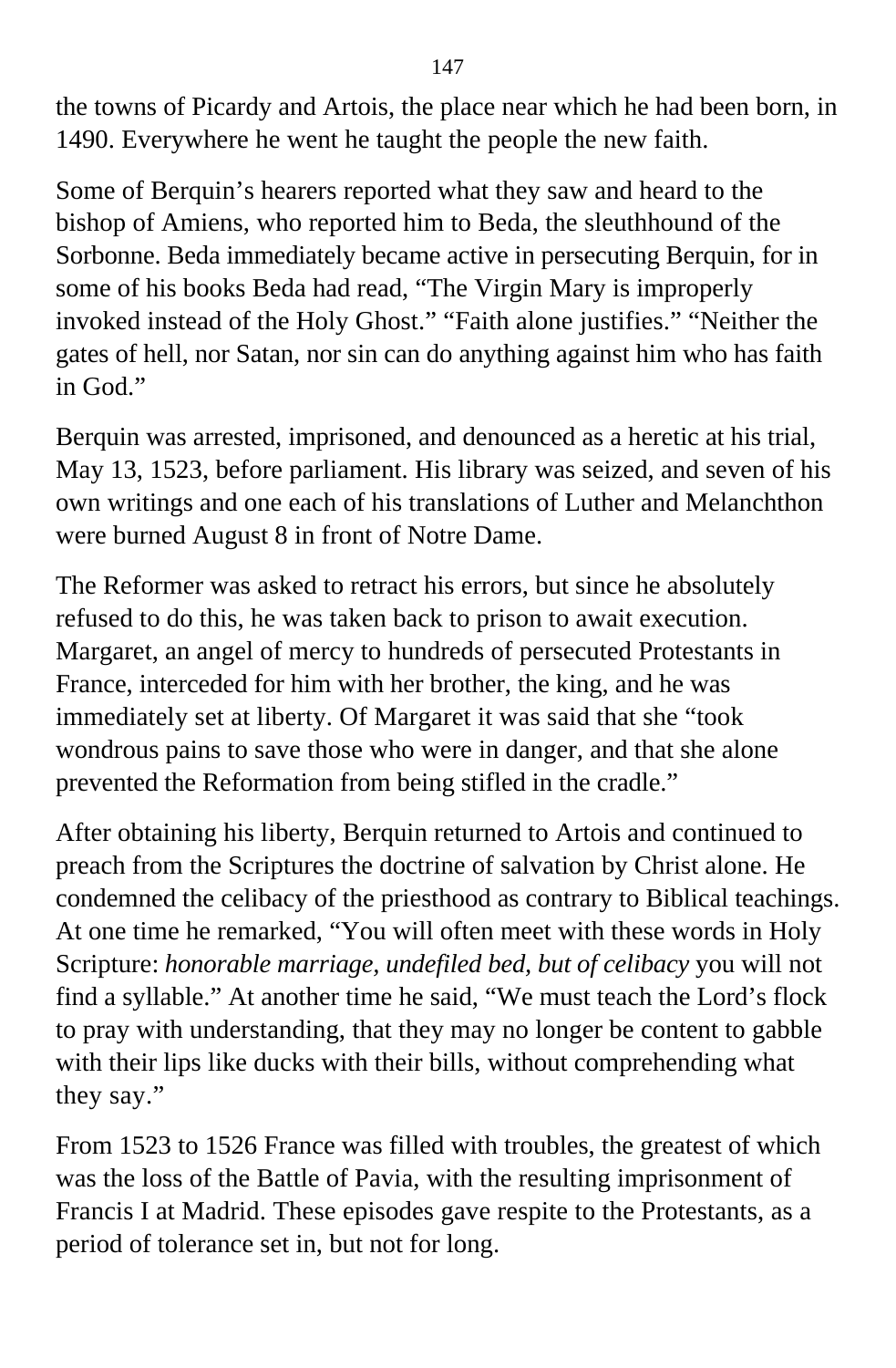In the meantime the queen mother and regent, Louise of Savoy, felt she needed to conciliate parliament and the Sorbonne. She recognized the feeling of French society that her son's capture and imprisonment were a direct punishment for his leniency toward the Protestants; and since her religious sentiments were usually swayed by the best political policy of the moment, she aided the Sorbonne and parliament in their efforts to track down heretics. With royal power now in her hands she issued an edict that all sympathizers with the new doctrine should be handed over for trial to a group of selected bishops, "an extraordinary court to judge the heretics."

Berquin became one of the earliest victims under the decree. For the second time, in January, 1526, he was thrown into prison, this time at Louise's behest, and again condemned to the stake.

Margaret pleaded unsuccessfully with her mother for Berquin's release, for Louise thought that by burning and torturing the Reformers she was buying papal support for Francis and possibly preventing an internal insurrection against herself and her son in France.

Then Margaret appealed to her brother in his Spanish prison, and on the day of his return to Paris, March 17, he sent word to parliament to release the prisoner. After considerable delay, Berquin was again granted his freedom.

Berquin, with Margaret's help, had won his second round with the papists; and this gave him courage far beyond what the times warranted. He believed that Francis was truly on the Protestant side and would protect and help him; for, to convert all France to Protestantism had now become a holy obsession with Berquin.

With indomitable courage and energy he formed a daring plan whereby all France would be liberated from the pope's domination. It was his conviction that if he and the king, and his old mentor Erasmus, would strike unitedly their strategy could not fail; but he felt that he could never be successful without the king's sanction. He thought that Francis would not oppose. Had not the king twice set him free? Had he not allowed the return of the Meaux preachers who had been exiled in Strasbourg since Louise's edict? Had not Lefevre become a tutor to the king's youngest son? All these things seemed to indicate the king's favor.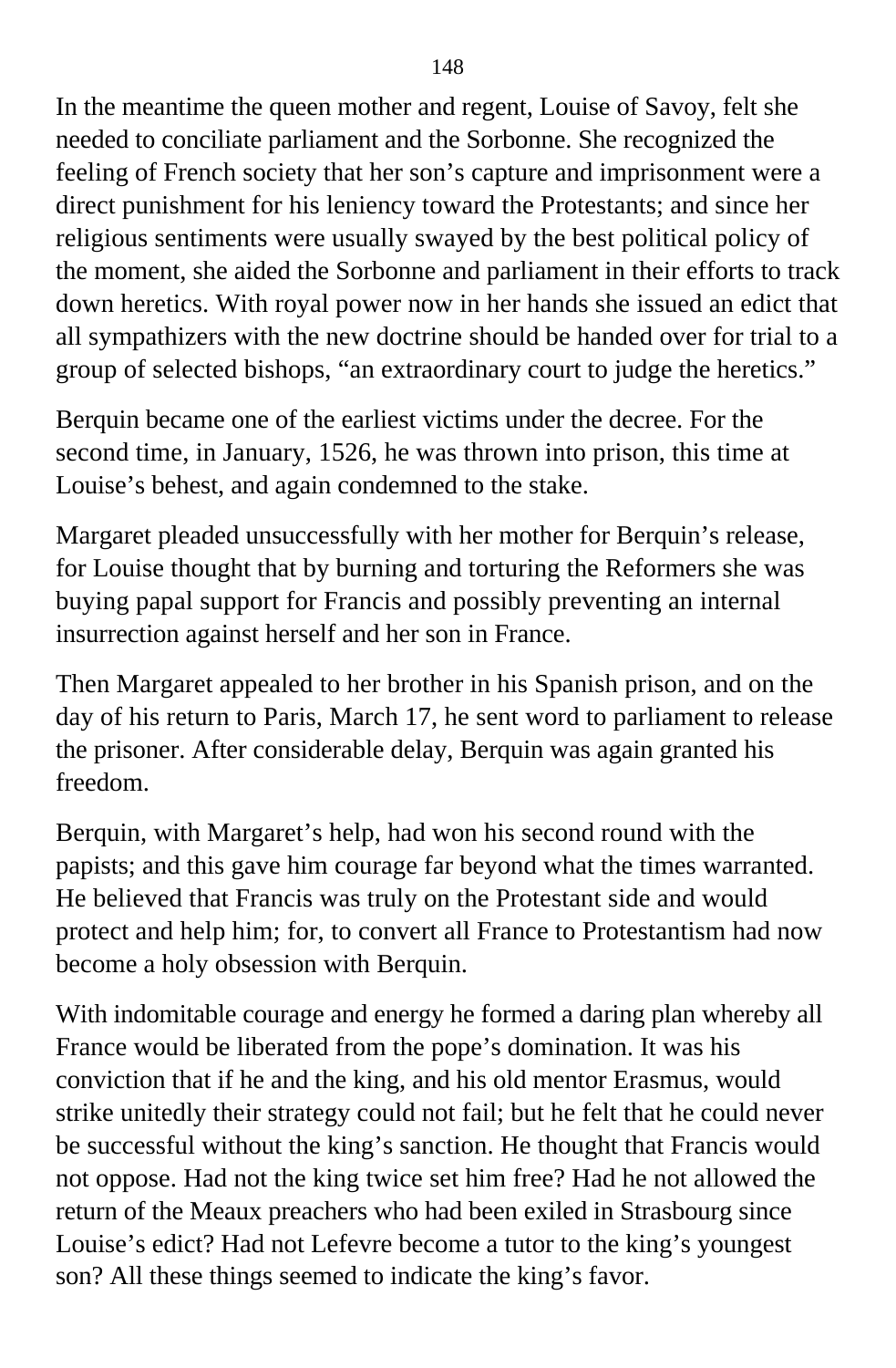Before he proceeded further, Berquin wished to enlist the aid of Erasmus. To him he wrote, "Under the cloak of religion the priests hide the vilest passions, the most corrupt manners, the most scandalous unbelief. We must tear off the veil that conceals this hideous mystery, and boldly brand the Sorbonne, Rome, and all their hirelings, with impiety."

Erasmus advised him to keep silent and to retire, but that, if he must attack Rome, he should obtain a power of attorney from the king. "Think, dear Berquin, think constantly what a hydra you are attacking, and by how many mouths it spits its venom."

That his old friend and teacher should advise such caution grieved Berquin. However, he received courage for his undertaking from another source. Francis, as a patron of learning and a pupil of Erasmus, had imprisoned Beda for publishing a refutation of Erasmus's *Paraphrases and Annotations.*

From Beda's writings Berquin now took twelve propositions, "manifestly impious and blasphemous," and took them to Francis, who promised that the Sorbonne would examine them.

This raised Berquin's spirits to the highest point as he thought of the king's acting the part of another elector of Saxony. "I will follow these redoubtable hornets into their holes; I will fall upon these insensate blabbers, and scourge them," he said.

Francis kept his promise and presented the propositions to the bishop of Bazas, requesting him to give them to the rector of the university for the purpose of examination by four assembled faculties.

Erasmus tried once more to stop Berquin in what he considered his "mad" venture, for he was certain it could lead only to one place — the stake. "Even should your cause be holier than that of Christ Himself," he wrote him, "your enemies have resolved to put you to death."

Berquin could see no failure ahead; if only he, Francis, and Erasmus could act in unison, then all France would become Protestant. But "just as Francis I stretches out his hand, the scholar of Rotterdam draws back."

Francis, too, was caught in a dilemma. In need of money to pay the heavy fine at Madrid, he appealed to the bishops, who suggested the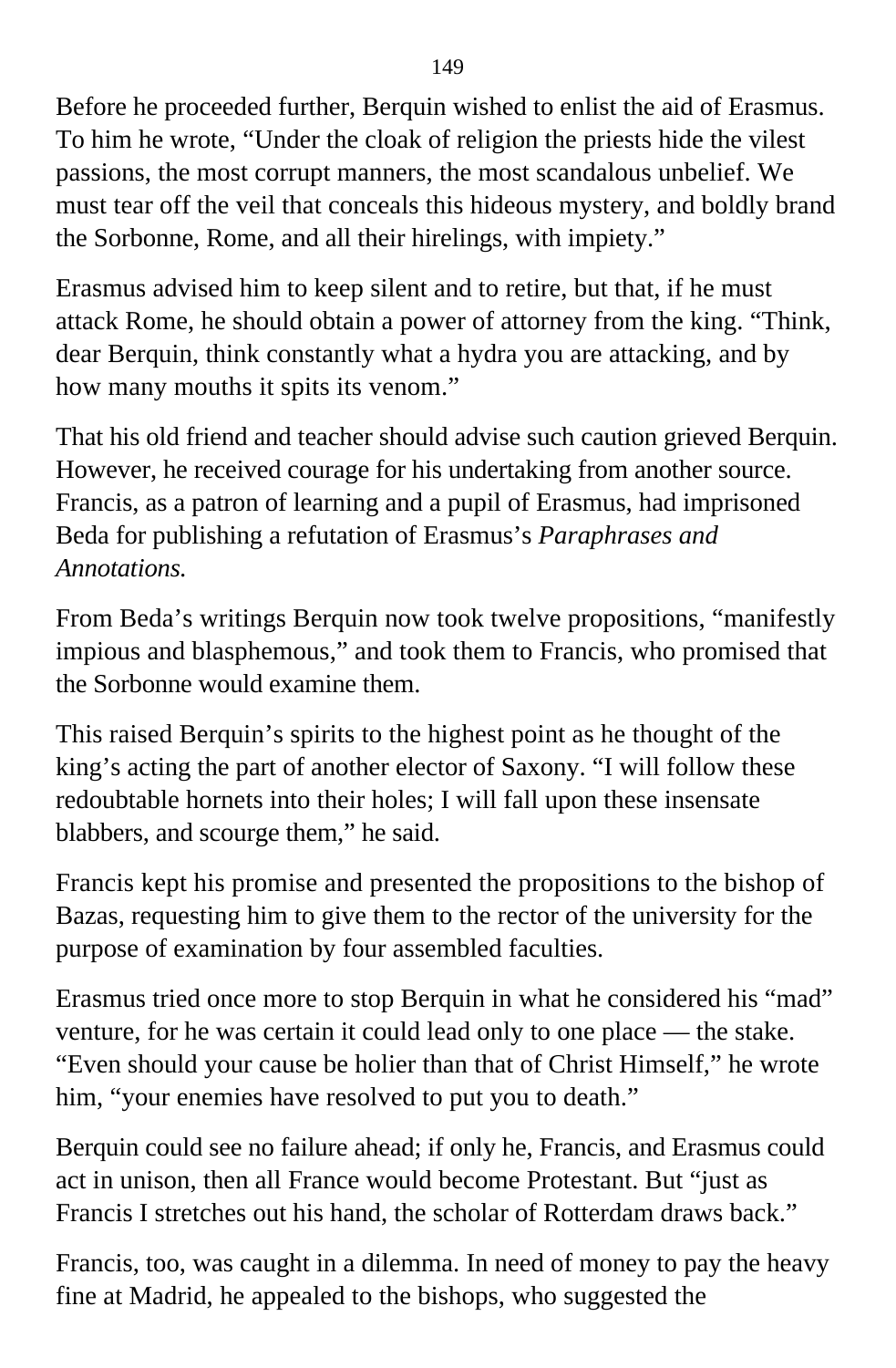extermination of the Lutherans in exchange for Catholic gifts or loans of money.

In 1529 the great French Council of Sens met to redeclare the position of the church on infallibility, its right to make canonical regulations, and its various fasts, sacraments, mass, and adoration of the saints. It also asked that the secular arm enforce their sentences upon heretics.

Before the council disbanded, the news circulated that the most sacred image in Paris, the statue of the Blessed Virgin and Child, located in the Quartier St. Antoine, had been desecrated by beheading and mutilation. The council, the king, and all Paris were enraged.

As the Sorbonne got the upper hand, Berquin's friends urged him to flee, but he considered flight an act of cowardice. The Sorbonne considered Berquin the instigator of the outrage on the image; consequently they asked that Berquin be delivered to them. And the king consented that an inquiry be made concerning him.

Berquin was imprisoned once more, and the doctors of the Sorbonne determined to make the pupil pay the penalty they were powerless to impose upon his master, Erasmus. Duprat, Louise of Savoy, and Montmorency all agreed with the university; and twelve judges were appointed to try Berquin.

These judges had a great deal of respect for Berquin. They knew his holy life, his irreproachable character, and the esteem in which he was generally held; and they were of no mind to persecute him.

The Reformer saw his opportunity and resolved to appeal to the king once more by means of Margaret's intercession. She wrote her brother a letter, and Berquin had an interview with Francis. For a time it seemed that Berquin would go free again, but a letter he had written to a friend asking him to burn some books he had left behind, betrayed him to Beda.

At the close of his trial he was told that he had been convicted of belonging to the sect of Luther and of writing wicked books. He was requested to bear a lighted taper in the great court of the palace and to ask the pardon of the king and of God.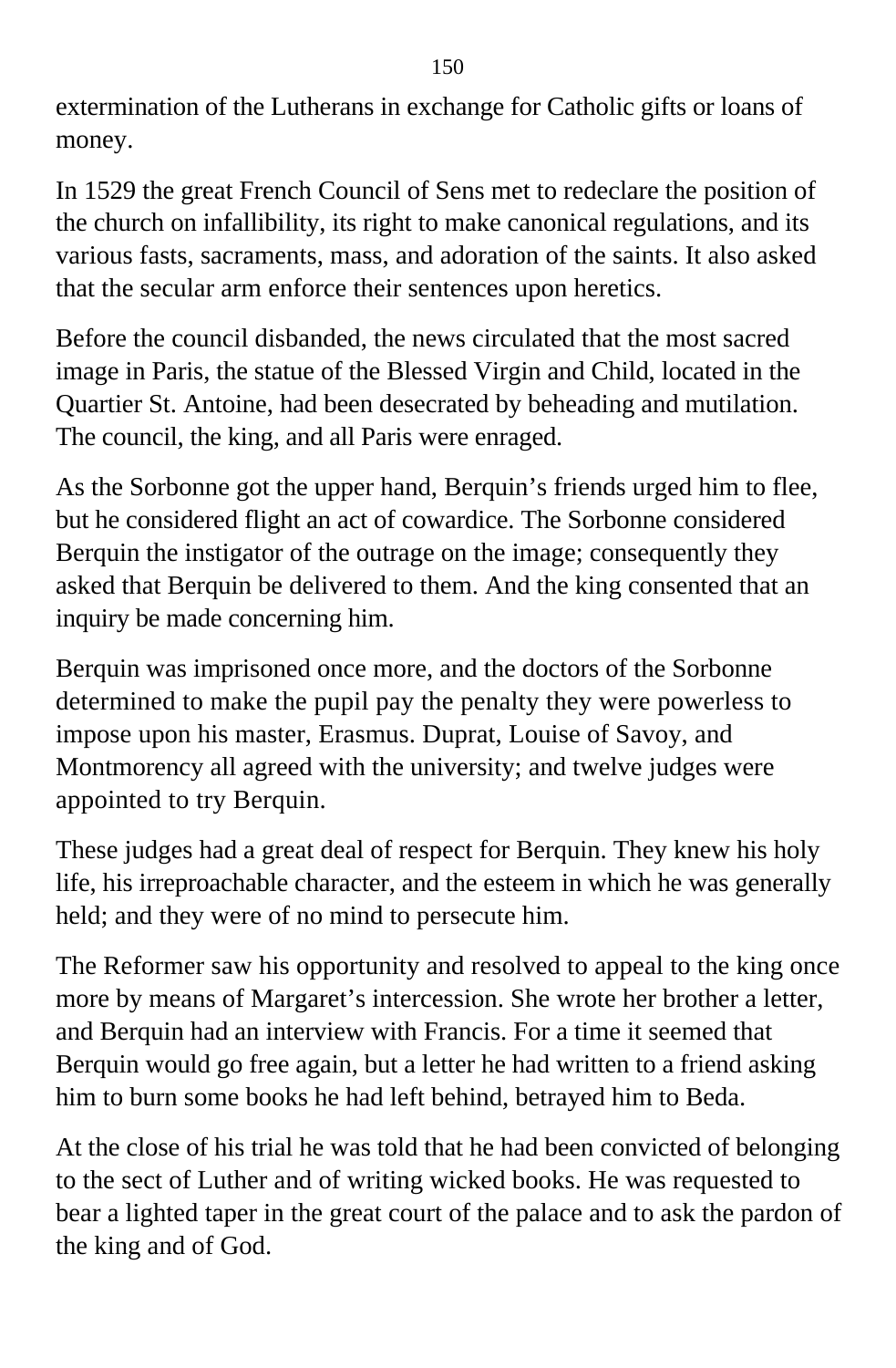"You will then be taken, bareheaded and on foot, to the Greve, where you shall see your books burnt,"

his persecutors told him.

"After doing penance at Notre Dame, you shall have your tongue pierced — that instrument of unrighteousness by which you have so grievously sinned. Lastly you shall be taken to the prison of Monsieur de Paris [the bishop], and be shut up there all your life between four walls of stone; and we forbid that you be supplied either with books to read, or pen or ink to write."

After hearing his sentence Berquin was sent back to prison, and Margaret wrote the following prayer:

> *Thou, God, alone canst say: Touch not my son, take not his life away. Thou only canst Thy sovereign hand outstretch To ward the blow.*

At this time Bude, one of France's great scholars, who had allied himself with the Protestants at Meaux, pleaded with Berquin to accept his sentence, but Berquin said he would make another appeal to the king. Francis, however, now at Blois, gave no sign of recognition. For a moment Berquin was almost persuaded to recant, but when Bude returned a short time after, the condemned man said, "I would rather die than by my silence countenance the condemnation of truth."

By an extraordinary assumption of authority, the judges changed their sentence to that of strangling and burning; and Beda commanded haste in its execution, lest the king return and change his mind.

For his death, Berquin put on his finest clothes, for he said that

"the King of heaven had invited him to the wedding." "He wore a cloak of velvet, a doublet of satin and damask, and golden hose, and the calmness of a good conscience was visible in every feature,"

a biographer has written.

One author reports that more than twenty thousand people came, April 17, 1529, to see him executed by strangling, and then to see his body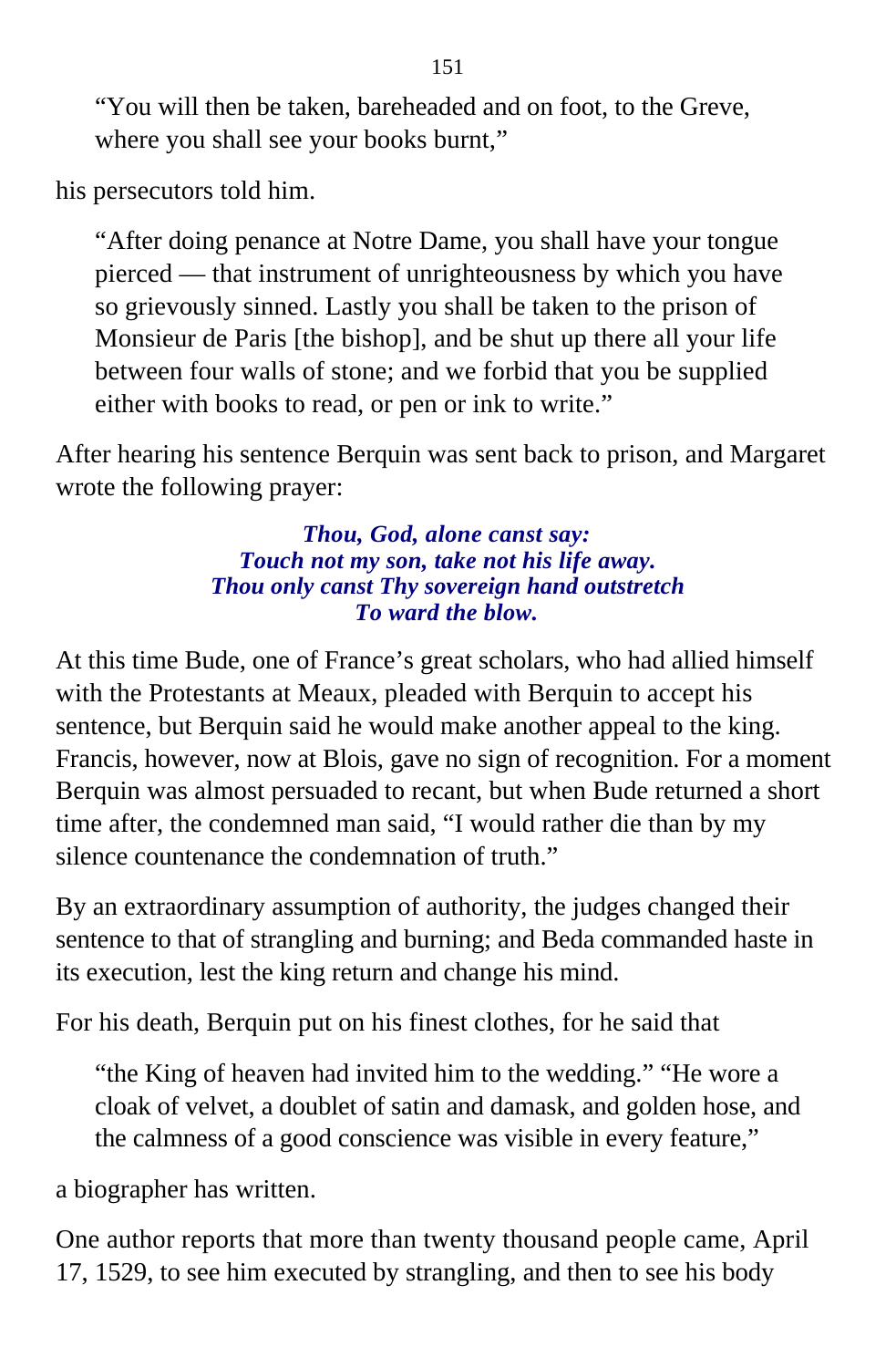burned at the stake. Theodore Beza later remarked: "He might have been the Luther of France had Francis been a Frederick of Saxony."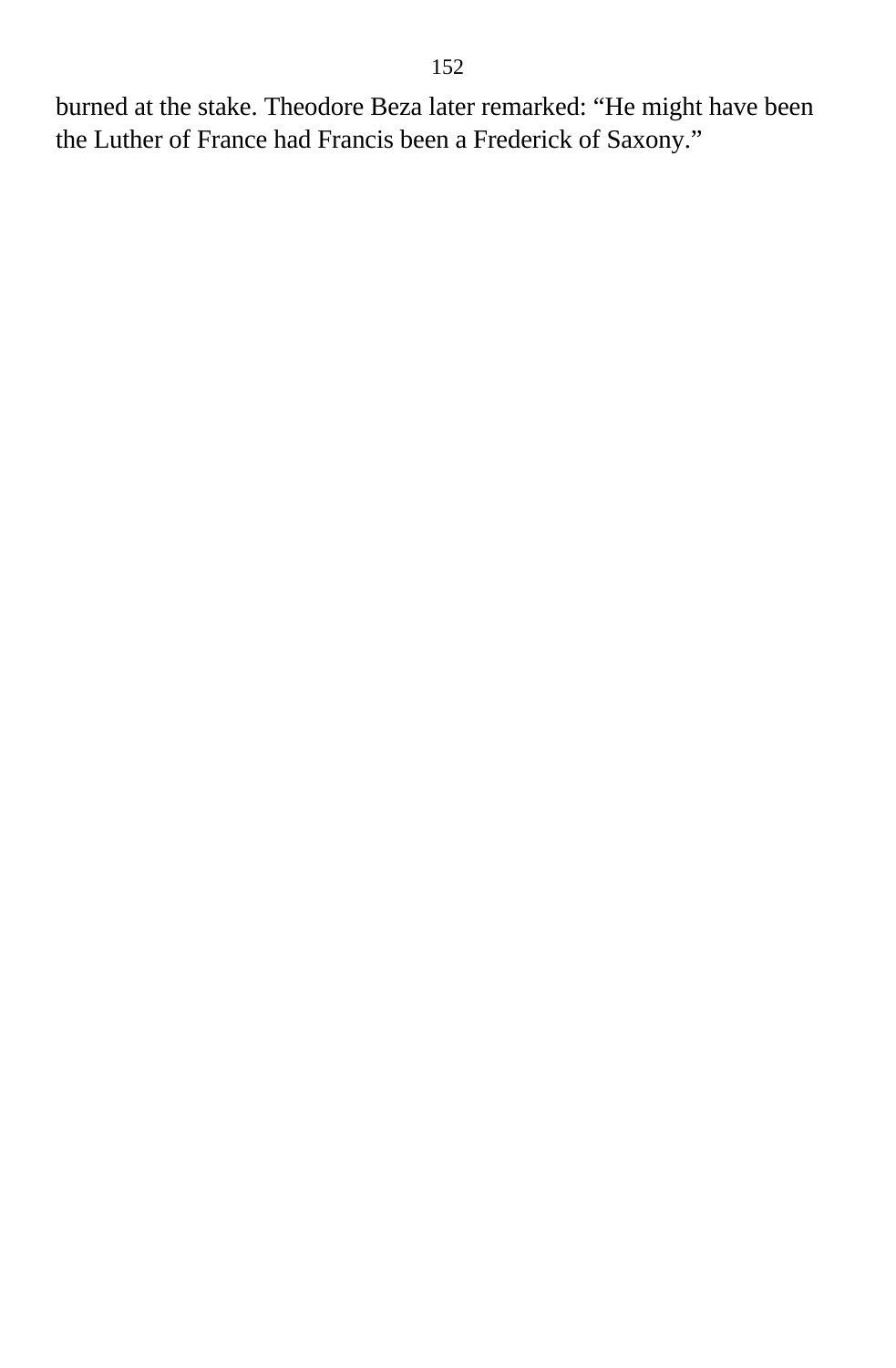## GASPARD DE COLIGNY

#### **HERO OF THE HUGUENOTS**

"I TOLD all the captains that if they heard me employ language which breathed surrender, I begged them to throw me over the wall into the fosse; and if anyone proposed it to me, I would do no less to him." — Quoted by A. W. Whitehead in *Gaspard de Coligny,* page 56.

These words, spoken at the battle of Saint-Quentin by the Comte Gaspard de Chatilion Coligny, characterized the man who never evaded a difficulty, and of whom it was later said that he was

"the first and greatest leader of the Huguenots"

and

"the wisest statesman in France." In him, historians have said, "the reform found its best representative whether as a social, political, or spiritual force; who was recognized at home and abroad as its head and its heart, at whom all its enemies struck, in whom all its friends confided, and who was the first and most prominent victim in the St. Bartholomew Massacre, which annihilated the power, though it could not crush the spirit, of the Reformed Church of France." — S.E. Herrick, *Some Heretics of Yesterday,* page 246*.*

Coligny, scion of a noble French family with a five-century record of participation in national movements, was born in 1519 at Chatillon-sur-Loing. His mother laid claim to the honorable name of Montmorency, likewise a ranking family of the old French nobility.

The father died when Coligny was a lad of five, and his mother supervised his training, along with that of his two brothers, Odet, later bishop of Beauvais and peer of France, and Francis, both of whom won distinction in the Protestant cause. Of the mother the record states that she was among the few women of high rank at the court possessing pure hearts and scandal-free lives.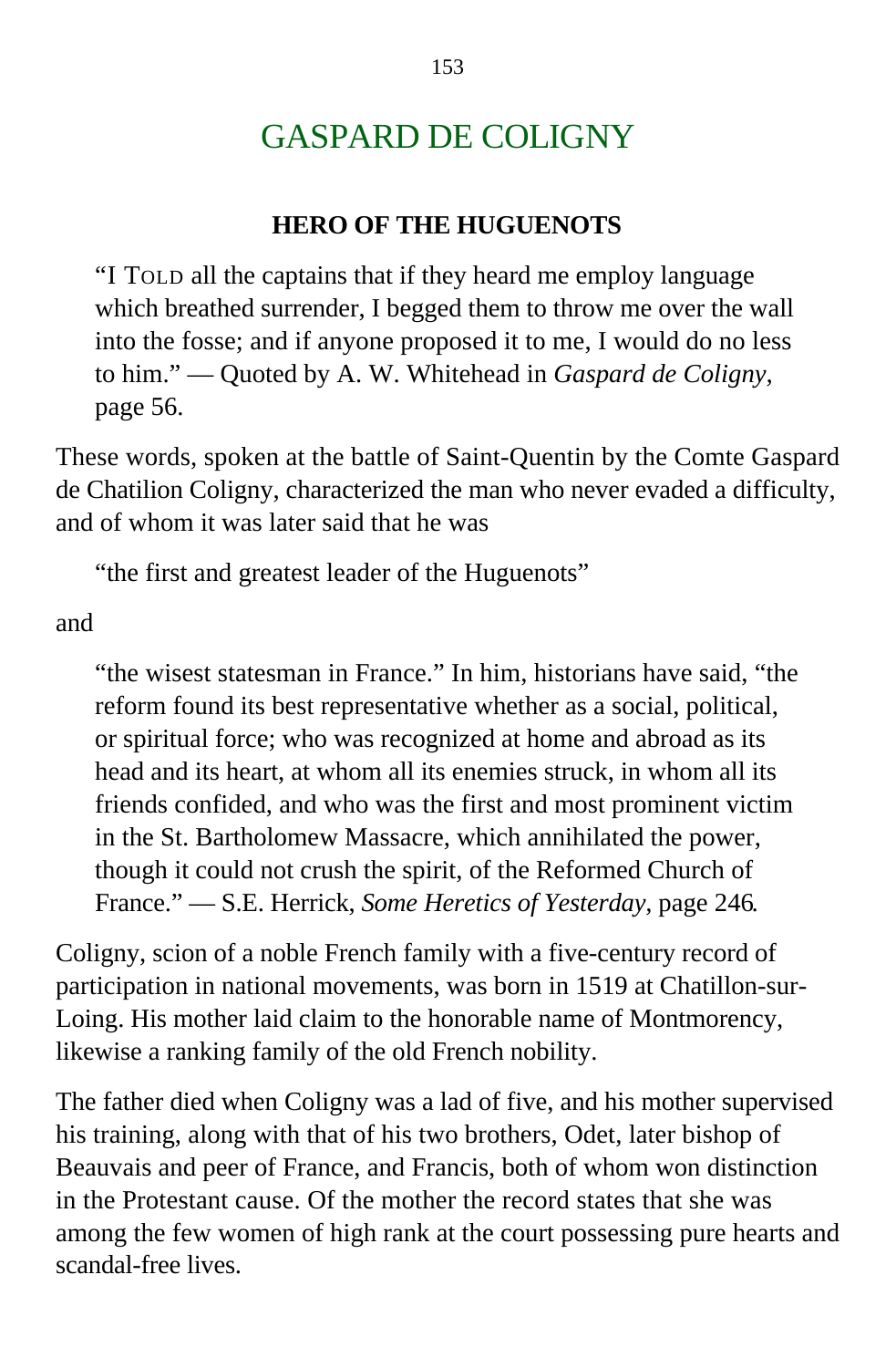Nurturing an interest in the developing religious reform, she transmitted it to her children through their instructors. Berauld, an associate of French humanists and a friend of Erasmus, became Gaspard's tutor. This parenttutor guidance developed in the young man, according to a biographer,

"the fine combination of the heroic, the courtly, the scholarly, and the spiritual, and in Gaspard the balance of these seems to have been as nearly perfect as in any character that greets us from the pages of history." — *Ibid.,* pp. 247,248.

He remained with his mother at Chatillon-sur-Loing until he was eleven, when she became lady in waiting to the new Queen Eleanor, wife of Francis I, at the court of France. Here the lad soon distinguished himself for his scholarly interests. When he was fifteen the study of Cicero and Ptolemy had a greater interest for him than the opportunity of joining the king's hunting parties. His love of reading and his study in solitude developed in him an excellent knowledge of Latin and of politics, and an admiration for honor, virtue, bravery, and sagacity that kept him above the intrigues of a court famous for its sensuality and pleasure seeking.

By 1545 he had been presented at the court and in its inner circle had become the recognized leader of the Coligny family. At this time he had also risen to the acknowledged status of an experienced cavalryman, a soldier statesman, and a favorite of the dauphin. His courage and leadership had made him a respected officer on the military expeditions against Emperor Charles V in northern France, Italy, Lorraine, and Flanders, where he was described as being

"always loyal, and never weighing his life against the interests of the king." — *Ibid.,* p. 249.

As a result of his military ability he became the colonel general in full charge of the French infantry in 1547, the year of the death of Francis I and the accession of Henry II. As such, he was the first among army officials to institute military reforms, called "ordinances." Within his command and among the foreign troops employed by the king he stopped the looting, dueling, swearing, and raping by armed men, and turned these men into a respectable, orderly body of soldiers who gave deference to the lives of nonbelligerents, to property, and to the honor of women. Under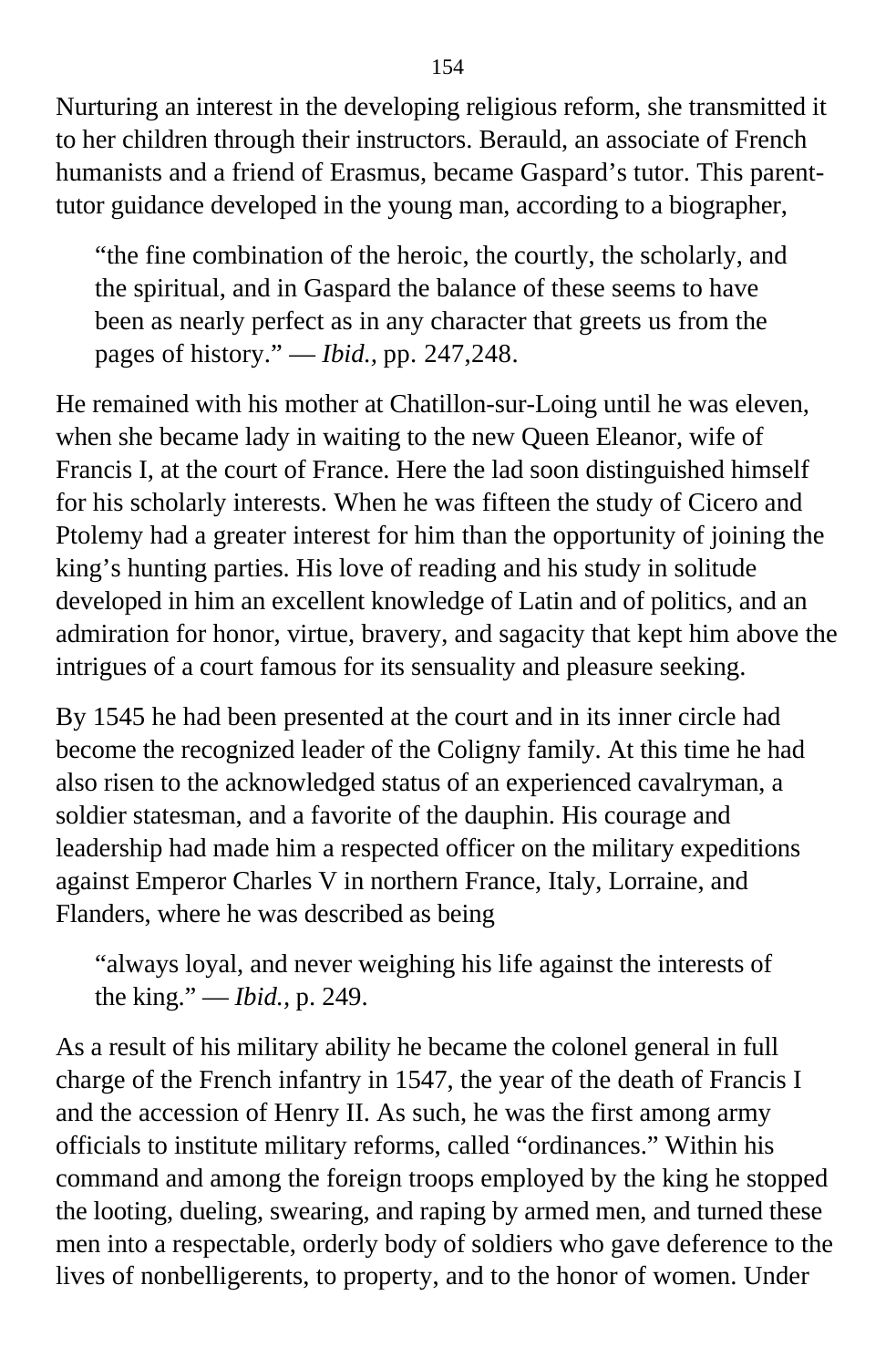his command the uniform of a soldier came to denote honor and distinction.

Coligny's elevation to colonel general also resulted in his becoming a knight in the Order of St. Michael, also known as the Order of the King. In the same year he married Charlotte de Laval, daughter of Count Guy, an event which brought out the king with his entire court. Its festivities included many sports and masquerade balls, and concluded with four more days of revelry at the home of the cardinal of Ferrara. Three sons and two daughters were born of this marriage.

His wife died in 1568, and three years later he married Jacqueline, countess of Montlul and Entremont, "a young, beautiful, intelligent, and pious lady of Savoy," later to become a victim of the St. Bartholomew Massacre.

In 1552 Coligny was made admiral of France, a title by which he is generally known. It was purely an honorary title, for it had no connection with the French navy. The governorship of Picardy came into his hands in 1555, and in the same year he began his colonizing endeavors in the New World in behalf of the persecuted Huguenots, although he himself had not yet become one of them.

Although unsuccessful in its immediate purpose, the plan encompassed three separate attempts and historically established the opening of an era which led Quakers, Catholics, and Puritans to the Western Hemisphere in quest of religious liberty.

The first Huguenot colony was established in Brazil, but Ville-gagnon, the leader selected by Coligny for the expedition, joined the Catholic Church soon after reaching South America and thus left the Protestants a prey to the Portuguese.

The second contingent, under Jean Ribauk, reached South Carolina; and the third, under Rene de Laudonniere, was sent to assist the second. Upon the arrival of the latter no settlers of the second colony were found; consequently Laudonniere continued southward and began a colony in Florida in 1564. The pioneers of this ill-fated adventure were massacred the following year by the forces of the Spaniard, Menendez de Aviles, who is purported to have said, "I do this not as to Frenchmen, but as to Lutherans<sup>"</sup>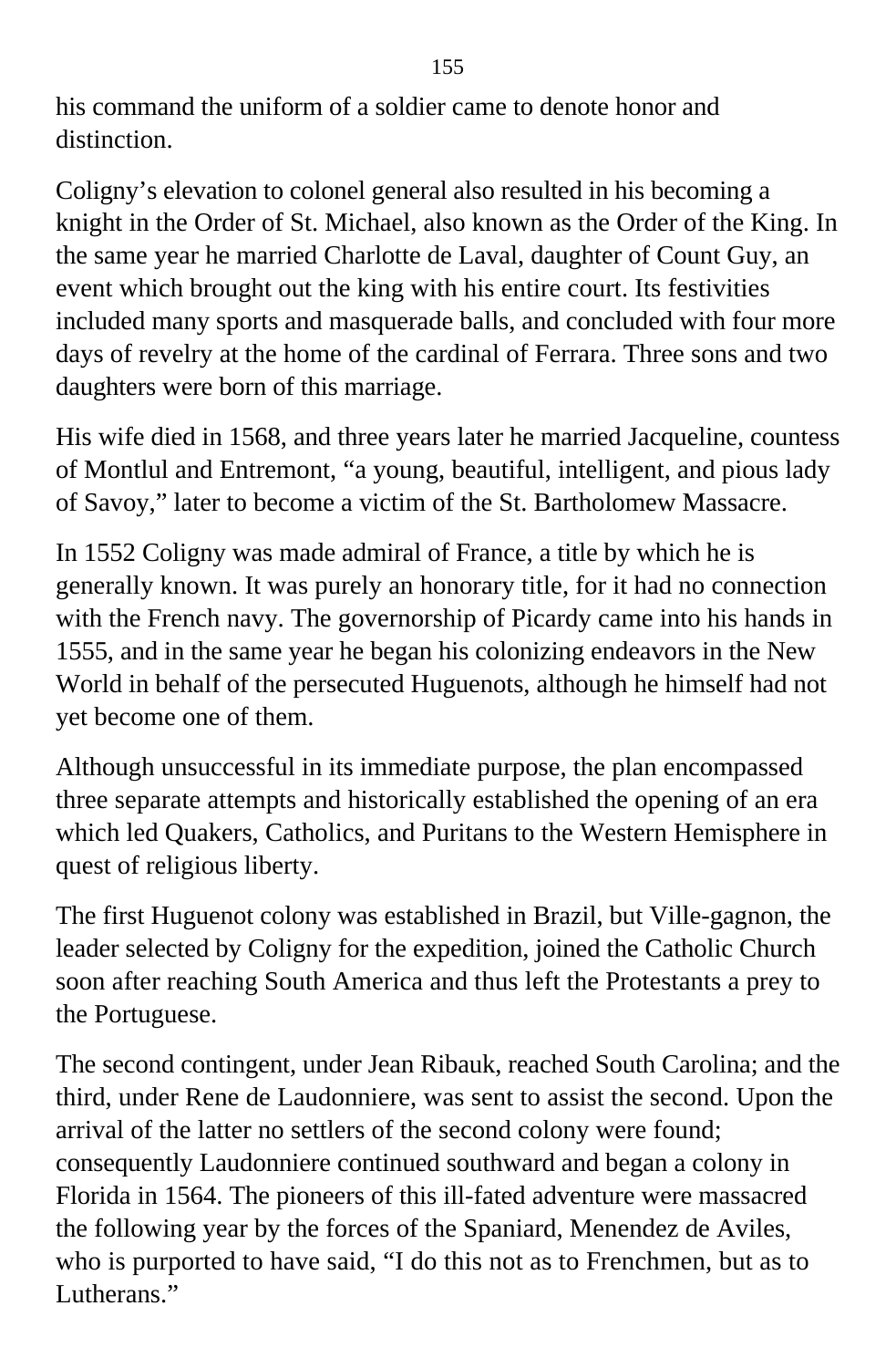In the days of religious and national hatreds this episode did not conclude the matter. In 1568 Dominique de Gourges arrived in Florida to seek revenge on the Spanish. He in turn massacred the garrison, and the following remark is attributed to him:

"I do this not as to Spaniards, nor as to mariners, but as to traitors, robbers, and murderers." — Quoted in *Ploetz' Epitome of History,* pages 288,289.

An example of Coligny's statesmanship and diplomacy appeared in his negotiation of the truce of Vaucelles, in 1556, with Philip II of Spain, which resulted in a cessation of hostilities during the intermittent wars of the time. Henry II of France broke the truce, however, much against Coligny's counsel, and this brought the combined strength of Spain and England against the French. The strategy developed to counteract the encroachments of these united forces placed the defense of Saint-Quentin on the Somme under the command of Coligny in 1557. Here he spoke the opening words of this chapter, indicative of his direct and masterful nature.

His defense of Saint-Quentin, although unsuccessful, was possibly among his outstanding military achievements, for it delayed by seventeen days the advance of an overwhelming enemy and gave the French an opportunity to concentrate their forces for the protection of Paris.

With the capitulation of Saint-Quentin, Coligny became a prisoner of the Spanish in the Netherlands, where he remained until after the peace of Chateau-Cambresis in 1559, when he was released upon payment of a ransom of 50,000 crowns. A report of the defense of Saint-Quentin is found among his memoirs.

Following his release, he stepped into full and open championship of the Huguenot cause. The specific time, however, of his mental abjuration of Catholicism is vague. Doubtless his mother's attitude toward the new faith, and the type of teachers she procured for him, bore fruit, first in humanistic ideas and then in the acceptance of the principles of Protestantism. His consideration of the Huguenots also pointed toward Protestant sympathies. His severance from Romanism became unmistakably clear during his imprisonment in the Netherlands.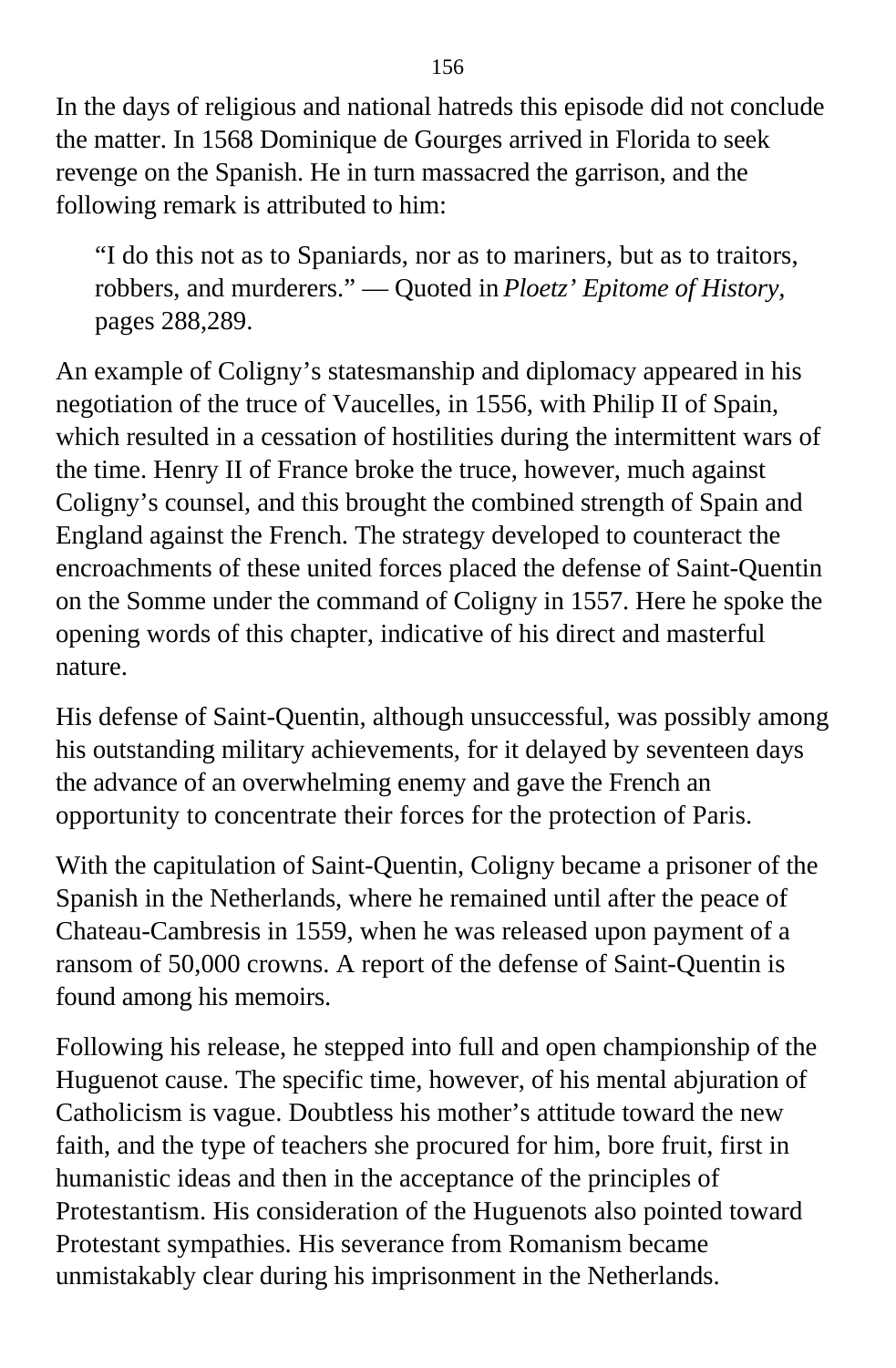One chronicler states that during this time he requested that a Bible be provided —

"to ease the griefe and sorrowe of his minde with reading it. And he studied so much upon it, that he began from thensforth to have a taste of the pure religion and trew godliness, and to leame the right maner of calling uppon God." — Quoted by A.W. Whitehead in *Gaspard de Coligny,* page 69.

During this period he also received books from his brother and letters from Calvin, all tending to give him a deeper understanding of the basic issues of the Reformation. Like many others, he had maintained that the church could be changed from within, but eventually he, too, gave up that idea as improbable of fulfillment.

Upon his liberation he also found his political and military status changed, for King Henry II, his friend, had died that same year, 1559, from a wound received in a tourney; and his enemies, the Guises, dominated the court under the new king Francis II, husband of Mary, later Queen of Scots.

For a period the admiral retired to the comforts and quiet of Chltillon, where he owned one of France's most beautiful homes, which, as an art collector, he had filled with the finest masterpieces. There, too, he had established a college and employed a staff of Latin, Greek, and Hebrew scholars. He also demonstrated his faith in liberty of conscience by recognizing the rights of Catholics and Protestants alike, and permitted the priests a great degree of freedom.

His public profession of faith may have been delayed by fear of the possible consequences to his family, for he recognized the dangers to which the Huguenots were subjected. But when once his wife assured him that she would rather endure any type of hardship or torture than to see him turn from Christ, he forthwith made arrangements for a Protestant chaplain for the castle and the town. Shortly after this he celebrated the Lord's Supper with the little Huguenot congregation close by, and automatically stepped into national leadership of that sect, along with their head, the Bourbon Louis, prince of Conde. Opposed to them was the powerful Catholic party, headed by Francis, duke of Guise.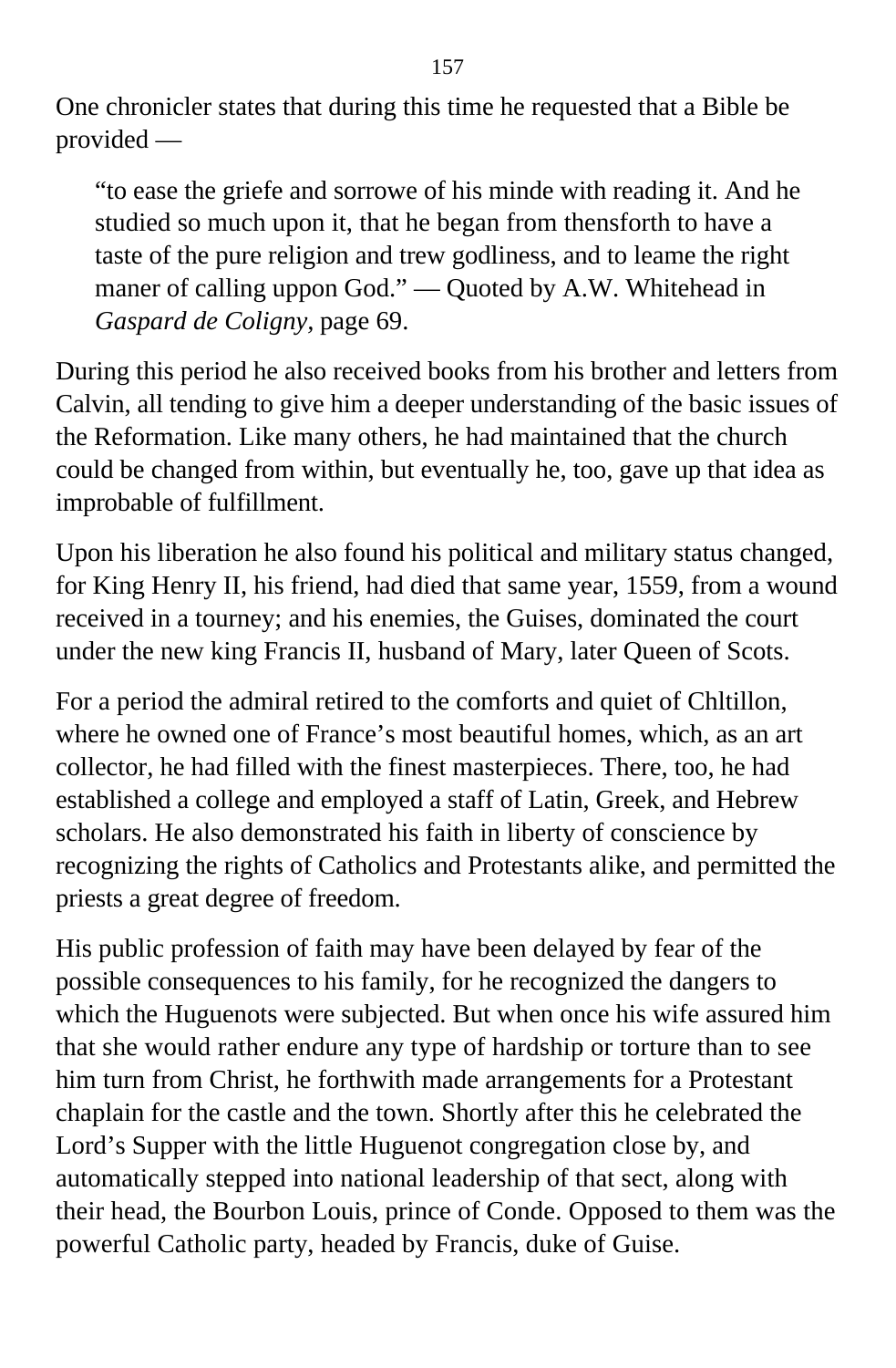The addition of such strong leadership from the nobility was most fortunate for the Huguenots, for Protestantism in France was at that moment entering upon a period of acute danger. To their aid Coligny brought the greatness of his political stature and turned them into a politico-religious party sufficiently strong to be virtually a government within a government. The Huguenots hailed Coligny as their deliverer, and Calvin remarked,

"There is one among the chiefs who acts wisely." — *Ibid.,* p. 93.

Time after time through the ensuing years of colloquies, wars and massacres, Coligny's astuteness at the conference table and his experience in military tactics saved the Huguenot cause.

At the Assembly of Notables called by Catherine de' Medici at Fontainebleau in August, 1560, he petitioned that Huguenot persecutions cease. At a time when it meant death to champion the cause of these people, he asked that they be permitted to worship God according to their interpretation of the Scriptures and that "temples" be provided for them. He presented a written copy of his request to the king, but his appeal was unsuccessful.

In March of that year the Bourbons had laid an unwise plot to seize the king and put the power now in the hands of the Guises back into their own. The scheme, known as the Conspiracy of Areboise, failed; and the Catholic Guises called for a wholesale massacre of the Huguenots, as well as for the death of their leader, the prince of Conde.

But at that moment the king, Francis II, died, and the 11-year-old son of Catherine, Charles IX, came to the throne. Of this timely demise Calvin wrote to Sturm,

"Did you ever read or hear of anything more opportune than the death of the king? The evils had reached an extremity for which there was no remedy, when suddenly God shows Himself from heaven. He who pierced the eye of the father has stricken the ear of the son." — Quoted by Thomas M. Lindsay in *A History of the Reformation,* vol. 2, p. 178.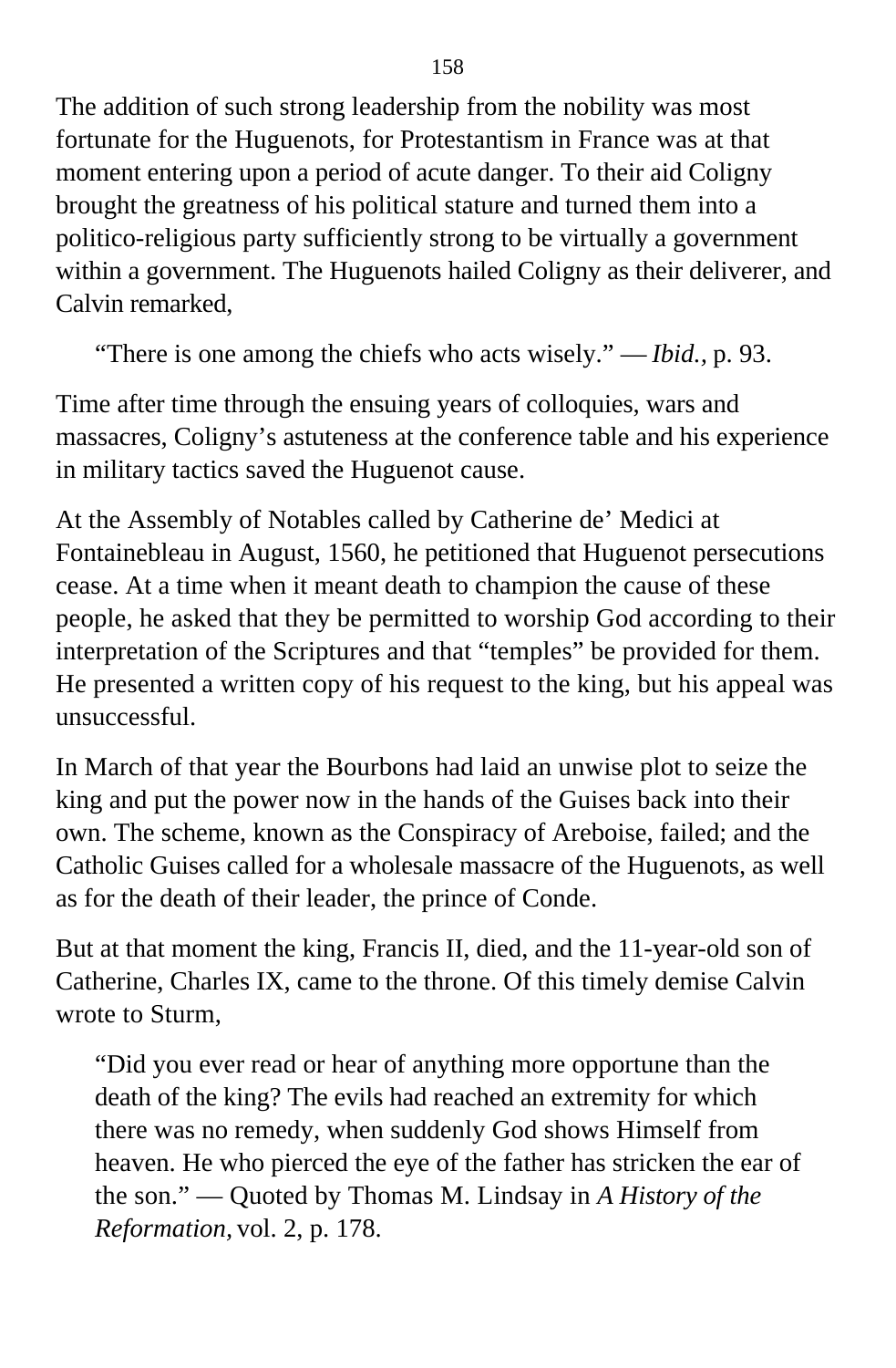The head of the prince of Conde was saved, but not yet the lives of the Huguenots; their slaughter continued, although at a somewhat decreased tempo.

Coligny again pleaded the cause of his coreligionists at the Assembly of the States General at Orleans in December, 1560. This time he was successful; persecution ended, and a mutual spirit of toleration became apparent. Peace seemed near, and refugees returned from Switzerland, England, and Germany. The next year came the conference at Poissy, attended by Catholic and Protestant celebrities alike, resulting in the proclamation of an edict of toleration. But this was shattered the next year by the massacre at Vassay, inspired by the duke of Guise. In,the succeeding years, as the Huguenots and the Catholics fought it out on the field of battle, Coligny repeatedly saved the remnants of the defeated Protestant army.

Two months after the Vassay massacre the duke of Guise was assassinated, and Coligny was accused of instigating the murder, a charge which he denied and of which he was later proved innocent.

Coligny realized that in order to attain his purpose, namely, that of making France a Protestant nation, he would need to win the friendship and confidence of the able and unscrupulous Catherine de' Medici, who constantly played the Catholics against the Protestants to maintain a balance of power and gain her own ends. He would likewise need to ingratiate himself with the young king, her son. He set himself at once to his diplomatic task.

The prince of Conde was slain at the battle of Jarnac in 1569, leaving Coligny the only great leader of the Huguenot party. The peace of Saint-Germain-en-Laye, in 1570, brought a respite from fighting, and during this pause Coligny was well received at court. He stepped into kingly favor by advocating a war against Spain by which, he believed, all religious differences could be wiped out; and a united France, shorn of Spanish predominance, might rise to international renown.

In this connection the Protestant and Catholic factions were to be drawn together through the marriage of the French king's sister, Margaret of Valois, with Henry, prince of Navarre and later to become Henry IV of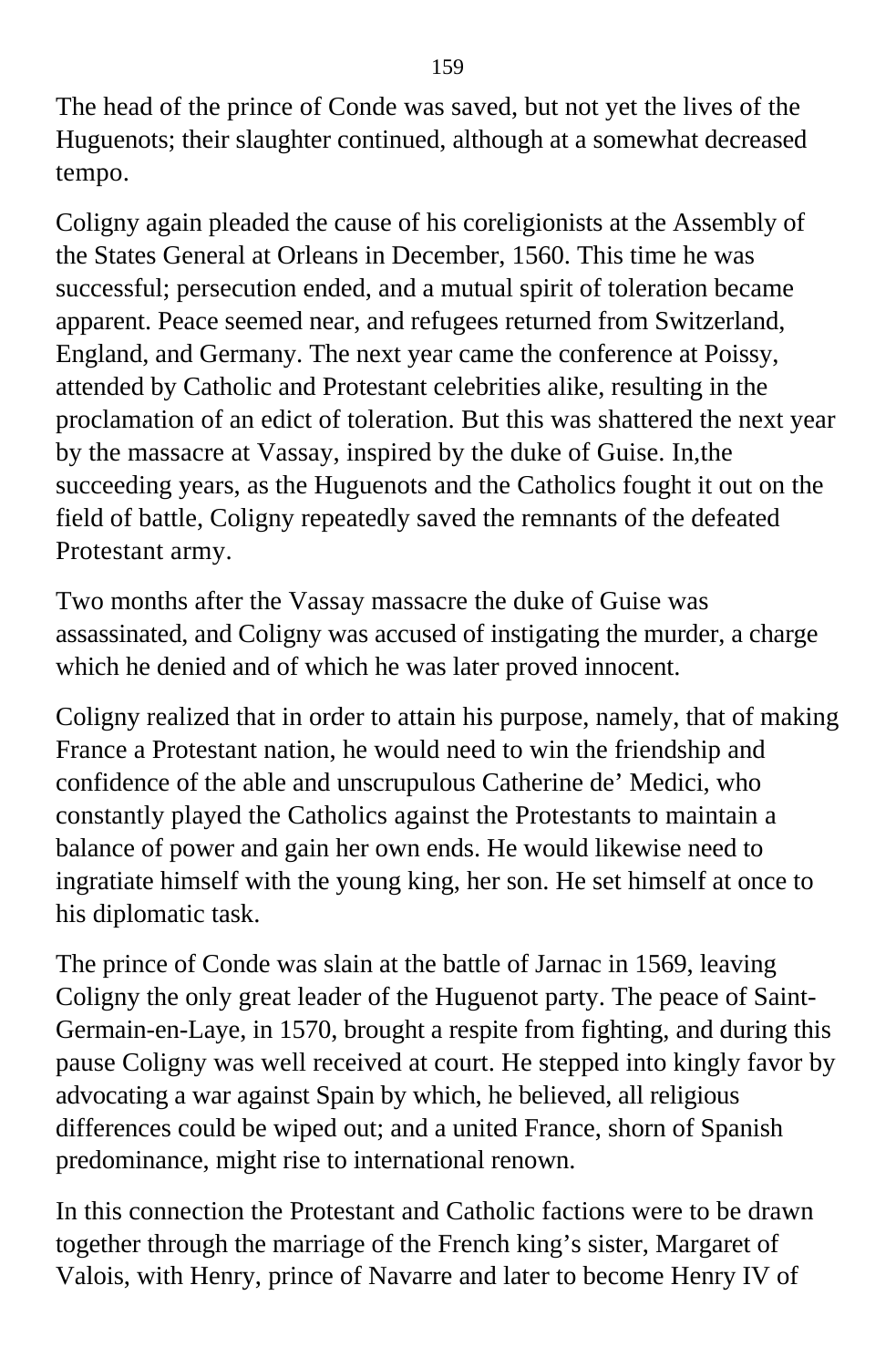France. The bridegroom was the son of the late Antoine de Bourbon and his Protestant queen, Jeanne d'Albret.

For his part in the successful wedding negotiations Coligny was showered with tokens of the royal family's good will. His friends, however, feared for his safety in the Catholic court and warned him of his danger, a peril which arose as soon as Catherine realized Coligny's growing influence over her son. Her jealousy, urged on to fever pitch by the Guise hatred of Coligny, and led by the son of the murdered duke, outran her reputation for resourceful capability; and she, with the Catholic Guises, began to plan Coligny's assassination.

As the admiral was walking leisurely homeward on August 22, 1572, four days after the wedding of Henry and Margaret, a shot, fired by a hidden assailant, severed the index finger of his right hand and broke his left arm. The next day the king and the queen mother called on Coligny, and after the visit the king confided to his mother that the admiral had urged him to reign without interference from her.

Catherine's plan to be rid of the Huguenot leader now took on expanded proportions, to include as many of his followers as possible. Quickly, but secretly, she summoned her advisers, who agreed to Coligny's immediate death and also to the wholesale massacre of the Huguenots.

Early Sunday morning, August 24, 1572, a few men entered his room and brutally killed him. His body was tossed from the window to the courtyard below, where the young Guise turned it over to make sure it was his enemy. With head severed, Coligny's torso was dragged through the streets and hung by the heels from the gallows of Montfaucon. This was the signal for the infamous massacre to begin, the

"blackest in the black catalogue of crime, most horrible among the fiendish deeds of all the dreadful centuries." — Ellen G. White, *The Great Controversy,* page 272.

Huguenots everywhere who had trusted the promise of their king were betrayed. The Huguenot nobles were brought from the Louvre to be butchered in the courtyard. Eight hundred noblemen and gentlemen who had accompanied Henry of Navarre to the wedding were killed. Thousands were aroused from their beds and slain. Day after day the bath of blood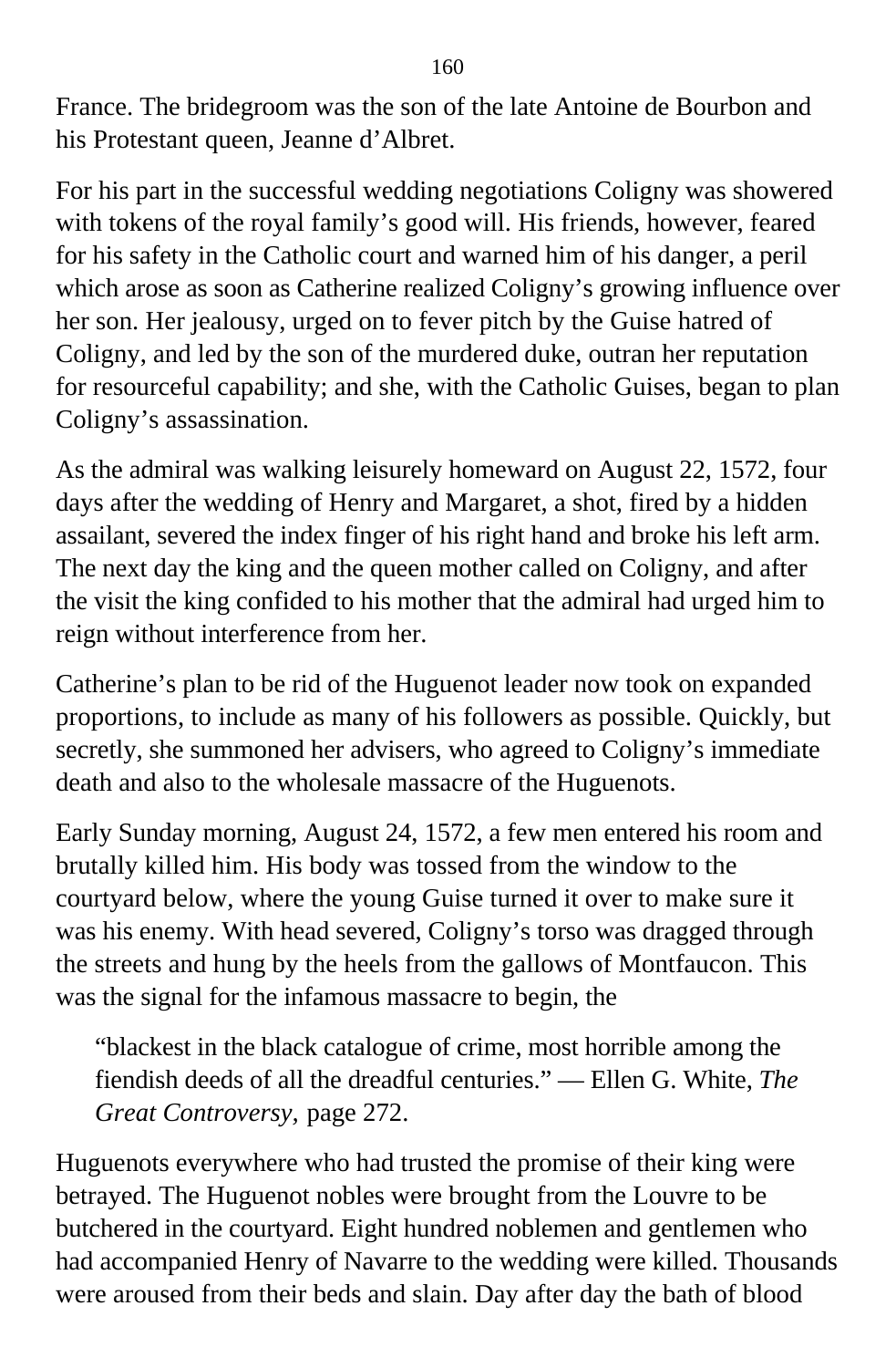continued throughout the city, into the suburbs, and then to all of France. Estimates of the toll of dead ranged from 20,000 to 100,000.

The unutterable grief that hung over France and plunged thousands of homes into bleakest despair transformed Rome into scenes of festive joy, followed by a proclamation of a solemn jubilee. The information of the treacherous slaying of Coligny and the rank butchery of the Huguenots caused Pope Gregory XlII to have the *Te Deum* sung and thirty-three pontifically clad cardinals and state dignitaries to go to the French Church of St. Louis. The painter Vasari was employed to paint frescoes of the massacre on the walls of the Vatican. Nothing could have been more significant of, nor a greater tribute to, the position which the Huguenots had gained in France.

After a few days Coligny's body was removed from the gallows and buried. Later it was reinterred in his ancestral castle wall, which was destroyed during the French Revolution.

Following his death his papers, including his *History of the Wars of Religion in France*, were seized and burned by command of the queen dowager. His furniture, consisting of eighty wagonloads, was sold at public auction in Paris, and his village was razed.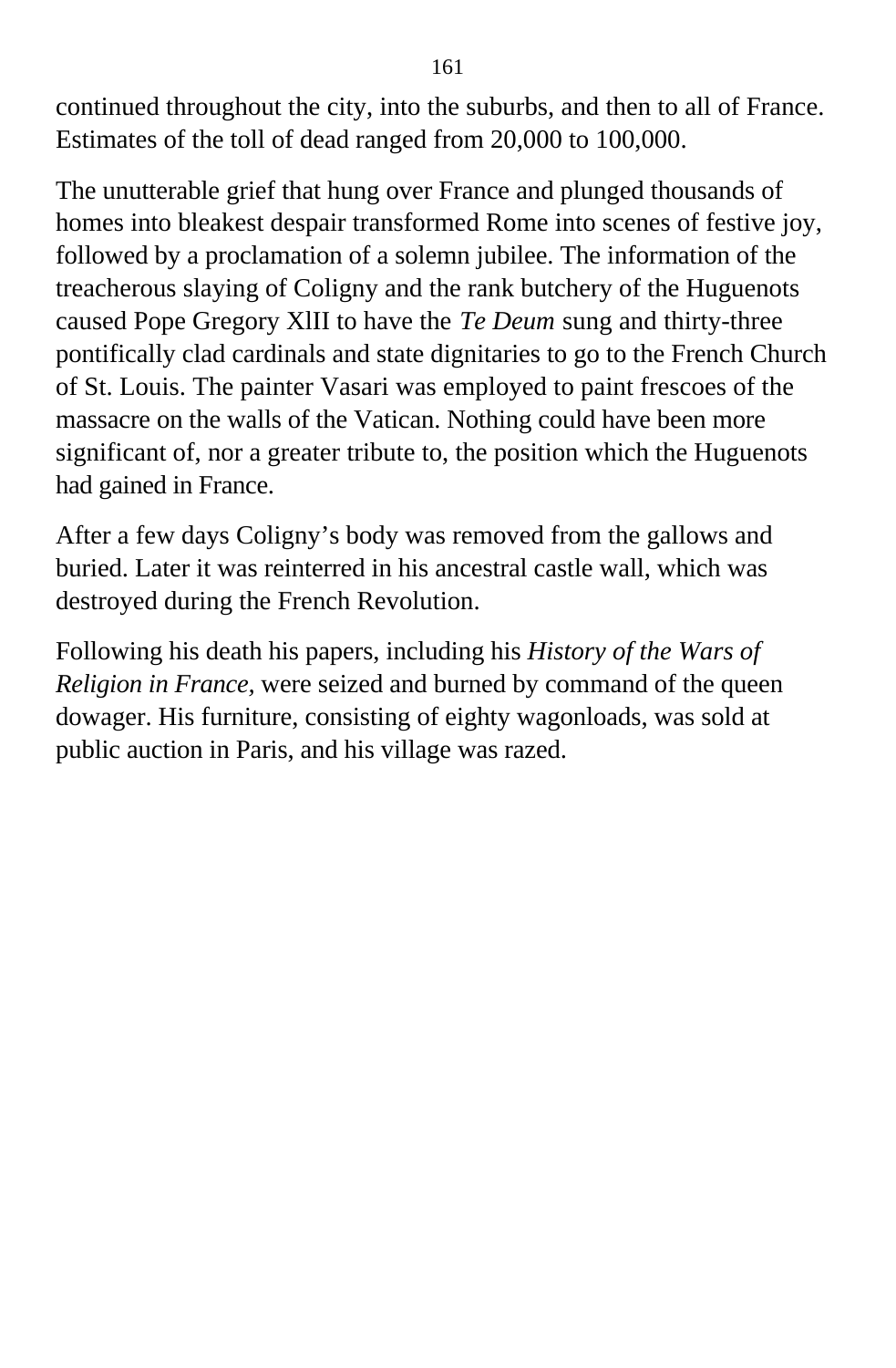## JACQUES LEFEVRE

### **HE LOVED HIS SAVIOUR**

JACQUES LEFEVRE occupies a peculiar status as both a Humanist and a Reformer who bridged the gap between the past and the present. He became the steppingstone from the theology of the medieval period to the religious thinking of modern times. One historian called him,

"A man on the threshold of a new era who refused to enter it." — Thomas M. Lindsay, A *History of the Reformation,* vol. 2, p. 143.

Lefevre was deeply attached to the dogma, rituals, and worship of the church; yet he showed alarm regarding the moral corruption of the clergy as he voiced his objection to a priesthood which drank, gambled, and frequented bawdyhouses. Nor did he feel that the doctrines were above correction.

The Scriptures were supremely important to him; whereas works and pilgrimages had little value. Faith did more than anything else to justify one in God's eyes. Even before Luther began his work, Lefevre preached doctrines identical to those of the German Reformer.

Although not classified as a Reformer in the sense of his pupil William Farel or his compatriot Calvin, he certainly played a comparable part to that of Erasmus in arousing people to think. Like that great humanist, he believed that reason and the study of the word of God would break through the all-pervading darkness of the times.

Like many other Humanists of that period who aided in the success of the Reformation, he was a schoolman of the first rank. Early in his career at the University of Paris, where he taught mathematics and 'physics, he became dissatisfied with the methods of scholasticism. His teaching was soon characterized by a lucidity unknown at the time. He aimed to reintroduce the study of antiquity and languages; other Humanists regarded him as having reinstated science and philosophy at the university.

Not content with routine teaching, he wrote and published many works on Aristotle, whom he studied in the original, treatises on ancient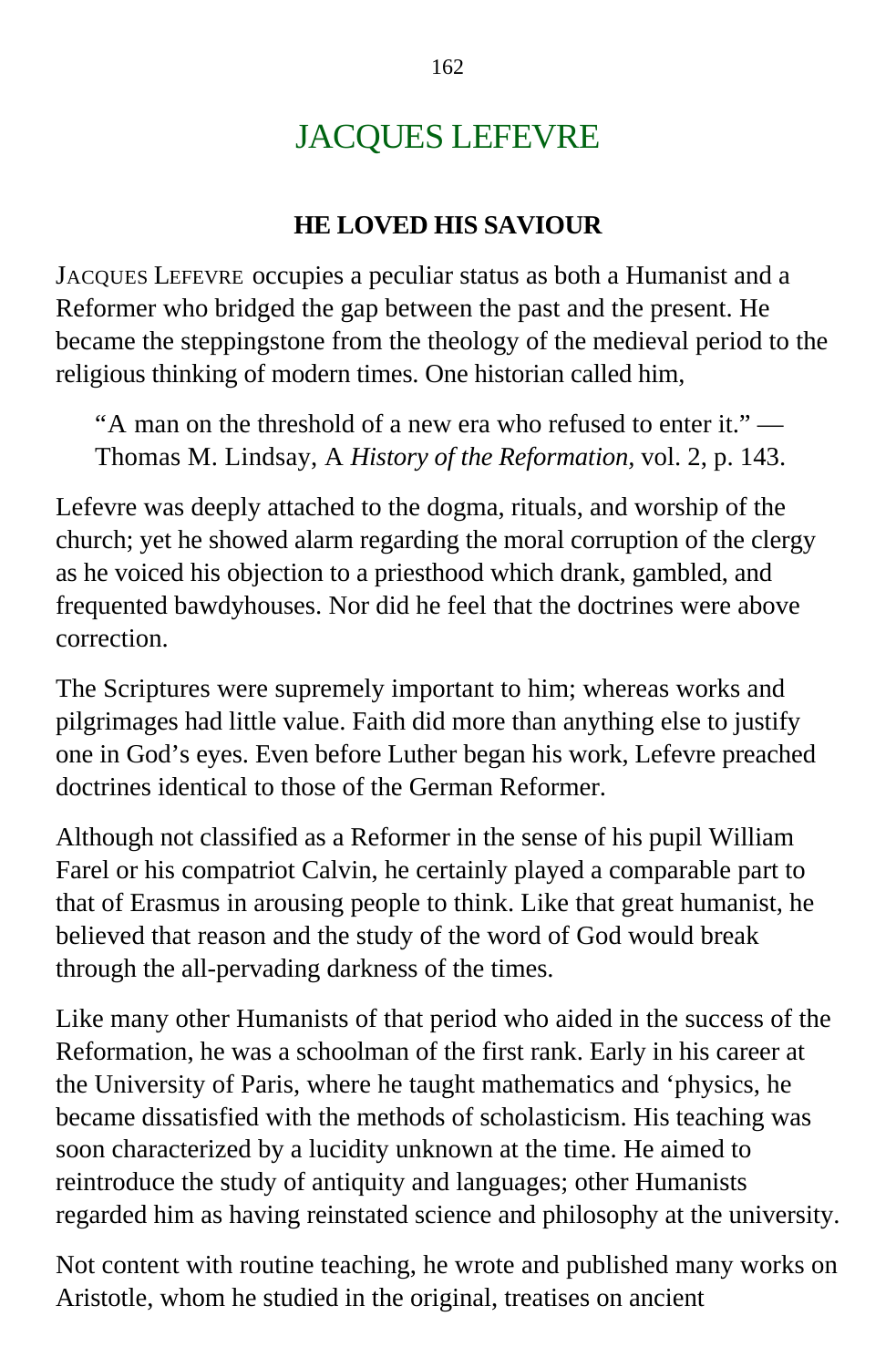mathematics, writings of the Fathers, and other productions dealing with the mysticism of the Middle Ages.

Gradually the depravity of the times brought to him the conviction that a better day would appear if the Bible were studied and preached by a clergy that knew the Scriptures. This "notably diminutive figure" with his gentility, piety, and scholarly achievements, "bent over by much study," possessing an earnest, gentle, and beautiful face, became "the first of the French Humanists who led the way to heresy."

The keynote of his life lay in his love for Christ. Through humble submission this love, he believed, would guide, elevate, and make the seeker one with the divine personality of the Christ.

"His eloquence, his candor, his amiability, captivated all hearts..His lessons and the zeal of his disciples formed the most striking contrast to the scholastic teaching of the majority of the doctors, and the irregular and frivolous lives of most of the students." — J. H. Merle d'Aubigne, *History of the Reformation of the Sixteenth Century,* vol. 3, pp. 382,388.

Soon he developed a clear procedure of Biblical interpretation which in time was followed by other Reformers, ultimately reaching the Lutherans, Anglicans, Calvinists, and others. Thomas More said that English students of the period were indebted to him, Luther in his early lectures used Lefevre's text, and Zwingli listed his commentaries on the Psalms among his favorite books for study.

Some of his greatest achievements lay in the work of the men who were his disciples. Among them may be listed Francois Vatable, the Hebraist and one-time teacher of Calvin; Bude, the distinguished master of classical letters; Farel, the evangelist to Switzerland; Postel, the orientalist; Louis de Berquin, who died as a Protestant martyr; and the bishop of Meaux, who later became a cardinal. Besides these he had many others from different countries.

"The scholars who came to learn of him in Paris all loved him, and of the opponents he soon aroused, none seems to have felt anything but respect for the purity and honesty of his life and the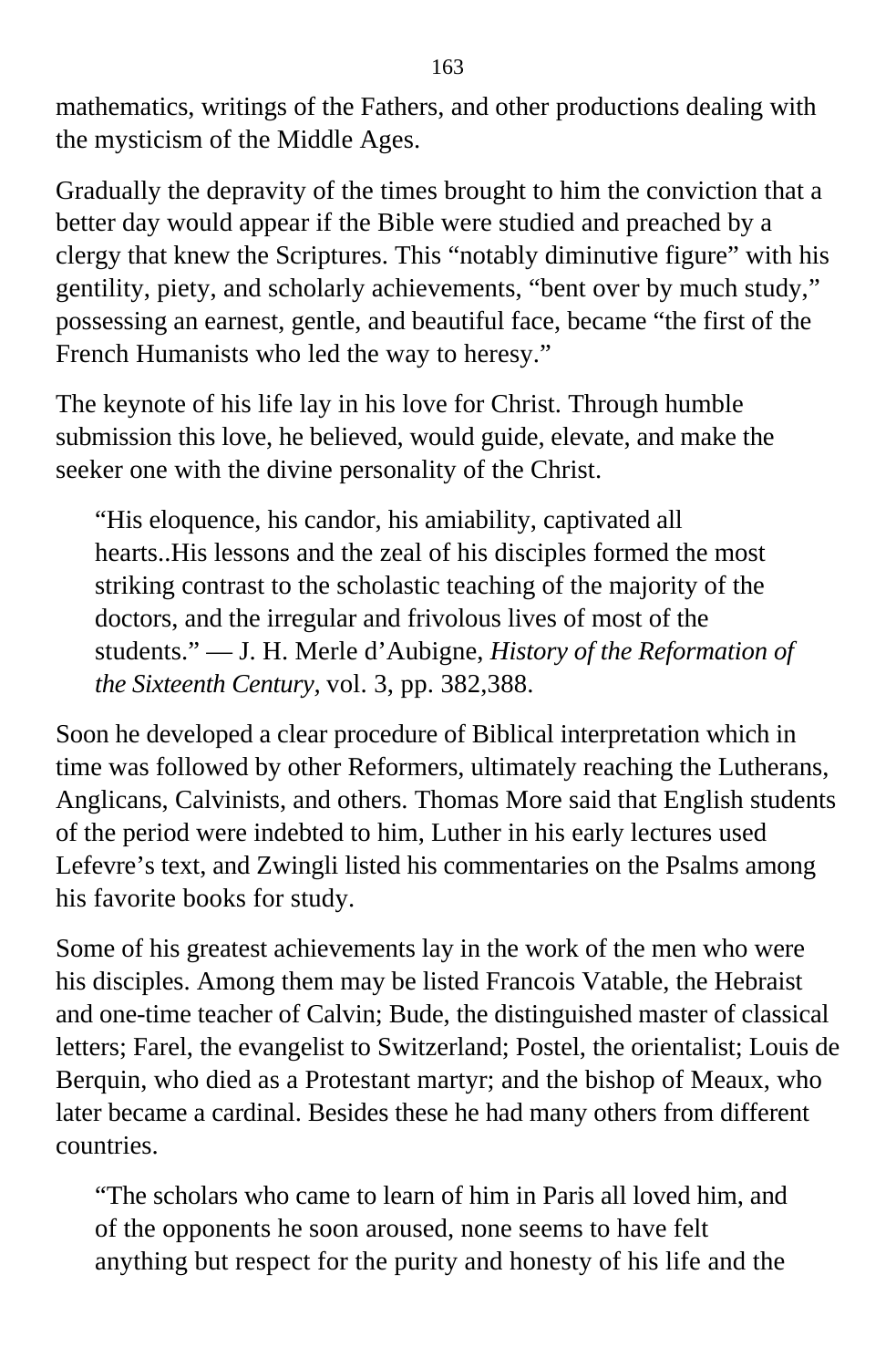natural kindliness of his disposition." — Paul Van Dyke, *The Age of Renascence,* page 270.

Under all circumstances and among all classes his dignity held him "at manhood's simple level."

Jacques Lefevre was born sometime between 1450 and 1455 at Etapies, a village of Picardy. He is also known as Faber Stapulensis, the Latin name applied to him according to the custom of the Humanists.

Of his early education little is known except that it was ordinary. Later, possibly between 1486 and 1492, he seems to have been a pupil in Italy of Pico della Mirandola, who had been a disciple of Savonarola. Before going to Italy he received both his master of arts degree and his doctor's degree. There is also some evidence of his having reached Africa and Asia in his quest for learning. Besides holding professorships at the University of Paris, he also taught mathematics, music, and philosophy at the college of Cardinal Lemoine, perhaps about the middle 1490's.

By 1500 he stood as one of the brilliant intellectuals of the Parisian university circle, as he lectured on justification by faith and the Psalms.

The first Frenchman with sufficient versatility in the Greek to use it effectively, he began after his fiftieth year to study the Bible in the original languages, for he wanted firsthand information. One author says that he wanted

"to preach Christ from the sources." — Lindsay, *A History of the Reformation,* page 141.

It was not, however, until 1507 that he began to devote all his time to the study of the Scriptures. The next thirteen years he spent in the abbey of St. Gerrnain-des-Pris at Paris where his friend Guillaume Briconnet was abbot. Here Lefevre studied in the monastery library.

In 1512. he produced the first edition of his commentaries on the Episdes of St. Paul, a work of translation from the Greek to Latin accompanied by a revised version of the Vulgate, which won him the distinction of being "the most skillful commentator of the age."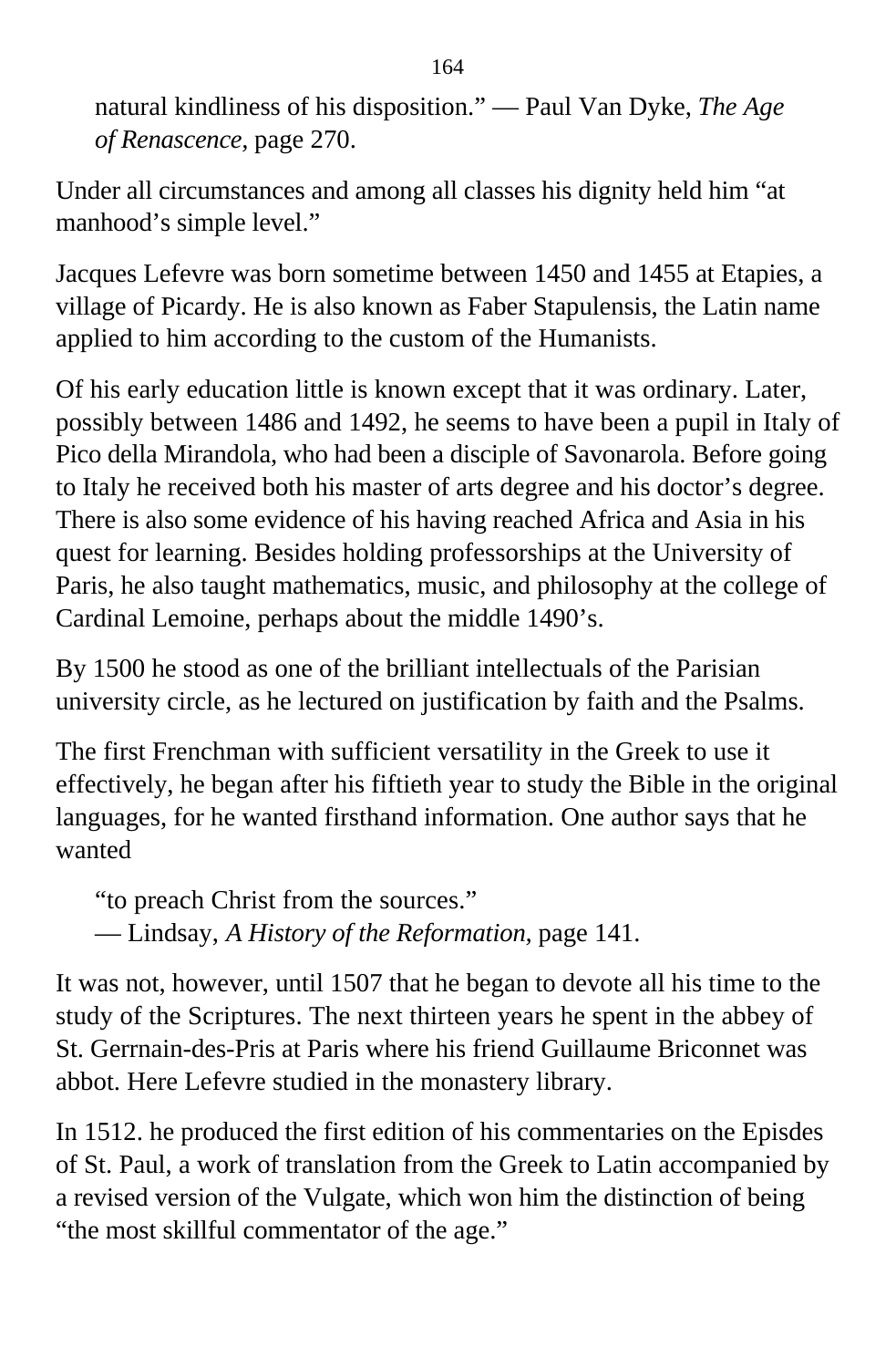This work, stressing the doctrine of justification by faith, blasted the subtle arguments of the schoolmen, and set the tongues in the Sorbonne, the Paris theological center, to wagging.

When in 1517, or thereabouts, he published a brochure affirming, contrary to the views of the Sorbonne, that Mary the sister of Lazarus, Mary Magdalene, and the woman with the alabaster box were three persons, his teachings were pronounced heretical. Yet opposition to him did not become alarmingly vocal until the writings and opinions of Luther were circulated within the university. Up to this time Lefevre's work had been regarded as the opinions of a mystic rather than the beliefs of a polemicist.

Lefevre's enemies now began to harass him secretly. This, together with the Sorbonne's charge of heresy, led him to accept the invitation of his friend Briconnet to come to Meaux. Briconnet, who was now the bishop of Meaux, believed about many things as did Lefevre, and had begun various reforms, among them widespread Bible reading among the people.

Arriving in Meaux, where had gathered a group of kindred religious spirits, sometime during late 1520 or the spring of 152I, Lefevre soon became known as its venerable Reformer. Here he preached so aggressively that by the autumn of 1521 some members of the Dominican order classified him with Luther, Erasmus, and Beuchlin as one of the four antichrists of the era.

During 1522 Lefevre completed a Latin commentary of the Gospels, accompanied by an earnest admonition for a return to pristine Christianity. The following year the New Testament in the French language reached the people. It was inferior in scholarship to the work of Luther and Tyndale, but it was, nonetheless, well received by the people.

The Sorbonne seized copies of it and threw them in the fire. Nevertheless, Lefevre became the vicar-general at Meaux and continued his work. Meaux was rapidly becoming synonymous with Wittenberg. Lefevre's activity caused Fisher, the bishop of Rochester and one of the eminent prelates of the times, to write against him. Beda, of the Sorbonne, led the open opposition to Lefevre and the Meaux group.

Notwithstanding this hostility, the Reformers continued Bible reading, preaching, translating, writing. They eliminated from church administration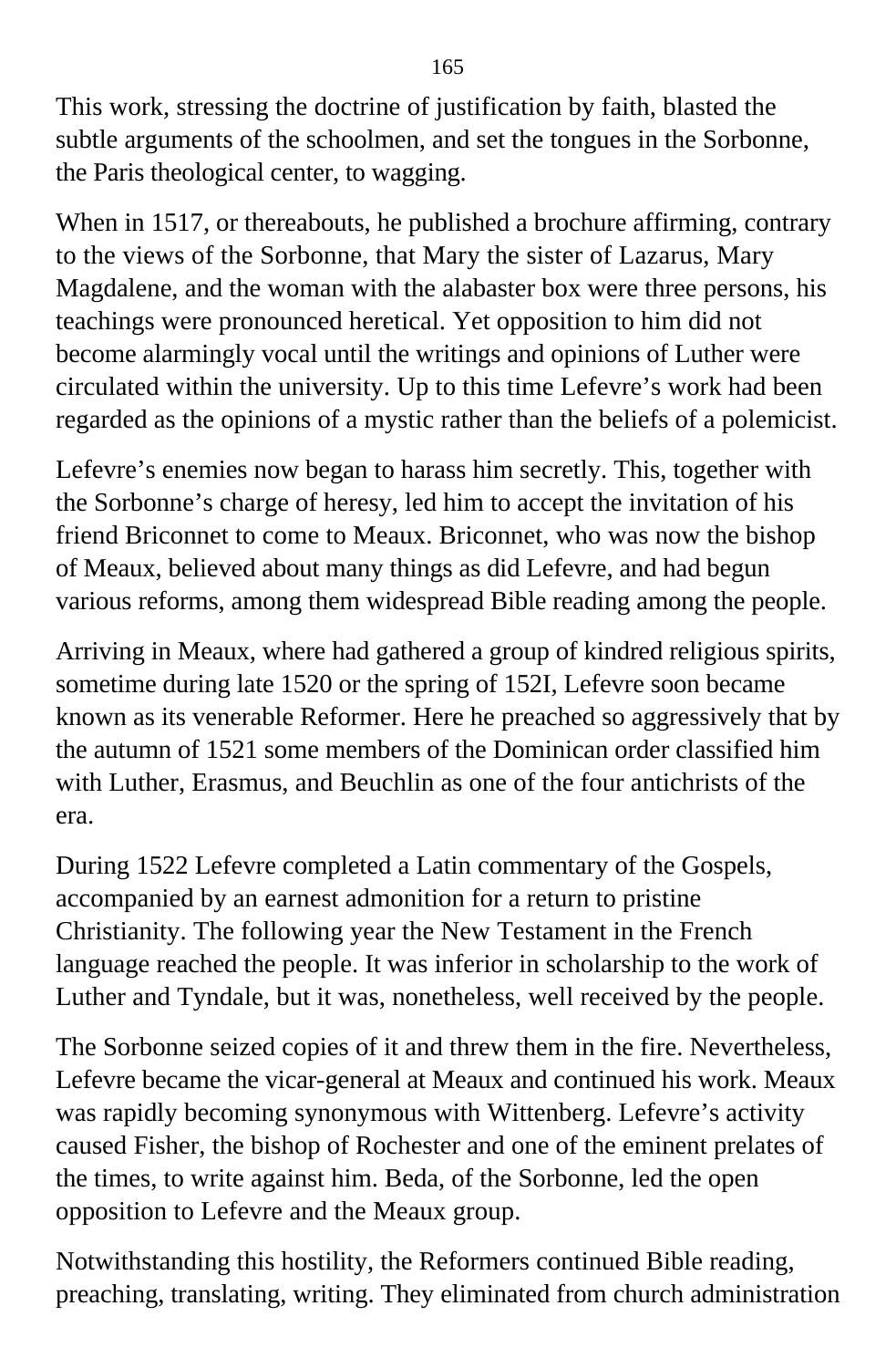any rituals pertaining to purgatory and holy water. Then in 1525 the Battle of Pavia resulted in the imprisonment of Francis I. Almost immediately repression came to Meaux by way of the parliament of Paris and the university theological faculty with the consent of the queen regent.

Jean Leclerc, a wool carder, became the first victim. He had declared that the pope was antichrist and had torn Pope Clement VII's bull proclaiming a jubilee from the church doors at Meaux. For this he was captured, branded on the forehead with a hot iron, and banished. He went to Metz, where his zeal again outran his judgment, and here in July, 1525, he was burned at the stake.

Once intolerance gained the upper hand, others became easy prey. The reforming bishop of Meaux had already recanted under duress, and this left the group at Meaux without official support.

Lefevre became a marked man. Beda had written a book against him, and on August 25, 1525, parliament published a decree condemning nine theses taken from his commentaries. This decree also placed his translation of the Scriptures on the prohibited list. Lefevre realized that this meant flight or possible torture and death.

He therefore left Meaux and fled to Strasbourg, where he met Farel and other Reformers who received him warmly.

The release of Francis I in March, 1526, from imprisonment in Madrid upset the hopes of the ardent papists. The king suspended the molestations. By his order Lefevre returned to become the monarch's librarian at Blois and tutor to the royal household. Here he quietly worked on a translation of the Bible at the request of the king and the king's sister Margaret, who later became the wife of the king of Navarre. This Bible, completed in 1535, with the help of Pierre Olivetan, Calvin's cousin, became the translation commonly used by the French Protestants.

But persecution arose again. This time Louis de Berquin, twice rescued from his persecutors by Francis I, paid with his life April 17, 1529. It was said that had Francis I protected Berquin as the elector had Luther, this French nobleman would have successfully completed a French national reformation.

Lefevre spent his last days at Nerac under the protection of Margaret of Navarre, where he died in 1536.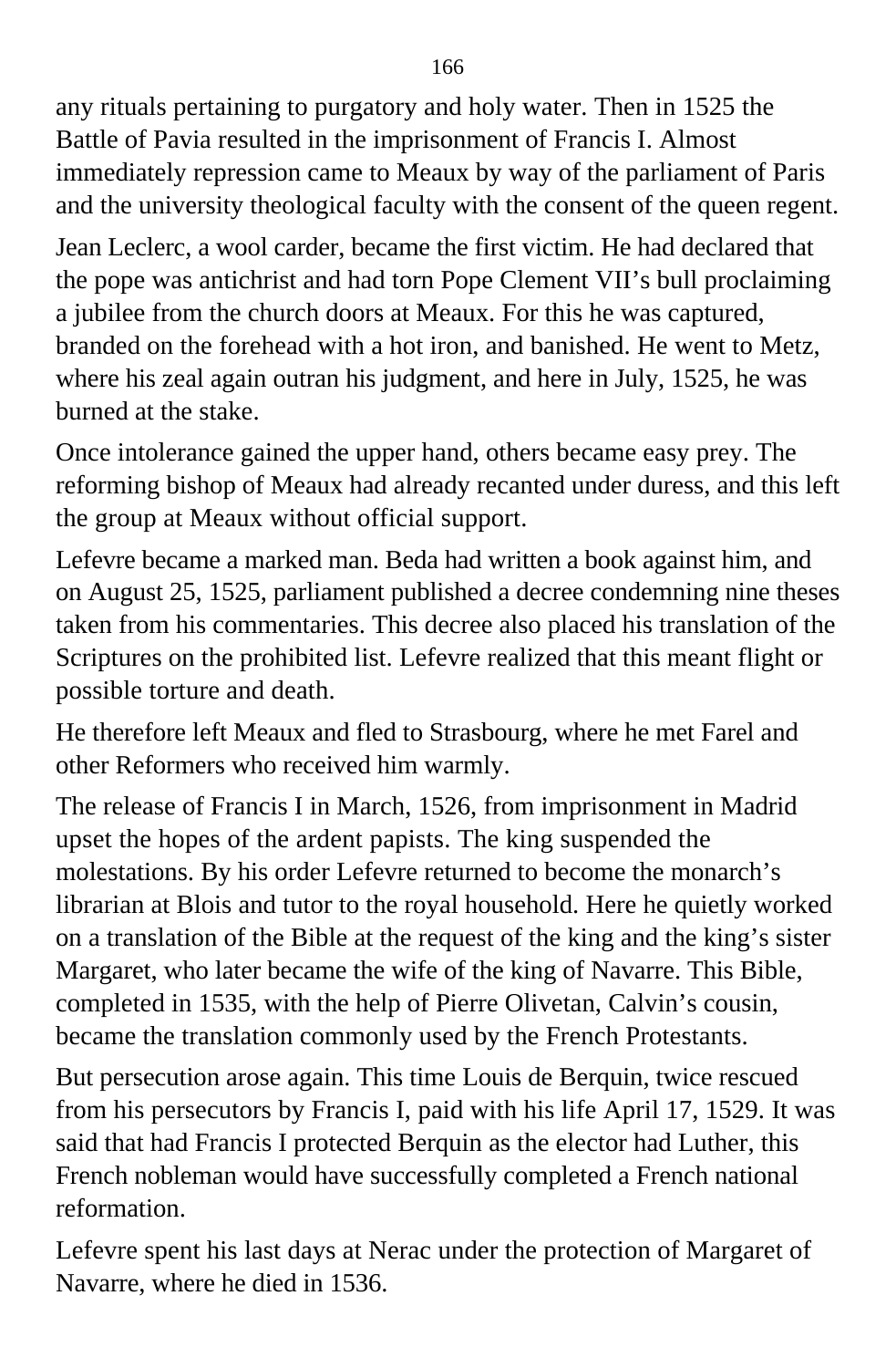# GERMANY

### MARTIN BUCER

### **HE SOUGHT UNITY OF THE FAITH**

NEXT to Luther and Melanchthon, Martin Bucer is doubtless the most eminent figure in the German Reformation. In fact, some Protestant authors consider him above the other two in his influence upon the theological thinking in Germany, Italy, Belgium, France, and the Netherlands. The Italian Cardinal Contarini considered him the most able and learned theologian among the heretics. Bucer's university lectures, his sermons, and ninety-six published works won for him the designation, "The connecting link between the German and the English Reformation."

Although he played an important role in the development of the Protestant church organization, most of his efforts were directed toward the conciliation of the Lutheran and Zwinglian views, and also, if possible, to bring about a union among all other leading divergent religious groups, including the Catholics.

These endeavors caused him to formulate ambiguous phraseology instead of clear-cut statements of doctrine, which caused his friend Margaret Blaurer to call him, "The dear politicus and fanaticus of union," and the historian Bossuet to name him, "The great architect of subtleties." As a result of this enigmatic language his ability as a theologian and his activity in church organization has been neglected by most church historians.

Bucer was born at Schlettstadt in the vicinity of Strasbourg of humble parentage, November 11, 1491. Divergence of opinion exists concerning his real name, some contending that it was Butzer, others that it was Kuhhorn. According to the custom among scholars he adopted the Greek form by which he is now known.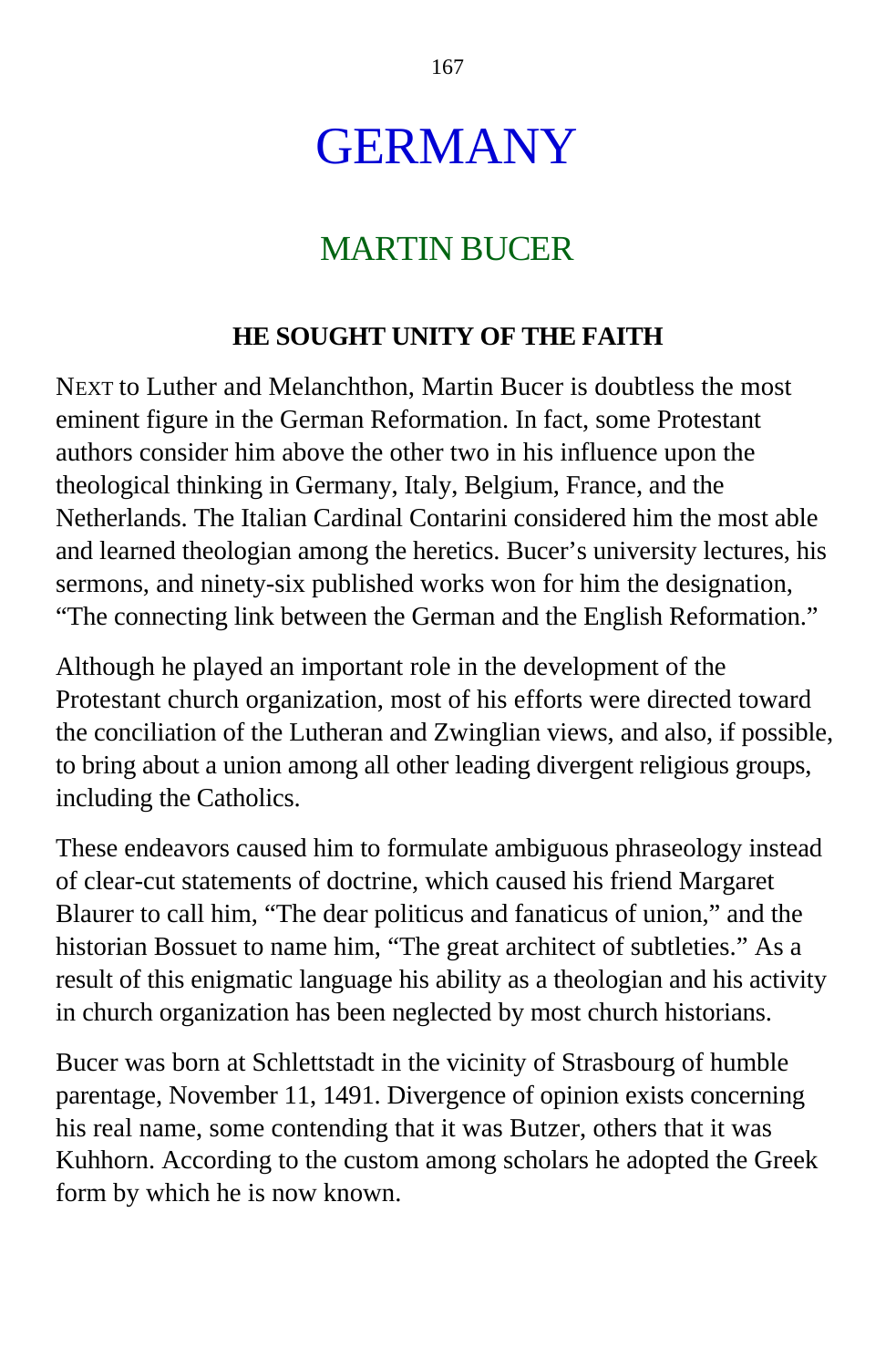He attained his early education in an excellent Latin school in his home town. In 1506 he was persuaded to enter the Dominican monastery, apparently against his wishes, and he remained there for eleven years.

In 1517 he went to Heidelberg University where he specialized in Greek, Hebrew, the humanities, and theology under the auspices of the Dominican order. Here he became aware of Luther's opinions as he heard that Reformer debate with the other university doctors. Luther's teachings, together with Erasmus's ideas, caused Bucer to accept the doctrines of the Reformation, at least in theory, in the spring of 1518. And about this time a correspondence developed between him and Luther which increased his desire for liberation from the church.

His interest in Lutheranism, however, led to difficulties with his superiors, and in order to escape persecution he, along with many others, in 1519 took refuge at the castle of Franz von Sickingen, the Ebernberg, near Creuznach.

Once he had broken with the monastery, his learning soon won him consideration among Luther's followers. In 1520 he became the chaplain of Frederick, elector of the Palatine. The same year the archbishop of Speier released him from his Dominican vows on the basis that he had been but a mere boy when he joined the order. But his status as a priest apparently remained unaffected by this liberation.

His loyalty to Luther came to the forefront at the Diet of Worms, as he came from Sickingen's estate to Worms to congratulate the Reformer upon his excellent bearing at the first hearing before the diet. From here on, Bucer's Protestant activities increased in tempo.

In 1522 Sickingen offered him the pastorate at Landstuhl, but when Sickingen suffered defeat at the hands of the elector of Treves, Bucer went to Weissenberg in Lower Alsace. There he advocated Lutheran views and recommended the study of the German Bible, gaining thereby the support of the citizens and the council. His preaching brought forth sharp attacks from the Franciscans and excommunication by the bishop of Speier. Shordy before this ouster he had married a former nun, Elizabeth Silbereisen; he was one of the first priests among the Reformers to renounce the vow of celibacy.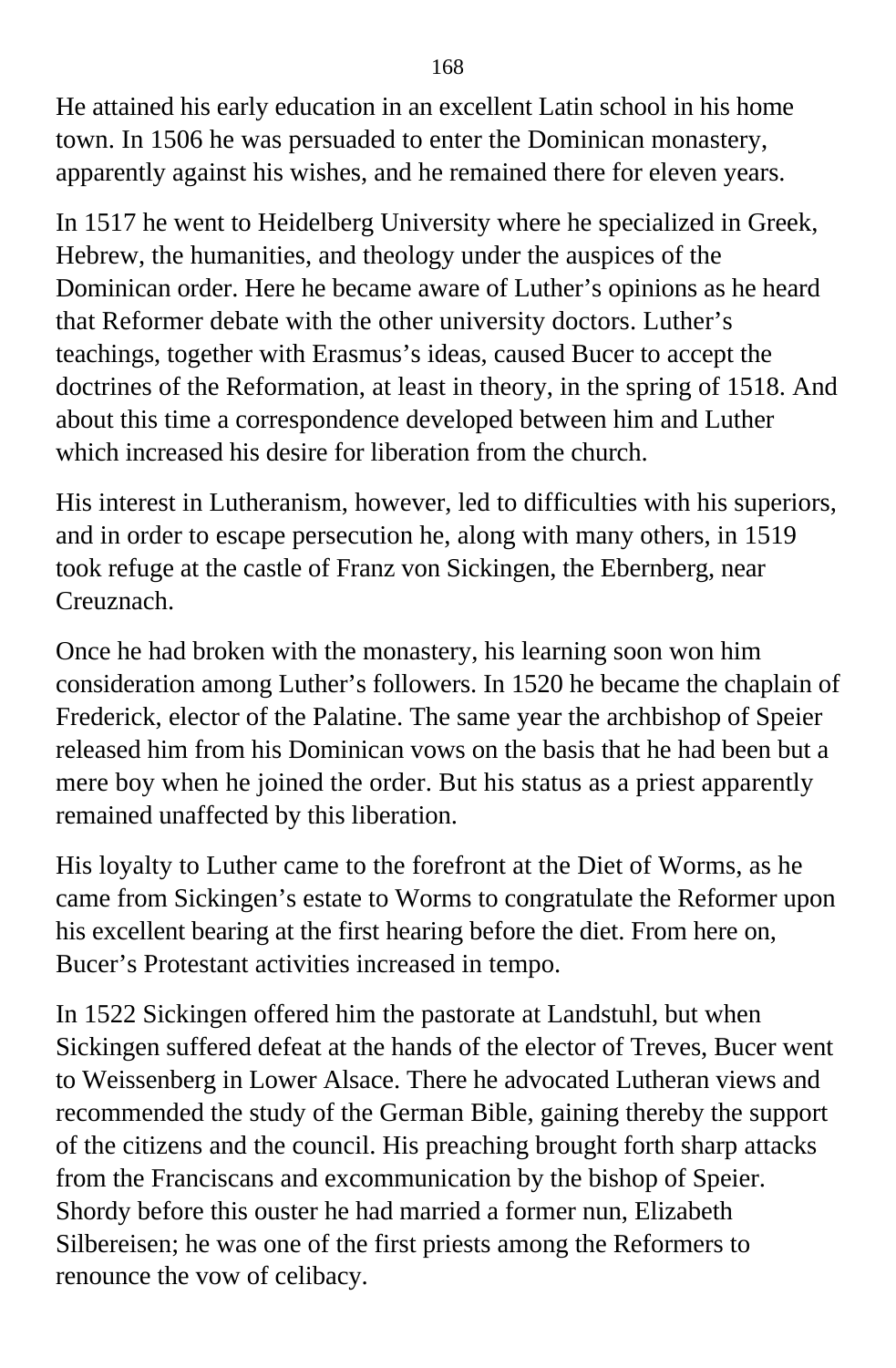With his wife he escaped to Strasbourg and found a refuge with his father, a citizen of that city. The bishop asked that Bucer be surrendered, but the town council refused because his father's citizenship provided safety for members of his family. Furthermore, the city was full of adherents of, and sympathizers with, the reform movement, a situation which offered additional protection.

Because of his marriage he was at first permitted to preach only in private homes, but erelong he began to lecture on the New Testament in the cathedral. Before the close of 1523 he obtained the appointment, with salary, to lecture daily on the Scriptures, and became one of the seven recognized Strasbourg preachers. Here he also began his long service as professor at the university, and laid the foundation of the Protestant educational system in that area.

In spite of his decisive boldness, he constantly endeavored to avoid divisions on theological issues; he attempted always to maintain a conservative, middle-of-the-road policy between Luther and Zwingli, with the intent of reconciling their views.

During the opening months of 1524 his beliefs on the eucharist still coincided with those of Luther, namely that of consubstantiation, and his attitude toward the use of pictures and images had not yet crystallized. In October of that year he did, however, remove the images and close the miracle-producing grave at the church of St. Aurelia, where he remained pastor for seven years.

While at this post he wrote *Ordnung und Inhalt deutscher Messe,* a work typical of the order and content of worship in the reformed churches. He also attempted by personal interviews to calm the rebelling peasants during this period. In the interest of ecclesiastical discipline he vigorously opposed the Anabaptists and other so-called radical sects.

By 1525 he, along with the other Strasbourg preachers, seemed to place himself on Zwingli's side in the eucharist controversy. They maintained that the Lord's Supper should be stressed for its commemoration of the death of Christ rather than for the composition of its elements, although they agreed and taught that the wine is Christ's blood and the bread His body. Luther, disregarding all efforts at appeasement, made violent attacks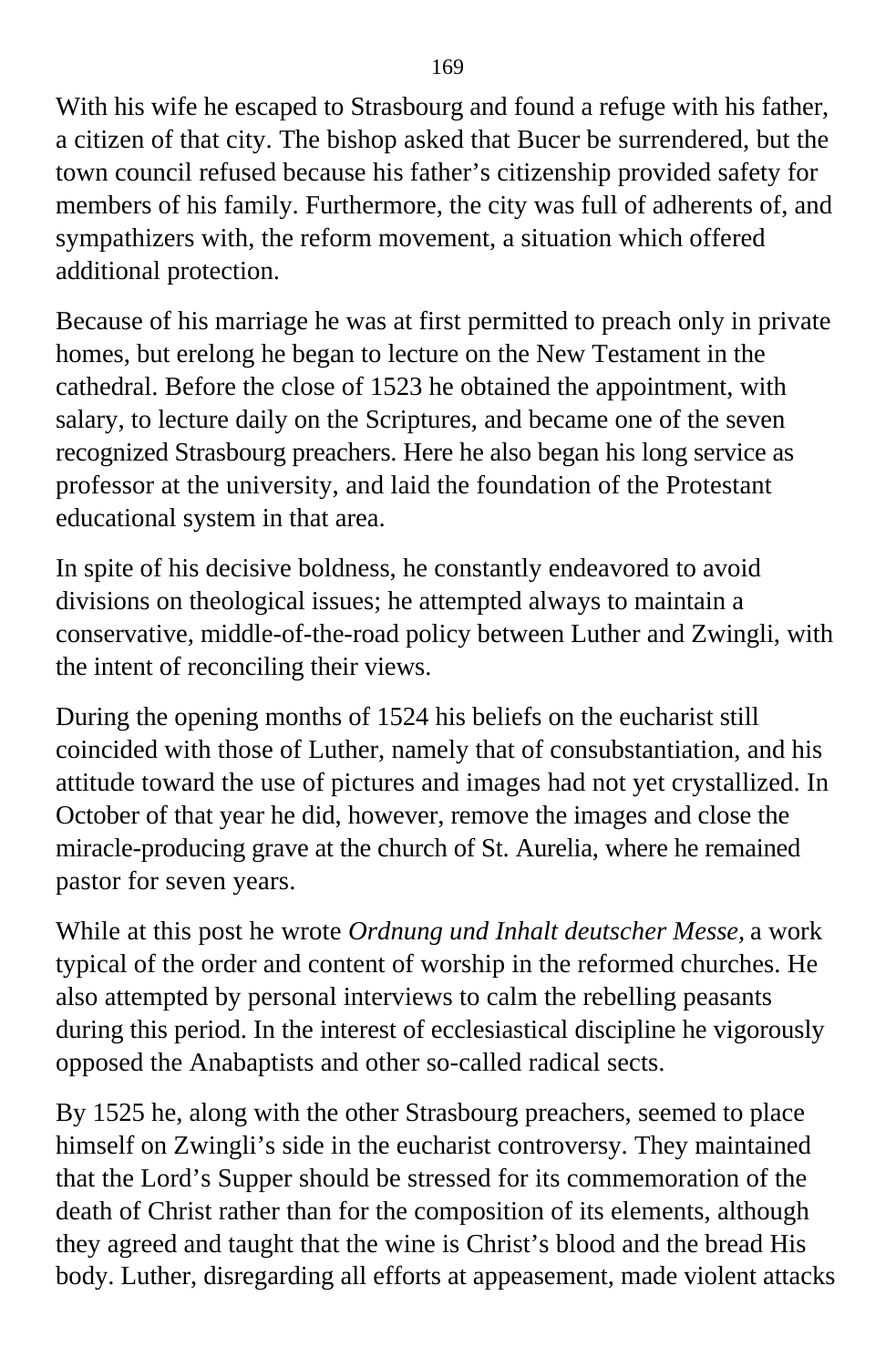on the Strasbourg theologians and maintained the bodily presence of Christ in the Lord's Supper. It was his adamant attitude and harsh censure which caused the Strasbourg group ultimately to favor the Swiss view.

In his role as a peacemaker, Bucer kept on promoting the Befor-mation in Germany and beyond its borders as he wrote, traveled, corresponded, and visited with church and state officials. He had many fine talents benevolence, understanding, dignity, zeal, and discernment, with a charming, captivating manner which made him the ideal person for the project he had selected. As his influence expanded and new situations arose, his organizing abilities also came into play. As one of several acts in the reorganization of religious services, he, through the cooperation of secular bodies, abolished the mass at Strasbourg.

At the disputation at Bern, in 1528, he had not yet given up hopes of effectlug a solution for the eucharist problem. Regardless of Luther's attacks he still worked for an understanding, and in June of that year he suggested a personal interview between Zwingli and Luther, begging the former to be as conciliatory and lenient as possible. He greatly deplored that religion had become a matter of treaties between cities, and that both Catholic and Protestant disputants were fighting against, not for, God.

The next year came the Marburg Colloquy, arranged for by the landgrave Philip of Hesse in collaboration with Bucer, both of whom considered unity among Protestant groups essential to present a strong front against Rome. The main objective of the colloquy was to resolve the opposing views of the Lord's Supper. The best theological talent appeared for both sides, Zwingli and Bucer for Strasbourg; Constance, Lindau, and Memmingen on the Swiss side; and Luther and Melanchthon for the German. It is said that Bucer demonstrated such keenness of mind and subtleness of argument that he paralleled the ability of scholastic theologians.

Though the conference failed in its chief purpose, it did reveal that substantially the two groups were together, for out of fourteen of the fifteen issues raised, only one, the Lord's Supper, remained unsettled. Had the theological terminology been more clearly defined, the results might have been more satisfactory, but at least a degree of agreement had been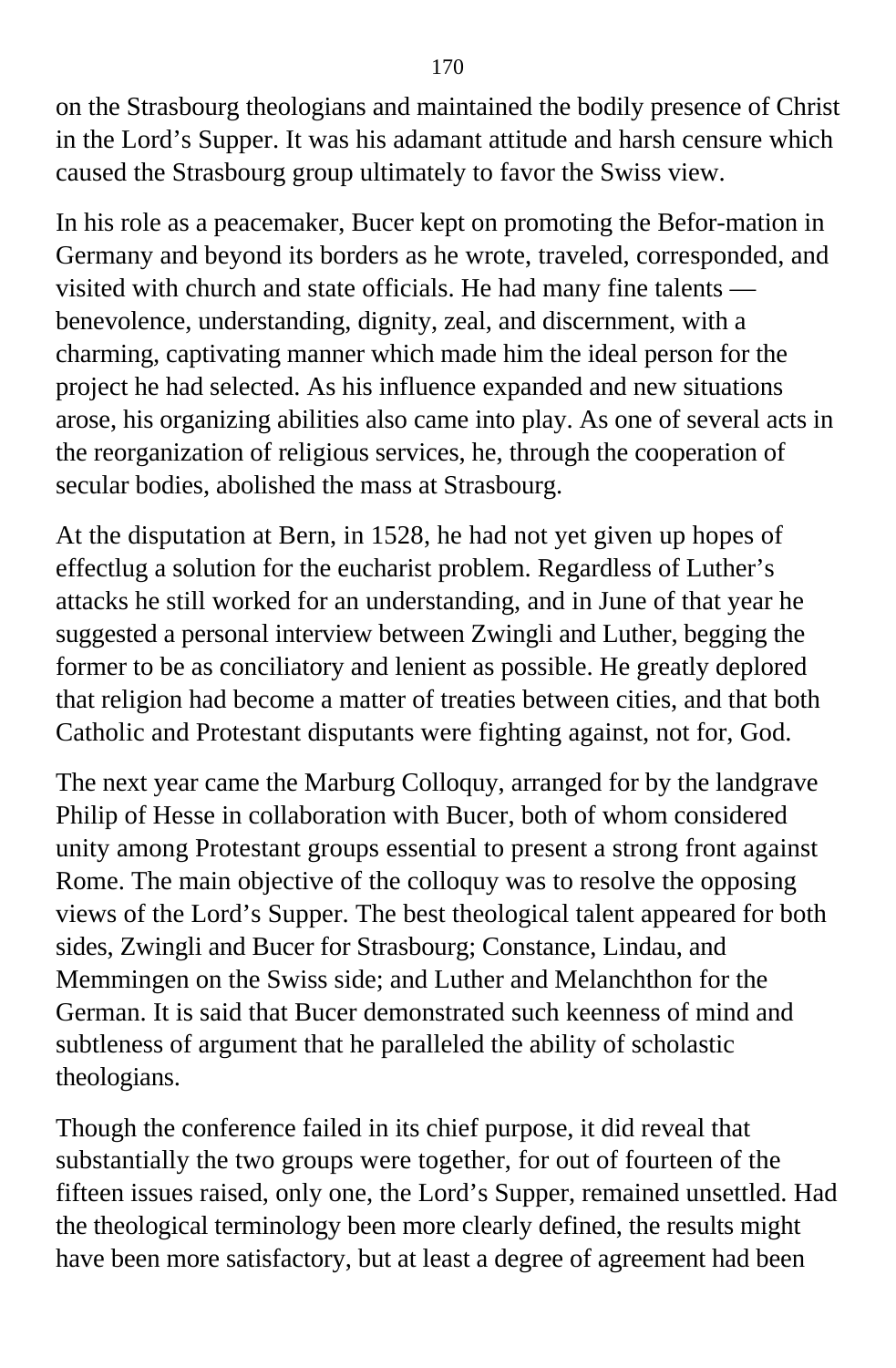accomplished. And Bucer automatically rose to the position of acknowledged leader in further possible negotiations.

As the hair-splitting arguments over the eucharist continued unabated, Bucer's hopes and efforts for union never flagged. At the Diet of Augsburg, 1530, where the proposed confession of faith, later known as the Augsburg Confession, took shape, he showed a spirit of moderation and, in general, agreed with the Lutheran views; although, with others, he did not accede to the confession.

Out of this situation came the *Tetrapolitana,* the confession of the four cities of Strasbourg, Lindau, Constance, and Memmingen, which Bucer and his associate Capito prepared and presented to the emperor in July of the same year. But this document pleased neither the Lutherans nor the inhabitants of Zurich and Basel. It did show, however, Bucer's pacifying spirit, his intermediate position, in that he approached the Lutheran view of the Lord's Supper as nearly as possible by tacitly omitting contradictory statements. By August, expectations for conciliation had fled when Melanchthon, who at Marburg seemed agreeable to union, refused to speak to Bucer and his associates lest he compromise his statements in the Augsburg Confession.

But still Bucer was not discouraged in his efforts to bring about an agreement. In September he met Luther at Coburg, where the latter admitted his longing for union with those who disagreed with him on the sacrament. From this personal conference Bucer wished to draw up a covenant in such an adroit way as to have it appear that Luther had won the others to his own views.

The pressure of a common danger in the form of the emperor aided in drawing the two Protestant groups closer and led to another fruitless effort at Schmalkalden in December. This time, however, the greater share of the blame for failure seemed to rest with the Swiss Reformers.

With the deaths of Zwingli and Oecolampadius in 1531, Bucer became the recognized leader of the south German preachers, and he continued conferences, interviews, and correspondence, all with varying degrees of failure; but by the close of 1534, although a greater feeling of cordiality existed, concurrence of belief became a gradually vanishing fantasy.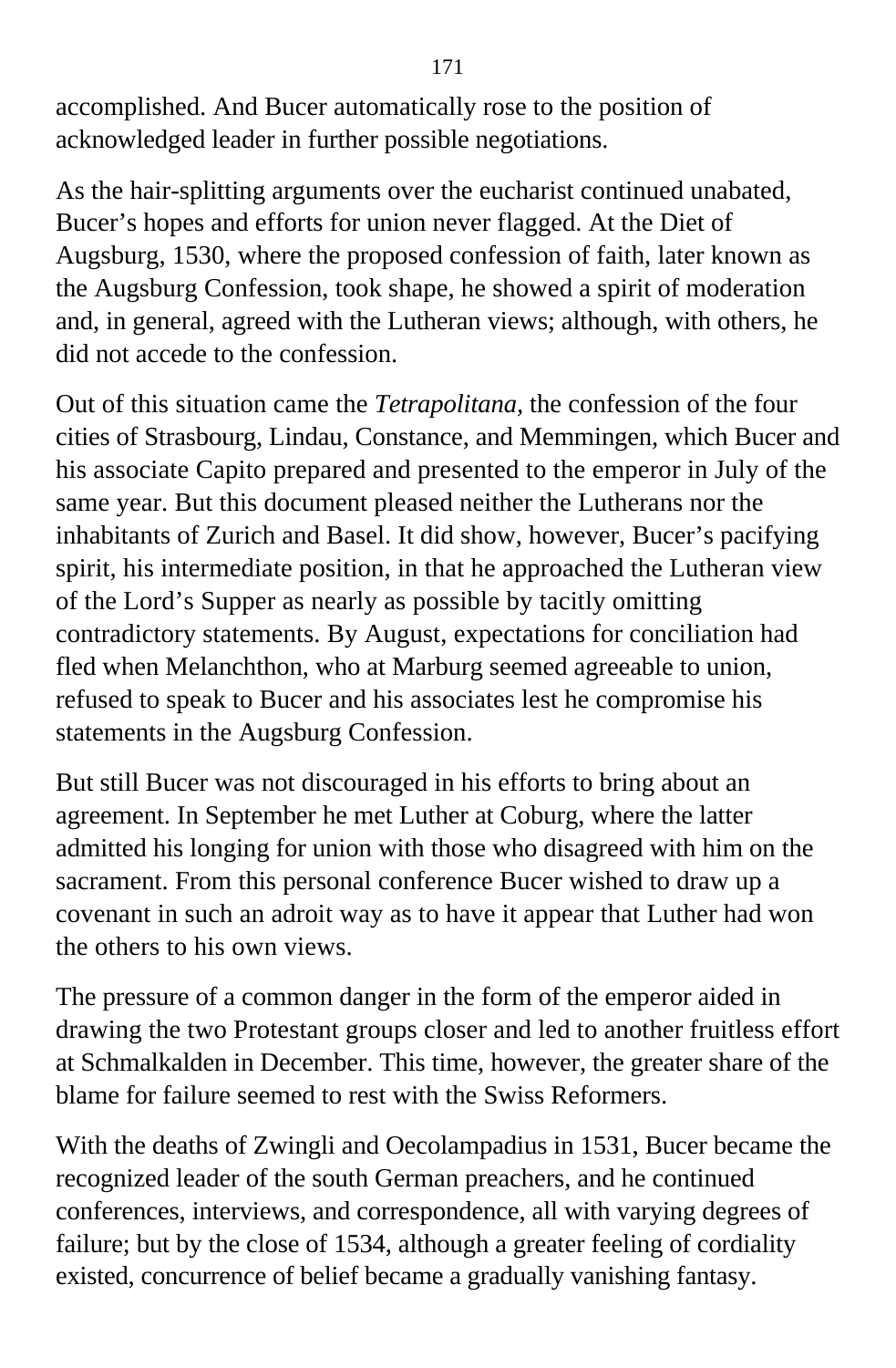Two years later the Wittenberg Concord, aided by a more reasonable and friendly attitude, seemed to give assurance of harmony. It stands among the most successful meetings, having the least recriminations, held up to that time. Yet early in 1537, shortly before Bucer met Calvin at Bern to find themselves in agreement on matters of church discipline, the results of Bucer's intense attempts had all but disintegrated.

In spite of all these discouraging setbacks, he continued making infrequent efforts at understanding, even venturing, between 1541 and 1546, to draw Catholics into the orbit. The most famous of these conferences took place at Regensburg (Ratisbon) in 1541 when Cardinal Contarini and other Catholic theologians appeared to discuss the situation with Bucer and Melanchthon. Bucer returned to Strasbourg from this convention to discover that his wife, three of his children, and his close collaborator, Capito, had died of the plague. Bucer later married Capito's widow.

When the emperor's forces defeated the armies of the Schmal-kaldic League at the Battle of Mfihlberg in April, 1547, the beginning of the end of all efforts at conciliation and union had arrived. The result of the emperor's victory was the Augsburg Interim, Charles V's "patchwork creed made from snippets from two confessions," to fit Catholics and Protestants alike. It was proclaimed in May, 1548.

This mongrel confession settled nothing, and no one was satisfied, except Charles V perhaps; for it drove at least four hundred Protestant ministers from their homes, among them Bucer, who fled to England. There, by the invitation of Edward VI and Cranmer, he accepted the post of regius professor of divinity at Cambridge rather than a similar position offered him at Copenhagen.

His constant activity in promoting the Reformation and his anxiety to achieve unanimity of faith had begun to affect his health, and not long after his arrival in England his illness increased. Yet his services and counsel were in constant demand. He interested himself in the status of the French and German refugee congregations in London, he gave opinions regarding the ecclesiastical vestment discussion upon the request of Cranmer, and he suggested moderation to Hooper. He recommended revisions to the *Book of Common Prayer* to circumvent Romish doctrines, and by the wish of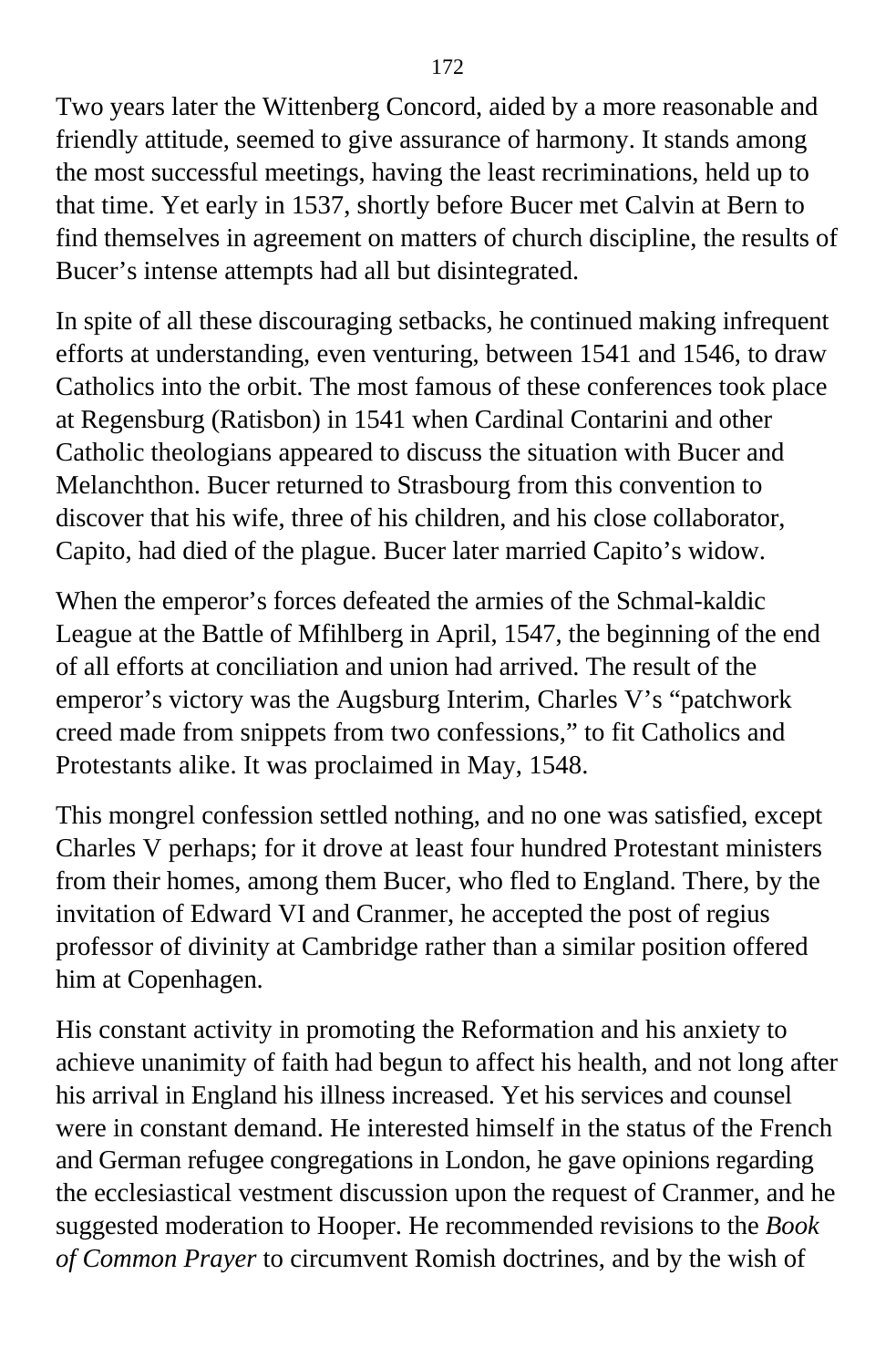Edward VI and Somerset he worked on a Latin version of the Scriptures to be translated into English.

The closing year of his life was one of constant activity, despite increasingly poor health. His course of lectures on the Ephesian Epistle, which began in January, 1550, attracted many students who later exerted a worthy influence upon the Anglican Church. To halt the opposition of those English bishops who had not fully emerged from the chrysalis of Rome, he debated at length on the doctrine of justification by faith.

His last work, produced at the request of Edward VI and apparently published posthumously, was his *De regno Christi,* designed to portray the character of God's kingdom and to demonstrate the means whereby it could be realized in a country like England.

His interest in the welfare of the English church, "lest for lack of discipline it be plagued by the same errors that had torn the church in Germany," caused him distress even in his last moments.

He died February 28, 1551, a few days after Cambridge had conferred upon him the degree of doctor of divinity, by order of a royal letter to the university. He was buried in Great St. Mary's Church with high honors in the presence of the whole university and three thousand citizens.

Under Queen Mary his body was exhumed, and, according to the practice of the Inquisition, he was tried as a heretic, his bones burned, and his tomb razed. But under Queen Elizabeth, in 1560, the University of Cambridge reinstated all honors to him.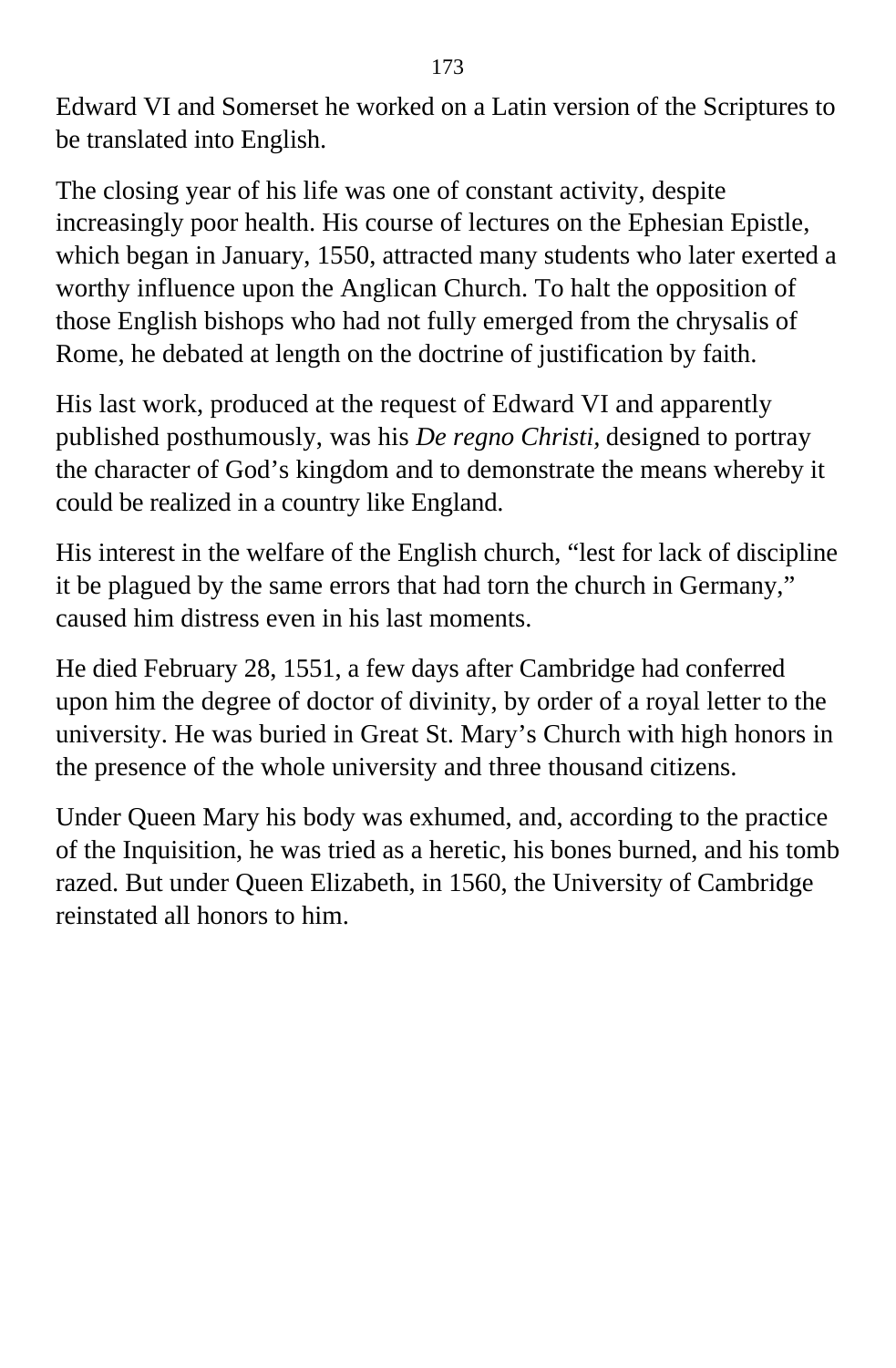## MARTIN LUTHER

### **CHAMPION OF TRUTH**

AT THE beginning of the sixteenth century all Europe stood in need of a man sufficiently stout-hearted and daring to defy the papacy with all its un-Scriptural traditions, its power, its pageantry, and all its anathemas, and to open the Scriptures to show the way to Christ who said, "Thy faith hath made thee whole." Such a leader, in order to be successful, must be respected by all, practical in his outlook, learned in the classics and in the Bible, of sound judgment, and, above all, humble in his walk with God.

For such a time there was born at Eisleben, Saxony, November 10, 1483, Martin Luther, to whom history accords the distinction of overshadowing all other leaders of the Reformation by his courage, clear thinking, originality, and pioneering ability. Taking his battle for spiritual freedom directly to the highest civil and ecclesiastical authorities in the land, he crashed the gates of the emperor, shook off the pontifical yoke, and came away victorious. He was the greatest preacher of his time, and one of the most powerful personalities the world has ever seen.

It seems presumptuous to attempt to encompass in one brief chapter the lifework of a man who inspired the writing of many weighty biographies. So a mere summary of some of the high lights of his career must suffice.

His father, a poor copper miner at the time of Martin's birth, attained a comfortable degree of wealth and local political status while Martin was still a youth. The family removed to Mansfeld shortly after Martin was born, and here he received his early education. Later the boy attended school at Magdeburg and then St. George's high school at Eisenach, where tuition and lodging were free. He earned his board by singing in the streets, an acceptable means in those days of working one's way through school.

At eighteen he matriculated at the University of Erfurt, his father paying the expenses with the intention that Martin prepare for the profession of law. By 1502 he received the bachelor of arts degree, to which he added the master of arts three years later. At this time he stood second in a class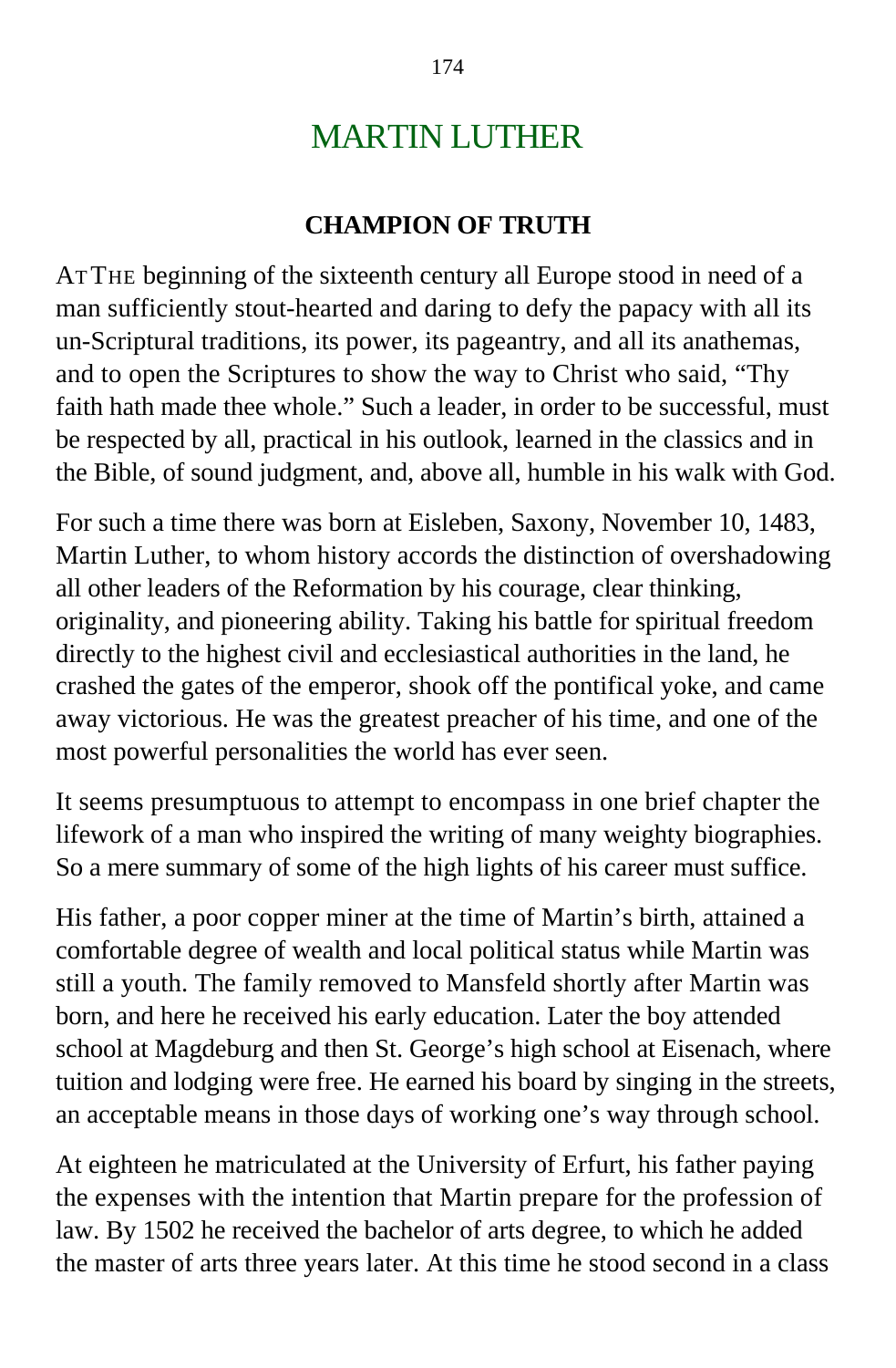of seventeen students. Now, his father thought, his son would surely pursue the study of law.

Before continuing his education much further, Luther visited his home for a few days. On his return trip he was overtaken by a violent electrical storm, during which he promised his patron saint he would become a monk. This he did without further hesitancy, although against his father's wish, on July 16, 1505, when he entered a monastery of the Augustinian order.

It is not quite clear why he took this step, but a reason may be seen in the turmoils of his troubled heart. He did not do it because of any specific sin, but because of a fear that Heaven could not be appeased except by a lifetime of denial and good works. His parents, pious Catholics, had imbued his mind with all the Christian teachings of which they were capable. It must, however, be kept in mind that up to the age of twenty he had not seen a Bible.

The monastery he selected had a high reputation for piety; it stanchly supported the church and all its traditions. In fact, no monastery in all Germany held a comparable rank. Luther began to work zealously to save his soul by daily fasting, prayers, and scourging. Menial tasks became a pleasure for the reason that when they were completed he had access to a Latin translation of the Bible, chained to a desk. This the monks unloosed for his benefit. When he reached the age of twenty-three, his superiors considered him the perfect example of a pious monk, and in 1507 the monastery officials ordained him as a priest.

The following year Dr. Staupitz, head of the Augustinian order in Germany and dean of the theological faculty at Wittenberg University, called Luther to begin his teaching at that institution. This university had been founded in 1502 by Frederick the Wise, elector of Saxony, and hence did not come under church control, a circumstance which helped immeasurably when once the Beformation began.

By 1508 Luther had the distinction of being the most learned man in the Augustinian order, and two years later Wittenberg listed him as its highest trained theologian. Yet his soul had found no rest! Devoutly and intensely he kept on studying the Scriptures, so much so that it was later said of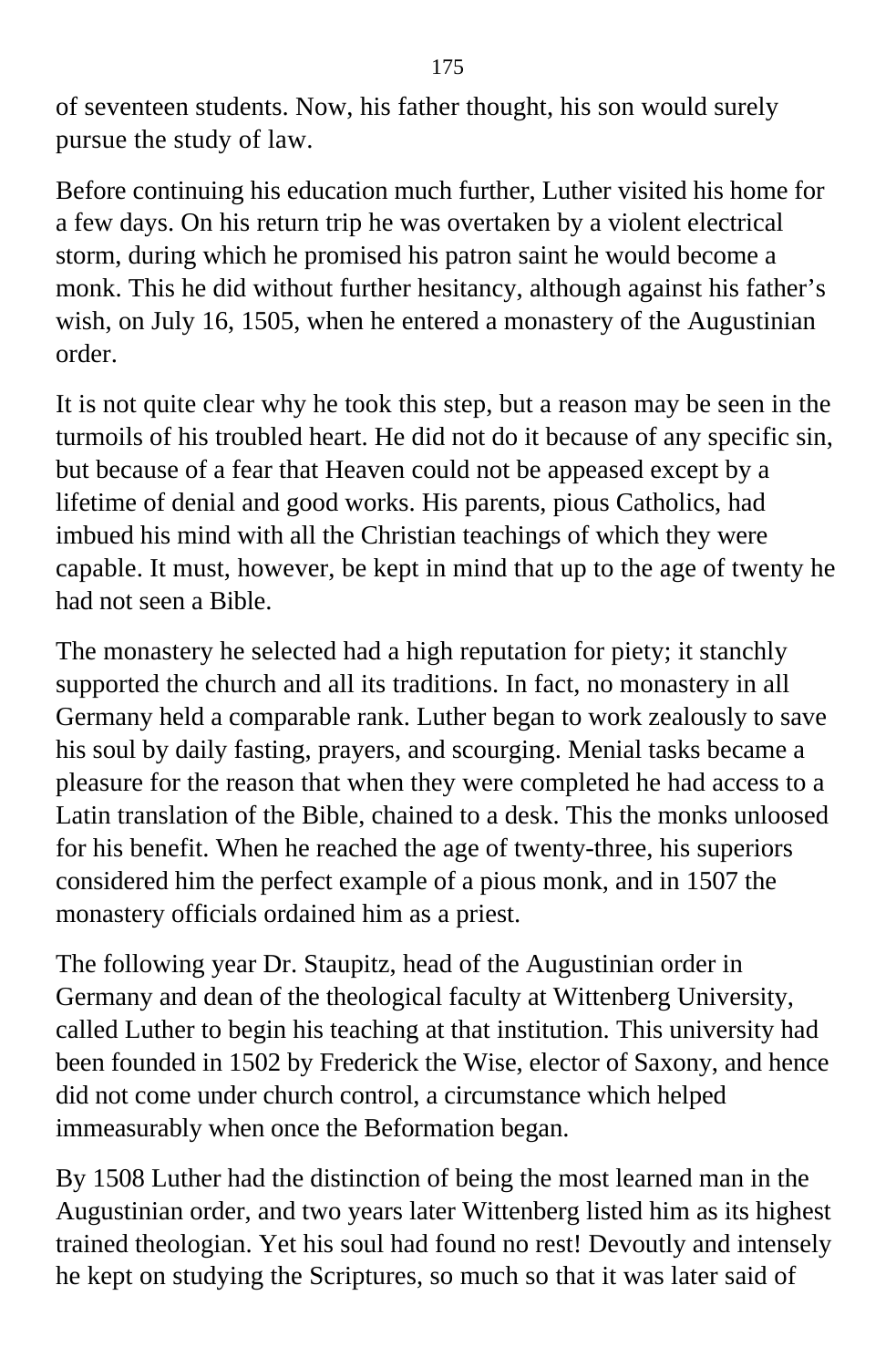him that he knew from memory every verse in the Bible and also where each was to be found. Gradually the idea of justification by faith, the cornerstone of the Lutheran bdief, began to assume meaning.

In October of 1512 the University of Wittenberg conferred upon him the degree of doctor of theology. The year preceding he had made his memorable trip to Rome, where

"the terrible corruption,..the wholesale lust, cupidity, pomp and vanity, ambition and sacrilege" (quoted by Frantz Funck-Brentano in *Luther,* page 19),

filled him with doubt and disappointment. In 1515 he became provincial vicar of Meissen and Thuringia, which entailed, among other duties, the supervision of eleven convents. His capacity and zeal for work seemed to be endless. During Lent in 1517, besides his university lectures, he delivered two sermons daily in which his central theme was that of justification by faith.

The first step leading to an open break with the church was his denouncement of Tetzel's sale of indulgences. Indulgences had been sold for at least two centuries before the Reformation started, but never previously had they been bent to the shameful abuse of money raising. At the moment funds were needed to rebuild St. Peter's Church at Rome. In order to get these funds, the people were promised remission for sins they had not yet committed, their relatives were assured release from purgatory, and divers other equally absurd commitments were made if the people would but buy the indulgences. A couplet perhaps erroneously ascribed to Tetzel summed up his doctrine:

#### *Sobald das Geld im Kasten klingt Die Seele aus dem Fegfeur springt!*

("The moment the money rattles into the box, the soul [for whom it was given] escapes from purgatory.") Quoted and translated by Frantz Funck-Brentano, *Luther,* page 61.

To bring before his university colleagues material for discussion and debate, Luther nailed ninety-five theses on the door of the Castle Church in Wittenberg, October 31, 1517, an important date in religious history. In these theses Luther questioned the efficacy of indulgences and the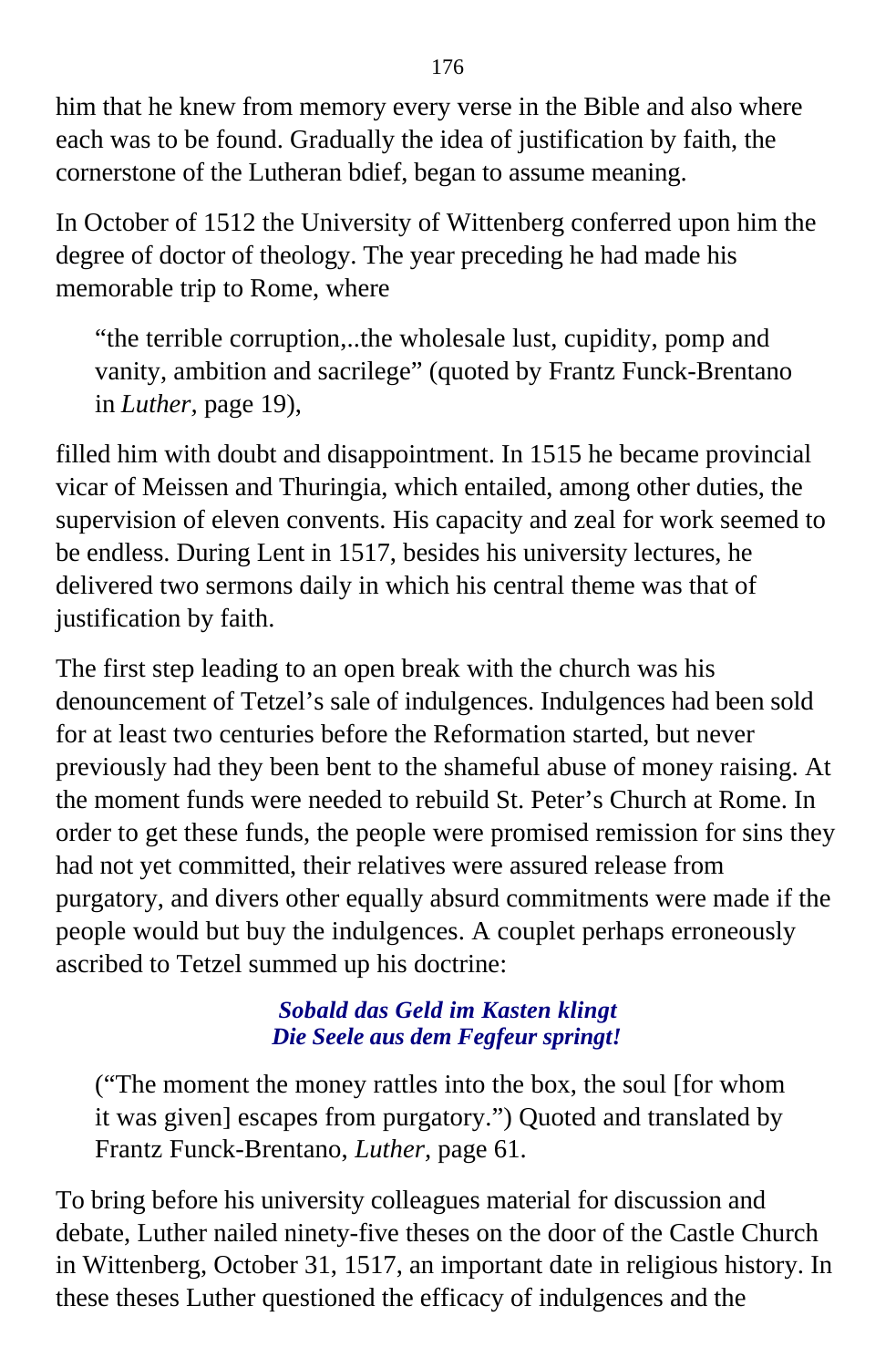authority of the pope, and stated that man is saved by faith and not by works. He had no thought that the pope would ever hear about these topics; they were intended solely as an exercise in polemics.

In a short time these theses had been translated and spread all over the country. Rumor of growing differences of opinion and clashes of argument began to reach Rome and led to the papal request that Luther appear in that city within sixty days of August 7, 1518. Such a summons was tantamount to condemnation without a trial.

The Germans interpreted the demand that Luther recant without a hearing as an example of Rome's tyranny. Then suddenly politics entered the scene, and both the university officials and the elector of Saxony objected to Luther's going to Rome, because, they maintained, Luther should be accorded a hearing, and that on German soil.

Rome, always anxious to get as much money out of German territory as possible, consented to give Luther a hearing at Augsburg by Cardinal Cajetan in October, 1518. Although it was impossible to prove by the Scriptures that what Luther taught was an error, the cardinal told him flatly that either he revoke his position or stay out of his sight. Luther chose to do the latter.

At this time the papacy had not yet awakened to the fact that the cause was not merely Luther's, but that it involved all Germany. The more intensely the quarrel between the papacy and Luther raged, the farther Luther's fame spread. Erasmus is reputed to have said to the elector of Saxony: "Luther has committed two faults: He has touched the Pope on his crown and the monks on their bellies."

During this time Luther's pen never rested. The people were informed of the issues in the struggle, and by 1520 more than one hundred editions of his works had been taken from door to door by colporteurs. Meanwhile the enrollment at the university where Luther taught increased from year to year.

Then came the eight-day debate at Leipzig between Luther, described as "so thin and worn that one could count his bones," and his opponent, Dr. John Eck, theologian from the University of Ingolstadt. Eck won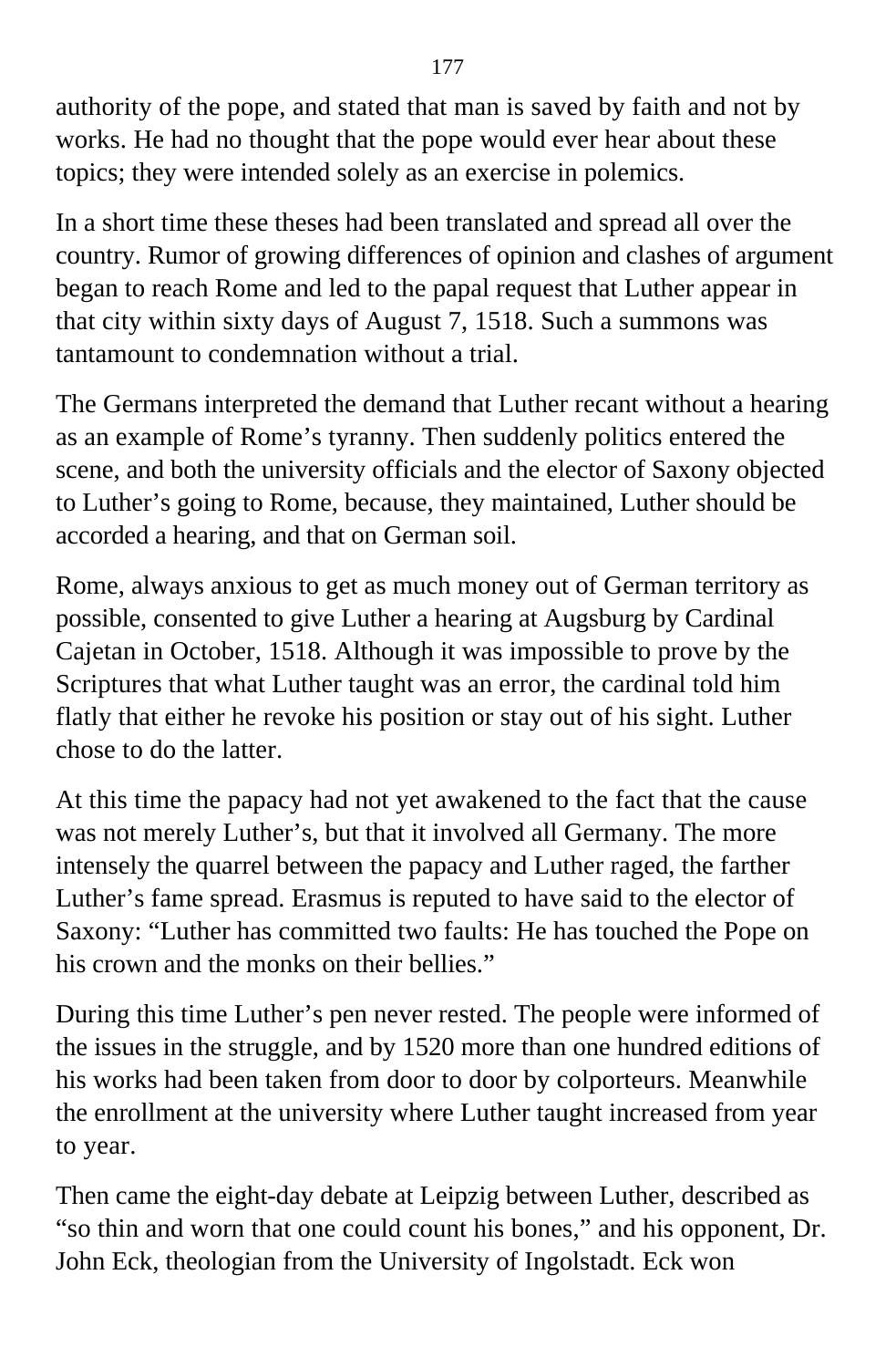technically, but it made Luther the focal point of German discontent and served to combine politics and religion in a common aim.

The debate also served to establish Luther in his own views of Biblical truth. Rapidly his three great Reformation brochures, *The Liberty of the Christian Man, To the Christian Nobility of the German Nation Concerning the Reformation of the Christian Commonwealth,* and *On the Babylonish Captivity of the Church,* reached the people.

Quickly and surely Luther was being led to the apex of his quarrel with the church. Dr. Eck had gone to Rome, where he recommended Luther's excommunication. The papal bull, giving Luther six months' grace to recant, was published June 15, 1520, reached Wittenberg October 11, 1520, and was publicly burned by Luther the morning of December 11, before a large and excited crowd of students, townsmen, and university professors.

By this act Luther irrevocably separated himself from Rome, and on January 3, 1521, Pope Leo X published a bull of excommunication against Luther, his works, and all his followers. Charles V, the emperor of the Holy Roman Empire, although urged by the papacy, as well as by his adviser and confessor, Glapio, who had incited the burning of Luther's works, to take drastic action against Luther, refrained from doing so, for his political turn of mind indicated to him whereby he might be able to use the whole case as a bargaining element with the pope.

Finally, Elector Frederick of Saxony received the emperor's promise that Luther would receive a hearing before proceedings would be taken against him, even though he was already under the papal ban. In compliance with this promise Luther received the summons to appear before the Diet of Worms by April 26, 1521. Upon hearing of the emperor's offer to hear him and that he would not be maltreated, Luther stated that should the summons reach him, he would go even if he were so ill he would need to be carried. He felt that if the emperor called him, the call would be from the Lord. Even on the journey to Worms, when he heard that the emperor had given a command that his books be burned, he stated: "I shall go to Worms even if I were to find as many devils there as there are tiles on the roofs?" All along his route of travel distinguished men from all walks of life flocked to see him and to meet him personally if possible.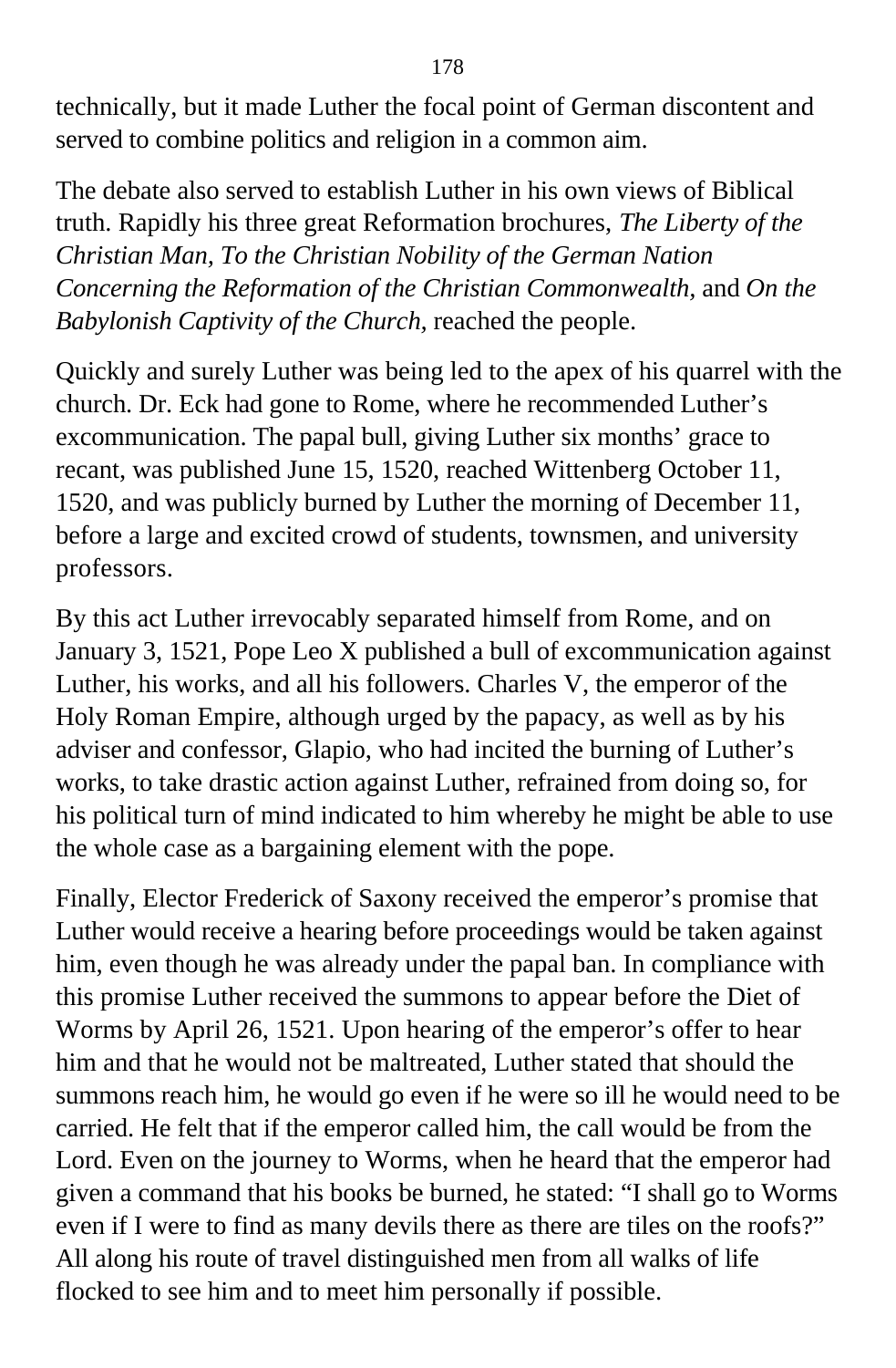Entering Worms April 16, 1521, he was accompanied by a retinue of one hundred horsemen, and thousands of people crowded the streets to see him. The trumpet from the top of the cathedral tower announced his arrival. On the next day Luther made his first appearance before the diet, made up of two hundred ten high churchmen and nobles of the land. It is said that Luther spoke in tones so low and hesitating that those close to him could hardly hear what he said. When asked whether he would make a full recantation of his writings he countered by a request for more time, and this was granted him until the next day.

After the first day's session was over, the nobility gathered around him and assured him that he would not meet the fate of John Huss, that "they would with their own bodies make a living wall before they would allow one hair on his head to be touched."

The next day Luther spoke out boldly and without fear, giving a lucid description of his work and position. The statement often attributed to Luther, "Here I stand! I can do nought else! So help me God!" supposedly ended his remark that he could produce evidence that church councils had erred and contradicted themselves.

After the meeting adjourned, Luther is supposed to have said that had he a thousand heads they might all be severed one after another before he would make one revocation.

It soon became evident that Luther would not compromise with the papacy. On April 26 he left Worms under a safe-conduct which was to expire in twenty days. He was forbidden to preach anywhere on the return trip, an injunction he neglected to follow, since he was heaped with honors all along his route. The next month the diet sanctioned full excommunication against him.

By special arrangement the elector of Saxony had provided for Luther's safety by a well-planned "capture," previously revealed to Luther. A band of horsemen took him to the Wartburg Castle, where the keeper greeted him as "Squire George." Here Luther assumed the garb and ways of a knight.

Fearing that Luther had been killed, his friends, and particularly Melanchthon, were grief-stricken. But Luther was soon able by letters to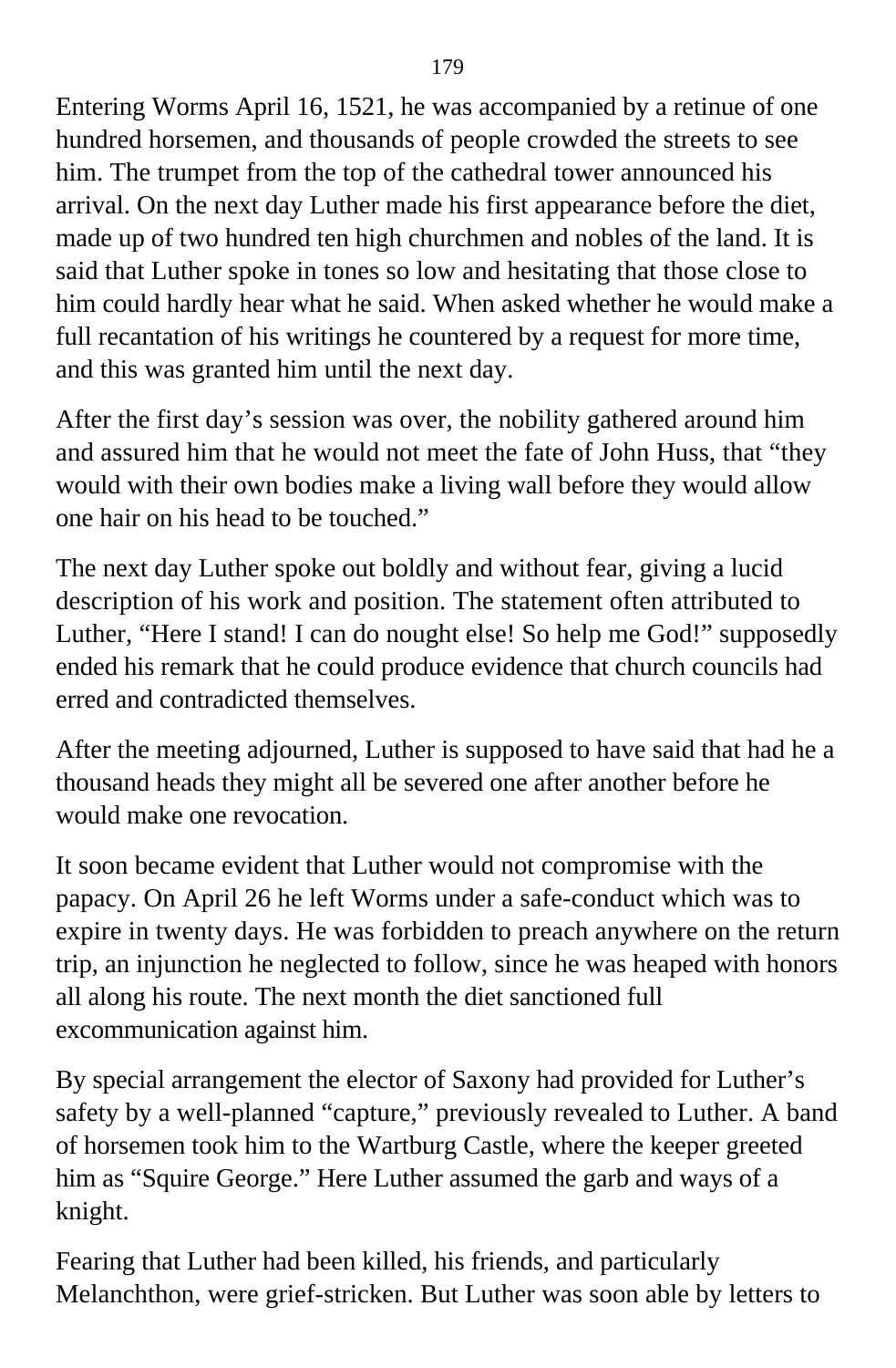dispel these apprehensions. While at the Wartburg, Luther assisted in directing the national and religious opposition to Rome. It was here that he performed his great lifework, the translating of the New Testament into the German language, thus with the same pen giving to Germany not only the Bible in its native tongue, but also a national book which unified Germany. Heinrich Heine has said, "Luther created the German language, and he did it by translating the Bible."

Differences in points of doctrine began to develop with Luther's absence; in fact, so much so, that he thought it imperative to return to Wittenberg. This he did at least twice, traveling in knight's clothes and each time bringing a semblance of order out of the raging conflicts of opinion. The second time he remained in Wittenberg.

Gradually the teachings of Luther and Melanchthon spread in an everwidening circle throughout Germany and into other countries. Every aspect pointed to the formation of a German national church. But at this juncture the Peasants' War of 1524 broke out. It had deplorable effects upon the Reformation and upon the welfare of the discontented peasantry.

Luther's apparent responsibility for the uprising has caused many futile discussions. That a relationship existed between his teaching and the revolt, once it had begun, none seem to deny. But the correlation did not necessarily constitute a proof of cause.

Peasant disaffection and periodic outbreaks had been common for many years. The writings of the humanists and the numerous theories favoring economic and political revolutions were factors fully as potent as Luther's activity in starting the peasants' struggle for relief from aggravating social, financial, and political conditions. The revolt was not unexpected; it was its organization, range, and violence which brought consternation and fear.

The Peasants' War did not develop out of religious demands. In the entire sixty-two complaints presented to the lords, the agrarian, not the religious, problems formed the core of grievances. Then, too, the actual outbursts of peasant fury occurred where Luther's teachings had scarcely penetrated.

Wherein then lies the answer to the question of Luther's responsibility for the Peasant's War? It appears in the essence of his teaching, tinged with the democratic theory of the equality of all men. Luther's peasant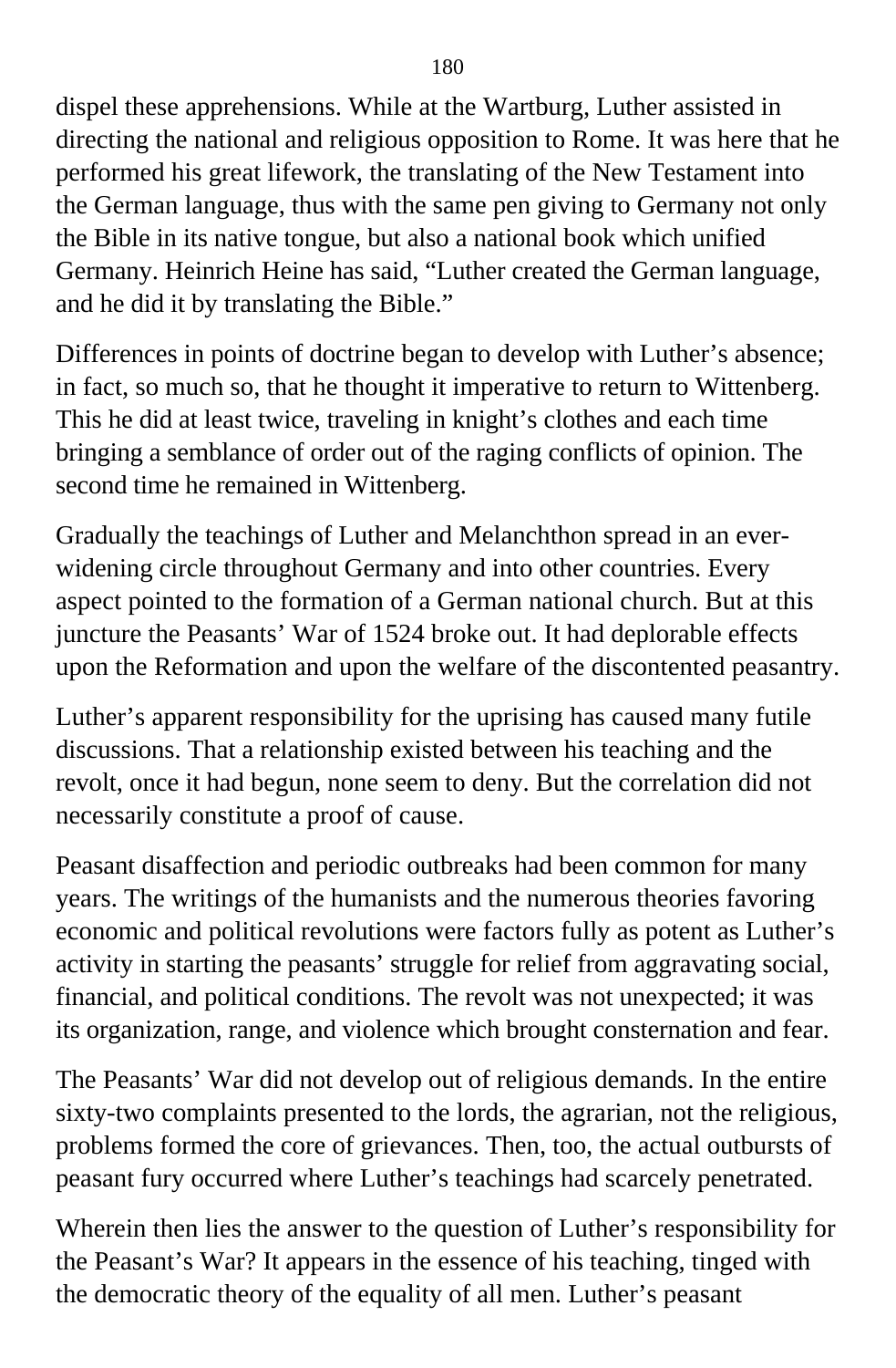background prompted his sympathy for them. He agreed with the righteousness of their cause, but he also warned against recourse to arms. Not until all hopes of averting open violence, and plunder, arson, and promiscuous killing had begun, did he write his unfortunate pamphlet, *Against the Murdering, Thieving Hordes of Peasants.* When frayed tempers possessed rulers and ruled alike, moderation would have been wiser counsel from a man of Luther's intellectual and spiritual caliber than his encouragement to lords and nobles to suppress and annihilate their opponents.

In less than a year from the beginning of the revolt most of Germany had felt the peasants' torch and dagger. Quickly the lords and nobles struck with malevolent savagery. Daily the peasant death toll mounted. Estimates run from 100,000 to 150,000. So effectively did subjugation overwhelm the peasants that historians term them the most victimized European group up to the eighteenth century.

And what did the revolt mean to Luther and his enemies? Luther's doctrine of Christian liberty received a severe blow. When the peasants' reasonable plea for redress of grievances was answered with the death of scores of thousands of their fellows, their faith in Luther and his teachings suffered a deadly wound. The revolt effectively ended the advance of the German Reformation as a national movement and dwarfed it to territorial proportions. To the League of Catholic Princes it brought increased strength in its opposition to the spread of Lutheranism.

In Luther personally the uprising effected several changes. From his position in 1523 that God must be obeyed in preference to men, a year later he swung to the other extreme by asking the civil authorities to punish his papal opponents. Soon he looked upon the temporal princes as bishops of the church. For the lower classes he developed an expanding distrust, and to save the Reformation from possible disintegration he sacrified the poor powerless peasants to the greedy, powerful princes. By his unwise pronouncements he must carry a portion of the odium of the national enervation and intellectual impotence which pervaded Germany during the closing decades of the sixteenth century.

But in spite of this wretcheel interlude, Luther did not despair. Though much irreparable damage had been done to Germany and to the cause of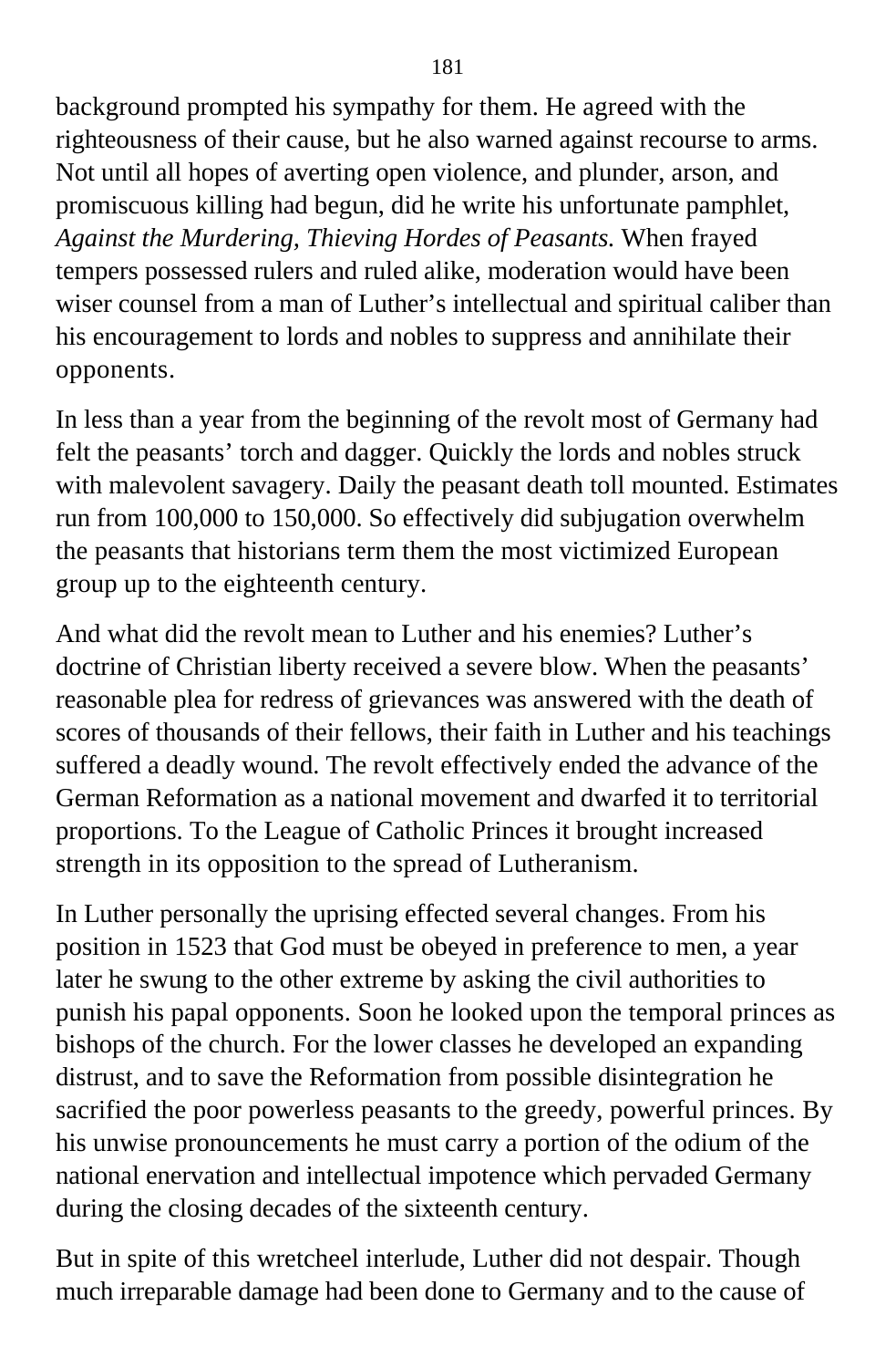the Reformation, he turned aggressively to tasks which were to establish his work for future generations. He advocated that schools be started, and the basic educational ideals he promoted won him distinction as the founder of popular German education.

Luther seemingly never rested. If he was not preaching, he was writing or traveling. As a poet and composer he brought joy and strength to many. His hymns were approved by the people, and his "Ein' Feste Burg ist Unser Gott" ("A Mighty Fortress Is Our God") became the marching song of the German Reformation.

During the years following the Diet of Worms his labors and travels expanded constantly. Disputes and colloquies designed to find a common ground of belief for all Protestants occurred frequently. Luther presented himself at Marburg in 1529, where he and Zwingli debated the merits of the Lord's Supper and each came away with his own ideas intact. He lent his influence to the Diet of Augsburg in 1530, where the Lutherans presented their basic creed in the Augsburg Confession written by Melanchthon, and to the League of Schmalkalden, an alliance of German princes against the empire in 1531.

All the while, Luther's writings, showing an undeviating antipathy toward the Catholic Church, continued to flow from his pen unabated, as he dealt with every known doctrine of the age and lashed right and left at everything he thought stood in the way of the Reformation's success. His *Greater Catechism* and the *Little Catechism* followed in turn, and the German Bible, both the Old and the New Testament, was printed in 1534. In all he produced 294 works in German and 71 in Latin, not to mention his letters, which run into the thousands.

In 1526 he married Catherine von Bora, a young woman who had fled from a convent in 1523. From all accounts he was a loyal husband and father, and she a devoted wife and mother to their six children. Their union furnished the Christian church in future centuries with the example of what a pastor's family life should be.

For several years before the end his health had been failing, and he often spoke of his death, for which he seemed to long. He died at Eisleben, the town of his birth, February 18, 1546, and was buried in the Castle Church in Wittenberg.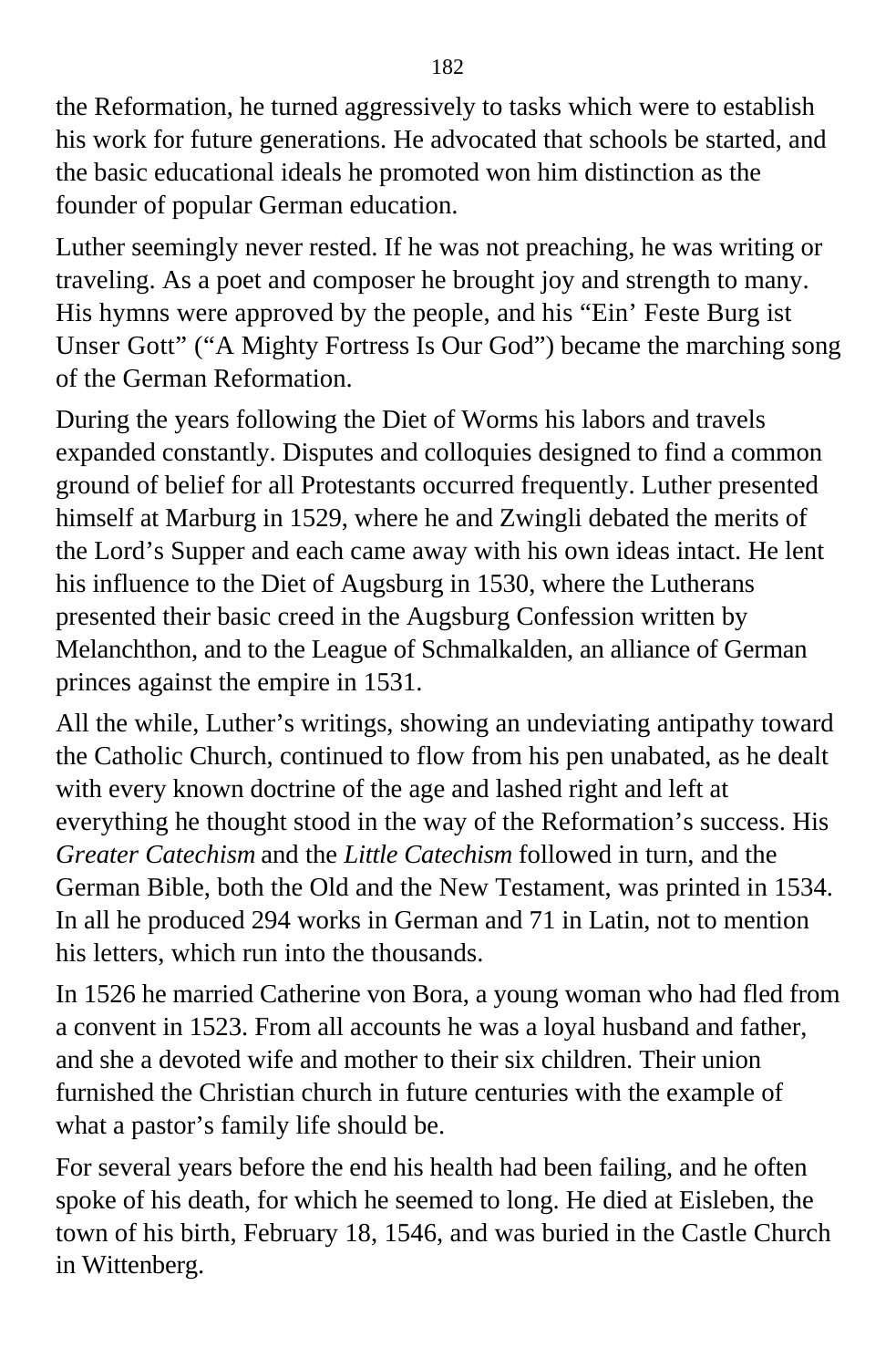## PHILIPP MELANCHTHON

#### **AUTHOR OF THE AUGSBURG CONFESSION**

MANY biographies of the world's worthies tell of the struggles and difficulties until the hero at last reaches a coveted position in life, or after years of toil produces an outstanding contribution to civilization. But in the case of Philipp Schwartzerd, later to be known as Philipp Melanchthon, the scholar of the Reformation, the ascent to fame was unusually rapid. Of this almost miraculous speed in gaining renown, James William Richard in his *Philipp Melanchthon* wrote:

"Melanchthon, though but a boy in years, had taken rank among the learned, and..his associates were of that new generation which had risen to herald the coming of a brighter and better day for science and religion in Germany. Indeed he now stood on the dividing line between the Middle Ages and the modem era. But the day dawned so speedily, and the sun shot up toward the zenith so rapidly, that before Melanchthon had passed the meridian of his life, he had witnessed, and had acted a large part in effecting, one of the mightiest revolutions in culture, and one of the most beneficial reformations of religion, that the Christian world has ever known." — Page 17.

This man, who played such a conspicuous role in the religious and educational life of the sixteenth century, was born at Bretten, in Baden, Germany, February 16, 1497, to George and Barbara Schwartzerd. His father achieved the distinction of making such fine armor that his services were in demand by many rulers of the time. Yet he had less pride in forging excellent accouterments of war than he had in giving his children a good education.

Philipp's grandfather and later his grandmother supervised his education. Melanchthon was sent to a famous school of the time located at Phorzheim, where, as one of a select group, he received instruction in Greek. Biographers state that at the age of twelve he presented himself at the University of Heidelberg for admittance. After two years of diligent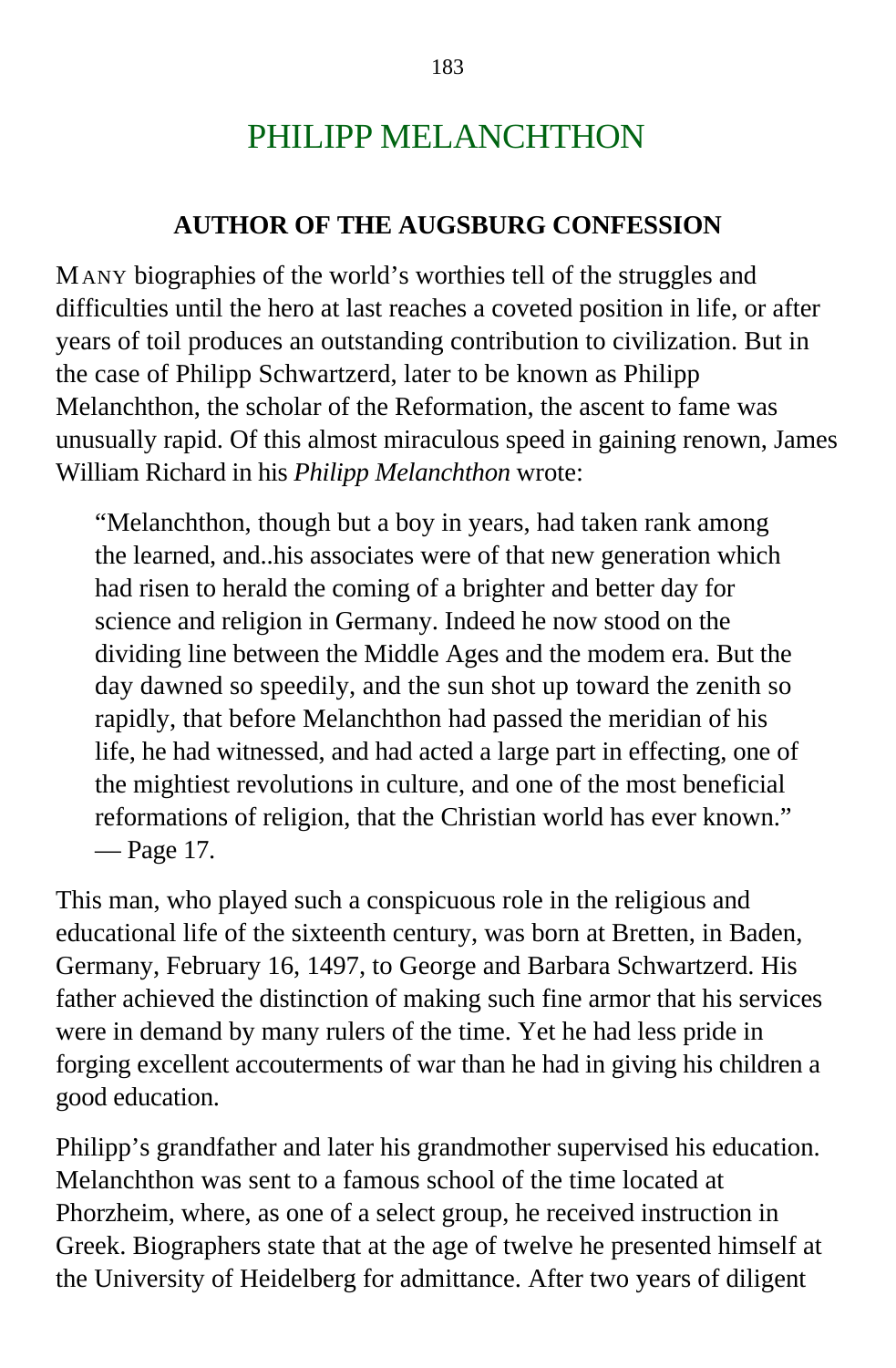study, when not yet fifteen years of age, he attained the degree of bachelor of liberal arts.

Always intent on learning more, he now hoped to be admitted as a candidate for the master's degree and studied more zealously than ever. But he was sorely disappointed when the university denied his application on the grounds that he looked too young, rather than because he lacked the strength of intellect or sufficient learning.

Although he was smarting under the slight, his courageous heart led him to ask for permission to enter the University of Tfibingen. Here he entered September, 1512, and here at the age of seventeen he attained the coveted master's degree. The only other degree he received was that of bachelor of theology granted by the University of Wittenberg, in 1519, a year after he began his career there as professor of Greek.

The following statement attributed to Erasmus regarding Melanchthon may appear too flattering; but as one reviews Melanchthon's work, one must admit that the young Reformer was no ordinary man:

"What promise does not that youth, or boy, as we might term him, Philipp Melanchthon, hold out? He is about equally eminent in Latin and Greek. What acuteness in argument! What quickness of invention! What purity of diction! What modesty and gracefulness of behavior! And what a princely mind!"

So much for the man's abilities; now what of his personal appearance? Here the verdict was less favorable. Melanchthon has been variously described as little of stature, insignificant and boyish, of delicate frame, a frail body, awkward, stammering. In fact, when he arrived at the university, there was fear lest this man would not measure up to his responsibilities.

But a judgment based on outward appearances alone cannot be a just one. For with his opening address, as professor of Greek, he dispelled all doubts as to his ability. Luther, it was reported, was in ecstasy and wrote to his friend Spalatin: "We quickly retracted the opinion which we had formed when we first saw him."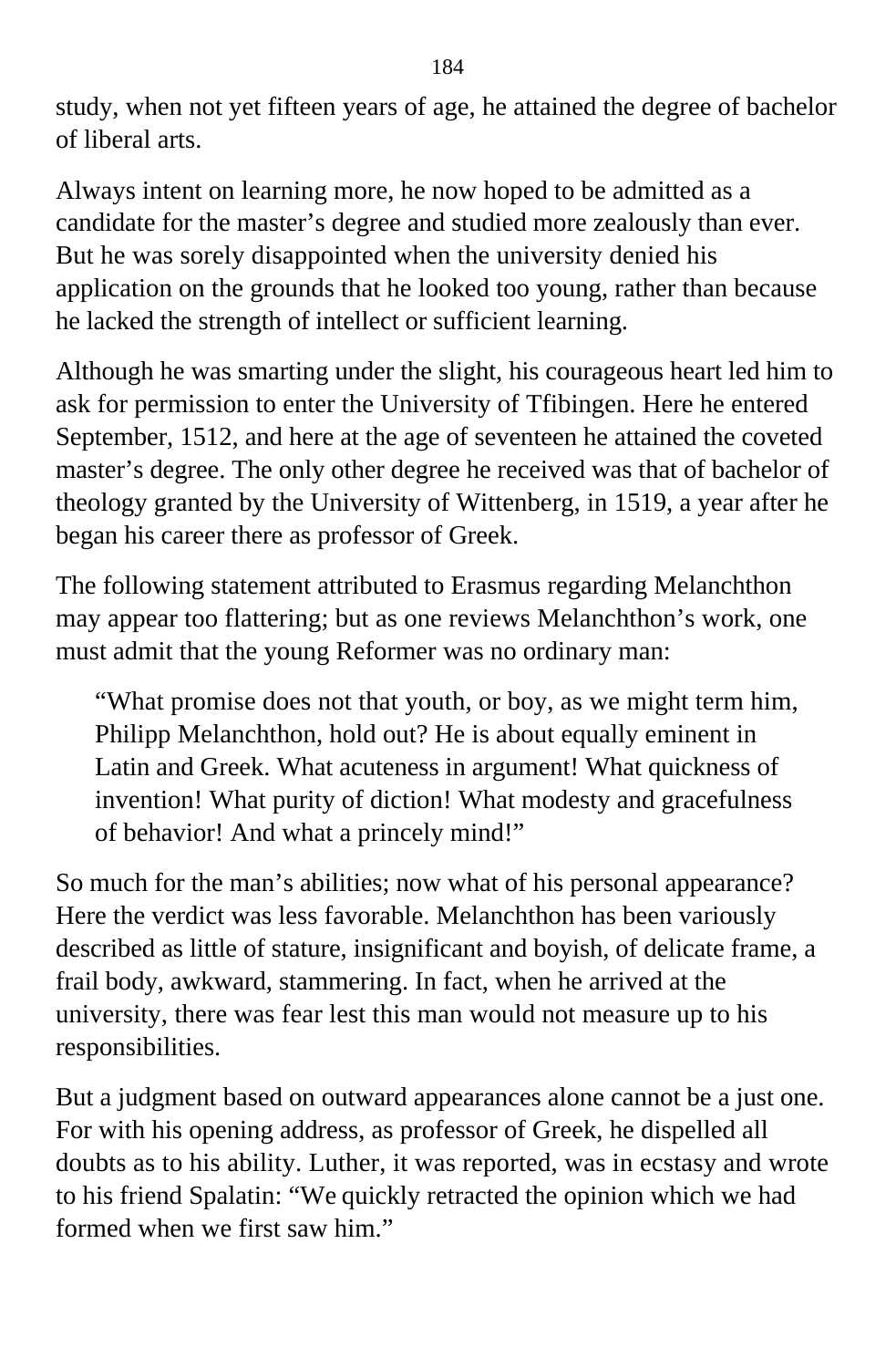Students, townsmen, other professors, and visiting dignitaries came voluntarily to his lecture room to hear him. Erelong Melanchthon was described as warmhearted, generous, thoughtful with clear eyes and high forehead, judicial and calm, a man having comprehension, vision, and a profundity of scholarship. The rise in university enrollment reflected the rapidity with which he made his way to popularity. When he arrived, the university boasted but one hundred twenty students. Two years later six hundred were attending his classes, and some records tell of two thousand listening to his lectures.

Melanchthon has been termed the second greatest humanist, Erasmus being the first; he has also been termed Europe's greatest linguist, as well as Germany's most illustrious scholar and teacher. He, like Bacon in the seventeenth century, took the whole world for his field of learning and sought to know everything and to be a master in every science. Fortunately he regarded theology as "the crown of sciences."

As Melanchthon and Luther joined their efforts on the faculty of Wittenberg in behalf of the Reformation, the one impressed the other. It was somewhat of a father-son relationship, with the son, Melanchthon, charming the father with his superior learning and gentle manners, and the father, Luther, filling the son with wonder and reverence at the father's heroism and courage.

Melanchthon's determination to do the right thing gave him opportunity to work for conciliation on disputed points of doctrine, but never did his wish for peace cause him to waver in his conviction that the Bible rather than the papacy was to be man's spiritual guide. His strength of character, combined with deep scholarship and a love for logical order, often modified Luther's opinions, the younger man's winsome manners frequently charming Luther into milder conduct and belief.

Among Melanchthon's greatest contributions to the Reformation stands his ability to win the support of the learned by high scholarship and logical presentation of arguments, which were softened by moderation and sincerity.

Because so much of Melanchthon's teaching and writing was done in the field of religion, he has frequently been thought of as a clergyman, but he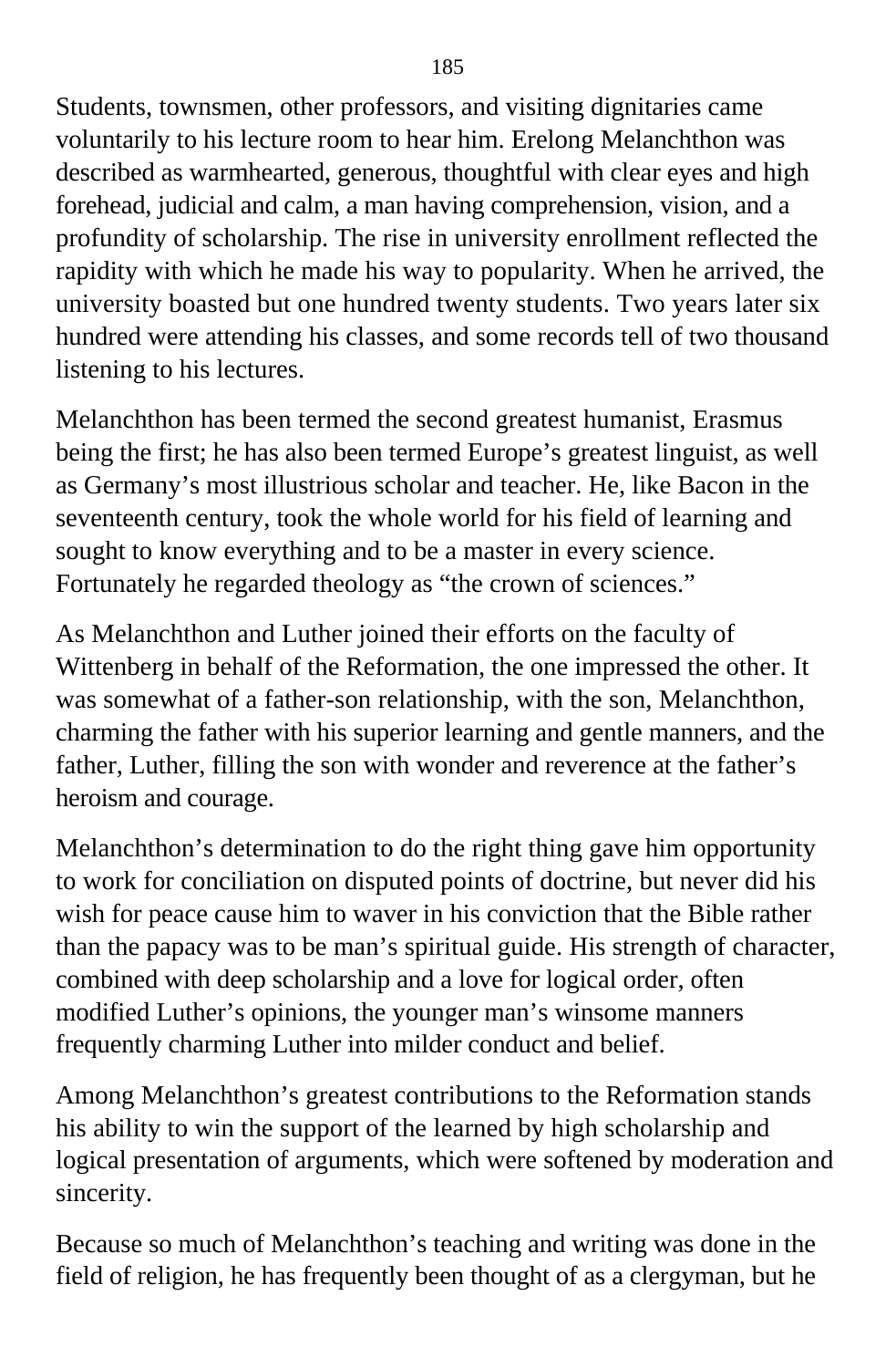never received ordination. Yet as a theologian he holds an honored place. During the early days of the Reformation, before much religious literature had been prepared, Melanchthon worked almost ceaselessly, day and night, to supply the need, so that his friends frequently despaired of his health. His second year at Wittenberg found him almost regularly beginning his day's work at two o'clock in the morning. In preparing the first edition of Luther's New Testament, Melanchthon worked untiringly.

It is to him also that much of the actual organization of the Geman churches of the Reformation is ascribed. From his ready pen came a guide in 1528 for the German pastors. It was filled with wise counsel and a liberal spirit rarely found in that period of religious upheaval.

He openly opposed many of the basic teachings of the Catholic Church. He asserted that both the bread and the wine should be given to the laity, that celibacy should not be enjoined upon the priesthood, that the mass should be abolished because it destroyed the souls of men, and that man is justified by faith and not by works.

Doubtless his greatest gift to the German Reformation was the Augsburg Confession. He spared no effort to make this production monumental, for it was to be read before the Emperor Charles V as the basic creed of the German Protestants. At least five German princes and the official representatives of two cities, Nuremberg and Reutlingen, gave their written assent to its acceptance. The effect of the Confession upon the emperor and others at the court is described in these words:

> "Would that such doctrine were preached throughout the whole world,"

the emperor is said to have exclaimed. Duke William of Bavaria said to the elector,

> "Heretofore we have not been so informed of this matter and doctrine;"

and to Eck,

"You have assured us that the Lutherans could easily be refuted. How is it now?"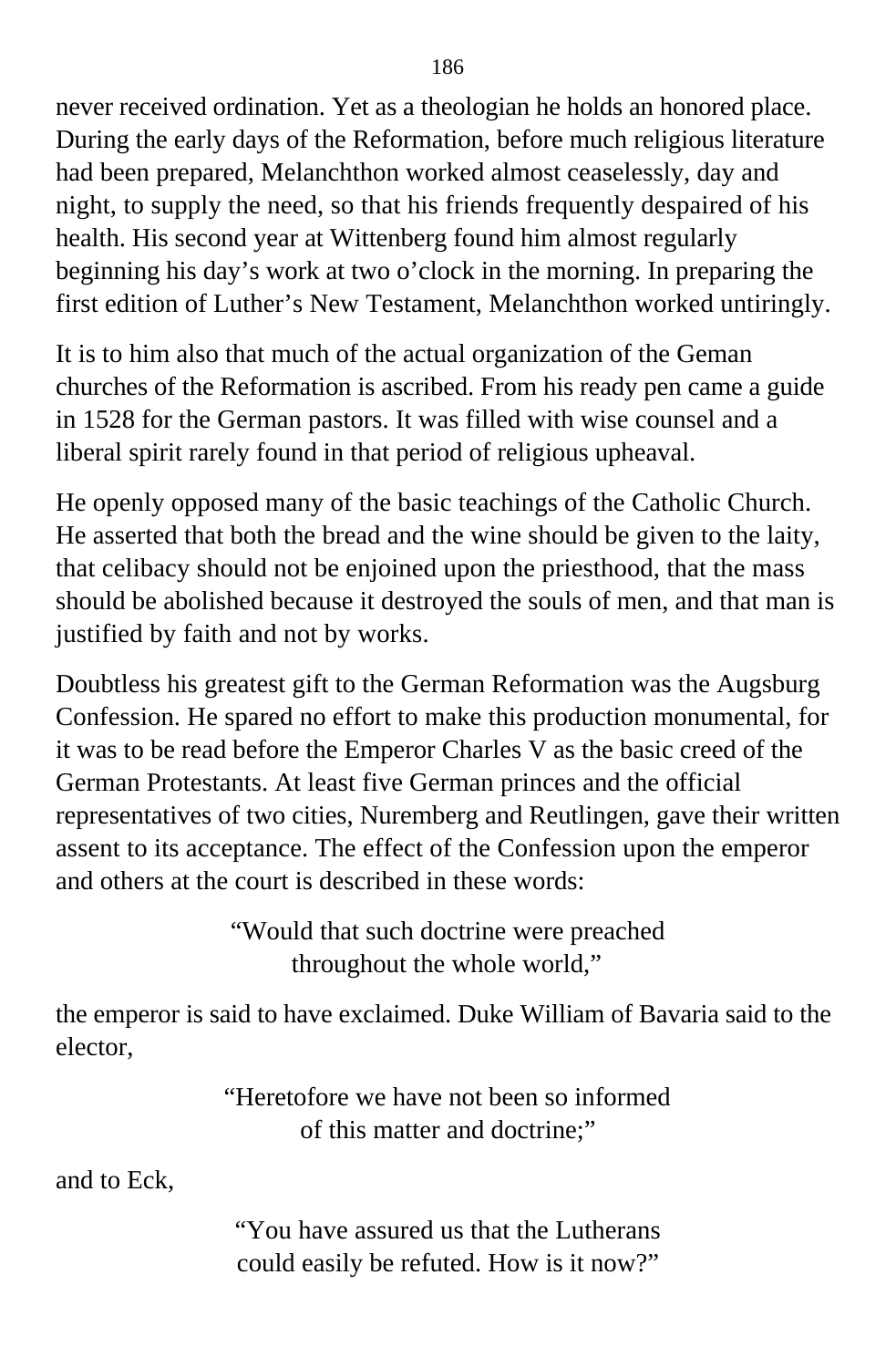Eck answered,

"With the Fathers it can be done, but not with the Scriptures."

Then, said the duke,

"I understand that the Lutherans stand on the Scriptures, and we Catholics outside of them." — Richard, *Phillip Melanchthon,* pages 202,203.

In the original draft of the Augsburg Confession, before it underwent its many changes, Melanchthon made mention of the power claimed by the church to introduce ceremonies, fast days, and holy days. He called attention to the authority the Catholic Church appropriated to itself to change Sabbath to Sunday.

"So zieht man auch das an, das der Sabbath in Sonntag ist verwandelt worden wider die zehen Gebote, dafur sie es achten, und wird kein Exempel so hoch getrieben und angezogen, als die Verwandlung des Sabbaths, und wollen damit erhalten, dasz die Gewalt der Kirche grosz sei, diewell sie mit den zehen Geboten dispensirt und etwas daran verandert hat." — *Kirchen-Gesangbuch fur Evangelisch-Lutherische Gemeinden,* Lutherischer Concordia Verlag, St. Louis, Missouri, 1886.

(So one may also observe, that the Sabbath was changed to Sunday against the Ten Commandments, for which they consider it, and no example is held so high and vaunted so much, as the change of the Sabbath, and wish therewith to maintain the significance of the power of the church because it has tampered with the Ten Commandments and changed something therein.) Translation ours.

Melanchthon took the position, however, that Sunday should be kept for the sake of expediency so that church order might be maintained.

By 1541 the Reformation had developed to the place where the Catholic Church considered that Germany was lost to its power. And yet the mounting antagonism between the papacy and the empire on the one hand and the German Protestant princes on the other finally resulted in war which almost ruined the chances of Protestantism to survive.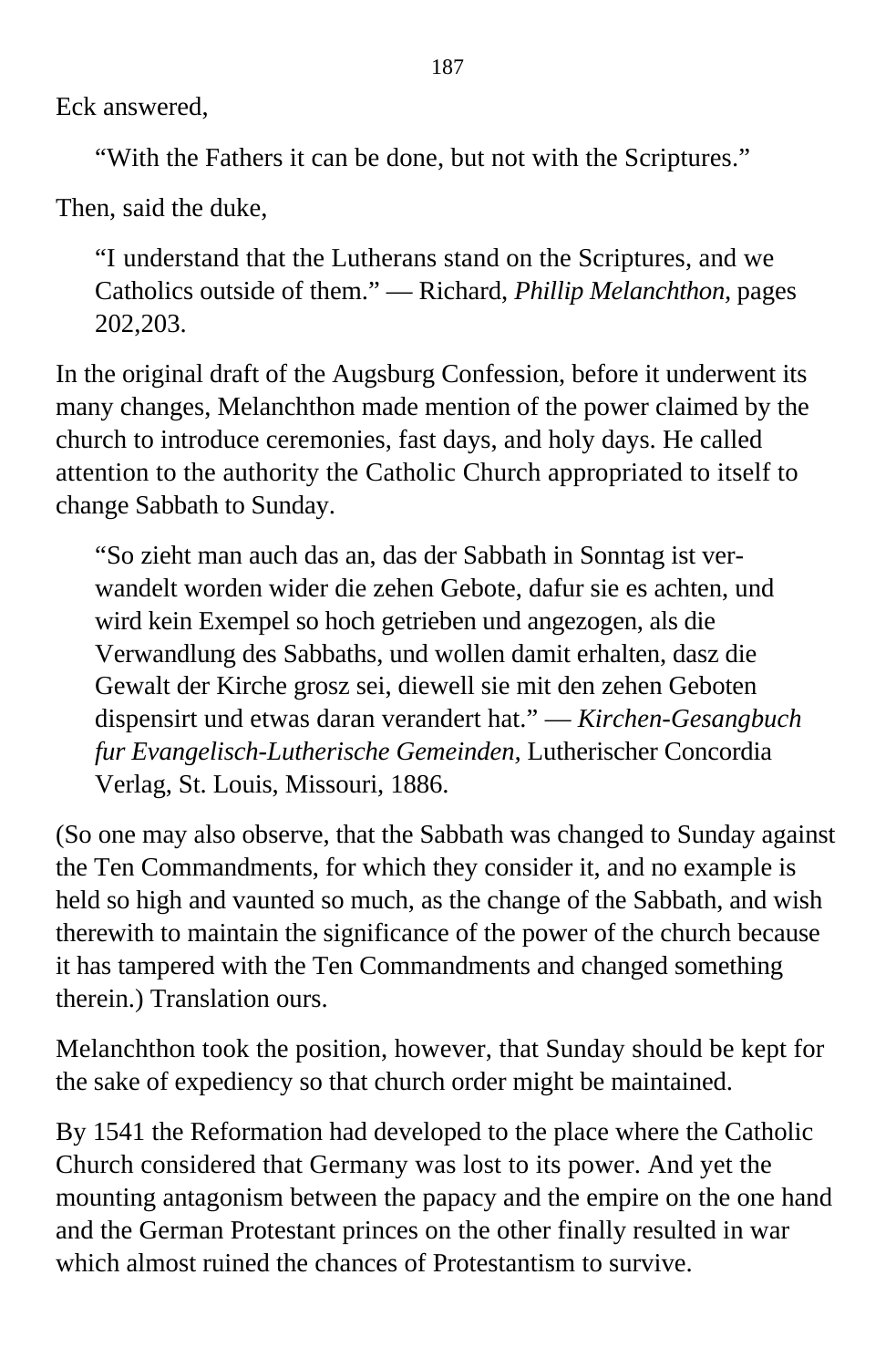Melanchthon with his wife and children moved from place to place when Wittenberg fell into the hands of enemy troops, but he returned when peace again came to the land.

All efforts at bringing division and schism into the ranks of Lutheranism were only partially successful, thanks to Melanchthon's steadfastness as he carried on the work for fourteen years after Luther's death. Ultimate help came to the German Protestants by the dissensions among the emperor's forces. By August, 1552, this discord assured the Protestants of the cessation of oppression.

As one views the entire period of a growing church with its accompanying strife and recriminations, in which Melanchthon stood loyally at Luther's side and after Luther's death carried on as the leader, it is easy to lose sight of an individual's parallel activities which are also worthy of consideration.

Melanchthon the religionist must not hide Melanchthon the educator. Besides his status as professor of Greek at the University of Wittenberg, where he served for forty-two years, he influenced the course of education in many areas of Germany. He assisted Luther in the development of the famous university preparatory schools, which continued with few changes until the nineteenth century. Few schools were established or new educational leaders appointed without Melanchthon's counsel. Burdened with countless duties growing out of the Reformation, including the necessity of voluminous writing, he still found time to produce textbooks covering practically every subject in the schools. For his outstanding work as an educator he was called "The Creator of the Protestant Educational System in Germany" and "The Preceptor of Germany."

A man of such high intellectual ability and varied talents gathers many friends and some enemies, and Philipp Melanchthon was no exception. After Luther's death those who opposed him within the Reformation circles maintained that he had attempted to change or weaken Luther's teaching. Of this charge he has been cleared by the action of the Lutheran Church itself, in which he has been considered a consistent power for good and honored as a worthy companion of Luther. To his genius stands ascribed the honor of making the Humanists' revival of learning serve the reformation of religion in a way not attained by his contemporaries.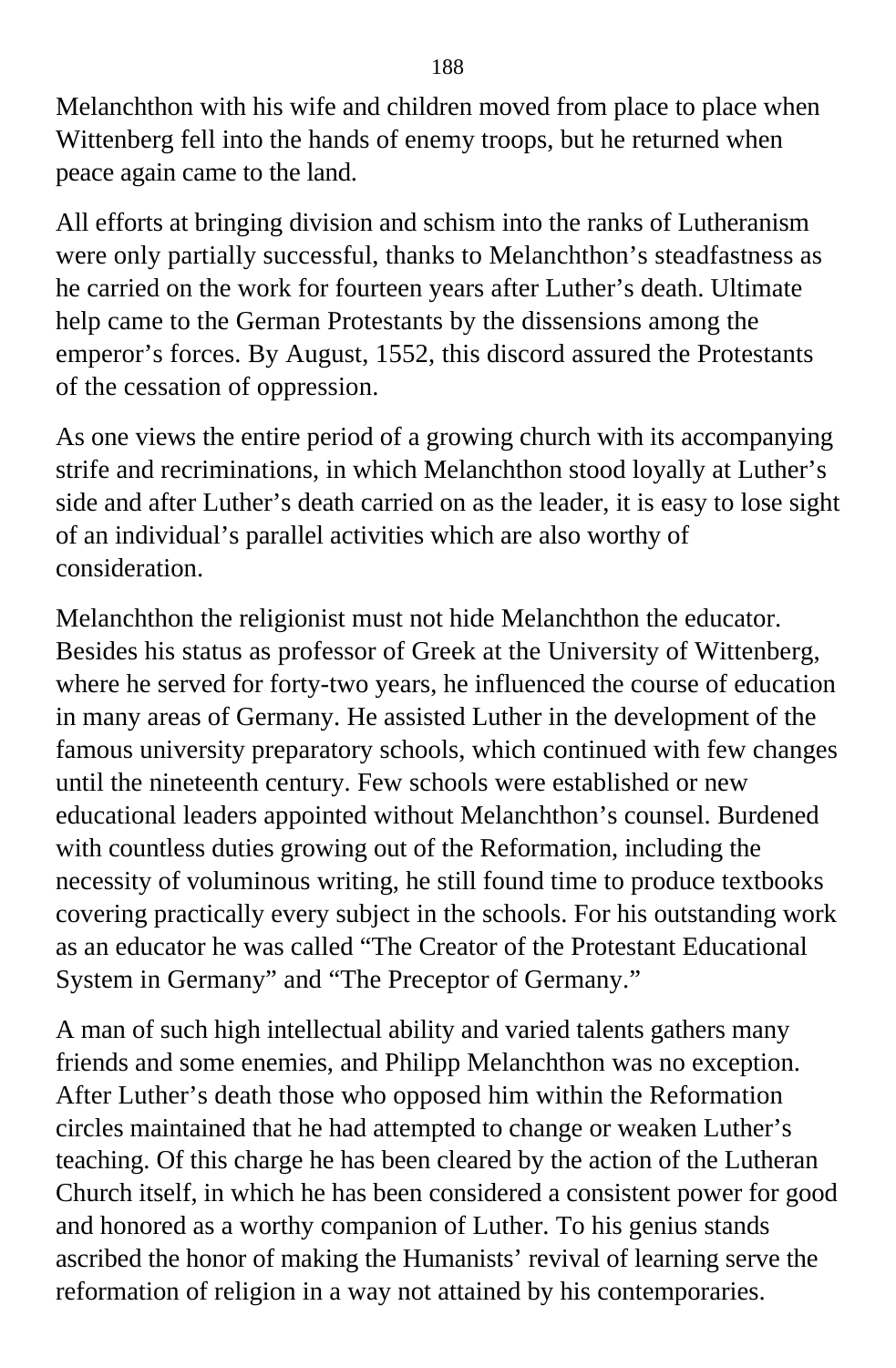But even to the strong must come a cessation of labor. His body, never robust, gradually grew weaker. At different times he suffered much bodily discomfort. In 1541 he sprained an arn when a carriage overturned, and this caused him much pain the rest of his life. A cold contracted in the spring of 1560 resulted in his death April 19 of the same year. An attendant asked him as death drew near whether there was anything he wished. He replied, "Nothing — but heaven!" By the side of Luther in the Castle Church at Wittenberg lie his remains. He was loved by his friends and respected by his enemies.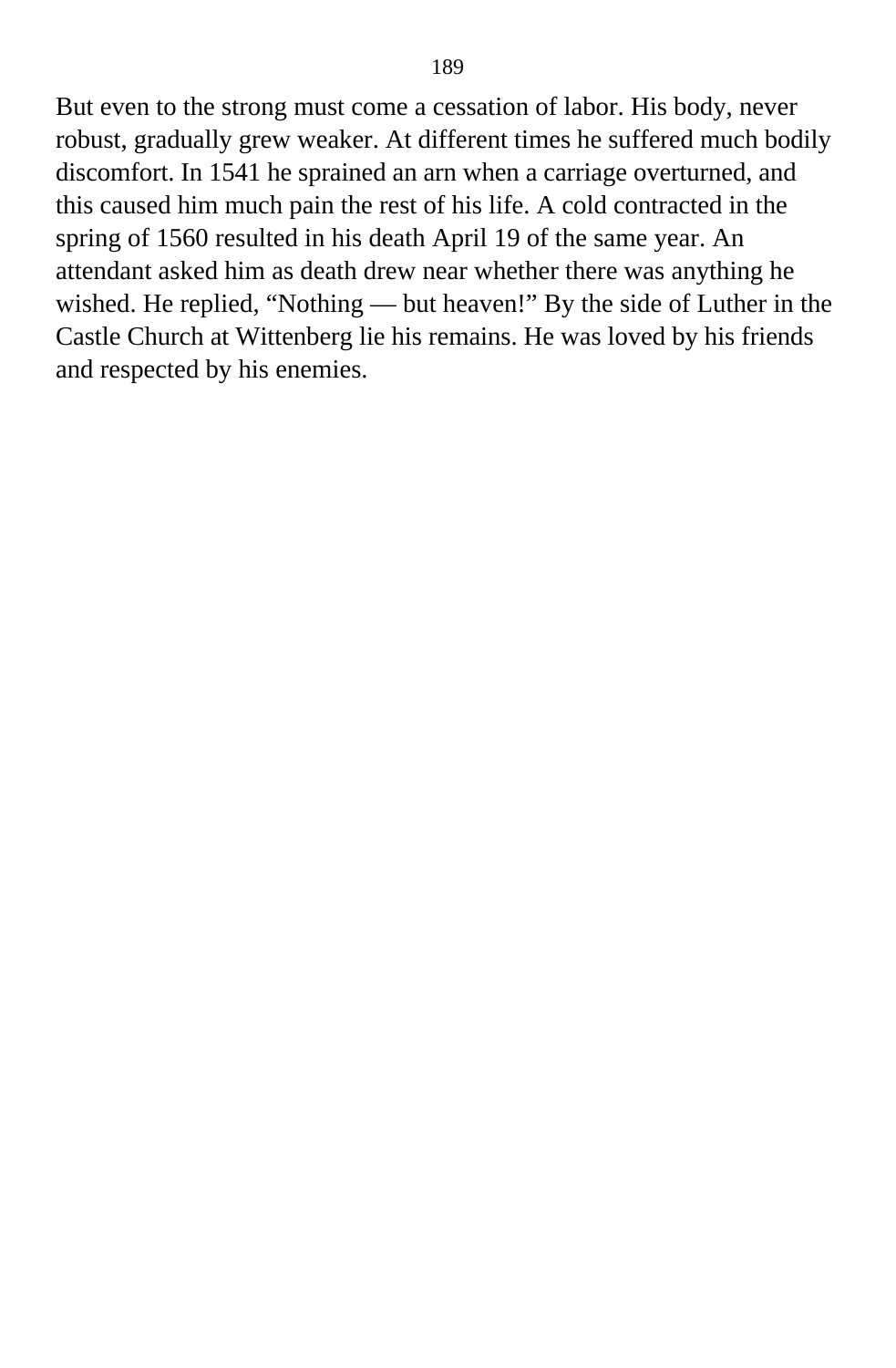# HOLLAND

# MENNO SIMONS

## **BELIEVER IN GODLY LIVING**

MENNO SIMONS, or Simon Menno, was a Reformer whose apostolic spirit and labors have not received the recognition they deserve. Doubtless this lack of regard has been due to his connection with the Anabaptists, meaning rebaptizers, *wiedertaufer,* derisively so called by their opponents, over whom there has hung a smog of calumny ever since the attempt of a fanatical offshoot to establish at Miinster in 1534 a holy city on earth.

"No innovator, no great theologian, no great organizer,"

he has, nonetheless, been appraised as

"one of the great religious leaders of his day and land, perhaps the most outstanding religious leader of the Netherlands of his time."

Performing the work of a Luther in the Low Countries, he founded the later school of Anabaptists in Holland and brought spirit, life, and order into their ranks following the Miinster debacle. The Mennonites named themselves after him.

Menno's birth is variously given from 1492 to 1505, at Witmarsum, in Friesland. He was reared under the influence of the church, took orders as a priest, and for five years, from 1531 to 1536, he served as pastor in his native town, where he attained considerable popularity.

As he was slowly converted to Protestantism, his coreligionists accused him of imbibing heretical tendencies from his associations with the Anabaptists, but Menno asserted,

"By the gracious favor of God I have acquired my knowledge, as well of baptism as of the Lord's Supper, through the enlightening of the Holy Spirit, attendant on my much reading and contemplating the Scriptures, and not through the efforts and

190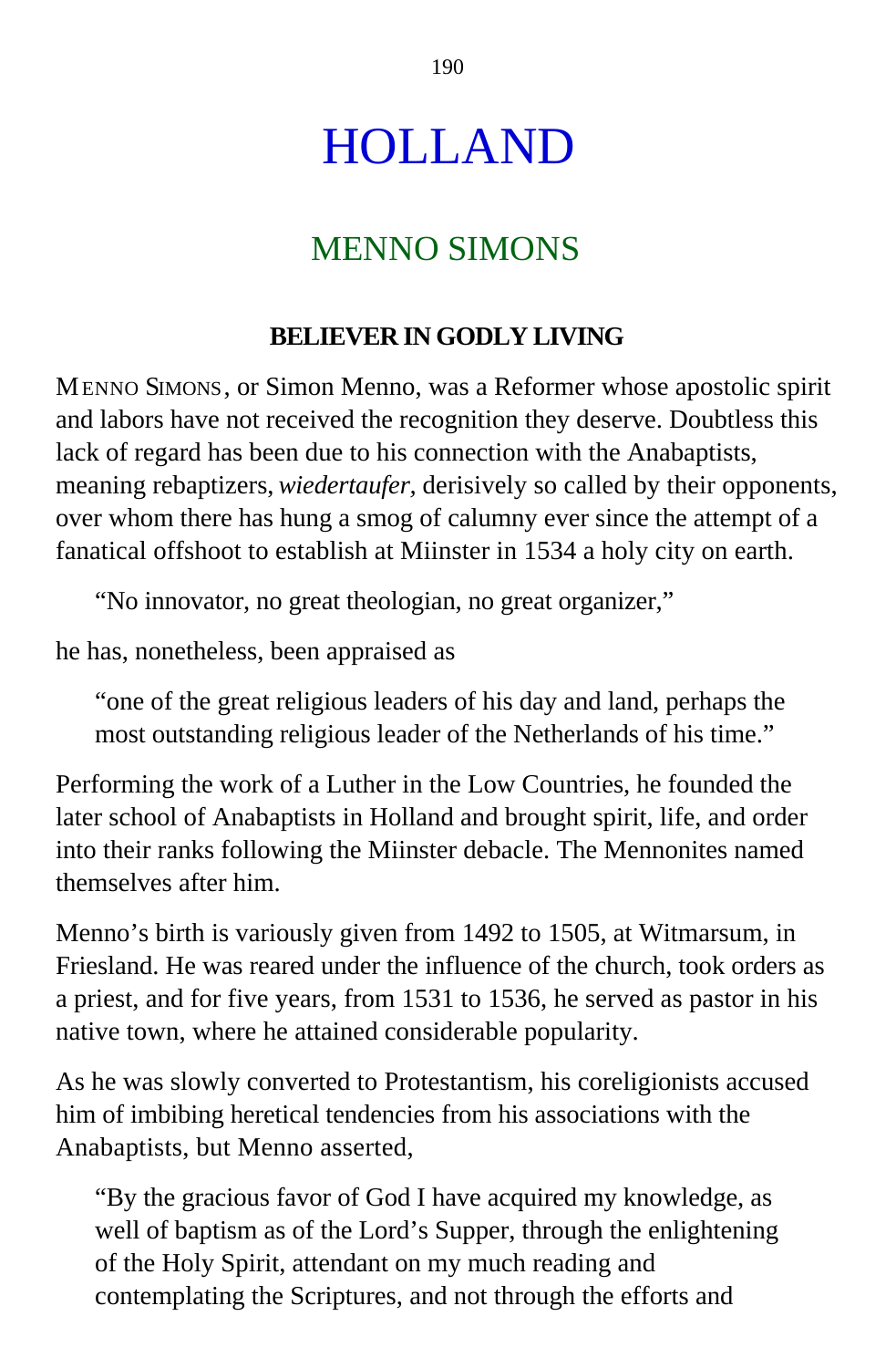means of seducing sects, as I am accused." — McClintock and Strong, *Cyclopedia of Biblical, Theological, and Ecclesiastical Literature,* article, "Menno, Simon."

He renounced one Roman Catholic doctrine after another as he continued to study the New Testament in his attempt to save his own church members who were dissatisfied with the Catholic Church from falling into the errors of the Munsterites.

"The great and gracious Lord,"

he said,

"extended to me His Fatherly Spirit, help, and mighty hand, so that I freely abandoned at once my character, honor, and fame, which I had among men, as also my antichristian abominations, mass, infant baptism, loose and careless life, and all, and put myself willingly in all trouble and poverty under the pressing cross of Christ my Lord." — *Ibid*.

For a time he attempted to preach his new doctrines from the Catholic pulpit, but finding that impossible, he voluntarily relinquished his parish at Witmarsum, and about a year later some Anabaptists at Groningen invited him to become their public teacher.

In order to understand better Menno's relationship to that sect, a brief account of their history may be in place, although they are deserving of a far more amplified one than can here be given. First it should be stated that it is somewhat difficult to arrive at truth about them, for much of what has been written concerning the members comes from prejudiced sources. Nearly all historians permit their annals of the Anabaptists to be tainted by the actions of the Munsterites.

During the sixteenth century there existed as many as five different varieties of Anabaptists, and some say eleven; but for the present purpose two divisions will suffice, the moderate and the fanatical.

The moderate, or sensible, type maintained that they were the lineal descendants of the medieval Waldenses, an assertion which is probably correct; it is also possible that their immediate origin was the fruit of Zwingli's early efforts in Switzerland, when that Reformer, along with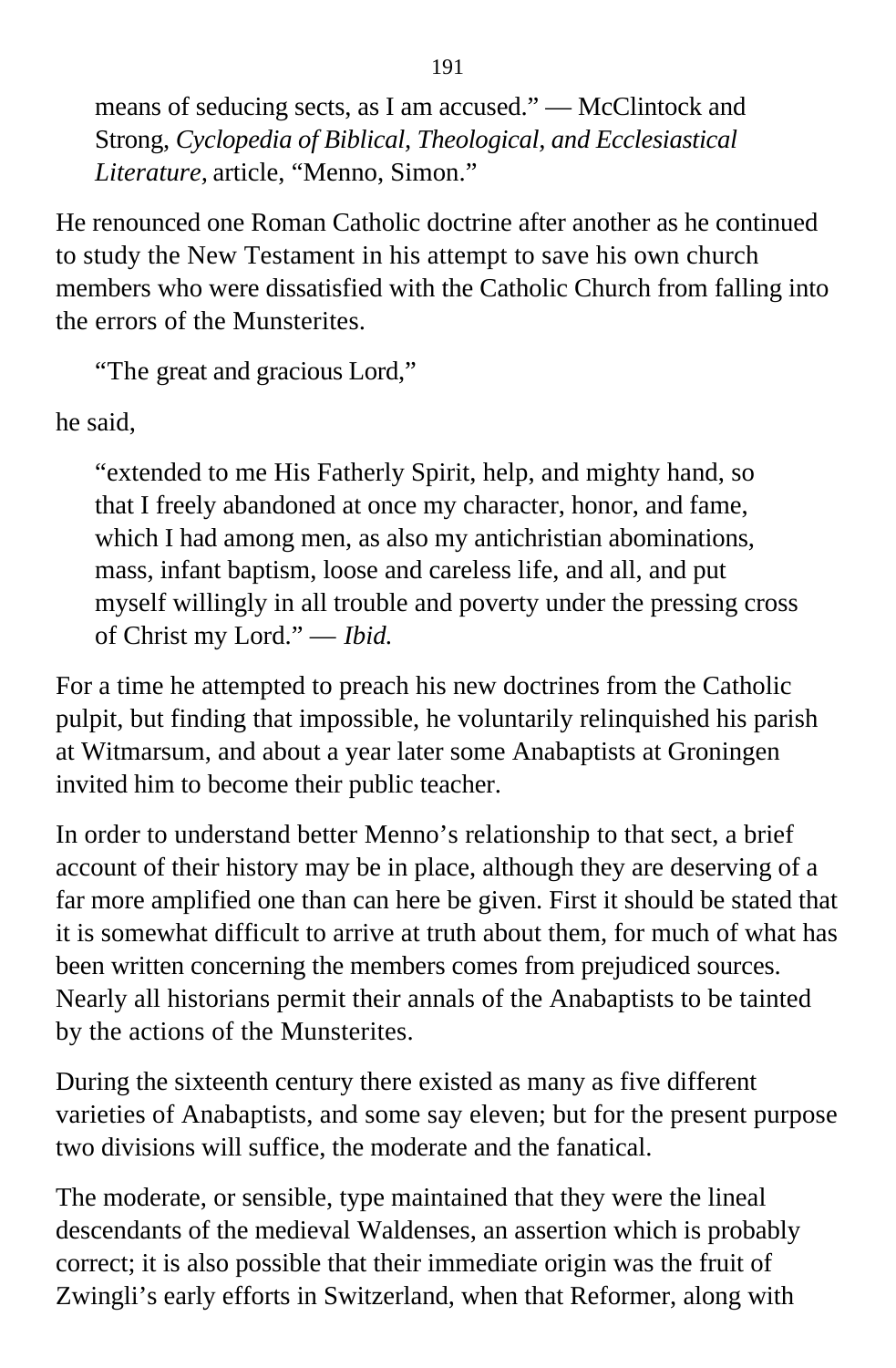Luther and others, taught that nothing was to be accepted as Christian doctrine but what was found in the Bible. At the time some of his hearers in Zurich asked Zwingli for a Scripture text authorizing infant baptism.

At first Zwingli temporized, but finally he estranged himself from the group. Concerning the doctrine of infant baptism, one historian reports,

"Nearly all of the leading Reformers were for a time brought face to face with the fact that infant baptism is without clear, Scriptural authorization, but were ultimately led to defend it as a practical necessity." — Albert H. Newman, *A Manual of Church History,* vol. 2 p. 153.

Charles Beard remarked,

"Baptism of the believing individual was the logical outcome of justification by faith." — *The Reformation of the Sixteenth Century in Its Relation to Modern Thought and Knowledge,* page 189.

The group at Munster represented the fanatical fringe. They taught that the millennium would soon appear, and with John of Leyden at their head they attempted to set up God's kingdom on earth. After they gained control of the city they proceeded to cast out the magistrates and slaughter the ungodly, probably in retaliation for the murdering in cold blood by the Catholics of numerous Anabaptists. Lutherans and Catholics alike fled the city. Munster was now termed the New Jerusalem. It is incontrovertibly true that polygamy was declared by John of Leyden to be the law of the kingdom, "the one dark stain on the Anabaptists of Munster." (See Thomas M. Lindsay, *A History of the Reformation,* vol. 2, pp. 430-469, for an account of the Munsterites.) One may here be tempted to draw a parallel between the polygamy of John of Leyden and the bigamy of the Lutheran prince Philip of Hesse, the latter's violation of marital sanctity condoned by Luther, Melanchthon, and Bucer.

The city was besieged, but more than a year elapsed before it fell, to be followed by a horrible massacre which spread to the whole territory of Anabaptists, all doubtless innocent of the sins committed within the city. Thousands were executed, many by drowning, which was considered to be a fitting punishment for their heresy of "believers'" baptism.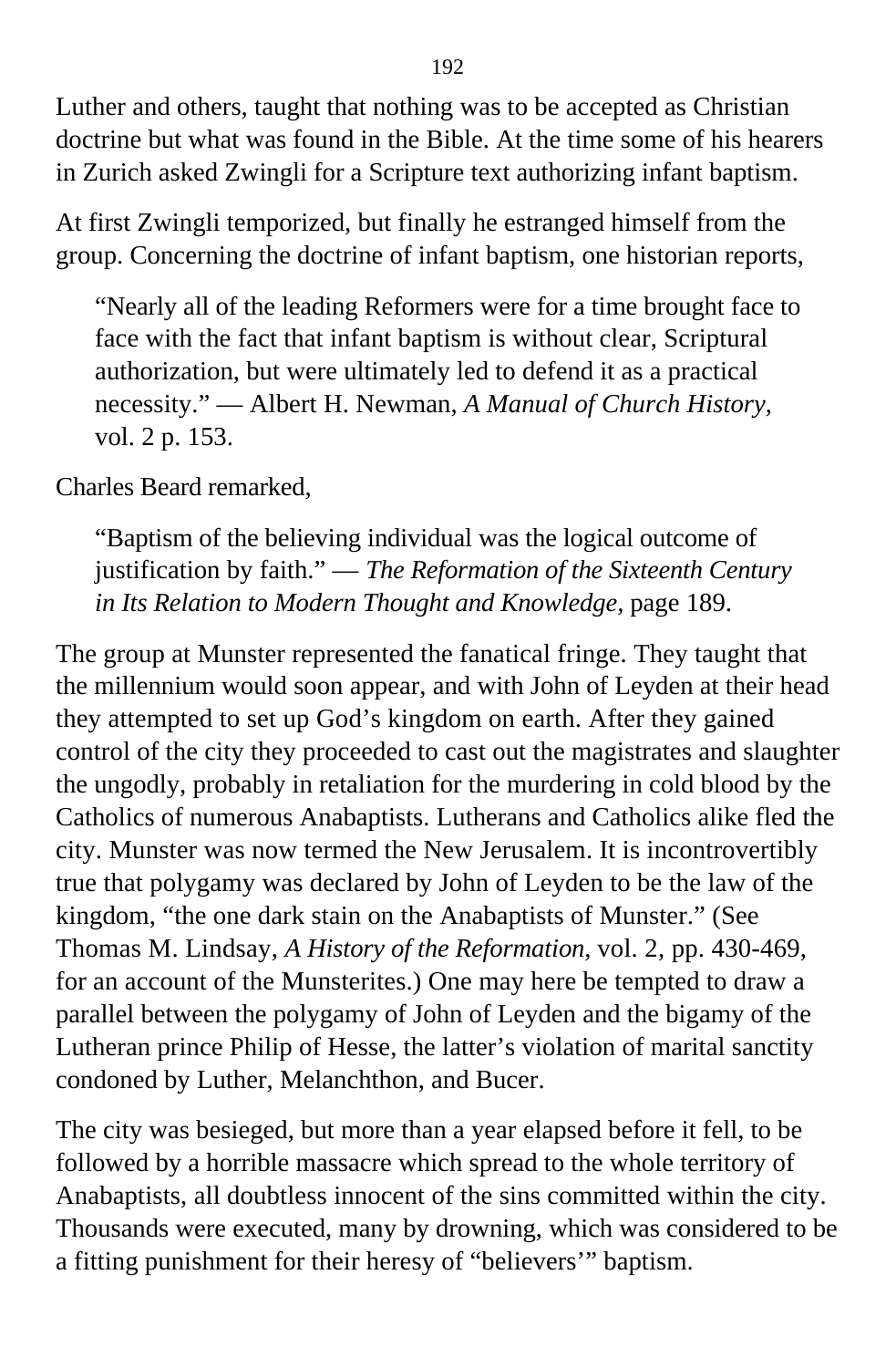From that time to the present the stigma attached to the Mun-sterites has been affixed to all Anabaptists, regardless of how mild-mannered or soundly Biblical they might be, so much so as to make present-day Baptists deny any connection with them, although they are reputed to be their direct lineal descendants.

A few authors have, however, come to the defense of the sober Anabaptists and of the doctrines they taught. Beard stated,

"They had a grasp of principles which, as time advances, are destined to play an ever-greater part in the development of religious thought and life. Theirs were the truths which the Reformation neglected and cast out, but which it must again reconcile with itself if it is ever to complete the work." — *Op. cit.,* p. 187.

Another historian remarked,

"That they were as a party guilty of the charges brought against them,. . .is untrue. As a class they were as holy in life as their persecutors; and their leaders, in Biblical knowledge and theological acumen, were no mean antagonists..The fanatical Anabaptists were universally taken as typical, and to this day when Anabaptism is mentioned it is supposed to be equivalent of absurd interpretation of Scripture, blasphemous assumption, and riotous indecency. Munster was, however, only the culminating point of fanaticism engendered by persecution, and Anabaptism in itself, strictly interpreted, is not responsible for it." — *The New Schaff-Herzog Encyclopedia of Religious Knowledge,* article, "Anabaptists."

Menno regarded unsympathetically the state of affairs at Munster; in fact, in a written statement he censured John of Leyden severely for his outlandish beliefs and vile practices.

Convinced that the group that had called him to preach at Groningen was free from the fanaticism of the Munsterites, Menno accepted their invitation. He was rebaptized at Leeuwarden. About this time he also married and later became the father of several children. At Groningen he was ordained as an elder, or bishop, in the Old Evangelical, or Waldensiam church. He was recognized as their leader from the time of the Bockholt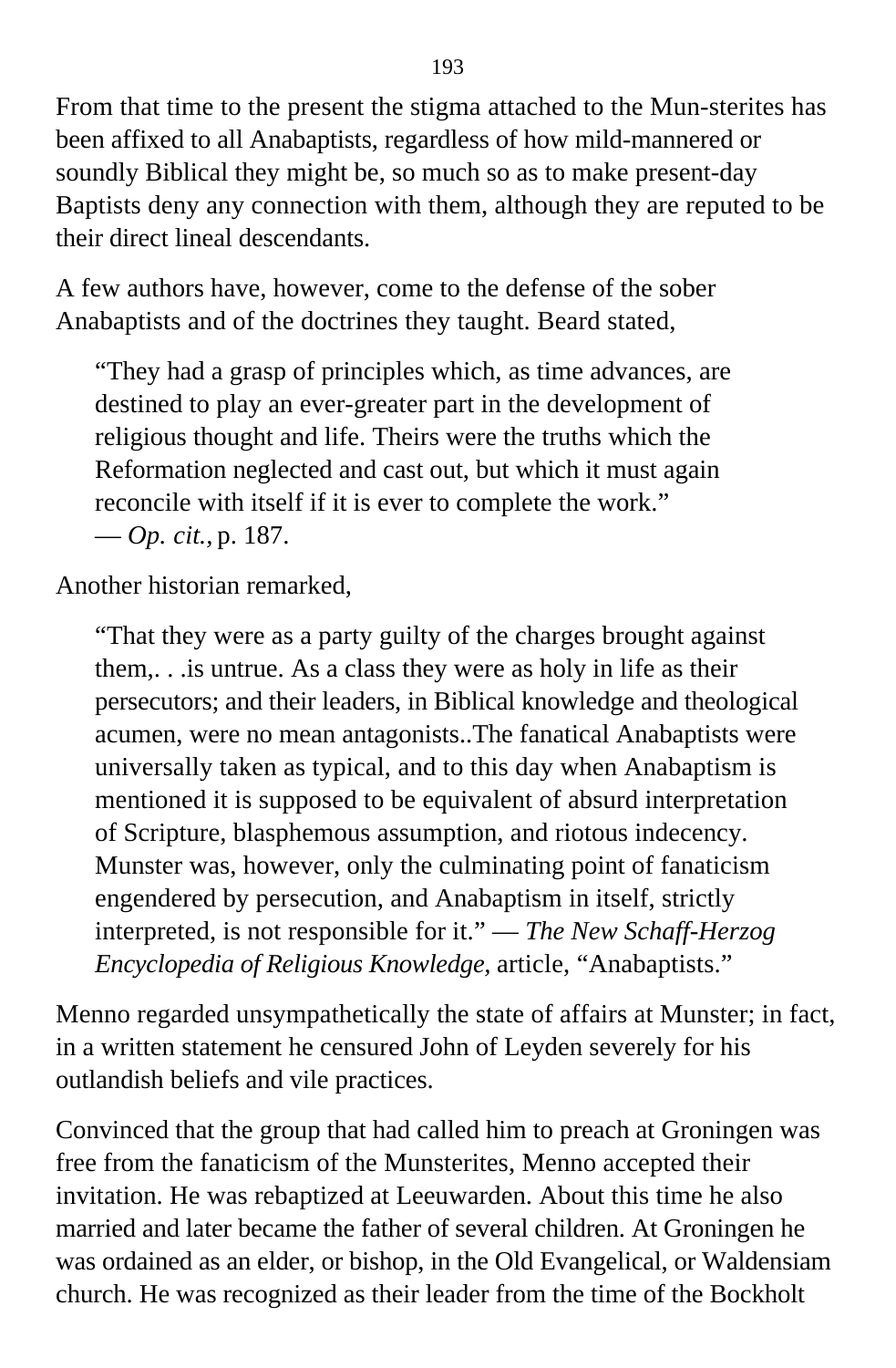Congress in 1536, and from that date the moderate group assumed the name of Mennonites.

Not content to live a life of ease and seclusion, he took as his great aim the organization of the scattered members of Anabaptists into one body. Now began the most eventful part of his career. He spent much time traveling, and for twenty-five years after he renounced the priesthood he worked indefatigably, anxious to make converts. He crisscrossed the Netherlands repeatedly and traveled over Germany. His success was phenomenal as he gathered a vast number of followers, who assembled by the thousands in East Friesland, under the regency of the Protestant-sympathizing Countess Anna, practically the only spot left on the European continent where the Anabaptists were not persecuted.

From 1543 to 1545 Menno had his headquarters at Cologne, where he received the protection of the elector, Hermann von Wied; but with the elector's overthrow Menno was forced to seek other quarters. He removed to Wismar, where he remained for nine years, working in the East Sea area. Finally he settled at Oldesloe, Holstein, where he succeeded in establishing a printing press for the dissemination of his views.

About his work Menno wrote,

"Through our feeble service, teaching, and simple writing, with the careful deportment, labor, and help of our faithful brethren, the great and mighty God has made so known and public, in many cities and lands, the word of true repentance, the word of His grace and power, together with the wholesome use of His holy sacraments, and has given such growth to His churches, and endued them with such invincible strength, that not only many proud, stout hearts have become humble, the impure chaste, the drunken temperate, the covetous liberal, the cruel kind, the godless godly, but also, for the testimony which they bear, they faithfully give up their property to confiscation, and their bodies to torture and to death; as has occurred again and again to the present hour." — McClintock and Strong, *Cyclopedia,* article, "Menno, Simon."

Menno complained bitterly that it was his lot, along with his followers, to be persecuted, to stand in constant jeopardy of his life, while the priests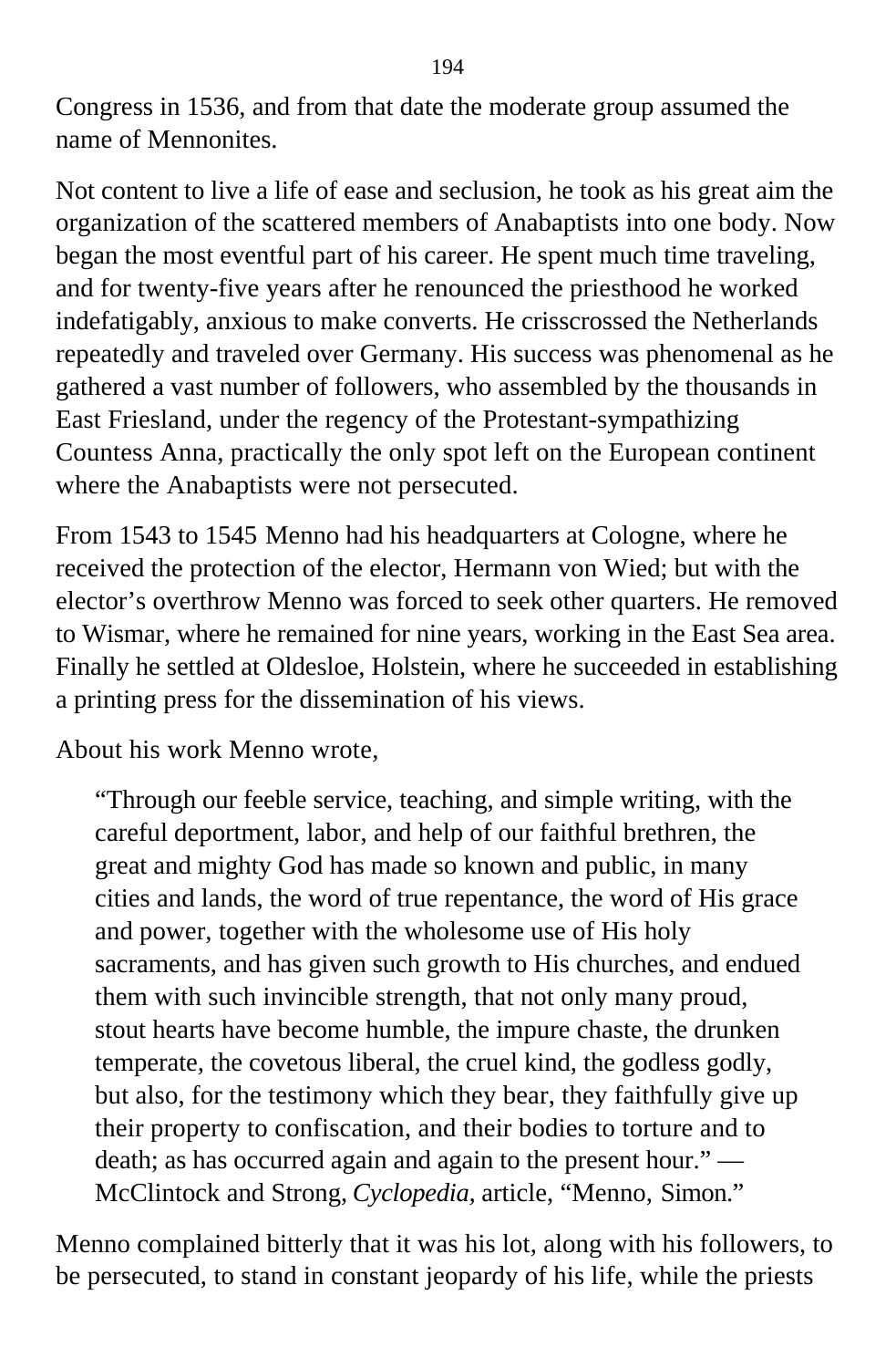took their ease, made themselves merry, and enjoyed the weddings and the baptisms. He said,

"Instead of being greeted by all as doctors and masters, we must be called Anabaptists, clandestine holders-forth, deceivers, and heretics. In short, while for their services they are rewarded in princely style, with great emoluments and good days, our reward and portion must be fire, sword, and death." — *Ibid*.

The Anabaptists had more martyrs than had any other sect. Lindsay reported that they

"were subjected to persecutions, especially from the Romanists and the Lutherans, much more harsh than befell any of the religious parties of the sixteenth century." — *Op. cit.,* p. 445.

Menno spent the close of his life under the patronage of Baron von Ahlefeldt, and he died in peace at Oldesloe, sometime between 1559 and 1561, after having found time to amass a considerable fortune as well as a prodigious following.

The key doctrine of the Anabaptists is that baptism should be administered only to those who had expressed their faith in Christ as their Redeemer. Naturally this eliminated infant baptism. But baptism of believers was not necessarily observed by immersion; they practiced sprinkling, immersion, and pouring, the last method primarily advocated by Menno. That is the method followed by the Mennonites to this day. Concerning this rite Menno taught:

"We are not regenerated because we have been baptized,. . . but we are baptized because we have been regenerated by faith and the word of God." — Quoted in *The Converted Catholic Magazine,* January, 1949.

Other tenets included unlawfulness of oaths, wars, lawsuits, capital punishment, and divorce, except for adultery. They excluded magistrates from the church and discouraged holding public office, but the civil government was to be obeyed in all things except that especially forbidden by Scriptural teaching. They believed that Christ would reign personally for a thousand years at the millennium. To them human science was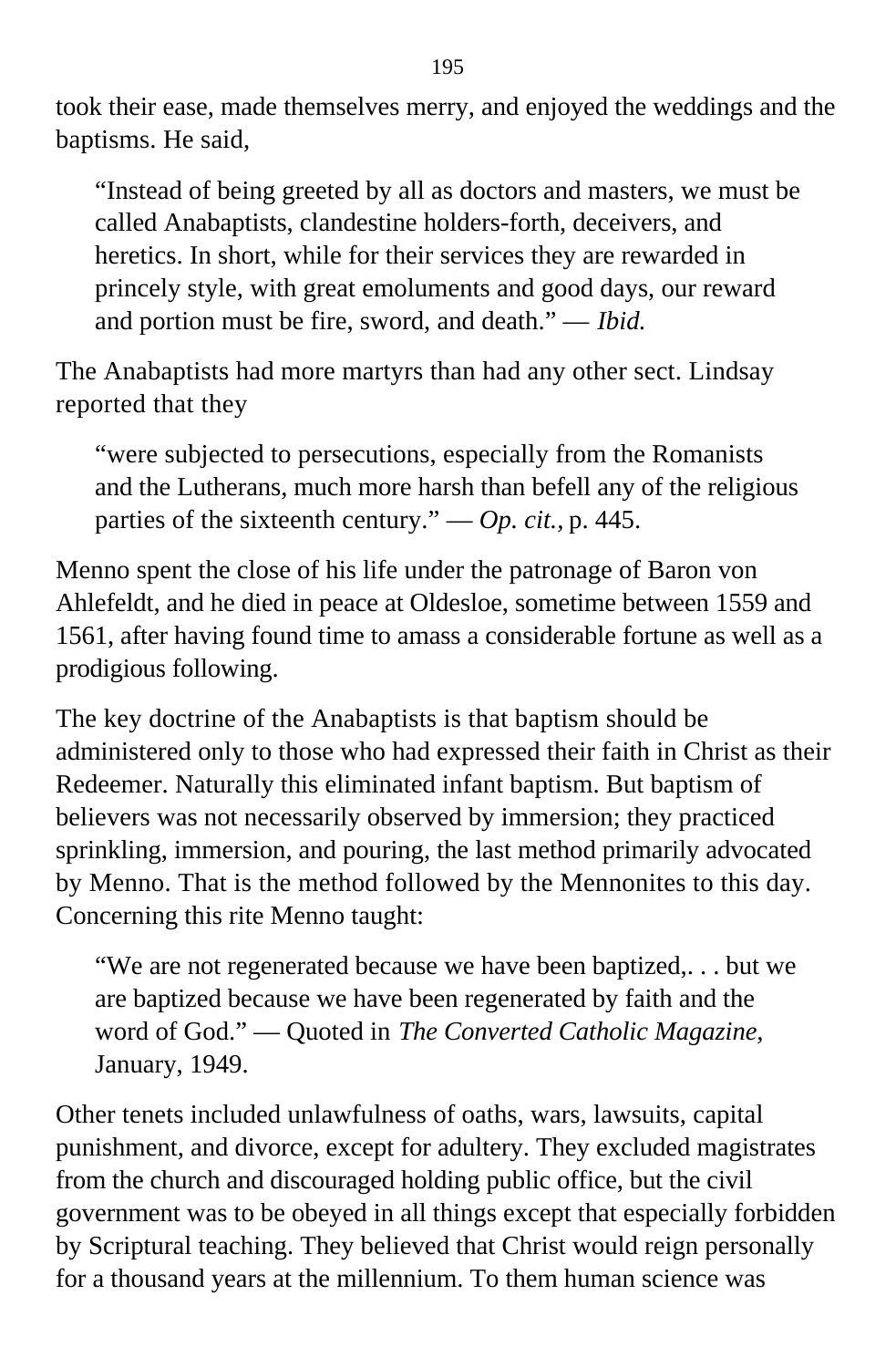useless, if not harmful, to the Christian, and they were the first to advocate separation of church and state so that there might be complete religious freedom.

Another phase of their practices included communion of goods, at least to the extent where they considered their belongings subject to Christian generosity. The churches were composed exclusively of professed believers, the truly regenerate, whom only they admitted to the Lord's Supper. They followed the practice of foot washing as Christ washed His disciples' feet.

They also believed in "soul sleep," that is, the doctrine that the dead know not anything from the time of death until the judgment. Insisting on the freedom of the will, the necessity of good works as the fruits of faith, they emphasized following Christ's pattern of life, His work and suffering. On the holiness of the Christian life Menno wrote,

"True evangelical faith is of such a nature that it cannot be workless or idle; it ever manifests its powers. For as it is the nature of fire to produce nothing but heat and flame, of the sun nothing but light and heat, of water moisture, and a good tree fruit after its natural properties, so also true evangelical faith brings forth true evangelical fruit, in accordance with its true, good, evangelical nature." — *Ibid*.

They laid even more stress on discipline than on doctrine. Luxurious living, earthly comfort, personal adornment, social enjoyment, amassing possessions — all these they condemned. They walked circumspectly before God and men and succeeded in gaining the good will of at least some of the civil authorities.

Menno's strong characteristic was his insistence upon discipline. He forbade his followers from associating with members of other churches and insisted upon excommunicating those who listened to sermons by Lutheran ministers. He contended that the marriage bonds be dissolved when one of the marital parties was an unbeliever, and meted out excommunication if any departed, even in a slight degree, from principles of dress as laid down by the church.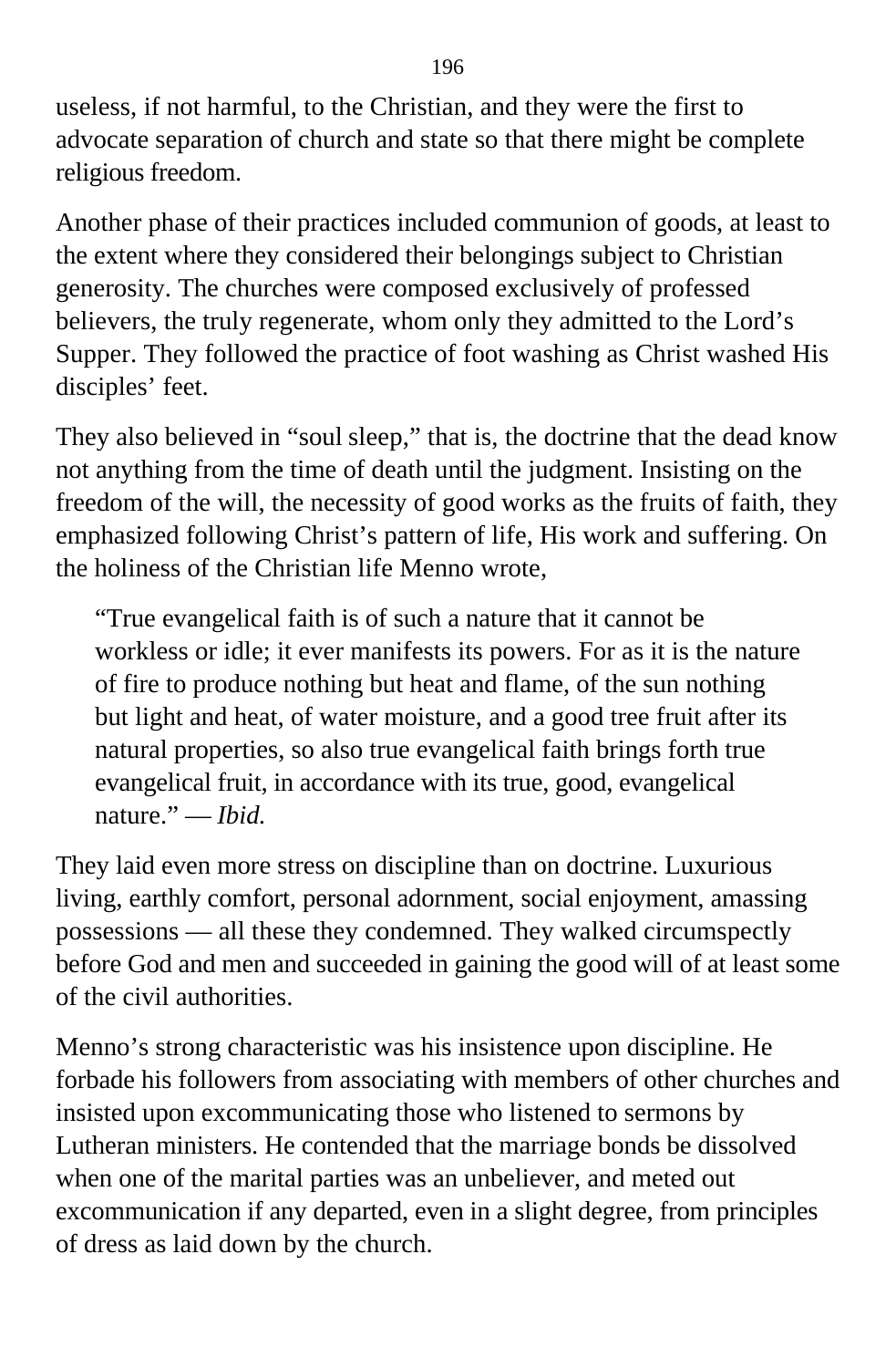Such strictness led to dissension and division among the ranks, as did his finespun theory concerning the incarnation. He taught *that* Christ was born *in* but not *of* Mary, thereby negating the human nature of the Son of God. He spent much time in controversy, and his insistence upon expulsion of all who were guilty of disobedience, however slight, led to at least two divisions, *"die Groben"* and *"die Feinen,"* and perhaps three: the most liberal, intermediate, and the least liberal.

As the result of this disagreement a great conference of German Anabaptists was held in 1555, in Strasbourg, where to Menno's sorrow and chagrin this conclave disapproved of his doctrine of incarnation and his disciplinary measures, but he would not be turned aside from his purpose.

That Menno was a mild-mannered, modest, pious man is attested to by the fact that when John Laski, determined to make a Reformed church member of him, engaged him in a three-to-four-day public controversy on infant baptism, Christ's humanity, and the function of the ministry, Menno's Christlike spirit convinced Laski that Menno was a really pious man; and the two separated in peace with promises of good will toward each other.

Menno's influence upon the Reformation, as well as that of his followers, came not so much as the result of any doctrines he propounded but rather from the principle of godly living they set before the world. He

"gave birth to the ideal of separation of church and state, of toleration and freedom of conscience, of high moral and social ideals, of the preaching and practice of peace, of the supreme sovereignty of Christ over His own in this worldly world of ours — all ideals far in advance of their day." — Ibid.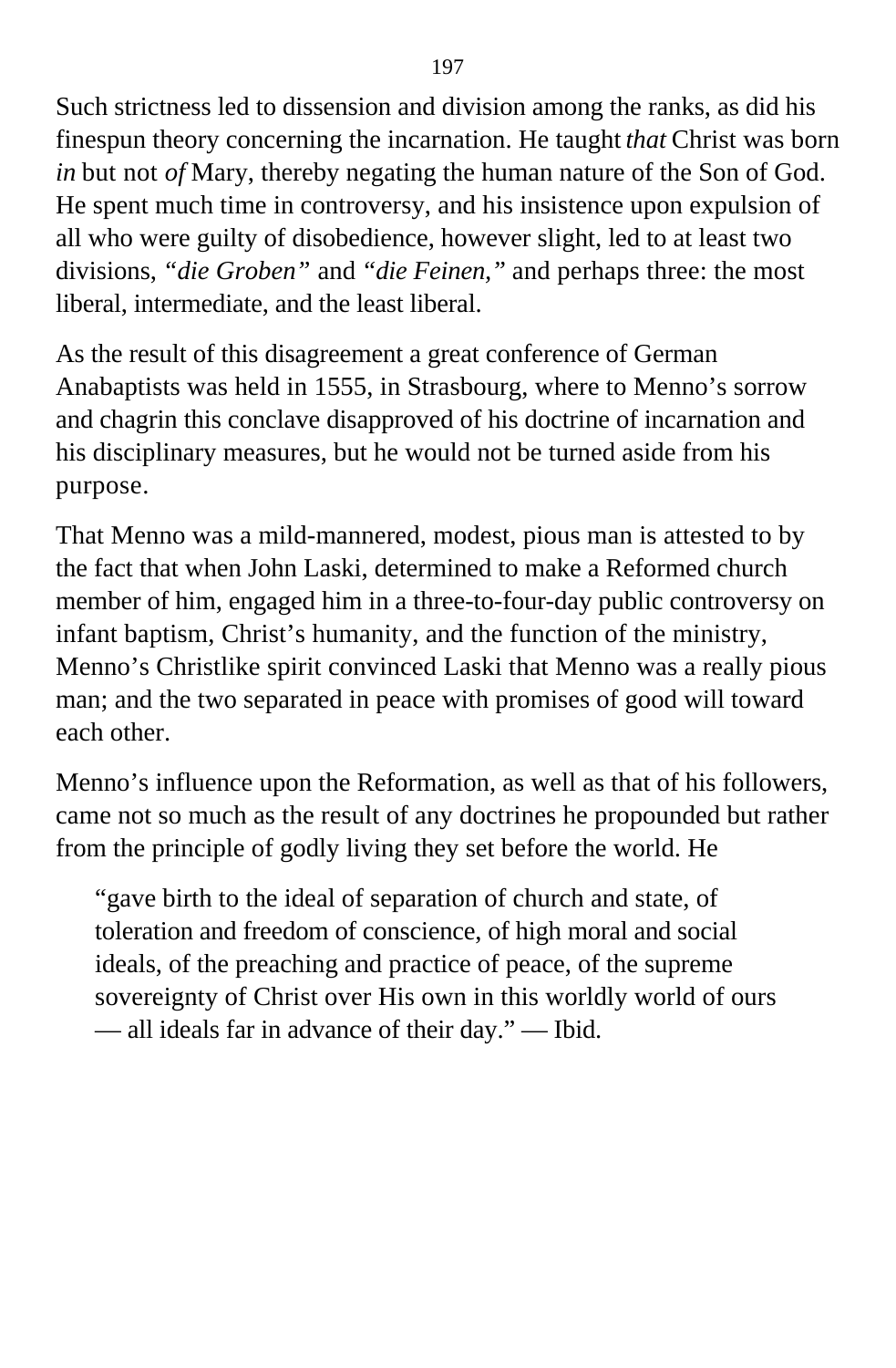# ITALY

## PETER MARTYR

## **A VOICE OF REFORM IN ITALY**

ITALY numbered among her Reformers many intellectual and aristocratic men and women who were high in ecclesiastical and court circles. But as soon as they had been given a new birth of religion, they became objects of the wrath of the church; and she trampled them underfoot or drove them out of the land. This had the effect of greatly enriching the Protestant movement in other countries when those who wished to escape the Inquisition left her borders and hastened on to areas of safety.

Among the most renowned to leave her boundaries to bring dignity and learning to the cause of the gospel in foreign lands, when he once became a refugee of the Inquisition in his own, was Pietro Martire Vermigli, commonly known as Peter Martyr (the younger).

He was born in Florence in 1500 to well-to-do parents, Stephen Vermigli, a follower of Savonarola, and Maria Fumantina. The name of Martyr was given him because his father vowed, after a number of his children died in infancy, that any who survived would be dedicated to the thirteenthcentury Dominican saint, Peter Martyr.

After attending the public schools in Florence, young Martyr, at sixteen, entered an Augustinian monastery near Fiesole, much against the wishes of his father, who wanted him to enter the services of the state, and who consequently disinherited his son. But this made no change in the lad's course of action.

The monastary had a fine library, and he learned much about the Bible from the Austin canons. It is recorded of him that he

"was distinguished for the quickness of his understanding, the extent of his powers, the strength of his memory, and above all by such a thirst for learning that no difficulties could stop him..Peter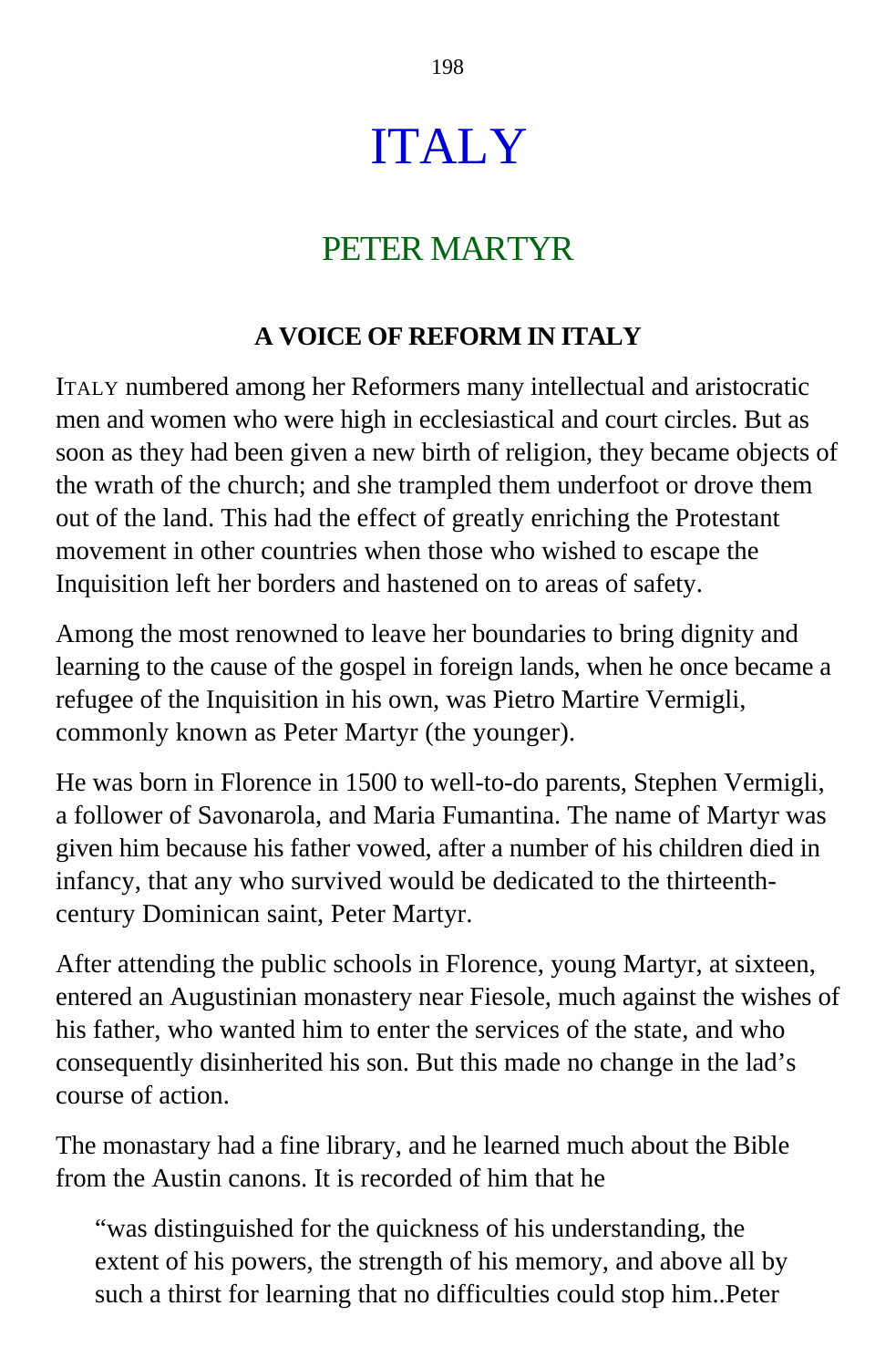Martyr possessed solidity of judgment and depth of mind." — J.H. Merle d'Aubigne, *History of the Reformation in Europe in the Time of Calvin,* vol. 4, p. 433.

When nineteen he went to the University of Padua, where he studied for eight years and attained the degree of doctor of divinity, about 1527. Here he made the acquaintance of the future Cardinal Pole. As a student he maintained an attitude of respect toward his superiors, and he applied himself with all diligence to his studies. In thought he was chaste and in conduct pure. But he could no longer believe the religious teachings of his professors. Disgusted with their sophistries and perversions, he determined to study for himself and soon perceived

"that the theology of primitive Catholicism was quite different from that of the papacy." — *Ibid.,* p. 434.

Shortly after attaining his degree he became a public preacher, and large congregations in Brescia, Pisa, Mantua, Vercelli, Venice, Rome, and elsewhere came to hear him. Between preaching seasons (Lent and Christmas) he presented Biblical lectures at the various Augustinian convents, where he also taught philosophy and literature, especially Homer; and during leisure moments he studied Greek and Hebrew. He became one of the most learned and capable men of his age.

Received with acclaim wherever he went, he also had several honors bestowed upon him. In 1530 he was elected abbot of the Augustinian monastery at Spoleto, and three years later he was made prior of the convent of St. Peter *ad Aram* at Naples, a highly important post.

Here he came under the influence of Valdds and joined his highly spiritual circle of illustrious notables. He also read the writings of Zwingli, Luther, and Bucer. For a time he attempted to conceal his new-found faith, but further study convinced him of the error of the Roman Catholic Church.

As his preaching began to reflect his views, he was accused of heretical doctrines, especially concerning the nonexistence of purgatory. The viceroy of Naples stopped his sermons, but an appeal to Rome brought a reversal of the restriction, by influence of Martyr's many friends among the cardinals, including Pole and Contarini.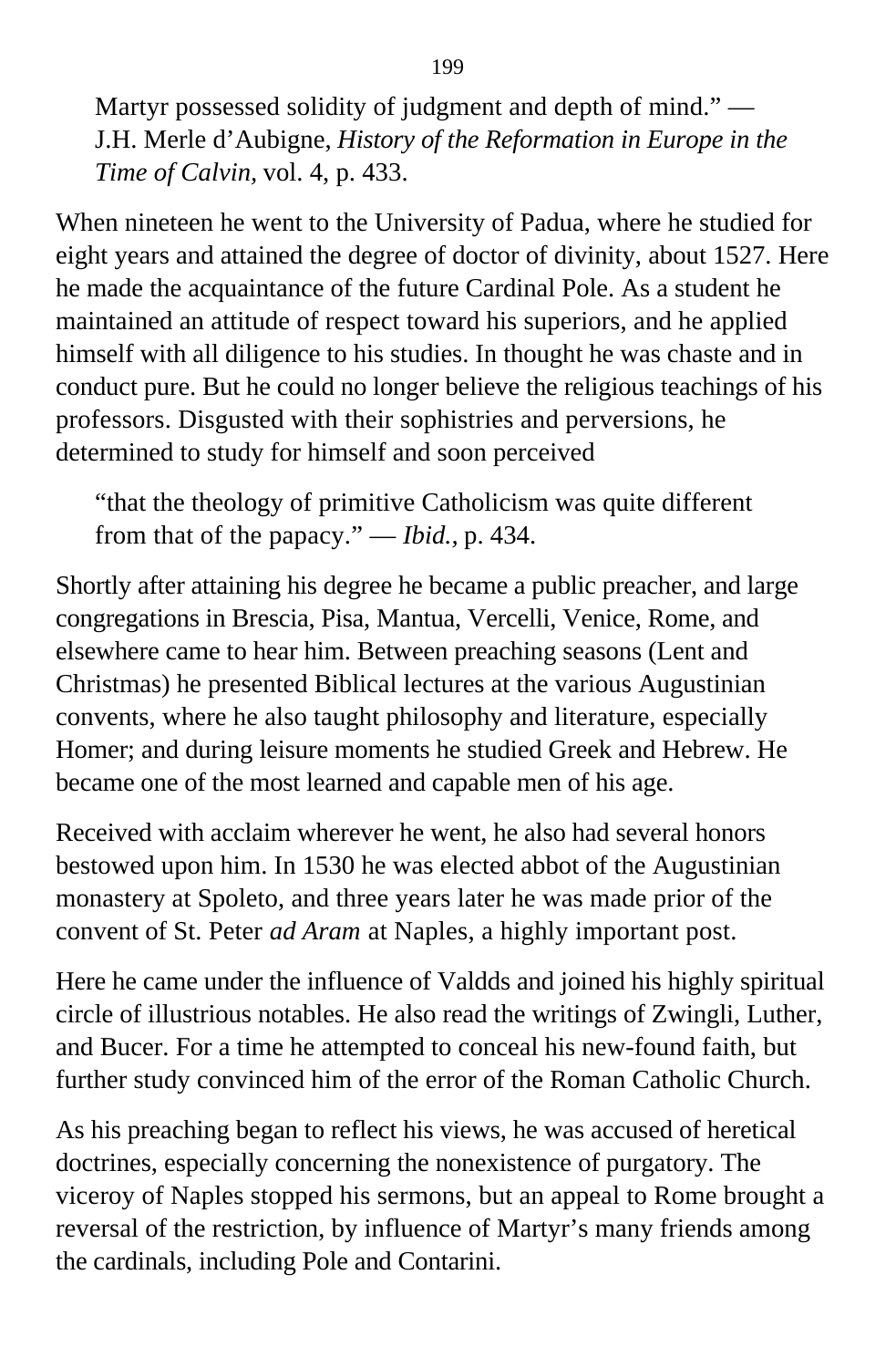Suffering from malaria, he decided to go to Lucca, in 1541 where he became prior of St. Frediano. His duties also included that of visitor general for his order. His preaching continued to draw large crowds; among his listeners were teachers of Latin, Greek, and Hebrew, university professors, bishops and cardinals, and members of the nobility, as he exhorted his hearers to obtain a greater understanding of the Scriptures and told them that the Lord's Supper was merely emblematical, a memorial of Christ's suffering.

At Lucca, where the prior had quasi-episcopal authority over half the city, he organized a school of theology. Influenced by Valdes, he gathered about him some of the most renowned scholars in Italy, who were likewise affected by Protestant views, as professors in his academy. Latin, Greek, Hebrew, literature, and theology formed the basic curriculum, and Martyr himself expounded on St. Paul's epistles and upon the Psalms.

Many of the nobles and the leading citizens in the city shared his plan of study, and the evangelical movement became distinctly popular. Reports of this movement spread throughout all Italy.

About this time Martyr published his first evangelical tract, and for this he was cited to appear in Geneva before the chapter of his order. At this time the papal injunction had gone forth to the city fathers in Lucca to take into custody all teachers of heresy and send them to Rome.

Martyr decided that the time had come when it was no longer safe for him to reside in Italy and live his faith. With some companions he fled from Lucca, remained in hiding a short time in Pisa, during August, 1542, where he celebrated the Lord's Supper after the Christian manner, and went to Florence to join Bernardino Ochino. Both determined to leave for Switzerland.

The Italian Inquisition was now hot on the trail of heretics.

"Within a single year no less than eighteen members of his [Martyr's] order left Lucca and put themselves in safety beyond the Alps." — Edward Maslin Hulme, *The Renaissance, the Protestant Revolution, and the Catholic Reformation,* page 330.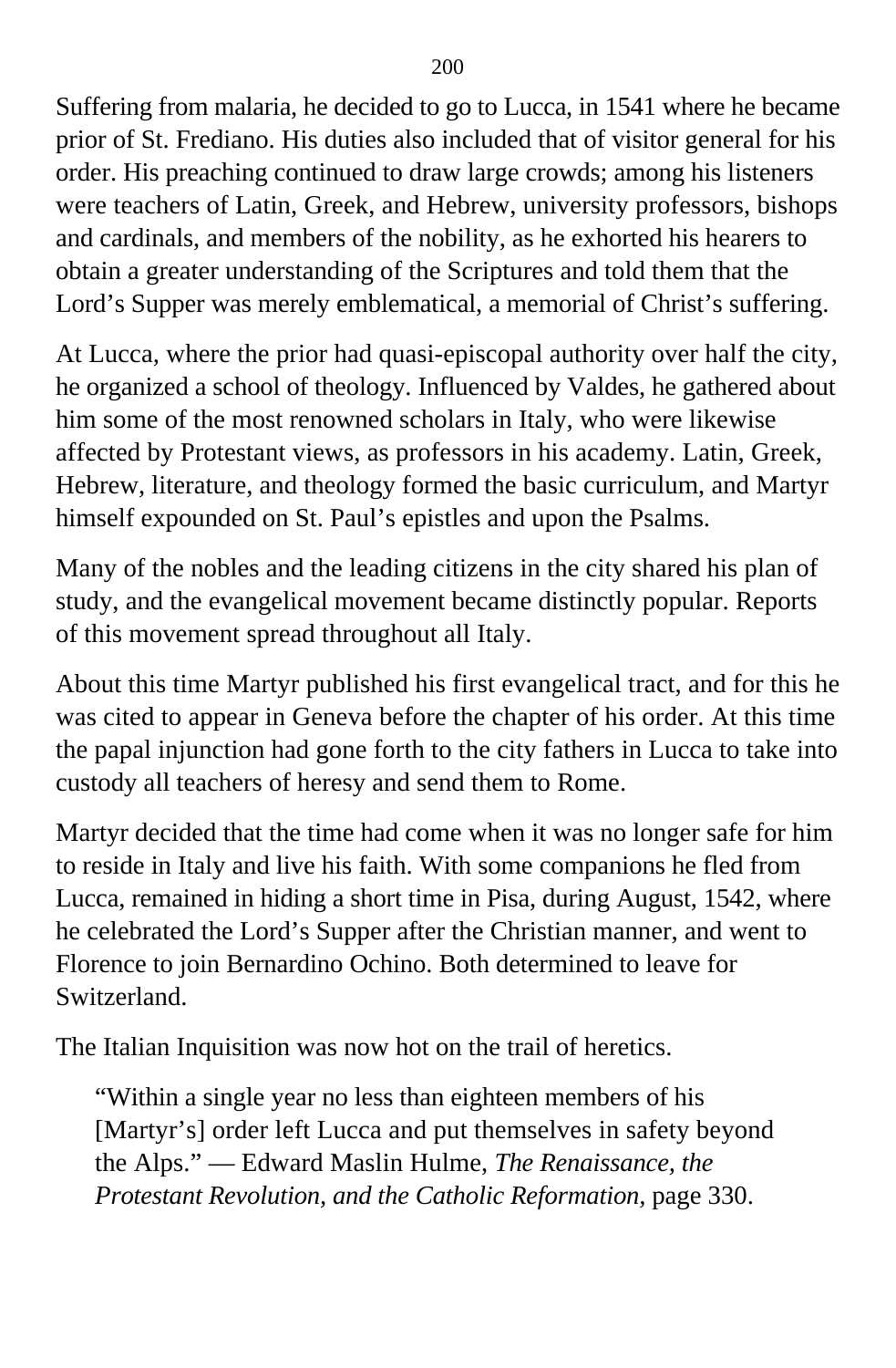From Pisa, Martyr wrote to his friends in Lucca and also to Cardinal Pole, giving them the reasons for his flight, namely, the abuses and errors in the church and the ill will of his enemies.

On his way to Switzerland he went by way of Bologna and Fer-rata, and then on to Zurich. Finding no opening there, he proceeded to Basel, with no better success, and then to Strasbourg, where the vacancy created the preceding year by the death of the Reformer Capito, associate of Bucer, remained unfilled. Martyr, with Bucer's support, received the senate's appointment as Capito's successor.

For five years he remained in this city as professor of theology and associate pastor to Bucer. In his learning and eloquence he remained as capable as ever, and his listeners greatly appreciated his public lectures as he opened before them whole books of the Bible, encompassing most of the Old and New Testaments, as was the custom among Reformers.

While at Strasbourg Martyr married a Frenchwoman from Metz, who was a converted nun and also a refugee for religious reasons.

With the accession of Edward VI to the English throne in 1547, Cranmer, at the behest of the king, called a number of leading Reformers to England, Martyr and Ochino among them. Cranmer who was anxious that an adequate library be at hand, requested them to bring as many books as they possibly could. In compliance the two packed their volumes together at Basel and transported them by water through Antwerp, Martyr shipping 13 and 1/2 guilders' worth of Basel editions of Augustine, Cyprian, and Epiphamus, and Ochino 40 and 1/2 guilders' worth of similar editions.

In England Edward VI had appointed Martyr regius professor of divinity at Oxford, and he was a popular lecturer, the fame of his learning having preceded him. Huge crowds attended his discourses on Biblical topics; even the Romanists listened.

### All went well

"till he came to handle the doctrine of the Lord's Supper. Then they began to break forth into outrages, to disturb him in his lectures, to fix up malicious and scandalous schedules against him,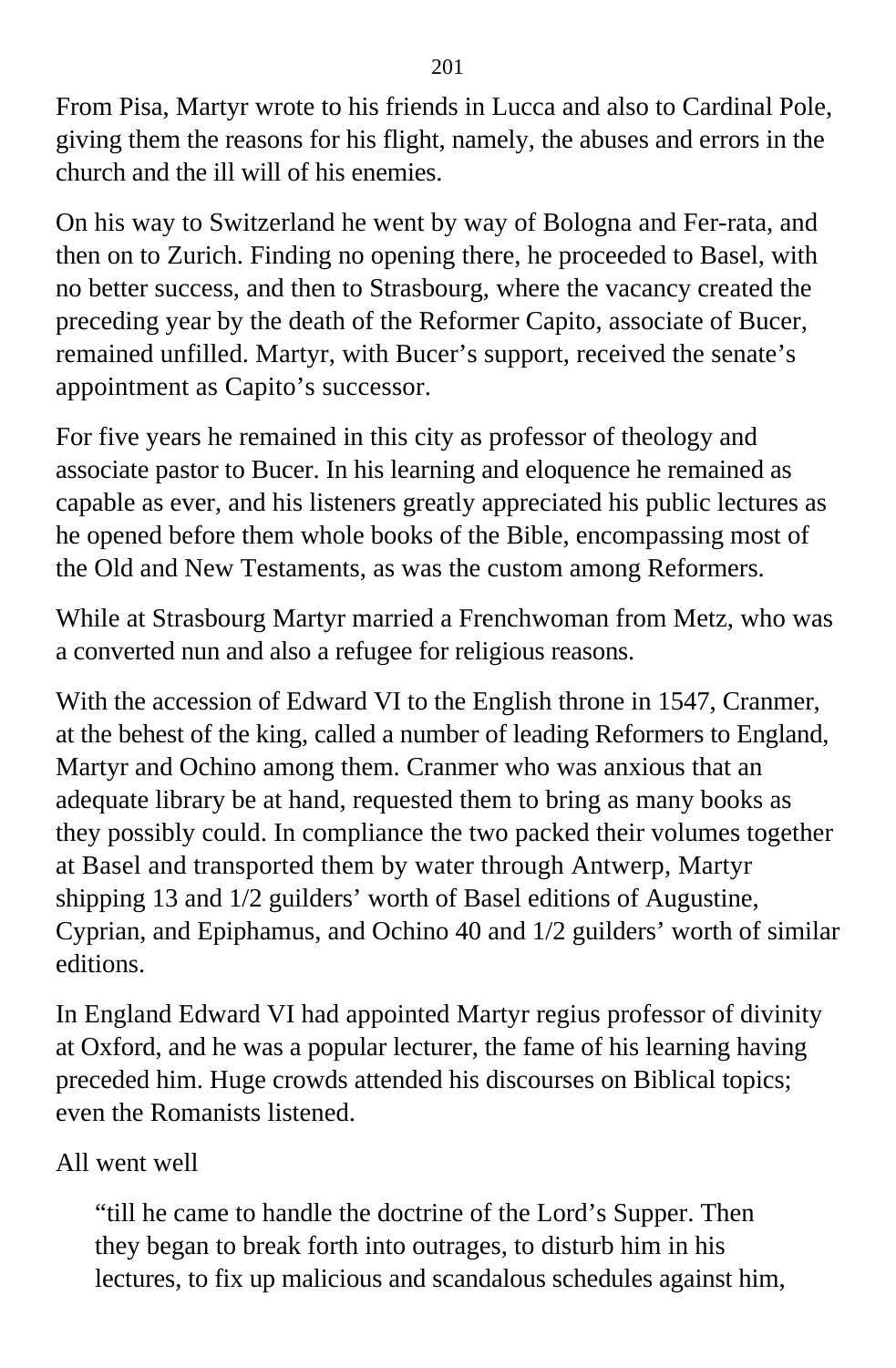and to challenge him to disputes; which challenges he did not disdain to accept." — McClintock and Strong, *Cyclopedia of Biblical, Theological, and Ecclesiastical Literature,* article, "Martyr."

For four days he disputed on the eucharist as he defined his position on the real presence determined by the faith of the one receiving it. Cranmer and Ridley held similar views at that time.

Serious discord arose, and the Romish priests incited the multitude to violence. For a time Martyr's life was in danger, and he retired from London until the storm blew over.

When he returned, the king congratulated him on his escape and made him first canon of Christ Church. Here his wife and the wife of Richard Cox, as the first women ever to reside in an "Oxon hall," aroused considerable indignation among the papists, who resorted to stone throwing and window breaking to torment the women. So uncomfortable did they succeed in making it for the Martyrs, that they were forced to move to the lodgings in the second canonry of Christ Church. At that place Martyr

"built in a garden 'a fabric of stone' two stories high, as a study." — *The Dictionary of National Biography.*

Martyr

"exercised a great influence at Oxford and in the English episcopacy." — Hulme, *loc. cit.* He made many friends among the foremost Reformers in England. "Hooper and Coverdale attended his lectures, and he saw much of Latimer and Ridley, and other distinguished Reformers." — Christopher Hare, *Men and Women of the Italian Reformation,* page 81.

As a stranger in a foreign land he remained a true ambassador for Christ.

It is not known how great a contribution he made to the revision of the *Book of Common* Prayer in 1552, but doubtless as a member of the committee to revise the book he may have made some suggestions which were accepted. It is thought, however, that these ideas were similar to those already propounded by Bucer. He was also placed on a commission of eight for reforming ecclesiastical laws. For this purpose he came up to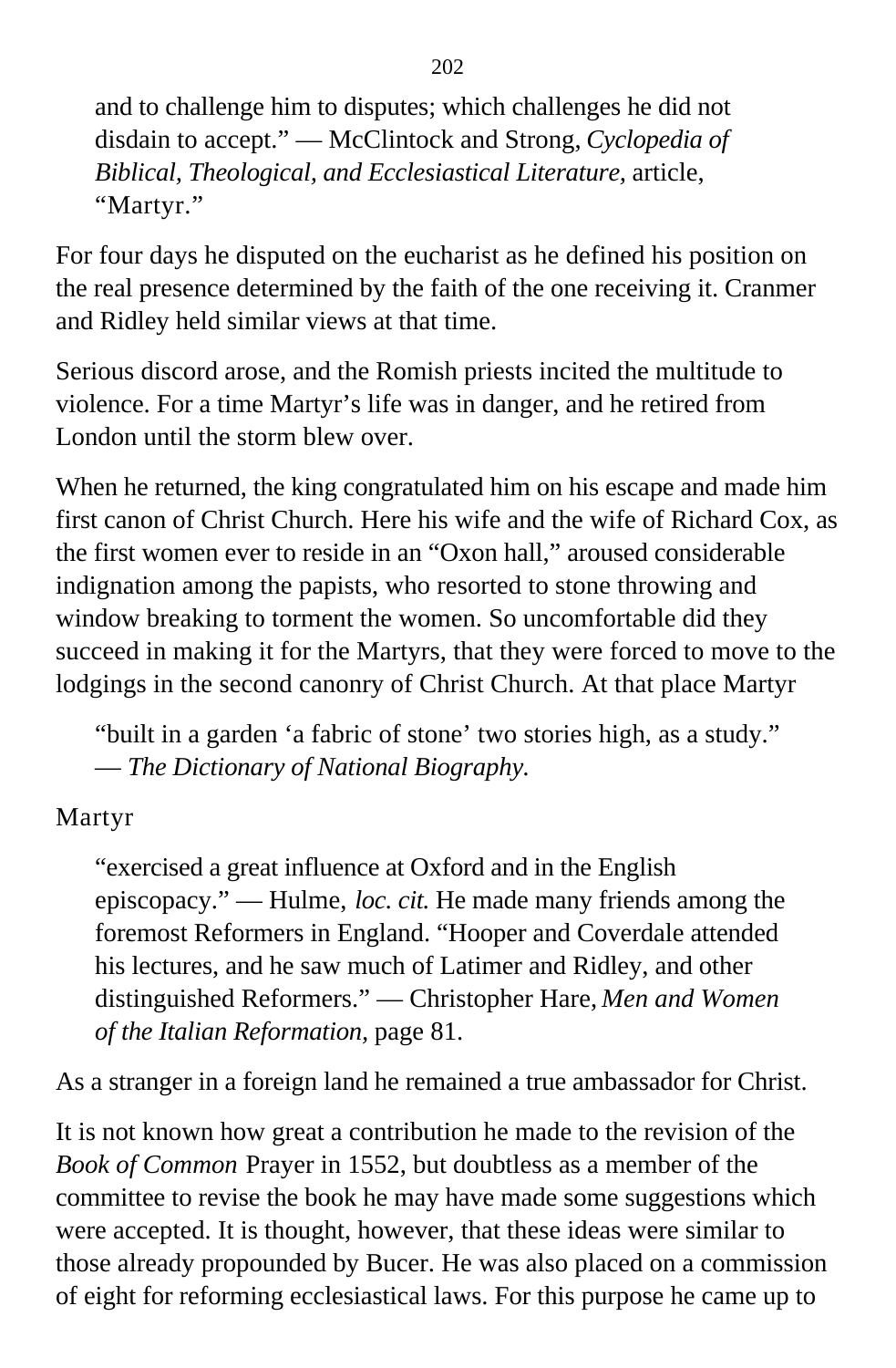London as Cranmer's guest in Lambeth house, where he, Cranmer, and Bucer secretly revised the code.

But Martyr's time in England was running out, as was that of the other Protestant Reformers, with the accession of Queen Mary, the Catholic. Since Martyr "had the warrant of the public faith and the law of nations for his safety," he was permitted to leave the country, but not before he had been imprisoned for six weeks in his own house.

He returned to Strasbourg in 1553 alone, his wife, "a most devout and pious woman," having died of a fever earlier the same year. Martyr, too, had suffered severely for months from the same disease. In 1557 the papists disinterred his wife's body and tried her for heresy; but since legal evidence against her was unobtainable, the corpse was thrown on a dunghill in the stable of the clean of Christ's Church, there to rot until sometime during the forepart of Elizabeth's reign, when it was identified, and reinterred in the cathedral with the bones of St. Frideswide to prevent further outrage.

Back in Strasbourg Martyr was appointed by the senate to his former chair of theology, which he held for three years as he continued to teach and preach. He also corresponded with his English friends, and Jewell, later bishop of Salisbury, then a very young man, was among the English exiles in Strasbourg to whom Martyr showed much kindness.

Because he had alienated himself from the Lutheran doctrine on the eucharist it became necessary for Martyr to accept an invitation, in 1556, to the chair of Hebrew in the University of Zurich, where

"he lived, beside Ochino, as the most esteemed member of the Italian *congregation."* — *The New Schaff-Herzog Encyclopedia of Religious Knowledge,* article "Vermigli."

In 1557 he was invited to Geneva, and in 1561 back to England, but he refused both invitations.

The greatest event of his later days was the Colloquy of Poissy, a conference held in France, in 1561, between the Protestants and the Catholics at the behest of Catherine de' Medici to determine some basis of understanding between the two faiths. The queen of France, the king of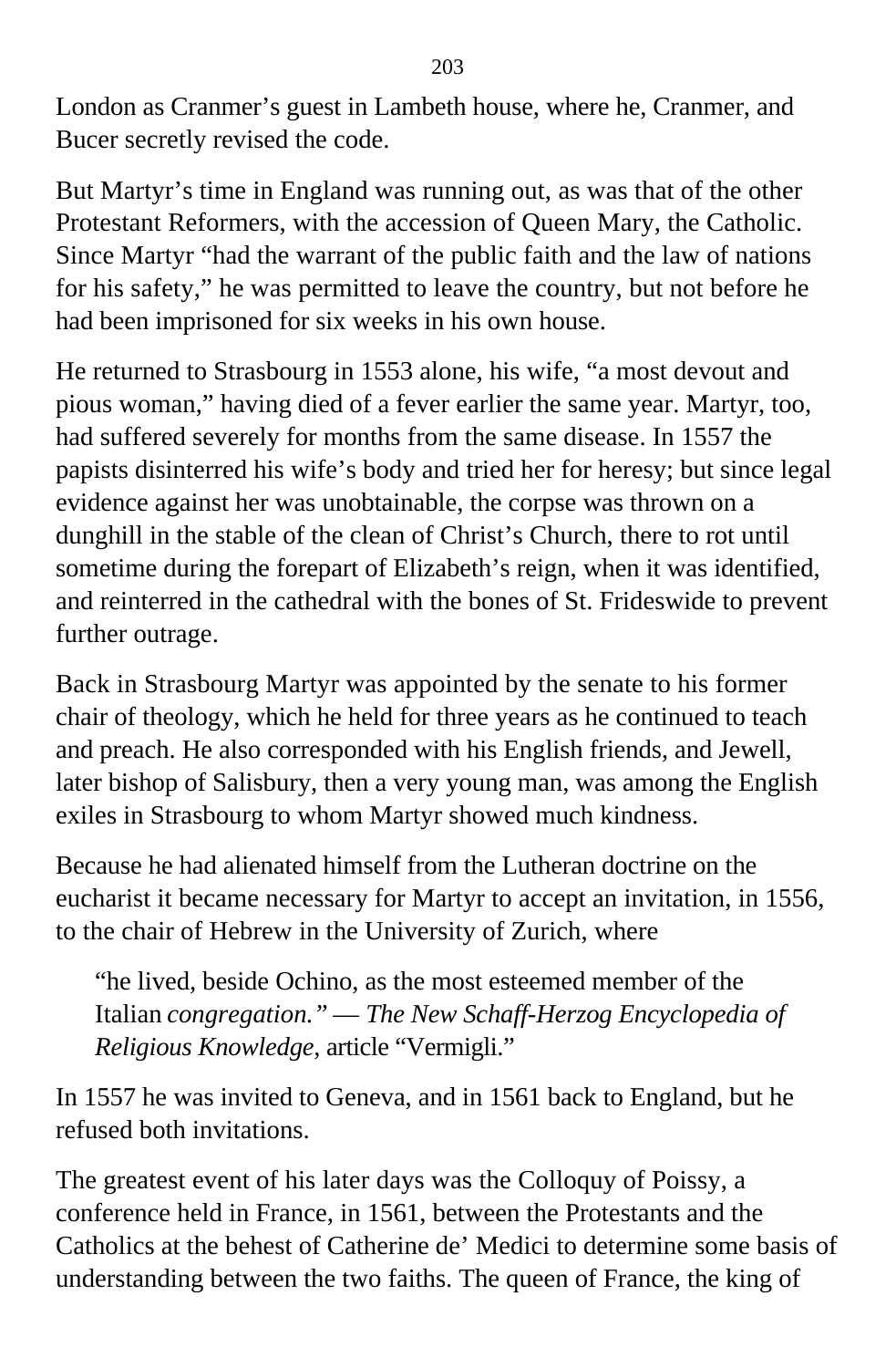Navarre, the prince of Conde, Beza, and others, all asked Martyr to attend.

"Here he distinguished himself as well for his skill as for his prudence and moderation." — McClintock and Strong, *op. cit.*

He spoke purposely in Italian to get the attention of Catherine de' Medici, and from her he received a note of acknowledgment, which he took back to Zurich.

But the journey proved too much for him; it undermined his strength. He died on November 12, 1562, in Zurich, of a fever little more than a year after he returned from the colloquy. He passed away

"in the midst of his friends, full of years and honors, dearly beloved and deeply regretted." — Hare, *op. cit.*

During his life Martyr wrote a great deal. Most of his books were against the papists, and his *Defense of the Orthodox Doctrine of the Lord's Supper,* against Bishop Gardiner, is considered his best. He also wrote many tracts on divinity, as well as Biblical commentaries, as he took part in the doctrinal arguments of his age.

Martyr has been characterized as possessing greater learning than originality, and it has been said that he was "the least heterodox of the Italian divines who rejected Roman Catholicism," and that he came most nearly to reflect the views of Martin Bucer. Even the Catholics acceded that he was free from the arrogance and vituperativeness usually attributed to the Protestants, and that he was completely upright in character. He has been described as

"a man of an able, healthy, big-boned, and well-limbed body, and of a countenance which expressed an inwardly grave and settled turn of mind. His parts and learning were very uncommon; as was also his skill in disputation, which made him as much admired by the Protestants as hated by the papists. He was very sincere and indefatigable in promoting a reformation in the church, yet his zeal was never known to get the better of his judgment. He was always moderate and prudent in his outward behavior, nor even in the conflict of a dispute did he suffer himself to be transported into intemperate warmth or allow unguarded expressions ever to escape him." — McClintock and Strong, *op. cit.*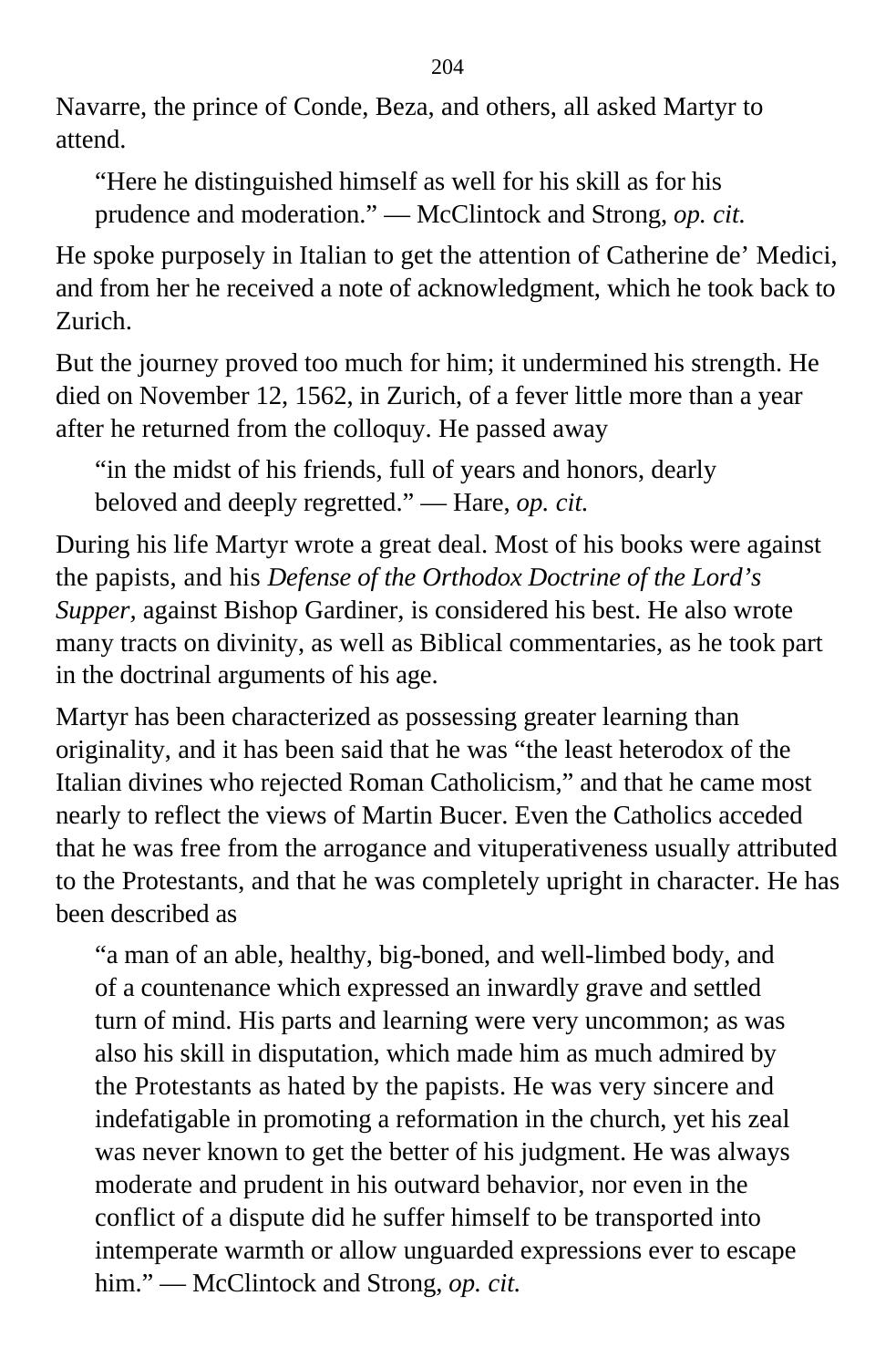# BERNARDINO OCHINO

### **A FREE AND TOLERANT SPIRIT**

IN THE past too little consideration has been given to the Protestant Reformation in the Southern European countries. These nations have at times been represented, at least by inference, as though sterile in reform views. By and large, historians and biographers have given their attention to the Lutheran, Calvinistic, and Anglican aspects of the Reformation; and comparatively few have turned their research to the choice materials to be discovered in the Latin areas. Consequently, courses in the Reformation offered in colleges and universities have left much to be desired in presenting an over-all view of the reform movement.

The importance of a Reformer is not to be judged by the amount of space historians have accorded him, for "of many of the greatest men the world knows the least." For Protestantism, Italy produced the finest and most gifted men and women to be found anywhere; their contribution to the Reformation was not inconsiderable. In fact, the impact of their ideas and their numbers in Italy was tremendous, barely exceeded by that of Wittenberg and Geneva.

Foremost on the list, in oratorical and persuasive ability, must be placed Bernardino Ochino, a preacher second only to Savonarola. His pious influence was felt throughout all Italy, and afterward on the Continent and in England, as the Catholic Church forced him to become a wanderer. So great was his following that when the news of his defection from Roman Catholicism became known it rocked all Italy, caused the members of his order to be condemned as "hypocrites and breeders of heresy," created a panic in Rome, and led Cardinal Caraffa, later Pope Paul IV, to compare his fall to that of Lucifer's from heaven.

Ochino was born in Siena, in 1487. Early in life he entered the Franciscan order, but, disappointed with its laxity, he joined the more austere one of the Capuchins, in 1534, at the age of forty-seven.

At this period he was attempting to save his soul by a series of negations: *"Eat not, touch not, taste not."* "I believe in salvation through works," he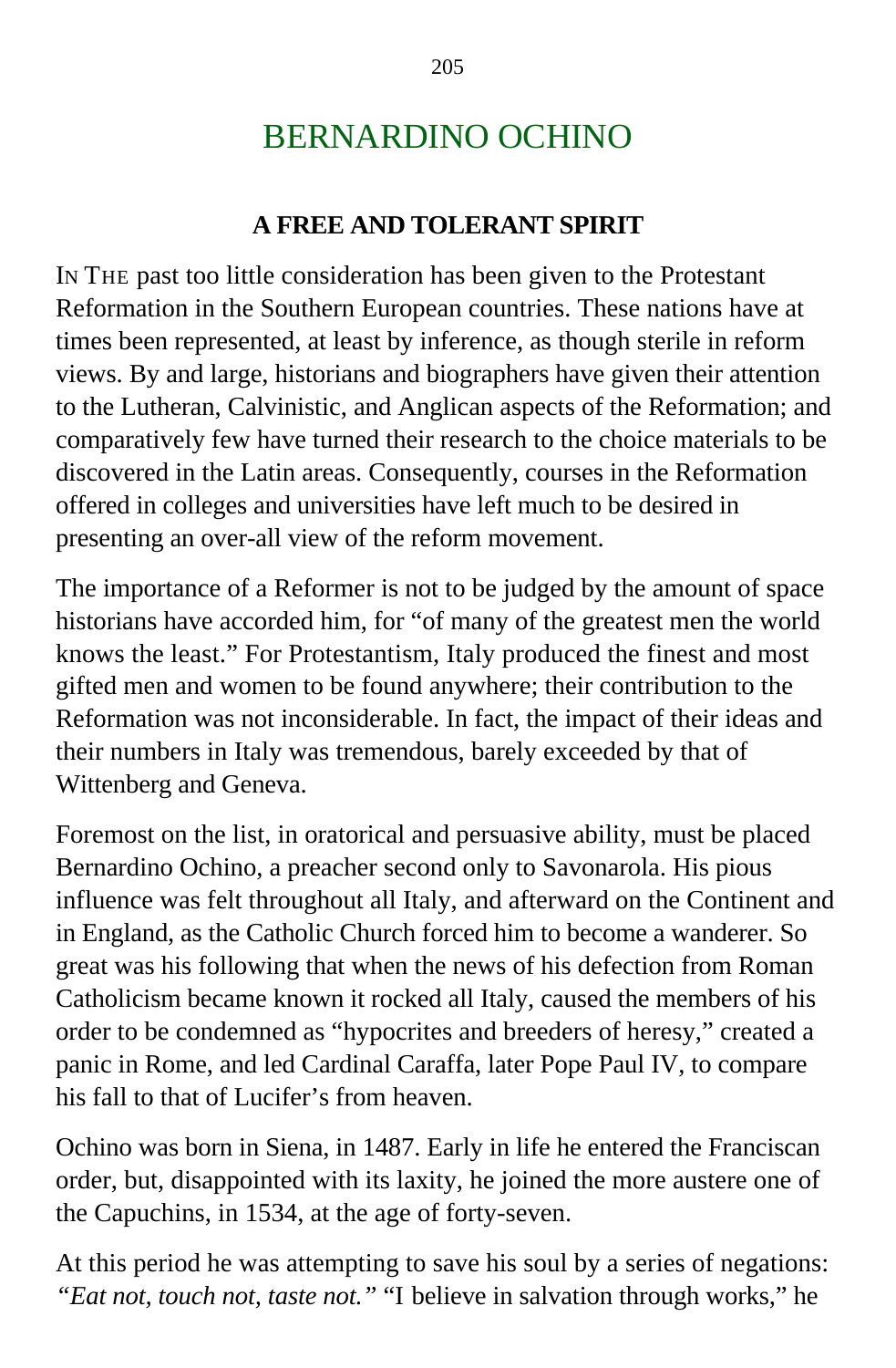said, "through fasting, prayer, mortifications, and vigils. With the help of God's grace we can, by means of these practices, satisfy the justice of God, obtain pardon for our sins, and merit heaven." Yet, dissatisfied after his self-applied scourgings, he would exclaim, "O Christ! if I am not saved now, I know not what I can do more."

As a Capuchin he became a revivalist, an itinerant preacher, exhorting the masses to repentance after the manner of Savonarola, whom he emulated. Large crowds listened to him wherever he went, and he attained the highest honor his order had to bestow. In 1538 he was chosen their vicar-general, and was re-elected in 1541. He also became the father confessor to Pope Paul III.

About the time he joined the Capuchins he came under the influence of Valdes in Naples, as did the other preachers of his order. From him he learned that salvation could not be obtained by works of penance, fasting, and all the mortifications to which he had been subjecting his body, but that it was given as a free gift from God to all who believed in the redeeming power of the blood of His Son, Jesus Christ.

Encouraged by Valdes to take a bold course, he now entered upon a new phase of his life. He turned away from his old superstitions and beliefs and began studying the Holy Scriptures. He gave particular care to the preparation of his sermons, and they took on a new meaning. They became more spiritual; they now contained the purely Biblical doctrine of salvation by faith.

"'He who hath made thee without thine help,' he asked, 'shall He not also save thee without thine aid?'" — Edward Maslin Hulme, *The Renaissance, the Protestant Revolution, and the Catholic Reformation,* page 329.

He continued his itinerant preaching, always on foot, and wherever he went the people were attracted to him. "His name filled the peninsula, and when he was expected in any city a multitude of people and even nobles and princes would go out to meet him."

The Biblical topics upon which Valdes and his circle in Naples conversed day after day became the themes for Ochino's sermons, and elsewhere in Italy Peter Martyr was preaching on the same subjects. De Vio, cardinal of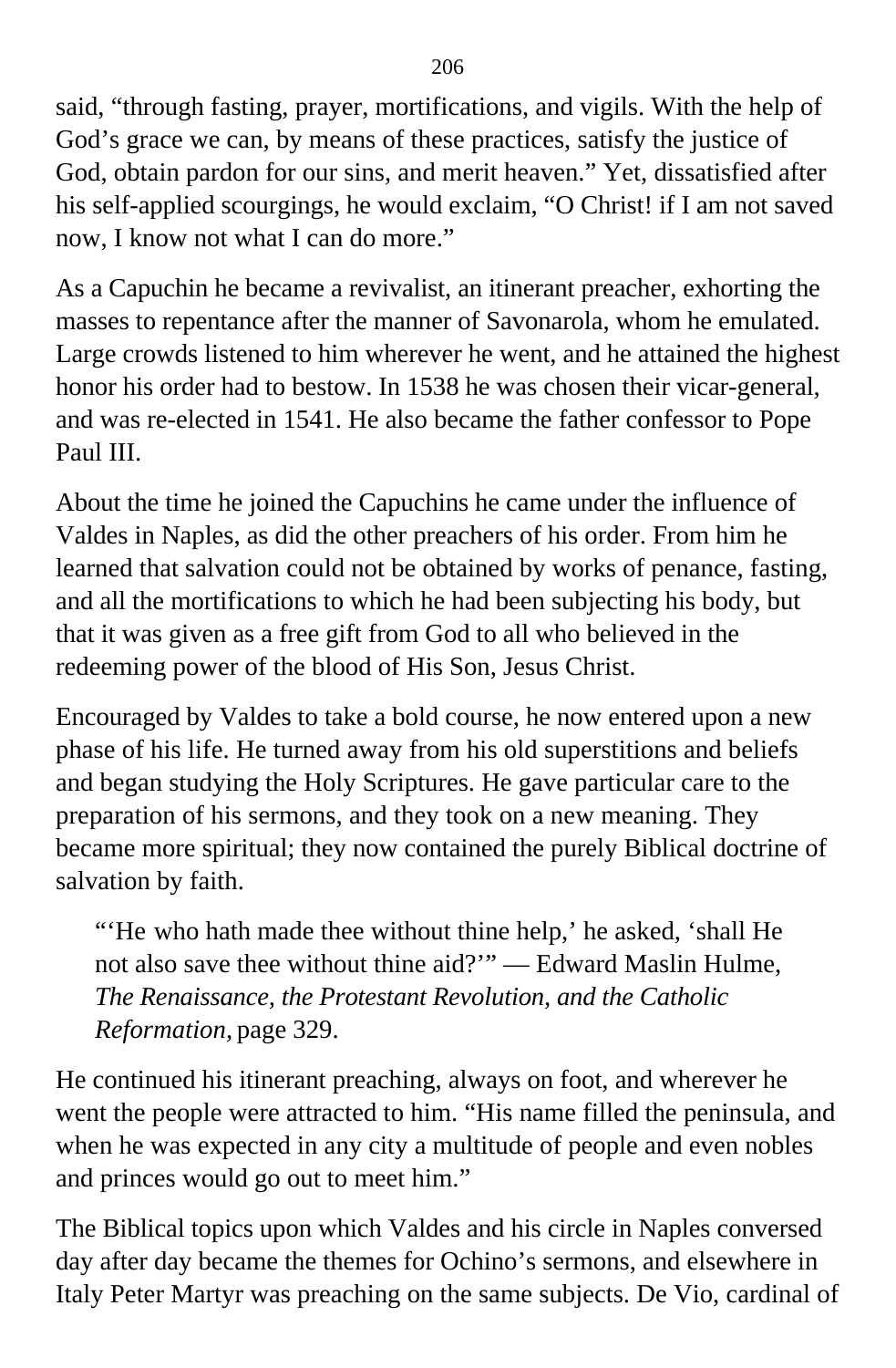Gaeta, who had heard Luther, suspected heresy. Becoming alarmed at the influence of these three, he remarked,

"These triumvirs of the republic of Satan are circulating doctrines of startling novelty, and even of detestable impiety about purgatory, the power of the sovereign pontiff, free will, and the justification of the sinner."

But Ochino kept on preaching. His resonant voice, the grace and natural elegance of his style, his exact diction, combined with his imagination and enthusiasm, made him the perfect evangelist. Then, too, his appearance heightened the whole effect to make people want to see and hear him. His emaciated body clad in the coarse garments of his order, his gray hair, his thin, pale face with a beard that fell below his waist, and all that the people had heard about his piety made them regard him as a saint.

But in spite of all the attention showered upon him and the courtesies extended to him, he maintained his humble spirit and simple life. He drank no wine and ate but one plain dish at a meal. And when the magistrates of a city invited him to their gorgeous homes to sleep in their soft beds, he acknowledged their hospitality with a smile and lay down on the floor with his worn mantle beneath him.

Success and applause attended him wherever he went. Whole cities came to hear him, and no church was large enough to hold the crowds, as he preached against purgatory, indulgences, fastings, and ecclesiastical laws, all the while citing the authority of the Scriptures.

So great was his persuasive power that

"at Perugia, enemies embraced one another as they left the church, and renounced the family feuds which had been handed down through several generations. At Naples, when he preached for some work of charity, every purse was opened: one day he collected five thousand crowns — an enormous sum." — J. H. Merle d'Aubigne, *The Reformation in Europe in the Time of Calvin,* vol. 4, p. 432.

When Emperor Charles V came to Italy, he, like all the rest, went to hear Ochino preach. He came away with the remark,

"That monk would make the very stones weep."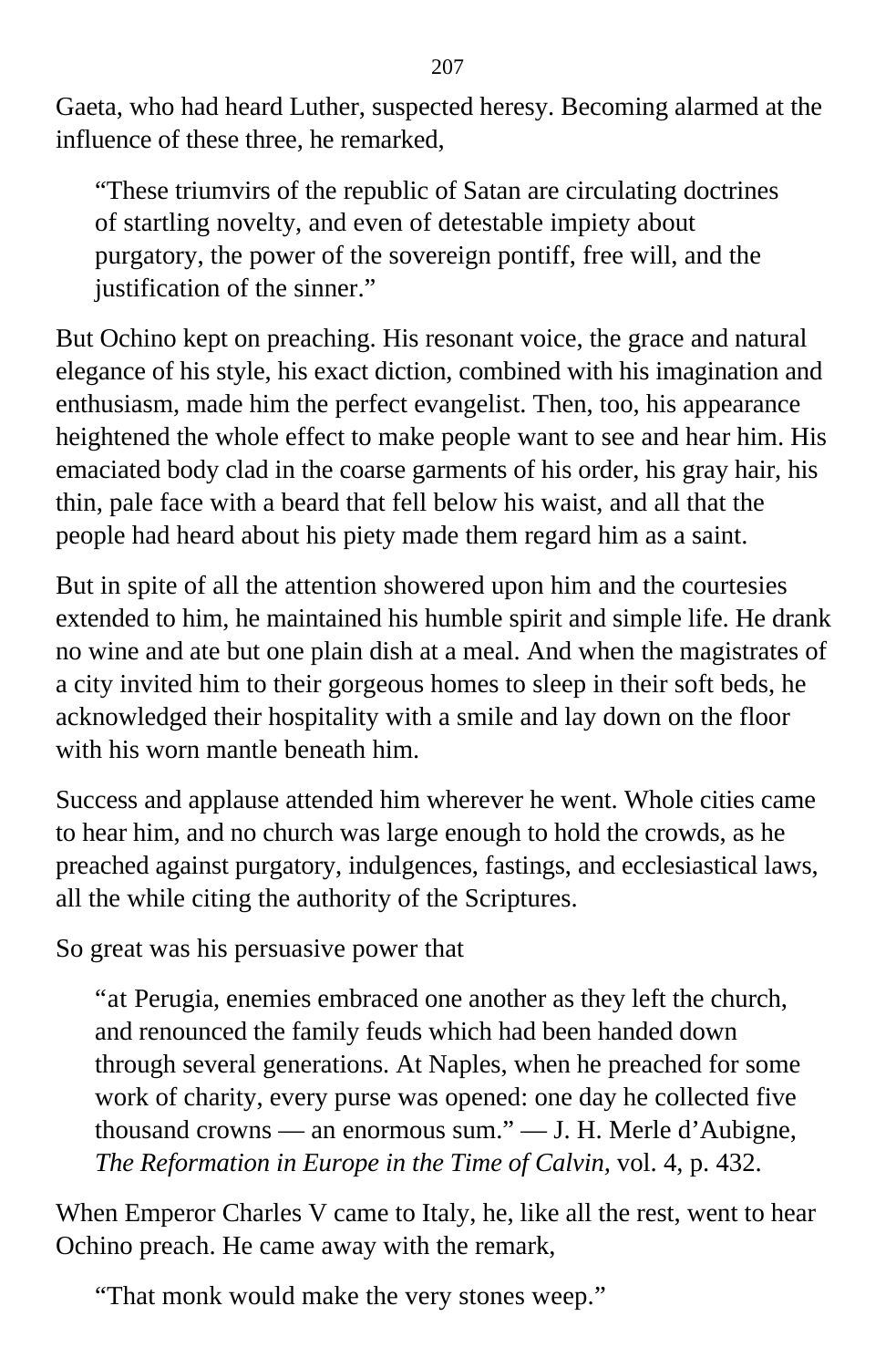Also among his listeners were the beautiful duchess of Trajetto (Giulia di Gonzaga) and the noble Vittoria Colonna. But he could not keep on indefinitely without being checked in his career. Even as early as 1536 an attempt had been made to stop his preaching. In 1539 he was denounced as a heretic to Cardinal Caraffa, and the publication of his *Seven Dialogues* incurred still further suspicion. The *Dialogues* consisted of a series of conversations on Biblical topics, four of which were between himself and Caterine Cibo, a Reformer in Florence.

The real catastrophe came in 1542 when he publicly criticized the newly formed Inquisition for arresting a friend of his. By order of the papal nuncio Ochino was prevented from preaching, but public clamor caused the ban to be lifted. And then came the real blow. He was commanded to appear at Rome to answer for his faith.

He started out and went to Bologna, where he met the dying Cardinal Contarini. From him he learned that if he went to Rome he would either have to recant or die. Not caring to do either, he proceeded to Florence, where he met Peter Martyr. Working on the principle that "he who fights and runs away will live to fight another day," they resolved to flee to Switzerland.

Before leaving Italy, Ochino wrote a letter, dated August 22, 1542, to Vittoria Colonna, explaining his reasons for flight:

"ILLUSTRIOUS LADY, "I am now in the outskirts of Florence, in no small anxiety of mind. I have been cited to Rome, and, against all persuasion, I set forth with the intention of going there. But hearing every day fresh accounts of their mode of proceeding (the Inquisition), I have been prevailed upon by Peter Martyr and others, not to go, lest I should he obliged either to deny Christ or be crucified. The first I will not do; for the last I am not willing, through the grace of Christ, but in His own good time. To go willingly to die I have not courage; God when He chooses, can find me wherever I am Besides, what can I do in Italy? Preach as a suspected person, and preach Christ obscurely, under a mask!... For this and other reasons I am compelled to go away; for I see that they would examine me by torture, to make me deny Christ,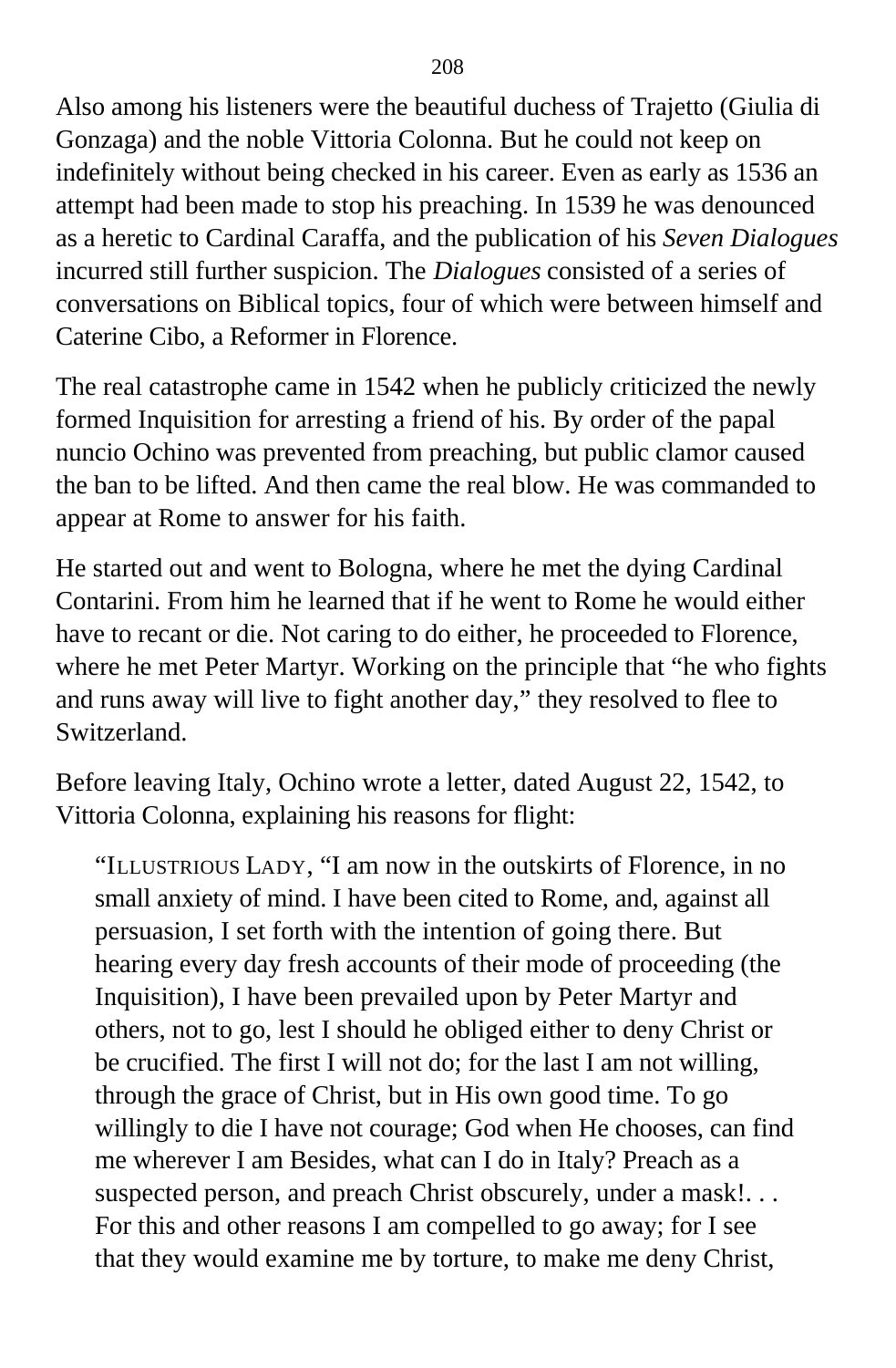or else put me to death. If St. Paul were in my place, I think he would act in the same way.."

"Your ladyship knows what I am, and my doctrine may be known from those who have heard me..It would have been extremely grateful to me to have your opinion and *that* of the Rev. Monsignor Pole, or a letter from you..Pray to God for me; I desire more than ever to serve Him by the help of His grace. I salute you all.." — Quoted by Christopher Hare in *Men and Women of the Italian Reformation,* page 171.

This letter Vittoria never received, for as all the furies of haly broke loose over Ochino's heresy, Cardinal Pole, who later missed the pope's tiara because he was tainted by "justification," could not endure all the furor and publicity associated with heresy, and commanded Vittoria to zend all letters from Ochino to Cardinal Cervini.

On his way to Geneva, Ochino stopped for a few days in Zurich, where Bullinger, Zwingli's successor, was pastor. Ochino made a deep impression upon Bullinger, for he wrote later,

"Signor Bernardino of Siena remained here two days, before going on to Geneva, and we had much religious converse. He is celebrated for his sanctity and learning; a venerable man with a tall figure and an imposing appearance In Italy he was so greatly revered that he was adored almost as a god." — Quoted by Karl Benrath in *Bernardino Ochino,* page 79.

Upon his arrival in Geneva, Calvin gave him a rigorous catechizing, followed by a license to preach. For two years, 1542-1544, Ochino preached to the local Italians in that city. He also published six volumes of tracts, sometimes called sermons, explaining his change in religious views. By means of these and other writings he continued to enlighten his countrymen concerning the Biblical reasons for his departure from the Roman Catholic faith.

But he had difficulty agreeing with Calvin, so he departed for Germany and settled in Augsburg, where for three years he shepherded the Italian believers. He was then already married. When the imperial forces entered Augsburg in 1547 during the Schmalkaldic War, they demanded that the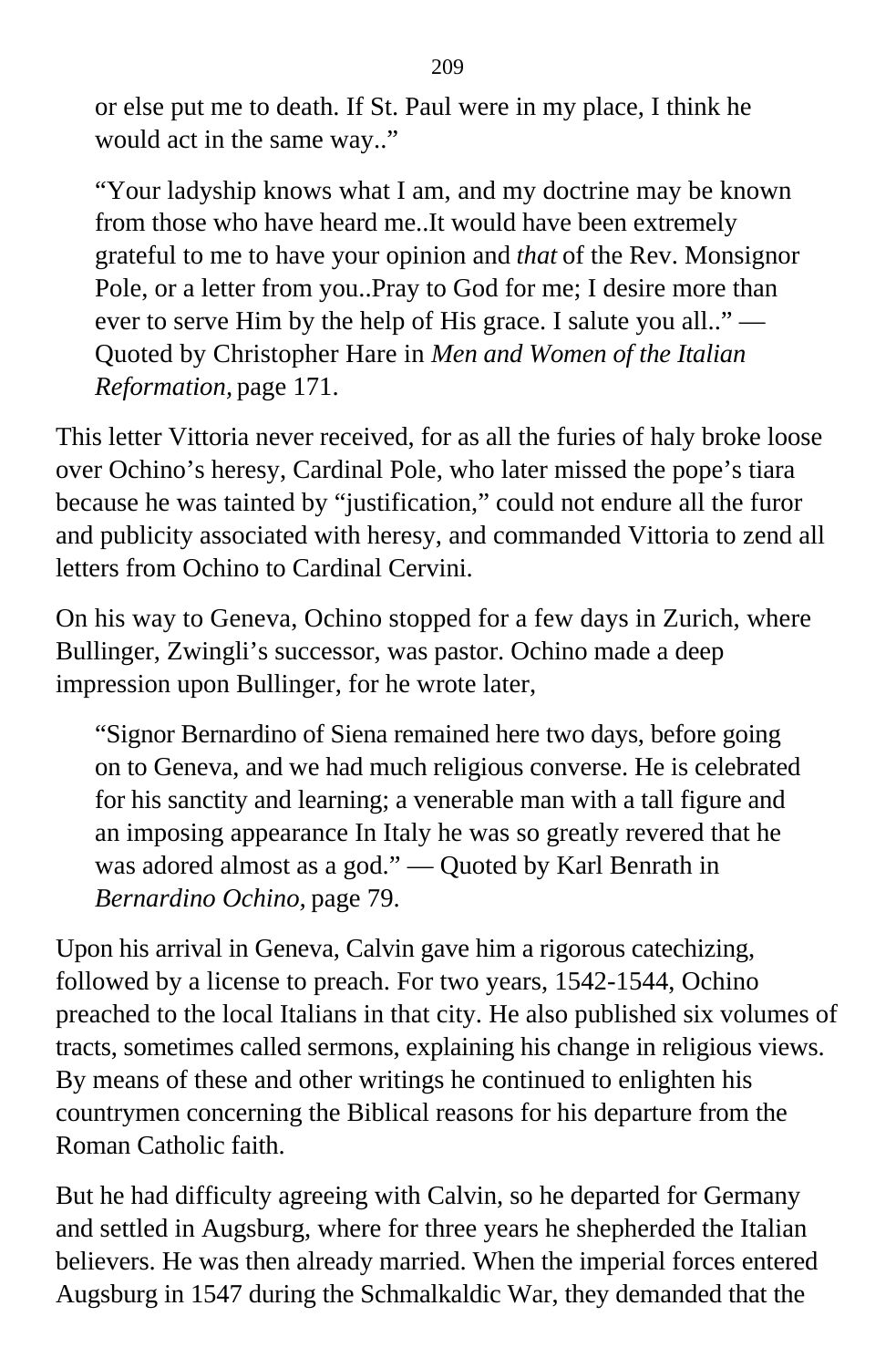Reformer be delivered to them, but the senate permitted his escape to Strasbourg. There he joined Peter Martyr, and together they made their way to England, upon Cranmer's invitation.

Here he became prebendary of Canterbury and received 100 marks from the crown. He preached to the Italian Protestants who attended the Strangers' Church in London, and enjoyed the favor of both Cranmer and Princess Elizabeth.

His chief writing at this time consisted of a dramatic polemic, *Tragedy or Dialogue of the Unjust Usurped Primacy of the Bishop of Rome,* in which he accused the papacy of having been sired by the prince of evil.

When at Mary's accession, 1553, he with other Protestants had to leave England, he returned to Geneva, but found no permanent asylum there because he protested against Calvin's condemnation of Servetus. His next stop was Zurich, where he once more preached to an Italian congregation.

All this time his pen never remained idle. Among his writings at this period were a volume of *Apologies,* denouncing the pope, the clergy, and the monastic orders; a *Dialogue on Purgatory;* some tracts on the Lord's Supper, concerning which he held the Zwinglian view; the *Labyrinth,* a discussion on free will; and *Thirty Dialogues.* The last contained some unwise statements which theologians interpreted as a rejection of the doctrine of the Trinity and an advocacy of polygamy according to the old dispensation, and the senate at Zurich banished him from the city in 1563.

From that time on Ochino was a marked man, without a resting place. He went to Basel, to Miihlhausen, to Nuremberg, seeking an abode, but found none. "He was tossed about the world hither and thither like a ball."

During a severe winter he fled to Poland, where he received aid from Nicholas Radziwill, a Protestant Polish prince, to whom he had dedicated his *Dialogues.* For a time he preached to the Italian residents in Cracow, but the Roman Catholic power was something to be reckoned with; and in submission to its wishes, Poland, by royal edict August 6, 1564, ejected him from its borders.

He fled to Moravia, where in Slavkov (Austerlitz) shortly after, at nearly seventy-eight years of age, "this man who had been equipped with such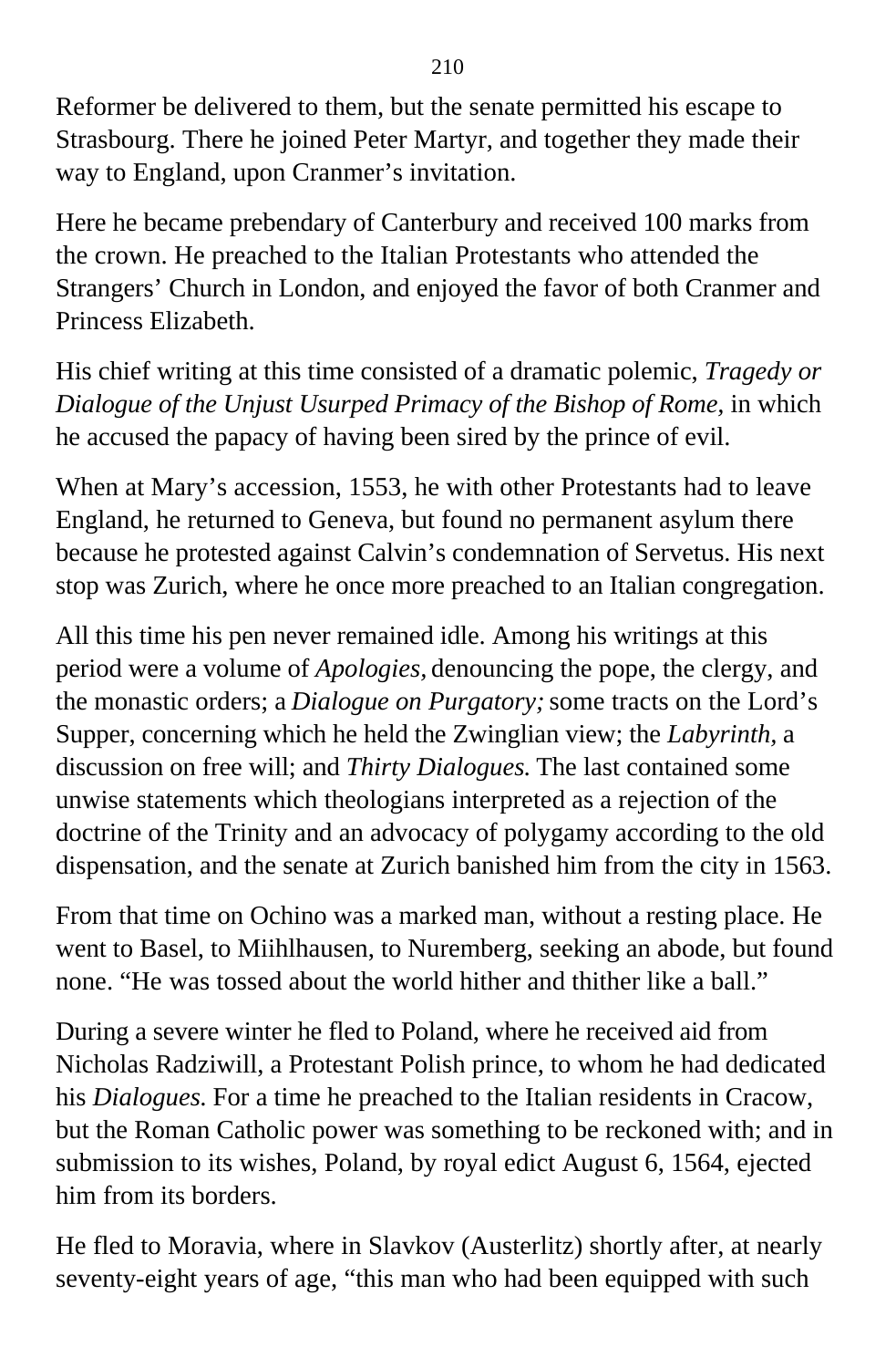exceptional endowments, and had brought the reformed church so much honor," died of the plague in solitude, without friends, and without a country.

Shortly before his death he remarked,

"I have had to suffer many things, but that is spared none of Christ's disciples and apostles. But that I have been able to endure all things, shows forth the might of the *Lord."* — *Bernardino Ochino,* page 84.

Ochino has been bitterly criticized by Protestants and Catholics alike because he had broken with the Calvinists by impugning the doctrine of predestination, alienated the Lutherans by denying the real presence of the Lord's Supper, and made the Catholics hate him by leaving their church. Consequently it appears that his enemies "misrepresented his doctrines and foisted many forgeries upon him."

In an age when tolerance in matters of faith was still at a premium, his sufferings were considered a just retribution for his heterodox views, but they never found anything about his life to condemn; he remained great and good until the end. And his biographer, Benrath, makes the observation,

"His thoughts and the standpoint he took, have in the course of time, become commonplaces, but they far transcended the general intellectual of his time..There is something deeply tragic in the fact of his final cruel persecution by the Reformers for his free and tolerant spirit." — *Ibid.,* p. 83.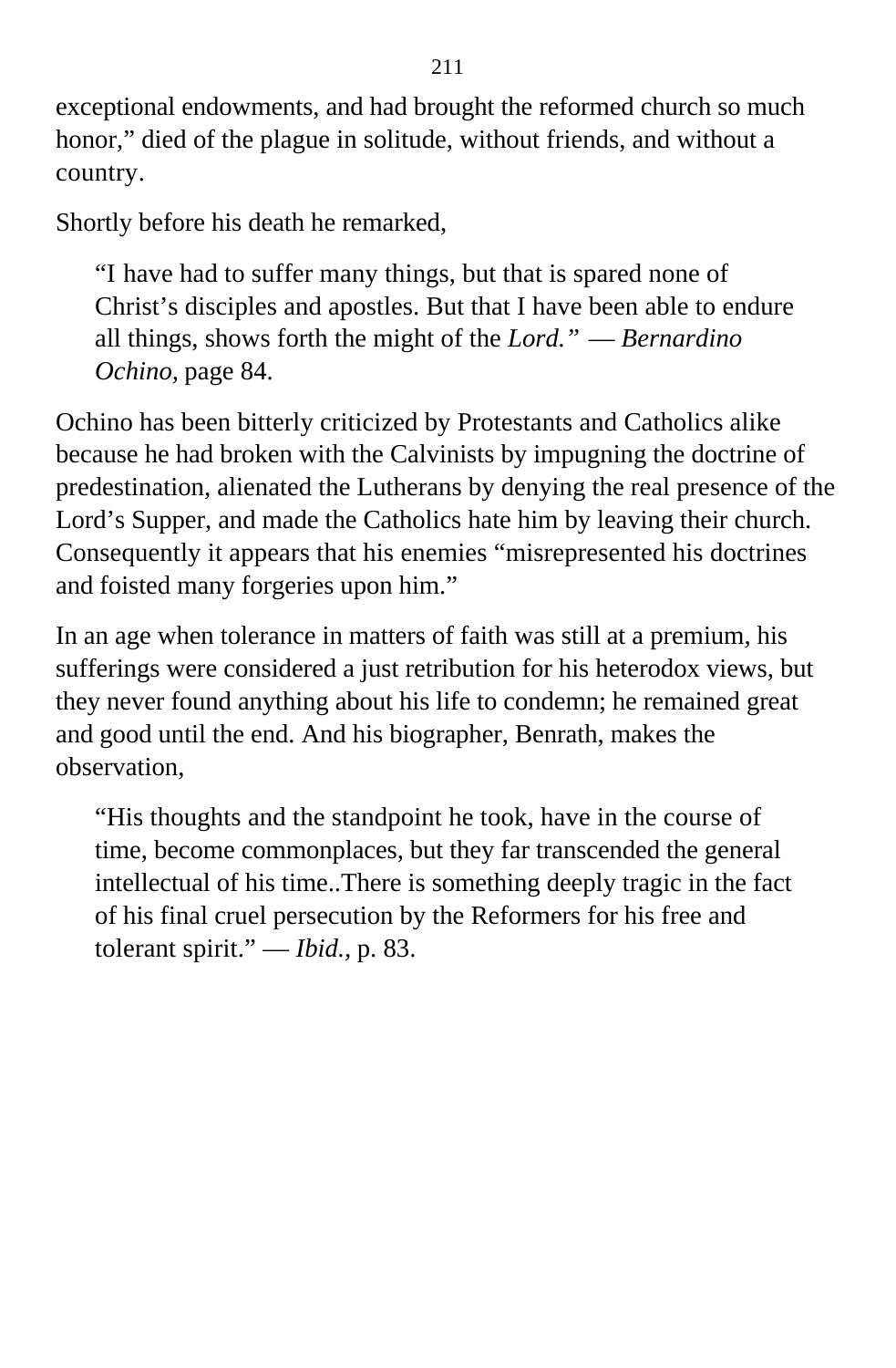# AONIO PALEARIO

### **ORATOR, TEACHER, AND AUTHOR**

ANTONIO PALEARIO, later Latinized to Aonio Paleario, a highly educated and gifted layman, like Jerome of Prague, "must be viewed as one of the greatest ornaments of the Reformed cause in Italy." He was one of the most renowned orators, teachers, and authors of his day; and as a professor in several Italian universities, a public speaker, and a poet, he frequently lectured on man's attainment of freedom from sin through faith in Christ Jesus, often at great risk to his own personal safety.

He was born in 1500 in Verdi, fifty miles southeast of Rome. His parents, both descendants of the nobility, died when he was a mere boy. Since he was a precocious lad, the bishop of Verdi and Martelli, a friend of Paleario's father, supervised his early education and sought to instill in him right principles of conduct. The youth studied Greek, Latin, philosophy, and divinity.

Dissatisfied with any further education his home city could offer him, he began, when seventeen, to travel to other places in search of the learning he so greatly craved. An eager student of the classics, of Cicero and Aristotle, he sought the acquaintance of famous professors and associated with other illustrious men wherever he went — to Siena, Florence, Ferrara, Padua, Bologna, Perugia — getting from them what knowledge he could.

For some six years he studied in Rome, where he made the lasting friendship of eminent men, such as Cardinal Sadoleto, who is said to have admired the German Reformation.

At the time of Rome's fateful destruction in 1527 by the forces of Charles V, he left the city, and sometime after 1530 he determined to make Siena his permanent home. His great love for country life prompted him to purchase a villa located on the summit of a plateau about three miles from Colle. The home had belonged to a friend of Cicero. Here he met Marietta Guidotti and made her his wife. To them were born four children — two boys and two girls.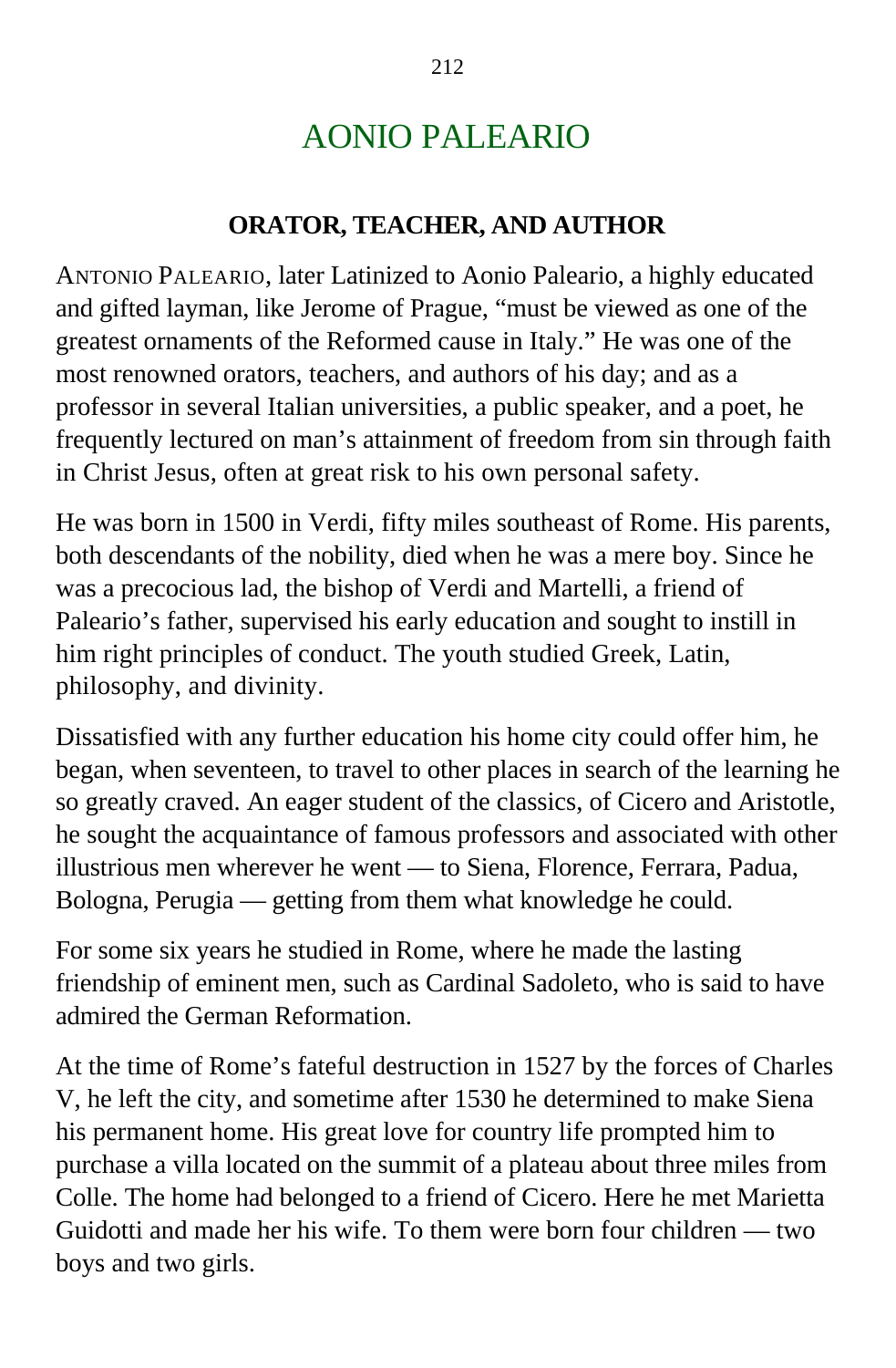The University of Siena made him professor of ancient languages and philosophy in 1534, and his reputation and popularity among the students aroused jealousy among his colleagues, who could not begin to equal his eloquence or brilliance.

At this time he was already interested in Protestant views, as the result of Valdes's teachings, supplemented by his own reading of the Bible, St. Augustine, and other church fathers, as well as the German Reformers. His lectures on moral philosophy, tinctured by liberal thinking, greatly delighted his audiences, but greatly exasperated the papist professors. Cardinal Sadoleto cautioned Paleario, in view of the times, to moderate his statements, or, better yet, turn his attention to clothing Aristotle's ideas in eloquent language, rather than disturb the thinking of the university with his new religious views.

Such advice displeased Paleario, for his devotion to truth was such that his conscience would not permit him to rest if he remained silent.

"The freedom with which he censured vain pretenders to learning and religion irritated a class of men who scrupled at no means to oppress and ruin an adversary, and who eagerly seized the opportunity to fasten on him the charge of heresy." — McClintock and Strong, *Cyclopedia of Biblical, Theological, and Ecclesiastical Literature,* article, "Paleario."

Paleario is credited by some historians with having written, in 1542, *The Benefits of Christ's Death,* the greatest piece of religious writing to come out of the Italian Reformation. *The Benefits,* which gave much offense to his enemies, was called the "little golden book," and became the creed of the Italian Reformation. "Nothing," said Vergerio, an eminent Italian jurist and leading Protestant,

"was ever printed so entirely pious and simple, or so adapted to teach the weak and ignorant, especially in the matter of 'justification by faith.'" — Quoted by Christopher Hare in *Men and Women of the Italian Reformation,* page 47.

Various other incidents, likewise, made Paleario's circle of enemies expand. His best friend, Antonio Bellantes, president of the council of nine in Siena, had, upon his death, entrusted his mother with money to be held by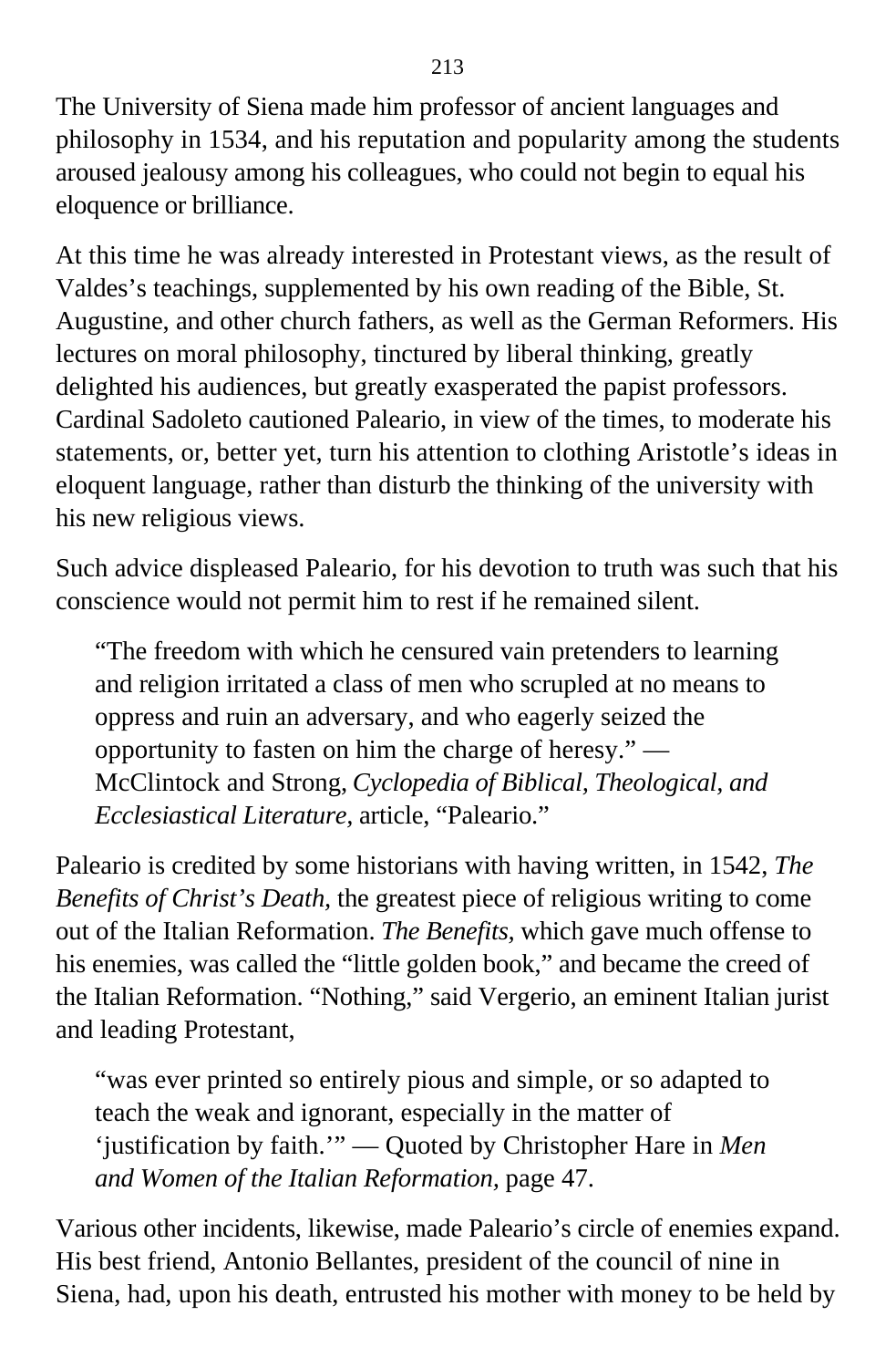her for his sons until they became of age. When the mother died, the Capuchin monks hovered around her bed, and when search was later made for the money, it was nowhere to be found. Paleario represented the sons against the monks, who were acquitted; but they, with Otto Melio Cotta a senator, as their leader, swore vengeance against their accuser. Cotta immediately began to devise a plot to catch Paleario in an unguarded act or word which might be construed as heretical.

Furthermore, Paleario had sarcastically ridiculed a certain wealthy priest who refused to pay his debts but who always with grave piety never missed praying before a shrine of a saint. Paleario's irony had bitten deeply into the cleric's sensitivities, and as a result the wrath of the priests had increased against their critic.

Now they sought more than ever to catch him in heresy. One day a group asked him three questions as to what he considered the first, second, and third means to be saved. Unsuspecting, Paleario replied, "Christ," to all the queries. His interrogators thought he should have answered, "Christ," "meritorious works," and "the church." According to their interpretation, his answers constituted heresy, and it was so reported to Cotta.

At his home in Colle, Paleario had attracted the attention of noted scholars and philosophers, as well as other visitors, many of whom he introduced to the new faith. Repeatedly outspoken in his attacks on injustice and fraud, he one day publicly disproved the fraudulent statements and unjust indictments made by a strolling friar, and thus gave rise to a further suspicion of heresy against him.

About this time Paleario accepted an invitation from Cardinal Sadoleto and other friends to come to Rome. Shortly after arriving, he received an anxious letter from Faustus Bellantes, a son of his friend, Antonio, which read,

"There is a great agitation in the city; an astounding conspiracy has been formed against you by the most criminal of men." — Quoted by J. H. Merle d'Aubigne in *History of the Reformation in Europe in the Time of Calvin,* vol. 4, pp. 441,442.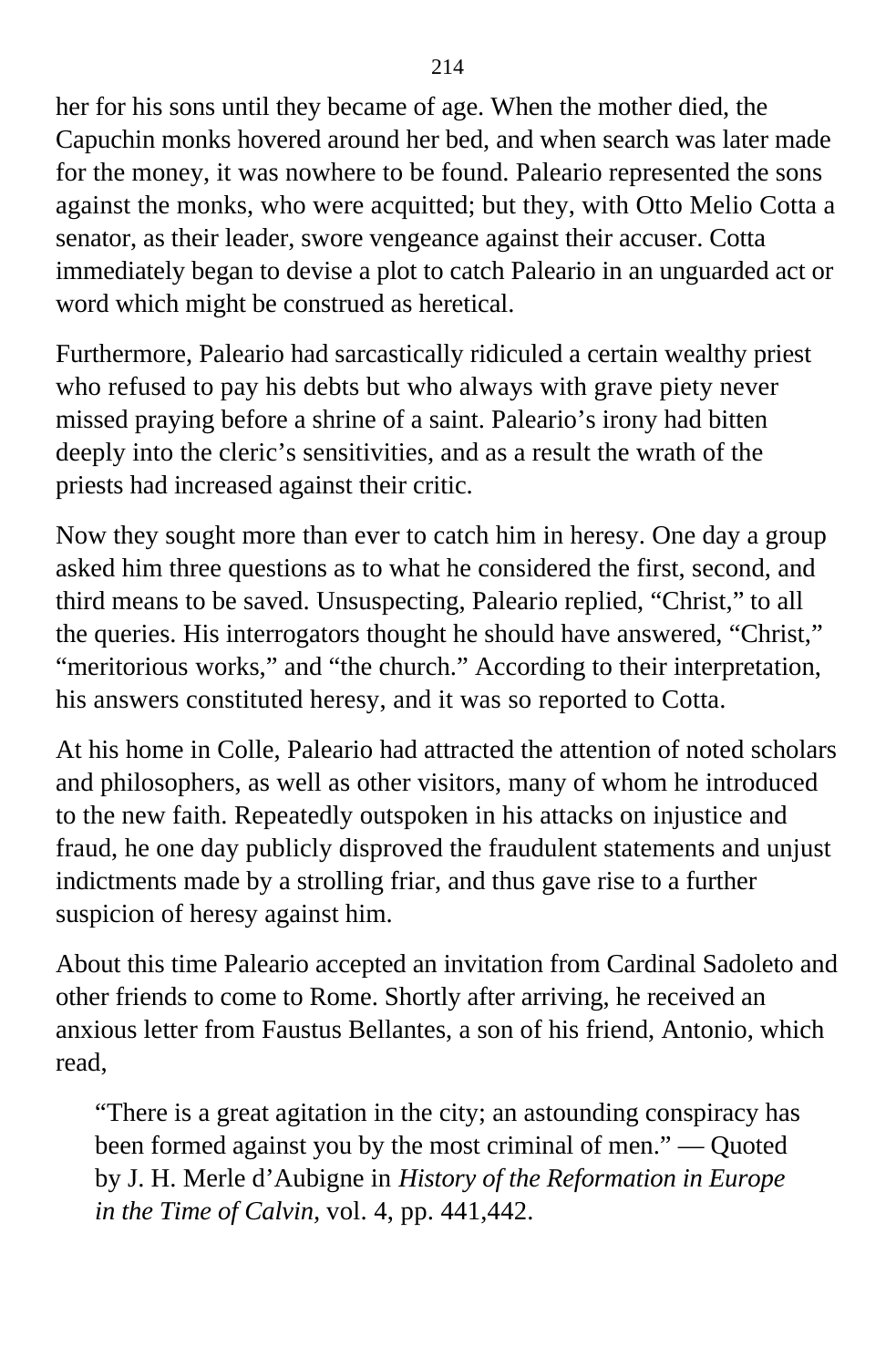In his absence his enemy Cotta had set to work to inform the senate of what he termed Paleario's "monstrous language" and heretical opinions. He also slandered Paleario's character.

Hearing that his wife was spending whole nights in tears over what she feared would be his fate, he had a bad time of it and resolved to return home. His friends advised against his doing so lest he fall into grave difficulties. But he resolved to go to Colle regardless, and Sadoleto assisted him in leaving Rome by way of Viterbo. Traveling by night, Paleario evaded detection and arrived home safely.

He was soon summoned to appear before the senate before twelve judges, all of whom seemingly hated him with the bitterness and contempt born of flouted respect and authority. Paleario derided their wickedness to their faces, calling them wild beasts because they desired him to be burned for what he had written. He denounced Cotta as the fiendish instigator of the charges against him.

With all the eloquence at his command he presented a masterful defense. He told them that the doctrines they accused him of holding were those found in Holy Scriptures and in the church fathers. He praised the German Reformers for bringing the "thoughts which for ages had been obscured by a barbarous style, hidden under the brambles of scholasticism, and sunk into the deepest darkness. . . into the full light of day, placed within the reach of all." He defended them by stating, "As to the passages taken from the commentators, whoever accuses the Germans accuses also Origen, Chrysostom, Cyril, Augustine, and Jerome," and proved his statements by comparing quotations taken from both sources.

He even spoke in behalf of Ochino, who at the height of his Christian service to Italy had been forced to flee from persecution. He did not deny having written a book on Christ's death, but if what he had written in it about Christ's power to save from sin would lead him to be burned, he would say;

"No better fortune could befall me! In my opinion, at a time like ours *no Christian should die in his bed!* Accused, imprisoned, scourged, hanged, sewn up in a sack, thrown to the wild beasts, or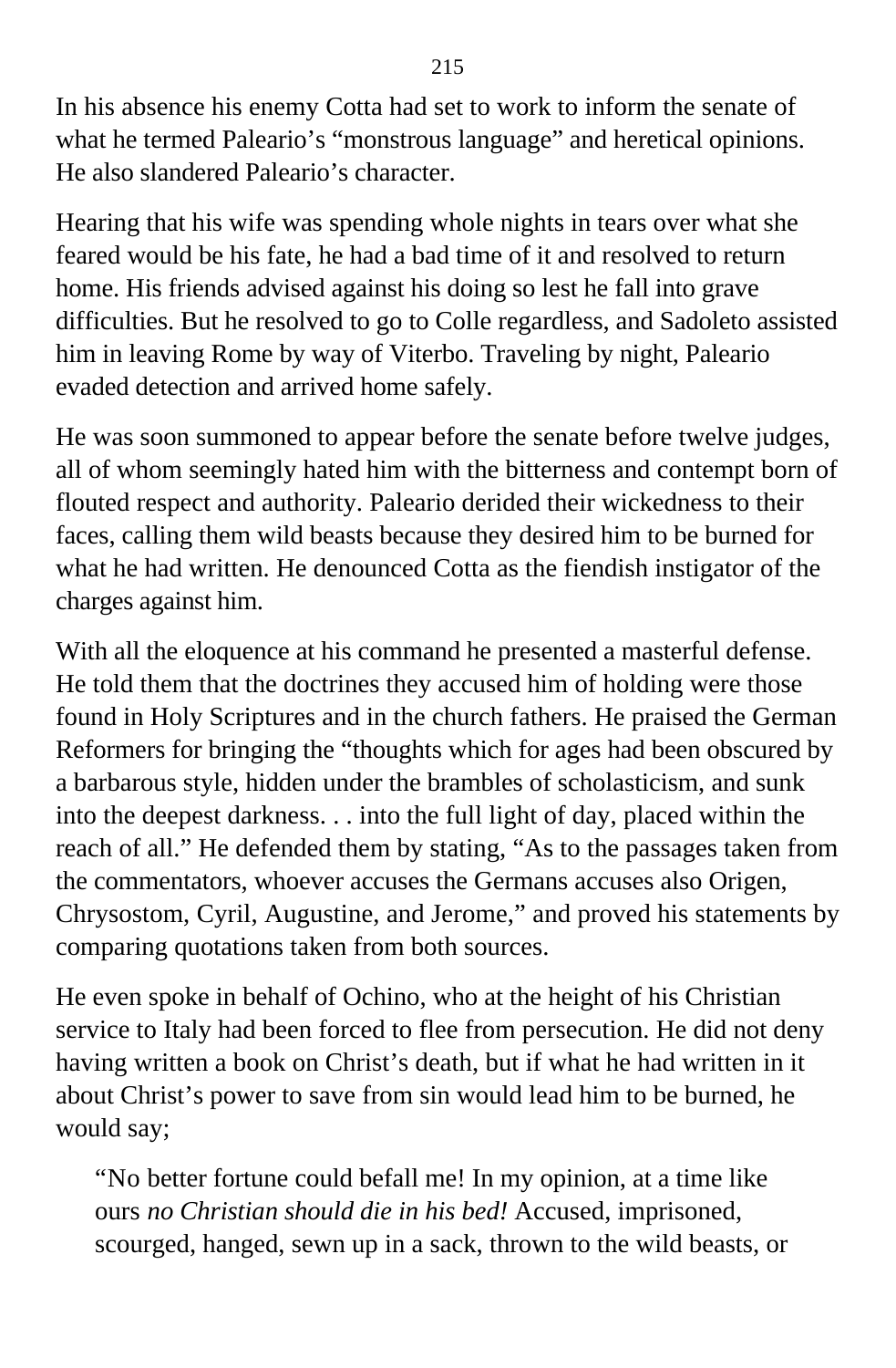roasted in the flames — what does it matter, if only by such a death the glorious truth comes evermore to light?"

As he saw his wife in the courtroom, weeping and mourning, he told her to return home to train up their children in the fear of the Lord.

"Do not be afraid,"

he said;

"Christ who is thy spouse will be their father."

He also told his judges that his own wants were few:

"My books," "a woolen rug as a protection against the cold, a piece of linen to wipe away the sweat from my brow, a bed to rest on, and a simple bench to sit upon — these are all I need."

Christ, he said, had taken from him all desire for worldly goods, but had instilled in him a strong determination to speak the truth.

Paleario went free; the senate did not even pass a censure upon him, but his enemies determined that he attain no permanent preferment in their city. He was keenly disappointed at not being appointed to the chair of philology when it became vacant. For three or four years the going was rugged, as his private pupils left him and he was cut off from all respectable employment.

When the city of Lucca extended him an invitation to become professor of eloquence and also orator of the republic, he accepted with alacrity. Sadoleto, who had advised him to take the position, again cautioned him to be prudent and discreet in his statements.

In Lucca he received a warm welcome from the circle who had surrounded Peter Martyr before that reformer fled to Switzerland. Here he wrote to the Council of Trent, 1545, his letter of defense in behalf of the Protestants, which was punished at Leipzig in 1606.

But some of the citizens of the city took exception to his religious teachings, and even some of his enemies from Siena followed him to his new abode. The Roman Curia was anxious to trap him, and the senate at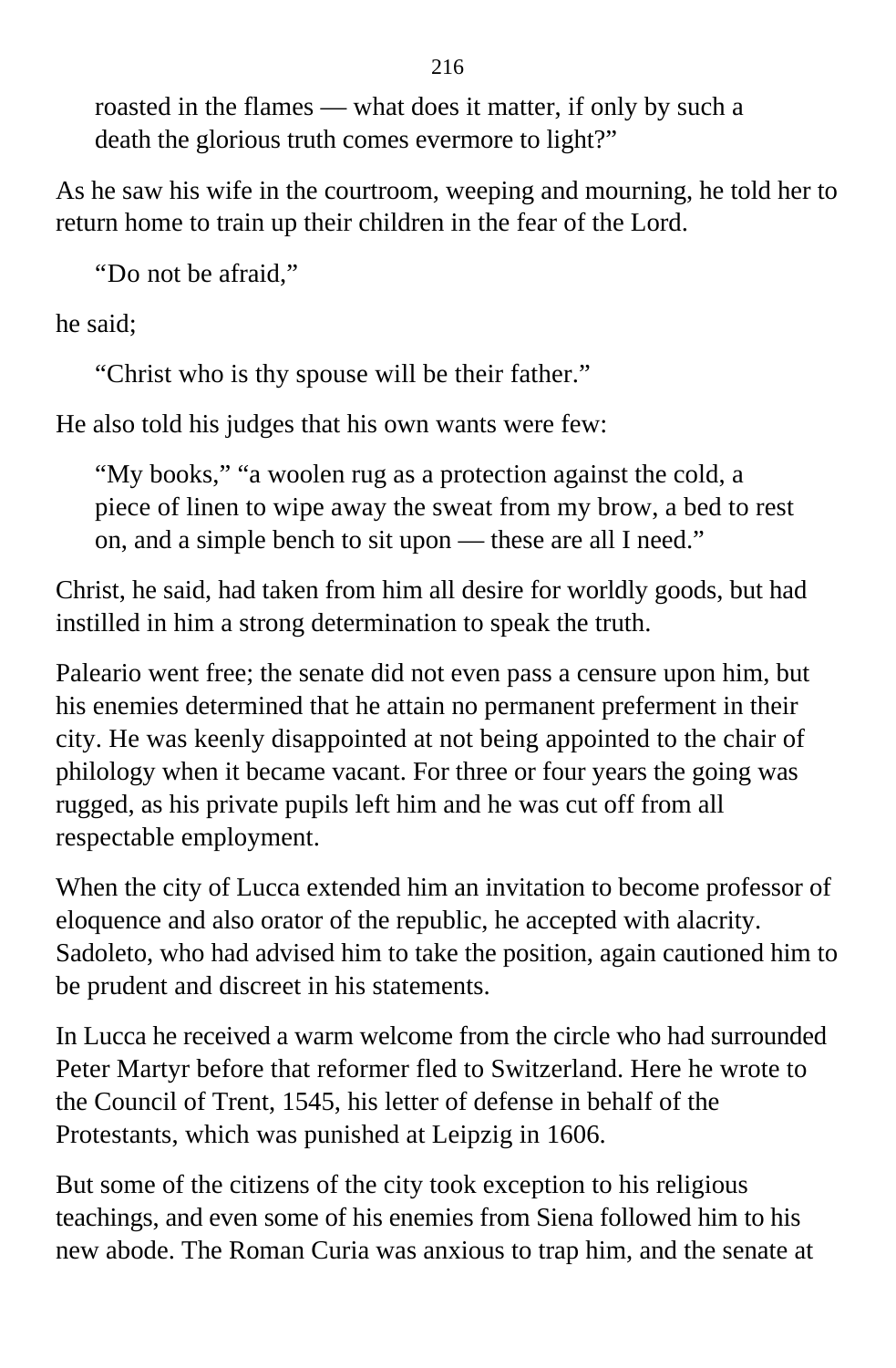Lucca seemed ready to assist. Already Paleario could see the fires of the stake lighted for him.

In 1555 Paleario left Lucca and went to Milan, where he held the professorship of eloquence at a handsome stipend for eleven years. He was again accused of heresy in 1559, but defended himself by means of a tract.

With the election of Pope Plus V in 1566, the Reformers knew that their time had come and that peace and safety for them was at an end.

"One by one, distinguished men were summoned to Rome and put to death, after a mere mockery of a trial." — Hare, *op. cit.,* p. 215.

Paleario realized his life was in peril. To assure that his writings be kept intact, he had them sent by friends to Zuinger, a printer in Basel, where they were published in their entirety without the mutilations to which the works of other Italian Reformers were frequently subjected.

In 1568 he was arrested by the Inquisition and imprisoned in Rome in the Torre di Nona, the most wretched of the three prisons the Inquisition had in the city. For more than two years he remained here, frequently tortured to get him to recant.

All the factors entering into his case and supposedly settled more than twenty years before in Siena were once more charged against him. Among these was his book on Christ's life, his defense of Ochino, his rebuttal in his own behalf before the senate in Siena, and the suspicions of heresy he had incurred at both Siena and Lucca. The Inquisition accused him of denying the existence of purgatory, disapproving of burying the dead in the churches, ridiculing the monastic life, and teaching justification by faith.

He was sentenced to be hanged on a gibbet and his body to be burned. The execution took place July 4, 1570, on Ponte St. Angelo. From his prison the day before his martyrdom he wrote two letters to his family — one to his two sons and the other to his wife. They show that he still believed the gospel story, despite all the papists' attempts to get him to renounce Protestantism. Hare quotes the following:

"My Dearest Wife: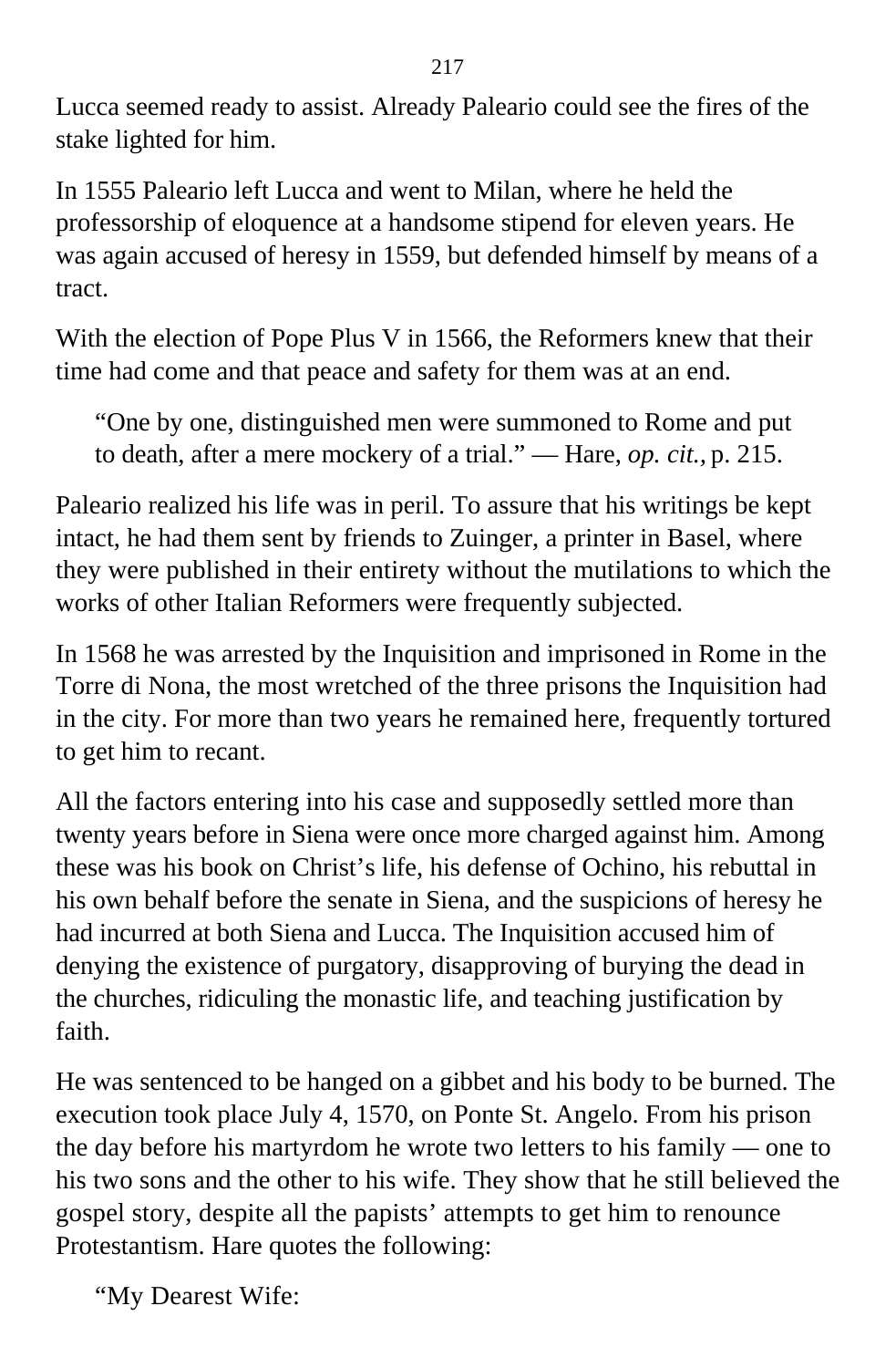"I would not have you be sorrowful at my happiness;. . . the hour is come when I shall pass from this life to my Father in heaven· I go there in joyful humility..Console yourself, my dear wife, for this is the will of God, and to me joy; devote yourself to our children and bring them up in the fear of the Lord..I am already past seventy, and my work is done. May God bless you, and the communion of the Holy Spirit be yours. Rome, 3d July, 1570.

"Your husband, AONIO PALEARIO."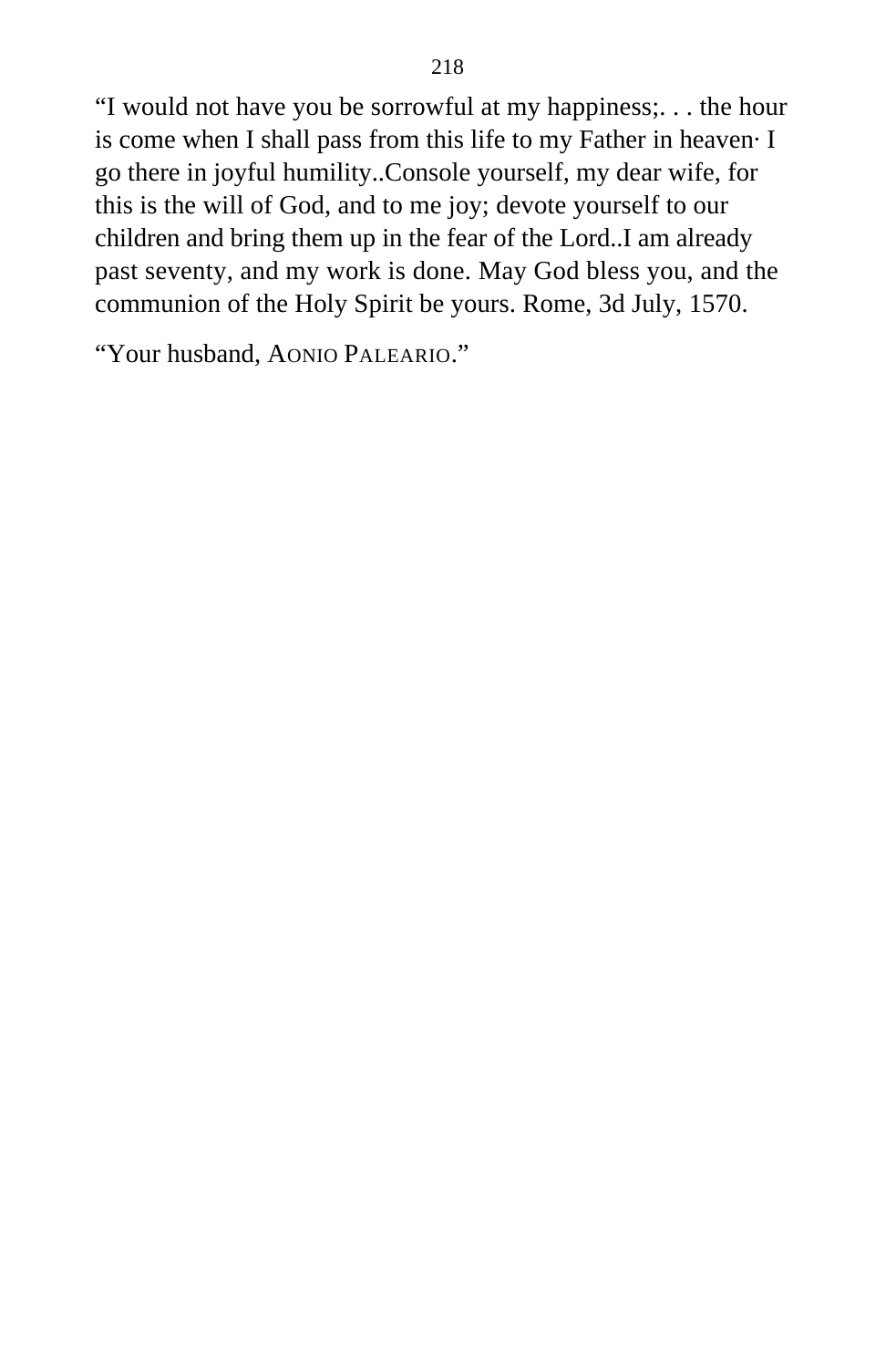## SAVONAROLA

### **PIONEER OF REFORM**

A REFORMER before the Reformers, a martyr, mystic, prophet, and priest, Girolamo Savonarola was Italy's greatest contribution to the Protestant Reformation. A visionary who professed divine revelation, he reprimanded popes and secular rulers alike, and foretold that Rome would meet terrible destruction if she did not repent.

The third in a family of seven, he was born September 21, 1452, in Ferrara, Italy. This was a city of vice, corruption, and luxury, where, it seemed, almost all decent customs and Christian virtues had been forgotten.

His grandfather, a celebrated scientist from Padua, was the court physician at Ferrara. His father was a spendthrift who sank to the level of a courtier. From his grandfather and his mother, "a woman of lofty sentiments and strong character," Girolamo received an excellent childhood training, the grandfather supervising the youth's studies with the intent of making him a physician.

Early in life a mystic flame burned within him. He loved being alone, and he played at making small altars and other toys having religious significance. In his studies he excelled his classmates.

At the age of twenty he was repulsed in love, and he never loved again, turning his thoughts thenceforth resolutely toward the monastery. Opposed by his family in his desires to become a monk, he secretly left his father's house at the age of twenty-three and went to the monastery of the Dominicans, where he was accepted immediately.

Here he remained seven years studying and teaching. He was devoted to the Bible and to Thomas Aquinas, as well as to Aristotle. It is said that he memorized the entire Bible. As he instructed the novices it was discovered that he had a gift of oratory and preaching. As a result, his superiors sent him back to Ferrara, his home city, to preach the Lenten sermons.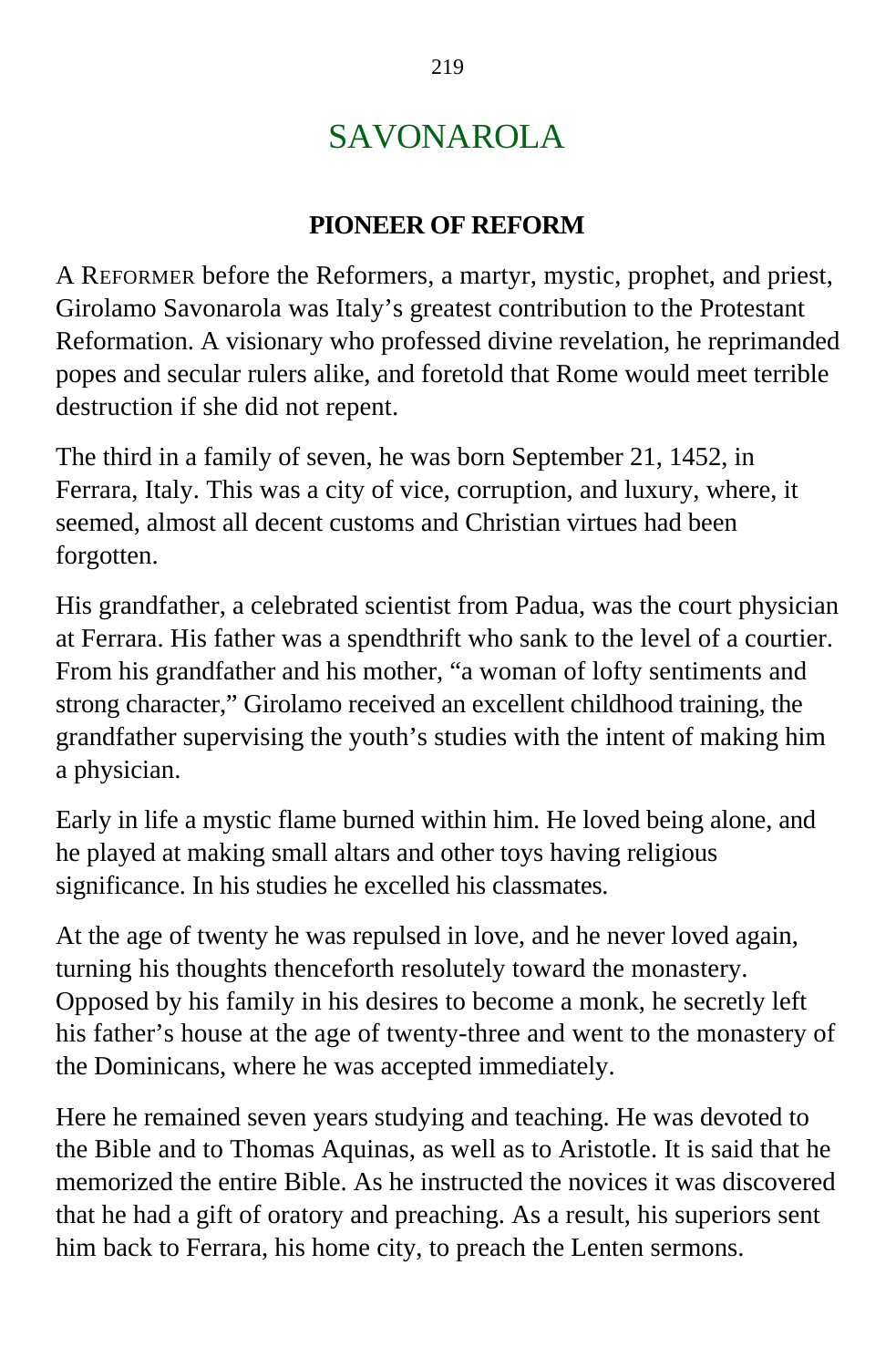Ferrara had become embroiled in war and gave its native son a cold reception; only his mother, for whom he was to retain a lifelong affection, comforted him.

On Savonarola's way back to the monastery he found himself in the midst of a band of blaspheming, uncouth soldiers, whom he reproved and told of Jesus Christ. Eleven of the number fell on their knees and asked pardon for their sins. Thus he obtained the first fruits of his labors.

Now Savonarola was sent to the monastery of San Marco, a center of science and Christian art, in the important city of Florence, which was under the rule of Lorenzo the Magnificent. Here he inveighed against corrupt art and poetry, which profaned religious scenes and degraded the literature of that age.

During Lent, 1482, he preached for the first time in the church of San Lorenzo in Florence, but his congregation did not number more than twenty-five persons. This lack of appreciation for the young priest's sermons was due in large part to his lack of grace in delivery; his voice was stern, and his vocabulary austere in its simplicity.

Anxious for the success of the young monk, the superior of San Marco sent him the next two Lenten seasons to a small mountain village where the folk were pleased to listen, and there he launched his life's program of preaching the theme, "The church will be scourged and then regenerated."

Pope Sixtus IV died in 1484. He was succeeded by Innocent VIII. It was a period of ecclesiastical corruption. The mystic in Savonarola's soul arose. He saw visions. He maintained that he heard mysterious voices. He preached with unsurpassed eloquence against the defects and evils of the clergy and the people of Italy. The people in this mountain village were terrified; their habits and customs changed overnight. From here reform spread to other Italian cities, including pagan Florence.

For a while Savonarola became a wandering preacher, predicting ruthless vengeance and dire chastisements if the people did not reform.

On August 1, 1849, he appeared again in the pulpit at San Marco. This time the audience was immense.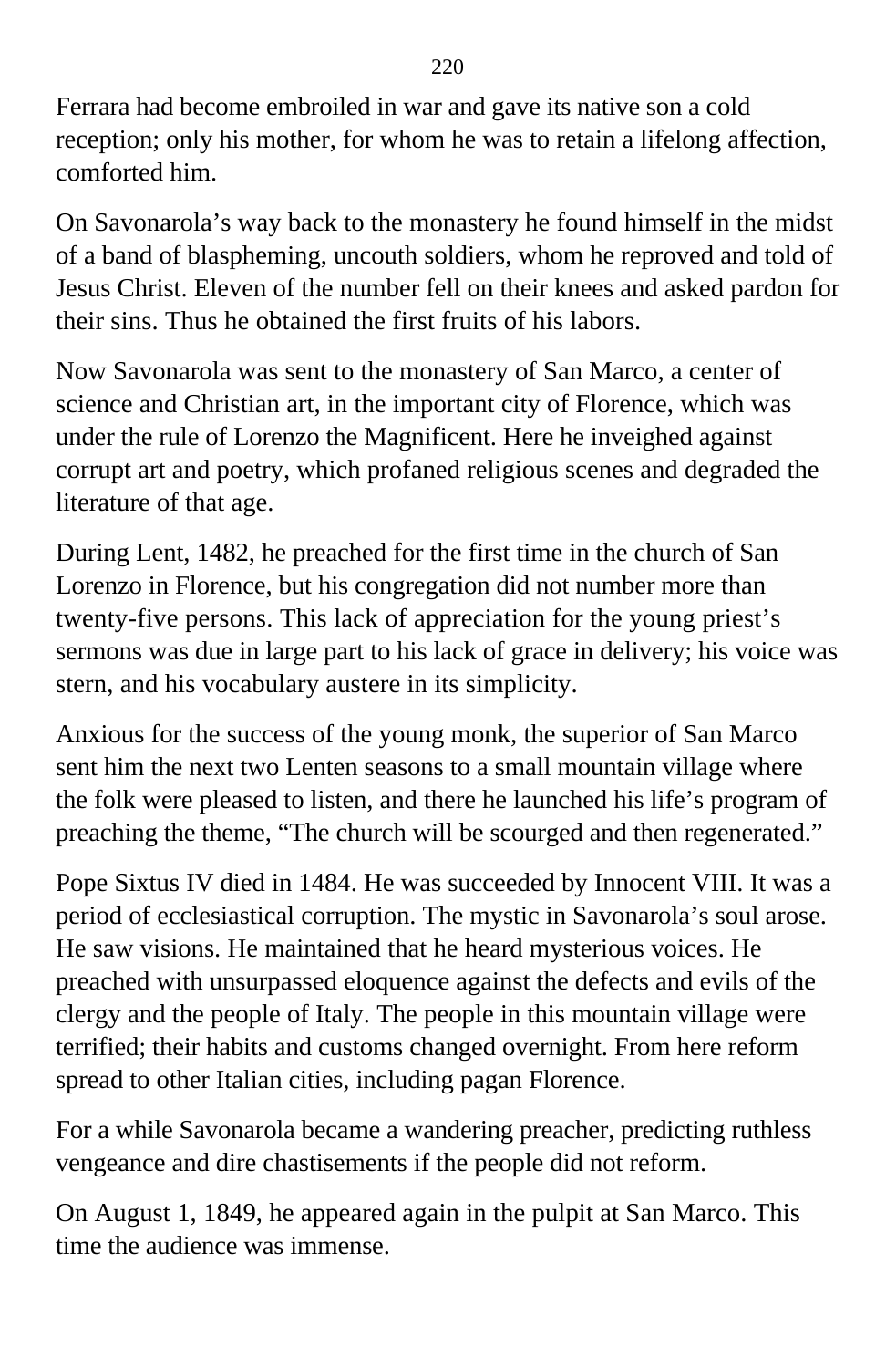The next year he preached in the Duomo or Santa Maria del Fiore. It is said his popularity was so great that people, old and young, gathered at midnight before the church door and waited joyously through cold and discomfort in order to be on time to get inside when the doors opened in the morning. Once they were inside, all was so quiet that not even a whisper could be heard.

"His words were like keen darts which entering the hearts of his hearers ignited in them a blaze of emotion and faith." — Piero Misciattelli, *Savonarola,* page 41.

He was one of the greatest preachers of all time.

His chief theme was the purifying of the church and the reconstruction of society on democratic principles. The fulfillment of many of his predictions concerning current events made nearly everyone believe him to be a prophet. They had occasion to remember his prophecy when Rome was sacked in 1527 by Charles V.

His fiery, violent denunciations of priest and prince alike brought him into disfavor with Lorenzo de' Medici, and later with the pope. When the Magnificent's emissaries demanded that he desist from such incriminatory statements, Savonarola replied,

"Go, tell Lorenzo de' Medici that although he is a Florentine and the first in the city, and I am only a stranger and a poor friar — yet he will depart, but I shall remain." — *Ibid.,* p. 45.

In 1491 the prophet was elected prior of San Marco. Although the monastery had been enriched by Lorenzo, Savonarola refused to pay him homage. Savonarola immediately set to work to reform the monastery by condemning pride, ambition, concubinage, feasting, malice, and unnecessary ornamentation. He wanted the quiet of the spirit. He lived in a simply furnished cell, was sparing in his diet, and slept only four hours a night. He devoted all his time to preaching, to works of charity, to study of the Bible, to prayer, to duties of office, and to political activities.

It was mainly the corruptions of the church, and only secondarily its dogmas, that he attacked. He maintained that he was submissive to the church, but that if the commands of the superiors were contrary to those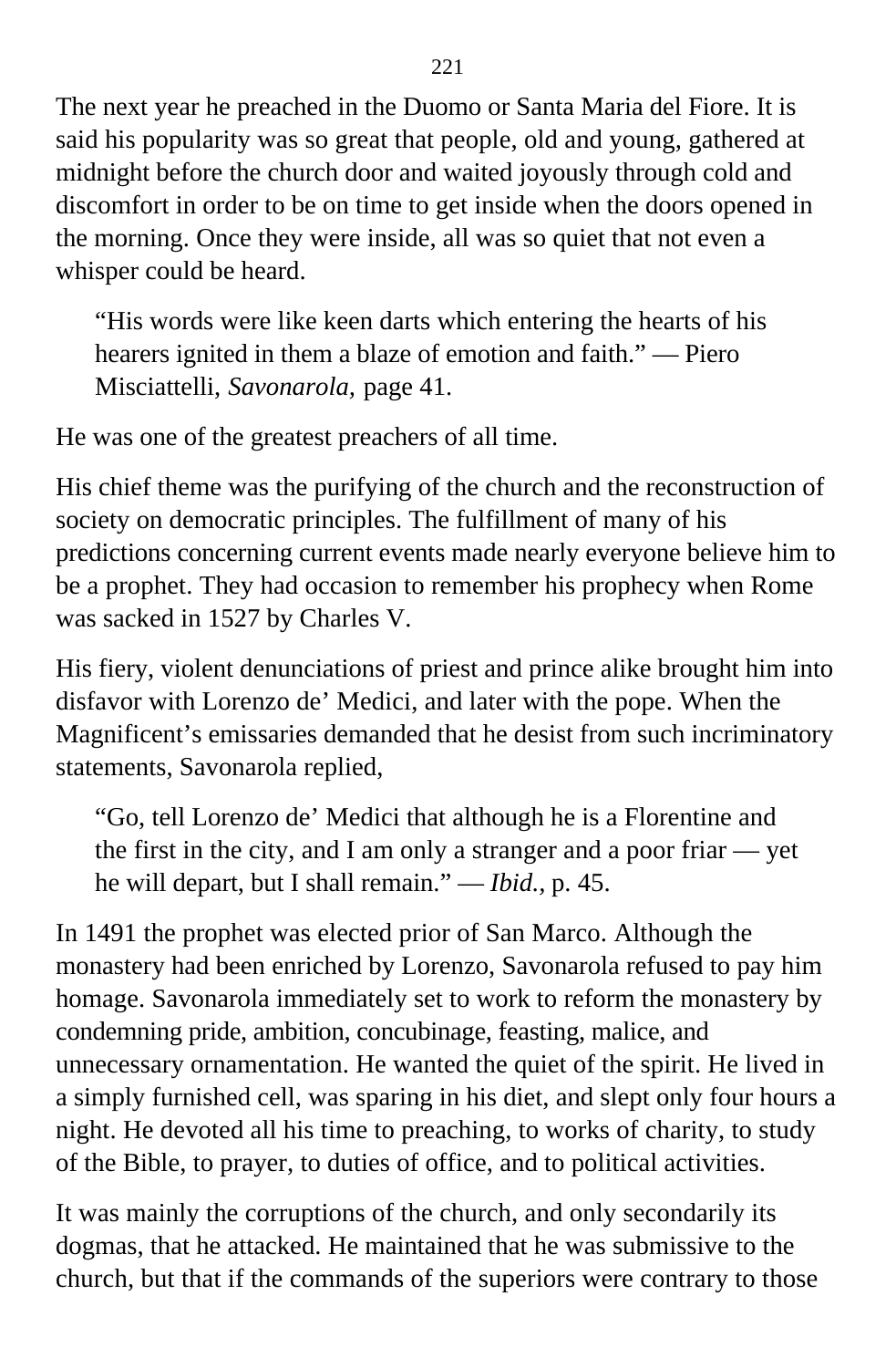of God, then he was not bound to obey. Thus he upheld the infallible authority of the Bible. He also wanted to lay the foundations of a new political citizenship for the people of Florence. Patriotism with him was a religious duty.

As the prior of San Marco, he started self-supporting schools for architecture, painting, sculpture, literature, and foreign languages for lay brethren and monks who were not preachers.

Called in 1490 to the deathbed of Lorenzo the Magnificent, whose death he had predicted, he left the king without giving absolution because Lorenzo failed to promise to restore liberty to Florence. The Magnificent's mantle fell upon Piero de' Medici, who was to be a weak ruler.

Then followed the death of Pope Innocent VIII, also predicted by Savonarola. Rodrigo Borgia, as Alexander VI, equally as dissolute, unrighteous, luxury-loving, self-indulgent a man as Innocent had been, was placed on the papal throne by what historians confirm to have been incredible simony.

At this time Italy was a group of disunited states, each striving to preserve its own independence and strengthen its own dominion. It was easy to attack from without; and when Piero fled before Charles VIII of France and his invading armies, the head of the anti-Medicean revolution asked Savonarola to act as their ambassador to Charles. The Reformer trusted the unworthy French king to give Florence a democratic government.

Savonarola was now at the height of his influence. A fly in the ointment of his popularity was, however, soon to appear. Charles VIII had failed to carry out the ecclesiastical reforms he had promised for Florence; and the League, of which the pope was a member, had already been formed for the purpose of driving Charles out of Italy. Florence's refusal to join placed the prophet in line for the pope's censure. A light discipline followed. The pope devoutly wished to remove the prophet from Florence. He tried persuasion, kindness, and an invitation to Savonarola to come to Rome; but the man remained unmoved, lest by his leaving Florence all the good he had thus far accomplished would come to nought.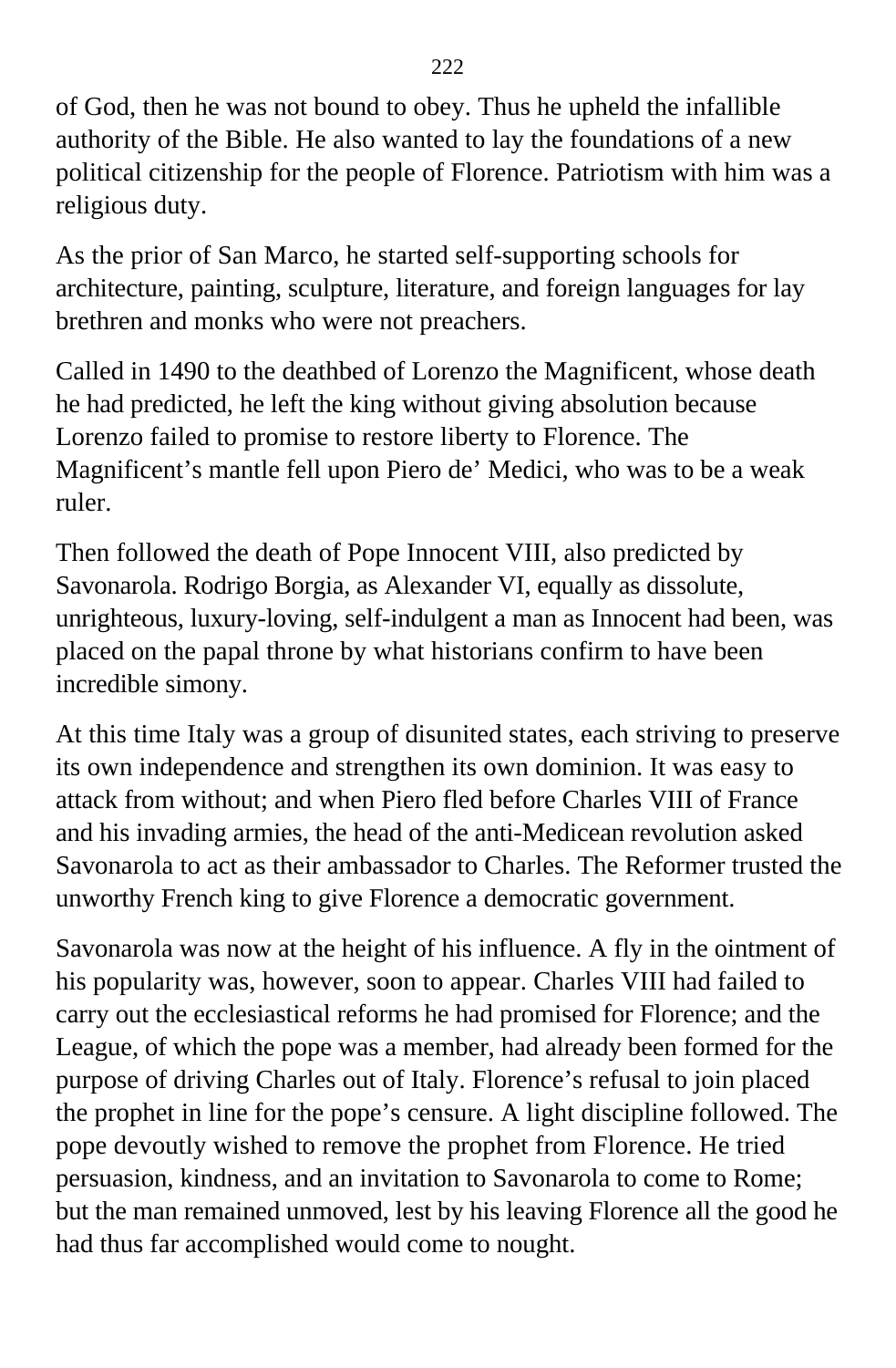Next came an order that Savonarola abstain from preaching. The signory, a committee ruling the city after the overthrow of the Medici, asked that his suspension from preaching be revoked. Consequently he was allowed to preach during Lent. He castigated the evils about him and prophesied the doom of Rome.

By this time the pope was so desirous of removing the prophet from Florence that he decided to promote him by offering him a cardinal's hat. Savonarola said, directing his gaze at a crucifix,

"I desire neither hats nor miters, be they great or small; I desire nought save that which Thou hast given to Thy saints — death a crimson hat — a hat of blood. Those are all that I desire." — *Misciattelli, op. cit.,* p. 93.

Savonarola maintained that he was subservient to the Catholic Church, and that he had not preached or written any heretical thing. But the situation was becoming more difficult for him and for Florence.

Factions within the city, particularly the Piagnoni, followers of the prophet, and the Arrabbiati, his enemies, were at odds with each other. The prophet's mind, too, took on a subtle change, less lenient than before: he counseled justice, and as a result several conspirators lost their lives. Against the pope he hurled the reproach, "Thou hast made brothels everywhere." He called the church ribald, a shameless harlot, and said that she had made idols of beautiful vestments. "Thou hast made thyself a devil, lower than a beast; thou art a monster of abomination," he said.

Then came a ban of excommunication, June 18, 1497. He tried to escape it by saying that it was based on unjust accusations, and he declared anyone a heretic who regarded his excommunication valid. Political and religious aspects became hopelessly intertwined.

After six months of enforced retirement, during which he wrote his most important work, *The Triumph of the Cross,* as well as several treatises, he returned to the pulpit on February 11, 1498. This was the year of his last triumph. He persuaded the people of the city to bring their veils, perfumes, false hair, mirrors, indecent Latin and Italian books, expensive pictures and pieces of sculpture, and pile these "vanities" on the piazza steps where they were burned in a huge bonfire.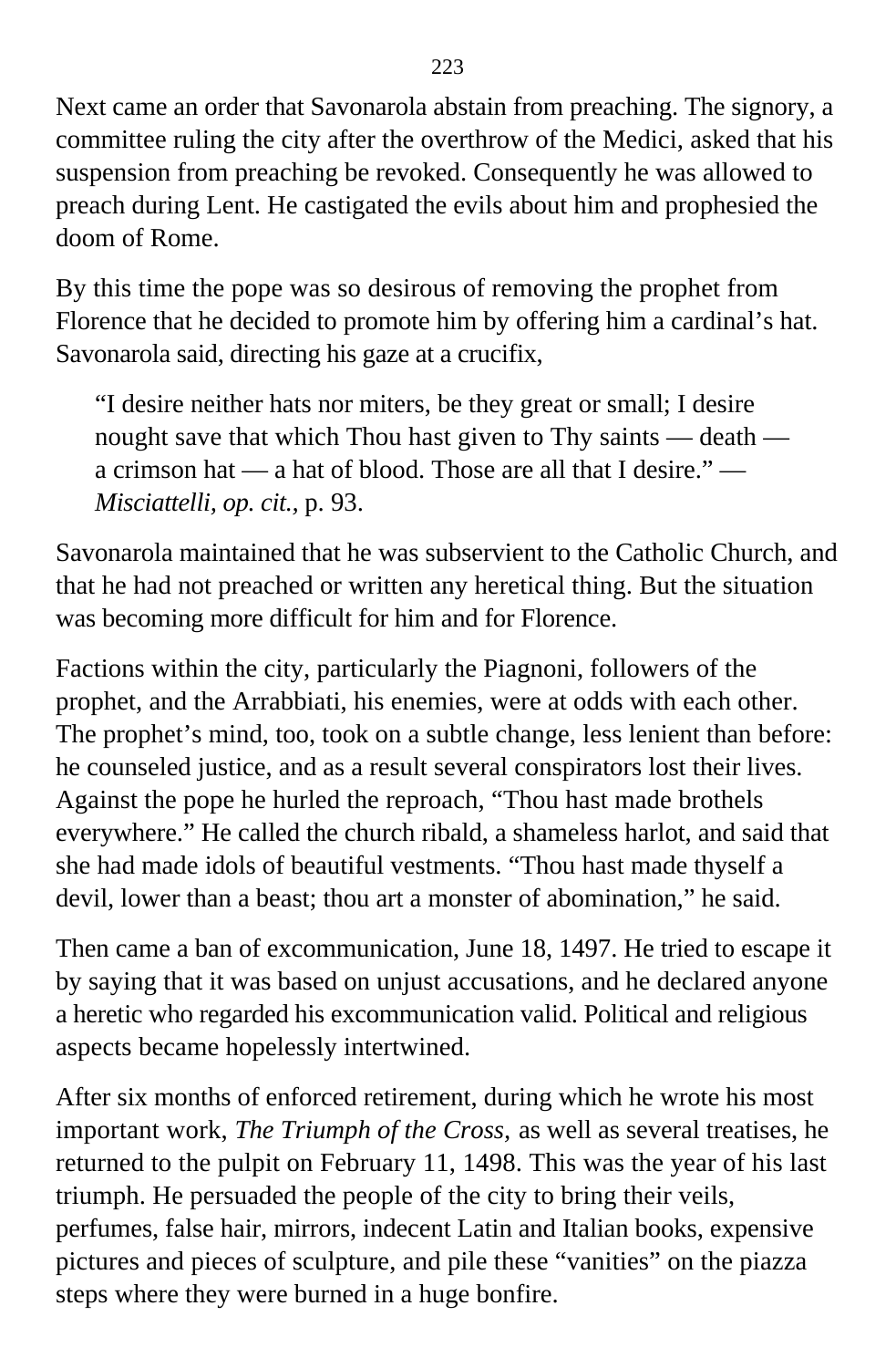Savonarola's sermons were printed as tracts and distributed throughout Italy. He called the pope "a broken tool." This angered the pope to the extent that he asked again that Savonarola be sent to Rome. The papal brief threatened an interdict on Florence and caused prominent friends, who feared losing trade, to turn against Savonarola. On March 18, 1498, he preached his last sermon.

All Florence turned against him. He undertook, as a desperate measure, to call a council to depose Alexander VI. He wrote letters to all the leading kings and to the emperor stating, "Alexander was an illegal vicar of Christ, because, besides having bought the votes of the cardinals in the conclave, he had also traded in benefices, led an immoral life, and was an unbeliever." None of the letters reached their intended destination, but one reached the pope in short order.

Here was positive proof that Savonarola had instituted a plot to remove the pope from office. Then followed the fiasco of the ordeal by fire. Savonarola was ready; but rumors spread that he had refused, and the faith of his followers was weakened.

Soon afterward the Arrabbiati attacked San Marco. The Piagnoni, unbeknown to Savonarola, had hidden a supply of ammunition in the monastery, and many lives were lost in the battle. Savonarola was heartbroken that so much blood was shed. He and two companions, Dominic and Sylvester, were arrested and thrown into individual cells.

Here the prophet was tortured without cessation from April 19th to the 26th, the chief form of cruelty consisting of hoisting him as he was roped to a pulley and then allowing him to fall with a jerk. This caused a terrible, agonizing pain in all his joints. Fourteen times in one day he was subjected to this treatment.

Finally the signory, composed of Savonarola's bitterest enemies, obtained what some biographers believe to be false depositions, and the pope consented to the prophet's execution. He had been accused, among other things, of teaching free justification through faith, Communion in both kinds, the ineffectiveness of indulgences and pardons, the supreme authority of God — and not the pope — for the church, the giving of the keys to a universal church and not to Peter alone, the sinfulness of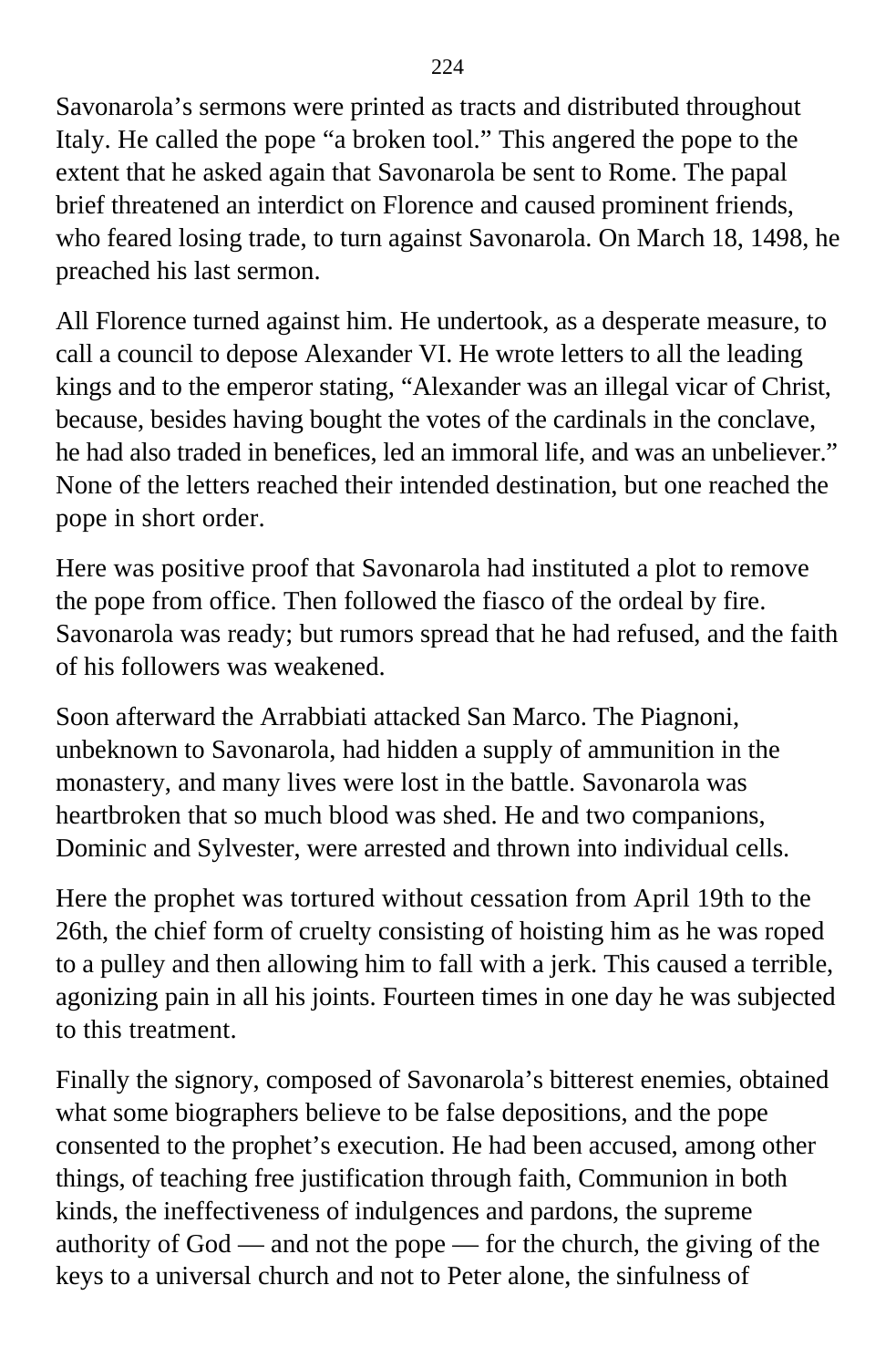worshiping images, and the uselessness of auricular confession. He was also charged with having spoken against the wickedness of the clergy and with having slandered the pope.

Savonarola was hanged between his two companions on a cross-shaped scaffold which stood near the center of the piazza. He died at ten o'clock, May 23, 1498. His body was then burned and the ashes spread on the Arno River.

Savonarola's achievements were many. He was the first to drive a wedge into the block of Roman Catholic evils. Luther attributed much of his success to Savonarola's pioneering. The celebrated Humanists of Florence were his disciples, and it is said that John Colet of England, upon a visit to Italy, caught the spirit of Italian Renaissance from the fervor of the prophet's religious revival.

Savonarola was one of Italy's great men of letters. Moreover, he caused many of the great artists, such as Botticelli, Leonardo da Vinci, Raphael, Lorenzo di Credi, and others, to revive the religious spirit in their paintings. Michelangelo, who often listened to Savonarola's preaching, owed to him the representation of the "Last Judgment."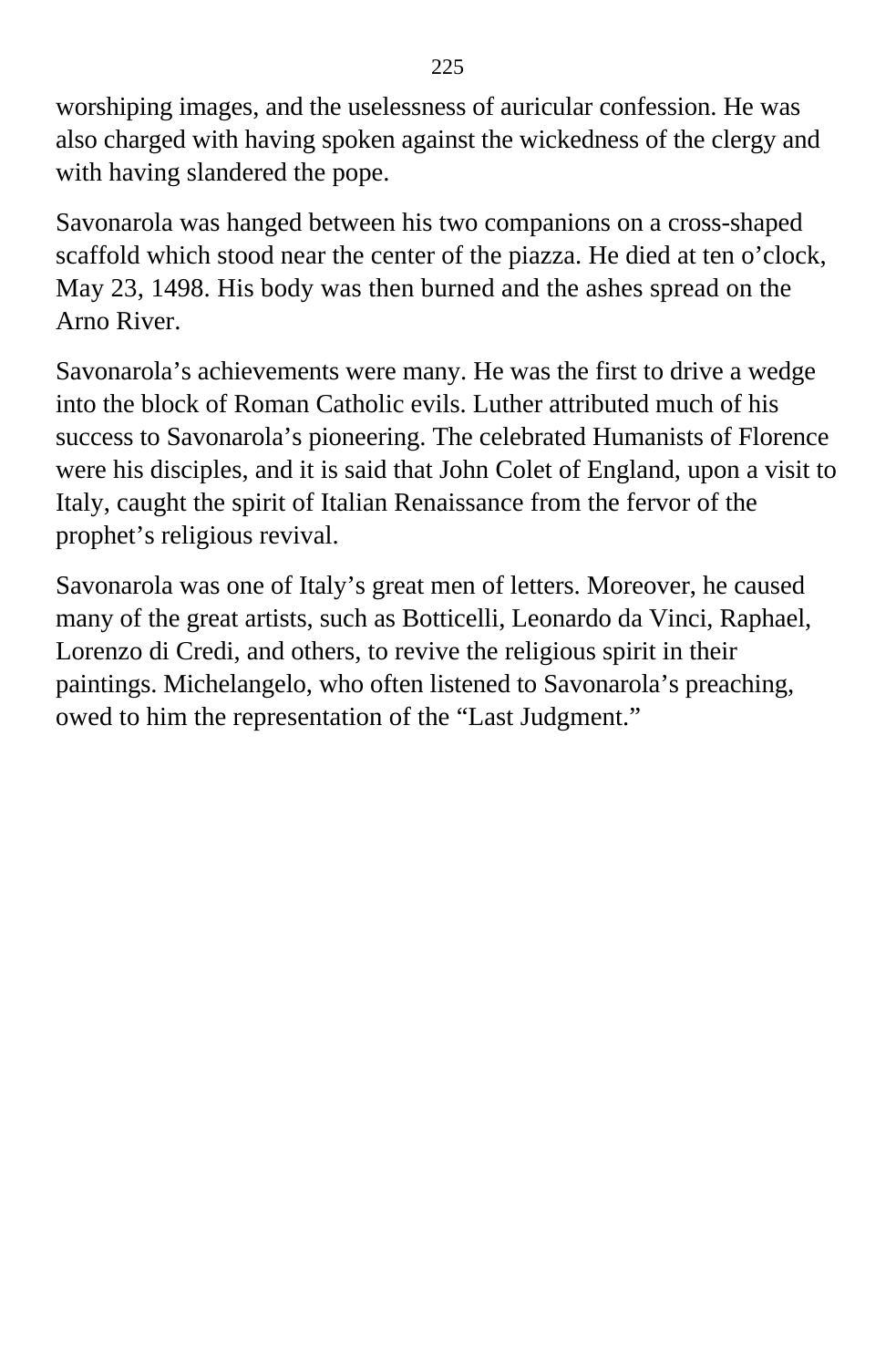## JUAN DE VALDES

#### **"A GREAT SOUL IN A LITTLE BODY"**

WHEN the Protestant Reformation began in the various European countries, it included Italy, probably the strongest fort of Roman Catholicism, within its scope. Certain conditions foreign to other nations obtained, however, in this country, which made the adoption of the new religious ideas impossible.

One obstacle was the nature of Italy's government. The peninsula, divided into five powers — Venice, Milan, Florence, Naples, and the Papal States — had no central government. These separate realms maintained a finely balanced equilibrium with one another, but they did not possess the benefit of unity to withstand the repeated attacks from their external foes. To remedy this situation the Papal States, the seat of Rome, pursued a policy of craft, ruthlessness, and bloodshed as the popes attempted to extend their sway, both political and spiritual, over all Italy, an incursion naturally resented by the other powers.

Other factors preventing the acceptance of Protestantism were the Latin temperament of the people, the isolation of Italy from the rest of Europe, the solidarity of the Catholic faith, and, most important, the Inquisition. Italy was the motherland of the Roman Church, with all its pomp and glittering splendor ever before her eyes. She could not cast out her child, even though she knew it to be the blackest of black sheep.

There were many in Italian state and church officialdom who recognized the sinister forces at work in the church, and who yearned earnestly for reform. Perhaps nowhere else in Europe was there such a concerted action on the part of its nobles, intellectuals, and ecclesiastical leaders to reform its abuses; bishops and archbishops, princes and university professors, all lent their aid. To one who has been schooled in the idea that Luther was the source from which all new doctrine emanated, the rising tide of Protestantism in Italy which began apart from his influence comes as somewhat of a surprise.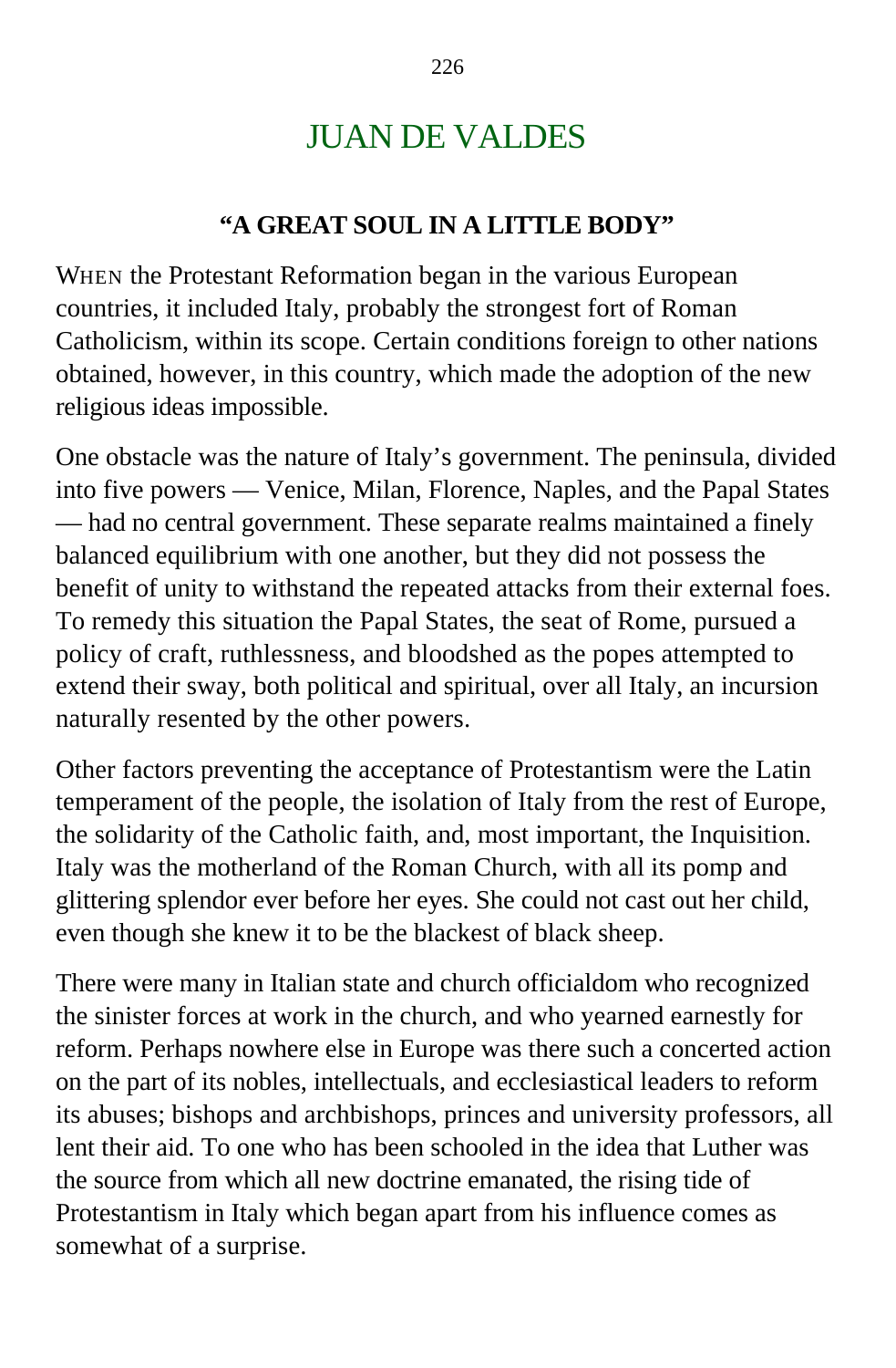The most influential of those who taught the new faith was Juan de Valdes, who played a significant, even brilliant, role in the movement in Italy. From him that country received her most important reformatory impetus, and not from Calvin in Geneva or Luther at Wittenberg, as some have supposed.

Born in Cuenca, Spain, about 1500, of a wealthy royal family, Juan was the identical twin of the scholarly Alfonso. So alike were the two that no one was able to distinguish the one from the other, and even some of their writings were frequently attributed to the wrong twin. Their family was one of the most ancient and noted in the kingdom of Leon, an ancestor having founded the city of Cuenca sometime during the twelfth century.

Both brothers were taught by the noted Milanese Humanist Pedro Martir de Angleria (Peter Martyr, the elder), who prepared them for the acceptance of reform. Juan studied Spanish, Hebrew, and Greek. In fact, he became such a proficient Spanish scholar and author that his service to the Spanish language has in some respects been compared to that of Dante's to the Italian.

Alfonso followed the study of jurisprudence and Latin composition. Both were

"distinguished by superior minds, intellectual gifts, amiability of character, and blameless lives." — C. A. Wilkens, *Spanish Protestants in the Sixteenth Century,* page 9.

Both were educated for public service, and both were attached to the court of Charles V — Alfonso as secretary to the emperor, and Juan as secretary of the Spanish viceroy of the emperor, and later as chamberlain in the imperial service of Pope Clement VII in Rome, Bologna, Naples, and elsewhere. It is said that the pope loved him dearly.

Both of the twins were Humanists. They were friends and disciples of Erasmus, Alfonso to the extent that it is said he "out-Erasmussed" his mentor. Alfonso was present at the Diet of Worms in 1521 and at the Diet of Augsburg in 1530, where he translated the Confession into Spanish for the emperor and mediated between Charles V and the Protestants in the discussions that followed.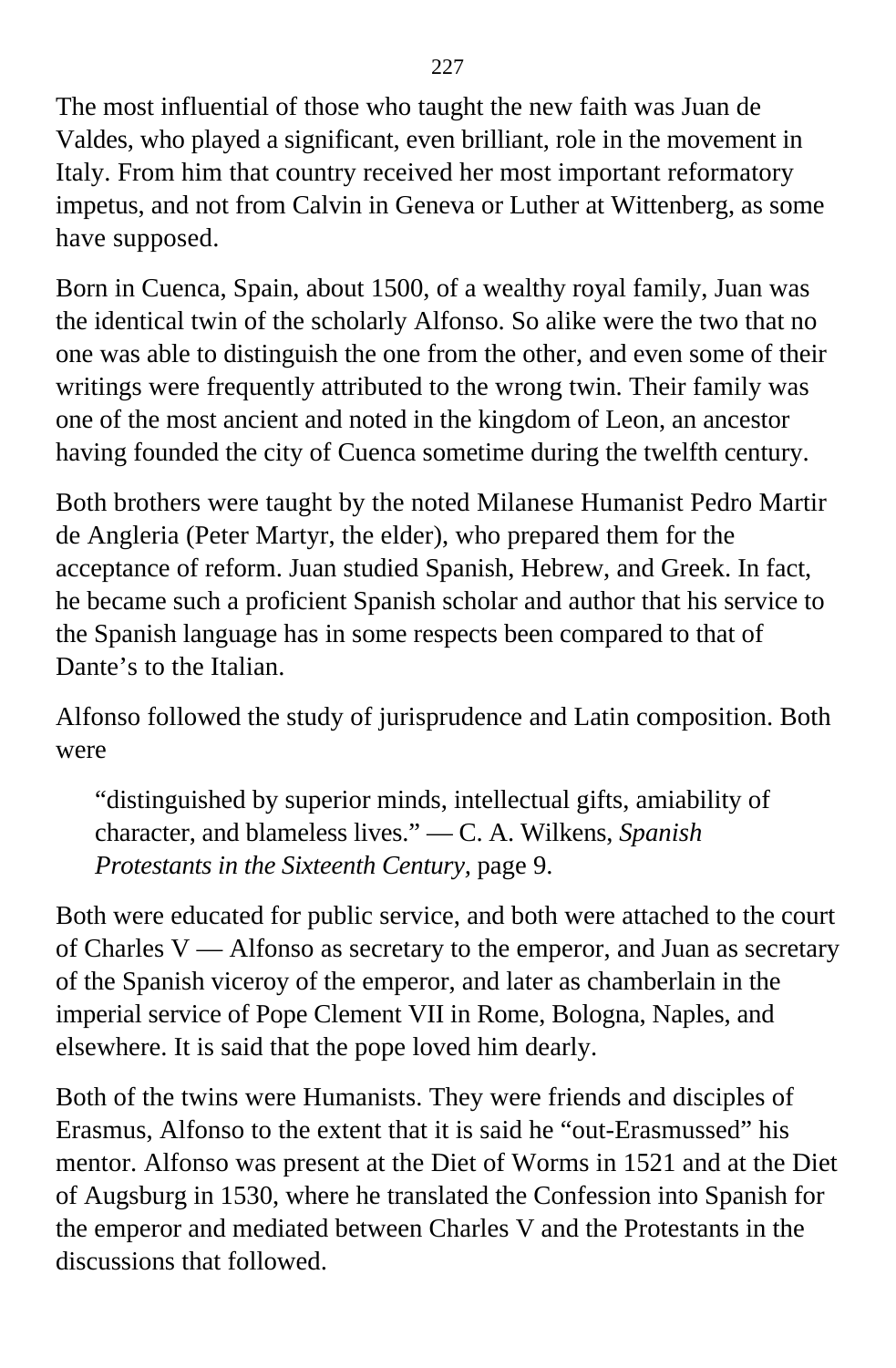Alfonso saw little spiritual value in the Reformation; he supported it rather as a politician because of its attack upon the corruptions of the church. In 1527, at the sack of Rome, he aided the cause of Charles V and freely criticized, in his dialogue called *Lactantius,* the papal abuses of the time. He sharply reprimanded the pope for his worldliness and for his responsibility for bringing about the destruction of Rome, a cataclysm which caused thirteen thousand houses to be burned and thirty thousand inhabitants to lose their lives. He also candidly disapproved of the profiteering, the greediness, and the excesses of the church, including the indulgences, political chicanery, and spurious relics. It is said that this dialogue

"marked an epoch in the history of Europe, and in the evolution of religious opinions." — *Ibid.,* p. 11.

It aroused the suspicions of the papists, some of whom branded Alfonso a heretic and a Lutheran. He lived at the court of Brussels, but died of the plague in Vienna in 1532.

It was Juan who was convinced of the spiritual efficacy of the Protestant movement. A master of Castilian prose, he wrote his earliest work, *The Dialogue of Mercury and Charon,* probably in 1528, in imitation of Erasmus's *Familiar Colloquies.* With biting satire he ridiculed the abuses of both state and church, derided the immorality and ignorance of the clergy, and lauded the Scriptures and divine grace as having greater efficacy than the worship of images, relics, and the Virgin Mary. Using as a mouthpiece a woman character, resembling, it is said, his maternal grandmother, Juan made known what a boon it is to ordinary people to be able to read the Scriptures for themselves.

"That which my parents left me of greatest value was the ability to read..Such pleasure did I feel in reading Sacred Scripture, that I learnt much of it by heart; and not satisfied with the mere knowledge of it, I endeavored to conform my life and conduct to it, losing no opportunity of instructing those of my female friends and companions who conversed with me in what God had taught me." — Quoted by Henry S. Lucas in *The Renaissance and the Reformation,* page 549.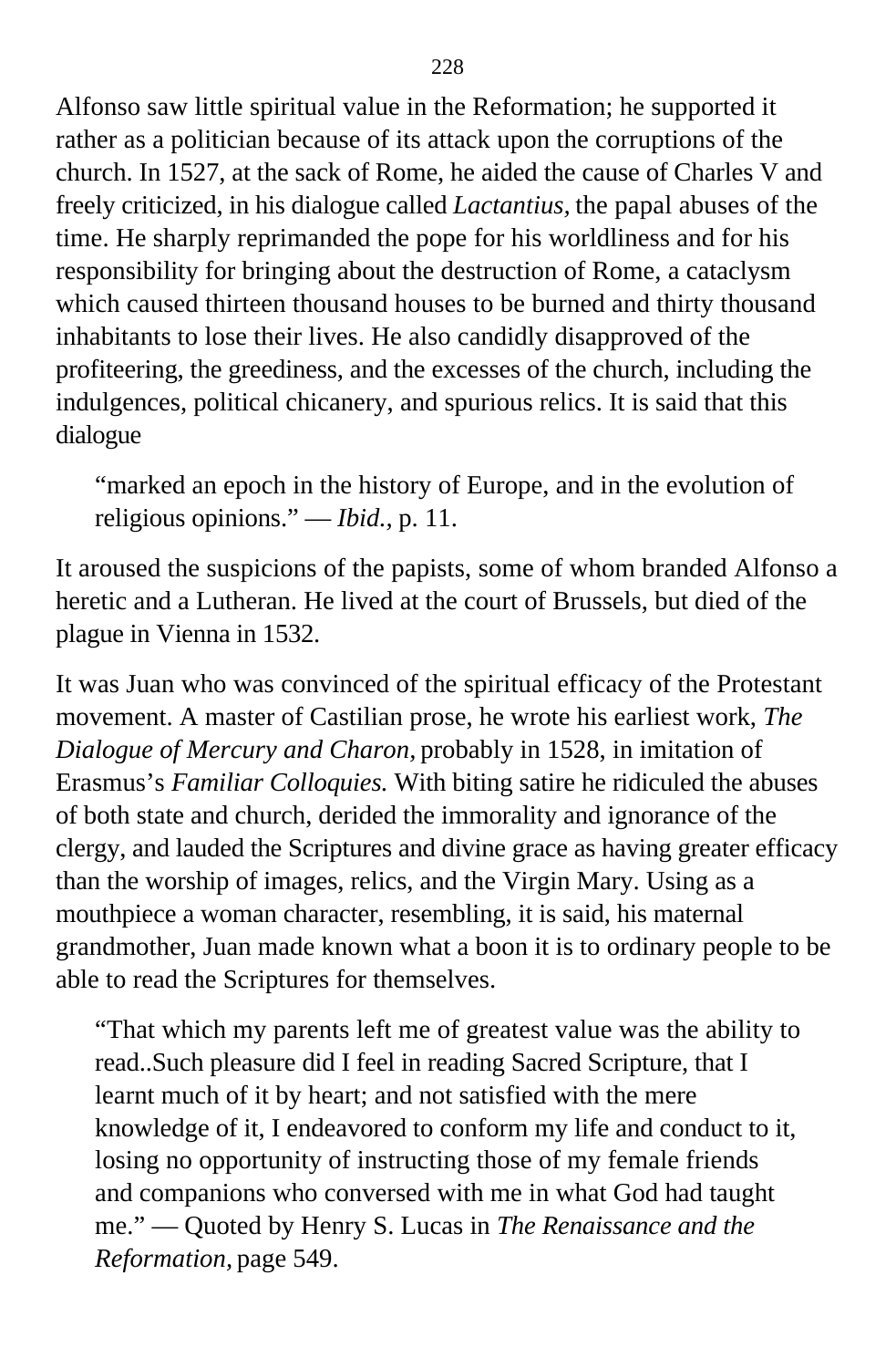In his writings the doctrine of justification by faith early manifested itself. He attacked such externals as the burning of candles, the use of indulgences, and the making of pilgrimages. He taught that religious persecution of any kind should find no place among Christians. There also existed a strong mystical strain; he believed he could receive new light through meditation and prayer. This is indicated in a passage from his greatest work, *Hundred and Ten Considerations,* a theological treatise:

"Oftentimes I have studied to understand in what that image and likeness of God properly consists of which Sacred Scripture speaks, when it declares that man was created in the image and likeness of God. So long as I strove to understand it by consulting authors, I made no advance toward its apprehension, because I was led by reading, at one time to entertain one opinion, and at another time another; until gaining the conception of it by reflection, it appeared that I apprehended it, or at least that I began to do so; and I feel certain that the same God who has given me the knowledge I possess, will give me that which I still want." — Ibid.

In 1529 the Spanish Inquisition caused Juan to flee, and for five years he wandered from place to place in the service of pope and emperor before settling in Naples, capital of southern Italy, where he died of a fever in 1541 without breaking with the church.

At Naples, it is said, his eminent work began. As a great teacher he became the center of a group of choice and kindred spirits, as Lefevre of France had been at Meaux. Valdes possessed great personal charm. Small in stature, he was polished and courteous in manners, and attractive and winning in conversation. Of fair and pleasing countenance he possessed a pure character and genuine piety. He never entered into orders. He was a self-taught theologian of the first rank, one who had no need to unlearn the many sophistries and untruths of current religious thinking. In short, his was "a great soul in a little body." Noble and gifted as he was, he drew to himself like-minded individuals, most of whom belonged to the aristocracy. His adherents numbered more than three thousand.

Other cities in Italy — Florence, Venice, Ferrara, Bologna, Lucca, Padua, and Verona — were also centers of Protestant thought. Translations of the writings of Luther, Melanchthon, and Zwingli had been circulated by the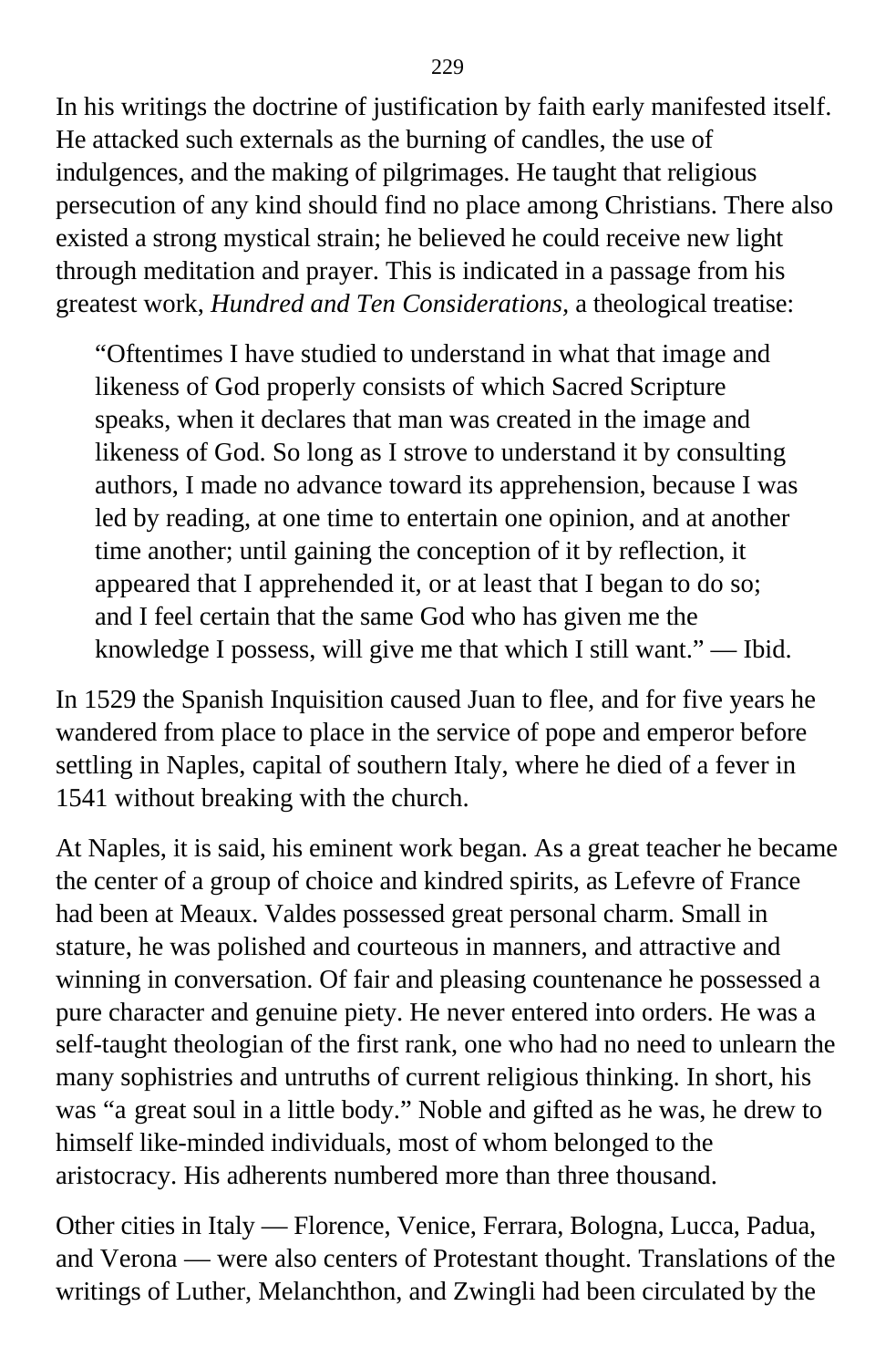thousands of copies, in Venice particularly, because of its being a commercial center. The influx of the Lutheran soldiers into Italy as Charles V and the pope warred with each other had also spread Protestant ideas. At Ferrara, Duchess Renata, a French princess, was an adherent of Calvinism. Here Calvin had repaired in 1536 with the hope of establishing a Protestant stronghold, but he returned to Geneva, disappointed in his desires. The adherents of Lutheranism, however, were said to number into the thousands, so many in fact that Pope Clement VII murmured against "the pestiferous heresy of Luther."

But Naples contained the strongest Protestant circles. Members of it were called Valdesians, after Valdes, and all were ultimately regarded by the church as heretics.

Valdes frequently engaged his disciples in long conversations as together they walked along the Neapolitan bay, their discussions dealing with the themes of God's great love to mankind and salvation by grace rather than by works.

"He generally collected his friends together at Chiaja, near Pausilippo and Vergil's tomb, in a villa whose gardens looked over the wide sea, in front of the island of Nisida."

There he discoursed with them on topics of grace, faith, and salvation.

"'An honored and brilliant knight of the emperor,' says Curlone, 'he was a still more honored and brilliant knight of Jesus Christ.'"

In Naples he

"committed greater ravages among souls than many thousands of heretic soldiers had done." — J.H. Merle d'Aubigne, *History of the Reformation in Europe in the Time of Calvin,* vol. 4, p. 460.

Little is known concerning Valdes personally. To understand what an influence he exerted upon the Reformation one must sense the part his disciples played in it, especially when the Italian Inquisition, organized after the Spanish fashion, started functioning in 1542. Up to that time none of Valdes's disciples had any thought of breaking with the church, but persecution brought their true Protestantism to light. Valdesianism and Valdesians were arraigned before the Inquisition. Nonetheless, his opinions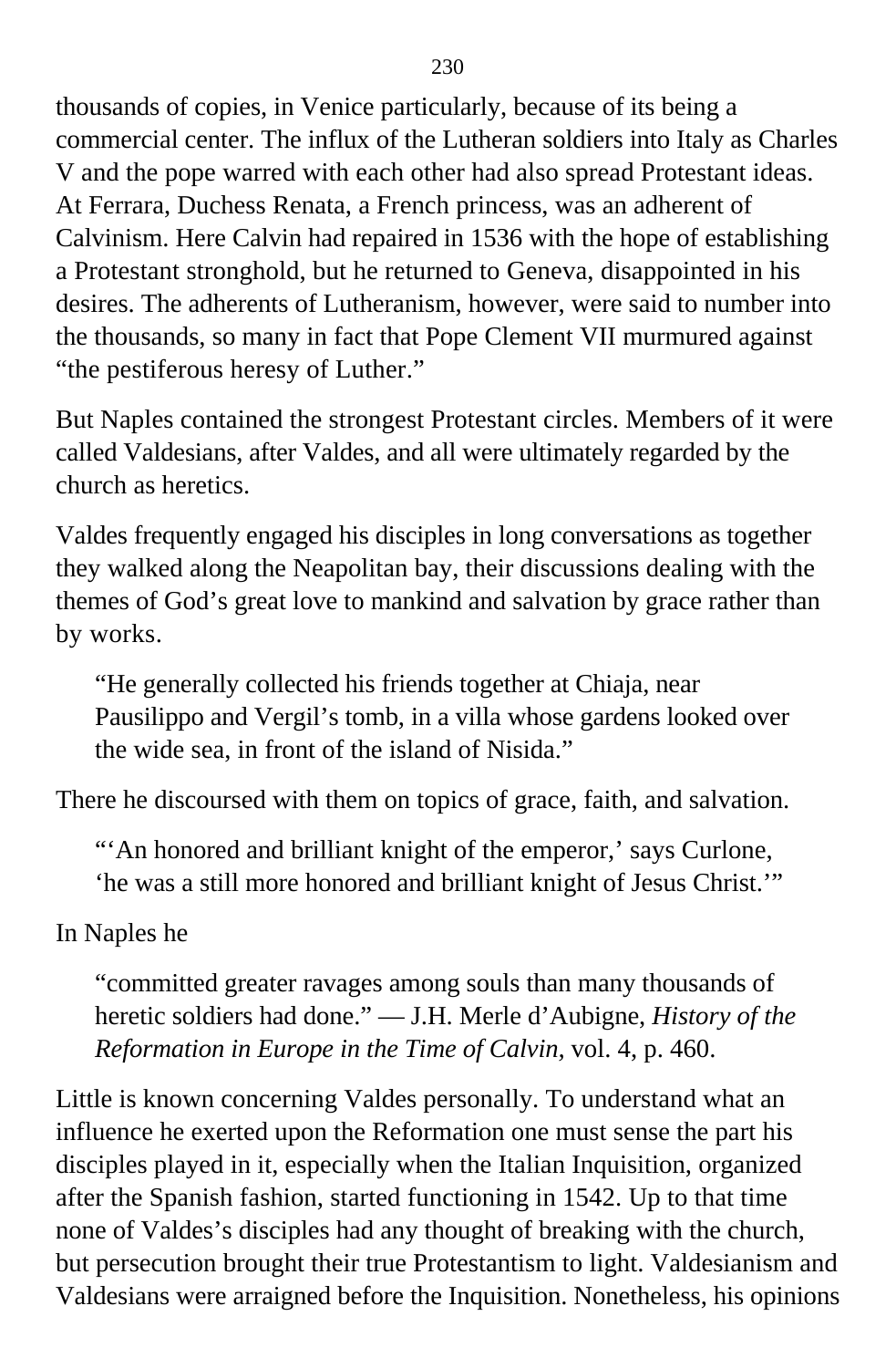continued to gain such momentum that it was said hardly a highborn person in Italy existed but who entertained some notion of Valdes's ideas.

Among his most renowned followers to achieve fame and spread reformatory ideas abroad were Peter Martyr and Bernardino Ochino. The papist Antonio Caraccioli called Valdes and these two "the Satanic triumvirate." See *Cambridge Modern History,* vol. 2, p. 390.

Other renowned followers included Vittoria Colonna, an author belonging to one of Italy's greatest families, a friend of Michelangelo, and "perhaps the noblest woman of her age." Undoubtedly his most noteworthy woman convert was Giulia di Gonzaga, a poetess called "the most beautiful woman in Italy." To her he dedicated his manual of Christian living, the *Christian Alphabet.* As "a princess of the Italian Reformation," she remained behind after the dispersion, and, because of her, Valdes's writings were preserved from the flames of the Inquisition.

Galeazzo Caraccioli, a Neapolitan nobleman and nephew of Pope Paul IV, and later a close associate of Calvin in Geneva, and Pietro Carnesecchi, private secretary to Pope Clement VII, were both executed for their Valdesian beliefs. Many others who did not flee were likewise beheaded and burned.

Aside from the work of Valdes's disciples, that which perhaps had the most pronounced and far-reaching influence was a little book entitled *The Benefits of Christ's Death.* It represented the voice of this band of Protestants; it contained the kernel of Valdes's teachings. Authorship has been variously attributed to Benedetto of Mantua, to Aonio Paleario, and even to Valdes himself. It was the most important work of the Italian Reformation, and its popularity was indicated by its wide circulation, hundreds of thousands of copies — forty thousand in Venice alone. It was translated into many languages.

So much did the papacy despise this book that the book police of the Inquisition tracked down almost every copy; not one was to he found until a lone copy appeared in the University of Cambridge in 1855*,* after which the English Bible Society took steps to circulate it once more in Italy.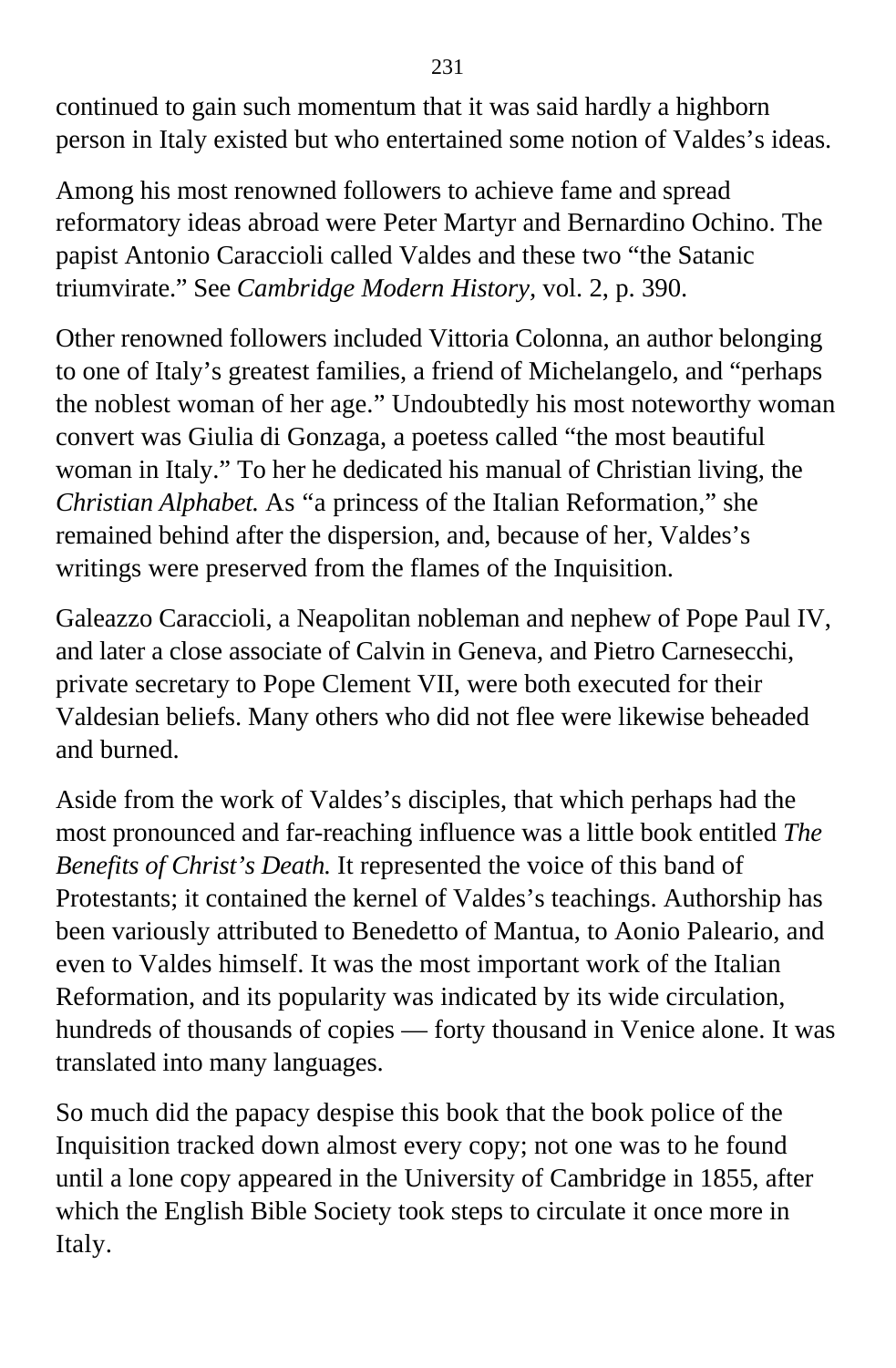## POLAND

## JOHN LASKI

#### **POLISH REFORMER AND LEADER**

AMONG the men of the Reformation few sacrificed so much of wealth and earthly glory as did John Laski, also known as Johannes Alasco. Born to riches and royalty, he gave up the primateship of Poland to become a disciple of the King of kings,

"one of the most beautiful examples of moral freedom presented in the sixteenth century." — J.H. Merle d'Aubigne, *History of the Reformation in Europe in the Time of Calvin,* vol. 7, p. 451.

The second of three sons, he was born in 1499 at the castle of Lask, ninety miles from Warsaw, Poland, of John Jaroslaw, baron of Lask, and Suzanna of Bakova-Gora. At the age of eleven, he with his two brothers, later famous as Stanislaus, minister plenipotentiary of Poland in France under Francis I, and Jaroslav (or Jerome), an eminent author, was taken to the palace of Cracow, by his uncle, who also bore the name of John Laski. The older man was then archbishop of Gniezno, capital of Great Poland, primate of that great country, and one of the most distinguished men of his day. He supervised the boy's education, and three years later took John, who he apparendy intended should succeed him, and his older brother with him, to the Lateran Council in Rome.

For about four years John attended the University of Bologna. His uncle also guided his entrance into priestly orders, and obtained for him some benefices. Laski became successively canon of Leczyca, coadjutor to the dean of Gniezno, custodian of Leczyca, canon of Cracow and Plock, and dean of the metropolitan church in Gniezno, all by 1521, the year he was ordained a priest.

In 1523 he and his brothers went on a tour to visit foreign courts and universities. In Zurich he met Zwingli, who was the first to suggest to him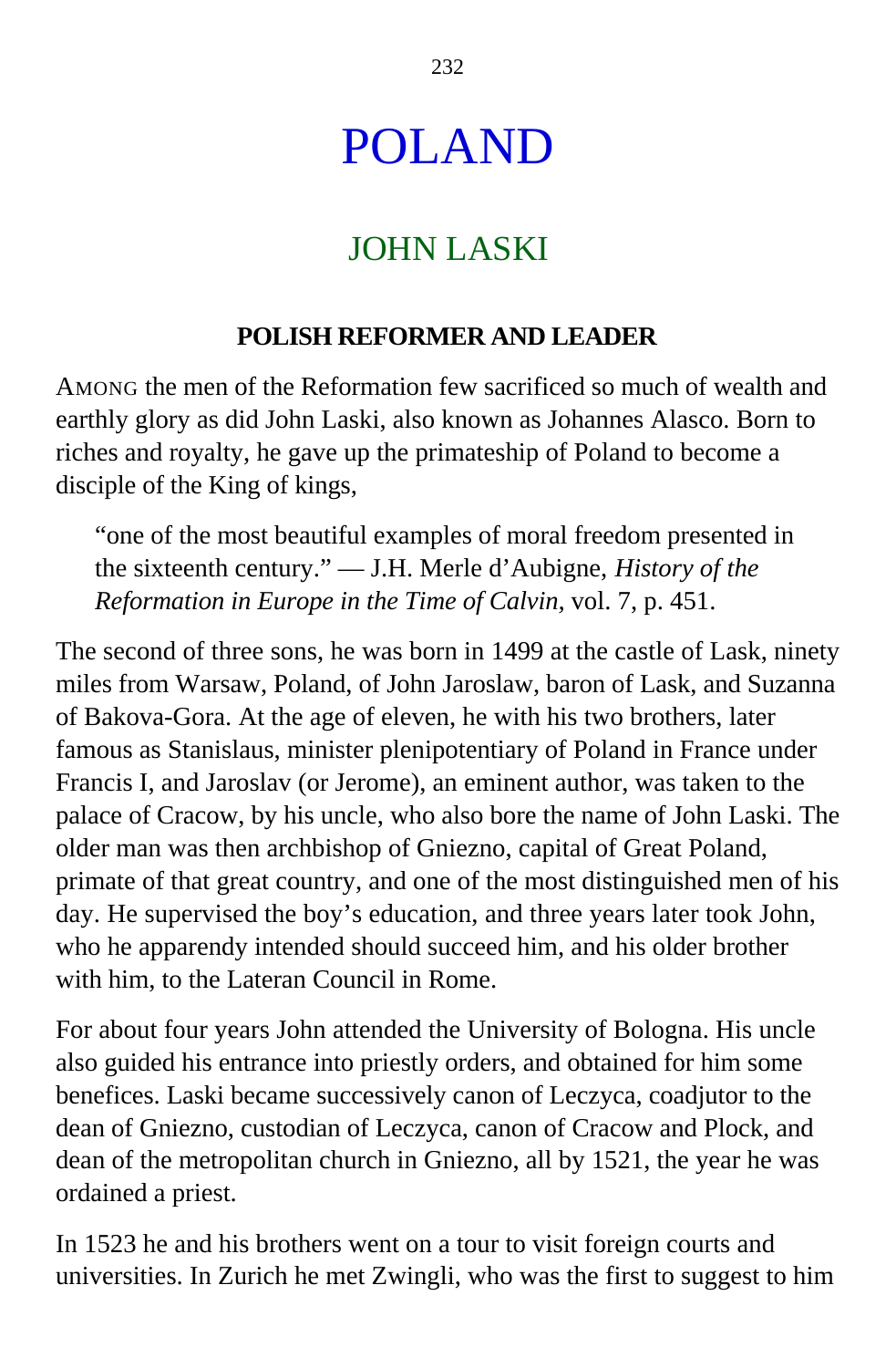that he study the Sacred Writings. At the close of the following year, at the invitation of Erasmus at Basel, he became a guest in the house of that great scholar, but with Laski bearing the expenses not only for his own share but providing handsomely for the entertainment of his host. In return Erasmus willed him his library.

From Europe's greatest Humanist Laski received his impetus to study the Scriptures. Erasmus told him it was one thing to aim at occupying the principal ecclesiastical post of a nation, but an altogether different affair to be prepared and fit for it. And with that the young Laski began to study the Hebrew of the Old Testament. Here he also met the Reformers Hardenberg; Konrad Pellicanus, who became his instructor in Hebrew; Glareanus, who likewise taught him Greek and Latin; and Oecolampadius, who guided him in doctrine.

Erasmus, the foremost thinker of his age, was so favorably impressed by the young man that he wrote of him in highest praise,

"We have here John Alasco, a Pole. He is a man of illustrious family, and will soon occupy the highest rank. His morals are pure as the snow. He has all the brilliancy of gems and gold."

He also described him as of

"a glorious ancestry, high rank, prospects the most brilliant, a mind of wonderful richness, uncommon extent of knowledge. . . and with all this there is about him not the faintest taint of pride. The sweetness of his disposition puts him in harmony with everyone. He has at the same time the steadfastness of a grown man and the solid judgment of an old man."

His friends in Poland became alarmed at his association with the Reformers, and King Sigismund I asked him to return. This he did, after visiting Paris. There he may have met Margaret, Protestant sister of Francis I, for he later corresponded with her; and perhaps he also went to Italy. His contact with the Reformers thoroughly shook his old faith, but at the moment his was merely an intellectual adoption of, rather than a spiritual conversion to, the new doctrines.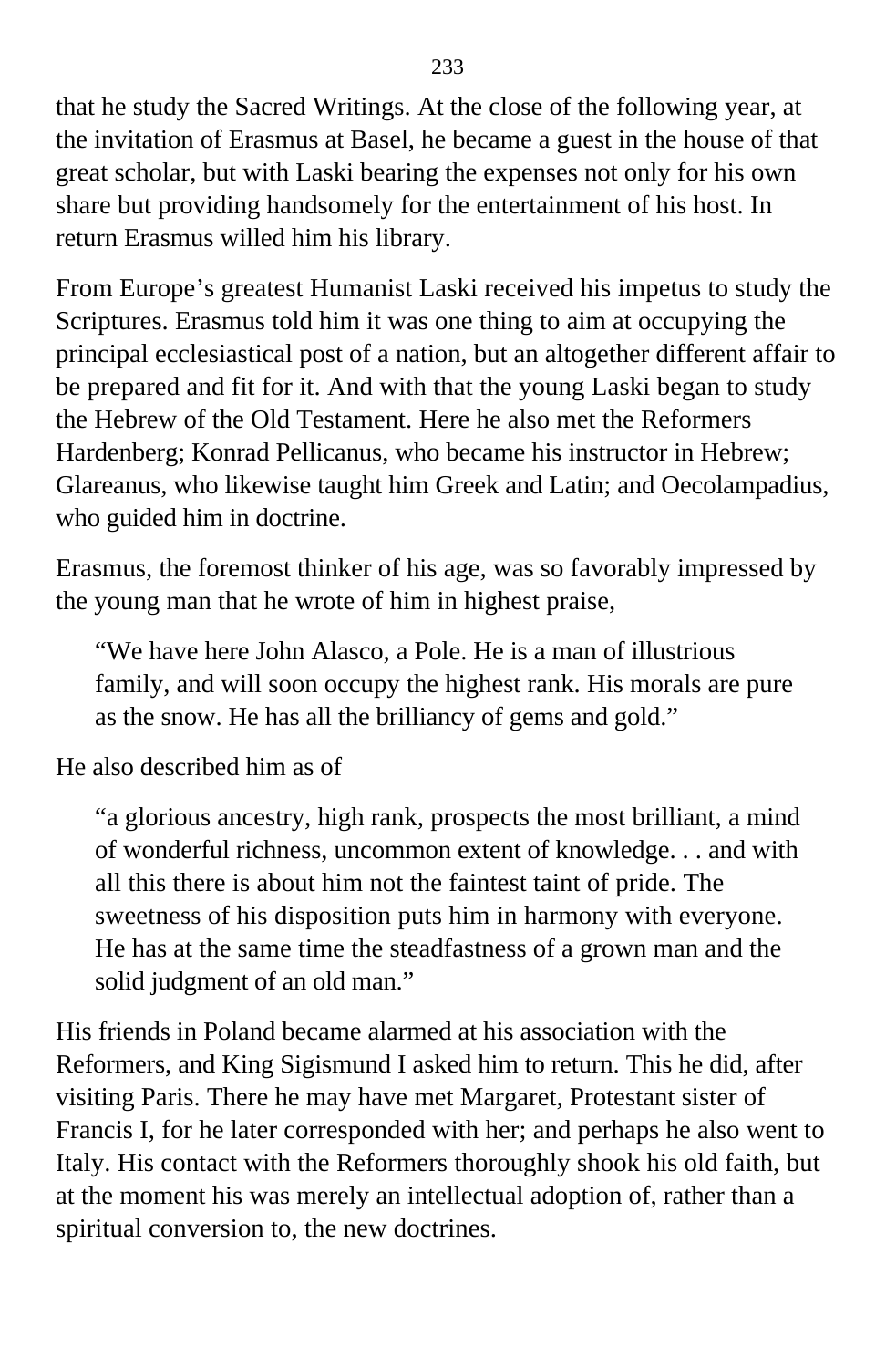Once back in Poland, his rank, travel, family connections, and handsome bearing made him a social lion at the court. He declared himself an Erasmian, and had in mind to accomplish a renovation within the church in all Poland. He even asked Erasmus to write a letter to Sigismund urging him to liberate his country from the Romish yoke. Erasmus complied, but without results. The king had shortly before ordered the destruction of Luther's writings, and the seizure of all persons suspected of bringing them into the country.

Laski's old friends ridiculed him, even circulating the rumor that he had married a heretic and secretly brought her back with him. His uncle, the primate, greatly disapproved of his nephew's turn of mind in religious beliefs. The pressure exerted upon him from all sides proved too great, and when faced with an examination in 1526 he reversed his position and signed a statement declaring he believed only what the Catholic Church taught.

But this renunciation seemed merely a way out of an emergency, and did not in reality depict his true religious views. The spark of reform remained alive, and in 1531when his uncle died, he was freed to throw off Catholic restrictions. His desires for reform, now fanned into a living flame through the writings of, and correspondence with, Melanchthon and others, took tangible shape as he attempted to introduce his new doctrines into Poland.

Indicative, however, of his confused thinking, is the fact that at the same time he sided with Protestantism he maintained and added to his benefices in the Catholic Church. In 1536 his brother Jaroslav, influential in Hungarian circles, obtained for him the bishopric of Wesprim in that country, and in 1538 he became the archdeacon of Warsaw and the bishop of Cujavia.

About this time Laski is supposed to have made a hurried trip to Germany, and upon his return he told the king of his convictions, and said that he intended to leave the country to go where he would have greater freedom to preach the gospel. "Brought to my right mind by the goodness of God," he asserted, "I will now serve, with what.little strength I possess, that church of Christ which I hated in the time of my ignorance and my pharisaism."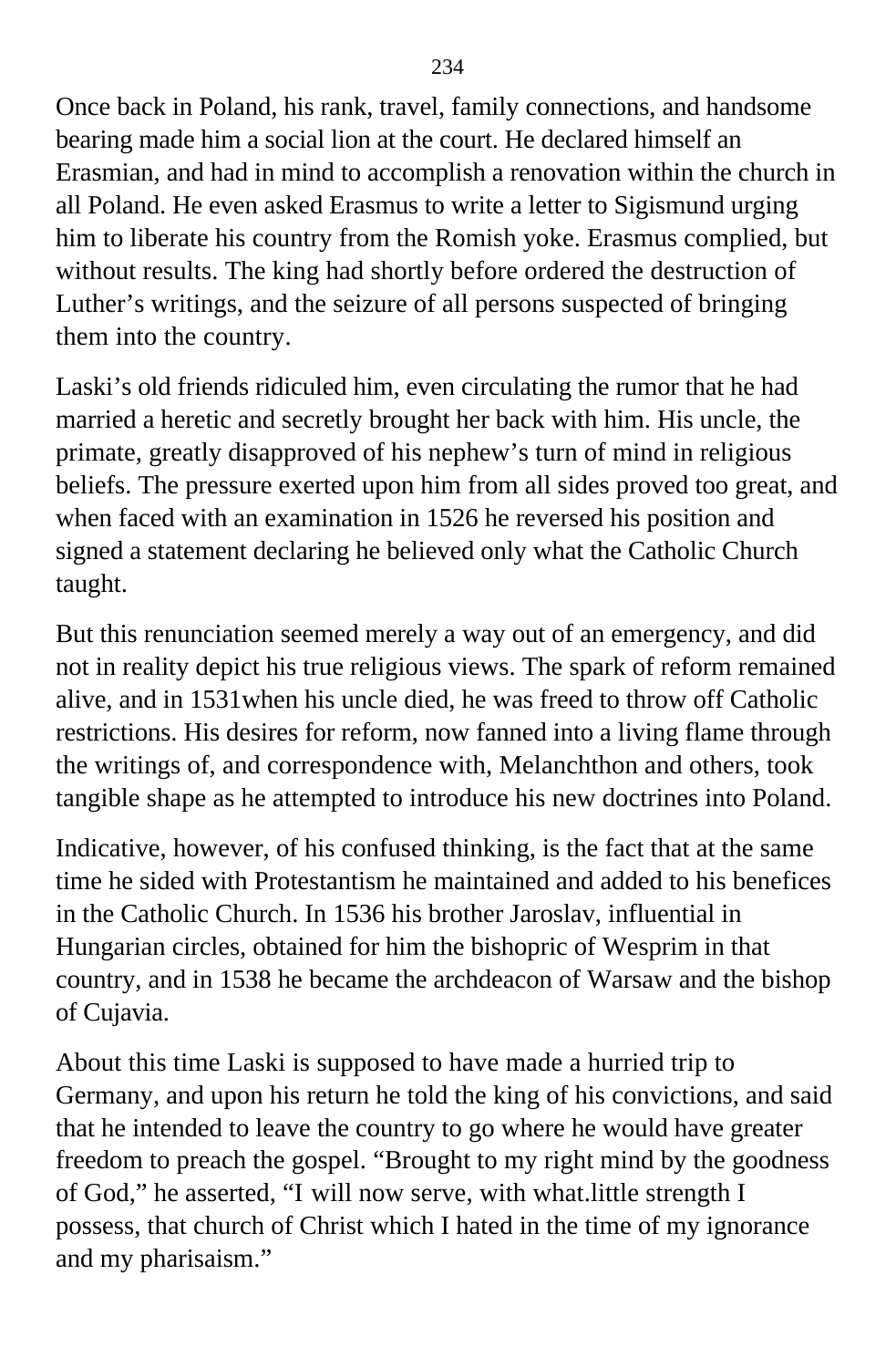Hoping at a more opportune time to return to unite all Poland under Protestantism, he left, probably about 1538, for Frankfort, Germany, and resided for a time in Hardenberg's house.

From there he went to the Netherlands, first by way of Metz, then Louvain, and finally to Emden in Friesland, a territory called "the battleground of Anabaptists, Roman Catholics, Zwinglians, and Mennonites." Here he settled in 1540, poverty stricken, and suffering from ill-health because of climatic conditions. At Louvain he married a poor but pious peasant girl, thus burning the last bridge between himself and the riches, honor, and chances for future glory he had left behind.

At Emden he became a pastor in 1542, and the same year Countess Anna of Oldenburg, regent of the country, made him the superintendent of all the churches in her territory. Laski accepted the position on the condition that he would be permitted to return to Poland in case his country called him to help with the Reformation. He wrote to Poland signifying his willingness to return if they needed him. But misunderstanding that he would return for any reason, the king wrote him that he might have a great bishopric.

This incensed Laski, leading him to remark,

"It is asking me to return to my vomit."

To the king he replied,

"I will have no apostleship invested with the hishop's tiara or the monk's cowl. My return is not to be thought of, except it be for some legitimate vocation."

Beset by language difficulties, civil interference in affairs of church, antagonistic monks, grave errors among the members, and strife and contention in general, Laski aimed at accomplishing the stupendous task of uniting the diverging sects into one evangelical group. He was successful to the extent that he established the Reformed Church in Friesland, and Eraden became known as the "Northern Geneva."

As he worked he assailed the monks and monasteries, the images and pictures in the churches; and gradually Romish rites gave way to Christian practices. He organized a Presbyterian form of church government, and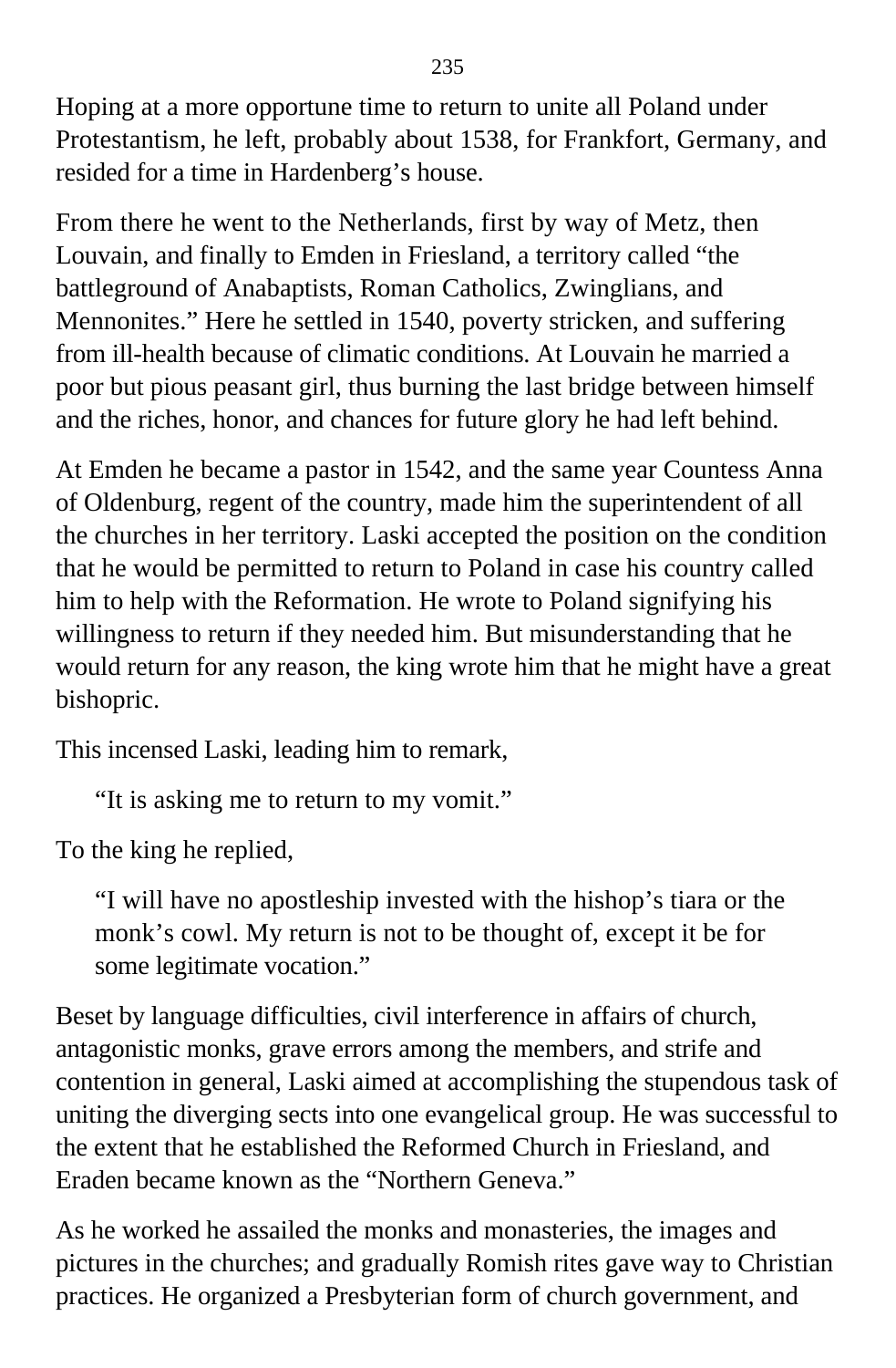appointed four elders to look after the discipline of the church. He organized a *Coetus,* a school for the cultural, pastoral, and doctrinal edification of the preachers, where many said they "learned more in it than at the university." He also prepared a catechism, or creed, for his members. The *Heidelberg Catechism,* the most outstanding of reformed creeds, was later partially based upon it. So well did he do his work that when the monks, through their spokesman Count John of Austria, asked Countess Anna to get rid of him, she replied, "I cannot do without Alasco<sup>"</sup>

Among the most advanced in his doctrinal views, Laski differed considerably from Luther and Calvin on predestination. "God," he said, "so far as it rests with Him, shuts out no one from His mercy. Christ, by His holy death, has expiated the sins of the whole world. If a man be lost, it is not because God created him for the purpose of suffering everlasting punishment, but because he has voluntarily despised the grace of God in Jesus Christ..God is the Saviour of us all, the most loving Father of all, most merciful to all, most pitiful for all. Let us then implore His mercy through Him to whom nothing can be refused, to wit, Jesus Christ."

A moderate, temperate man, he sought to reform by gentleness and kindness, rather than by force and ruthlessness. Contrary to the actions of some of his fellow Reformers, he defended the right of the various sects to live side by side. "An error of the understanding does not render a man liable to punishment; but guilty intentions alone," he maintained. But one sect he felt he could not fellowship, namely the one led by Menno Simons, although he entertained the utmost respect for the man personally; he thought him truly pious. For a period of days they debated, at Laski's invitation, upon the topics of the incarnation of the Son of God, baptism, and the ministry.

Among the many trials that came to Laski during this period were partial loss of eyesight, fever, death of his son Paul, and unjust accusations. For a time he retreated to a farm for rest and rehabilitation. "He was busied about his house, and also a little about his fields.. His wife managed the house affairs, milked the cows, and made the butter."

The report of Laski's work soon spread to other lands, and rulers and divines alike asked his counsel on church polity. He corresponded with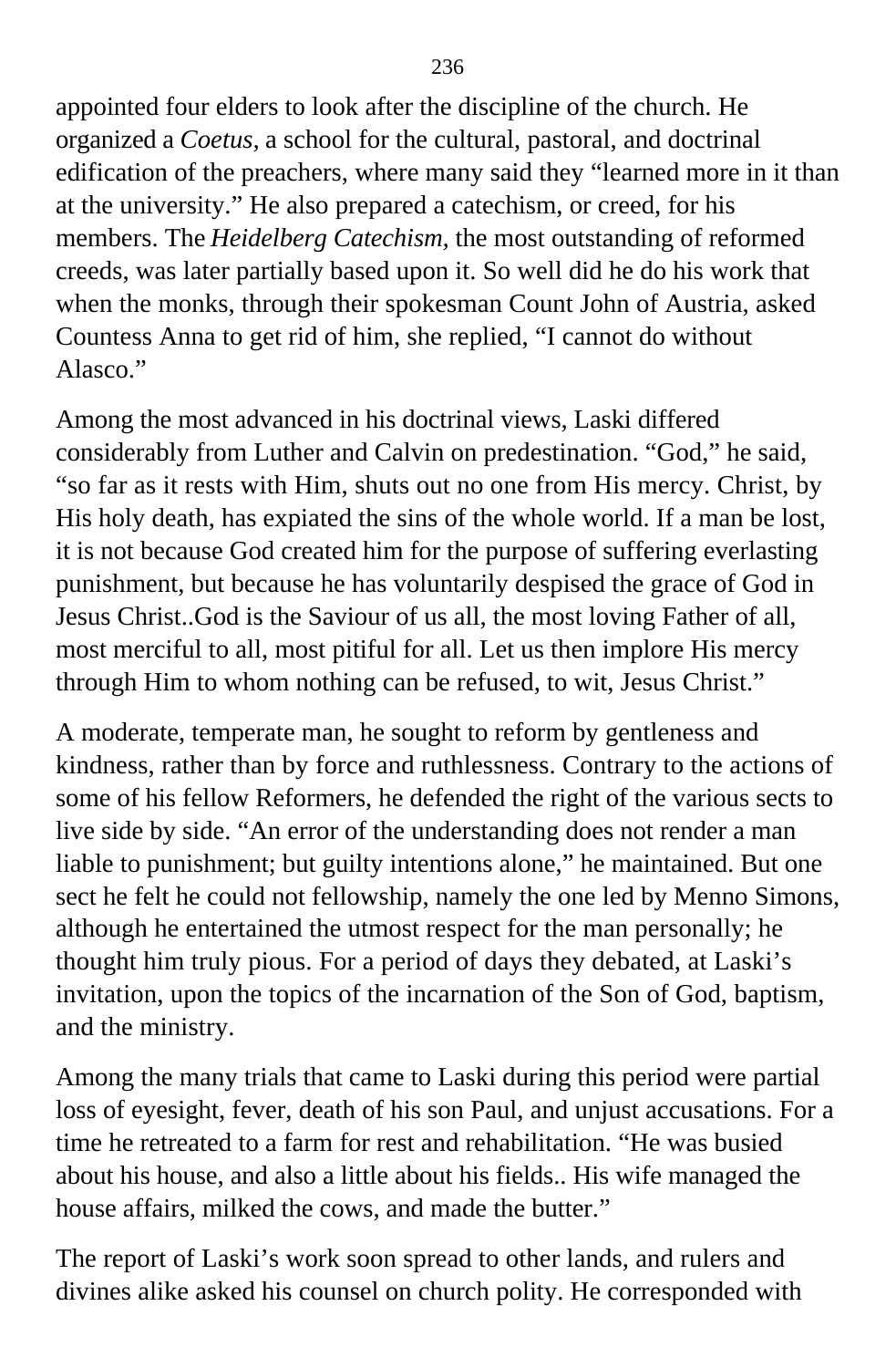Bucer, Bullinger, Melanchthon, and others, as they exchanged ideas on doctrine and policy. The duke of Prussia sought his assistance to supervise the churches in his territory, but Laski's insistence upon the withdrawal of civil interference in church matters and the abolition of Lutheran rites similar to those in the Catholic Church led the duke to cease pressing the matter. Needless to say, the Lutherans became Laski's violent enemies.

Laski spent his next period of service in England, driven there by the persecutions growing out of the Interim in 1548. In that country he made a favorable impression as he formed friendships among the leading bishops, such as Hooper, whom he supported in the vestment controversy. He discussed at length with Bucer the question of the real presence in the eucharist. For six months he lived with Cranmer at Lambeth, and Latimer praised him for a sermon he preached before the king and called him "a great learned man." It is said that he exerted a great influence at court.

The king asked him to organize all foreign Protestants in London, a group of about 3,000, into a church, to be acknowledged separate from the control of the Church of England. For its government Laski followed the Presbyterian organization he had used in Friesland, the first Presbyterian order used on English soil. He discarded the English liturgy and taught that Christ's body and blood were symbolized in the Lord's Supper. Besides, he exerted some influence on the English *Prayer Book,* he inspected the schools of his church, and sat on the commission to revise ecclesiastical laws. He wrote a decisive work on the sacraments and a confession to counteract the sectarian tendencies among his members. He used the catechism he had compiled in Emden for the instruction of the people. For his services he received a gift from the crown.

While in England his wife died, and he remarried shortly after. Altogether he had nine children.

With the accession of Mary, Laski's work disintegrated. The queen dissolved his congregation, and all had to leave the country. On September 15, 1553, he and 175 of his members embarked at Gravesend, hoping to find refuge somewhere among their Protestant brethren on the Continent The historian Charles Beard describes their plight as they encountered animosities and prejudices born of religious bigotry.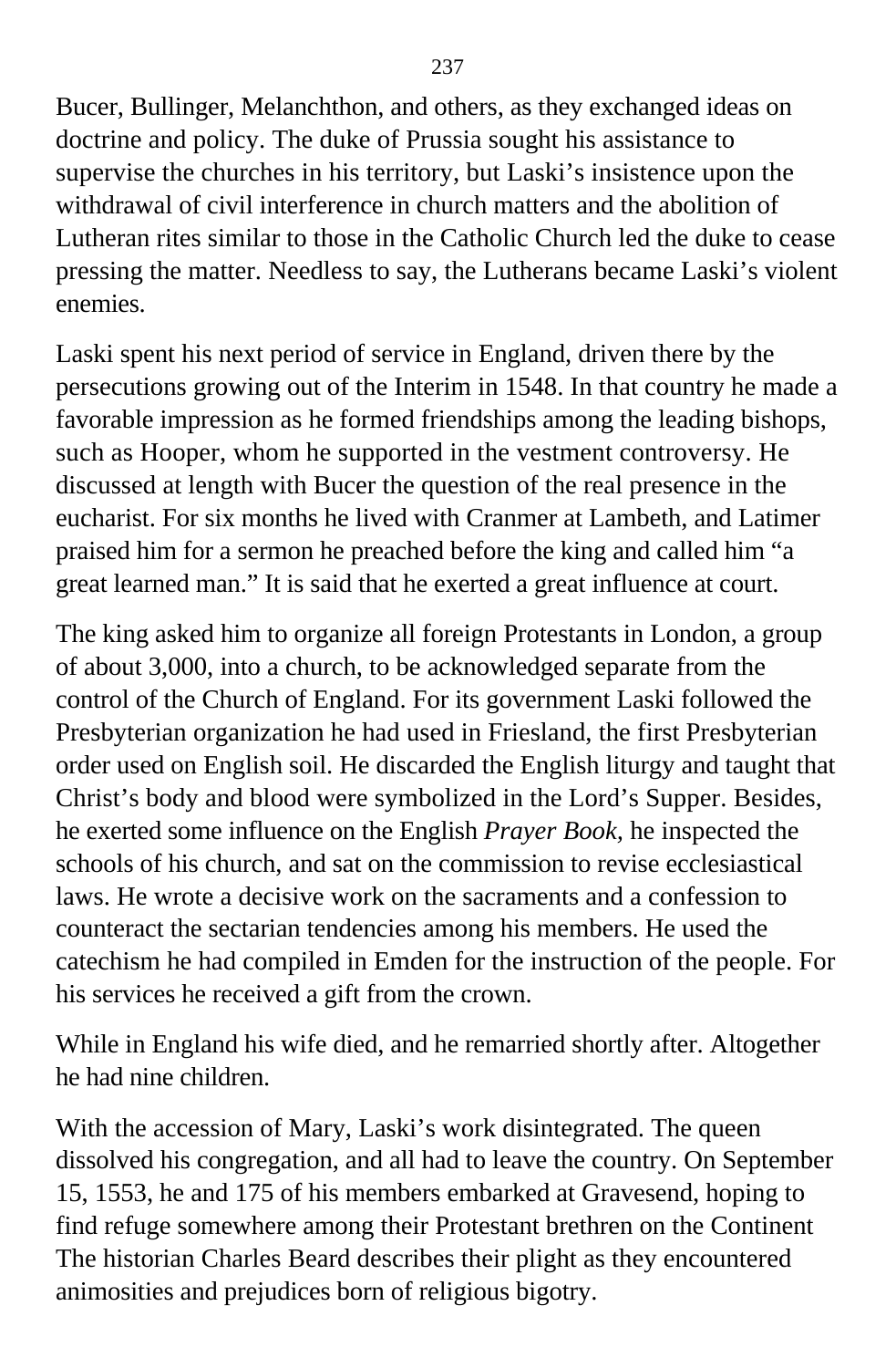"Upon the accession of Mary, Lasco, with a large part of his congregation in London, fled beyond the sea. They embarked for Denmark in two small Danish ships which they found lying in the Thames, and to that zealously Lutheran country confidently looked for refuge and welcome. Late in the autumn they arrived, but were warned that they might not so much as land unless they would repeat the Lutheran shibboleths. It did not matter that they were flying from Catholic intolerance: Lutheran hearts were shut against Calvinist sufferers. All appeals were fruitless. The people in Copenhagen were friendly enough; it was the king and the preachers who would have none of them. So during almost the whole of a stormy northern winter, these poor creatures, among whom were many women and children, were driven from port to port: Rostock expelled them; Wismar allowed them a brief respite; Lubeck turned them out; Hamburg raged against them with special bitterness; at last in Emden they found a little rest. The very seas and storms were kinder to them than those who ought to have been their brethren. Calvin, who was at this very moment burning Servetus, raised a loud voice of protest, for the sufferers were his fellow believers; but I cannot find that any word of remonstrance came from Wittenberg." — *The Reformation of the Sixteenth Century,* pages 182,183.

For almost a year Laski remained in Emden under the protection of Countess Anna. Later he went to Frankfort, where he was reported seriously ill for a time. But wherever he went he defended the faith and alleviated the suffering of the fugitives. At Frankfort he superintended the churches and sought to establish an agreement between the Lutheran and the reformed churches on the doctrine of the Lord's Supper.

Eventually, in 1556, after many years of sorrow and distress, he received the long-looked-for invitation from his king to return to his native land to preach the gospel. The king welcomed him warmly, despite the dire predictions of Laski's enemies that he was "a dangerous person, an outlawed heretic," and that he would "excite troubles and commotions." The king made him his secretary, and placed him in charge of the Reformed Churches in Little Poland, a most difficult undertaking.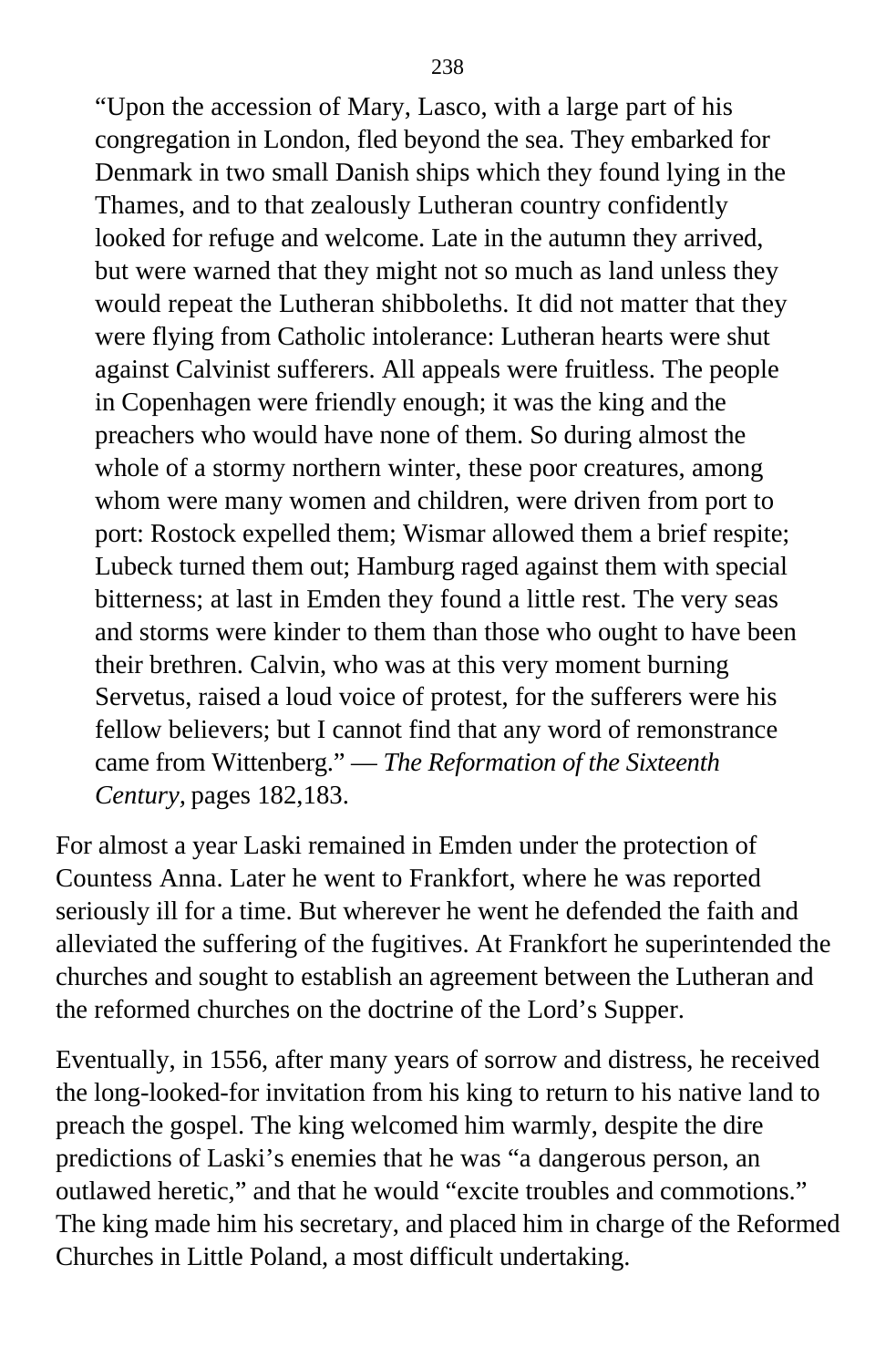Laski had finally come into his own, but probably too late to accomplish the mission he had set for himself and longed for during all the years of his exile. Calvin at this time wrote him that "the only danger was that he might fail through too great an austerity."

During his eighteen years' absence the Reformation had made great progress among all classes in Poland, because the people were as dissatisfied there as elsewhere in Europe with the dissolute lives of the clergy and the wealth and indolence of the Catholic Church. The unpopularity of Romanism made the acceptance of the new doctrines easy.

"Seeing in the Reformation a weapon for humiliating and plundering the church, as well as a key to a higher spiritual life, from one motive or another, they flocked to its standard, and under the leadership of their greatest Reformer, John Laski, organized a powerful church." — Preserved Smith, *The Age of the Reformation,* page 141.

Poland, like Friesland, had become the battleground for many persecuted and disaffected groups, or sects. The Bohemian brethren, followers of John Huss, had priority among the Protestants, by virtue of their seniority. They, with the Lutherans, Anabaptists, Catholics, Zwinglians, and Unitarians, were jealous for their rights, each hoping to gain the ascendancy. The Lutherans remained a dissident element, "a persistent obstacle to union," and the Unitarians, whom Socinus had developed into a strong faction, counteracted by their "fifth column" activities the work of the Reformed Church.

For the herculean task of bringing a semblance of order and unaniminity of religious opinion among these groups, Laski, with his gentle nature and moderate views, was considered the ideal mediator; his work as a coordinator and organizer in Friesland and England had not gone unnoticed. Melanchthon, helpful as usual, had sent along a modified copy of the Augsburg Confession.

By preaching, conferences, and synods he sought to secure harmony among the Protestant confessions. He broke the union between the reformed group and the Bohemian brethren to establish a pure evangelical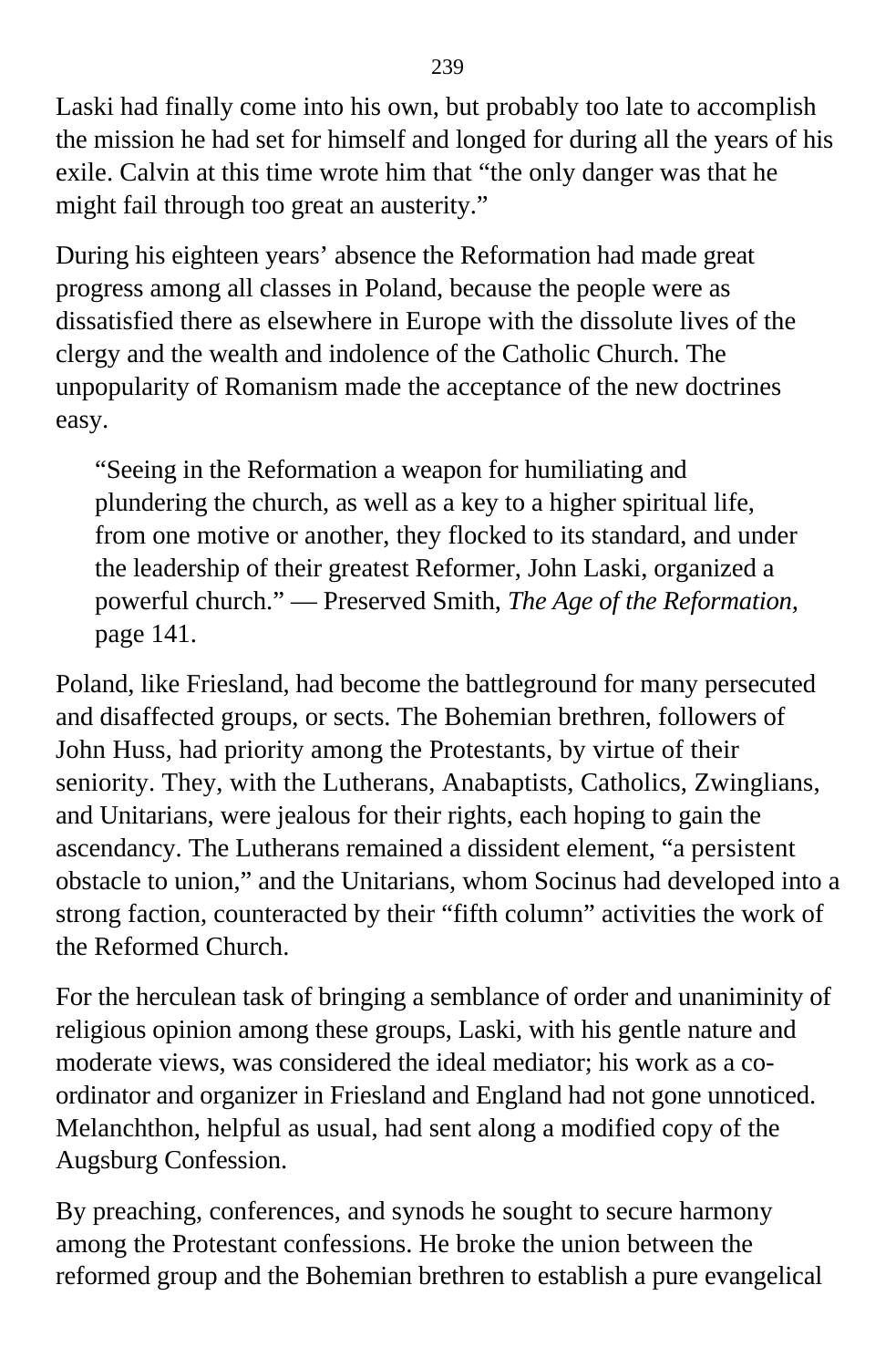body of believers. He wrote many treatises on Scriptural subjects, and with seventeen other ministers he helped prepare a Polish version of the Bible.

To the very end of his life he struggled against almost insurmountable difficulties, both from enemies within and from without the church; but death came before he achieved his goal. Nonetheless

"his vigor, activity, and practical ability left a deep and abiding impress on the development of the Polish Reformation." — McClintock and Strong, *Cyclopedia of Biblical, Theological, and Ecclesiastical Literature,* article, "Lasko."

He succeeded in laying the groundwork for a subsequent compromise. He died January 13, 1560, at Pinczow, Poland.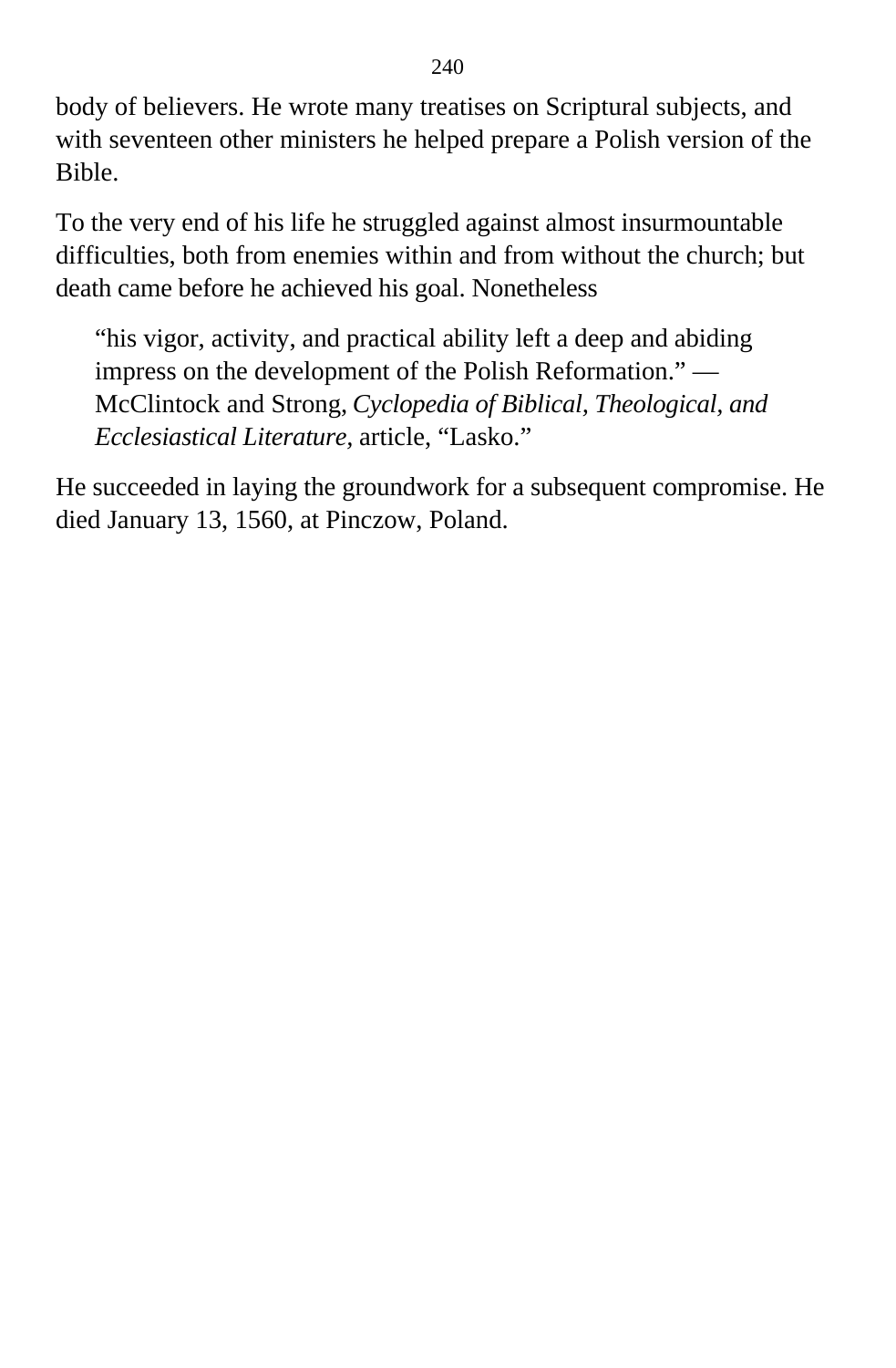# SCANDINAVIA

## HANS TAUSEN

#### **"THE LUTHER OF DENMARK"**

THE Protestant Reformation reached Denmark and Sweden simultaneously from Germany, the only European nation with which the inhabitants of the Scandinavian countries associated frequently. In Denmark, as in Sweden, the Reformation was accomplished largely by governmental decree supported by strong Protestant Reformers to instruct the people. As the Protestant church organization became effective in Denmark, it included its vassals Norway and Iceland.

"The Luther of Denmark" was Hans Tausen, son of a farmer and born in 1494 at Birkende on the island of Fyn. He attended schools in Odense on Fyn, and Stagelse in Zeeland. At the former he made his living by singing from door to door before the homes of the rich, after the fashion of poor schoolboys of his day.

Ambitious to become a priest, he entered the rich Johannite monastery at Antvorskov. He was certain of his call to preach, and frequently practiced upon his fellow monks, who recognized the pith and cogency of his remarks, then already directed against the abuses of the church.

He also attended the University of Rostock and lectured there for a time. He likewise studied at Louvain and Cologne, where he came in touch with Luther's writings and read them avidly. Drawn to Wittenberg, he probably came under the personal influence of Luther and Melanchthon sometime between 1521 and 1525. He returned to his native country firm in the resolution that he would preach the gospel of Jesus Christ.

Prior to this, Christian II, then king of Denmark and already influenced toward Lutheranism, had attempted to introduce the Reformation into the country. When he conquered Sweden in 1520, he asked his uncle, Frederick, elector of Saxony, to send him some Lutheran preachers. Martin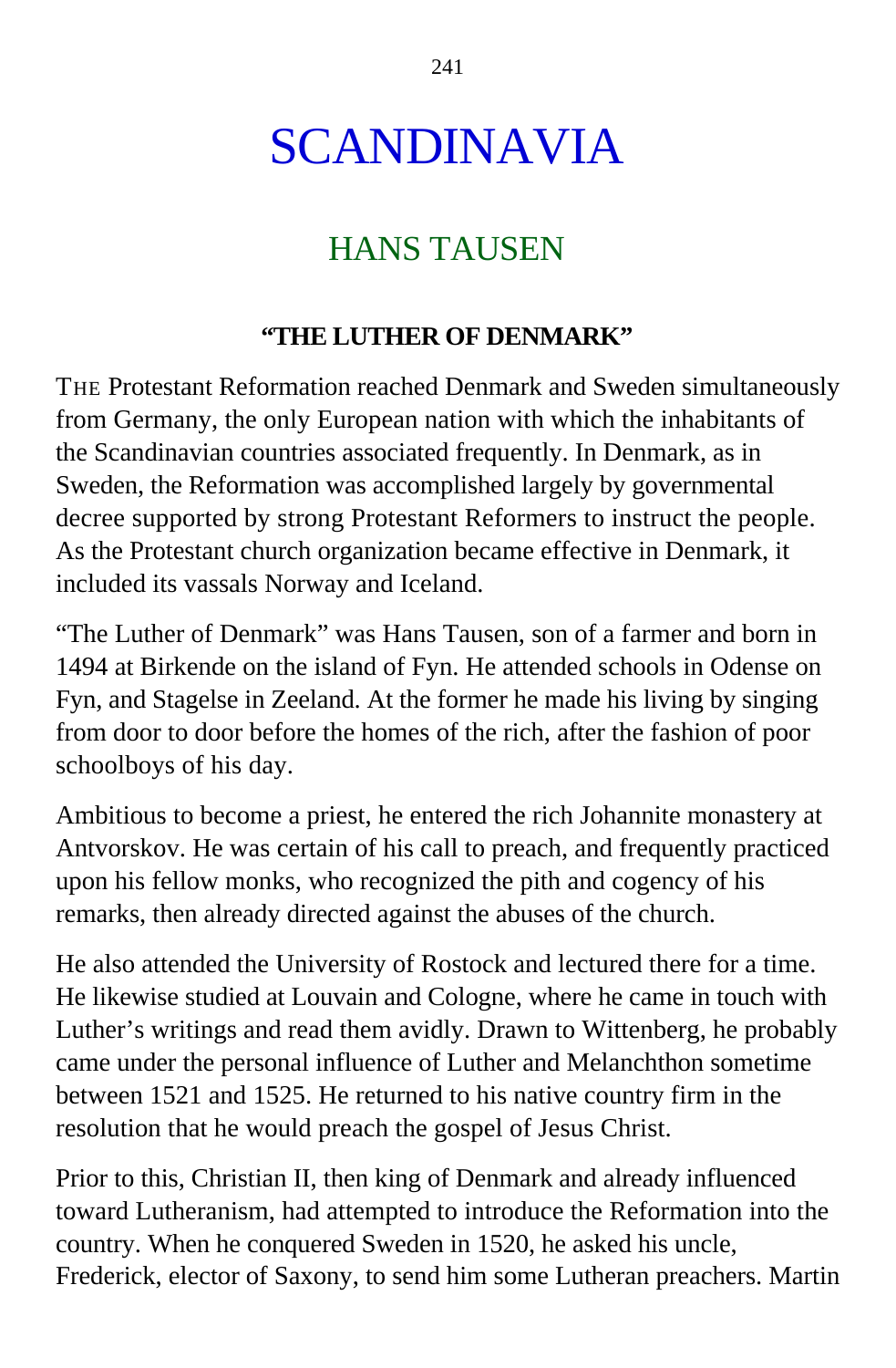Reinhard and Andrew Bodenstein of Carlstadt were sent, but neither knew the Danish language, and the latter was discredited by Luther.

Christian broke with the pope without further attempt at evangelizing the people; but his revolutionary changes, such as forbidding appeals to Rome, permitting the priests to marry, reforming the monasteries, and limiting the power of the clergy, brought upon his head the wrath of the nation, and he had to flee in 1523. His successor, Frederick I, former duke of Schleswig-Holstein, was forced to promise conformity to the old faith.

At this time Hans Tausen had been recalled from Wittenberg because of his prior's alarm over his Lutheran tendencies. For several years he was kept at the monastery, where the prior attempted to lead him back to the Catholic fold. But one day, as Tausen preached on justification by faith, he was imprisoned. Later he was placed under the supervision of the learned Peder Jensen in a Johannite house in Viborg.

Here after a time Tausen was put in a dungeon beneath the tower of the town. The prison was provided with a small air vent which filtered in a bit of light and looked out on a stretch of waste land behind the tower. To this spot came his associates, whom he had taught to love the gospel, in order that he might tell them more. "They called to him in low tones; he answered these friendly voices, and the conversation of the cloisters began again at the foot of the isolated tower."

Others came as they heard about these conferences, among them some of the burgesses of the city.

"The pious Johannire approached the aperture and joyfully proclaimed the gospel to this modest audience.. Tausen declared from the depths of his dungeon that. . a living faith in the Savior alone justifies the sinner. His hearers increased in number from day to day; and this dungeon, in which it was intended to bury Tausen's discourse as in a tomb, was transformed into a pulpit..They [his disciples] went about from house to house." — J.H. Merle d'Aubigne, *History of the Reformation in Europe in the Time of Calvin,* vol. 7, pp. 154,155.

As his teaching gained more adherents and the prejudice and persecution of the Romish clergy grew stronger, Tausen determined to strike for freedom.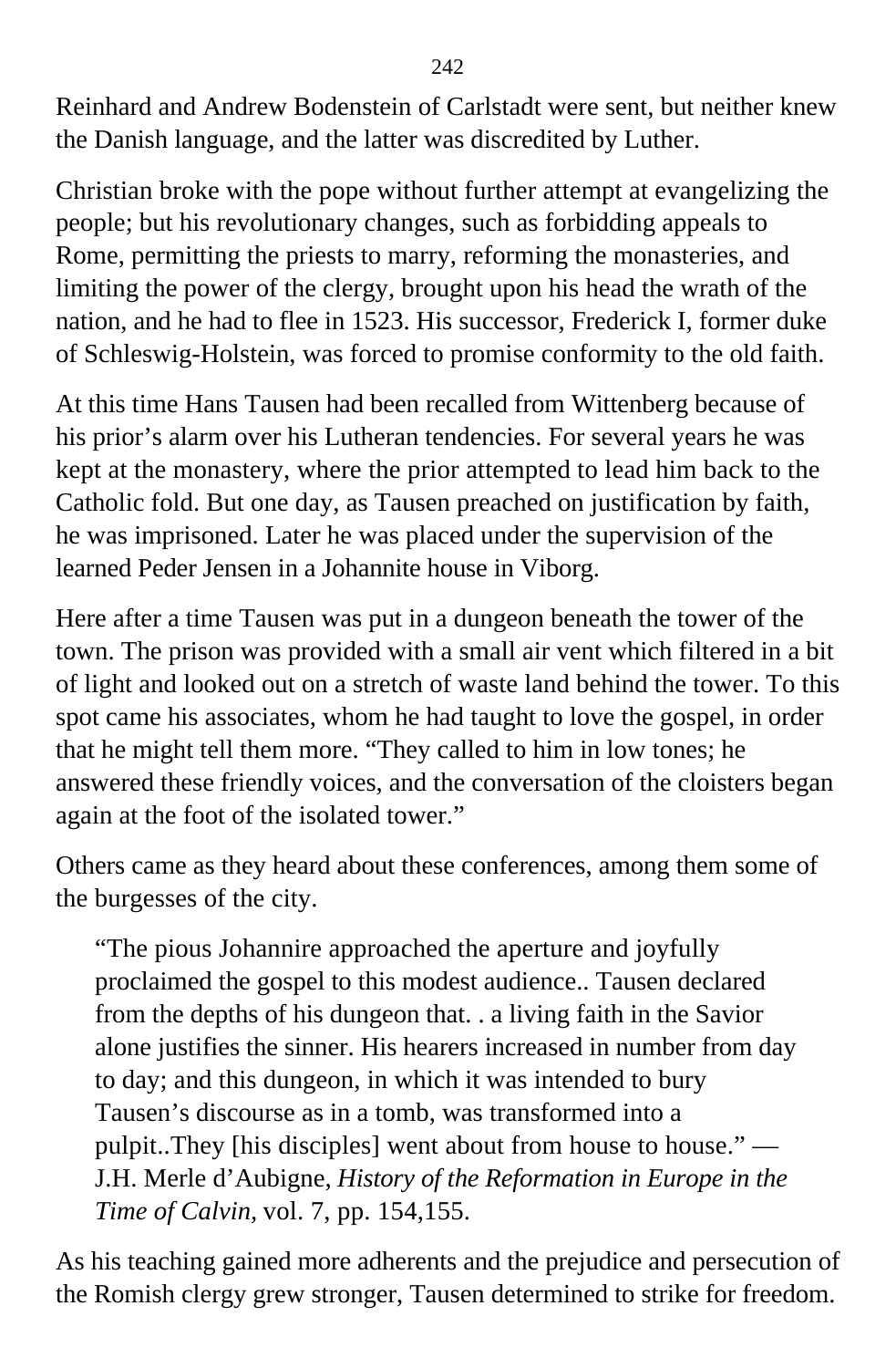He asked the support of the citizens of the town, and Peder Trane, the burgomaster of Viborg, opened his home to him, and Jakob Skjonning, rector of the school and priest of the church of St. John, granted him his pulpit.

The townsmen welcomed him enthusiastically, and he kept on preaching, with the assistance of the Lutheran Jorgen Sadolin, whose sister Tausen later married.

When the crowds increased so that the church would not hold them. Tausen preached to them in the open air, even in the cemetery, where he used a tombstone as a pulpit. The townspeople, incensed at the opposition of the clergy, broke open the large Grey Friar's church, and there the Reformer spoke twice every Sunday, at the same time leading his congregation in singing hymns in the Danish tongue.

One day in the midst of Tausen's sermon the governor of the bishop's castle demanded that the Reformer accompany him to the bishop. Tausen replied,

"Here I am standing in a greater Master's service, but when I have finished I shall gladly call upon the bishop." — Quoted by Jens Christian Kjaer in *History of the Church of Denmark,* page 43.

Tausen finished his sermon, but he and his congregation realized that his life was in peril. While the men protected Tausen's person with their presence, "the women hurried home for weapons." The governor was forced to leave, but a state of feud existed between the clergy and the Protestant citizens.

The bishop fortified his residence and sent foot soldiers and horsemen to prevent the people from going to hear Tausen preach; the townsmen, in defense, barricaded with iron chains the streets along which the soldiers needed to advance. A few persons were left to guard the barricades, and the rest, securely armed, went to church.

About this time, perhaps in 1526, Frederick I arrived in the vicinity, gave Tausen a letter of protection, and an invitation to become the royal chaplain. The king assigned the citizens to the Dominican and Franciscan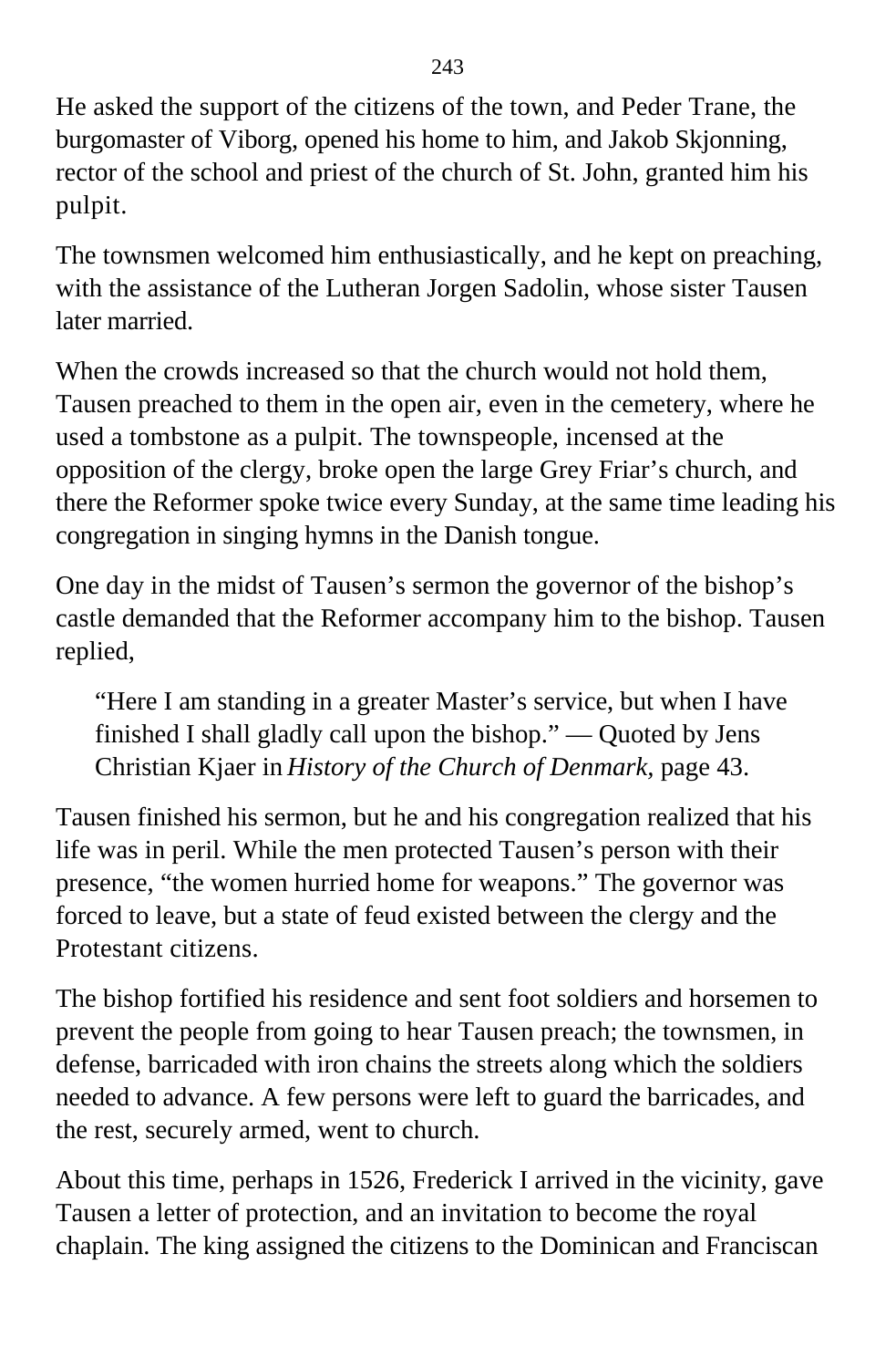churches in the town and left Tausen there for a while longer to preach the gospel.

The bishops continued to molest him, so much so that at times "the church rang with the sounds of horses' hoofs and Tausen's singing." Nonetheless, the Reformation made progress. Viborg soon became a Protestant city. Tausen was given the pastorate of one of the churches, and he also began to ordain men to the gospel ministry.

Although no longer subordinate to the Johannites, he continued to live in their house and wear their dress, as he took the gospel to other parts of Jutland. So thoroughly did the people begin to despise the old faith that when the begging friars with their wallets on their backs came around asking for "handouts" of butter and eggs, the people greeted them with words of disrespect and slammed the doors in their faces. Even the representatives of the bishops in their rounds of collecting tithes were repulsed.

Frederick, too, forgetting his promise to stay true to the old faith, sidestepped Rome and himself filled the vacancy of the archbishopric of Lund and diverted for his own use the confirmation fees formerly given the pope.

The Diet of Odense, in 1527, confirmed his actions, the king stating in his defense that although he had promised to maintain the Catholic religion, "he had no intentions of shielding the worthless fables, the tricks and impositions of the priests, and the papal superstitions which had crept in." The next year, when the bishops demanded proceedings against Lutheran heresies, the king refused, leaving the Reformers free to preach as they pleased.

A further aid to reform, and doubtless its principal one, was the translation of the Bible into the Danish language. The first to accomplish this was probably Hans Mikkelsen, a fugitive with Christian II. His translation was printed in 1524 and imported in large quantities into Denmark. Five years later a much better version came from the hands of the Lutheran Christian Pedersen, called "the father of Danish literature." Gifted as a poet and a linguist, Tausen, too, helped with the literary work of the Reformation as he wrote many hymns, postils, and pamphlets.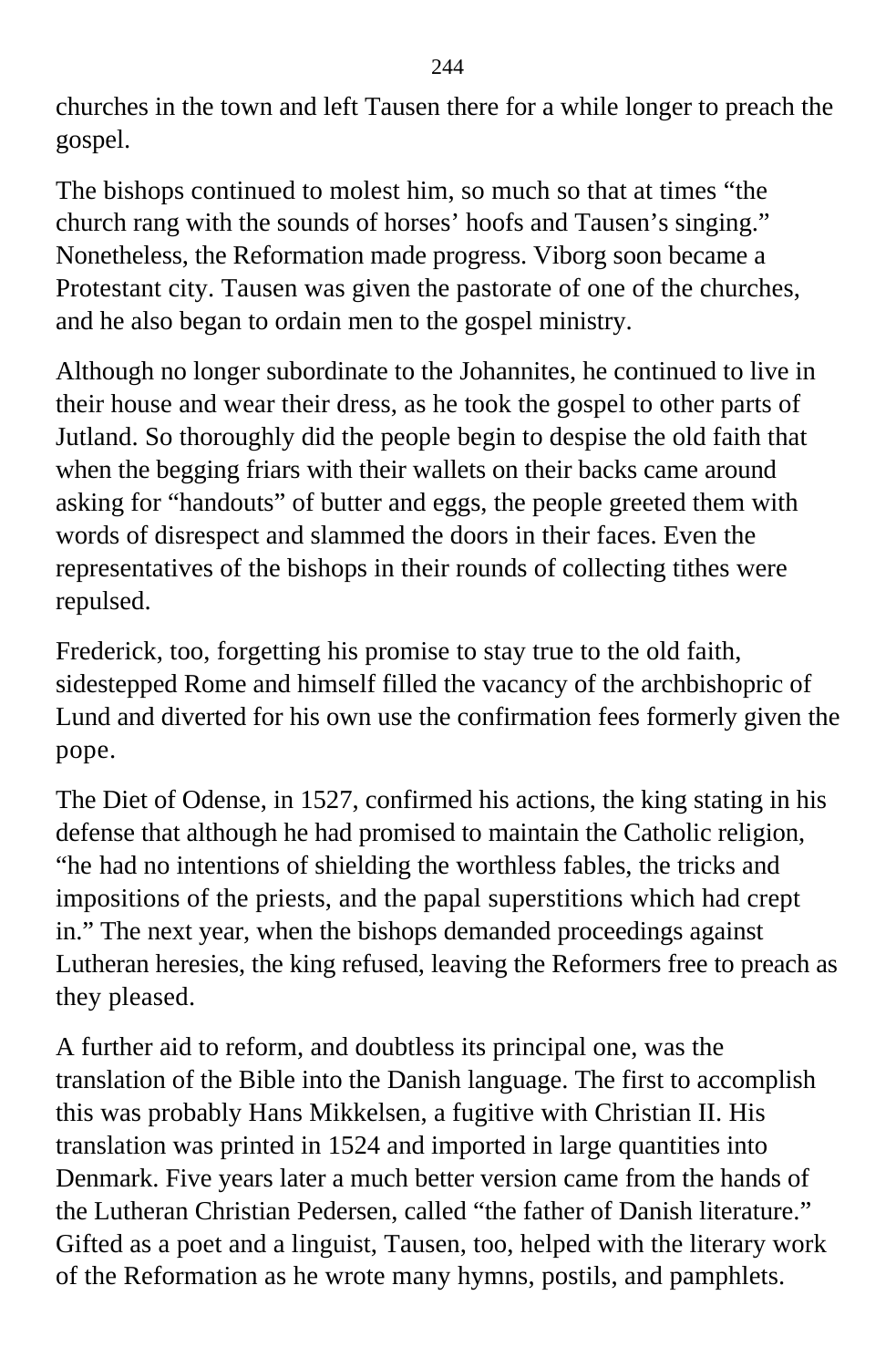It is said, "The Reformation rose like a tide," as the gospel in Danish was preached everywhere. The people read the Bible in their own tongue, the monks left the monasteries, and their buildings were used for hospitals, schools, and other useful purposes. In 1529 Tausen proceeded to Copenhagen to take his office as chaplain to the king, who also appointed him pastor of the church of St. Nicholas. On his way to that city he converted Count Gyldenstern, a senator of Denmark.

At Copenhagen, as at Viborg, immense crowds listened to him, for he had the ability to clothe the dramatic story of the Christ in glowing, eloquent language. Soon many were converted to Protestantism, but not without some demonstrations of violence. Opposed to the iconoclasm which attended the Reformation in other parts of Europe, Tausen disapproved when the citizens broke into the Church of Our Lady and destroyed relics, altars, images, and pictures.

The most important event of Tausen's life, the one having the most farreaching influence, occurred about a year after he arrived in Copenhagen. He was included among the twenty-two Lutheran ministers cited to appear before the diet on the charge of heresy. For this conference the Catholic bishops had called in as debaters some of their eminent colleagues, including the noted Dr. Stagefuhr from Cologne.

For eight days the Catholics argued their side, and at the end of that time Tausen delivered to the king forty-three articles, representing an independent confession of faith, a counterpart of the Augsburg Confession. These articles the Protestants distributed among themselves,

"and every day the twenty-two ministers delivered in turn two sermons on the doctrines which they professed in it." — Mede d'Aubigne, *op. cit.,* p. 173.

And great masses of people streamed into the church to hear them. This bold stroke greatly enraged the bishops, but Frederick refused to interfere.

This confession did not possess the polish of Melanchthon's, "but it had more clearness and force." It did not intend

"to soften the statement of their doctrines, or to spare the Romish party." — *Ibid.,* p. 174.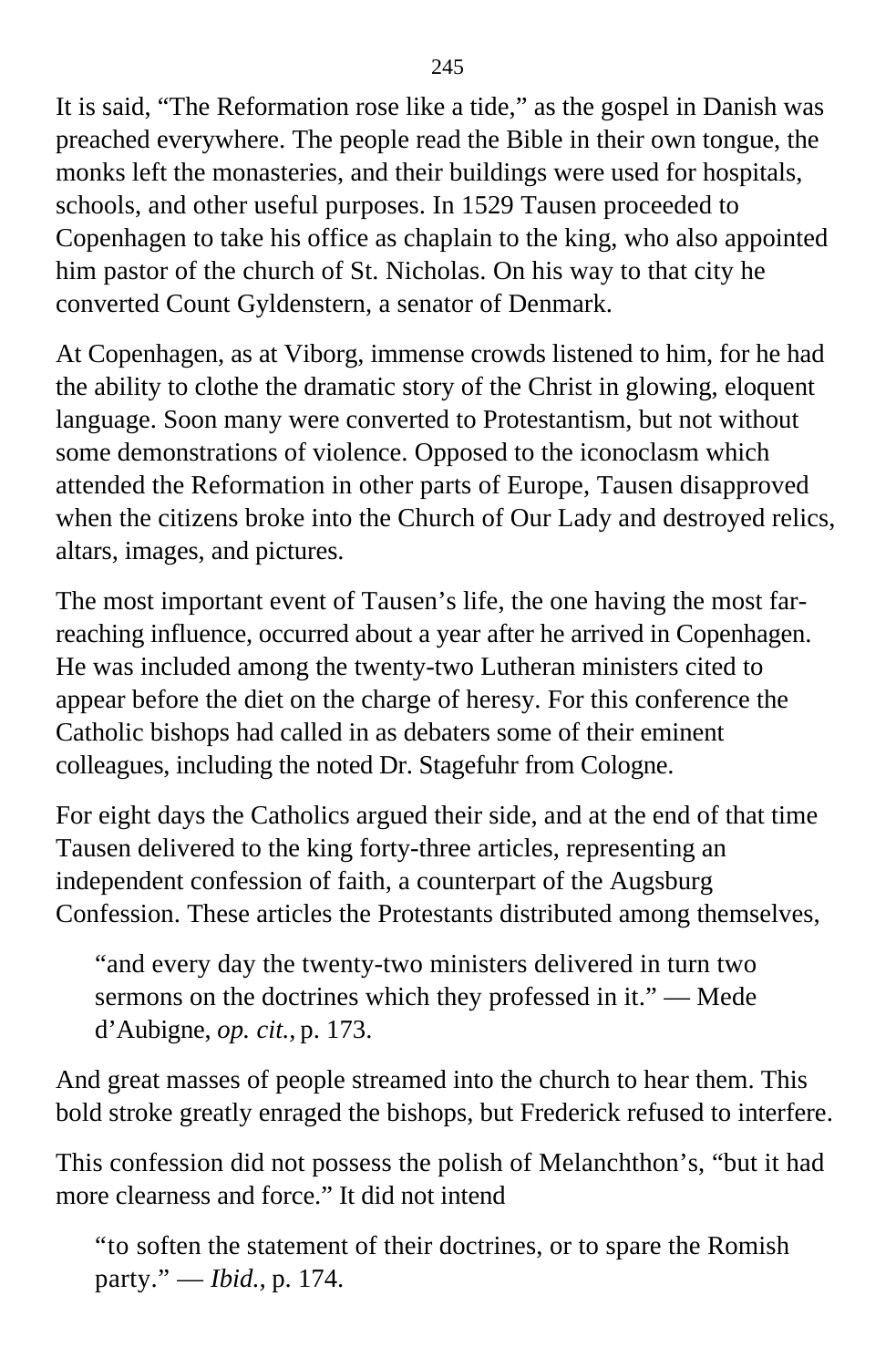ome of the items included were: The Bible alone sufficient for salvation, righteousness by faith, the Holy Spirit the Third Person of the Godhead, the church the communion of those of the same faith, marriage honorable in all, the Lord's Supper the commemoration of the passion and death of Christ, all Christians are priests in Christ. It opposed indulgences, brotherhoods, invocation of saints, the mass, vigils for the dead, ornaments, cowls, the tonsure, monastic life, pretended good works, purgatory, the meddling of priests in business matters, images, sacraments not instituted in Scripture, and excommunication of those whom God does not excommunicate.

The Lutherans wished to present their defense of these articles orally in the Danish tongue so the people could understand, but the bishops insisted that Latin be used. The people accused the bishops of being afraid to argue the matter in a language the man of the street could understand, and at this point the conference broke down. But Frederick gave the Lutherans permission to continue preaching God's word, and Tausen published a learned defense of his doctrines some months later.

In 1537, seven years later, his confession was set aside and the Augsburg one adopted, along with Luther's *Small Catechism,* to make of Denmark a thoroughly Lutheran nation.

But before that time the Romish party once more gained the upper hand. In 1533, after the death of Frederick on April 10 of that year, they determined to get rid of Tausen, whom they considered their archenemy. They accused him of calling the bishops *"tyrants"* and writing a book against them, of usurping most of the churches in Copenhagen, and of renouncing the mass. Tausen was condemned to death, a sentence which the senators and magistrates later commuted to banishment. But the authorities feared the people, and Tausen ultimately went free.

For several years civil war ensued over the succession, but in 1536, Frederick's son, Christian III, ascended the throne. He, too, was a Lutheran, and Tausen entered upon a period more or less calm.

Determined to put an end to ecclesiastical authority in the government, Christian asked Luther to send him help in religious matters. This he did, and Bugenhagen from Germany took the official ecclesiastical position in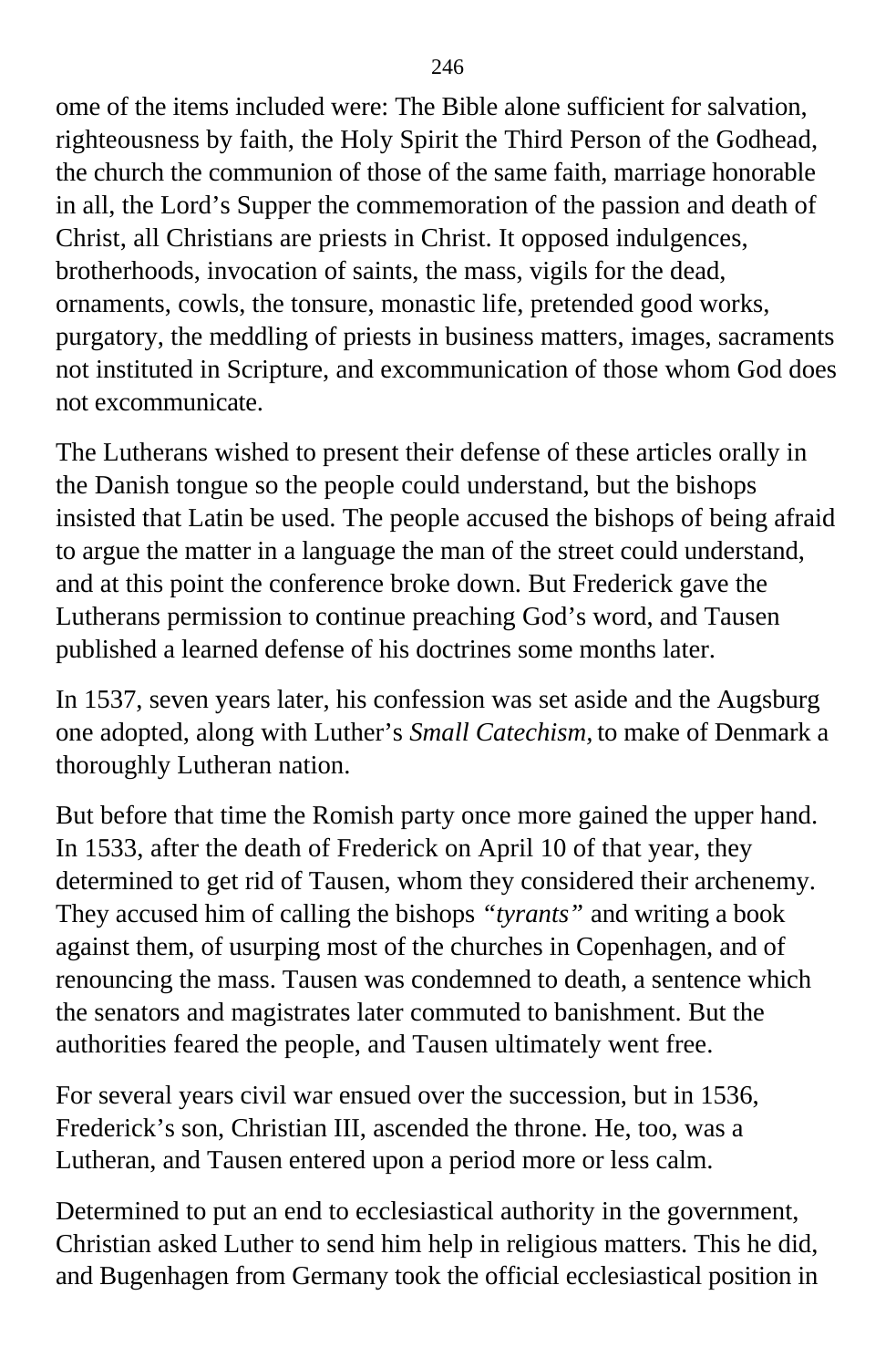crowning the king the following year. The king appointed seven bishops or superintendents over his realm, somewhat after the manner of Sweden, and a constitution for the Protestant church was promulgated. This treated, among other things, with the evangelical doctrines, education, church customs, duties of officials, revenues, and libraries for pastors.

Tausen shared in the construction of this constitution, and, according to the historian Kjaer, he was one of those appointed as new superintendents. He was also advanced to the post of professor of Hebrew at the University of Copenhagen, and he taught the pastors near Roskilde.

In 1542 he was made bishop of Bibe, where he continued to preach the Protestant faith until he died, in 1561. He had already some time previously translated the Pentateuch into Danish, and Christian granted him the privilege for a twenty-year period, beginning with 1543, to translate the rest of the Old Testament; but Tausen was unable to carry out this work.

Tausen has been called the

"greatest of Danish Reformers. It has been fittingly said that his memory will linger in the hearts of the Danish people as long as a single church bell is calling them to worship."

— Kjaer, *op. cit.,* p. 47.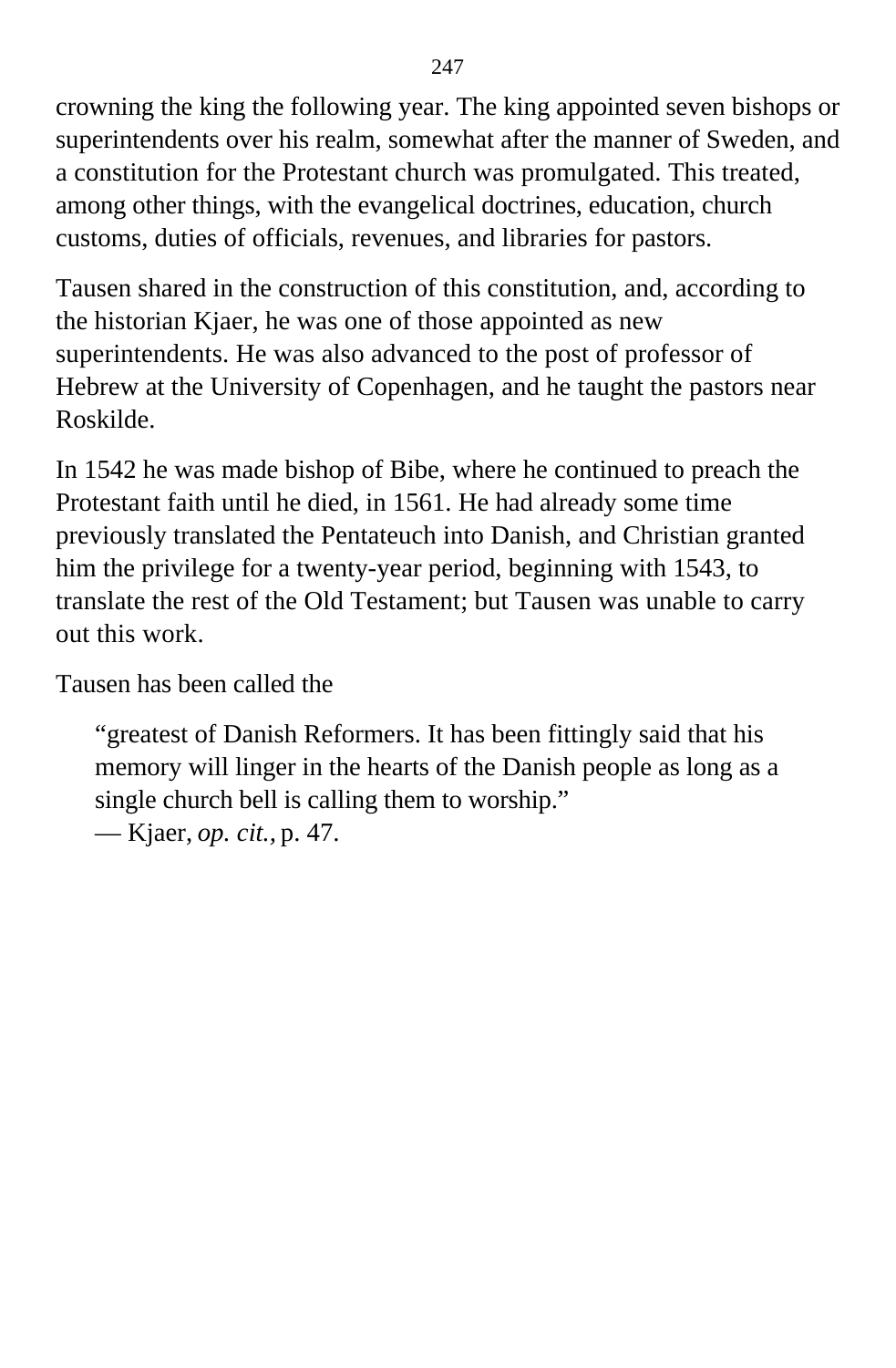## GUSTAVUS VASA

#### **SWEDEN'S REFORMER-KING**

IN SWEDEN the Reformation came by governmental decree, rather than by a revolt of the people. The process of reform was bound up with the country's struggle for independence, and found its hero in the person of Gustavus Vasa, its first Protestant king.

Sweden, Denmark, and Norway, existing as separate monarchies for four hundred years, were brought together in 1397 by the Union of Kalmar. This was a rather loosely knit alliance, with Denmark the dominating power. No king succeeded in holding complete sway over all the territory, and Sweden in particular had attempted repeatedly to establish her own independence.

After Christian II came to the throne in 1513, he attempted as champion of Pope Leo X to break the power of the Swedish nobles led by Sten Sture, and thereby extend his own rulership more fully over that nation.

Following the Battle of Brakyrka in 1518, when Christian was defeated, he asked Sture that six hostages be given him for personal safety. These he traitorously sent to Copenhagen to be imprisoned.

In 1520 he returned and captured Stockholm, and on November 4 of that year he had himself crowned, amidst much pomp and ceremony. Four days later he assassinated ninety of the high-ranking Swedish nobility who had been especially invited to attend the coronation, murdering them under pretext that they were excommunicated heretics and therefore enemies of the pope.

This Massacre of Stockholm, called its Bath of Blood, led, a few years later, to a complete break between Sweden and Denmark, and created a root of indescribable bitterness which has not been eradicated to this day.

Among the six hostages Christian imprisoned in Copenhagen was a handsome youth of the nobility named Gustavus Ericksson, born in Lindholmen in 1496. He was the son of Eric Johansson, who belonged to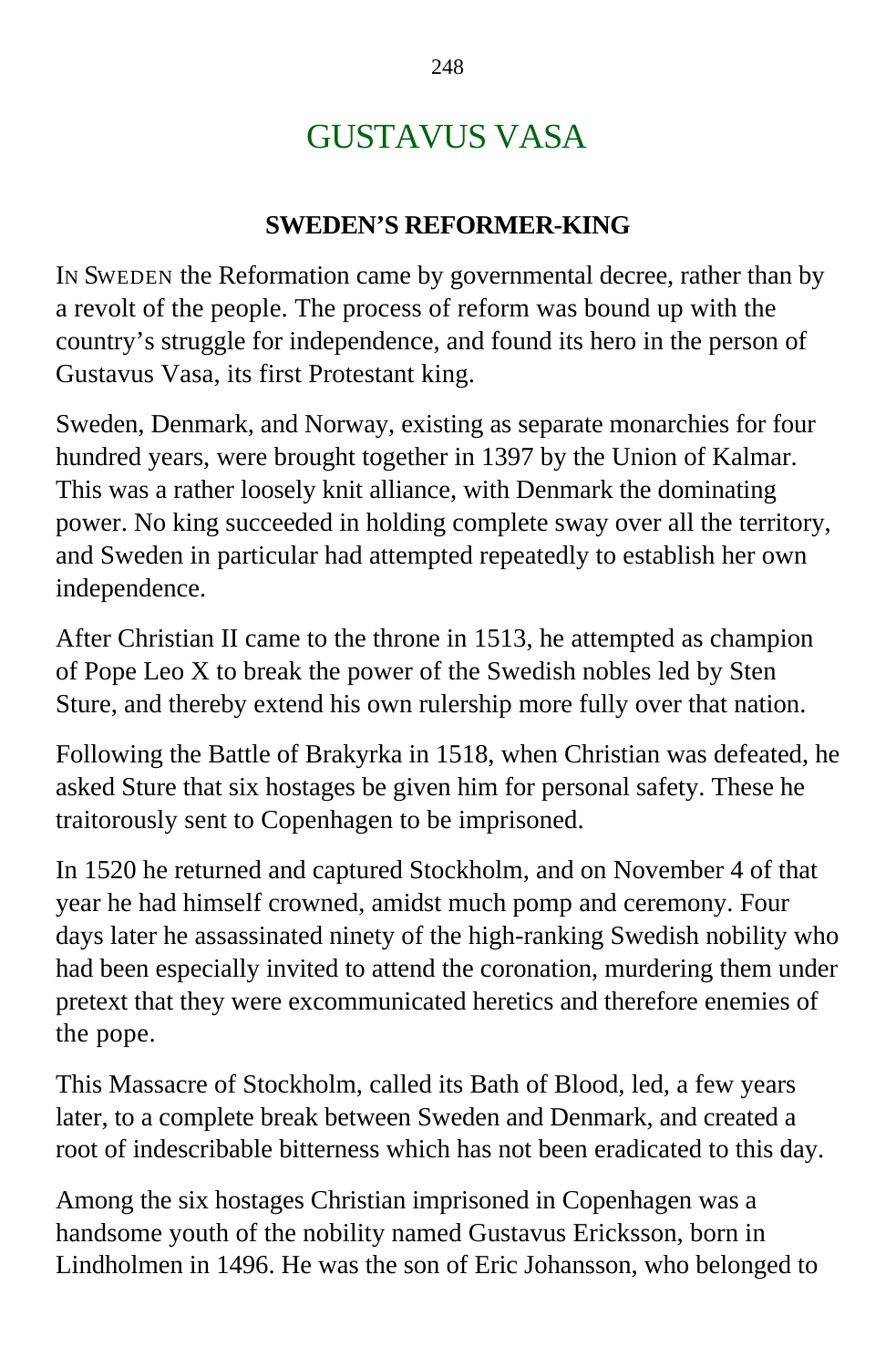the Sture party. He later added the surname of Vasa, supposedly after a sheaf or bundle of flax, called "wase," which he bore on his coat of arms.

Indignant at his country's disgrace, young Vasa escaped from prison in 1519 and succeeded in making his way to Dalecarlia in central Sweden the following year. He learned about the massacre which had wiped out his whole family — his father and brother-in-law had been killed, his mother and sisters sent into exile, and a price put upon his own head. And the steel of resolution entered his soul.

He attempted to arouse the humble farmers of the Dalecarlia area to throw off the tyrant's yoke, but they eyed him coolly and forced him to seek a living as a field laborer, disguised in a peasant's jerkin, often a jump ahead of the sheriff. But he went from place to place telling his story, and people began to rally to his cause.

"Similar stories are told of him during the time of preparation to those of King Alfred when in a like situation; how he gave vent to his grief in old national songs, discovered people's opinions by cunning questions, tried to gain them by burning words, wandered from farm to farm, gaining adherents everywhere, but particularly in Dalecarlia." — Ludwig Hauser, *The Period of the Reformation,* pages 154,155.

When fugitives from Stockholm verified Vasa's story of the massacre, the peasants of Dalecarlia made him the head of their army. As he gained his first victories, more recruits joined. After he defeated the Danes at Vasteras and at Uppsala, the Swedes, in 1521, declared him their regent; and in 1523, at the Diet of Strengnas, they made him their king and declared the union with Denmark dissolved.

But he was king in name only, for the clergy possessed two-thirds of the land, and the most of the remaining third belonged to the nobility. The nobles supported the clergy, and the downtrodden peasants, still Catholics, had no knowledge of the rights and duties of citizenship. The land was poor, the country's resources were undeveloped, the expenditures of the crown were more than twice its income, and there was a huge war debt. The Danes still held the south of Sweden with its harbors, commerce, and coastal trade in their hands. Furthermore, he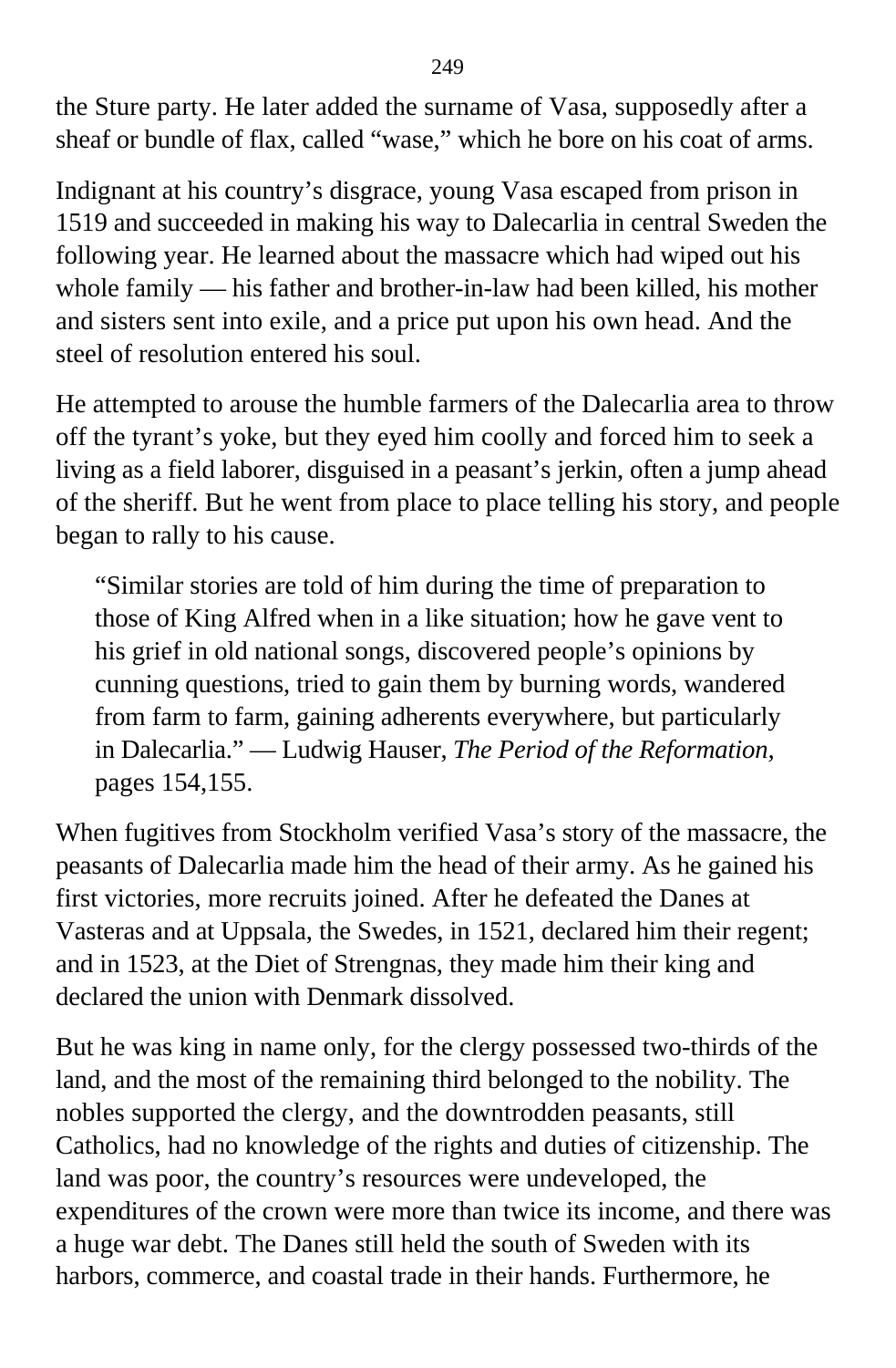lacked good counselors; through long submission to Denmark, the Swedes had lost their power to govern. Vasa was the only one among them who could speak German, and he even had to do his own stenographic work.

But he was a shrewd-headed, practical businessman, as well as a first-rate statesman. He knew how to sway the people. He is said to have possessed "the most seductive power of speech" and prudent foresight. Singularly prepossessing, with an imposing presence and powerful physique, he appeared like the embodiment of a Paul Bunyan and an Apollo. With extreme good judgment and commendable patience he set himself to the task of constructing a well-organized and fairly administered nation, and he refused to be crowned king until he saw a semblance of his plans take shape.

Prior to this time he had made the acquaintance of the Petri brothers, students at Wittenberg, who had returned to Sweden to preach Lutheran doctrines. He had heard Olayus preach at the Diet of Strengnas on the theme that the temporal power of the church was not substantiated by Scriptural authority, and had come away impressed. And apparently Laurentius Andreae, whom he had called to Stockholm as his chancellor, had instructed him about Luther and Luther's success in opposing the popes and the power of the church.

Some historians make much of what they consider Vasa's acceptance of Lutheranism because of his wish to get the possessions of the church under his control. They consider that he saw in Protestantism a way to strip Rome of its wealth and apply it to purposes of state. Others give him credit for being a true convert to the new doctrine, but likewise astute enough to see the political value of Protestantism in casting off the shackles of Rome and thereby reconstructing Sweden into a unified independent state.

For five years the king permitted his chancellor to guide him in making Sweden the nation of his dreams. One of Vasa's first acts was to break with Rome over tithes and the confirmation of the bishops. The tithes he diverted into the coffers of the crown, and the bishops he had sanctioned in Sweden, rather than at Rome. He also forced a loan from the bishops, maintaining that the church was the property of the people; he confiscated the monasteries and billeted horses and soldiers in them; and he reclaimed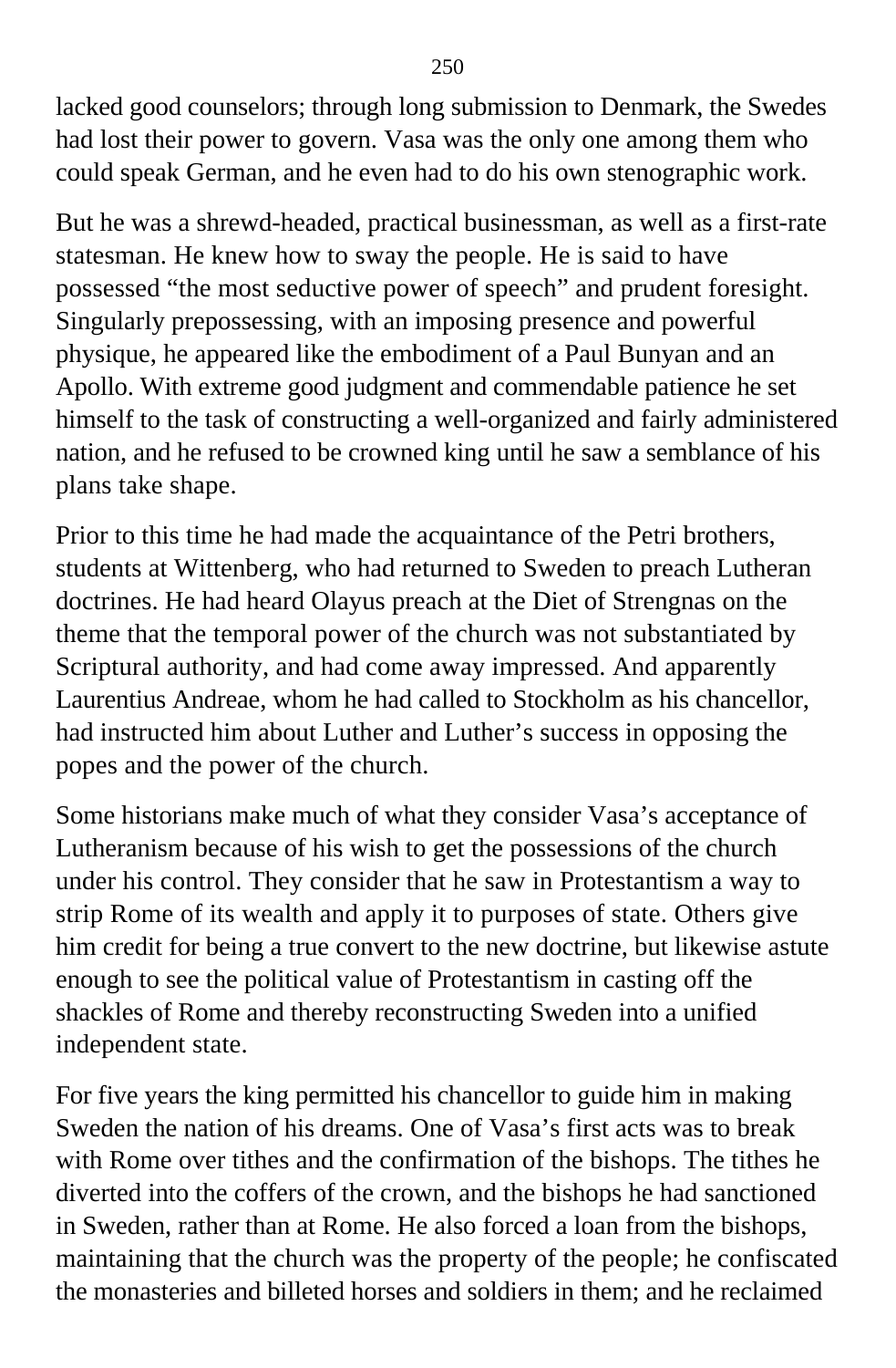much church land for private ownership. He seemed to take particular delight in dispossessing the rich ecclesiastics, especially the aged Bishop Brask of Linkoping, He banished those charged with conspiracy, and ordered the evangels to preach from the Scriptures.

He denied that a new doctrine was being taught, and asserted that the best remedy against false teachings was "the preaching of the gospel and the word of God alone." He also wanted the monks to study Luther's writings and

"condemn them according to the Scriptures." — Conrad Bergendoff, *Olavus Petri and the Ecclesiastical Transformation in Sweden,* pages 11,12.

But since there existed so much religious controversy, the people needed to have the Bible in their own tongue, that they might know the truth of the matter. Consequently he urged the translation of the Bible into Swedish. The New Testament in that tongue was published in 1526, probably as the joint work of Laurentius Petri, Olavus Petri, and Laurentius Andreae. *An Useful Teaching,* the first Protestant book to come off the press in Sweden, and thought to be the work of Olavus Petri, preceded it by a few months.

The greatest struggle ensued over the authority of the bishops. Vasa did not intend to take orders from them, and they had no intention of relinquishing their long-enjoyed primacy in spiritual matters. They bitterly opposed the king's efforts at taking from their hands the regulation of the property of the church.

The clashes between the king and Brask, then the only remaining bishop appointed by Rome, at times grew sharp and pointed. In 1525 Brask published on his printing press an attack on Vasa's policy and made a declaration against Lutheran heresy, which he called *"Luciferan."* Vasa replied that he suspected his policy displeased the church officials, whom he addressed as, "you and several others who do not know or do not want to know otherwise than that the office of bishop was instituted as some great lordship, forgetting the Scriptural teaching that the bishops are the servants of the people. True bishops lived (in early Christendom) by suffering. . who would rather receive blows for the sake of God's word,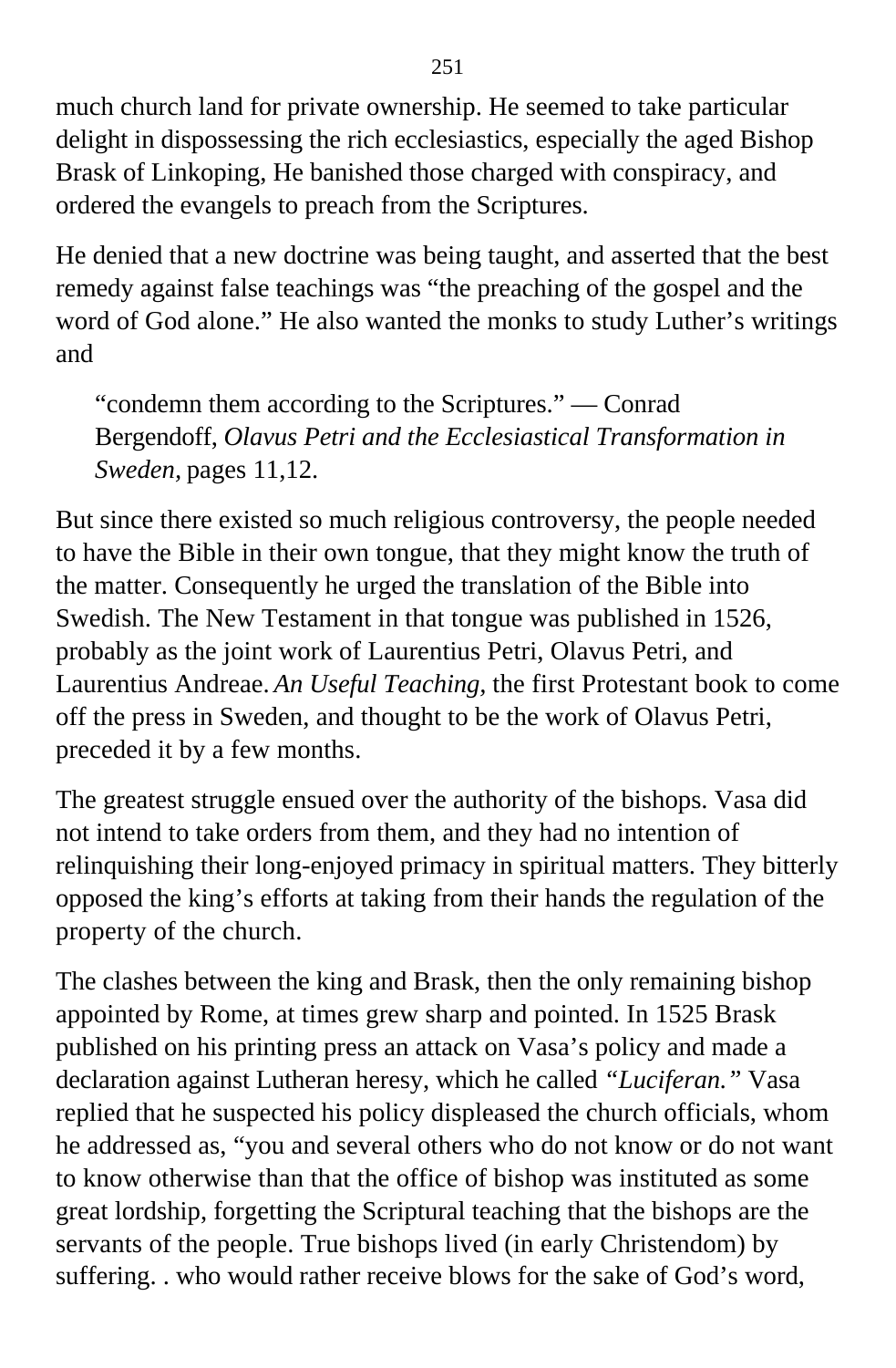than they would give any. If you or others are dissaffected it is a sign that you do not, or do not want to, know what is the character of a true bishop." Vasa shut down Brask's printing plant and prohibited him from publishing any further religious propaganda, unless censored by the king.

With the marriage of Olavus Petri, whom Vasa had brought to Stockholm as secretary of the town and preacher at St. Nicholas Church, Brask complained to Vasa that such a marriage was unlawful. The king replied, "In our humble judgment it seems strange that one should be banned for the sake of marriage which God has not forbidden. Whereas among you ecclesiastics one is not banned according to papal law for whoredom, rape, and many other such crimes which God has forbidden."

But as the Reformation progressed, in no case was anyone in Sweden sent to the stake for his beliefs. Even though the clergy were deprived, the majority to a large degree lived in comparative security, many of them marrying their former housekeepers or mistresses to legitimatize the children.

The climax arrived in 1527 at the Diet of Vasteras, which was attended by representatives of the clergy, nobility, citizenry, and peasantry, the last two finding seats in the diet for the first time in Swedish history. It was also the first time the bishops were deprived of their seats next to the king and placed below the senators.

The king presented to the diet the need for more revenue with which to wipe out the enormous war debt, to foster trade, and improve the state of the kingdom in general. He suggested the church as the only source from which to obtain the necessary funds.

The clergy asserted they had orders from Rome to maintain their holdings, and they were ready at the point of arms, if necessary, to defend their position; and the nobles sided with them.

With that the king, with all the eloquence, personal charm, and histrionic ability at his command, addressed the assembly, stating that "he had wished to make a final experiment, whether it were possible to reign there as a king." He proceeded to tell them of his difficulties and his resolution.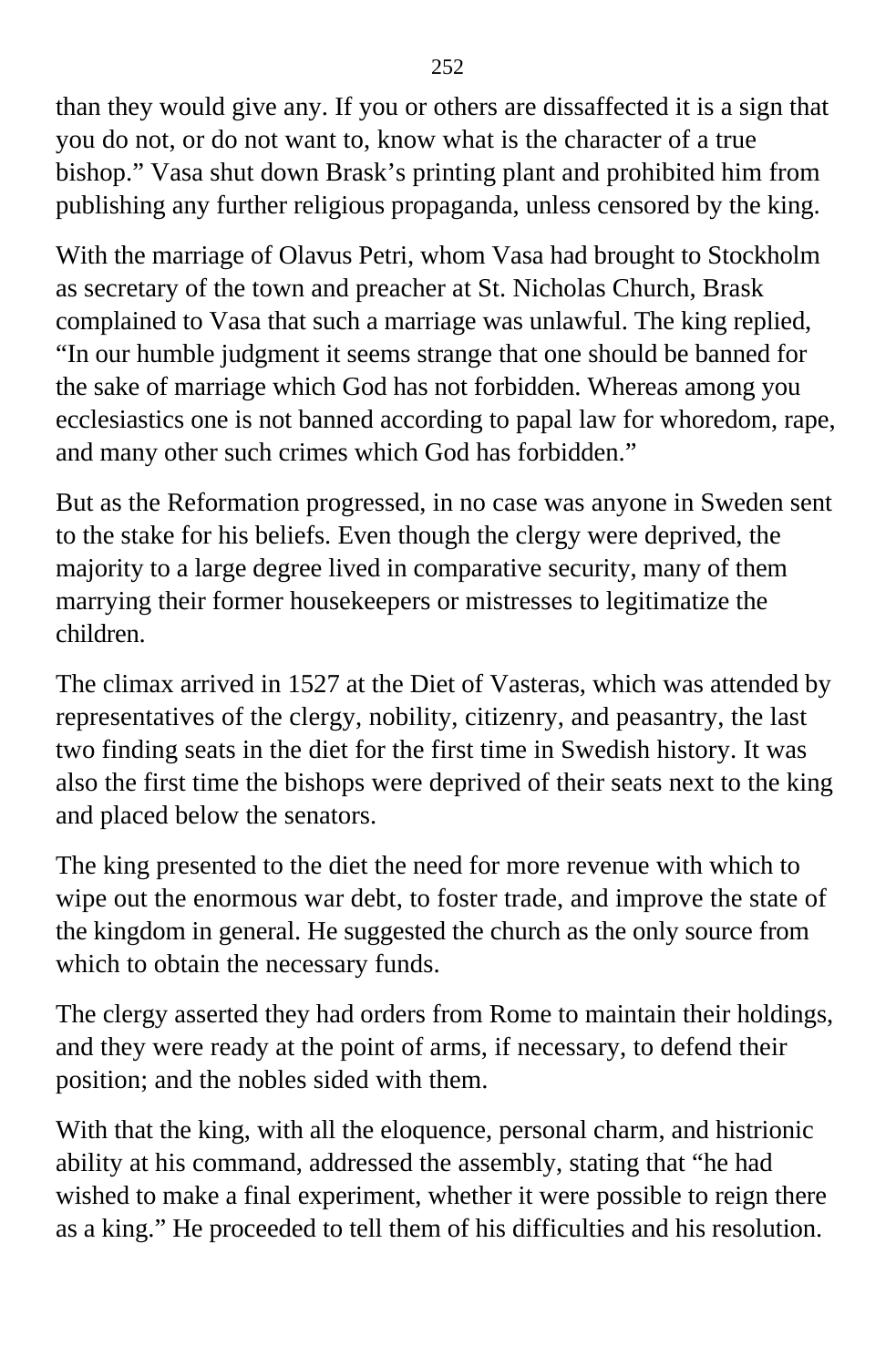"Rain and sunshine, famine and pestilence, all were laid to his charge, and every priest was allowed to sit in judgment on him; yet it was not from ambitious motives that he had ascended the throne, but that he might save Sweden; he had sacrificed his patrimony for the public good, and he was repaid with ingratitude. Sweden was not yet ripe for a king, and in a voice choked with tears, he said, 'I must lay down this crown.'" — Hauser, *op. cit.,* p. 159.

He asked them to return to him the personal means he had expended to help develop the kingdom and made this vow:

"I will never return to this degenerate and thankless native land of mine." — *The Cambridge Modern History,* vol. 2, p. 626.

Pandemonium reigned for three days after the king's abdication, as the members of the diet wrangled among themselves. At the end of that time they asked Vasa to return, and promised to do everything he wanted them to. What had happened was that the nobles had split, and part of them had joined the other parties; and the clergy had been completely routed from their position of arrogant self-sufficiency, as they were forced to submit to the will of the majority. This gave the king all the power he wished over the church.

The diet presented the king with an oath of allegiance, and proceeded to pass ordinances which embodied the legal aspects of the Reformation, which in turn laid the groundwork for Sweden's future greatness. Twentytwo of these ordinances were on the subject of religion, providing for the confiscation of church property, the appointment of the parish clergy at the hands of the bishops, the approval of the king on matters of appointment of dignitaries and decisions of the diet, the union of smaller parishes if desired, the teaching of the gospel in every school, the abolition of auricular confession, permission to preach the Lutheran doctrines, and the right of the nobles to repossess property they had given the church since 1454.

The king was now ready to be crowned. This event took place in January, 1528, "with great pomp" in the Cathedral of Uppsala, at the hands of bishops who had been consecrated by the bishop of Viisteras "by command of the king," and not at the behest of the pope at Rome.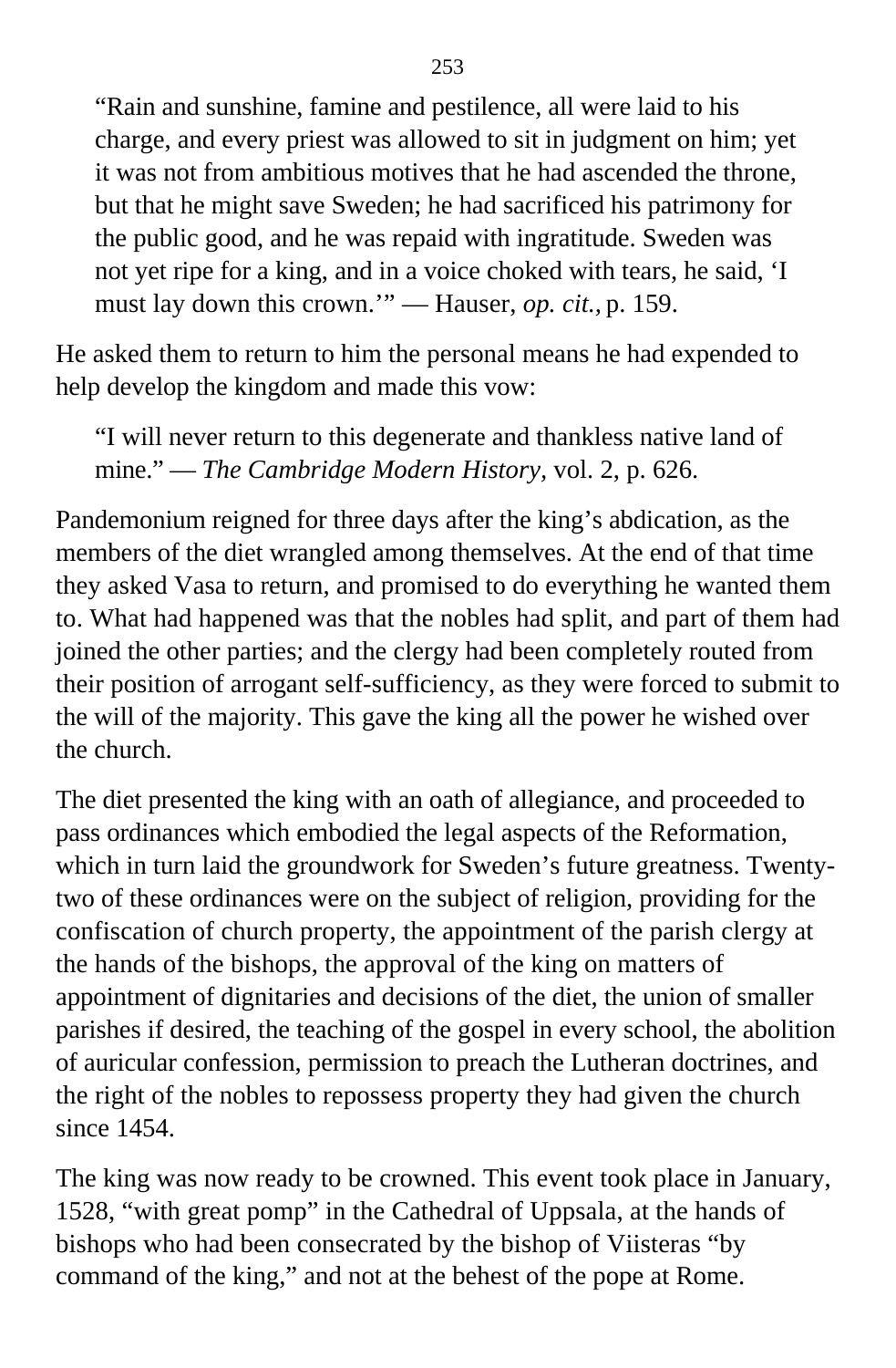A national council in 1529, at Orebro, brought further advances in reform. The regulations there instituted included the daily reading of the Swedish Bible in the cathedral and in schools, "with a good and right-minded interpretation." The ministers were admonished to refrain from haranguing each other from the pulpit, but to preach the pure word of God, stressing every so often the Lord's Prayer and the Ten Commandments. Many church holidays were abolished, and the use of holy water, images, candles, palms, and church bells was discouraged.

Sweden was now

"no longer a church above the state, nor even a church beside the state, but a church within the state." — Bergendoff, *op. cit.,* p. 48.

In 1530 Vasa formally joined the Lutheran Church.

As to church organization, the king retained the episcopal order, but into it he introduced a semblance of Presbyterianism. Over the church he appointed twelve bishops, or superintendents, and one archbishop. Under the bishops were the elders, who administered in church affairs and visited the districts. In 1540 the king assumed for himself the office of supreme bishop, and no change could be made, or even proposed, in ecclesiastical procedure except by his consent.

Besides divesting the church of remaining elements of popery, he began a foreign missions program. Missionaries were sent to Lapland, and in Finland he enjoined a religious policy similar to Sweden's. In 1540, at the Diet of Vasteras, Vasa declared the crown descendent by heredity to his sons.

Vasa has been rated as

"one of the best and wisest princes of his time. He had found Sweden a wilderness, devoid of all cultivation, and a prey to the turbulence of the people and the rapacity of the nobles; and, after forty years' rule, he left it a peaceful and civilized realm, with a full exchequer, and a well-organized army of 15,000 men, and a good fleet, which were both his creations..Gustavus was methodical, just, moral, and abstemious in his mode of life; an able administrator; and, with the exception of a tendency to avarice,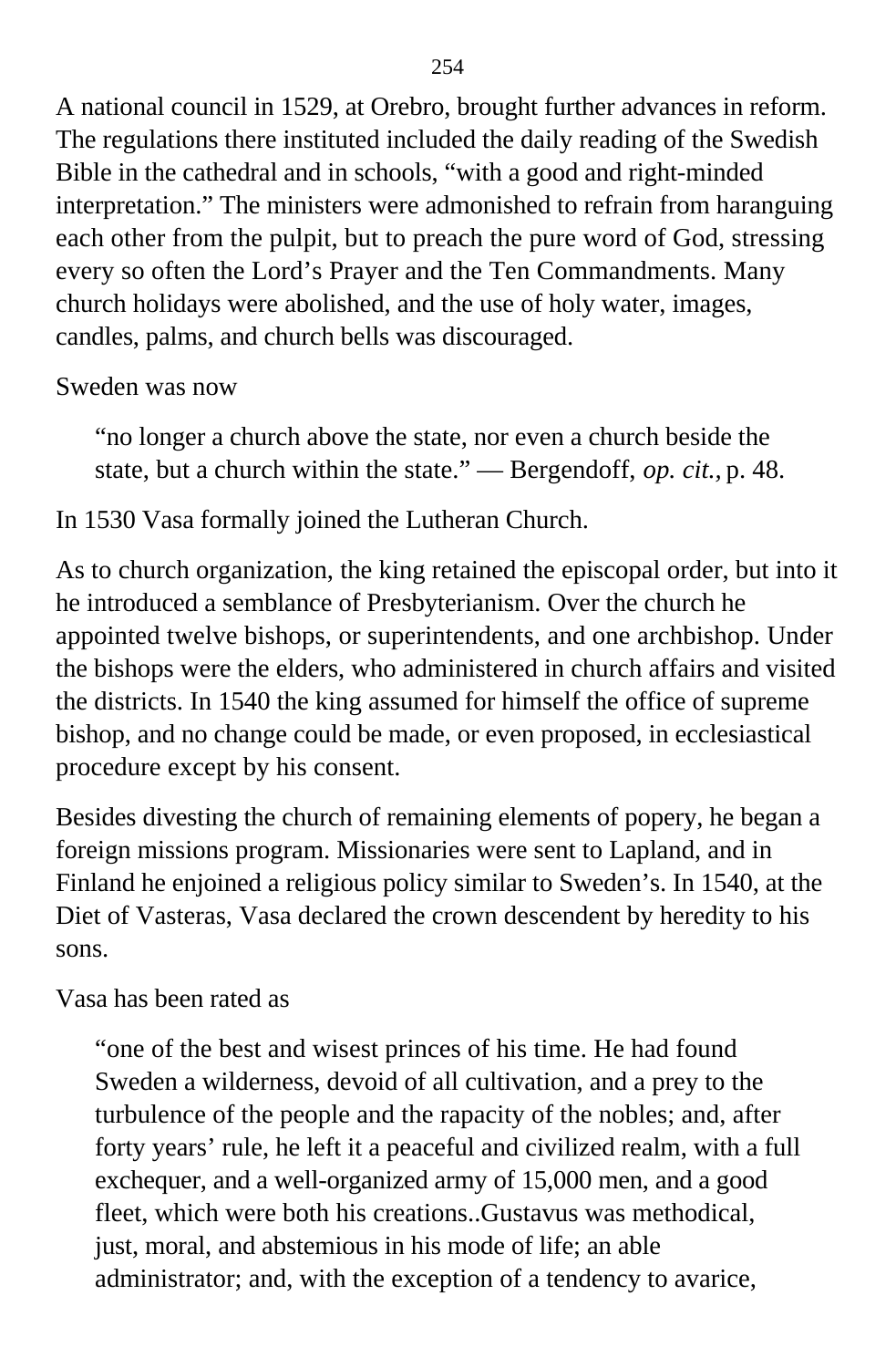possessed few qualities that are unworthy of esteem.'" — McClintock and Strong, *Cyclopedia of Biblical, Theological and Ecclesiastical Literature,* article, "Gustavus I, Vasa."

He refused the services of a priest, stating that he forgave all his enemies and asked all those whom he might have wronged to forgive him. He said he believed in Jesus Christ and partook of the Lord's Supper. He died September 29, 1560.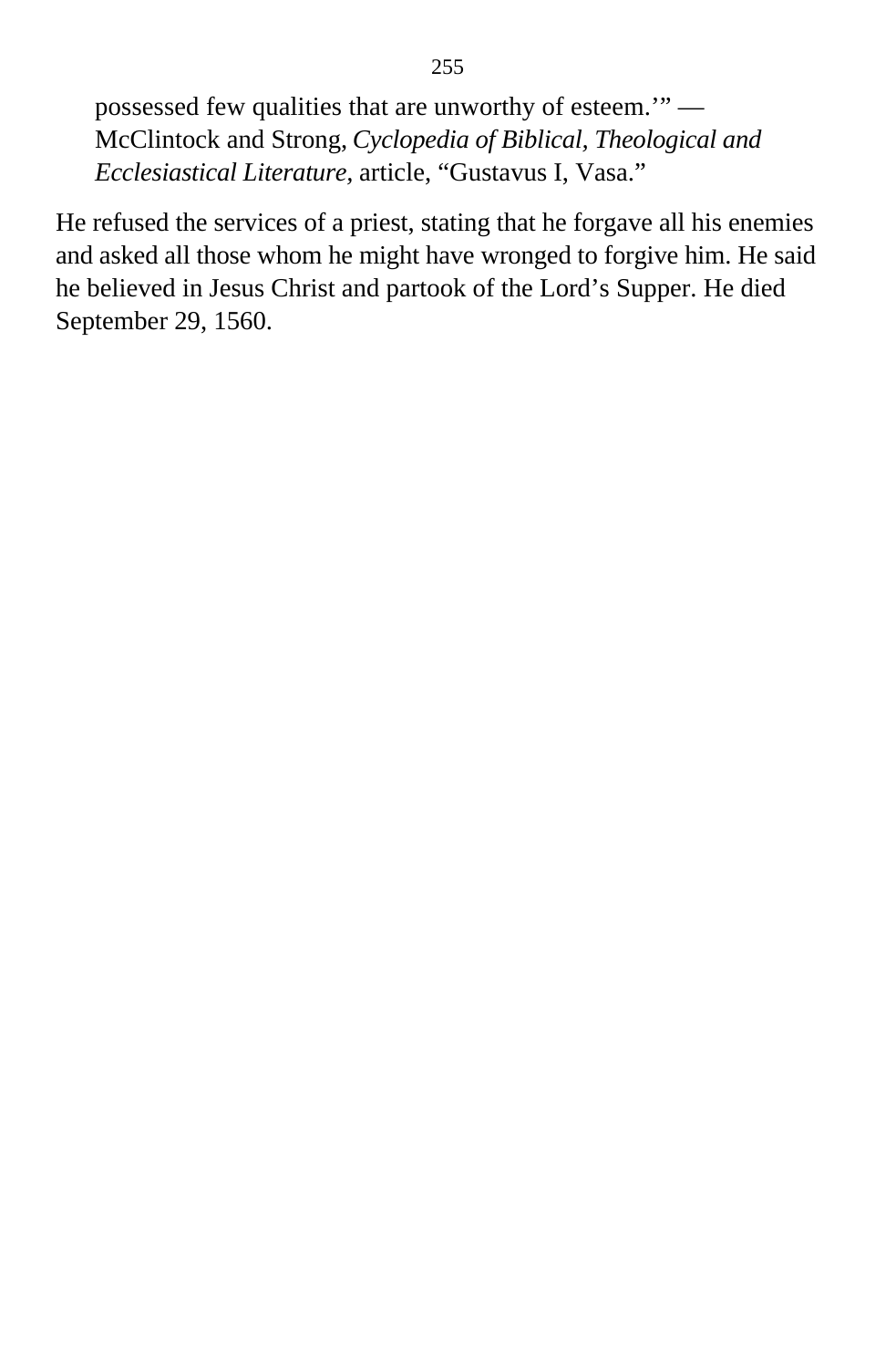## OLAVUS PETRI

#### **HE BROUGHT A NEW SPIRIT TO SWEDEN**

OLAVUS PETRI, the first to preach the doctrines of the Reformation in Sweden, was born in Orebro, in the diocese of Strengnas, January 6, 1493. He attended school in the Carmelite monastery in Orebro, and also at Uppsala. His father, an ironmaster in Orebro, sent him to study in Germany along with his mild-mannered brother, Laurentius, who later was called "the Melanchthon of Sweden."

At first the brothers studied at Leipzig, but Luther's fame drew them to Wittenberg for two years. Here they saw Luther nail his ninety-five theses to the church door, and Olavus is said to have accompanied the Reformer on his visits to the convents of his order in Misnia and Thuringia.

Shortly after Olavus obtained his baccalaureate degree in 1518, he and his brother returned to Sweden, and Olavus was appointed master of the cathedral school at Strengnas, probably by the archdeacon, Laurentius Andreae. A cordial relationship sprang up between the master and the archdeacon, which resulted in the latter's conversion to the tenets of the Lutheran Church.

Olavus's teachings soon attracted attention, as he declared the falsity of the doctrines concerning the Virgin Mary, the saints, and the mass. He called monastic life, and chiefly the mendicants, "a devil's business," and said,

"God has let the world be plagued with toads and grasshoppers." — Conrad Bergendoff, *Olavus Petri and the Ecclesiastical Transformation in Sweden,* page 80.

The fame of the young preacher spread, and students from outlying districts came to hear him. He also made preaching tours, stating that he taught the same gospel which "Ansgar, the apostle of the North, had preached seven hundred years before in Sweden."

Merle d'Aubigne tells that the Petri brothers were eyewitnesses to the Massacre of Stockholm, in 1520, and only by a miracle succeeded in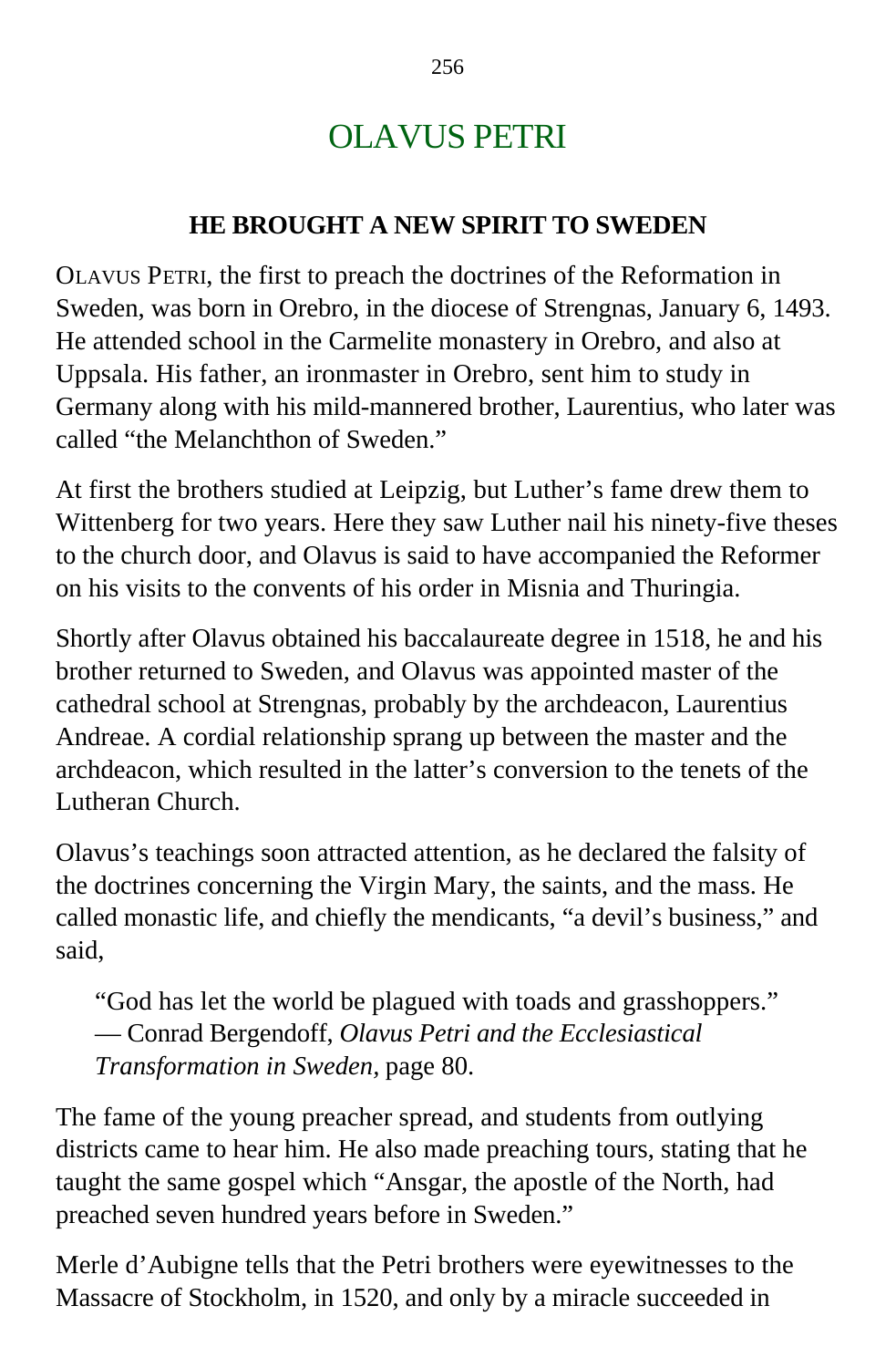escaping with their lives. The bishop of Strengnas had taken the young men with him at the time of the coronation of Christian II. When the brothers heard of the massacre, they rushed to the spot, and found corpses strewn over the place. They searched for the bishop and found his body in a pool of blood with his head lying at his feet. The young men were dragged to the executioner. Just as he was about to cut off their heads someone shouted that they were Germans, not Swedes, and they were released.

Of lofty stature and eloquent speech, Olavus had a powerful effect upon his audiences wherever he preached the Lutheran doctrines. At the Diet of Strengnas, in 1523*,* when Gustavus Vasa was elected king, Vasa was so greatly impressed that he wrote to Martin Luther, asking his opinion about both the Petri brothers. Luther replied,

"I entreat you, Sirs, put your trust in God, and accomplish the Reformation. For this purpose I wish you the blessing of the Lord. You will not be able to find for this good work men more competent or more worthy than the two brothers of whom you speak." — J.H. Merle d'Aubigne, *History of the Reformation in Europe in the Time of Calvin,* vol. 7, pp. 259,260.

Thereupon Olavus was invited to Stockholm the next year, to become secretary of the city and preacher in the St. Nicholas Cathedral. The King sent Olavus's brother Laurentius to Uppsala as professor of theology. He had already selected the archdeacon Laurentius Andreae for his chancellor. These three became his most trusted friends and counselors.

In Stockholm Olavus entered upon the great service of his life as he continued preaching the Reformation doctrines. The people referred to him as

"Master Olaf in the basket" — the basket being the little round pulpit high above the people — as he preached, "We have Christ for a Master, Him we shall heed, in His name we are baptized, what He commands that we shall do." — Bergendoff, *op. cit.,* p. 207.

But the papists were watching, and Olavus could not long escape being accused of heresy. To harass him "the priests, the monks..threw stones at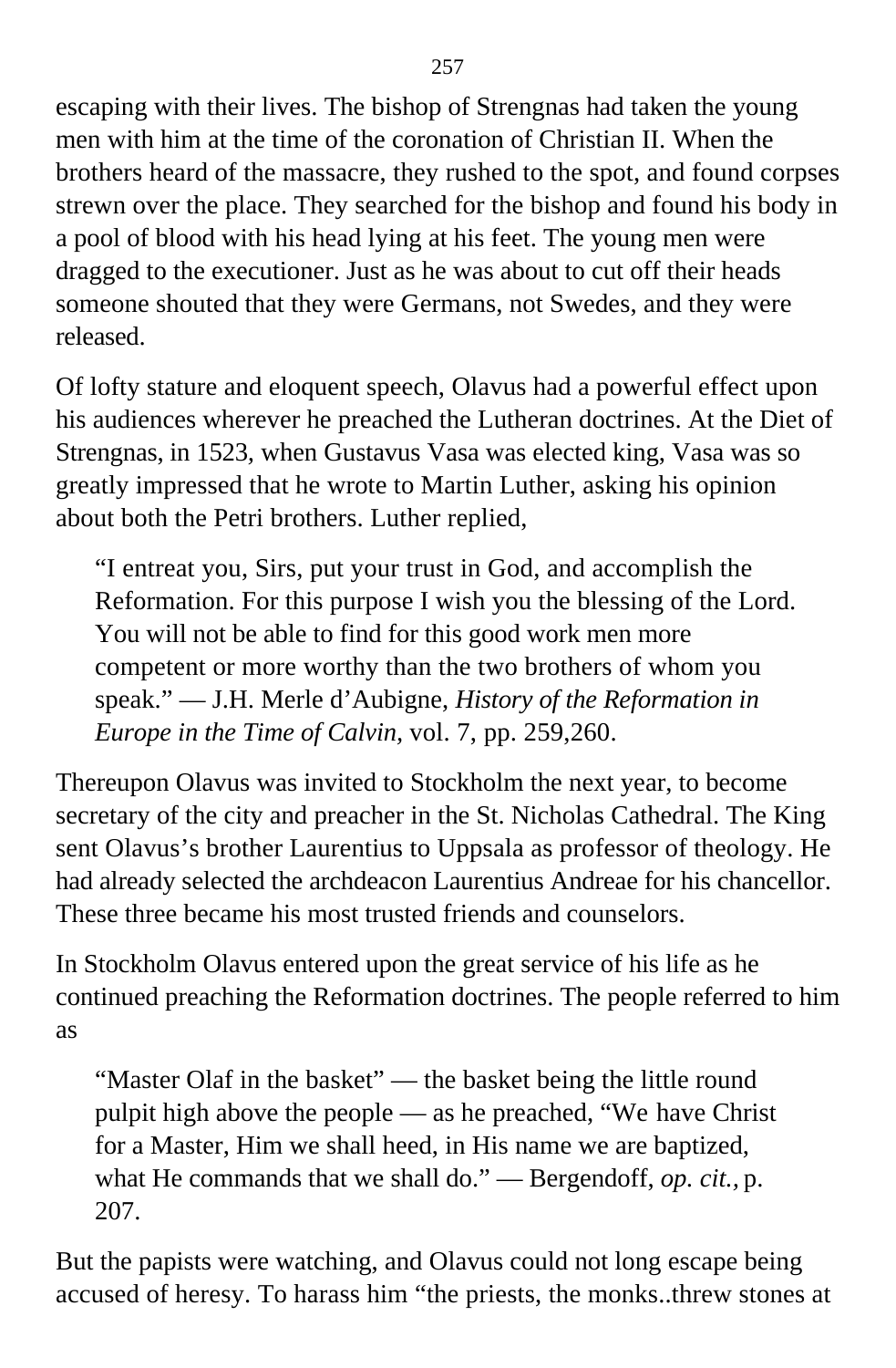him, and held up their staves threateningly, and even made attempts on his life. One day, bent on putting an end to the evangelical preaching, these furious men made a dash at the pulpit and smashed it to pieces." Bishop Brask asked Vasa for Olavus's life, but the king gave his support to the new preachers. He maintained, however, that he merely desired a reform within, and not the downfall of, the church.

A disputation held in the king's palace in Stockholm in the middle 1520's resulted from the bishop's demands to silence the Reformers. Olavus was pitted against Dr. Galle, the papist, and the victory for the *Protestants* greatly strengthened the Reformation in Sweden.

To define the terms of the debate Vasa had presented twelve questions to which he wished an answer, and it is possible that Olayus formulated these questions for the king. Olavus's replies, which were later published, became one of the most important documents of the Reformation in Sweden,

"the first *official* attack on the Roman Church to appear in print." — Bergendoff, *op*. *cit.,* p. 207.

In it Olavus maintained that only those teachings of the church which could be proved from the Bible were valid; the pope and the bishops could not be greater than their master, Christ; mass was not Scripturally celebrated; the Bible contained all that was necessary for salvation, and no other revelation was needed; and the soul did not lose direct communion with God as the result of excommunication.

Concerning the temporal power of the pope, Olavus remarked, "The important thing is not how old a thing is but how right it is. The devil is old, but not on that account any the better." He also stated that obedience came as the result of one's love for God, and not because the church commanded it. Furthermore, since salvation came by the free grace of God, indulgences, masses, and ecclesiastical orders were useless; through belief in Christ the sinner obtained forgiveness; and it was not the office of the Holy Spirit to withhold the wine and to make a sacrifice out of the Lord's Supper. He declared purgatory to be unscriptural, and maintained that adoration of saints had its basis in the church's desire for money.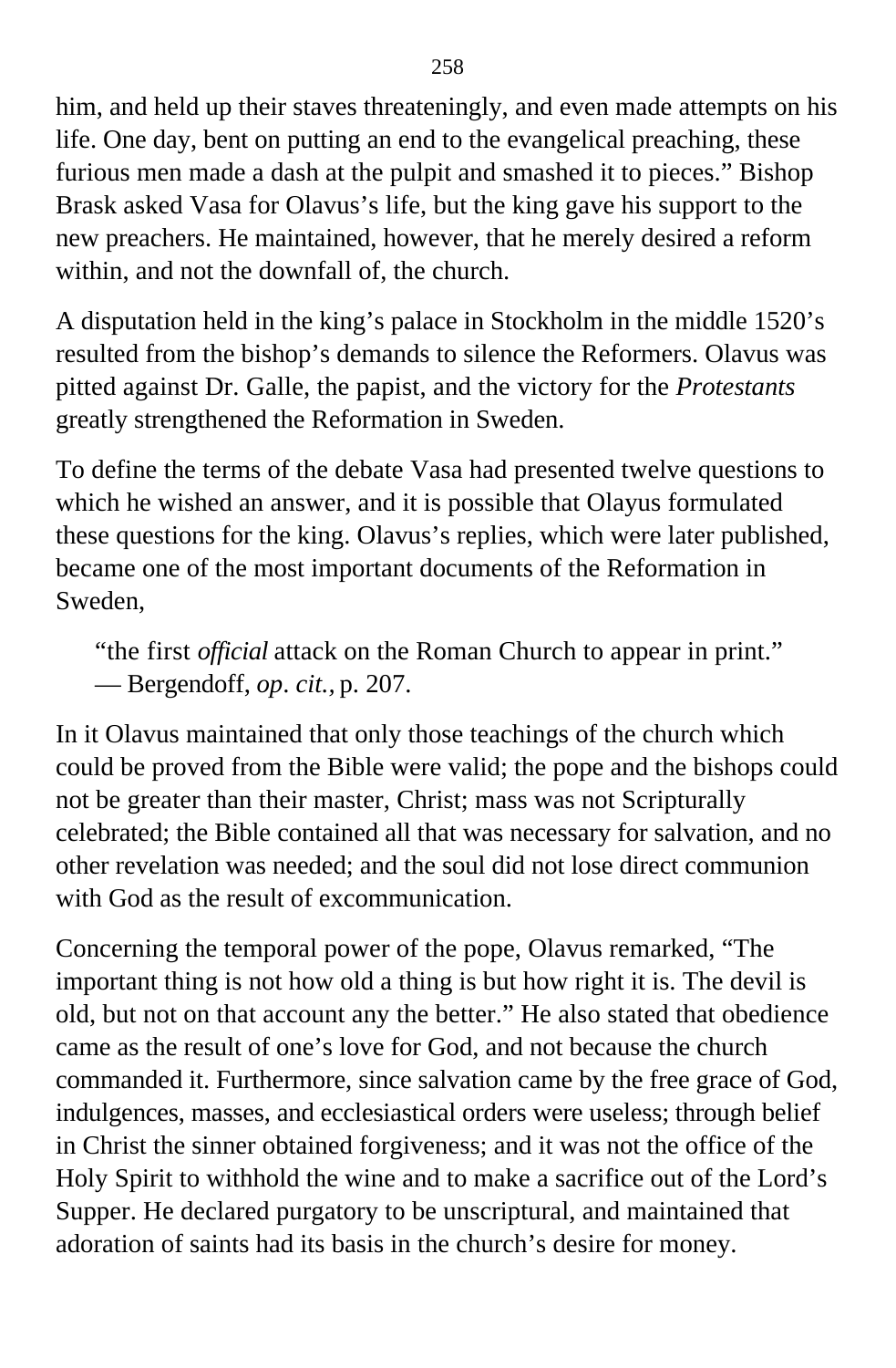Along with his preaching and his disputations Olavus did much writing. The first hymnbook in Swedish he translated, largely from the German. The translation of the New Testament into Swedish in 1526 has been variously attributed to Olavus, to his brother Laurentius, and to Andreae. Probably all three had a part in it, as well as in the translating of the Old Testament, which was published in 1541.

Olavus also wrote a manual of service, or *Handbook,* said to have "the distinction of being the first of its kind to appear in any Protestant church." By providing for the form of service and Biblical instruction given in the churches, he did for Sweden what Luther did for Germany. He also wrote many homiletical treatises, sermons, and postils, or catechistical works. Three catechisms came from his pen within a comparatively short time. He likewise wrote the first Swedish lawbook and its first critical history.

When in 1525 Olavus married, in defiance of the laws of the church, Brask again shouted heresy; but the king's protecting arm remained around the Reformer. When Vasa was crowned king, in 1528, it was Olavus who preached the coronation sermon, in which he instructed the people concerning their responsibilities to the law and the crown.

As the Reformation progressed and Vasa succeeded in making sweeping political changes to circumvent the old church, he appropriated more and more authority to himself — far too much, in the opinion of the Reformers — and a break ensued between the king and his two advisers, Olavus Petri and Laurentius Andreae.

They saw in the king's rapaciousness a danger to the Protestant church, that its freedom would be destroyed. They had hoped that he would use the Catholic churches he had confiscated to establish schools, but instead he diverted them for the benefit of the crown, and "evangelical Christians were asking one another whether they had cast off the yoke of the pope in order to take up that of the king." The Reformers opposed him vigorously.

Never one to mince words, Olavus publicly reprimanded Vasa from the pulpit for his pet sin, namely, that of profanity, and friends stirred up further strife between the two by carrying tales. It was a case of two great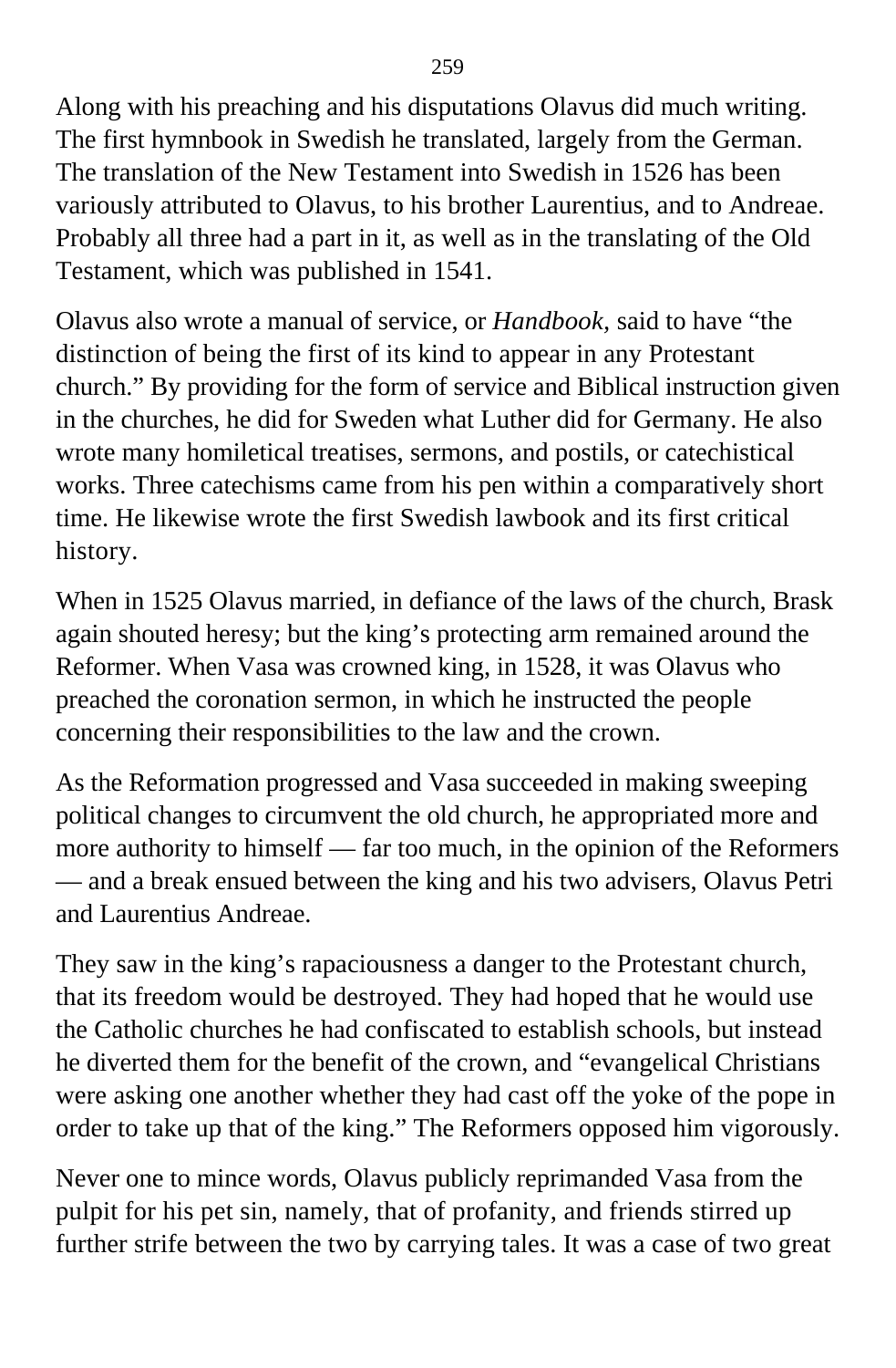men who, not being able to endure contradiction, washed off each other's faults and threw their scrub water on the public's front lawn.

The king sought counsel from Olavus's brother, the archdeacon at Uppsala, stating that a just cause for complaint against him should first be brought to him in private rather than be broadcast before a whole audience.

As the controversy enlarged, Olavus went to ridiculous lengths in making his point. He even had a canvas painted of seven or eight mock suns then appearing over Stockholm, and he interpreted the suns as pretenders to Vasa's throne, that someone else would soon take his place.

Naturally the king was angry, and be resolved to get revenge. He charged that Olavus had preached seditious sermons and had failed to reveal his knowledge of a conspiracy against the crown, information which he had gained by a confession.

Andreae was brought to trial with Olavus, and Olavus's brother, as archbishop of Uppsala, had to sit in judgment. In the spring of 1540 the two were sentenced to death, but this was later commuted to a heavy fine of fifty Hungarian florins each. Olavus's friends and church members paid his, but Andreae had to pay his own. The latter withdrew to Strengnas and remained in solitude until he died of a broken heart shortly after.

But Olavus returned to his church in Stockholm, realizing that opposition to the king was a futile business, that Vasa was the supreme ruler over both the government and the church. But Olavus seemingly regained his fearlessness in the presence of new dangers to the Protestant church. In 1544 he received a reprimand from Vasa for "beating on the authorities." When the king in 1548 wanted the opinion of his council as to what attitude the country should take on the actions of the Council of Trent in 1545, Olavus remarked that the council's actions would first have to be judged by the Bible before they could be sanctioned. He also opposed the Interim, which he called a "return to papistry."

Olavus's influence upon Sweden's Reformation was without an equal. He died April 19, 1552, at the age of fifty-nine years, and was buried in St. Nicholas Cathedral.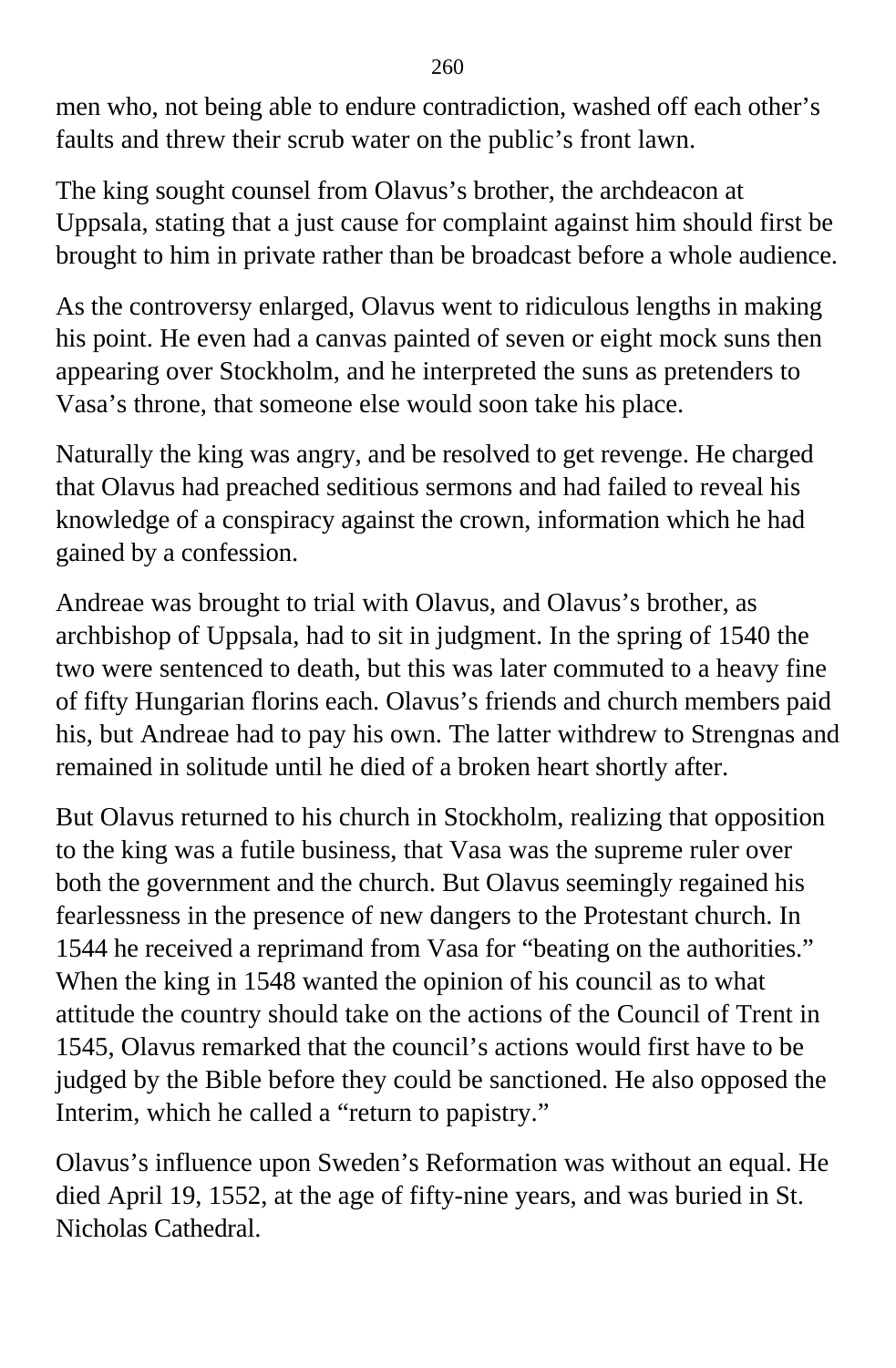# SPAIN

## FRANCISCO DE ENZINAS

#### **SPAIN'S GREATEST REFORMER**

RULED by Ferdinand and Isabella, Spain at the opening of the sixteenth century was approaching the zenith of her glory. Columbus's discovery of America had not only added to her national luster, but had led to many exploitations of foreign lands, with resultant enrichment of the mother country. Militant Catholicism had ejected the Moors who refused to subscribe to the Romish faith, and more than a hundred thousand Jews had been driven outside Spanish borders. Spain had established the Inquisition about 1478 to remove all traces of heretical thinking. In her zeal to reform and be reformed, Spain had become the ideal Catholic state, the most fit to prevent the encroachments of Protestantism.

However, the new doctrines succeeded in breaking through. Lutheran ideas gained momentum, and their adherents numbered in the thousands as they met secretly in small groups all over Spain. Seville and Valladolid were the most important centers, but later the adherents there were completely exterminated. Of Reformers Spain also had her share. Of the Valdes brothers connected with the imperial court, Juan soon transferred his allegiance to Italy, probably because of the Inquisition. Others accomplished much in Spain until the Inquisition, too, forced them to quit, either by death or by escape to another country. No Protestantism could flourish in its devastating presence.

Among those determined souls who remained for a season to work valiantly for the gospel and then escape to fairer lands when they could no longer work in their own was Francisco de Enzinas, belonging to a wealthy, noble family in Burgos, Spain.

His name has been variously translated as Dryander in Greek, Eichman in German, Duchesne in France, and Van Eyck in Dutch, all meaning "oak man."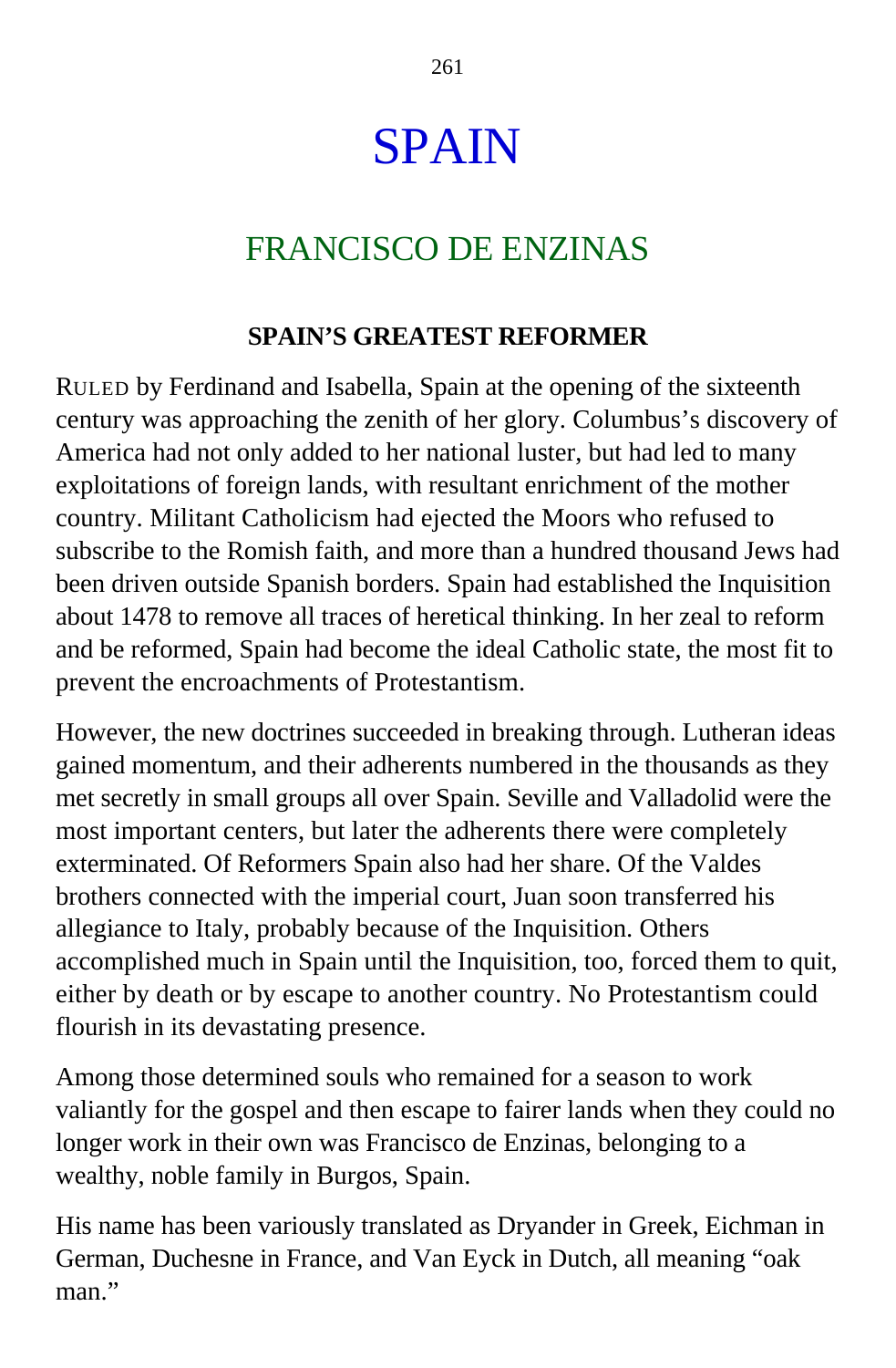He was the second of three sons, all of whom accepted the Protestant faith. Juan, the youngest, chose medicine as his career, and escaped persecution by settling in Germany, where he became professor at the University of Marburg.

Jaime, the eldest, wrote a catechism in Spanish to help people understand the Bible. He had scarcely succeeded in getting it printed, when his father, who knew nothing of his Protestant leanings, ordered him to Rome with the hope that he might there find preferment.

But in place of the pope's approbation, he won a martyr's crown in 1547, probably at the age of twenty-seven. He spent some two or three years in Rome, when the Inquisition sucked him into its maw. He made the best use he could of his last opportunity to witness for his Master, as, before "'a great assembly of the Romans,' cardinals, bishops, and all Spaniards of eminence then at Rome, and of several members of the Roman clergy," he gave an account of the faith within him. It is recorded that "he forthwith condemned the impieties and diabolical impositions of the great Roman antichrist." When be refused to recant he was burned at the stake, the first Protestant in Italy during this period to die for his religion.

Of the three brothers it probably fell to Francisco's lot to bring the most lasting benefit to the Reformation in Spain. He was born about 1520 and attended the Universities of Louvain and Paris. At the latter his uncle, the great scholar Pedro de Lerma, had served for thirty years as dean of the faculty of theology. Here Francisco associated with George Cassander, who was perhaps the first to introduce him to Protestant ideas. At Louvain, Francisco came in touch with John Laski, the Polish Reformer, for whom he entertained a great admiration and affection, so much so that he presented him with an antique and costly sword. He asked Laski for letters of introduction to Luther, Melanchthon, and other Reformers.

His uncle, too, had Protestant leanings, which supposedly he had acquired at Paris. For his Erasmian views, and particularly for his belief in justification by faith, he was cited to appear before the Inquisition. This alarmed Francisco's parents so much that they recalled their son to Burgos and begged him to give up his studies in order to avoid all appearance of heresy. They, along with other inhabitants in Burgos who had sons in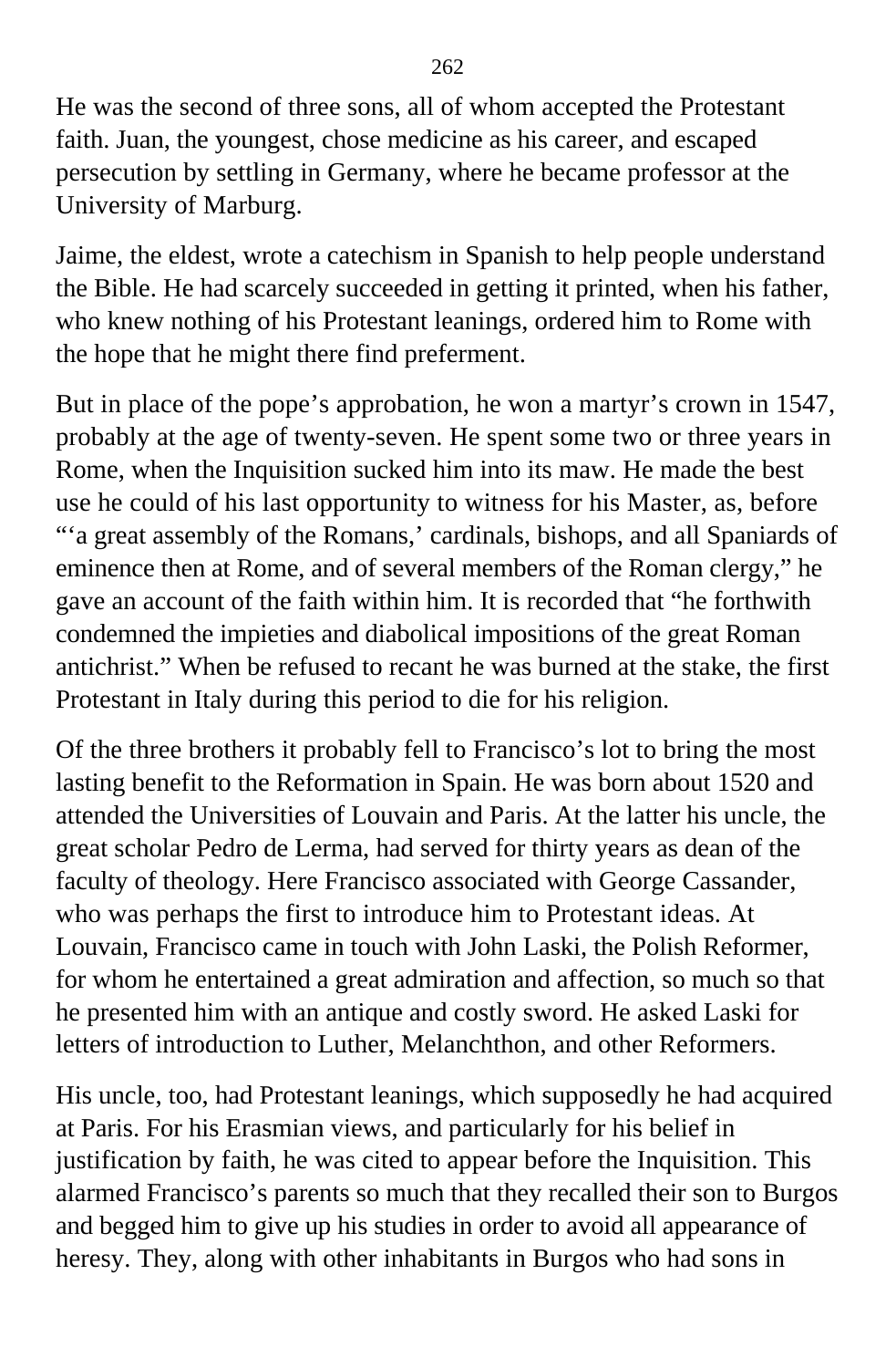Paris, feared the contaminating influence of the great universities and the persecution of the Inquisition.

But Francisco did not abide by his parents' request, and as a result endured the suspicions of many influential people, who believed him already affected by heresy. He accompanied his uncle, then Abbot of Compludo in Spain, back to Louvain. His uncle died shortly after, and his nephew made his way to Germany to enroll in the Wittenberg university.

Enzinas's soul was fired with enthusiasm to accomplish two things: one, to see Spain converted to Protestantism, the other, to study under Melanchthon. The fulfillment of the latter desire was granted him in 1541, and although he was unable to bring about the former, he probably did more than any other individual in Spain to enlighten the people with the gospel. To this task he set himself as soon as he arrived in Wittenberg.

A student could hardly have been more fortunate. Not only did young Enzinas sit in Melanchthon's classroom, but he sat at his table and slept in his bed all the while he was in Wittenberg. A great affection sprang up between the two. The relationship between them must have been very close, for people called Enzinas "Melanchthon's soul." Here, at the suggestion and under the guidance of the great Reformer, he translated the Greek New Testament into excellent Spanish, as great a contribution to the Reformation in Spain as Luther's German translation was to the Reformation in Germany.

After completing the manuscript Enzinas conferred with a number of persons conceming the advisability of having it printed. All whom he consulted agreed that it would be a good thing. Some monks said, "Since the birth of Jesus Christ so great a benefit has never been offered to the Spanish people." But the attitude of the church toward such a translation may best be summed up by a statement made by the archbishop of Compostella: "To publish the New Testament in Spanish is a crime worthy of death."

When first printed, the title page of Enzinas's New Testament bore the words, *"The New Testament, that is, the New Covenant of our Redeemer and only Savior Jesus Christ."* Friends advised him to change *covenant* to *testament,* as *covenant* sounded too Lutheran, and to omit the word *only*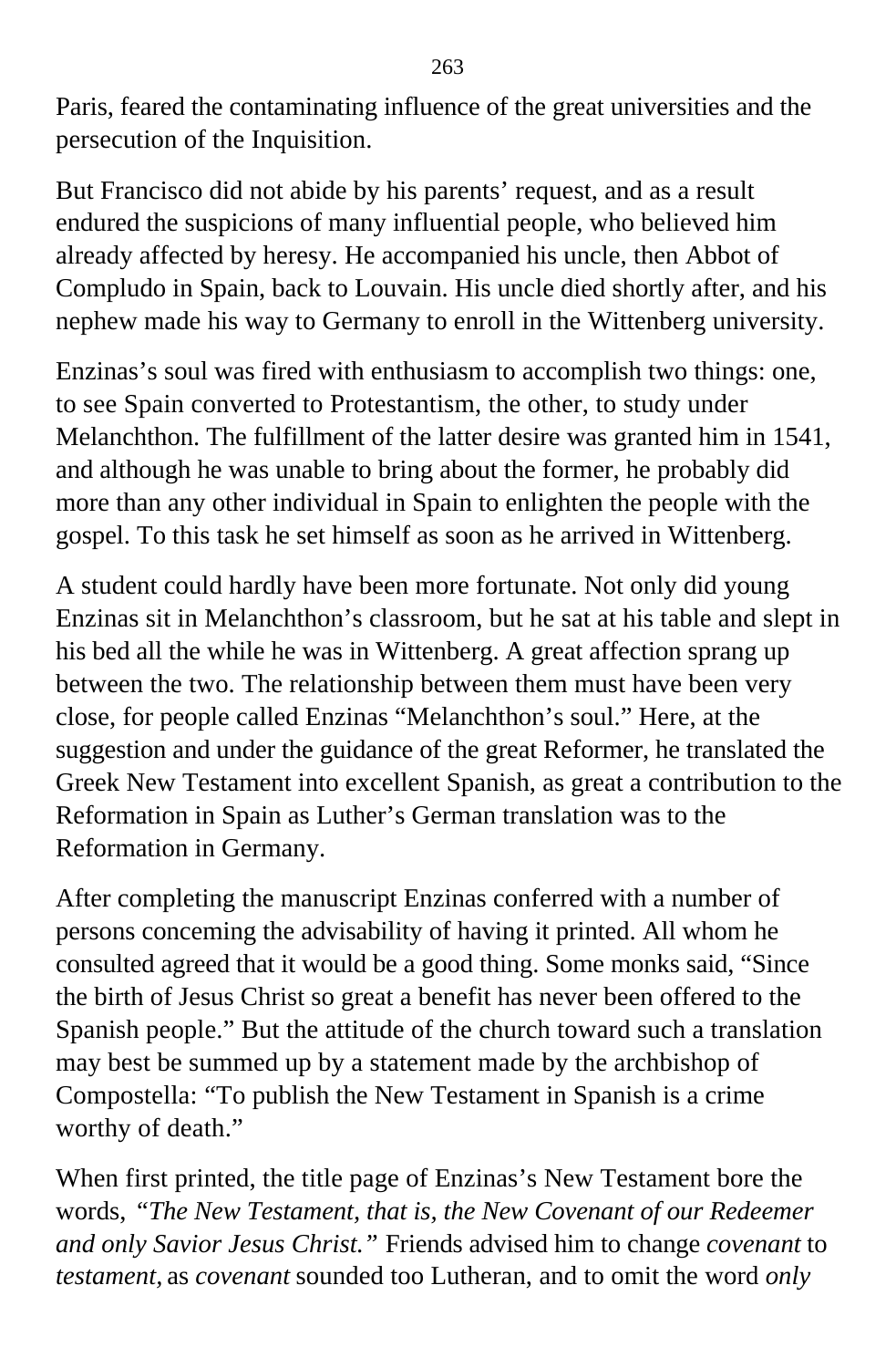altogether. Enzinas had used it to help eliminate the idea, so prevalent in Spain, that other saviors existed. The sheet had to be reprinted.

In all guilelessness and naivete Enzinas dedicated his New Testament to Charles V, a patron of some kinds of learning, but scarcely an exponent of the new religion.

"Most sacred majesty, owing to the versions of the Holy Scriptures, all men can now hear Jesus Christ and His apostles speak in their own languages of the mysteries of our redemption, on which the salvation and the consolation of our souls depend. New versions are now continually being published in every kingdom of Christendom, in Italy, in Flanders, and in Germany, which is flooded with them. Spain alone remains isolated in her corner at the extremity of Europe. My desire is to be useful, according to my abilities, to my country. I hope that your majesty will approve of my work and protect it with your royal authority." — Quoted by J.H. Merle d'Aubigne in *History of the Reformation in Europe in the Time of Calvin,* vol. 8, pp. 67,68.

Not wishing to offer his New Testament to the public until the emperor had seen it, the young Reformer made a trip to Brussels to present it to him. After he had been introduced to his presence by the bishop of Jaen, Enzinas, now twenty-three years of age, stood before the ruler of the Holy Roman Empire and asked him to approve his book and recommend it to Spain. This conference between the youthful Spaniard and Charles V bore at least some resemblance to the more dramatic and highly publicized meeting between Martin Luther and the emperor some twenty years before at Worms.

Charles said he would assent provided it contained nothing unsatisfactory. With that he turned to the bishop of Jaen and requested him to give the book to Fray Pedro de Soto, Charles's confessor, for review and judgment.

Although seemingly kindly disposed toward Enzinas, De Soto called him for an interview the following day and pointed out the dangers attending the wholesale reading of the Scriptures. He also accused him of disobeying the law by printing the Scriptures without a license, of associating with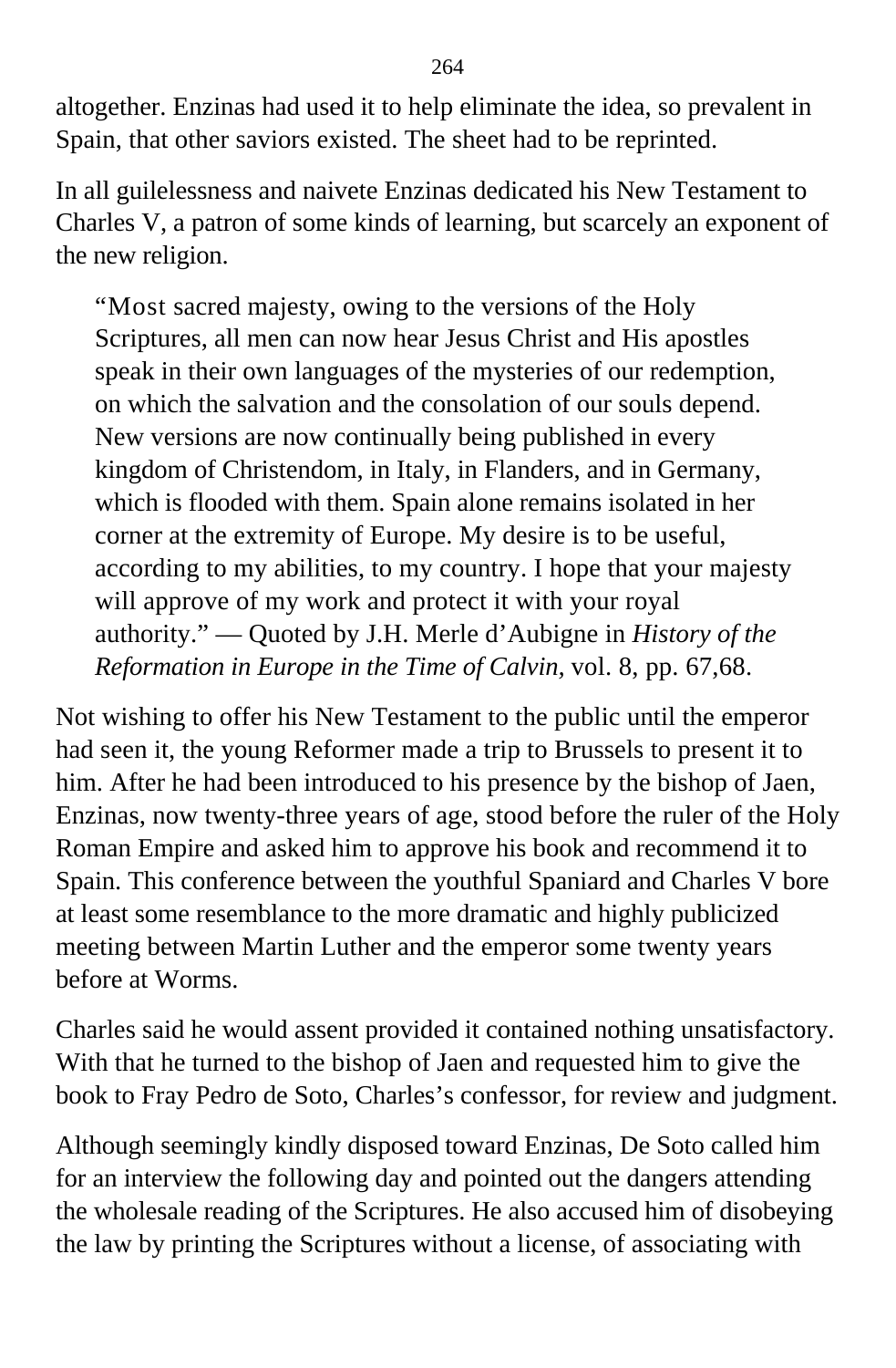the Wittenberg heretics, and publishing a heretical book based upon one of Luther's works.

Enzinas defended himself by stating there was no law in Flanders against the printing of the Bible, that he had never published anything but the New Testament (the veracity of this statement is doubted by some), and that as for consorting with the Wittenberg doctors, Charles and others were as much to blame as he was.

De Soto had him committed to a Brussels prison, probably, it is thought, to prevent him from falling into the hands of the Inquisition. The real cause for his offense was the passage, printed in capital letters,

#### "Where is boasting then? It is excluded. By what law? of works? Nay: but by the law of faith." Romans 3:27.

Here he remained for fourteen months in easy confinement. While so restrained he received visits from many people — more than four hundred from the city of Brussels alone, including many from the higher classes, as well as hundreds from the surrounding towns and countryside. These asked to hear the gospel story, and many believed. Enzinas was told that more than 7,000 people in Brussels alone had Protestant leanings.

But he was not a contented prisoner; he had all kinds of dire forebodings of torture and death. His friends and relatives sought, unsuccessfully, to effect his release. Money poured in, but this he refused.

Finally one clay a friend informed him of the escape of the queen's preacher. This gave Enzinas courage, and he literally walked out of the prison, possibly because of the jailer's neglect, but more probably because of their connivance in getting rid of him.

From prison he went to the house of a friend, who helped him over the city wall. He made his way back to Wittenberg. There he wrote *The History of the State of the Netherlands and of the Religion of Spain,* his most important work next to his translation of the New Testament. From there he went to Strasbourg, Basel, and elsewhere.

Disgusted with the dissensions among the Protestants, he entertained serious ideas of going as a missionary to Constantinople.

Enzinas is said to have died at Augsburg, December 30, 1550, barely thirty years of age.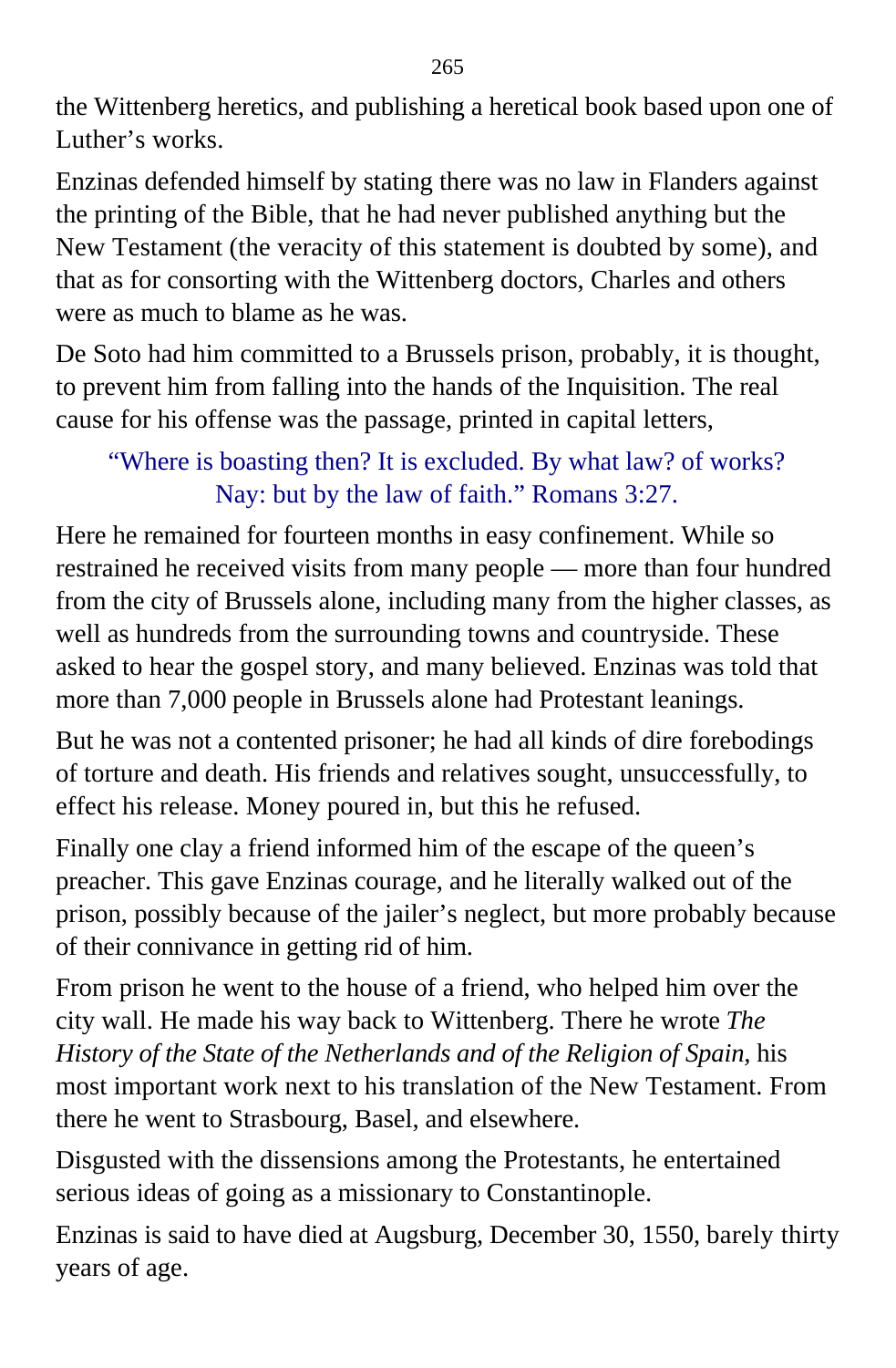## SWITZERLAND

### THEODORE BEZA

#### **MAN OF TALENT**

THEODORE BEZA had noble birth, erudition, wealth, good looks, impressive oratory, a facile pen, courtly manners, diplomacy. As a Protestant he was more welcome in Catholic aristocratic circles of France than was any other Reformer. What an accession to the already long list of renowned propagandists for the evangelical faith! Small wonder that Calvin took to his bosom this brilliant young Beza and chose him as a successor to carry on the work in Geneva!

Last of the great sixteenth-century Protestant Reformers, Beza was born June 24, 1519, in the castle at Vezelai, in the duchy of Burgundy. Beza was three years old when his mother died. His uncle Nicholas, a distinguished lawyer and councilor in the Parliament of Paris, adopted him and supervised his education, giving him everything that money and influence could obtain. At the age of nine he was placed in the home of a famous Greek teacher at Orleans, Melchior Wolmar, who was "tainted" with Lutheran ideas. John Calvin also studied under this teacher. Thus early in life the future Reformer came in contact with ideas concerning justification by faith, and the shortcomings of the church.

When Beza was thirteen, his lawyer uncle died and left him to the care of another uncle, Claudius, abbot of a Cistercian monastery. Beza attended the University of Orleans, where he attained the degree of licentiate of laws in 1539. Contrary to the wishes of his father, however, he did not want to be a lawyer; he wanted to study the liberal arts. This he now did, with his father's consent, at the University of Paris.

Beza left Paris for Geneva, arriving there October 23, 1548. Here he adopted the name of Thibaud de May. Assuming aliases was common practice among religious fugitives of his day. Because he left France a Protestant, the Parliament of Paris confiscated all his property and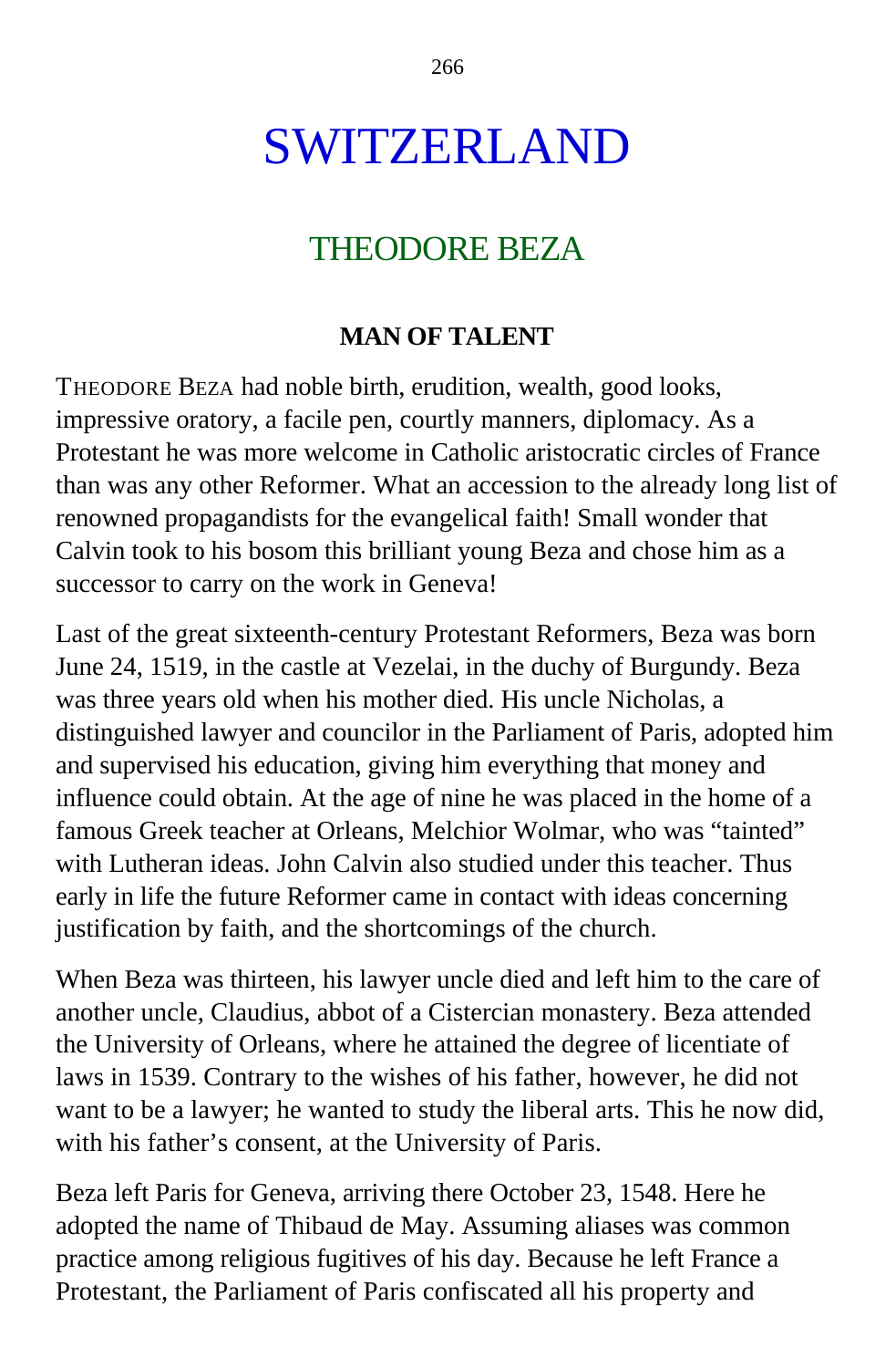pronounced the death penalty upon him. (The property was restored to him in 1564.)

After arriving in Geneva he became married to Claudine Denosse, and their marriage was blessed with happiness for forty-one years. Here he immediately gained Calvin's respect and affection. Looking about for a means of support, he was invited to teach Greek at the academy of Lausanne, in 1549. It is said that here he "entered upon a course of great usefulness and influence."

Beza gave his life unstintingly to teaching, preaching, mediating, and administrating; he was a man equally at home in the classroom, in the pulpit, at the council table, and at the court. Repeatedly he was called upon to make long journeys in order to gain the support of influential persons who could help advance the cause of the Reformation or retard the onslaughts of persecution.

Beza succeeded rapidly in winning a secure place in the hearts of the people in Lausanne. Indication of this is found in a letter Calvin wrote to Farel in 1551 at the time Beza was stricken by the plague:

"I would not be a man if I did not return his love who loves me more than a brother and reveres me as a father: but I am still more concerned at the loss the church would suffer if in the midst of his career he should be suddenly removed by death, for I saw in him a man whose lovely spirit, noble, pure manners, and openmindedness endeared him to all the righteous. I hope, however, that he will be given back to us in answer to our prayers." — Quoted by Philip Schaff in *A History of the Christian Church,* vol. 7, p. 852.

Particularly suited for the job of public relations, he entered with alacrity in 1557 upon the task of gaining the support of the Swiss cantons and the German princes to help stay the rigorous persecutions of the Waldenses in France.

At the age of forty, in 1559, Beza became the first rector of the University of Geneva, which had been founded by Calvin. Both in Lausanne and at Geneva many young men educated in Calvinistic doctrine under Beza became zealous preachers of the gospel. Beza also became the pastor of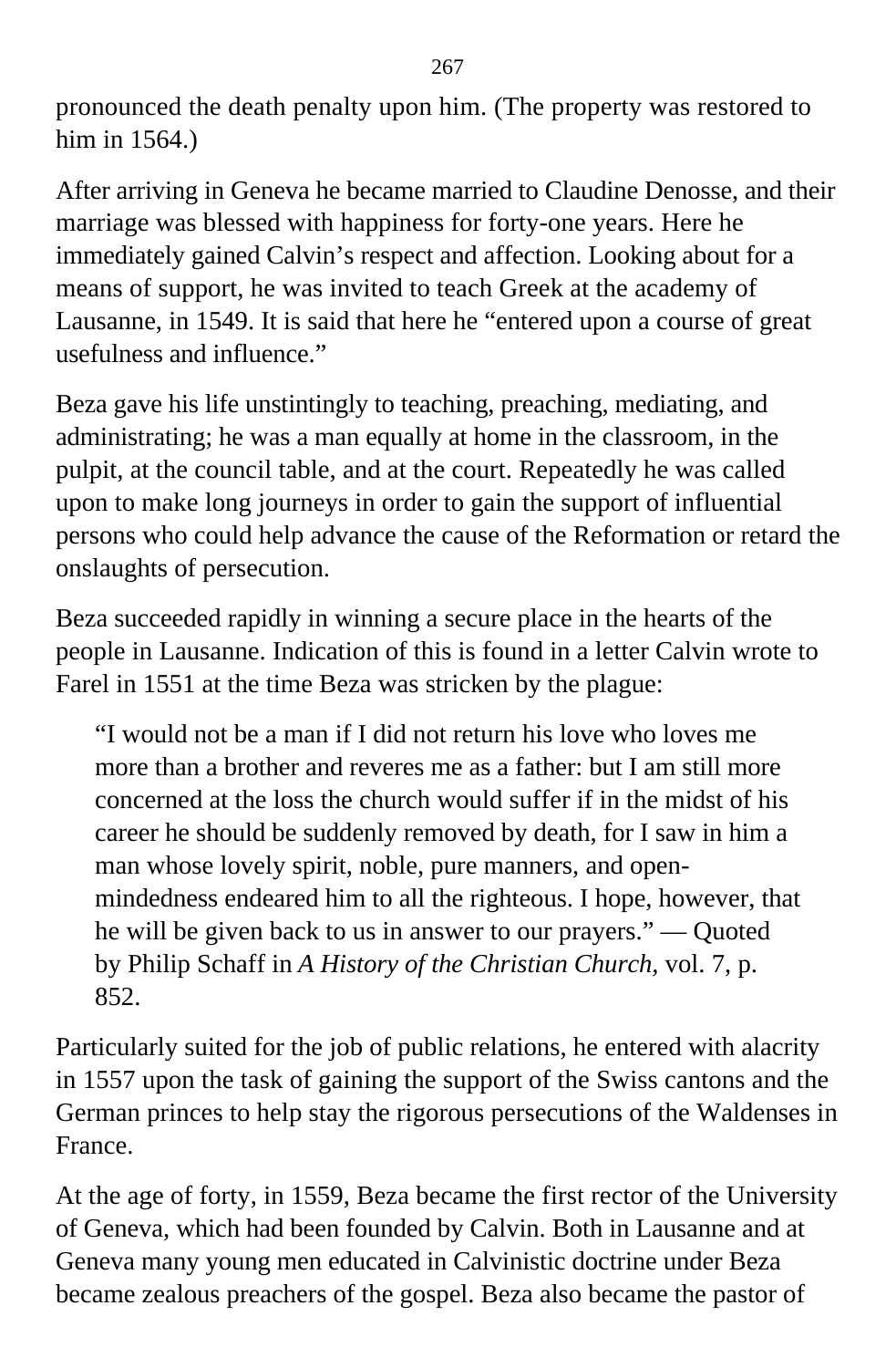one of the churches in the city. From thenceforth the lives of the two great Reformers were closely associated, each reinforcing the other until death parted them.

Time after time, Beza was sent forth on diplomatic missions. Once he asked Elector Frederick III to invite a new Protestant recruit, Anne du Bourg, president of the Parliament of Paris, to a professorship at the University of Heidelberg, in an attempt to save du Bourg's life. At another time he went to the court of Antoine, king of Navarre, in an attempt to win the king to the ranks of Protestantism. Repeatedly his life was in danger as he pursued his hazardous journeys, and long weeks were frequently consumed in taking devious routes to escape detection.

At this time the French Huguenots, followers of Calvinistic doctrine, had become a formidable body, to the extent of a fourth of the kingdom, an estimated 2,500,000. Besides being a religious group, they also formed a strong political faction. Beza, by virtue of his many services, became their religious head and repeatedly represented them in their attempts to achieve political and religious status.

When the nonreligious queen mother Catherine of France decided to hold a consultation, to be known as the Colloquy of Poissy, between the most prominent Catholic bishops and Protestant ministers, to iron out, if possible, the difficulties between the two parties, Beza was asked to assume the leadership of the Protestant group. Consequently he returned in 1561 to Paris, the first time since his departure in 1548. The noted Italian Reformer Peter Martyr, disciple of Juan de Valdes, was also present.

The historian George Fisher presents a graphic description of the scene: "In the great refectory of the Benedictines at Poissy, the young king sat in the midst of the aristocracy of France — Catherine de' Medici, the king of Navarre, and the prince of Conde, the great lords and ladies of the court, cardinals, bishops, and abbots, doctors of the Sorbonne, and a numerous company of lesser nobles, with their wives and daughters. In this brilliant concourse Theodore Beza appeared at the head of the preachers and elders deputed by the Huguenots to represent their cause, and eloquently set forth the doctrines of the party of reform. Beza was a man of high birth, of prepossessing appearance, of graceful and polished manners, who was at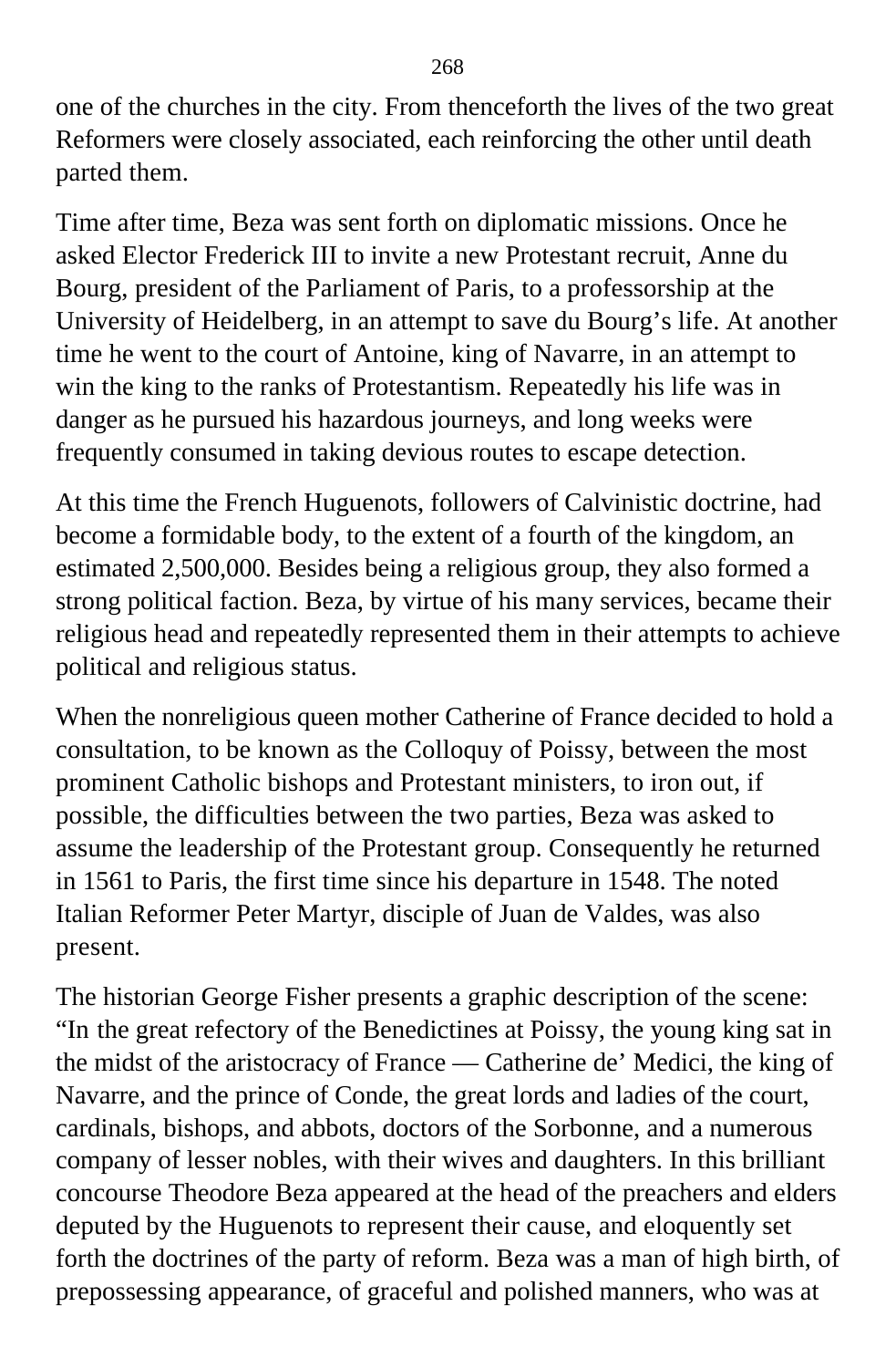his ease in the society of the court, and, prior to the public conference, won the respect and favor of many of his auditors by his attractiveness in social intercourse." He was God's man of the hour.

There was no question about the verdict, for all the judges were Catholics. When Beza asserted,

"The body of Christ was as far removed from the bread of the eucharist as the heavens are from the earth" (Schaff, vol. 7, p. 857),

the prelates called him a blasphemer, and a near riot ensued. Although attempts were made to continue discussion and to arrive at a solution, the situation became worse instead of better. The colloquy had become

"the watershed from which the two religions parted." — Edward Maslin Hulme, *The Renaissance and Reformation,* page 491.

Beza was called back to Paris to assist the Huguenots in obtaining some religious concessions. As the result of the Edict of Saint-Germain in January, 1562, the Huguenots were given the right to worship outside the cities.

Barely had the ink dried on this decree, when the duke of Guise, on March 1, massacred hundreds of French Protestants as they worshiped in a barn at Vassy. Beza immediately asked for redress. When told that the Protestants were to blame for the assault because of having thrown stones at the duke, Beza replied, "Well, then, he should have punished only those who did the throwing. Sire, it is in truth the lot of the church of God, in whose name I am speaking, to endure blows, and not to strike them. But also may it please you to remember that it is an anvil that has worn out many hammers."

After attending the third national synod of the reformed churches, Beza, at the behest of the prince of Conde, a Protestant sympathizer, went to Strasbourg and Basel to enlist the aid of Germany and Switzerland for the Protestant cause in France. He then returned to Geneva, and was about ready to resume his teaching, when an urgent request came for him to return to the aid of the Huguenot troops.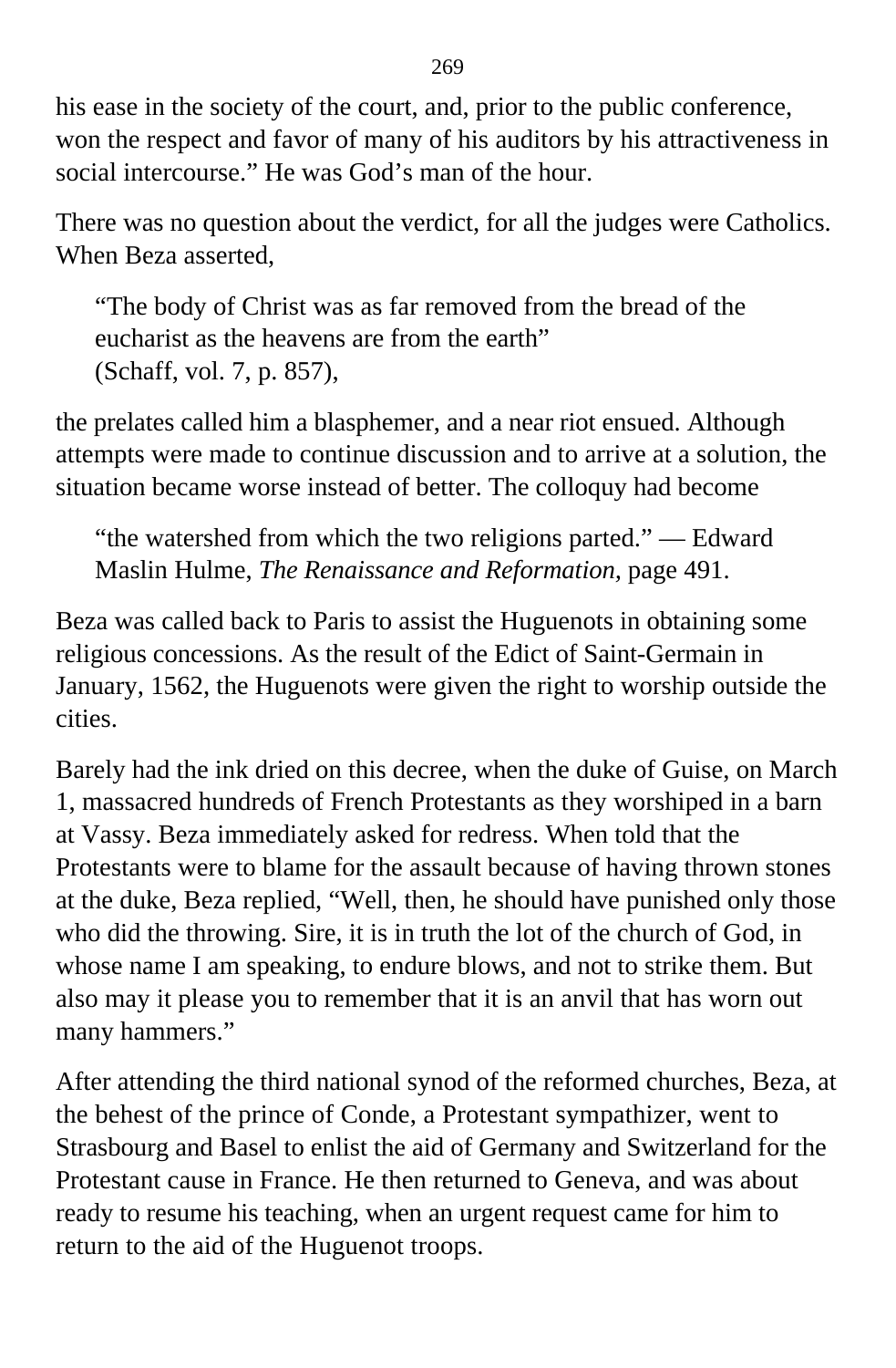Unwilling to go, yet impelled by Calvin, he spent the next seven months with the Huguenot army, playing a role similar to that of John Knox in Scotland's Reformation, as he rode at the front of battle, serving as the almoner and treasurer.

The Pacification Edict of March 12, 1563, ended warfare for the time, and again Beza returned to Geneva, heavyhearted that so little had been accomplished.

As Beza again set foot in Geneva, Calvin's time was running out, and the mantle of the master was about to fall upon the disciple. When Calvin died in 1564, the affairs of the city and the church came to rest upon Beza; yet he continued preaching and teaching, giving counsel and advice to all comers, carrying on a vast correspondence, and entertaining large numbers of fugitives, including notable scholars, from other countries. It is said that the homes of the Reformers became hostels for the Protestant refugees.

Under him the theological school of the University flourished, and he made of Geneva "the virtual capital of Continental Protestantism." He gave it a milder, more conciliatory regime, but he brought a rigidity into the doctrines which later made it possible for a reaction to Calvinistic authority to set in.

Beza's duties at home did not, bowever, prevent him from responding to calls from abroad. In 1571 he attended as its moderator the seventh national synod of the Reformed Church in France. Here he assisted in drawing up a revised Confession of Faith, and on his return he attended the Synod of Nimes.

When the fugitives from the St. Bartholomew Massacre, August 24, 1572, in which an estimated 20,000 to 50,000 Huguenots were killed, began arriving in Geneva, that city, under Beza's leadership, made a wholehearted effort to aid the suffering. In 1574 he negotiated with Henry of Conde to get an army to help the French Protestants, and he sanctioned a military errand to France, thereby endangering his own city by inviting reprisals.

Beza retired from public life in 1600 and died October 13, 1605. He wanted to be buried beside Calvin, but because of a threat to transport his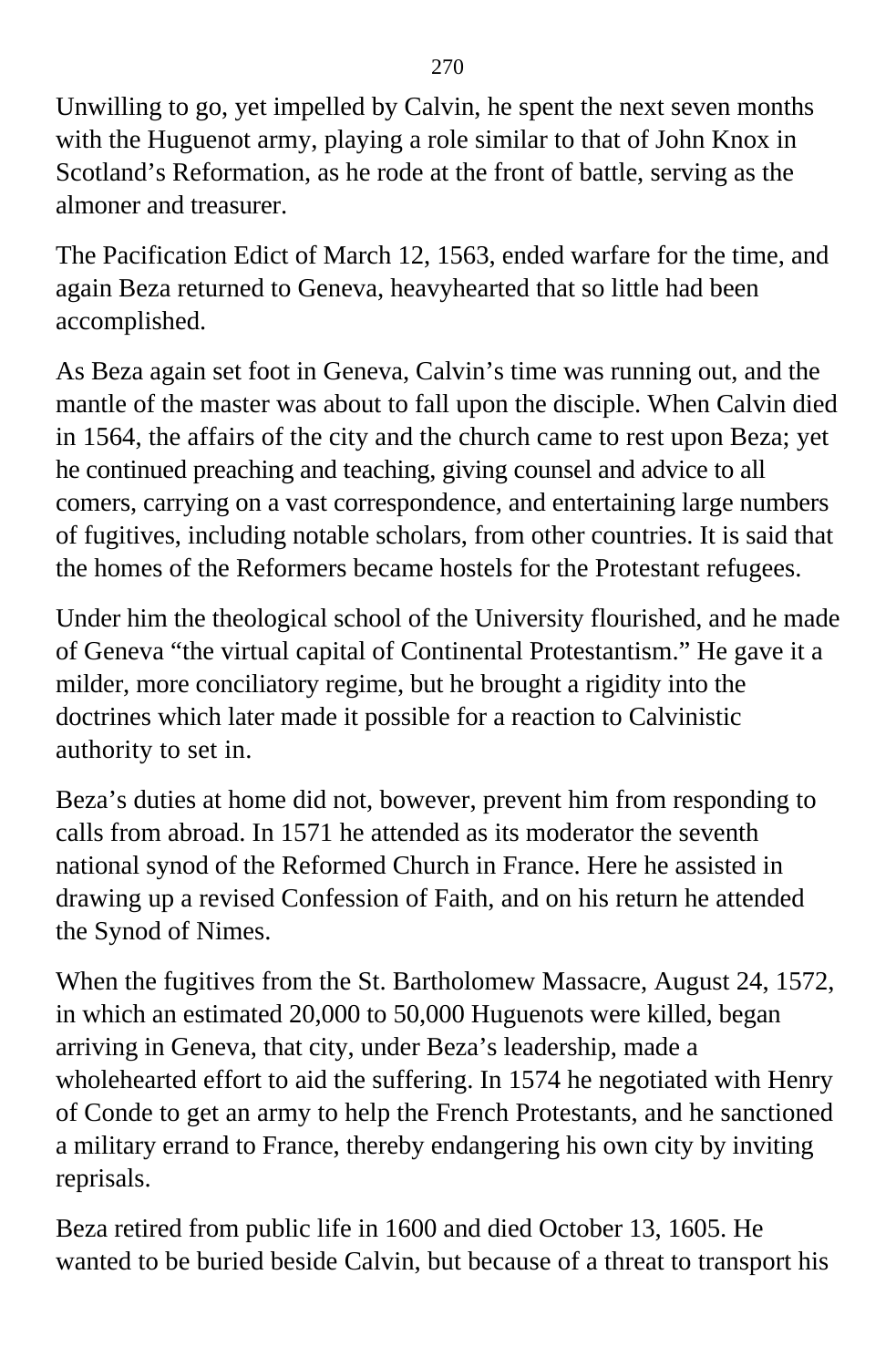body to Rome, possibly for after-death reprisals, he was buried in St. Peter's at Geneva.

Among Beza's literary works are his *Life of Calvin* and a translation of the Psalms begun by Clement Marot. Doubtless Beza collected the materials for *Histoire Ecclesiastique des Eglises Reformees,* but he did not claim authorship. He was also an eminent editor of the Greek New Testament; both his Greek and Latin texts influenced the Authorized Version. He likewise performed a great service to Biblical scholars when he presented to the Cambridge University in 1581 the famous Codex D, one of the uncial manuscripts dating from the sixth century.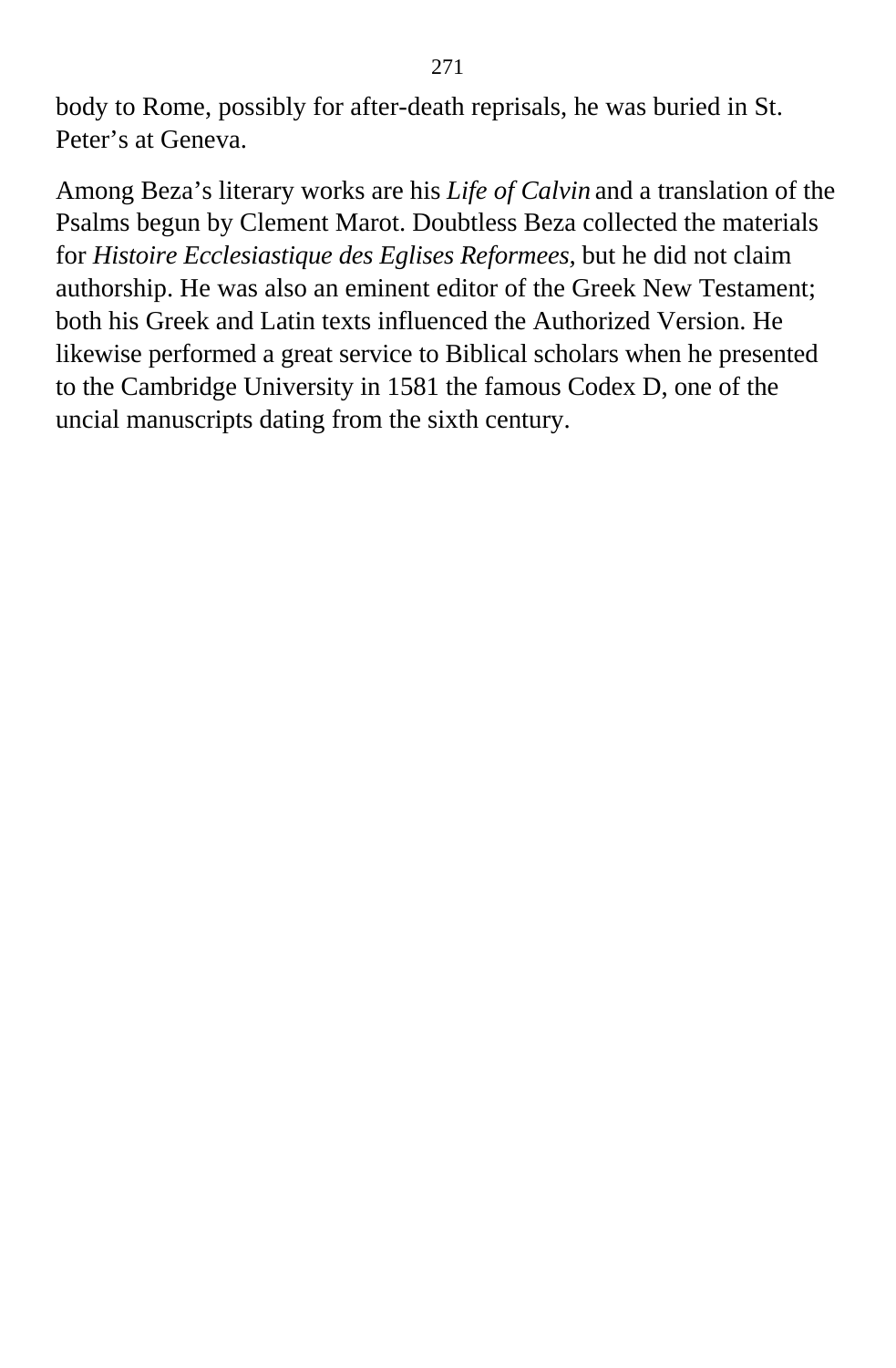## HEINRICH BULLINGER

#### **A SPIRITUAL FORCE IN SWITZERLAND**

HEINRICH BULLINGER, successor to Zwingli in Zurich and "the second founder of the German Reformed Church," has been variously described as a man of "an admirable mixture of dignity and tenderness," a deep thinker with "a spirit essentially unifying and sympathetic, in an age when these qualities won little sympathy." He embodied the characteristics of integrity and moderation, as well as hospitality, being "a generous friend and patron of fugitives." He was greatly beloved by his parishioners, and he tenderly cared for his flock in time of plague.

The son of a priest who manfully accepted the responsibility of rearing and educating his child, Bullinger was born in 1504, at Bremgarten, in the canton of Aargau, where he received his grammar-school training. At, the age of twelve he entered the school of the Brethren of the Common Life at Emmerich on the lower Rhine, where he followed the boyhood example of Luther at Eisenach and engaged in street singing to supplement funds for his education.

Both at Emmerich and later at Cologne, the focal point of opposition to the Reformation, where he entered the university in 1519 to take his degree the next year, he developed an abiding interest in personal study of the Bible. Doubtless this tendency received considerable stimulus from his acquaintance with the *Sentences* of Peter Lombard, a twelfth-century professor at the University of Paris, as well as from his knowledge of the writings of other medieval churchmen. At Cologne he also came in possession of ideas gleaned from Luther's and Melanchthon's pamphlets. About this time a New Testament, which raised further doubts concerning Boman Catholic doctrine, fell into his hands. Consequently, in 1522, although greatly troubled by the need for making the necessary adjustments, he had become a Protestant at heart.

Since his theological views denied him access to an ecclesiastical career, he obtained a teaching appointment that year in the Kappel cloister school attached to the Cistercian monastery near Zurich, a post he filled until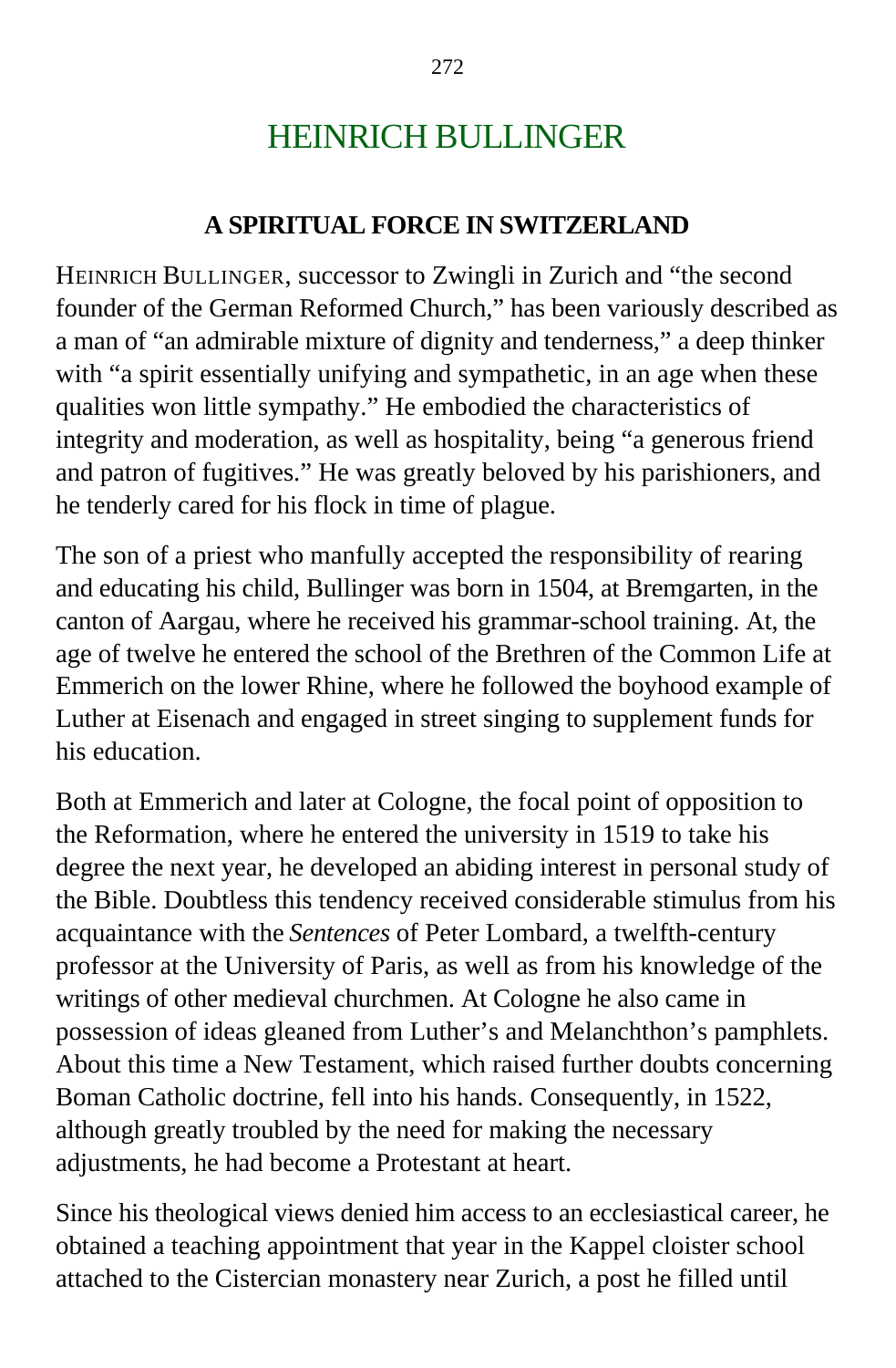1529. Here he taught the classics and also presented interpretations on the Bible. Although at times in physical danger from incensed priests, he also lectured on theological topics before the school dignitaries and townsmen, thus establishing Protestant ideas among the people.

In 1527 the monastery at Kappel came under the direction of the city of Zurich. Its church became the community church and Bullinger the pastor. In this pastor-teacher status he, with the collaboration of his associates, undertook the preparation of several tracts designed to spread the doctrines of the Reformation throughout central Switzerland.

Shortly after his arrival at Kappel he met Zwingli, who later became his father-in-law. With him he soon found himself in fullest accord and later became his "zealous lieutenant." In 1525 Zwingli invited him to a conference with the Anabaptists, a meeting called ostensibly to show those so-called fanatics the error of their ways. Bullinger regarded this sect as untrustworthy and faulty in doctrine, and he wrote a number of books against them. "God opened the eyes of the governments by the revolt at Munster," he wrote after that debacle in the middle thirties,

"and thereafter no one would trust even those Anabaptists who claimed to be innocent." — Quoted by Preserved Smith in *The Age of the Reformation,* page 102.

At the disputation at Bern, in 1528, to which Bullinger also accompanied Zwingli, he met the leading figures in Protestant ecclesiastical circles of south Germany and Switzerland; and the following year he succeeded his father as pastor at Bremgarten, where his impassioned sermons led the entire congregation to participate in the burning of the images in the church. In his ministry he demonstrated great energy, preaching usually from six to eight sermons a week.

Bullinger's status was precarious, made thus by the perpetual threat of civil war growing out of religious differences in the cantons. In 1531, shortly after the death of Zwingli at the Battle of Kappel, Bullinger was banished from Bremgarten. He fled to Zurich, where in December the city fathers selected him as a successor to Zwingli. This position included the pastorate of Great Minster, the principal church in the city, and here he remained the rest of his life.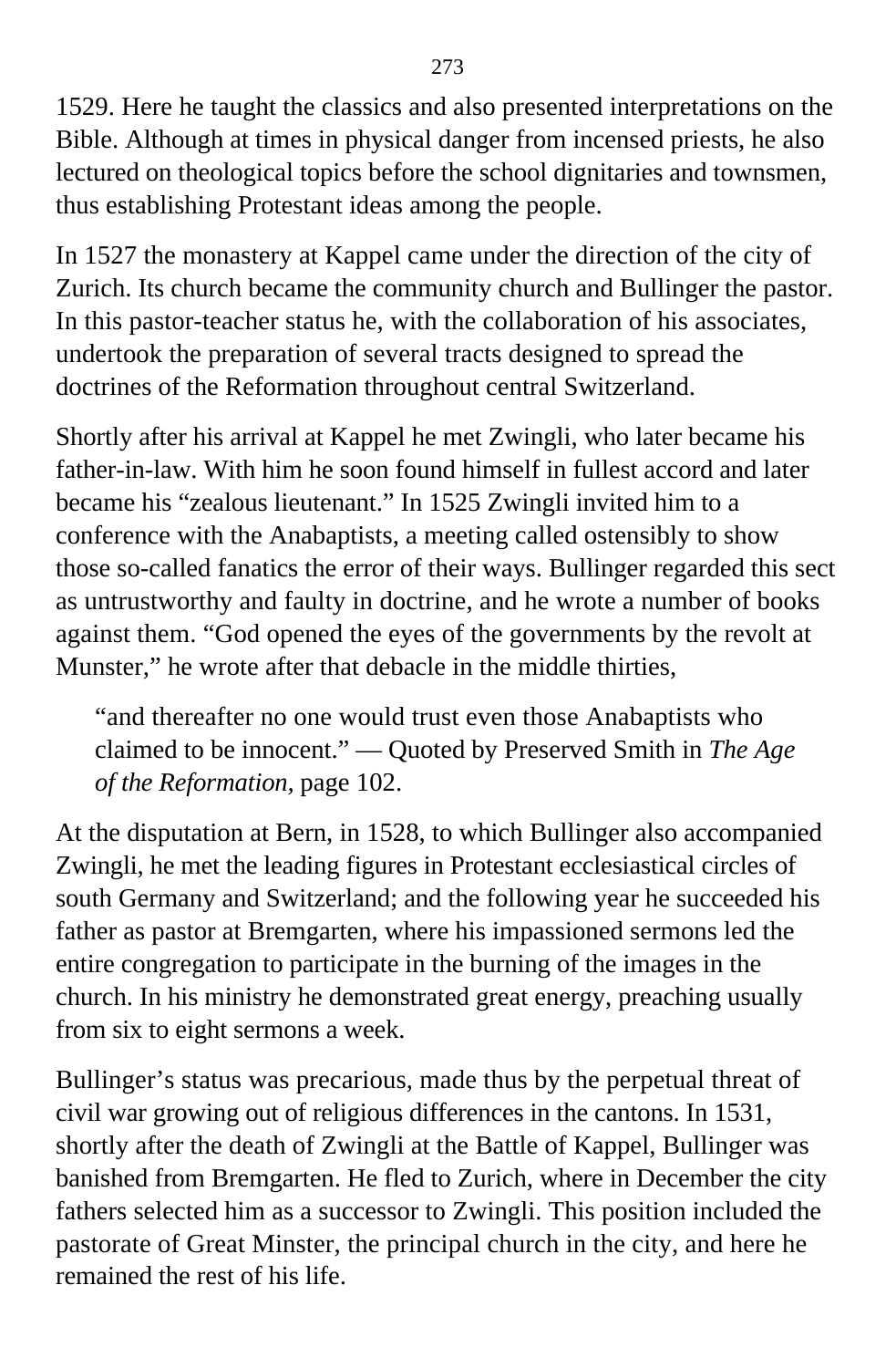The aftermath of the Battle of Kappel, in which the forces of the Catholic cantons had inflicted an almost annihilating defeat upon the Protestants, and the fulfilling of the terms of the Second Peace of Kappel, in November of the same year, tested Bullinger's leadership sorely. Zwingli's lifework was endangered, and the advance of the whole Reformation in Switzerland had suffered a serious reverse. In the task of reconstruction, reorganization, and maintenance Bullinger displayed able generalship.

"It was chiefly due to him that the disaster of Kappel had no worse results." — *The New Schaff-Herzog Encyclopedia of Religious Knowledge,* article, "Bullinger."

Prior to his death, Zwingli had attempted to make Zurich "the political head of the evangelical cause" in Switzerland, and had by means of an embargo on food tried to enforce Protestant preaching upon Catholic cantons. The Second Peace of Kappel provided for each canton the privilege of selecting and managing its own religion, and any alliance with powers outside the confederacy was prohibited, thus strengthening the Catholic cantons in their allegiance to Rome.

Bullinger advised humiliated Zurich to adjust herself to her changed status, as he proceeded to draw the Zwinglian churches into closer unity. Within the city he organized the schools so that they attained an excellent status in scholarship and efficiency. He established scholarships for ministerial students and instituted teacher-pupil plans. He also prepared a set of regulations for preachers and synods, the latter meeting twice a year to review the activities, qualifications, and deportment of every minister within their jurisdiction.

He also participated actively in developing church polity outside Zurich through cooperation with Calvin, Bucer, and others. So far as Zurich itself was concerned, its power to mingle in international affairs had ceased.

Out of the readjustment Zurich needed to make came a clearer understanding of the function of the state and that of the church. The spheres of the two became distinct but not opposed, nor was one subservient to the other. The duty of the church was to preach the word, unrestricted and unimpeded. The state, on the other hand, administered the property of the church and also carried out ecclesiastical sentences of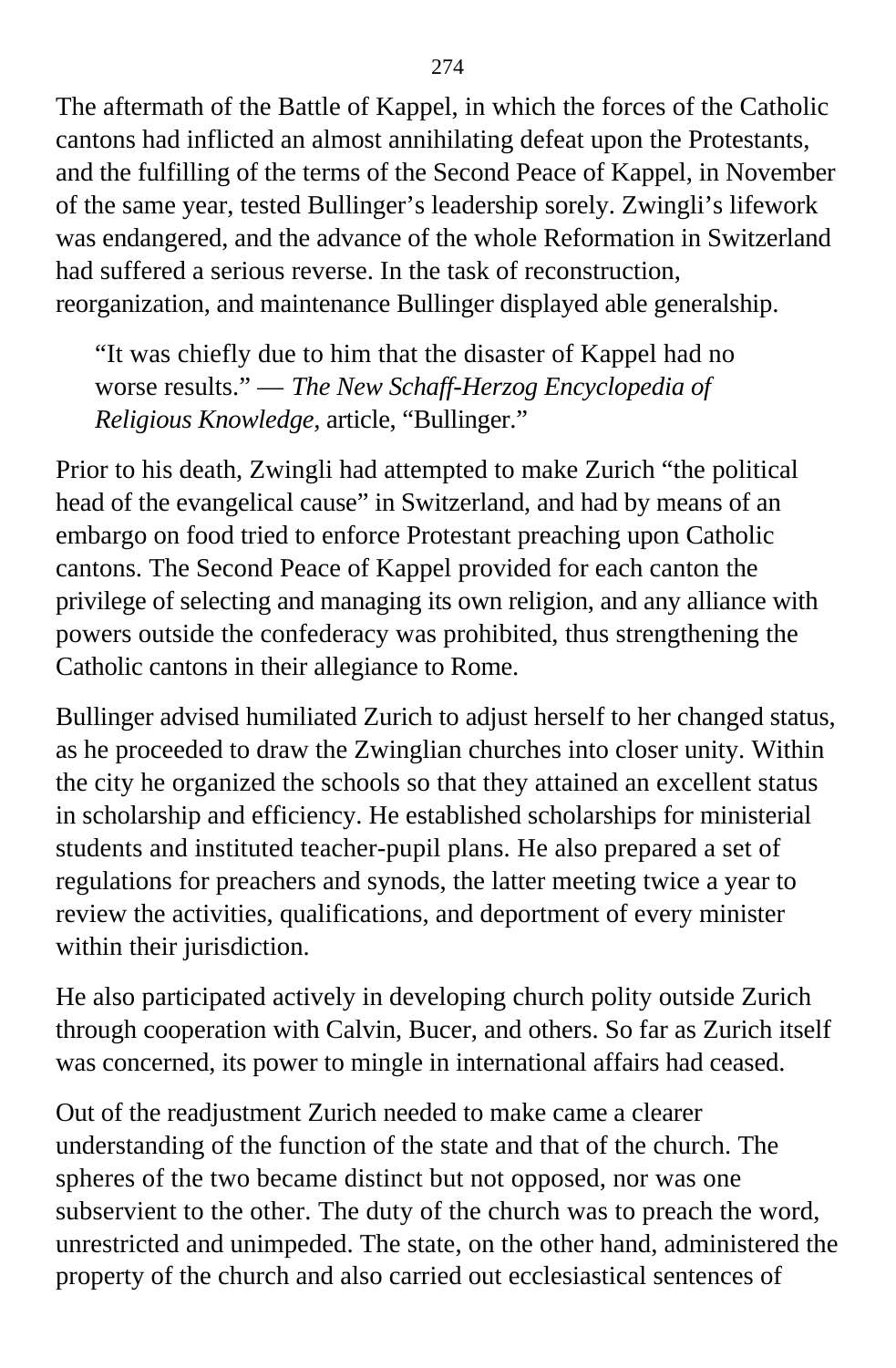punishment. In other words, the state reinforced and supplemented the church's pronouncements upon heretics.

At first rather tolerant in his views, Bullinger, in 1532, doubted that the power to excommunicate belonged to either the church or the state; but later he became more conservative, even counseling the execution of Servetus and the banishment of Ochino.

In spite of the renewed strength of the Catholic factions within the several cantons and the general Catholic reaction among the people, Bullinger's efforts at consolidation and expansion continued. The First Helvetic Confession, which he, as the chief representative of German-Swiss doctrine, assisted in formulating in 1534, and which did not reach Luther until late 1536, aimed at accomplishing *a media via* in the perennially mooted question of the eucharist. Bullinger attempted to maintain a middle ground between the views of Zwingli and Luther. He disliked Luther's "semipopery," but Luther, after Zwingli's death, found himself entertaining friendly feelings toward Bullinger. At first the Wittenberg Reformer appeared conciliatory, but later he broke forth again in violent attacks upon the symbolic interpretation of the Lord's Supper. Nonetheless, a worthwhile indirect result of this overture at reconciliation came some years later in the closer union among the French and German portions of the Swiss church.

The repeated efforts to produce conformity of opinion were naturally accompanied by some degree of compromise, but the citizens of Zurich refused to make any concessions. At a conference in that city in 1538 they decided to permit no modification of their views.

Undaunted, Bullinger the following year put forth yet another experiment in the form of a document called *Consensus Tigerinus,* written jointly by himself and Calvin, to unite Protestant Switzerland. Anti-Lutheran in outlook, it made possible an accord between the Zwinglian and Calvinistic doctrines on the Lord's Supper. It emphasized the divine work of grace to the recipient, but only if received by faith. By this time hopes for an understanding with the Lutherans had wholly vanished.

As one of his self-imposed tasks, Bullinger wrote constantly, and produced many books, pamphlets, tracts, and sermons, estimated at more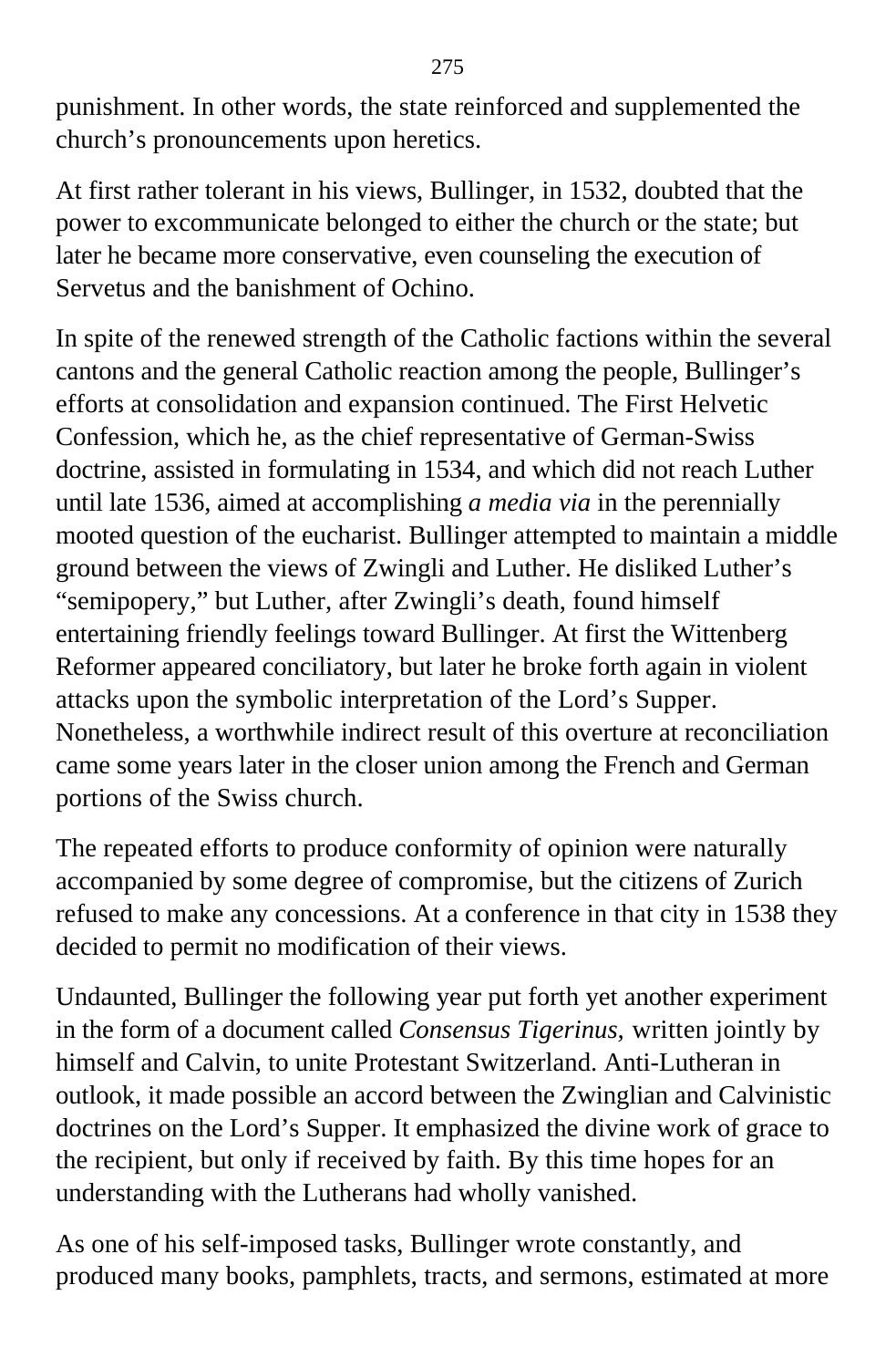than one hundred separate works, still uncollected and unpublished. He also carried on a vast correspondence with persons in every land, including the crowned heads of England, France, Denmark, and Germany. His most important writing, still a valuable work, is *A History of the Reformation,* characterized by "excellent composition but with a studied moderation of phrase." These writings, and particularly his sermons, called *Decades,* were read eagerly wherever distributed, and especially in England. By order of convocation as late as 1586 every clergyman in England was commanded to obtain a copy of his sermons "and read one of them once a week."

During the Marian persecution (1553-58) he became acquainted with numerous leading English divines, many of whom he sheltered as they found refuge on the Continent. For this act of hospitality he received a silver cup with Queen Elizabeth's thanks.

Upon these bishops, such as Hooper and others, he exerted a profound influence, surpassing that of any other Continental Reformer, in achieving for England a uniform body of Protestant doctrine, and to restore the English church to what it had been in the days of Edward VI.

"A better example of a purely spiritual power could hardly be found than the influence that was exercised in England by Zwingli's successor, Henry Bullinger. Bishops and Puritans argue their causes before him as if he were the judge..And then when the bad day came and the pope hurled his thunderbolt, it was to Bullinger that the English bishops looked for a learned defense of their queen and their creed." — *The Cambridge Modern History,* vol. 1, p. 597.

"Beza spoke of him as 'the common shepherd of all Christian churches." — Albert H. Newman, *A Manual of Church History,* vol. 2, p. 147.

Bullinger's last great labor consisted in the drawing up of the Second Helvetic Confession. This statement of faith consists of thirty lucid, effectively and shrewdly worded chapters of varying lengths, and includes all phases of the beliefs of the Swiss Reformed Church. He wrote the original draft in 1562. Two years later he revised it, after which it came to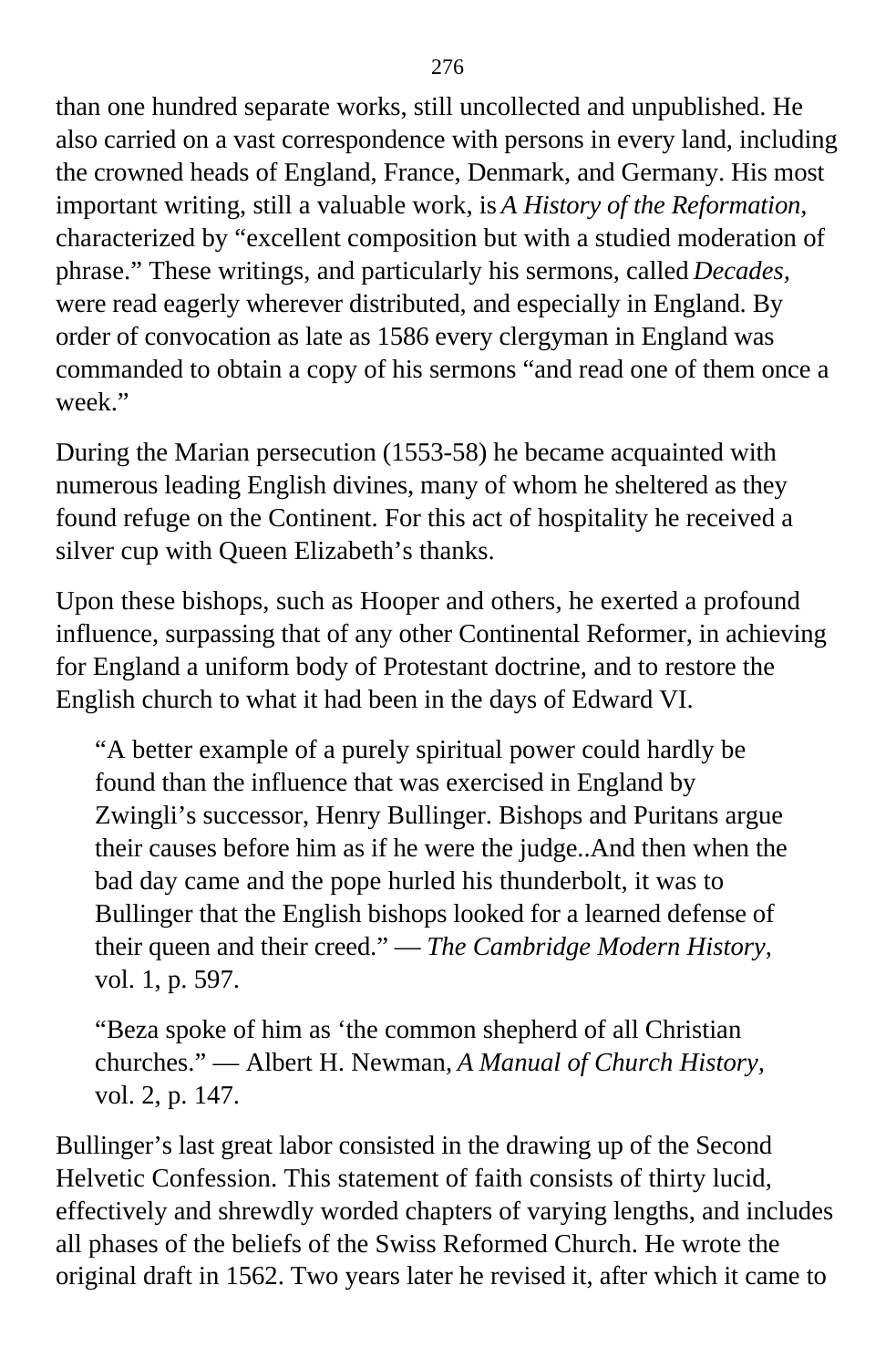the notice of Frederick III, the elector palatine, who ordered it translated into German and published.

Barely had it come off the press when it received wide and instant acclaim, first among the Swiss churches, with Basel excepted; and eventually, after a period of years, it also became the authoritative confession among Reformed Churches in Scotland, Hungary, France, Poland, Bohemia, and other countries.

"It was, strictly speaking, the bond uniting the scattered members of the evangelical reformed churches." — *The New Schaff-Herzog Encyclopedia of Religious Knowledge,* article, "Bullinger."

Next to the *Heidelberg Catechism,* the creed of the Reformed Churches in Germany, it stands paramount among the Reformed Church confessions.

Bullinger's arduous labors as pastor, preacher, author, and counselor doubtless contributed to the depletion of his physical powers and made him an easy victim of the plague. He recovered partially, but its ravages led to the development of calculus, with its debilitating suffering. During his last hours he repeated the Lord's Prayer, some psalms, and the creed. He died in Zurich September 17, 1575, and Simler, his son-in-law, officiated at the funeral.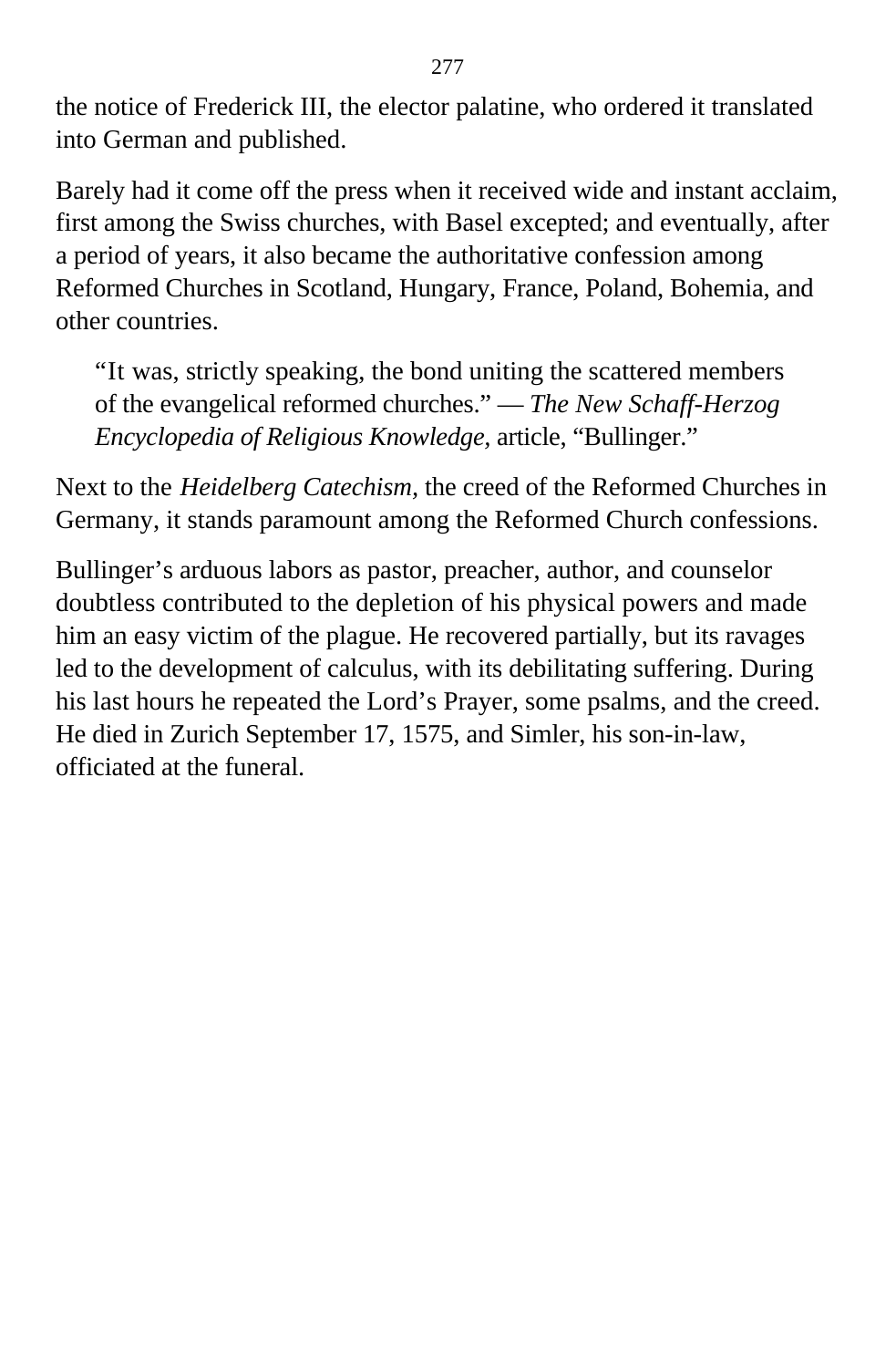### JOHN CALVIN

#### **REFORMER FROM GENEVA**

FRANCE, the homeland of John Calvin, had a smoothly functioning, wellintegrated governmental organization during the sixteenth century, and stood at that time among the strongest in Europe's sisterhood of nations. The University of Paris, which during the preceding century had been wholly given over to scholasticism, began, under King Francis I, a devotee of sound scholarship, to introduce the study of Greek into its curriculum. The theological faculty, though thoroughly loyal to the Boman Catholic Church, found the New Learning more or less acceptable because of the attitude of the king. Yet it must have been obvious to the university officials that wherever the Renaissance gained ground, there criticism of the church made its inevitable entrance.

In France the Catholic Church by the Concordat of 1516, to state it briefly, received additional funds but relinquished some of its hold on the people. Hence the people of France had less ill will toward the church than did the populace in Gemany, where the Catholic Church had kept on fleecing the people by governmental consent without yielding any control.

This attitude in France also led to a less enthusiastic and vehement reformatory spirit than in other European areas. Many French Catholics were sufficiently dissatisfied with the church to complain, but comparatively few had sufficient impetus to break away from the fold completely. The ability of the church to track down heretics and bring them to court was perhaps also a deterring factor in lessening, at least in postponing, the revolt.

Into this governmental and religious situation, John Cauvin, later anglicized to Calvin, was born at Noyon in Picardy, July 10, 1509. His father, Gerard Cauvin, a middle-class gentleman, influential in both state and church affairs, provided his children with a good education. From the fragmentary records concerning John Calvin's childhood, it seems that his early days had a setting of comfort and a degree of prosperity.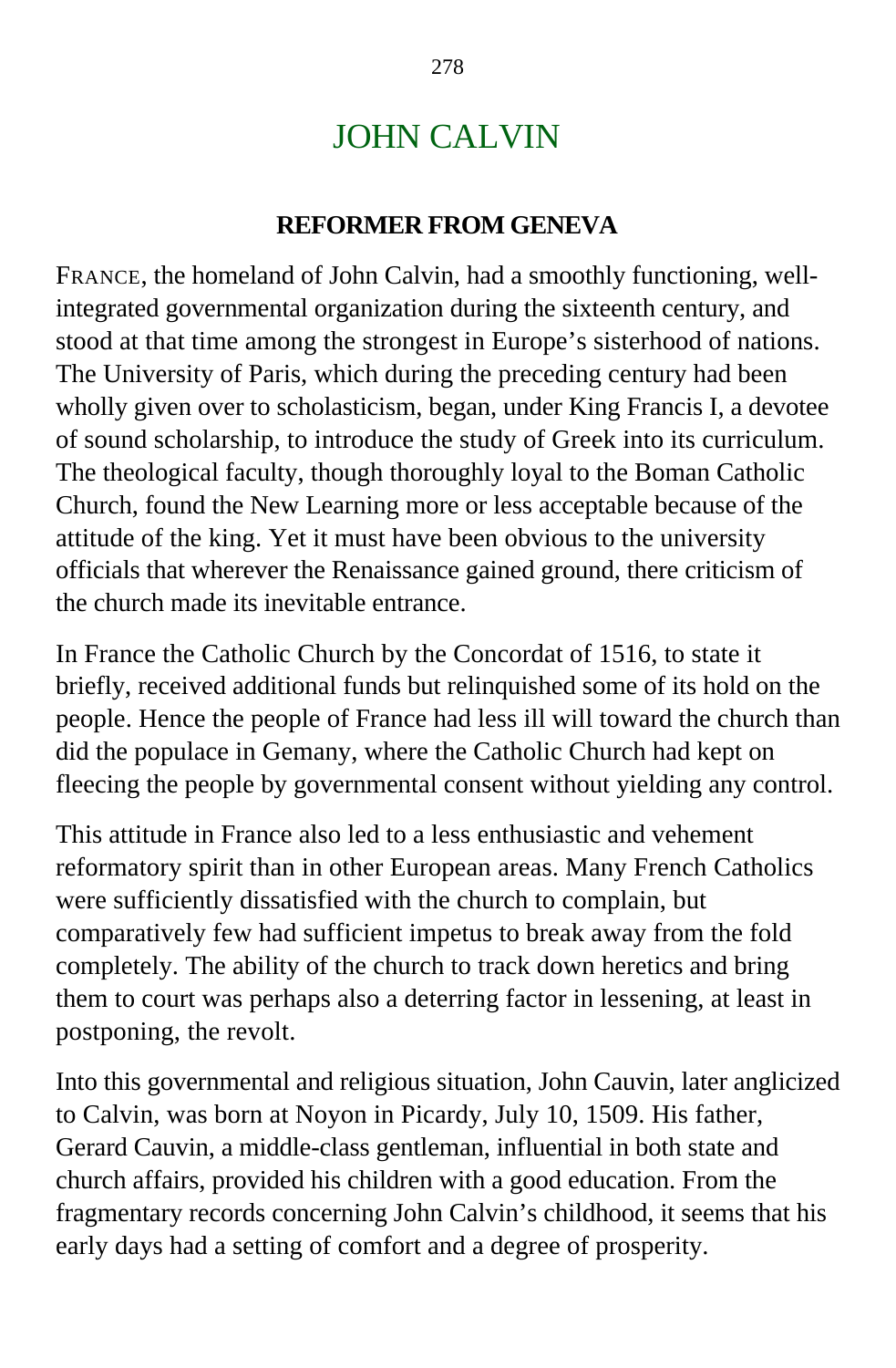At the age of fourteen he entered the University of Paris, and at nineteen he had completed the course in the arts. He also studied law at Bourges and Orleans, important centers for legal studies, where he also found time to study Greek, doubtless as a result of his humanistic leanings. His zeal for learning at Orleans led him into irregularity of rest and nourishment, with the result that he suffered from ill-health the remainder of his life.

The events leading to his full separation from the church and to his conversion are vague, or at least disputed. Apparently when a friend of his found himself under arrest in 1531 for heresy, Calvin deemed it advisable to leave Paris. In 1533 he returned for a short time, but by the following year it became dangerous for one of Protestant leanings to remain in France. And by this time he had reached the stage where his general attitude placed him in the ranks of the Protestants. He had read the New Testaments of Erasmus and Luther, and of his conversion he wrote:

"God by a sudden conversion tamed and made teachable my mind." — Quoted by James Mackinnon in *Calvin and the Reformation,* page 44.

Upon this decision to cast his lot with the Reformation, he, with a companion, fled by way of Lorraine and Strasbourg to Basel, where he arrived in 1535 under the name of Martinus Lucanius. After a short stay in Basel he went to Italy for a brief visit. Then he began his return to Switzerland by way of Paris to settle some business matter and to bring his sister and brother to Switzerland. Leaving Paris, he planned to spend but a night in Geneva, which, except for a short interruption, became his home until his death.

Before recounting some of his activities in Geneva, it may be well to present some of his views on theology and government. He was never ordained either by Catholics or Protestants; he felt that his call came directly from God, and consequently believed *that* he did not need formal ordination. Although he is classified as a "second generation Reformer," having received most of his Protestant views from Luther, Zwingli, and Melanchthon, he, nonetheless, demonstrated much freshness and originality in his formulation of the Christian doctrine.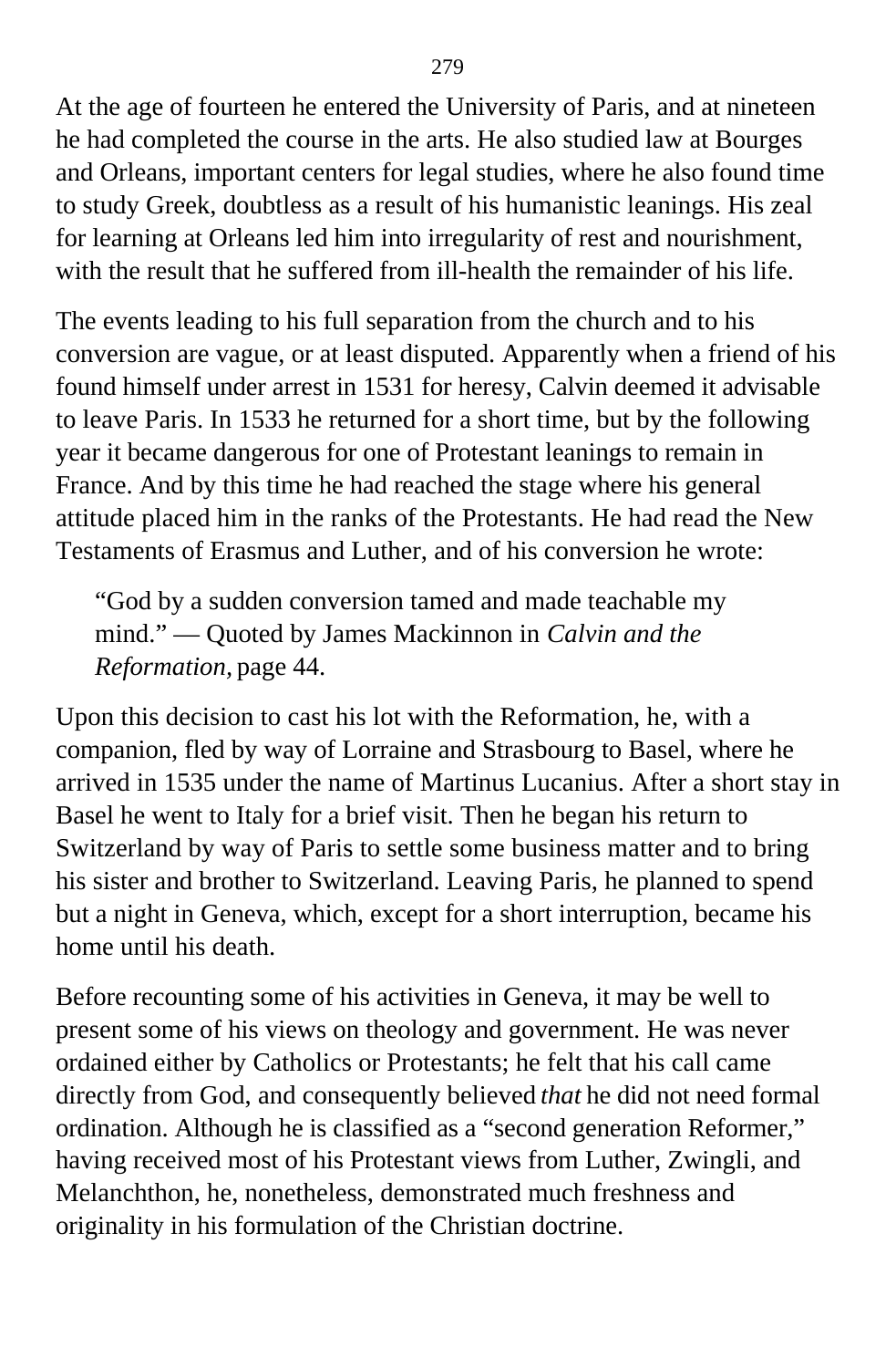In his view of the Lord's Supper he differed from Luther and had little in common with Zwingli, leaning more toward Melanchthon's views. To him the Lord's Supper had a strictly spiritual significance. Children were not allowed to partake of this sacrament until they had made a profession of faith based upon Calvin's *Catechism.* He permitted both infants and adults to be baptized, and used either sprinkling or immersion for the occasion.

According to his theology, church and state were separate instruments in God's hands to carry out His will. That he was unable to carry out his theory in Genevan practice was perhaps more a fault of the time than of Calvin. Salvation, he averred, came through faith in Christ. Man in himself was wholly bad and could not help himself. Teachers in religious schools he classed with the ministers of the gospel.

The doctrine by which Calvin is commonly known is that of "predestination," a belief that God directs the fate of specific persons.

All through his teachings he asserted that a strong measure of discipline over all individuals was necessary in order to bring them to God. He held more clearly, perhaps, than the other Reformers to a belief in the absolute and exclusive divine authority of the Scriptures.

He opposed the marginal sects, particularly the Anabaptists, the forerunners of the present-day Baptists, in their belief that civil authority should have no jurisdiction over spiritual matters, that the dead know not anything until the resurrection, and that baptism by immersion of persons after they had reached the age of accountability was the only valid one. He was in harmony with the other Reformers of his age in using civil authority to bring about spiritual advancement, particularly when their own doctrines were in danger of being destroyed.

On the question of original sin he differed from Luther, believing that man has a tendency to sin but is not possessed with original sin. He advocated the abolition of the mass, clerical celibacy, belief in purgatory, and Lenten observance. On those four points all Reformers were quite well in accord.

With this summary of Calvin's beliefs, it is fitting that attention be directed to his work in Geneva.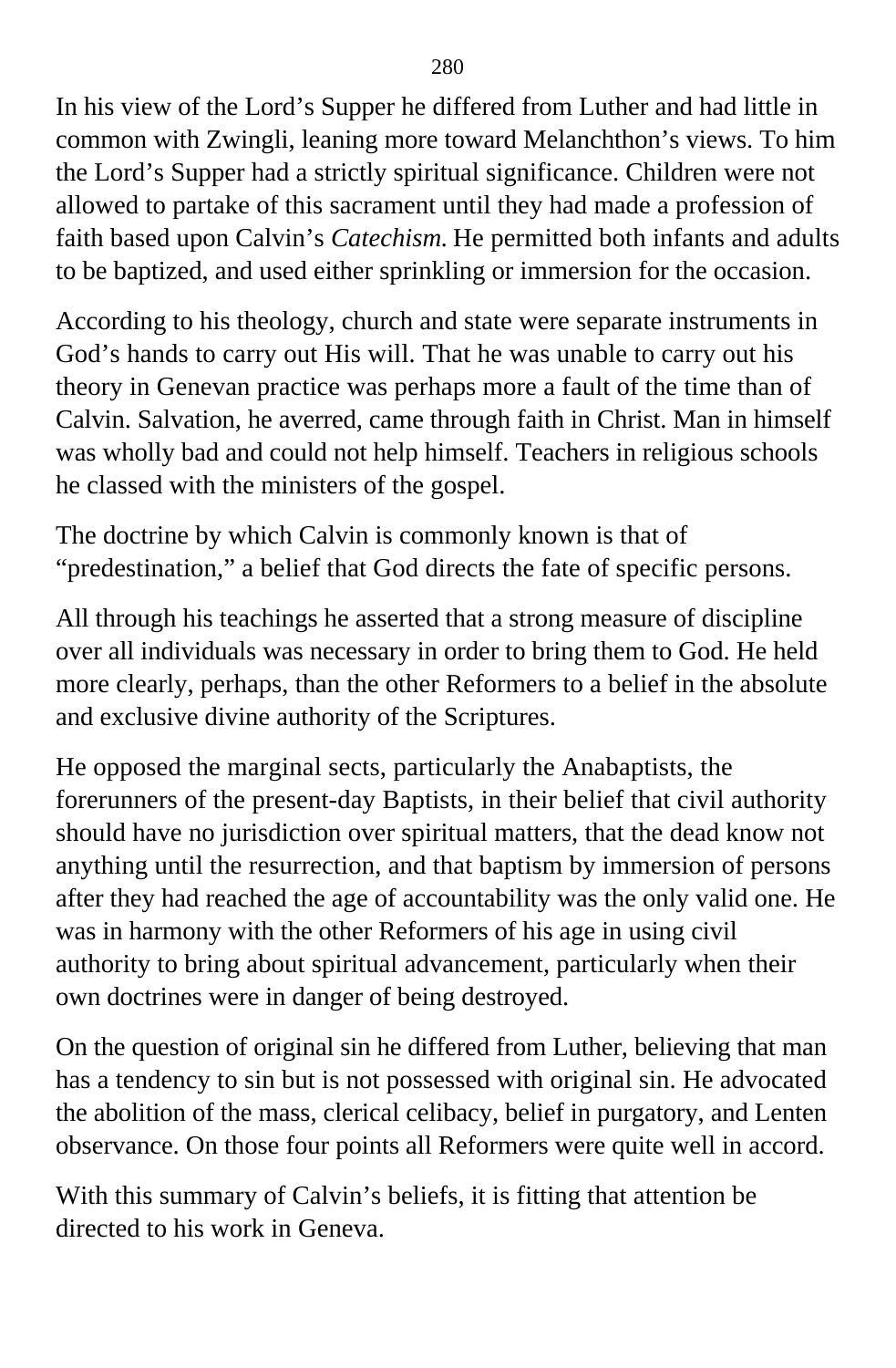When he arrived there in 1536, the city in all its turbulent past had never witnessed a clash of more varied interests than at that particular time. The contending forces had developed into a mixture of politics and religion which only a determined leader could make tractable. William Farel, a former acquaintance and fellow countryman, as well as an admirer of Calvin, had attempted to give spiritual leadership to the city. When he knew of Calvin's presence that night, he persuaded Calvin to remain. At first Calvin refused, stating that he wanted to study in peace and quiet at Strasbourg. Farel said:

"May God curse your studies if now in her hour of necessity you refuse to lend your aid to the church." — E.M. Hulme, *Renaissance and Reformation,* page 292.

Calvin soon stepped into public view and began to prepare an outline for church government, a confession of faith, and a catechism. He had prior to his coming to Geneva prepared his *Institutes,* a handbook of Christian belief, and this doubtless furnished the basis for his church constitution and a regulation of the moral life of the community.

By the opening of 1537 it appeared certain that Calvin and his associates were assured of the city government's support in making Geneva a place after Calvin's own heart. But his harsh, undeviating ways and a misunderstanding between the cities of Bern and Geneva led to Calvin's banishment in the spring of 1538.

This time his wanderings led him to the city of Strasbourg, where he became the minister to a congregation of French Protestant refugees. Here he continued writing and studying to further develop the doctrines for which he became famous.

But his exile from Geneva did not settle the difficulties there, and erelong the city officials voted to invite Calvin to return. This he declined to do unless certain stipulations were met. When these were promised, he returned September 13, 1541.

Although he held no office and received none of the powers of government, nonetheless from thenceforward until his death he was the guiding hand that determined the destinies of Geneva. That he actually ruled the city few would deny; that God had called him back to Geneva he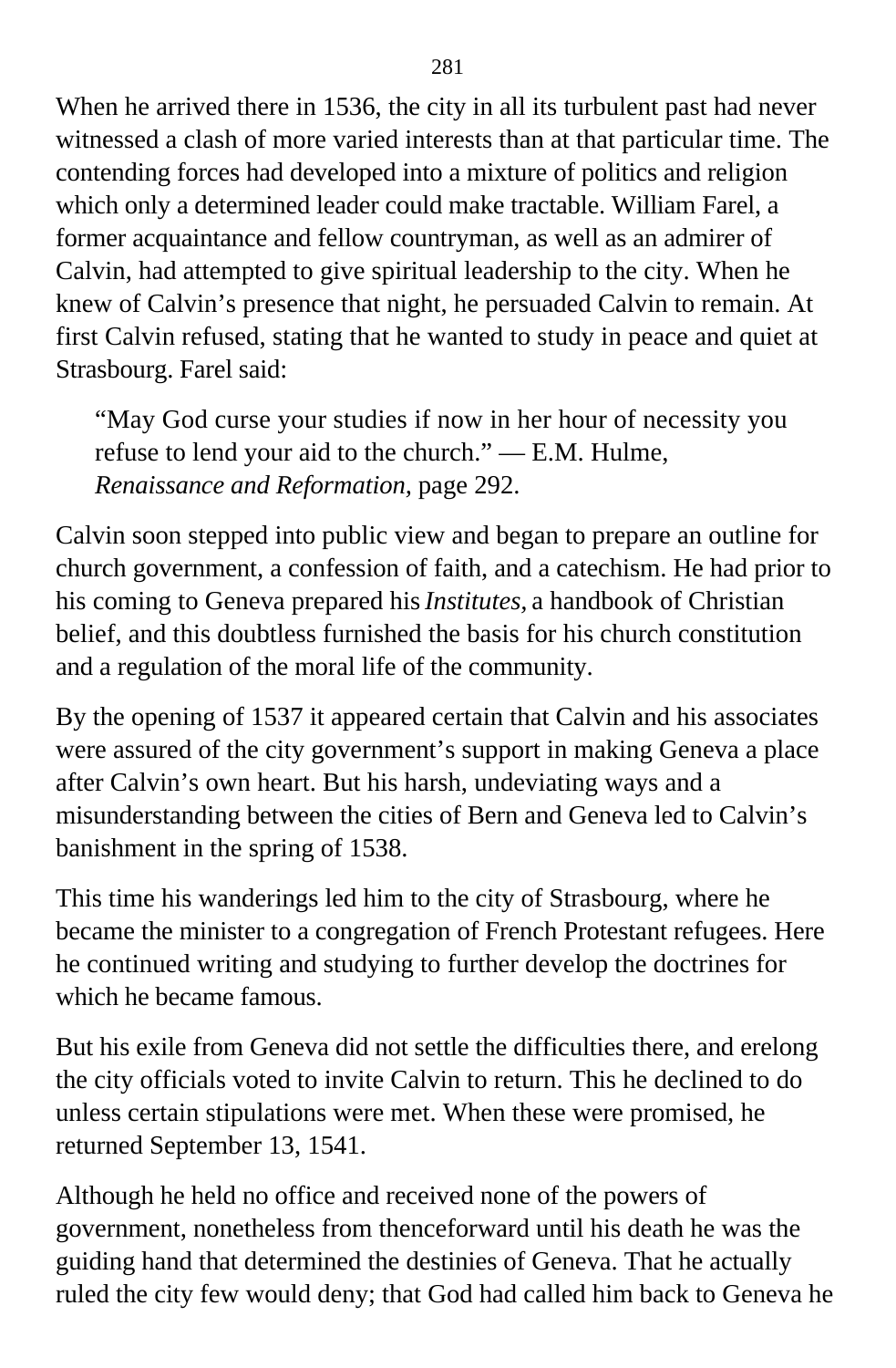had no doubt. His three years' absence had brought no change in his original plan, which was to make Geneva the standard for a Christian community.

Immediately upon his return he requested the city government for the assistance of a committee of six to help him and the other ministers to draw up an over-all plan. His work moved along smoothly, for many of his former opponents had died or left the city. The ministers who did not cooperate fully he gradually (he had gained some control of his former youthful rashness) replaced with men who gave him unquestioning support.

The plan drawn up stipulated that the city be divided into three parts with sufficient ministers in each area so that no one would lack the opportunity of hearing sermons. The lives of the people were regulated in strictest detail, and punishment fell on high and low alike if what they did failed to meet with Calvin's approval. The city government gave final decisions on all matters, items of conduct as well as disputes on doctrines; and as a rule its judgments were unsparing.

Again Calvin stood in danger of losing ground because of his censoriousness. In the city elections of 1547 several of his enemies rose to positions of responsibility, and in the following year the city council felt itself forced to ask Calvin to be less harsh in his criticism of officials. For several years he found it difficult to maintain his position of leadership.

His standing was further tested in 1553 by the famous trial of Servems. This liberal-minded Spanish intellectual, versed in law and medicine, and with a penchant for theological wrangling, had as early as 1531 published his De *Trinitatis Erroribus,* in which he opposed the prevalent doctrine of the trinity. In 1553 he published another work, *Christianismi Restitutio,* virulently antagonistic to the Trinitarian tenets of the Nicene Creed.

Early in 1553 Servetus had been imprisoned in France awaiting the Inquisition's findings on his heretical utterances. In June of that year the court sentenced him to be "roasted to death on a slow fire," but the fire consumed merely his effigy, for he had escaped to Geneva.

He must have known the dangers attending his arrival, for he appeared incognito in August, but he straightway tempted the fates by attending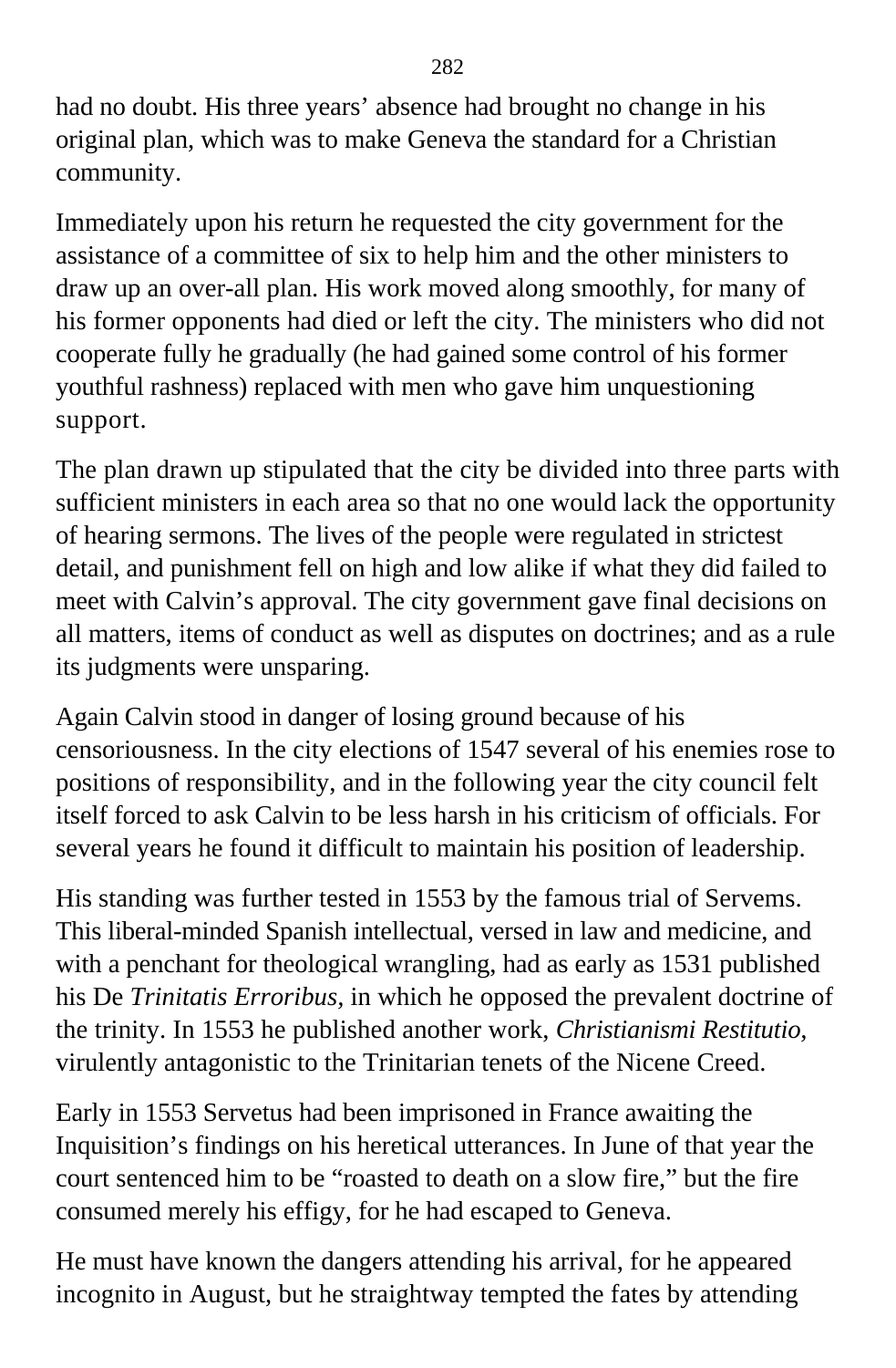one of Calvin's sermons. Upon hearing of his presence the reformer ordered his arrest, and at the trial Calvin the prosecutor soon had Servetus hopelessly enmeshed in incriminating and acrimonious statements. As the case progressed, it became evident that Protestant leaders favored the death of Servetus, for they honestly believed the souls of many were endangered by letting him live.

On October 26, 1553, the council sentenced him to be burned alive the next day. At the stake he reiterated his contention that Jesus had no eternal equality with God, as in his death throes he cried out, "Jesus, Thou son of the eternal God, have pity on me." The Nicene Trinitarian doctrine demanded that he confess Jesus as the eternal son of the eternal God.

That Calvin lent his active influence to Servetus's execution is undeniable, but to make him out a bloodthirsty ogre is to ignore the temper and attitude of the age. The meaning of the term *toleration* in its present sense was unknown. The Catholic Church, the Inquisition, and the Protestants considered themselves international benefactors as they eradicated heretics. Calvin, for all his zeal in spiritual matters, was a product of the sixteenth century with all its overwhelming medieval tendencies. For his conspicuous service in ending the disturbing controversial thrusts of Servetus, he received the thanks and approbation of his fellow Reformers in and outside of Switzerland.

The condemnation and execution of Servetus for daring to be different from the currently accepted norms stands as a crime of giant proportions, but it was no greater, in fact not a small fraction as great, as the wholesale execution of the Anabaptists, the burning of scores of worthy men by Catholics and Protestants alike, or the hideous massacre of St. Bartholomew. The arraignment of Servetus has received attention far beyond its significance in relation to other events of the times; it did not constitute the only example of miscarriage of justice. Lamentable, yes, but the acts of the sixteenth century cannot be measured by the mores of the twentieth.

Calvin's triumph over Servetus greatly strengthened his position in Geneva, and by 1555 he felt reasonably secure of his status. Calvin's despotic, domineering attitude toward all who did not fully agree with him led to the statement that more wept under him than over him.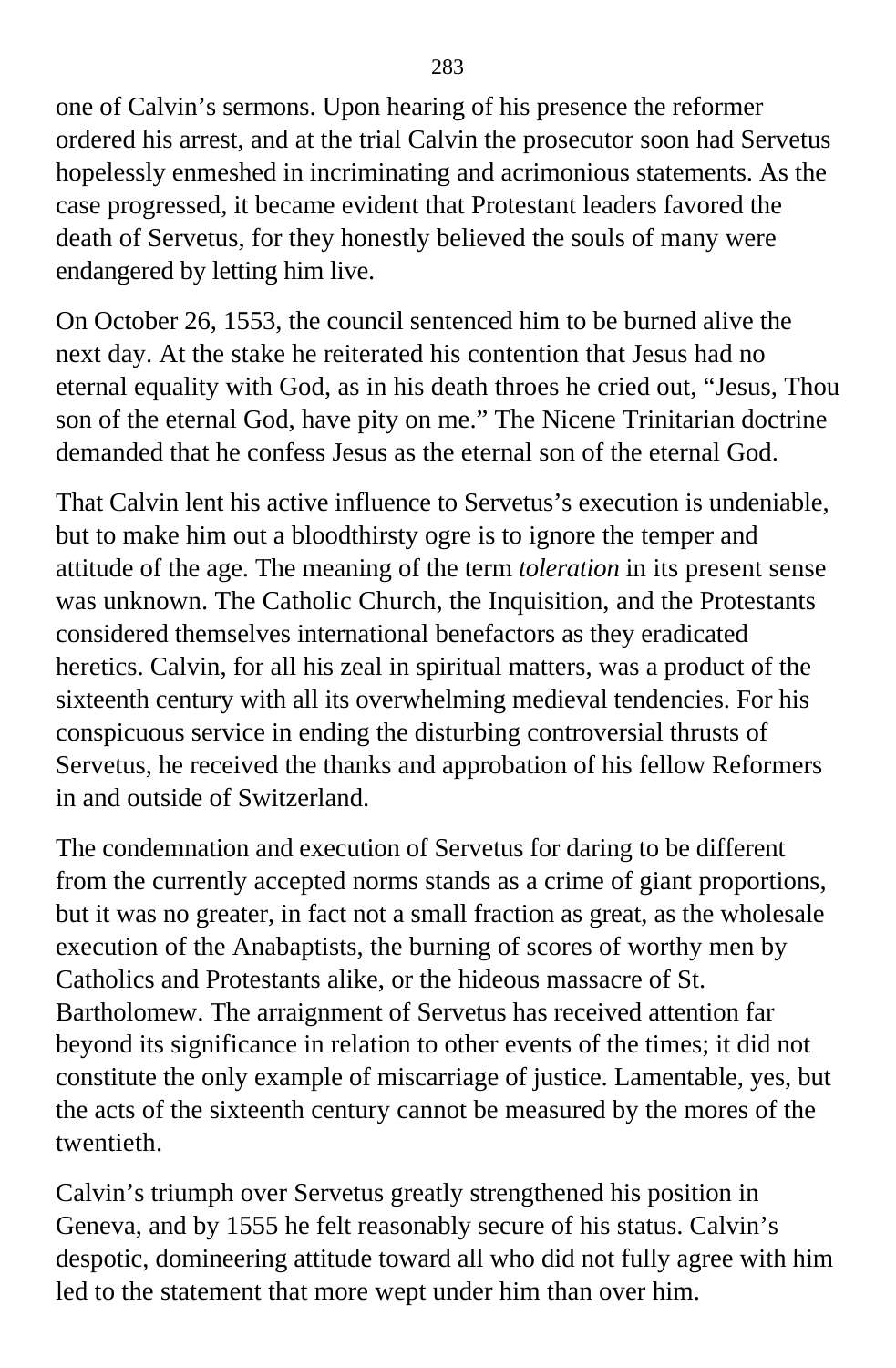During all the years of his close personal supervision of Genevan affairs, and even before, he wrote and published a great deal. His first book, *A Commentary on Seneca's Treatise on Clemency,* made its appearance when he was twenty-three years old. This placed Calvin in immediate favor among the learned men of his day, in the ranks of mature scholars with deep understanding of human problems. Four years later he produced his *Institutes,* which gave an explanation of doctrinal points as he understood them and also contained a letter to the French king defending the French Protestants.

This letter placed Calvin at the head of French reformers, for no one prior to this had clarified the Protestant position to the nation's leaders. Later came his *Catechism,* with its subsequent revisions. And then his *Ordinances,* which dealt with the respective fields of activity of the church and the state and how they were to be helpful mutually in guiding the people. Still later he published several psalms and some verses to be sung in the French tongue. In all, he wrote enough to fill fifty-nine volumes.

Interspersed among all this activity were his travels. At least once he went upon the invitation of Charles V, the emperor, to discuss the possibility of arriving at some common ground for Catholic and Protestant understanding. As a result of his attendance and advice at many religious councils he was considered one of the foremost leaders of the Protestant **Reformation** 

Calvin soon realized that if the work to which he had set his heart and soul was to have proper fruitage, he must have an educated ministry. To this end the government of Geneva agreed in January, 1558, that a college should be established. This institution soon attained a high reputation among the leading schools of the time and eventually became the University of Geneva.

Calvin never seemed to rest. His capacity to accomplish work was enormous. Letters to many of Europe's men of distinction both in church and government flowed from his pen constantly. It was said that he preached nearly three hundred sermons a year, besides delivering nearly two hundred lectures, not to speak of his attendance at secular functions and his private visitations.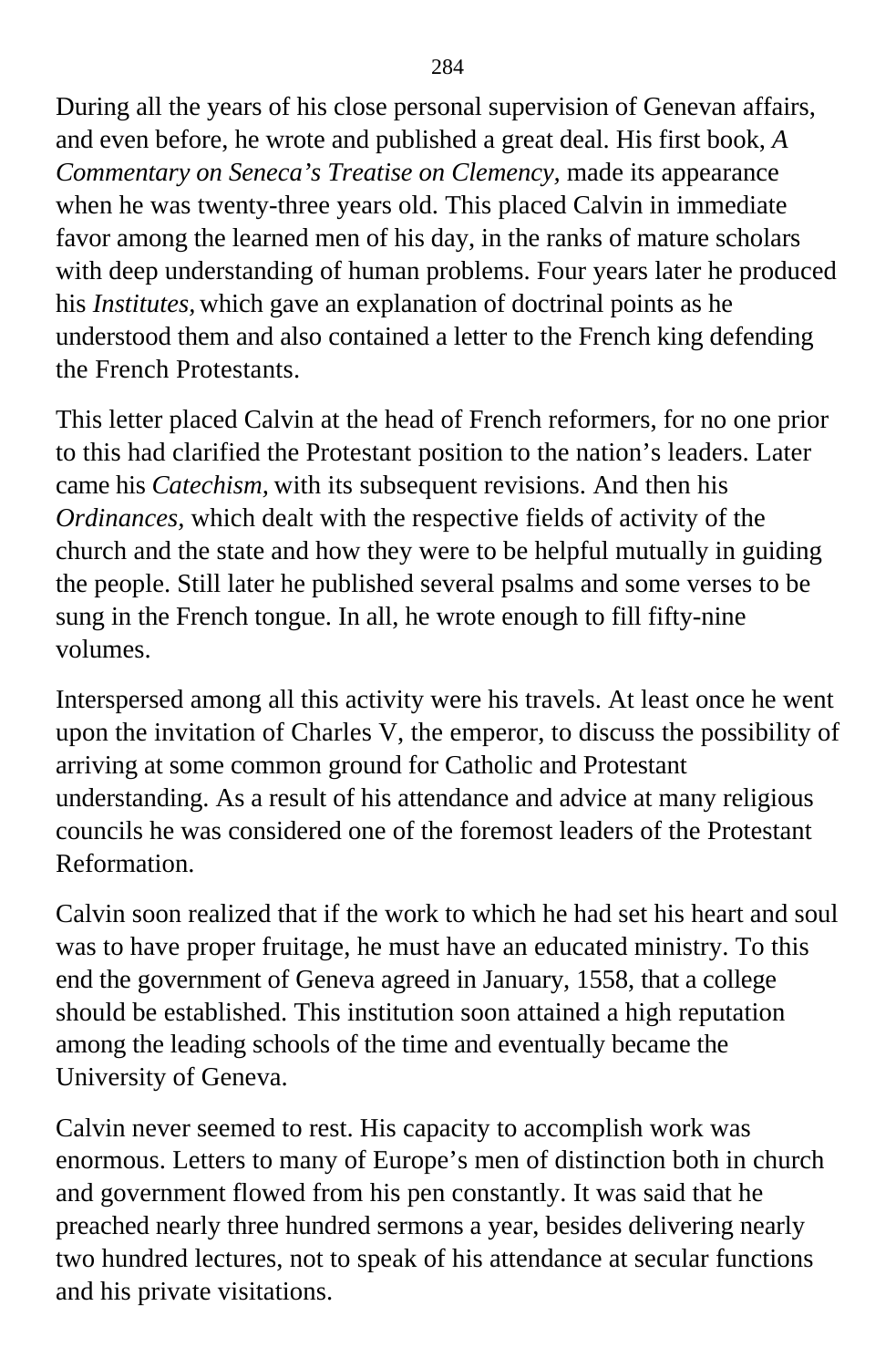Calvin's influence on Protestant thought was literally stupendous, due largely to his transcendent ability as a theologian. He stands as one of the most conspicuous religious leaders of the sixteenth century, perhaps second only to Luther. Intellectually he ranked among the best scholars of his period. His legal training and lucid explanation gave him the ability to bend logic to his opinions and placed him in the vanguard among reasoners. His inflexible spirit and keen mind made it difficult to oppose him successfully.

His writings stand today as a most worthwhile contribution to the world's religious thought, and his ability as a unifying power among Protestants who did not espouse the faith of Luther assures him a place in the hall of famous religious leaders. His influence reached far beyond the boundaries of Geneva, Switzerland, and France to Germany, the Netherlands, England, Scotland, Poland, and, in later centuries, to America. It is possible that he selected the proper title for himself, the one by which he wished to be known, namely, "The Only International Reformer."

He fell asleep peacefully May 27, 1564, and was buried the next day without ceremony or pomp. Since no marker designates his final resting place, the exact spot remains unknown.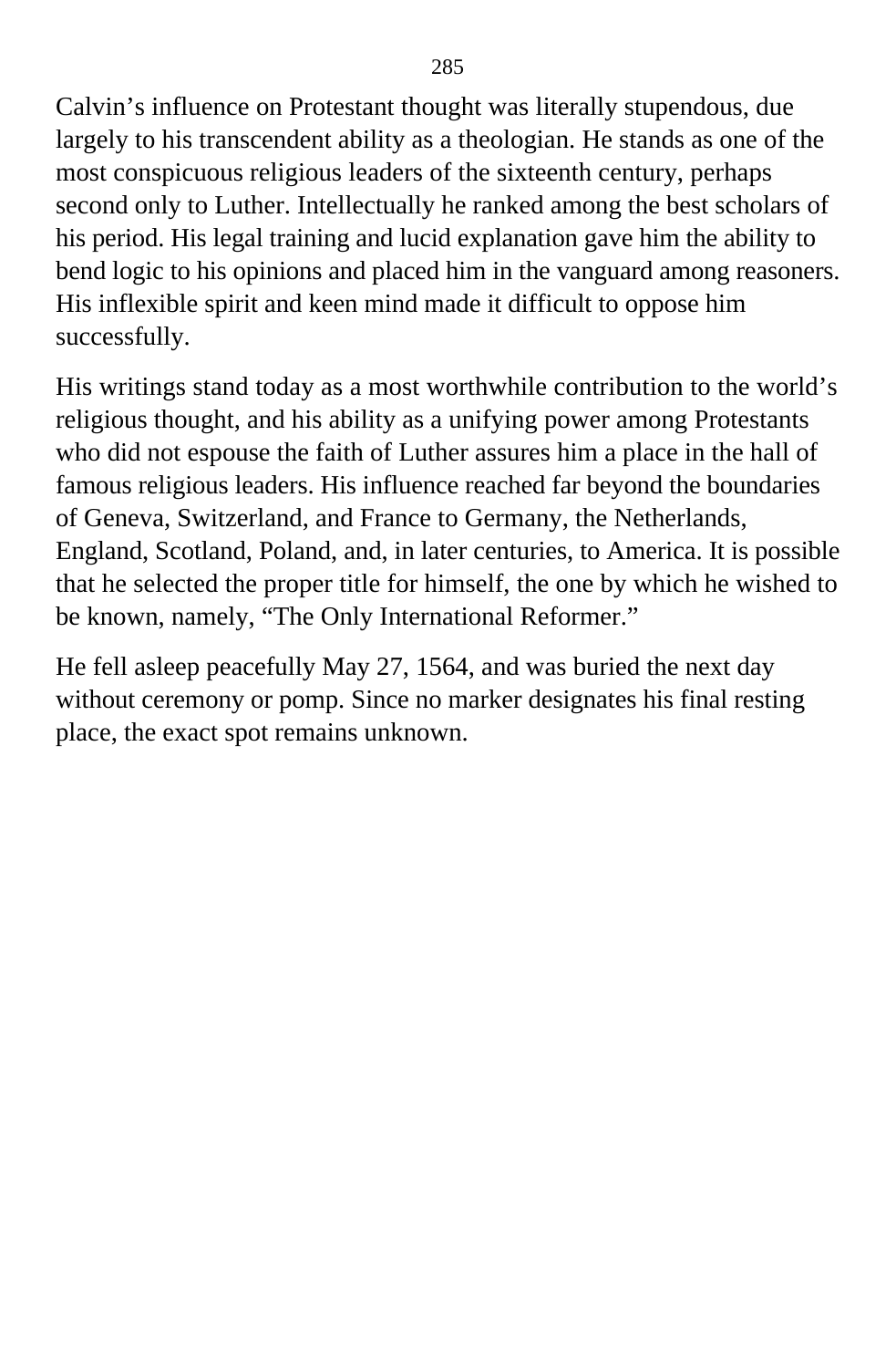## ERASMUS

#### **TRANSLATOR OF THE NEW TESTAMENT**

AMONG the Reformers, and yet not a Reformer in the truest sense of the term, may be named Desiderius Erasmus Roterodamus, the high-sounding appellation apparently having been chosen by Erasmus himself. Sired by an unmarried priest and mothered by the daughter of a physician, he was born near Rotterdam in the autumn of 1466. It can be said to the father's credit that he carried the responsibilities of the child's care and education.

He attended school for the first time at Gouda, and at the age of nine he began high school at Deventer, a first-rate school of its type, where the Renaissance first reached Northern Europe. It was also at Deventer that he first learned to love the study of literature, a devotion which became the guiding force of his life. For nine years he remained at Deventer, where for a time it seems that he was a chorister at Utrecht under the famous cathedral organist Jacob Obrecht.

When Erasmus was in his teens, both his parents died, possibly from the plague, and the funds arranged by his father for educational purposes were diverted to the personal use of the appointed guardian. Erasmus was sent to a monastery at Hertogenbosch to get him out of the way.

Erasmus had hoped to attend a university, but the death of his parents and the subsequent loss of his funds through his guardian's dishonesty left him little choice but to prepare for the life of a monk. The strict discipline encountered in the monastery did not quench his spirit, but it did develop a hatred for the kind of teaching he received there. The three years spent at this school he considered wholly wasted. The tragedy of extreme poverty, harsh treatment, and delayed realization of ambition which clouded his boyhood undoubtedly influenced his entire life.

In 1492 he was ordained to the priesthood, and soon after this he began his studies in Paris through the friendship of the bishop of Cambray, whose secretary he became in 1494. In 1498 he received his degree of bachelor of theology, and in 1499 he was found in England, where Colet and More influenced him to take up the study of Greek in order to obtain a better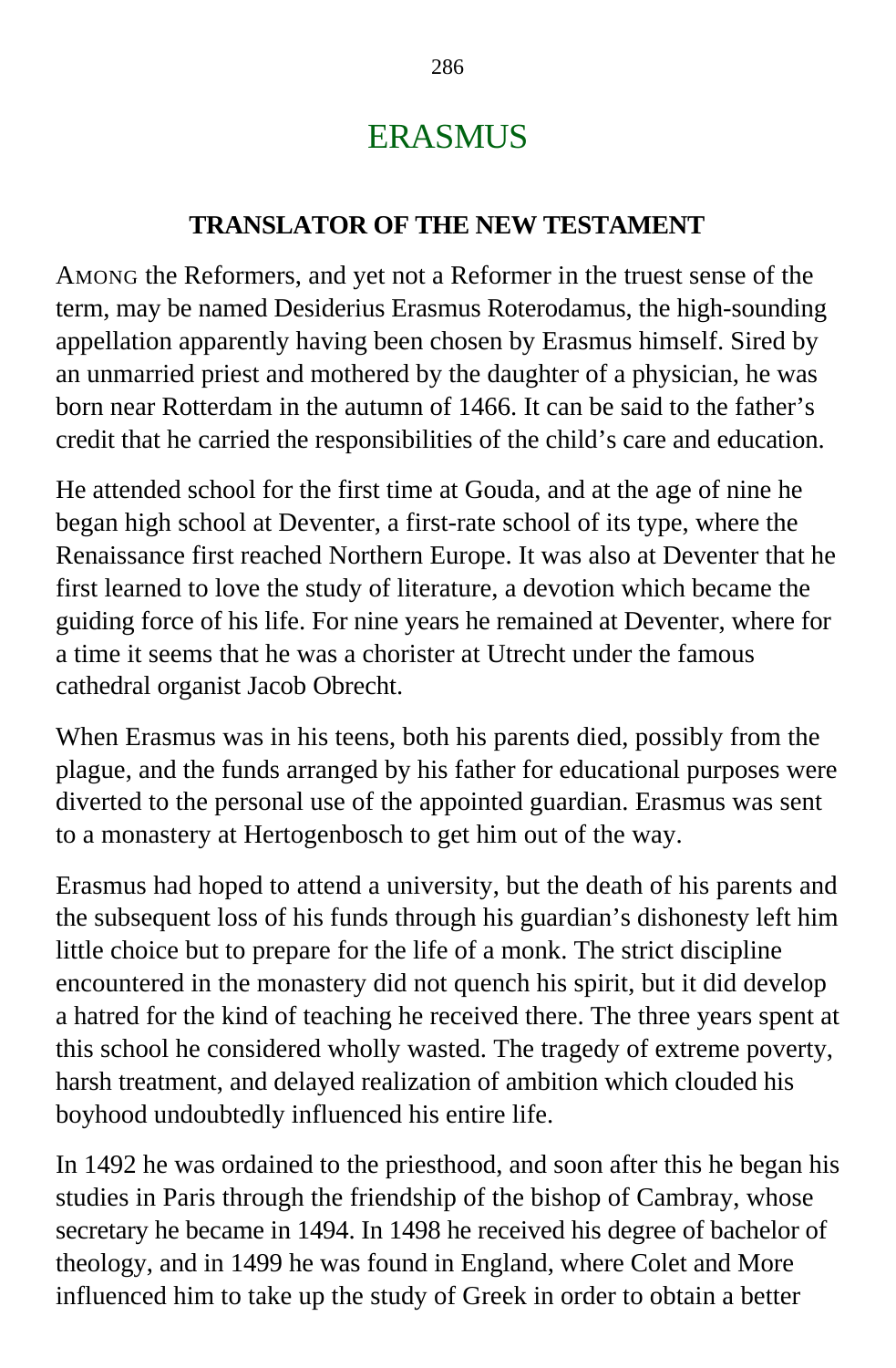insight into the Holy Scriptures. It appears he attended Oxford, but for a short time only, for January of 1500 found him back in Paris. In the fall of 1505 he was back in England upon the invitation of Lord Mountjoy, his patron, and at this time he met the archbishop of Canterbury and other notables. During the years he spent in England he joined with John Colet and Sir Thomas More to become one of the trio comprising the Oxford Reformers.

In 1506 he reached Italy, thereby realizing a long-desired ambition, and here he attained the doctorate in theology. In 1511 he was back in England as an instructor at Cambridge. In 1514 he was in Switzerland, where he superintended the printing of his books and where by 1521 he had settled permanently in Basel as general editor and literary adviser of the famous Froben Press.

From the foregoing it may readily be construed that Erasmus was by nature a wanderer, for he never lived more than eight consecutive years of his adult life in any one place. His life showed no particularly dramatic periods, but moved along with few startling developments, although he was highly honored by rulers and the papacy alike. Sometime before his death he was freed from his monastic vows by papal intercession.

In spite of the fact that he suffered from ill health he was of a free and easy nature. Short of stature, blue-eyed, and fair complexioned, he was graceful in build and action, with affable and polished manners, all capped by a cheerful expression and a clear enunciation which overcame the deficiency of a weak voice. His brain was ever alert, as from early childhood he showed a marked interest in intellectual activity which astounded his teachers.

He has been designated by some writers as a man with a one-track mind. As had been stated, he traveled widely, but nowhere in his writings does one find a description of cities, landscapes, or people. Among his contemporaries were such notables as Michelangelo, Titian, and Raphael, but he does not mention them or their work. The discovery of America or the famous rounding of the Cape of Good Hope did not call forth a single line from his able pen. And the Spanish conquest of South America likewise left him unmoved. His one all-pervasive activity was the study of the literature of the ancients.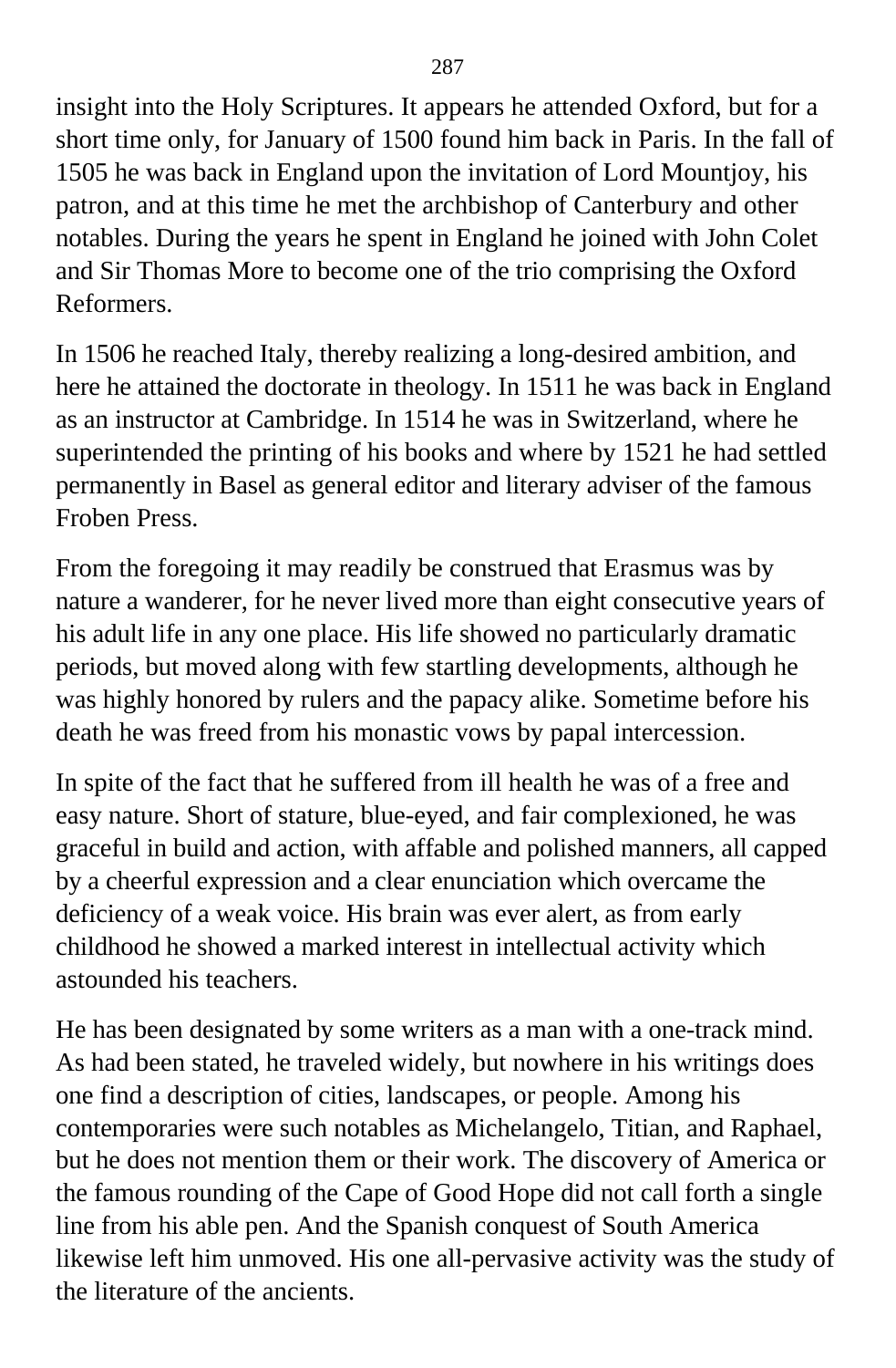What was Erasmus's aim in life? From source material it seems apparent that he hoped to accomplish a renaissance of Christendom, for he worked incessantly for the advancement of knowledge both spiritual and secular. In the midst of the growing storm of the Reformation he attempted to ride the middle course. Only at times did he deviate slightly. He mercilessly denounced the clergy and the monks, and thereby made possible Luther's success. In fact, his attacks on the corruptions in the church were even more pointed than Luther's, but he accomplished them with a greater degree of tact.

Repeatedly he called for a return to the source and simplicity of Christianity; but it is possible that his position was weakened by the fact that he did not condemn much of the mass of church dogma, but merely called it irrelevant. Reason settled everything with him. He stood with Luther in his indignation against the moral laxity of the clergy, but he considered Luther's theology too reactionary.

Because of his writings he earned the enmity of papal leaders, but he never severed his connections with the church. He could have had ecclesiastical preferment had he come out openly and boldly against Luther, but he did not do this any more than he contemplated a complete rupture with the church.

His first publication, *The Praise of Folly,* a satire written in the house of Sir Thomas More in England, appeared in 1500. In it, as in all his books and correspondence, he shows a liberal mind, and there is little doubt that his writings hastened the Reformation. The publication of his Greek New Testament, accompanied by a Latin translation, shook the foundations of the church, it is said, for it gave opportunity to the people to compare the acts of church officials with the teachings of Christ. This work no doubt stands as his most notable contribution to the Reformation. Some monks were reported to have said that Erasmus laid the Reformation egg and Luther hatched it. In fact, Erasmus himself maintained that Luther, and also Zwingli, only taught what he had told them.

How is Erasmus to be classified? Was he a Reformer or a foe of the Reformation? Was he a man of principle or a weakling? Or was he, as one writer dedared him to be, almost as a John the Baptist and a Judas in a single person? Actually in his expressed theology he was neither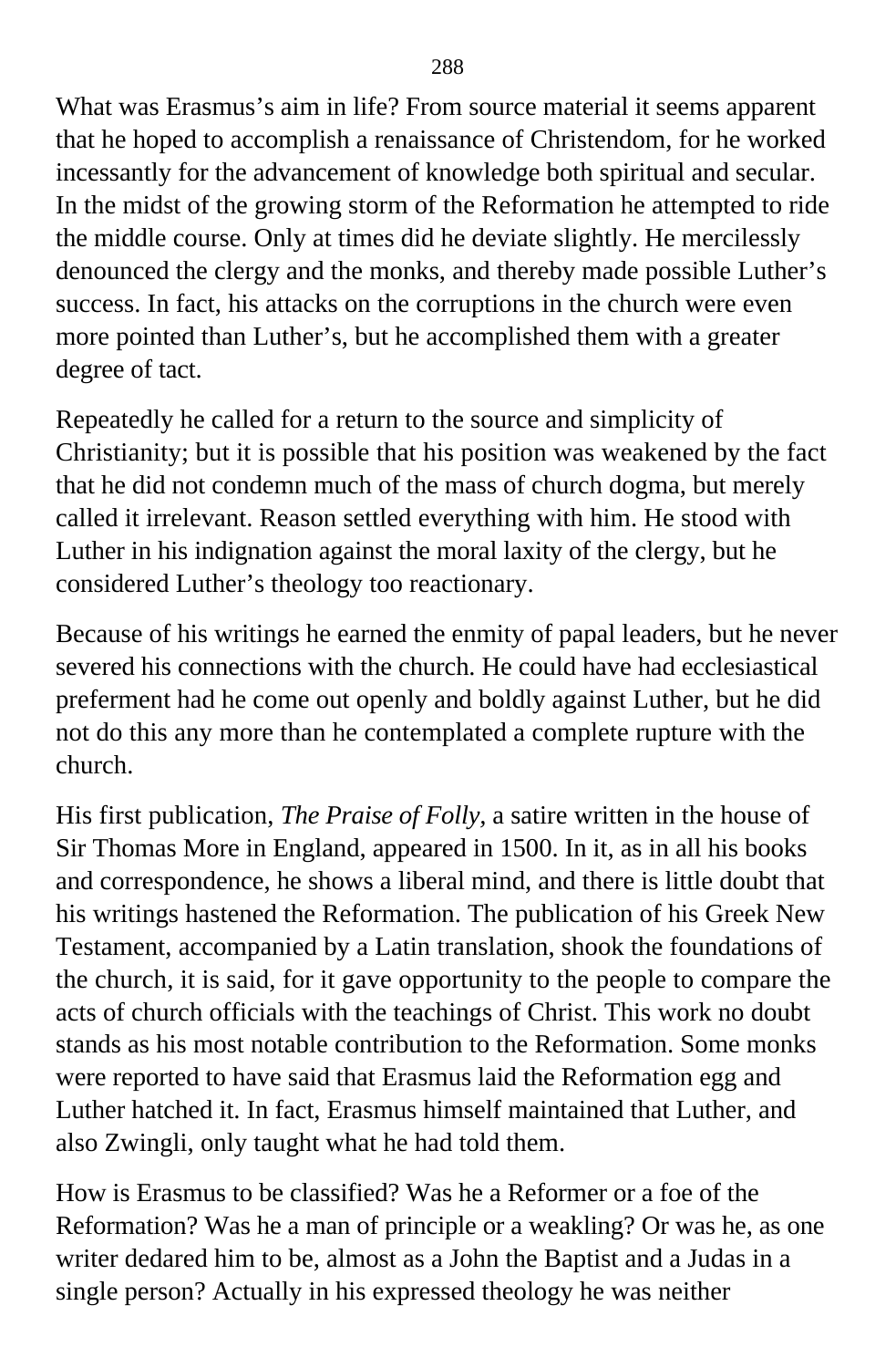Protestant nor Catholic, but with more leanings toward the Catholic dogma than to the Protestant dogma. He was a distinct rationalist. He knew that a change was necessary, but he devoutly hoped that it might he accomplished within the framework of the church.

Up to the time of Luther's open challenge to the papacy, Erasmus is usually listed among the Reformers. He had said enough against the papal corruption that had he been a lesser light he would doubtless have been burned as a heretic. He had been tireless in exhibiting the ignorance and abuses found in the church. He was also the center of a company of men devoted to the New Learning and to criticism of existing religions. Among his devotees was Zwingli, one of the Swiss Reformers, whose life and work will be reviewed in a subsequent chapter. Zwingli praised Erasmus as a paragon of learning and the sum of all the virtues. He thought so much of Erasmus that he said he never went to sleep at night without reading a little of his works. But Erasmus was accustomed to being addressed in superlatives by those who courted his favor.

But a true reformer must be willing to be a martyr, and Erasmus was apparently not made of such material. He had a purpose and a mission, but he lacked courage. Or was it true conversion? At times he was willing to modify his policy or position, like that of a trimmer, for the sake of expediency. As evidence of such vacillation is his statement that he never read Luther, this in order to make life easier for himself with his friends among the Catholic princes and ecclesiastics.

It is possible that Erasmus might have broken with the church had his conception of the plan of salvation been clearer. To speak of Jesus, Socrates, and Paul without distinction in classification, as he did, does not necessarily betray a lack of intellectual power, but it does indicate a weak spiritual understanding.

It needs to be said to his credit, however, that in his writings he showed that an actual problem existed. He helped promote the Reformation, and for this contribution alone he deserves full appreciation. His fault lay in that he did little toward the solution of the problem other than to point it out. But in doing that he made, intentionally or otherwise, the papal organization shudder in all its parts.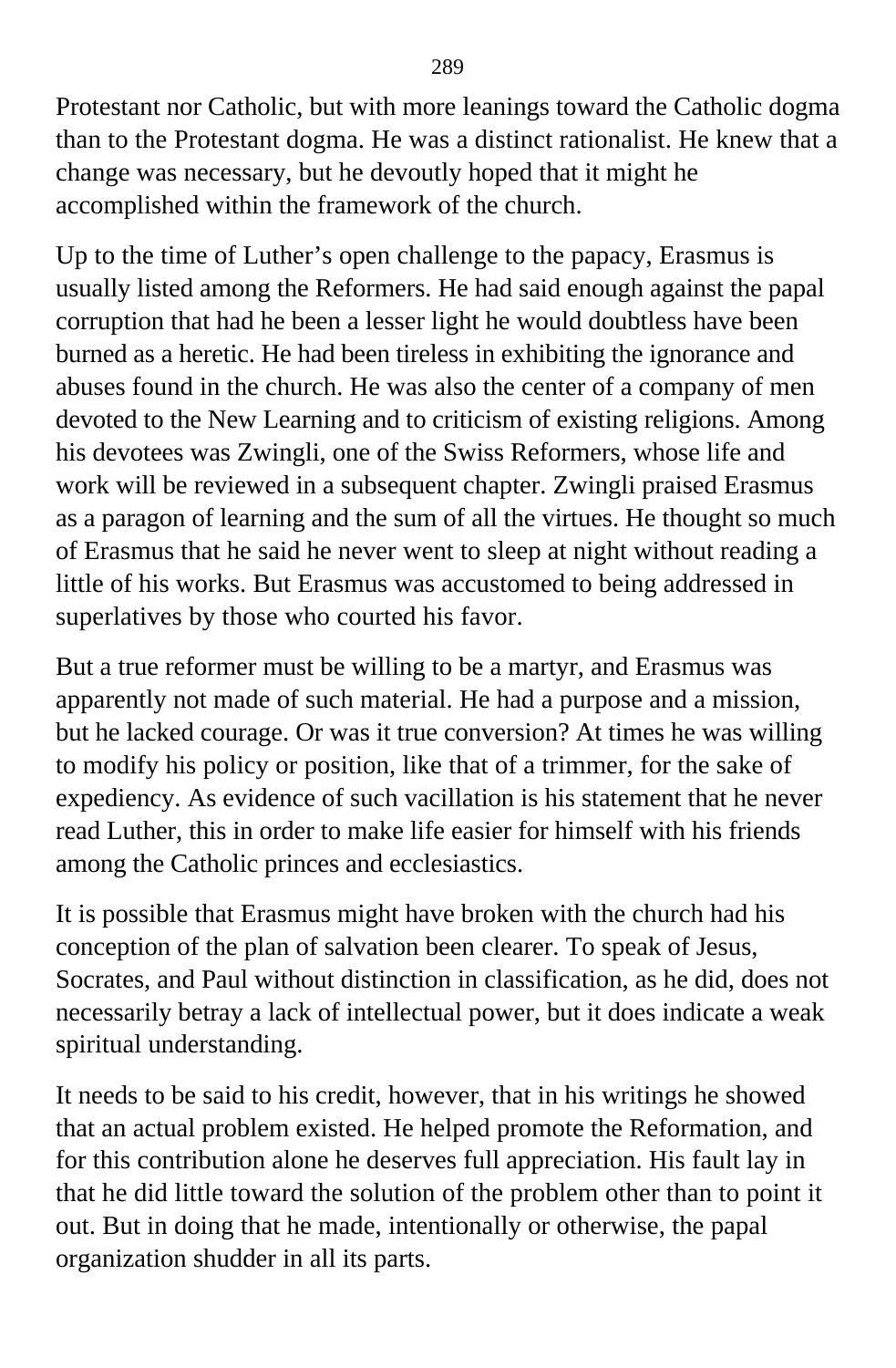Also, there were bounds beyond which he would not go, were he ever so anxious for praise and honor. After 1535 a final attempt appears to have been made to swing him openly against the Reformation. A cardinal's hat was swung temptingly near in order to secure his help to assure a unified church; but, to his credit, he declined it.

Erasmus's greatness lay primarily, however, in his intellect. He was the greatest of the Humanists. In 1903 Samuel Macauley Jackson, editor of the *Heroes of the Reformation* series and author of the book, *Huldreich Zwingli,* gave the following estimation of Erasmus as a Humanist, and this opinion is probably as worthy and as fair a one as may be found:

"The position of Erasmus among the young Humanists of the early part of the sixteenth century had many points of similarity to that of Matthew Arnold's among the college men of the United States thirty and perhaps twenty years ago. Like Arnold, he was read by the whole set and sworn to with all a young man's ardor. His skepticism, his cynicism, his wit, his learning, his versatility, were appreciated, but by no means implicitly approved by those who read him. There was a fascination about him even to those who knew how defective his character was. Those who came ultimately to quite different conclusions were grateful to Erasmus for having exposed the hollowness of mockery and the falsity of the medieval claim of finality for the scholastic methods." — Page 86.

During the winter of 1535-36 illness kept Erasmus constantly confined to his quarters. Often he was in bed for days at a time, but he continued writing to the end, which came July 11, 1536. In the disposition of his means nothing was left for any church purpose, and no priest or confessor was with him when he died. "Liever Gotte" (Dear God), spoken in his native Dutch tongue, were the last words he uttered.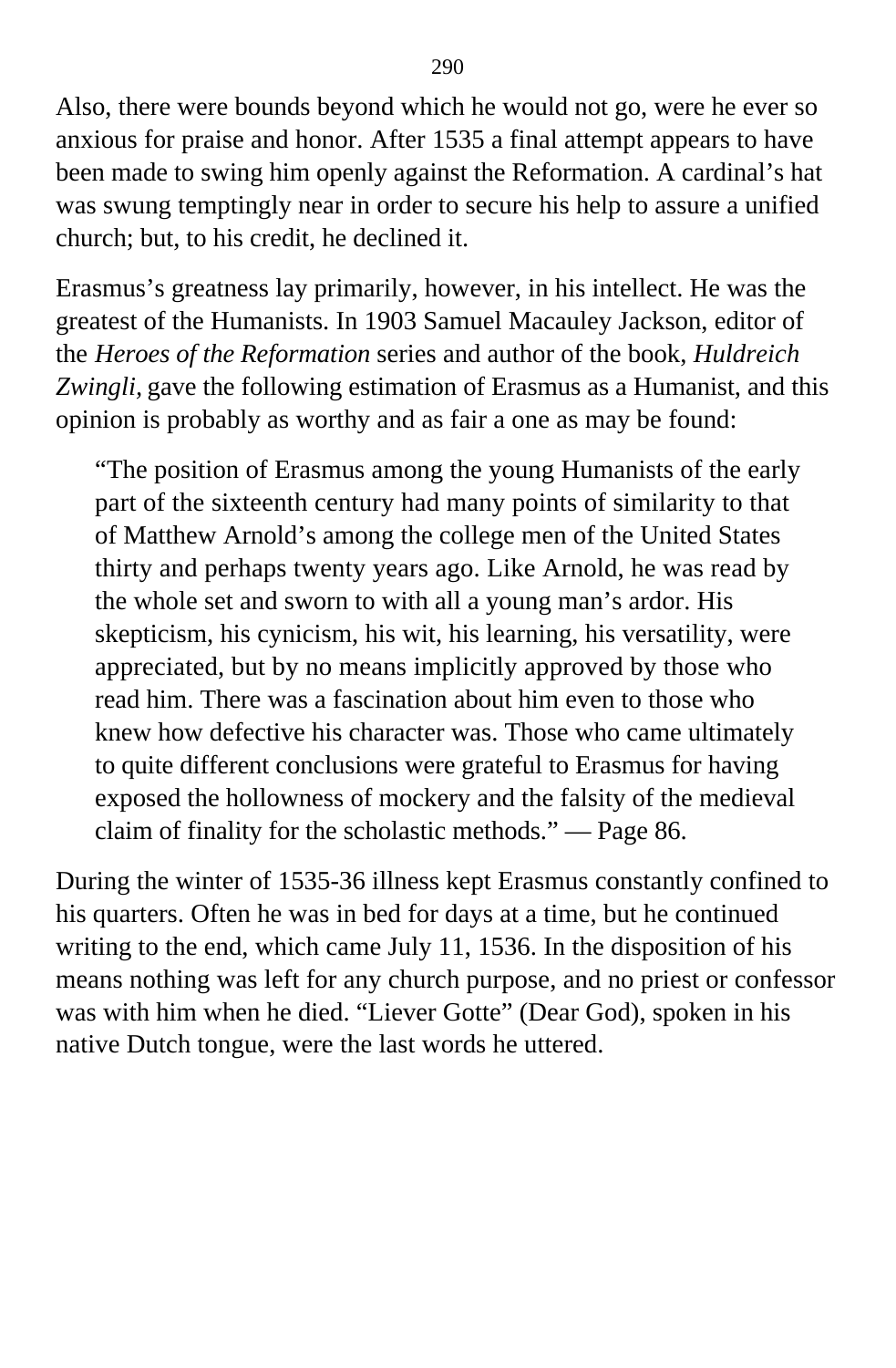### WILLIAM FAREL

#### **A REFORMER OF COURAGE**

WILLIAM FAREL, the scourge of priests, the pioneer and apostle of Protestantism in western Switzerland, and the most courageous of the French and Swiss Reformers, sprang from a poor but noble family whose ancestral home lay in a village near Gap among the mountains of Southeastern France. Born in 1489, he was the eldest of seven children, and from his earliest years he displayed a singular honesty of character combined with a consuming devotion to spiritual values.

Notwithstanding his overcredulous obedience to all that the church taught, he manifested an intense desire for learning. Consequently he found his way to Paris, where it seems he began his study of ancient languages, including Hebrew, at the university before he reached his teens. Theology and philosophy also challenged his interest. In January of 1517 he attained his master of arts degree. In the same year he began to teach at the college of Cardinal Lemoine, which was equal in rank to the Sorbonne.

While attending the university he came under the influence of Jacques Lefevre of Etaples, a reputable scholar, a doctor of divinity, and Farel's teacher at the University of Paris. Deeply attached to his master, Farel learned from him that salvation comes by faith in Jesus Christ, that the only formula for faith is found in the word of God, and that the traditions of the Roman Church are based, not on Scriptural foundations, but upon the ordinances and imaginations of men.

As early as 1512 Lefavre said to Farel,

"My son, God will renew the world, and you will witness it." Quoted by Philip Schaff in *A History of the Christian Church,* vol. 7, p. 239.

From the influence exerted upon him by Lefevre, Farel, the zealous papist, became through great spiritual struggle an ardent, audacious Protestant who saw nothing in the Roman Church except moral corruption and clerical abuses. His persistent preoccupation centered on the idolatry of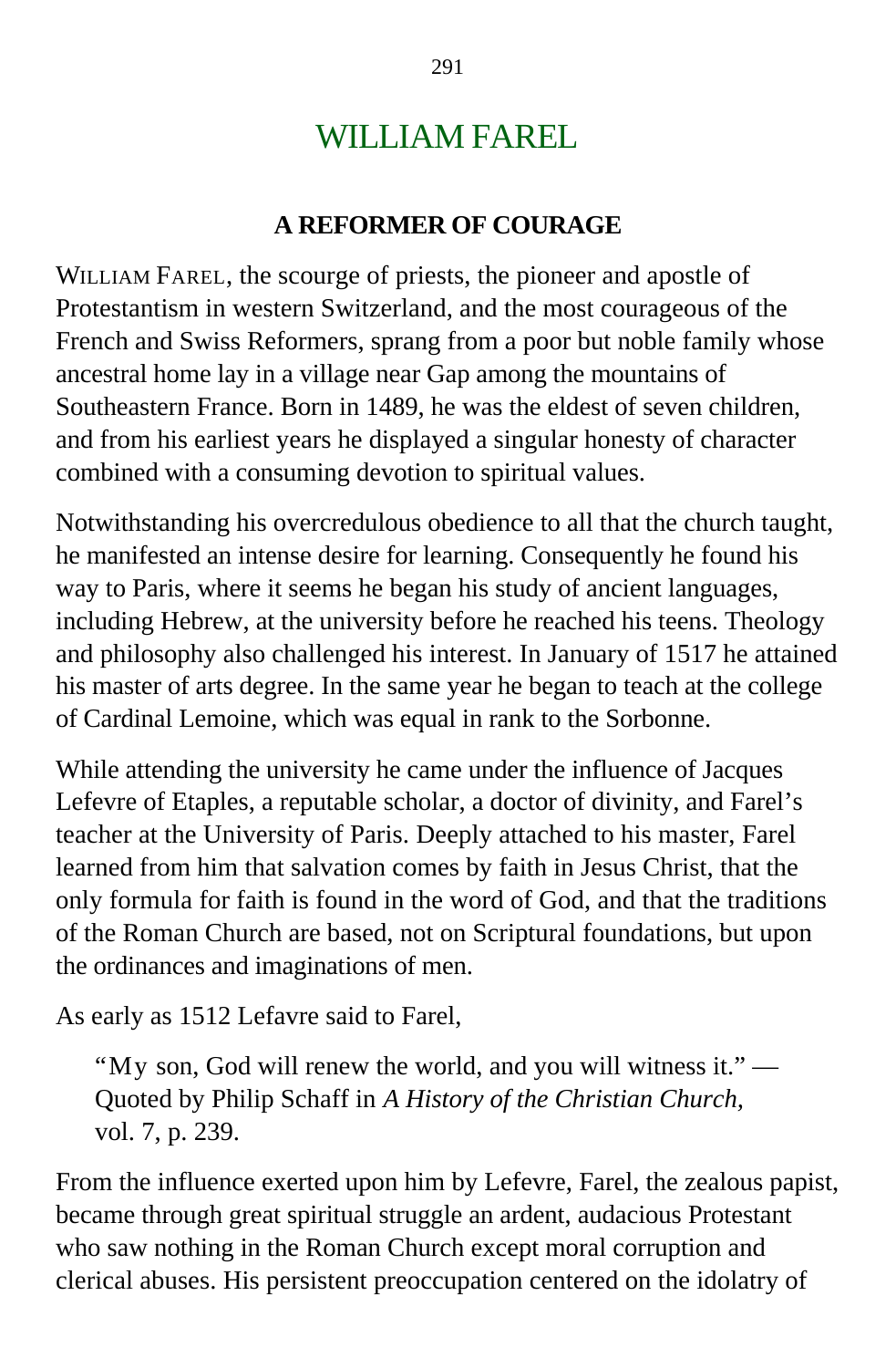the mass, the comparison of pictures and relics of the church to heathen idolatry, and the status of the pope as antichrist.

In spite of a small, weak physique, pale features topped by a narrowing forehead, and a poorly kept beard which matched his temper, he drew people to himself and convinced them of the truthfulness of his cause by his masterful oratory, remarkably well-timed gestures, his expressive mouth, the intensity of the delivery of his improvised sermons, and a trumpeting voice which belied his size.

Little by little, he became the guiding star of an organized group of propagandists who pledged themselves to preach the gospel to Frenchspeaking Switzerland.

No record of a regular ordination seems to be in evidence, unless it is a reference to his being set apart to the gospel ministry by John Oecolampadius, the Reformer of Basel. It is said that he felt himself called of God to uproot the idolatry of the Roman Church and to point all men to the worship of the Creator by spiritual means.

Soon after he began to accept the opinions of Lefevre, he found that he had opened the door to oppression by the doctors at the Sorbonne, the leaders of theological thought in Paris. Because of their opposition he left for Meaux, where by 1521 he obtained permission to preach from Bishop Briconnet, who also felt the need of spiritual regeneration in the church; but after a few years his impetuous and vehement preaching had aroused so much opposition that even the bishop was powerless to protect him.

Then he fled to Switzerland, where he held public discourses, possibly as early as 1524, on such topics as Christian liberty, the doctrine of justification by faith, and the perfection of the Scriptures.

It was about this time, too, that he returned to his home, where his preaching won three of his brothers and several other persons to Protestant views; but his impetuousness soon banned him from France, whereupon he returned to Basel. Here Oecolampadius found pleasure in "the learning, piety, and courage of the young Frenchman," but Erasmus could not stomach what he considered Farel's impudence (Farel had failed to pay homage to Erasmus) and apparently lent his influence to have him expelled from Basel in 1524.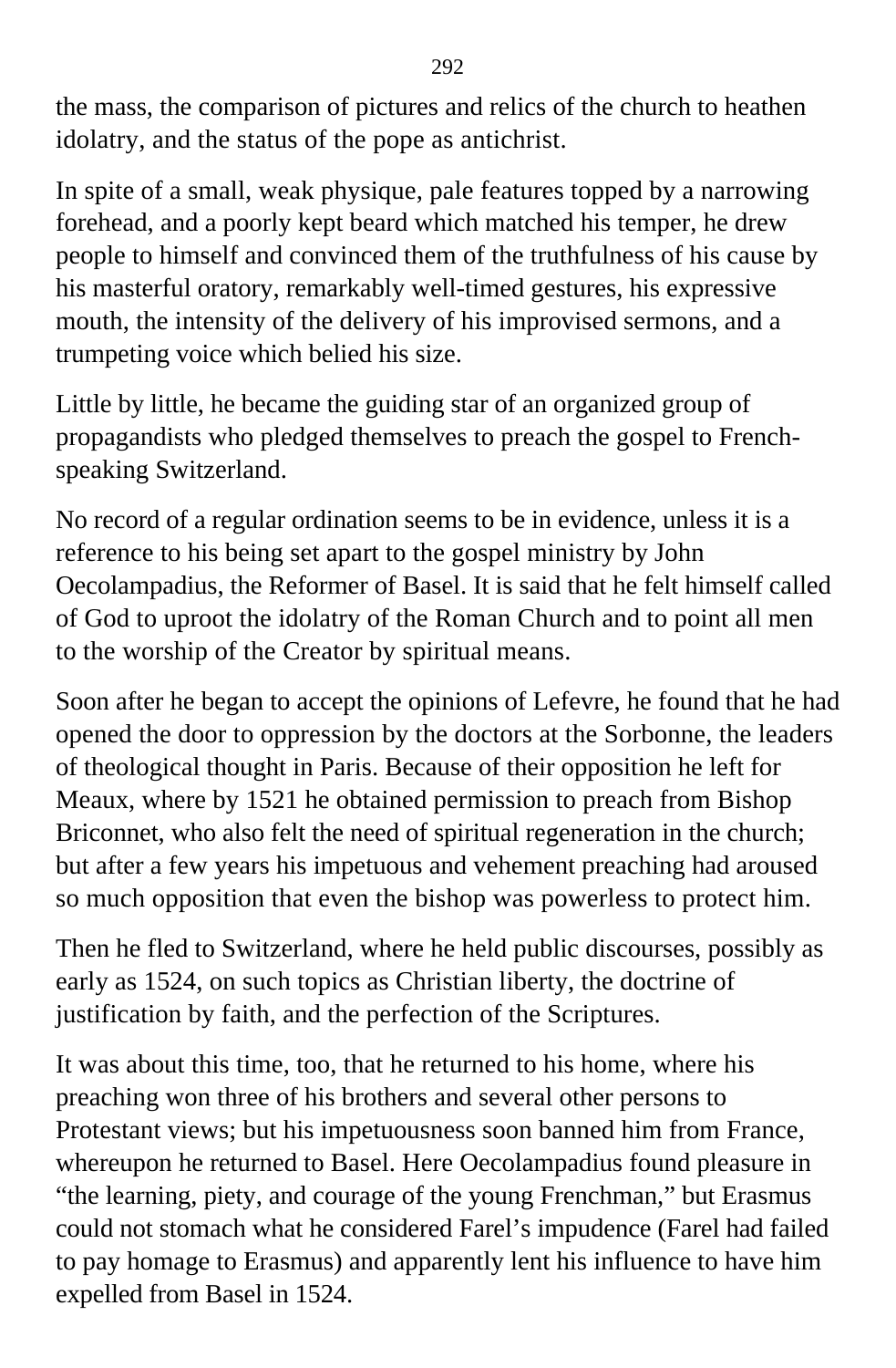Strasbourg and other cities of the area were the scene of his activity for the next year. From Oecolampadius he received counsel to temper his aggressiveness and appear more lamblike so as to put to rout that old opponent, the devil.

During the winter of 1526-27 a schoolmaster who called himself Ursinus entered the little town of Aigle in Switzerland.

"He was a man of middle stature, with red beard and quick eyes, and who, to a voice of thunder (says Beza) united the feelings of a hero: his modest lessons were intermingled with new and strange doctrines." — J.H. Merle d'Aubigne, *History of the Reformation of the Sixteenth Century,* vol. 4, p. 289.

For a time this schoolmaster taught ordinary lessons mingled with Bible teachings to the children in the daytime, but at night when he resorted to his humble abode he studied the Scriptures in the Greek and Hebrew. Here he read Zwingli's first publication to the Germans, and it fired the schoolmaster with zeal to be up and doing.

Instead of limiting his activities to the teaching of children, he now drew the parents within his circle of instruction. To them he expounded concerning the fallacy of the doctrine of purgatory and the invocation of saints. As for the pope, according to Ursinus, he was nothing in those parts, and the priests merely provided material for Erasmus to turn into ridicule.

Imagine the consternation of the priests and magistrates when this schoolmaster ascended the pulpit, with the flock he had gathered around him, and announced that he was William Farel, minister of the word of God! To them the name of Farel was a sign of terror, a name to be reckoned with, a formidable antagonist.

Against their onslaughts to drive Farel from the town and to bring to nought his reformatory work, the Council of Bern, which had granted him a roving commission to preach the Holy Scriptures, stood as an effective bulwark. But as his work branched out into other French-speaking areas, he continued to meet opposition: Romish agents excited the people to resist, and the threat of death dogged his footsteps. But Farel was not discouraged.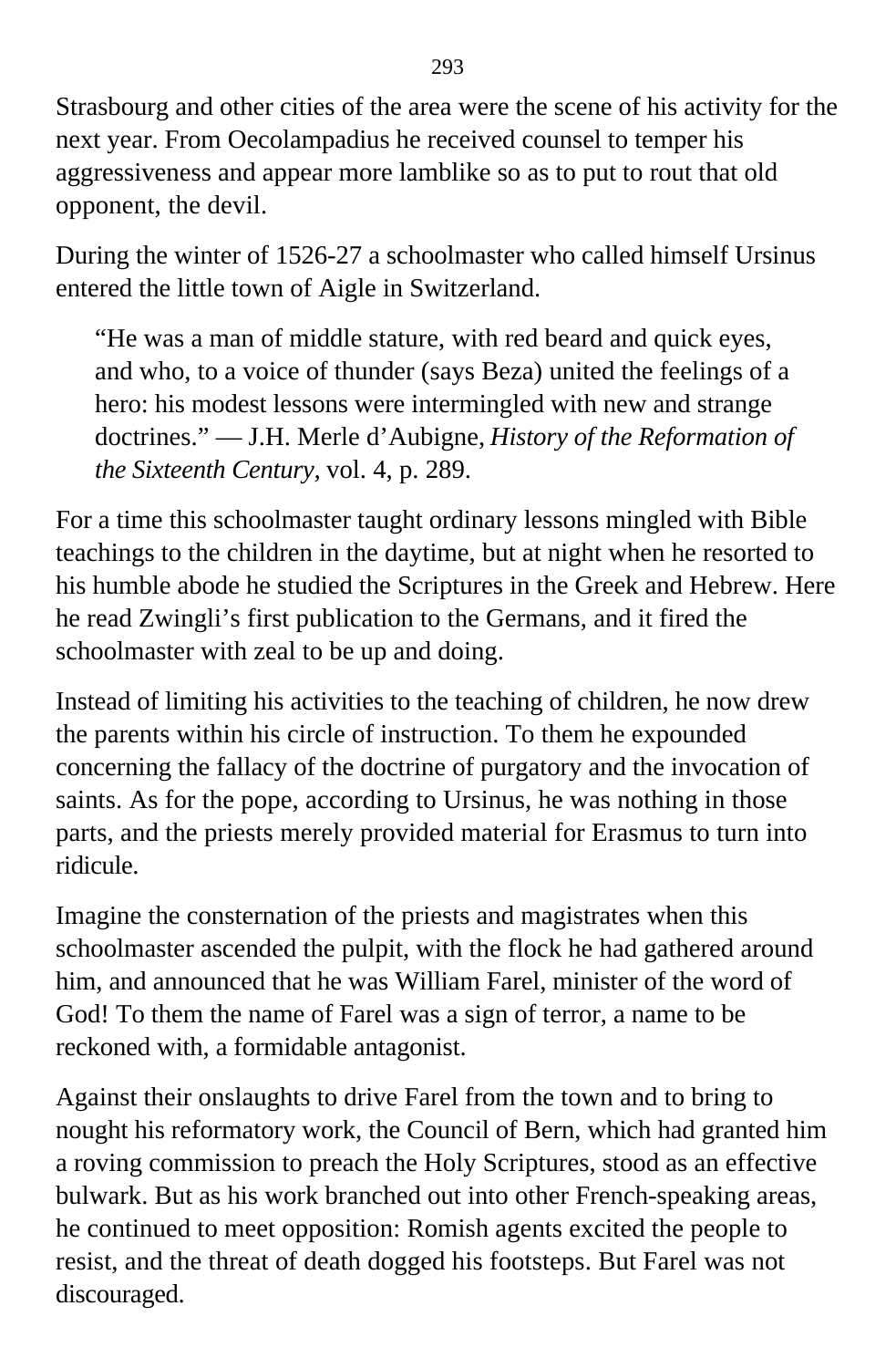In January of 1528 he attended the Synod of Bern, where the victory of the Reformation was decided. Permission to preach in all the districts under the control of Bern was granted him in March of that year. Whereupon, regardless of indignities, such as being spat upon, bodily injury, and threats of death, "he turned every stump and stone into a pulpit, every house, street, and market place into a church; provoked the wrath of monks, priests, and bigoted women." — Schaff, *op. cit.,* vol. 7, p. 242. Time after time during public disputations the proponents of the church were powerless against his arguments.

At Lausanne, Farel was repulsed twice, even though some of the people were conscious of the abuses of the church, which Ruchat described as follows:

"The ministers of the Virgin were seen in public playing at games of chance, which they seasoned with mockery and blasphemy. They fought in the churches; disguised as soldiers, they descended by night from the cathedral hill, and roaming through the streets, sword in hand and in liquor, surprised, wounded, and sometimes even killed the worthy citizens; they debauched married women, seduced young girls, changed their residences into houses of ill fame, and heartlessly turned out their young children to beg their bread." — Quoted by Merle d'Aubigne, *op. cit.,* vol. 4, p. 293.

But at Morat his preaching won many converts. Thirsting for more conquests, he went to Neufchatel, preaching with such vigor that he gained many people. For his pains the monks threatened to drown him, and one of them carried a dagger in his hand. Farel, it is said, escaped with difficulty.

He went from town to town, from valley to valley, reforming as he went. In the Val de Ruz, probably at Boudevilliers, he and a companion, Boyves, were instrumental in interrupting the mass. Consequently they were stoned, beaten, and dragged to the river. This was perhaps the closest Farel came to a martyr's death, but friends from Neufchatel arrived in time to save him. Nonetheless, the two Reformers were covered with blood and filth. Nearly dead, they were put into a dungeon. Later his preaching at this place resulted in the wholesale destruction of images, idols, crucifixes,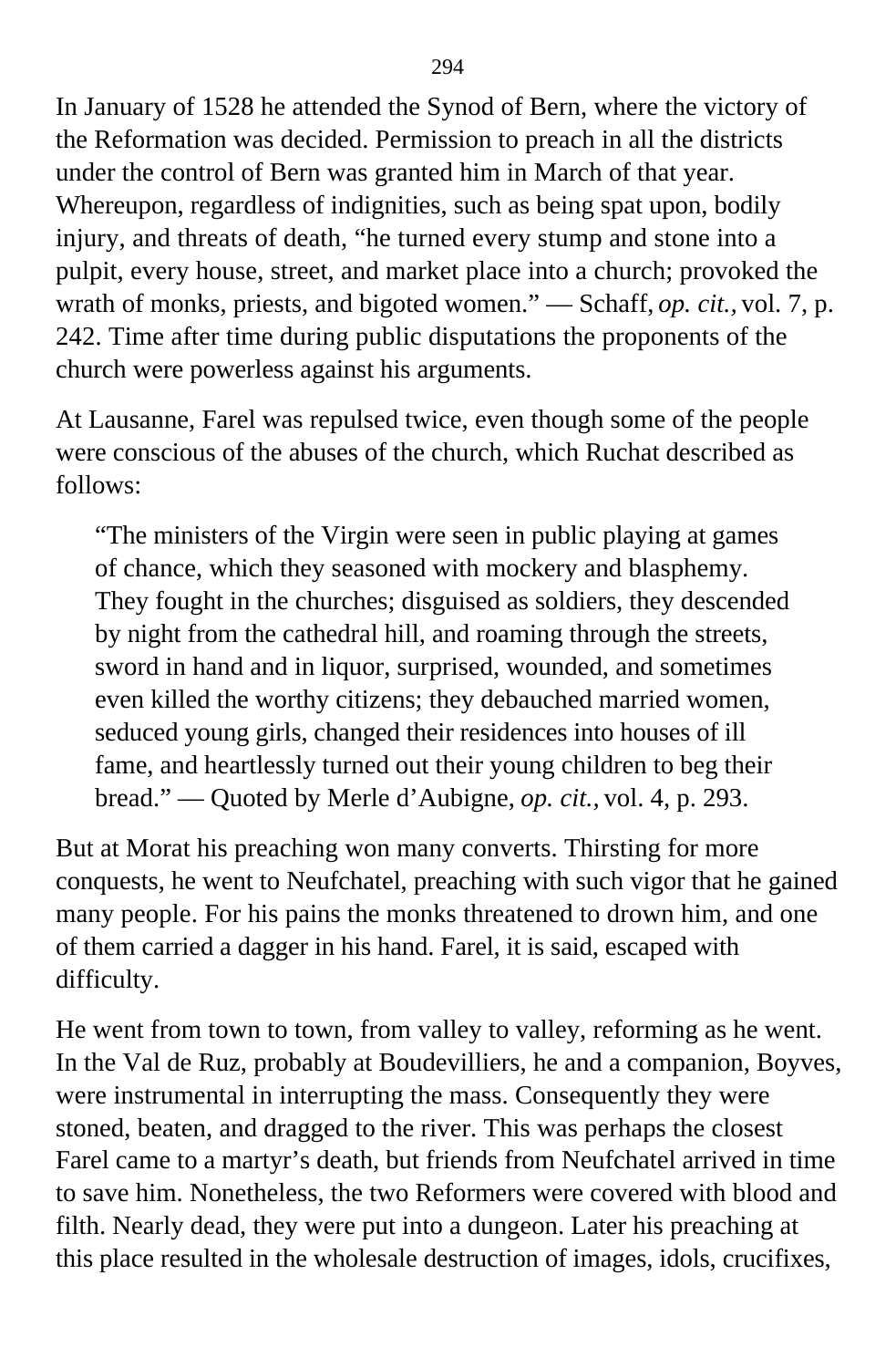paintings, and statues, and plates which held the bread of the eucharist were thrown into the river.

When Farel arrived in Geneva in October, 1532, Protestantism had reached the status where the new doctrines were gaining favor throughout the whole Swiss confederation. His first visit to Geneva was of short duration, however, for the episcopal council ordered him to leave the next day. Undaunted, he returned to conduct the first public worship of the new order March 1, 1534. His hold on Geneva became so strong that nuns, monks, and priests gradually left the city. He soon won acclaim as the most capable theologian at the disputation in Bern.

Farel's popularity, frequently on the wane, received new impetus when in July, 1535, he seized the church of St. Madeleine, and in the following month the Cathedral of St. Pierre came under his control. At this time the principal churches of Geneva were also placed under his jurisdiction and that of his supporters.

It is not to be supposed, however, that all these quasi-political moves came solely from a spiritual awakening. Actually many municipal changes during these years were prompted as much by political consideration as by any religious feelings, for to many of that time the line of demarcation between religion and politics was nebulous at best. Yet by the end of 1535 the government of Geneva ordered the end of the mass, and by special governmental fiat the city committed itself to the Reformation.

The following year brought further evidence of Geneva's decision to break fully with Catholicism. By the end of May, 1536, Farel, under the general assembly, had completed control; and the older church system lagged to extinction. The great Council of Two Hundred issued an edict, the first official act of the Reformation, which, among other things, removed images and relics from the churches, established schools, ordered the preaching of daily sermons, stipulated the giving of communion four times a year, and instituted a Sunday closing law. The edict even specified certain garb for a bride.

More adept at fiery denunciation than at organization of religious institutions along Protestant lines, Farel recognized his limitations. Consequently when one night in July, 1536, a young French acquaintance

295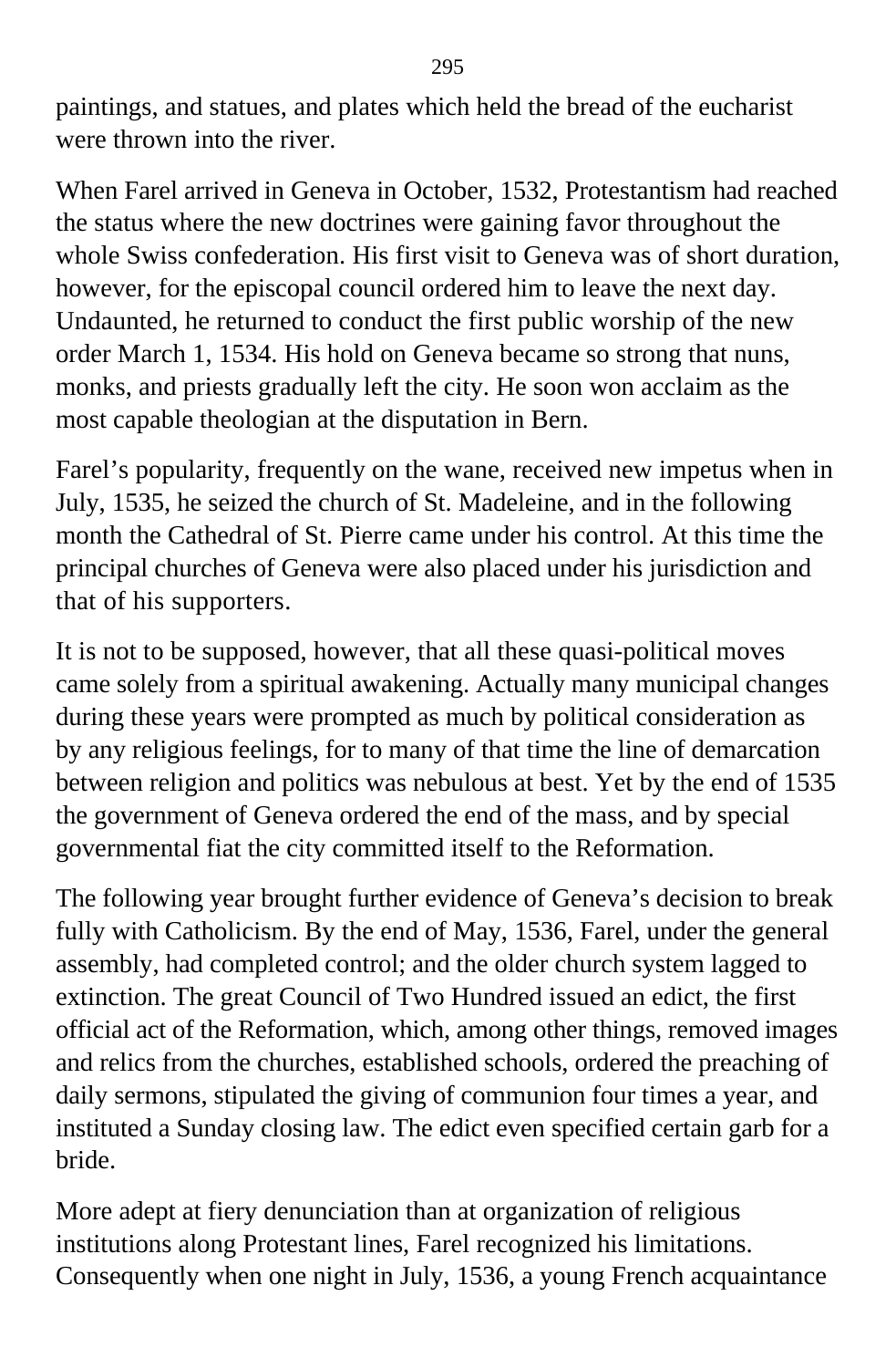passed through Geneva, Farel induced him to stay, under threat of ruin to his lifework if he failed to heed the injunction. And from that night on John Calvin became Geneva's guiding star.

For several years Farel continued in Geneva and seemed to have reached an unassailable eminence in his career; yet before the close of 1538 he was expelled from the city by order of the government.

From Geneva he went to Neufchatel, where, with the exception of short trips to adjacent cities, he remained the rest of his life. His first work there, which took four years to perform, was to effect order in the reformed societies of that city. During this period he also visited the Waldenses at Piedmont, where it is said he turned many to Protestantism. In 1557 he made at least two fruitless visits to Germany with the hope of enlisting the aid of German princes in behalf of French Protestants and the Waldenses.

At the age of sixty-nine, in December, 1558, to the great annoyance of Calvin, and against the advice of his friends, he married a poor girl who had fled from France with her widowed mother. Six years later he became the father of a son who survived him three years.

The year following his marriage he encouraged the French refugees in Alsace and Lorraine. In 1560 and 1561 he was back in France for brief visits. Here his radical ways and bitter denunciations led to his expulsion. Approximately three months before his death he visited the Protestants at Metz, where it is said he preached with the vigor of youth.

He died peacefully at his home in Neufchatel September 13, 1565, at the age of seventy-six years. His last days were marked by the steadfastness of a hero. On May 4, 1876, a monument in his memory was erected in the city of his demise.

His literary contributions are composed of aggressive controversial materials and some tracts of a practical nature for the time. He left no written sermons. To his credit is also the founding of schools and hospitals.

His primary defects existed in his method, rather than in his intent. Seemingly he knew no moderation. Doubtless the times demanded all-out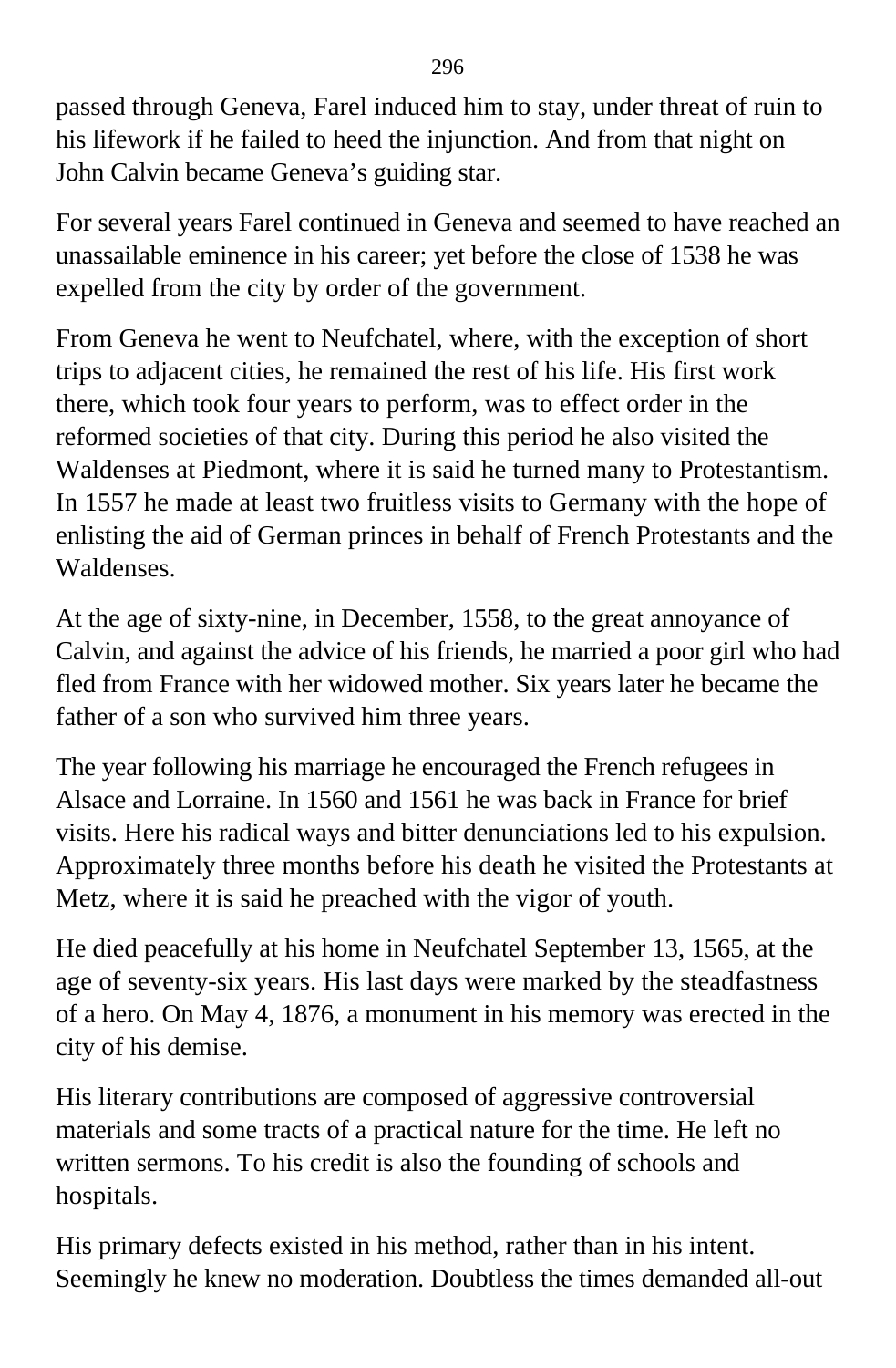warfare against the evils of the church. Discretion went to the winds, and the willful development of opposition seemed to add zest to his life. His work brought him many gains, but seldom did he show much ability as an organizer.

No circumstances, however dangerous, stopped him from what he believed to be his duty. Amid all the planning of his enemies to scourge him, he used no violence, except the whiplash of his tongue. Persecutions seemed to strengthen his will and endurance. Schaff describes him a

"man full of faith and fire, as bold and fearless as Luther and far more radical, but without his genius." — *Op. cit.,* vol. 7, p. 237.

And Thomas M. Lindsay says that Farel always carried with him a perpetual spring and the effervescing recklessness of youth.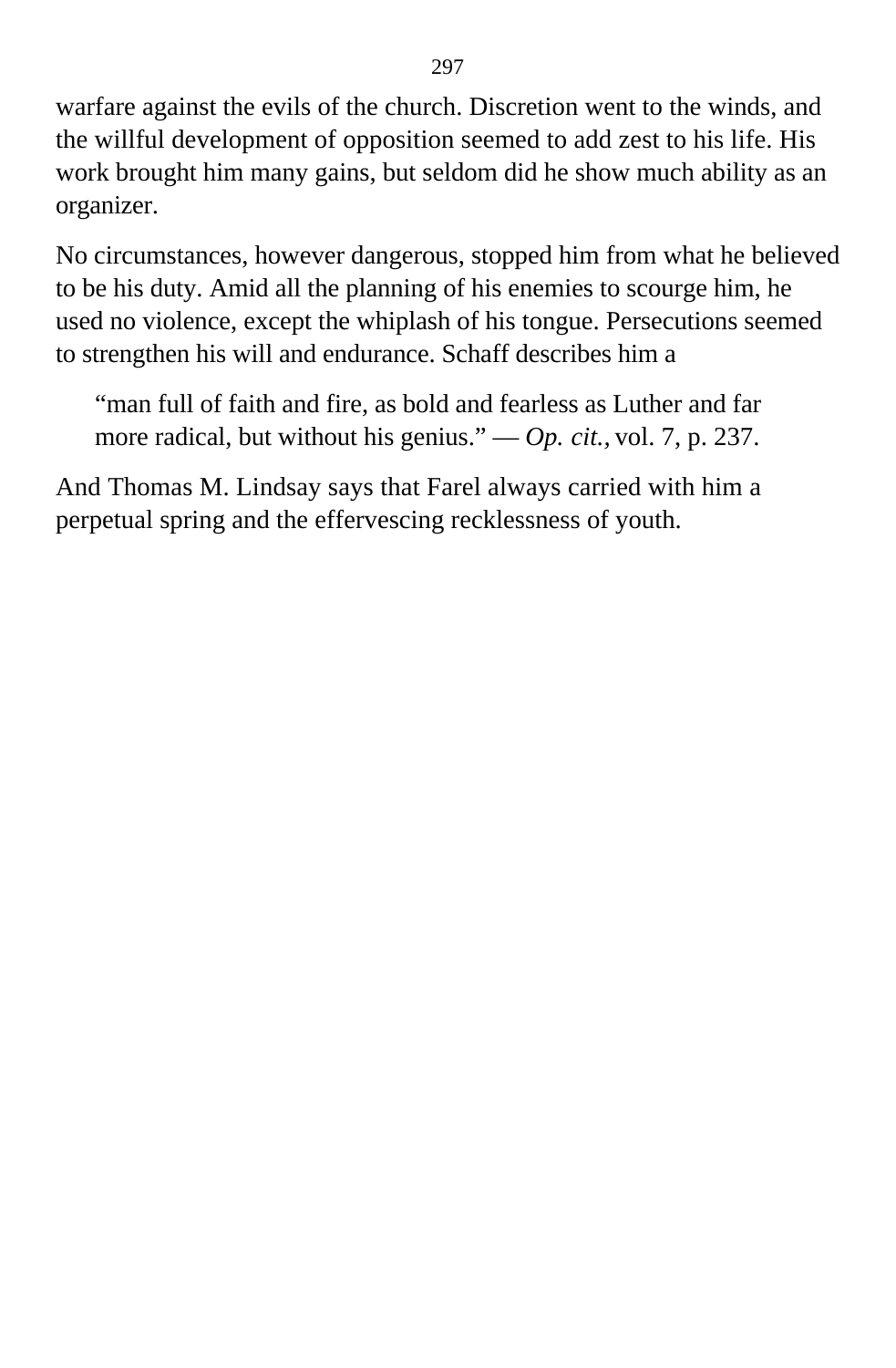# ULRICH ZWINGLI

#### **FOUNDER OF SWISS PROTESTANTISM**

IN ORDER to understand the place of Ulrich (or Huldreich) Zwingli in the scheme of the Protestant Reformation, one must first have an overview of the plan of the Swiss government at the time Zwingli came into the limelight. At the opening of the sixteenth century Switzerland had a federal organization called a "diet," composed of representatives from each of the cantons, or states, within the confederation. This diet, however, functioned primarily in international situations; the everyday governmental activities were carried on mainly within the jurisdiction of each separate canton.

Strategically situated as to commerce and politics, Switzerland was being courted by other powers, but without receiving the respect of any of them. To belittle herself still more in the eyes of foreign countries, there was the constant striving for ascendancy among the different cantons. The confederation was at times imperiled, because of jealousy over some purely local problem.

Into such a political and social organism Ulrich Zwingli, son of a farmer and stockman, was born in the village of Wildhaus in the Toggenburg Valley of Switzerland, January 1, 1484. His father reached the distinction of chief village magistrate, and of two uncles, one served as a priest and the other attained the status of abbot in a Benedictine monastery.

None of Zwingli's writings reveal that any great spiritual or inner urge led him to become a preacher. He arrived at such a decision apparently as the result of mental assent growing out of calm, dignified, scholarly pursuits along humanistic lines. He never passed through the inward struggle and soul searching brought on by an extreme sense of sin as preceded Luther's conversion. And once having reached the conclusion that he should give himself to the study of the Scriptures, he remained as true to the calling as if he had been impelled by pure religious enthusiasm.

Because of his father's hope that he would become a priest, he found himself under the direction of his uncle, already a priest. Since this uncle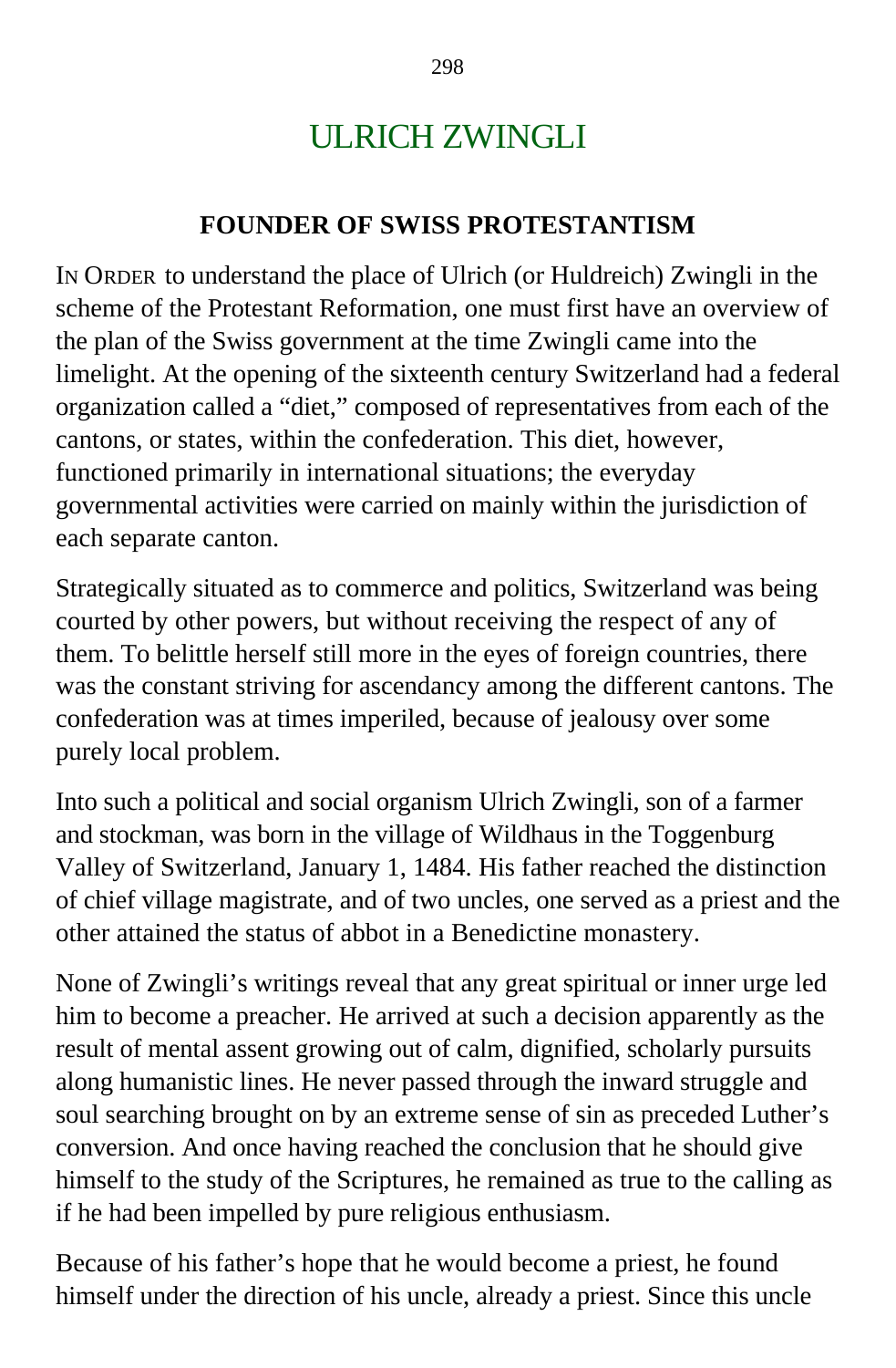had aforetime tasted of the ways of the humanists who were interested, among other things, in studying the Scriptures for their original meaning, Zwingli early became a student of the Bible and of Greek.

When but a mere child of preschool age he began to live with his uncle and to attend the parish school at a place called Wesen, not far from his ancestral home. By the time he reached the age of ten he displayed marks of scholarship far beyond his years. Then he journeyed to Basel, where he found a competent instructor in the school of St. Theodore's church. The following two years he attended a school at Bern which had fully accepted the educational outlook and ideas of the Renaissance, or New Learning.

In a period of four years he mastered the courses offered there and showed himself an efficient scholar and debater. By 1504, at the age of twenty, he received the bachelor's degree, and two years later he attained the master's degree. While studying the Scriptures and ancient writers, he found time to become an accomplished performer on several musical instruments as the result of musical education offered by a Dominican monastery.

Zwingli greatly admired both Luther and Erasmus, but he broke with both — with the former over a point of doctrine, and with the latter for his extreme caution and apprehensiveness when some of his own ideas were carried out.

As was true of many other sixteenth-century reformers, Zwingli had no thought of separating from the Roman Catholic Church when he began to draw attention to its un-Biblical teachings and to the moral lapses and outright corruption of the clergy in high and in low places alike. He soon perceived that the medieval church concerned itself with money-making, with baseless theological discussions, with condoning a clergy of low intellectual standards and few, if any, moral ideals. He turned with disgust from such a noxious example and took the position that the doctrines of the Scriptures should suffice for the religious instruction of the laity.

One of the first practices Zwingli condemned in the church was that of selling indulgences, and when a dispenser of such came into his area, Zwingli roundly denounced him and his wares — so much so, in fact, that the man left those parts. Yet, despite this criticism of the church, Zwingli maintained his status with the pope, who supplied him with a yearly fee,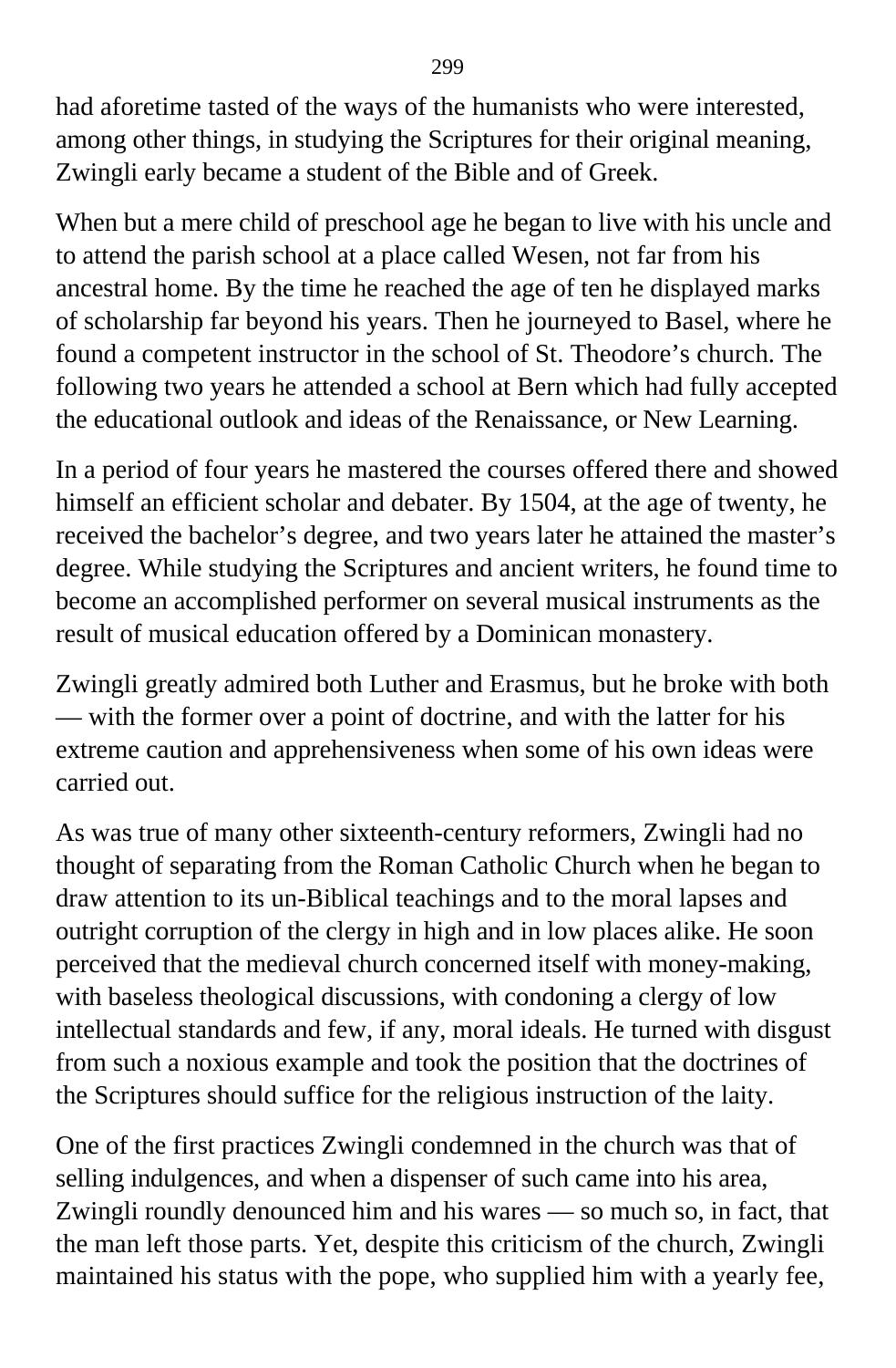which Zwingli in turn used to enlarge his library. Surprisingly enough, Zwingli retained both his position and his fee for many years, even after he became the Zurich Reformer.

His study of the Bible soon convinced him, as it had Luther, that one is saved by faith through Jesus Christ. Apparently he arrived at this doctrine independently and taught it to his members, but Luther holds the distinction among the Reformers of being its author, or discoverer.

Probably one of Zwingli's main contributions to religious thought consisted in the idea that the reorganization of community life on Scriptural foundations had as great importance as the spiritual needs of an individual.

The doctrine of the Lord's Supper, as held by the church, he renounced fully. To him this ordinance had a spiritual significance and concerned itself not at all with the actual body and blood of Christ, but rather with its symbolism. On this point he and Luther differed violently in a controversy which lasted at least five years and ended in a draw at the Colloquy of Marburg in 1529.

Much of his activity concerned itself with working for a political alliance which he hoped would safeguard the followers of Christ. He knew of the emperor's hatred of all that did not favor full accord with the Catholic Church. And the church itself constantly fought against anyone who differed from its doctrines or dared have an independent opinion. Closely allied to these two mighty anti-Scriptural forces stood the Swiss cantons which favored the papacy. With such an array of powers standing against Zwingli and his followers, his desire for political alliance for personal safety can well be understood, if not justified. In fact, it was the only procedure he knew of to effect the Reformation he desired.

Knowing only too well the ignorance of many of the priests, he put forth great efforts to develop an educated clergy. To this end he established a theological seminary in 1525. Yet in all his laudable endeavors he lost sight of an ideal which he frequently preached, namely, the liberty of the individual to determine his own spiritual course. Many times he used or arranged to have used the arm of governmental force to obtain obedience. This adamant attitude he revealed in his treatment of the monasteries,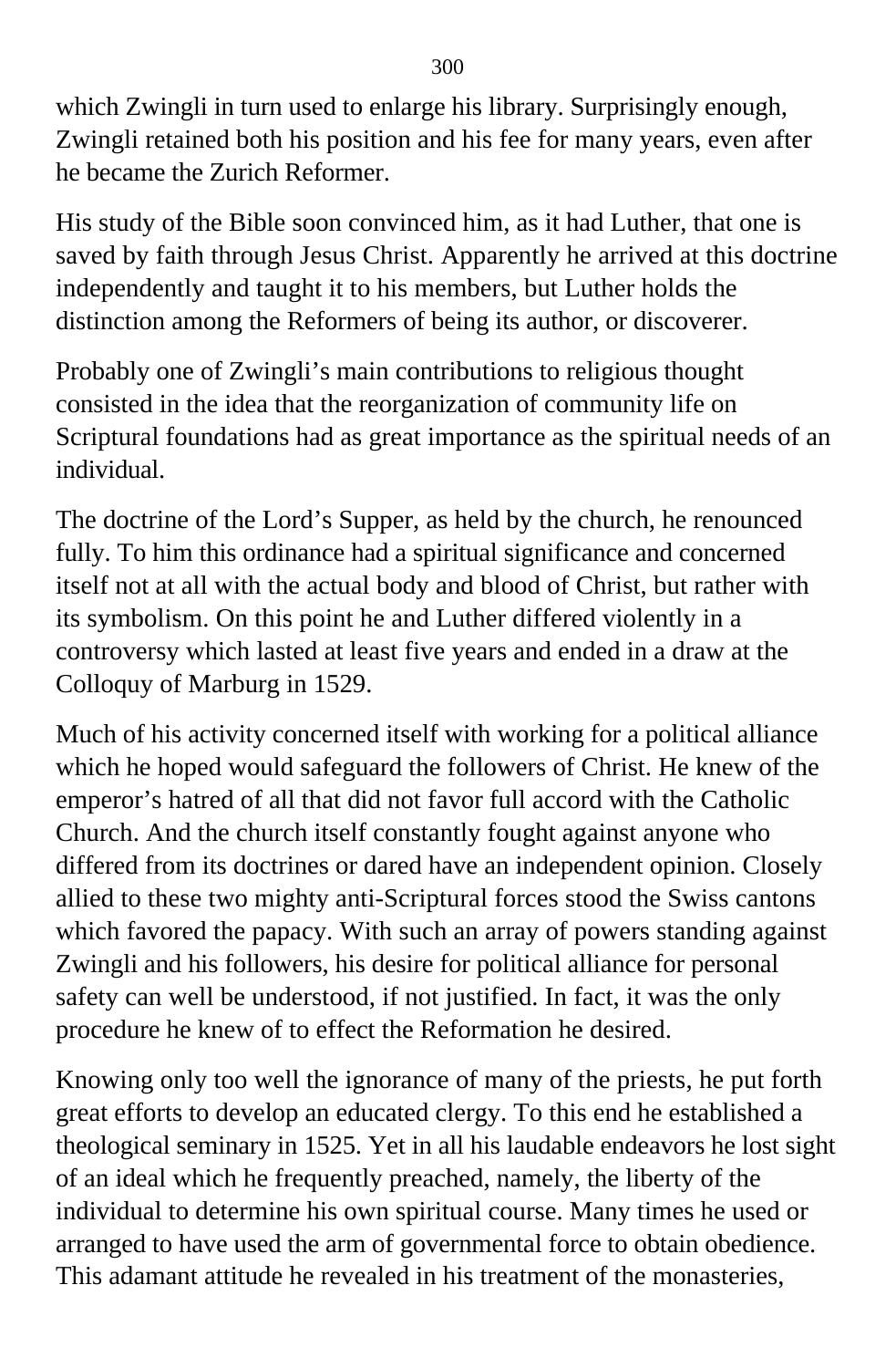nunneries, and the Anabaptists. He lent his hand to their ruthless extermination, and this served as the one dark blot on his character. The same persecution the Catholic Church meted out to heretics, he in turn meted out to those who did not conform to his ideas when once he had the power to enforce these opinions. But, then, most of the Reformation heroes fell into the same pitfall of false reasoning.

A magnetic personality and a ready, pleasant, agreeable wit brought him followers as the result of sheer love for the man himself. Quite early in his career as a Reformer he began to display a great measure of deliberation. He worked toward the development of public sentiment in favor of his preaching, but he never moved overtly until he felt reasonably sure of winning his point both politically and religiously.

His professional status as a preacher and teacher grew with his influence. From 1502 to 1506 he taught the classics at St. Martin's School in Basel. At the close of this period he accepted the call as rector of a town called Glarus. At the time of this call he had not yet been ordained to the ministry. Here he remained until 1516. This position carried with it the post of army chaplain, which took him to Italy three times with the Glarus troops.

At the close of his service at Glarus he became people's priest at Einsiedeln, which post he accepted because of the ill will of certain prominent families against him at Glarus. According to his writings, the full impact of Christian truth came to him while he served at Einsiedeln.

His next important appointment called him to the Great Minster at Zurich, in 1519, where he continued his open opposition to the sale of indulgences as he had done while at Einsiedeln. At Zurich, when his opponents charged him with heresy, he called on the city council for its opinion. When this group decided that he did not classify as a heretic, it found itself forced to support him in order to save its own face.

Whenever Zwingli wished to institute a reform, he went before the city council and argued his case like a lawyer. If the members subscribed to his views, they voted the reforms for the citizens to follow. In 1520 the council granted full freedom to preach the gospel, and by 1523 Zwingli's views and doctrines were accepted as the religion of Zurich. His status in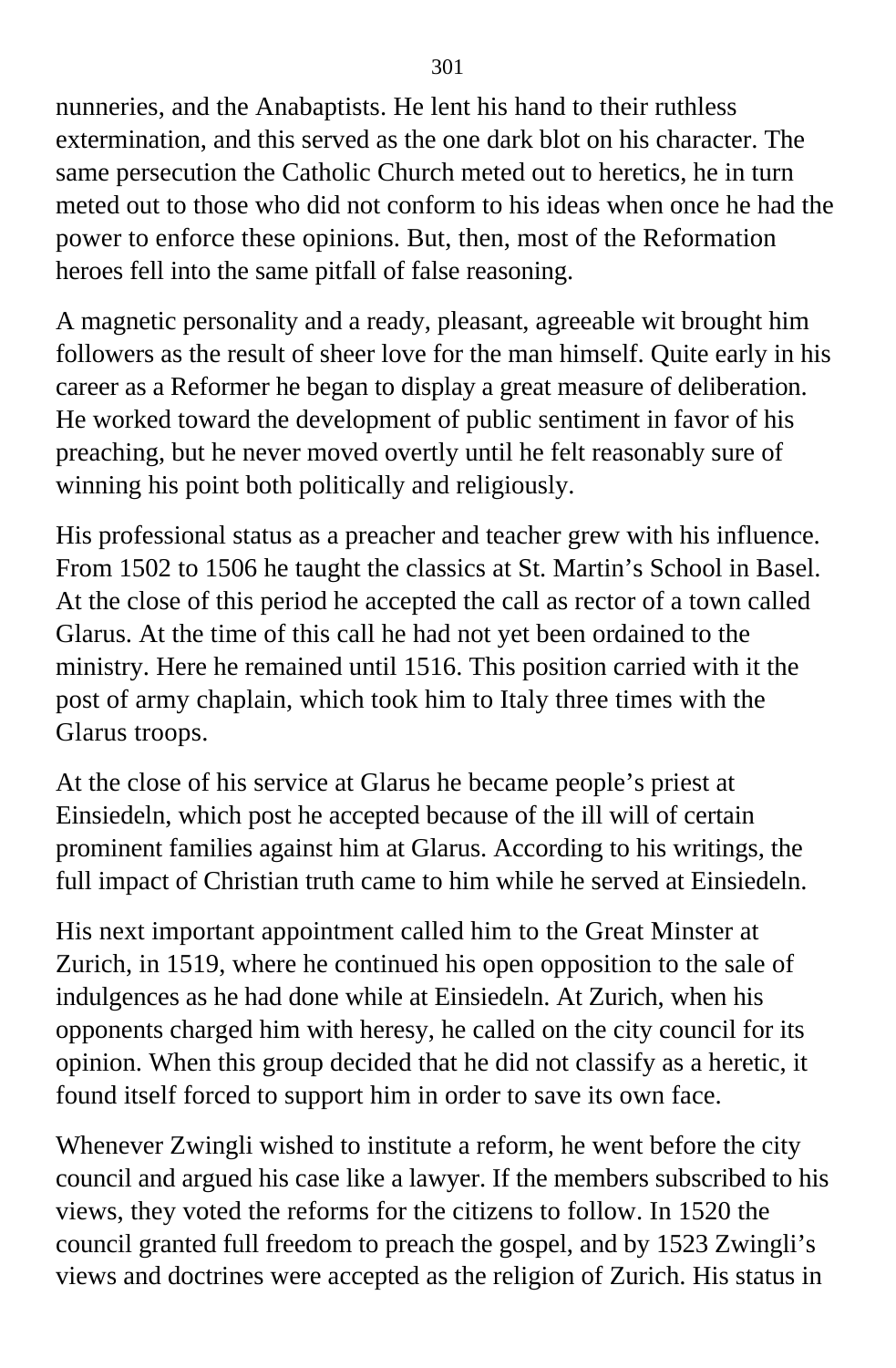the city and the canton, it is said, even kept the pope from attacking him openly.

In harmony with his position against an unmarried priesthood, he publicly wed Anna Reinhard, a widow, in 1524. Since 1522 she had been his wife under what was then known as a clerical marriage and which had an acceptable social status. To this marriage four children were born.

His last position was that of rector of the Great Minster School at Zurich. This responsibility, which he accepted in 1526, carried with it an official residence. By 1529, the year made famous by the Diet of Spires and the application of the term *Protestants* to the Swiss and German opponents of the papacy and the empire, Zwingli stood at the zenith of his prestige. He had staunch followers over wide areas both in the southern part of Germany and in the northern cantons of Switzerland.

Concerning his doctrinal views it may be said that his beliefs about sin and grace closely paralleled those of Luther. During 1522 the works of Luther had a ready sale in Switzerland, and Zwingli did not seem averse to their distribution.

Contradicting the teachings of the church that it never changed its teachings, Zwingli discovered that whereas the church asserted that only the bread of the Lord's Supper had ever been given to lay members, in former times both the bread and the wine had been given them. He also discovered that other changes had been made in the services of the church. In his writings he showed no mercy in exposing the fallacy of many of the church's doctrines. For example, Zwingli soon denied the intercession of the saints, which the church considered of great importance. His further study convinced him that the guidance of the Holy Spirit also made the intercession of a priest or pope unnecessary.

Between 1523 and 1525 the Reformation became an established fact in Switzerland, and Zwingli had broken fully with the papacy. By April, 1525, everything that resembled the services of the Catholic Church, including the mass, came to an end in Zurich, the capital of the Swiss Reformation, and the Lord's Supper was celebrated by permitting the laity to partake of both the bread and the wine.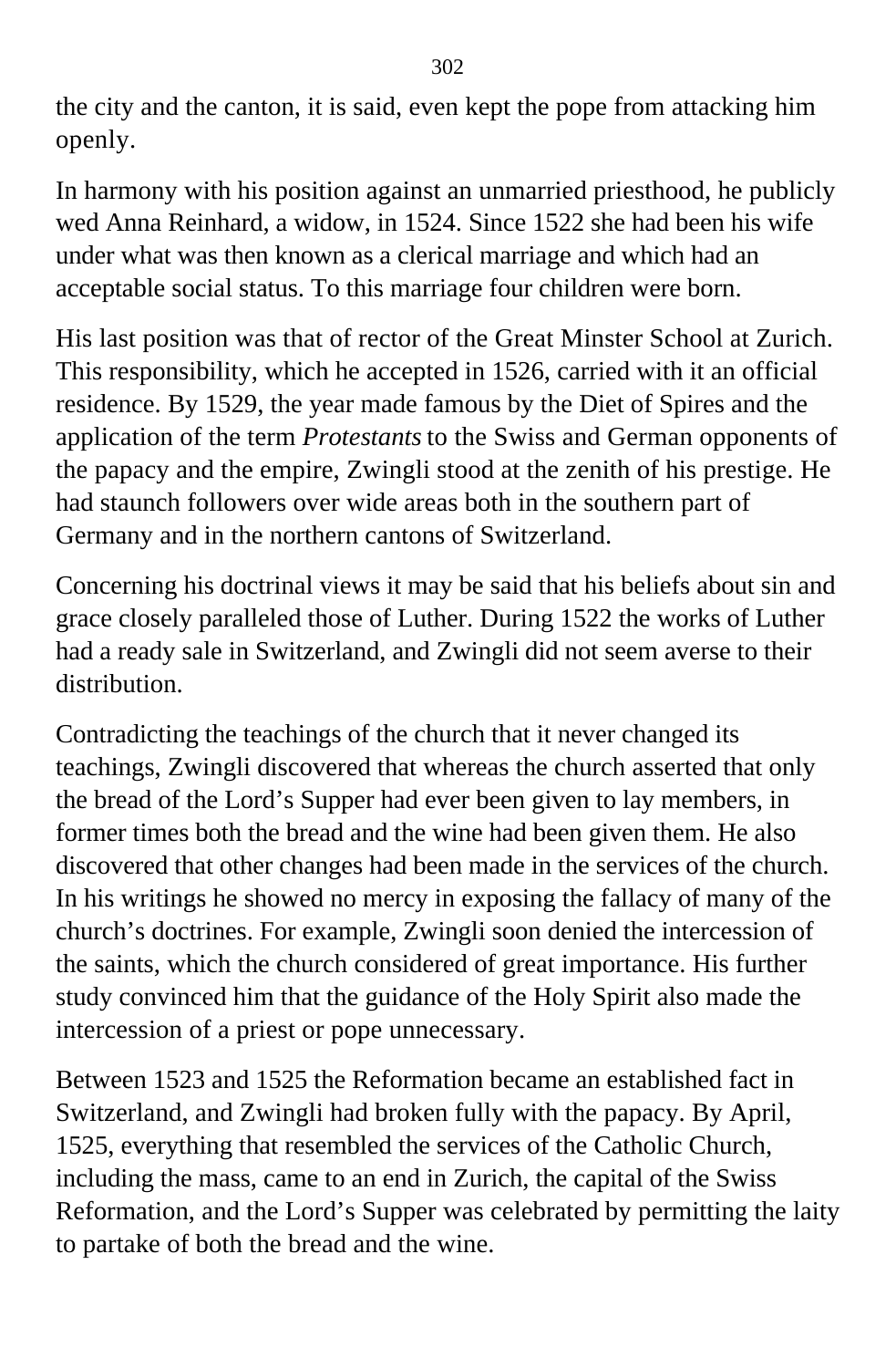In order to make the break with the papacy as complete as possible, Zwingli ordered that the use of choir and instrumental music cease, since both words and music were a constant reminder of the Catholic Church. To make his demands still more binding, he ordered the organ of his church dismantled. But

"the churches in Zurich," wrote S. M. Jackson in his *Huldreich Zwingli,* "reintroduced music in 1598." — Footnote, page 290.

Another contribution, perhaps little noticed, which Zwingli made to Switzerland consisted of awakening the people to the degrading effect of the custom of furnishing soldiers, called "mercenaries," to other nations for hire. By 1522 the city of Zurich had given up such practice, with the recommendation that other cantons, too, put an end to the mercenary business.

The closing scene of Zwingli's life centers in the civil war engendered by his efforts to force the Catholic cantons, called the Forest Cantons, to allow preachers of his doctrine to enter their environs. When his request for admission brought a refusal, the council at Zurich, situated as it was on routes of trade and commerce, placed an embargo on food going to the Forest Cantons. They hoped thereby to force the Catholics to accept Zwingli's doctrines.

Instead of quiet compliance, a war broke out. Zwingli, as chaplain of the Zurich forces, accompanied the troops. He died on the battlefield of Kappel, October 11, 1531. Here his enemies found him, for the Zurich troops had retreated in a rout, and consequently, though dead, he received a traitor's punishment, which meant that the official hangman quartered and burned his body.

Heinrich Bullinger became Zwingli's immediate successor. But in reality Zwingli's work suffered a severe setback. Several of his strong doctrinal points were soon forgotten, possibly because Calvin began his preaching in Geneva some five years after Zwingli's death.

Zwingli's great service to Christendom lay in his fearless attacks on the corruptness of the church and the falseness of its doctrines.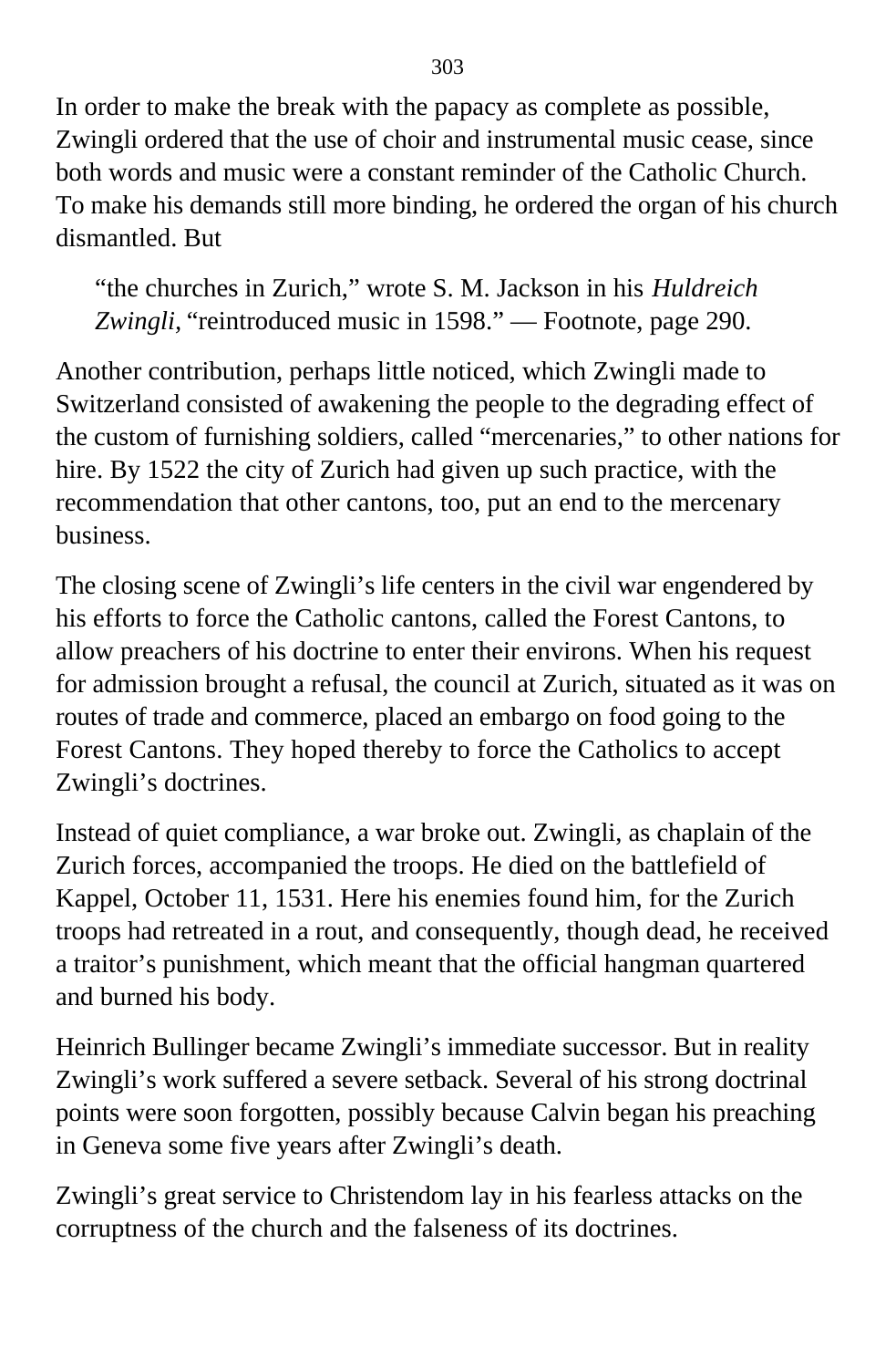## REFORMATION RESULTS

TO ATTEMPT a fair and compact summation of the effects, or aftermath, of the sixteenth-century Reformation, characterized as "the greatest..emancipation that the world has yet seen, or perhaps will ever see," constitutes a somewhat ramified undertaking, because this period of transition from medieval to modern times presents an array of chain reactions, which covers the range of all human activities.

This revolution, easily consummated within the confines of a lifetime, produced a new universe of phenomenal span. Much in modern thinking, including regions outside the sphere of religion, has its roots in this interim.

Historians agree essentially that the phases which particularly felt the impact of the Reformation include the religious, intellectual, economic, social, and political. Within these fields changes affected Catholic and Protestant organizations alike and set direct and indirect forces in motion, the repercussions of which have not yet ended their reverberations.

In its spiritual aspects the Reformation ended the pre-eminence of the Roman Catholic hierarchy and divided Western Europe into at least two rival ecclesiastical organizations. The doctrine of justification by faith cut deeply into the theory of salvation by good works and made men acutely aware of a personal responsibility to their God. Auricular confession proved inadequate when a personal Saviour stood revealed.

The direct approach to the Scriptures, likewise, brought greater satisfaction than did whimsical reliance on superstition and tradition. In short, the search for truth now became the privilege and responsibility of the individual; and the church, so long the arbiter of Scriptural teachings, needed to adjust itself to the view that the Bible did not need the church as its mentor.

New forms of worship appeared, and a definite return to the simplicity and purity of the apostolic period became apparent, even though the Reformers retained some of the forms of Roman Catholic organization, as well as some of its doctrines. This simplicity and purity was, however,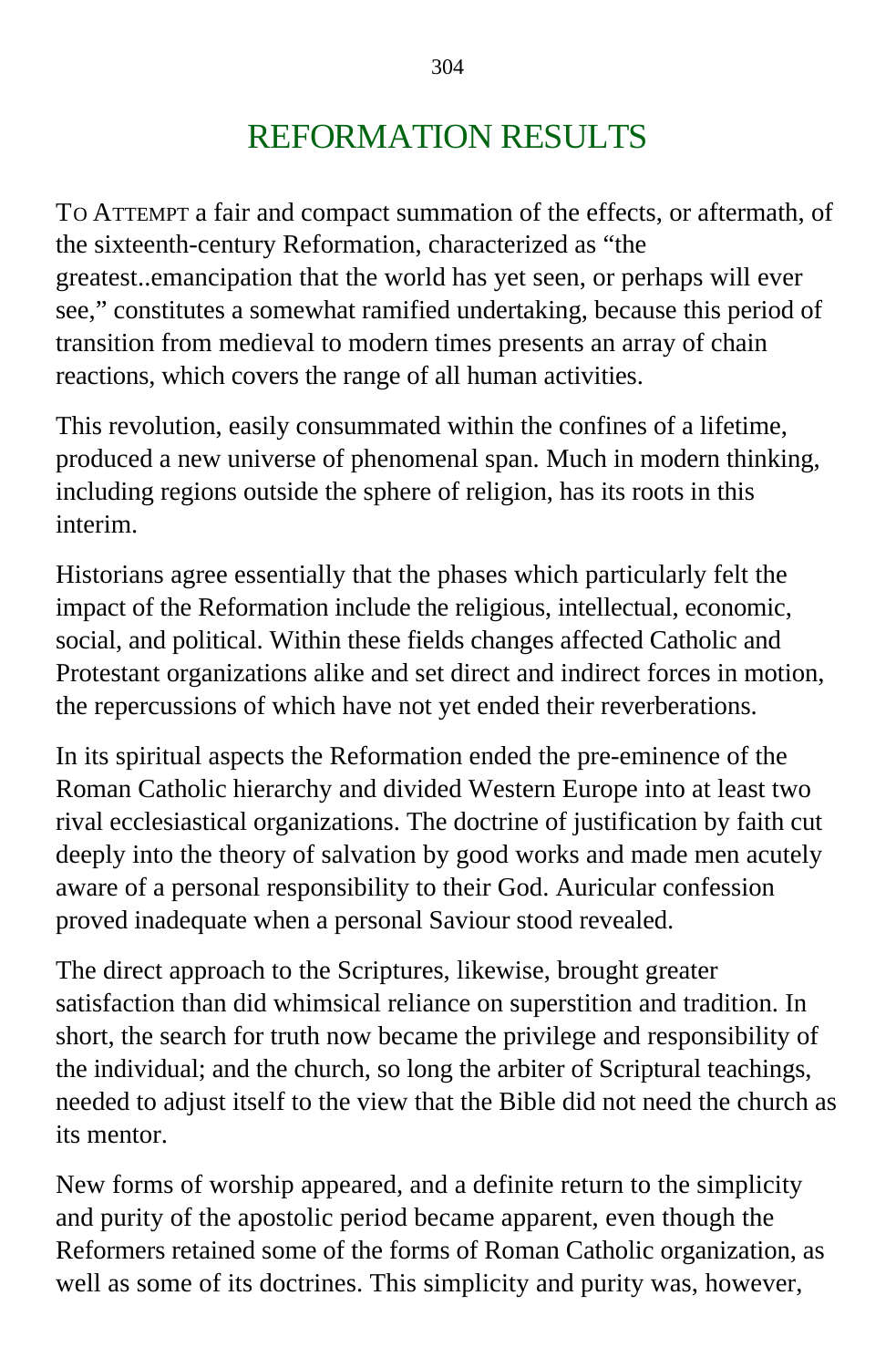more apparent among sects like the Anabaptists, Huguenots, and Separatists than among the Lutherans, Calvinists, and Anglicans, who sought governmental support for their doctrines. The living standards and church government of the former conformed more nearly to Biblical standards.

The Catholics, too, resorted to a house cleaning. Realizing that the Reformation was more than a monk's quarrel, the Catholic Church soon discovered that she could not cope successfully with the situation through excommunication, interdict, or Inquisition; and the Council of Trent, 1545, came as the direct result of these conclusions. Out of this conference Pope Plus IV issued the Tridentine profession of faith, one of the received statements of faith of the church. As a consequence all Southern Europe was kept in the fold of the church, the power of the pope was increased, and the church was consolidated into a powerful unit for aggressive development and militant expansion, causing her to regain much of her lost status in Europe. Her missionary endeavors in the New World compensated for her European losses.

On the intellectual front the Reformation created a complete break with the church. Preceding the Reformation the church had controlled learning by making university courses contribute to the development of theology, and thereby perpetuated a type of thinking aimed at sustaining the prestige of ecclesiastical authority. The Humanists, the forerunners of the Reformers, weakened the scholastic approach, and learning soon reached into other spheres of intellectual pursuits.

As a result, university education, unhampered by the vested interests of the church, received its primary stimulus to find truth. Reason became a companion to faith, and undeviating submission to priestly authority gave way to intellectual liberty. New universities were established, and most of those founded in Germany since the Reformation are Protestant.

The founding of the public-school system is also credited to the Reformation. The work, for instance, of Colet, Luther, and Melanchthon, in giving impetus to the ideal of compulsory education, places them high on the roster of public benefactors. Wherever reform made marked progress, there education attained a secure status.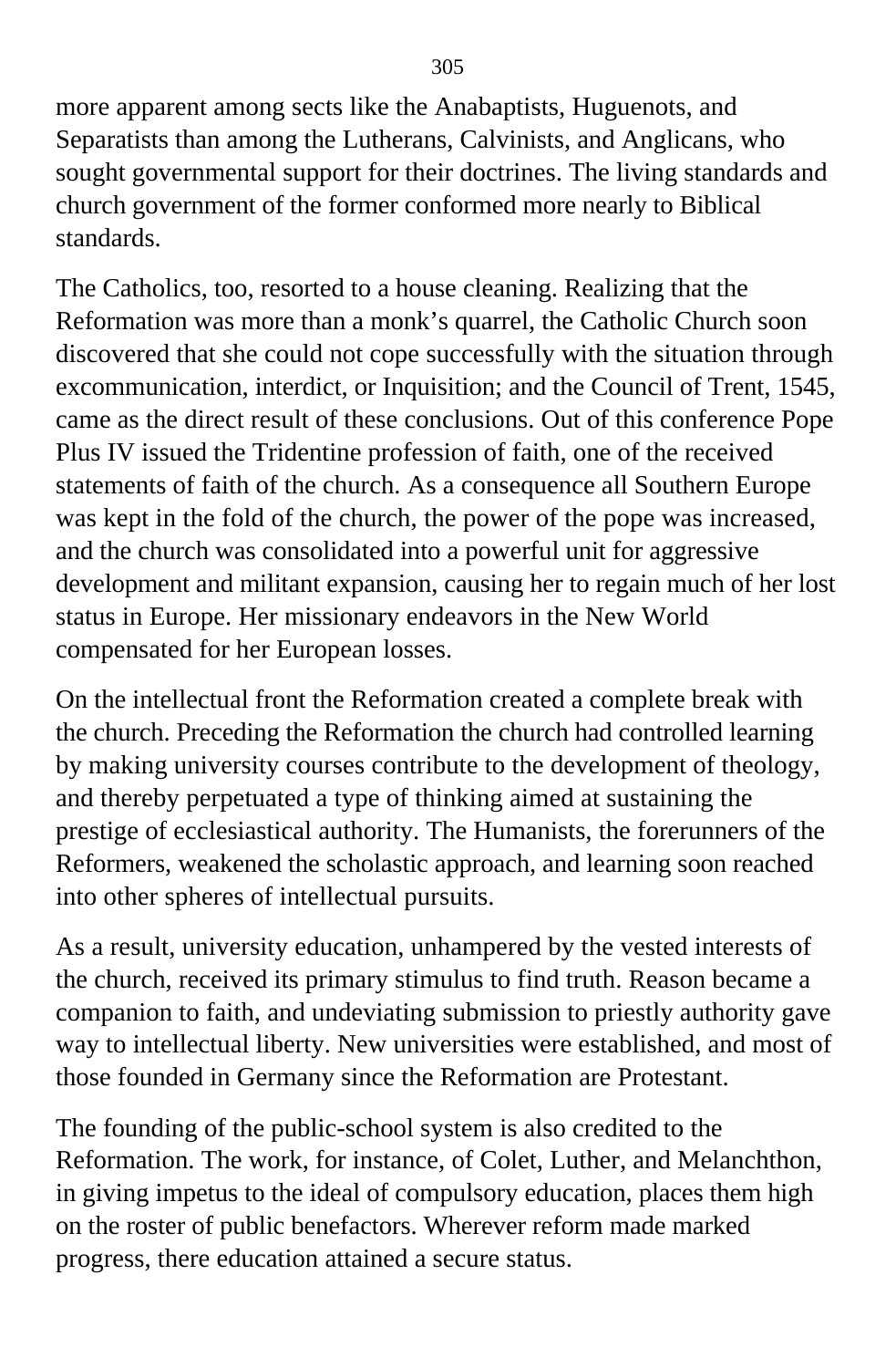Another educational outcome became obvious when the exclusive use of Latin in religious services, and Greek and Hebrew in scholarly circles, gave way to an ever-expanding use of the vernacular tongues. As in the days of Pentecost, the common man "heard them speak in his own language." The Reformers lifted English, French, German, and other modern languages to the pedestal of literary merit. "The English Bible," T.H. Huxley said, "has been woven into the life of all that is noblest and best in English history." This is equally true of all other countries where the Bible in the vernacular found acceptance.

The Reformation also made a worthy contribution to hymnology and other forms of music. In Germany, Luther wrote songs containing the doctrines of the period. The same was done in Denmark by Hans Tausen and in Sweden by Olavus Petri. In France, where "the psalms, for a time, crowded out the ribald songs of the street," thousands gathered in song fests as they were gripped by evangelical fervor. It is said that

"Clement Marot (the hymn writer of France) did as great a work for Huguenoterie, in its infancy, as Charles Wesley did 250 years afterwards for Methodism." — S.E. Herrick, *Some Heretics of Yesterday,* page 241.

Hymnbooks came off the press in nearly every country. But in the field of religious art, destruction and retrogression set in. The zeal for the building of cathedrals and the painting of great pictures almost ceased.

Questions centering around the propriety of procuring wealth inevitably became a part of this great upheaval. As the confiscation of ecclesiastical holdings and the suppression of the monasteries gave added power to the recipients of these riches, they in turn introduced newer methods of agriculture to pyramid their incomes to undreamed-of heights. This class ultimately became members of lawmaking assemblies, where still greater opportunities arose to popularize and legalize capitalistic tendencies. When frugality became a virtue, poverty no longer symbolized piety; and the isolation of monastic activity with no personal income gave way to the pursuit of worldly vocations which provided a pay check.

The elimination of numerous church holidays also gave labor and industry an added opportunity to increase their income with honor; and the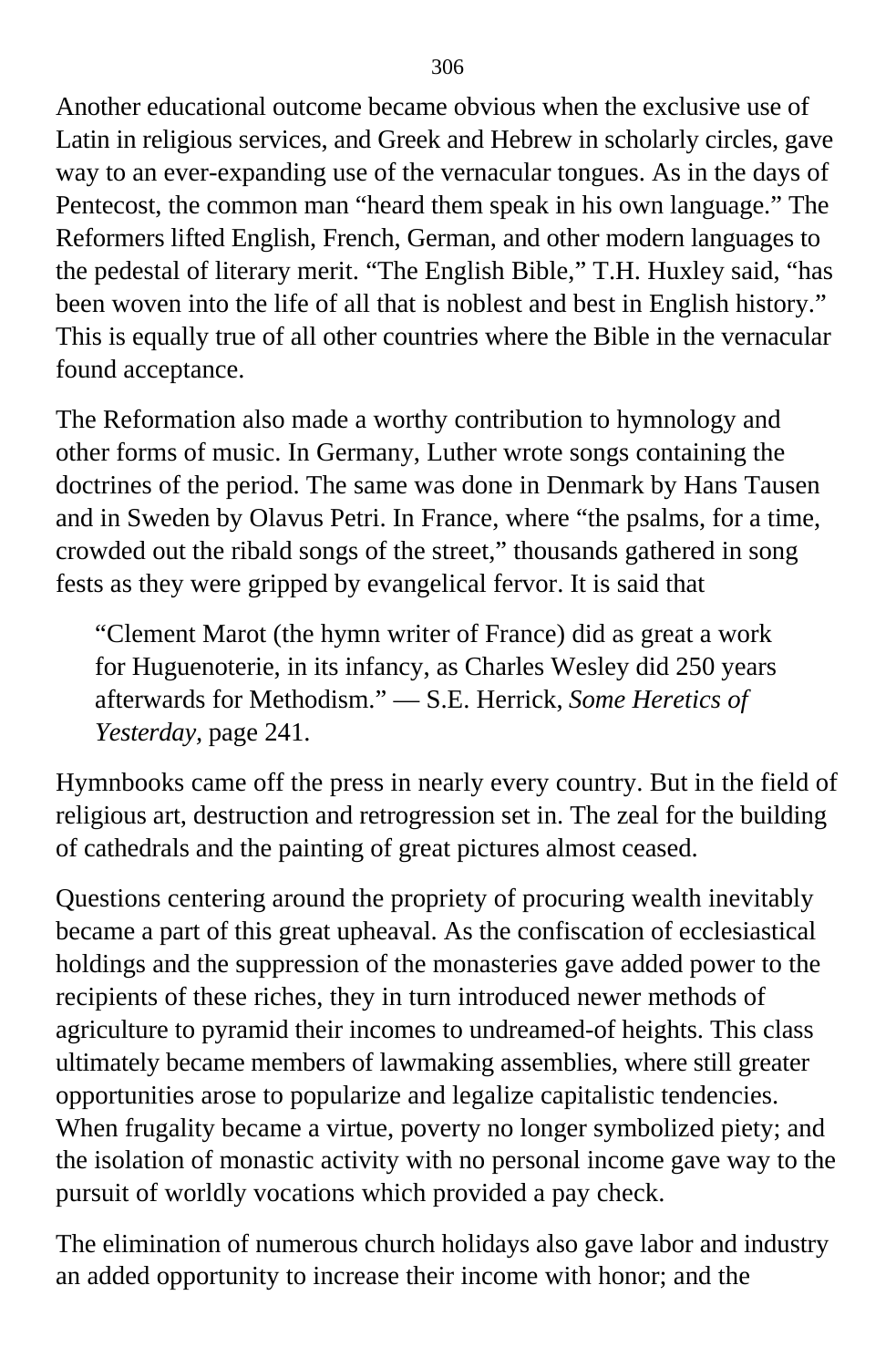Calvinist Reformers, in particular, preached that finance and trade were on an equality with rents and wages, thereby lending respectability to merchant activities. Furthermore, their sanction on the use of usury, long subject to ecclesiastical restrictions, developed an interaction which assured growth to both capitalistic and Protestant principles alike. As the Calvinist and Puritan leaders supported the principles of capitalism as an acceptable part of fundamental Protestant polity, their ideas on economy gradually gained the ascendancy over the more reactionary opinions of Lutheranism.

One of the outstanding effects of the Reformation in the social sphere appeared in the elevation of family life to a new level of respectability. No longer did service to God demand the asceticism of the monastery and the rejection of home and family. All Protestant leaders looked askance at a celibate priesthood, and as a result a new emphasis was placed upon the desirability and stability of a home and family. Erelong there developed a cleaner, better, and more reliable clergy, actuated by high moral principles.

A greater respect for social order also became apparent as the individual learned new duties and welcomed new responsibilities. The masses began to recognize the obligation of tolerance; for as the compulsion of living in close proximity became apparent, the practice of forbearance became a necessity. Its antithesis could flourish only where a given group maintained a predominant status. The growth of numerous religious bodies consequently guaranteed at least a type of charitableness with others' foibles and beliefs.

Tremendous strides were likewise made within the scope of national development. Once having dispensed with the medieval theory of the supremacy of ecclesiastical power in world affairs, the evolution of states proceeded apace. As soon as the hitherto undisputed political power had been struck from the hands of the papacy, national governments rose above the fear of interdicts. Consequently there appeared a new conception of governmental organization and its responsibility to the individual in search of freedom.

As they became ambitious for national character, rulers and masses alike began to realize their hitherto-unknown duties; and they became willing to repulse all efforts at papal intervention in national affairs.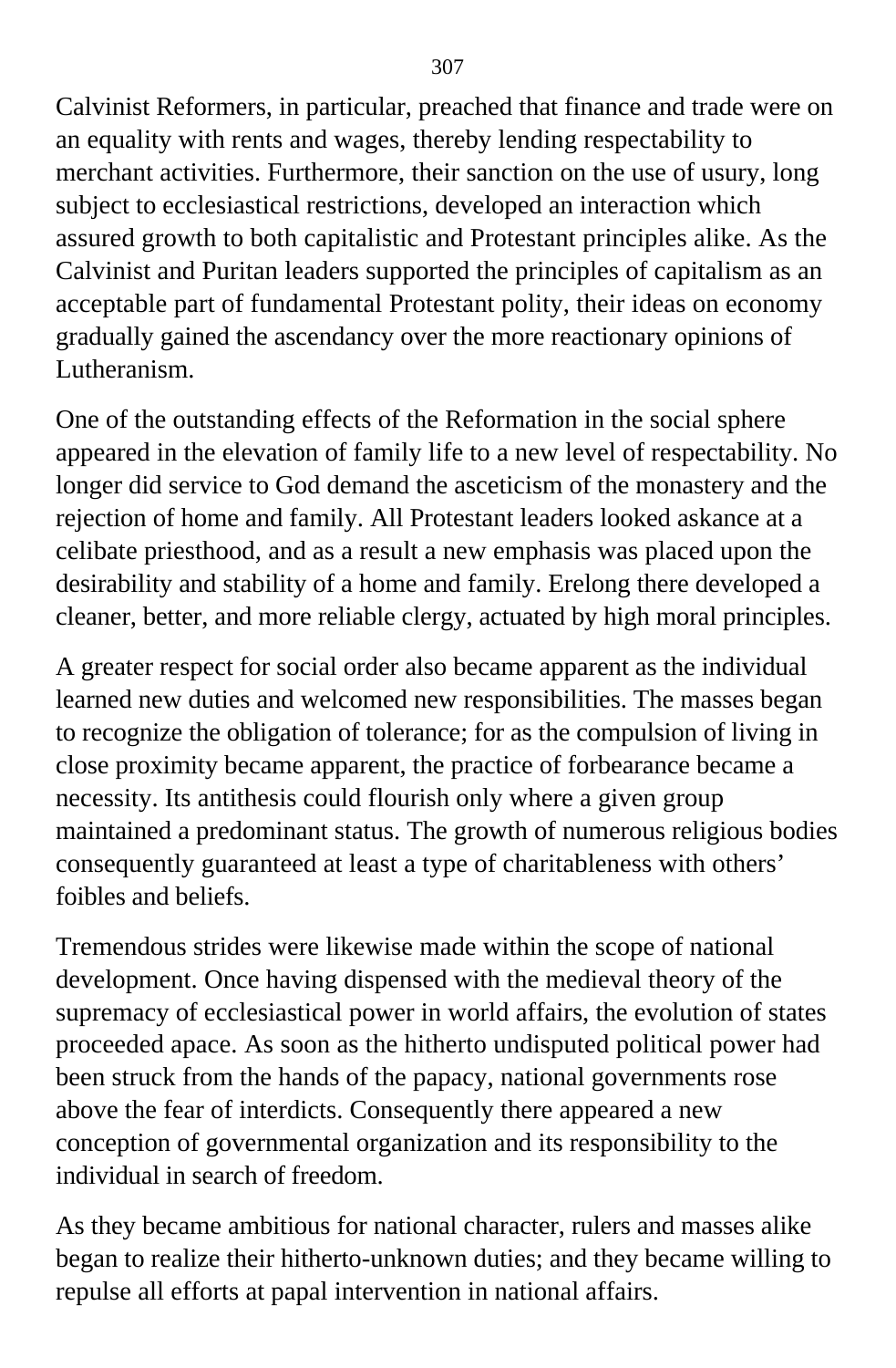The mantle of absolutism, long a monopoly of the church, now fell upon the rising European dynasties. There developed or evolved a secularization of government which assumed the control of many of the activities and functions formerly regulated by the Catholic Church.

"The great wide realms of human activity lying between purely personal religion on the one hand and politics, sociology, economics, and science on the other, — realms which, though often disputed by church and state, had usually been ruled ultimately by the former, — were now, in modern times, to be gradually lost to the church and appropriated by the state." — Carlton J. H. Hayes, *Political and Cultural History of Modern Europe,* vol. 1, p. 219.

The universal church also lost its exalted status to the several growing national churches and to the numerous sects which had their origin in the doctrine that one may appeal directly to God.

After absolutism had run its course, political democracy, basically an awareness of a personal responsibility to God and man, eventually appeared out of the religious democracy sponsored by the Reformers. The people gradually recognized the rights of others, and kings began to regard their subjects as more than mere chattels. As popular assemblies came into existence, the widespread prevalence of high ecclesiastics in political posts came to an end.

The democratic principles born of the Reformation also caused the development of colonies in the New World. The Pilgrims, refugees from the Anglican Church, in the New England area; the Dutch with their love for freedom and their persistent opposition to Catholic Spain; the Germans, who were soon erecting churches and establishing schools to promote Lutheranism; the Swedes and Huguenots up and down the eastern seaboard; all joined their endeavors, though sometimes divergent, to produce a government eventually characterized by republicanism and religious freedom.

As the Reformation expanded some paradoxical results developed, among them the servile subservience of the Protestants to the several national governments. In some instances, as in Germany and England, the Reformers did nought but shift from the control of the papacy, a religio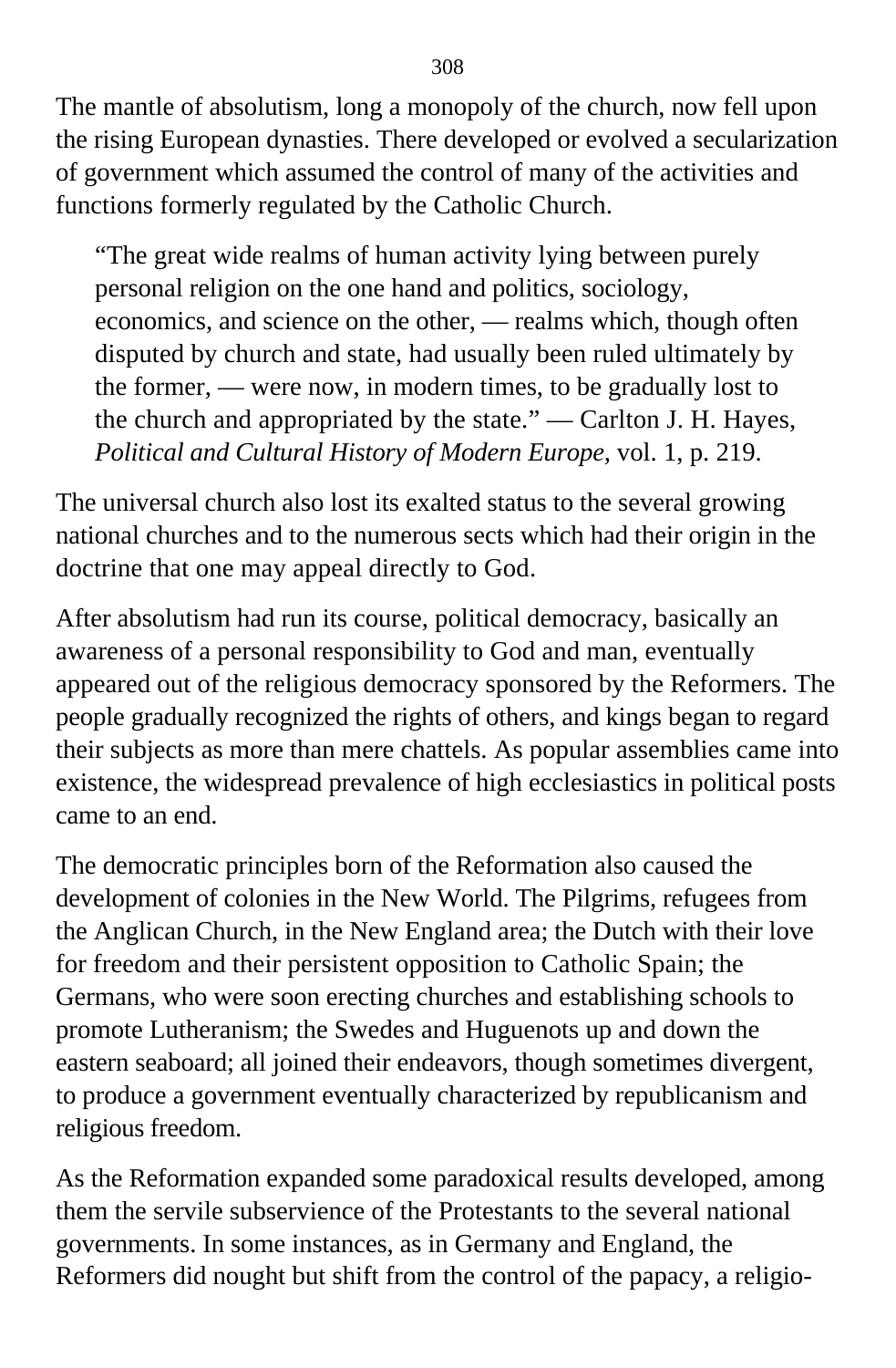political structure, to that of a secular government, a Politico-religious entity.

Nowhere did Protestantism gain effective ends without recourse to the secular arm. In Germany, England, Switzerland, and in the Scandinavian countries it succeeded because of the support of civil authority. In France, though the Reformation under the Huguenots displayed remarkable strength, the opposition of Catherine de' Medici, culminating in the Massacre of St. Bartholomew, and later the opposition of Louis XIV, effectively silenced and crushed the Protestants or drove them from France. In Spain and Italy, although these countries produced able evangelists, teachers, writers, and organizers, the Reformation failed through lack of governmental support.

Even in those countries where Protestantism was supported by the civil arm, the total result was not all to the good. Deviations and detours serious ones — became apparent, causing the enemies of reform to point the pen of scorn and criticism at the deeds of the Protestants. All was not pure and holy by any means. Controversies and schisms among the Protestants over questions of the eucharist, works versus faith, infants' versus "believers'" baptism, Trinitarianism versus anti-Trinitarianism, and the Lutheran Reformers' sanction of the bigamy of Philip of Hesse gave the Catholics enough ammunition to riddle the Protestant doctrinal armor with holes, had there not existed a God who overruled all for the good of mankind.

Then, too, the repeated and prolonged deplorable resort to armed might sowed seeds of mutual distrust and dissolution over much of Europe. Yet out of this era ultimately came a complete realization that no given government and no specific religious body would ever again dominate all. Civil liberty, and ultimately religious freedom, came out of these devastating clashes of mingled interests of religion, power politics, economics, and greed, all commonly called by the anomalous term of "religious wars."

As the long-unchallenged grip of the church suddenly lost its power, the masses in their more or less sudden emancipation became bewildered and did not know what to do with their new-found freedom. Once the full rupture from the Catholic Church had been effected and the individual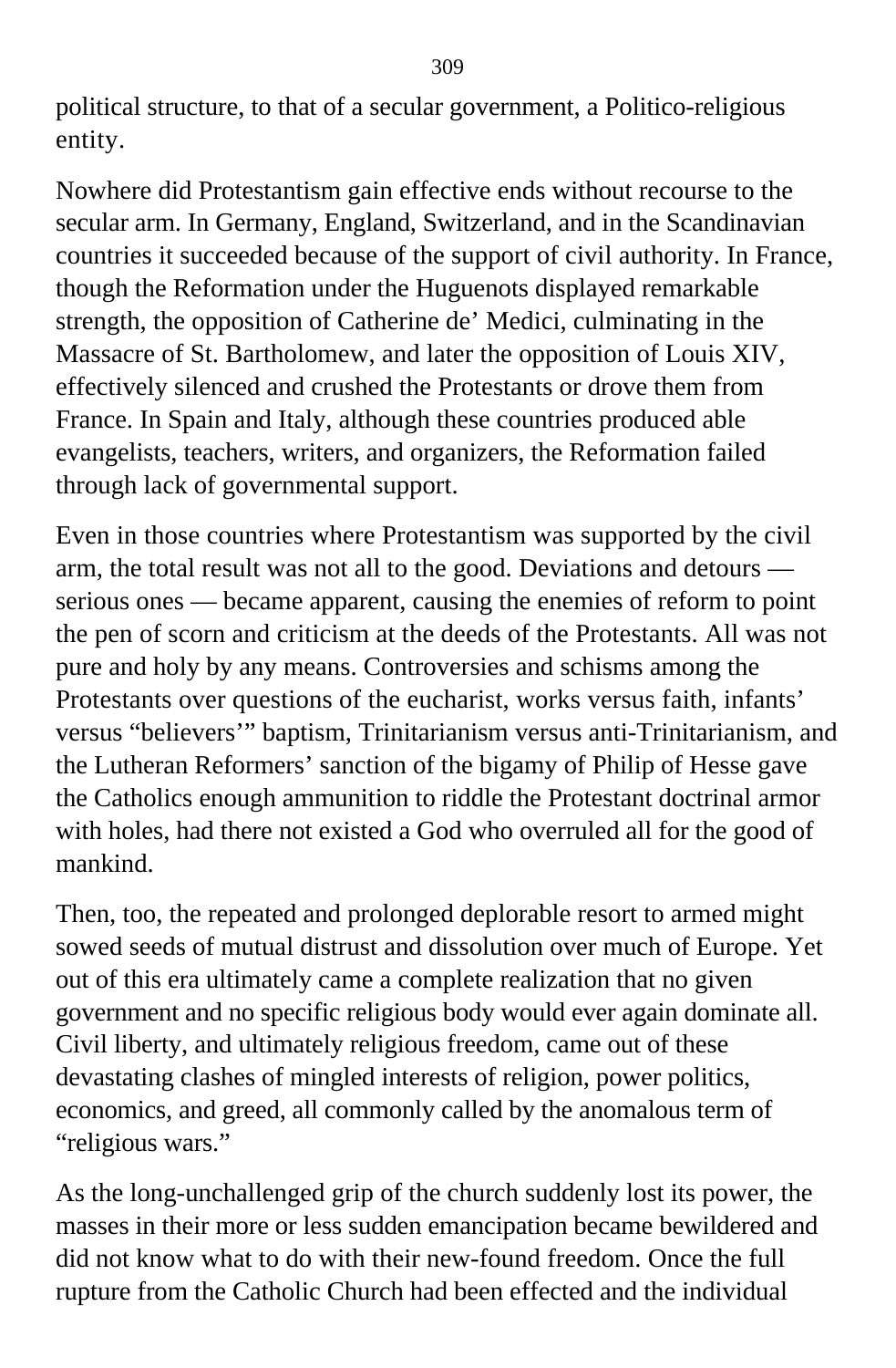freed from restrictions and thrown upon his own judgment to think through his own beliefs, strange conclusions and conditions developed.

The combined doctrines of justification by faith, which freed the individual from good works, and that of predestination, which included one among the elect and left him in a state of grace regardless of his evil deeds, could have but one outcome when carried to their logical conclusion; namely, immoderation and excesses which left even the Reformers at their wit's end to know how to stem the current of loose living combined with riotous drinking, lack of respect for life, law, and order, and a general state of moral laxity. There existed also a needless destruction of works of art and irreplaceable manuscripts, a shallowness in religious life, and pointless theological colloquies. People indulged in recriminations, name calling, criticism of church and state alike; and persecutions and executions indicated the lack of respect which persons entertained for one another's rights. All this was part of the interlude between their emancipation from spiritual slavery and their finding their freedom in Christ where faith without works is death in itself.

All this was more or less temporary. Gradually order emerged out of disorder, and people began to adjust themselves to the opportunities offered by a better condition in church and state. The good results of the Reformation ultimately came to fruition, and excesses yielded to respectability.

The Reformation gave the people ideas formerly reserved for the few. It gave a better opportunity for personal development, and it laid the foundation for separation of church and state. Wherever the Reformation raised its ensign, there political freedom and education flourished.

As a final verdict upon the benefits accruing from this era it may be said that "almost all the fruitful thoughts of Europe for the last four centuries, even in Roman Catholic countries, are direct or indirect results of the Reformation."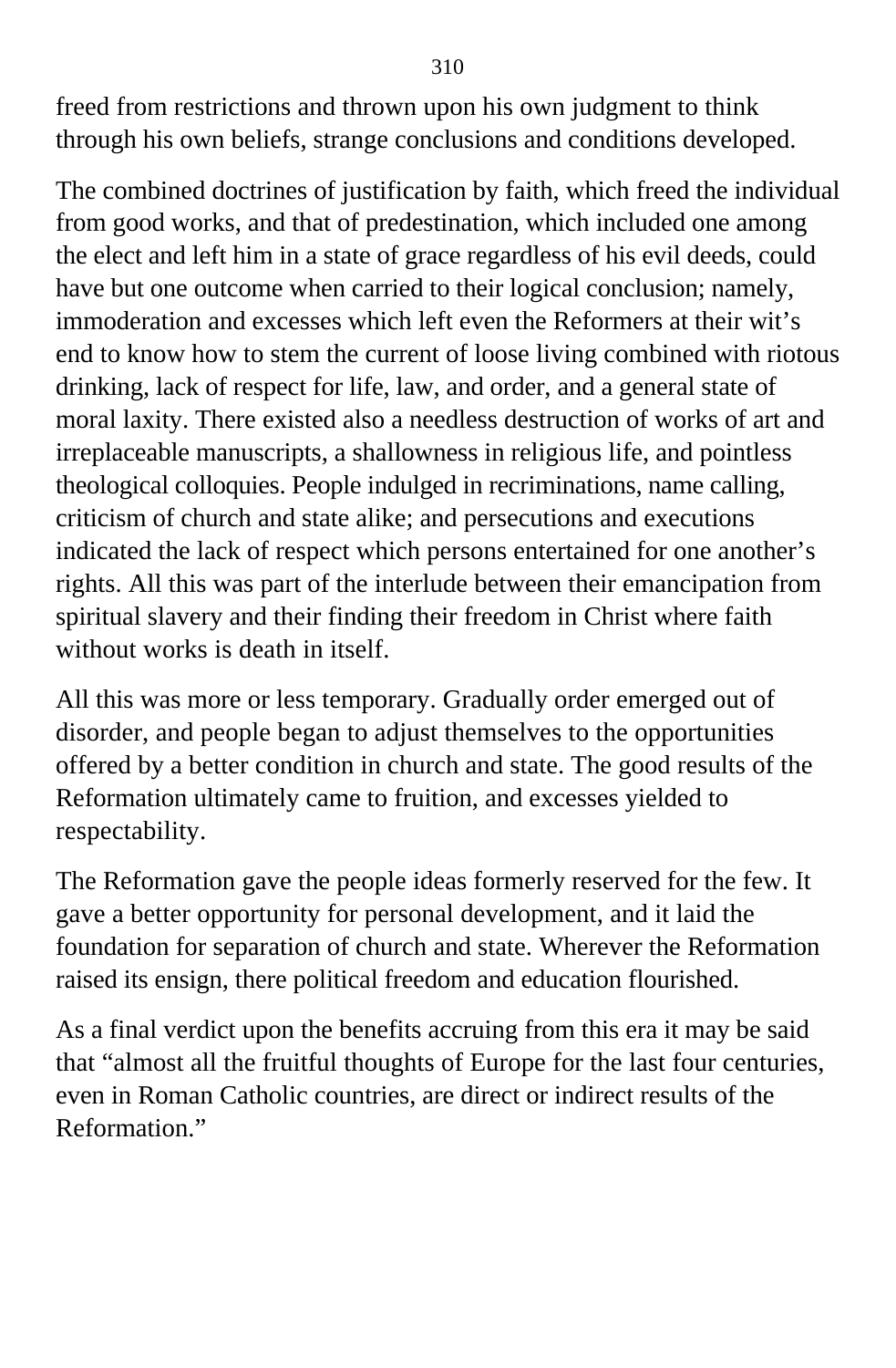### THUMBNAIL BIOGRAPHIES

**LOUIS DE BENQUIN (1490-1529)**, royal counselor, nobleman, lay Reformer, and France's first Protestant martyr, was born near Artois. Introduced to Protestantism by Erasmus and Lefevre, he taught the Bible at the court and by going from house to house near his childhood home. His greatest ambition was to make France a Protestant nation, but the churchmen became incensed at his translations of some of the writings of Erasmus and Luther, as well as at his own works. He had declared Christ the only way of salvation, and had ridiculed celibacy, the invocation of Mary, and monkish ignorance. Three times he was imprisoned, twice to be released at the intercession of Margaret, sister of Francis I; but the last time no one could save him. He was executed in Paris by strangulation and burning.

**THEODORE BEZA (1519-1605)**, Reformer, educator, theologian, author, leader of the French Huguenots, and Calvin's friend, was born in Vezelai, France, of noble lineage. A French Protestant refugee, he taught Greek at the academy at Lausanne, Switzerland, and became the first rector of the university at Geneva. As the religious head of the Huguenots, he represented them at numerous councils, conclaves, and colloquies, and thereby procured soul liberty for the lieformed churches in France. He made a brilliant defense of the symbolic presence in the eucharist before the Colloquy of Poissy. As a poet and prose writer he ranked among the best. He is also known for having discovered the ancient Bible manuscript known as Codex D, which he presented to the University of Cambridge. As Calvin's successor he made Geneva the headquarters of Continental Protestantism and softened the rigorous discipline of his predecessor. He died in Geneva.

**THOMAS BILNEY (ca. 1495-1531)**, priest, Reformer, devotee of the Bible and prayer, leader of the Protestants at Cambridge, and the father of the English Reformation, was born at Norwich, England. By personal appeals he convinced others that Christ saved from sin; many eminent scholars who later became Reformers owed their conversion to his tact and zeal. He denounced the worship of saints and relics and the profligacy of popes and priests. After arrest he recanted under pressure from his friends, but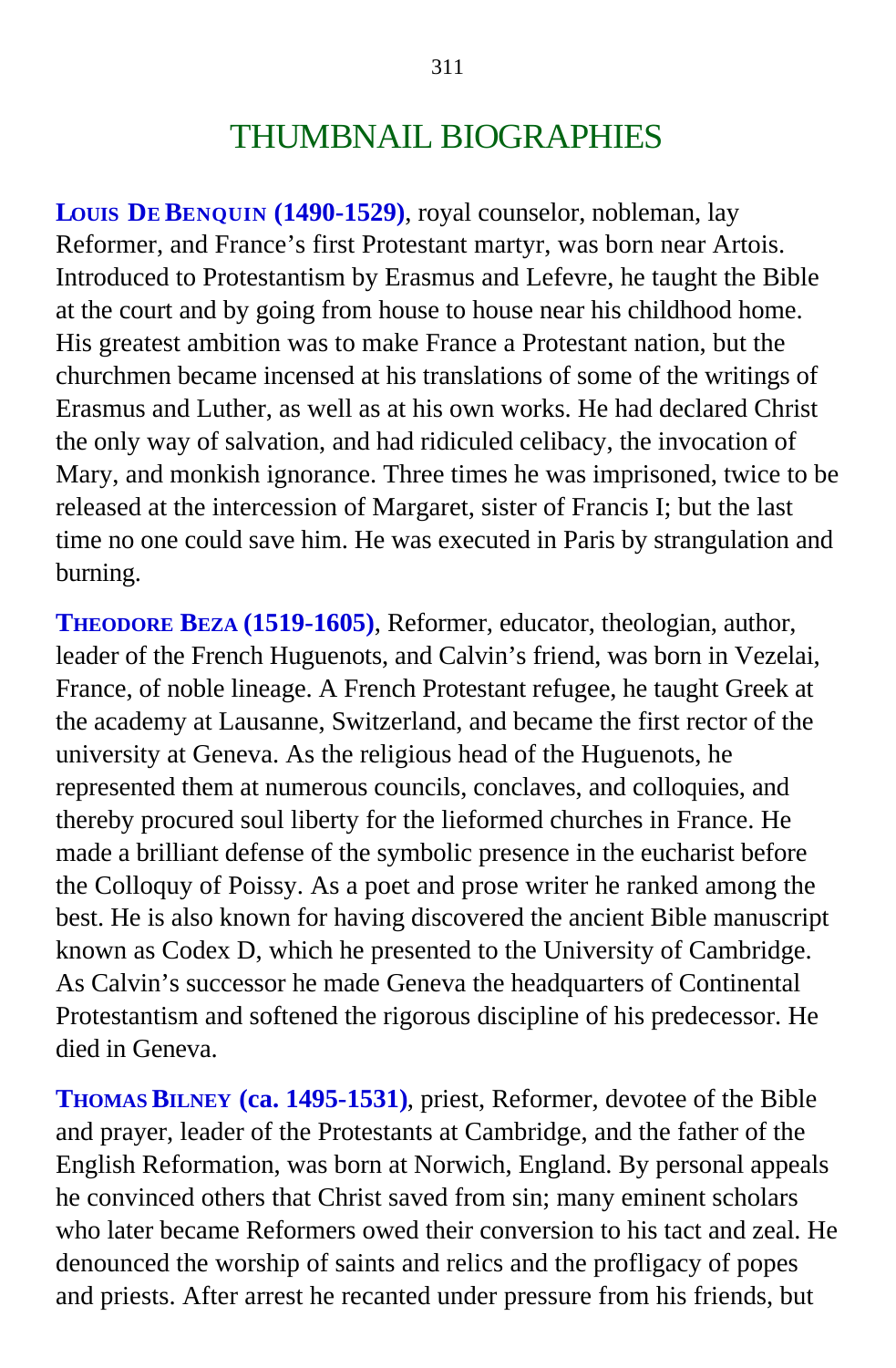later he made amends for his weakness. He met death serenely at the stake in Norfolk, England.

**ROBERT BROWNE (ca. 1550-1633)**, founder of the Brownists or Separatists, and "the first Englishman to express the Anabaptist doctrine of complete separation of church and state," was born near Stamford, England. Originally a Presbyterian, he later maintained that the power of the church resided in the membership rather than in the ministry. To him doctrine meant less than polity; he opposed Anglicanism and Presbyterianism alike. He established a church on democratic principles at Middelburg, in Zeeland, but with its disintegration he went to Scotland. He suffered many imprisonments, and finally excommunication. Discouraged and defeated, he returned to Anglicanism, and for forty years he served Achurch at Northampton, where he died.

**HEINRICH BULLINGER (1504-75)**, successor to Zwingli in Zurich, the second founder of the German Reformed Church, and mediator between Zwinglians and Lutherans on the doctrine of the eucharist, was born at Bremgarten, Switzerland. After Zwingli's death he saved the Swiss Reformation from complete collapse. He influenced England's Reformation more than did any other Continental Reformer, and the Second Helvetic Confession, one of his more than one hundred separate works, became the bond uniting the scattered members of the evangelical Reformed Churches in all countries. It ranks among the foremost of Reformed Church confessions. Bullinger has been termed a "common shepherd of all Christian churches." Death came in Zurich as the result of calculus.

**MARTIN BUCER (1491-1551)**, German theologian, Strasbourg Reformer, and author, was born at Schlettstadt, Germany. Noted for his untiring attempts at peacemaking and conciliating divergent Protestant theology, he took a position on the Lord's Supper midway between the consubstantiation of Luther and the symbolism of Zwingli. He, with his associate Capito, prepared the *Tetrapolitana,* a creed for four Protestant cities. In 1547 he took refuge in England, where he became regius divinity professor at Cambridge. The Anglican ritual owes much to his influence. He died in England. Under Queen Mary his body was exhumed, tried for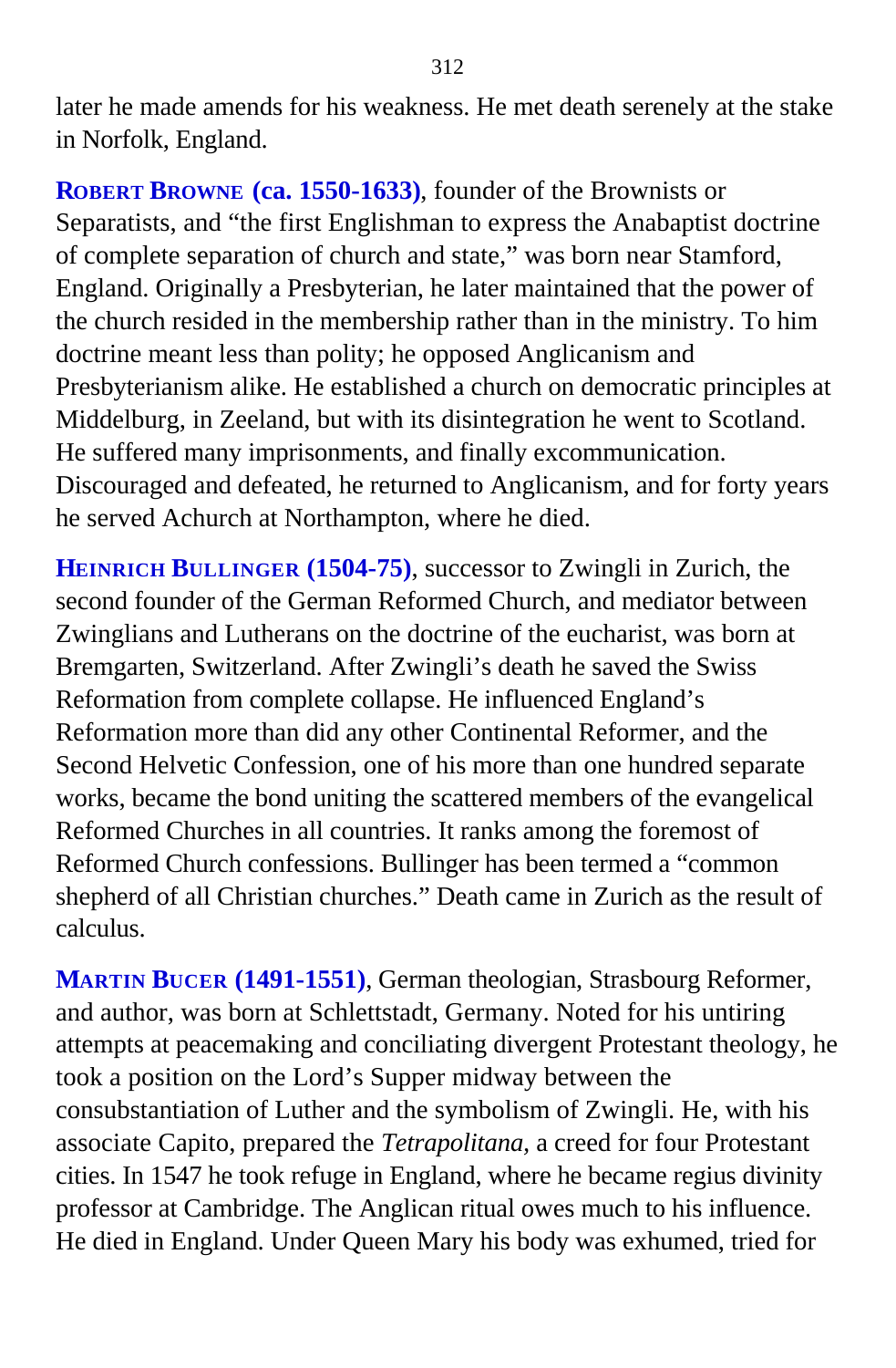heresy, and burned; but Queen Elizabeth ordered all honors reinstated to him.

**MILES COVERDALE (1488-1568)**, priest, preacher, Reformer, and translator of the first complete Bible printed in the English language, was born in Yorkshire in the district of Coverdale. Under Thomas Cromwell's patronage his version of the Bible, a translation of translations, came out in 1535, but it was not officially accepted by the English government. In 1539 he brought forth, with Grafton and Whitchurch the printers, the *Great Bible,* sometimes called the Cranmer Bible. He also translated many other works. His Puritan tendencies and his opposition to the wearing of vestments lost him the appointment to several bishoprics. He died in London.

**JOHN CALVIN (1509-64)**, scholar, author, Reformer, and organizer, was born at Noyon, France. He fled to Switzerland as French persecution grew too strong, and eventually made his home in Geneva, where he became the real leader of the Genevan republic. As a theologian he stands pre-eminent; his tenets attained greater international significance and acceptance than did those of any other Reformer. His name became synonymous with the doctrine of predestination. He believed, among other things, in the symbolic meaning of the Lord's Supper, salvation by faith, and the absolute and exclusive divine authority of the Scriptures. His polity of church organization gave the laity a voice in its government and used the secular power to enforce the doctrines and laws of the church. He died in Geneva.

**THOMAS CARTWRIGHT (1535-1603)**, Puritan leader, brilliant Latin, Greek, and Hebrew scholar, was born in Hertfordshire, England. An eloquent preacher and doctor of divinity, he opposed vestments, hierarchical titles, and all ceremonies which savored of Catholicism, and advocated the adoption of the presbyterian system of church government. He wrote the Second Admonition to Parliament, a request to adopt Puritan ideas in church government. Suspected of having a part in the Marprelate controversy, he was imprisoned for two years. He died at his home in Warwick, where the earl of Leicester had made him the master of the hospital.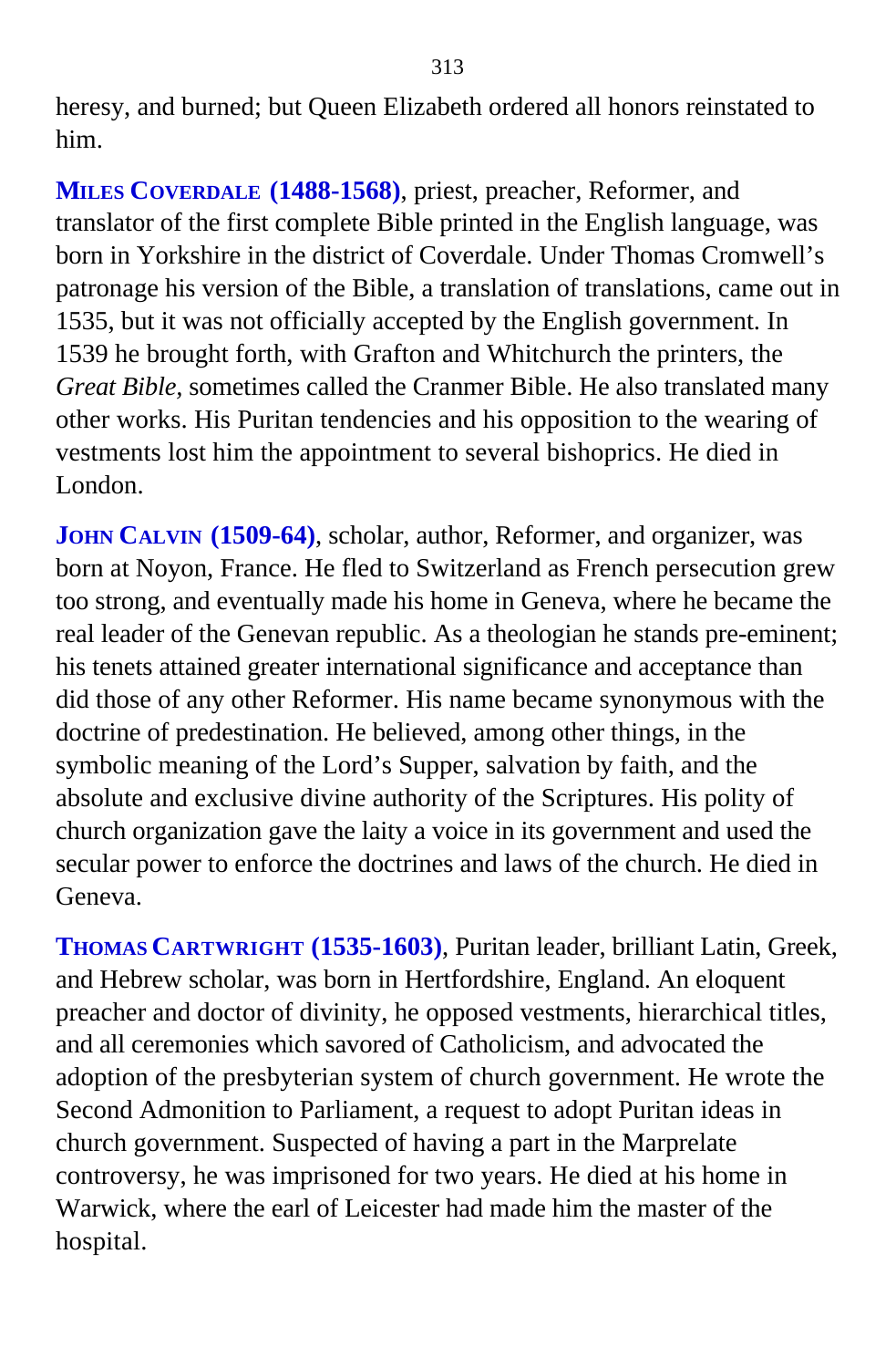**JOHN COLET (ca. 1466-1519)**, one of the trio of Oxford Reformers, noted preacher, and leader of the English Renaissance, was born in London of noble stock. He founded the famous St. Paul's School, and the influence of his educational leadership still remains in England's secondary middleclass system. As dean of St. Paul's Cathedral, he exposed worldliness wherever he found it. He advocated personal religion, sincere piety, and the Bible as the ultimate rule of faith; and he considered church traditions and the teachings of scholastic divines as of minor importance. His high favor with Henry VIII protected him from condemnation under heresy charges, and made it possible for him to die peacefully in his home in London.

**GASPARD DE COLIGNY (1519-72)**, nobleman, statesman, admiral of France, military expert, and Huguenot leader, was born at Chatillon-sur-Loing. He is noted as the pioneer in establishing colonies of Huguenots in the New World and as the defender of Saint-Quentin. He accepted Protestantism while in prison in the Netherlands, after which he repeatedly pleaded the Huguenot cause at assemblies, colloquies, and other national gatherings. To make France a Protestant nation he sought to win the confidence of Catherine de' Medici, but her jealousy of his power over her son, King Charles IX, led to his assassination in Paris as the first victim of the St. Bartholomew Massacre.

**THOMAS CRANMER (1489-1556)**, educator, ambassador, author, and archbishop of Canterbury, was born in Aslacton, England. He gained international prominence by obtaining Henry VIII's divorce from Catherine. He promoted the translation and circulation of the Bible, opposed the Act of the Six Articles, won Edward VI to Protestantism, and invited Continental churchmen to aid England's Reformation. Upon him fell the responsibility of working out the details of ecclesiastical reform in England, and to this end he wrote and published numerous books dealing with dogma and ritual. His high status and able pen aided materially in freeing England from papal jurisdiction. Mary's accession led to his arrest, trial, and condemnation for heresy. He recanted, only to abjure his recantation before going to the stake at Oxford. There he faced death calmly, thereby further aiding the cause against papal reaction, to the end that England might become Protestant.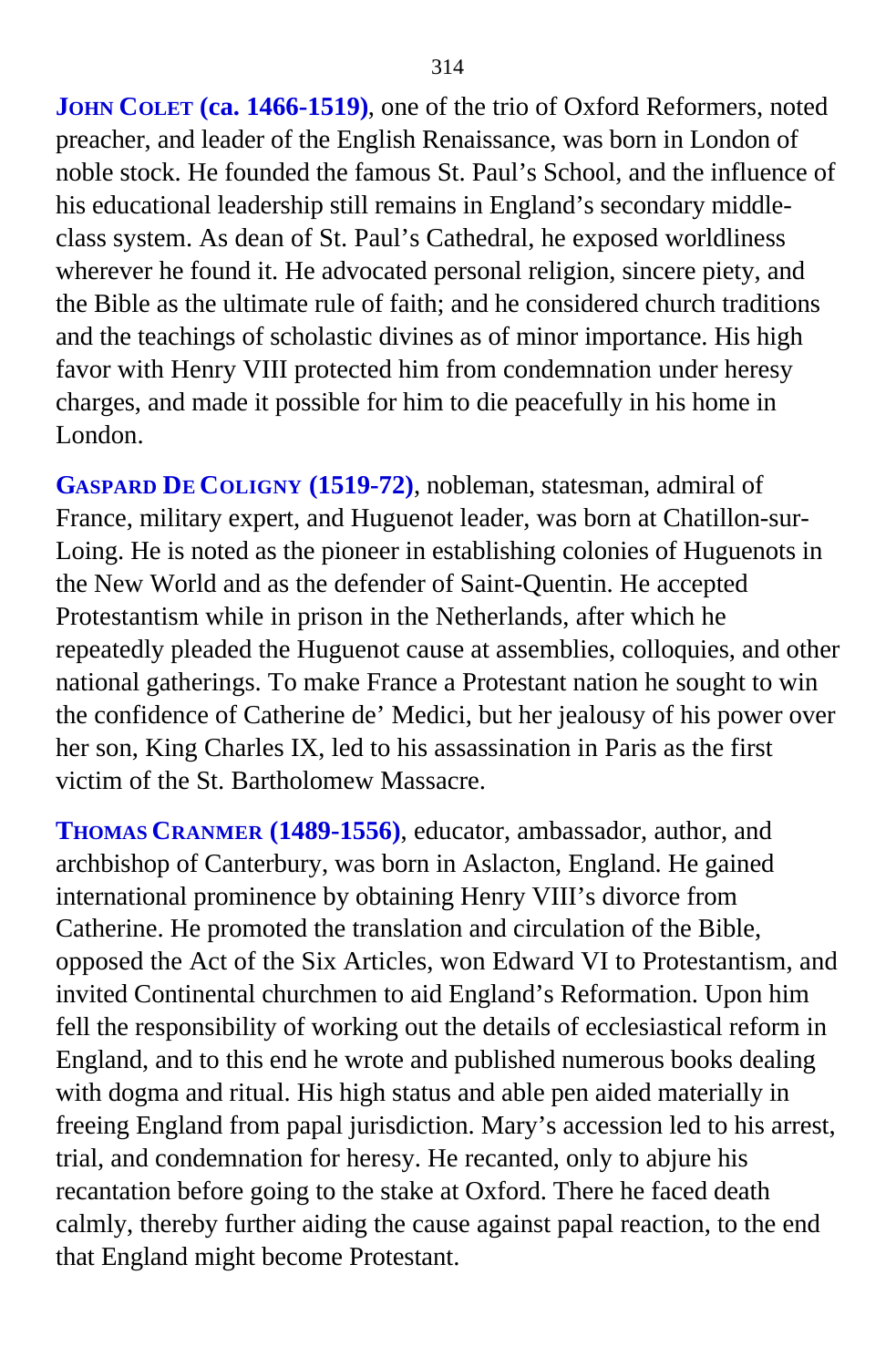**FRANCISCO DE ENZINAS (ca. 1520-50)**, scholar, Reformer, and brother of the first Protestant martyr in Italy, was born of a noble family in Burgos, Spain. He studied at Paris and later at Wittenberg, where Melanchthon inspired him to translate the Greek New Testament into Spanish. Imprisoned after he presented a copy for approval to Emperor Charles V, he escaped to Germany. Upon Cranmer's invitation he went to England and taught Greek two years at the University of Cambridge. He died in Augsburg shortly after he returned to the Continent.

**DESIDERIUS ERASMUS (1466-1536)**, member of the Oxford Reformers, Humanist, rationalist, and priest, was born near Rotterdam in the Netherlands. He desired a reform within the church and opposed extremes of all kinds. Much of what the church sanctioned he denounced. He held the clergy up to ridicule, and considered many church practices irrelevant, rather than sinful. He also urged simplicity in Christian living, and a return to the sources for Scrip tural study. His Greek New Testament translation constituted one of the greatest boons to Reformation progress; it was the ember which lighted the candle of reforming zeal. He died at Basel, Switzerland.

**WILLIAM FAVEL (1489-1565)**, professor, Reformer, and audacious apostle to Switzerland, was born near Gap in southeastern France. He preached under Bern's jurisdiction in many of the Swiss villages and laid the foundation for Calvin's reform at Geneva. Laudable in purpose, he was weak in method, moderation, and organizing ability. An impetuous evangelist who found happiness amidst danger, he denounced clerical abuses, moral laxity of the clergy, the mass, veneration of images and saints, and church tradition. He accepted the Bible as the rule of faith. He founded schools and hospitals. He died in his home in Neufchatel, Switzerland, where he served the Reformed societies.

**JOHN FOXE (1517-87)**, Nonconformist preacher, author, and visionary, was born in Boston, in Lincolnshire, one hundred miles north of London. His chief claim to fame rests on his *Acts and Monuments,* a history of the Reformation popularly called *The Book of Martyrs,* which is unexcelled as religious propaganda. It went through many editions and was placed alongside the Great Bible in every college hall, university, and parish church in England to become the most popular reading of the day and for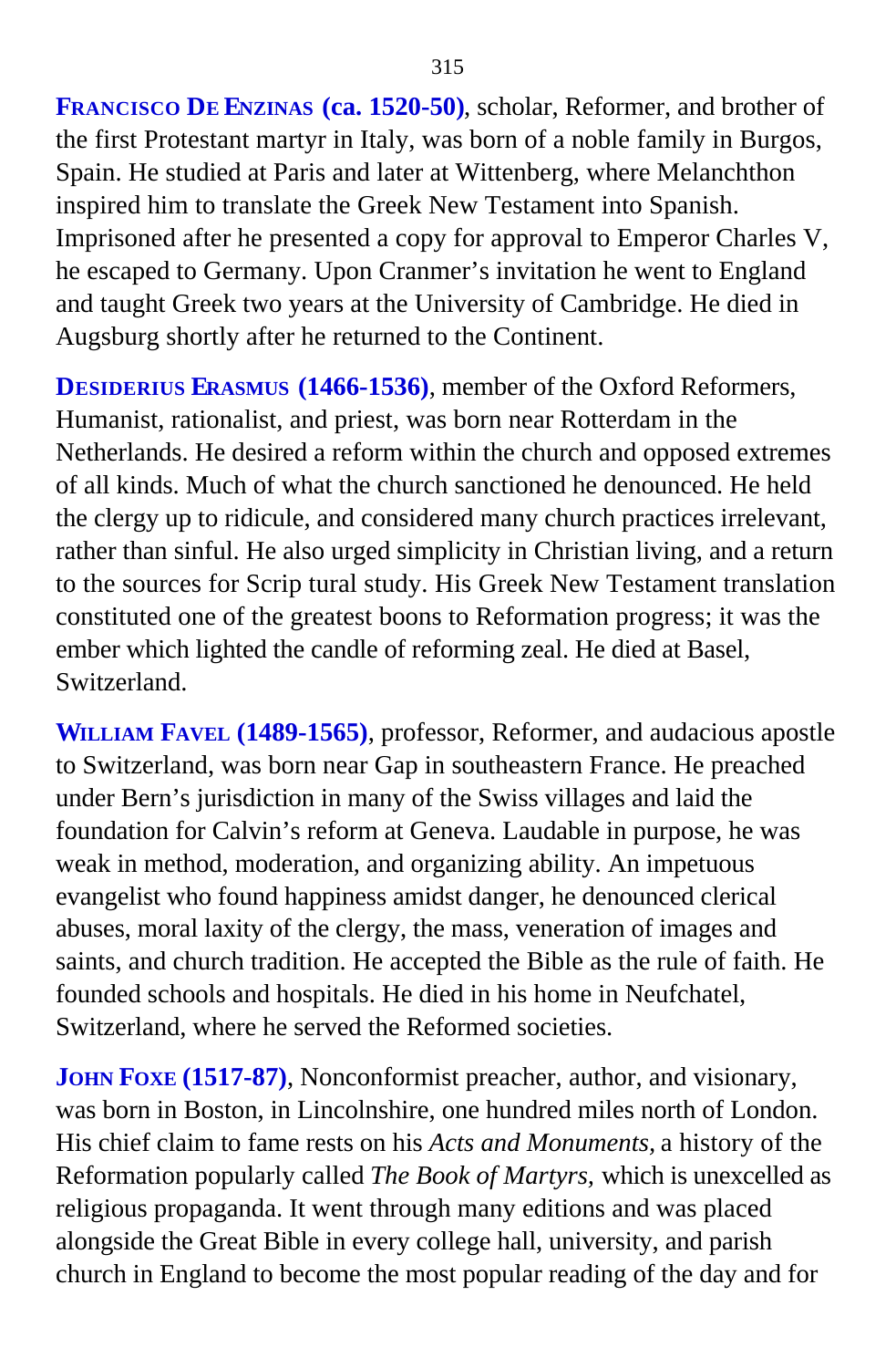centuries after. Foxe was noted for his charitablehess, tolerance, and his opposition to the wearing of the surplice. He died in London.

**JOHN FRITH (1503-33)**, martyr, an associate with Tyndale in the translation of the Bible, and the first in England to expound the doctrine of the symbolic presence in the eucharist, was born at Westerham, Kent. He escaped prison at Oxford and went to Marburg, where he translated Hamilton's *Patrick's Places* from Latin to English, and later joined Tyndale in Holland. He returned to England without Henry VIII's permission, in 1532, and went to Reading, where he was put in stocks for vagabondage. In London he wrote a treatise on the sacraments which incensed Sir Thomas More, who had him captured and imprisoned. He was tried for his denial of purgatory and transubstantiation, and later he was burned at Smithfield.

**PATRICK HAMILTON (ca. 1504-28)**, preacher, and first Reformer and martyr of the Scottish Reformation, was born of Scotland's royalty either at Stonehouse or at Kincavel. At the University of Paris he came under Erasmus's influence, and later his association with Luther and Melanchthon at Wittenberg, and with Francis Lambert at Marburg, increased his anti-Catholic tendencies. Back in Scotland he taught at the University of St. Andrews. His treatise, *Patrick's Places,* became the cornerstone of Protestant theology in Scotland and England. His reforming zeal brought him afoul of Archbishop Beaton, who connived at his apprehension and subsequent death, a lingering one, at the stake near St. Andrews. As a Scottish Reformer he was second in rank only to John Knox.

**JOHN HOOPER (ca. 1500-55)**, Hebraist, leader of a reforming group, and bishop of Gloucester and Worcester, was born in Somerset, England. Puritanism, in its embryonic phase, claims him as its parent. His intense scruples, and implacable temperament made him the foremost opponent to the wearing of vestments and the observance of Catholic Church ritual as practiced by the evolving Church of England. His desire for a betterprepared clergy led him to institute a training course for the ministers of his diocese. He opposed the Act of the Six Articles. Because he married, denied papal authority and the bodily presence in the eucharist, and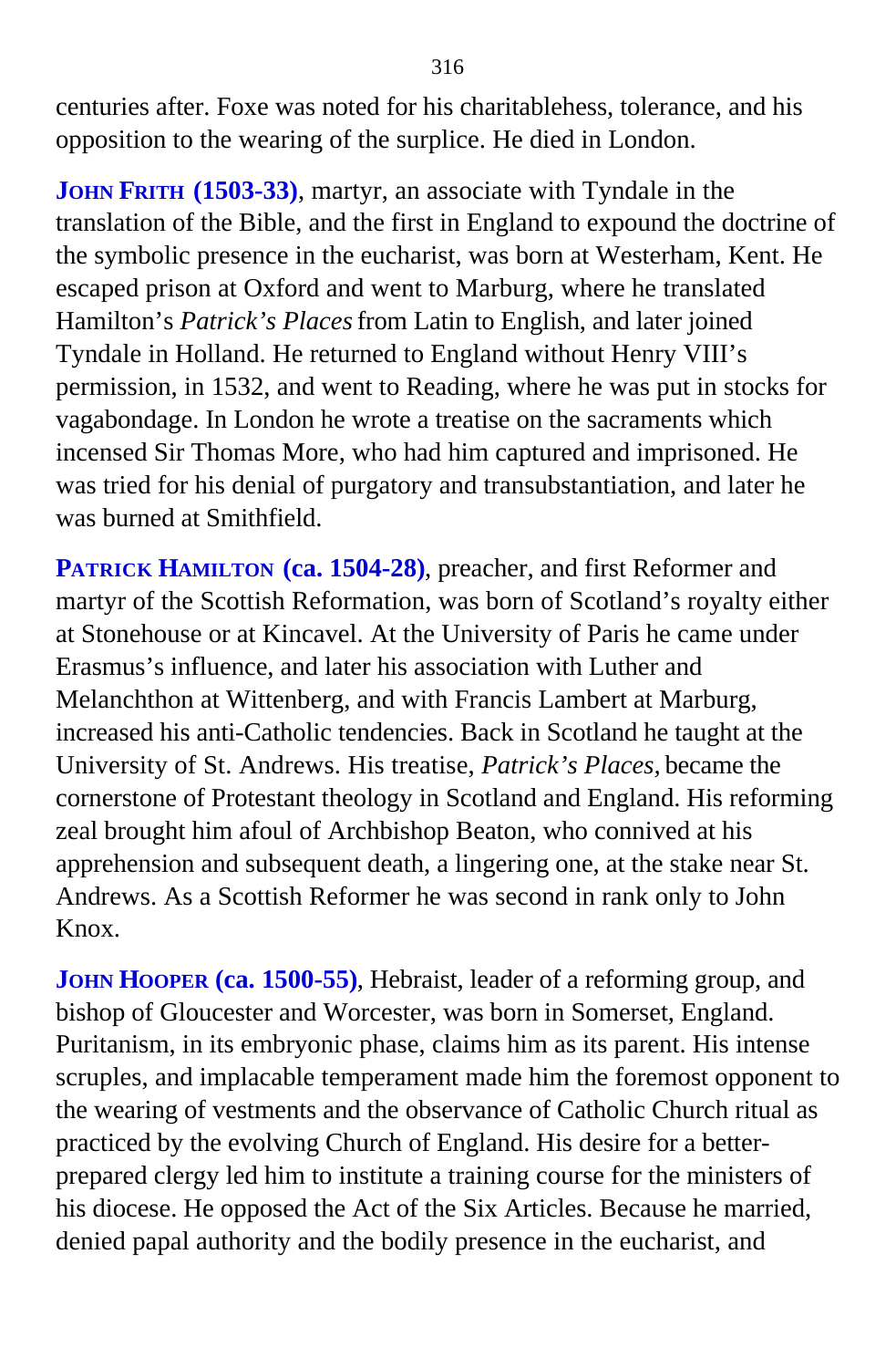opposed the wearing of vestments, he was condemned to death at the stake in Gloucester, England.

**JOHN HUSS (ca. 1373-1415)**, Reformer, educator, national hero, and beloved for his vernacular discourses in Bethlehem Chapel, was born in Bohemia. A tireless Bible student, he fearlessly supported Wycliffe's views. He decried the moral laxity of the clergy, denied Peter as the church's foundation, and declared the Scriptures to be the only rule of faith. Masses and indulgences he condemned as worthless, and he maintained that individual rights were not subject to church regulations. The Council of Constance convicted him as a heretic and sentenced him to death at the stake. He was executed in Constance.

**JEROME OF PRAGUE (ca. 1365-1416)**, Humanist, patriot, and renowned lecturer at universities and churches, was born of noble parentage in Bohemia. A layman of international fame and wide learning, he opposed the sale of indulgences and stigmatized the clergy for its moral corruption. While at the Council of Constance, where he went to aid Huss, he was apprehended and tried for endorsing the teachings of Wycliffe, and condemned to death at the stake. He recanted from fear; but, later, regretting his irresolution, he calmly faced death at Constance.

**JOHN KNOX (1505-72)**, Reformer, chaplain to the English king, and a Calvinist, was born near Edinburgh, Scotland. He preached effectively in England and Scotland, and on the Continent. He served on the commission that compiled the English *Book of Common Prayer.* Fearless in his denunciations, he opposed the pope, mass, the Lord's Supper in one kind, and other Catholic usages. His audacious interviews with Mary, Queen of Scots, made him a glamorous figure in Reformation history. As organizer of the church in Scotland, he is accorded by history the place of a great national hero who by his dynamic, courageous personality established a degree of unity in his country at a time of extreme religious and political chaos. He died tranquilly in Edinburgh.

**JOHN LASKI (1499-1560)**, nobleman, scholar, Reformer, coor-dinator, and organizer, was born at Lask, near Warsaw, Poland. Intended for the primateship of his country, he renounced his wealth, rank, and prospects of advancement to preach the Protestant tenets in the Netherlands. There he organized the Reformed Church, and Emden became known as the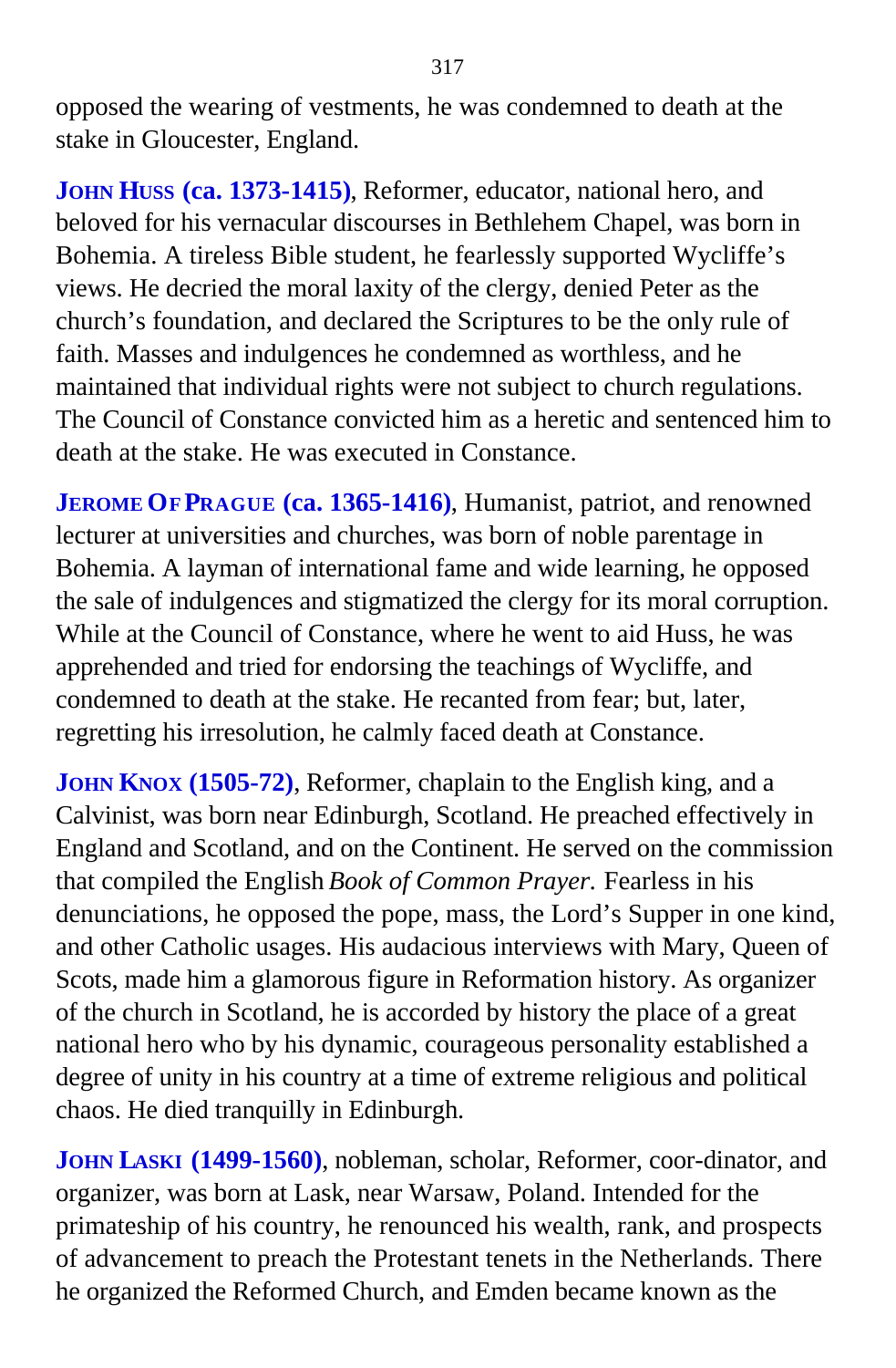"Northern Geneva." He preached that God's grace was free to all. Later in England he was the first to institute the presbyterian form of church government for the 3,000 foreign Protestant refugees in London. After an absence of eighteen years he returned to his home country to organize the Reformed Church in Poland, but he died in Pinczow before he achieved his goal.

**HUGH LATIMER (ca. 1485-1555)**, bishop, Reformer, noted preacher, was born in Thurcaston, England. He fostered practical Christianity, upheld the authority of the Scriptures, and preached Jesus as a personal Savior. He decried human traditions by opposing worship of saints and denying purgatory. In opposition to the Six Articles, he resigned the bishopric of Worcester. Several times he was imprisoned for his faith, and once he recanted. After Henry VIII's repudiation of papal authority, he became one of the king's principal counselors, whereupon he supposedly urged the monarch to provide English Bibles for the people. Mary imprisoned him for denying transubstantiation. Tied to the same stake with Ridley, he died a martyr's death at Oxford.

**JACQUES LEFEVRE (ca. 1452-1536)**, Humanist, educator, brilliant leader of French intellectuals, translator of Scriptures, and one of the Meaux Reformers, was born at Etaples, France. One of the first Reformers to express belief in justification by faith and the supremacy of the Scriptures, he rebuked the dissolute lives of the clergy. He also denied the efficacy of works, indulgences, and pilgrimages as a means of salvation. By his love for Christ he exerted a powerful influence on future Reformers. During his declining years he became tutor to the French royal household, and king's librarian. He died at Nerac, France.

**MARTIN LUTHER (1483-1546)**, Augustinian monk, university professor, eminent Reformer characterized by clear thinking, courage, originality, and a pioneering spirit, was born in Elsieben, Germany. By posting his ninetyfive theses against indulgences on the Wittenberg church door he made his rupture with the papacy inevitable, and his determination to answer the summons to appear at the Diet of Worms to defend his position before the emperor made him a national hero. His translation of the Bible into the German language ranks him among the masters of German prose. The doctrine of justification by faith, made popular by him, became the battle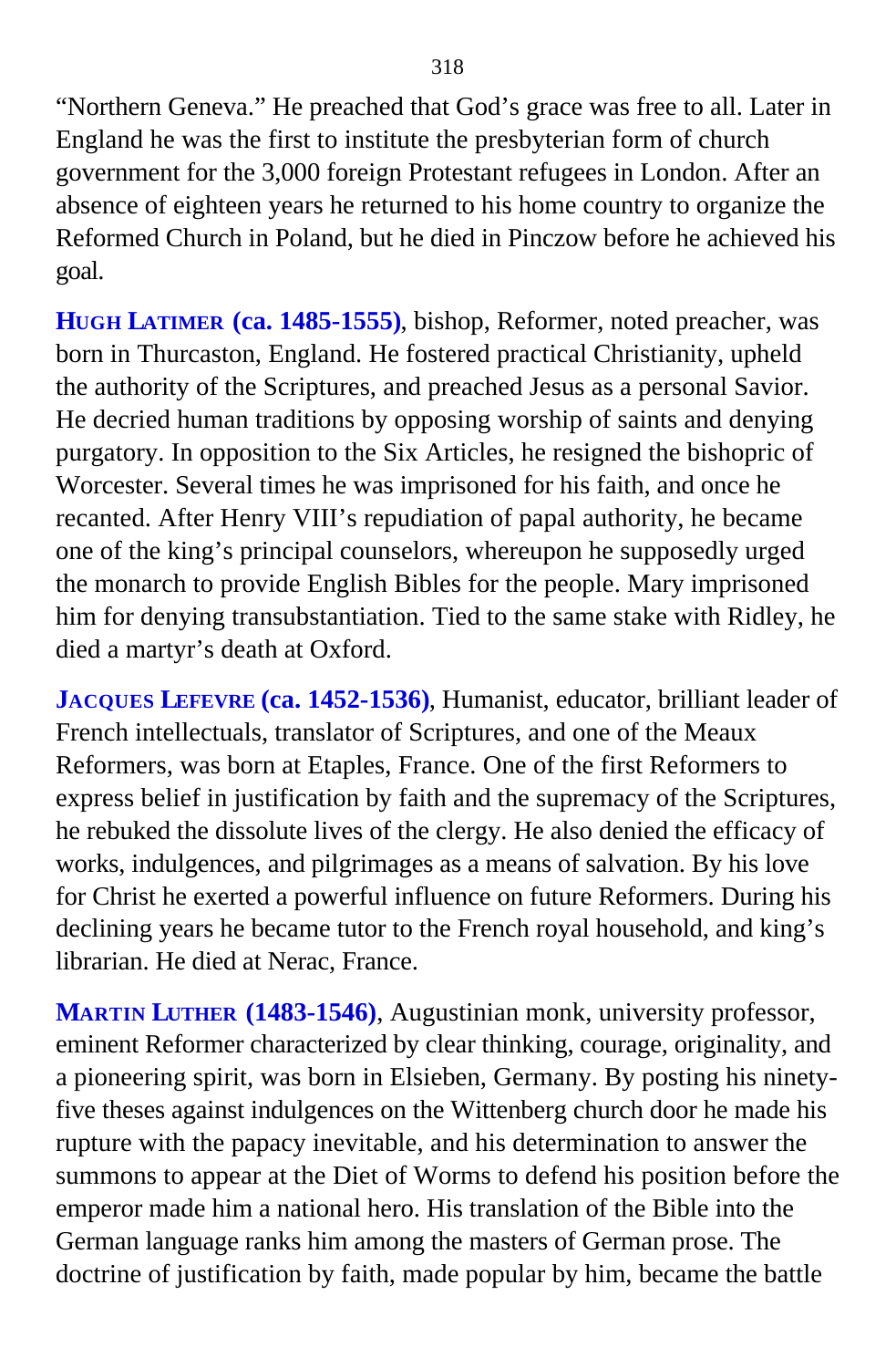cry of the Reformation. Failing in health for several years, he died in the town of his birth.

**PETER MARTYR (1500-62)**, Augustinian prior and vicar-general of his order, public preacher, Reformer, and able disputant, was born of well-todo parents in Florence, Italy. As a disciple of Valdes he preached the doctrine of salvation by faith, both at Naples and at Lucca. When cited for heresy by the Inquisition, he fled, later to become Bucer's close associate at Strasbourg. Upon the invitation of Edward VI and Cranmer he went to England to become regius divinity professor at Oxford, where by his moderation and skill he influenced English episcopacy. He believed that the real presence in the eucharist was determined not by an undeviating fiat but by the faith of the recipient. He ably defended the Protestant cause at the Colloquy of Poissy in 1561. He died of a fever at Zurich.

**PHILIPP MELANCHTHON (1497-1560)**, intimate of Luther, Humanist, Reformer, scholar, theologian, linguist, and professor, was born at Bretten, Germany. He won the support of the learned by moderation and sincerity and by cogency of argument. He charmed even Erasmus by his consummate versatility. Famous as the author of the Augsburg Confession, he displayed exceptional ability in organizing German ecclesiastical polity. He was also the cofounder with Luther of the modern German educational system. Affirming supremacy of the Bible and justification by faith, he denounced Communion in one kind, celibacy, and the mass. He died of a cold at his home in Wittenberg, Germany.

**ANDREW MELVILLE (1545-1622)**, Reformer, educator, and archfoe of prelacy, was born in Montrose, Scotland. Endowed with intellectual insight, scholarly precision, and an intrepid nature, he reorganized Scotland's educational system to make the Scottish universities equal those on the Continent. His opposition to episcopacy and his organization of Presbyterian Church government, as exemplified in the *Second Book of Discipline*, led to personal clashes with the king, who expelled him as head of St. Andrews, and later sanctioned a prison term in England. The king refused permission to have him return to Scotland, and Melville died in France while occupying the chair of divinity at Sedan.

**BERNARDINO OCHINO (1487-1564)**, Capuchin monk, Reformer, and ascetic, was born in Siena to become Italy's greatest evangelist of the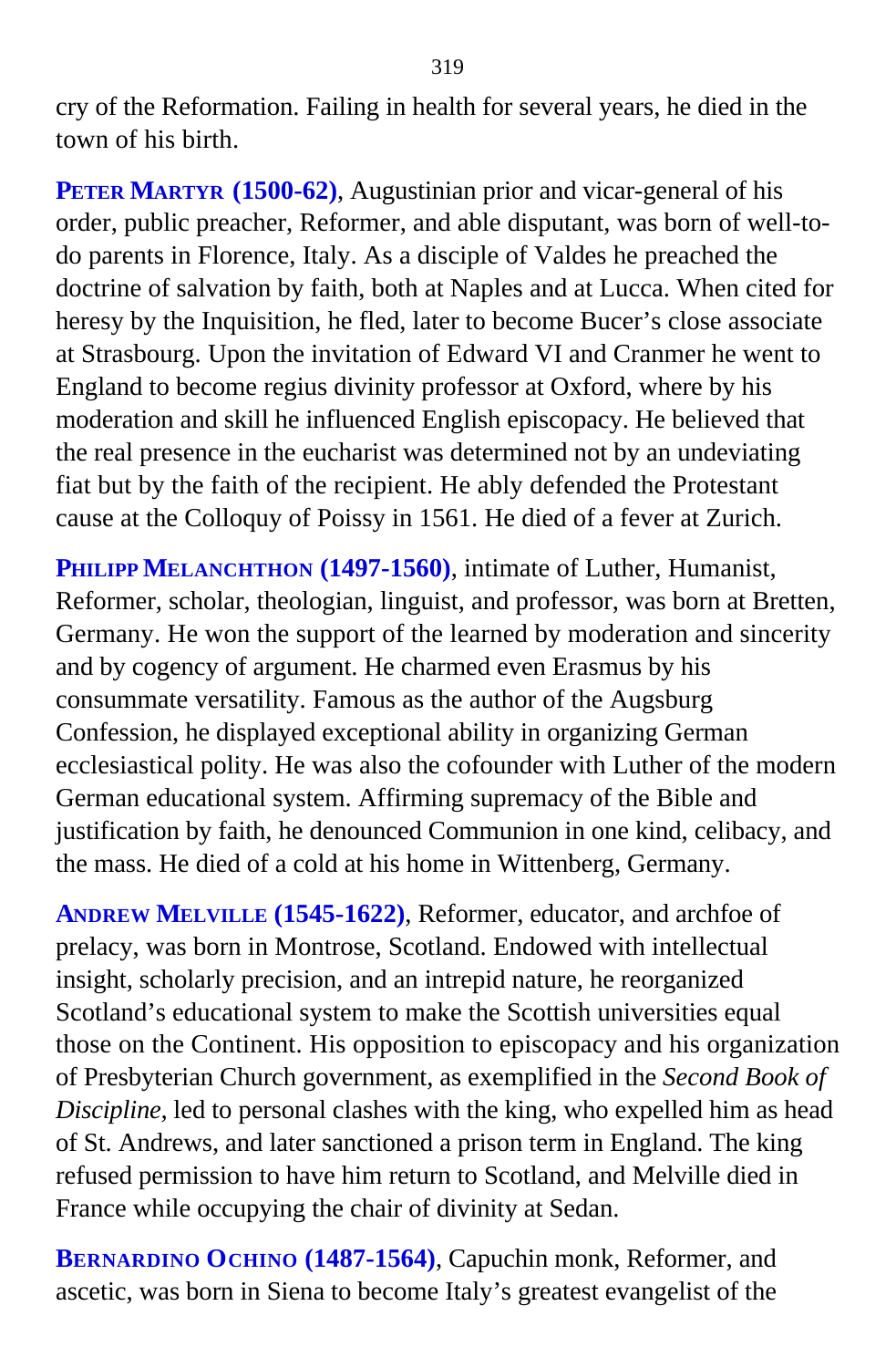Reformation. As Valdes's disciple, his influence extended throughout Italy as he preached salvation by faith, and ridiculed the foibles of the Catholic Church. The Inquisition cited him to appear at Rome in 1542, but instead he, with Peter Martyr, escaped to Switzerland. He preached to Italian congregations at Geneva, Augsburg, and London. He also wrote prolifically; and one of his works, interpreted as advocating polygamy and anti-Trinitarianism, forced him to flee from place to place. He died in exile and disgrace in Slavkov, Moravia.

**AONIO PALEARIO (1500-70)**, philosopher, public orator, professor, author, and martyr, was born of noble parentage in Veroli, Italy. He, too, was a disciple of Valdes and taught justification by faith to his students in the universities at Siena, Lucca, and Milan. He is thought to be the author of *Benefits of Christ's Death,* the greatest piece of religious writing to come out of the Italian Reformation. Repeatedly cited for heresy, he at first escaped execution by his eloquent defense; but in 1568 the Inquisition arrested, imprisoned, and frequently tortured him. Two years later he was hanged and burned in Rome.

**OLAVUS PETRI (1493-1552)**, "Sweden's Luther," trusted adviser to King Gustavus Vasa, preacher, educator, and author, was born in Orebro, Sweden. When he returned from the University at Wittenberg he opposed monastic life, the mass, purgatory, invocation of saints and the Virgin, and preached salvation by faith. While serving as secretary of the city of Stockholm and preacher at the St. Nicholas Cathedral, he made the first official attack on the Roman Catholic Church to appear in print. He also helped translate the New Testament into Swedish and wrote a manual of service, several catechisms, homiletical treatises, and the first hymn-book in Sweden. His influence upon Sweden's Reformation was unequaled. He died in Stockholm, and lies buried in the St. Nicholas Cathedral.

**NICHOLAS RIDLEY (ca. 1500-55)**, educator, polemicist, bishop of Rochester, was born in Northumberland, England. He helped establish Protestantism at Cambridge, and assisted in the preparation of the first English prayer book. He was also instrumental in removing England from papal jurisdiction. Denouncing the theory that designated Peter as the rock, he opposed Communion in one kind, mass, pilgrimages, celibacy, and the Latin service. He opposed Mary's succession. While in prison he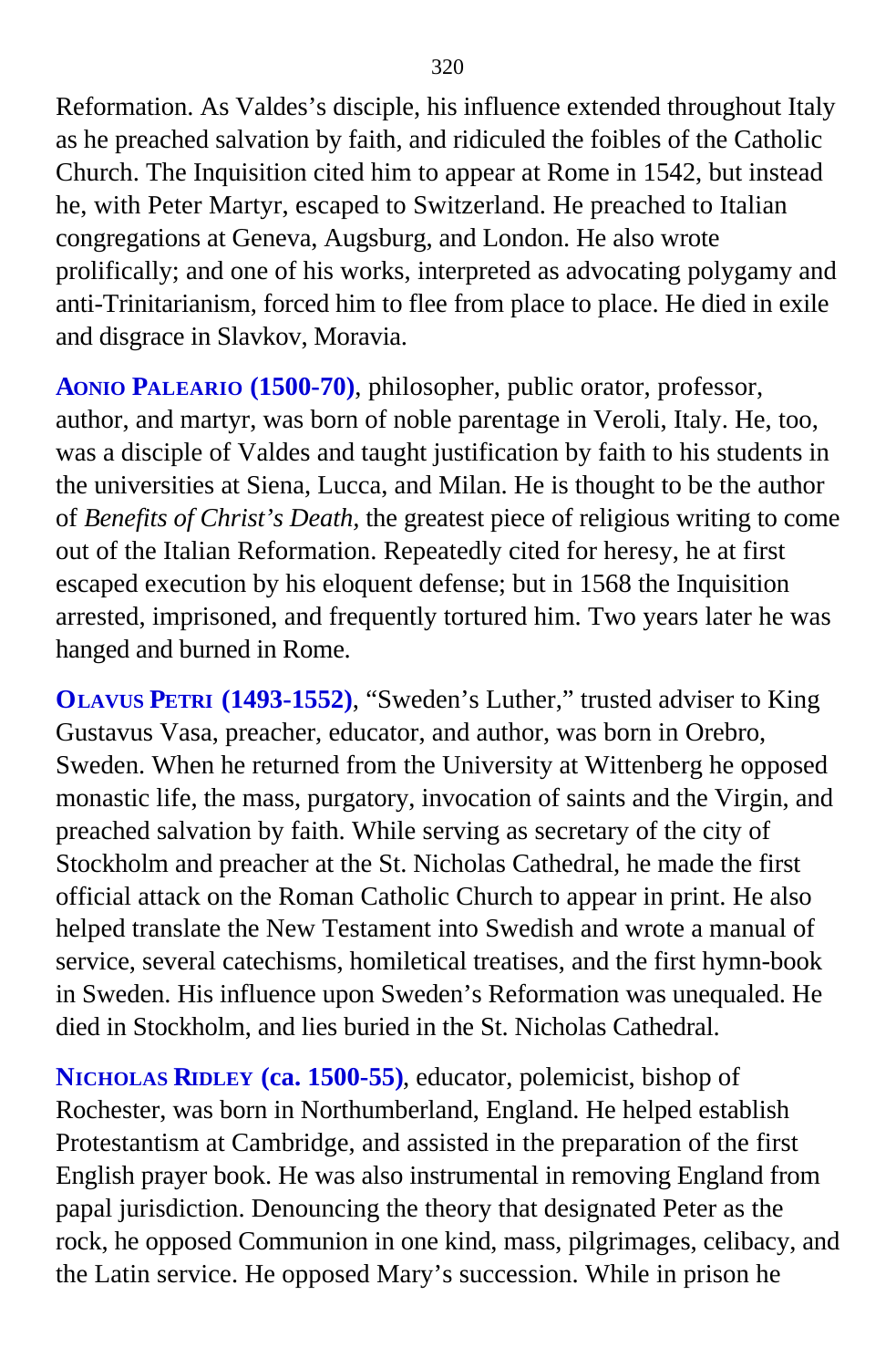continued, by writing letters and treatises, to aid the establishment of Protestantism in England. With Latimer he died at the stake at Oxford.

**JOHN ROGERS (ca. 1500-55)**, scholar, priest, Reformer, author, editor, martyr, was born near Birmingham, England. The first to write a Bible commentary and an English concordance, he was also the first to compile and edit an authorized version of the English Bible, known as the Thomas Matthew Bible, taken from Tyndale's unfinished manuscript. As a nonconformist he preached against the mass, the celibacy of the clergy, and the recognition of the pope or the monarch as head of the church. His sermon at Paul's Cross three days after Bloody Mary's accession resulted in his becoming the first Protestant martyr under her reign. He died at the stake at Smithfield, in London.

**GIROLAMO S AVONAROLA (1452-98)**, Dominican monk, author, mystic, and great preacher, was born in Ferrara, Italy. Believing patriotism akin to Christianity, he attempted to achieve for Florence, the city in which he served as prior of the San Marco monastery, a democratic society in a pure church directed by an honorable clergy. A devoted student of the Bible, he applied the prophecies of the Scriptures to current events, and he predicted dire consequences upon Rome for its worldliness as he denounced popes, priests, princes, and paupers impartially. He maintained the supremacy of God's word over the word of the church. His constant diatribes brought excommunication, and a threat of interdict turned Florence against him. His attempt by intrigue to unseat the pope resulted in his being captured, tortured, and hanged in Florence. He founded schools and influenced the great artists of the Renaissance.

**MENNO SIMONS (ca. 1500-60)**, priest, Reformer in the Netherlands, and strict disciplinarian, was born in Witmarsum, Friesland. For twenty-five years he preached and traveled incessantly, to gather the later group of Anabaptists, named Mennonites, together into one body. His key doctrine was "believers'" baptism, on the basis that infants were unable to express faith in Christ. He pioneered in the field of religious liberty as he advocated separation of church and statd. He also opposed bearing arms, taking of oaths, and capital punishment. At the time of his death at Oldesloe, Holstein, he had assembled a large following and a considerable fortune.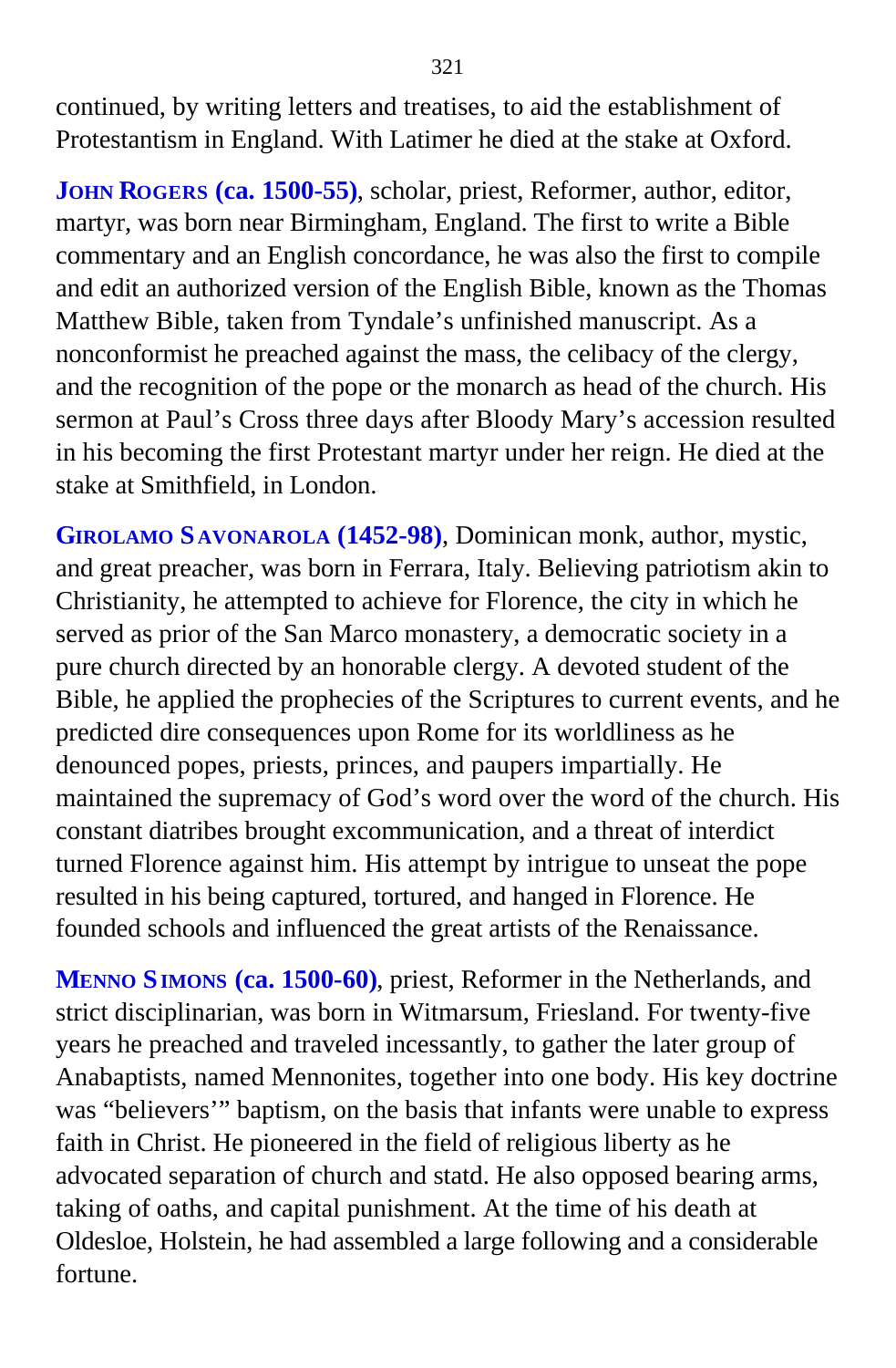**HANS TAUSEN (1494-1561)**, priest, preacher, hymn writer, "the Luther of Denmark," and her greatest Reformer, was born at Birkende, on the island of Fyn. As royal chaplain he drew immense crowds in Copenhagen. In 1530 he presented an independent confession of faith, of forty-three articles, a counterpart of the Augsburg Confession. He stipulated the Bible alone as sufficient for salvation, the eucharist a commemoration of Christ's death, the Holy Spirit the Third Person of the Godhead; and purgatory, monastic life, indulgences, mass, and celibacy of priests he declared to be contrary to Scripture. He was named one of the seven superintendents over the realm; he shared in the construction of the ecclesiastical constitution; and he served for nearly twenty years as bishop of Ribe, until he died.

**WILLIAM TYNDALE (ca. 1483-1536)**, Reformer and linguist, was born in England on the Welsh border. His translation of the Scriptures into the English tongue placed him among the renowned in scholarship and literary ability. Because of religious persecution in England, he went to the Continent. As a guide to his work he used the translations of Luther and Erasmus. His Bible became the basis for the Authorized Version and served as the fulcrum on which the English Reformation balanced. He was captured and imprisoned on the charge of advocating justification by faith, opposing the doctrines of purgatory and the invocation of saints, and was executed by strangulation and burning near the castle of Vilvorde, in the Netherlands.

**JUAN DE VALDES (ca. 1500-41)**, scion of royalty, mystic, Reformer, member of the courts of emperor and pope, and master of Castilian prose, was born in Cuenca, Spain. He fled the Spanish Inquisition, ultimately making his home in Naples, Italy, where he became the center of an aristocratic Protestant circle, drawing to himself the finest and most intellectual of Italy's noble men and women. He ridiculed the invocation of saints, pilgrimages, purgatory, and mass; and he censured the pope for his worldliness and for the greed of the church. He believed that knowledge of God could be obtained through prayer and meditation, that faith alone atoned for sins, and that the Bible constituted man's guide to salvation. He died in Naples before the Italian Inquisition dispersed his followers to spread his influence throughout the European Continent.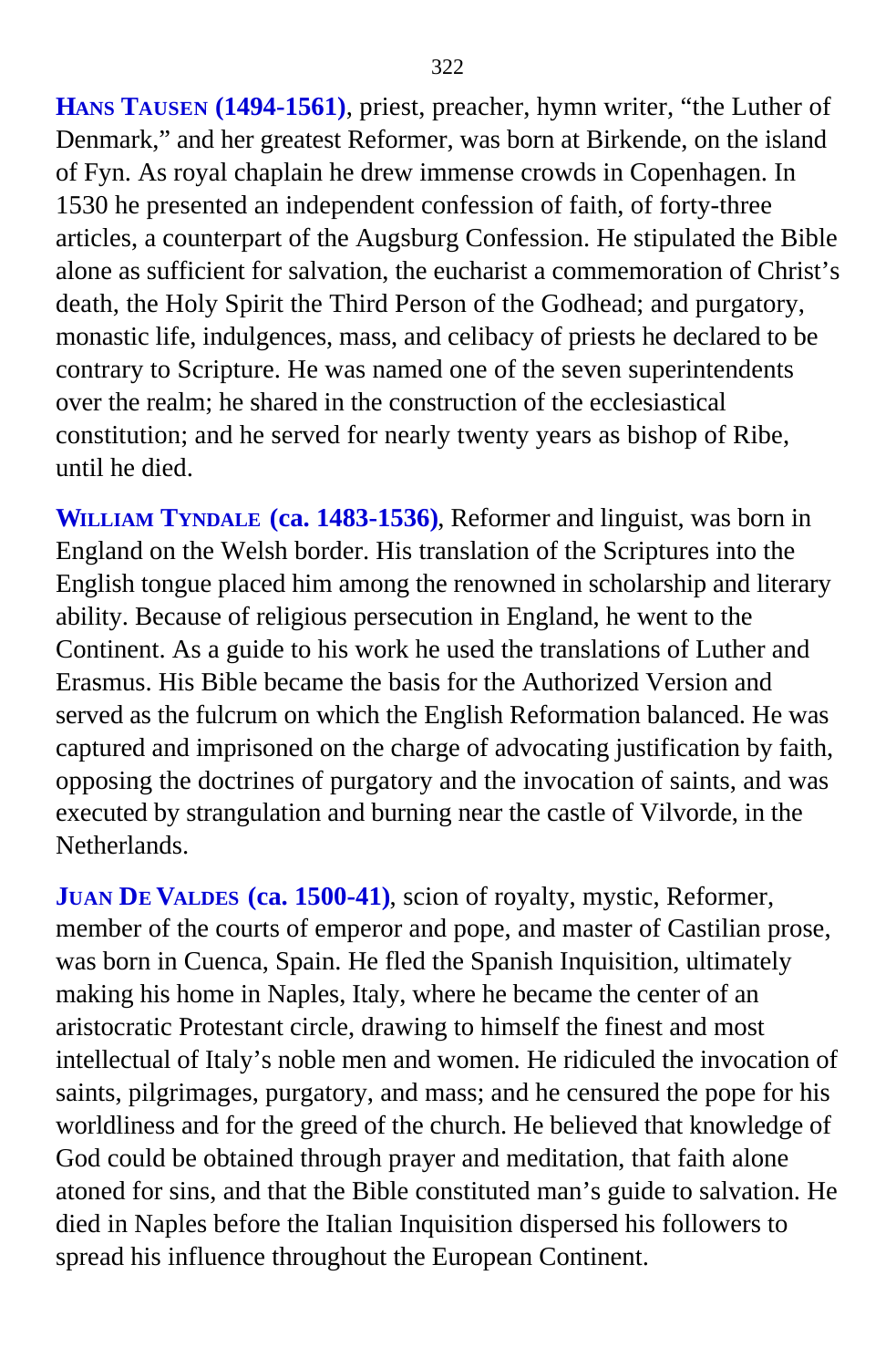**GUSTAVUS VASA (1496-1560)**, Protestant king of Sweden, was born of noble parentage in Lindholmen. Traitorously imprisoned as a hostage at the Battle of Brakyrka in 1518, he returned to Dalecarlia after the Massacre of Stockholm in 1520 and aroused the peasants to revolt against Denmark. When elected king in 1523 he made the Lutheran Petri brothers and Laurentius Andreae his counselors, and in 1527 succeeded by edict in establishing Protestantism as the religion of the country. He demoted the bishops, confiscated church property, and established a presbyterian form of church government, but with himself as supreme head. He was crowned in 1528 and became known as "one of the best and wisest princes." He died in Stockholm.

**GEORGE WISHART (ca. 1513-46)**, Reformer, scholar, teacher, preacher, and forerunner of John Knox, was born near Montrose, Scotland. He was among the first to teach Greek in his native land. He also taught at Cambridge, where he was lauded for his piety and thoroughness of instruction. His chief claim to fame is his popularizing of Calvinistic Protestantism in the kirk. He affirmed that salvation comes only by faith in Christ. He opposed auricular confession, infant baptism, prayer to the saints, and celibacy. Purgatory he declared nonexistent. When driven from the churches, he preached wherever he could gather a crowd. He was arrested, tried, and condemned for heresy, and executed by hanging and burning near St. Andrews castle.

**JOHN WYCLIFFE (ca. 1320-84)**, authority on canon and civil law, consultant to Parliament, king's chaplain, Reformer, and founder of the Lollards, was born in Yorkshire, England. He based his first opposition to the papacy on its political activities. To Parliament he recommended that the fines assessed by the pope against the realm under King John be abrogated. Later he attacked the doctrine of transubstantiation and the ecclesiastical supremacy claimed by the pope. He affirmed his belief in salvation by faith. His translation of the Bible gained him literary prominence. Papal pressure expelled him from his university position, but was unable to effect his excommunication. He died of a paralytic stroke in his parish at Lutterworth, England.

**ULRICH ZWINGLI (1484-1531)**, Reformer, organizer, founder of Swiss Protestantism, was born in Wildhaus, Switzerland. Displeased with the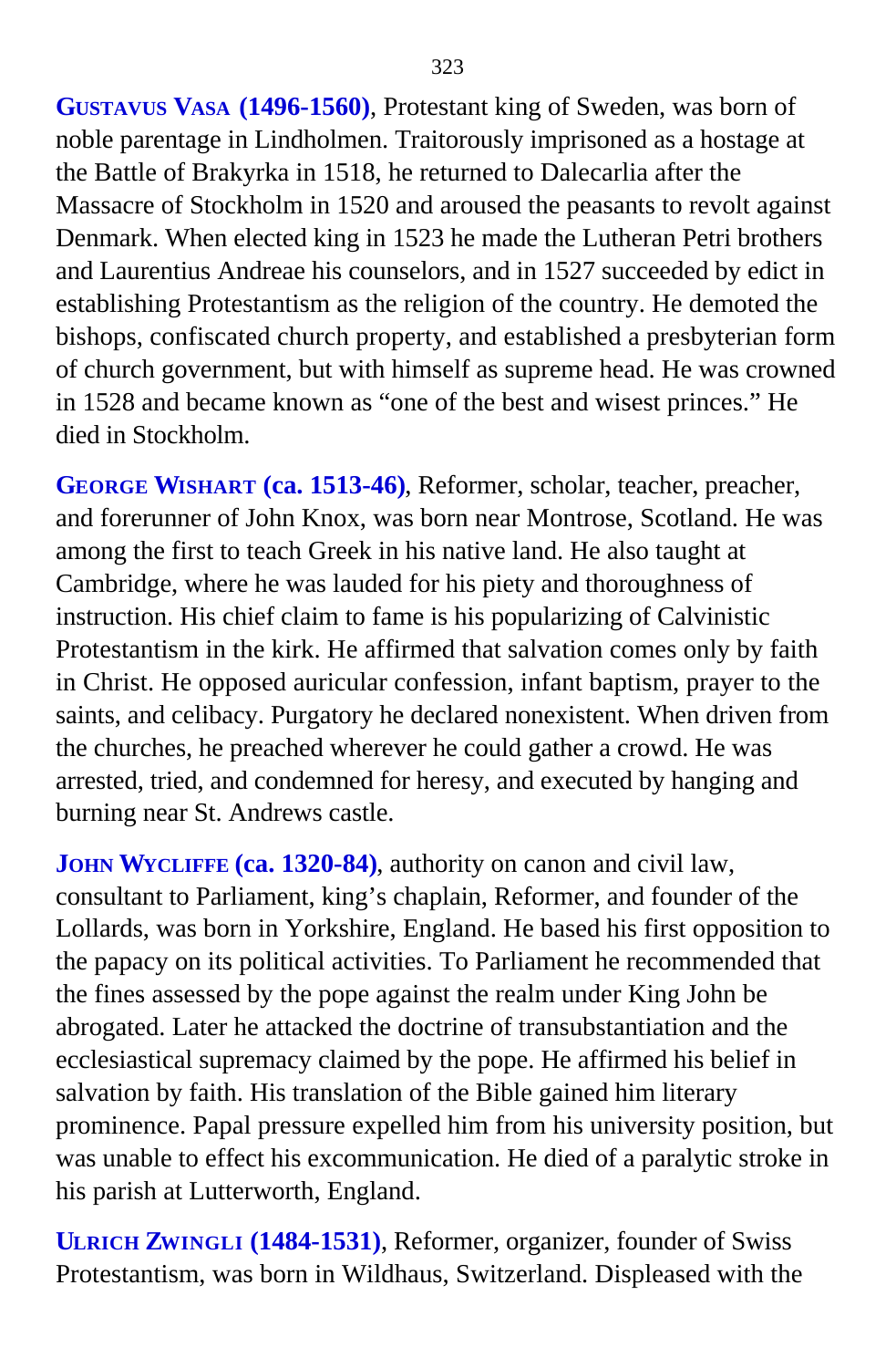unlettered state of the priesthood, he established a theological school to assure a better-trained clergy. He opposed the sale of indulgences and the doctrines of transubstantiation and celibacy. He accepted justification by faith and the authority of the Scriptures. At Zurich, where he was rector of Great Minster, he reorganized the community according to Scriptural ideas, with the assistance of civil law. His advocacy of political alliances to gain religious ends brought about his death. As the result of his efforts to force Protestantism upon the Catholic cantons in Switzerland, war broke out, with resultant victory to the Catholic forces; and he died in the battle of Kappel, in Switzerland.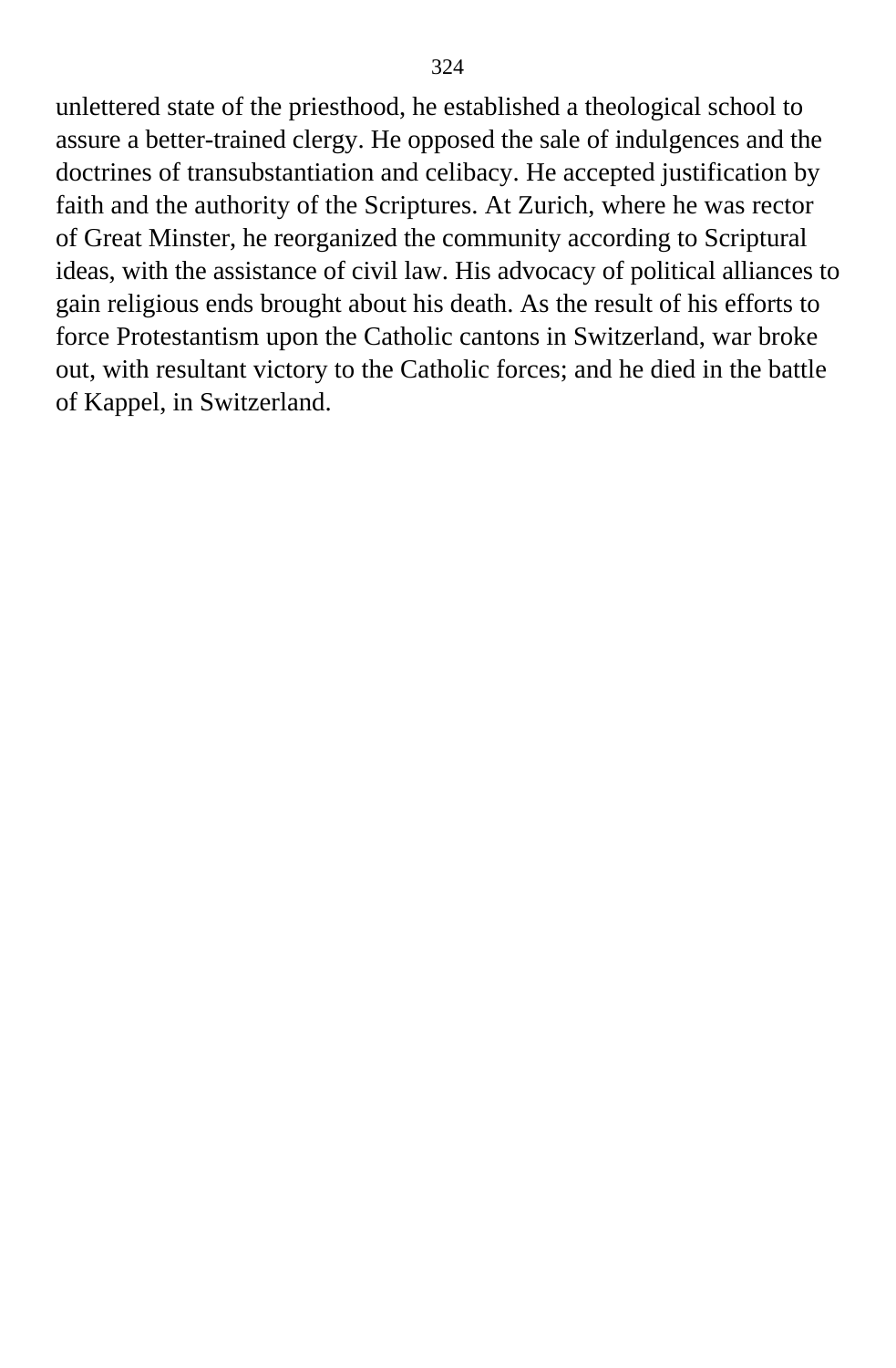## BIBLIOGRAPHY

## **GENERAL REFERENCES**

*Americana, The Encyclopedia. Britannica, The Encyclopedia, 11th edition. Catholic Encyclopedia, The. Cambridge Modern History, The. Columbia Encyclopedia, The. Dictionary of National Biography, The. Encyclopedia of Religion and Ethics. McClintock and Strong, Cyclopedia of Biblical, Theological, and Ecclesiastical Literature. Schaff-Herzog Encyclopedia of Religious Knowledge, The New.*

## **BOOKS**

**BAX, E. BELFORT**. *Rise and Fall of the Anabaptists,* 1903.

- **BEARD, CHARLES**. *The Reformation of the Sixteenth Century in Its Relation to Modern Thought and Knowledge,* 1885.
- **BENRATH, KARL**. *Bernardino Ochino.* Translated from the German by Helen Zimmern, 1877.
- **BERGENDOFF, CONRAD**. *Olavus Petri and the Ecclesiastical Transformation in Sweden* (1521-52), 1928.
- **BERSIER, EUGENE**. *Coligny; The Earlier Life of the Great Huguenot,* 1884.
- **BEZOLD, FRIEDRICH VON**. *Geschichte der Deutschen Reformation,* 1890.
- **BIGG, CHARLES**. *Wayside Sketches in Ecclesiastical History,* 1906.
- **BLUNT, J.J***. A Sketch of the Reformation in England,* 1840.
- **BOEHMER, HEINRICH.** *Luther and the Reformation in the Light of Modern Research,* 1906.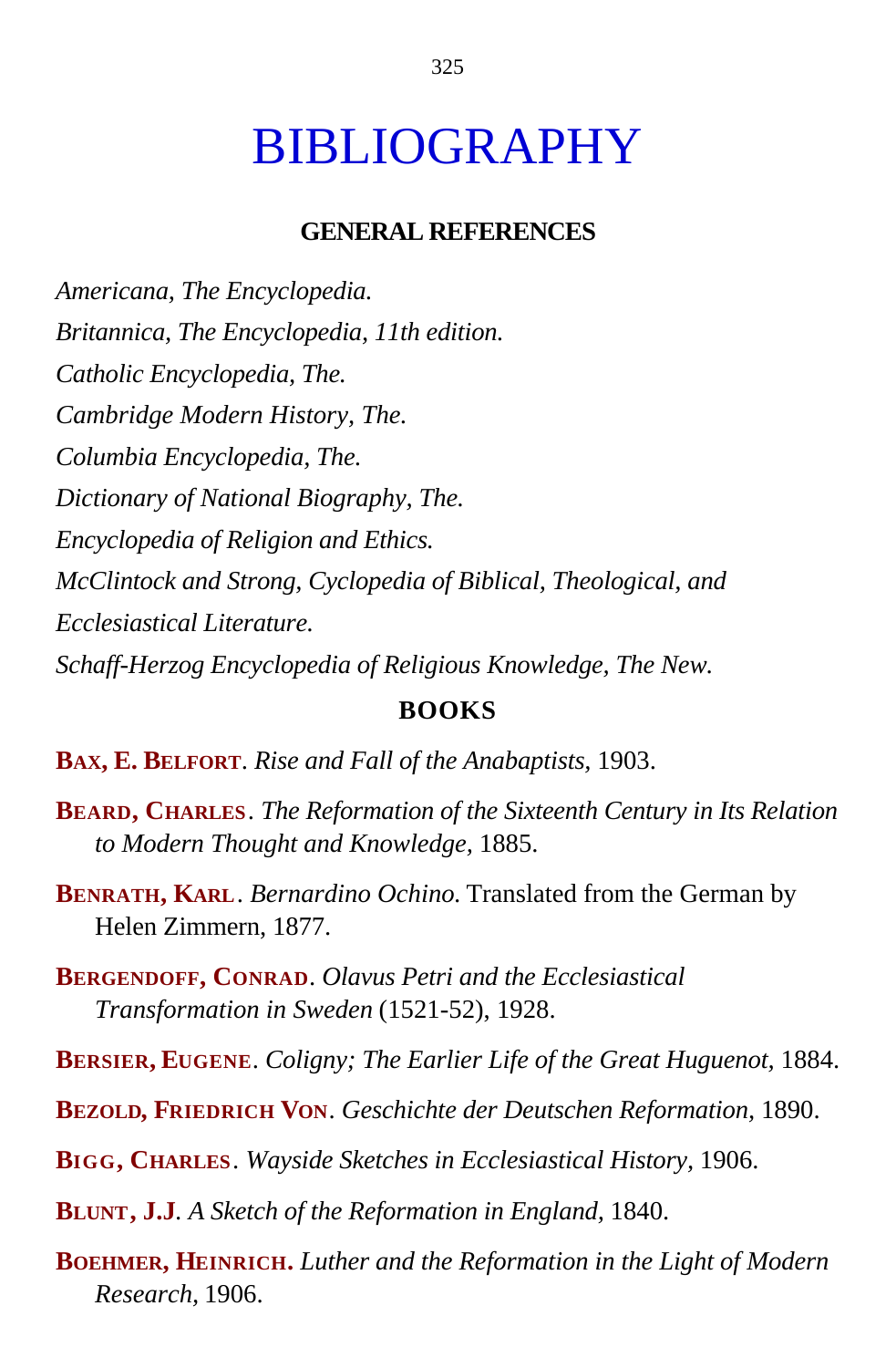- **BROWN, G.K**. *Italy and the Reformation to 1550,* 1933.
- **BROWN, JOHN**. *The English Puritans,* 1910.
- **BROWNE, ROBERT**. "A Treatise of the Reformation Without Tarrying for Any," in *Old South Leaflets,* No. 100.
- **BURLEIGH, LORD BALFOUR OF**. *The Rise and Development of Presbyterianism in Scotland, 1911.*
- **BURNETT, GILBERT**. *The History of the Reformation of the Church in England,* 7 vols., 1865.
- **BURRAGE, CHAMPLIN**. *The Early English Dissenters,* 2 vols., 1912.
- **BUTTERWORTH, CHARLES C**. *The Literary Lineage of the King James Bible,* 1941.
- **CHAMBERS, R.W**. *Man's Unconquerable Mind,* 1939.
- **CHAPLIN, F.K**. *The Effects of the Reformation on Ideals of Life and Conduct,* 1927.
- **CHESTER, JOSEPH LEMUEL**. *John Rogers,* 1861.
- **CUNNINGHAM, WILLIAM**. *The Reformers, and the Theology of the Reformation,* 1862.
- **CHURCH, C. FREDRIC**. *The Italian Reformers* (1534-64), 1932.
- **D'AUBIGNE, J.H. MERLE***. History of the Reformation in Europe in the Time of Calvin,* 8 vols., (Translated by L.R. Cares), 1878; *History of the Reformation of the Sixteenth Century,* 5 vols., (Translated by Henry Beveridge), 1845.
- **DEXTER, HENRY MARTIN**. *The Congregationalism of the Last Three Hundred Years, as Seen in Its Literature,* 1880.
- **DEXTER, HENRY MARTIN** and **MORTON DEXTER**. *The England and Holland of the Pilgrims,* 1905.
- **FARMER, JAMES EUGENE**. *The Rise of the Reformation in France,* 1897.
- **FAWCETT, MRS. HENRY**. *Five Famous French Women,* no date.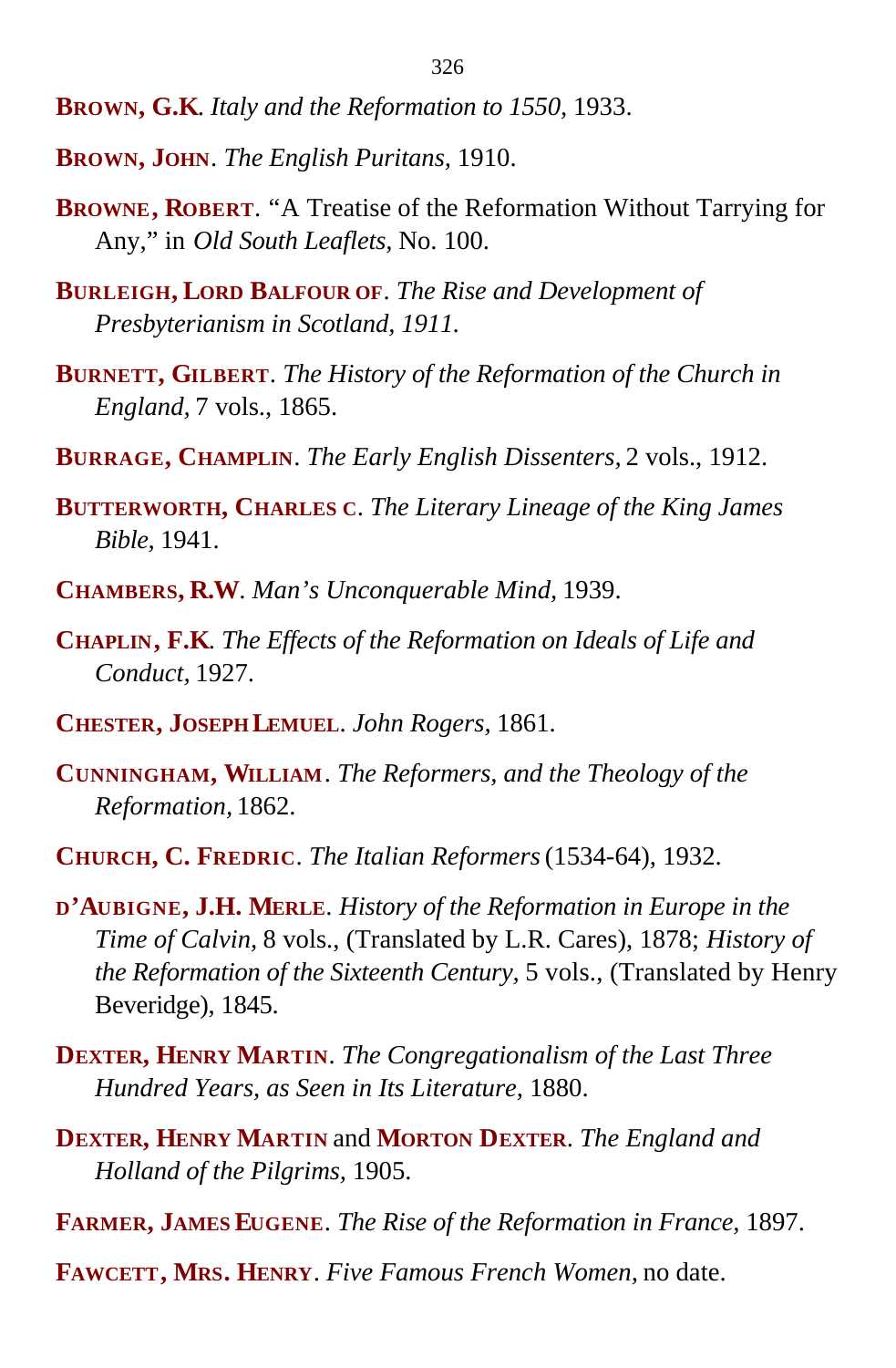- **FEBVRE, LUCIEN**. *Martin Luther: A Destiny,* 1929.
- **FISHER, GEORGE P**. *The Reformation,* 1906.
- **FOXE, JOHN**. *Acts and Monuments,* 8 vols., (edited by S.R. Cottley with introduction by Canon Townsend), 1837-41; also *Book of Martyrs,* a condensation of *Acts and Monuments.*
- **FOX, PAUL**. *The Reformation in Poland,* 1924.
- **FULLER, THOMAS**. *The Church History of Britain,* 6 vols., 1845.
- **FUNCK-BRENTANO, FRANTZ**. *Luther,* 1936.
- **GARDINER, S.R**. *The Puritan Revolution* (1603-60), 1928.
- **GRANT, A.J***. A History of Europe 1494-1610,* 1931.
- **GRAY, CHARLES M**. *Hugh Latimer and the Sixteenth Century,* 1950.
- **GUPPY, HENRY**. *Miles Coverdale and the English Bible* (1488-1568), 1935.
- **HAILE, MARTIN**. *Life of Reginald Pole,* 1910.
- **HARE, CHRISTOPHER**. *Men and Women of the Italian Reformation,* no date.
- **HAUSER, LUDWIG**. *The Period of the Reformation* (1517-1648), 1868.
- **HAYES, CARLTON J.H***. A Political and Cultural History of Modern* Europe, 2 vols., 1936.
- **HERRICK, S.E**. *Some Heretics of Yesterday,* 1885.
- **HODGIN, E. STANTON**. *The Faith of the Reformers,* 1914.
- **HOWIE, JOHN**. *The Scots Worthies,* 1870.
- **HULME, EDWARD MASLIN**. *The Renaissance, the Protestant Revolution, and the Catholic Reformation,* 1915.
- **HURST, JOHN F***. A Short History of the Reformation,* 1884.
- **JACKSON, SAMUEL MACAULEY**. *Huldreich Zwingli,* 1901.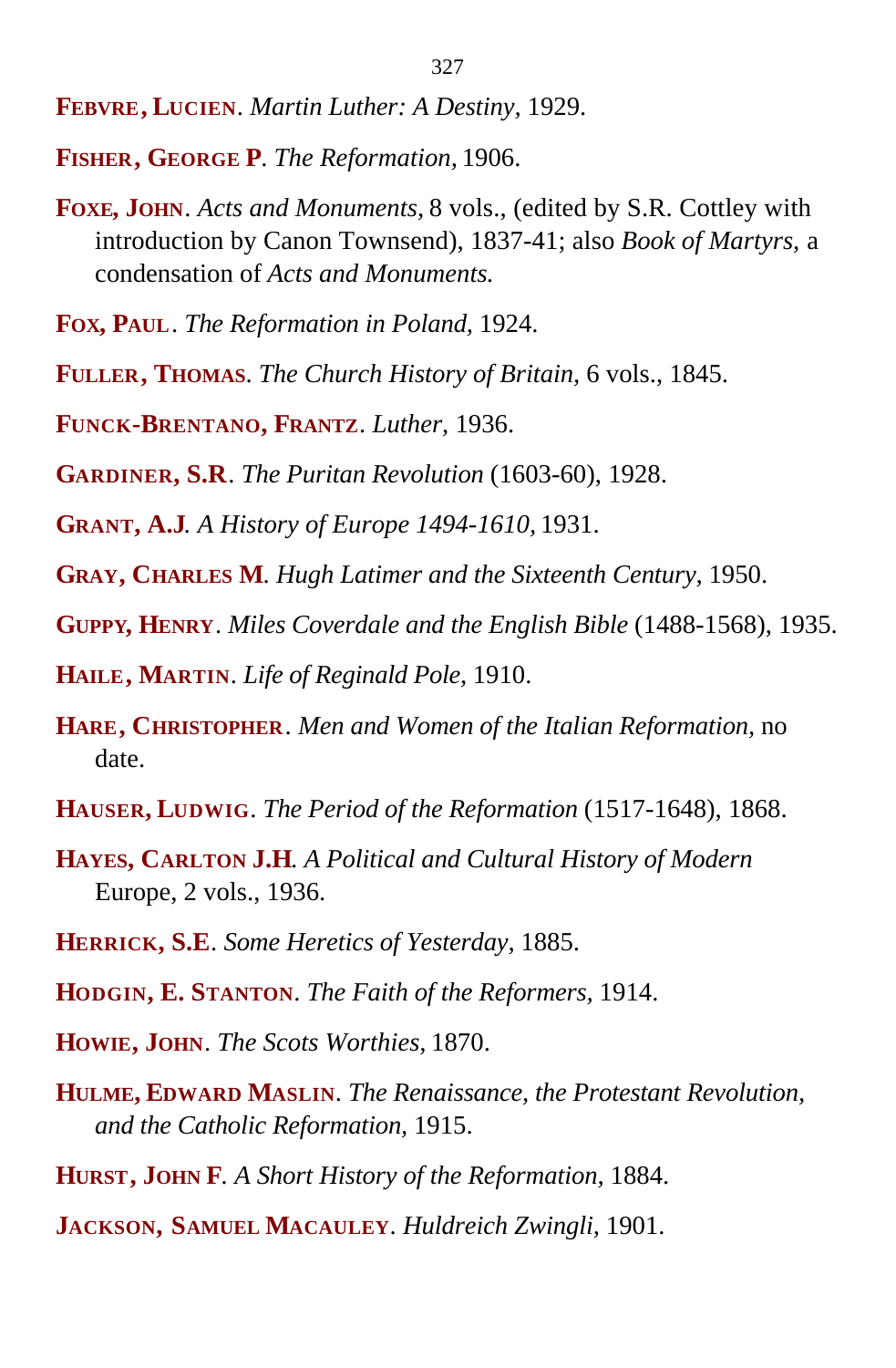- **JONES, RUFUS M**. *Spiritual Reformers in the Sixteenth and Seventeenth Centuries,* 1914. *Kirchen-Gesangbuch fur Evangelisch-Lutherische Gemeinden,* 1886.
- **KJAER, JENS CHRISTIAN**. *History of the Church of Denmark,* 1945.

**KNIGHT, SAMUEL**. *Life of Colet,* 1823.

- **LATIMER, HUGH**. *Works.*
- **LINDSAY, THOMAS M***. A History of the Reformation, 2 vols.,* 1908-09.

**LORIMER, PETER**. *Patrick Hamilton,* 1857.

- **LUCAS, HENRY S**. *The Renaissance and the Reformation,* 1934.
- **MARTI, OSCAR ALBERT.** *Economic Causes of the Reformation in England,* 1929.
- **MACKINNON, JAMES**. *Calvin and the Reformation,* 1936.
- **MCCRIE, THOMAS**. *Life of Andrew Melville,* 2 vols., 1824; *Life of John Knox,* 1813.<LINK>
- **MCGIFFERT, A.C**. *Martin Luther, the Man and His Work,* 1911.
- **MISCIATTELLI, PIERO**. *Savonarola,* 1929.
- **MONROE, WILL S**. *Bohemia and the Czechs,* 1910.
- **MOZLEY, J.F**. *John Foxe and His Book,* 1940; *William Tyndale,* 1937.
- **NEWMAN, ALBERT HENRY**. *A Manual of Church History,* 2 vols., 1932.
- **PENNIMAN, JOSIAH H***. A Book About the English Bible,* 1919. *Ploetz' Epitome of History,* (translated by William H. Tillinghast), 1925.
- **PLUMMER, ALFRED**. *The Continental Reformation,* 1912.
- **POLLARD, A.F**. *Thomas Cranmer,* 1904.
- **POWICKE, FREDRICK H**. *Robert Browne, Pioneer of Modern Congregationalism, 1910.*
- **PRICE, IRA MAURICE**. *The Ancestry of Our English Bible,* 1911.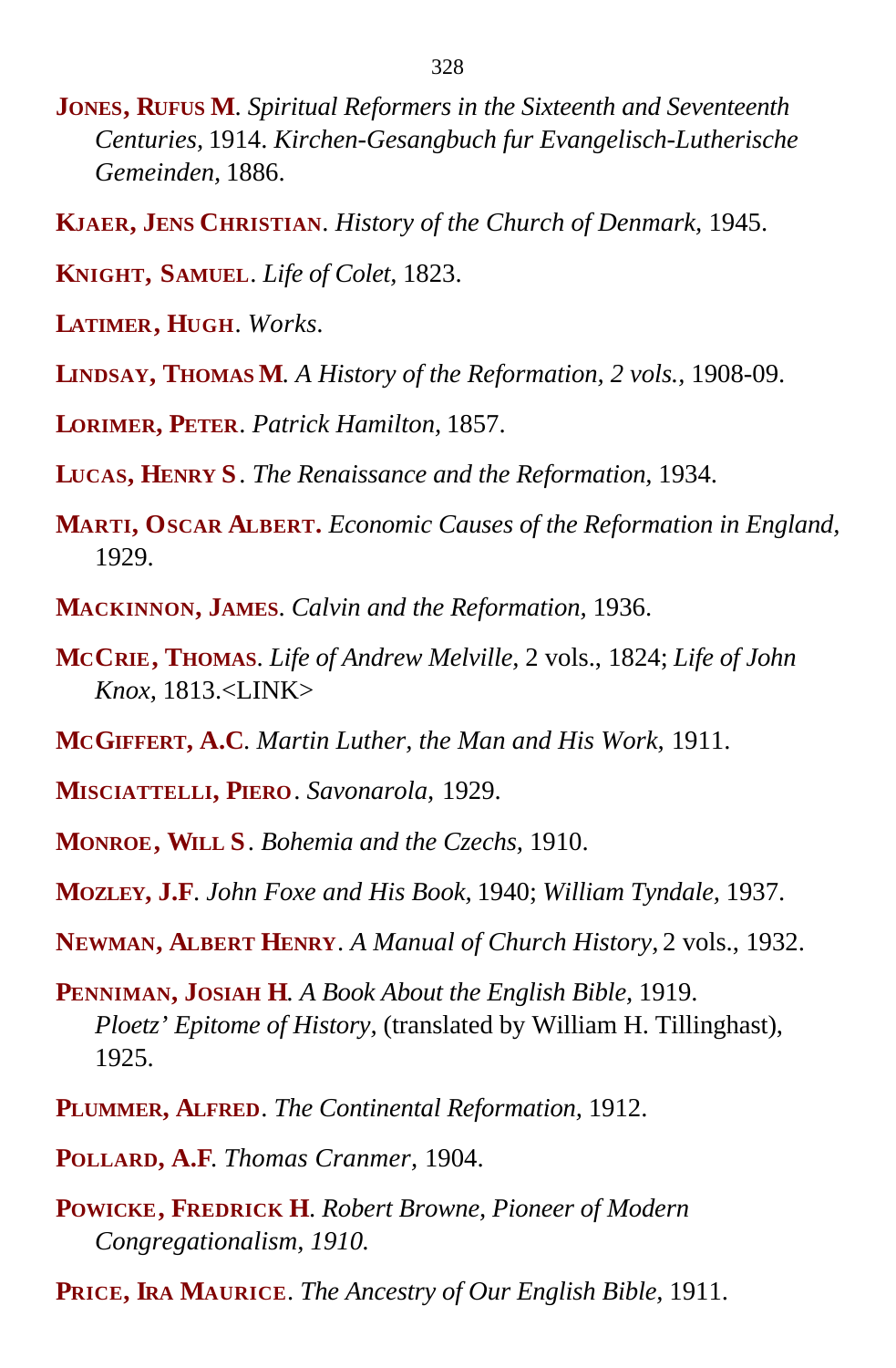- **RICHARD, JAMES WILLIAM**. *Philipp Melanchthon,* 1907.
- **ROBINSON, J.H**. *Readings in European History,* 1906.
- **S AMPLE, ROBERT F**. *Beacon Lights of the Reformation,* 1889.
- **S ANFORD, ELIAS B***. A History of the Reformation,* 1917.
- **S CHAFF, DAVID S**. *John Huss, His Life, Teachings, and Death, after 500 Years, 1915.*
- **S CHAFF, PHILIP**. *A History of the Christian Church,* vols. 6, 7, 1892.
- **SEEBOHM, E**. *The Era of the Protestant Reformation,* 1894.
- **SEEBOHM, FREDERIC**. *The Oxford Reformers,* 1887.
- **SELLEY, W.T**. and **A.C. KREY**. *Medieval Foundations of Western Civilization,* no date.
- **SERGEANT, LEWIS**. *John Wycliffe,* 1893.
- **SHAW, W. HUDSON**. *Oxford Reformers.*
- **SHORT, RUTH GORDON**. *Stories of the Reformation in England and Scotland,* 1944; *Stories of the Reformation in the Netherlands,* 1948.
- **SIME, WILLIAM**. *A History of the Inquisition,* 1834.
- **SMITH, PRESERVED**. *The Age of the Reformation,* 1920.
- **SPALDING, M.J**. *The History of the Protestant Reformation,* 1875.
- **STALKER, JAMES**. *John Knox,* 1905.
- **STOKES, GEORGE**. *Lives of the British Reformers,* 1841.
- **VAN DYKE, PAUL**. *The Age of Renascence,* 1906.
- **VEDDER, HENRY C**. *The Reformation in Germany,* 1914.
- **VILLARI, P**. *Life and Times of Girolamo Savonarola,* 2 vols., 1888.
- **WALKER, WILLISTON.** *A History of the Christian Church,* 1922; *The Reformation,* 1912 (in ten epochs of church history); *John Calvin,* 1906.